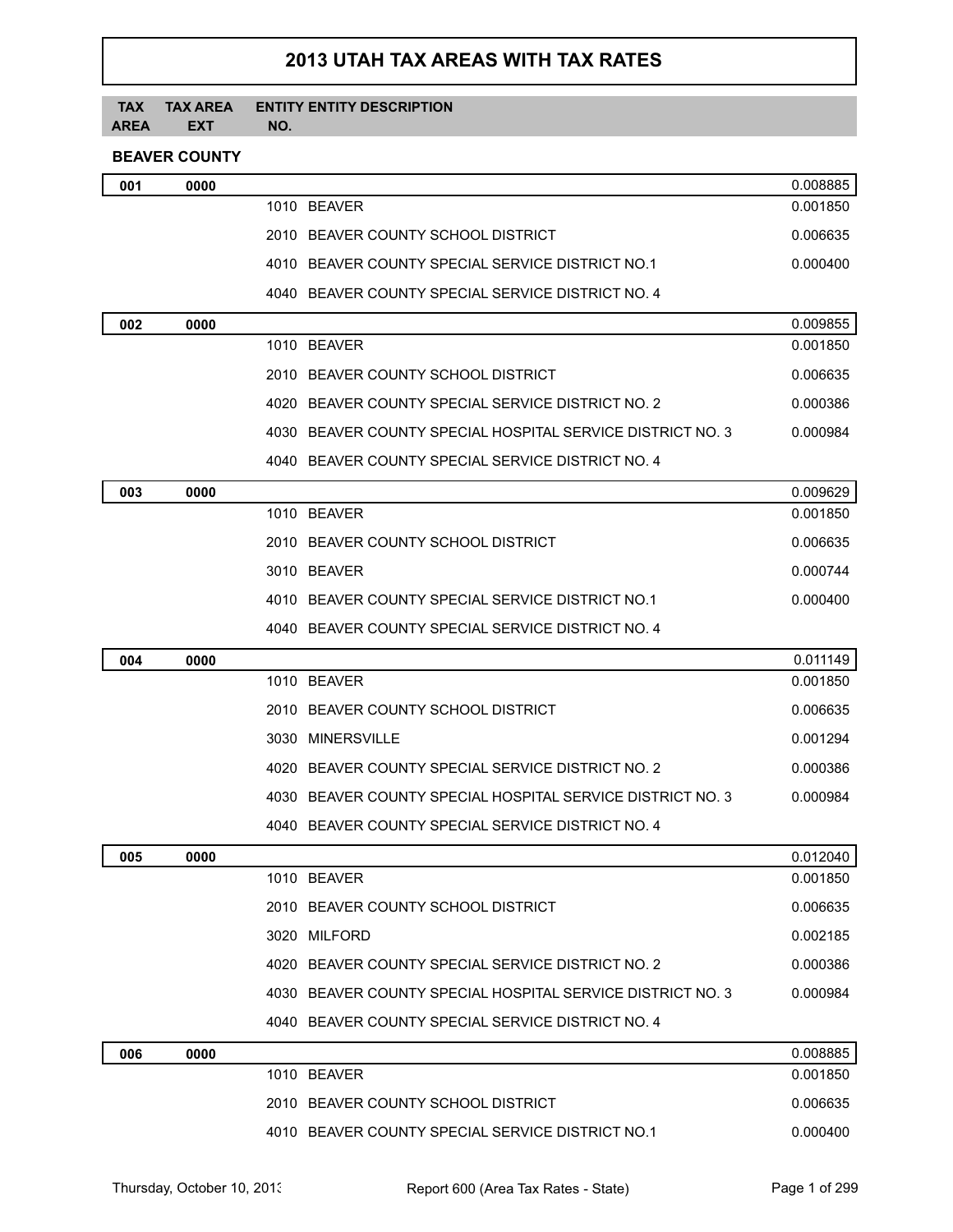| <b>\REA   EXT</b><br>NO. |  |
|--------------------------|--|

BEAVER COUNTY SPECIAL SERVICE DISTRICT NO. 4

BEAVER COUNTY MOSQUITO ABATEMENT DISTRICT NO. 1

| 007 | 0000 |                                                   | 0.009073 |
|-----|------|---------------------------------------------------|----------|
|     |      | 1010 BFAVFR                                       | 0.001850 |
|     |      | 2010 BEAVER COUNTY SCHOOL DISTRICT                | 0.006635 |
|     |      | 4040 BEAVER COUNTY SPECIAL SERVICE DISTRICT NO. 4 |          |
|     |      | 4055 ELK MEADOWS SPECIAL SERVICE DISTRICT         | 0.000588 |

## **BOX ELDER COUNTY**

A<sub>l</sub>

| 101 | 0000 |                                            | 0.011702 |
|-----|------|--------------------------------------------|----------|
|     |      | 1010 BOX ELDER                             | 0.002533 |
|     |      | 2010 BOX ELDER SCHOOL DISTRICT             | 0.008614 |
|     |      | 4010 BOX ELDER MOSQUITO ABATEMENT DISTRICT | 0.000207 |
|     |      | 4190 BEAR RIVER WATER CONSERVANCY DISTRICT | 0.000198 |
|     |      | 6010 BOX ELDER COUNTY LIBRARY              | 0.000150 |
| 102 | 0000 |                                            | 0.012884 |
|     |      | 1010 BOX ELDER                             | 0.002533 |
|     |      | 2010 BOX ELDER SCHOOL DISTRICT             | 0.008614 |
|     |      | 3010 BEAR RIVER CITY                       | 0.001182 |
|     |      | 4010 BOX ELDER MOSQUITO ABATEMENT DISTRICT | 0.000207 |
|     |      | 4190 BEAR RIVER WATER CONSERVANCY DISTRICT | 0.000198 |
|     |      | 6010 BOX ELDER COUNTY LIBRARY              | 0.000150 |
| 103 | 0000 |                                            | 0.014016 |
|     |      | 1010 BOX ELDER                             | 0.002533 |
|     |      | 2010 BOX ELDER SCHOOL DISTRICT             | 0.008614 |
|     |      | 3020 BRIGHAM CITY                          | 0.002464 |
|     |      | 4010 BOX ELDER MOSQUITO ABATEMENT DISTRICT | 0.000207 |
|     |      | 4190 BEAR RIVER WATER CONSERVANCY DISTRICT | 0.000198 |
| 104 | 0000 |                                            | 0.014295 |
|     |      | 1010 BOX ELDER                             | 0.002533 |
|     |      | 2010 BOX ELDER SCHOOL DISTRICT             | 0.008614 |
|     |      | 3030 CORINNE CITY                          | 0.002399 |
|     |      | 4010 BOX ELDER MOSQUITO ABATEMENT DISTRICT | 0.000207 |
|     |      | 4100 CORINNE CEMETERY MAINTENANCE DISTRICT | 0.000194 |
|     |      | 4190 BEAR RIVER WATER CONSERVANCY DISTRICT | 0.000198 |
|     |      | 6010 BOX ELDER COUNTY LIBRARY              | 0.000150 |
| 105 | 0000 |                                            | 0.011896 |
|     |      | 1010 BOX ELDER                             | 0.002533 |
|     |      | 2010 BOX ELDER SCHOOL DISTRICT             | 0.008614 |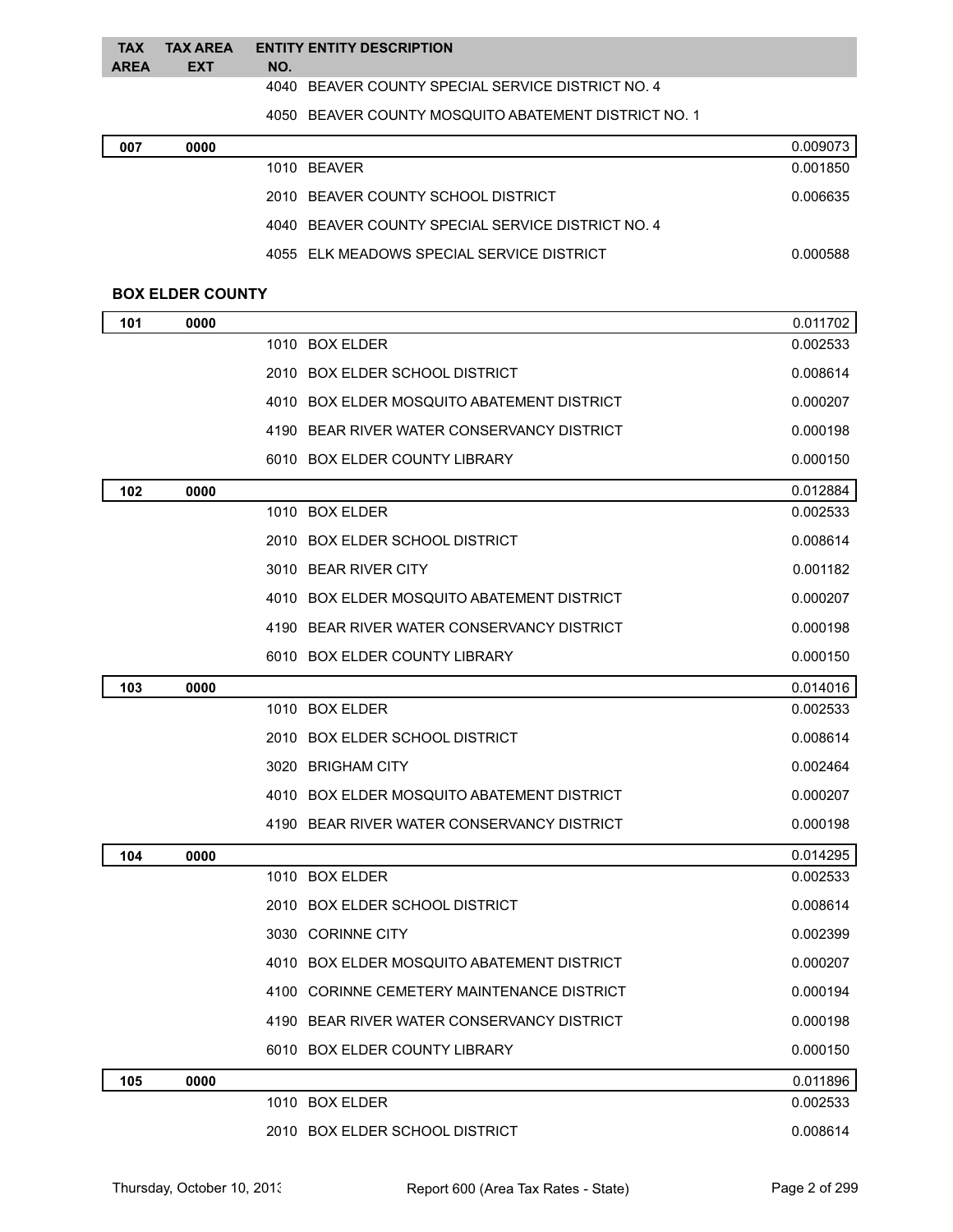| <b>TAX</b><br>AREA | <b>TAX AREA</b><br>EXT     | NO. | <b>ENTITY ENTITY DESCRIPTION</b>                |               |
|--------------------|----------------------------|-----|-------------------------------------------------|---------------|
|                    |                            |     | 4010 BOX ELDER MOSQUITO ABATEMENT DISTRICT      | 0.000207      |
|                    |                            |     | 4100 CORINNE CEMETERY MAINTENANCE DISTRICT      | 0.000194      |
|                    |                            |     | 4190 BEAR RIVER WATER CONSERVANCY DISTRICT      | 0.000198      |
|                    |                            |     | 6010 BOX ELDER COUNTY LIBRARY                   | 0.000150      |
| 106                | 0000                       |     |                                                 | 0.012414      |
|                    |                            |     | 1010 BOX ELDER                                  | 0.002533      |
|                    |                            |     | 2010 BOX ELDER SCHOOL DISTRICT                  | 0.008614      |
|                    |                            |     | 3040 DEWEYVILLE                                 | 0.000712      |
|                    |                            |     | 4010 BOX ELDER MOSQUITO ABATEMENT DISTRICT      | 0.000207      |
|                    |                            |     | 4190 BEAR RIVER WATER CONSERVANCY DISTRICT      | 0.000198      |
|                    |                            |     | 6010 BOX ELDER COUNTY LIBRARY                   | 0.000150      |
| 107                | 0000                       |     |                                                 | 0.011848      |
|                    |                            |     | 1010 BOX ELDER                                  | 0.002533      |
|                    |                            |     | 2010 BOX ELDER SCHOOL DISTRICT                  | 0.008614      |
|                    |                            |     | 4010 BOX ELDER MOSQUITO ABATEMENT DISTRICT      | 0.000207      |
|                    |                            |     | 4130 EAST GARLAND CEMETERY MAINTENANCE DISTRICT | 0.000146      |
|                    |                            |     | 4190 BEAR RIVER WATER CONSERVANCY DISTRICT      | 0.000198      |
|                    |                            |     | 6010 BOX ELDER COUNTY LIBRARY                   | 0.000150      |
| 108                | 0000                       |     |                                                 | 0.012958      |
|                    |                            |     | 1010 BOX ELDER                                  | 0.002533      |
|                    |                            |     | 2010 BOX ELDER SCHOOL DISTRICT                  | 0.008614      |
|                    |                            |     | 3050 ELWOOD                                     | 0.001256      |
|                    |                            |     | 4010 BOX ELDER MOSQUITO ABATEMENT DISTRICT      | 0.000207      |
|                    |                            |     | 4190 BEAR RIVER WATER CONSERVANCY DISTRICT      | 0.000198      |
|                    |                            |     | 6010 BOX ELDER COUNTY LIBRARY                   | 0.000150      |
| 111                | 0000                       |     |                                                 | 0.013028      |
|                    |                            |     | 1010 BOX ELDER                                  | 0.002533      |
|                    |                            |     | 2010 BOX ELDER SCHOOL DISTRICT                  | 0.008614      |
|                    |                            |     | 3060 FIELDING                                   | 0.000909      |
|                    |                            |     | 4010 BOX ELDER MOSQUITO ABATEMENT DISTRICT      | 0.000207      |
|                    |                            |     | 4030 FIELDING CEMETERY MAINTENANCE DISTRICT     | 0.000417      |
|                    |                            |     | 4190 BEAR RIVER WATER CONSERVANCY DISTRICT      | 0.000198      |
|                    |                            |     | 6010 BOX ELDER COUNTY LIBRARY                   | 0.000150      |
| 112                | 0000                       |     |                                                 | 0.012119      |
|                    |                            |     | 1010 BOX ELDER                                  | 0.002533      |
|                    |                            |     | 2010 BOX ELDER SCHOOL DISTRICT                  | 0.008614      |
|                    |                            |     | 4010 BOX ELDER MOSQUITO ABATEMENT DISTRICT      | 0.000207      |
|                    |                            |     | 4030 FIELDING CEMETERY MAINTENANCE DISTRICT     | 0.000417      |
|                    |                            |     | 4190 BEAR RIVER WATER CONSERVANCY DISTRICT      | 0.000198      |
|                    | Thursday, October 10, 2013 |     | Report 600 (Area Tax Rates - State)             | Page 3 of 299 |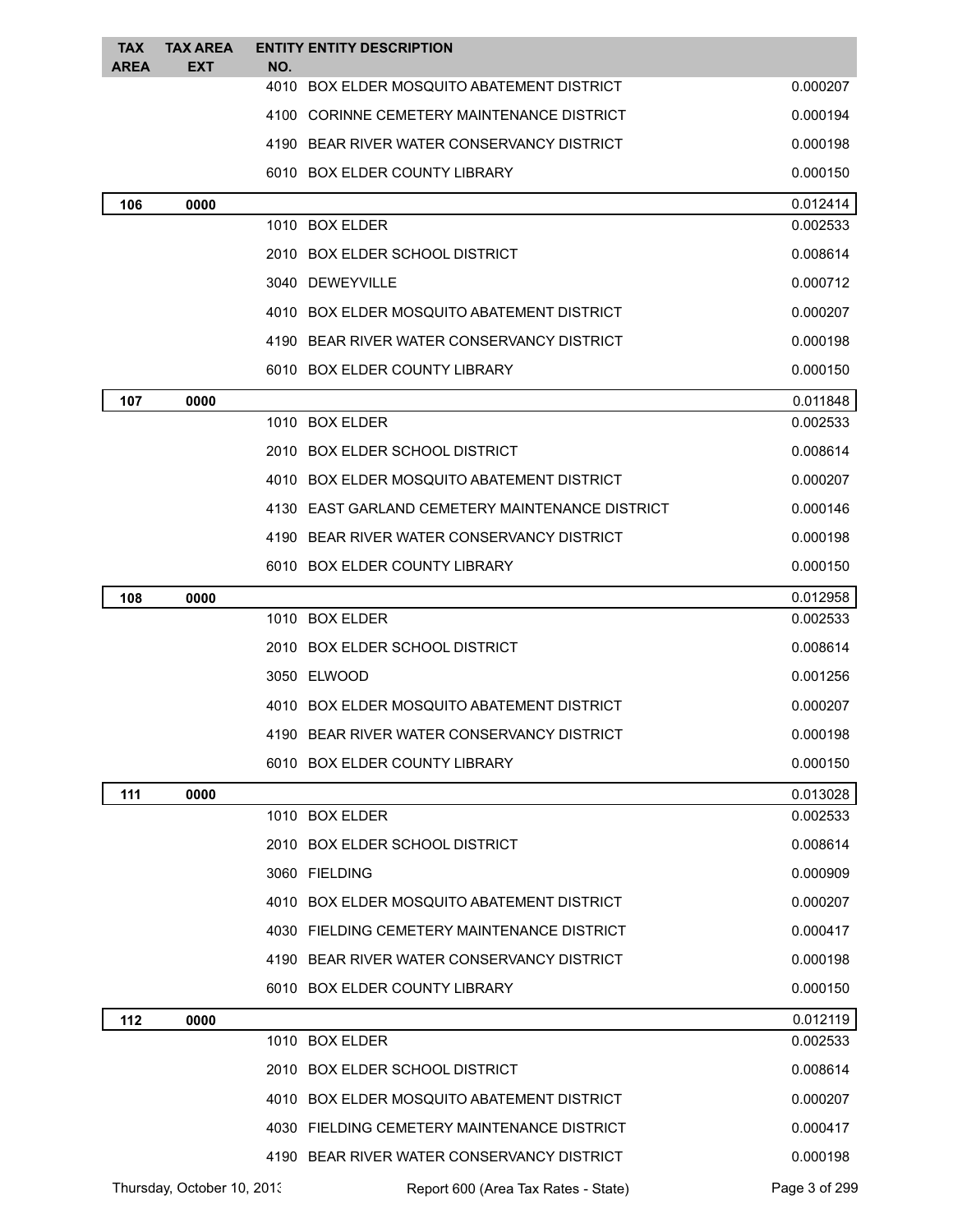| <b>TAX</b><br>AREA | <b>TAX AREA</b><br><b>EXT</b> | <b>ENTITY ENTITY DESCRIPTION</b><br>NO.              |          |
|--------------------|-------------------------------|------------------------------------------------------|----------|
|                    |                               | 6010 BOX ELDER COUNTY LIBRARY                        | 0.000150 |
| 113                | 0000                          |                                                      | 0.015423 |
|                    |                               | 1010 BOX ELDER                                       | 0.002533 |
|                    |                               | 2010 BOX ELDER SCHOOL DISTRICT                       | 0.008614 |
|                    |                               | 3070 GARLAND                                         | 0.003696 |
|                    |                               | 4010 BOX ELDER MOSQUITO ABATEMENT DISTRICT           | 0.000207 |
|                    |                               | 4040 GARLAND CEMETERY MAINTENANCE DISTRICT           | 0.000175 |
|                    |                               | 4190 BEAR RIVER WATER CONSERVANCY DISTRICT           | 0.000198 |
| 114                | 0000                          |                                                      | 0.011877 |
|                    |                               | 1010 BOX ELDER                                       | 0.002533 |
|                    |                               | 2010 BOX ELDER SCHOOL DISTRICT                       | 0.008614 |
|                    |                               | 4010 BOX ELDER MOSQUITO ABATEMENT DISTRICT           | 0.000207 |
|                    |                               | 4040 GARLAND CEMETERY MAINTENANCE DISTRICT           | 0.000175 |
|                    |                               | 4190 BEAR RIVER WATER CONSERVANCY DISTRICT           | 0.000198 |
|                    |                               | 6010 BOX ELDER COUNTY LIBRARY                        | 0.000150 |
| 116                | 0000                          |                                                      | 0.011867 |
|                    |                               | 1010 BOX ELDER                                       | 0.002533 |
|                    |                               | 2010 BOX ELDER SCHOOL DISTRICT                       | 0.008614 |
|                    |                               | 4010 BOX ELDER MOSQUITO ABATEMENT DISTRICT           | 0.000207 |
|                    |                               | 4120 HANSEL VALLEY WATERSHED DISTRICT                | 0.000165 |
|                    |                               | 4190 BEAR RIVER WATER CONSERVANCY DISTRICT           | 0.000198 |
|                    |                               | 6010 BOX ELDER COUNTY LIBRARY                        | 0.000150 |
| 118                | 0000                          |                                                      | 0.012100 |
|                    |                               | 1010 BOX ELDER                                       | 0.002533 |
|                    |                               | 2010 BOX ELDER SCHOOL DISTRICT                       | 0.008614 |
|                    |                               | 3090 HOWELL CITY                                     | 0.000398 |
|                    |                               | 4010 BOX ELDER MOSQUITO ABATEMENT DISTRICT           | 0.000207 |
|                    |                               | 4020 BOX ELDER COUNTY SPECIAL SERVICE DISTRICT NO. 1 |          |
|                    |                               | 4190 BEAR RIVER WATER CONSERVANCY DISTRICT           | 0.000198 |
|                    |                               | 6010 BOX ELDER COUNTY LIBRARY                        | 0.000150 |
| 119                | 0000                          |                                                      | 0.015208 |
|                    |                               | 1010 BOX ELDER                                       | 0.002533 |
|                    |                               | 2010 BOX ELDER SCHOOL DISTRICT                       | 0.008614 |
|                    |                               | 3100 MANTUA TOWN                                     | 0.003506 |
|                    |                               | 4010 BOX ELDER MOSQUITO ABATEMENT DISTRICT           | 0.000207 |
|                    |                               | 4190 BEAR RIVER WATER CONSERVANCY DISTRICT           | 0.000198 |
|                    |                               | 6010 BOX ELDER COUNTY LIBRARY                        | 0.000150 |
| 121                | 0000                          |                                                      | 0.011922 |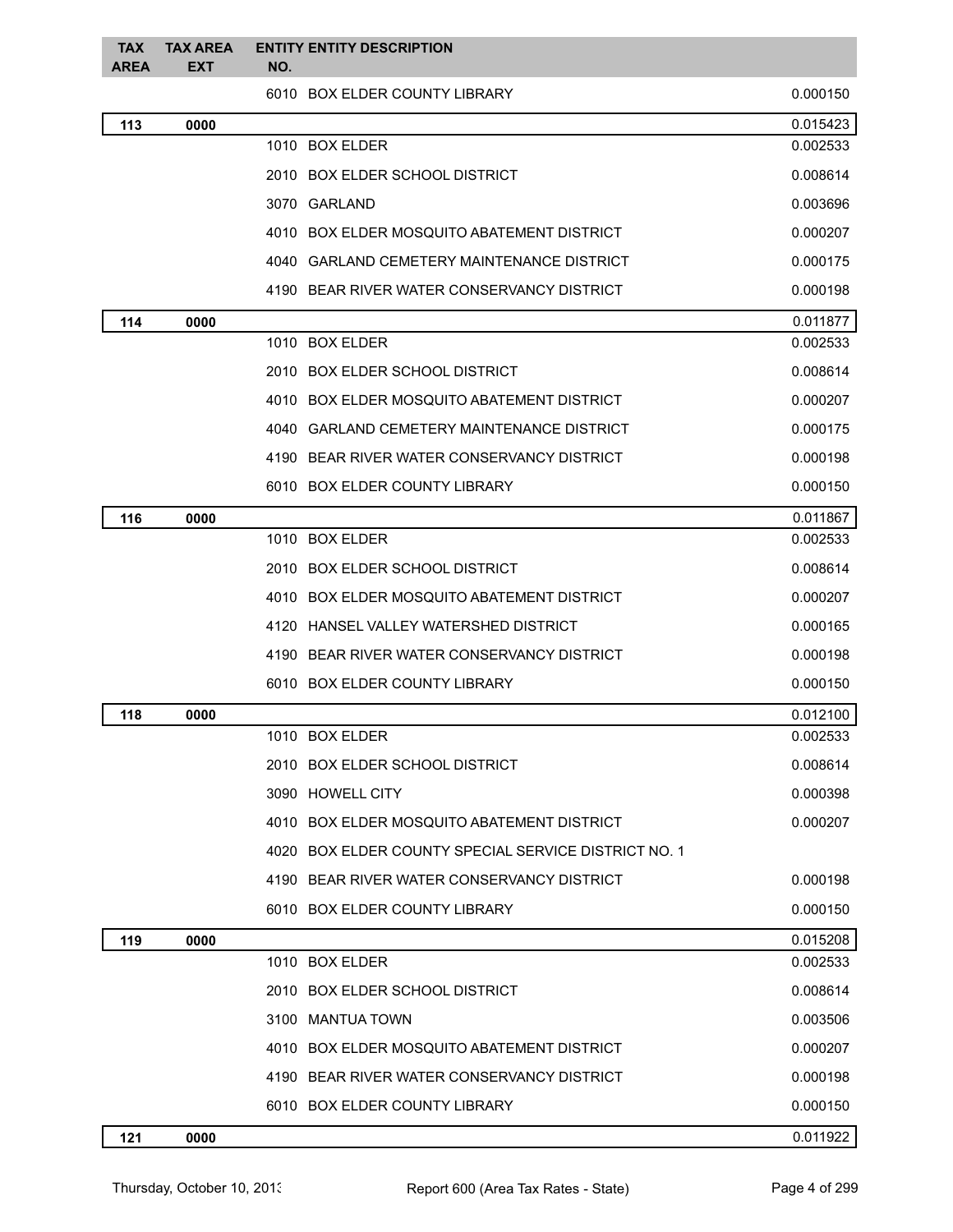| <b>TAX</b><br><b>AREA</b> | <b>TAX AREA</b><br><b>EXT</b> | NO. | <b>ENTITY ENTITY DESCRIPTION</b>                    |                      |
|---------------------------|-------------------------------|-----|-----------------------------------------------------|----------------------|
|                           |                               |     | 1010 BOX ELDER                                      | 0.002533             |
|                           |                               |     | 2010 BOX ELDER SCHOOL DISTRICT                      | 0.008614             |
|                           |                               |     | 4010 BOX ELDER MOSQUITO ABATEMENT DISTRICT          | 0.000207             |
|                           |                               |     | 4050 PENROSE CEMETERY MAINTENANCE DISTRICT          | 0.000220             |
|                           |                               |     | 4190 BEAR RIVER WATER CONSERVANCY DISTRICT          | 0.000198             |
|                           |                               |     | 6010 BOX ELDER COUNTY LIBRARY                       | 0.000150             |
| 122                       | 0000                          |     |                                                     | 0.014444             |
|                           |                               |     | 1010 BOX ELDER                                      | 0.002533             |
|                           |                               |     | 2010 BOX ELDER SCHOOL DISTRICT                      | 0.008614             |
|                           |                               |     | 3110 PERRY CITY                                     | 0.002742             |
|                           |                               |     | 4010 BOX ELDER MOSQUITO ABATEMENT DISTRICT          | 0.000207             |
|                           |                               |     | 4190 BEAR RIVER WATER CONSERVANCY DISTRICT          | 0.000198             |
|                           |                               |     | 6010 BOX ELDER COUNTY LIBRARY                       | 0.000150             |
| 123                       | 0000                          |     |                                                     | 0.012129             |
|                           |                               |     | 1010 BOX ELDER                                      | 0.002533             |
|                           |                               |     | 2010 BOX ELDER SCHOOL DISTRICT                      | 0.008614             |
|                           |                               |     | 3120 PLYMOUTH                                       | 0.000214             |
|                           |                               |     | 4010 BOX ELDER MOSQUITO ABATEMENT DISTRICT          | 0.000207             |
|                           |                               |     | 4090 PLYMOUTH CEMETERY MAINTENANCE DISTRICT         | 0.000213             |
|                           |                               |     | 4190 BEAR RIVER WATER CONSERVANCY DISTRICT          | 0.000198             |
|                           |                               |     | 6010 BOX ELDER COUNTY LIBRARY                       | 0.000150             |
| 124                       | 0000                          |     |                                                     | 0.011915             |
|                           |                               |     | 1010 BOX ELDER                                      | 0.002533             |
|                           |                               |     | 2010 BOX ELDER SCHOOL DISTRICT                      | 0.008614             |
|                           |                               |     | 4010 BOX ELDER MOSQUITO ABATEMENT DISTRICT          | 0.000207             |
|                           |                               |     | 4090 PLYMOUTH CEMETERY MAINTENANCE DISTRICT         | 0.000213             |
|                           |                               |     | 4190 BEAR RIVER WATER CONSERVANCY DISTRICT          | 0.000198             |
|                           |                               |     | 6010 BOX ELDER COUNTY LIBRARY                       | 0.000150             |
| 125                       | 0000                          |     | 1010 BOX ELDER                                      | 0.013647<br>0.002533 |
|                           |                               |     | 2010 BOX ELDER SCHOOL DISTRICT                      | 0.008614             |
|                           |                               |     | 3130 PORTAGE                                        | 0.001580             |
|                           |                               |     | 4010 BOX ELDER MOSQUITO ABATEMENT DISTRICT          | 0.000207             |
|                           |                               |     | 4060 PORTAGE PRECINCT CEMETERY MAINTENANCE DISTRICT | 0.000365             |
|                           |                               |     | 4190 BEAR RIVER WATER CONSERVANCY DISTRICT          | 0.000198             |
|                           |                               |     | 6010 BOX ELDER COUNTY LIBRARY                       | 0.000150             |
| 126                       | 0000                          |     |                                                     | 0.012067             |
|                           |                               |     | 1010 BOX ELDER                                      | 0.002533             |
|                           |                               |     | 2010 BOX ELDER SCHOOL DISTRICT                      | 0.008614             |
|                           | Thursday, October 10, 2013    |     | Report 600 (Area Tax Rates - State)                 | Page 5 of 299        |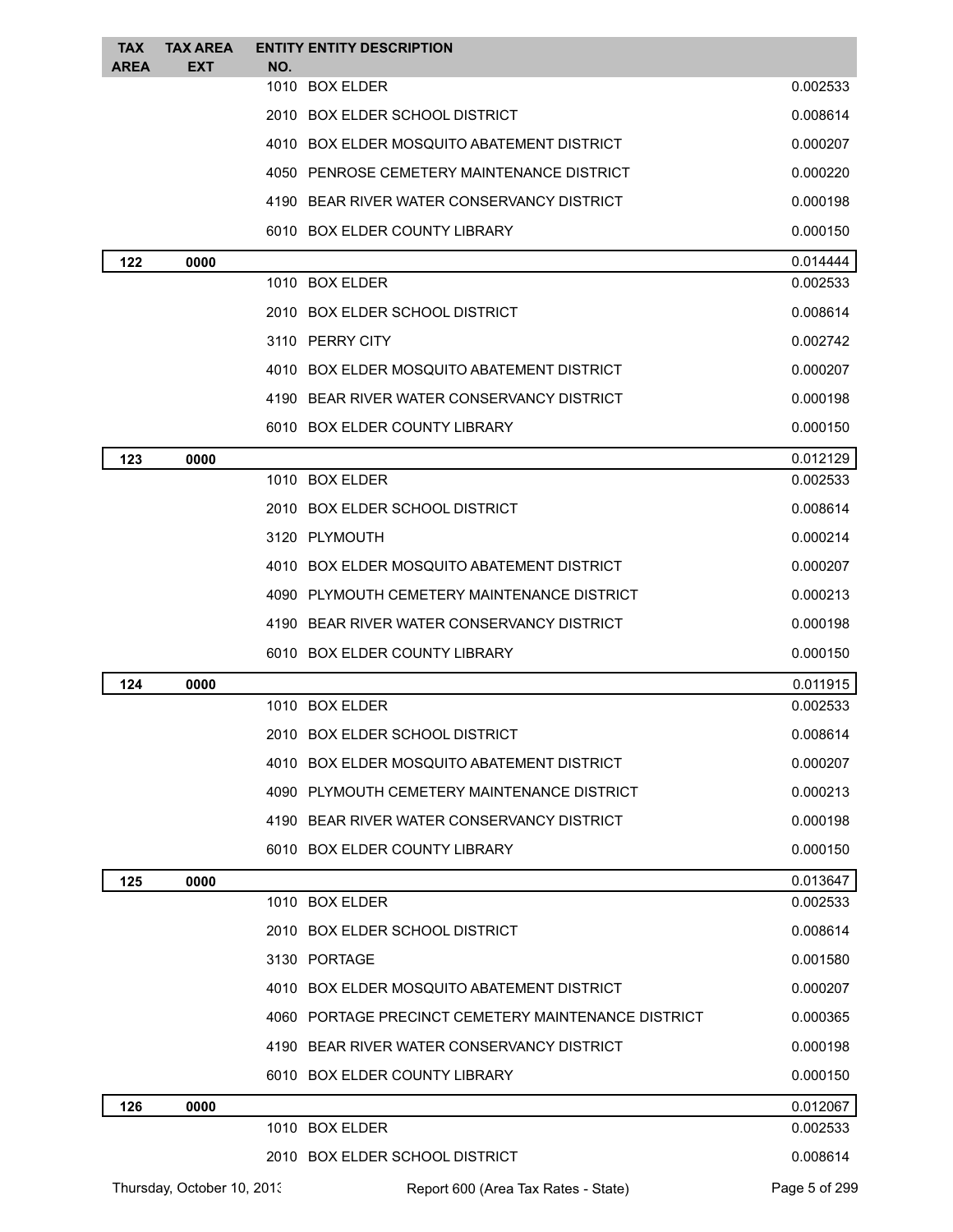| <b>TAX</b><br><b>AREA</b> | <b>TAX AREA</b><br>EXT | <b>ENTITY ENTITY DESCRIPTION</b><br>NO.              |                      |
|---------------------------|------------------------|------------------------------------------------------|----------------------|
|                           |                        | 4010 BOX ELDER MOSQUITO ABATEMENT DISTRICT           | 0.000207             |
|                           |                        | 4060 PORTAGE PRECINCT CEMETERY MAINTENANCE DISTRICT  | 0.000365             |
|                           |                        | 4190 BEAR RIVER WATER CONSERVANCY DISTRICT           | 0.000198             |
|                           |                        | 6010 BOX ELDER COUNTY LIBRARY                        | 0.000150             |
| 127                       | 0000                   |                                                      | 0.012395             |
|                           |                        | 1010 BOX ELDER                                       | 0.002533             |
|                           |                        | 2010 BOX ELDER SCHOOL DISTRICT                       | 0.008614             |
|                           |                        | 4010 BOX ELDER MOSQUITO ABATEMENT DISTRICT           | 0.000207             |
|                           |                        | 4070 RIVERSIDE CEMETERY MAINTENANCE DISTRICT         | 0.000693             |
|                           |                        | 4190 BEAR RIVER WATER CONSERVANCY DISTRICT           | 0.000198             |
|                           |                        | 6010 BOX ELDER COUNTY LIBRARY                        | 0.000150             |
| 128                       | 0000                   |                                                      | 0.011702             |
|                           |                        | 1010 BOX ELDER                                       | 0.002533             |
|                           |                        | 2010 BOX ELDER SCHOOL DISTRICT                       | 0.008614             |
|                           |                        | 4010 BOX ELDER MOSQUITO ABATEMENT DISTRICT           | 0.000207             |
|                           |                        | 4020 BOX ELDER COUNTY SPECIAL SERVICE DISTRICT NO. 1 |                      |
|                           |                        | 4190 BEAR RIVER WATER CONSERVANCY DISTRICT           | 0.000198             |
|                           |                        | 6010 BOX ELDER COUNTY LIBRARY                        | 0.000150             |
| 129                       | 0000                   |                                                      | 0.013122             |
|                           |                        | 1010 BOX ELDER                                       | 0.002533             |
|                           |                        | 2010 BOX ELDER SCHOOL DISTRICT                       | 0.008614             |
|                           |                        | 3140 SNOWVILLE TOWN                                  | 0.001420             |
|                           |                        | 4010 BOX ELDER MOSQUITO ABATEMENT DISTRICT           | 0.000207             |
|                           |                        | 4190 BEAR RIVER WATER CONSERVANCY DISTRICT           | 0.000198             |
|                           |                        | 6010 BOX ELDER COUNTY LIBRARY                        | 0.000150             |
| 130                       | 0000                   |                                                      | 0.014602             |
|                           |                        | 1010 BOX ELDER                                       | 0.002533             |
|                           |                        | 2010 BOX ELDER SCHOOL DISTRICT                       | 0.008614             |
|                           |                        | 3150 TREMONTON                                       | 0.003050             |
|                           |                        | 4010 BOX ELDER MOSQUITO ABATEMENT DISTRICT           | 0.000207             |
|                           |                        | 4190 BEAR RIVER WATER CONSERVANCY DISTRICT           | 0.000198             |
| 131                       | 0000                   |                                                      | 0.011912<br>0.002533 |
|                           |                        | 1010 BOX ELDER<br>2010 BOX ELDER SCHOOL DISTRICT     |                      |
|                           |                        | 4010 BOX ELDER MOSQUITO ABATEMENT DISTRICT           | 0.008614<br>0.000207 |
|                           |                        | 4095 WEBER BASIN WATER CONSERVANCY DISTRICT          | 0.000210             |
|                           |                        | 4190 BEAR RIVER WATER CONSERVANCY DISTRICT           | 0.000198             |
|                           |                        |                                                      |                      |
|                           |                        | 6010 BOX ELDER COUNTY LIBRARY                        | 0.000150             |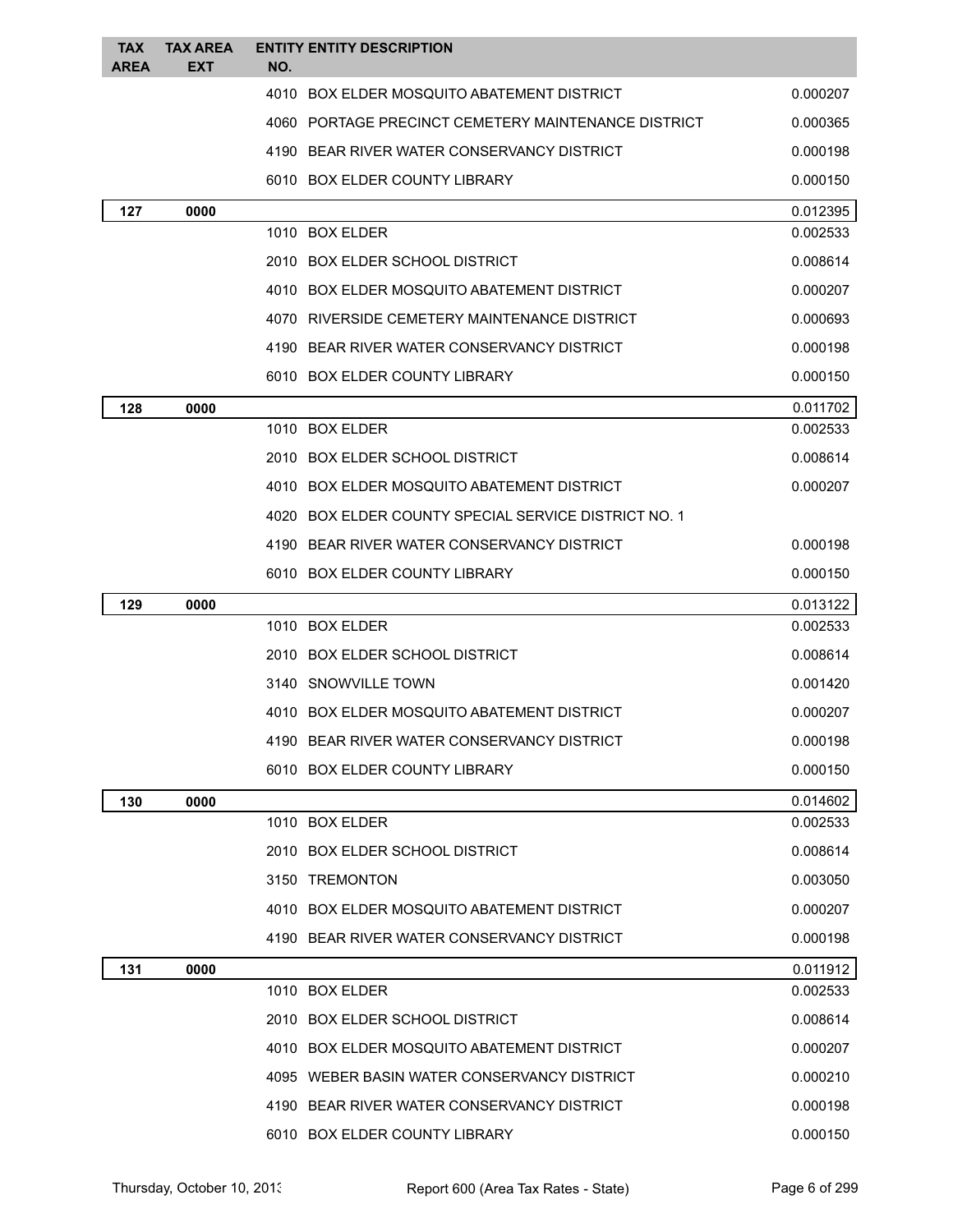| <b>TAX</b><br><b>AREA</b> | <b>TAX AREA</b><br>EXT     | NO. | <b>ENTITY ENTITY DESCRIPTION</b>                              |               |
|---------------------------|----------------------------|-----|---------------------------------------------------------------|---------------|
| 132                       | 0000                       |     |                                                               | 0.013141      |
|                           |                            |     | 1010 BOX ELDER                                                | 0.002533      |
|                           |                            |     | 2010 BOX ELDER SCHOOL DISTRICT                                | 0.008614      |
|                           |                            |     | 3160 WILLARD CITY                                             | 0.000993      |
|                           |                            |     | 4010 BOX ELDER MOSQUITO ABATEMENT DISTRICT                    | 0.000207      |
|                           |                            |     | 4080 WILLARD PRECINCT CEMETERY MAINTENANCE DISTRICT           | 0.000175      |
|                           |                            |     | 4150 BOX ELDER COUNTY AND WILLARD CITY FLOOD CONTROL AND DRAI | 0.000271      |
|                           |                            |     | 4190 BEAR RIVER WATER CONSERVANCY DISTRICT                    | 0.000198      |
|                           |                            |     | 6010 BOX ELDER COUNTY LIBRARY                                 | 0.000150      |
| 133                       | 0000                       |     |                                                               | 0.011877      |
|                           |                            |     | 1010 BOX ELDER                                                | 0.002533      |
|                           |                            |     | 2010 BOX ELDER SCHOOL DISTRICT                                | 0.008614      |
|                           |                            |     | 4010 BOX ELDER MOSQUITO ABATEMENT DISTRICT                    | 0.000207      |
|                           |                            |     | 4080 WILLARD PRECINCT CEMETERY MAINTENANCE DISTRICT           | 0.000175      |
|                           |                            |     | 4190 BEAR RIVER WATER CONSERVANCY DISTRICT                    | 0.000198      |
|                           |                            |     | 6010 BOX ELDER COUNTY LIBRARY                                 | 0.000150      |
| 134                       | 0000                       |     |                                                               | 0.013351      |
|                           |                            |     | 1010 BOX ELDER                                                | 0.002533      |
|                           |                            |     | 2010 BOX ELDER SCHOOL DISTRICT                                | 0.008614      |
|                           |                            |     | 3160 WILLARD CITY                                             | 0.000993      |
|                           |                            |     | 4010 BOX ELDER MOSQUITO ABATEMENT DISTRICT                    | 0.000207      |
|                           |                            |     | 4080 WILLARD PRECINCT CEMETERY MAINTENANCE DISTRICT           | 0.000175      |
|                           |                            |     | 4095 WEBER BASIN WATER CONSERVANCY DISTRICT                   | 0.000210      |
|                           |                            |     | 4150 BOX ELDER COUNTY AND WILLARD CITY FLOOD CONTROL AND DRAI | 0.000271      |
|                           |                            |     | 4190 BEAR RIVER WATER CONSERVANCY DISTRICT                    | 0.000198      |
|                           |                            |     | 6010 BOX ELDER COUNTY LIBRARY                                 | 0.000150      |
| 135                       | 0000                       |     |                                                               | 0.012358      |
|                           |                            |     | 1010 BOX ELDER                                                | 0.002533      |
|                           |                            |     | 2010 BOX ELDER SCHOOL DISTRICT                                | 0.008614      |
|                           |                            |     | 4010 BOX ELDER MOSQUITO ABATEMENT DISTRICT                    | 0.000207      |
|                           |                            |     | 4080 WILLARD PRECINCT CEMETERY MAINTENANCE DISTRICT           | 0.000175      |
|                           |                            |     | 4095 WEBER BASIN WATER CONSERVANCY DISTRICT                   | 0.000210      |
|                           |                            |     | 4150 BOX ELDER COUNTY AND WILLARD CITY FLOOD CONTROL AND DRAI | 0.000271      |
|                           |                            |     | 4190 BEAR RIVER WATER CONSERVANCY DISTRICT                    | 0.000198      |
|                           |                            |     | 6010 BOX ELDER COUNTY LIBRARY                                 | 0.000150      |
| 136                       | 0000                       |     |                                                               | 0.012669      |
|                           |                            |     | 1010 BOX ELDER                                                | 0.002533      |
|                           |                            |     | 2010 BOX ELDER SCHOOL DISTRICT                                | 0.008614      |
|                           |                            |     | 4010 BOX ELDER MOSQUITO ABATEMENT DISTRICT                    | 0.000207      |
|                           | Thursday, October 10, 2013 |     | Report 600 (Area Tax Rates - State)                           | Page 7 of 299 |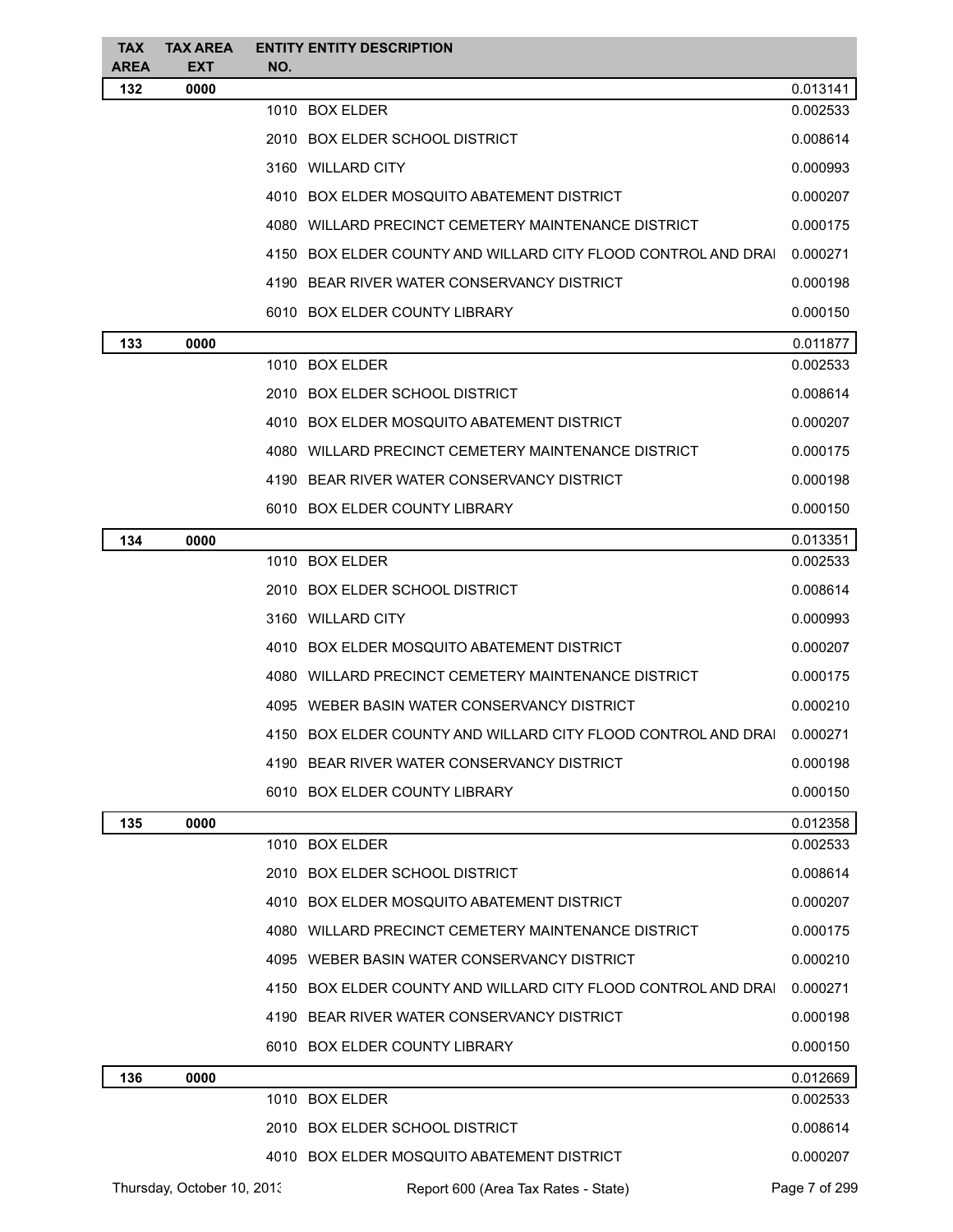| <b>TAX</b><br><b>AREA</b> | <b>TAX AREA</b><br><b>EXT</b> | <b>ENTITY ENTITY DESCRIPTION</b><br>NO.                       |          |
|---------------------------|-------------------------------|---------------------------------------------------------------|----------|
|                           |                               | 4080 WILLARD PRECINCT CEMETERY MAINTENANCE DISTRICT           | 0.000175 |
|                           |                               | 4095 WEBER BASIN WATER CONSERVANCY DISTRICT                   | 0.000210 |
|                           |                               | 4150 BOX ELDER COUNTY AND WILLARD CITY FLOOD CONTROL AND DRAI | 0.000271 |
|                           |                               | 4190 BEAR RIVER WATER CONSERVANCY DISTRICT                    | 0.000198 |
|                           |                               | 4200 BONA VISTA WATER IMPROVEMENT DISTRICT                    | 0.000311 |
|                           |                               | 6010 BOX ELDER COUNTY LIBRARY                                 | 0.000150 |
| 139                       | 0000                          |                                                               | 0.012955 |
|                           |                               | 1010 BOX ELDER                                                | 0.002533 |
|                           |                               | 2010 BOX ELDER SCHOOL DISTRICT                                | 0.008614 |
|                           |                               | 4010 BOX ELDER MOSQUITO ABATEMENT DISTRICT                    | 0.000207 |
|                           |                               | 4160 BOX ELDER COUNTY SERVICE AREA NO. 2                      | 0.000054 |
|                           |                               | 4190 BEAR RIVER WATER CONSERVANCY DISTRICT                    | 0.000198 |
|                           |                               | 4220 GROUSE CREEK SPECIAL SERVICE DISTRICT                    | 0.001199 |
|                           |                               | 6010 BOX ELDER COUNTY LIBRARY                                 | 0.000150 |
| 140                       | 0000                          |                                                               | 0.012901 |
|                           |                               | 1010 BOX ELDER                                                | 0.002533 |
|                           |                               | 2010 BOX ELDER SCHOOL DISTRICT                                | 0.008614 |
|                           |                               | 4010 BOX ELDER MOSQUITO ABATEMENT DISTRICT                    | 0.000207 |
|                           |                               | 4190 BEAR RIVER WATER CONSERVANCY DISTRICT                    | 0.000198 |
|                           |                               | 4220 GROUSE CREEK SPECIAL SERVICE DISTRICT                    | 0.001199 |
|                           |                               | 6010 BOX ELDER COUNTY LIBRARY                                 | 0.000150 |
| 141                       | 0000                          |                                                               | 0.012901 |
|                           |                               | 1010 BOX ELDER                                                | 0.002533 |
|                           |                               | 2010 BOX ELDER SCHOOL DISTRICT                                | 0.008614 |
|                           |                               | 4010 BOX ELDER MOSQUITO ABATEMENT DISTRICT                    | 0.000207 |
|                           |                               | 4190 BEAR RIVER WATER CONSERVANCY DISTRICT                    | 0.000198 |
|                           |                               | 4210 GROUSE CREEK CEMETERY MAINTENANCE DISTRICT               |          |
|                           |                               | 4220 GROUSE CREEK SPECIAL SERVICE DISTRICT                    | 0.001199 |
|                           |                               | 6010 BOX ELDER COUNTY LIBRARY                                 | 0.000150 |
| 143                       | 0000                          |                                                               | 0.012832 |
|                           |                               | 1010 BOX ELDER                                                | 0.002533 |
|                           |                               | 2010 BOX ELDER SCHOOL DISTRICT                                | 0.008614 |
|                           |                               | 4010 BOX ELDER MOSQUITO ABATEMENT DISTRICT                    | 0.000207 |
|                           |                               | 4070 RIVERSIDE CEMETERY MAINTENANCE DISTRICT                  | 0.000693 |
|                           |                               | 4170 RIVERSIDE COMMUNITY SPECIAL SERVICE DISTRICT             | 0.000437 |
|                           |                               | 4190 BEAR RIVER WATER CONSERVANCY DISTRICT                    | 0.000198 |
|                           |                               | 6010 BOX ELDER COUNTY LIBRARY                                 | 0.000150 |
| 146                       | 0000                          |                                                               | 0.011756 |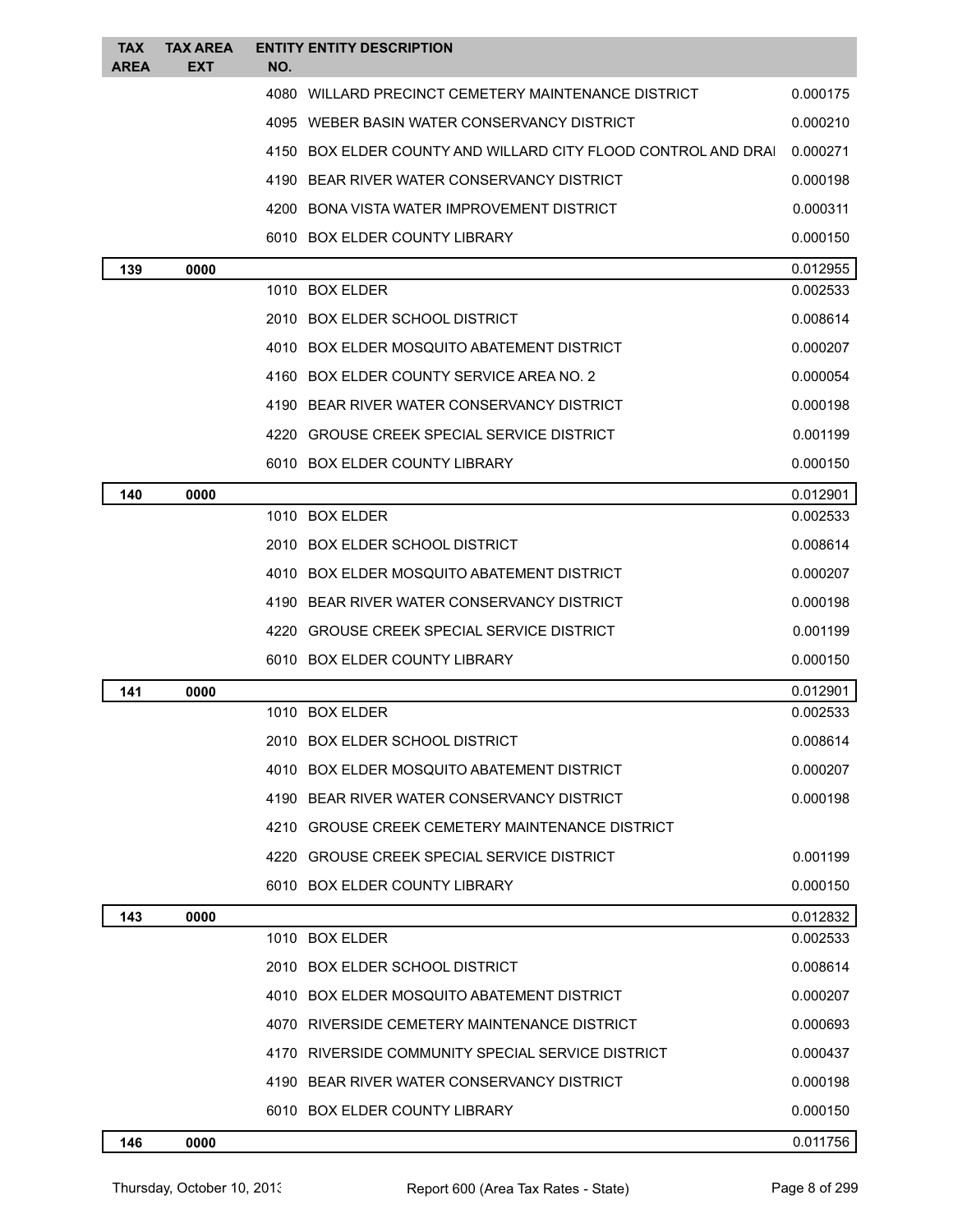| <b>TAX</b><br><b>AREA</b> | <b>TAX AREA</b><br><b>EXT</b> | NO. | <b>ENTITY ENTITY DESCRIPTION</b>                              |          |
|---------------------------|-------------------------------|-----|---------------------------------------------------------------|----------|
|                           |                               |     | 1010 BOX ELDER                                                | 0.002533 |
|                           |                               |     | 2010 BOX ELDER SCHOOL DISTRICT                                | 0.008614 |
|                           |                               |     | 4010 BOX ELDER MOSQUITO ABATEMENT DISTRICT                    | 0.000207 |
|                           |                               |     | 4160 BOX ELDER COUNTY SERVICE AREA NO. 2                      | 0.000054 |
|                           |                               |     | 4190 BEAR RIVER WATER CONSERVANCY DISTRICT                    | 0.000198 |
|                           |                               |     | 6010 BOX ELDER COUNTY LIBRARY                                 | 0.000150 |
| 147                       | 0000                          |     |                                                               | 0.012148 |
|                           |                               |     | 1010 BOX ELDER                                                | 0.002533 |
|                           |                               |     | 2010 BOX ELDER SCHOOL DISTRICT                                | 0.008614 |
|                           |                               |     | 4010 BOX ELDER MOSQUITO ABATEMENT DISTRICT                    | 0.000207 |
|                           |                               |     | 4080   WILLARD PRECINCT CEMETERY MAINTENANCE DISTRICT         | 0.000175 |
|                           |                               |     | 4150 BOX ELDER COUNTY AND WILLARD CITY FLOOD CONTROL AND DRAI | 0.000271 |
|                           |                               |     | 4190 BEAR RIVER WATER CONSERVANCY DISTRICT                    | 0.000198 |
|                           |                               |     | 6010 BOX ELDER COUNTY LIBRARY                                 | 0.000150 |
| 148                       | 0000                          |     |                                                               | 0.012148 |
|                           |                               |     | 1010 BOX ELDER                                                | 0.002533 |
|                           |                               |     | 2010 BOX ELDER SCHOOL DISTRICT                                | 0.008614 |
|                           |                               |     | 4010 BOX ELDER MOSQUITO ABATEMENT DISTRICT                    | 0.000207 |
|                           |                               |     | 4080   WILLARD PRECINCT CEMETERY MAINTENANCE DISTRICT         | 0.000175 |
|                           |                               |     | 4140 SOUTH WILLARD SPECIAL SERVICE SDISTRICT                  |          |
|                           |                               |     | 4150 BOX ELDER COUNTY AND WILLARD CITY FLOOD CONTROL AND DRAI | 0.000271 |
|                           |                               |     | 4190 BEAR RIVER WATER CONSERVANCY DISTRICT                    | 0.000198 |
|                           |                               |     | 6010 BOX ELDER COUNTY LIBRARY                                 | 0.000150 |
| 151                       | 0000                          |     |                                                               | 0.014777 |
|                           |                               |     | 1010 BOX ELDER                                                | 0.002533 |
|                           |                               |     | 2010 BOX ELDER SCHOOL DISTRICT                                | 0.008614 |
|                           |                               |     | 3150 TREMONTON                                                | 0.003050 |
|                           |                               |     | 4010 BOX ELDER MOSQUITO ABATEMENT DISTRICT                    | 0.000207 |
|                           |                               |     | 4040 GARLAND CEMETERY MAINTENANCE DISTRICT                    | 0.000175 |
|                           |                               |     | 4190 BEAR RIVER WATER CONSERVANCY DISTRICT                    | 0.000198 |
| 152                       | 0000                          |     |                                                               | 0.012087 |
|                           |                               |     | 1010 BOX ELDER                                                | 0.002533 |
|                           |                               |     | 2010 BOX ELDER SCHOOL DISTRICT                                | 0.008614 |
|                           |                               |     | 4010 BOX ELDER MOSQUITO ABATEMENT DISTRICT                    | 0.000207 |
|                           |                               |     | 4080   WILLARD PRECINCT CEMETERY MAINTENANCE DISTRICT         | 0.000175 |
|                           |                               |     | 4095 WEBER BASIN WATER CONSERVANCY DISTRICT                   | 0.000210 |
|                           |                               |     | 4190 BEAR RIVER WATER CONSERVANCY DISTRICT                    | 0.000198 |
|                           |                               |     | 6010 BOX ELDER COUNTY LIBRARY                                 | 0.000150 |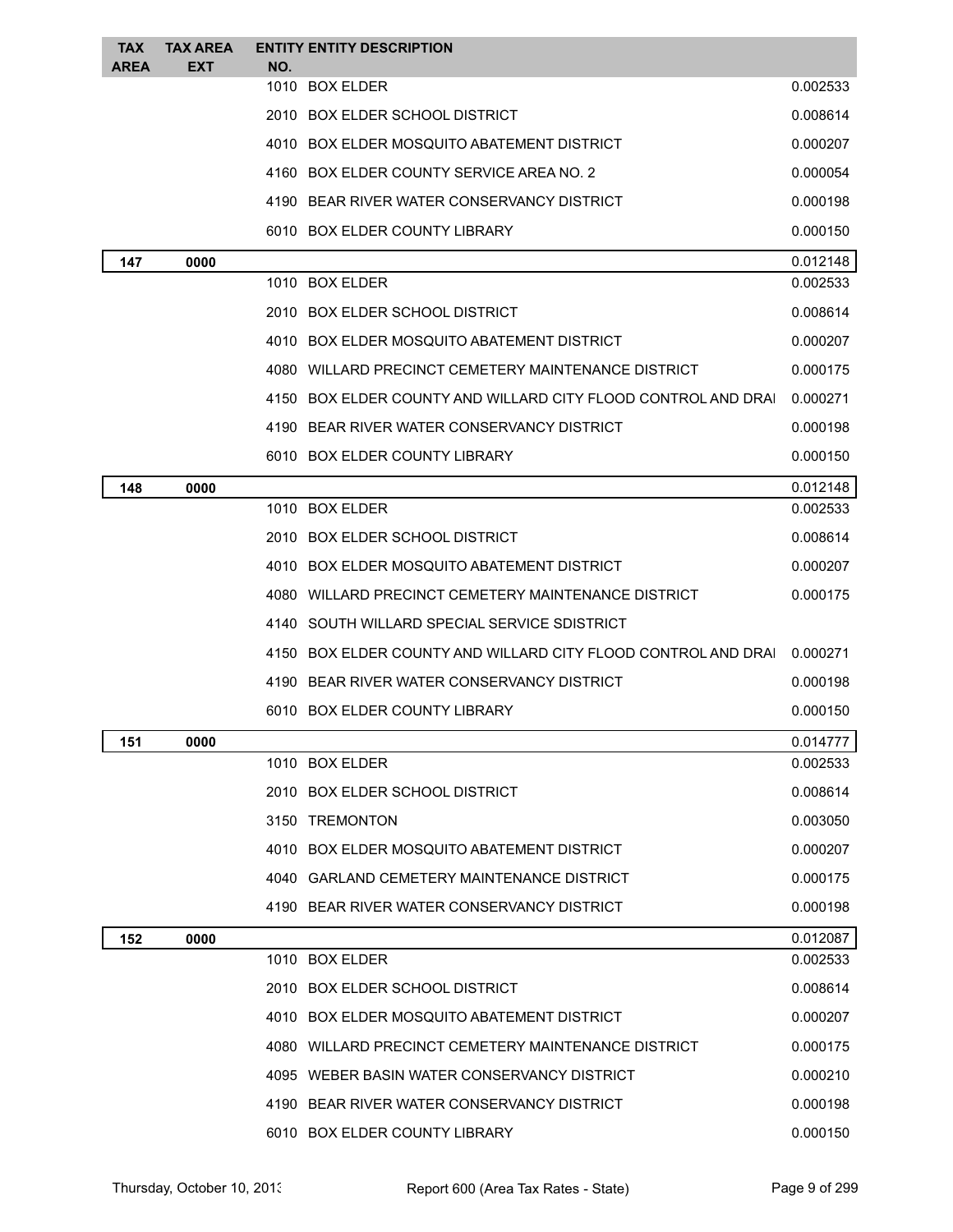| <b>TAX</b><br><b>AREA</b> | <b>TAX AREA</b><br><b>EXT</b> | <b>ENTITY ENTITY DESCRIPTION</b><br>NO.             |          |
|---------------------------|-------------------------------|-----------------------------------------------------|----------|
| 156                       | 0000                          |                                                     | 0.015248 |
|                           |                               | 1010 BOX ELDER                                      | 0.002533 |
|                           |                               | 2010 BOX ELDER SCHOOL DISTRICT                      | 0.008614 |
|                           |                               | 3070 GARLAND                                        | 0.003696 |
|                           |                               | 4010 BOX ELDER MOSQUITO ABATEMENT DISTRICT          | 0.000207 |
|                           |                               | 4190 BEAR RIVER WATER CONSERVANCY DISTRICT          | 0.000198 |
| 157                       | 0000                          |                                                     | 0.014750 |
|                           |                               | 1010 BOX ELDER                                      | 0.002533 |
|                           |                               | 2010 BOX ELDER SCHOOL DISTRICT                      | 0.008614 |
|                           |                               | 3110 PERRY CITY                                     | 0.002742 |
|                           |                               | 4010 BOX ELDER MOSQUITO ABATEMENT DISTRICT          | 0.000207 |
|                           |                               | 4180 BOX ELDER COUNTY & PERRY CITY FLOOD CONTROL    | 0.000306 |
|                           |                               | 4190 BEAR RIVER WATER CONSERVANCY DISTRICT          | 0.000198 |
|                           |                               | 6010 BOX ELDER COUNTY LIBRARY                       | 0.000150 |
| 158                       | 0000                          |                                                     | 0.012008 |
|                           |                               | 1010 BOX ELDER                                      | 0.002533 |
|                           |                               | 2010 BOX ELDER SCHOOL DISTRICT                      | 0.008614 |
|                           |                               | 4010 BOX ELDER MOSQUITO ABATEMENT DISTRICT          | 0.000207 |
|                           |                               | 4180 BOX ELDER COUNTY & PERRY CITY FLOOD CONTROL    | 0.000306 |
|                           |                               | 4190 BEAR RIVER WATER CONSERVANCY DISTRICT          | 0.000198 |
|                           |                               | 6010 BOX ELDER COUNTY LIBRARY                       | 0.000150 |
| 159                       | 0000                          |                                                     | 0.012183 |
|                           |                               | 1010 BOX ELDER                                      | 0.002533 |
|                           |                               | 2010 BOX ELDER SCHOOL DISTRICT                      | 0.008614 |
|                           |                               | 4010 BOX ELDER MOSQUITO ABATEMENT DISTRICT          | 0.000207 |
|                           |                               | 4080 WILLARD PRECINCT CEMETERY MAINTENANCE DISTRICT | 0.000175 |
|                           |                               | 4180 BOX ELDER COUNTY & PERRY CITY FLOOD CONTROL    | 0.000306 |
|                           |                               | 4190 BEAR RIVER WATER CONSERVANCY DISTRICT          | 0.000198 |
|                           |                               | 6010 BOX ELDER COUNTY LIBRARY                       | 0.000150 |
| 162                       | 0000                          |                                                     | 0.014925 |
|                           |                               | 1010 BOX ELDER                                      | 0.002533 |
|                           |                               | 2010 BOX ELDER SCHOOL DISTRICT                      | 0.008614 |
|                           |                               | 3110 PERRY CITY                                     | 0.002742 |
|                           |                               | 4010 BOX ELDER MOSQUITO ABATEMENT DISTRICT          | 0.000207 |
|                           |                               | 4080 WILLARD PRECINCT CEMETERY MAINTENANCE DISTRICT | 0.000175 |
|                           |                               | 4180 BOX ELDER COUNTY & PERRY CITY FLOOD CONTROL    | 0.000306 |
|                           |                               | 4190 BEAR RIVER WATER CONSERVANCY DISTRICT          | 0.000198 |
|                           |                               | 6010 BOX ELDER COUNTY LIBRARY                       | 0.000150 |
|                           |                               |                                                     |          |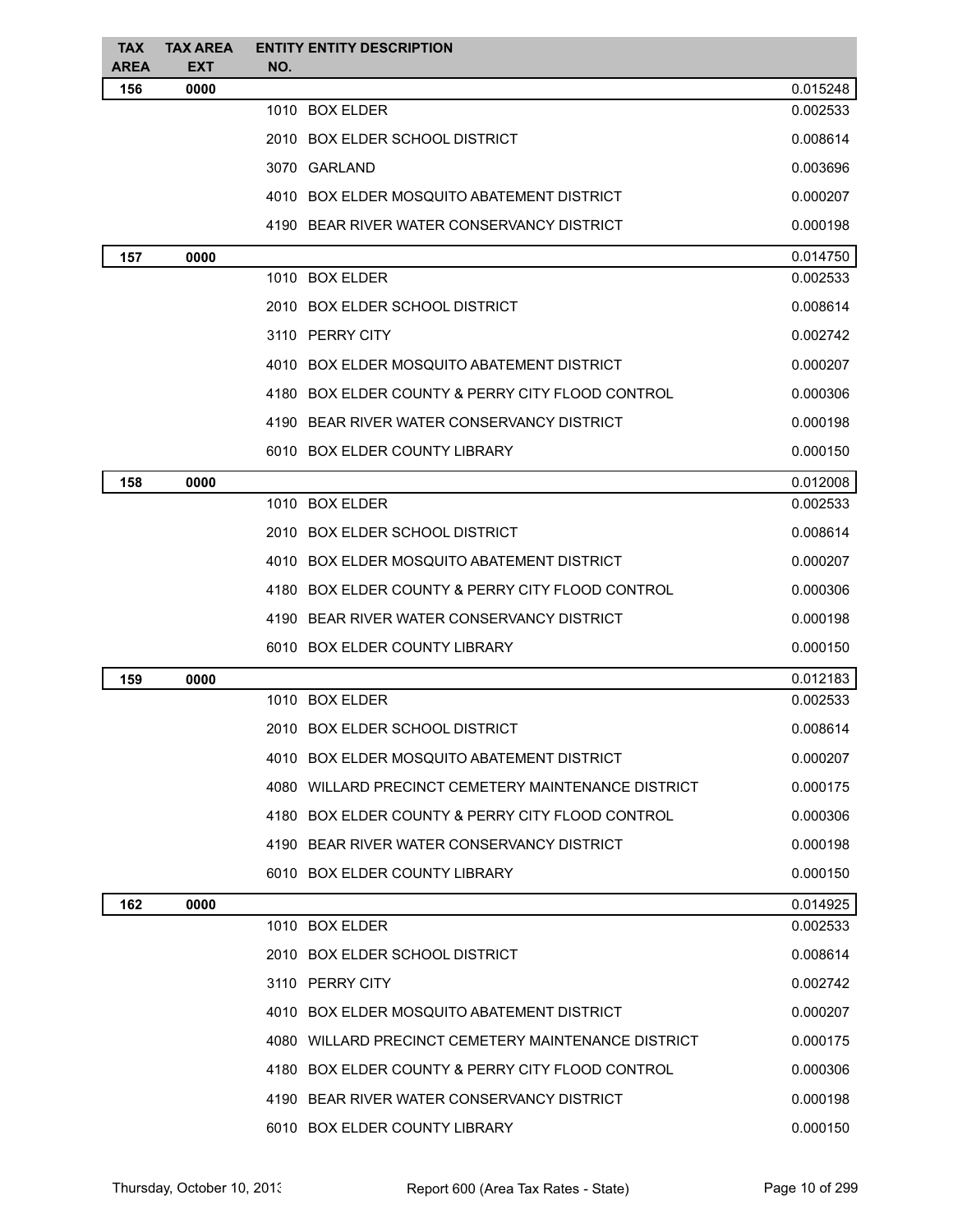| <b>TAX</b><br><b>AREA</b> | <b>TAX AREA</b><br><b>EXT</b> | <b>ENTITY ENTITY DESCRIPTION</b><br>NO.          |          |
|---------------------------|-------------------------------|--------------------------------------------------|----------|
| 163                       | 0000                          |                                                  | 0.014322 |
|                           |                               | 1010 BOX ELDER                                   | 0.002533 |
|                           |                               | 2010 BOX ELDER SCHOOL DISTRICT                   | 0.008614 |
|                           |                               | 3020 BRIGHAM CITY                                | 0.002464 |
|                           |                               | 4010 BOX ELDER MOSQUITO ABATEMENT DISTRICT       | 0.000207 |
|                           |                               | 4180 BOX ELDER COUNTY & PERRY CITY FLOOD CONTROL | 0.000306 |
|                           |                               | 4190 BEAR RIVER WATER CONSERVANCY DISTRICT       | 0.000198 |
| 166                       | 0000                          |                                                  | 0.015423 |
|                           |                               | 1010 BOX ELDER                                   | 0.002533 |
|                           |                               | 2010 BOX ELDER SCHOOL DISTRICT                   | 0.008614 |
|                           |                               | 3070 GARLAND                                     | 0.003696 |
|                           |                               | 4010 BOX ELDER MOSQUITO ABATEMENT DISTRICT       | 0.000207 |
|                           |                               | 4040 GARLAND CEMETERY MAINTENANCE DISTRICT       | 0.000175 |
|                           |                               | 4190 BEAR RIVER WATER CONSERVANCY DISTRICT       | 0.000198 |
| 167                       | 0000                          |                                                  | 0.015423 |
|                           |                               | 1010 BOX ELDER                                   | 0.002533 |
|                           |                               | 2010 BOX ELDER SCHOOL DISTRICT                   | 0.008614 |
|                           |                               | 3070 GARLAND                                     | 0.003696 |
|                           |                               | 4010 BOX ELDER MOSQUITO ABATEMENT DISTRICT       | 0.000207 |
|                           |                               | 4040 GARLAND CEMETERY MAINTENANCE DISTRICT       | 0.000175 |
|                           |                               | 4190 BEAR RIVER WATER CONSERVANCY DISTRICT       | 0.000198 |
| 168                       | 0000                          |                                                  | 0.014295 |
|                           |                               | 1010 BOX ELDER                                   | 0.002533 |
|                           |                               | 2010 BOX ELDER SCHOOL DISTRICT                   | 0.008614 |
|                           |                               | 3030 CORINNE CITY                                | 0.002399 |
|                           |                               | 4010 BOX ELDER MOSQUITO ABATEMENT DISTRICT       | 0.000207 |
|                           |                               | 4100 CORINNE CEMETERY MAINTENANCE DISTRICT       | 0.000194 |
|                           |                               | 4190 BEAR RIVER WATER CONSERVANCY DISTRICT       | 0.000198 |
|                           |                               | 6010 BOX ELDER COUNTY LIBRARY                    | 0.000150 |
| 169                       | 0000                          |                                                  | 0.014295 |
|                           |                               | 1010 BOX ELDER                                   | 0.002533 |
|                           |                               | 2010 BOX ELDER SCHOOL DISTRICT                   | 0.008614 |
|                           |                               | 3030 CORINNE CITY                                | 0.002399 |
|                           |                               | 4010 BOX ELDER MOSQUITO ABATEMENT DISTRICT       | 0.000207 |
|                           |                               | 4100 CORINNE CEMETERY MAINTENANCE DISTRICT       | 0.000194 |
|                           |                               | 4190 BEAR RIVER WATER CONSERVANCY DISTRICT       | 0.000198 |
|                           |                               | 6010 BOX ELDER COUNTY LIBRARY                    | 0.000150 |
| 170                       | 0000                          |                                                  | 0.012958 |
|                           |                               | 1010 BOX ELDER                                   | 0.002533 |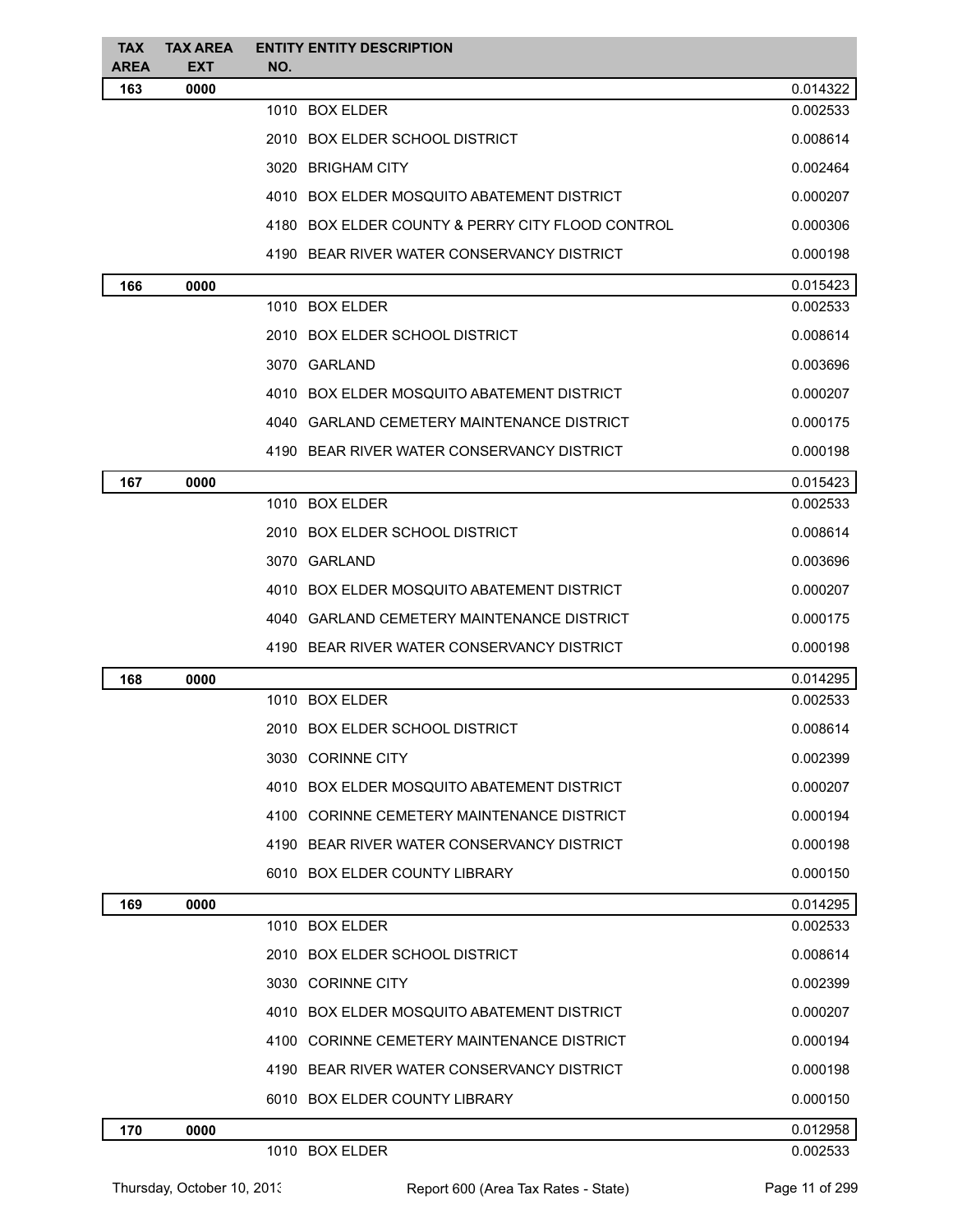| <b>TAX</b><br><b>AREA</b> | <b>TAX AREA</b><br><b>EXT</b> | <b>ENTITY ENTITY DESCRIPTION</b><br>NO.    |          |
|---------------------------|-------------------------------|--------------------------------------------|----------|
|                           |                               | 2010 BOX ELDER SCHOOL DISTRICT             | 0.008614 |
|                           |                               | 3050 ELWOOD                                | 0.001256 |
|                           |                               | 4010 BOX ELDER MOSQUITO ABATEMENT DISTRICT | 0.000207 |
|                           |                               | 4190 BEAR RIVER WATER CONSERVANCY DISTRICT | 0.000198 |
|                           |                               | 6010 BOX ELDER COUNTY LIBRARY              | 0.000150 |
| 171                       | 0000                          |                                            | 0.014016 |
|                           |                               | 1010 BOX ELDER                             | 0.002533 |
|                           |                               | 2010 BOX ELDER SCHOOL DISTRICT             | 0.008614 |
|                           |                               | 3020 BRIGHAM CITY                          | 0.002464 |
|                           |                               | 4010 BOX ELDER MOSQUITO ABATEMENT DISTRICT | 0.000207 |
|                           |                               | 4190 BEAR RIVER WATER CONSERVANCY DISTRICT | 0.000198 |
| 172                       | 0000                          |                                            | 0.014602 |
|                           |                               | 1010 BOX ELDER                             | 0.002533 |
|                           |                               | 2010 BOX ELDER SCHOOL DISTRICT             | 0.008614 |
|                           |                               | 3150 TREMONTON                             | 0.003050 |
|                           |                               | 4010 BOX ELDER MOSQUITO ABATEMENT DISTRICT | 0.000207 |
|                           |                               | 4190 BEAR RIVER WATER CONSERVANCY DISTRICT | 0.000198 |
| 173                       | 0000                          |                                            | 0.014016 |
|                           |                               | 1010 BOX ELDER                             | 0.002533 |
|                           |                               | 2010 BOX ELDER SCHOOL DISTRICT             | 0.008614 |
|                           |                               | 3020 BRIGHAM CITY                          | 0.002464 |
|                           |                               | 4010 BOX ELDER MOSQUITO ABATEMENT DISTRICT | 0.000207 |
|                           |                               | 4190 BEAR RIVER WATER CONSERVANCY DISTRICT | 0.000198 |
| 174                       | 0000                          |                                            | 0.014016 |
|                           |                               | 1010 BOX ELDER                             | 0.002533 |
|                           |                               | 2010 BOX ELDER SCHOOL DISTRICT             | 0.008614 |
|                           |                               | 3020 BRIGHAM CITY                          | 0.002464 |
|                           |                               | 4010 BOX ELDER MOSQUITO ABATEMENT DISTRICT | 0.000207 |
|                           |                               | 4190 BEAR RIVER WATER CONSERVANCY DISTRICT | 0.000198 |
| 175                       | 0000                          |                                            | 0.014016 |
|                           |                               | 1010 BOX ELDER                             | 0.002533 |
|                           |                               | 2010 BOX ELDER SCHOOL DISTRICT             | 0.008614 |
|                           |                               | 3020 BRIGHAM CITY                          | 0.002464 |
|                           |                               | 4010 BOX ELDER MOSQUITO ABATEMENT DISTRICT | 0.000207 |
|                           |                               | 4190 BEAR RIVER WATER CONSERVANCY DISTRICT | 0.000198 |
| 176                       | 0000                          |                                            | 0.014016 |
|                           |                               | 1010 BOX ELDER                             | 0.002533 |
|                           |                               | 2010 BOX ELDER SCHOOL DISTRICT             | 0.008614 |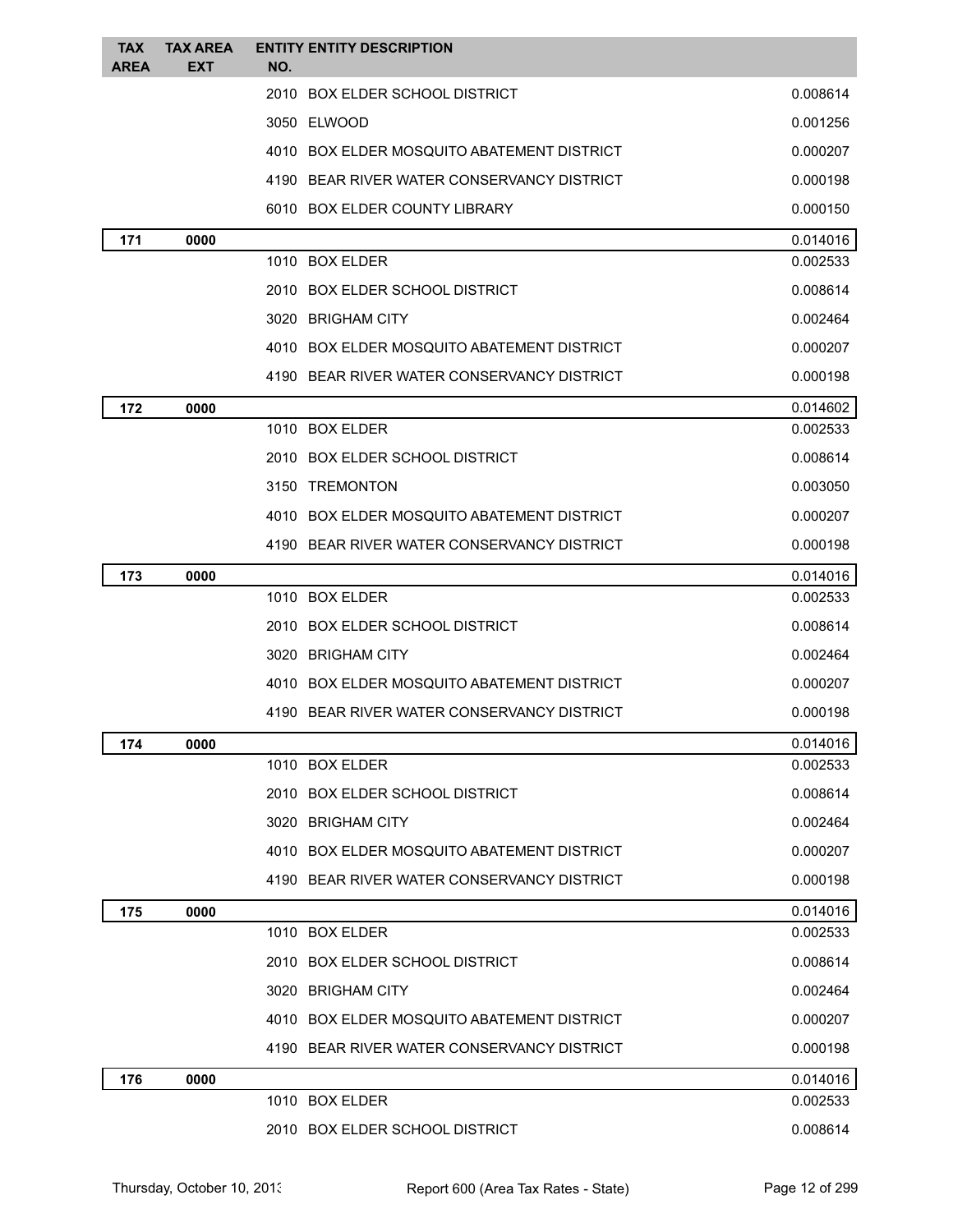| <b>TAX</b><br><b>AREA</b> | <b>TAX AREA</b><br><b>EXT</b> | NO. | <b>ENTITY ENTITY DESCRIPTION</b>                              |          |
|---------------------------|-------------------------------|-----|---------------------------------------------------------------|----------|
|                           |                               |     | 3020 BRIGHAM CITY                                             | 0.002464 |
|                           |                               |     | 4010 BOX ELDER MOSQUITO ABATEMENT DISTRICT                    | 0.000207 |
|                           |                               |     | 4190 BEAR RIVER WATER CONSERVANCY DISTRICT                    | 0.000198 |
| 177                       | 0000                          |     |                                                               | 0.012148 |
|                           |                               |     | 1010 BOX ELDER                                                | 0.002533 |
|                           |                               |     | 2010 BOX ELDER SCHOOL DISTRICT                                | 0.008614 |
|                           |                               |     | 4010 BOX ELDER MOSQUITO ABATEMENT DISTRICT                    | 0.000207 |
|                           |                               |     | 4080 WILLARD PRECINCT CEMETERY MAINTENANCE DISTRICT           | 0.000175 |
|                           |                               |     | 4150 BOX ELDER COUNTY AND WILLARD CITY FLOOD CONTROL AND DRAI | 0.000271 |
|                           |                               |     | 4190 BEAR RIVER WATER CONSERVANCY DISTRICT                    | 0.000198 |
|                           |                               |     | 6010 BOX ELDER COUNTY LIBRARY                                 | 0.000150 |
| 178                       | 0000                          |     |                                                               | 0.014444 |
|                           |                               |     | 1010 BOX ELDER                                                | 0.002533 |
|                           |                               |     | 2010 BOX ELDER SCHOOL DISTRICT                                | 0.008614 |
|                           |                               |     | 3110 PERRY CITY                                               | 0.002742 |
|                           |                               |     | 4010 BOX ELDER MOSQUITO ABATEMENT DISTRICT                    | 0.000207 |
|                           |                               |     | 4190 BEAR RIVER WATER CONSERVANCY DISTRICT                    | 0.000198 |
|                           |                               |     | 6010 BOX ELDER COUNTY LIBRARY                                 | 0.000150 |
| 179                       | 0000                          |     |                                                               | 0.011702 |
|                           |                               |     | 1010 BOX ELDER                                                | 0.002533 |
|                           |                               |     | 2010 BOX ELDER SCHOOL DISTRICT                                | 0.008614 |
|                           |                               |     | 4010 BOX ELDER MOSQUITO ABATEMENT DISTRICT                    | 0.000207 |
|                           |                               |     | 4190 BEAR RIVER WATER CONSERVANCY DISTRICT                    | 0.000198 |
|                           |                               |     | 6010 BOX ELDER COUNTY LIBRARY                                 | 0.000150 |
| 180                       | 0000                          |     |                                                               | 0.012414 |
|                           |                               |     | 1010 BOX ELDER                                                | 0.002533 |
|                           |                               |     | 2010 BOX ELDER SCHOOL DISTRICT                                | 0.008614 |
|                           |                               |     | 3040 DEWEYVILLE                                               | 0.000712 |
|                           |                               |     | 4010 BOX ELDER MOSQUITO ABATEMENT DISTRICT                    | 0.000207 |
|                           |                               |     | 4190 BEAR RIVER WATER CONSERVANCY DISTRICT                    | 0.000198 |
|                           |                               |     | 6010 BOX ELDER COUNTY LIBRARY                                 | 0.000150 |
| 181                       | 0000                          |     |                                                               | 0.012958 |
|                           |                               |     | 1010 BOX ELDER                                                | 0.002533 |
|                           |                               |     | 2010 BOX ELDER SCHOOL DISTRICT                                | 0.008614 |
|                           |                               |     | 3050 ELWOOD                                                   | 0.001256 |
|                           |                               |     | 4010 BOX ELDER MOSQUITO ABATEMENT DISTRICT                    | 0.000207 |
|                           |                               |     | 4190 BEAR RIVER WATER CONSERVANCY DISTRICT                    | 0.000198 |
|                           |                               |     | 6010 BOX ELDER COUNTY LIBRARY                                 | 0.000150 |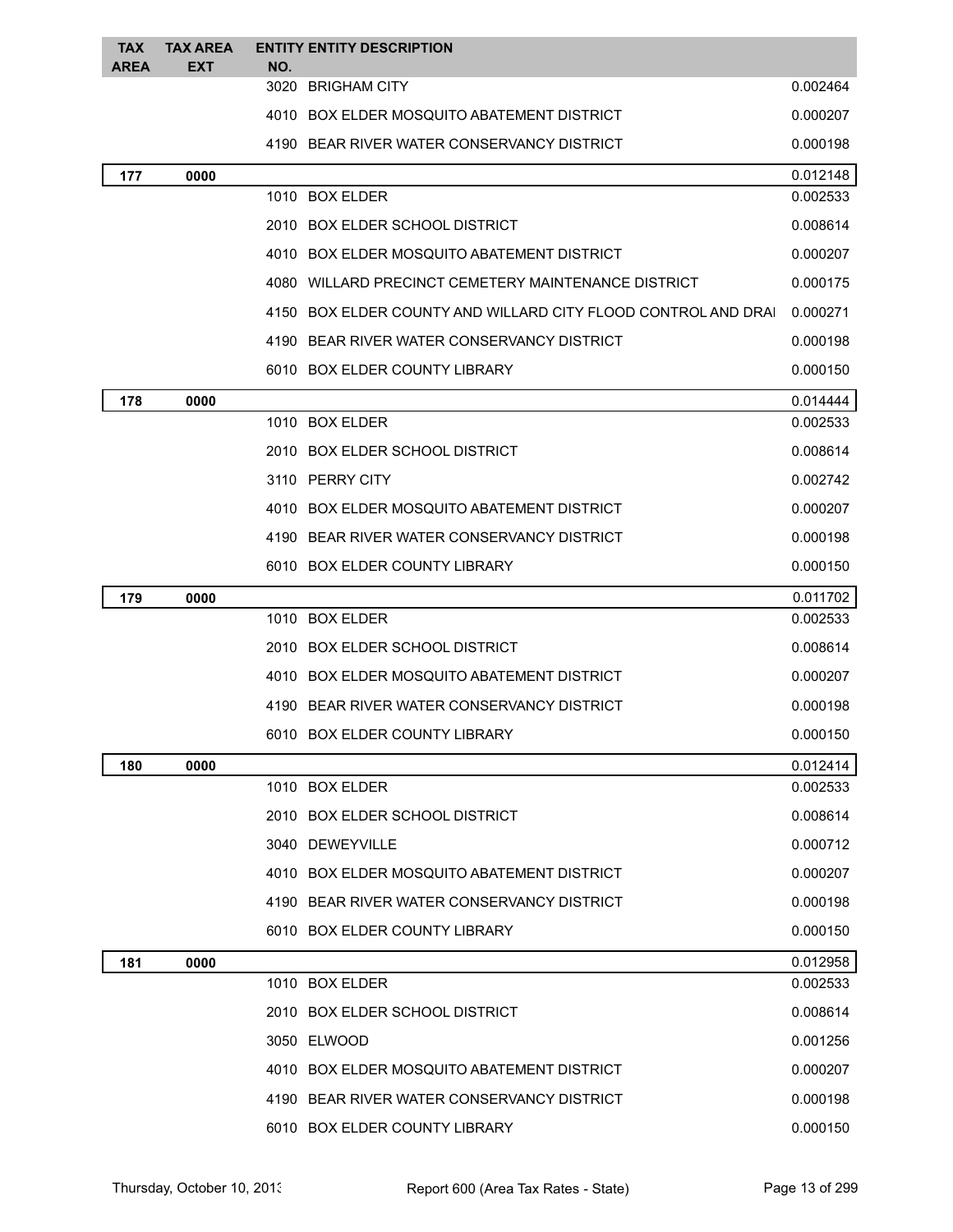| <b>TAX</b><br><b>AREA</b> | <b>TAX AREA</b><br><b>EXT</b> | <b>ENTITY ENTITY DESCRIPTION</b><br>NO.          |          |
|---------------------------|-------------------------------|--------------------------------------------------|----------|
| 182                       | 0000                          |                                                  | 0.012501 |
|                           |                               | 1010 BOX ELDER                                   | 0.002533 |
|                           |                               | 2010 BOX ELDER SCHOOL DISTRICT                   | 0.008614 |
|                           |                               | 3080 HONEYVILLE CITY                             | 0.000799 |
|                           |                               | 4010 BOX ELDER MOSQUITO ABATEMENT DISTRICT       | 0.000207 |
|                           |                               | 4190 BEAR RIVER WATER CONSERVANCY DISTRICT       | 0.000198 |
|                           |                               | 6010 BOX ELDER COUNTY LIBRARY                    | 0.000150 |
| 184                       | 0000                          |                                                  | 0.011702 |
|                           |                               | 1010 BOX ELDER                                   | 0.002533 |
|                           |                               | 2010 BOX ELDER SCHOOL DISTRICT                   | 0.008614 |
|                           |                               | 4010 BOX ELDER MOSQUITO ABATEMENT DISTRICT       | 0.000207 |
|                           |                               | 4190 BEAR RIVER WATER CONSERVANCY DISTRICT       | 0.000198 |
|                           |                               | 6010 BOX ELDER COUNTY LIBRARY                    | 0.000150 |
| 186                       | 0000                          |                                                  | 0.011896 |
|                           |                               | 1010 BOX ELDER                                   | 0.002533 |
|                           |                               | 2010 BOX ELDER SCHOOL DISTRICT                   | 0.008614 |
|                           |                               | 4010 BOX ELDER MOSQUITO ABATEMENT DISTRICT       | 0.000207 |
|                           |                               | 4100 CORINNE CEMETERY MAINTENANCE DISTRICT       | 0.000194 |
|                           |                               | 4190 BEAR RIVER WATER CONSERVANCY DISTRICT       | 0.000198 |
|                           |                               | 6010 BOX ELDER COUNTY LIBRARY                    | 0.000150 |
| 187                       | 0000                          |                                                  | 0.011702 |
|                           |                               | 1010 BOX ELDER                                   | 0.002533 |
|                           |                               | 2010 BOX ELDER SCHOOL DISTRICT                   | 0.008614 |
|                           |                               | 4010 BOX ELDER MOSQUITO ABATEMENT DISTRICT       | 0.000207 |
|                           |                               | 4190 BEAR RIVER WATER CONSERVANCY DISTRICT       | 0.000198 |
|                           |                               | 6010 BOX ELDER COUNTY LIBRARY                    | 0.000150 |
| 188                       | 0000                          |                                                  | 0.014750 |
|                           |                               | 1010 BOX ELDER                                   | 0.002533 |
|                           |                               | 2010 BOX ELDER SCHOOL DISTRICT                   | 0.008614 |
|                           |                               | 3110 PERRY CITY                                  | 0.002742 |
|                           |                               | 4010 BOX ELDER MOSQUITO ABATEMENT DISTRICT       | 0.000207 |
|                           |                               | 4180 BOX ELDER COUNTY & PERRY CITY FLOOD CONTROL | 0.000306 |
|                           |                               | 4190 BEAR RIVER WATER CONSERVANCY DISTRICT       | 0.000198 |
|                           |                               | 6010 BOX ELDER COUNTY LIBRARY                    | 0.000150 |
| 193                       | 0000                          |                                                  | 0.014016 |
|                           |                               | 1010 BOX ELDER                                   | 0.002533 |
|                           |                               | 2010 BOX ELDER SCHOOL DISTRICT                   | 0.008614 |
|                           |                               | 3020 BRIGHAM CITY                                | 0.002464 |
|                           |                               | 4010 BOX ELDER MOSQUITO ABATEMENT DISTRICT       | 0.000207 |
|                           |                               |                                                  |          |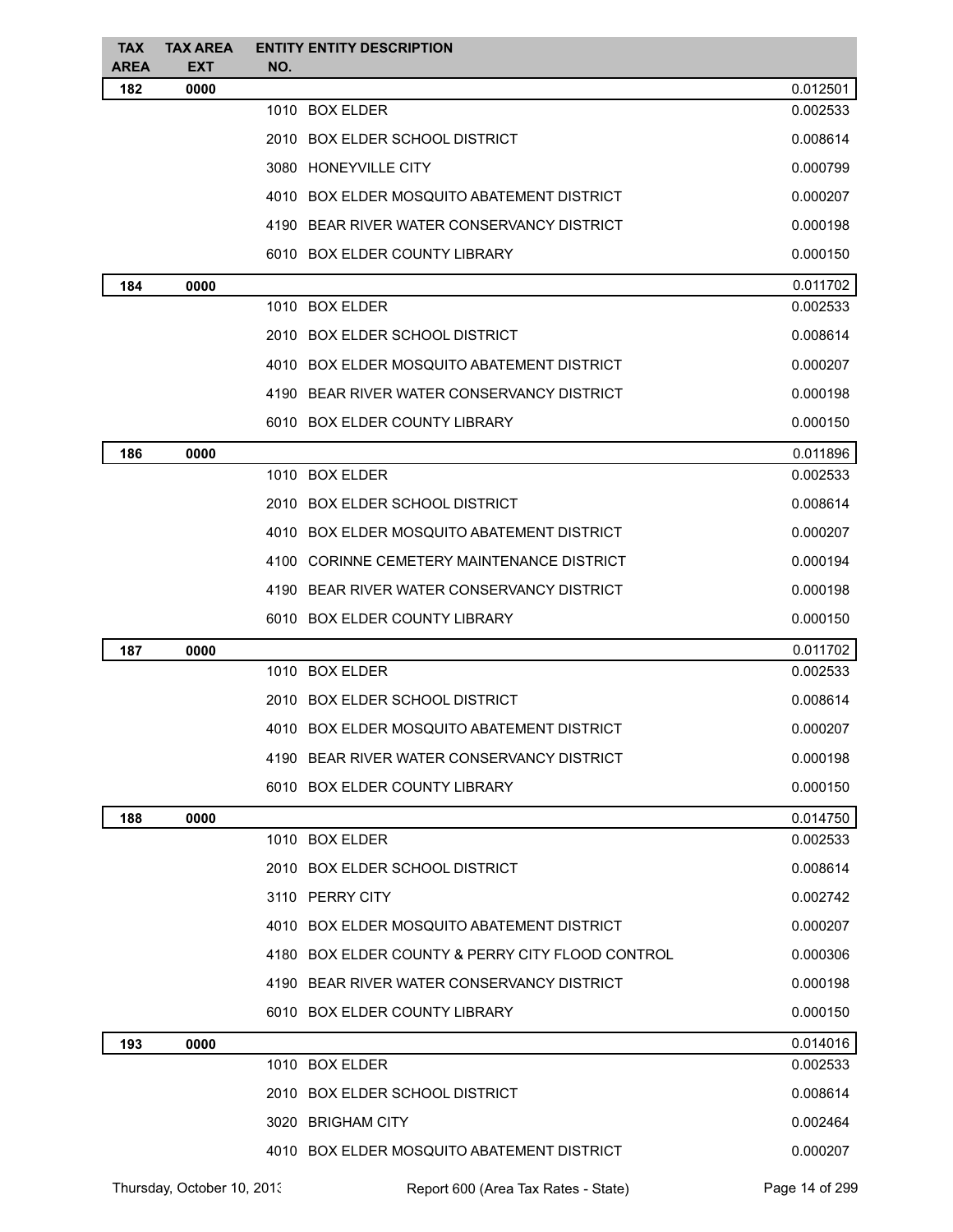| <b>TAX</b><br><b>AREA</b> | <b>TAX AREA</b><br><b>EXT</b> | <b>ENTITY ENTITY DESCRIPTION</b><br>NO.    |          |
|---------------------------|-------------------------------|--------------------------------------------|----------|
|                           |                               | 4190 BEAR RIVER WATER CONSERVANCY DISTRICT | 0.000198 |
| 193                       | 0001                          |                                            | 0.014016 |
|                           |                               | 1010 BOX ELDER                             | 0.002533 |
|                           |                               | 2010 BOX ELDER SCHOOL DISTRICT             | 0.008614 |
|                           |                               | 3020 BRIGHAM CITY                          | 0.002464 |
|                           |                               | 4010 BOX ELDER MOSQUITO ABATEMENT DISTRICT | 0.000207 |
|                           |                               | 4190 BEAR RIVER WATER CONSERVANCY DISTRICT | 0.000198 |
| 194                       | 0000                          |                                            | 0.014602 |
|                           |                               | 1010 BOX ELDER                             | 0.002533 |
|                           |                               | 2010 BOX ELDER SCHOOL DISTRICT             | 0.008614 |
|                           |                               | 3150 TREMONTON                             | 0.003050 |
|                           |                               | 4010 BOX ELDER MOSQUITO ABATEMENT DISTRICT | 0.000207 |
|                           |                               | 4190 BEAR RIVER WATER CONSERVANCY DISTRICT | 0.000198 |
| 195                       | 0000                          |                                            | 0.014016 |
|                           |                               | 1010 BOX ELDER                             | 0.002533 |
|                           |                               | 2010 BOX ELDER SCHOOL DISTRICT             | 0.008614 |
|                           |                               | 3020 BRIGHAM CITY                          | 0.002464 |
|                           |                               | 4010 BOX ELDER MOSQUITO ABATEMENT DISTRICT | 0.000207 |
|                           |                               | 4190 BEAR RIVER WATER CONSERVANCY DISTRICT | 0.000198 |
| 198                       | 0000                          |                                            | 0.014777 |
|                           |                               | 1010 BOX ELDER                             | 0.002533 |
|                           |                               | 2010 BOX ELDER SCHOOL DISTRICT             | 0.008614 |
|                           |                               | 3150 TREMONTON                             | 0.003050 |
|                           |                               | 4010 BOX ELDER MOSQUITO ABATEMENT DISTRICT | 0.000207 |
|                           |                               | 4040 GARLAND CEMETERY MAINTENANCE DISTRICT | 0.000175 |
|                           |                               | 4190 BEAR RIVER WATER CONSERVANCY DISTRICT | 0.000198 |
| 199                       | 0000                          |                                            | 0.011702 |
|                           |                               | 1010 BOX ELDER                             | 0.002533 |
|                           |                               | 2010 BOX ELDER SCHOOL DISTRICT             | 0.008614 |
|                           |                               | 4010 BOX ELDER MOSQUITO ABATEMENT DISTRICT | 0.000207 |
|                           |                               | 4190 BEAR RIVER WATER CONSERVANCY DISTRICT | 0.000198 |
|                           |                               | 6010 BOX ELDER COUNTY LIBRARY              | 0.000150 |
| <b>TP001</b>              | 0000                          |                                            | 0.014016 |
|                           |                               | 1010 BOX ELDER                             | 0.002533 |
|                           |                               | 2010 BOX ELDER SCHOOL DISTRICT             | 0.008614 |
|                           |                               | 3020 BRIGHAM CITY                          | 0.002464 |
|                           |                               | 4010 BOX ELDER MOSQUITO ABATEMENT DISTRICT | 0.000207 |
|                           |                               | 4190 BEAR RIVER WATER CONSERVANCY DISTRICT | 0.000198 |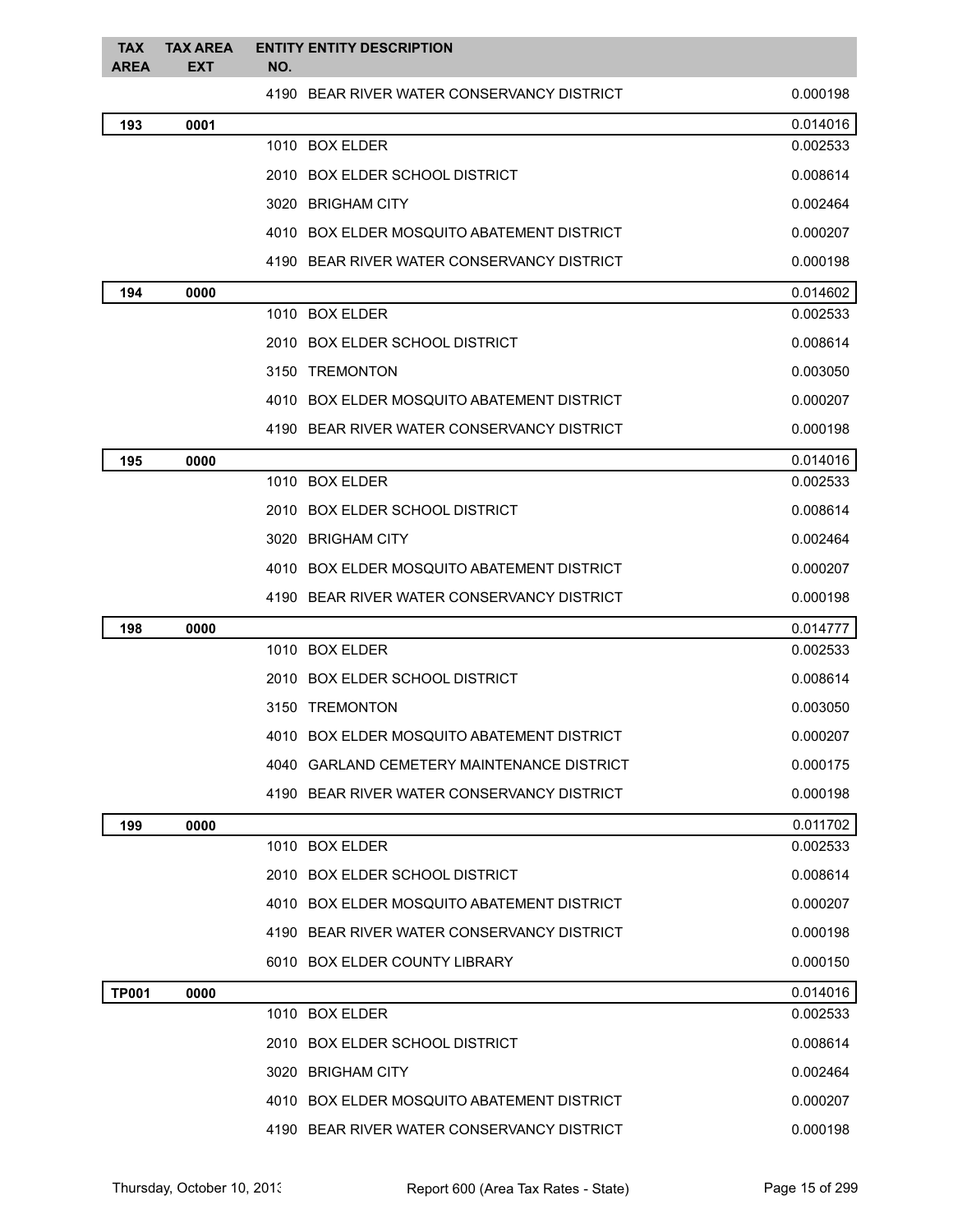## **CACHE COUNTY**

| 001 | 0000 |                                                        | 0.009423 |
|-----|------|--------------------------------------------------------|----------|
|     |      | 1010 CACHE                                             | 0.002307 |
|     |      | 2020 CACHE COUNTY SCHOOL DISTRICT                      | 0.006926 |
|     |      | 4050 PARADISE CEMETERY MAINTENANCE DISTRICT            | 0.000101 |
|     |      | 4090 CACHE MOSQUITO ABATEMENT DISTRICT                 | 0.000089 |
| 002 | 0000 |                                                        | 0.010455 |
|     |      | 1010 CACHE                                             | 0.002307 |
|     |      | 2020 CACHE COUNTY SCHOOL DISTRICT                      | 0.006926 |
|     |      | 3130 PARADISE                                          | 0.001121 |
|     |      | 4050 PARADISE CEMETERY MAINTENANCE DISTRICT            | 0.000101 |
| 003 | 0000 |                                                        | 0.011045 |
|     |      | 1010 CACHE                                             | 0.002307 |
|     |      | 2020 CACHE COUNTY SCHOOL DISTRICT                      | 0.006926 |
|     |      | 3050 HYRUM                                             | 0.001723 |
|     |      | 4090 CACHE MOSQUITO ABATEMENT DISTRICT                 | 0.000089 |
| 004 | 0000 |                                                        | 0.010501 |
|     |      | 1010 CACHE                                             | 0.002307 |
|     |      | 2020 CACHE COUNTY SCHOOL DISTRICT                      | 0.006926 |
|     |      | 3190 WELLSVILLE                                        | 0.001179 |
|     |      | 4090 CACHE MOSQUITO ABATEMENT DISTRICT                 | 0.000089 |
| 005 | 0000 |                                                        | 0.011115 |
|     |      | 1010 CACHE                                             | 0.002307 |
|     |      | 2020 CACHE COUNTY SCHOOL DISTRICT                      | 0.006926 |
|     |      | 3080 MENDON                                            | 0.001793 |
|     |      | 4090 CACHE MOSQUITO ABATEMENT DISTRICT                 | 0.000089 |
| 006 | 0000 |                                                        | 0.009432 |
|     |      | 1010 CACHE                                             | 0.002307 |
|     |      | 2020 CACHE COUNTY SCHOOL DISTRICT                      | 0.006926 |
|     |      | MILLVILLE-NIBLEY CEMETERY MAINTENANCE DISTRICT<br>4030 | 0.000110 |
|     |      | 4090 CACHE MOSQUITO ABATEMENT DISTRICT                 | 0.000089 |
| 007 | 0000 |                                                        | 0.010105 |
|     |      | 1010 CACHE                                             | 0.002307 |
|     |      | 2020 CACHE COUNTY SCHOOL DISTRICT                      | 0.006926 |
|     |      | 3090 MILLVILLE                                         | 0.000673 |
|     |      | MILLVILLE-NIBLEY CEMETERY MAINTENANCE DISTRICT<br>4030 | 0.000110 |
|     |      | 4090 CACHE MOSQUITO ABATEMENT DISTRICT                 | 0.000089 |
| 008 | 0000 |                                                        | 0.011099 |
|     |      | 1010 CACHE                                             | 0.002307 |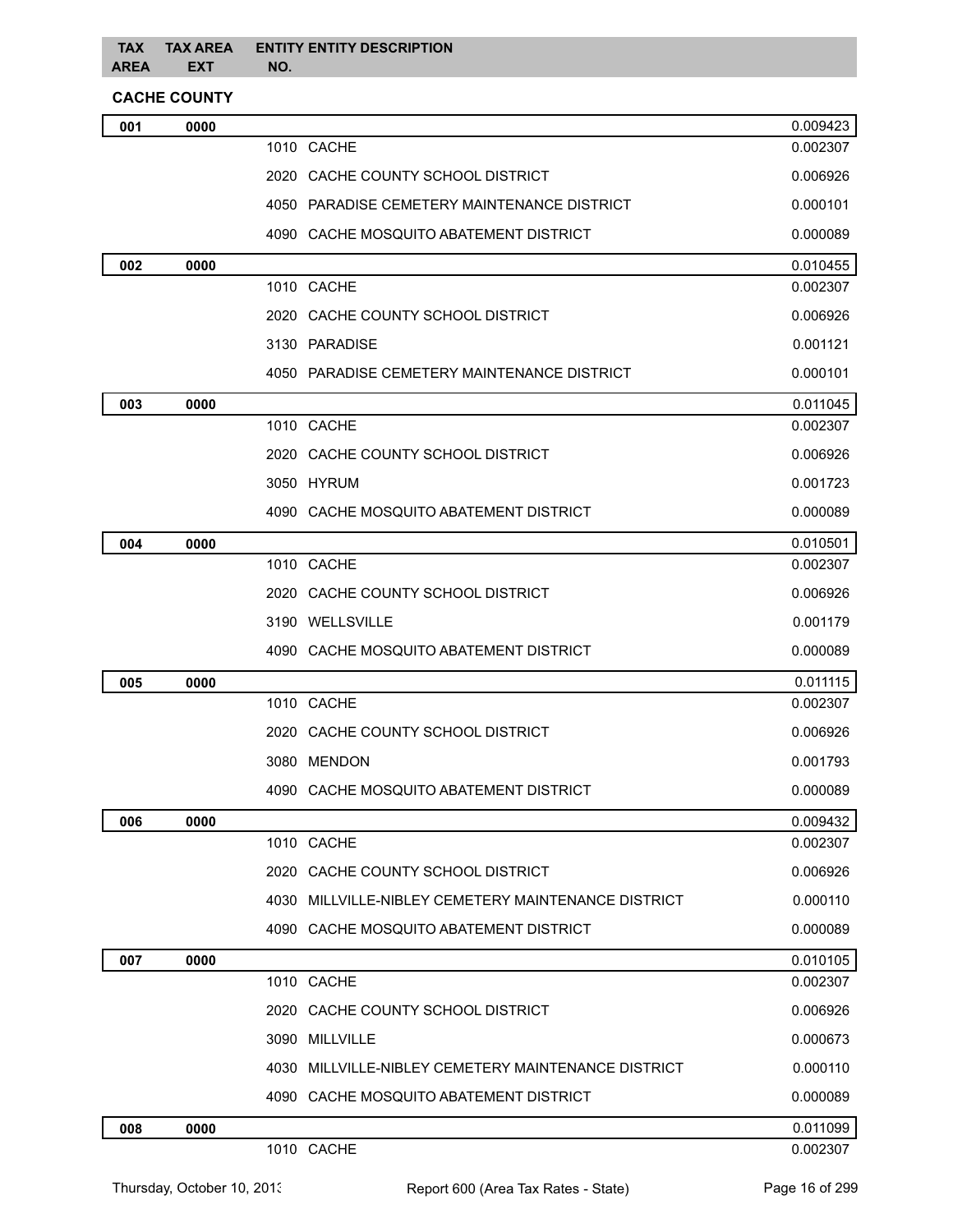| <b>TAX</b><br><b>AREA</b> | <b>TAX AREA</b><br>EXT | <b>ENTITY ENTITY DESCRIPTION</b><br>NO.             |                      |
|---------------------------|------------------------|-----------------------------------------------------|----------------------|
|                           |                        | 2020 CACHE COUNTY SCHOOL DISTRICT                   | 0.006926             |
|                           |                        | 3110 NIBLEY                                         | 0.001667             |
|                           |                        | 4030 MILLVILLE-NIBLEY CEMETERY MAINTENANCE DISTRICT | 0.000110             |
|                           |                        | 4090 CACHE MOSQUITO ABATEMENT DISTRICT              | 0.000089             |
| 009                       | 0000                   |                                                     | 0.010766             |
|                           |                        | 1010 CACHE                                          | 0.002307             |
|                           |                        | 2020 CACHE COUNTY SCHOOL DISTRICT                   | 0.006926             |
|                           |                        | 3140 PROVIDENCE                                     | 0.001444             |
|                           |                        | 4090 CACHE MOSQUITO ABATEMENT DISTRICT              | 0.000089             |
| 010                       | 0000                   |                                                     | 0.010600             |
|                           |                        | 1010 CACHE                                          | 0.002307             |
|                           |                        | 2020 CACHE COUNTY SCHOOL DISTRICT                   | 0.006926             |
|                           |                        | 3160 RIVER HEIGHTS                                  | 0.001367             |
| 011                       | 0000                   |                                                     | 0.011086             |
|                           |                        | 1010 CACHE                                          | 0.002307             |
|                           |                        | 2020 CACHE COUNTY SCHOOL DISTRICT                   | 0.006926             |
|                           |                        | 3120 NORTH LOGAN                                    | 0.001764             |
|                           |                        | 4090 CACHE MOSQUITO ABATEMENT DISTRICT              | 0.000089             |
| 012                       | 0000                   |                                                     | 0.009534             |
|                           |                        | 1010 CACHE                                          | 0.002307             |
|                           |                        | 2020 CACHE COUNTY SCHOOL DISTRICT                   | 0.006926             |
|                           |                        | 4020 HYDE PARK CEMETERY MAINTENANCE DISTRICT        | 0.000212             |
|                           |                        | 4090 CACHE MOSQUITO ABATEMENT DISTRICT              | 0.000089             |
| 013                       | 0000                   | 1010 CACHE                                          | 0.011298<br>0.002307 |
|                           |                        |                                                     |                      |
|                           |                        | 2020 CACHE COUNTY SCHOOL DISTRICT                   | 0.006926             |
|                           |                        | 3120 NORTH LOGAN                                    | 0.001764             |
|                           |                        | 4020 HYDE PARK CEMETERY MAINTENANCE DISTRICT        | 0.000212             |
|                           |                        | 4090 CACHE MOSQUITO ABATEMENT DISTRICT              | 0.000089             |
| 014                       | 0000                   | 1010 CACHE                                          | 0.010584<br>0.002307 |
|                           |                        | 2020 CACHE COUNTY SCHOOL DISTRICT                   | 0.006926             |
|                           |                        | 3040 HYDE PARK CITY                                 | 0.001050             |
|                           |                        | 4020 HYDE PARK CEMETERY MAINTENANCE DISTRICT        | 0.000212             |
|                           |                        | 4090 CACHE MOSQUITO ABATEMENT DISTRICT              | 0.000089             |
|                           |                        |                                                     | 0.011027             |
| 015                       | 0000                   | 1010 CACHE                                          | 0.002307             |
|                           |                        | 2020 CACHE COUNTY SCHOOL DISTRICT                   | 0.006926             |
|                           |                        | 3170 SMITHFIELD                                     | 0.001705             |
|                           |                        |                                                     |                      |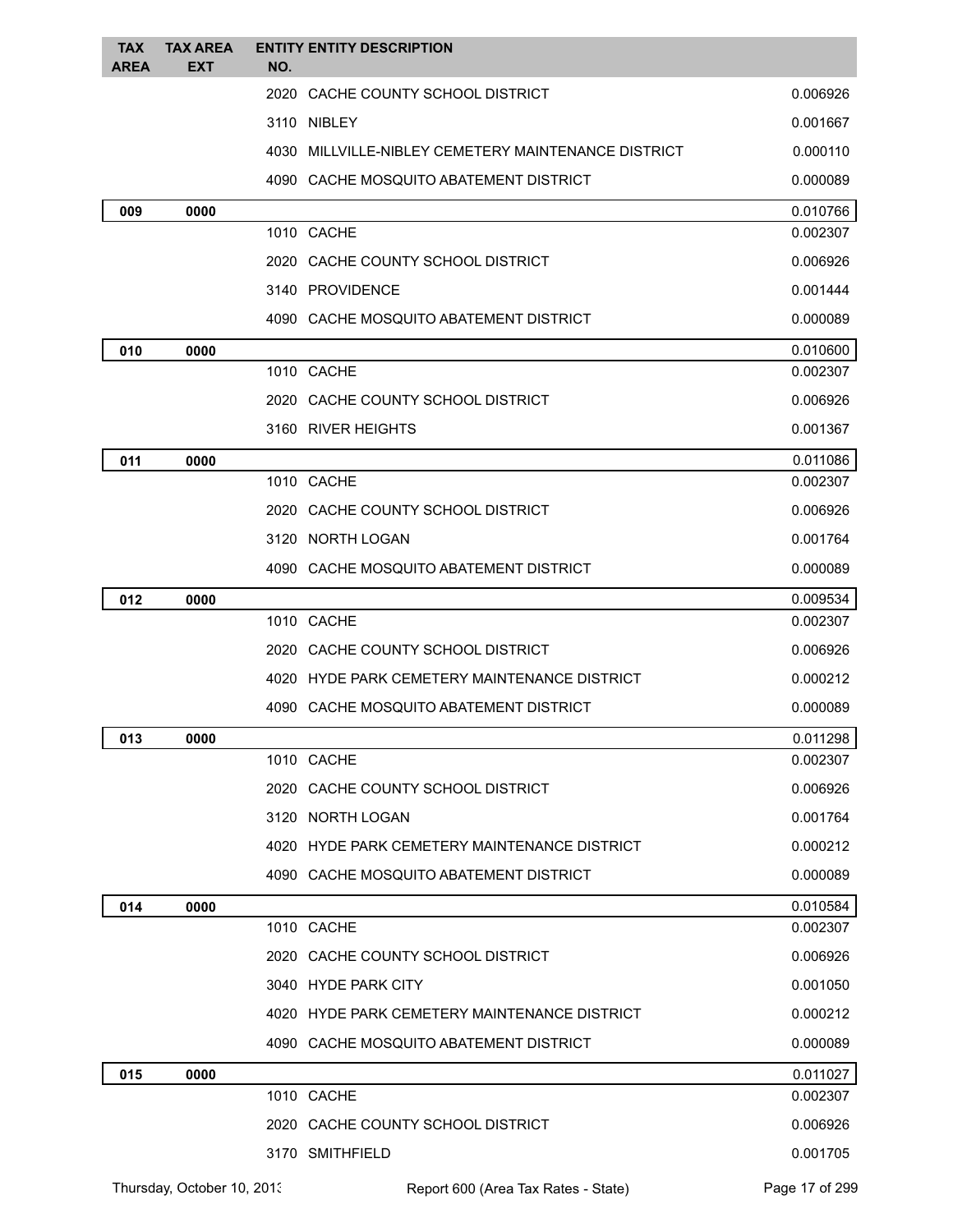| <b>TAX</b><br><b>AREA</b> | <b>TAX AREA</b><br><b>EXT</b> | <b>ENTITY ENTITY DESCRIPTION</b><br>NO.     |          |
|---------------------------|-------------------------------|---------------------------------------------|----------|
|                           |                               | 4090 CACHE MOSQUITO ABATEMENT DISTRICT      | 0.000089 |
| 016                       | 0000                          |                                             | 0.010038 |
|                           |                               | 1010 CACHE                                  | 0.002307 |
|                           |                               | 2020 CACHE COUNTY SCHOOL DISTRICT           | 0.006926 |
|                           |                               | 3010 AMALGA                                 | 0.000716 |
|                           |                               | 4090 CACHE MOSQUITO ABATEMENT DISTRICT      | 0.000089 |
| 017                       | 0000                          |                                             | 0.009453 |
|                           |                               | 1010 CACHE                                  | 0.002307 |
|                           |                               | 2020 CACHE COUNTY SCHOOL DISTRICT           | 0.006926 |
|                           |                               | 4070 RICHMOND CEMETERY MAINTENANCE DISTRICT | 0.000131 |
|                           |                               | 4090 CACHE MOSQUITO ABATEMENT DISTRICT      | 0.000089 |
| 018                       | 0000                          |                                             | 0.010582 |
|                           |                               | 1010 CACHE                                  | 0.002307 |
|                           |                               | 2020 CACHE COUNTY SCHOOL DISTRICT           | 0.006926 |
|                           |                               | 3150 RICHMOND                               | 0.001129 |
|                           |                               | 4070 RICHMOND CEMETERY MAINTENANCE DISTRICT | 0.000131 |
|                           |                               | 4090 CACHE MOSQUITO ABATEMENT DISTRICT      | 0.000089 |
| 019                       | 0000                          |                                             | 0.011610 |
|                           |                               | 1010 CACHE                                  | 0.002307 |
|                           |                               | 2020 CACHE COUNTY SCHOOL DISTRICT           | 0.006926 |
|                           |                               | 3060 LEWISTON                               | 0.002288 |
|                           |                               | 4090 CACHE MOSQUITO ABATEMENT DISTRICT      | 0.000089 |
| 020                       | 0000                          |                                             | 0.011741 |
|                           |                               | 1010 CACHE                                  | 0.002307 |
|                           |                               | 2020 CACHE COUNTY SCHOOL DISTRICT           | 0.006926 |
|                           |                               | 3060 LEWISTON                               | 0.002288 |
|                           |                               | 4070 RICHMOND CEMETERY MAINTENANCE DISTRICT | 0.000131 |
|                           |                               | 4090 CACHE MOSQUITO ABATEMENT DISTRICT      | 0.000089 |
| 021                       | 0000                          |                                             | 0.009680 |
|                           |                               | 1010 CACHE                                  | 0.002307 |
|                           |                               | 2020 CACHE COUNTY SCHOOL DISTRICT           | 0.006926 |
|                           |                               | 4010 CORNISH CEMETERY MAINTENANCE DISTRICT  | 0.000358 |
|                           |                               | 4090 CACHE MOSQUITO ABATEMENT DISTRICT      | 0.000089 |
| 022                       | 0000                          |                                             | 0.011809 |
|                           |                               | 1010 CACHE                                  | 0.002307 |
|                           |                               | 2020 CACHE COUNTY SCHOOL DISTRICT           | 0.006926 |
|                           |                               | 3030 CORNISH                                | 0.002129 |
|                           |                               | 4010 CORNISH CEMETERY MAINTENANCE DISTRICT  | 0.000358 |
|                           |                               | 4090 CACHE MOSQUITO ABATEMENT DISTRICT      | 0.000089 |

Thursday, October 10, 2013 Report 600 (Area Tax Rates - State) Page 18 of 299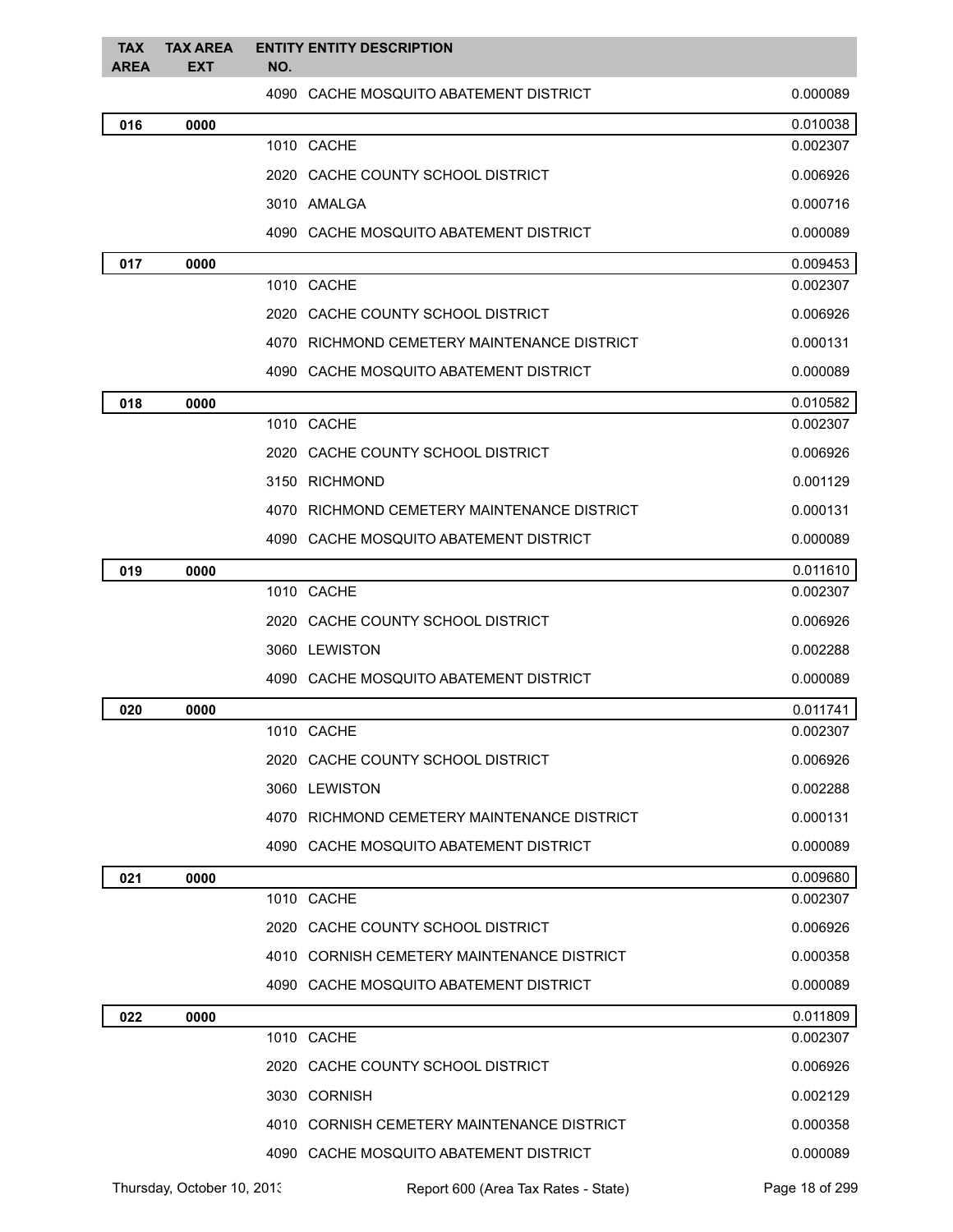| <b>TAX</b><br><b>AREA</b> | <b>TAX AREA</b><br>EXT | <b>ENTITY ENTITY DESCRIPTION</b><br>NO.                   |          |
|---------------------------|------------------------|-----------------------------------------------------------|----------|
| 023                       | 0000                   |                                                           | 0.010108 |
|                           |                        | 1010 CACHE                                                | 0.002307 |
|                           |                        | 2020 CACHE COUNTY SCHOOL DISTRICT                         | 0.006926 |
|                           |                        | 3180 TRENTON                                              | 0.000786 |
|                           |                        | 4090 CACHE MOSQUITO ABATEMENT DISTRICT                    | 0.000089 |
| 024                       | 0000                   |                                                           | 0.011016 |
|                           |                        | 1010 CACHE                                                | 0.002307 |
|                           |                        | 2020 CACHE COUNTY SCHOOL DISTRICT                         | 0.006926 |
|                           |                        | 3020 CLARKSTON                                            | 0.001694 |
|                           |                        | 4090 CACHE MOSQUITO ABATEMENT DISTRICT                    | 0.000089 |
| 025                       | 0000                   |                                                           | 0.009528 |
|                           |                        | 1010 CACHE                                                | 0.002307 |
|                           |                        | 2020 CACHE COUNTY SCHOOL DISTRICT                         | 0.006926 |
|                           |                        | 4040 NEWTON CEMETERY MAINTENANCE DISTRICT                 | 0.000206 |
|                           |                        | 4090 CACHE MOSQUITO ABATEMENT DISTRICT                    | 0.000089 |
| 026                       | 0000                   |                                                           | 0.010834 |
|                           |                        | 1010 CACHE                                                | 0.002307 |
|                           |                        | 2020 CACHE COUNTY SCHOOL DISTRICT                         | 0.006926 |
|                           |                        | 3100 NEWTON                                               | 0.001306 |
|                           |                        | 4040 NEWTON CEMETERY MAINTENANCE DISTRICT                 | 0.000206 |
|                           |                        | 4090 CACHE MOSQUITO ABATEMENT DISTRICT                    | 0.000089 |
| 027                       | 0000                   |                                                           | 0.012662 |
|                           |                        | 1010 CACHE                                                | 0.002307 |
|                           |                        | 2010 LOGAN CITY SCHOOL DISTRICT                           | 0.008108 |
|                           |                        | 3070 LOGAN CITY                                           | 0.002247 |
| 028                       | 0000                   |                                                           | 0.009322 |
|                           |                        | 1010 CACHE                                                | 0.002307 |
|                           |                        | 2020 CACHE COUNTY SCHOOL DISTRICT                         | 0.006926 |
|                           |                        | 4090 CACHE MOSQUITO ABATEMENT DISTRICT                    | 0.000089 |
| 031                       | 0000                   |                                                           | 0.009468 |
|                           |                        | 1010 CACHE                                                | 0.002307 |
|                           |                        | 2020 CACHE COUNTY SCHOOL DISTRICT                         | 0.006926 |
|                           |                        | 4060 AVON CEMETERY MAINTENANCE DISTRICT                   | 0.000146 |
|                           |                        | 4090 CACHE MOSQUITO ABATEMENT DISTRICT                    | 0.000089 |
| 032                       | 0000                   |                                                           | 0.009902 |
|                           |                        | 1010 CACHE                                                | 0.002307 |
|                           |                        | 2020 CACHE COUNTY SCHOOL DISTRICT                         | 0.006926 |
|                           |                        | 4060 AVON CEMETERY MAINTENANCE DISTRICT                   | 0.000146 |
|                           |                        | 4080 POWDER MOUNTAIN WATER AND SEWER IMPROVEMENT DISTRICT | 0.000434 |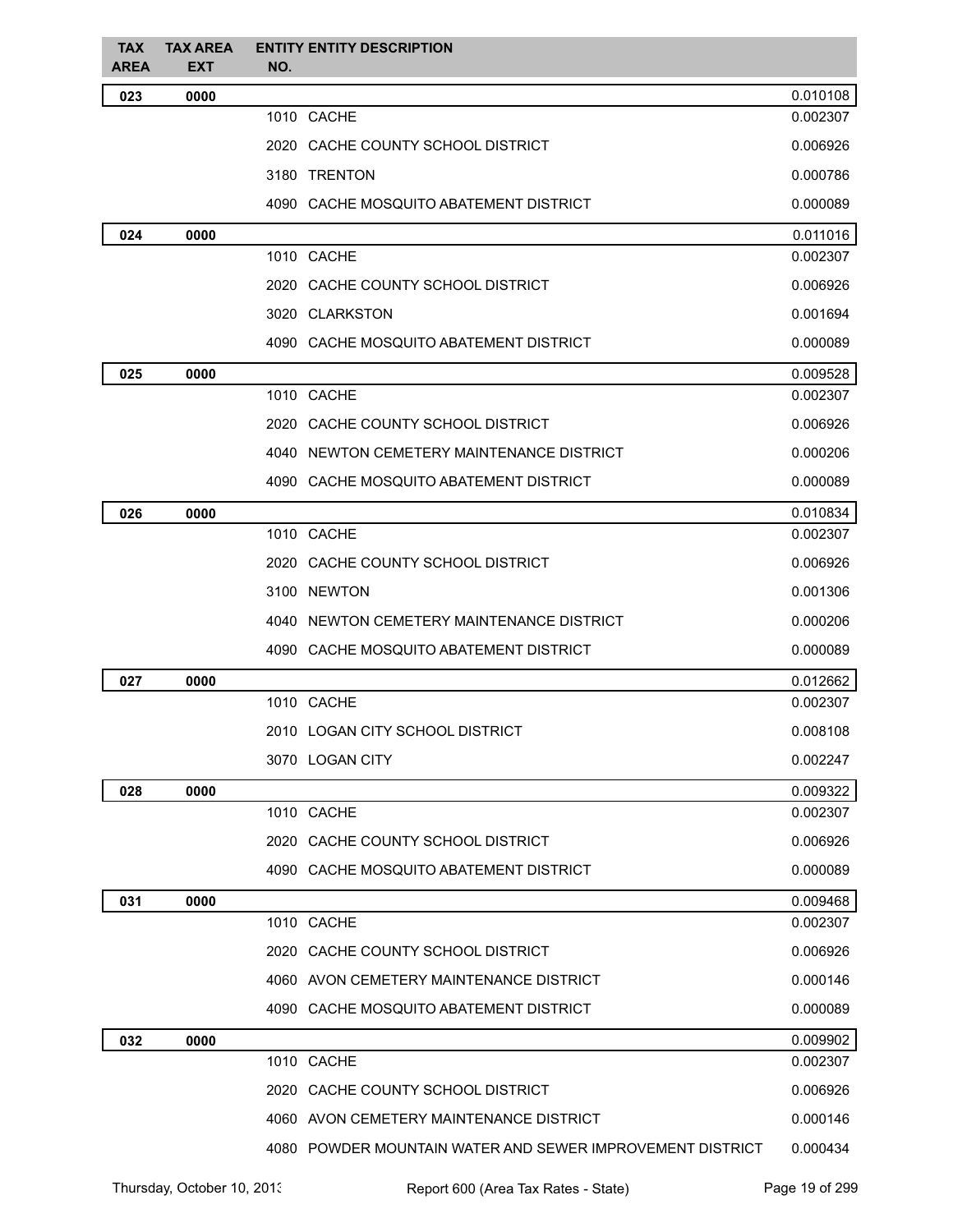| <b>TAX</b><br><b>AREA</b> | <b>TAX AREA</b><br><b>EXT</b> | <b>ENTITY ENTITY DESCRIPTION</b><br>NO.             |          |
|---------------------------|-------------------------------|-----------------------------------------------------|----------|
|                           |                               | 4090 CACHE MOSQUITO ABATEMENT DISTRICT              | 0.000089 |
| 033                       | 0000                          |                                                     | 0.009995 |
|                           |                               | 1010 CACHE                                          | 0.002307 |
|                           |                               | 2020 CACHE COUNTY SCHOOL DISTRICT                   | 0.006926 |
|                           |                               | 3090 MILLVILLE                                      | 0.000673 |
|                           |                               | 4090 CACHE MOSQUITO ABATEMENT DISTRICT              | 0.000089 |
| 034                       | 0000                          |                                                     | 0.010989 |
|                           |                               | 1010 CACHE                                          | 0.002307 |
|                           |                               | 2020 CACHE COUNTY SCHOOL DISTRICT                   | 0.006926 |
|                           |                               | 3110 NIBLEY                                         | 0.001667 |
|                           |                               | 4090 CACHE MOSQUITO ABATEMENT DISTRICT              | 0.000089 |
| 036                       | 0000                          |                                                     | 0.010372 |
|                           |                               | 1010 CACHE                                          | 0.002307 |
|                           |                               | 2020 CACHE COUNTY SCHOOL DISTRICT                   | 0.006926 |
|                           |                               | 3040 HYDE PARK CITY                                 | 0.001050 |
|                           |                               | 4090 CACHE MOSQUITO ABATEMENT DISTRICT              | 0.000089 |
| 037                       | 0000                          |                                                     | 0.010876 |
|                           |                               | 1010 CACHE                                          | 0.002307 |
|                           |                               | 2020 CACHE COUNTY SCHOOL DISTRICT                   | 0.006926 |
|                           |                               | 3140 PROVIDENCE                                     | 0.001444 |
|                           |                               | 4030 MILLVILLE-NIBLEY CEMETERY MAINTENANCE DISTRICT | 0.000110 |
|                           |                               | 4090 CACHE MOSQUITO ABATEMENT DISTRICT              | 0.000089 |
| 106                       | 0000                          |                                                     | 0.009596 |
|                           |                               | 1010 CACHE                                          | 0.002307 |
|                           |                               | 2020 CACHE COUNTY SCHOOL DISTRICT                   | 0.006926 |
|                           |                               | 4030 MILLVILLE-NIBLEY CEMETERY MAINTENANCE DISTRICT | 0.000110 |
|                           |                               | 4075 COLLEGE-YOUNG MOSAUITO ABATEMENT DISTRICT #1   | 0.000253 |
| 108                       | 0000                          |                                                     | 0.011263 |
|                           |                               | 1010 CACHE                                          | 0.002307 |
|                           |                               | 2020 CACHE COUNTY SCHOOL DISTRICT                   | 0.006926 |
|                           |                               | 3110 NIBLEY                                         | 0.001667 |
|                           |                               | 4030 MILLVILLE-NIBLEY CEMETERY MAINTENANCE DISTRICT | 0.000110 |
|                           |                               | 4075 COLLEGE-YOUNG MOSAUITO ABATEMENT DISTRICT #1   | 0.000253 |
| 115                       | 0000                          |                                                     | 0.011027 |
|                           |                               | 1010 CACHE                                          | 0.002307 |
|                           |                               | 2020 CACHE COUNTY SCHOOL DISTRICT                   | 0.006926 |
|                           |                               | 3170 SMITHFIELD                                     | 0.001705 |
|                           |                               | 4090 CACHE MOSQUITO ABATEMENT DISTRICT              | 0.000089 |
| 128                       | 0000                          |                                                     | 0.009486 |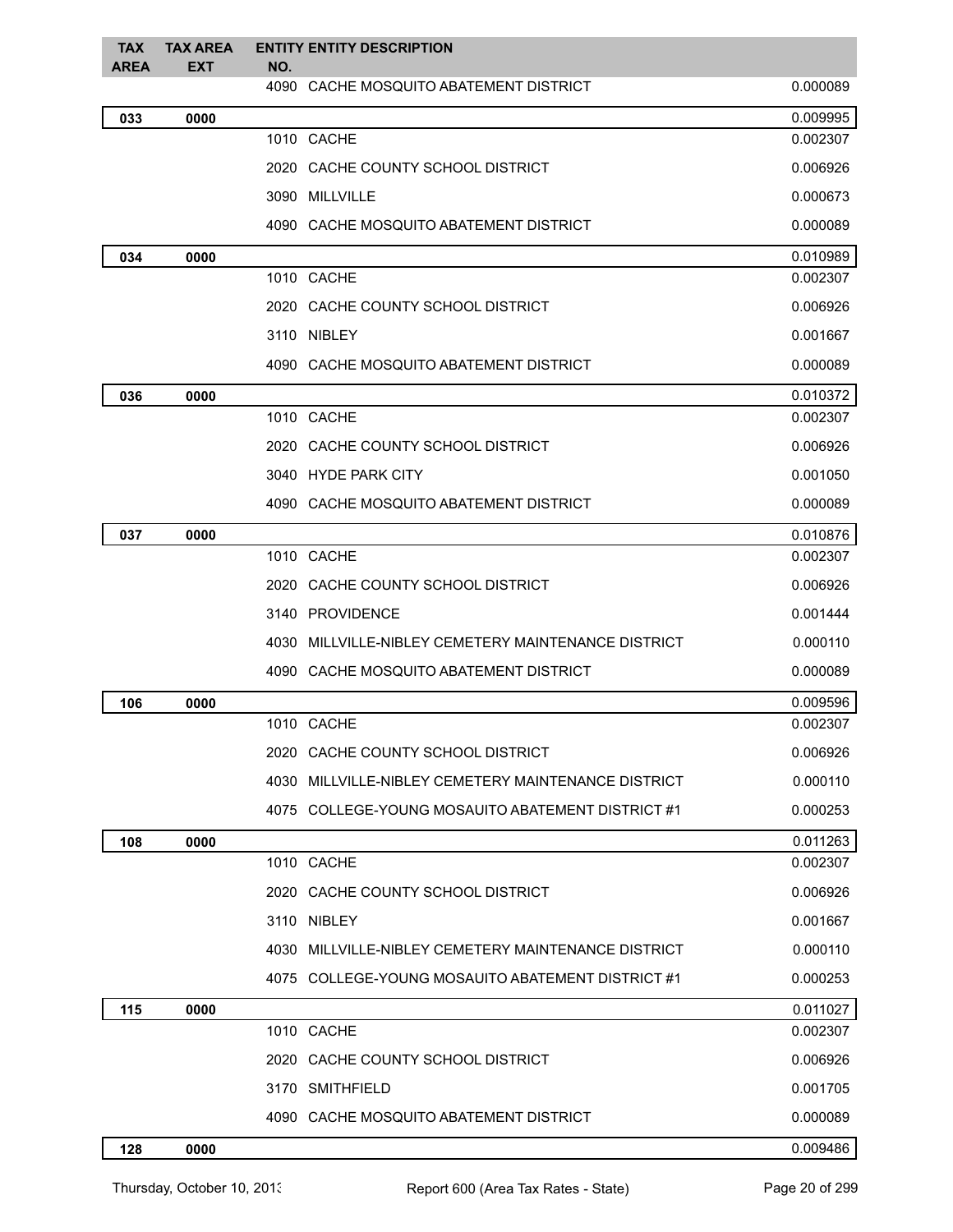| <b>TAX</b><br><b>AREA</b> | <b>TAX AREA</b><br><b>EXT</b> | <b>ENTITY ENTITY DESCRIPTION</b><br>NO.           |          |
|---------------------------|-------------------------------|---------------------------------------------------|----------|
|                           |                               | 1010 CACHE                                        | 0.002307 |
|                           |                               | 2020 CACHE COUNTY SCHOOL DISTRICT                 | 0.006926 |
|                           |                               | 4075 COLLEGE-YOUNG MOSAUITO ABATEMENT DISTRICT #1 | 0.000253 |
| 209                       | 0000                          |                                                   | 0.012662 |
|                           |                               | 1010 CACHE                                        | 0.002307 |
|                           |                               | 2010 LOGAN CITY SCHOOL DISTRICT                   | 0.008108 |
|                           |                               | 3070 LOGAN CITY                                   | 0.002247 |
| 225                       | 0000                          |                                                   | 0.009528 |
|                           |                               | 1010 CACHE                                        | 0.002307 |
|                           |                               | 2020 CACHE COUNTY SCHOOL DISTRICT                 | 0.006926 |
|                           |                               | 4040 NEWTON CEMETERY MAINTENANCE DISTRICT         | 0.000206 |
|                           |                               | 4076 BENSON CULINARY WATER IMPROVEMENT DISTRICT   | 0.000000 |
|                           |                               | 4090 CACHE MOSQUITO ABATEMENT DISTRICT            | 0.000089 |
| 227                       | 0000                          |                                                   | 0.012662 |
|                           |                               | 1010 CACHE                                        | 0.002307 |
|                           |                               | 2010 LOGAN CITY SCHOOL DISTRICT                   | 0.008108 |
|                           |                               | 3070 LOGAN CITY                                   | 0.002247 |
| 228                       | 0000                          |                                                   | 0.009322 |
|                           |                               | 1010 CACHE                                        | 0.002307 |
|                           |                               | 2020 CACHE COUNTY SCHOOL DISTRICT                 | 0.006926 |
|                           |                               | 4076 BENSON CULINARY WATER IMPROVEMENT DISTRICT   | 0.000000 |
|                           |                               | 4090 CACHE MOSQUITO ABATEMENT DISTRICT            | 0.000089 |
| 279                       | 0000                          |                                                   | 0.012662 |
|                           |                               | 1010 CACHE                                        | 0.002307 |
|                           |                               | 2010 LOGAN CITY SCHOOL DISTRICT                   | 0.008108 |
|                           |                               | 3070 LOGAN CITY                                   | 0.002247 |
| 327                       | 0000                          |                                                   | 0.012662 |
|                           |                               | 1010 CACHE                                        | 0.002307 |
|                           |                               | 2010 LOGAN CITY SCHOOL DISTRICT                   | 0.008108 |
|                           |                               | 3070 LOGAN CITY                                   | 0.002247 |
| 328                       | 0000                          |                                                   | 0.011480 |
|                           |                               | 1010 CACHE                                        | 0.002307 |
|                           |                               | 2020 CACHE COUNTY SCHOOL DISTRICT                 | 0.006926 |
|                           |                               | 3070 LOGAN CITY                                   | 0.002247 |
| 427                       | 0000                          |                                                   | 0.012662 |
|                           |                               | 1010 CACHE                                        | 0.002307 |
|                           |                               | 2010 LOGAN CITY SCHOOL DISTRICT                   | 0.008108 |
|                           |                               | 3070 LOGAN CITY                                   | 0.002247 |
| 527                       | 0000                          |                                                   | 0.012662 |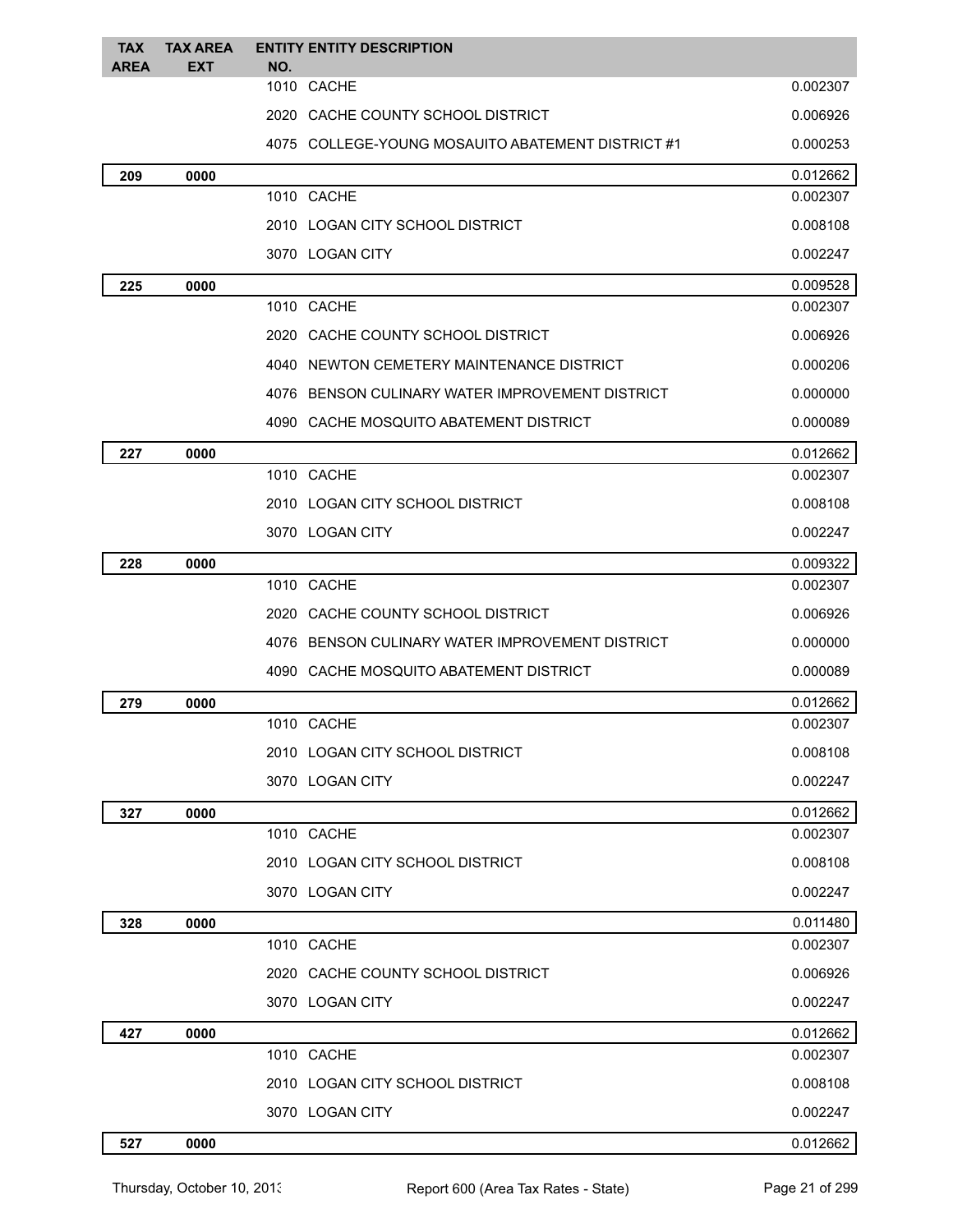| <b>TAX</b><br><b>AREA</b> | <b>TAX AREA</b><br><b>EXT</b> | <b>ENTITY ENTITY DESCRIPTION</b><br>NO.         |          |
|---------------------------|-------------------------------|-------------------------------------------------|----------|
|                           |                               | 1010 CACHE                                      | 0.002307 |
|                           |                               | 2010 LOGAN CITY SCHOOL DISTRICT                 | 0.008108 |
|                           |                               | 3070 LOGAN CITY                                 | 0.002247 |
| 627                       | 0000                          |                                                 | 0.012662 |
|                           |                               | 1010 CACHE                                      | 0.002307 |
|                           |                               | 2010 LOGAN CITY SCHOOL DISTRICT                 | 0.008108 |
|                           |                               | 3070 LOGAN CITY                                 | 0.002247 |
| 727                       | 0000                          |                                                 | 0.012662 |
|                           |                               | 1010 CACHE                                      | 0.002307 |
|                           |                               | 2010 LOGAN CITY SCHOOL DISTRICT                 | 0.008108 |
|                           |                               | 3070 LOGAN CITY                                 | 0.002247 |
| 811                       | 0000                          |                                                 | 0.011086 |
|                           |                               | 1010 CACHE                                      | 0.002307 |
|                           |                               | 2020 CACHE COUNTY SCHOOL DISTRICT               | 0.006926 |
|                           |                               | 3120 NORTH LOGAN                                | 0.001764 |
|                           |                               | 4090 CACHE MOSQUITO ABATEMENT DISTRICT          | 0.000089 |
| 827                       | 0000                          |                                                 | 0.012662 |
|                           |                               | 1010 CACHE                                      | 0.002307 |
|                           |                               | 2010 LOGAN CITY SCHOOL DISTRICT                 | 0.008108 |
|                           |                               | 3070 LOGAN CITY                                 | 0.002247 |
| 828                       | 0000                          |                                                 | 0.011086 |
|                           |                               | 1010 CACHE                                      | 0.002307 |
|                           |                               | 2020 CACHE COUNTY SCHOOL DISTRICT               | 0.006926 |
|                           |                               | 3120 NORTH LOGAN                                | 0.001764 |
|                           |                               | 4090 CACHE MOSQUITO ABATEMENT DISTRICT          | 0.000089 |
| 911                       | 0000                          |                                                 | 0.011298 |
|                           |                               | 1010 CACHE                                      | 0.002307 |
|                           |                               | 2020 CACHE COUNTY SCHOOL DISTRICT               | 0.006926 |
|                           |                               | 3120 NORTH LOGAN                                | 0.001764 |
|                           |                               | 4020 HYDE PARK CEMETERY MAINTENANCE DISTRICT    | 0.000212 |
|                           |                               | 4090 CACHE MOSQUITO ABATEMENT DISTRICT          | 0.000089 |
| 912                       | 0000                          |                                                 | 0.011480 |
|                           |                               | 1010 CACHE                                      | 0.002307 |
|                           |                               | 2020 CACHE COUNTY SCHOOL DISTRICT               | 0.006926 |
|                           |                               | 3070 LOGAN CITY                                 | 0.002247 |
|                           |                               | 4076 BENSON CULINARY WATER IMPROVEMENT DISTRICT | 0.000000 |
| 928                       | 0000                          |                                                 | 0.011480 |
|                           |                               | 1010 CACHE                                      | 0.002307 |
|                           |                               | 2020 CACHE COUNTY SCHOOL DISTRICT               | 0.006926 |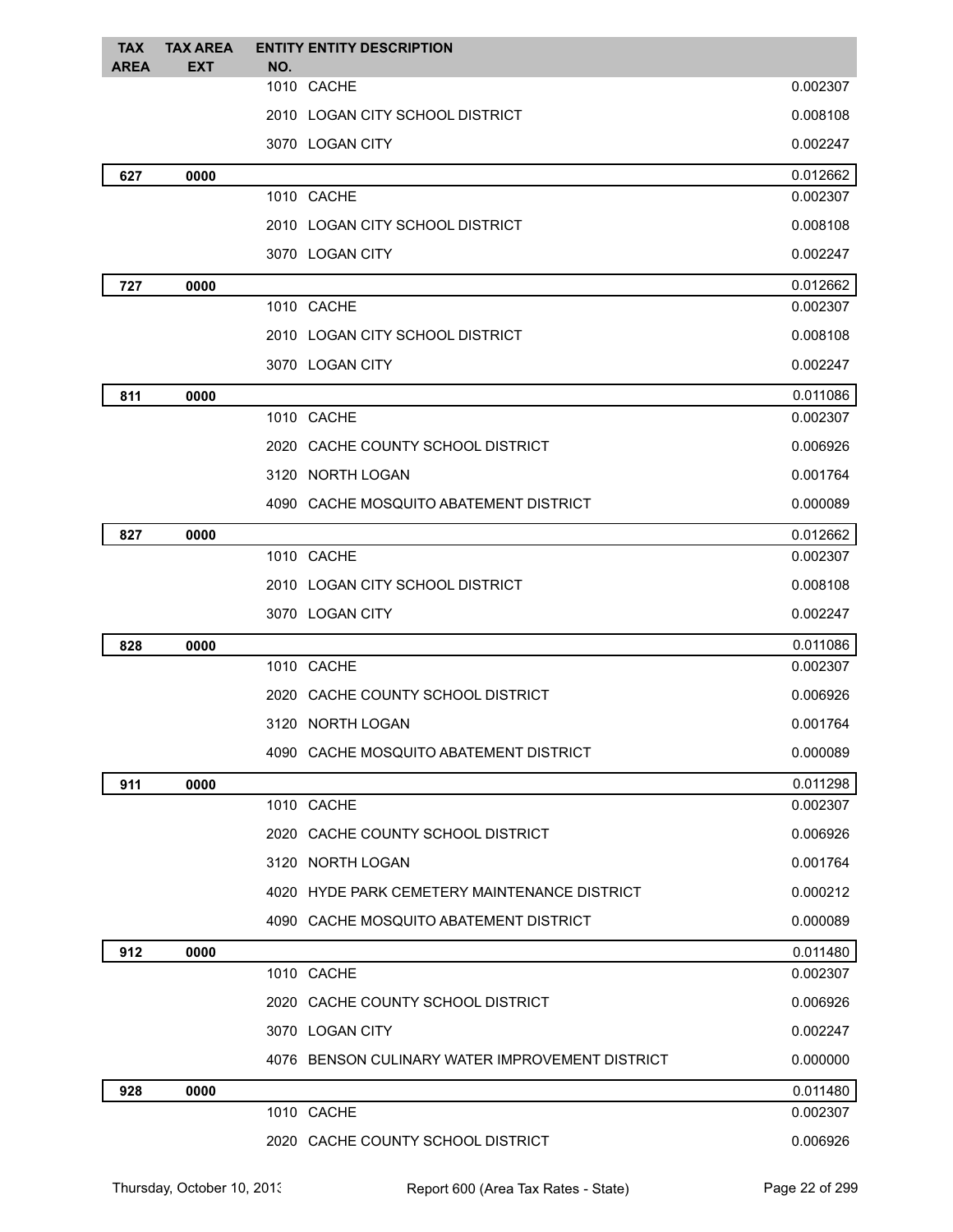| <b>TAX</b><br><b>AREA</b> | <b>TAX AREA</b><br><b>EXT</b> | NO. | <b>ENTITY ENTITY DESCRIPTION</b>            |          |
|---------------------------|-------------------------------|-----|---------------------------------------------|----------|
|                           |                               |     | 3070 LOGAN CITY                             | 0.002247 |
| <b>TP001</b>              | 0000                          |     |                                             | 0.009453 |
|                           |                               |     | 1010 CACHE                                  | 0.002307 |
|                           |                               |     | 2020 CACHE COUNTY SCHOOL DISTRICT           | 0.006926 |
|                           |                               |     | 4070 RICHMOND CEMETERY MAINTENANCE DISTRICT | 0.000131 |
|                           |                               |     | 4090 CACHE MOSQUITO ABATEMENT DISTRICT      | 0.000089 |
|                           | <b>CARBON COUNTY</b>          |     |                                             |          |
| 001                       | 0000                          |     |                                             | 0.013462 |
|                           |                               |     | 1010 CARBON                                 | 0.003192 |
|                           |                               |     | 2010 CARBON COUNTY SCHOOL DISTRICT          | 0.007186 |
|                           |                               |     | 3030 PRICE                                  | 0.002064 |
|                           |                               |     | 4010 CARBON WATER CONSERVANCY DISTRICT      | 0.000139 |
|                           |                               |     | 4020 PRICE RIVER WATER IMPROVEMENT DISTRICT | 0.000881 |
| 002                       | 0000                          |     |                                             | 0.014523 |
|                           |                               |     | 1010 CARBON                                 | 0.003192 |
|                           |                               |     | 2010 CARBON COUNTY SCHOOL DISTRICT          | 0.007186 |
|                           |                               |     | 3020 HELPER CITY                            | 0.003125 |
|                           |                               |     | 4010 CARBON WATER CONSERVANCY DISTRICT      | 0.000139 |
|                           |                               |     | 4020 PRICE RIVER WATER IMPROVEMENT DISTRICT | 0.000881 |
| 002                       | 0001                          |     |                                             | 0.014523 |
|                           |                               |     | 1010 CARBON                                 | 0.003192 |
|                           |                               |     | 2010 CARBON COUNTY SCHOOL DISTRICT          | 0.007186 |
|                           |                               |     | 3020 HELPER CITY                            | 0.003125 |
|                           |                               |     | 4010 CARBON WATER CONSERVANCY DISTRICT      | 0.000139 |
|                           |                               |     | 4020 PRICE RIVER WATER IMPROVEMENT DISTRICT | 0.000881 |
| 003                       | 0000                          |     |                                             | 0.013257 |
|                           |                               |     | 1010 CARBON                                 | 0.003192 |
|                           |                               |     | 2010 CARBON COUNTY SCHOOL DISTRICT          | 0.007186 |
|                           |                               |     | 3060 WELLINGTON                             | 0.001859 |
|                           |                               |     | 4010 CARBON WATER CONSERVANCY DISTRICT      | 0.000139 |
|                           |                               |     | 4020 PRICE RIVER WATER IMPROVEMENT DISTRICT | 0.000881 |
| 004                       | 0000                          |     |                                             | 0.018802 |
|                           |                               |     | 1010 CARBON                                 | 0.003192 |
|                           |                               |     | 2010 CARBON COUNTY SCHOOL DISTRICT          | 0.007186 |
|                           |                               |     | 3050 SUNNYSIDE                              | 0.008285 |
|                           |                               |     | 4010 CARBON WATER CONSERVANCY DISTRICT      | 0.000139 |
| 006                       | 0000                          |     |                                             | 0.011011 |
|                           |                               |     | 1010 CARBON                                 | 0.003192 |
|                           |                               |     | 2010 CARBON COUNTY SCHOOL DISTRICT          | 0.007186 |
|                           |                               |     |                                             |          |

Thursday, October 10, 2013 Report 600 (Area Tax Rates - State) Page 23 of 299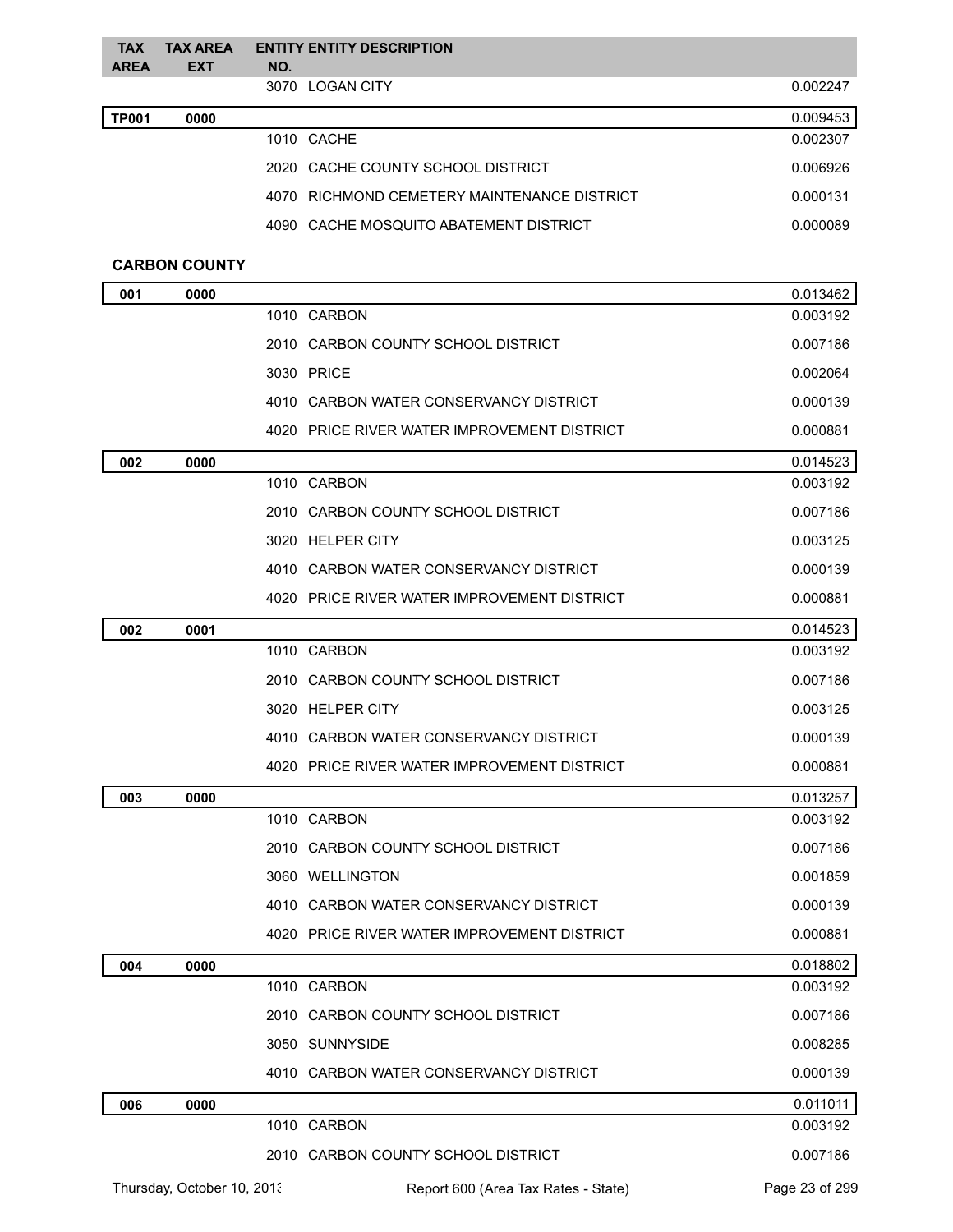| <b>TAX</b><br>AREA | <b>TAX AREA</b><br>EXT | <b>ENTITY ENTITY DESCRIPTION</b><br>NO.          |          |
|--------------------|------------------------|--------------------------------------------------|----------|
|                    |                        | 3040 SCOFIELD                                    | 0.000494 |
|                    |                        | 4010 CARBON WATER CONSERVANCY DISTRICT           | 0.000139 |
| 007                | 0000                   |                                                  | 0.016481 |
|                    |                        | 1010 CARBON                                      | 0.003192 |
|                    |                        | 2010 CARBON COUNTY SCHOOL DISTRICT               | 0.007186 |
|                    |                        | 3010 EAST CARBON                                 | 0.005964 |
|                    |                        | 4010 CARBON WATER CONSERVANCY DISTRICT           | 0.000139 |
| 008                | 0000                   |                                                  | 0.011625 |
|                    |                        | 1010 CARBON                                      | 0.003192 |
|                    |                        | 2010 CARBON COUNTY SCHOOL DISTRICT               | 0.007186 |
|                    |                        | 4010 CARBON WATER CONSERVANCY DISTRICT           | 0.000139 |
|                    |                        | 4020 PRICE RIVER WATER IMPROVEMENT DISTRICT      | 0.000881 |
|                    |                        | 6010 MUNICPAL SERVICES FUND                      | 0.000227 |
| 009                | 0000                   |                                                  | 0.010744 |
|                    |                        | 1010 CARBON                                      | 0.003192 |
|                    |                        | 2010 CARBON COUNTY SCHOOL DISTRICT               | 0.007186 |
|                    |                        | 4010 CARBON WATER CONSERVANCY DISTRICT           | 0.000139 |
|                    |                        | 6010 MUNICPAL SERVICES FUND                      | 0.000227 |
| 011                | 0000                   |                                                  | 0.011625 |
|                    |                        | 1010 CARBON                                      | 0.003192 |
|                    |                        | 2010 CARBON COUNTY SCHOOL DISTRICT               | 0.007186 |
|                    |                        | 4010 CARBON WATER CONSERVANCY DISTRICT           | 0.000139 |
|                    |                        | 4020 PRICE RIVER WATER IMPROVEMENT DISTRICT      | 0.000881 |
|                    |                        | 4030 MILLER CREEK WATER SPECIAL SERVICE DISTRICT |          |
|                    |                        | 6010 MUNICPAL SERVICES FUND                      | 0.000227 |
| 012                | 0000                   |                                                  | 0.010744 |
|                    |                        | 1010 CARBON                                      | 0.003192 |
|                    |                        | 2010 CARBON COUNTY SCHOOL DISTRICT               | 0.007186 |
|                    |                        | 4010 CARBON WATER CONSERVANCY DISTRICT           | 0.000139 |
|                    |                        | 4040 SCOFIELD RESERVOIR SPECIAL SERVICE DISTRICT |          |
|                    |                        | 6010 MUNICPAL SERVICES FUND                      | 0.000227 |
| 091                | 0000                   |                                                  | 0.013462 |
|                    |                        | 1010 CARBON                                      | 0.003192 |
|                    |                        | 2010 CARBON COUNTY SCHOOL DISTRICT               | 0.007186 |
|                    |                        | 3030 PRICE                                       | 0.002064 |
|                    |                        | 4010 CARBON WATER CONSERVANCY DISTRICT           | 0.000139 |
|                    |                        | 4020 PRICE RIVER WATER IMPROVEMENT DISTRICT      | 0.000881 |
| 092                | 0000                   |                                                  | 0.011625 |
|                    |                        | 1010 CARBON                                      | 0.003192 |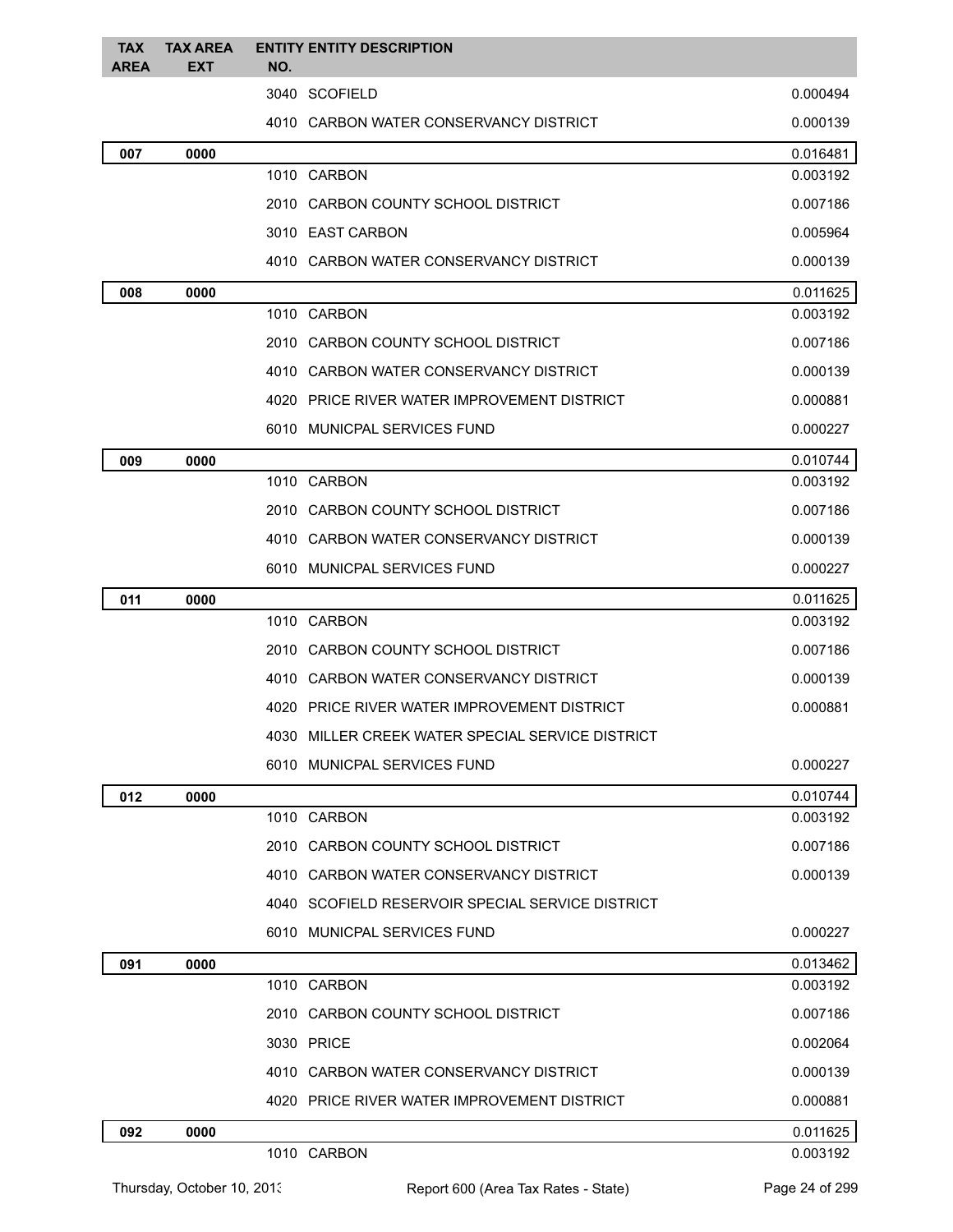| <b>TAX</b><br><b>AREA</b> | <b>TAX AREA</b><br>EXT | NO. | <b>ENTITY ENTITY DESCRIPTION</b>                 |          |
|---------------------------|------------------------|-----|--------------------------------------------------|----------|
|                           |                        |     | 2010 CARBON COUNTY SCHOOL DISTRICT               | 0.007186 |
|                           |                        |     | 4010 CARBON WATER CONSERVANCY DISTRICT           | 0.000139 |
|                           |                        |     | 4020 PRICE RIVER WATER IMPROVEMENT DISTRICT      | 0.000881 |
|                           |                        |     | 6010 MUNICPAL SERVICES FUND                      | 0.000227 |
| 093                       | 0000                   |     |                                                  | 0.013257 |
|                           |                        |     | 1010 CARBON                                      | 0.003192 |
|                           |                        |     | 2010 CARBON COUNTY SCHOOL DISTRICT               | 0.007186 |
|                           |                        |     | 3060 WELLINGTON                                  | 0.001859 |
|                           |                        |     | 4010 CARBON WATER CONSERVANCY DISTRICT           | 0.000139 |
|                           |                        |     | 4020 PRICE RIVER WATER IMPROVEMENT DISTRICT      | 0.000881 |
| 095                       | 0000                   |     |                                                  | 0.011625 |
|                           |                        |     | 1010 CARBON                                      | 0.003192 |
|                           |                        |     | 2010 CARBON COUNTY SCHOOL DISTRICT               | 0.007186 |
|                           |                        |     | 4010 CARBON WATER CONSERVANCY DISTRICT           | 0.000139 |
|                           |                        |     | 4020 PRICE RIVER WATER IMPROVEMENT DISTRICT      | 0.000881 |
|                           |                        |     | 4030 MILLER CREEK WATER SPECIAL SERVICE DISTRICT |          |
|                           |                        |     | 6010 MUNICPAL SERVICES FUND                      | 0.000227 |
| 096                       | 0000                   |     |                                                  | 0.010744 |
|                           |                        |     | 1010 CARBON                                      | 0.003192 |
|                           |                        |     | 2010 CARBON COUNTY SCHOOL DISTRICT               | 0.007186 |
|                           |                        |     | 4010 CARBON WATER CONSERVANCY DISTRICT           | 0.000139 |
|                           |                        |     | 6010 MUNICPAL SERVICES FUND                      | 0.000227 |
| 098                       | 0000                   |     |                                                  | 0.013462 |
|                           |                        |     | 1010 CARBON                                      | 0.003192 |
|                           |                        |     | 2010 CARBON COUNTY SCHOOL DISTRICT               | 0.007186 |
|                           |                        |     | 3030 PRICE                                       | 0.002064 |
|                           |                        |     | 4010 CARBON WATER CONSERVANCY DISTRICT           | 0.000139 |
|                           |                        |     | 4020 PRICE RIVER WATER IMPROVEMENT DISTRICT      | 0.000881 |
|                           | <b>DAGGETT COUNTY</b>  |     |                                                  |          |
| 001                       | 0000                   |     |                                                  | 0.009126 |
|                           |                        |     | 1010 DAGGETT                                     | 0.004683 |
|                           |                        |     | 2010 DAGGETT COUNTY SCHOOL DISTRICT              | 0.004443 |
| 002                       | 0000                   |     |                                                  | 0.009870 |
|                           |                        |     | 1010 DAGGETT                                     | 0.004683 |
|                           |                        |     | 2010 DAGGETT COUNTY SCHOOL DISTRICT              | 0.004443 |
|                           |                        |     | 4010 DAGGETT COUNTY WATER DISTRICT               | 0.000448 |
|                           |                        |     | 4020 DAGGETT COUNTY MOSQUITO ABATEMENT DISTRICT  | 0.000296 |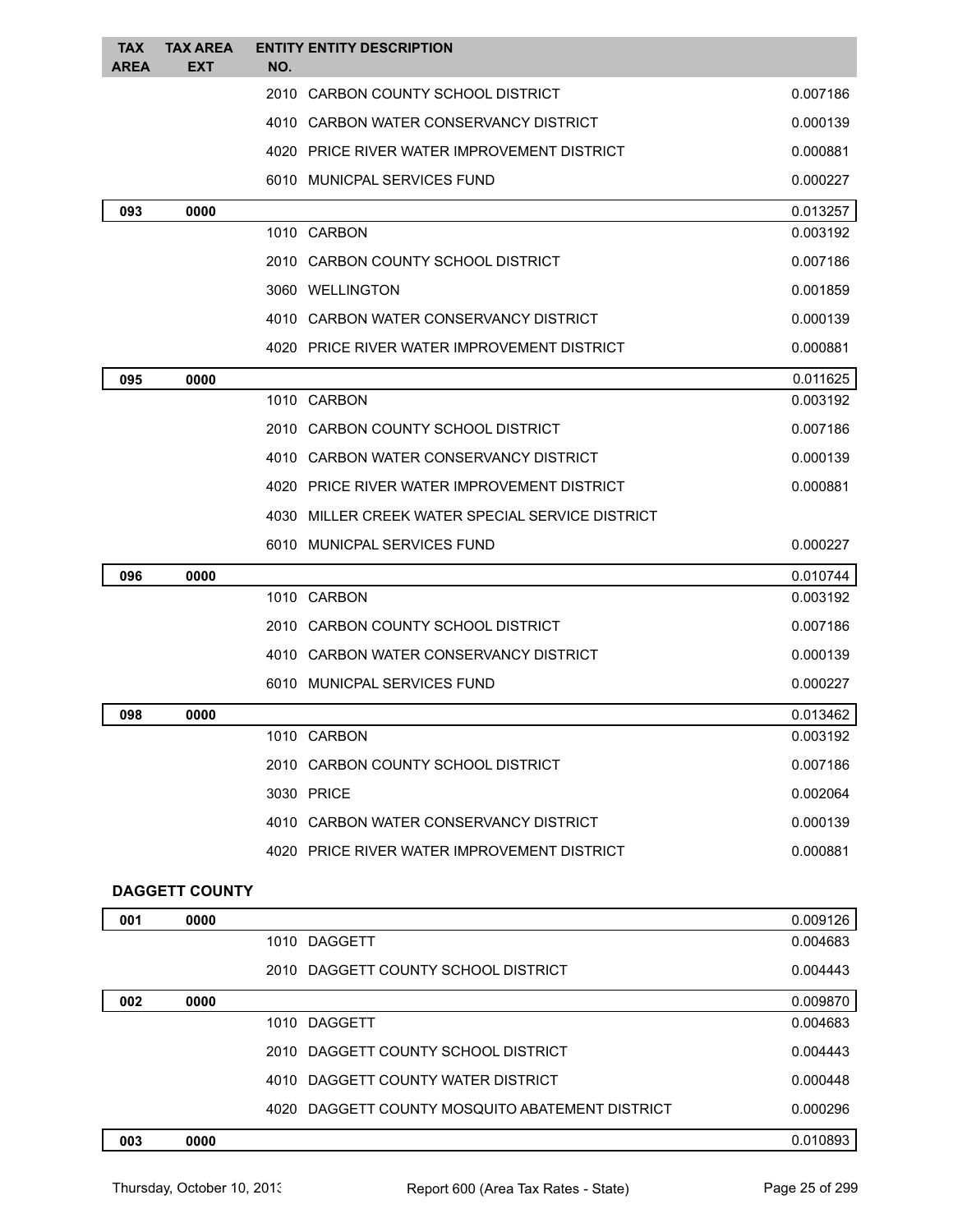| <b>TAX</b><br><b>AREA</b> | <b>TAX AREA</b><br><b>EXT</b> | <b>ENTITY ENTITY DESCRIPTION</b><br>NO.                     |          |
|---------------------------|-------------------------------|-------------------------------------------------------------|----------|
|                           |                               | 1010 DAGGETT                                                | 0.004683 |
|                           |                               | 2010 DAGGETT COUNTY SCHOOL DISTRICT                         | 0.004443 |
|                           |                               | 3010 MANILA                                                 | 0.001471 |
|                           |                               | 4020 DAGGETT COUNTY MOSQUITO ABATEMENT DISTRICT             | 0.000296 |
| 004                       | 0000                          |                                                             | 0.009422 |
|                           |                               | 1010 DAGGETT                                                | 0.004683 |
|                           |                               | 2010 DAGGETT COUNTY SCHOOL DISTRICT                         | 0.004443 |
|                           |                               | 4020 DAGGETT COUNTY MOSQUITO ABATEMENT DISTRICT             | 0.000296 |
| 005                       | 0000                          |                                                             | 0.010645 |
|                           |                               | 1010 DAGGETT                                                | 0.004683 |
|                           |                               | 2010 DAGGETT COUNTY SCHOOL DISTRICT                         | 0.004443 |
|                           |                               | 4010 DAGGETT COUNTY WATER DISTRICT                          | 0.000448 |
|                           |                               | 4020 DAGGETT COUNTY MOSQUITO ABATEMENT DISTRICT             | 0.000296 |
|                           |                               | 4025 DAGGETT COUNTY SERVICE AREA NO 1                       | 0.000775 |
| 006                       | 0000                          |                                                             | 0.010893 |
|                           |                               | 1010 DAGGETT                                                | 0.004683 |
|                           |                               | 2010 DAGGETT COUNTY SCHOOL DISTRICT                         | 0.004443 |
|                           |                               | 3010 MANILA                                                 | 0.001471 |
|                           |                               | 4020 DAGGETT COUNTY MOSQUITO ABATEMENT DISTRICT             | 0.000296 |
|                           |                               | 6010 AREA WITHDRAWN FROM DAGGETT CO WATER & SEWER BUT STILL |          |
| 099                       | 0000                          |                                                             | 0.009574 |
|                           |                               | 1010 DAGGETT                                                | 0.004683 |
|                           |                               | 2010 DAGGETT COUNTY SCHOOL DISTRICT                         | 0.004443 |
|                           |                               | 4010 DAGGETT COUNTY WATER DISTRICT                          | 0.000448 |
|                           | <b>DAVIS COUNTY</b>           |                                                             |          |
| 001                       | 0000                          |                                                             | 0.013504 |
|                           |                               | 1010 DAVIS                                                  | 0.002331 |
|                           |                               | 2010 DAVIS COUNTY SCHOOL DISTRICT                           | 0.008710 |
|                           |                               | 3010 BOUNTIFUL                                              | 0.001063 |
|                           |                               | 4005 WEBER BASIN WATER CONSERVANCY DISTRICT                 | 0.000210 |
|                           |                               | 4010 DAVIS COUNTY MOSQUITO ABATEMENT DISTRICT               | 0.000103 |
|                           |                               | 4055 SOUTH DAVIS COUNTY SEWER IMPROVEMENT DISTRICT          | 0.000324 |
|                           |                               | 4100 SOUTH DAVIS RECREATION DISTRICT                        | 0.000374 |
|                           |                               | 6030 COUNTY LIBRARY                                         | 0.000389 |
| 003                       | 0000                          |                                                             | 0.013632 |
|                           |                               | 1010 DAVIS                                                  | 0.002331 |
|                           |                               | 2010 DAVIS COUNTY SCHOOL DISTRICT                           | 0.008710 |
|                           |                               | 3010 BOUNTIFUL                                              | 0.001063 |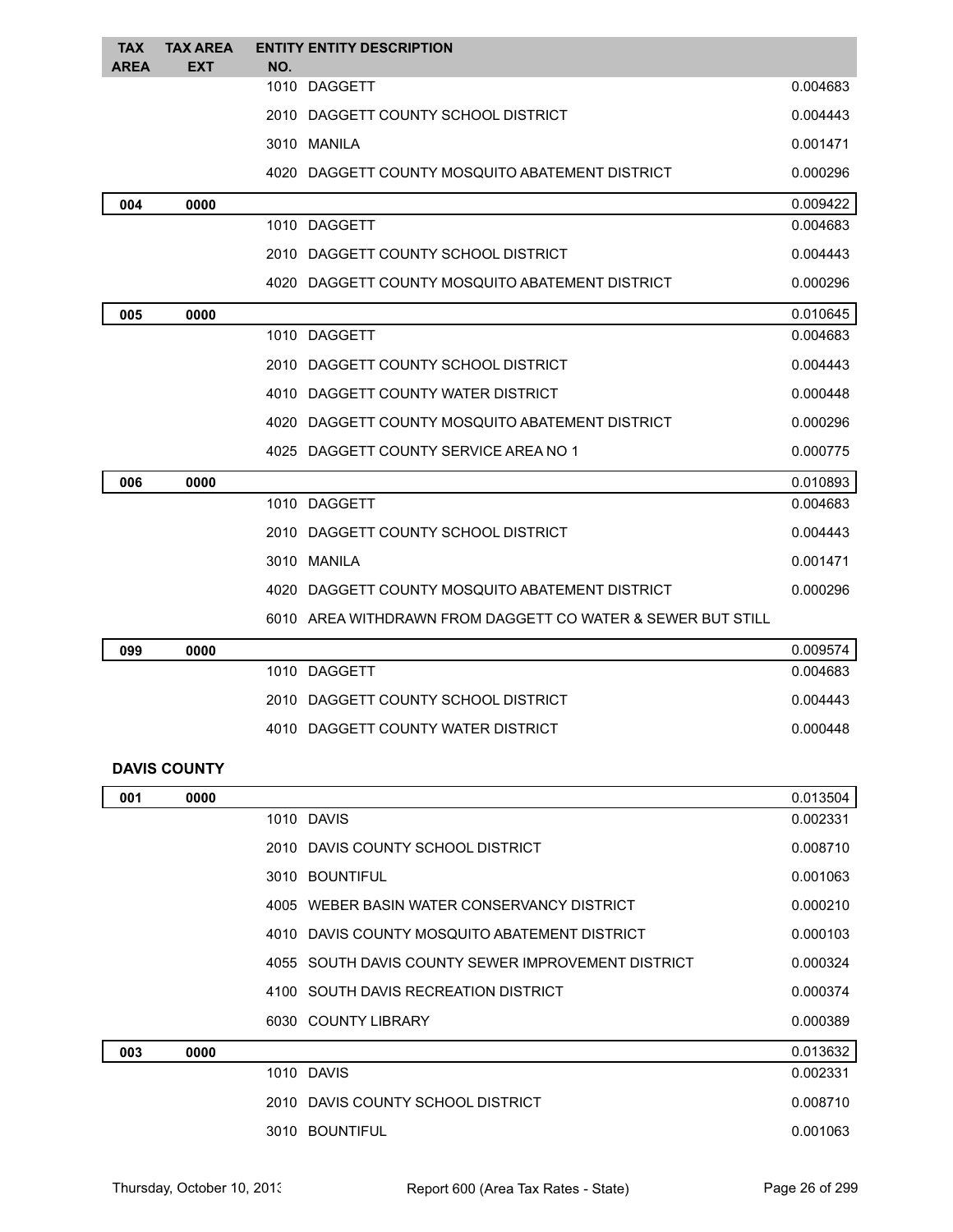| TAX<br><b>AREA</b> | <b>TAX AREA</b><br><b>EXT</b> | <b>ENTITY ENTITY DESCRIPTION</b><br>NO.              |          |
|--------------------|-------------------------------|------------------------------------------------------|----------|
|                    |                               | 4005 WEBER BASIN WATER CONSERVANCY DISTRICT          | 0.000210 |
|                    |                               | 4010 DAVIS COUNTY MOSQUITO ABATEMENT DISTRICT        | 0.000103 |
|                    |                               | 4020 BOUNTIFUL IRRIGATION DISTRICT                   | 0.000128 |
|                    |                               | 4055   SOUTH DAVIS COUNTY SEWER IMPROVEMENT DISTRICT | 0.000324 |
|                    |                               | 4100 SOUTH DAVIS RECREATION DISTRICT                 | 0.000374 |
|                    |                               | 6030 COUNTY LIBRARY                                  | 0.000389 |
| 004                | 0000                          |                                                      | 0.013896 |
|                    |                               | 1010 DAVIS                                           | 0.002331 |
|                    |                               | 2010 DAVIS COUNTY SCHOOL DISTRICT                    | 0.008710 |
|                    |                               | 3010 BOUNTIFUL                                       | 0.001063 |
|                    |                               | 4005 WEBER BASIN WATER CONSERVANCY DISTRICT          | 0.000210 |
|                    |                               | 4010 DAVIS COUNTY MOSQUITO ABATEMENT DISTRICT        | 0.000103 |
|                    |                               | 4020 BOUNTIFUL IRRIGATION DISTRICT                   | 0.000128 |
|                    |                               | 4030 SOUTH DAVIS COUNTY WATER IMPROVEMENT DISTRICT   | 0.000264 |
|                    |                               | 4055 SOUTH DAVIS COUNTY SEWER IMPROVEMENT DISTRICT   | 0.000324 |
|                    |                               | 4100 SOUTH DAVIS RECREATION DISTRICT                 | 0.000374 |
|                    |                               | 6030 COUNTY LIBRARY                                  | 0.000389 |
| 005                | 0000                          |                                                      | 0.013768 |
|                    |                               | 1010 DAVIS                                           | 0.002331 |
|                    |                               | 2010   DAVIS COUNTY SCHOOL DISTRICT                  | 0.008710 |
|                    |                               | 3010 BOUNTIFUL                                       | 0.001063 |
|                    |                               | 4005 WEBER BASIN WATER CONSERVANCY DISTRICT          | 0.000210 |
|                    |                               | 4010 DAVIS COUNTY MOSQUITO ABATEMENT DISTRICT        | 0.000103 |
|                    |                               | 4030 SOUTH DAVIS COUNTY WATER IMPROVEMENT DISTRICT   | 0.000264 |
|                    |                               | 4055 SOUTH DAVIS COUNTY SEWER IMPROVEMENT DISTRICT   | 0.000324 |
|                    |                               | 4100 SOUTH DAVIS RECREATION DISTRICT                 | 0.000374 |
|                    |                               | 6030 COUNTY LIBRARY                                  | 0.000389 |
| 008                | 0000                          |                                                      | 0.013582 |
|                    |                               | 1010 DAVIS                                           | 0.002331 |
|                    |                               | 2010 DAVIS COUNTY SCHOOL DISTRICT                    | 0.008710 |
|                    |                               | 3020 CENTERVILLE                                     | 0.001141 |
|                    |                               | 4005 WEBER BASIN WATER CONSERVANCY DISTRICT          | 0.000210 |
|                    |                               | 4010 DAVIS COUNTY MOSQUITO ABATEMENT DISTRICT        | 0.000103 |
|                    |                               | 4055   SOUTH DAVIS COUNTY SEWER IMPROVEMENT DISTRICT | 0.000324 |
|                    |                               | 4100 SOUTH DAVIS RECREATION DISTRICT                 | 0.000374 |
|                    |                               | 6030 COUNTY LIBRARY                                  | 0.000389 |
| 009                | 0000                          |                                                      | 0.013710 |
|                    |                               | 1010 DAVIS                                           | 0.002331 |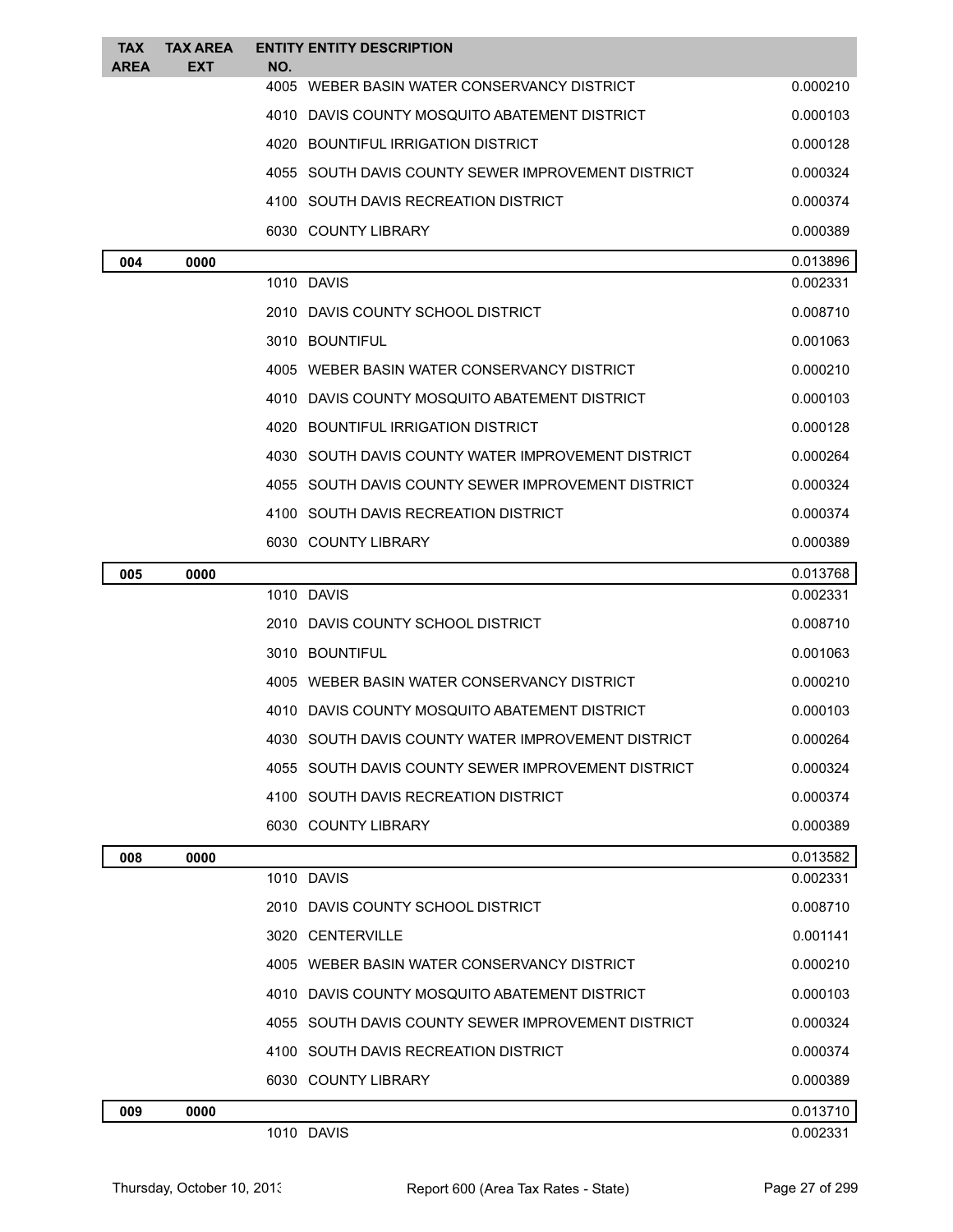| TAX<br><b>AREA</b> | <b>TAX AREA</b><br><b>EXT</b> | <b>ENTITY ENTITY DESCRIPTION</b><br>NO.                    |          |
|--------------------|-------------------------------|------------------------------------------------------------|----------|
|                    |                               | 2010 DAVIS COUNTY SCHOOL DISTRICT                          | 0.008710 |
|                    |                               | 3020 CENTERVILLE                                           | 0.001141 |
|                    |                               | 4005 WEBER BASIN WATER CONSERVANCY DISTRICT                | 0.000210 |
|                    |                               | 4010 DAVIS COUNTY MOSQUITO ABATEMENT DISTRICT              | 0.000103 |
|                    |                               | 4020 BOUNTIFUL IRRIGATION DISTRICT                         | 0.000128 |
|                    |                               | 4055 SOUTH DAVIS COUNTY SEWER IMPROVEMENT DISTRICT         | 0.000324 |
|                    |                               | 4100 SOUTH DAVIS RECREATION DISTRICT                       | 0.000374 |
|                    |                               | 6030 COUNTY LIBRARY                                        | 0.000389 |
| 010                | 0000                          |                                                            | 0.013582 |
|                    |                               | 1010 DAVIS                                                 | 0.002331 |
|                    |                               | 2010 DAVIS COUNTY SCHOOL DISTRICT                          | 0.008710 |
|                    |                               | 3020 CENTERVILLE                                           | 0.001141 |
|                    |                               | 4005 WEBER BASIN WATER CONSERVANCY DISTRICT                | 0.000210 |
|                    |                               | 4010 DAVIS COUNTY MOSQUITO ABATEMENT DISTRICT              | 0.000103 |
|                    |                               | 4055 SOUTH DAVIS COUNTY SEWER IMPROVEMENT DISTRICT         | 0.000324 |
|                    |                               | 4072 CHASE LANE ESTATES/CASA LOMA SPECIAL SERVICE DISTRICT |          |
|                    |                               | 4100 SOUTH DAVIS RECREATION DISTRICT                       | 0.000374 |
|                    |                               | 6030 COUNTY LIBRARY                                        | 0.000389 |
| 011                | 0000                          |                                                            | 0.013970 |
|                    |                               | 1010 DAVIS                                                 | 0.002331 |
|                    |                               | 2010 DAVIS COUNTY SCHOOL DISTRICT                          | 0.008710 |
|                    |                               | 3020 CENTERVILLE                                           | 0.001141 |
|                    |                               | 4005 WEBER BASIN WATER CONSERVANCY DISTRICT                | 0.000210 |
|                    |                               | 4010 DAVIS COUNTY MOSQUITO ABATEMENT DISTRICT              | 0.000103 |
|                    |                               | 4050 CENTRAL DAVIS COUNTY SEWER DISTRICT                   | 0.000237 |
|                    |                               | 4070 BENCHLAND WATER DISTRICT                              | 0.000475 |
|                    |                               | 4100 SOUTH DAVIS RECREATION DISTRICT                       | 0.000374 |
|                    |                               | 6030 COUNTY LIBRARY                                        | 0.000389 |
| 013                | 0000                          |                                                            | 0.016012 |
|                    |                               | 1010 DAVIS                                                 | 0.002331 |
|                    |                               | 2010 DAVIS COUNTY SCHOOL DISTRICT                          | 0.008710 |
|                    |                               | 3030 CLEARFIELD                                            | 0.001800 |
|                    |                               | 4005 WEBER BASIN WATER CONSERVANCY DISTRICT                | 0.000210 |
|                    |                               | 4010 DAVIS COUNTY MOSQUITO ABATEMENT DISTRICT              | 0.000103 |
|                    |                               | 4015 NORTH DAVIS SEWER DISTRICT                            | 0.001025 |
|                    |                               | 4110 NORTH DAVIS FIRE DISTRICT                             | 0.001444 |
|                    |                               | 6030 COUNTY LIBRARY                                        | 0.000389 |
| 016                | 0000                          |                                                            | 0.013574 |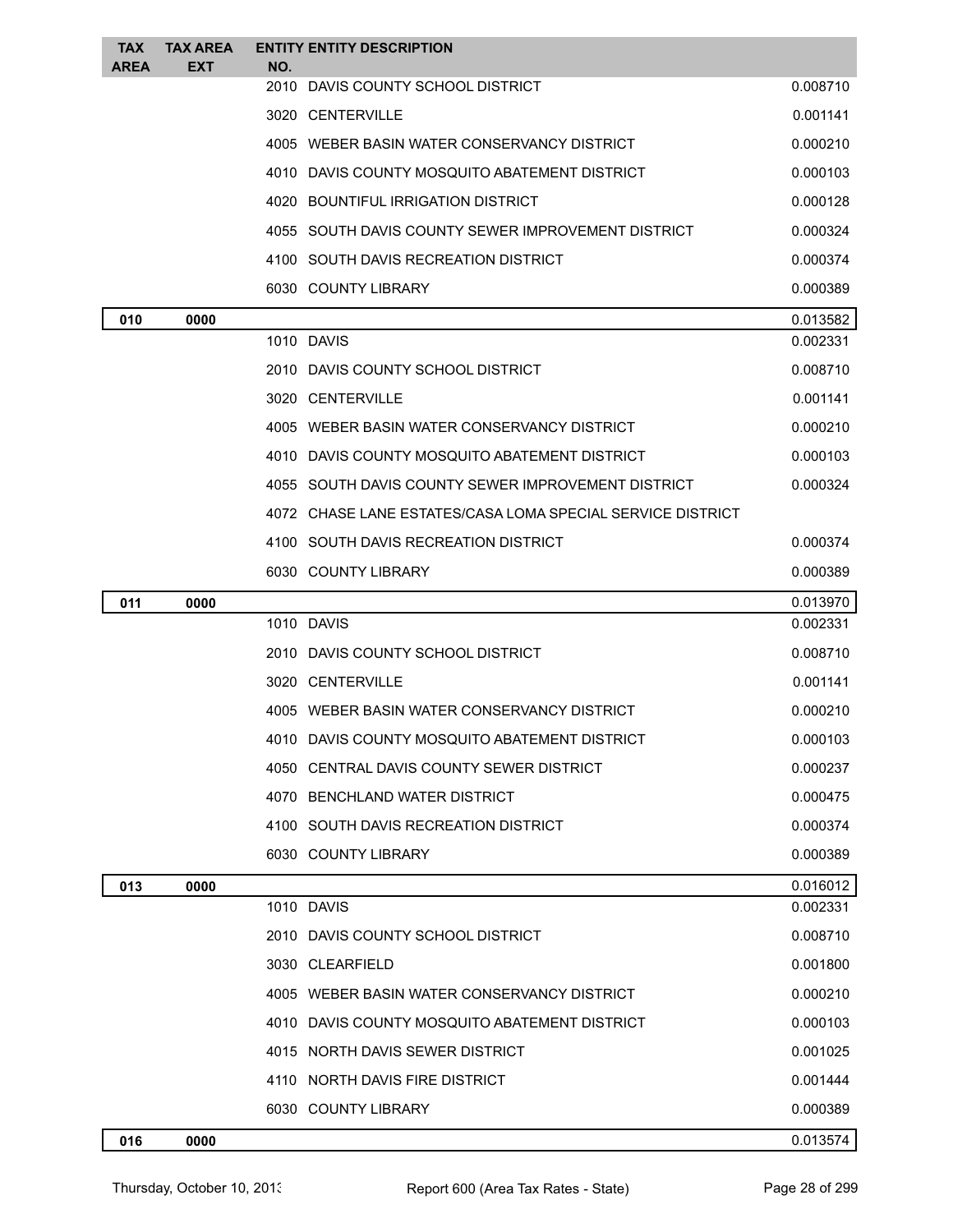| <b>TAX</b><br>AREA | <b>TAX AREA</b><br>EXT | <b>ENTITY ENTITY DESCRIPTION</b><br>NO.         |          |
|--------------------|------------------------|-------------------------------------------------|----------|
|                    |                        | 1010 DAVIS                                      | 0.002331 |
|                    |                        | 2010 DAVIS COUNTY SCHOOL DISTRICT               | 0.008710 |
|                    |                        | 3040 CLINTON                                    | 0.001831 |
|                    |                        | 4005 WEBER BASIN WATER CONSERVANCY DISTRICT     | 0.000210 |
|                    |                        | 4010   DAVIS COUNTY MOSQUITO ABATEMENT DISTRICT | 0.000103 |
|                    |                        | 6030 COUNTY LIBRARY                             | 0.000389 |
| 017                | 0000                   |                                                 | 0.014599 |
|                    |                        | 1010 DAVIS                                      | 0.002331 |
|                    |                        | 2010 DAVIS COUNTY SCHOOL DISTRICT               | 0.008710 |
|                    |                        | 3040 CLINTON                                    | 0.001831 |
|                    |                        | 4005 WEBER BASIN WATER CONSERVANCY DISTRICT     | 0.000210 |
|                    |                        | 4010 DAVIS COUNTY MOSQUITO ABATEMENT DISTRICT   | 0.000103 |
|                    |                        | 4015 NORTH DAVIS SEWER DISTRICT                 | 0.001025 |
|                    |                        | 6030 COUNTY LIBRARY                             | 0.000389 |
| 018                | 0000                   |                                                 | 0.015045 |
|                    |                        | 1010 DAVIS                                      | 0.002331 |
|                    |                        | 2010 DAVIS COUNTY SCHOOL DISTRICT               | 0.008710 |
|                    |                        | 3040 CLINTON                                    | 0.001831 |
|                    |                        | 4005 WEBER BASIN WATER CONSERVANCY DISTRICT     | 0.000210 |
|                    |                        | 4010 DAVIS COUNTY MOSQUITO ABATEMENT DISTRICT   | 0.000103 |
|                    |                        | 4015 NORTH DAVIS SEWER DISTRICT                 | 0.001025 |
|                    |                        | 4075 HOOPER WATER IMPROVEMENT DISTRICT          | 0.000446 |
|                    |                        | 6030 COUNTY LIBRARY                             | 0.000389 |
| 023                | 0000                   |                                                 | 0.014270 |
|                    |                        | 1010 DAVIS                                      | 0.002331 |
|                    |                        | 2010 DAVIS COUNTY SCHOOL DISTRICT               | 0.008710 |
|                    |                        | 3050 FARMINGTON                                 | 0.002290 |
|                    |                        | 4005 WEBER BASIN WATER CONSERVANCY DISTRICT     | 0.000210 |
|                    |                        | 4010 DAVIS COUNTY MOSQUITO ABATEMENT DISTRICT   | 0.000103 |
|                    |                        | 4050 CENTRAL DAVIS COUNTY SEWER DISTRICT        | 0.000237 |
|                    |                        | 6030 COUNTY LIBRARY                             | 0.000389 |
| 024                | 0000                   |                                                 | 0.014745 |
|                    |                        | 1010 DAVIS                                      | 0.002331 |
|                    |                        | 2010 DAVIS COUNTY SCHOOL DISTRICT               | 0.008710 |
|                    |                        | 3050 FARMINGTON                                 | 0.002290 |
|                    |                        | 4005 WEBER BASIN WATER CONSERVANCY DISTRICT     | 0.000210 |
|                    |                        | 4010 DAVIS COUNTY MOSQUITO ABATEMENT DISTRICT   | 0.000103 |
|                    |                        | 4050 CENTRAL DAVIS COUNTY SEWER DISTRICT        | 0.000237 |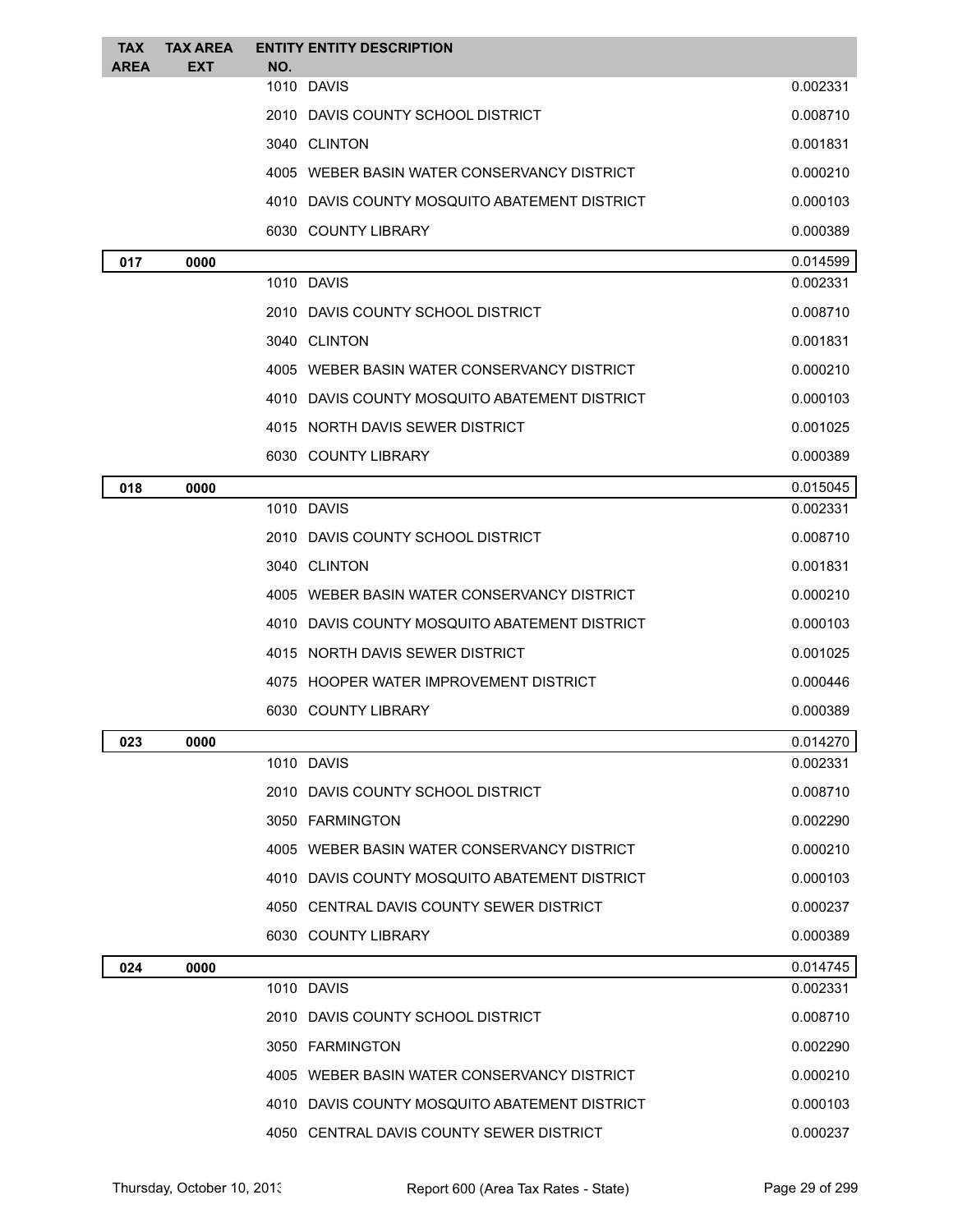| <b>TAX</b><br><b>AREA</b> | <b>TAX AREA</b><br><b>EXT</b> | NO. | <b>ENTITY ENTITY DESCRIPTION</b>              |                      |
|---------------------------|-------------------------------|-----|-----------------------------------------------|----------------------|
|                           |                               |     | 4070 BENCHLAND WATER DISTRICT                 | 0.000475             |
|                           |                               |     | 6030 COUNTY LIBRARY                           | 0.000389             |
| 027                       | 0000                          |     |                                               | 0.014791             |
|                           |                               |     | 1010 DAVIS                                    | 0.002331             |
|                           |                               |     | 2010 DAVIS COUNTY SCHOOL DISTRICT             | 0.008710             |
|                           |                               |     | 3060 FRUIT HEIGHTS                            | 0.002023             |
|                           |                               |     | 4005 WEBER BASIN WATER CONSERVANCY DISTRICT   | 0.000210             |
|                           |                               |     | 4010 DAVIS COUNTY MOSQUITO ABATEMENT DISTRICT | 0.000103             |
|                           |                               |     | 4015 NORTH DAVIS SEWER DISTRICT               | 0.001025             |
|                           |                               |     | 6030 COUNTY LIBRARY                           | 0.000389             |
| 028                       | 0000                          |     |                                               | 0.014003             |
|                           |                               |     | 1010 DAVIS                                    | 0.002331             |
|                           |                               |     | 2010 DAVIS COUNTY SCHOOL DISTRICT             | 0.008710             |
|                           |                               |     | 3060 FRUIT HEIGHTS                            | 0.002023             |
|                           |                               |     | 4005 WEBER BASIN WATER CONSERVANCY DISTRICT   | 0.000210             |
|                           |                               |     | 4010 DAVIS COUNTY MOSQUITO ABATEMENT DISTRICT | 0.000103             |
|                           |                               |     | 4050 CENTRAL DAVIS COUNTY SEWER DISTRICT      | 0.000237             |
|                           |                               |     | 6030 COUNTY LIBRARY                           | 0.000389             |
| 029                       | 0000                          |     |                                               | 0.014478             |
|                           |                               |     | 1010 DAVIS                                    | 0.002331             |
|                           |                               |     | 2010 DAVIS COUNTY SCHOOL DISTRICT             | 0.008710             |
|                           |                               |     | 3060 FRUIT HEIGHTS                            | 0.002023             |
|                           |                               |     | 4005 WEBER BASIN WATER CONSERVANCY DISTRICT   | 0.000210             |
|                           |                               |     | 4010 DAVIS COUNTY MOSQUITO ABATEMENT DISTRICT | 0.000103             |
|                           |                               |     | 4050 CENTRAL DAVIS COUNTY SEWER DISTRICT      | 0.000237             |
|                           |                               |     | 4070 BENCHLAND WATER DISTRICT                 | 0.000475             |
|                           |                               |     | 6030 COUNTY LIBRARY                           | 0.000389             |
| 033                       | 0000                          |     |                                               | 0.013767             |
|                           |                               |     | 1010 DAVIS                                    | 0.002331             |
|                           |                               |     | 2010 DAVIS COUNTY SCHOOL DISTRICT             | 0.008710             |
|                           |                               |     | 3070 KAYSVILLE                                | 0.000999             |
|                           |                               |     | 4005 WEBER BASIN WATER CONSERVANCY DISTRICT   | 0.000210             |
|                           |                               |     | 4010 DAVIS COUNTY MOSQUITO ABATEMENT DISTRICT | 0.000103             |
|                           |                               |     | 4015 NORTH DAVIS SEWER DISTRICT               | 0.001025             |
|                           |                               |     | 6030 COUNTY LIBRARY                           | 0.000389             |
| 034                       | 0000                          |     | 1010 DAVIS                                    | 0.012979<br>0.002331 |
|                           |                               |     |                                               |                      |
|                           |                               |     | 2010 DAVIS COUNTY SCHOOL DISTRICT             | 0.008710             |
|                           |                               |     | 3070 KAYSVILLE                                | 0.000999             |
|                           | Thursday, October 10, 2013    |     | Report 600 (Area Tax Rates - State)           | Page 30 of 299       |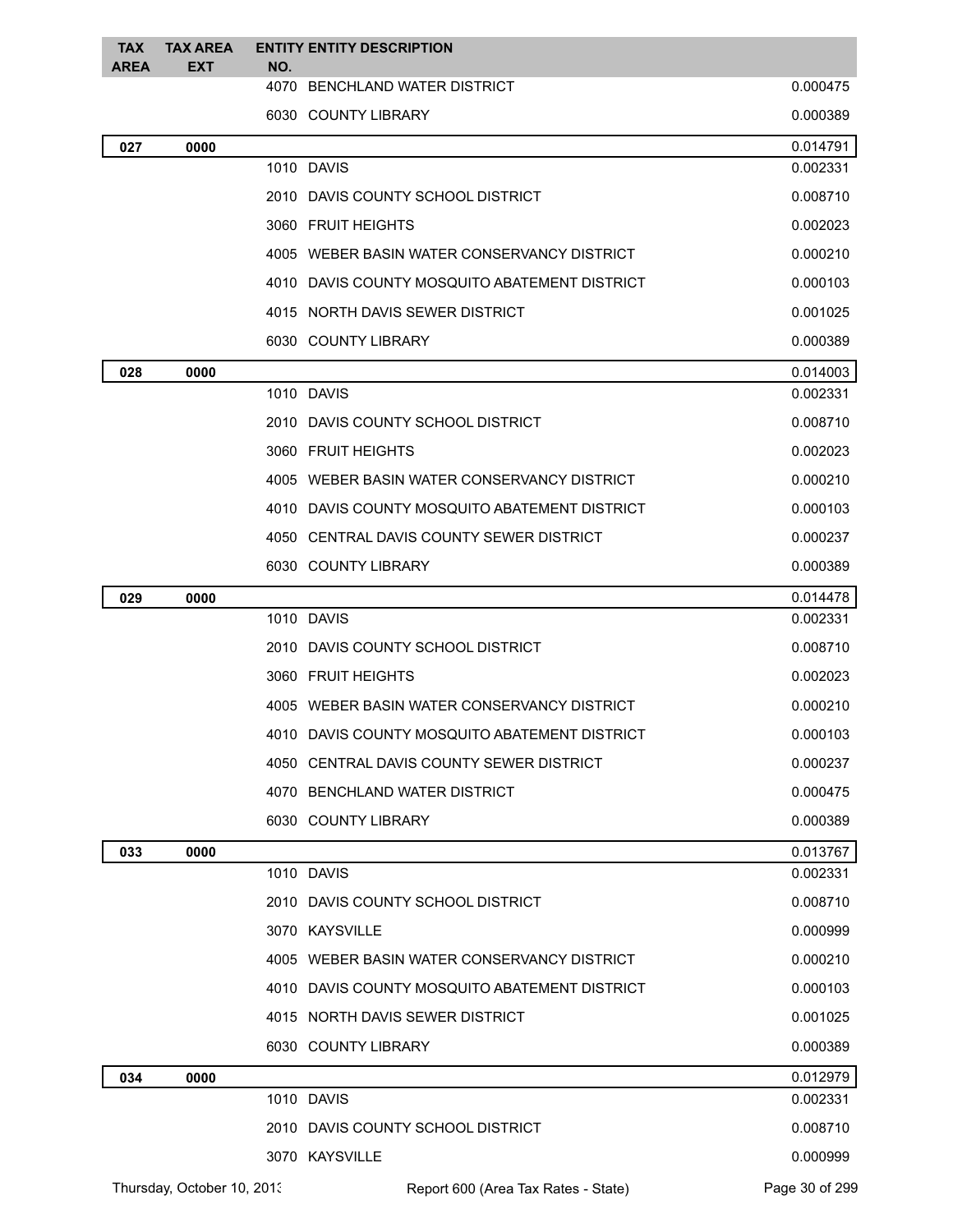| <b>TAX</b><br><b>AREA</b> | <b>TAX AREA</b><br>EXT | <b>ENTITY ENTITY DESCRIPTION</b><br>NO.       |          |
|---------------------------|------------------------|-----------------------------------------------|----------|
|                           |                        | 4005 WEBER BASIN WATER CONSERVANCY DISTRICT   | 0.000210 |
|                           |                        | 4010 DAVIS COUNTY MOSQUITO ABATEMENT DISTRICT | 0.000103 |
|                           |                        | 4050 CENTRAL DAVIS COUNTY SEWER DISTRICT      | 0.000237 |
|                           |                        | 6030 COUNTY LIBRARY                           | 0.000389 |
| 035                       | 0000                   |                                               | 0.013454 |
|                           |                        | 1010 DAVIS                                    | 0.002331 |
|                           |                        | 2010 DAVIS COUNTY SCHOOL DISTRICT             | 0.008710 |
|                           |                        | 3070 KAYSVILLE                                | 0.000999 |
|                           |                        | 4005 WEBER BASIN WATER CONSERVANCY DISTRICT   | 0.000210 |
|                           |                        | 4010 DAVIS COUNTY MOSQUITO ABATEMENT DISTRICT | 0.000103 |
|                           |                        | 4050 CENTRAL DAVIS COUNTY SEWER DISTRICT      | 0.000237 |
|                           |                        | 4070 BENCHLAND WATER DISTRICT                 | 0.000475 |
|                           |                        | 6030 COUNTY LIBRARY                           | 0.000389 |
| 036                       | 0000                   |                                               | 0.013767 |
|                           |                        | 1010 DAVIS                                    | 0.002331 |
|                           |                        | 2010 DAVIS COUNTY SCHOOL DISTRICT             | 0.008710 |
|                           |                        | 3070 KAYSVILLE                                | 0.000999 |
|                           |                        | 4005 WEBER BASIN WATER CONSERVANCY DISTRICT   | 0.000210 |
|                           |                        | 4010 DAVIS COUNTY MOSQUITO ABATEMENT DISTRICT | 0.000103 |
|                           |                        | 4015 NORTH DAVIS SEWER DISTRICT               | 0.001025 |
|                           |                        | 4060 MUTTON HOLLOW IMPROVEMENT DISTRICT       |          |
|                           |                        | 6030 COUNTY LIBRARY                           | 0.000389 |
| 039                       | 0000                   |                                               | 0.014814 |
|                           |                        | 1010 DAVIS                                    | 0.002331 |
|                           |                        | 2010 DAVIS COUNTY SCHOOL DISTRICT             | 0.008710 |
|                           |                        | 3080 LAYTON                                   | 0.002046 |
|                           |                        | 4005 WEBER BASIN WATER CONSERVANCY DISTRICT   | 0.000210 |
|                           |                        | 4010 DAVIS COUNTY MOSQUITO ABATEMENT DISTRICT | 0.000103 |
|                           |                        | 4015 NORTH DAVIS SEWER DISTRICT               | 0.001025 |
|                           |                        | 6030 COUNTY LIBRARY                           | 0.000389 |
| 040                       | 0000                   |                                               | 0.014814 |
|                           |                        | 1010 DAVIS                                    | 0.002331 |
|                           |                        | 2010 DAVIS COUNTY SCHOOL DISTRICT             | 0.008710 |
|                           |                        | 3080 LAYTON                                   | 0.002046 |
|                           |                        | 4005 WEBER BASIN WATER CONSERVANCY DISTRICT   | 0.000210 |
|                           |                        | 4010 DAVIS COUNTY MOSQUITO ABATEMENT DISTRICT | 0.000103 |
|                           |                        | 4015 NORTH DAVIS SEWER DISTRICT               | 0.001025 |
|                           |                        | 4060 MUTTON HOLLOW IMPROVEMENT DISTRICT       |          |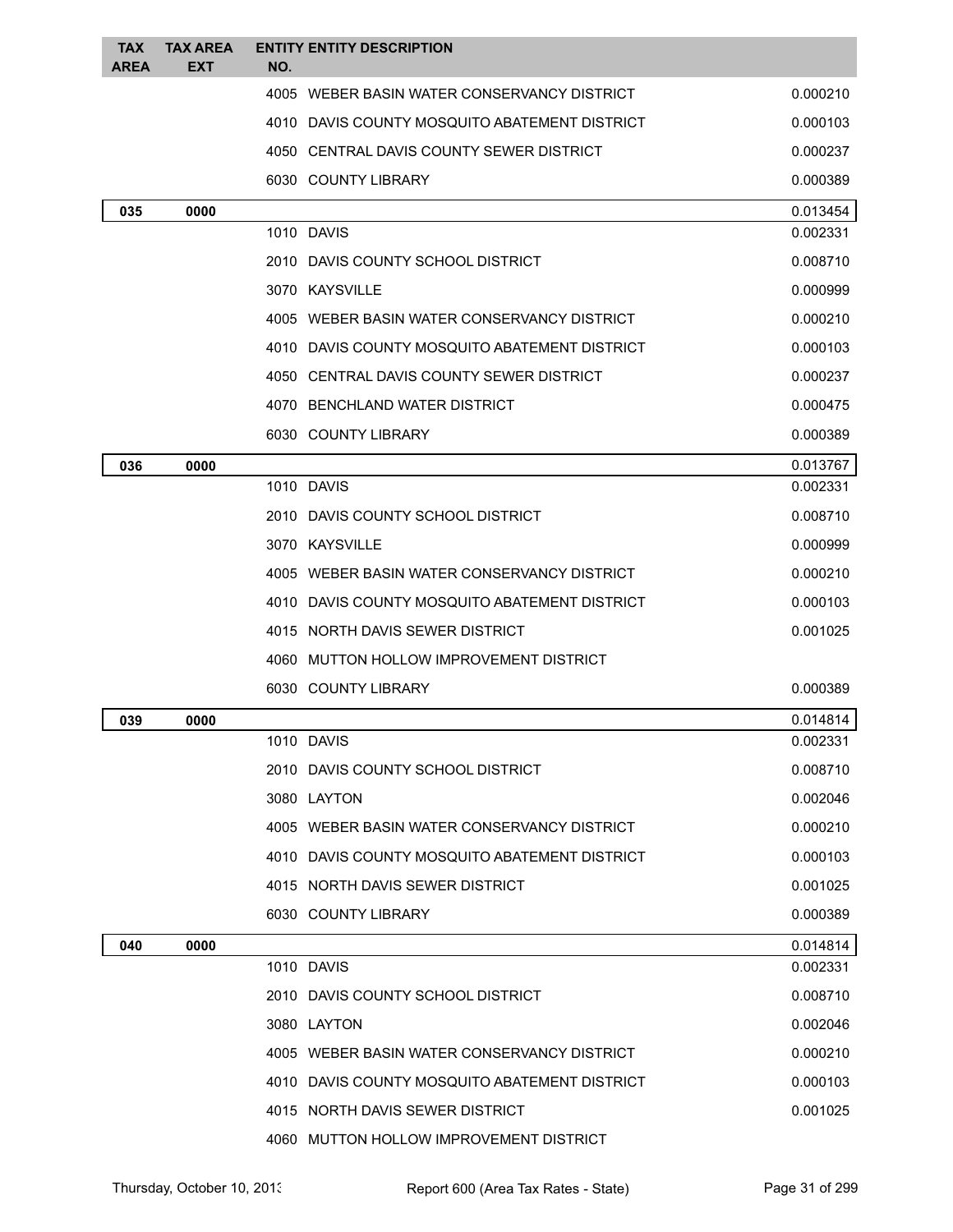| <b>TAX</b><br>AREA | <b>TAX AREA</b><br>EXT | <b>ENTITY ENTITY DESCRIPTION</b><br>NO.                |          |
|--------------------|------------------------|--------------------------------------------------------|----------|
|                    |                        | 6030 COUNTY LIBRARY                                    | 0.000389 |
| 041                | 0000                   |                                                        | 0.014026 |
|                    |                        | 1010 DAVIS                                             | 0.002331 |
|                    |                        | 2010 DAVIS COUNTY SCHOOL DISTRICT                      | 0.008710 |
|                    |                        | 3080 LAYTON                                            | 0.002046 |
|                    |                        | 4005 WEBER BASIN WATER CONSERVANCY DISTRICT            | 0.000210 |
|                    |                        | 4010 DAVIS COUNTY MOSQUITO ABATEMENT DISTRICT          | 0.000103 |
|                    |                        | 4050 CENTRAL DAVIS COUNTY SEWER DISTRICT               | 0.000237 |
|                    |                        | 6030 COUNTY LIBRARY                                    | 0.000389 |
| 044                | 0000                   |                                                        | 0.014054 |
|                    |                        | 1010 DAVIS                                             | 0.002331 |
|                    |                        | 2010 DAVIS COUNTY SCHOOL DISTRICT                      | 0.008710 |
|                    |                        | 3090 NORTH SALT LAKE                                   | 0.001613 |
|                    |                        | 4005 WEBER BASIN WATER CONSERVANCY DISTRICT            | 0.000210 |
|                    |                        | 4010 DAVIS COUNTY MOSQUITO ABATEMENT DISTRICT          | 0.000103 |
|                    |                        | 4055 SOUTH DAVIS COUNTY SEWER IMPROVEMENT DISTRICT     | 0.000324 |
|                    |                        | 4100 SOUTH DAVIS RECREATION DISTRICT                   | 0.000374 |
|                    |                        | 6021 WEBER BASIN WATER CONSERVANCY DISTRICT (NSL ONLY) |          |
|                    |                        | 6030 COUNTY LIBRARY                                    | 0.000389 |
| 045                | 0000                   |                                                        | 0.014318 |
|                    |                        | 1010 DAVIS                                             | 0.002331 |
|                    |                        | 2010 DAVIS COUNTY SCHOOL DISTRICT                      | 0.008710 |
|                    |                        | 3090 NORTH SALT LAKE                                   | 0.001613 |
|                    |                        | 4005 WEBER BASIN WATER CONSERVANCY DISTRICT            | 0.000210 |
|                    |                        | 4010 DAVIS COUNTY MOSQUITO ABATEMENT DISTRICT          | 0.000103 |
|                    |                        | 4030 SOUTH DAVIS COUNTY WATER IMPROVEMENT DISTRICT     | 0.000264 |
|                    |                        | 4055 SOUTH DAVIS COUNTY SEWER IMPROVEMENT DISTRICT     | 0.000324 |
|                    |                        | 4100 SOUTH DAVIS RECREATION DISTRICT                   | 0.000374 |
|                    |                        | 6021 WEBER BASIN WATER CONSERVANCY DISTRICT (NSL ONLY) |          |
|                    |                        | 6030 COUNTY LIBRARY                                    | 0.000389 |
| 046                | 0000                   |                                                        | 0.013602 |
|                    |                        | 1010 DAVIS                                             | 0.002331 |
|                    |                        | 2010 DAVIS COUNTY SCHOOL DISTRICT                      | 0.008710 |
|                    |                        | 3100 SOUTH WEBER                                       | 0.000993 |
|                    |                        | 4005 WEBER BASIN WATER CONSERVANCY DISTRICT            | 0.000210 |
|                    |                        | 4010 DAVIS COUNTY MOSQUITO ABATEMENT DISTRICT          | 0.000103 |
|                    |                        | 4073 CENTRAL WEBER SEWER IMPROVEMENT DISTRICT          | 0.000866 |
|                    |                        | 6030 COUNTY LIBRARY                                    | 0.000389 |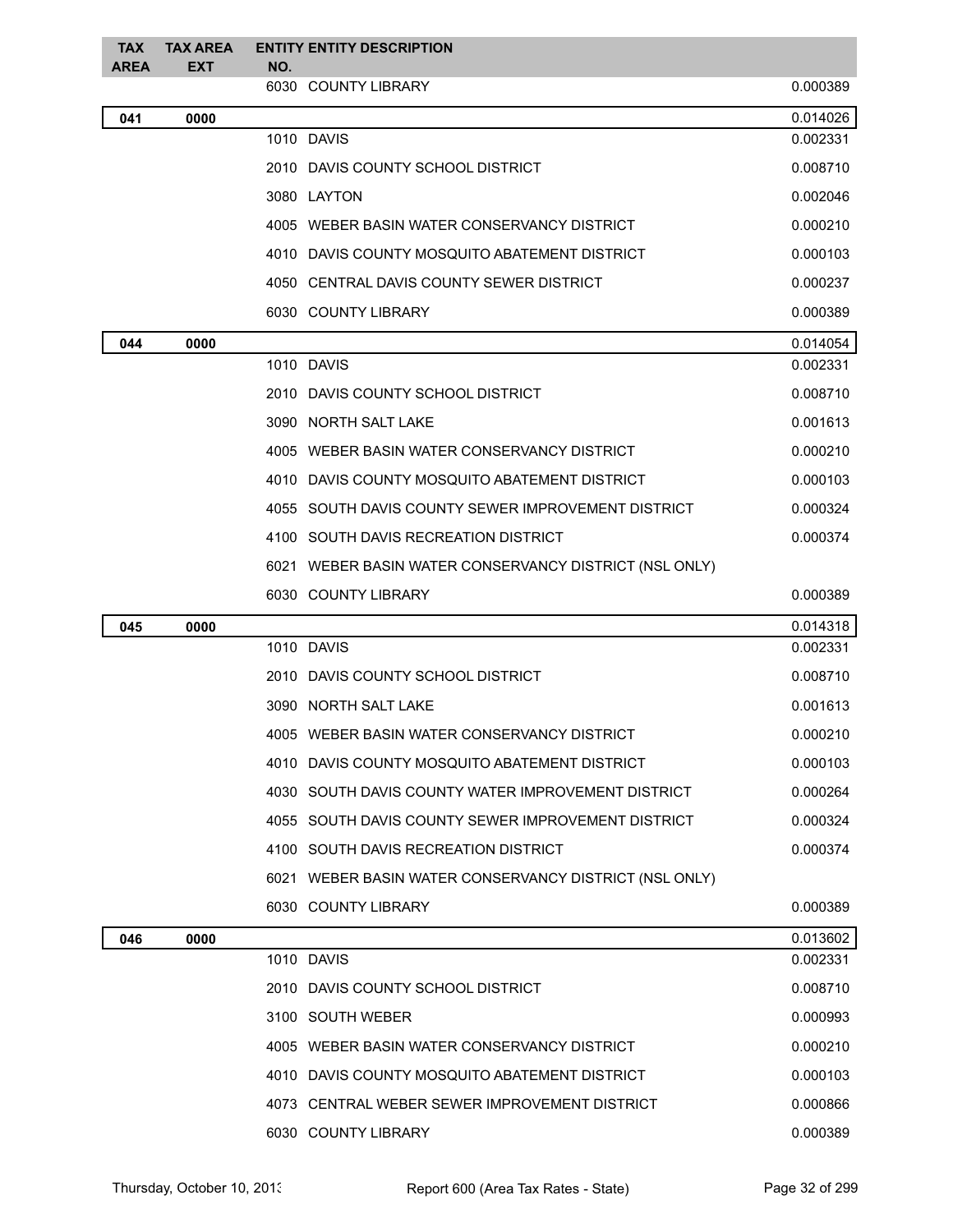| <b>TAX</b><br><b>AREA</b> | <b>TAX AREA</b><br>EXT     | NO. | <b>ENTITY ENTITY DESCRIPTION</b>                          |                |
|---------------------------|----------------------------|-----|-----------------------------------------------------------|----------------|
| 047                       | 0000                       |     |                                                           | 0.013602       |
|                           |                            |     | 1010 DAVIS                                                | 0.002331       |
|                           |                            |     | 2010 DAVIS COUNTY SCHOOL DISTRICT                         | 0.008710       |
|                           |                            |     | 3100 SOUTH WEBER                                          | 0.000993       |
|                           |                            |     | 4005 WEBER BASIN WATER CONSERVANCY DISTRICT               | 0.000210       |
|                           |                            |     | 4010 DAVIS COUNTY MOSQUITO ABATEMENT DISTRICT             | 0.000103       |
|                           |                            |     | 4073 CENTRAL WEBER SEWER IMPROVEMENT DISTRICT             | 0.000866       |
|                           |                            |     | 4080 SOUTH WEBER WATER IMPROVEMENT DISTRICT               |                |
|                           |                            |     | 6030 COUNTY LIBRARY                                       | 0.000389       |
| 048                       | 0000                       |     |                                                           | 0.012736       |
|                           |                            |     | 1010 DAVIS                                                | 0.002331       |
|                           |                            |     | 2010 DAVIS COUNTY SCHOOL DISTRICT                         | 0.008710       |
|                           |                            |     | 3100 SOUTH WEBER                                          | 0.000993       |
|                           |                            |     | 4005 WEBER BASIN WATER CONSERVANCY DISTRICT               | 0.000210       |
|                           |                            |     | 4010 DAVIS COUNTY MOSQUITO ABATEMENT DISTRICT             | 0.000103       |
|                           |                            |     | 6030 COUNTY LIBRARY                                       | 0.000389       |
| 050                       | 0000                       |     |                                                           | 0.012736       |
|                           |                            |     | 1010 DAVIS                                                | 0.002331       |
|                           |                            |     | 2010 DAVIS COUNTY SCHOOL DISTRICT                         | 0.008710       |
|                           |                            |     | 3100 SOUTH WEBER                                          | 0.000993       |
|                           |                            |     | 4005 WEBER BASIN WATER CONSERVANCY DISTRICT               | 0.000210       |
|                           |                            |     | 4010 DAVIS COUNTY MOSQUITO ABATEMENT DISTRICT             | 0.000103       |
|                           |                            |     | 4080 SOUTH WEBER WATER IMPROVEMENT DISTRICT               |                |
|                           |                            |     | 6030 COUNTY LIBRARY                                       | 0.000389       |
| 051                       | 0000                       |     |                                                           | 0.015125       |
|                           |                            |     | 1010 DAVIS                                                | 0.002331       |
|                           |                            |     | 2010 DAVIS COUNTY SCHOOL DISTRICT                         | 0.008710       |
|                           |                            |     | 3110 SUNSET                                               | 0.002357       |
|                           |                            |     | 4005 WEBER BASIN WATER CONSERVANCY DISTRICT               | 0.000210       |
|                           |                            |     | 4010 DAVIS COUNTY MOSQUITO ABATEMENT DISTRICT             | 0.000103       |
|                           |                            |     | 4015 NORTH DAVIS SEWER DISTRICT                           | 0.001025       |
|                           |                            |     | 6020 WEBER BASIN WATER CONSERVANCY DISTRICT (SUNSET ONLY) |                |
|                           |                            |     | 6030 COUNTY LIBRARY                                       | 0.000389       |
| 053                       | 0000                       |     |                                                           | 0.013530       |
|                           |                            |     | 1010 DAVIS                                                | 0.002331       |
|                           |                            |     | 2010 DAVIS COUNTY SCHOOL DISTRICT                         | 0.008710       |
|                           |                            |     | 3120 SYRACUSE                                             | 0.001787       |
|                           |                            |     | 4005 WEBER BASIN WATER CONSERVANCY DISTRICT               | 0.000210       |
|                           |                            |     | 4010 DAVIS COUNTY MOSQUITO ABATEMENT DISTRICT             | 0.000103       |
|                           | Thursday, October 10, 2013 |     | Report 600 (Area Tax Rates - State)                       | Page 33 of 299 |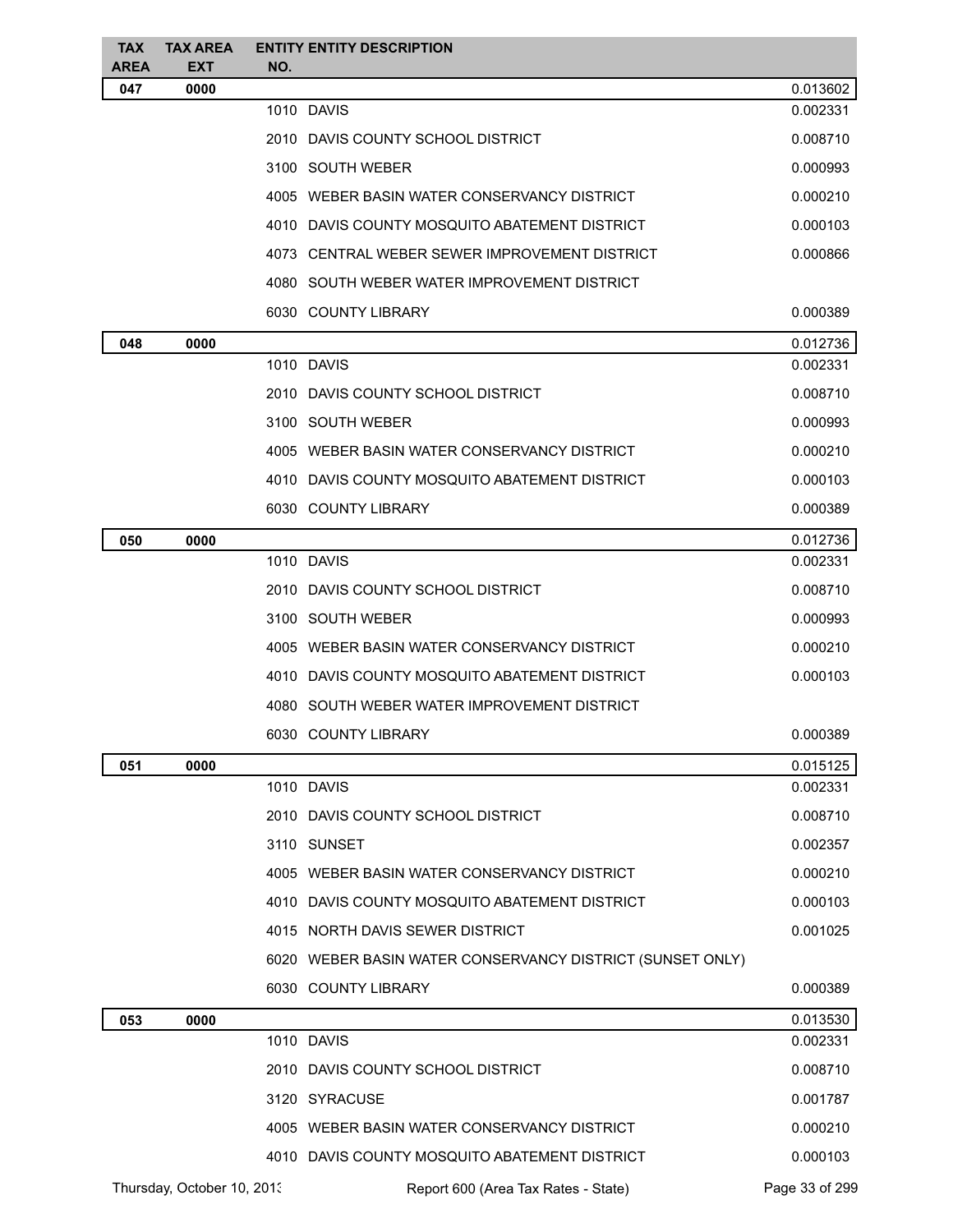| <b>TAX</b><br><b>AREA</b> | <b>TAX AREA</b><br><b>EXT</b> | <b>ENTITY ENTITY DESCRIPTION</b><br>NO.            |          |
|---------------------------|-------------------------------|----------------------------------------------------|----------|
|                           |                               | 6030 COUNTY LIBRARY                                | 0.000389 |
| 054                       | 0000                          |                                                    | 0.014555 |
|                           |                               | 1010 DAVIS                                         | 0.002331 |
|                           |                               | 2010 DAVIS COUNTY SCHOOL DISTRICT                  | 0.008710 |
|                           |                               | 3120 SYRACUSE                                      | 0.001787 |
|                           |                               | 4005 WEBER BASIN WATER CONSERVANCY DISTRICT        | 0.000210 |
|                           |                               | 4010 DAVIS COUNTY MOSQUITO ABATEMENT DISTRICT      | 0.000103 |
|                           |                               | 4015 NORTH DAVIS SEWER DISTRICT                    | 0.001025 |
|                           |                               | 6030 COUNTY LIBRARY                                | 0.000389 |
| 057                       | 0000                          |                                                    | 0.014387 |
|                           |                               | 1010 DAVIS                                         | 0.002331 |
|                           |                               | 2010 DAVIS COUNTY SCHOOL DISTRICT                  | 0.008710 |
|                           |                               | 3130 WEST BOUNTIFUL                                | 0.001946 |
|                           |                               | 4005 WEBER BASIN WATER CONSERVANCY DISTRICT        | 0.000210 |
|                           |                               | 4010 DAVIS COUNTY MOSQUITO ABATEMENT DISTRICT      | 0.000103 |
|                           |                               | 4055 SOUTH DAVIS COUNTY SEWER IMPROVEMENT DISTRICT | 0.000324 |
|                           |                               | 4100 SOUTH DAVIS RECREATION DISTRICT               | 0.000374 |
|                           |                               | 6030 COUNTY LIBRARY                                | 0.000389 |
| 058                       | 0000                          |                                                    | 0.014515 |
|                           |                               | 1010 DAVIS                                         | 0.002331 |
|                           |                               | 2010 DAVIS COUNTY SCHOOL DISTRICT                  | 0.008710 |
|                           |                               | 3130 WEST BOUNTIFUL                                | 0.001946 |
|                           |                               | 4005 WEBER BASIN WATER CONSERVANCY DISTRICT        | 0.000210 |
|                           |                               | 4010 DAVIS COUNTY MOSQUITO ABATEMENT DISTRICT      | 0.000103 |
|                           |                               | 4020 BOUNTIFUL IRRIGATION DISTRICT                 | 0.000128 |
|                           |                               | 4055 SOUTH DAVIS COUNTY SEWER IMPROVEMENT DISTRICT | 0.000324 |
|                           |                               | 4100 SOUTH DAVIS RECREATION DISTRICT               | 0.000374 |
|                           |                               | 6030 COUNTY LIBRARY                                | 0.000389 |
| 063                       | 0000                          |                                                    | 0.015323 |
|                           |                               | 1010 DAVIS                                         | 0.002331 |
|                           |                               | 2010 DAVIS COUNTY SCHOOL DISTRICT                  | 0.008710 |
|                           |                               | 3140 WEST POINT                                    | 0.001111 |
|                           |                               | 4005 WEBER BASIN WATER CONSERVANCY DISTRICT        | 0.000210 |
|                           |                               | 4010 DAVIS COUNTY MOSQUITO ABATEMENT DISTRICT      | 0.000103 |
|                           |                               | 4015 NORTH DAVIS SEWER DISTRICT                    | 0.001025 |
|                           |                               | 4110 NORTH DAVIS FIRE DISTRICT                     | 0.001444 |
|                           |                               | 6030 COUNTY LIBRARY                                | 0.000389 |
| 064                       | 0000                          |                                                    | 0.015769 |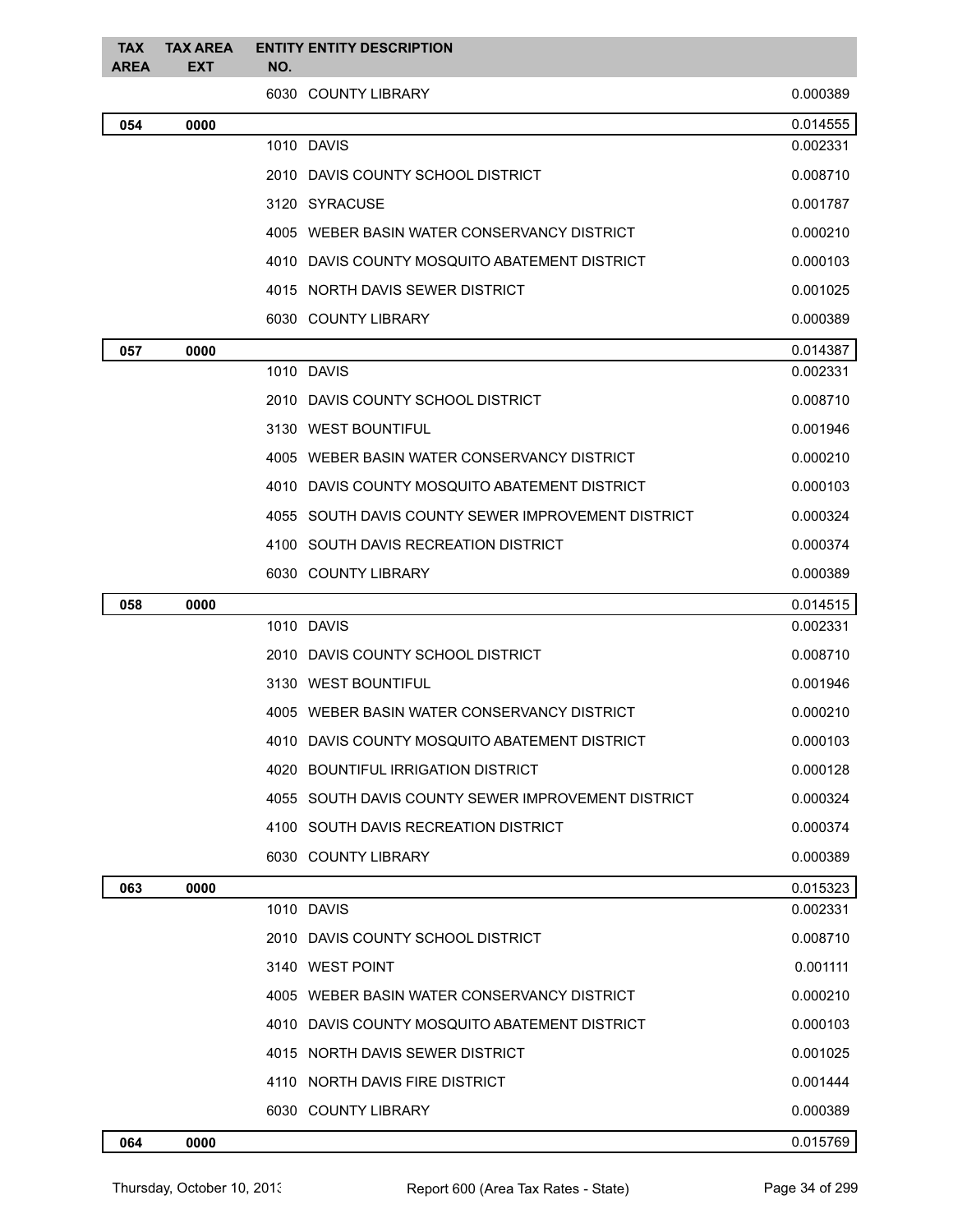| <b>TAX</b><br><b>AREA</b> | <b>TAX AREA</b><br><b>EXT</b> | <b>ENTITY ENTITY DESCRIPTION</b><br>NO.            |          |
|---------------------------|-------------------------------|----------------------------------------------------|----------|
|                           |                               | 1010 DAVIS                                         | 0.002331 |
|                           |                               | 2010 DAVIS COUNTY SCHOOL DISTRICT                  | 0.008710 |
|                           |                               | 3140 WEST POINT                                    | 0.001111 |
|                           |                               | 4005 WEBER BASIN WATER CONSERVANCY DISTRICT        | 0.000210 |
|                           |                               | 4010 DAVIS COUNTY MOSQUITO ABATEMENT DISTRICT      | 0.000103 |
|                           |                               | 4015 NORTH DAVIS SEWER DISTRICT                    | 0.001025 |
|                           |                               | 4075 HOOPER WATER IMPROVEMENT DISTRICT             | 0.000446 |
|                           |                               | 4110 NORTH DAVIS FIRE DISTRICT                     | 0.001444 |
|                           |                               | 6030 COUNTY LIBRARY                                | 0.000389 |
| 065                       | 0000                          |                                                    | 0.014298 |
|                           |                               | 1010 DAVIS                                         | 0.002331 |
|                           |                               | 2010 DAVIS COUNTY SCHOOL DISTRICT                  | 0.008710 |
|                           |                               | 3140 WEST POINT                                    | 0.001111 |
|                           |                               | 4005 WEBER BASIN WATER CONSERVANCY DISTRICT        | 0.000210 |
|                           |                               | 4010 DAVIS COUNTY MOSQUITO ABATEMENT DISTRICT      | 0.000103 |
|                           |                               | 4110 NORTH DAVIS FIRE DISTRICT                     | 0.001444 |
|                           |                               | 6030 COUNTY LIBRARY                                | 0.000389 |
| 066                       | 0000                          |                                                    | 0.014744 |
|                           |                               | 1010 DAVIS                                         | 0.002331 |
|                           |                               | 2010 DAVIS COUNTY SCHOOL DISTRICT                  | 0.008710 |
|                           |                               | 3140 WEST POINT                                    | 0.001111 |
|                           |                               | 4005 WEBER BASIN WATER CONSERVANCY DISTRICT        | 0.000210 |
|                           |                               | 4010 DAVIS COUNTY MOSQUITO ABATEMENT DISTRICT      | 0.000103 |
|                           |                               | 4075 HOOPER WATER IMPROVEMENT DISTRICT             | 0.000446 |
|                           |                               | 4110 NORTH DAVIS FIRE DISTRICT                     | 0.001444 |
|                           |                               | 6030 COUNTY LIBRARY                                | 0.000389 |
| 070                       | 0000                          |                                                    | 0.013448 |
|                           |                               | 1010 DAVIS                                         | 0.002331 |
|                           |                               | 2010 DAVIS COUNTY SCHOOL DISTRICT                  | 0.008710 |
|                           |                               | 3150 WOODS CROSS CITY                              | 0.001007 |
|                           |                               | 4005 WEBER BASIN WATER CONSERVANCY DISTRICT        | 0.000210 |
|                           |                               | 4010 DAVIS COUNTY MOSQUITO ABATEMENT DISTRICT      | 0.000103 |
|                           |                               | 4055 SOUTH DAVIS COUNTY SEWER IMPROVEMENT DISTRICT | 0.000324 |
|                           |                               | 4100 SOUTH DAVIS RECREATION DISTRICT               | 0.000374 |
|                           |                               | 6030 COUNTY LIBRARY                                | 0.000389 |
| 071                       | 0000                          |                                                    | 0.013576 |
|                           |                               | 1010 DAVIS                                         | 0.002331 |
|                           |                               | 2010 DAVIS COUNTY SCHOOL DISTRICT                  | 0.008710 |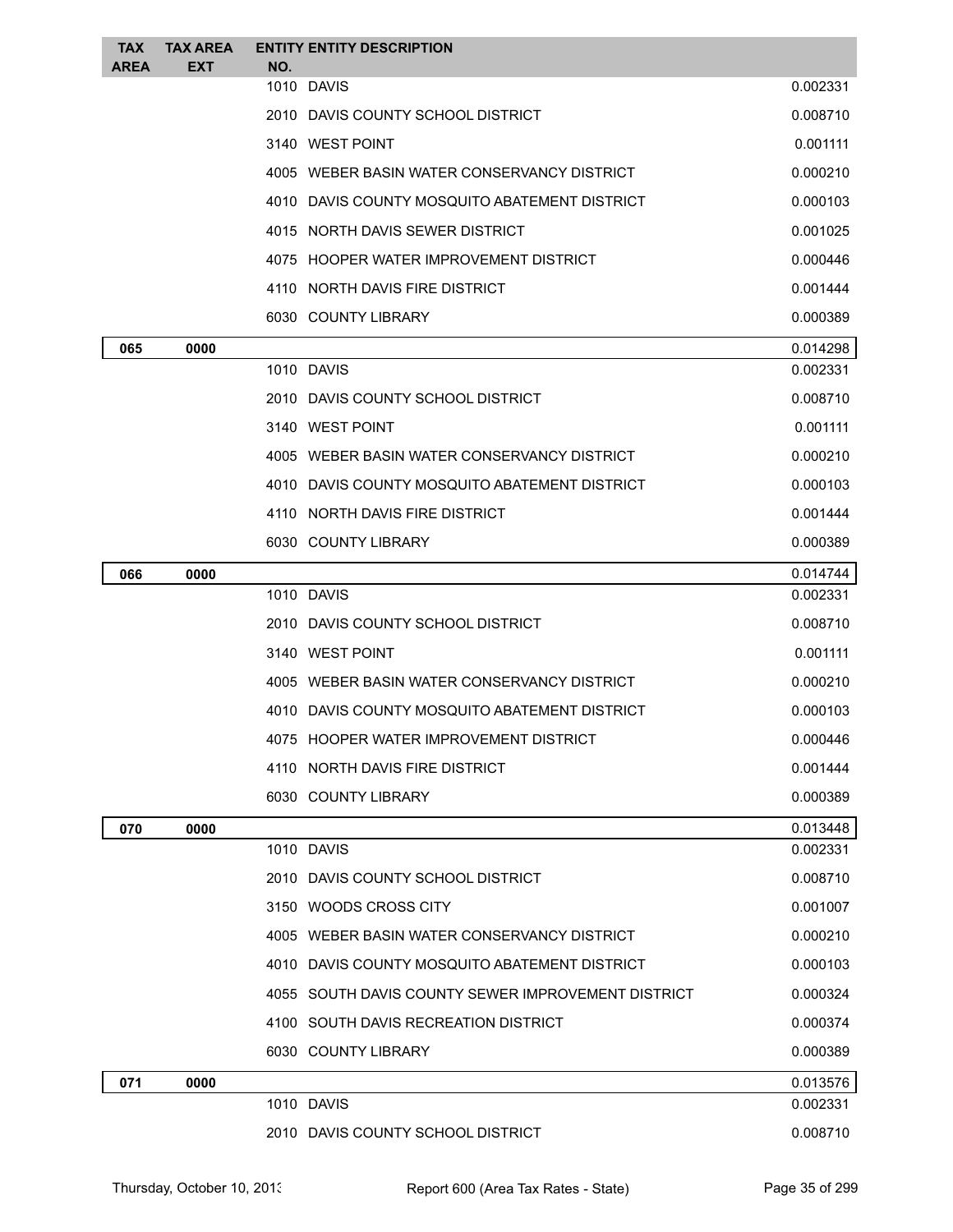| <b>TAX</b><br><b>AREA</b> | <b>TAX AREA</b><br><b>EXT</b> | <b>ENTITY ENTITY DESCRIPTION</b><br>NO.               |          |
|---------------------------|-------------------------------|-------------------------------------------------------|----------|
|                           |                               | 3150 WOODS CROSS CITY                                 | 0.001007 |
|                           |                               | 4005 WEBER BASIN WATER CONSERVANCY DISTRICT           | 0.000210 |
|                           |                               | 4010 DAVIS COUNTY MOSQUITO ABATEMENT DISTRICT         | 0.000103 |
|                           |                               | 4020 BOUNTIFUL IRRIGATION DISTRICT                    | 0.000128 |
|                           |                               | 4055 SOUTH DAVIS COUNTY SEWER IMPROVEMENT DISTRICT    | 0.000324 |
|                           |                               | 4100 SOUTH DAVIS RECREATION DISTRICT                  | 0.000374 |
|                           |                               | 6030 COUNTY LIBRARY                                   | 0.000389 |
| 072                       | 0000                          |                                                       | 0.013840 |
|                           |                               | 1010 DAVIS                                            | 0.002331 |
|                           |                               | 2010 DAVIS COUNTY SCHOOL DISTRICT                     | 0.008710 |
|                           |                               | 3150 WOODS CROSS CITY                                 | 0.001007 |
|                           |                               | 4005 WEBER BASIN WATER CONSERVANCY DISTRICT           | 0.000210 |
|                           |                               | 4010 DAVIS COUNTY MOSQUITO ABATEMENT DISTRICT         | 0.000103 |
|                           |                               | 4020 BOUNTIFUL IRRIGATION DISTRICT                    | 0.000128 |
|                           |                               | 4030 SOUTH DAVIS COUNTY WATER IMPROVEMENT DISTRICT    | 0.000264 |
|                           |                               | 4055 SOUTH DAVIS COUNTY SEWER IMPROVEMENT DISTRICT    | 0.000324 |
|                           |                               | 4100 SOUTH DAVIS RECREATION DISTRICT                  | 0.000374 |
|                           |                               | 6030 COUNTY LIBRARY                                   | 0.000389 |
| 073                       | 0000                          |                                                       | 0.013712 |
|                           |                               | 1010 DAVIS                                            | 0.002331 |
|                           |                               | 2010 DAVIS COUNTY SCHOOL DISTRICT                     | 0.008710 |
|                           |                               | 3150 WOODS CROSS CITY                                 | 0.001007 |
|                           |                               | 4005 WEBER BASIN WATER CONSERVANCY DISTRICT           | 0.000210 |
|                           |                               | 4010 DAVIS COUNTY MOSQUITO ABATEMENT DISTRICT         | 0.000103 |
|                           |                               | SOUTH DAVIS COUNTY WATER IMPROVEMENT DISTRICT<br>4030 | 0.000264 |
|                           |                               | 4055 SOUTH DAVIS COUNTY SEWER IMPROVEMENT DISTRICT    | 0.000324 |
|                           |                               | 4100 SOUTH DAVIS RECREATION DISTRICT                  | 0.000374 |
|                           |                               | 6030 COUNTY LIBRARY                                   | 0.000389 |
| 077                       | 0000                          |                                                       | 0.012948 |
|                           |                               | 1010 DAVIS                                            | 0.002331 |
|                           |                               | 2010 DAVIS COUNTY SCHOOL DISTRICT                     | 0.008710 |
|                           |                               | 4005 WEBER BASIN WATER CONSERVANCY DISTRICT           | 0.000210 |
|                           |                               | 4010 DAVIS COUNTY MOSQUITO ABATEMENT DISTRICT         | 0.000103 |
|                           |                               | 4040 DAVIS COUNTY SERVICE AREA#1                      | 0.000968 |
|                           |                               | 4050 CENTRAL DAVIS COUNTY SEWER DISTRICT              | 0.000237 |
|                           |                               | 6030 COUNTY LIBRARY                                   | 0.000389 |
| 078                       | 0000                          |                                                       | 0.013035 |
|                           |                               |                                                       |          |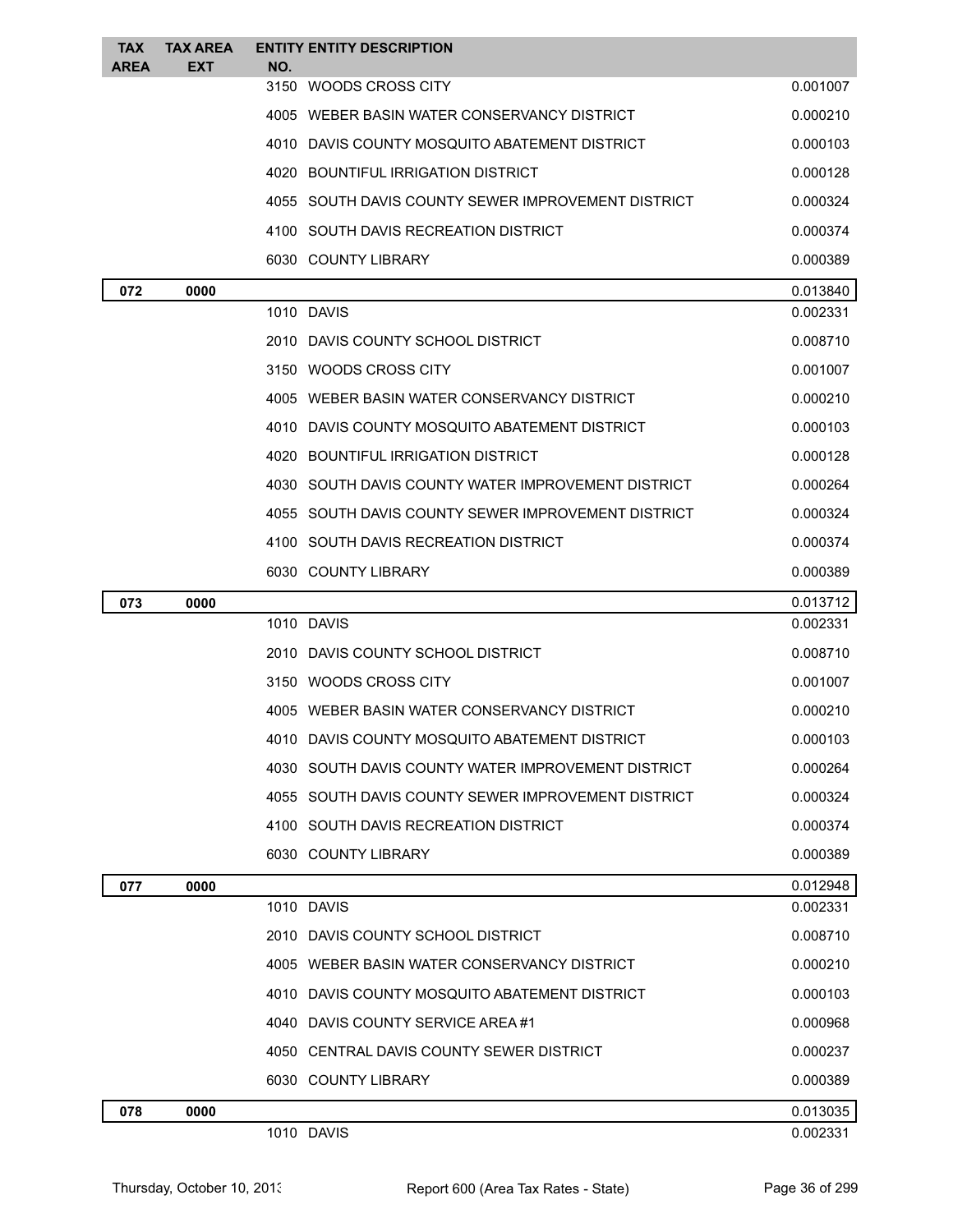| <b>TAX</b><br><b>AREA</b> | <b>TAX AREA</b><br>EXT | <b>ENTITY ENTITY DESCRIPTION</b><br>NO.            |          |
|---------------------------|------------------------|----------------------------------------------------|----------|
|                           |                        | 2010 DAVIS COUNTY SCHOOL DISTRICT                  | 0.008710 |
|                           |                        | 4005 WEBER BASIN WATER CONSERVANCY DISTRICT        | 0.000210 |
|                           |                        | 4010 DAVIS COUNTY MOSQUITO ABATEMENT DISTRICT      | 0.000103 |
|                           |                        | 4040 DAVIS COUNTY SERVICE AREA #1                  | 0.000968 |
|                           |                        | 4055 SOUTH DAVIS COUNTY SEWER IMPROVEMENT DISTRICT | 0.000324 |
|                           |                        | 6030 COUNTY LIBRARY                                | 0.000389 |
| 079                       | 0000                   |                                                    | 0.012441 |
|                           |                        | 1010 DAVIS                                         | 0.002331 |
|                           |                        | 2010 DAVIS COUNTY SCHOOL DISTRICT                  | 0.008710 |
|                           |                        | 4005 WEBER BASIN WATER CONSERVANCY DISTRICT        | 0.000210 |
|                           |                        | 4010 DAVIS COUNTY MOSQUITO ABATEMENT DISTRICT      | 0.000103 |
|                           |                        | 4055 SOUTH DAVIS COUNTY SEWER IMPROVEMENT DISTRICT | 0.000324 |
|                           |                        | 4100 SOUTH DAVIS RECREATION DISTRICT               | 0.000374 |
|                           |                        | 6030 COUNTY LIBRARY                                | 0.000389 |
| 080                       | 0000                   |                                                    | 0.013157 |
|                           |                        | 1010 DAVIS                                         | 0.002331 |
|                           |                        | 2010 DAVIS COUNTY SCHOOL DISTRICT                  | 0.008710 |
|                           |                        | 4005 WEBER BASIN WATER CONSERVANCY DISTRICT        | 0.000210 |
|                           |                        | 4010 DAVIS COUNTY MOSQUITO ABATEMENT DISTRICT      | 0.000103 |
|                           |                        | 4040 DAVIS COUNTY SERVICE AREA #1                  | 0.000968 |
|                           |                        | 4075 HOOPER WATER IMPROVEMENT DISTRICT             | 0.000446 |
|                           |                        | 6030 COUNTY LIBRARY                                | 0.000389 |
| 081                       | 0000                   |                                                    | 0.013736 |
|                           |                        | 1010 DAVIS                                         | 0.002331 |
|                           |                        | 2010 DAVIS COUNTY SCHOOL DISTRICT                  | 0.008710 |
|                           |                        | 4005 WEBER BASIN WATER CONSERVANCY DISTRICT        | 0.000210 |
|                           |                        | 4010 DAVIS COUNTY MOSQUITO ABATEMENT DISTRICT      | 0.000103 |
|                           |                        | 4015 NORTH DAVIS SEWER DISTRICT                    | 0.001025 |
|                           |                        | 4040 DAVIS COUNTY SERVICE AREA#1                   | 0.000968 |
|                           |                        | 6030 COUNTY LIBRARY                                | 0.000389 |
| 082                       | 0000                   |                                                    | 0.013736 |
|                           |                        | 1010 DAVIS                                         | 0.002331 |
|                           |                        | 2010 DAVIS COUNTY SCHOOL DISTRICT                  | 0.008710 |
|                           |                        | 4005 WEBER BASIN WATER CONSERVANCY DISTRICT        | 0.000210 |
|                           |                        | 4010 DAVIS COUNTY MOSQUITO ABATEMENT DISTRICT      | 0.000103 |
|                           |                        | 4015 NORTH DAVIS SEWER DISTRICT                    | 0.001025 |
|                           |                        | 4040 DAVIS COUNTY SERVICE AREA #1                  | 0.000968 |
|                           |                        | 4060 MUTTON HOLLOW IMPROVEMENT DISTRICT            |          |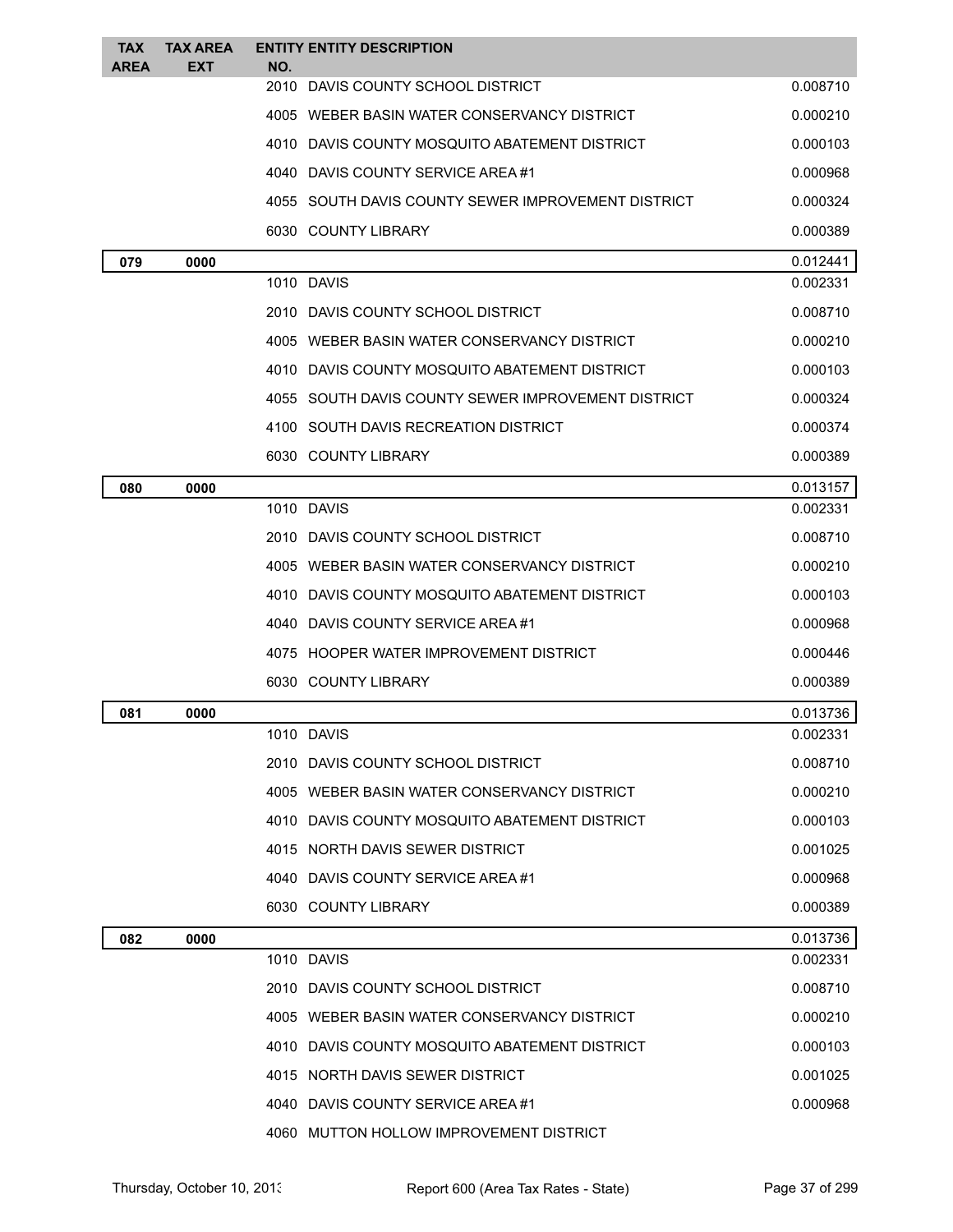| <b>TAX</b><br><b>AREA</b> | <b>TAX AREA</b><br><b>EXT</b> | <b>ENTITY ENTITY DESCRIPTION</b><br>NO.            |          |
|---------------------------|-------------------------------|----------------------------------------------------|----------|
|                           |                               | 6030 COUNTY LIBRARY                                | 0.000389 |
| 084                       | 0000                          |                                                    | 0.013409 |
|                           |                               | 1010 DAVIS                                         | 0.002331 |
|                           |                               | 2010 DAVIS COUNTY SCHOOL DISTRICT                  | 0.008710 |
|                           |                               | 4005 WEBER BASIN WATER CONSERVANCY DISTRICT        | 0.000210 |
|                           |                               | 4010 DAVIS COUNTY MOSQUITO ABATEMENT DISTRICT      | 0.000103 |
|                           |                               | 4040 DAVIS COUNTY SERVICE AREA #1                  | 0.000968 |
|                           |                               | 4055 SOUTH DAVIS COUNTY SEWER IMPROVEMENT DISTRICT | 0.000324 |
|                           |                               | 4100 SOUTH DAVIS RECREATION DISTRICT               | 0.000374 |
|                           |                               | 6030 COUNTY LIBRARY                                | 0.000389 |
| 085                       | 0000                          |                                                    | 0.013163 |
|                           |                               | 1010 DAVIS                                         | 0.002331 |
|                           |                               | 2010 DAVIS COUNTY SCHOOL DISTRICT                  | 0.008710 |
|                           |                               | 4005 WEBER BASIN WATER CONSERVANCY DISTRICT        | 0.000210 |
|                           |                               | 4010 DAVIS COUNTY MOSQUITO ABATEMENT DISTRICT      | 0.000103 |
|                           |                               | 4020 BOUNTIFUL IRRIGATION DISTRICT                 | 0.000128 |
|                           |                               | 4040 DAVIS COUNTY SERVICE AREA#1                   | 0.000968 |
|                           |                               | 4055 SOUTH DAVIS COUNTY SEWER IMPROVEMENT DISTRICT | 0.000324 |
|                           |                               | 6030 COUNTY LIBRARY                                | 0.000389 |
| 086                       | 0000                          |                                                    | 0.013537 |
|                           |                               | 1010 DAVIS                                         | 0.002331 |
|                           |                               | 2010 DAVIS COUNTY SCHOOL DISTRICT                  | 0.008710 |
|                           |                               | 4005 WEBER BASIN WATER CONSERVANCY DISTRICT        | 0.000210 |
|                           |                               | 4010 DAVIS COUNTY MOSQUITO ABATEMENT DISTRICT      | 0.000103 |
|                           |                               | 4020 BOUNTIFUL IRRIGATION DISTRICT                 | 0.000128 |
|                           |                               | 4040 DAVIS COUNTY SERVICE AREA #1                  | 0.000968 |
|                           |                               | 4055 SOUTH DAVIS COUNTY SEWER IMPROVEMENT DISTRICT | 0.000324 |
|                           |                               | 4100 SOUTH DAVIS RECREATION DISTRICT               | 0.000374 |
|                           |                               | 6030 COUNTY LIBRARY                                | 0.000389 |
| 087                       | 0000                          |                                                    | 0.013673 |
|                           |                               | 1010 DAVIS                                         | 0.002331 |
|                           |                               | 2010 DAVIS COUNTY SCHOOL DISTRICT                  | 0.008710 |
|                           |                               | 4005 WEBER BASIN WATER CONSERVANCY DISTRICT        | 0.000210 |
|                           |                               | 4010 DAVIS COUNTY MOSQUITO ABATEMENT DISTRICT      | 0.000103 |
|                           |                               | 4030 SOUTH DAVIS COUNTY WATER IMPROVEMENT DISTRICT | 0.000264 |
|                           |                               | 4040 DAVIS COUNTY SERVICE AREA#1                   | 0.000968 |
|                           |                               | 4055 SOUTH DAVIS COUNTY SEWER IMPROVEMENT DISTRICT | 0.000324 |
|                           |                               | 4100 SOUTH DAVIS RECREATION DISTRICT               | 0.000374 |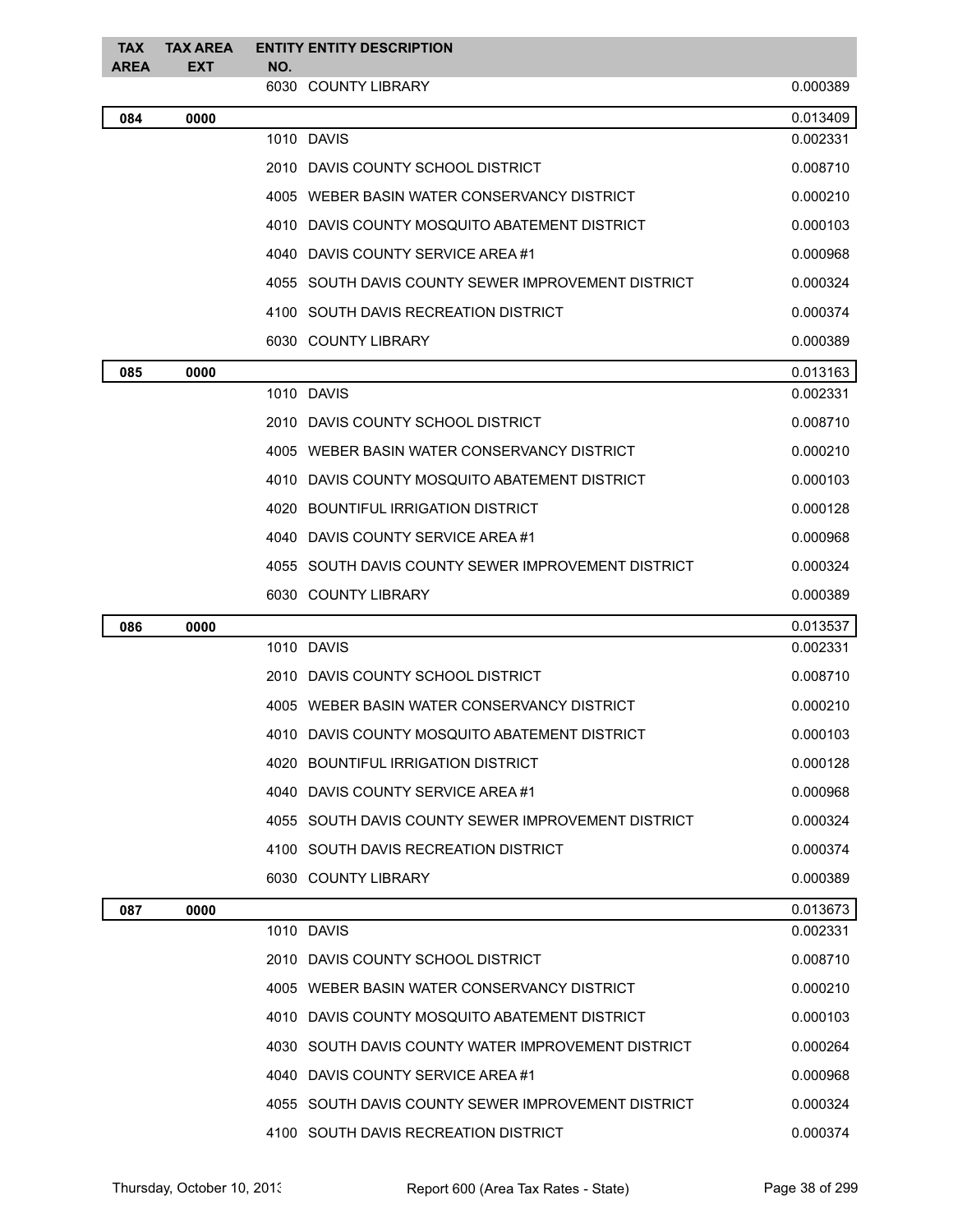| <b>TAX</b><br><b>AREA</b> | <b>TAX AREA</b><br>EXT | <b>ENTITY ENTITY DESCRIPTION</b><br>NO.       |          |
|---------------------------|------------------------|-----------------------------------------------|----------|
|                           |                        | 6030 COUNTY LIBRARY                           | 0.000389 |
| 088                       | 0000                   |                                               | 0.012711 |
|                           |                        | 1010 DAVIS                                    | 0.002331 |
|                           |                        | 2010 DAVIS COUNTY SCHOOL DISTRICT             | 0.008710 |
|                           |                        | 4005 WEBER BASIN WATER CONSERVANCY DISTRICT   | 0.000210 |
|                           |                        | 4010 DAVIS COUNTY MOSQUITO ABATEMENT DISTRICT | 0.000103 |
|                           |                        | 4040 DAVIS COUNTY SERVICE AREA#1              | 0.000968 |
|                           |                        | 6030 COUNTY LIBRARY                           | 0.000389 |
| 089                       | 0000                   |                                               | 0.013085 |
|                           |                        | 1010 DAVIS                                    | 0.002331 |
|                           |                        | 2010 DAVIS COUNTY SCHOOL DISTRICT             | 0.008710 |
|                           |                        | 4005 WEBER BASIN WATER CONSERVANCY DISTRICT   | 0.000210 |
|                           |                        | 4010 DAVIS COUNTY MOSQUITO ABATEMENT DISTRICT | 0.000103 |
|                           |                        | 4040 DAVIS COUNTY SERVICE AREA#1              | 0.000968 |
|                           |                        | 4100 SOUTH DAVIS RECREATION DISTRICT          | 0.000374 |
|                           |                        | 6030 COUNTY LIBRARY                           | 0.000389 |
| 090                       | 0000                   |                                               | 0.013423 |
|                           |                        | 1010 DAVIS                                    | 0.002331 |
|                           |                        | 2010 DAVIS COUNTY SCHOOL DISTRICT             | 0.008710 |
|                           |                        | 4005 WEBER BASIN WATER CONSERVANCY DISTRICT   | 0.000210 |
|                           |                        | 4010 DAVIS COUNTY MOSQUITO ABATEMENT DISTRICT | 0.000103 |
|                           |                        | 4040 DAVIS COUNTY SERVICE AREA #1             | 0.000968 |
|                           |                        | 4050 CENTRAL DAVIS COUNTY SEWER DISTRICT      | 0.000237 |
|                           |                        | 4070 BENCHLAND WATER DISTRICT                 | 0.000475 |
|                           |                        | 6030 COUNTY LIBRARY                           | 0.000389 |
| 091                       | 0000                   |                                               | 0.011430 |
|                           |                        | 1010 DAVIS                                    | 0.002331 |
|                           |                        | 2010 DAVIS COUNTY SCHOOL DISTRICT             | 0.008710 |
|                           |                        | 6030 COUNTY LIBRARY                           | 0.000389 |
| 092                       | 0000                   |                                               | 0.013577 |
|                           |                        | 1010 DAVIS                                    | 0.002331 |
|                           |                        | 2010 DAVIS COUNTY SCHOOL DISTRICT             | 0.008710 |
|                           |                        | 4005 WEBER BASIN WATER CONSERVANCY DISTRICT   | 0.000210 |
|                           |                        | 4010 DAVIS COUNTY MOSQUITO ABATEMENT DISTRICT | 0.000103 |
|                           |                        | 4040 DAVIS COUNTY SERVICE AREA#1              | 0.000968 |
|                           |                        | 4073 CENTRAL WEBER SEWER IMPROVEMENT DISTRICT | 0.000866 |
|                           |                        | 6030 COUNTY LIBRARY                           | 0.000389 |
| 1013                      | 0000                   |                                               | 0.016012 |
|                           |                        | 1010 DAVIS                                    | 0.002331 |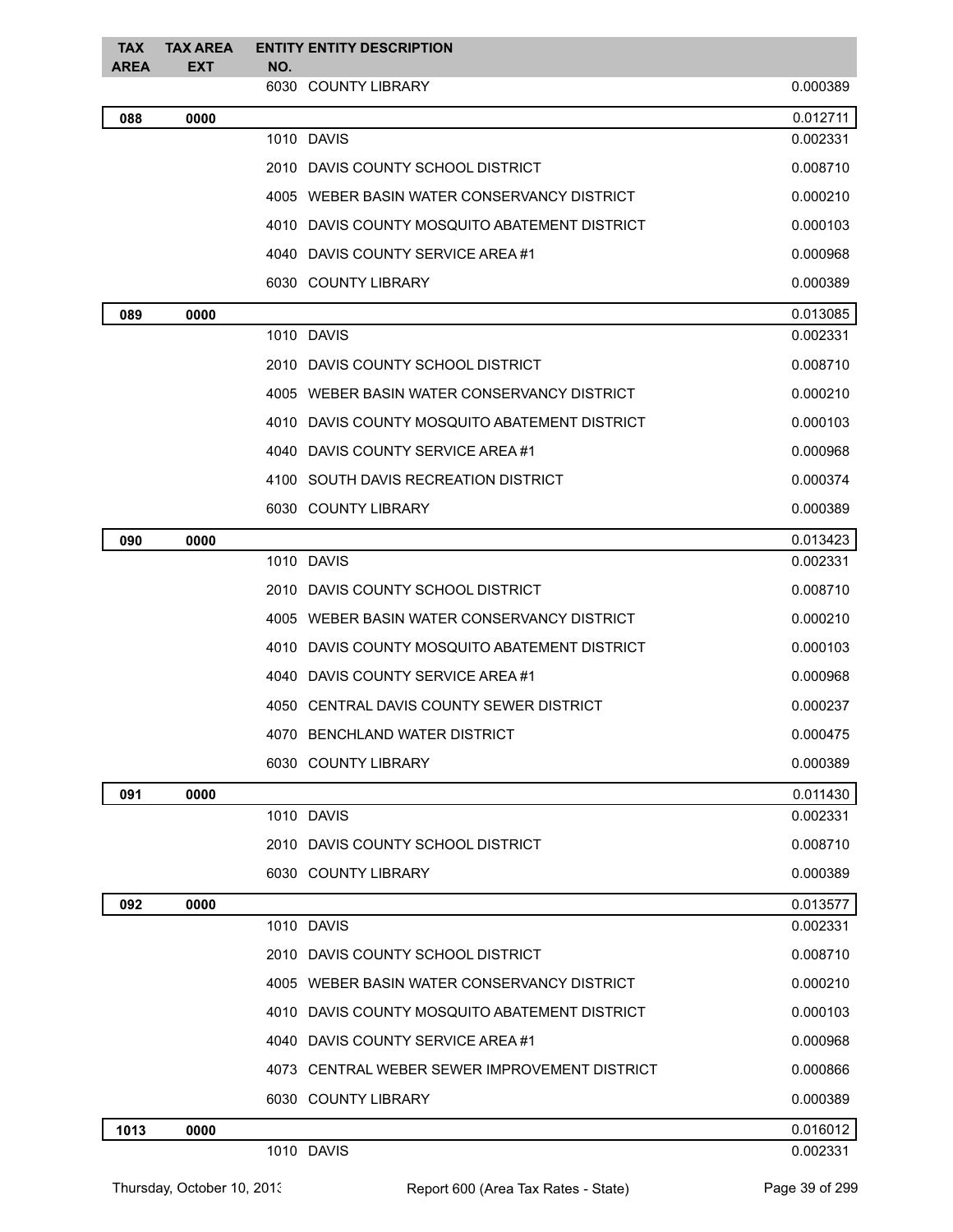| TAX<br><b>AREA</b> | <b>TAX AREA</b><br>EXT | <b>ENTITY ENTITY DESCRIPTION</b><br>NO.            |          |
|--------------------|------------------------|----------------------------------------------------|----------|
|                    |                        | 2010 DAVIS COUNTY SCHOOL DISTRICT                  | 0.008710 |
|                    |                        | 3030 CLEARFIELD                                    | 0.001800 |
|                    |                        | 4005 WEBER BASIN WATER CONSERVANCY DISTRICT        | 0.000210 |
|                    |                        | 4010 DAVIS COUNTY MOSQUITO ABATEMENT DISTRICT      | 0.000103 |
|                    |                        | 4015 NORTH DAVIS SEWER DISTRICT                    | 0.001025 |
|                    |                        | 4110 NORTH DAVIS FIRE DISTRICT                     | 0.001444 |
|                    |                        | 6030 COUNTY LIBRARY                                | 0.000389 |
| 108                | 0000                   |                                                    | 0.013582 |
|                    |                        | 1010 DAVIS                                         | 0.002331 |
|                    |                        | 2010 DAVIS COUNTY SCHOOL DISTRICT                  | 0.008710 |
|                    |                        | 3020 CENTERVILLE                                   | 0.001141 |
|                    |                        | 4005 WEBER BASIN WATER CONSERVANCY DISTRICT        | 0.000210 |
|                    |                        | 4010 DAVIS COUNTY MOSQUITO ABATEMENT DISTRICT      | 0.000103 |
|                    |                        | 4055 SOUTH DAVIS COUNTY SEWER IMPROVEMENT DISTRICT | 0.000324 |
|                    |                        | 4100 SOUTH DAVIS RECREATION DISTRICT               | 0.000374 |
|                    |                        | 6030 COUNTY LIBRARY                                | 0.000389 |
| 113                | 0000                   |                                                    | 0.016012 |
|                    |                        | 1010 DAVIS                                         | 0.002331 |
|                    |                        | 2010 DAVIS COUNTY SCHOOL DISTRICT                  | 0.008710 |
|                    |                        | 3030 CLEARFIELD                                    | 0.001800 |
|                    |                        | 4005 WEBER BASIN WATER CONSERVANCY DISTRICT        | 0.000210 |
|                    |                        | 4010 DAVIS COUNTY MOSQUITO ABATEMENT DISTRICT      | 0.000103 |
|                    |                        | 4015 NORTH DAVIS SEWER DISTRICT                    | 0.001025 |
|                    |                        | 4110 NORTH DAVIS FIRE DISTRICT                     | 0.001444 |
|                    |                        | 6030 COUNTY LIBRARY                                | 0.000389 |
| 114                | 0000                   |                                                    | 0.013736 |
|                    |                        | 1010 DAVIS                                         | 0.002331 |
|                    |                        | 2010 DAVIS COUNTY SCHOOL DISTRICT                  | 0.008710 |
|                    |                        | 4005 WEBER BASIN WATER CONSERVANCY DISTRICT        | 0.000210 |
|                    |                        | 4010 DAVIS COUNTY MOSQUITO ABATEMENT DISTRICT      | 0.000103 |
|                    |                        | 4015 NORTH DAVIS SEWER DISTRICT                    | 0.001025 |
|                    |                        | 4040 DAVIS COUNTY SERVICE AREA #1                  | 0.000968 |
|                    |                        | 6030 COUNTY LIBRARY                                | 0.000389 |
| 1313               | 0000                   |                                                    | 0.016012 |
|                    |                        | 1010 DAVIS                                         | 0.002331 |
|                    |                        | 2010 DAVIS COUNTY SCHOOL DISTRICT                  | 0.008710 |
|                    |                        | 3030 CLEARFIELD                                    | 0.001800 |
|                    |                        | 4005 WEBER BASIN WATER CONSERVANCY DISTRICT        | 0.000210 |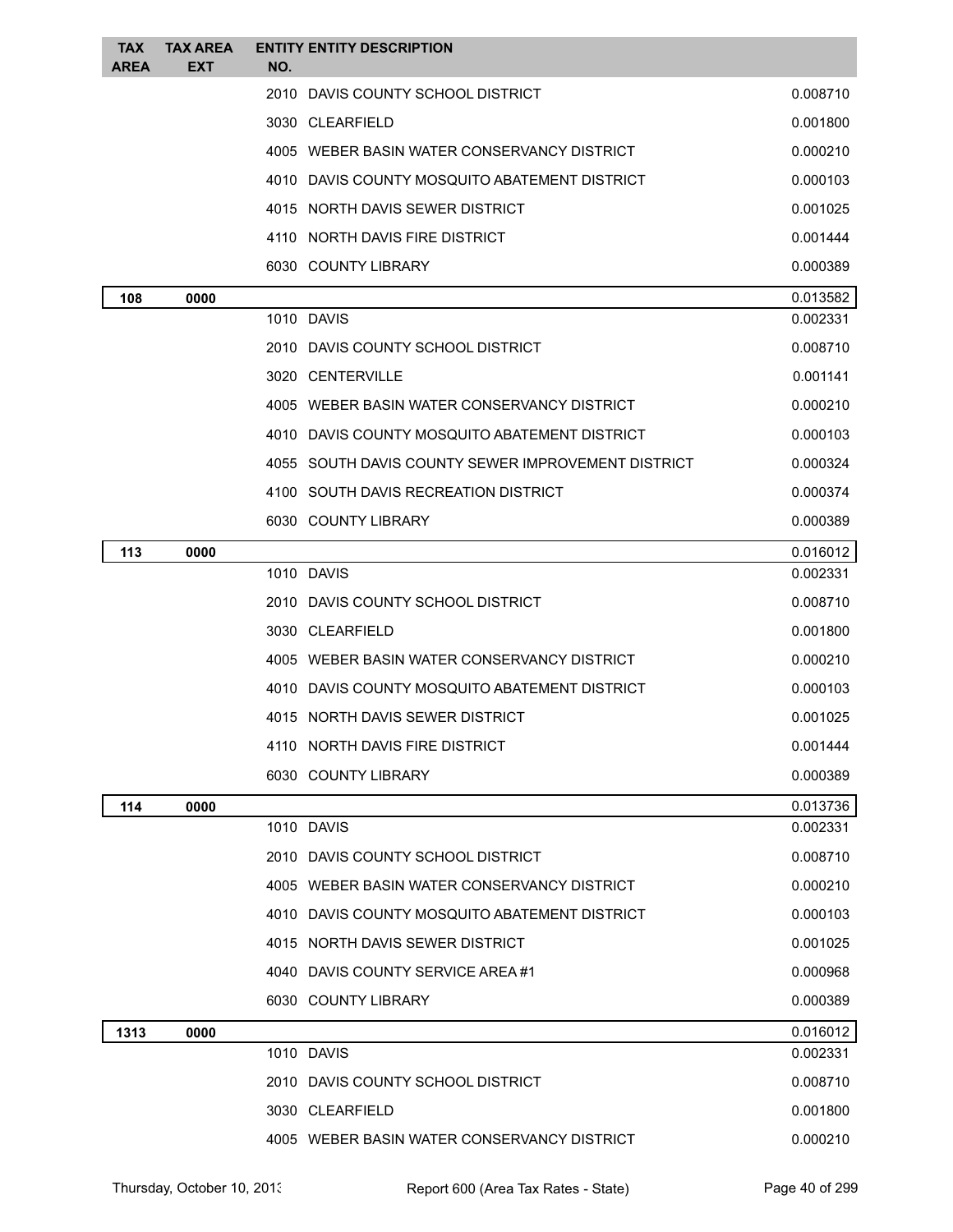| <b>TAX</b><br><b>AREA</b> | <b>TAX AREA</b><br><b>EXT</b> | <b>ENTITY ENTITY DESCRIPTION</b><br>NO.            |          |
|---------------------------|-------------------------------|----------------------------------------------------|----------|
|                           |                               | 4010 DAVIS COUNTY MOSQUITO ABATEMENT DISTRICT      | 0.000103 |
|                           |                               | 4015 NORTH DAVIS SEWER DISTRICT                    | 0.001025 |
|                           |                               | 4110 NORTH DAVIS FIRE DISTRICT                     | 0.001444 |
|                           |                               | 6030 COUNTY LIBRARY                                | 0.000389 |
| 134                       | 0000                          |                                                    | 0.012979 |
|                           |                               | 1010 DAVIS                                         | 0.002331 |
|                           |                               | 2010 DAVIS COUNTY SCHOOL DISTRICT                  | 0.008710 |
|                           |                               | 3070 KAYSVILLE                                     | 0.000999 |
|                           |                               | 4005 WEBER BASIN WATER CONSERVANCY DISTRICT        | 0.000210 |
|                           |                               | 4010 DAVIS COUNTY MOSQUITO ABATEMENT DISTRICT      | 0.000103 |
|                           |                               | 4050 CENTRAL DAVIS COUNTY SEWER DISTRICT           | 0.000237 |
|                           |                               | 6030 COUNTY LIBRARY                                | 0.000389 |
| 154                       | 0000                          |                                                    | 0.014555 |
|                           |                               | 1010 DAVIS                                         | 0.002331 |
|                           |                               | 2010 DAVIS COUNTY SCHOOL DISTRICT                  | 0.008710 |
|                           |                               | 3120 SYRACUSE                                      | 0.001787 |
|                           |                               | 4005 WEBER BASIN WATER CONSERVANCY DISTRICT        | 0.000210 |
|                           |                               | 4010 DAVIS COUNTY MOSQUITO ABATEMENT DISTRICT      | 0.000103 |
|                           |                               | 4015 NORTH DAVIS SEWER DISTRICT                    | 0.001025 |
|                           |                               | 6030 COUNTY LIBRARY                                | 0.000389 |
| 157                       | 0000                          |                                                    | 0.014387 |
|                           |                               | 1010 DAVIS                                         | 0.002331 |
|                           |                               | 2010 DAVIS COUNTY SCHOOL DISTRICT                  | 0.008710 |
|                           |                               | 3130 WEST BOUNTIFUL                                | 0.001946 |
|                           |                               | 4005 WEBER BASIN WATER CONSERVANCY DISTRICT        | 0.000210 |
|                           |                               | 4010 DAVIS COUNTY MOSQUITO ABATEMENT DISTRICT      | 0.000103 |
|                           |                               | 4055 SOUTH DAVIS COUNTY SEWER IMPROVEMENT DISTRICT | 0.000324 |
|                           |                               | 4100 SOUTH DAVIS RECREATION DISTRICT               | 0.000374 |
|                           |                               | 6030 COUNTY LIBRARY                                | 0.000389 |
| 181                       | 0000                          |                                                    | 0.013736 |
|                           |                               | 1010 DAVIS                                         | 0.002331 |
|                           |                               | 2010 DAVIS COUNTY SCHOOL DISTRICT                  | 0.008710 |
|                           |                               | 4005 WEBER BASIN WATER CONSERVANCY DISTRICT        | 0.000210 |
|                           |                               | 4010 DAVIS COUNTY MOSQUITO ABATEMENT DISTRICT      | 0.000103 |
|                           |                               | 4015 NORTH DAVIS SEWER DISTRICT                    | 0.001025 |
|                           |                               | 4040 DAVIS COUNTY SERVICE AREA#1                   | 0.000968 |
|                           |                               | 6030 COUNTY LIBRARY                                | 0.000389 |
| 184                       | 0000                          |                                                    | 0.013409 |
|                           |                               | 1010 DAVIS                                         | 0.002331 |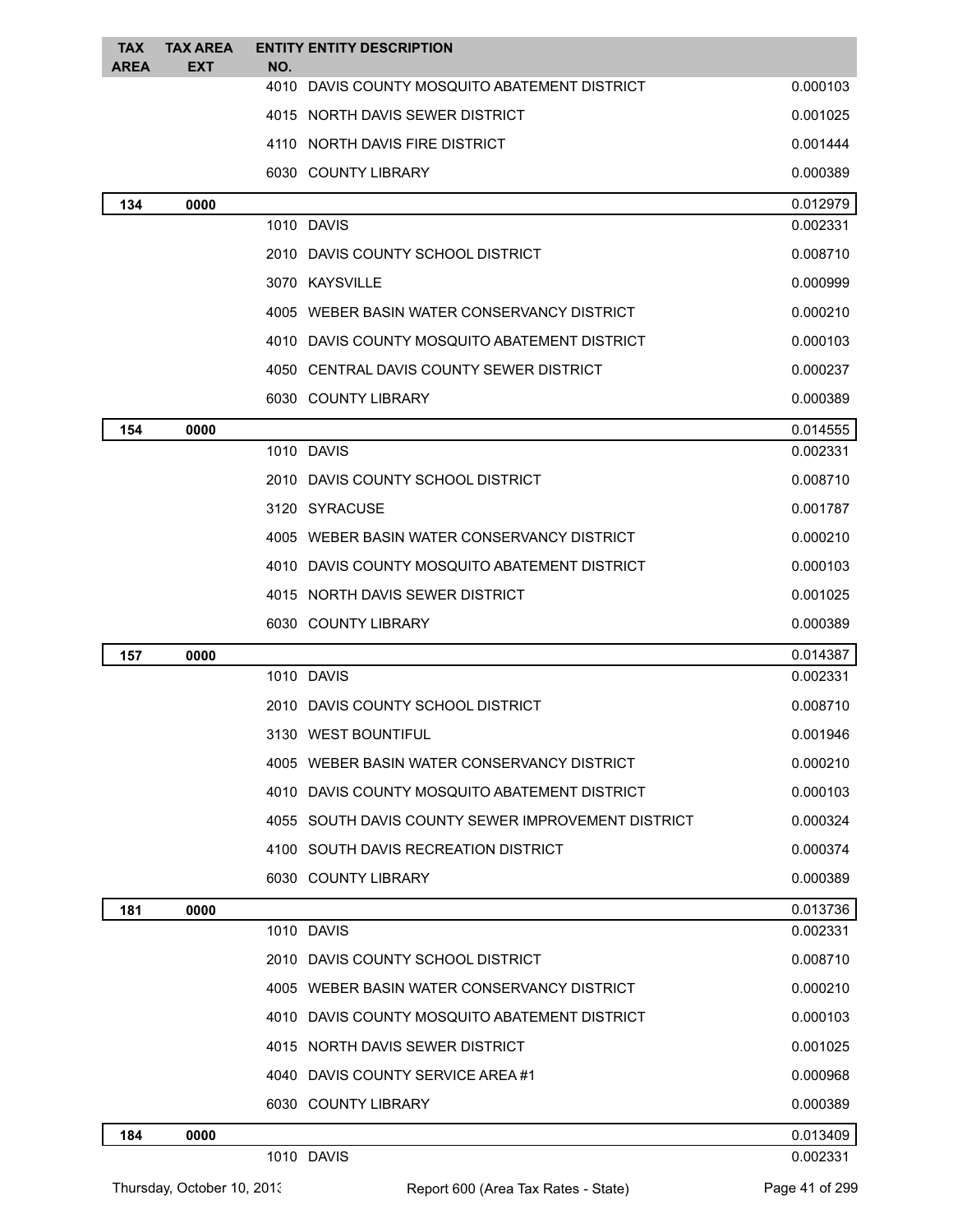| <b>TAX</b><br><b>AREA</b> | TAX AREA<br><b>EXT</b> | <b>ENTITY ENTITY DESCRIPTION</b><br>NO.            |                      |
|---------------------------|------------------------|----------------------------------------------------|----------------------|
|                           |                        | 2010 DAVIS COUNTY SCHOOL DISTRICT                  | 0.008710             |
|                           |                        | 4005 WEBER BASIN WATER CONSERVANCY DISTRICT        | 0.000210             |
|                           |                        | 4010 DAVIS COUNTY MOSQUITO ABATEMENT DISTRICT      | 0.000103             |
|                           |                        | 4040 DAVIS COUNTY SERVICE AREA #1                  | 0.000968             |
|                           |                        | 4055 SOUTH DAVIS COUNTY SEWER IMPROVEMENT DISTRICT | 0.000324             |
|                           |                        | 4100 SOUTH DAVIS RECREATION DISTRICT               | 0.000374             |
|                           |                        | 6030 COUNTY LIBRARY                                | 0.000389             |
| 188                       | 0000                   |                                                    | 0.012711             |
|                           |                        | 1010 DAVIS                                         | 0.002331             |
|                           |                        | 2010 DAVIS COUNTY SCHOOL DISTRICT                  | 0.008710             |
|                           |                        | 4005 WEBER BASIN WATER CONSERVANCY DISTRICT        | 0.000210             |
|                           |                        | 4010 DAVIS COUNTY MOSQUITO ABATEMENT DISTRICT      | 0.000103             |
|                           |                        | 4040 DAVIS COUNTY SERVICE AREA #1                  | 0.000968             |
|                           |                        | 6030 COUNTY LIBRARY                                | 0.000389             |
| 213                       | 0000                   |                                                    | 0.016012             |
|                           |                        | 1010 DAVIS                                         | 0.002331             |
|                           |                        | 2010 DAVIS COUNTY SCHOOL DISTRICT                  | 0.008710             |
|                           |                        | 3030 CLEARFIELD                                    | 0.001800             |
|                           |                        | 4005 WEBER BASIN WATER CONSERVANCY DISTRICT        | 0.000210             |
|                           |                        | 4010 DAVIS COUNTY MOSQUITO ABATEMENT DISTRICT      | 0.000103             |
|                           |                        | 4015 NORTH DAVIS SEWER DISTRICT                    | 0.001025             |
|                           |                        | 4110 NORTH DAVIS FIRE DISTRICT                     | 0.001444             |
|                           |                        | 6030 COUNTY LIBRARY                                | 0.000389             |
| 254                       | 0000                   |                                                    | 0.014555             |
|                           |                        | 1010 DAVIS                                         | 0.002331             |
|                           |                        | 2010 DAVIS COUNTY SCHOOL DISTRICT                  | 0.008710             |
|                           |                        | 3120 SYRACUSE                                      | 0.001787             |
|                           |                        | 4005 WEBER BASIN WATER CONSERVANCY DISTRICT        | 0.000210             |
|                           |                        | 4010 DAVIS COUNTY MOSQUITO ABATEMENT DISTRICT      | 0.000103             |
|                           |                        | 4015 NORTH DAVIS SEWER DISTRICT                    | 0.001025             |
|                           |                        | 6030 COUNTY LIBRARY                                | 0.000389             |
| 270                       | 0000                   | 1010 DAVIS                                         | 0.013448<br>0.002331 |
|                           |                        | 2010 DAVIS COUNTY SCHOOL DISTRICT                  | 0.008710             |
|                           |                        | 3150 WOODS CROSS CITY                              | 0.001007             |
|                           |                        | 4005 WEBER BASIN WATER CONSERVANCY DISTRICT        | 0.000210             |
|                           |                        | 4010 DAVIS COUNTY MOSQUITO ABATEMENT DISTRICT      | 0.000103             |
|                           |                        | 4055 SOUTH DAVIS COUNTY SEWER IMPROVEMENT DISTRICT | 0.000324             |
|                           |                        |                                                    |                      |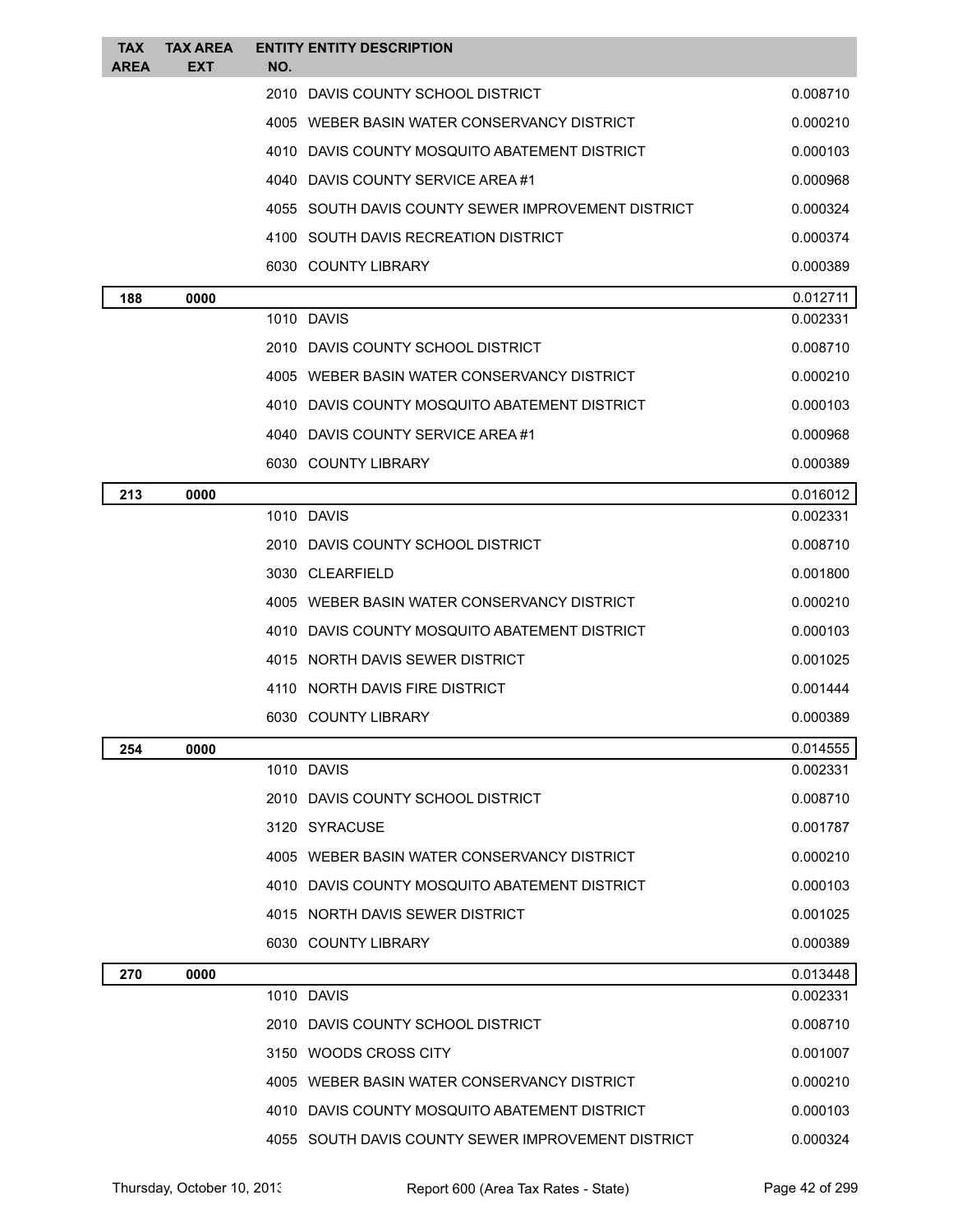| <b>TAX</b><br><b>AREA</b> | <b>TAX AREA</b><br><b>EXT</b> | NO.  | <b>ENTITY ENTITY DESCRIPTION</b>                   |          |
|---------------------------|-------------------------------|------|----------------------------------------------------|----------|
|                           |                               |      | 4100 SOUTH DAVIS RECREATION DISTRICT               | 0.000374 |
|                           |                               |      | 6030 COUNTY LIBRARY                                | 0.000389 |
| 284                       | 0000                          |      |                                                    | 0.013409 |
|                           |                               |      | 1010 DAVIS                                         | 0.002331 |
|                           |                               |      | 2010 DAVIS COUNTY SCHOOL DISTRICT                  | 0.008710 |
|                           |                               |      | 4005 WEBER BASIN WATER CONSERVANCY DISTRICT        | 0.000210 |
|                           |                               |      | 4010 DAVIS COUNTY MOSQUITO ABATEMENT DISTRICT      | 0.000103 |
|                           |                               |      | 4040 DAVIS COUNTY SERVICE AREA #1                  | 0.000968 |
|                           |                               |      | 4055 SOUTH DAVIS COUNTY SEWER IMPROVEMENT DISTRICT | 0.000324 |
|                           |                               |      | 4100 SOUTH DAVIS RECREATION DISTRICT               | 0.000374 |
|                           |                               |      | 6030 COUNTY LIBRARY                                | 0.000389 |
| 354                       | 0000                          |      |                                                    | 0.014555 |
|                           |                               |      | 1010 DAVIS                                         | 0.002331 |
|                           |                               |      | 2010 DAVIS COUNTY SCHOOL DISTRICT                  | 0.008710 |
|                           |                               |      | 3120 SYRACUSE                                      | 0.001787 |
|                           |                               |      | 4005 WEBER BASIN WATER CONSERVANCY DISTRICT        | 0.000210 |
|                           |                               |      | 4010 DAVIS COUNTY MOSQUITO ABATEMENT DISTRICT      | 0.000103 |
|                           |                               |      | 4015 NORTH DAVIS SEWER DISTRICT                    | 0.001025 |
|                           |                               |      | 6030 COUNTY LIBRARY                                | 0.000389 |
| 370                       | 0000                          |      |                                                    | 0.013448 |
|                           |                               |      | 1010 DAVIS                                         | 0.002331 |
|                           |                               |      | 2010 DAVIS COUNTY SCHOOL DISTRICT                  | 0.008710 |
|                           |                               |      | 3150 WOODS CROSS CITY                              | 0.001007 |
|                           |                               | 4005 | WEBER BASIN WATER CONSERVANCY DISTRICT             | 0.000210 |
|                           |                               |      | 4010 DAVIS COUNTY MOSQUITO ABATEMENT DISTRICT      | 0.000103 |
|                           |                               |      | 4055 SOUTH DAVIS COUNTY SEWER IMPROVEMENT DISTRICT | 0.000324 |
|                           |                               |      | 4100 SOUTH DAVIS RECREATION DISTRICT               | 0.000374 |
|                           |                               |      | 6030 COUNTY LIBRARY                                | 0.000389 |
| 503                       | 0000                          |      |                                                    | 0.013632 |
|                           |                               |      | 1010 DAVIS                                         | 0.002331 |
|                           |                               |      | 2010 DAVIS COUNTY SCHOOL DISTRICT                  | 0.008710 |
|                           |                               |      | 3010 BOUNTIFUL                                     | 0.001063 |
|                           |                               |      | 4005 WEBER BASIN WATER CONSERVANCY DISTRICT        | 0.000210 |
|                           |                               |      | 4010 DAVIS COUNTY MOSQUITO ABATEMENT DISTRICT      | 0.000103 |
|                           |                               |      | 4020 BOUNTIFUL IRRIGATION DISTRICT                 | 0.000128 |
|                           |                               |      | 4055 SOUTH DAVIS COUNTY SEWER IMPROVEMENT DISTRICT | 0.000324 |
|                           |                               |      | 4100 SOUTH DAVIS RECREATION DISTRICT               | 0.000374 |
|                           |                               |      | 6030 COUNTY LIBRARY                                | 0.000389 |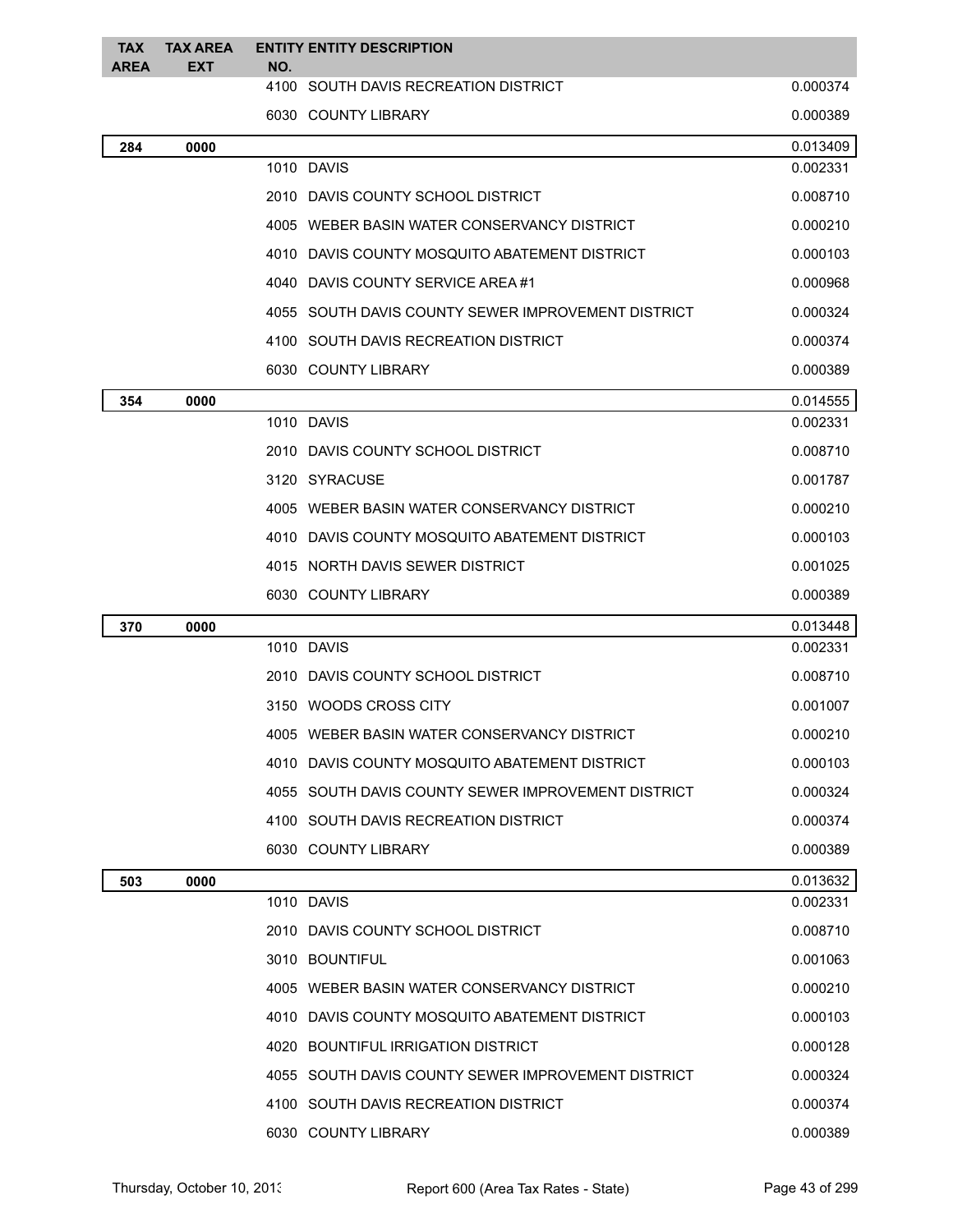| <b>TAX</b><br><b>AREA</b> | <b>TAX AREA</b><br><b>EXT</b> | NO. | <b>ENTITY ENTITY DESCRIPTION</b>                     |                |
|---------------------------|-------------------------------|-----|------------------------------------------------------|----------------|
| 505                       | 0000                          |     |                                                      | 0.013768       |
|                           |                               |     | 1010 DAVIS                                           | 0.002331       |
|                           |                               |     | 2010 DAVIS COUNTY SCHOOL DISTRICT                    | 0.008710       |
|                           |                               |     | 3010 BOUNTIFUL                                       | 0.001063       |
|                           |                               |     | 4005 WEBER BASIN WATER CONSERVANCY DISTRICT          | 0.000210       |
|                           |                               |     | 4010 DAVIS COUNTY MOSQUITO ABATEMENT DISTRICT        | 0.000103       |
|                           |                               |     | 4030 SOUTH DAVIS COUNTY WATER IMPROVEMENT DISTRICT   | 0.000264       |
|                           |                               |     | 4055   SOUTH DAVIS COUNTY SEWER IMPROVEMENT DISTRICT | 0.000324       |
|                           |                               |     | 4100 SOUTH DAVIS RECREATION DISTRICT                 | 0.000374       |
|                           |                               |     | 6030 COUNTY LIBRARY                                  | 0.000389       |
| 508                       | 0000                          |     |                                                      | 0.013582       |
|                           |                               |     | 1010 DAVIS                                           | 0.002331       |
|                           |                               |     | 2010 DAVIS COUNTY SCHOOL DISTRICT                    | 0.008710       |
|                           |                               |     | 3020 CENTERVILLE                                     | 0.001141       |
|                           |                               |     | 4005 WEBER BASIN WATER CONSERVANCY DISTRICT          | 0.000210       |
|                           |                               |     | 4010   DAVIS COUNTY MOSQUITO ABATEMENT DISTRICT      | 0.000103       |
|                           |                               |     | 4055   SOUTH DAVIS COUNTY SEWER IMPROVEMENT DISTRICT | 0.000324       |
|                           |                               |     | 4100 SOUTH DAVIS RECREATION DISTRICT                 | 0.000374       |
|                           |                               |     | 6030 COUNTY LIBRARY                                  | 0.000389       |
| 517                       | 0000                          |     |                                                      | 0.014599       |
|                           |                               |     | 1010 DAVIS                                           | 0.002331       |
|                           |                               |     | 2010 DAVIS COUNTY SCHOOL DISTRICT                    | 0.008710       |
|                           |                               |     | 3040 CLINTON                                         | 0.001831       |
|                           |                               |     | 4005 WEBER BASIN WATER CONSERVANCY DISTRICT          | 0.000210       |
|                           |                               |     | 4010   DAVIS COUNTY MOSQUITO ABATEMENT DISTRICT      | 0.000103       |
|                           |                               |     | 4015 NORTH DAVIS SEWER DISTRICT                      | 0.001025       |
|                           |                               |     | 6030 COUNTY LIBRARY                                  | 0.000389       |
| 523                       | 0000                          |     |                                                      | 0.014270       |
|                           |                               |     | 1010 DAVIS                                           | 0.002331       |
|                           |                               |     | 2010 DAVIS COUNTY SCHOOL DISTRICT                    | 0.008710       |
|                           |                               |     | 3050 FARMINGTON                                      | 0.002290       |
|                           |                               |     | 4005 WEBER BASIN WATER CONSERVANCY DISTRICT          | 0.000210       |
|                           |                               |     | 4010 DAVIS COUNTY MOSQUITO ABATEMENT DISTRICT        | 0.000103       |
|                           |                               |     | 4050 CENTRAL DAVIS COUNTY SEWER DISTRICT             | 0.000237       |
|                           |                               |     | 6030 COUNTY LIBRARY                                  | 0.000389       |
| 524                       | 0000                          |     |                                                      | 0.014745       |
|                           |                               |     | 1010 DAVIS                                           | 0.002331       |
|                           |                               |     | 2010 DAVIS COUNTY SCHOOL DISTRICT                    | 0.008710       |
|                           |                               |     | 3050 FARMINGTON                                      | 0.002290       |
|                           | Thursday, October 10, 2013    |     | Report 600 (Area Tax Rates - State)                  | Page 44 of 299 |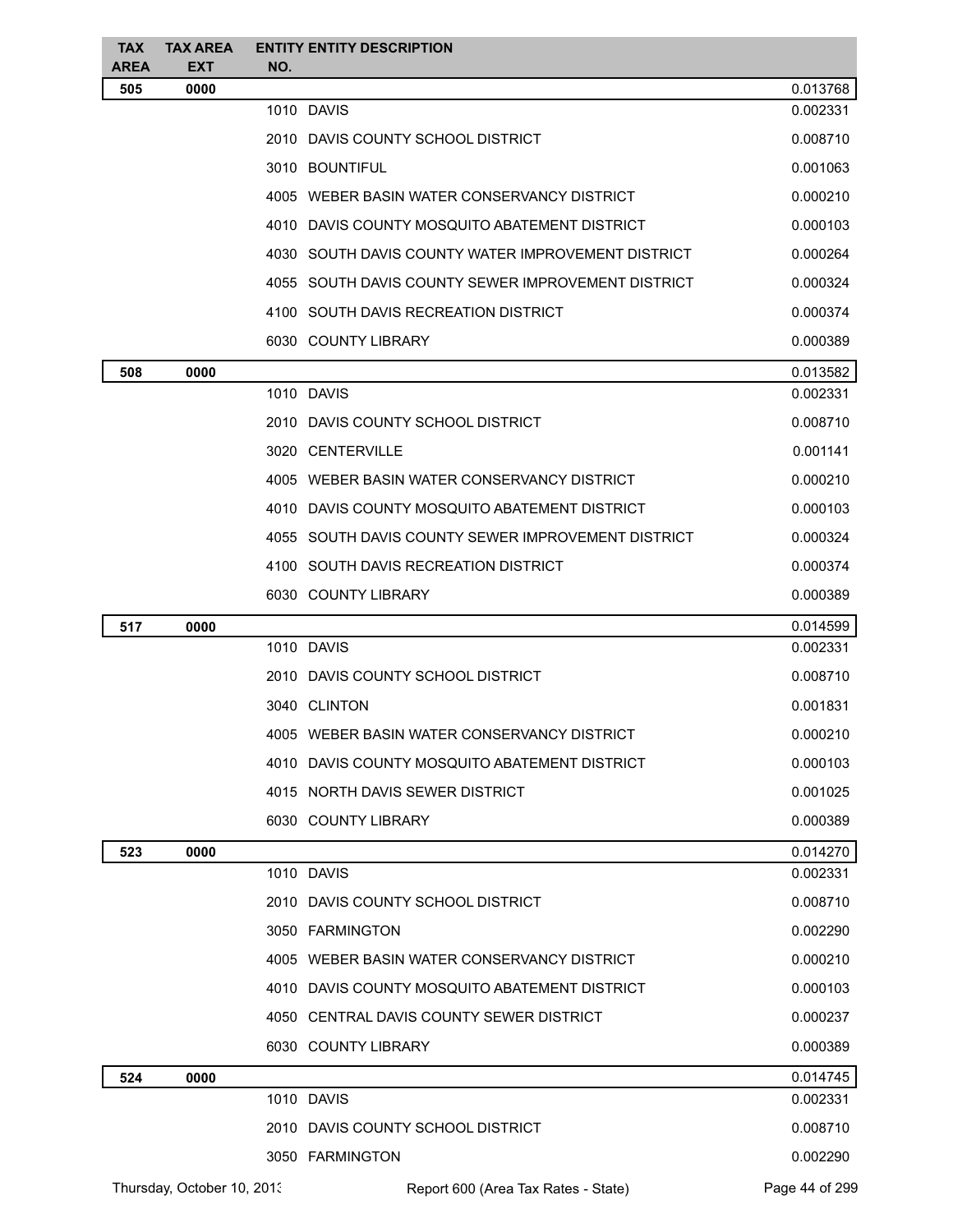| <b>TAX</b><br><b>AREA</b> | <b>TAX AREA</b><br><b>EXT</b> | <b>ENTITY ENTITY DESCRIPTION</b><br>NO.                |          |
|---------------------------|-------------------------------|--------------------------------------------------------|----------|
|                           |                               | 4005 WEBER BASIN WATER CONSERVANCY DISTRICT            | 0.000210 |
|                           |                               | 4010 DAVIS COUNTY MOSQUITO ABATEMENT DISTRICT          | 0.000103 |
|                           |                               | 4050 CENTRAL DAVIS COUNTY SEWER DISTRICT               | 0.000237 |
|                           |                               | 4070 BENCHLAND WATER DISTRICT                          | 0.000475 |
|                           |                               | 6030 COUNTY LIBRARY                                    | 0.000389 |
| 539                       | 0000                          |                                                        | 0.014814 |
|                           |                               | 1010 DAVIS                                             | 0.002331 |
|                           |                               | 2010 DAVIS COUNTY SCHOOL DISTRICT                      | 0.008710 |
|                           |                               | 3080 LAYTON                                            | 0.002046 |
|                           |                               | 4005 WEBER BASIN WATER CONSERVANCY DISTRICT            | 0.000210 |
|                           |                               | 4010 DAVIS COUNTY MOSQUITO ABATEMENT DISTRICT          | 0.000103 |
|                           |                               | 4015 NORTH DAVIS SEWER DISTRICT                        | 0.001025 |
|                           |                               | 6030 COUNTY LIBRARY                                    | 0.000389 |
| 544                       | 0000                          |                                                        | 0.014054 |
|                           |                               | 1010 DAVIS                                             | 0.002331 |
|                           |                               | 2010 DAVIS COUNTY SCHOOL DISTRICT                      | 0.008710 |
|                           |                               | 3090 NORTH SALT LAKE                                   | 0.001613 |
|                           |                               | 4005 WEBER BASIN WATER CONSERVANCY DISTRICT            | 0.000210 |
|                           |                               | 4010 DAVIS COUNTY MOSQUITO ABATEMENT DISTRICT          | 0.000103 |
|                           |                               | 4055 SOUTH DAVIS COUNTY SEWER IMPROVEMENT DISTRICT     | 0.000324 |
|                           |                               | 4100 SOUTH DAVIS RECREATION DISTRICT                   | 0.000374 |
|                           |                               | 6021 WEBER BASIN WATER CONSERVANCY DISTRICT (NSL ONLY) |          |
|                           |                               | 6030 COUNTY LIBRARY                                    | 0.000389 |
| 557                       | 0000                          |                                                        | 0.014387 |
|                           |                               | 1010 DAVIS                                             | 0.002331 |
|                           |                               | 2010 DAVIS COUNTY SCHOOL DISTRICT                      | 0.008710 |
|                           |                               | 3130 WEST BOUNTIFUL                                    | 0.001946 |
|                           |                               | 4005 WEBER BASIN WATER CONSERVANCY DISTRICT            | 0.000210 |
|                           |                               | 4010 DAVIS COUNTY MOSQUITO ABATEMENT DISTRICT          | 0.000103 |
|                           |                               | 4055 SOUTH DAVIS COUNTY SEWER IMPROVEMENT DISTRICT     | 0.000324 |
|                           |                               | 4100 SOUTH DAVIS RECREATION DISTRICT                   | 0.000374 |
|                           |                               | 6030 COUNTY LIBRARY                                    | 0.000389 |
| 558                       | 0000                          |                                                        | 0.014515 |
|                           |                               | 1010 DAVIS                                             | 0.002331 |
|                           |                               | 2010 DAVIS COUNTY SCHOOL DISTRICT                      | 0.008710 |
|                           |                               | 3130 WEST BOUNTIFUL                                    | 0.001946 |
|                           |                               | 4005 WEBER BASIN WATER CONSERVANCY DISTRICT            | 0.000210 |
|                           |                               | 4010 DAVIS COUNTY MOSQUITO ABATEMENT DISTRICT          | 0.000103 |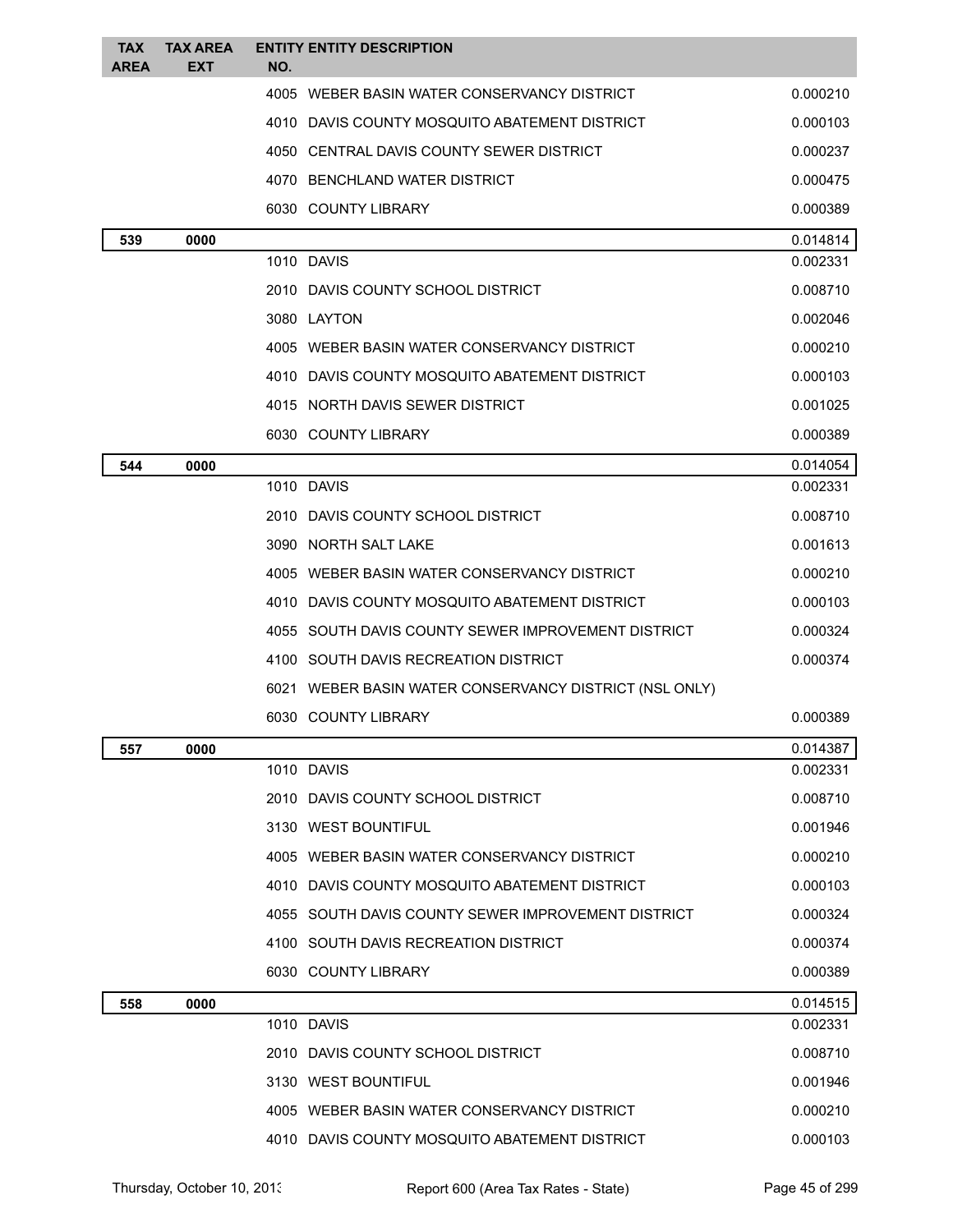| TAX<br><b>AREA</b> | <b>TAX AREA</b><br><b>EXT</b> | <b>ENTITY ENTITY DESCRIPTION</b><br>NO.            |          |
|--------------------|-------------------------------|----------------------------------------------------|----------|
|                    |                               | 4020 BOUNTIFUL IRRIGATION DISTRICT                 | 0.000128 |
|                    |                               | 4055 SOUTH DAVIS COUNTY SEWER IMPROVEMENT DISTRICT | 0.000324 |
|                    |                               | 4100 SOUTH DAVIS RECREATION DISTRICT               | 0.000374 |
|                    |                               | 6030 COUNTY LIBRARY                                | 0.000389 |
| 570                | 0000                          |                                                    | 0.013448 |
|                    |                               | 1010 DAVIS                                         | 0.002331 |
|                    |                               | 2010 DAVIS COUNTY SCHOOL DISTRICT                  | 0.008710 |
|                    |                               | 3150 WOODS CROSS CITY                              | 0.001007 |
|                    |                               | 4005 WEBER BASIN WATER CONSERVANCY DISTRICT        | 0.000210 |
|                    |                               | 4010 DAVIS COUNTY MOSQUITO ABATEMENT DISTRICT      | 0.000103 |
|                    |                               | 4055 SOUTH DAVIS COUNTY SEWER IMPROVEMENT DISTRICT | 0.000324 |
|                    |                               | 4100 SOUTH DAVIS RECREATION DISTRICT               | 0.000374 |
|                    |                               | 6030 COUNTY LIBRARY                                | 0.000389 |
| 571                | 0000                          |                                                    | 0.013576 |
|                    |                               | 1010 DAVIS                                         | 0.002331 |
|                    |                               | 2010 DAVIS COUNTY SCHOOL DISTRICT                  | 0.008710 |
|                    |                               | 3150 WOODS CROSS CITY                              | 0.001007 |
|                    |                               | 4005 WEBER BASIN WATER CONSERVANCY DISTRICT        | 0.000210 |
|                    |                               | 4010 DAVIS COUNTY MOSQUITO ABATEMENT DISTRICT      | 0.000103 |
|                    |                               | 4020 BOUNTIFUL IRRIGATION DISTRICT                 | 0.000128 |
|                    |                               | 4055 SOUTH DAVIS COUNTY SEWER IMPROVEMENT DISTRICT | 0.000324 |
|                    |                               | 4100 SOUTH DAVIS RECREATION DISTRICT               | 0.000374 |
|                    |                               | 6030 COUNTY LIBRARY                                | 0.000389 |
| 573                | 0000                          |                                                    | 0.013712 |
|                    |                               | 1010 DAVIS                                         | 0.002331 |
|                    |                               | 2010 DAVIS COUNTY SCHOOL DISTRICT                  | 0.008710 |
|                    |                               | 3150 WOODS CROSS CITY                              | 0.001007 |
|                    |                               | 4005 WEBER BASIN WATER CONSERVANCY DISTRICT        | 0.000210 |
|                    |                               | 4010 DAVIS COUNTY MOSQUITO ABATEMENT DISTRICT      | 0.000103 |
|                    |                               | 4030 SOUTH DAVIS COUNTY WATER IMPROVEMENT DISTRICT | 0.000264 |
|                    |                               | 4055 SOUTH DAVIS COUNTY SEWER IMPROVEMENT DISTRICT | 0.000324 |
|                    |                               | 4100 SOUTH DAVIS RECREATION DISTRICT               | 0.000374 |
|                    |                               | 6030 COUNTY LIBRARY                                | 0.000389 |
| 584                | 0000                          |                                                    | 0.013409 |
|                    |                               | 1010 DAVIS                                         | 0.002331 |
|                    |                               | 2010 DAVIS COUNTY SCHOOL DISTRICT                  | 0.008710 |
|                    |                               | 4005 WEBER BASIN WATER CONSERVANCY DISTRICT        | 0.000210 |
|                    |                               | 4010 DAVIS COUNTY MOSQUITO ABATEMENT DISTRICT      | 0.000103 |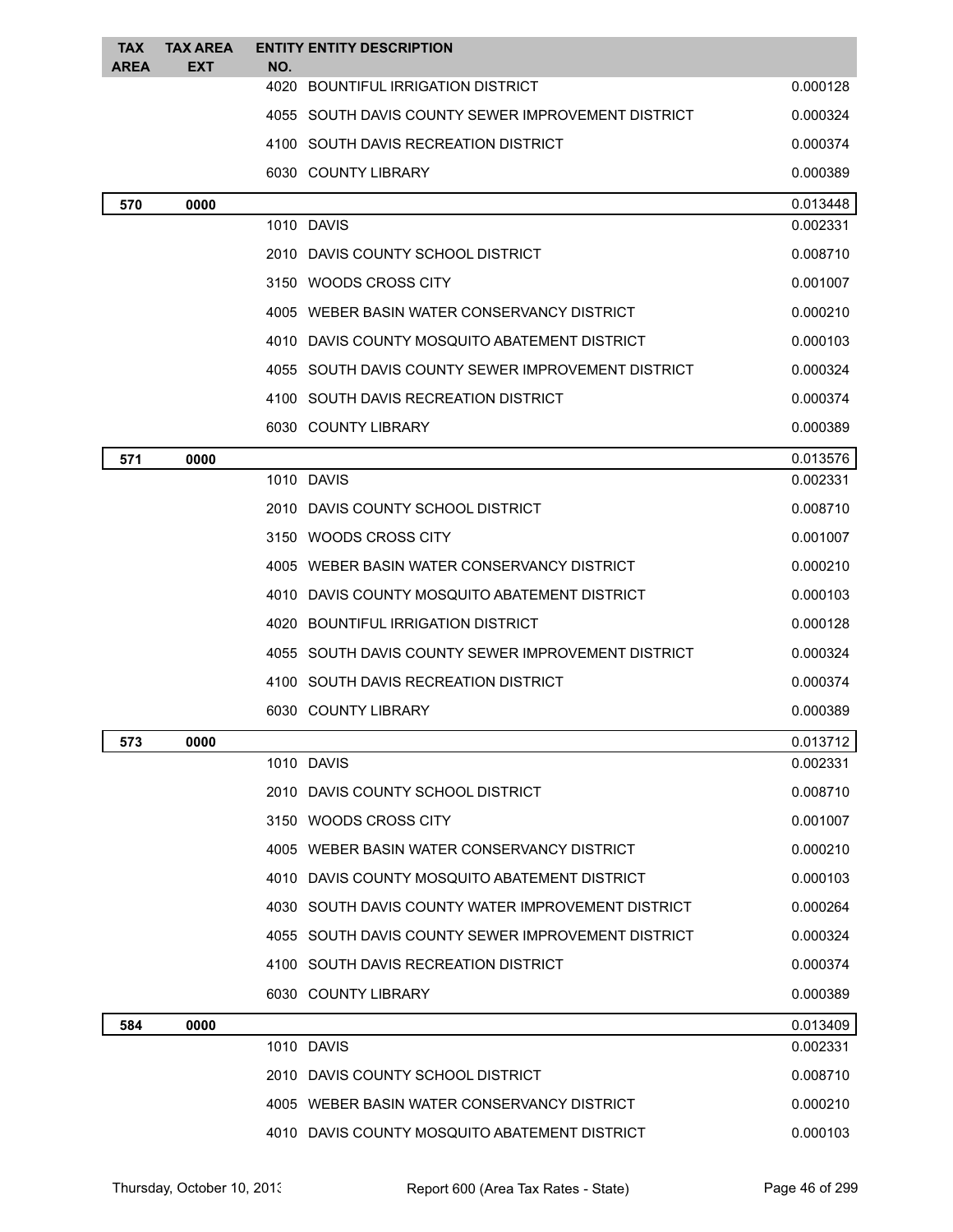| <b>TAX</b><br><b>AREA</b> | <b>TAX AREA</b><br>EXT | <b>ENTITY ENTITY DESCRIPTION</b><br>NO.            |          |
|---------------------------|------------------------|----------------------------------------------------|----------|
|                           |                        | 4040<br>DAVIS COUNTY SERVICE AREA #1               | 0.000968 |
|                           |                        | 4055 SOUTH DAVIS COUNTY SEWER IMPROVEMENT DISTRICT | 0.000324 |
|                           |                        | 4100 SOUTH DAVIS RECREATION DISTRICT               | 0.000374 |
|                           |                        | 6030 COUNTY LIBRARY                                | 0.000389 |
| 603                       | 0000                   |                                                    | 0.013632 |
|                           |                        | 1010 DAVIS                                         | 0.002331 |
|                           |                        | 2010 DAVIS COUNTY SCHOOL DISTRICT                  | 0.008710 |
|                           |                        | 3010 BOUNTIFUL                                     | 0.001063 |
|                           |                        | 4005 WEBER BASIN WATER CONSERVANCY DISTRICT        | 0.000210 |
|                           |                        | 4010 DAVIS COUNTY MOSQUITO ABATEMENT DISTRICT      | 0.000103 |
|                           |                        | 4020 BOUNTIFUL IRRIGATION DISTRICT                 | 0.000128 |
|                           |                        | 4055 SOUTH DAVIS COUNTY SEWER IMPROVEMENT DISTRICT | 0.000324 |
|                           |                        | 4100 SOUTH DAVIS RECREATION DISTRICT               | 0.000374 |
|                           |                        | 6030 COUNTY LIBRARY                                | 0.000389 |
| 613                       | 0000                   |                                                    | 0.016012 |
|                           |                        | 1010 DAVIS                                         | 0.002331 |
|                           |                        | 2010 DAVIS COUNTY SCHOOL DISTRICT                  | 0.008710 |
|                           |                        | 3030 CLEARFIELD                                    | 0.001800 |
|                           |                        | 4005 WEBER BASIN WATER CONSERVANCY DISTRICT        | 0.000210 |
|                           |                        | 4010 DAVIS COUNTY MOSQUITO ABATEMENT DISTRICT      | 0.000103 |
|                           |                        | 4015 NORTH DAVIS SEWER DISTRICT                    | 0.001025 |
|                           |                        | 4110 NORTH DAVIS FIRE DISTRICT                     | 0.001444 |
|                           |                        | 6030 COUNTY LIBRARY                                | 0.000389 |
| 623                       | 0000                   |                                                    | 0.014270 |
|                           |                        | 1010 DAVIS                                         | 0.002331 |
|                           |                        | 2010 DAVIS COUNTY SCHOOL DISTRICT                  | 0.008710 |
|                           |                        | 3050 FARMINGTON                                    | 0.002290 |
|                           |                        | 4005 WEBER BASIN WATER CONSERVANCY DISTRICT        | 0.000210 |
|                           |                        | 4010 DAVIS COUNTY MOSQUITO ABATEMENT DISTRICT      | 0.000103 |
|                           |                        | 4050 CENTRAL DAVIS COUNTY SEWER DISTRICT           | 0.000237 |
|                           |                        | 6030 COUNTY LIBRARY                                | 0.000389 |
| 624                       | 0000                   |                                                    | 0.014745 |
|                           |                        | 1010 DAVIS                                         | 0.002331 |
|                           |                        | 2010 DAVIS COUNTY SCHOOL DISTRICT                  | 0.008710 |
|                           |                        | 3050 FARMINGTON                                    | 0.002290 |
|                           |                        | 4005 WEBER BASIN WATER CONSERVANCY DISTRICT        | 0.000210 |
|                           |                        | 4010 DAVIS COUNTY MOSQUITO ABATEMENT DISTRICT      | 0.000103 |
|                           |                        | 4050 CENTRAL DAVIS COUNTY SEWER DISTRICT           | 0.000237 |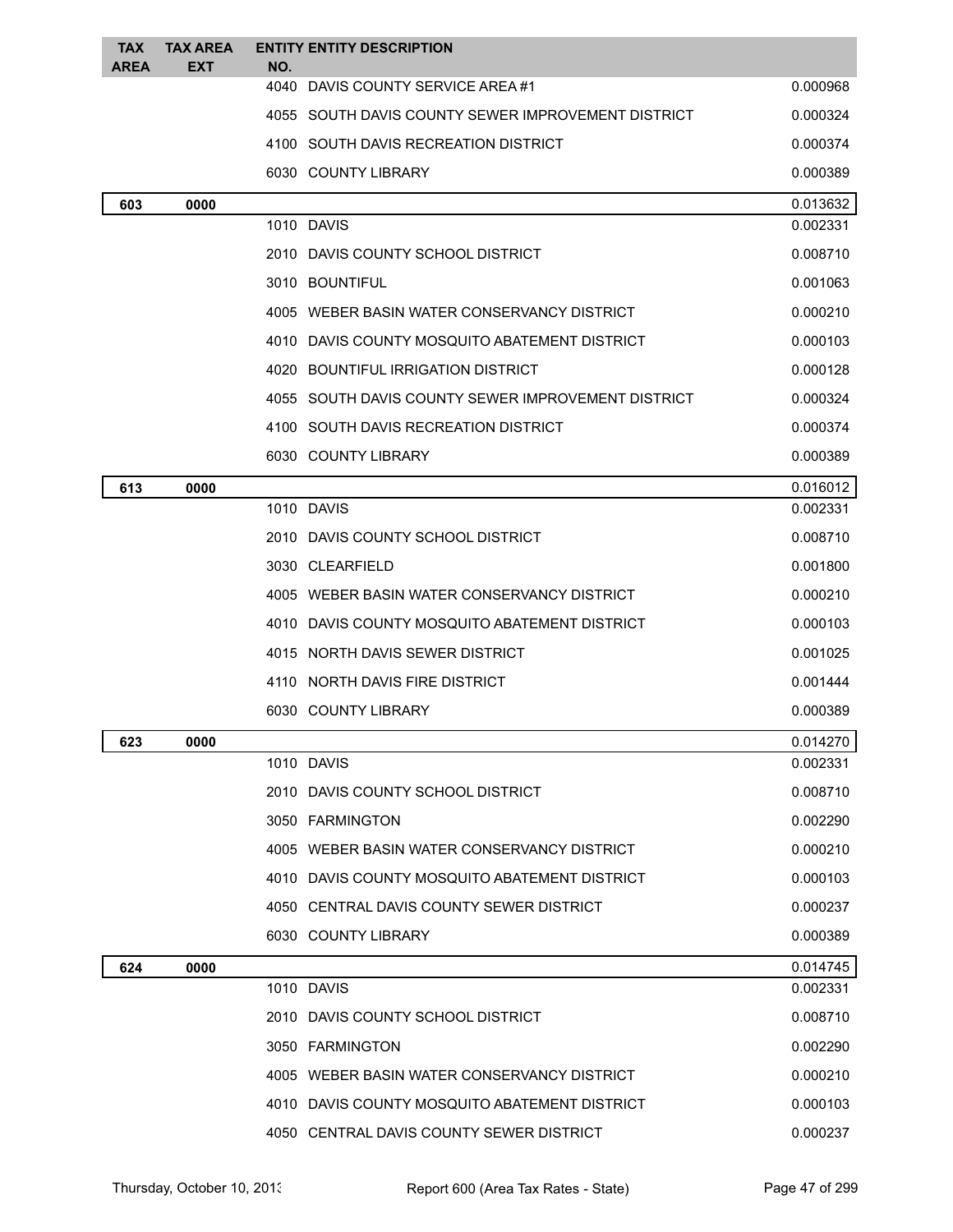| TAX<br><b>AREA</b> | <b>TAX AREA</b><br><b>EXT</b> | NO.            | <b>ENTITY ENTITY DESCRIPTION</b>                       |          |
|--------------------|-------------------------------|----------------|--------------------------------------------------------|----------|
|                    |                               |                | 4070 BENCHLAND WATER DISTRICT                          | 0.000475 |
|                    |                               |                | 6030 COUNTY LIBRARY                                    | 0.000389 |
| 639                | 0000                          |                |                                                        | 0.014814 |
|                    |                               | 1010 DAVIS     |                                                        | 0.002331 |
|                    |                               |                | 2010 DAVIS COUNTY SCHOOL DISTRICT                      | 0.008710 |
|                    |                               | 3080 LAYTON    |                                                        | 0.002046 |
|                    |                               |                | 4005 WEBER BASIN WATER CONSERVANCY DISTRICT            | 0.000210 |
|                    |                               |                | 4010 DAVIS COUNTY MOSQUITO ABATEMENT DISTRICT          | 0.000103 |
|                    |                               |                | 4015 NORTH DAVIS SEWER DISTRICT                        | 0.001025 |
|                    |                               |                | 6030 COUNTY LIBRARY                                    | 0.000389 |
| 644                | 0000                          |                |                                                        | 0.014054 |
|                    |                               | 1010 DAVIS     |                                                        | 0.002331 |
|                    |                               |                | 2010 DAVIS COUNTY SCHOOL DISTRICT                      | 0.008710 |
|                    |                               |                | 3090 NORTH SALT LAKE                                   | 0.001613 |
|                    |                               |                | 4005 WEBER BASIN WATER CONSERVANCY DISTRICT            | 0.000210 |
|                    |                               |                | 4010 DAVIS COUNTY MOSQUITO ABATEMENT DISTRICT          | 0.000103 |
|                    |                               |                | 4055 SOUTH DAVIS COUNTY SEWER IMPROVEMENT DISTRICT     | 0.000324 |
|                    |                               |                | 4100 SOUTH DAVIS RECREATION DISTRICT                   | 0.000374 |
|                    |                               |                | 6021 WEBER BASIN WATER CONSERVANCY DISTRICT (NSL ONLY) |          |
|                    |                               |                | 6030 COUNTY LIBRARY                                    | 0.000389 |
| 658                | 0000                          |                |                                                        | 0.014515 |
|                    |                               | 1010 DAVIS     |                                                        | 0.002331 |
|                    |                               |                | 2010 DAVIS COUNTY SCHOOL DISTRICT                      | 0.008710 |
|                    |                               |                | 3130 WEST BOUNTIFUL                                    | 0.001946 |
|                    |                               |                | 4005 WEBER BASIN WATER CONSERVANCY DISTRICT            | 0.000210 |
|                    |                               |                | 4010 DAVIS COUNTY MOSQUITO ABATEMENT DISTRICT          | 0.000103 |
|                    |                               |                | 4020 BOUNTIFUL IRRIGATION DISTRICT                     | 0.000128 |
|                    |                               |                | 4055 SOUTH DAVIS COUNTY SEWER IMPROVEMENT DISTRICT     | 0.000324 |
|                    |                               |                | 4100 SOUTH DAVIS RECREATION DISTRICT                   | 0.000374 |
|                    |                               |                | 6030 COUNTY LIBRARY                                    | 0.000389 |
| 658                | 0001                          |                |                                                        | 0.013632 |
|                    |                               | 1010 DAVIS     |                                                        | 0.002331 |
|                    |                               |                | 2010 DAVIS COUNTY SCHOOL DISTRICT                      | 0.008710 |
|                    |                               | 3010 BOUNTIFUL |                                                        | 0.001063 |
|                    |                               |                | 4005 WEBER BASIN WATER CONSERVANCY DISTRICT            | 0.000210 |
|                    |                               |                | 4010 DAVIS COUNTY MOSQUITO ABATEMENT DISTRICT          | 0.000103 |
|                    |                               |                | 4020 BOUNTIFUL IRRIGATION DISTRICT                     | 0.000128 |
|                    |                               |                | 4055 SOUTH DAVIS COUNTY SEWER IMPROVEMENT DISTRICT     | 0.000324 |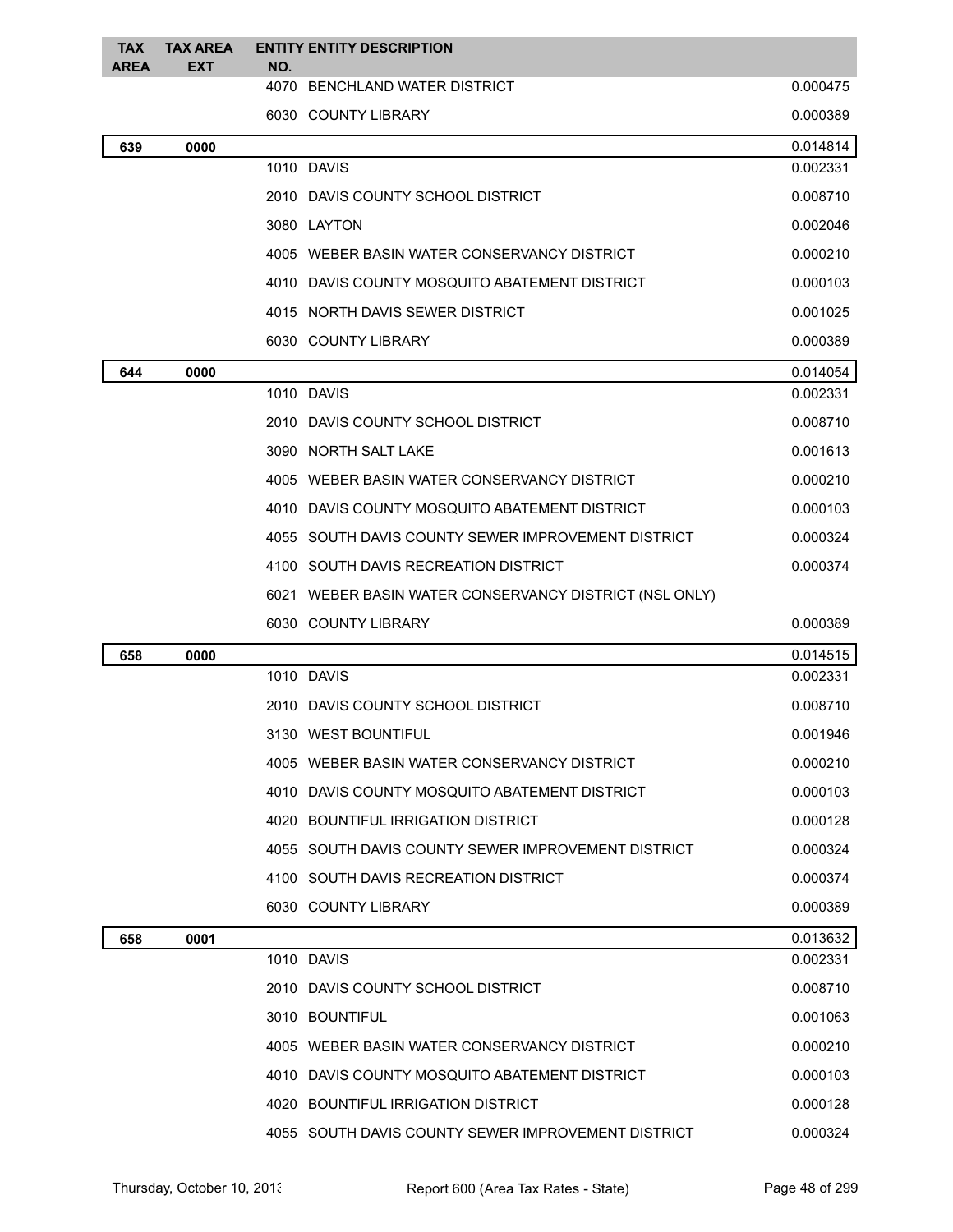| <b>TAX</b><br><b>AREA</b> | <b>TAX AREA</b><br><b>EXT</b> | <b>ENTITY ENTITY DESCRIPTION</b><br>NO.            |          |
|---------------------------|-------------------------------|----------------------------------------------------|----------|
|                           |                               | 4100 SOUTH DAVIS RECREATION DISTRICT               | 0.000374 |
|                           |                               | 6030 COUNTY LIBRARY                                | 0.000389 |
| 670                       | 0000                          |                                                    | 0.013448 |
|                           |                               | 1010 DAVIS                                         | 0.002331 |
|                           |                               | 2010 DAVIS COUNTY SCHOOL DISTRICT                  | 0.008710 |
|                           |                               | 3150 WOODS CROSS CITY                              | 0.001007 |
|                           |                               | 4005 WEBER BASIN WATER CONSERVANCY DISTRICT        | 0.000210 |
|                           |                               | 4010 DAVIS COUNTY MOSQUITO ABATEMENT DISTRICT      | 0.000103 |
|                           |                               | 4055 SOUTH DAVIS COUNTY SEWER IMPROVEMENT DISTRICT | 0.000324 |
|                           |                               | 4100 SOUTH DAVIS RECREATION DISTRICT               | 0.000374 |
|                           |                               | 6030 COUNTY LIBRARY                                | 0.000389 |
| 671                       | 0000                          |                                                    | 0.013576 |
|                           |                               | 1010 DAVIS                                         | 0.002331 |
|                           |                               | 2010 DAVIS COUNTY SCHOOL DISTRICT                  | 0.008710 |
|                           |                               | 3150 WOODS CROSS CITY                              | 0.001007 |
|                           |                               | 4005 WEBER BASIN WATER CONSERVANCY DISTRICT        | 0.000210 |
|                           |                               | 4010 DAVIS COUNTY MOSQUITO ABATEMENT DISTRICT      | 0.000103 |
|                           |                               | 4020 BOUNTIFUL IRRIGATION DISTRICT                 | 0.000128 |
|                           |                               | 4055 SOUTH DAVIS COUNTY SEWER IMPROVEMENT DISTRICT | 0.000324 |
|                           |                               | 4100 SOUTH DAVIS RECREATION DISTRICT               | 0.000374 |
|                           |                               | 6030 COUNTY LIBRARY                                | 0.000389 |
| 703                       | 0000                          |                                                    | 0.013632 |
|                           |                               | 1010 DAVIS                                         | 0.002331 |
|                           |                               | 2010 DAVIS COUNTY SCHOOL DISTRICT                  | 0.008710 |
|                           |                               | 3010 BOUNTIFUL                                     | 0.001063 |
|                           |                               | 4005 WEBER BASIN WATER CONSERVANCY DISTRICT        | 0.000210 |
|                           |                               | 4010 DAVIS COUNTY MOSQUITO ABATEMENT DISTRICT      | 0.000103 |
|                           |                               | 4020 BOUNTIFUL IRRIGATION DISTRICT                 | 0.000128 |
|                           |                               | 4055 SOUTH DAVIS COUNTY SEWER IMPROVEMENT DISTRICT | 0.000324 |
|                           |                               | 4100 SOUTH DAVIS RECREATION DISTRICT               | 0.000374 |
|                           |                               | 6030 COUNTY LIBRARY                                | 0.000389 |
| 713                       | 0000                          |                                                    | 0.016012 |
|                           |                               | 1010 DAVIS                                         | 0.002331 |
|                           |                               | 2010 DAVIS COUNTY SCHOOL DISTRICT                  | 0.008710 |
|                           |                               | 3030 CLEARFIELD                                    | 0.001800 |
|                           |                               | 4005 WEBER BASIN WATER CONSERVANCY DISTRICT        | 0.000210 |
|                           |                               | 4010 DAVIS COUNTY MOSQUITO ABATEMENT DISTRICT      | 0.000103 |
|                           |                               | 4015 NORTH DAVIS SEWER DISTRICT                    | 0.001025 |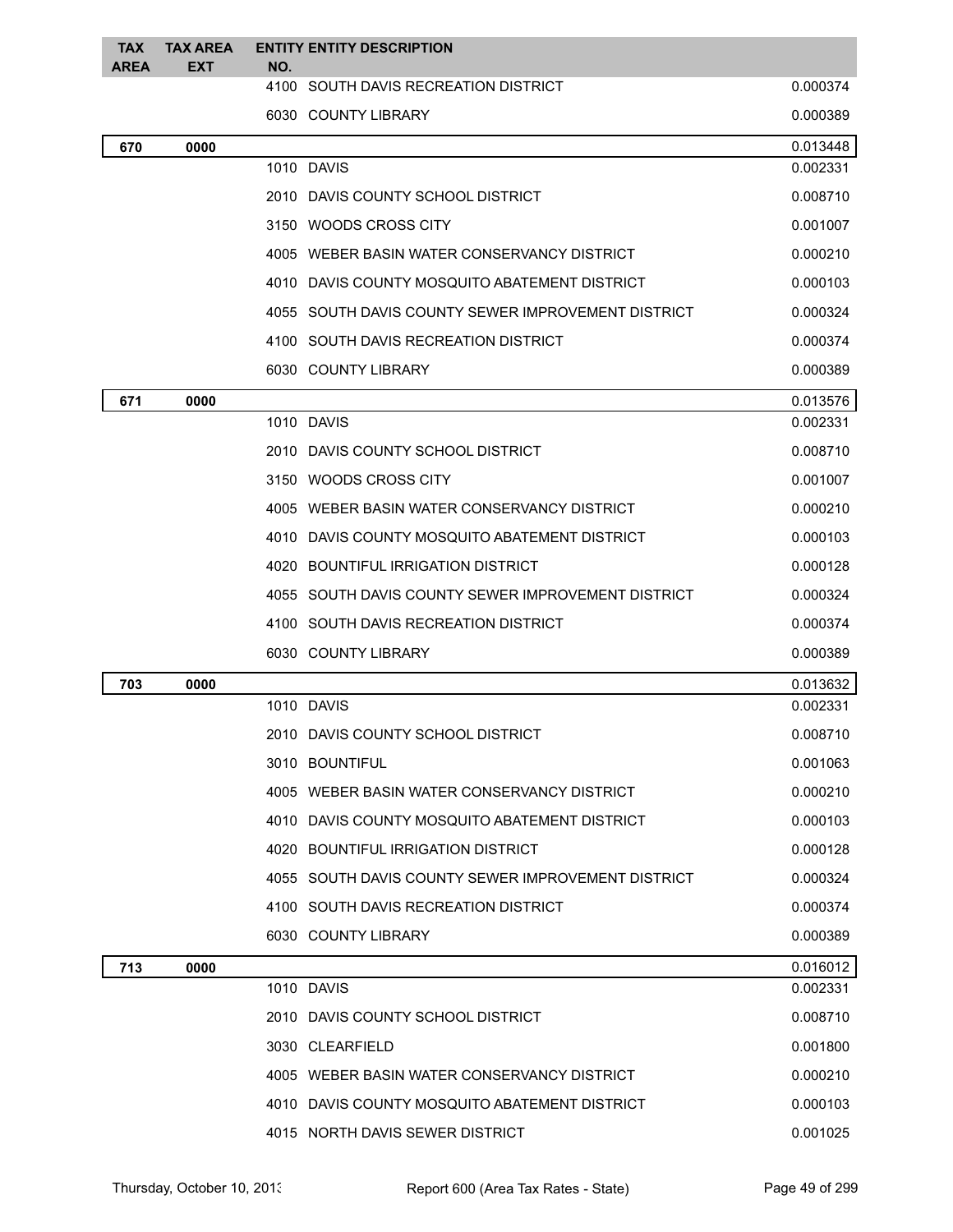| TAX<br><b>AREA</b> | <b>TAX AREA</b><br><b>EXT</b> | <b>ENTITY ENTITY DESCRIPTION</b><br>NO.                |          |
|--------------------|-------------------------------|--------------------------------------------------------|----------|
|                    |                               | 4110 NORTH DAVIS FIRE DISTRICT                         | 0.001444 |
|                    |                               | 6030 COUNTY LIBRARY                                    | 0.000389 |
| 744                | 0000                          |                                                        | 0.014054 |
|                    |                               | 1010 DAVIS                                             | 0.002331 |
|                    |                               | 2010 DAVIS COUNTY SCHOOL DISTRICT                      | 0.008710 |
|                    |                               | 3090 NORTH SALT LAKE                                   | 0.001613 |
|                    |                               | 4005 WEBER BASIN WATER CONSERVANCY DISTRICT            | 0.000210 |
|                    |                               | 4010 DAVIS COUNTY MOSQUITO ABATEMENT DISTRICT          | 0.000103 |
|                    |                               | 4055 SOUTH DAVIS COUNTY SEWER IMPROVEMENT DISTRICT     | 0.000324 |
|                    |                               | 4100 SOUTH DAVIS RECREATION DISTRICT                   | 0.000374 |
|                    |                               | 6021 WEBER BASIN WATER CONSERVANCY DISTRICT (NSL ONLY) |          |
|                    |                               | 6030 COUNTY LIBRARY                                    | 0.000389 |
| 745                | 0000                          |                                                        | 0.014318 |
|                    |                               | 1010 DAVIS                                             | 0.002331 |
|                    |                               | 2010 DAVIS COUNTY SCHOOL DISTRICT                      | 0.008710 |
|                    |                               | 3090 NORTH SALT LAKE                                   | 0.001613 |
|                    |                               | 4005 WEBER BASIN WATER CONSERVANCY DISTRICT            | 0.000210 |
|                    |                               | 4010 DAVIS COUNTY MOSQUITO ABATEMENT DISTRICT          | 0.000103 |
|                    |                               | 4030 SOUTH DAVIS COUNTY WATER IMPROVEMENT DISTRICT     | 0.000264 |
|                    |                               | 4055 SOUTH DAVIS COUNTY SEWER IMPROVEMENT DISTRICT     | 0.000324 |
|                    |                               | 4100 SOUTH DAVIS RECREATION DISTRICT                   | 0.000374 |
|                    |                               | 6021 WEBER BASIN WATER CONSERVANCY DISTRICT (NSL ONLY) |          |
|                    |                               | 6030 COUNTY LIBRARY                                    | 0.000389 |
| 770                | 0000                          |                                                        | 0.013448 |
|                    |                               | 1010 DAVIS                                             | 0.002331 |
|                    |                               | 2010 DAVIS COUNTY SCHOOL DISTRICT                      | 0.008710 |
|                    |                               | 3150 WOODS CROSS CITY                                  | 0.001007 |
|                    |                               | 4005 WEBER BASIN WATER CONSERVANCY DISTRICT            | 0.000210 |
|                    |                               | 4010 DAVIS COUNTY MOSQUITO ABATEMENT DISTRICT          | 0.000103 |
|                    |                               | 4055 SOUTH DAVIS COUNTY SEWER IMPROVEMENT DISTRICT     | 0.000324 |
|                    |                               | 4100 SOUTH DAVIS RECREATION DISTRICT                   | 0.000374 |
|                    |                               | 6030 COUNTY LIBRARY                                    | 0.000389 |
| 771                | 0000                          |                                                        | 0.013576 |
|                    |                               | 1010 DAVIS                                             | 0.002331 |
|                    |                               | 2010 DAVIS COUNTY SCHOOL DISTRICT                      | 0.008710 |
|                    |                               | 3150 WOODS CROSS CITY                                  | 0.001007 |
|                    |                               | 4005 WEBER BASIN WATER CONSERVANCY DISTRICT            | 0.000210 |
|                    |                               | 4010 DAVIS COUNTY MOSQUITO ABATEMENT DISTRICT          | 0.000103 |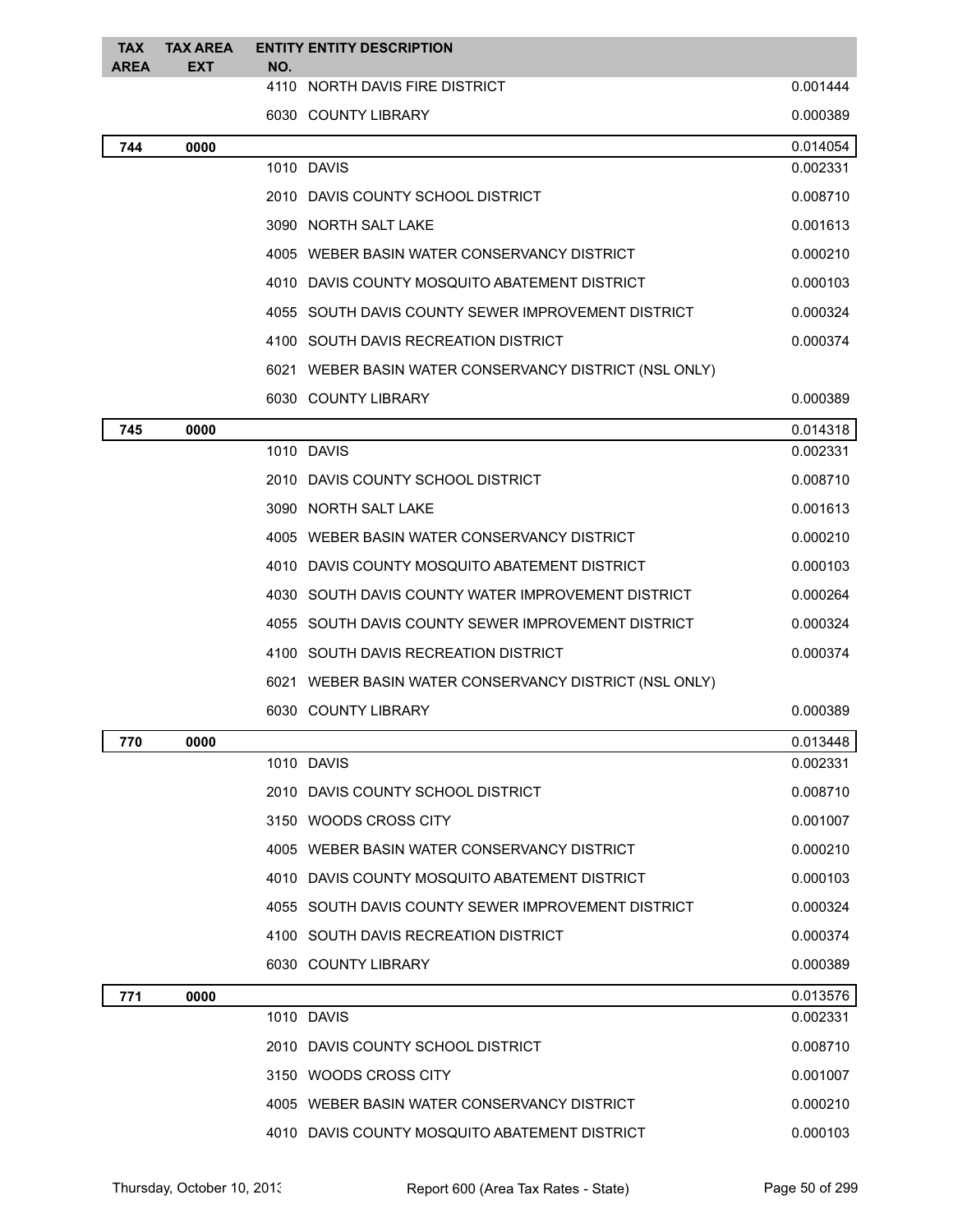| <b>TAX</b><br><b>AREA</b> | <b>TAX AREA</b><br><b>EXT</b> | NO.  | <b>ENTITY ENTITY DESCRIPTION</b>                   |          |
|---------------------------|-------------------------------|------|----------------------------------------------------|----------|
|                           |                               | 4020 | BOUNTIFUL IRRIGATION DISTRICT                      | 0.000128 |
|                           |                               |      | 4055 SOUTH DAVIS COUNTY SEWER IMPROVEMENT DISTRICT | 0.000324 |
|                           |                               |      | 4100 SOUTH DAVIS RECREATION DISTRICT               | 0.000374 |
|                           |                               |      | 6030 COUNTY LIBRARY                                | 0.000389 |
| 813                       | 0000                          |      |                                                    | 0.016012 |
|                           |                               |      | 1010 DAVIS                                         | 0.002331 |
|                           |                               |      | 2010 DAVIS COUNTY SCHOOL DISTRICT                  | 0.008710 |
|                           |                               |      | 3030 CLEARFIELD                                    | 0.001800 |
|                           |                               |      | 4005 WEBER BASIN WATER CONSERVANCY DISTRICT        | 0.000210 |
|                           |                               |      | 4010 DAVIS COUNTY MOSQUITO ABATEMENT DISTRICT      | 0.000103 |
|                           |                               |      | 4015 NORTH DAVIS SEWER DISTRICT                    | 0.001025 |
|                           |                               |      | 4110 NORTH DAVIS FIRE DISTRICT                     | 0.001444 |
|                           |                               |      | 6030 COUNTY LIBRARY                                | 0.000389 |
| 913                       | 0000                          |      |                                                    | 0.016012 |
|                           |                               |      | 1010 DAVIS                                         | 0.002331 |
|                           |                               |      | 2010 DAVIS COUNTY SCHOOL DISTRICT                  | 0.008710 |
|                           |                               |      | 3030 CLEARFIELD                                    | 0.001800 |
|                           |                               |      | 4005 WEBER BASIN WATER CONSERVANCY DISTRICT        | 0.000210 |
|                           |                               |      | 4010 DAVIS COUNTY MOSQUITO ABATEMENT DISTRICT      | 0.000103 |
|                           |                               |      | 4015 NORTH DAVIS SEWER DISTRICT                    | 0.001025 |
|                           |                               |      | 4110 NORTH DAVIS FIRE DISTRICT                     | 0.001444 |
|                           |                               |      | 6030 COUNTY LIBRARY                                | 0.000389 |
|                           |                               |      |                                                    |          |

## **DUCHESNE COUNTY**

| 001 | 0000 |                                                  | 0.013948 |
|-----|------|--------------------------------------------------|----------|
|     |      | 1010 DUCHESNE                                    | 0.003266 |
|     |      | 2010 DUCHESNE COUNTY SCHOOL DISTRICT             | 0.007691 |
|     |      | 3010 ALTAMONT                                    | 0.001671 |
|     |      | 4010 DUCHESNE COUNTY MOSQUITO ABATEMENT DISTRICT | 0.000139 |
|     |      | 4060 UPPER COUNTRY WATER IMPROVEMENT DISTRICT    | 0.000482 |
|     |      | 4080 DUCHESNE COUNTY WATER CONSERVANCY DISTRICT  | 0.000253 |
|     |      | 4220 CENTRAL UTAH WATER CONSERVANCY DISTRICT     | 0.000446 |
|     |      |                                                  |          |
| 002 | 0000 |                                                  | 0.013508 |
|     |      | 1010 DUCHESNE                                    | 0.003266 |
|     |      | 2010 DUCHESNE COUNTY SCHOOL DISTRICT             | 0.007691 |
|     |      | 3020 DUCHESNE                                    | 0.001713 |
|     |      | 4010 DUCHESNE COUNTY MOSQUITO ABATEMENT DISTRICT | 0.000139 |
|     |      | 4080 DUCHESNE COUNTY WATER CONSERVANCY DISTRICT  | 0.000253 |
|     |      | 4220 CENTRAL UTAH WATER CONSERVANCY DISTRICT     | 0.000446 |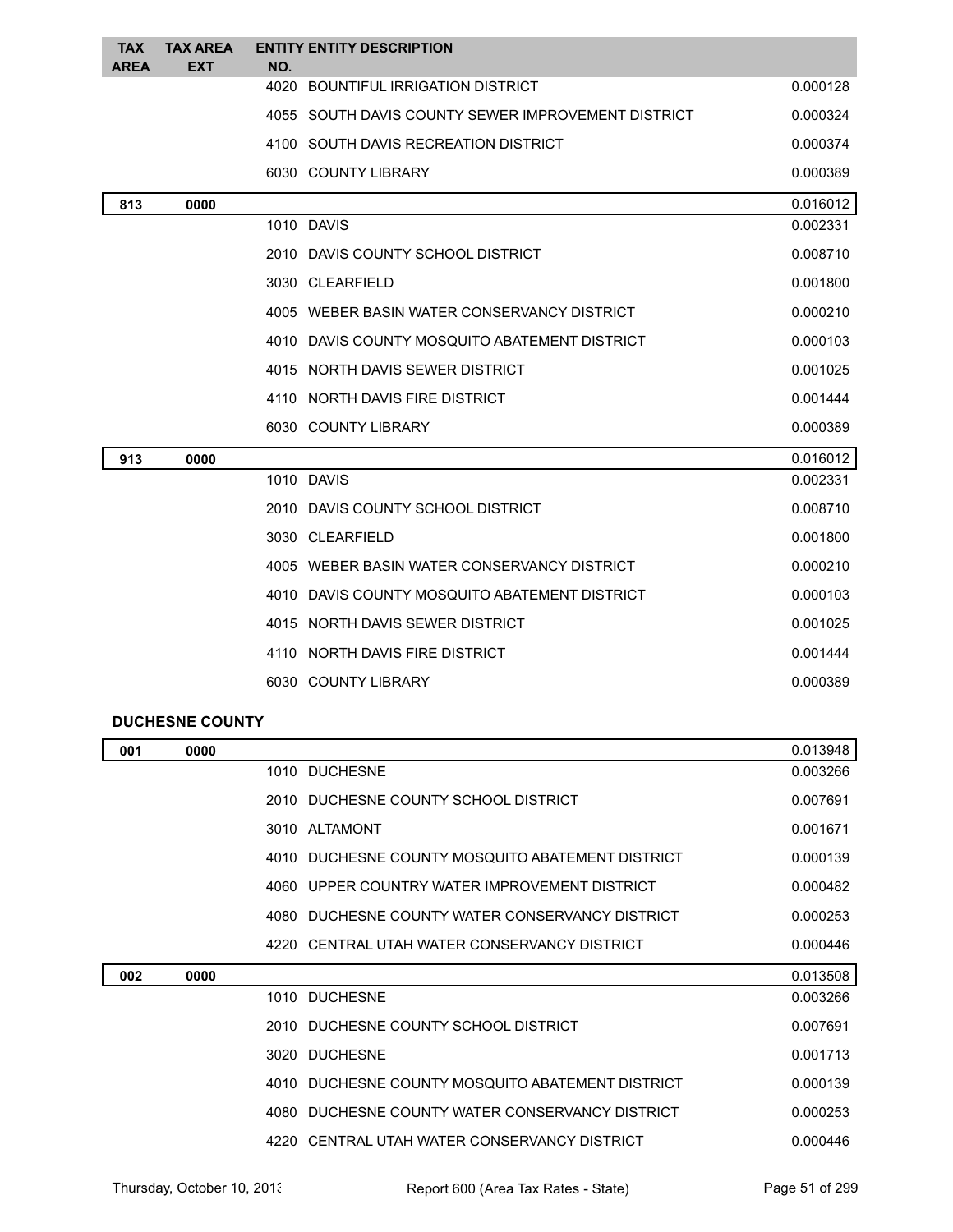| <b>TAX</b><br><b>AREA</b> | <b>TAX AREA</b><br><b>EXT</b> | <b>ENTITY ENTITY DESCRIPTION</b><br>NO.                       |          |
|---------------------------|-------------------------------|---------------------------------------------------------------|----------|
| 003                       | 0000                          |                                                               | 0.013620 |
|                           |                               | 1010 DUCHESNE                                                 | 0.003266 |
|                           |                               | 2010 DUCHESNE COUNTY SCHOOL DISTRICT                          | 0.007691 |
|                           |                               | 3030 MYTON                                                    | 0.001825 |
|                           |                               | 4010 DUCHESNE COUNTY MOSQUITO ABATEMENT DISTRICT              | 0.000139 |
|                           |                               | 4080 DUCHESNE COUNTY WATER CONSERVANCY DISTRICT               | 0.000253 |
|                           |                               | 4220 CENTRAL UTAH WATER CONSERVANCY DISTRICT                  | 0.000446 |
| 004                       | 0000                          |                                                               | 0.014560 |
|                           |                               | 1010 DUCHESNE                                                 | 0.003266 |
|                           |                               | 2010 DUCHESNE COUNTY SCHOOL DISTRICT                          | 0.007691 |
|                           |                               | 3040 ROOSEVELT                                                | 0.002765 |
|                           |                               | 4010 DUCHESNE COUNTY MOSQUITO ABATEMENT DISTRICT              | 0.000139 |
|                           |                               | 4080 DUCHESNE COUNTY WATER CONSERVANCY DISTRICT               | 0.000253 |
|                           |                               | 4220 CENTRAL UTAH WATER CONSERVANCY DISTRICT                  | 0.000446 |
| 005                       | 0000                          |                                                               | 0.013866 |
|                           |                               | 1010 DUCHESNE                                                 | 0.003266 |
|                           |                               | 2010 DUCHESNE COUNTY SCHOOL DISTRICT                          | 0.007691 |
|                           |                               | 3050 TABIONA                                                  | 0.001368 |
|                           |                               | 4010 DUCHESNE COUNTY MOSQUITO ABATEMENT DISTRICT              | 0.000139 |
|                           |                               | 4080 DUCHESNE COUNTY WATER CONSERVANCY DISTRICT               | 0.000253 |
|                           |                               | 4085 TABBY VALLEY PARKS & RECREATION SPECIAL SERVICE DISTRICT | 0.000703 |
|                           |                               | 4220 CENTRAL UTAH WATER CONSERVANCY DISTRICT                  | 0.000446 |
| 006                       | 0000                          |                                                               | 0.012219 |
|                           |                               | 1010 DUCHESNE                                                 | 0.003266 |
|                           |                               | 2010 DUCHESNE COUNTY SCHOOL DISTRICT                          | 0.007691 |
|                           |                               | 4010 DUCHESNE COUNTY MOSQUITO ABATEMENT DISTRICT              | 0.000139 |
|                           |                               | 4020 HANNA WATER AND SEWER DISTRICT                           | 0.000424 |
|                           |                               | 4080 DUCHESNE COUNTY WATER CONSERVANCY DISTRICT               | 0.000253 |
|                           |                               | 4220 CENTRAL UTAH WATER CONSERVANCY DISTRICT                  | 0.000446 |
| 007                       | 0000                          |                                                               | 0.012498 |
|                           |                               | 1010 DUCHESNE                                                 | 0.003266 |
|                           |                               | 2010 DUCHESNE COUNTY SCHOOL DISTRICT                          | 0.007691 |
|                           |                               | 4010 DUCHESNE COUNTY MOSQUITO ABATEMENT DISTRICT              | 0.000139 |
|                           |                               | 4080 DUCHESNE COUNTY WATER CONSERVANCY DISTRICT               | 0.000253 |
|                           |                               | 4085 TABBY VALLEY PARKS & RECREATION SPECIAL SERVICE DISTRICT | 0.000703 |
|                           |                               | 4220 CENTRAL UTAH WATER CONSERVANCY DISTRICT                  | 0.000446 |
| 008                       | 0000                          |                                                               | 0.012922 |
|                           |                               | 1010 DUCHESNE                                                 | 0.003266 |
|                           |                               | 2010 DUCHESNE COUNTY SCHOOL DISTRICT                          | 0.007691 |
|                           |                               |                                                               |          |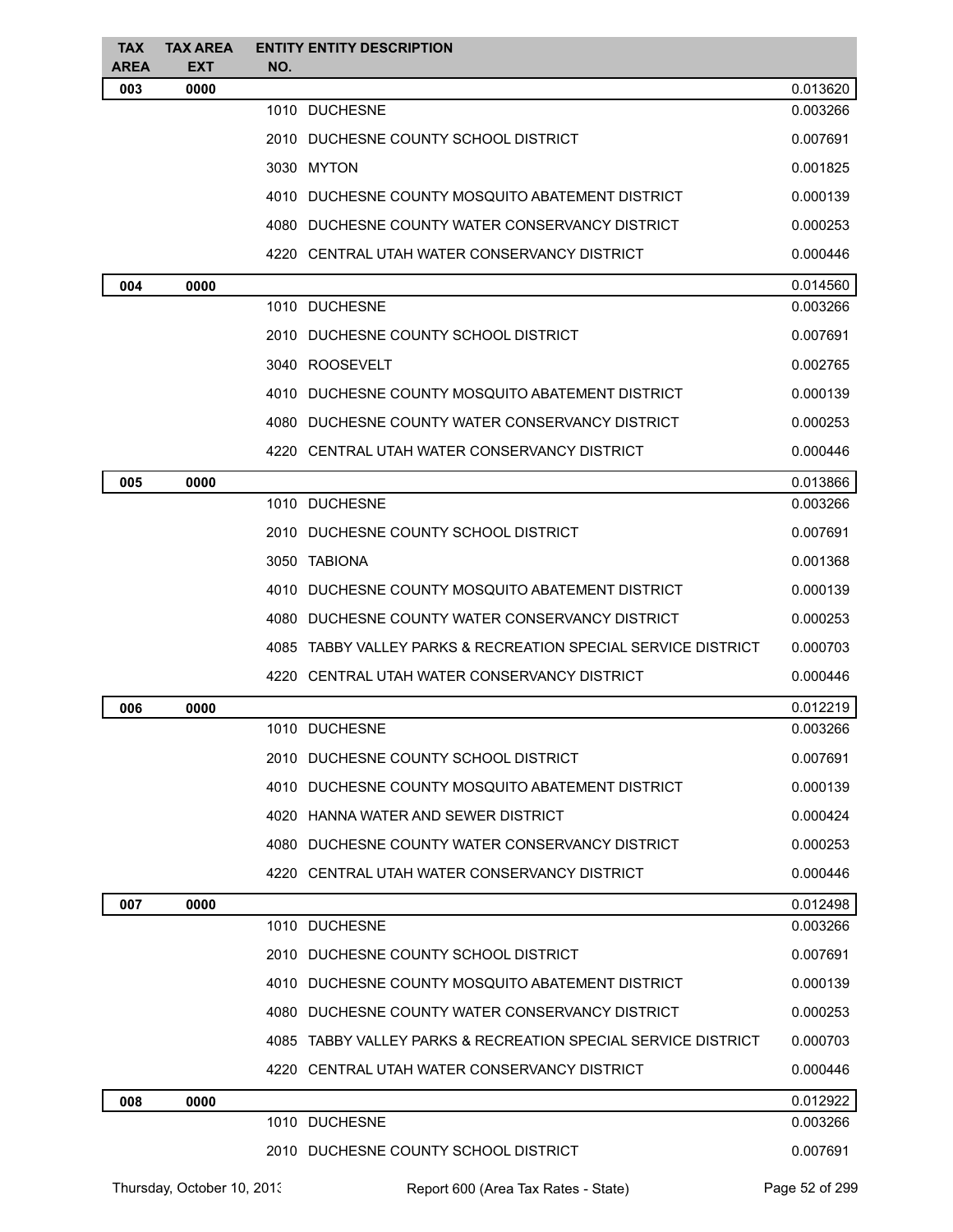| <b>TAX</b><br>AREA | <b>TAX AREA</b><br>EXT | <b>ENTITY ENTITY DESCRIPTION</b><br>NO.                       |          |
|--------------------|------------------------|---------------------------------------------------------------|----------|
|                    |                        | 4010 DUCHESNE COUNTY MOSQUITO ABATEMENT DISTRICT              | 0.000139 |
|                    |                        | 4020 HANNA WATER AND SEWER DISTRICT                           | 0.000424 |
|                    |                        | 4080 DUCHESNE COUNTY WATER CONSERVANCY DISTRICT               | 0.000253 |
|                    |                        | 4085 TABBY VALLEY PARKS & RECREATION SPECIAL SERVICE DISTRICT | 0.000703 |
|                    |                        | 4220 CENTRAL UTAH WATER CONSERVANCY DISTRICT                  | 0.000446 |
| 010                | 0000                   |                                                               | 0.012785 |
|                    |                        | 1010 DUCHESNE                                                 | 0.003266 |
|                    |                        | 2010 DUCHESNE COUNTY SCHOOL DISTRICT                          | 0.007691 |
|                    |                        | 4010 DUCHESNE COUNTY MOSQUITO ABATEMENT DISTRICT              | 0.000139 |
|                    |                        | 4075 I PINON FOREST SPECIAL SERVICE DISTRICT                  | 0.000287 |
|                    |                        | 4080 DUCHESNE COUNTY WATER CONSERVANCY DISTRICT               | 0.000253 |
|                    |                        | 4085 TABBY VALLEY PARKS & RECREATION SPECIAL SERVICE DISTRICT | 0.000703 |
|                    |                        | 4220 CENTRAL UTAH WATER CONSERVANCY DISTRICT                  | 0.000446 |
| 014                | 0000                   |                                                               | 0.014560 |
|                    |                        | 1010 DUCHESNE                                                 | 0.003266 |
|                    |                        | 2010 DUCHESNE COUNTY SCHOOL DISTRICT                          | 0.007691 |
|                    |                        | 3040 ROOSEVELT                                                | 0.002765 |
|                    |                        | 4010 DUCHESNE COUNTY MOSQUITO ABATEMENT DISTRICT              | 0.000139 |
|                    |                        | 4080 DUCHESNE COUNTY WATER CONSERVANCY DISTRICT               | 0.000253 |
|                    |                        | 4220 CENTRAL UTAH WATER CONSERVANCY DISTRICT                  | 0.000446 |
| 014                | 0001                   |                                                               | 0.014560 |
|                    |                        | 1010 DUCHESNE                                                 | 0.003266 |
|                    |                        | 2010 DUCHESNE COUNTY SCHOOL DISTRICT                          | 0.007691 |
|                    |                        | 3040 ROOSEVELT                                                | 0.002765 |
|                    |                        | 4010 DUCHESNE COUNTY MOSQUITO ABATEMENT DISTRICT              | 0.000139 |
|                    |                        | 4080 DUCHESNE COUNTY WATER CONSERVANCY DISTRICT               | 0.000253 |
|                    |                        | 4220 CENTRAL UTAH WATER CONSERVANCY DISTRICT                  | 0.000446 |
| 015                | 0000                   |                                                               | 0.014560 |
|                    |                        | 1010 DUCHESNE                                                 | 0.003266 |
|                    |                        | 2010 DUCHESNE COUNTY SCHOOL DISTRICT                          | 0.007691 |
|                    |                        | 3040 ROOSEVELT                                                | 0.002765 |
|                    |                        | 4010 DUCHESNE COUNTY MOSQUITO ABATEMENT DISTRICT              | 0.000139 |
|                    |                        | 4080 DUCHESNE COUNTY WATER CONSERVANCY DISTRICT               | 0.000253 |
|                    |                        | 4220 CENTRAL UTAH WATER CONSERVANCY DISTRICT                  | 0.000446 |
|                    |                        | 4240 JOHNSON WATER DISTRICT                                   |          |
| 016                | 0000                   |                                                               | 0.011795 |
|                    |                        | 1010 DUCHESNE                                                 | 0.003266 |
|                    |                        | 2010 DUCHESNE COUNTY SCHOOL DISTRICT                          | 0.007691 |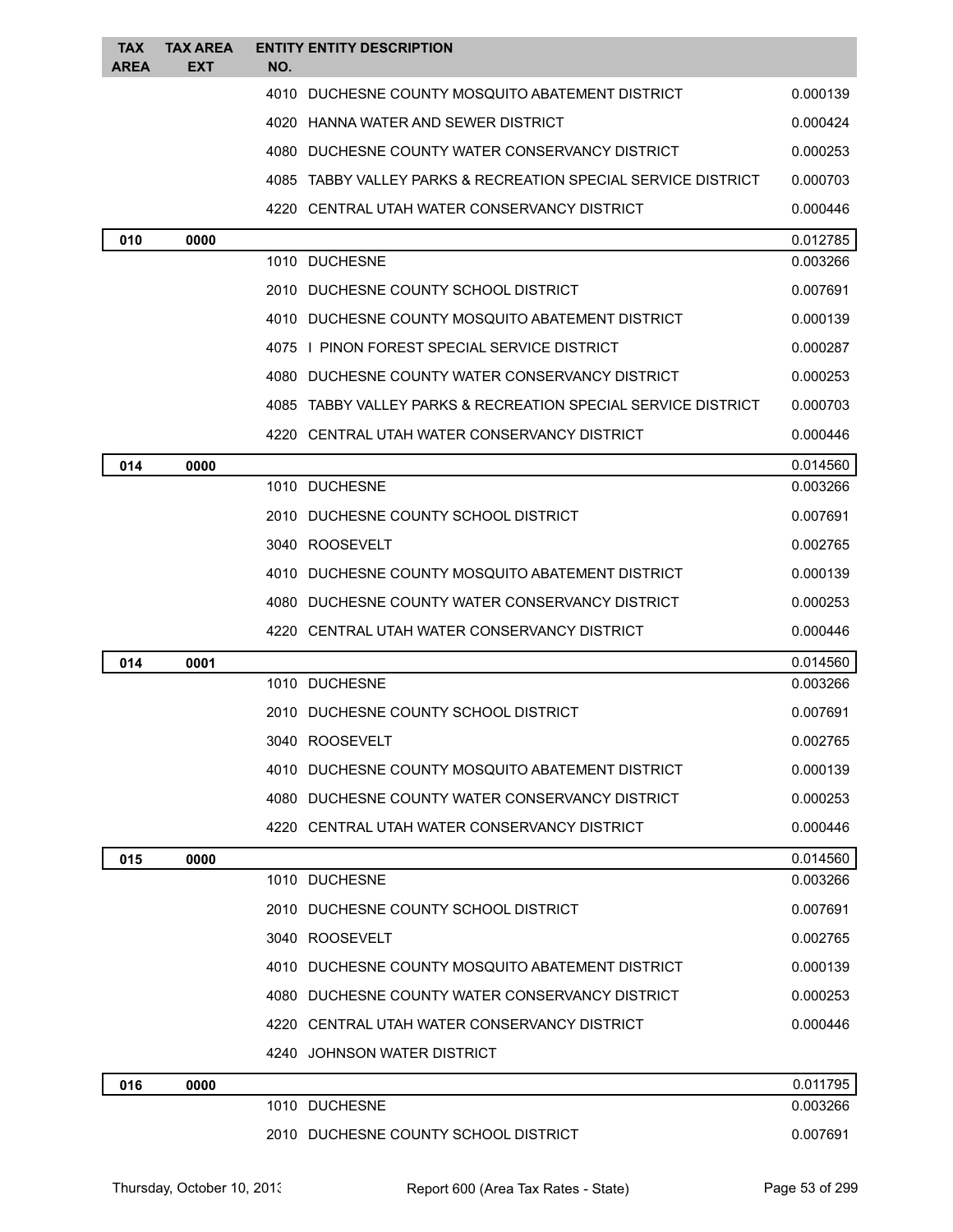| <b>TAX</b><br><b>AREA</b> | <b>TAX AREA</b><br><b>EXT</b> | <b>ENTITY ENTITY DESCRIPTION</b><br>NO.          |          |
|---------------------------|-------------------------------|--------------------------------------------------|----------|
|                           |                               | 4010 DUCHESNE COUNTY MOSQUITO ABATEMENT DISTRICT | 0.000139 |
|                           |                               | 4080 DUCHESNE COUNTY WATER CONSERVANCY DISTRICT  | 0.000253 |
|                           |                               | 4220 CENTRAL UTAH WATER CONSERVANCY DISTRICT     | 0.000446 |
|                           |                               | JOHNSON WATER DISTRICT<br>4240                   |          |
| 017                       | 0000                          |                                                  | 0.013620 |
|                           |                               | 1010 DUCHESNE                                    | 0.003266 |
|                           |                               | 2010 DUCHESNE COUNTY SCHOOL DISTRICT             | 0.007691 |
|                           |                               | 3030 MYTON                                       | 0.001825 |
|                           |                               | 4010 DUCHESNE COUNTY MOSQUITO ABATEMENT DISTRICT | 0.000139 |
|                           |                               | 4080 DUCHESNE COUNTY WATER CONSERVANCY DISTRICT  | 0.000253 |
|                           |                               | 4220 CENTRAL UTAH WATER CONSERVANCY DISTRICT     | 0.000446 |
|                           |                               | 4240 JOHNSON WATER DISTRICT                      |          |
| 018                       | 0000                          |                                                  | 0.013558 |
|                           |                               | 1010 DUCHESNE                                    | 0.003266 |
|                           |                               | 2010 DUCHESNE COUNTY SCHOOL DISTRICT             | 0.007691 |
|                           |                               | 4010 DUCHESNE COUNTY MOSQUITO ABATEMENT DISTRICT | 0.000139 |
|                           |                               | 4040 NEOLA WATER & SEWER IMPROVEMENT DISTRICT    | 0.001421 |
|                           |                               | 4070 NEOLA COMMUNITY PARK DISTRICT               | 0.000342 |
|                           |                               | 4080 DUCHESNE COUNTY WATER CONSERVANCY DISTRICT  | 0.000253 |
|                           |                               | 4220 CENTRAL UTAH WATER CONSERVANCY DISTRICT     | 0.000446 |
| 019                       | 0000                          |                                                  | 0.012137 |
|                           |                               | 1010 DUCHESNE                                    | 0.003266 |
|                           |                               | 2010 DUCHESNE COUNTY SCHOOL DISTRICT             | 0.007691 |
|                           |                               | 4010 DUCHESNE COUNTY MOSQUITO ABATEMENT DISTRICT | 0.000139 |
|                           |                               | 4070 NEOLA COMMUNITY PARK DISTRICT               | 0.000342 |
|                           |                               | 4080 DUCHESNE COUNTY WATER CONSERVANCY DISTRICT  | 0.000253 |
|                           |                               | 4220 CENTRAL UTAH WATER CONSERVANCY DISTRICT     | 0.000446 |
| 020                       | 0000                          |                                                  | 0.011795 |
|                           |                               | 1010 DUCHESNE                                    | 0.003266 |
|                           |                               | 2010 DUCHESNE COUNTY SCHOOL DISTRICT             | 0.007691 |
|                           |                               | 4010 DUCHESNE COUNTY MOSQUITO ABATEMENT DISTRICT | 0.000139 |
|                           |                               | 4030 EAST DUCHESNE WATER IMPROVEMENT DISTRICT    |          |
|                           |                               | 4080 DUCHESNE COUNTY WATER CONSERVANCY DISTRICT  | 0.000253 |
|                           |                               | 4220 CENTRAL UTAH WATER CONSERVANCY DISTRICT     | 0.000446 |
| 021                       | 0000                          |                                                  | 0.011795 |
|                           |                               | 1010 DUCHESNE                                    | 0.003266 |
|                           |                               | 2010 DUCHESNE COUNTY SCHOOL DISTRICT             | 0.007691 |
|                           |                               | 4010 DUCHESNE COUNTY MOSQUITO ABATEMENT DISTRICT | 0.000139 |
|                           |                               | 4050 FRUITLAND WATER IMPROVEMENT DISTRICT        |          |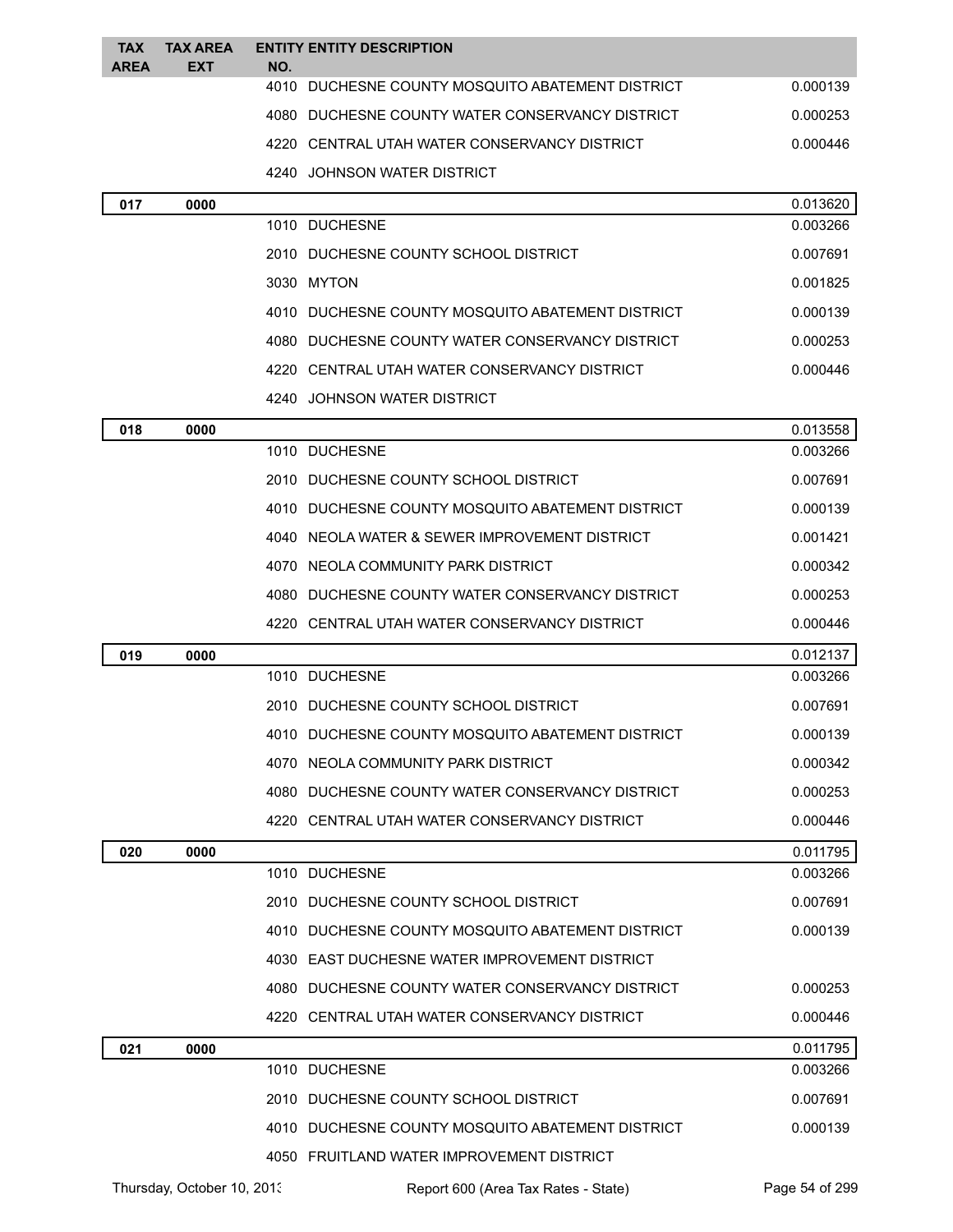| <b>TAX</b><br><b>AREA</b> | <b>TAX AREA</b><br>EXT | <b>ENTITY ENTITY DESCRIPTION</b><br>NO.            |          |
|---------------------------|------------------------|----------------------------------------------------|----------|
|                           |                        | 4080<br>DUCHESNE COUNTY WATER CONSERVANCY DISTRICT | 0.000253 |
|                           |                        | 4220 CENTRAL UTAH WATER CONSERVANCY DISTRICT       | 0.000446 |
| 022                       | 0000                   |                                                    | 0.012277 |
|                           |                        | 1010 DUCHESNE                                      | 0.003266 |
|                           |                        | 2010 DUCHESNE COUNTY SCHOOL DISTRICT               | 0.007691 |
|                           |                        | 4010 DUCHESNE COUNTY MOSQUITO ABATEMENT DISTRICT   | 0.000139 |
|                           |                        | 4060 UPPER COUNTRY WATER IMPROVEMENT DISTRICT      | 0.000482 |
|                           |                        | 4080 DUCHESNE COUNTY WATER CONSERVANCY DISTRICT    | 0.000253 |
|                           |                        | 4220 CENTRAL UTAH WATER CONSERVANCY DISTRICT       | 0.000446 |
| 023                       | 0000                   |                                                    | 0.012082 |
|                           |                        | 1010 DUCHESNE                                      | 0.003266 |
|                           |                        | 2010 DUCHESNE COUNTY SCHOOL DISTRICT               | 0.007691 |
|                           |                        | 4010 DUCHESNE COUNTY MOSQUITO ABATEMENT DISTRICT   | 0.000139 |
|                           |                        | 4075 I PINON FOREST SPECIAL SERVICE DISTRICT       | 0.000287 |
|                           |                        | 4080 DUCHESNE COUNTY WATER CONSERVANCY DISTRICT    | 0.000253 |
|                           |                        | 4220   CENTRAL UTAH WATER CONSERVANCY DISTRICT     | 0.000446 |
| 024                       | 0000                   |                                                    | 0.012314 |
|                           |                        | 1010 DUCHESNE                                      | 0.003266 |
|                           |                        | 2010 DUCHESNE COUNTY SCHOOL DISTRICT               | 0.007691 |
|                           |                        | 4010 DUCHESNE COUNTY MOSQUITO ABATEMENT DISTRICT   | 0.000139 |
|                           |                        | 4080 DUCHESNE COUNTY WATER CONSERVANCY DISTRICT    | 0.000253 |
|                           |                        | 4090 CEDARVIEW-MONTWELL SPECIAL SERVICE DISTRICT   | 0.000519 |
|                           |                        | 4220   CENTRAL UTAH WATER CONSERVANCY DISTRICT     | 0.000446 |
| 026                       | 0000                   |                                                    | 0.012656 |
|                           |                        | 1010 DUCHESNE                                      | 0.003266 |
|                           |                        | 2010 DUCHESNE COUNTY SCHOOL DISTRICT               | 0.007691 |
|                           |                        | 4010 DUCHESNE COUNTY MOSQUITO ABATEMENT DISTRICT   | 0.000139 |
|                           |                        | 4070 NEOLA COMMUNITY PARK DISTRICT                 | 0.000342 |
|                           |                        | 4080 DUCHESNE COUNTY WATER CONSERVANCY DISTRICT    | 0.000253 |
|                           |                        | 4090 CEDARVIEW-MONTWELL SPECIAL SERVICE DISTRICT   | 0.000519 |
|                           |                        | 4220 CENTRAL UTAH WATER CONSERVANCY DISTRICT       | 0.000446 |
| 091                       | 0000                   |                                                    | 0.011795 |
|                           |                        | 1010 DUCHESNE                                      | 0.003266 |
|                           |                        | 2010 DUCHESNE COUNTY SCHOOL DISTRICT               | 0.007691 |
|                           |                        | 4010 DUCHESNE COUNTY MOSQUITO ABATEMENT DISTRICT   | 0.000139 |
|                           |                        | 4080 DUCHESNE COUNTY WATER CONSERVANCY DISTRICT    | 0.000253 |
|                           |                        | 4220 CENTRAL UTAH WATER CONSERVANCY DISTRICT       | 0.000446 |

#### **EMERY COUNTY**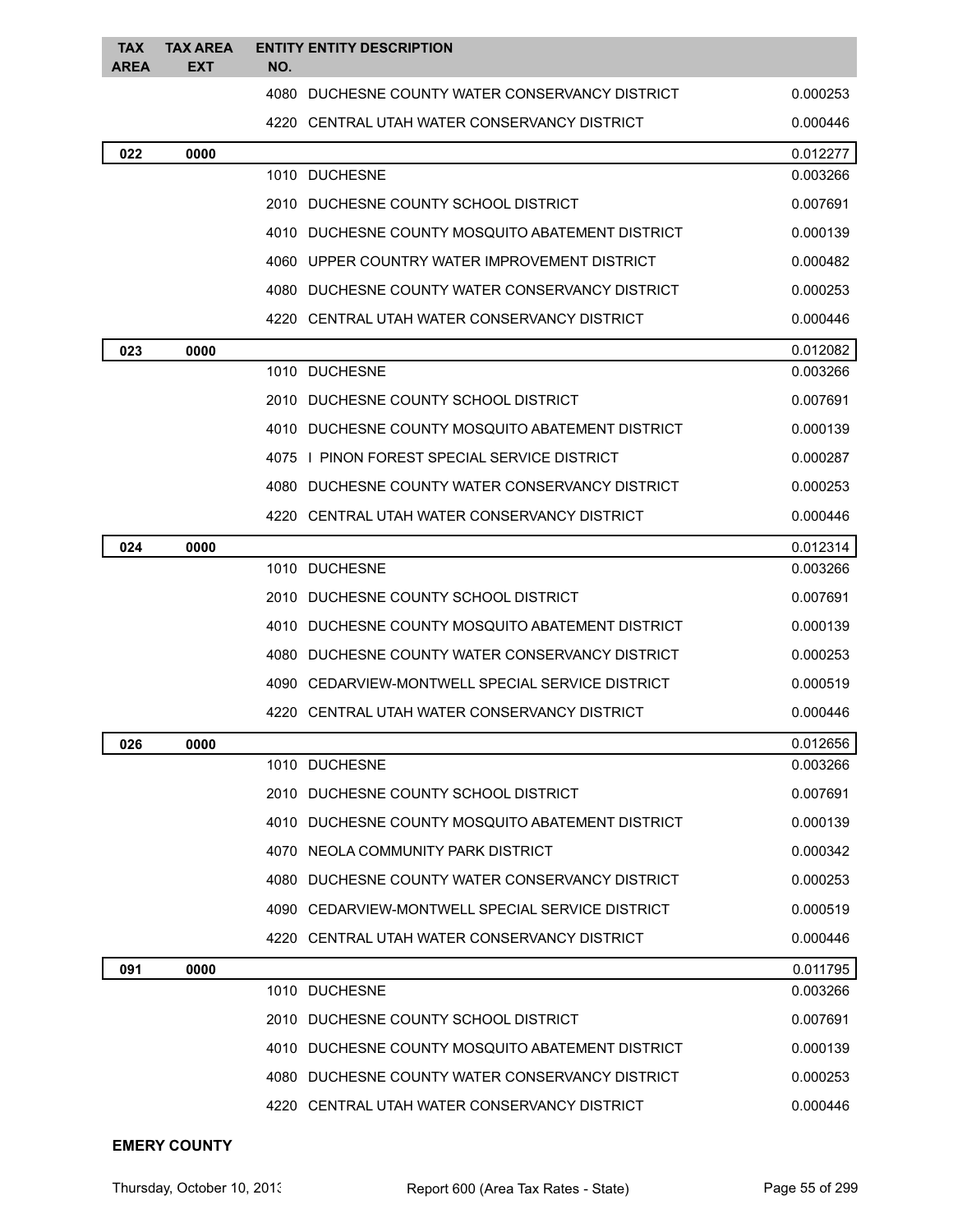| <b>TAX</b><br><b>AREA</b> | <b>TAX AREA</b><br><b>EXT</b> | <b>ENTITY ENTITY DESCRIPTION</b><br>NO.                    |          |
|---------------------------|-------------------------------|------------------------------------------------------------|----------|
| 001                       | 0000                          |                                                            | 0.014738 |
|                           |                               | 1010 EMERY                                                 | 0.004710 |
|                           |                               | 2010 EMERY COUNTY SCHOOL DISTRICT                          | 0.005856 |
|                           |                               | 3010 CASTLE DALE                                           | 0.001498 |
|                           |                               | 4010 EMERY WATER CONSERVANCY DISTRICT                      | 0.000403 |
|                           |                               | 4020 CASTLE VALLEY SPECIAL SERVICE DISTRICT                | 0.002271 |
|                           |                               | 4050 EMERY COUNTY RECREATION SPECIAL SERVICE DISTRICT      |          |
|                           |                               | 4060 EMERY COUNTY FIRE PROTECTION SPECIAL SERVICE DISTRICT |          |
| 002                       | 0000                          |                                                            | 0.014104 |
|                           |                               | 1010 EMERY                                                 | 0.004710 |
|                           |                               | 2010 EMERY COUNTY SCHOOL DISTRICT                          | 0.005856 |
|                           |                               | 3030 CLEVELAND                                             | 0.000864 |
|                           |                               | 4010 EMERY WATER CONSERVANCY DISTRICT                      | 0.000403 |
|                           |                               | 4020 CASTLE VALLEY SPECIAL SERVICE DISTRICT                | 0.002271 |
|                           |                               | 4050 EMERY COUNTY RECREATION SPECIAL SERVICE DISTRICT      |          |
|                           |                               | 4060 EMERY COUNTY FIRE PROTECTION SPECIAL SERVICE DISTRICT |          |
| 003                       | 0000                          |                                                            | 0.015346 |
|                           |                               | 1010 EMERY                                                 | 0.004710 |
|                           |                               | 2010 EMERY COUNTY SCHOOL DISTRICT                          | 0.005856 |
|                           |                               | 3040 ELMO                                                  | 0.002106 |
|                           |                               | 4010 EMERY WATER CONSERVANCY DISTRICT                      | 0.000403 |
|                           |                               | 4020 CASTLE VALLEY SPECIAL SERVICE DISTRICT                | 0.002271 |
|                           |                               | 4050 EMERY COUNTY RECREATION SPECIAL SERVICE DISTRICT      |          |
|                           |                               | 4060 EMERY COUNTY FIRE PROTECTION SPECIAL SERVICE DISTRICT |          |
| 004                       | 0000                          |                                                            | 0.015073 |
|                           |                               | 1010 EMERY                                                 | 0.004710 |
|                           |                               | 2010 EMERY COUNTY SCHOOL DISTRICT                          | 0.005856 |
|                           |                               | 3050 EMERY                                                 | 0.001833 |
|                           |                               | 4010 EMERY WATER CONSERVANCY DISTRICT                      | 0.000403 |
|                           |                               | 4020 CASTLE VALLEY SPECIAL SERVICE DISTRICT                | 0.002271 |
|                           |                               | 4030 SOUTH EMERY WATER CONSERVANCY DISTRICT                |          |
|                           |                               | 4050 EMERY COUNTY RECREATION SPECIAL SERVICE DISTRICT      |          |
|                           |                               | 4060 EMERY COUNTY FIRE PROTECTION SPECIAL SERVICE DISTRICT |          |
| 005                       | 0000                          |                                                            | 0.014760 |
|                           |                               | 1010 EMERY                                                 | 0.004710 |
|                           |                               | 2010 EMERY COUNTY SCHOOL DISTRICT                          | 0.005856 |
|                           |                               | 3060 FERRON                                                | 0.001520 |
|                           |                               | 4010 EMERY WATER CONSERVANCY DISTRICT                      | 0.000403 |

Thursday, October 10, 2013 Report 600 (Area Tax Rates - State) Page 56 of 299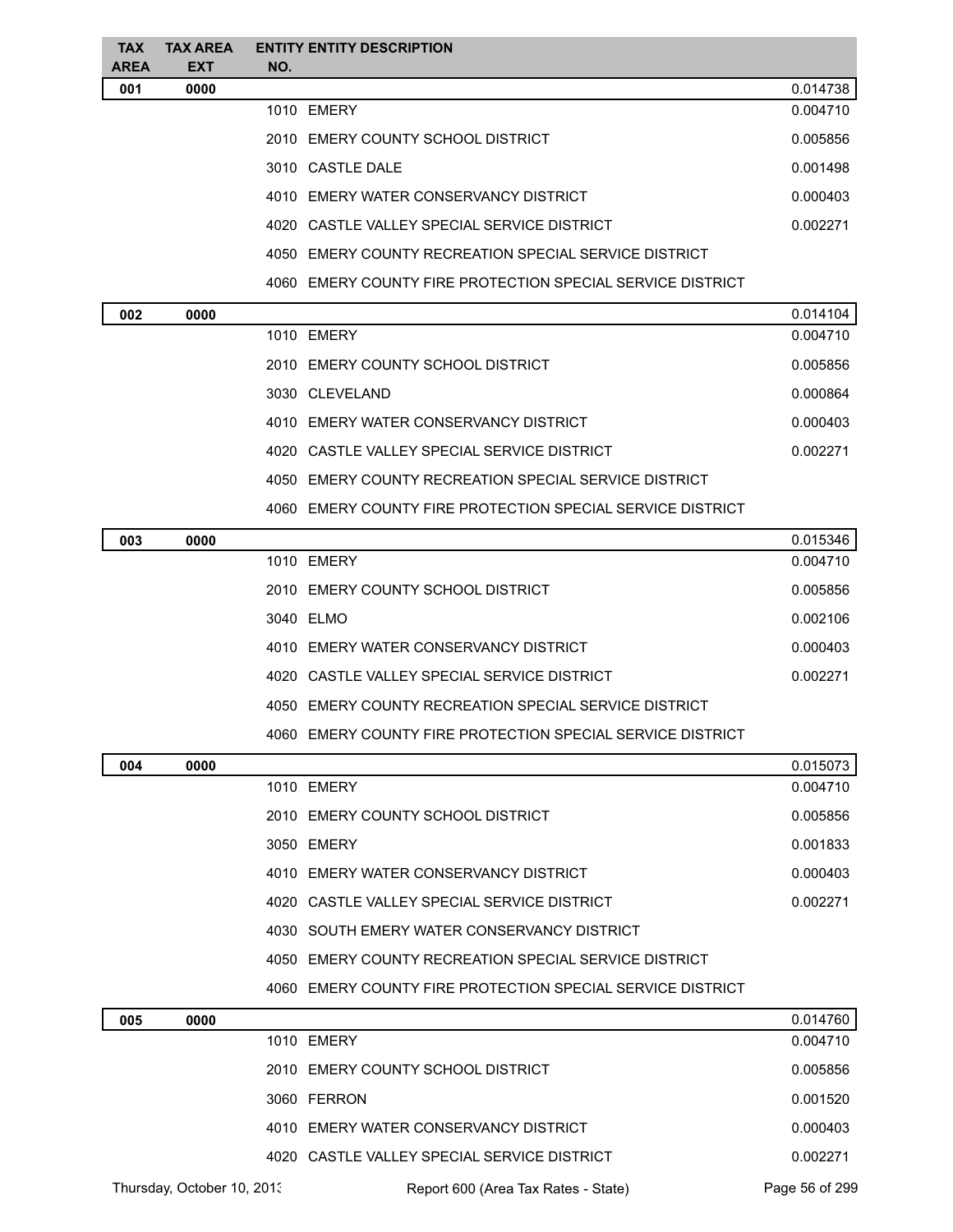|          | TAX TAX AREA ENTITY ENTITY DESCRIPTION |
|----------|----------------------------------------|
| AREA EXT | NO.                                    |

EMERY COUNTY RECREATION SPECIAL SERVICE DISTRICT

EMERY COUNTY FIRE PROTECTION SPECIAL SERVICE DISTRICT

| 005 | 0001 |                                                            | 0.012489 |
|-----|------|------------------------------------------------------------|----------|
|     |      | 1010 FMFRY                                                 | 0.004710 |
|     |      | 2010 EMERY COUNTY SCHOOL DISTRICT                          | 0.005856 |
|     |      | 3060 FFRRON                                                | 0.001520 |
|     |      | 4010 EMERY WATER CONSERVANCY DISTRICT                      | 0.000403 |
|     |      | 4050 EMERY COUNTY RECREATION SPECIAL SERVICE DISTRICT      |          |
|     |      | 4060 EMERY COUNTY FIRE PROTECTION SPECIAL SERVICE DISTRICT |          |
| 006 | 0000 |                                                            | 0.014994 |

| vvv | uuu |                                                       | 0.01 <del>4</del> 55 <del>4</del> |
|-----|-----|-------------------------------------------------------|-----------------------------------|
|     |     | 1010 FMFRY                                            | 0.004710                          |
|     |     | 2010 EMERY COUNTY SCHOOL DISTRICT                     | 0.005856                          |
|     |     | 3062 GREEN RIVER                                      | 0.004428                          |
|     |     | 4050 EMERY COUNTY RECREATION SPECIAL SERVICE DISTRICT |                                   |
|     |     |                                                       |                                   |

EMERY COUNTY FIRE PROTECTION SPECIAL SERVICE DISTRICT

| 007 | 0000 |                                                            | 0.014559 |
|-----|------|------------------------------------------------------------|----------|
|     |      | 1010 EMERY                                                 | 0.004710 |
|     |      | 2010 EMERY COUNTY SCHOOL DISTRICT                          | 0.005856 |
|     |      | 3070 HUNTINGTON                                            | 0.001319 |
|     |      | 4010 EMERY WATER CONSERVANCY DISTRICT                      | 0.000403 |
|     |      | 4020 CASTLE VALLEY SPECIAL SERVICE DISTRICT                | 0.002271 |
|     |      | 4050 EMERY COUNTY RECREATION SPECIAL SERVICE DISTRICT      |          |
|     |      | 4060 EMERY COUNTY FIRE PROTECTION SPECIAL SERVICE DISTRICT |          |
| 008 | 0000 |                                                            | 0.014879 |
|     |      | 1010 FMFRY                                                 | 0.004710 |
|     |      | 2010 EMERY COUNTY SCHOOL DISTRICT                          | 0.005856 |
|     |      | 3080 ORANGEVILLE                                           | 0.001639 |
|     |      | 4010 EMERY WATER CONSERVANCY DISTRICT                      | 0.000403 |
|     |      | 4020 CASTLE VALLEY SPECIAL SERVICE DISTRICT                | 0.002271 |
|     |      | 4050 EMERY COUNTY RECREATION SPECIAL SERVICE DISTRICT      |          |
|     |      | 4060 EMERY COUNTY FIRE PROTECTION SPECIAL SERVICE DISTRICT |          |

| 009 | 0000 |                                                            | 0.010969 |
|-----|------|------------------------------------------------------------|----------|
|     |      | 1010 FMFRY                                                 | 0.004710 |
|     |      | 2010 FMFRY COUNTY SCHOOL DISTRICT                          | 0.005856 |
|     |      | 4010 EMERY WATER CONSERVANCY DISTRICT                      | 0.000403 |
|     |      | 4040 FMERY COUNTY SPECIAL SERVICE DISTRICT NO. 1           |          |
|     |      | 4050 EMERY COUNTY RECREATION SPECIAL SERVICE DISTRICT      |          |
|     |      | 4060 EMERY COUNTY FIRE PROTECTION SPECIAL SERVICE DISTRICT |          |
|     |      |                                                            |          |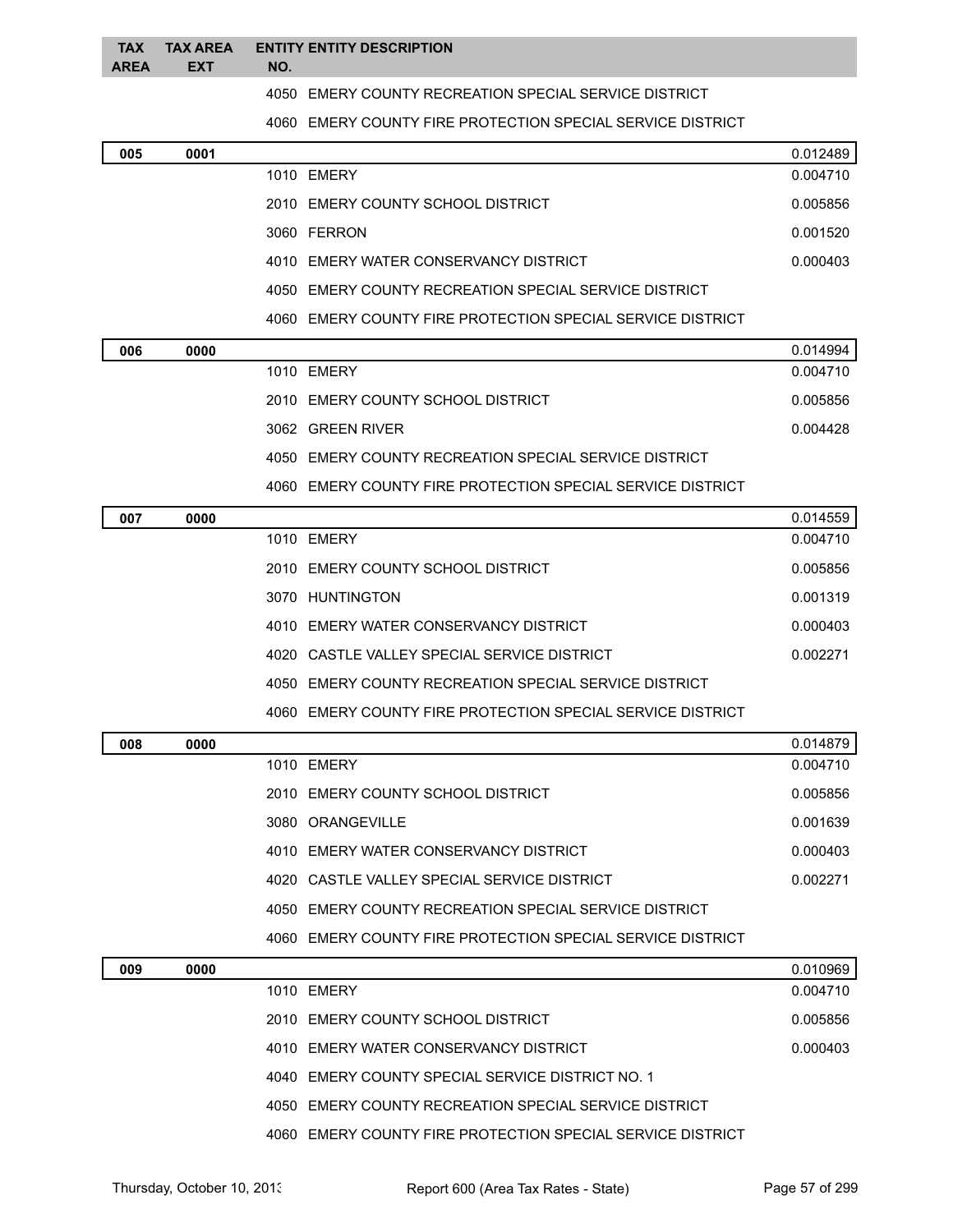| <b>TAX</b><br><b>AREA</b> | <b>TAX AREA</b><br><b>EXT</b> | <b>ENTITY ENTITY DESCRIPTION</b><br>NO.                    |          |
|---------------------------|-------------------------------|------------------------------------------------------------|----------|
| 011                       | 0000                          |                                                            | 0.012467 |
|                           |                               | 1010 EMERY                                                 | 0.004710 |
|                           |                               | 2010 EMERY COUNTY SCHOOL DISTRICT                          | 0.005856 |
|                           |                               | 3010 CASTLE DALE                                           | 0.001498 |
|                           |                               | 4010 EMERY WATER CONSERVANCY DISTRICT                      | 0.000403 |
|                           |                               | 4050 EMERY COUNTY RECREATION SPECIAL SERVICE DISTRICT      |          |
|                           |                               | 4060 EMERY COUNTY FIRE PROTECTION SPECIAL SERVICE DISTRICT |          |
| 013                       | 0000                          |                                                            | 0.013075 |
|                           |                               | 1010 EMERY                                                 | 0.004710 |
|                           |                               | 2010 EMERY COUNTY SCHOOL DISTRICT                          | 0.005856 |
|                           |                               | 3040 ELMO                                                  | 0.002106 |
|                           |                               | 4010 EMERY WATER CONSERVANCY DISTRICT                      | 0.000403 |
|                           |                               | 4040 EMERY COUNTY SPECIAL SERVICE DISTRICT NO. 1           |          |
|                           |                               | 4050 EMERY COUNTY RECREATION SPECIAL SERVICE DISTRICT      |          |
|                           |                               | 4060 EMERY COUNTY FIRE PROTECTION SPECIAL SERVICE DISTRICT |          |
| 017                       | 0000                          |                                                            | 0.012288 |
|                           |                               | 1010 EMERY                                                 | 0.004710 |
|                           |                               | 2010 EMERY COUNTY SCHOOL DISTRICT                          | 0.005856 |
|                           |                               | 3070 HUNTINGTON                                            | 0.001319 |
|                           |                               | 4010 EMERY WATER CONSERVANCY DISTRICT                      | 0.000403 |
|                           |                               | 4050 EMERY COUNTY RECREATION SPECIAL SERVICE DISTRICT      |          |
|                           |                               | 4060 EMERY COUNTY FIRE PROTECTION SPECIAL SERVICE DISTRICT |          |
| 018                       | 0000                          |                                                            | 0.012608 |
|                           |                               | 1010 EMERY                                                 | 0.004710 |
|                           |                               | 2010 EMERY COUNTY SCHOOL DISTRICT                          | 0.005856 |
|                           |                               | 3080 ORANGEVILLE                                           | 0.001639 |
|                           |                               | 4010 EMERY WATER CONSERVANCY DISTRICT                      | 0.000403 |
|                           |                               | 4050 EMERY COUNTY RECREATION SPECIAL SERVICE DISTRICT      |          |
|                           |                               | 4060 EMERY COUNTY FIRE PROTECTION SPECIAL SERVICE DISTRICT |          |
| 019                       | 0000                          |                                                            | 0.010566 |
|                           |                               | 1010 EMERY                                                 | 0.004710 |
|                           |                               | 2010 EMERY COUNTY SCHOOL DISTRICT                          | 0.005856 |
|                           |                               | 4040 EMERY COUNTY SPECIAL SERVICE DISTRICT NO. 1           |          |
|                           |                               | 4050 EMERY COUNTY RECREATION SPECIAL SERVICE DISTRICT      |          |
|                           |                               | 4060 EMERY COUNTY FIRE PROTECTION SPECIAL SERVICE DISTRICT |          |
| 020                       | 0000                          |                                                            | 0.013240 |
|                           |                               | 1010 EMERY                                                 | 0.004710 |
|                           |                               | 2010 EMERY COUNTY SCHOOL DISTRICT                          | 0.005856 |
|                           |                               | 4010 EMERY WATER CONSERVANCY DISTRICT                      | 0.000403 |

Thursday, October 10, 2013 Report 600 (Area Tax Rates - State) Page 58 of 299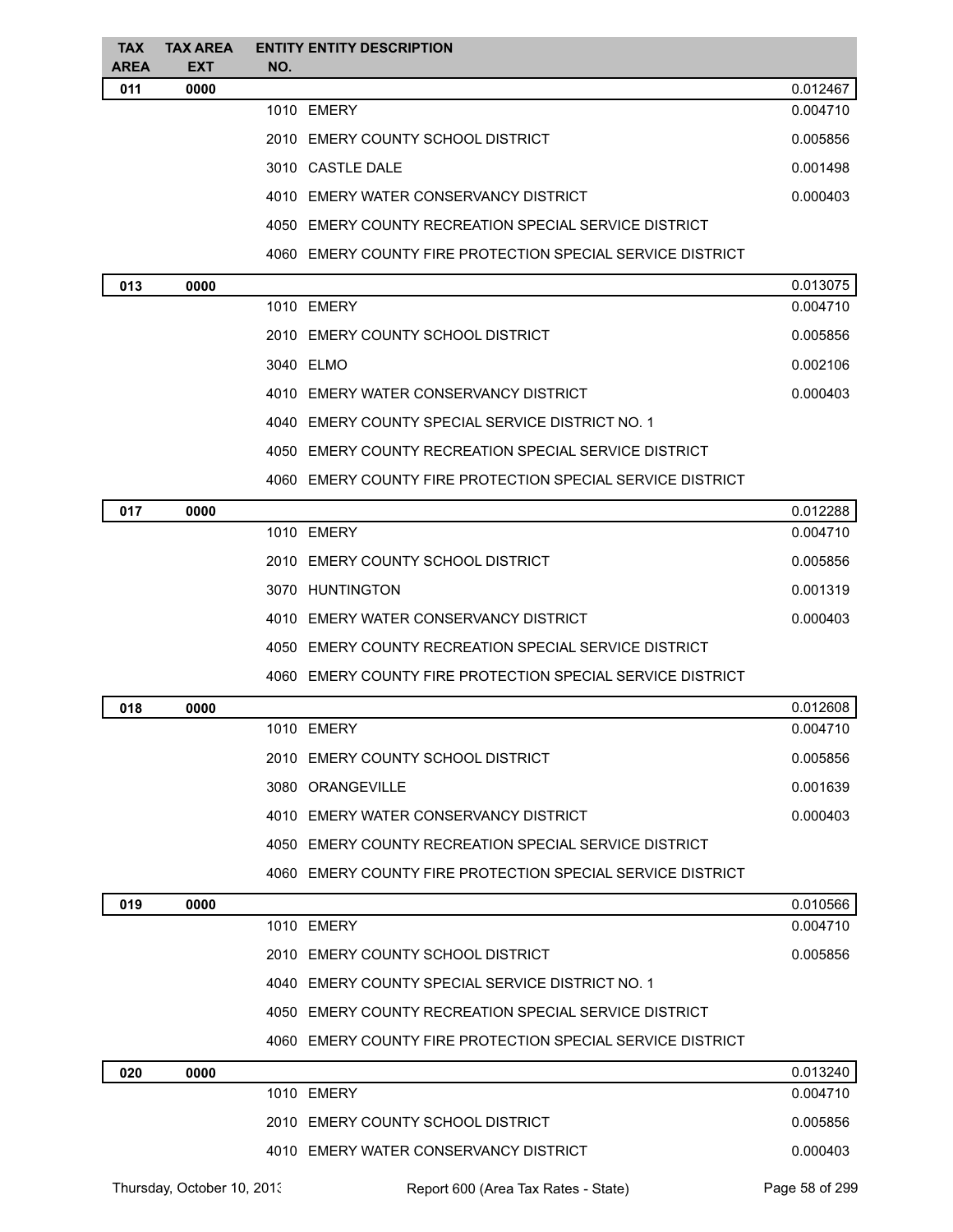| <b>TAX</b><br><b>AREA</b> | <b>TAX AREA</b><br><b>EXT</b> | NO. | <b>ENTITY ENTITY DESCRIPTION</b>                              |                      |
|---------------------------|-------------------------------|-----|---------------------------------------------------------------|----------------------|
|                           |                               |     | 4020 CASTLE VALLEY SPECIAL SERVICE DISTRICT                   | 0.002271             |
|                           |                               |     | 4050 EMERY COUNTY RECREATION SPECIAL SERVICE DISTRICT         |                      |
|                           |                               |     | 4060 EMERY COUNTY FIRE PROTECTION SPECIAL SERVICE DISTRICT    |                      |
| 030                       | 0000                          |     |                                                               | 0.013741             |
|                           |                               |     | 1010 EMERY                                                    | 0.004710             |
|                           |                               |     | 2010 EMERY COUNTY SCHOOL DISTRICT                             | 0.005856             |
|                           |                               |     | 3020 CLAWSON                                                  | 0.000501             |
|                           |                               |     | 4010 EMERY WATER CONSERVANCY DISTRICT                         | 0.000403             |
|                           |                               |     | 4020 CASTLE VALLEY SPECIAL SERVICE DISTRICT                   | 0.002271             |
|                           |                               |     | 4050 EMERY COUNTY RECREATION SPECIAL SERVICE DISTRICT         |                      |
|                           |                               |     | 4060 EMERY COUNTY FIRE PROTECTION SPECIAL SERVICE DISTRICT    |                      |
| 031                       | 0000                          |     |                                                               | 0.011470             |
|                           |                               |     | 1010 EMERY                                                    | 0.004710             |
|                           |                               |     | 2010 EMERY COUNTY SCHOOL DISTRICT                             | 0.005856             |
|                           |                               |     | 3020 CLAWSON                                                  | 0.000501             |
|                           |                               |     | 4010 EMERY WATER CONSERVANCY DISTRICT                         | 0.000403             |
|                           |                               |     | 4050 EMERY COUNTY RECREATION SPECIAL SERVICE DISTRICT         |                      |
|                           |                               |     | 4060 EMERY COUNTY FIRE PROTECTION SPECIAL SERVICE DISTRICT    |                      |
| 049                       | 0000                          |     |                                                               | 0.010969             |
|                           |                               |     | 1010 EMERY                                                    | 0.004710             |
|                           |                               |     | 2010 EMERY COUNTY SCHOOL DISTRICT                             | 0.005856             |
|                           |                               |     | 4010 EMERY WATER CONSERVANCY DISTRICT                         | 0.000403             |
|                           |                               |     | 4030 SOUTH EMERY WATER CONSERVANCY DISTRICT                   |                      |
|                           |                               |     | 4040 EMERY COUNTY SPECIAL SERVICE DISTRICT NO. 1              |                      |
|                           |                               |     | 4050 EMERY COUNTY RECREATION SPECIAL SERVICE DISTRICT         |                      |
|                           |                               |     | 4060 EMERY COUNTY FIRE PROTECTION SPECIAL SERVICE DISTRICT    |                      |
| 066                       | 0000                          |     | 1010 EMERY                                                    | 0.015893<br>0.004710 |
|                           |                               |     | 2010 EMERY COUNTY SCHOOL DISTRICT                             | 0.005856             |
|                           |                               |     | 3062 GREEN RIVER                                              | 0.004428             |
|                           |                               |     |                                                               |                      |
|                           |                               |     | 4050 EMERY COUNTY RECREATION SPECIAL SERVICE DISTRICT         |                      |
|                           |                               |     | 4060 EMERY COUNTY FIRE PROTECTION SPECIAL SERVICE DISTRICT    |                      |
|                           |                               |     | 6010 BOND REPAY - GRAND COUNTY WATER CONSERVANCY DISTRICT     | 0.000155             |
|                           |                               |     | 6020 BOND REPAY - GRAND COUNTY SPECIAL SERVICE WATER DISTRICT |                      |
|                           |                               |     | 6030 BOND REPAY - GRAND COUNTY                                | 0.000155             |
|                           |                               |     | 6040 BOND REPAY - GRAND COUNTY SCHOOL DISTRICT                | 0.000589             |

# **GARFIELD COUNTY**

**0000** 0.009586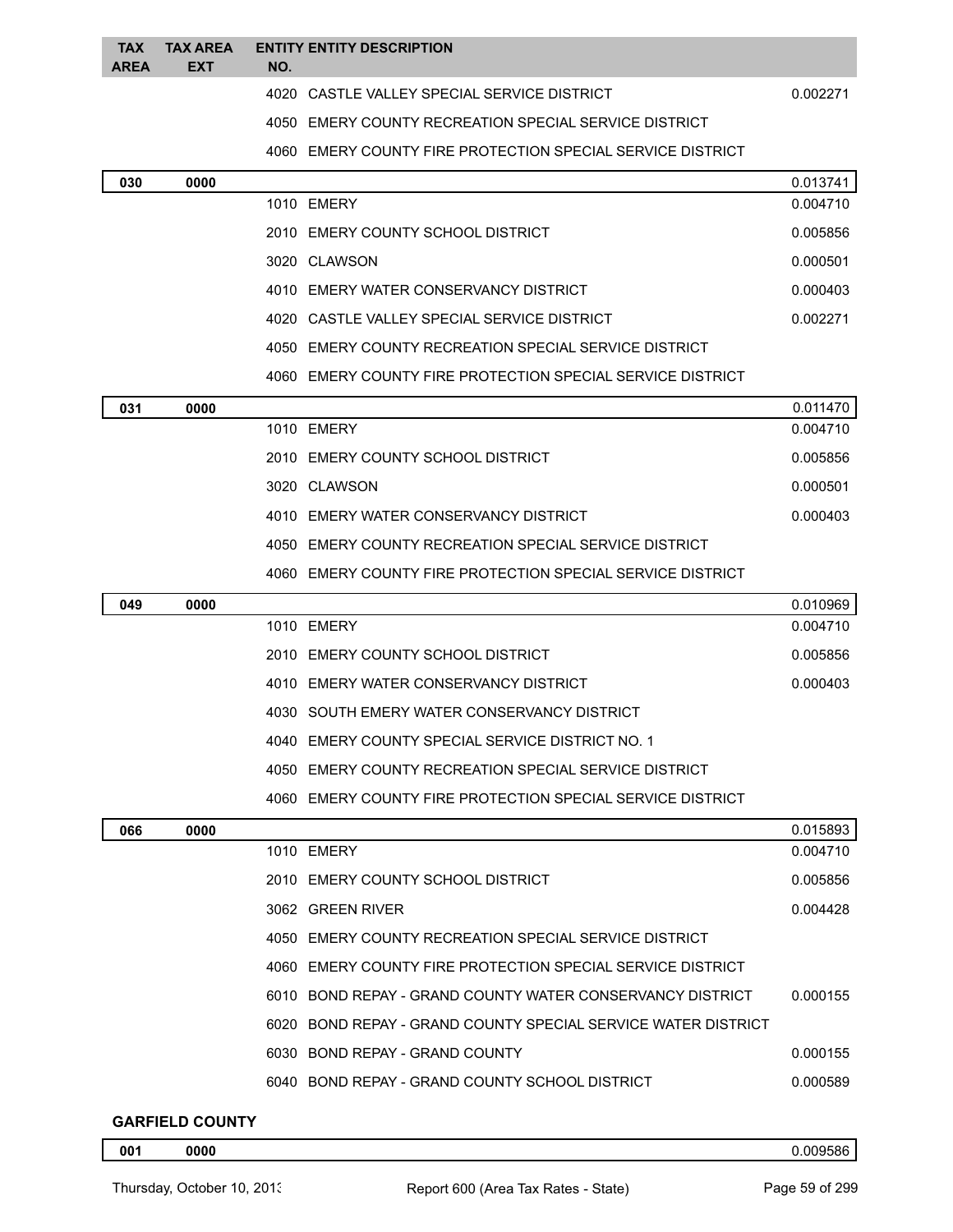| <b>TAX</b><br><b>AREA</b> | <b>TAX AREA</b><br><b>EXT</b> | <b>ENTITY ENTITY DESCRIPTION</b><br>NO.            |          |
|---------------------------|-------------------------------|----------------------------------------------------|----------|
|                           |                               | 1010 GARFIELD                                      | 0.001571 |
|                           |                               | 2010 GARFIELD COUNTY SCHOOL DISTRICT               | 0.006656 |
|                           |                               | 3010 ANTIMONY                                      | 0.000715 |
|                           |                               | 4010 ANTIMONY CEMETERY IMPROVEMENT DISTRICT        | 0.000163 |
|                           |                               | 4100 UPPER SEVIER RIVER WATER CONSERVANCY DISTRICT | 0.000035 |
|                           |                               | 4270 CENTRAL UTAH WATER CONSERVANCY DISTRICT       | 0.000446 |
| 002                       | 0000                          |                                                    | 0.008501 |
|                           |                               | 1010 GARFIELD                                      | 0.001571 |
|                           |                               | 2010 GARFIELD COUNTY SCHOOL DISTRICT               | 0.006656 |
|                           |                               | 3020 BOULDER                                       | 0.000274 |
| 003                       | 0000                          |                                                    | 0.011405 |
|                           |                               | 1010 GARFIELD                                      | 0.001571 |
|                           |                               | 2010 GARFIELD COUNTY SCHOOL DISTRICT               | 0.006656 |
|                           |                               | 3030 CANNONVILLE                                   | 0.002845 |
|                           |                               | 4060 CANNONVILLE CEMETERY MAINTENANCE DISTRICT     | 0.000333 |
| 004                       | 0000                          |                                                    | 0.010816 |
|                           |                               | 1010 GARFIELD                                      | 0.001571 |
|                           |                               | 2010 GARFIELD COUNTY SCHOOL DISTRICT               | 0.006656 |
|                           |                               | 3040 ESCALANTE                                     | 0.002392 |
|                           |                               | 4080 ESCALANTE CEMETARY MAINTENANCE DISTRICT       | 0.000197 |
|                           |                               | 4090 WIDE HOLLOW WATER CONSERVANCY DISTRICT        |          |
| 005                       | 0000                          |                                                    | 0.011060 |
|                           |                               | 1010 GARFIELD                                      | 0.001571 |
|                           |                               | 2010 GARFIELD COUNTY SCHOOL DISTRICT               | 0.006656 |
|                           |                               | 3050 HATCH                                         | 0.002203 |
|                           |                               | 4030 HATCH TOWN CEMETERY MAINTENANCE DISTRICT      | 0.000149 |
|                           |                               | 4100 UPPER SEVIER RIVER WATER CONSERVANCY DISTRICT | 0.000035 |
|                           |                               | 4270 CENTRAL UTAH WATER CONSERVANCY DISTRICT       | 0.000446 |
| 006                       | 0000                          |                                                    | 0.009089 |
|                           |                               | 1010 GARFIELD                                      | 0.001571 |
|                           |                               | 2010 GARFIELD COUNTY SCHOOL DISTRICT               | 0.006656 |
|                           |                               | 3060 HENRIEVILLE                                   | 0.000732 |
|                           |                               | 4070 HENRIEVILLE CEMETARY MAINTENANCE DISTRICT     | 0.000130 |
| 007                       | 0000                          |                                                    | 0.011144 |
|                           |                               | 1010 GARFIELD                                      | 0.001571 |
|                           |                               | 2010 GARFIELD COUNTY SCHOOL DISTRICT               | 0.006656 |
|                           |                               | 3070 PANGUITCH                                     | 0.002268 |
|                           |                               | 4020 PANGUITCH CEMETERY MAINTENANCE DISTRICT       | 0.000168 |
|                           |                               | 4100 UPPER SEVIER RIVER WATER CONSERVANCY DISTRICT | 0.000035 |

Thursday, October 10, 2013 Report 600 (Area Tax Rates - State) Page 60 of 299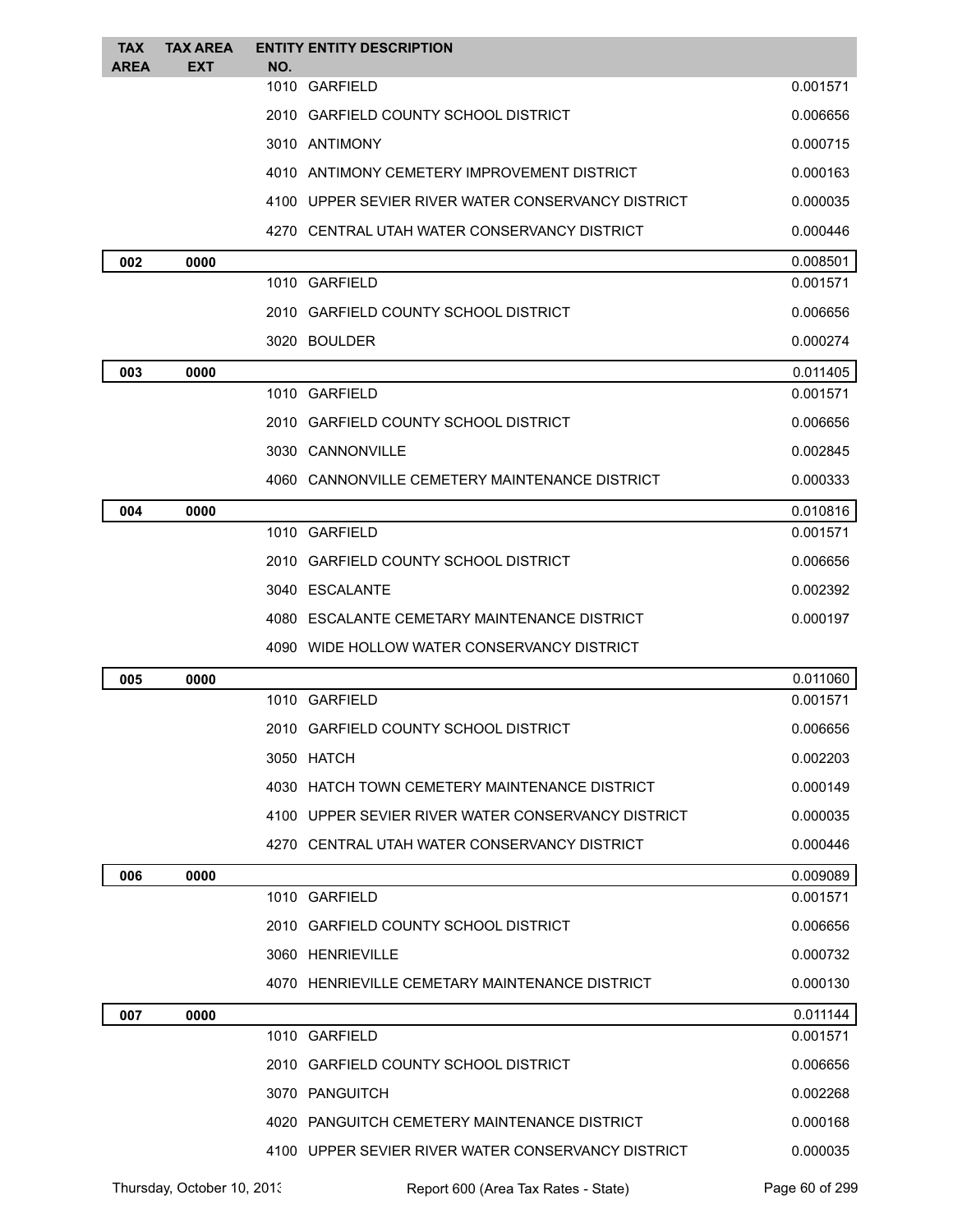| <b>TAX</b><br><b>AREA</b> | <b>TAX AREA</b><br><b>EXT</b> | <b>ENTITY ENTITY DESCRIPTION</b><br>NO.            |          |
|---------------------------|-------------------------------|----------------------------------------------------|----------|
|                           |                               | 4270 CENTRAL UTAH WATER CONSERVANCY DISTRICT       | 0.000446 |
| 008                       | 0000                          |                                                    | 0.009451 |
|                           |                               | 1010 GARFIELD                                      | 0.001571 |
|                           |                               | 2010 GARFIELD COUNTY SCHOOL DISTRICT               | 0.006656 |
|                           |                               | 3080 TROPIC                                        | 0.000613 |
|                           |                               | 4050 TROPIC CEMETERY MAINTENANCE DISTRICT          | 0.000130 |
|                           |                               | 4100 UPPER SEVIER RIVER WATER CONSERVANCY DISTRICT | 0.000035 |
|                           |                               | 4270 CENTRAL UTAH WATER CONSERVANCY DISTRICT       | 0.000446 |
| 009                       | 0000                          |                                                    | 0.008871 |
|                           |                               | 1010 GARFIELD                                      | 0.001571 |
|                           |                               | 2010 GARFIELD COUNTY SCHOOL DISTRICT               | 0.006656 |
|                           |                               | 4010 ANTIMONY CEMETERY IMPROVEMENT DISTRICT        | 0.000163 |
|                           |                               | 4100 UPPER SEVIER RIVER WATER CONSERVANCY DISTRICT | 0.000035 |
|                           |                               | 4270 CENTRAL UTAH WATER CONSERVANCY DISTRICT       | 0.000446 |
| 010                       | 0000                          |                                                    | 0.008560 |
|                           |                               | 1010 GARFIELD                                      | 0.001571 |
|                           |                               | 2010 GARFIELD COUNTY SCHOOL DISTRICT               | 0.006656 |
|                           |                               | 4060 CANNONVILLE CEMETERY MAINTENANCE DISTRICT     | 0.000333 |
| 011                       | 0000                          |                                                    | 0.008424 |
|                           |                               | 1010 GARFIELD                                      | 0.001571 |
|                           |                               | 2010 GARFIELD COUNTY SCHOOL DISTRICT               | 0.006656 |
|                           |                               | 4080 ESCALANTE CEMETARY MAINTENANCE DISTRICT       | 0.000197 |
|                           |                               | 4090 WIDE HOLLOW WATER CONSERVANCY DISTRICT        |          |
| 012                       | 0000                          |                                                    | 0.008857 |
|                           |                               | 1010 GARFIELD                                      | 0.001571 |
|                           |                               | 2010 GARFIELD COUNTY SCHOOL DISTRICT               | 0.006656 |
|                           |                               | 4030 HATCH TOWN CEMETERY MAINTENANCE DISTRICT      | 0.000149 |
|                           |                               | 4100 UPPER SEVIER RIVER WATER CONSERVANCY DISTRICT | 0.000035 |
|                           |                               | 4270 CENTRAL UTAH WATER CONSERVANCY DISTRICT       | 0.000446 |
| 013                       | 0000                          |                                                    | 0.008357 |
|                           |                               | 1010 GARFIELD                                      | 0.001571 |
|                           |                               | 2010 GARFIELD COUNTY SCHOOL DISTRICT               | 0.006656 |
|                           |                               | 4070 HENRIEVILLE CEMETARY MAINTENANCE DISTRICT     | 0.000130 |
| 014                       | 0000                          |                                                    | 0.008876 |
|                           |                               | 1010 GARFIELD                                      | 0.001571 |
|                           |                               | 2010 GARFIELD COUNTY SCHOOL DISTRICT               | 0.006656 |
|                           |                               | 4020 PANGUITCH CEMETERY MAINTENANCE DISTRICT       | 0.000168 |
|                           |                               | 4100 UPPER SEVIER RIVER WATER CONSERVANCY DISTRICT | 0.000035 |
|                           |                               | 4270 CENTRAL UTAH WATER CONSERVANCY DISTRICT       | 0.000446 |

Thursday, October 10, 2013 Report 600 (Area Tax Rates - State) Page 61 of 299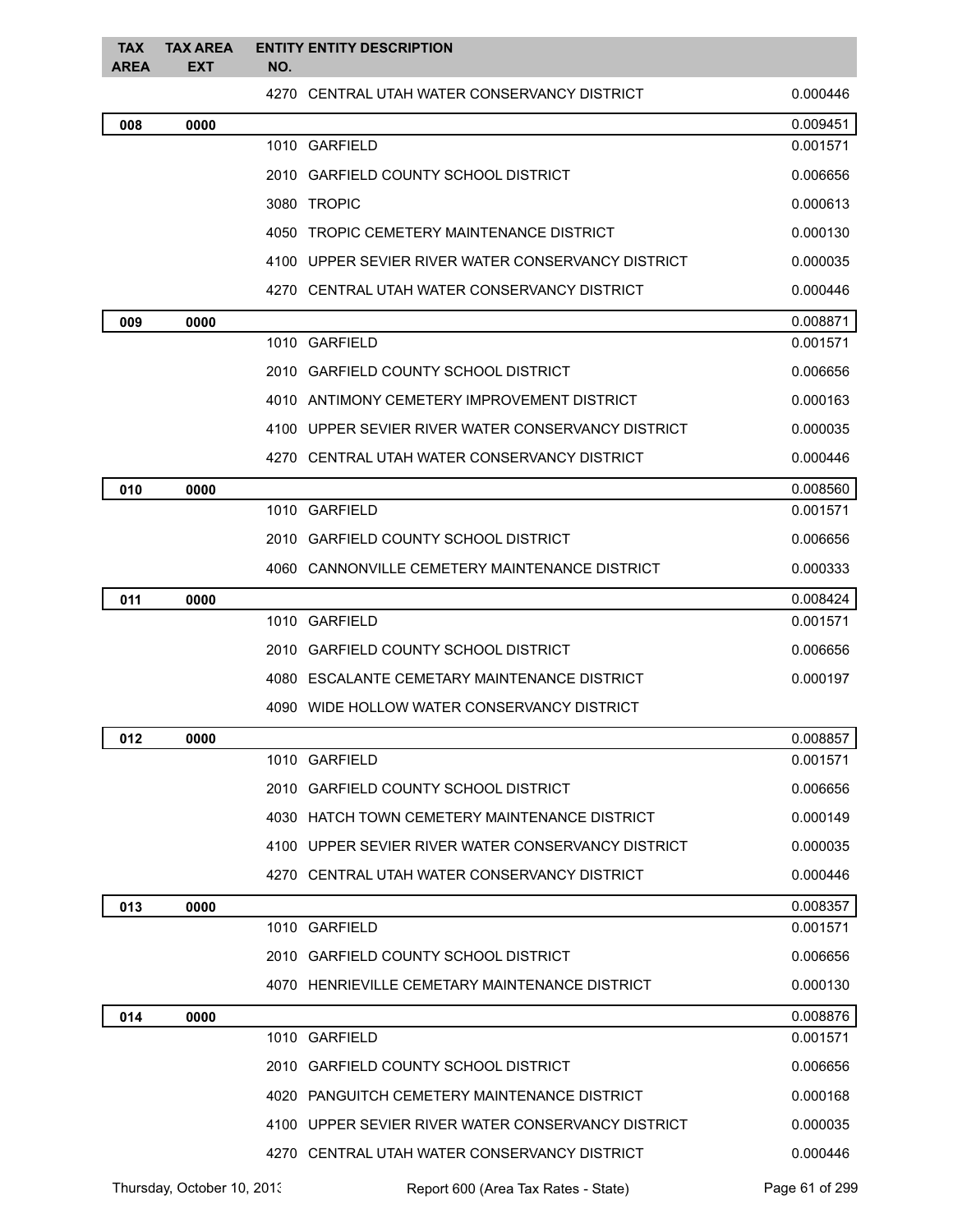| <b>TAX</b><br>AREA | <b>TAX AREA</b><br>EXT | <b>ENTITY ENTITY DESCRIPTION</b><br>NO.               |          |
|--------------------|------------------------|-------------------------------------------------------|----------|
| 015                | 0000                   |                                                       | 0.008838 |
|                    |                        | 1010 GARFIELD                                         | 0.001571 |
|                    |                        | 2010 GARFIELD COUNTY SCHOOL DISTRICT                  | 0.006656 |
|                    |                        | 4050 TROPIC CEMETERY MAINTENANCE DISTRICT             | 0.000130 |
|                    |                        | 4100 UPPER SEVIER RIVER WATER CONSERVANCY DISTRICT    | 0.000035 |
|                    |                        | 4270 CENTRAL UTAH WATER CONSERVANCY DISTRICT          | 0.000446 |
| 016                | 0000                   |                                                       | 0.008708 |
|                    |                        | 1010 GARFIELD                                         | 0.001571 |
|                    |                        | 2010 GARFIELD COUNTY SCHOOL DISTRICT                  | 0.006656 |
|                    |                        | 4100 UPPER SEVIER RIVER WATER CONSERVANCY DISTRICT    | 0.000035 |
|                    |                        | 4270 CENTRAL UTAH WATER CONSERVANCY DISTRICT          | 0.000446 |
| 017                | 0000                   |                                                       | 0.008227 |
|                    |                        | 1010 GARFIELD                                         | 0.001571 |
|                    |                        | 2010 GARFIELD COUNTY SCHOOL DISTRICT                  | 0.006656 |
| 018                | 0000                   |                                                       | 0.008227 |
|                    |                        | 1010 GARFIELD                                         | 0.001571 |
|                    |                        | 2010 GARFIELD COUNTY SCHOOL DISTRICT                  | 0.006656 |
|                    |                        | 4090 WIDE HOLLOW WATER CONSERVANCY DISTRICT           |          |
| 019                | 0000                   |                                                       | 0.008424 |
|                    |                        | 1010 GARFIELD                                         | 0.001571 |
|                    |                        | 2010 GARFIELD COUNTY SCHOOL DISTRICT                  | 0.006656 |
|                    |                        | 4080 ESCALANTE CEMETARY MAINTENANCE DISTRICT          | 0.000197 |
| 020                | 0000                   |                                                       | 0.008227 |
|                    |                        | 1010 GARFIELD                                         | 0.001571 |
|                    |                        | 2010 GARFIELD COUNTY SCHOOL DISTRICT                  | 0.006656 |
|                    |                        | 4040 GARFIELD COUNTY TICABOO SPECIAL SERVICE DISTRICT |          |
| 021                | 0000                   |                                                       | 0.008357 |
|                    |                        | 1010 GARFIELD                                         | 0.001571 |
|                    |                        | 2010 GARFIELD COUNTY SCHOOL DISTRICT                  | 0.006656 |
|                    |                        | 4050 TROPIC CEMETERY MAINTENANCE DISTRICT             | 0.000130 |
| 022                | 0000                   |                                                       | 0.008838 |
|                    |                        | 1010 GARFIELD                                         | 0.001571 |
|                    |                        | 2010 GARFIELD COUNTY SCHOOL DISTRICT                  | 0.006656 |
|                    |                        | 4050 TROPIC CEMETERY MAINTENANCE DISTRICT             | 0.000130 |
|                    |                        | 4100 UPPER SEVIER RIVER WATER CONSERVANCY DISTRICT    | 0.000035 |
|                    |                        | 4110 BRISTLECONE WATER IMPROVEMENT DISTRICT           |          |
|                    |                        | 4270 CENTRAL UTAH WATER CONSERVANCY DISTRICT          | 0.000446 |
| 023                | 0000                   |                                                       | 0.009338 |
|                    |                        | 1010 GARFIELD                                         | 0.001571 |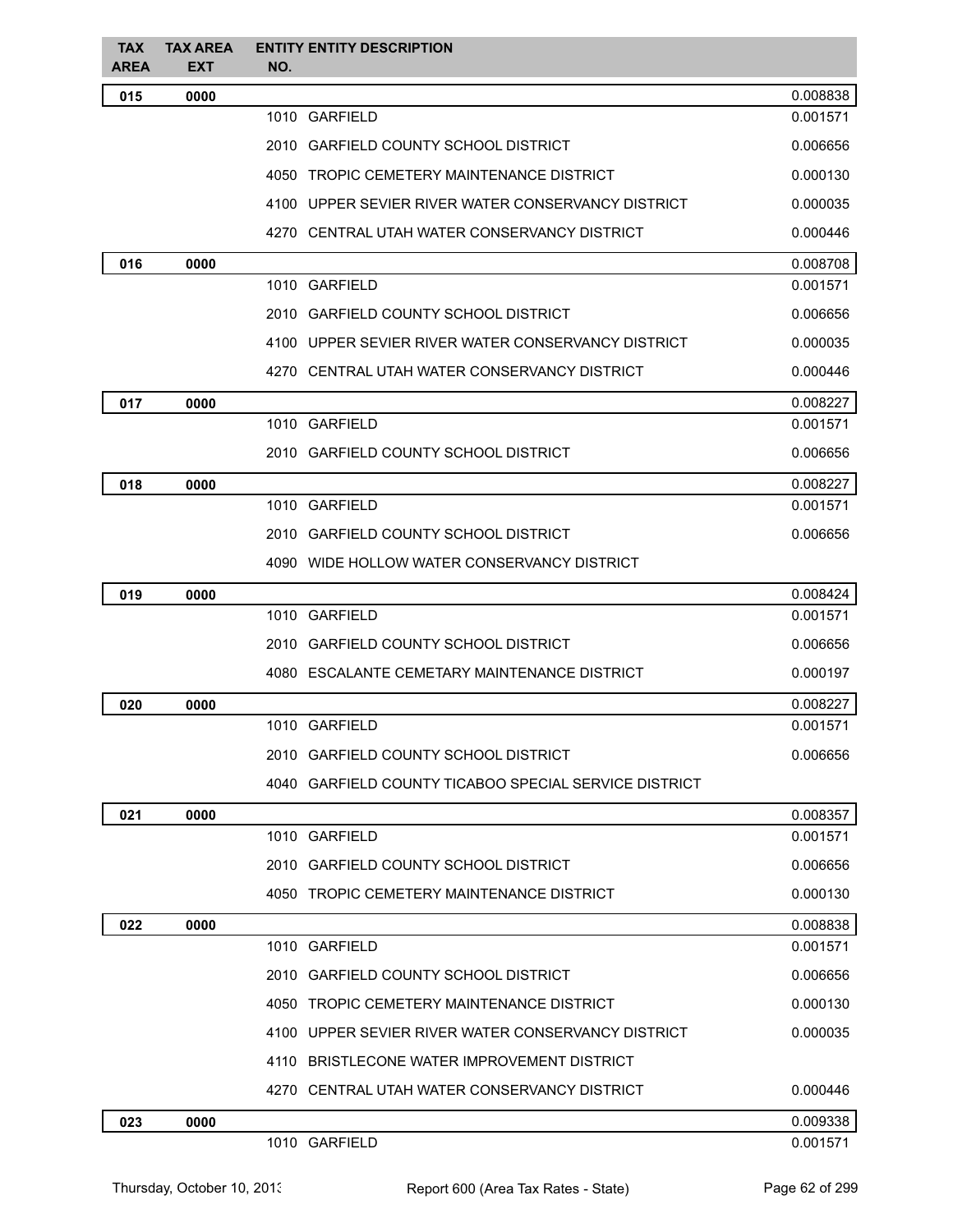| <b>TAX</b><br>AREA | <b>TAX AREA</b><br>EXT | NO. | <b>ENTITY ENTITY DESCRIPTION</b>                               |          |
|--------------------|------------------------|-----|----------------------------------------------------------------|----------|
|                    |                        |     | 2010 GARFIELD COUNTY SCHOOL DISTRICT                           | 0.006656 |
|                    |                        |     | 4100 UPPER SEVIER RIVER WATER CONSERVANCY DISTRICT             | 0.000035 |
|                    |                        |     | 4120 PANGUITCH LAKE FIRE PROTECTION DISTRICT                   | 0.000630 |
|                    |                        |     | 4270 CENTRAL UTAH WATER CONSERVANCY DISTRICT                   | 0.000446 |
| 024                | 0000                   |     |                                                                | 0.011683 |
|                    |                        |     | 1010 GARFIELD                                                  | 0.001571 |
|                    |                        |     | 2010 GARFIELD COUNTY SCHOOL DISTRICT                           | 0.006656 |
|                    |                        |     | 3030 CANNONVILLE                                               | 0.002845 |
|                    |                        |     | 4050 TROPIC CEMETERY MAINTENANCE DISTRICT                      | 0.000130 |
|                    |                        |     | 4100 UPPER SEVIER RIVER WATER CONSERVANCY DISTRICT             | 0.000035 |
|                    |                        |     | 4270 CENTRAL UTAH WATER CONSERVANCY DISTRICT                   | 0.000446 |
| 025                | 0000                   |     |                                                                | 0.009466 |
|                    |                        |     | 1010 GARFIELD                                                  | 0.001571 |
|                    |                        |     | 2010 GARFIELD COUNTY SCHOOL DISTRICT                           | 0.006656 |
|                    |                        |     | 4100 UPPER SEVIER RIVER WATER CONSERVANCY DISTRICT             | 0.000035 |
|                    |                        |     | 4130 MAMMOTH CREEK SPECIAL SERVICE DISTRICT FOR FIRE PROTECTI( | 0.000758 |
|                    |                        |     | 4270 CENTRAL UTAH WATER CONSERVANCY DISTRICT                   | 0.000446 |
| 026                | 0000                   |     |                                                                | 0.009338 |
|                    |                        |     | 1010 GARFIELD                                                  | 0.001571 |
|                    |                        |     | 2010 GARFIELD COUNTY SCHOOL DISTRICT                           | 0.006656 |
|                    |                        |     | 4100 UPPER SEVIER RIVER WATER CONSERVANCY DISTRICT             | 0.000035 |
|                    |                        |     | 4120 PANGUITCH LAKE FIRE PROTECTION DISTRICT                   | 0.000630 |
|                    |                        |     | 4270 CENTRAL UTAH WATER CONSERVANCY DISTRICT                   | 0.000446 |
| 027                | 0000                   |     |                                                                | 0.008838 |
|                    |                        |     | 1010 GARFIELD                                                  | 0.001571 |
|                    |                        |     | 2010 GARFIELD COUNTY SCHOOL DISTRICT                           | 0.006656 |
|                    |                        |     | 4050 TROPIC CEMETERY MAINTENANCE DISTRICT                      | 0.000130 |
|                    |                        |     | 4100 UPPER SEVIER RIVER WATER CONSERVANCY DISTRICT             | 0.000035 |
|                    |                        |     | 4270 CENTRAL UTAH WATER CONSERVANCY DISTRICT                   | 0.000446 |
| <b>TP001</b>       | 0000                   |     |                                                                | 0.009338 |
|                    |                        |     | 1010 GARFIELD                                                  | 0.001571 |
|                    |                        |     | 2010 GARFIELD COUNTY SCHOOL DISTRICT                           | 0.006656 |
|                    |                        |     | 4100 UPPER SEVIER RIVER WATER CONSERVANCY DISTRICT             | 0.000035 |
|                    |                        |     | 4120 PANGUITCH LAKE FIRE PROTECTION DISTRICT                   | 0.000630 |
|                    |                        |     | 4270 CENTRAL UTAH WATER CONSERVANCY DISTRICT                   | 0.000446 |
| <b>TP003</b>       | 0000                   |     |                                                                | 0.008227 |
|                    |                        |     | 1010 GARFIELD                                                  | 0.001571 |
|                    |                        |     | 2010 GARFIELD COUNTY SCHOOL DISTRICT                           | 0.006656 |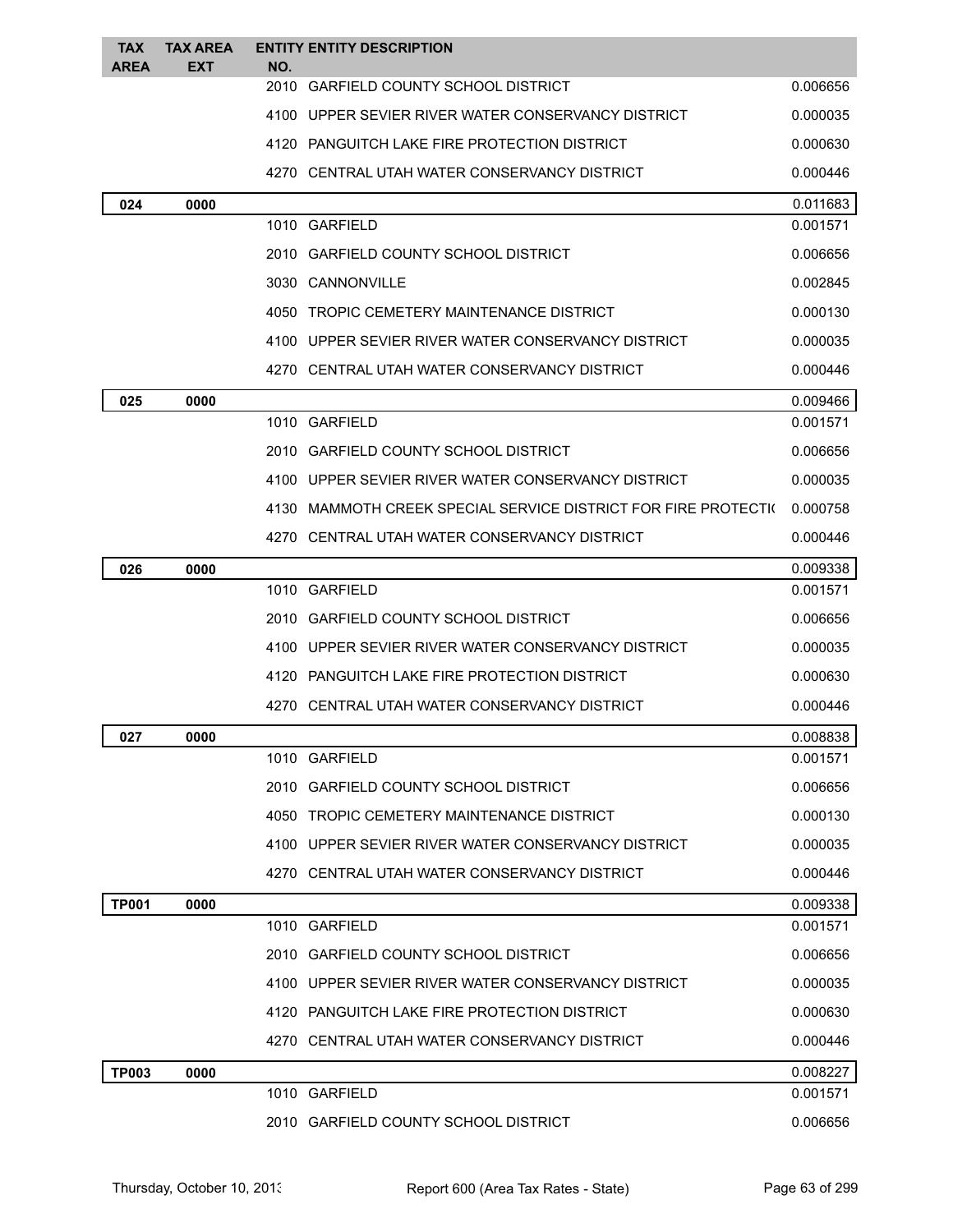**GRAND COUNTY**

| 001 | 0000 |                                                          | 0.010345 |
|-----|------|----------------------------------------------------------|----------|
|     |      | 1010 GRAND                                               | 0.002849 |
|     |      | 2010 GRAND COUNTY SCHOOL DISTRICT                        | 0.006303 |
|     |      | 3020 MOAB CITY                                           |          |
|     |      | 4010 MOAB MOSQUITO ABATEMENT DISTRICT                    | 0.000239 |
|     |      | 4030 GRAND COUNTY CEMETARY MAINTENANCE DISTRICT          | 0.000155 |
|     |      | 4040 MOAB VALLEY FIRE PROTECTION DISTRICT                | 0.000489 |
|     |      | 4050 GRAND COUNTY WATER CONSERVANCY DISTRICT             | 0.000155 |
|     |      | 4070 GRAND COUNTY SPECIAL SERVICE WATER DISTRICT         |          |
|     |      | 4100 THE GRAND COUNTY HOSPITAL SERVICE DISTRICT          |          |
|     |      | 4115 GRAND COUNTY RECREATION SERVICE DISTRICT NO. 1      |          |
|     |      | 4120 SOLID WASTE SPECIAL SERVICE DISTRICT #1             |          |
|     |      | 4130 GRAND COUNTY MULTI-PURPOSE SSD #1                   |          |
|     |      | 6030 GRAND COUNTY BOND                                   | 0.000155 |
| 002 | 0000 |                                                          | 0.010345 |
|     |      | 1010 GRAND                                               | 0.002849 |
|     |      | 2010 GRAND COUNTY SCHOOL DISTRICT                        | 0.006303 |
|     |      | 4010 MOAB MOSQUITO ABATEMENT DISTRICT                    | 0.000239 |
|     |      | 4030 GRAND COUNTY CEMETARY MAINTENANCE DISTRICT          | 0.000155 |
|     |      | 4040 MOAB VALLEY FIRE PROTECTION DISTRICT                | 0.000489 |
|     |      | 4050 GRAND COUNTY WATER CONSERVANCY DISTRICT             | 0.000155 |
|     |      | 4060 SPANISH VALLEY WATER AND SEWER IMPROVEMENT DISTRICT |          |
|     |      | 4070 GRAND COUNTY SPECIAL SERVICE WATER DISTRICT         |          |
|     |      | 4100 THE GRAND COUNTY HOSPITAL SERVICE DISTRICT          |          |
|     |      | 4115 GRAND COUNTY RECREATION SERVICE DISTRICT NO. 1      |          |
|     |      | 4120 SOLID WASTE SPECIAL SERVICE DISTRICT #1             |          |
|     |      | 4130 GRAND COUNTY MULTI-PURPOSE SSD #1                   |          |
|     |      | 6030 GRAND COUNTY BOND                                   | 0.000155 |
| 002 | 0001 |                                                          | 0.010345 |
|     |      | 1010 GRAND                                               | 0.002849 |
|     |      | 2010 GRAND COUNTY SCHOOL DISTRICT                        | 0.006303 |
|     |      | 4010 MOAB MOSQUITO ABATEMENT DISTRICT                    | 0.000239 |
|     |      | 4030 GRAND COUNTY CEMETARY MAINTENANCE DISTRICT          | 0.000155 |
|     |      | 4040 MOAB VALLEY FIRE PROTECTION DISTRICT                | 0.000489 |
|     |      | 4050 GRAND COUNTY WATER CONSERVANCY DISTRICT             | 0.000155 |
|     |      | 4060 SPANISH VALLEY WATER AND SEWER IMPROVEMENT DISTRICT |          |

GRAND COUNTY SPECIAL SERVICE WATER DISTRICT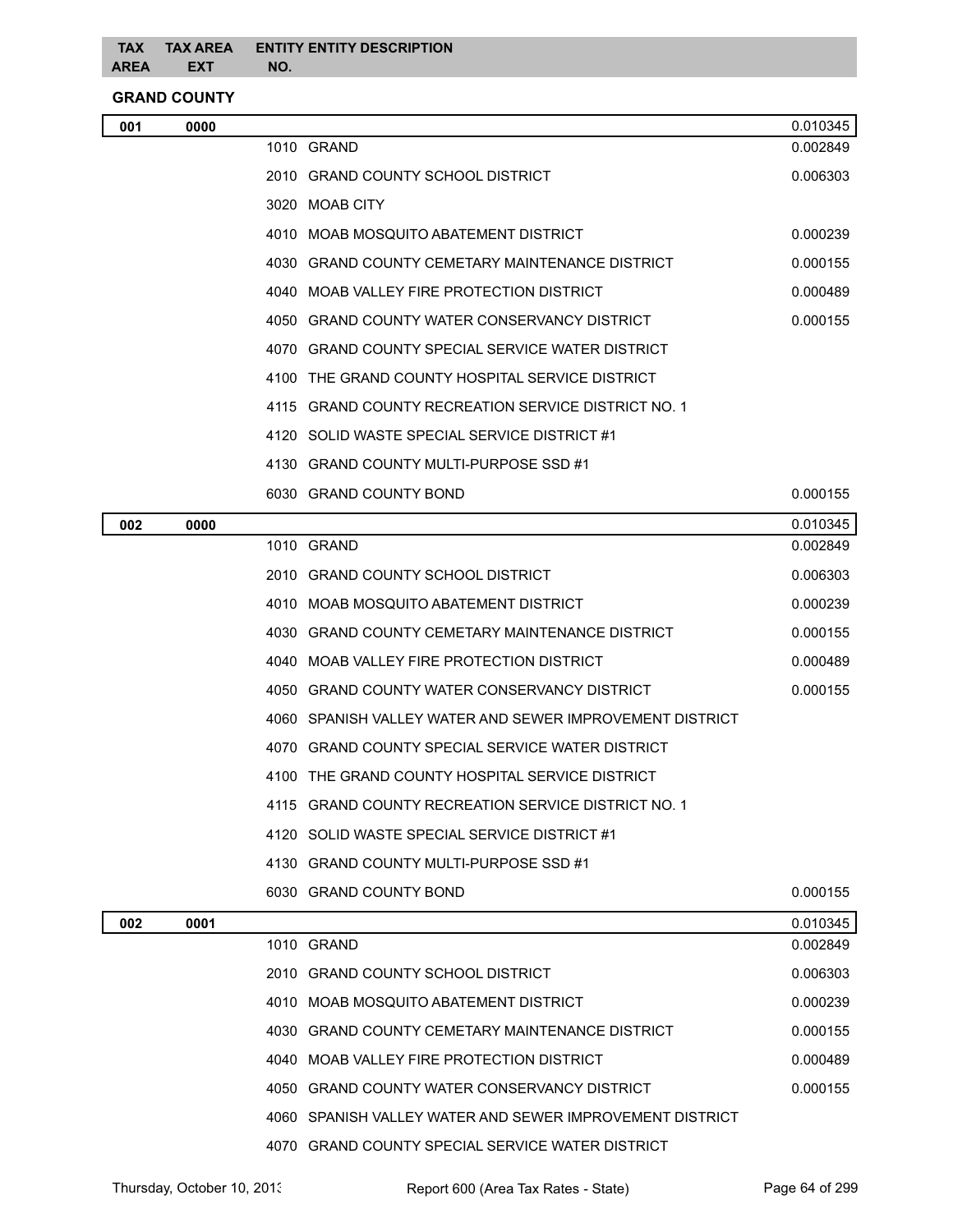| <b>TAX</b><br><b>AREA</b> | <b>TAX AREA</b><br><b>EXT</b> | NO.  | <b>ENTITY ENTITY DESCRIPTION</b>                    |          |
|---------------------------|-------------------------------|------|-----------------------------------------------------|----------|
|                           |                               | 4100 | THE GRAND COUNTY HOSPITAL SERVICE DISTRICT          |          |
|                           |                               |      | 4115 GRAND COUNTY RECREATION SERVICE DISTRICT NO. 1 |          |
|                           |                               |      | 4120 SOLID WASTE SPECIAL SERVICE DISTRICT #1        |          |
|                           |                               |      | 4130 GRAND COUNTY MULTI-PURPOSE SSD #1              |          |
|                           |                               |      | 6030 GRAND COUNTY BOND                              | 0.000155 |
| 003                       | 0000                          |      |                                                     | 0.010345 |
|                           |                               |      | 1010 GRAND                                          | 0.002849 |
|                           |                               |      | 2010 GRAND COUNTY SCHOOL DISTRICT                   | 0.006303 |
|                           |                               |      | 4010 MOAB MOSQUITO ABATEMENT DISTRICT               | 0.000239 |
|                           |                               |      | 4030 GRAND COUNTY CEMETARY MAINTENANCE DISTRICT     | 0.000155 |
|                           |                               |      | 4040 MOAB VALLEY FIRE PROTECTION DISTRICT           | 0.000489 |
|                           |                               |      | 4050 GRAND COUNTY WATER CONSERVANCY DISTRICT        | 0.000155 |
|                           |                               |      | 4070 GRAND COUNTY SPECIAL SERVICE WATER DISTRICT    |          |
|                           |                               |      | 4100 THE GRAND COUNTY HOSPITAL SERVICE DISTRICT     |          |
|                           |                               |      | 4115 GRAND COUNTY RECREATION SERVICE DISTRICT NO. 1 |          |
|                           |                               |      | 4120 SOLID WASTE SPECIAL SERVICE DISTRICT #1        |          |
|                           |                               |      | 4130 GRAND COUNTY MULTI-PURPOSE SSD #1              |          |
|                           |                               |      | 6030 GRAND COUNTY BOND                              | 0.000155 |
|                           |                               |      |                                                     |          |
| 003                       | 0001                          |      |                                                     | 0.010345 |
|                           |                               |      | 1010 GRAND                                          | 0.002849 |
|                           |                               |      | 2010 GRAND COUNTY SCHOOL DISTRICT                   | 0.006303 |
|                           |                               |      | 4010 MOAB MOSQUITO ABATEMENT DISTRICT               | 0.000239 |
|                           |                               |      | 4030 GRAND COUNTY CEMETARY MAINTENANCE DISTRICT     | 0.000155 |
|                           |                               |      | 4040 MOAB VALLEY FIRE PROTECTION DISTRICT           | 0.000489 |
|                           |                               |      | 4050 GRAND COUNTY WATER CONSERVANCY DISTRICT        | 0.000155 |
|                           |                               |      | 4070 GRAND COUNTY SPECIAL SERVICE WATER DISTRICT    |          |
|                           |                               |      | 4100 THE GRAND COUNTY HOSPITAL SERVICE DISTRICT     |          |
|                           |                               |      | 4115 GRAND COUNTY RECREATION SERVICE DISTRICT NO. 1 |          |
|                           |                               |      | 4120 SOLID WASTE SPECIAL SERVICE DISTRICT #1        |          |
|                           |                               |      | 4130 GRAND COUNTY MULTI-PURPOSE SSD #1              |          |
|                           |                               |      | 6030 GRAND COUNTY BOND                              | 0.000155 |
| 004                       | 0000                          |      |                                                     | 0.009617 |
|                           |                               |      | 1010 GRAND                                          | 0.002849 |
|                           |                               |      | 2010 GRAND COUNTY SCHOOL DISTRICT                   | 0.006303 |
|                           |                               |      | 4030 GRAND COUNTY CEMETARY MAINTENANCE DISTRICT     | 0.000155 |
|                           |                               |      | 4050 GRAND COUNTY WATER CONSERVANCY DISTRICT        | 0.000155 |
|                           |                               |      | 4070 GRAND COUNTY SPECIAL SERVICE WATER DISTRICT    |          |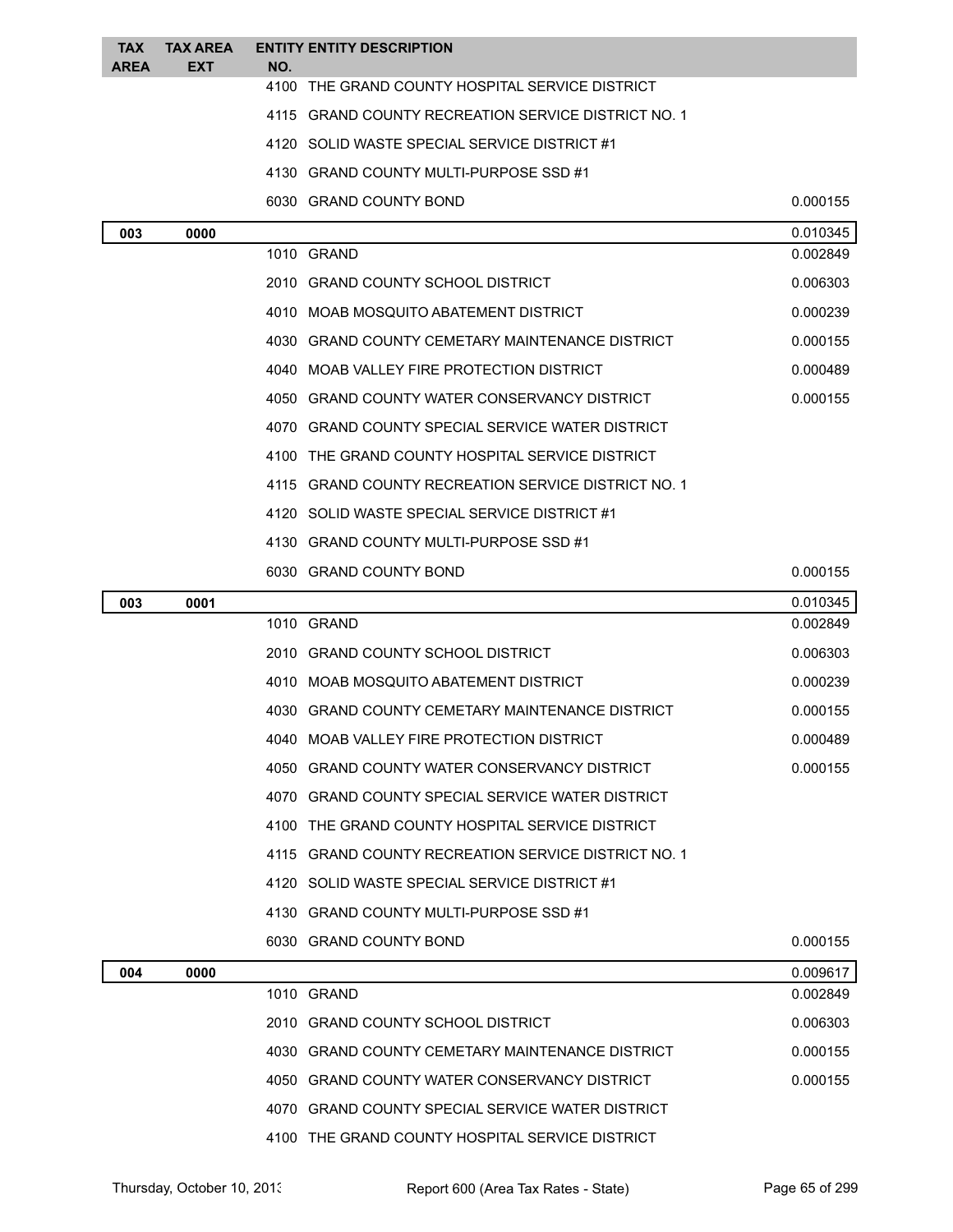| <b>TAX</b>  | <b>TAX AREA</b> |     | <b>ENTITY ENTITY DESCRIPTION</b>                               |          |
|-------------|-----------------|-----|----------------------------------------------------------------|----------|
| <b>AREA</b> | EXT             | NO. | 4115 GRAND COUNTY RECREATION SERVICE DISTRICT NO. 1            |          |
|             |                 |     | 4120 SOLID WASTE SPECIAL SERVICE DISTRICT #1                   |          |
|             |                 |     | 4130 GRAND COUNTY MULTI-PURPOSE SSD #1                         |          |
|             |                 |     | 6030 GRAND COUNTY BOND                                         | 0.000155 |
| 004         | 0001            |     |                                                                | 0.009617 |
|             |                 |     | 1010 GRAND                                                     | 0.002849 |
|             |                 |     | 2010 GRAND COUNTY SCHOOL DISTRICT                              | 0.006303 |
|             |                 |     | 4030 GRAND COUNTY CEMETARY MAINTENANCE DISTRICT                | 0.000155 |
|             |                 |     | 4050 GRAND COUNTY WATER CONSERVANCY DISTRICT                   | 0.000155 |
|             |                 |     | 4070 GRAND COUNTY SPECIAL SERVICE WATER DISTRICT               |          |
|             |                 |     | 4100 THE GRAND COUNTY HOSPITAL SERVICE DISTRICT                |          |
|             |                 |     | 4115 GRAND COUNTY RECREATION SERVICE DISTRICT NO. 1            |          |
|             |                 |     | 4120 SOLID WASTE SPECIAL SERVICE DISTRICT #1                   |          |
|             |                 |     | 4130 GRAND COUNTY MULTI-PURPOSE SSD #1                         |          |
|             |                 |     | 6030 GRAND COUNTY BOND                                         | 0.000155 |
| 005         | 0000            |     |                                                                | 0.009617 |
|             |                 |     | 1010 GRAND                                                     | 0.002849 |
|             |                 |     | 2010 GRAND COUNTY SCHOOL DISTRICT                              | 0.006303 |
|             |                 |     | 4020 ELGIN MOSQUITO ABATEMENT DISTRICT                         |          |
|             |                 |     | 4030 GRAND COUNTY CEMETARY MAINTENANCE DISTRICT                | 0.000155 |
|             |                 |     | 4050 GRAND COUNTY WATER CONSERVANCY DISTRICT                   | 0.000155 |
|             |                 |     | 4070 GRAND COUNTY SPECIAL SERVICE WATER DISTRICT               |          |
|             |                 |     | 4100 THE GRAND COUNTY HOSPITAL SERVICE DISTRICT                |          |
|             |                 |     | 4115 GRAND COUNTY RECREATION SERVICE DISTRICT NO. 1            |          |
|             |                 |     | 4120 SOLID WASTE SPECIAL SERVICE DISTRICT #1                   |          |
|             |                 |     | 4130 GRAND COUNTY MULTI-PURPOSE SSD #1                         |          |
|             |                 |     | 6030 GRAND COUNTY BOND                                         | 0.000155 |
| 006         | 0000            |     |                                                                | 0.010044 |
|             |                 |     | 1010 GRAND                                                     | 0.002849 |
|             |                 |     | 2010 GRAND COUNTY SCHOOL DISTRICT                              | 0.006303 |
|             |                 |     | 4030 GRAND COUNTY CEMETARY MAINTENANCE DISTRICT                | 0.000155 |
|             |                 |     | 4050 GRAND COUNTY WATER CONSERVANCY DISTRICT                   | 0.000155 |
|             |                 |     | 4070 GRAND COUNTY SPECIAL SERVICE WATER DISTRICT               |          |
|             |                 |     | 4090 GRAND COUNTY SERVICE AREA FOR THE CASTLE VALLEY FIRE PROT | 0.000427 |
|             |                 |     | 4100 THE GRAND COUNTY HOSPITAL SERVICE DISTRICT                |          |
|             |                 |     | 4115 GRAND COUNTY RECREATION SERVICE DISTRICT NO. 1            |          |
|             |                 |     | 4120 SOLID WASTE SPECIAL SERVICE DISTRICT #1                   |          |
|             |                 |     | 4130 GRAND COUNTY MULTI-PURPOSE SSD #1                         |          |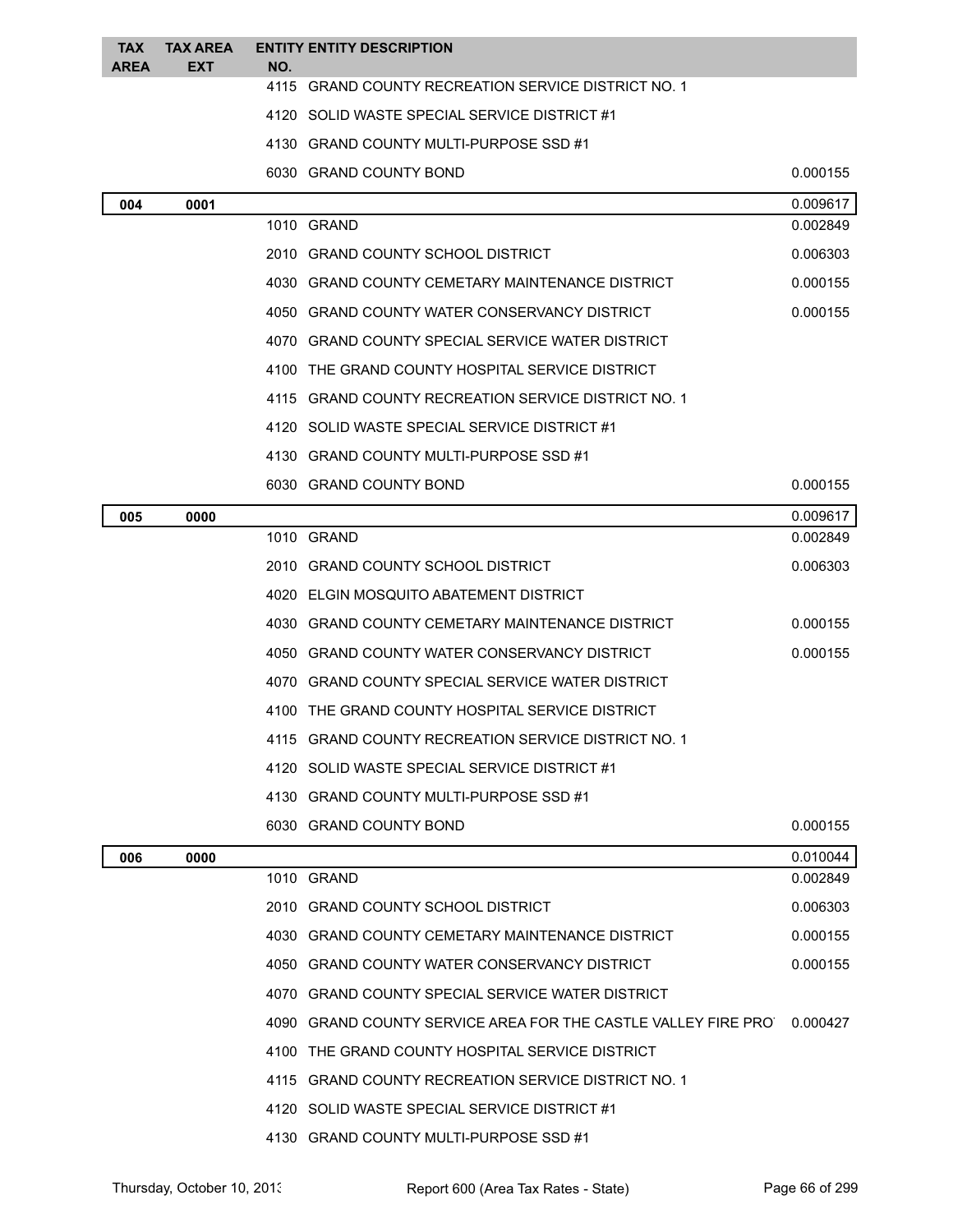| <b>TAX</b><br><b>AREA</b> | <b>TAX AREA</b><br>EXT | NO. | <b>ENTITY ENTITY DESCRIPTION</b>                                         |          |
|---------------------------|------------------------|-----|--------------------------------------------------------------------------|----------|
|                           |                        |     | 6030 GRAND COUNTY BOND                                                   | 0.000155 |
| 007                       | 0000                   |     |                                                                          | 0.009617 |
|                           |                        |     | 1010 GRAND                                                               | 0.002849 |
|                           |                        |     | 2010 GRAND COUNTY SCHOOL DISTRICT                                        | 0.006303 |
|                           |                        |     | 4030 GRAND COUNTY CEMETARY MAINTENANCE DISTRICT                          | 0.000155 |
|                           |                        |     | 4050 GRAND COUNTY WATER CONSERVANCY DISTRICT                             | 0.000155 |
|                           |                        |     | 4080 THOMPSON SPECIAL SERVICE DISTRICT                                   |          |
|                           |                        |     | 4100 THE GRAND COUNTY HOSPITAL SERVICE DISTRICT                          |          |
|                           |                        |     | 4115 GRAND COUNTY RECREATION SERVICE DISTRICT NO. 1                      |          |
|                           |                        |     | 4120 SOLID WASTE SPECIAL SERVICE DISTRICT #1                             |          |
|                           |                        |     | 4130 GRAND COUNTY MULTI-PURPOSE SSD #1                                   |          |
|                           |                        |     | 6030 GRAND COUNTY BOND                                                   | 0.000155 |
| 009                       | 0000                   |     |                                                                          | 0.011108 |
|                           |                        |     | 1010 GRAND                                                               | 0.002849 |
|                           |                        |     | 2010 GRAND COUNTY SCHOOL DISTRICT                                        | 0.006303 |
|                           |                        |     | 3010 CASTLE VALLEY                                                       | 0.001064 |
|                           |                        |     | 4030 GRAND COUNTY CEMETARY MAINTENANCE DISTRICT                          | 0.000155 |
|                           |                        |     | 4050 GRAND COUNTY WATER CONSERVANCY DISTRICT                             | 0.000155 |
|                           |                        |     | 4070 GRAND COUNTY SPECIAL SERVICE WATER DISTRICT                         |          |
|                           |                        |     | 4090 GRAND COUNTY SERVICE AREA FOR THE CASTLE VALLEY FIRE PRO   0.000427 |          |
|                           |                        |     | 4100 THE GRAND COUNTY HOSPITAL SERVICE DISTRICT                          |          |
|                           |                        |     | 4115 GRAND COUNTY RECREATION SERVICE DISTRICT NO. 1                      |          |
|                           |                        |     | 4120 SOLID WASTE SPECIAL SERVICE DISTRICT #1                             |          |
|                           |                        |     | 4130 GRAND COUNTY MULTI-PURPOSE SSD #1                                   |          |
|                           |                        |     | 6030 GRAND COUNTY BOND                                                   | 0.000155 |
| 011                       | 0000                   |     |                                                                          | 0.010345 |
|                           |                        |     | 1010 GRAND                                                               | 0.002849 |
|                           |                        |     | 2010 GRAND COUNTY SCHOOL DISTRICT                                        | 0.006303 |
|                           |                        |     | 3020 MOAB CITY                                                           |          |
|                           |                        |     | 4010 MOAB MOSQUITO ABATEMENT DISTRICT                                    | 0.000239 |
|                           |                        |     | 4030 GRAND COUNTY CEMETARY MAINTENANCE DISTRICT                          | 0.000155 |
|                           |                        |     | 4040 MOAB VALLEY FIRE PROTECTION DISTRICT                                | 0.000489 |
|                           |                        |     | 4050 GRAND COUNTY WATER CONSERVANCY DISTRICT                             | 0.000155 |
|                           |                        |     | 4060 SPANISH VALLEY WATER AND SEWER IMPROVEMENT DISTRICT                 |          |
|                           |                        |     | 4070 GRAND COUNTY SPECIAL SERVICE WATER DISTRICT                         |          |
|                           |                        |     | 4100 THE GRAND COUNTY HOSPITAL SERVICE DISTRICT                          |          |
|                           |                        |     | 4115 GRAND COUNTY RECREATION SERVICE DISTRICT NO. 1                      |          |
|                           |                        |     | 4120 SOLID WASTE SPECIAL SERVICE DISTRICT #1                             |          |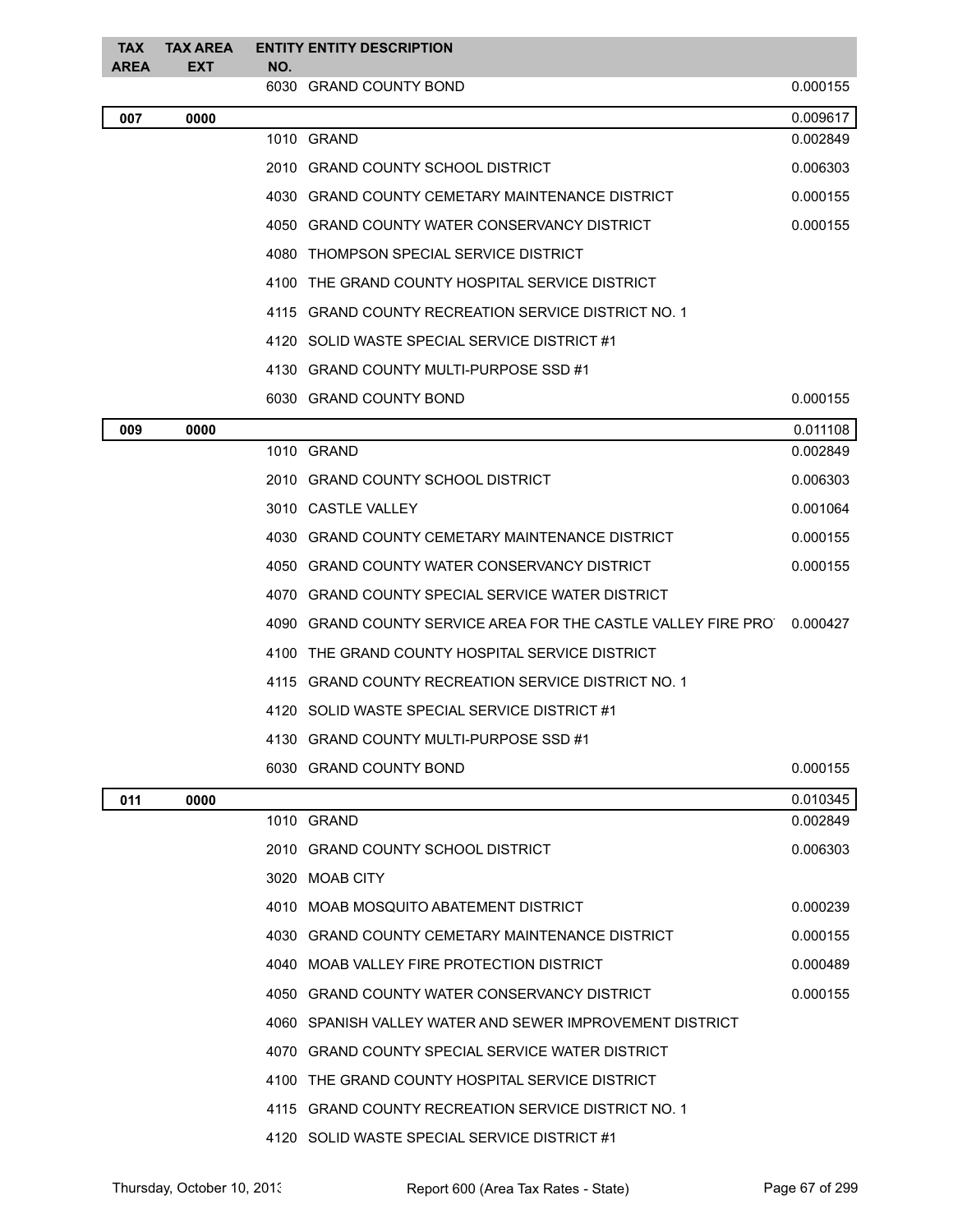| <b>TAX</b><br><b>AREA</b> | EXT | TAX AREA ENTITY ENTITY DESCRIPTION<br>NO. |          |
|---------------------------|-----|-------------------------------------------|----------|
|                           |     | 4130 GRAND COUNTY MULTI-PURPOSE SSD #1    |          |
|                           |     | 6030 GRAND COUNTY BOND                    | 0.000155 |

| 012 | 0000 |                                                          | 0.009617 |
|-----|------|----------------------------------------------------------|----------|
|     |      | 1010 GRAND                                               | 0.002849 |
|     |      | 2010 GRAND COUNTY SCHOOL DISTRICT                        | 0.006303 |
|     |      | 4030 GRAND COUNTY CEMETARY MAINTENANCE DISTRICT          | 0.000155 |
|     |      | 4050 GRAND COUNTY WATER CONSERVANCY DISTRICT             | 0.000155 |
|     |      | 4060 SPANISH VALLEY WATER AND SEWER IMPROVEMENT DISTRICT |          |
|     |      | 4070 GRAND COUNTY SPECIAL SERVICE WATER DISTRICT         |          |
|     |      | 4100 THE GRAND COUNTY HOSPITAL SERVICE DISTRICT          |          |
|     |      | 4115 GRAND COUNTY RECREATION SERVICE DISTRICT NO. 1      |          |
|     |      | 4120 SOLID WASTE SPECIAL SERVICE DISTRICT #1             |          |
|     |      | 4130 GRAND COUNTY MULTI-PURPOSE SSD #1                   |          |
|     |      | 6030 GRAND COUNTY BOND                                   | 0.000155 |
|     |      |                                                          |          |

## **IRON COUNTY**

| 001 | 0000 |                                                     | 0.015017 |
|-----|------|-----------------------------------------------------|----------|
|     |      | 1010 IRON                                           | 0.002367 |
|     |      | 2010 IRON COUNTY SCHOOL DISTRICT                    | 0.008042 |
|     |      | 3060 PAROWAN                                        | 0.004608 |
| 002 | 0000 |                                                     | 0.011530 |
|     |      | 1010 IRON                                           | 0.002367 |
|     |      | 2010 IRON COUNTY SCHOOL DISTRICT                    | 0.008042 |
|     |      | 3050 PARAGONAH                                      | 0.001121 |
| 003 | 0000 |                                                     | 0.014083 |
|     |      | 1010 IRON                                           | 0.002367 |
|     |      | 2010 IRON COUNTY SCHOOL DISTRICT                    | 0.008042 |
|     |      | 3040 KANARRAVILLE                                   | 0.002906 |
|     |      | 4015 CENTRAL IRON COUNTY WATER CONSERVANCY DISTRICT | 0.000768 |
| 004 | 0000 |                                                     | 0.013294 |
|     |      | 1010 IRON                                           | 0.002367 |
|     |      | 2010 IRON COUNTY SCHOOL DISTRICT                    | 0.008042 |
|     |      | 3030 ENOCH                                          | 0.002117 |
|     |      | 4015 CENTRAL IRON COUNTY WATER CONSERVANCY DISTRICT | 0.000768 |
| 005 | 0000 |                                                     | 0.016136 |
|     |      | 1010 IRON                                           | 0.002367 |
|     |      | 2010<br><b>IRON COUNTY SCHOOL DISTRICT</b>          | 0.008042 |
|     |      | 3010 BRIAN HEAD CITY                                | 0.005727 |
| 006 | 0000 |                                                     | 0.014985 |
|     |      | 1010 IRON                                           | 0.002367 |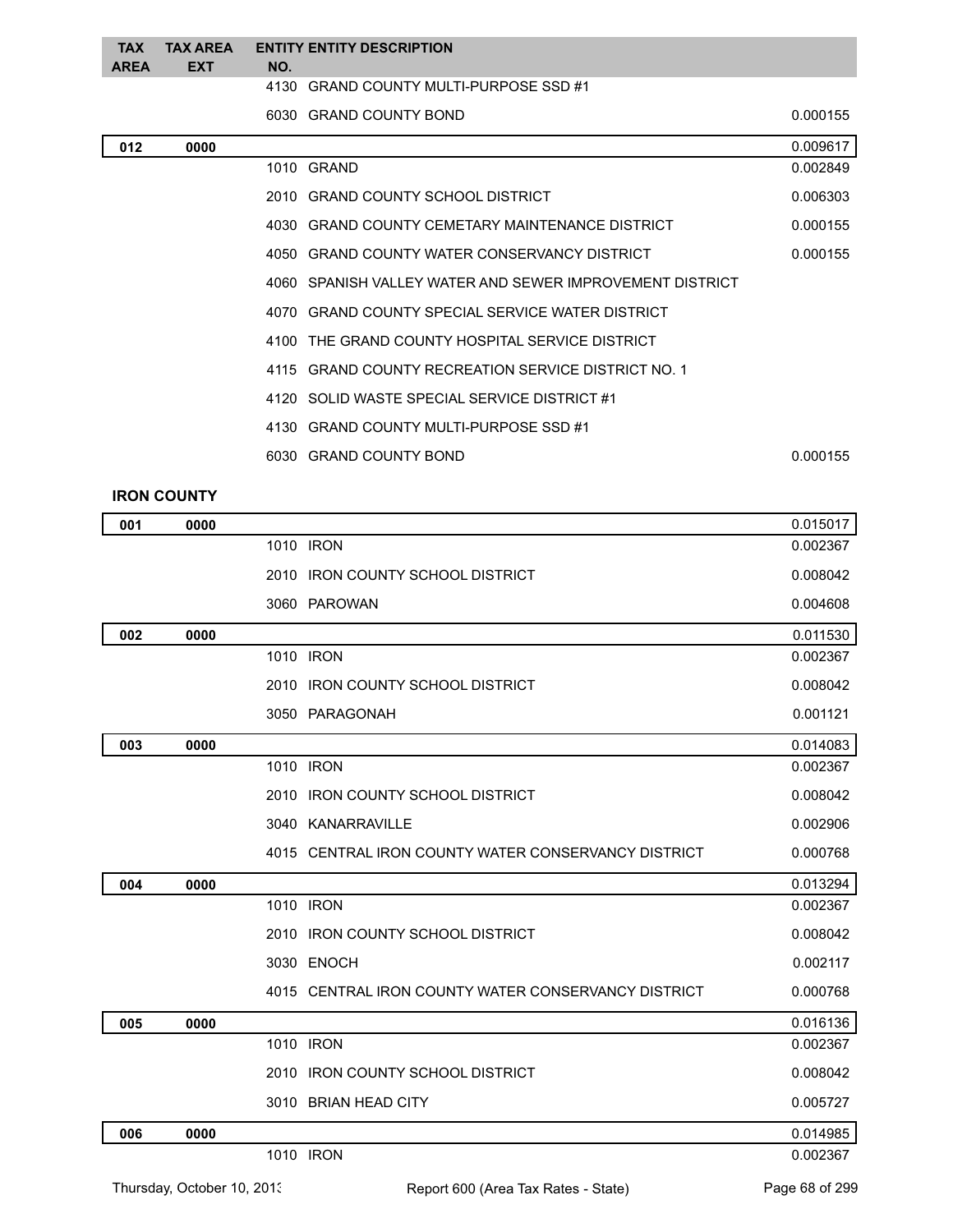| <b>TAX</b><br><b>AREA</b> | <b>TAX AREA</b><br><b>EXT</b> | <b>ENTITY ENTITY DESCRIPTION</b><br>NO.                        |          |
|---------------------------|-------------------------------|----------------------------------------------------------------|----------|
|                           |                               | 2010 IRON COUNTY SCHOOL DISTRICT                               | 0.008042 |
|                           |                               | 3020 CEDAR CITY                                                | 0.003808 |
|                           |                               | 4015 CENTRAL IRON COUNTY WATER CONSERVANCY DISTRICT            | 0.000768 |
| 007                       | 0000                          |                                                                | 0.013485 |
|                           |                               | 1010 IRON                                                      | 0.002367 |
|                           |                               | 2010 IRON COUNTY SCHOOL DISTRICT                               | 0.008042 |
|                           |                               | 4020 IRON COUNTY UNINCORPORATED AREA SERVICES DISTRICT #2 (MUI | 0.003076 |
| 010                       | 0000                          |                                                                | 0.014253 |
|                           |                               | 1010 IRON                                                      | 0.002367 |
|                           |                               | 2010 IRON COUNTY SCHOOL DISTRICT                               | 0.008042 |
|                           |                               | 4010 IRON COUNTY SERVICE AREA NO. 2                            |          |
|                           |                               | 4015 CENTRAL IRON COUNTY WATER CONSERVANCY DISTRICT            | 0.000768 |
|                           |                               | 4020 IRON COUNTY UNINCORPORATED AREA SERVICES DISTRICT #2 (MUI | 0.003076 |
| 010                       | 0001                          |                                                                | 0.014253 |
|                           |                               | 1010 IRON                                                      | 0.002367 |
|                           |                               | 2010 IRON COUNTY SCHOOL DISTRICT                               | 0.008042 |
|                           |                               | 4015 CENTRAL IRON COUNTY WATER CONSERVANCY DISTRICT            | 0.000768 |
|                           |                               | 4020 IRON COUNTY UNINCORPORATED AREA SERVICES DISTRICT #2 (MUI | 0.003076 |
| 011                       | 0000                          |                                                                | 0.016136 |
|                           |                               | 1010 IRON                                                      | 0.002367 |
|                           |                               | 2010 IRON COUNTY SCHOOL DISTRICT                               | 0.008042 |
|                           |                               | 3010 BRIAN HEAD CITY                                           | 0.005727 |
| 012                       | 0000                          |                                                                | 0.016136 |
|                           |                               | 1010 IRON                                                      | 0.002367 |
|                           |                               | 2010 IRON COUNTY SCHOOL DISTRICT                               | 0.008042 |
|                           |                               | 3010 BRIAN HEAD CITY                                           | 0.005727 |
| 013                       | 0000                          |                                                                | 0.014985 |
|                           |                               | 1010 IRON                                                      | 0.002367 |
|                           |                               | 2010 IRON COUNTY SCHOOL DISTRICT                               | 0.008042 |
|                           |                               | 3020 CEDAR CITY                                                | 0.003808 |
|                           |                               | 4015 CENTRAL IRON COUNTY WATER CONSERVANCY DISTRICT            | 0.000768 |
| 014                       | 0000                          |                                                                | 0.013485 |
|                           |                               | 1010 IRON                                                      | 0.002367 |
|                           |                               | 2010 IRON COUNTY SCHOOL DISTRICT                               | 0.008042 |
|                           |                               | 4020 IRON COUNTY UNINCORPORATED AREA SERVICES DISTRICT #2 (MUI | 0.003076 |
|                           | IIINONOMIIV                   |                                                                |          |

**JUAB COUNTY**

| 001 | 0000 |              | <b>01</b>      |
|-----|------|--------------|----------------|
|     |      | JUAB<br>1010 | 002950<br>ົາມະ |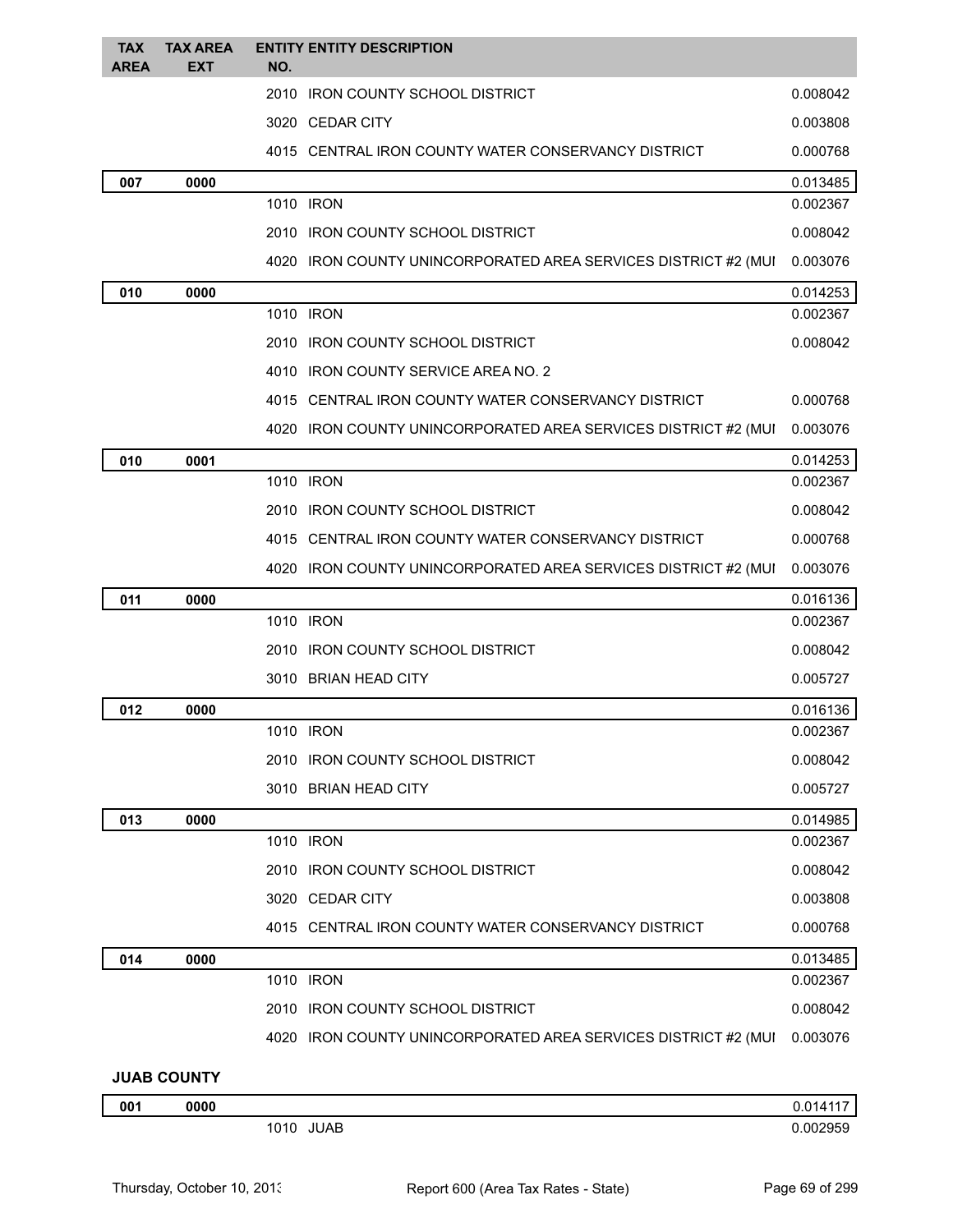| <b>TAX</b><br>AREA | <b>TAX AREA</b><br>EXT | <b>ENTITY ENTITY DESCRIPTION</b><br>NO.                   |          |
|--------------------|------------------------|-----------------------------------------------------------|----------|
|                    |                        | 2010 JUAB COUNTY SCHOOL DISTRICT                          | 0.008070 |
|                    |                        | 3040 NEPHI CITY                                           | 0.001599 |
|                    |                        | 4010   EAST JUAB COUNTY WATER CONSERVANCY DISTRICT        | 0.000245 |
|                    |                        | 4015 JUAB COUNTY FIRE PROTECTION SPECIAL SERVICE DISTRICT | 0.000798 |
|                    |                        | 4270 CENTRAL UTAH WATER CONSERVANCY DISTRICT              | 0.000446 |
| 002                | 0000                   |                                                           | 0.013427 |
|                    |                        | 1010 JUAB                                                 | 0.002959 |
|                    |                        | 2010 JUAB COUNTY SCHOOL DISTRICT                          | 0.008070 |
|                    |                        | 3020 LEVAN                                                | 0.001154 |
|                    |                        | 4015 JUAB COUNTY FIRE PROTECTION SPECIAL SERVICE DISTRICT | 0.000798 |
|                    |                        | 4270 CENTRAL UTAH WATER CONSERVANCY DISTRICT              | 0.000446 |
| 003                | 0000                   |                                                           | 0.013740 |
|                    |                        | 1010 JUAB                                                 | 0.002959 |
|                    |                        | 2010 JUAB COUNTY SCHOOL DISTRICT                          | 0.008070 |
|                    |                        | 3030 MONA                                                 | 0.001222 |
|                    |                        | 4010 EAST JUAB COUNTY WATER CONSERVANCY DISTRICT          | 0.000245 |
|                    |                        | 4015 JUAB COUNTY FIRE PROTECTION SPECIAL SERVICE DISTRICT | 0.000798 |
|                    |                        | 4270 CENTRAL UTAH WATER CONSERVANCY DISTRICT              | 0.000446 |
| 004                | 0000                   |                                                           | 0.012518 |
|                    |                        | 1010 JUAB                                                 | 0.002959 |
|                    |                        | 2010 JUAB COUNTY SCHOOL DISTRICT                          | 0.008070 |
|                    |                        | 4010 EAST JUAB COUNTY WATER CONSERVANCY DISTRICT          | 0.000245 |
|                    |                        | 4015 JUAB COUNTY FIRE PROTECTION SPECIAL SERVICE DISTRICT | 0.000798 |
|                    |                        | 4270 CENTRAL UTAH WATER CONSERVANCY DISTRICT              | 0.000446 |
| 005                | 0000                   |                                                           | 0.012273 |
|                    |                        | 1010 JUAB                                                 | 0.002959 |
|                    |                        | 2010 JUAB COUNTY SCHOOL DISTRICT                          | 0.008070 |
|                    |                        | 4015 JUAB COUNTY FIRE PROTECTION SPECIAL SERVICE DISTRICT | 0.000798 |
|                    |                        | 4270 CENTRAL UTAH WATER CONSERVANCY DISTRICT              | 0.000446 |
| 006                | 0000                   |                                                           | 0.012273 |
|                    |                        | 1010 JUAB                                                 | 0.002959 |
|                    |                        | 2010 JUAB COUNTY SCHOOL DISTRICT                          | 0.008070 |
|                    |                        | 4015 JUAB COUNTY FIRE PROTECTION SPECIAL SERVICE DISTRICT | 0.000798 |
|                    |                        | 4270   CENTRAL UTAH WATER CONSERVANCY DISTRICT            | 0.000446 |
| 007                | 0000                   |                                                           | 0.011827 |
|                    |                        | 1010 JUAB                                                 | 0.002959 |
|                    |                        | 2010 JUAB COUNTY SCHOOL DISTRICT                          | 0.008070 |
|                    |                        | 4015 JUAB COUNTY FIRE PROTECTION SPECIAL SERVICE DISTRICT | 0.000798 |
| 008                | 0000                   |                                                           | 0.015116 |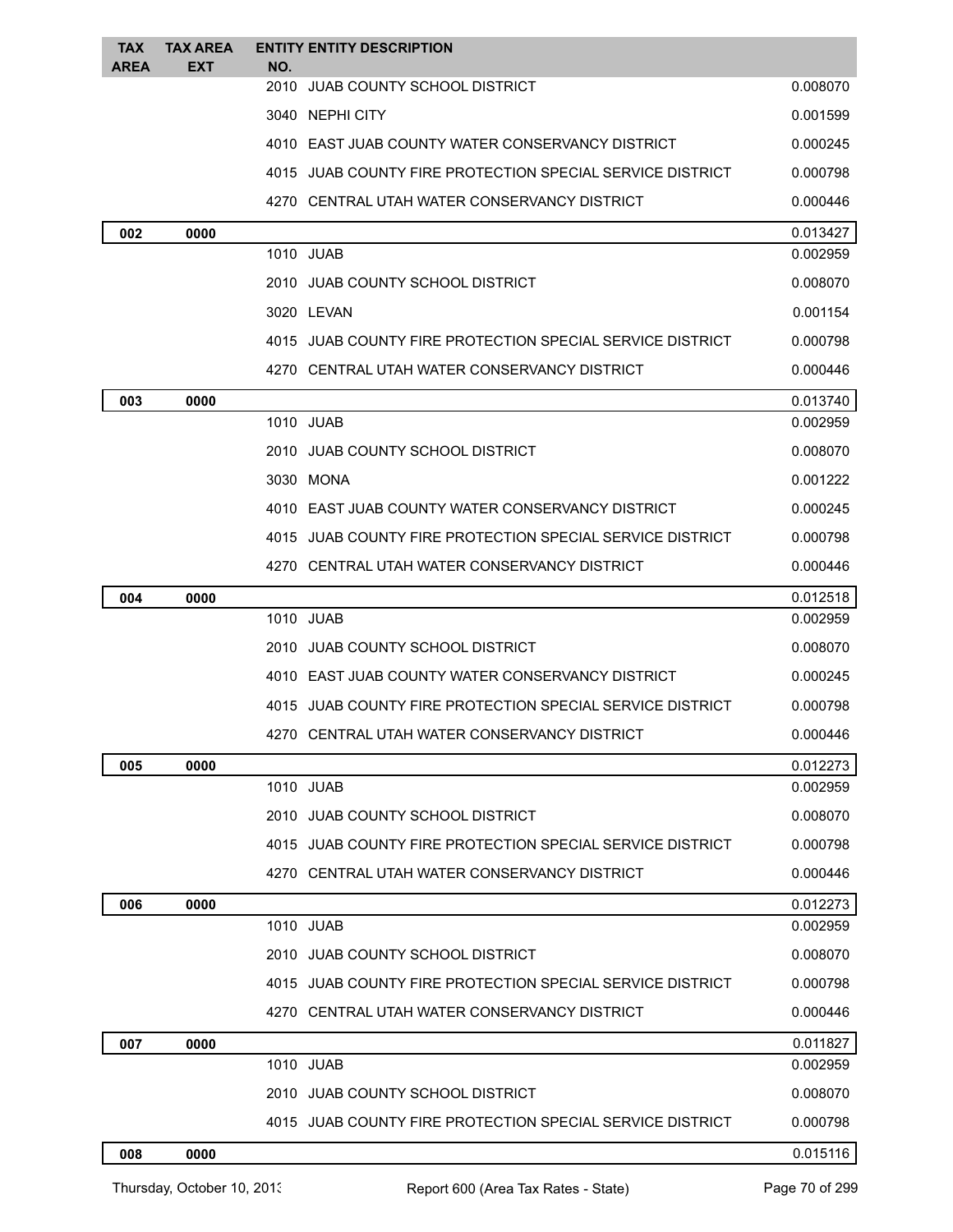| <b>TAX</b><br><b>AREA</b> | <b>TAX AREA</b><br><b>EXT</b> | <b>ENTITY ENTITY DESCRIPTION</b><br>NO.                   |          |
|---------------------------|-------------------------------|-----------------------------------------------------------|----------|
|                           |                               | 1010<br>JUAB                                              | 0.002959 |
|                           |                               | 2020 TINTIC SCHOOL DISTRICT                               | 0.007696 |
|                           |                               | 3010 EUREKA                                               | 0.003217 |
|                           |                               | 4015 JUAB COUNTY FIRE PROTECTION SPECIAL SERVICE DISTRICT | 0.000798 |
|                           |                               | 4270 CENTRAL UTAH WATER CONSERVANCY DISTRICT              | 0.000446 |
| 009                       | 0000                          |                                                           | 0.011899 |
|                           |                               | 1010 JUAB                                                 | 0.002959 |
|                           |                               | 2020 TINTIC SCHOOL DISTRICT                               | 0.007696 |
|                           |                               | 4015 JUAB COUNTY FIRE PROTECTION SPECIAL SERVICE DISTRICT | 0.000798 |
|                           |                               | 4270 CENTRAL UTAH WATER CONSERVANCY DISTRICT              | 0.000446 |
| 010                       | 0000                          |                                                           | 0.011453 |
|                           |                               | 1010 JUAB                                                 | 0.002959 |
|                           |                               | 2020 TINTIC SCHOOL DISTRICT                               | 0.007696 |
|                           |                               | 4015 JUAB COUNTY FIRE PROTECTION SPECIAL SERVICE DISTRICT | 0.000798 |
| 011                       | 0000                          |                                                           | 0.012273 |
|                           |                               | 1010 JUAB                                                 | 0.002959 |
|                           |                               | 2010 JUAB COUNTY SCHOOL DISTRICT                          | 0.008070 |
|                           |                               | 4015 JUAB COUNTY FIRE PROTECTION SPECIAL SERVICE DISTRICT | 0.000798 |
|                           |                               | 4270 CENTRAL UTAH WATER CONSERVANCY DISTRICT              | 0.000446 |
| 012                       | 0000                          |                                                           | 0.012518 |
|                           |                               | 1010 JUAB                                                 | 0.002959 |
|                           |                               | 2010 JUAB COUNTY SCHOOL DISTRICT                          | 0.008070 |
|                           |                               | 4010 EAST JUAB COUNTY WATER CONSERVANCY DISTRICT          | 0.000245 |
|                           |                               | 4015 JUAB COUNTY FIRE PROTECTION SPECIAL SERVICE DISTRICT | 0.000798 |
|                           |                               | 4270 CENTRAL UTAH WATER CONSERVANCY DISTRICT              | 0.000446 |
| 013                       | 0000                          |                                                           | 0.015157 |
|                           |                               | 1010 JUAB                                                 | 0.002959 |
|                           |                               | 2010 JUAB COUNTY SCHOOL DISTRICT                          | 0.008070 |
|                           |                               | 3080 ROCKY RIDGE TOWN                                     | 0.002639 |
|                           |                               | 4010 EAST JUAB COUNTY WATER CONSERVANCY DISTRICT          | 0.000245 |
|                           |                               | 4015 JUAB COUNTY FIRE PROTECTION SPECIAL SERVICE DISTRICT | 0.000798 |
|                           |                               | 4270 CENTRAL UTAH WATER CONSERVANCY DISTRICT              | 0.000446 |
| 014                       | 0000                          |                                                           | 0.014926 |
|                           |                               | 1010 JUAB                                                 | 0.002959 |
|                           |                               | 2010 JUAB COUNTY SCHOOL DISTRICT                          | 0.008070 |
|                           |                               | 3090 SANTAQUIN CITY                                       | 0.002408 |
|                           |                               | 4010 EAST JUAB COUNTY WATER CONSERVANCY DISTRICT          | 0.000245 |
|                           |                               | 4015 JUAB COUNTY FIRE PROTECTION SPECIAL SERVICE DISTRICT | 0.000798 |
|                           |                               | 4270 CENTRAL UTAH WATER CONSERVANCY DISTRICT              | 0.000446 |

Thursday, October 10, 2013 Report 600 (Area Tax Rates - State) Page 71 of 299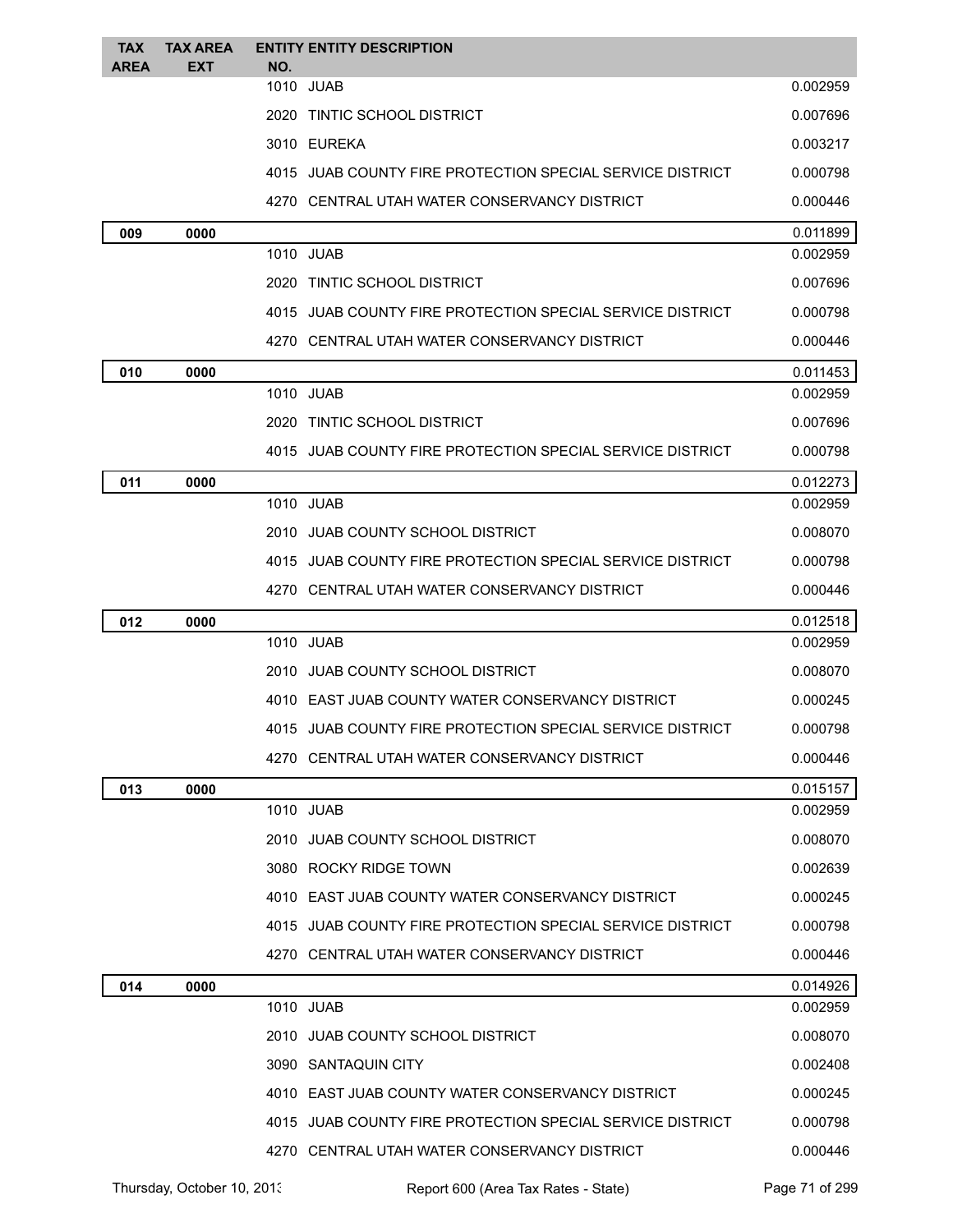### **KANE COUNTY**

| 001 | 0000 |                                                           | 0.009994 |
|-----|------|-----------------------------------------------------------|----------|
|     |      | 1010 KANF                                                 | 0.004331 |
|     |      | 2010 KANE COUNTY SCHOOL DISTRICT                          | 0.005019 |
|     |      | 4050 KANE COUNTY WATER CONSERVANCY DISTRICT               | 0.000644 |
|     |      | 4060 KANE COUNTY HUMAN RESOURCES SPECIAL SERVICE DISTRICT |          |
|     |      |                                                           |          |

4065 KANE COUNTY RECREATION AND TRANSPORTATION SPECIAL SERVIC

| 002 | 0000 |                                                               | 0.011528 |
|-----|------|---------------------------------------------------------------|----------|
|     |      | 1010 KANE                                                     | 0.004331 |
|     |      | 2010 KANE COUNTY SCHOOL DISTRICT                              | 0.005019 |
|     |      | 3040 KANAB CITY                                               | 0.001534 |
|     |      | 4030 WESTERN KANE COUNTY SPECIAL SERVICE DISTRICT #1          |          |
|     |      | 4050 KANE COUNTY WATER CONSERVANCY DISTRICT                   | 0.000644 |
|     |      | 4060 KANE COUNTY HUMAN RESOURCES SPECIAL SERVICE DISTRICT     |          |
|     |      | 4065 KANE COUNTY RECREATION AND TRANSPORTATION SPECIAL SERVIC |          |
| 003 | 0000 |                                                               | 0.012131 |
|     |      | 1010 KANE                                                     | 0.004331 |
|     |      | 2010 KANE COUNTY SCHOOL DISTRICT                              | 0.005019 |
|     |      | 3050 ORDERVILLE                                               | 0.002137 |
|     |      | 4020 LONG VALLEY SEWER IMPROVEMENT DISTRICT                   |          |
|     |      | 4030 WESTERN KANE COUNTY SPECIAL SERVICE DISTRICT #1          |          |
|     |      | 4050 KANE COUNTY WATER CONSERVANCY DISTRICT                   | 0.000644 |
|     |      | 4060 KANE COUNTY HUMAN RESOURCES SPECIAL SERVICE DISTRICT     |          |
|     |      | 4065 KANE COUNTY RECREATION AND TRANSPORTATION SPECIAL SERVIC |          |
| 004 | 0000 |                                                               | 0.012218 |

| 004 | 0000 |                                                               | 0.012218 |
|-----|------|---------------------------------------------------------------|----------|
|     |      | 1010 KANE                                                     | 0.004331 |
|     |      | 2010 KANE COUNTY SCHOOL DISTRICT                              | 0.005019 |
|     |      | 3030 GLENDALE                                                 | 0.002224 |
|     |      | 4020 LONG VALLEY SEWER IMPROVEMENT DISTRICT                   |          |
|     |      | 4030 WESTERN KANE COUNTY SPECIAL SERVICE DISTRICT #1          |          |
|     |      | 4050 KANE COUNTY WATER CONSERVANCY DISTRICT                   | 0.000644 |
|     |      | 4060 KANE COUNTY HUMAN RESOURCES SPECIAL SERVICE DISTRICT     |          |
|     |      | 4065 KANE COUNTY RECREATION AND TRANSPORTATION SPECIAL SERVIC |          |
| 004 | 0001 |                                                               | 0.012218 |
|     |      | 1010 KANE                                                     | 0.004331 |
|     |      | 2010 KANE COUNTY SCHOOL DISTRICT                              | 0.005019 |
|     |      | 3030 GLENDALE                                                 | 0.002224 |
|     |      | 4030 WESTERN KANE COUNTY SPECIAL SERVICE DISTRICT #1          |          |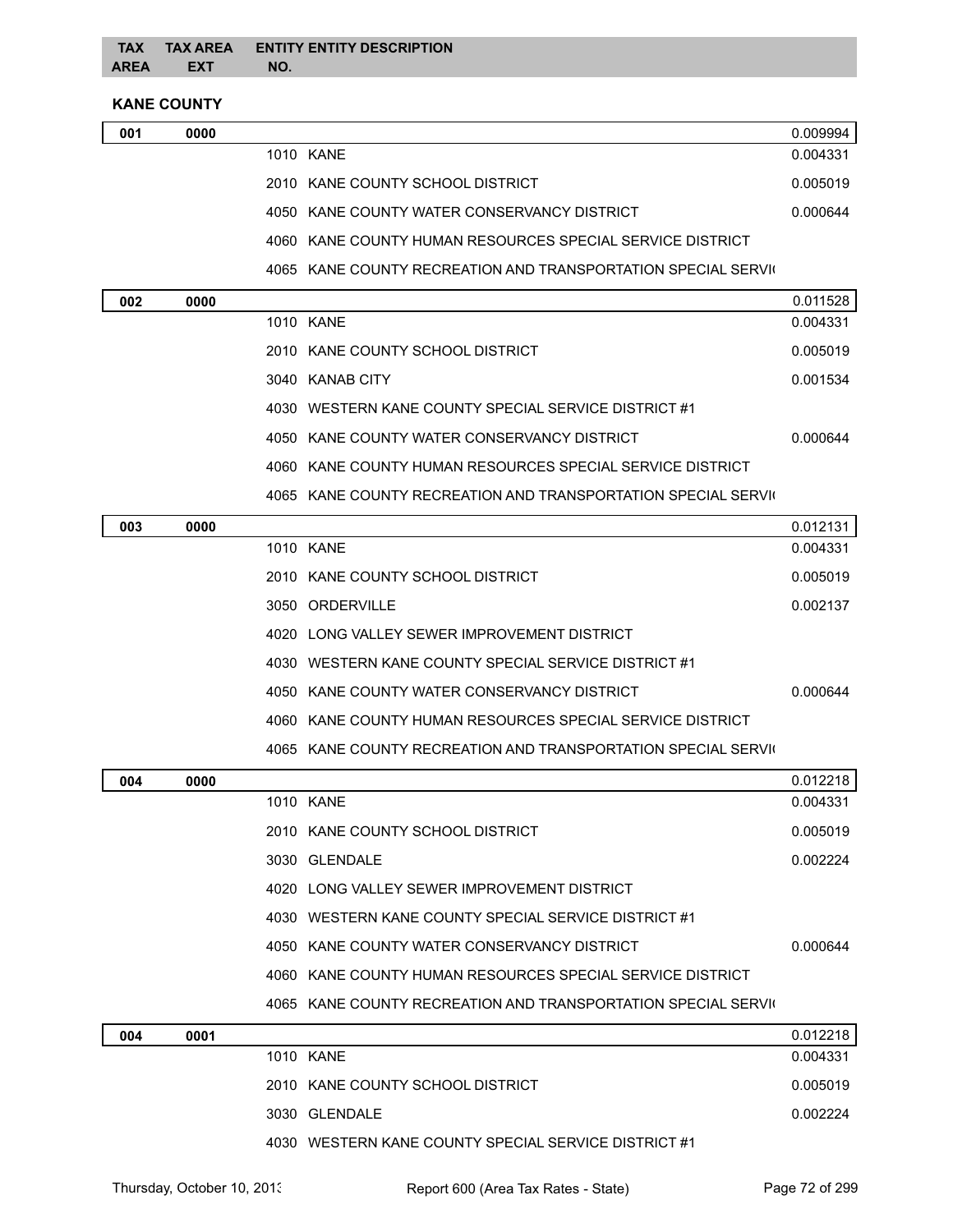| <b>TAX</b><br><b>AREA</b> | <b>TAX AREA</b><br><b>EXT</b> | <b>ENTITY ENTITY DESCRIPTION</b><br>NO.                       |          |
|---------------------------|-------------------------------|---------------------------------------------------------------|----------|
|                           |                               | 4050 KANE COUNTY WATER CONSERVANCY DISTRICT                   | 0.000644 |
|                           |                               | 4060 KANE COUNTY HUMAN RESOURCES SPECIAL SERVICE DISTRICT     |          |
|                           |                               | 4065 KANE COUNTY RECREATION AND TRANSPORTATION SPECIAL SERVIC |          |
| 005                       | 0000                          |                                                               | 0.013186 |

| บบ๖ | uuuu |                                                               | 0.013180 |
|-----|------|---------------------------------------------------------------|----------|
|     |      | 1010 KANE                                                     | 0.004331 |
|     |      | 2010 KANE COUNTY SCHOOL DISTRICT                              | 0.005019 |
|     |      | 3010 ALTON                                                    | 0.003192 |
|     |      | 4030 WESTERN KANE COUNTY SPECIAL SERVICE DISTRICT #1          |          |
|     |      | 4050 KANE COUNTY WATER CONSERVANCY DISTRICT                   | 0.000644 |
|     |      | 4065 KANE COUNTY RECREATION AND TRANSPORTATION SPECIAL SERVIC |          |
| 005 | 0001 |                                                               | 0.013186 |
|     |      | 1010 KANE                                                     | 0.004331 |
|     |      | 2010 KANE COUNTY SCHOOL DISTRICT                              | 0.005019 |
|     |      | 3010 ALTON                                                    | 0.003192 |
|     |      | 4030 WESTERN KANE COUNTY SPECIAL SERVICE DISTRICT #1          |          |
|     |      | 4050 KANE COUNTY WATER CONSERVANCY DISTRICT                   | 0.000644 |
|     |      | 4060 KANE COUNTY HUMAN RESOURCES SPECIAL SERVICE DISTRICT     |          |
|     |      | 4065 KANE COUNTY RECREATION AND TRANSPORTATION SPECIAL SERVIC |          |
| 006 | 0000 |                                                               | 0.009994 |
|     |      | 1010 KANE                                                     | 0.004331 |
|     |      | 2010 KANE COUNTY SCHOOL DISTRICT                              | 0.005019 |
|     |      | 4020 LONG VALLEY SEWER IMPROVEMENT DISTRICT                   |          |
|     |      | 4030 WESTERN KANE COUNTY SPECIAL SERVICE DISTRICT #1          |          |
|     |      | 4050 KANE COUNTY WATER CONSERVANCY DISTRICT                   | 0.000644 |
|     |      | 4060 KANE COUNTY HUMAN RESOURCES SPECIAL SERVICE DISTRICT     |          |
|     |      | 4065 KANE COUNTY RECREATION AND TRANSPORTATION SPECIAL SERVIC |          |
| 007 | 0000 |                                                               | 0.009994 |
|     |      | 1010 KANE                                                     | 0.004331 |
|     |      | 2010 KANE COUNTY SCHOOL DISTRICT                              | 0.005019 |
|     |      | 4030 WESTERN KANE COUNTY SPECIAL SERVICE DISTRICT #1          |          |
|     |      | 4050 KANE COUNTY WATER CONSERVANCY DISTRICT                   | 0.000644 |
|     |      | 4060 KANE COUNTY HUMAN RESOURCES SPECIAL SERVICE DISTRICT     |          |
|     |      | 4065 KANE COUNTY RECREATION AND TRANSPORTATION SPECIAL SERVIC |          |
| 010 | 0000 |                                                               | 0.013857 |
|     |      | 1010 KANE                                                     | 0.004331 |
|     |      | 2010 KANE COUNTY SCHOOL DISTRICT                              | 0.005019 |
|     |      | 3020 BIG WATER                                                | 0.003863 |

| 4010 GLEN CANYON CITY SPECIAL SERVICE DISTRICT NO. 1 |  |
|------------------------------------------------------|--|
|                                                      |  |

| 4050 KANE COUNTY WATER CONSERVANCY DISTRICT | 0.000644 |
|---------------------------------------------|----------|
|                                             |          |

Thursday, October 10, 2013 Report 600 (Area Tax Rates - State) Page 73 of 299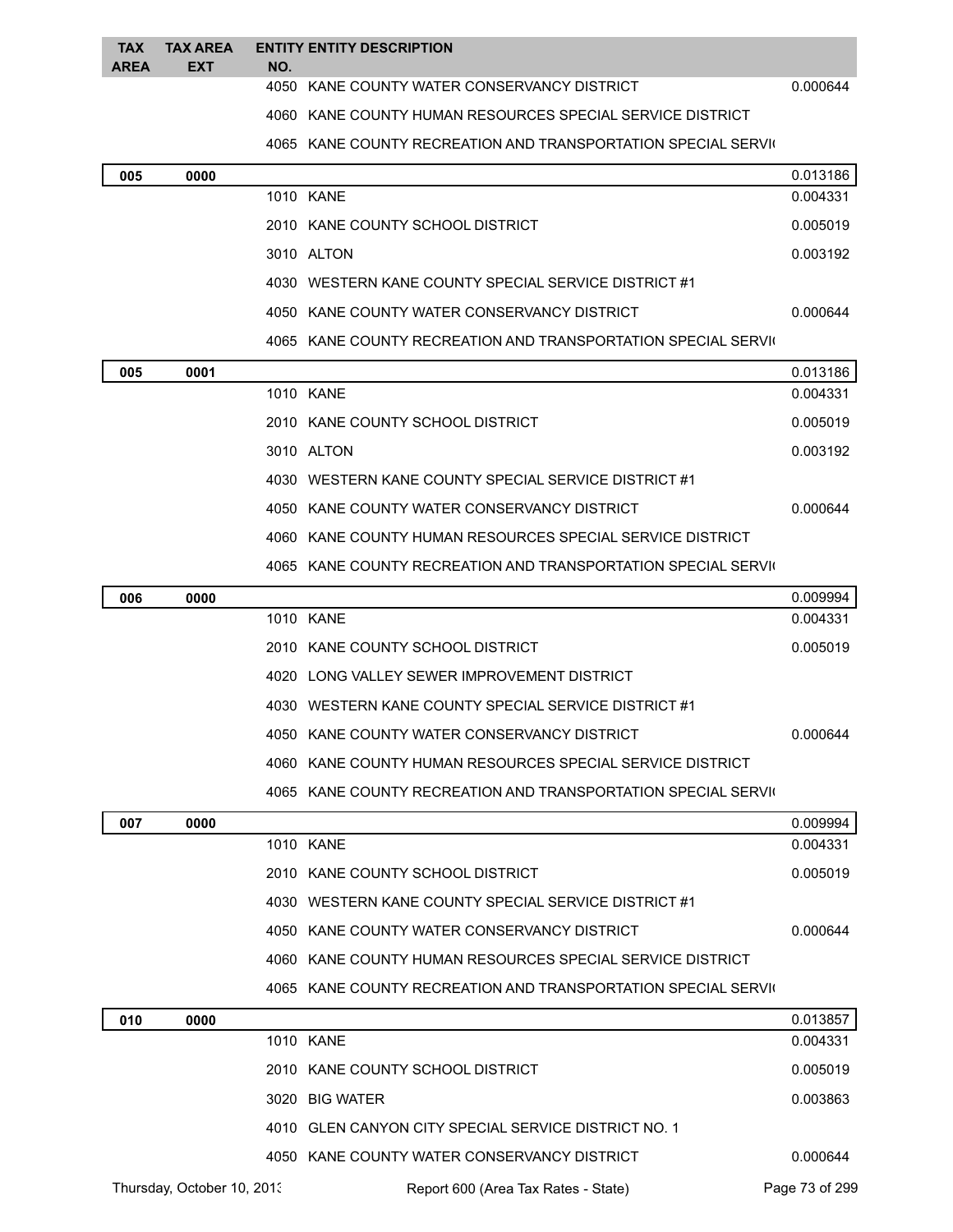4065 KANE COUNTY RECREATION AND TRANSPORTATION SPECIAL SERVIC

|              |      | 400J  | - NAINE COUNTER RECREATION AND TRANSPORTATION SPECIAL SERVIC  |          |
|--------------|------|-------|---------------------------------------------------------------|----------|
| 011          | 0000 |       |                                                               | 0.010656 |
|              |      |       | 1010 KANE                                                     | 0.004331 |
|              |      |       | 2010 KANE COUNTY SCHOOL DISTRICT                              | 0.005019 |
|              |      | 4040- | CHURCH WELLS SPECIAL SERVICE DISTRICT                         | 0.000662 |
|              |      |       | 4050 KANE COUNTY WATER CONSERVANCY DISTRICT                   | 0.000644 |
|              |      |       | 4060 KANE COUNTY HUMAN RESOURCES SPECIAL SERVICE DISTRICT     |          |
|              |      |       | 4065 KANE COUNTY RECREATION AND TRANSPORTATION SPECIAL SERVIC |          |
| 012          | 0000 |       |                                                               | 0.009994 |
|              |      |       | 1010 KANE                                                     | 0.004331 |
|              |      |       | 2010 KANE COUNTY SCHOOL DISTRICT                              | 0.005019 |
|              |      |       | 4030 WESTERN KANE COUNTY SPECIAL SERVICE DISTRICT #1          |          |
|              |      |       | 4050 KANE COUNTY WATER CONSERVANCY DISTRICT                   | 0.000644 |
|              |      |       | 4060 KANE COUNTY HUMAN RESOURCES SPECIAL SERVICE DISTRICT     |          |
|              |      |       | 4065 KANE COUNTY RECREATION AND TRANSPORTATION SPECIAL SERVIC |          |
|              |      |       | 4070 EAST ZION SPECIAL SERVICE DISTRICT                       |          |
| 013          | 0000 |       |                                                               | 0.009994 |
|              |      |       | 1010 KANE                                                     | 0.004331 |
|              |      |       | 2010 KANE COUNTY SCHOOL DISTRICT                              | 0.005019 |
|              |      |       | 4050 KANE COUNTY WATER CONSERVANCY DISTRICT                   | 0.000644 |
|              |      |       | 4060 KANE COUNTY HUMAN RESOURCES SPECIAL SERVICE DISTRICT     |          |
|              |      |       | 4065 KANE COUNTY RECREATION AND TRANSPORTATION SPECIAL SERVIC |          |
|              |      |       | 4090 CANYON LAND COUNTY IMPROVEMENT DISTRICT                  |          |
| <b>TP001</b> | 0000 |       |                                                               | 0.009994 |
|              |      |       | 1010 KANE                                                     | 0.004331 |

|  | 1010 KANE                                                     | 0.004331 |
|--|---------------------------------------------------------------|----------|
|  | 2010 KANE COUNTY SCHOOL DISTRICT                              | 0.005019 |
|  | 4030 WESTERN KANE COUNTY SPECIAL SERVICE DISTRICT #1          |          |
|  | 4050 KANE COUNTY WATER CONSERVANCY DISTRICT                   | 0.000644 |
|  | 4060 KANE COUNTY HUMAN RESOURCES SPECIAL SERVICE DISTRICT     |          |
|  | 4065 KANE COUNTY RECREATION AND TRANSPORTATION SPECIAL SERVIC |          |

| <b>TP002</b> | 0000 |                                                               | 0.009994 |
|--------------|------|---------------------------------------------------------------|----------|
|              |      | 1010 KANF                                                     | 0.004331 |
|              |      | 2010 KANE COUNTY SCHOOL DISTRICT                              | 0.005019 |
|              |      | 4050 KANE COUNTY WATER CONSERVANCY DISTRICT                   | 0.000644 |
|              |      | 4060 KANE COUNTY HUMAN RESOURCES SPECIAL SERVICE DISTRICT     |          |
|              |      | 4065 KANE COUNTY RECREATION AND TRANSPORTATION SPECIAL SERVIC |          |

## **MILLARD COUNTY**

**0000** 0.010981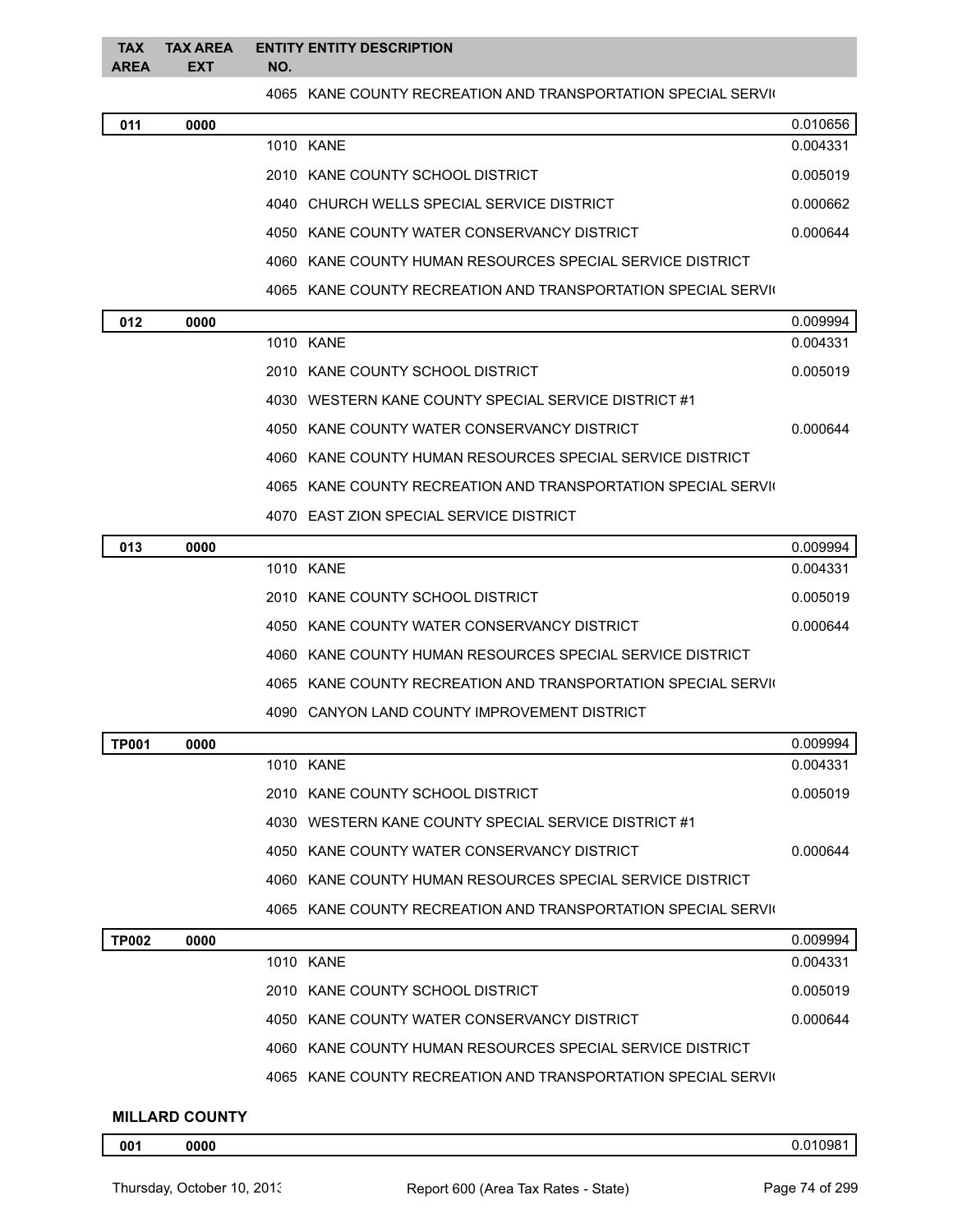| <b>TAX</b><br><b>AREA</b> | <b>TAX AREA</b><br><b>EXT</b> | <b>ENTITY ENTITY DESCRIPTION</b><br>NO.                     |          |
|---------------------------|-------------------------------|-------------------------------------------------------------|----------|
|                           |                               | 1010 MILLARD                                                | 0.003688 |
|                           |                               | 2010 MILLARD COUNTY SCHOOL DISTRICT                         | 0.005984 |
|                           |                               | 3020 FILLMORE                                               | 0.000995 |
|                           |                               | 4050 MILLARD COUNTY WATER CONSERVANCY DISTRICT              |          |
|                           |                               | 4090 MILLARD COUNTY FIRE SERVICE DISTRICT                   | 0.000314 |
| 002                       | 0000                          |                                                             | 0.010732 |
|                           |                               | 1010 MILLARD                                                | 0.003688 |
|                           |                               | 2010 MILLARD COUNTY SCHOOL DISTRICT                         | 0.005984 |
|                           |                               | 3040 HOLDEN                                                 | 0.000746 |
|                           |                               | 4050 MILLARD COUNTY WATER CONSERVANCY DISTRICT              |          |
|                           |                               | 4090   MILLARD COUNTY FIRE SERVICE DISTRICT                 | 0.000314 |
| 003                       | 0000                          |                                                             | 0.010313 |
|                           |                               | 1010 MILLARD                                                | 0.003688 |
|                           |                               | 2010 MILLARD COUNTY SCHOOL DISTRICT                         | 0.005984 |
|                           |                               | 3050 KANOSH                                                 | 0.000327 |
|                           |                               | 4050 MILLARD COUNTY WATER CONSERVANCY DISTRICT              |          |
|                           |                               | 4090   MILLARD COUNTY FIRE SERVICE DISTRICT                 | 0.000314 |
| 004                       | 0000                          |                                                             | 0.010734 |
|                           |                               | 1010 MILLARD                                                | 0.003688 |
|                           |                               | 2010 MILLARD COUNTY SCHOOL DISTRICT                         | 0.005984 |
|                           |                               | 3080 MEADOW                                                 | 0.000748 |
|                           |                               | 4050 MILLARD COUNTY WATER CONSERVANCY DISTRICT              |          |
|                           |                               | 4090 MILLARD COUNTY FIRE SERVICE DISTRICT                   | 0.000314 |
| 005                       | 0000                          |                                                             | 0.010754 |
|                           |                               | 1010 MILLARD                                                | 0.003688 |
|                           |                               | 2010 MILLARD COUNTY SCHOOL DISTRICT                         | 0.005984 |
|                           |                               | 3100 SCIPIO                                                 | 0.000768 |
|                           |                               | 4050 MILLARD COUNTY WATER CONSERVANCY DISTRICT              |          |
|                           |                               | 4090 MILLARD COUNTY FIRE SERVICE DISTRICT                   | 0.000314 |
| 006                       | 0000                          |                                                             | 0.009986 |
|                           |                               | 1010 MILLARD                                                | 0.003688 |
|                           |                               | 2010 MILLARD COUNTY SCHOOL DISTRICT                         | 0.005984 |
|                           |                               | 4050 MILLARD COUNTY WATER CONSERVANCY DISTRICT              |          |
|                           |                               | 4090 MILLARD COUNTY FIRE SERVICE DISTRICT                   | 0.000314 |
| 007                       | 0000                          |                                                             | 0.013722 |
|                           |                               | 1010 MILLARD                                                | 0.003688 |
|                           |                               | 2010 MILLARD COUNTY SCHOOL DISTRICT                         | 0.005984 |
|                           |                               | 3010 DELTA CITY                                             | 0.002901 |
|                           |                               | 4010 DELTA, SUTHERLAND, OASIS CEMETARY MAINTINANCE DISTRICT | 0.000388 |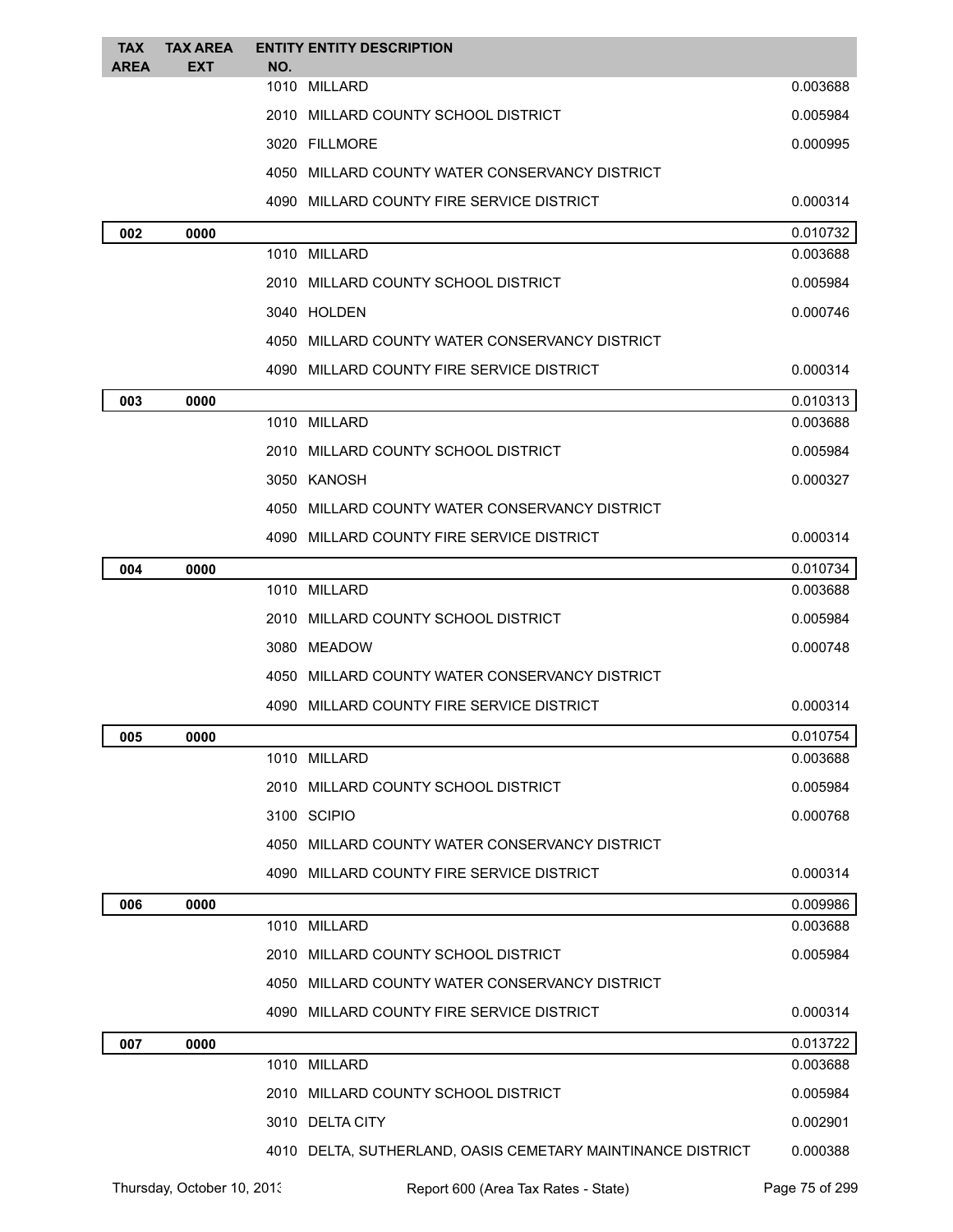| <b>TAX</b><br><b>AREA</b> | <b>TAX AREA</b><br><b>EXT</b> | NO. | <b>ENTITY ENTITY DESCRIPTION</b>                            |          |  |
|---------------------------|-------------------------------|-----|-------------------------------------------------------------|----------|--|
|                           |                               |     | 4040 WEST MILLARD MOSQUITO ABATEMENT DISTRICT               | 0.000447 |  |
|                           |                               |     | 4050 MILLARD COUNTY WATER CONSERVANCY DISTRICT              |          |  |
|                           |                               |     | 4090 MILLARD COUNTY FIRE SERVICE DISTRICT                   | 0.000314 |  |
| 008                       | 0000                          |     |                                                             | 0.011593 |  |
|                           |                               |     | 1010 MILLARD                                                | 0.003688 |  |
|                           |                               |     | 2010 MILLARD COUNTY SCHOOL DISTRICT                         | 0.005984 |  |
|                           |                               |     | 3030 HINCKLEY                                               | 0.000752 |  |
|                           |                               |     | 4020 HINKLEY-DESERET CEMETARY MAINTENANCE DISTRICT          | 0.000408 |  |
|                           |                               |     | 4040 WEST MILLARD MOSQUITO ABATEMENT DISTRICT               | 0.000447 |  |
|                           |                               |     | 4050 MILLARD COUNTY WATER CONSERVANCY DISTRICT              |          |  |
|                           |                               |     | 4090 MILLARD COUNTY FIRE SERVICE DISTRICT                   | 0.000314 |  |
| 009                       | 0000                          |     |                                                             | 0.010703 |  |
|                           |                               |     | 1010 MILLARD                                                | 0.003688 |  |
|                           |                               |     | 2010 MILLARD COUNTY SCHOOL DISTRICT                         | 0.005984 |  |
|                           |                               |     | 3090 OAK CITY                                               | 0.000717 |  |
|                           |                               |     | 4050 MILLARD COUNTY WATER CONSERVANCY DISTRICT              |          |  |
|                           |                               |     | 4090 MILLARD COUNTY FIRE SERVICE DISTRICT                   | 0.000314 |  |
| 010                       | 0000                          |     |                                                             | 0.011972 |  |
|                           |                               |     | 1010 MILLARD                                                | 0.003688 |  |
|                           |                               |     | 2010 MILLARD COUNTY SCHOOL DISTRICT                         | 0.005984 |  |
|                           |                               |     | 3070 LYNNDYL                                                | 0.001539 |  |
|                           |                               |     | 4040 WEST MILLARD MOSQUITO ABATEMENT DISTRICT               | 0.000447 |  |
|                           |                               |     | 4050 MILLARD COUNTY WATER CONSERVANCY DISTRICT              |          |  |
|                           |                               |     | 4090 MILLARD COUNTY FIRE SERVICE DISTRICT                   | 0.000314 |  |
| 011                       | 0000                          |     |                                                             | 0.011344 |  |
|                           |                               |     | 1010 MILLARD                                                | 0.003688 |  |
|                           |                               |     | 2010 MILLARD COUNTY SCHOOL DISTRICT                         | 0.005984 |  |
|                           |                               |     | 3060 LEAMINGTON TOWN                                        | 0.000911 |  |
|                           |                               |     | 4040 WEST MILLARD MOSQUITO ABATEMENT DISTRICT               | 0.000447 |  |
|                           |                               |     | 4050 MILLARD COUNTY WATER CONSERVANCY DISTRICT              |          |  |
|                           |                               |     | 4090 MILLARD COUNTY FIRE SERVICE DISTRICT                   | 0.000314 |  |
| 012                       | 0000                          |     |                                                             | 0.010821 |  |
|                           |                               |     | 1010 MILLARD                                                | 0.003688 |  |
|                           |                               |     | 2010 MILLARD COUNTY SCHOOL DISTRICT                         | 0.005984 |  |
|                           |                               |     | 4010 DELTA, SUTHERLAND, OASIS CEMETARY MAINTINANCE DISTRICT | 0.000388 |  |
|                           |                               |     | 4040 WEST MILLARD MOSQUITO ABATEMENT DISTRICT               | 0.000447 |  |
|                           |                               |     | 4050 MILLARD COUNTY WATER CONSERVANCY DISTRICT              |          |  |
|                           |                               |     | 4090 MILLARD COUNTY FIRE SERVICE DISTRICT                   | 0.000314 |  |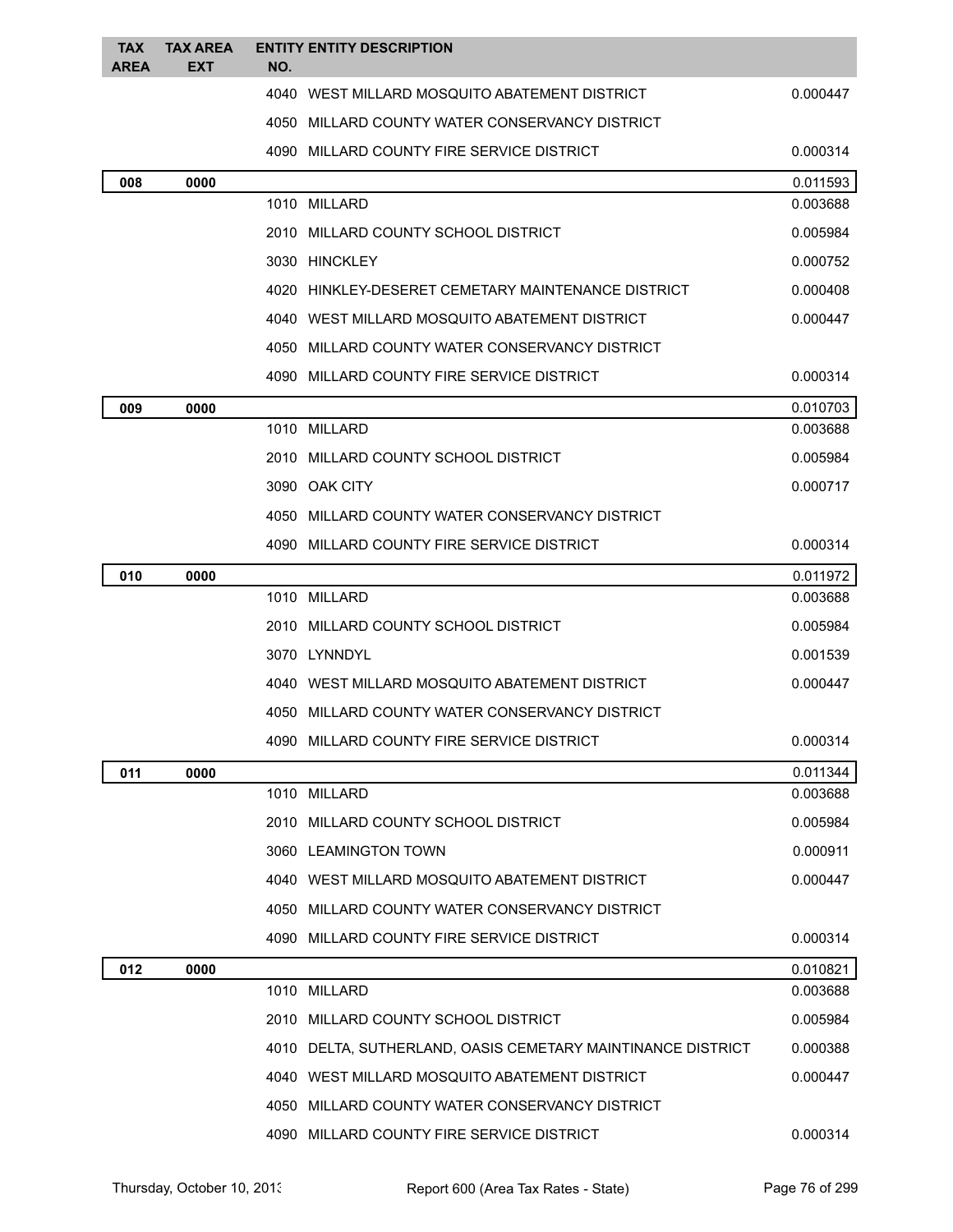| <b>TAX</b><br><b>AREA</b> | <b>TAX AREA</b><br><b>EXT</b> | <b>ENTITY ENTITY DESCRIPTION</b><br>NO. |                                                    |          |
|---------------------------|-------------------------------|-----------------------------------------|----------------------------------------------------|----------|
| 013                       | 0000                          |                                         |                                                    | 0.010841 |
|                           |                               | 1010 MILLARD                            |                                                    | 0.003688 |
|                           |                               |                                         | 2010 MILLARD COUNTY SCHOOL DISTRICT                | 0.005984 |
|                           |                               |                                         | 4020 HINKLEY-DESERET CEMETARY MAINTENANCE DISTRICT | 0.000408 |
|                           |                               |                                         | 4040 WEST MILLARD MOSQUITO ABATEMENT DISTRICT      | 0.000447 |
|                           |                               | 4050                                    | MILLARD COUNTY WATER CONSERVANCY DISTRICT          |          |
|                           |                               |                                         | 4090 MILLARD COUNTY FIRE SERVICE DISTRICT          | 0.000314 |
| 015                       | 0000                          |                                         |                                                    | 0.010433 |
|                           |                               | 1010 MILLARD                            |                                                    | 0.003688 |
|                           |                               |                                         | 2010 MILLARD COUNTY SCHOOL DISTRICT                | 0.005984 |
|                           |                               |                                         | 4040 WEST MILLARD MOSQUITO ABATEMENT DISTRICT      | 0.000447 |
|                           |                               | 4050                                    | MILLARD COUNTY WATER CONSERVANCY DISTRICT          |          |
|                           |                               |                                         | 4090 MILLARD COUNTY FIRE SERVICE DISTRICT          | 0.000314 |
|                           | <b>MORGAN COUNTY</b>          |                                         |                                                    |          |
|                           |                               |                                         |                                                    | 0.011121 |
| 001                       | 0000                          | 1010 MORGAN                             |                                                    | 0.003106 |
|                           |                               |                                         | 2010 MORGAN COUNTY SCHOOL DISTRICT                 | 0.007805 |
|                           |                               |                                         | 4005 WEBER BASIN WATER CONSERVANCY DISTRICT        | 0.000210 |
| 002                       | 0000                          |                                         |                                                    | 0.011766 |
|                           |                               | 1010 MORGAN                             |                                                    | 0.003106 |
|                           |                               |                                         | 2010 MORGAN COUNTY SCHOOL DISTRICT                 | 0.007805 |
|                           |                               |                                         | 4005 WEBER BASIN WATER CONSERVANCY DISTRICT        | 0.000210 |
|                           |                               |                                         | 4010 MOUNTAIN GREEN FIRE PROTECTION DISTRICT       | 0.000645 |
| 003                       | 0000                          |                                         |                                                    | 0.012013 |
|                           |                               | 1010 MORGAN                             |                                                    | 0.003106 |
|                           |                               |                                         | 2010 MORGAN COUNTY SCHOOL DISTRICT                 | 0.007805 |
|                           |                               |                                         | 4005 WEBER BASIN WATER CONSERVANCY DISTRICT        | 0.000210 |
|                           |                               |                                         | 4010 MOUNTAIN GREEN FIRE PROTECTION DISTRICT       | 0.000645 |
|                           |                               |                                         | 4020 MOUNTAIN GREEN SEWER IMPROVEMENT DISTRICT     | 0.000247 |
| 004                       | 0000                          |                                         |                                                    | 0.013123 |
|                           |                               | 1010 MORGAN                             |                                                    | 0.003106 |
|                           |                               |                                         | 2010 MORGAN COUNTY SCHOOL DISTRICT                 | 0.007805 |
|                           |                               | 3010 MORGAN                             |                                                    | 0.002002 |
|                           |                               |                                         | 4005 WEBER BASIN WATER CONSERVANCY DISTRICT        | 0.000210 |
| 005                       | 0000                          |                                         |                                                    | 0.013123 |
|                           |                               | 1010 MORGAN                             |                                                    | 0.003106 |
|                           |                               |                                         | 2010 MORGAN COUNTY SCHOOL DISTRICT                 | 0.007805 |
|                           |                               | 3010 MORGAN                             |                                                    | 0.002002 |
|                           |                               |                                         | 4005 WEBER BASIN WATER CONSERVANCY DISTRICT        | 0.000210 |

Thursday, October 10, 2013 Report 600 (Area Tax Rates - State) Page 77 of 299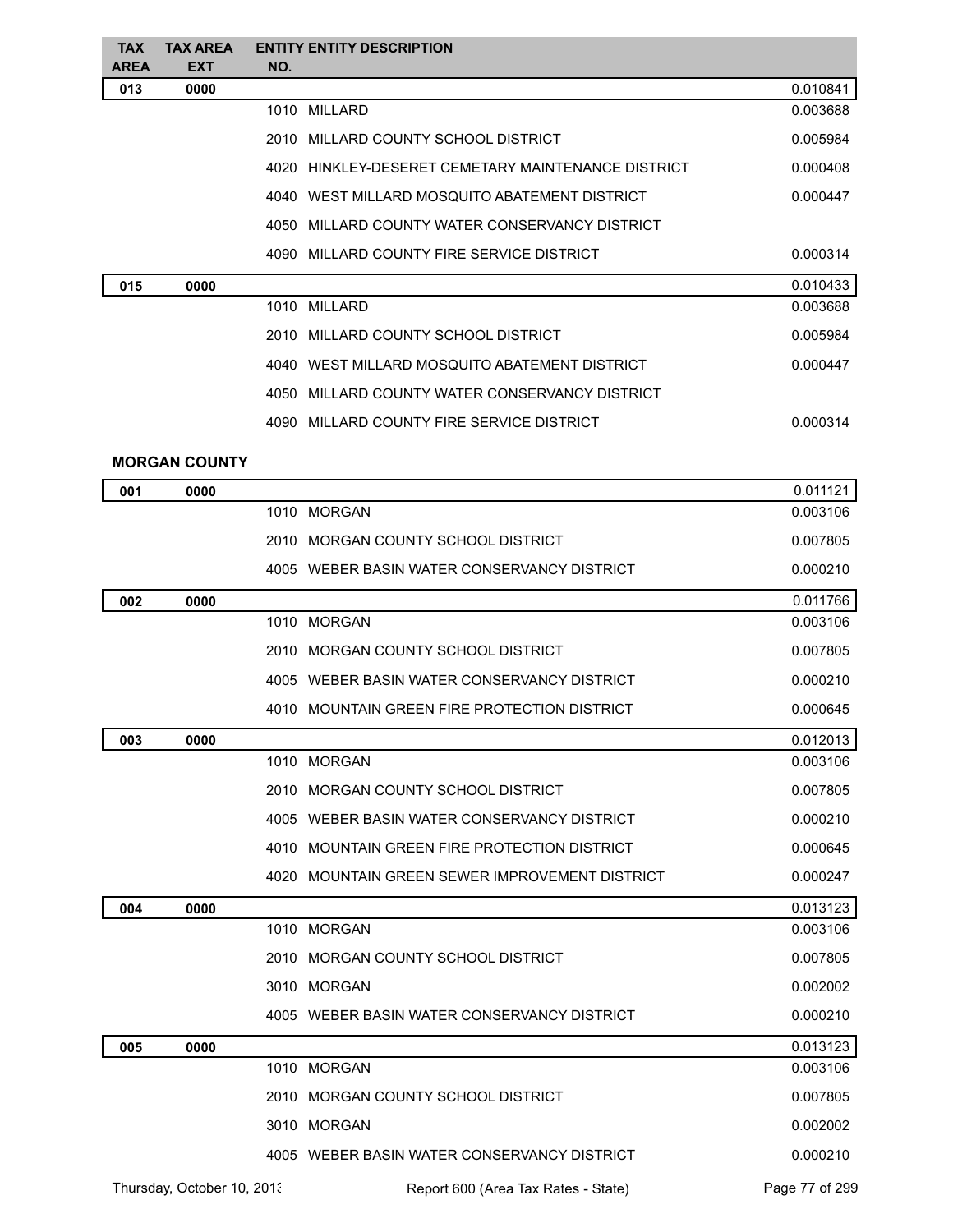## **PIUTE COUNTY**

| <b>1010 PIUTE</b><br>0.003827<br>2010 PIUTE COUNTY SCHOOL DISTRICT<br>0.006651<br>3010 CIRCLEVILLE<br>0.002023<br>4010 UPPER SEVIER RIVER WATER CONSERVANCY DISTRICT<br>0.000035<br>4270 CENTRAL UTAH WATER CONSERVANCY DISTRICT<br>0.000446<br>0.012969<br>0000<br>002<br>1010 PIUTE<br>0.003827<br>2010 PIUTE COUNTY SCHOOL DISTRICT<br>0.006651<br>3020 JUNCTION<br>0.002010<br>4010 UPPER SEVIER RIVER WATER CONSERVANCY DISTRICT<br>0.000035<br>4270 CENTRAL UTAH WATER CONSERVANCY DISTRICT<br>0.000446<br>0.012348<br>003<br>0000<br><b>1010 PIUTE</b><br>0.003827<br>2010 PIUTE COUNTY SCHOOL DISTRICT<br>0.006651<br>3030 KINGSTON<br>0.001389<br>4010 UPPER SEVIER RIVER WATER CONSERVANCY DISTRICT<br>0.000035<br>4270 CENTRAL UTAH WATER CONSERVANCY DISTRICT<br>0.000446<br>0.012983<br>0000<br>004<br><b>1010 PIUTE</b><br>0.003827<br>2010 PIUTE COUNTY SCHOOL DISTRICT<br>0.006651<br>3040 MARYSVALE<br>0.002024<br>4010 UPPER SEVIER RIVER WATER CONSERVANCY DISTRICT<br>0.000035<br>4270 CENTRAL UTAH WATER CONSERVANCY DISTRICT<br>0.000446<br>0.010959<br>005<br>0000<br>1010 PIUTE<br>0.003827<br>2010 PIUTE COUNTY SCHOOL DISTRICT<br>0.006651<br>4010 UPPER SEVIER RIVER WATER CONSERVANCY DISTRICT<br>0.000035<br>4270 CENTRAL UTAH WATER CONSERVANCY DISTRICT<br>0.000446<br><b>RICH COUNTY</b><br>0.008625<br>011<br>0000 | 001 | 0000 |  | 0.012982 |
|-----------------------------------------------------------------------------------------------------------------------------------------------------------------------------------------------------------------------------------------------------------------------------------------------------------------------------------------------------------------------------------------------------------------------------------------------------------------------------------------------------------------------------------------------------------------------------------------------------------------------------------------------------------------------------------------------------------------------------------------------------------------------------------------------------------------------------------------------------------------------------------------------------------------------------------------------------------------------------------------------------------------------------------------------------------------------------------------------------------------------------------------------------------------------------------------------------------------------------------------------------------------------------------------------------------------------------------------------------|-----|------|--|----------|
|                                                                                                                                                                                                                                                                                                                                                                                                                                                                                                                                                                                                                                                                                                                                                                                                                                                                                                                                                                                                                                                                                                                                                                                                                                                                                                                                                     |     |      |  |          |
|                                                                                                                                                                                                                                                                                                                                                                                                                                                                                                                                                                                                                                                                                                                                                                                                                                                                                                                                                                                                                                                                                                                                                                                                                                                                                                                                                     |     |      |  |          |
|                                                                                                                                                                                                                                                                                                                                                                                                                                                                                                                                                                                                                                                                                                                                                                                                                                                                                                                                                                                                                                                                                                                                                                                                                                                                                                                                                     |     |      |  |          |
|                                                                                                                                                                                                                                                                                                                                                                                                                                                                                                                                                                                                                                                                                                                                                                                                                                                                                                                                                                                                                                                                                                                                                                                                                                                                                                                                                     |     |      |  |          |
|                                                                                                                                                                                                                                                                                                                                                                                                                                                                                                                                                                                                                                                                                                                                                                                                                                                                                                                                                                                                                                                                                                                                                                                                                                                                                                                                                     |     |      |  |          |
|                                                                                                                                                                                                                                                                                                                                                                                                                                                                                                                                                                                                                                                                                                                                                                                                                                                                                                                                                                                                                                                                                                                                                                                                                                                                                                                                                     |     |      |  |          |
|                                                                                                                                                                                                                                                                                                                                                                                                                                                                                                                                                                                                                                                                                                                                                                                                                                                                                                                                                                                                                                                                                                                                                                                                                                                                                                                                                     |     |      |  |          |
|                                                                                                                                                                                                                                                                                                                                                                                                                                                                                                                                                                                                                                                                                                                                                                                                                                                                                                                                                                                                                                                                                                                                                                                                                                                                                                                                                     |     |      |  |          |
|                                                                                                                                                                                                                                                                                                                                                                                                                                                                                                                                                                                                                                                                                                                                                                                                                                                                                                                                                                                                                                                                                                                                                                                                                                                                                                                                                     |     |      |  |          |
|                                                                                                                                                                                                                                                                                                                                                                                                                                                                                                                                                                                                                                                                                                                                                                                                                                                                                                                                                                                                                                                                                                                                                                                                                                                                                                                                                     |     |      |  |          |
|                                                                                                                                                                                                                                                                                                                                                                                                                                                                                                                                                                                                                                                                                                                                                                                                                                                                                                                                                                                                                                                                                                                                                                                                                                                                                                                                                     |     |      |  |          |
|                                                                                                                                                                                                                                                                                                                                                                                                                                                                                                                                                                                                                                                                                                                                                                                                                                                                                                                                                                                                                                                                                                                                                                                                                                                                                                                                                     |     |      |  |          |
|                                                                                                                                                                                                                                                                                                                                                                                                                                                                                                                                                                                                                                                                                                                                                                                                                                                                                                                                                                                                                                                                                                                                                                                                                                                                                                                                                     |     |      |  |          |
|                                                                                                                                                                                                                                                                                                                                                                                                                                                                                                                                                                                                                                                                                                                                                                                                                                                                                                                                                                                                                                                                                                                                                                                                                                                                                                                                                     |     |      |  |          |
|                                                                                                                                                                                                                                                                                                                                                                                                                                                                                                                                                                                                                                                                                                                                                                                                                                                                                                                                                                                                                                                                                                                                                                                                                                                                                                                                                     |     |      |  |          |
|                                                                                                                                                                                                                                                                                                                                                                                                                                                                                                                                                                                                                                                                                                                                                                                                                                                                                                                                                                                                                                                                                                                                                                                                                                                                                                                                                     |     |      |  |          |
|                                                                                                                                                                                                                                                                                                                                                                                                                                                                                                                                                                                                                                                                                                                                                                                                                                                                                                                                                                                                                                                                                                                                                                                                                                                                                                                                                     |     |      |  |          |
|                                                                                                                                                                                                                                                                                                                                                                                                                                                                                                                                                                                                                                                                                                                                                                                                                                                                                                                                                                                                                                                                                                                                                                                                                                                                                                                                                     |     |      |  |          |
|                                                                                                                                                                                                                                                                                                                                                                                                                                                                                                                                                                                                                                                                                                                                                                                                                                                                                                                                                                                                                                                                                                                                                                                                                                                                                                                                                     |     |      |  |          |
|                                                                                                                                                                                                                                                                                                                                                                                                                                                                                                                                                                                                                                                                                                                                                                                                                                                                                                                                                                                                                                                                                                                                                                                                                                                                                                                                                     |     |      |  |          |
|                                                                                                                                                                                                                                                                                                                                                                                                                                                                                                                                                                                                                                                                                                                                                                                                                                                                                                                                                                                                                                                                                                                                                                                                                                                                                                                                                     |     |      |  |          |
|                                                                                                                                                                                                                                                                                                                                                                                                                                                                                                                                                                                                                                                                                                                                                                                                                                                                                                                                                                                                                                                                                                                                                                                                                                                                                                                                                     |     |      |  |          |
|                                                                                                                                                                                                                                                                                                                                                                                                                                                                                                                                                                                                                                                                                                                                                                                                                                                                                                                                                                                                                                                                                                                                                                                                                                                                                                                                                     |     |      |  |          |
|                                                                                                                                                                                                                                                                                                                                                                                                                                                                                                                                                                                                                                                                                                                                                                                                                                                                                                                                                                                                                                                                                                                                                                                                                                                                                                                                                     |     |      |  |          |
|                                                                                                                                                                                                                                                                                                                                                                                                                                                                                                                                                                                                                                                                                                                                                                                                                                                                                                                                                                                                                                                                                                                                                                                                                                                                                                                                                     |     |      |  |          |
|                                                                                                                                                                                                                                                                                                                                                                                                                                                                                                                                                                                                                                                                                                                                                                                                                                                                                                                                                                                                                                                                                                                                                                                                                                                                                                                                                     |     |      |  |          |
|                                                                                                                                                                                                                                                                                                                                                                                                                                                                                                                                                                                                                                                                                                                                                                                                                                                                                                                                                                                                                                                                                                                                                                                                                                                                                                                                                     |     |      |  |          |
|                                                                                                                                                                                                                                                                                                                                                                                                                                                                                                                                                                                                                                                                                                                                                                                                                                                                                                                                                                                                                                                                                                                                                                                                                                                                                                                                                     |     |      |  |          |
|                                                                                                                                                                                                                                                                                                                                                                                                                                                                                                                                                                                                                                                                                                                                                                                                                                                                                                                                                                                                                                                                                                                                                                                                                                                                                                                                                     |     |      |  |          |
|                                                                                                                                                                                                                                                                                                                                                                                                                                                                                                                                                                                                                                                                                                                                                                                                                                                                                                                                                                                                                                                                                                                                                                                                                                                                                                                                                     |     |      |  |          |

| .   | ,,,, |                                             | v.vvvvev |
|-----|------|---------------------------------------------|----------|
|     |      | 1010 RICH                                   | 0.001959 |
|     |      | 2010 RICH COUNTY SCHOOL DISTRICT            | 0.004954 |
|     |      | 3040 WOODRUFF                               | 0.000874 |
|     |      | 4040 WOODRUFF CEMETARY MAINTENANCE DISTRICT | 0.000298 |
|     |      | 4080 WOODRUFF FIRE DISTRICT                 | 0.000540 |
| 012 | 0000 |                                             | 0.009134 |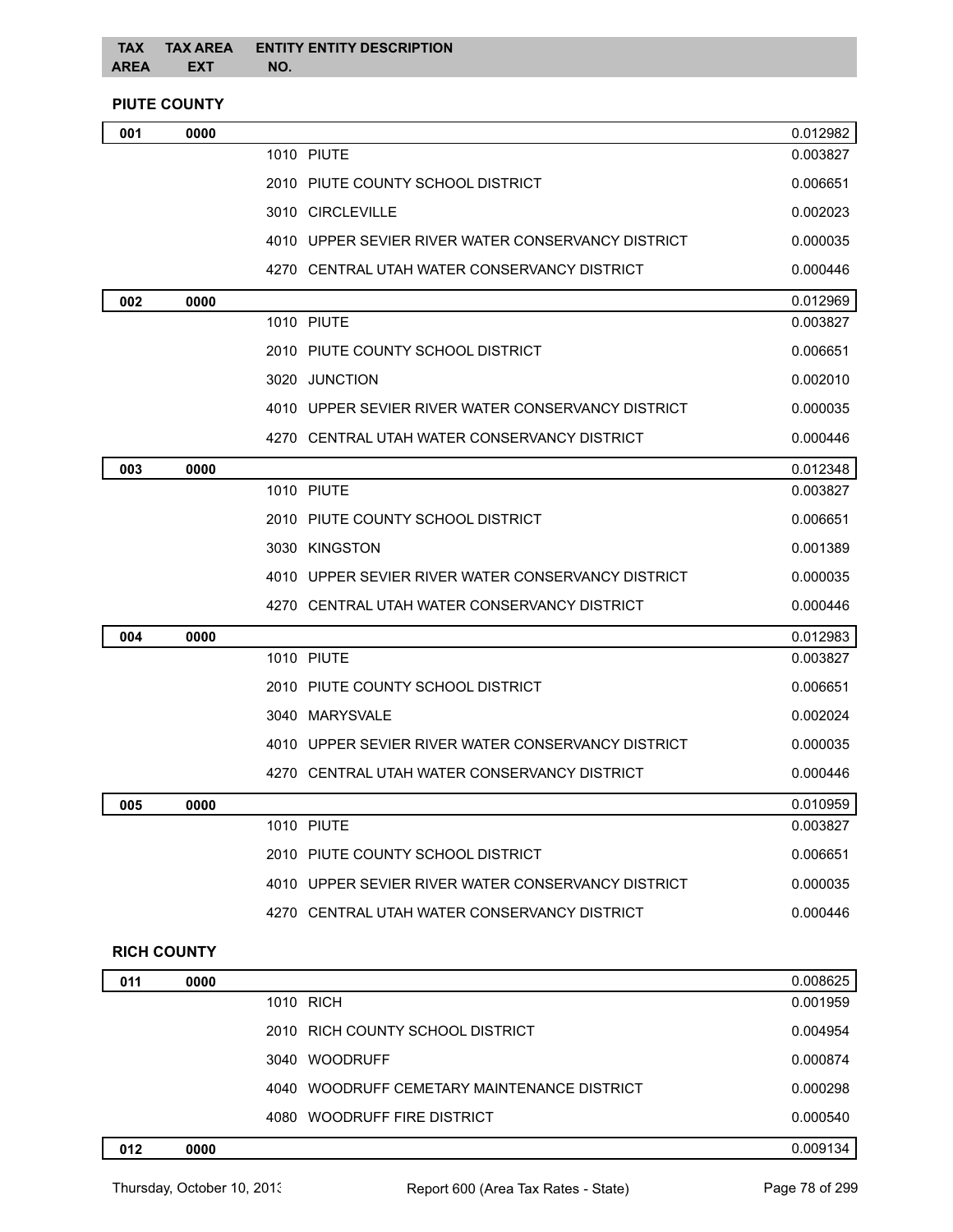| <b>TAX</b>  | <b>TAX AREA</b>            |     | <b>ENTITY ENTITY DESCRIPTION</b>               |                |
|-------------|----------------------------|-----|------------------------------------------------|----------------|
| <b>AREA</b> | <b>EXT</b>                 | NO. | 1010 RICH                                      | 0.001959       |
|             |                            |     | 2010 RICH COUNTY SCHOOL DISTRICT               | 0.004954       |
|             |                            |     | 3030 RANDOLPH                                  | 0.001082       |
|             |                            |     | 4020 RANDOLPH CEMETARY MAINTENANCE DISTRICT    | 0.000340       |
|             |                            |     | 4060 RANDOLPH FIRE DISTRICT                    | 0.000799       |
| 013         | 0000                       |     |                                                | 0.007967       |
|             |                            |     | 1010 RICH                                      | 0.001959       |
|             |                            |     | 2010 RICH COUNTY SCHOOL DISTRICT               | 0.004954       |
|             |                            |     | 3020 LAKETOWN                                  | 0.000548       |
|             |                            |     | 4030 LAKETOWN CEMETERY MAINTENANCE DISTRICT    | 0.000079       |
|             |                            |     | 4070 LAKETOWN FIRE DISTRICT                    | 0.000427       |
| 014         | 0000                       |     |                                                | 0.008087       |
|             |                            |     | 1010 RICH                                      | 0.001959       |
|             |                            |     | 2010 RICH COUNTY SCHOOL DISTRICT               | 0.004954       |
|             |                            |     | 3010 GARDEN CITY                               | 0.000667       |
|             |                            |     | 4010 GARDEN CITY-PICKELVILLE CEMETERY DISTRICT | 0.000076       |
|             |                            |     | 4050 GARDEN CITY PICKELVILLE FIRE DISTICT      | 0.000431       |
| 015         | 0000                       |     |                                                | 0.008087       |
|             |                            |     | 1010 RICH                                      | 0.001959       |
|             |                            |     | 2010 RICH COUNTY SCHOOL DISTRICT               | 0.004954       |
|             |                            |     | 3010 GARDEN CITY                               | 0.000667       |
|             |                            |     | 4010 GARDEN CITY-PICKELVILLE CEMETERY DISTRICT | 0.000076       |
|             |                            |     | 4050 GARDEN CITY PICKELVILLE FIRE DISTICT      | 0.000431       |
|             |                            |     | 4100 BEAR LAKE SPECIAL DISTRICT                |                |
| 025         | 0000                       |     |                                                | 0.008087       |
|             |                            |     | 1010 RICH                                      | 0.001959       |
|             |                            |     | 2010 RICH COUNTY SCHOOL DISTRICT               | 0.004954       |
|             |                            |     | 3010 GARDEN CITY                               | 0.000667       |
|             |                            |     | 4010 GARDEN CITY-PICKELVILLE CEMETERY DISTRICT | 0.000076       |
|             |                            |     | 4050 GARDEN CITY PICKELVILLE FIRE DISTICT      | 0.000431       |
|             |                            |     | 4100 BEAR LAKE SPECIAL DISTRICT                |                |
| 035         | 0000                       |     |                                                | 0.011426       |
|             |                            |     | 1010 RICH                                      | 0.003918       |
|             |                            |     | 2010 RICH COUNTY SCHOOL DISTRICT               | 0.004954       |
|             |                            |     | 3010 GARDEN CITY                               | 0.000667       |
|             |                            |     | 3030 RANDOLPH                                  | 0.001082       |
|             |                            |     | 4010 GARDEN CITY-PICKELVILLE CEMETERY DISTRICT | 0.000076       |
|             |                            |     | 4040 WOODRUFF CEMETARY MAINTENANCE DISTRICT    | 0.000298       |
|             |                            |     | 4050 GARDEN CITY PICKELVILLE FIRE DISTICT      | 0.000431       |
|             | Thursday, October 10, 2013 |     | Report 600 (Area Tax Rates - State)            | Page 79 of 299 |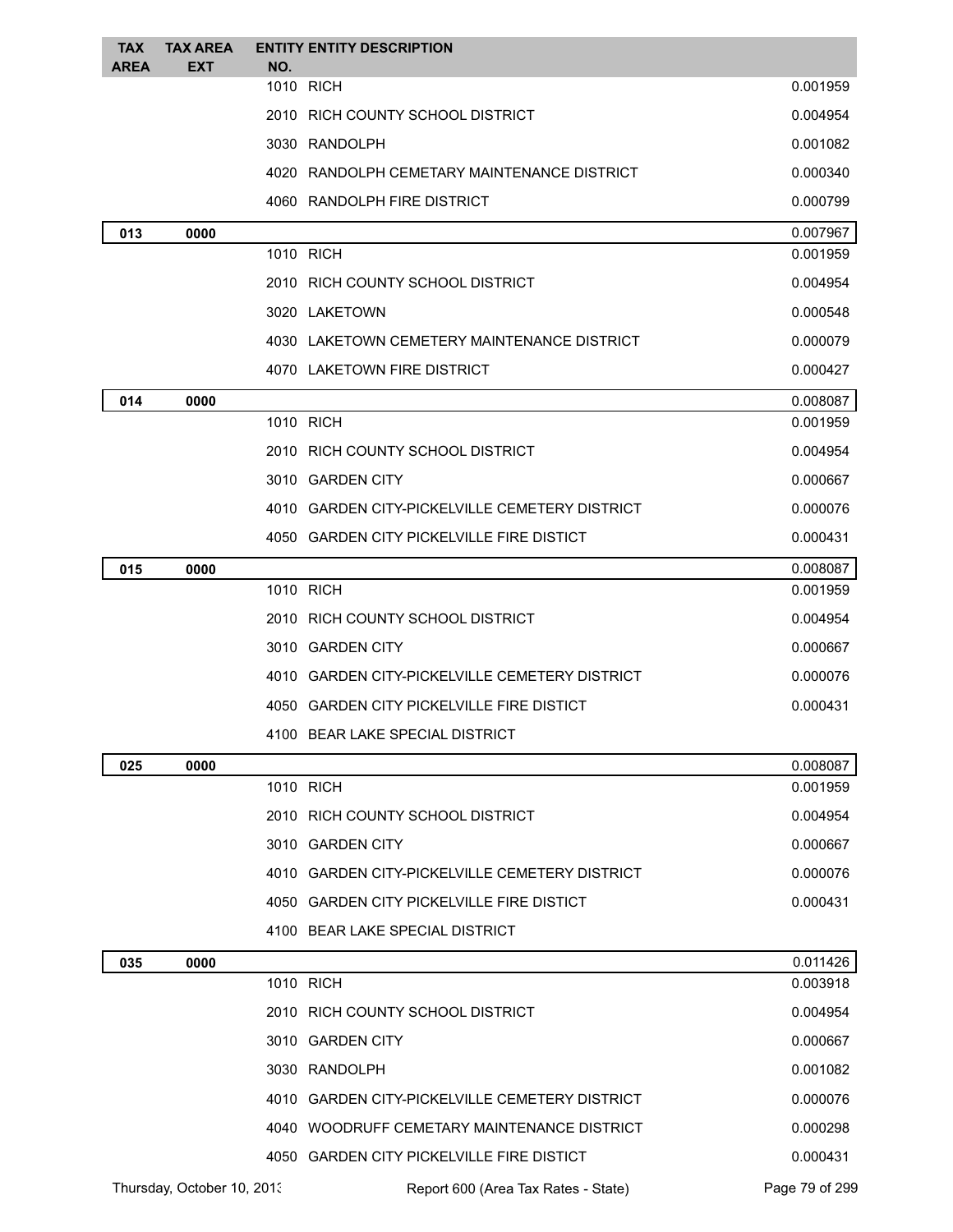| <b>TAX</b><br><b>AREA</b> | <b>TAX AREA</b><br><b>EXT</b> | <b>ENTITY ENTITY DESCRIPTION</b><br>NO.        |          |
|---------------------------|-------------------------------|------------------------------------------------|----------|
|                           |                               | 4100 BEAR LAKE SPECIAL DISTRICT                |          |
| 111                       | 0000                          |                                                | 0.007751 |
|                           |                               | 1010 RICH                                      | 0.001959 |
|                           |                               | 2010 RICH COUNTY SCHOOL DISTRICT               | 0.004954 |
|                           |                               | 4040 WOODRUFF CEMETARY MAINTENANCE DISTRICT    | 0.000298 |
|                           |                               | 4080 WOODRUFF FIRE DISTRICT                    | 0.000540 |
| 112                       | 0000                          |                                                | 0.008052 |
|                           |                               | 1010 RICH                                      | 0.001959 |
|                           |                               | 2010 RICH COUNTY SCHOOL DISTRICT               | 0.004954 |
|                           |                               | 4020 RANDOLPH CEMETARY MAINTENANCE DISTRICT    | 0.000340 |
|                           |                               | 4060 RANDOLPH FIRE DISTRICT                    | 0.000799 |
| 113                       | 0000                          |                                                | 0.007419 |
|                           |                               | 1010 RICH                                      | 0.001959 |
|                           |                               | 2010 RICH COUNTY SCHOOL DISTRICT               | 0.004954 |
|                           |                               | 4030 LAKETOWN CEMETERY MAINTENANCE DISTRICT    | 0.000079 |
|                           |                               | 4070 LAKETOWN FIRE DISTRICT                    | 0.000427 |
| 114                       | 0000                          |                                                | 0.007420 |
|                           |                               | 1010 RICH                                      | 0.001959 |
|                           |                               | 2010 RICH COUNTY SCHOOL DISTRICT               | 0.004954 |
|                           |                               | 4010 GARDEN CITY-PICKELVILLE CEMETERY DISTRICT | 0.000076 |
|                           |                               | 4050 GARDEN CITY PICKELVILLE FIRE DISTICT      | 0.000431 |
| 115                       | 0000                          |                                                | 0.007420 |
|                           |                               | 1010 RICH                                      | 0.001959 |
|                           |                               | 2010 RICH COUNTY SCHOOL DISTRICT               | 0.004954 |
|                           |                               | 4010 GARDEN CITY-PICKELVILLE CEMETERY DISTRICT | 0.000076 |
|                           |                               | 4050 GARDEN CITY PICKELVILLE FIRE DISTICT      | 0.000431 |
|                           |                               | 4100 BEAR LAKE SPECIAL DISTRICT                |          |
| 117                       | 0000                          |                                                | 0.007419 |
|                           |                               | 1010 RICH                                      | 0.001959 |
|                           |                               | 2010 RICH COUNTY SCHOOL DISTRICT               | 0.004954 |
|                           |                               | 4030 LAKETOWN CEMETERY MAINTENANCE DISTRICT    | 0.000079 |
|                           |                               | 4070 LAKETOWN FIRE DISTRICT                    | 0.000427 |
| 118                       | 0000                          |                                                | 0.007751 |
|                           |                               | 1010 RICH                                      | 0.001959 |
|                           |                               | 2010 RICH COUNTY SCHOOL DISTRICT               | 0.004954 |
|                           |                               | 4040 WOODRUFF CEMETARY MAINTENANCE DISTRICT    | 0.000298 |
|                           |                               | 4080 WOODRUFF FIRE DISTRICT                    | 0.000540 |
|                           |                               | 4090 EAGLE SPRINGS SPECIAL SERVICE DISTRICT    |          |

## **0000** 0.008052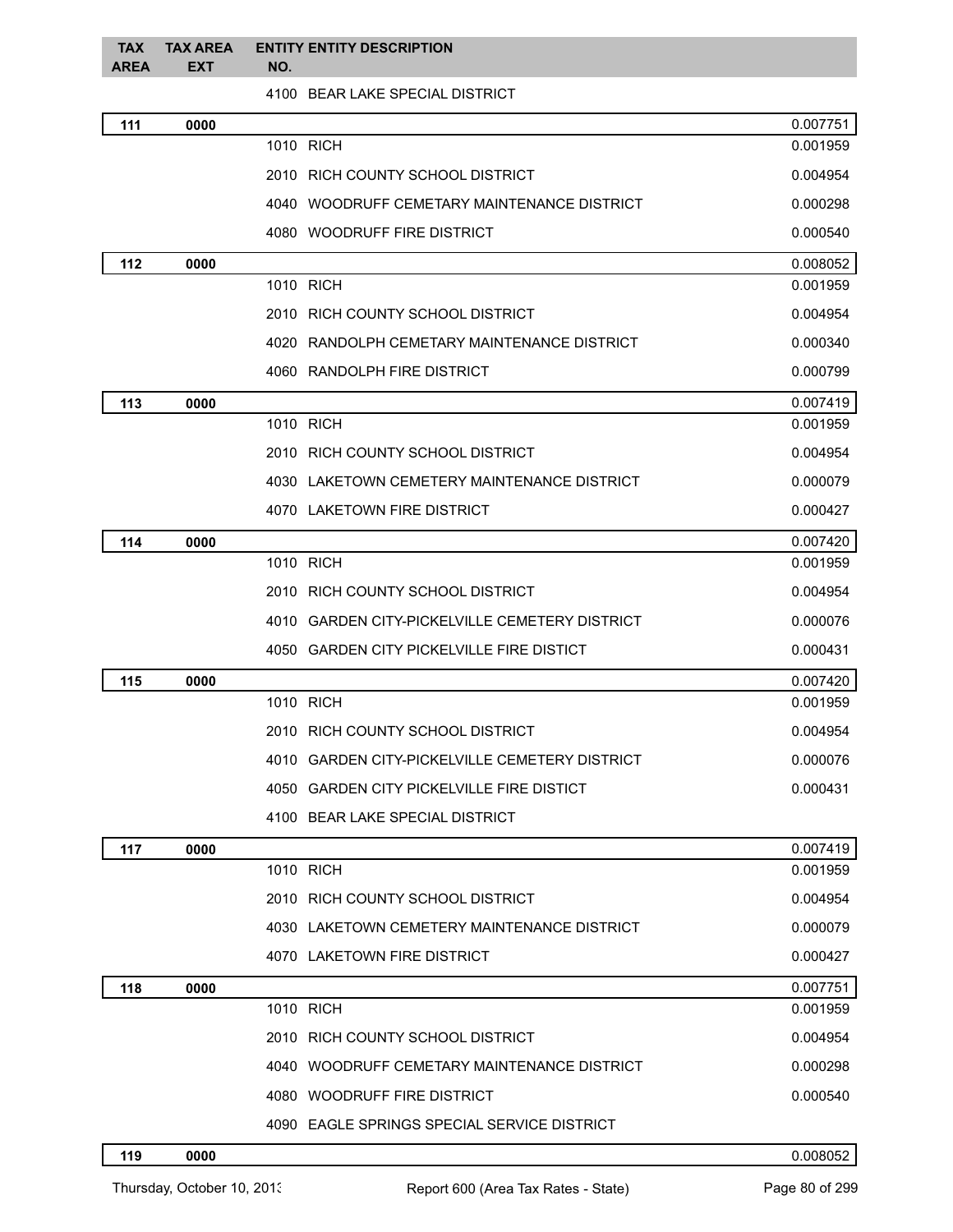| <b>TAX</b><br><b>AREA</b> | <b>TAX AREA</b><br><b>EXT</b> | NO. | <b>ENTITY ENTITY DESCRIPTION</b>                        |          |
|---------------------------|-------------------------------|-----|---------------------------------------------------------|----------|
|                           |                               |     | 1010 RICH                                               | 0.001959 |
|                           |                               |     | 2010 RICH COUNTY SCHOOL DISTRICT                        | 0.004954 |
|                           |                               |     | 4020 RANDOLPH CEMETARY MAINTENANCE DISTRICT             | 0.000340 |
|                           |                               |     | 4060 RANDOLPH FIRE DISTRICT                             | 0.000799 |
|                           |                               |     | 4110 MOUNTAIN MEADOW IMPROVEMENT DISRICT                |          |
| 123                       | 0000                          |     |                                                         | 0.007419 |
|                           |                               |     | 1010 RICH                                               | 0.001959 |
|                           |                               |     | 2010 RICH COUNTY SCHOOL DISTRICT                        | 0.004954 |
|                           |                               |     | 4030 LAKETOWN CEMETERY MAINTENANCE DISTRICT             | 0.000079 |
|                           |                               |     | 4070 LAKETOWN FIRE DISTRICT                             | 0.000427 |
|                           |                               |     | 4100 BEAR LAKE SPECIAL DISTRICT                         |          |
| <b>LAKE</b>               | 0000                          |     |                                                         | 0.006913 |
|                           |                               |     | 1010 RICH                                               | 0.001959 |
|                           |                               |     | 2010 RICH COUNTY SCHOOL DISTRICT                        | 0.004954 |
|                           | <b>SALT LAKE COUNTY</b>       |     |                                                         |          |
| 013                       | 0000                          |     |                                                         | 0.016674 |
|                           |                               |     | 1010 SALT LAKE                                          | 0.003180 |
|                           |                               |     | 2010 SALT LAKE CITY SCHOOL DISTRICT                     | 0.006651 |
|                           |                               |     | 3070 SALT LAKE CITY                                     | 0.005856 |
|                           |                               |     | 4010 SALT LAKE METROPOLITAN WATER DISTRICT              | 0.000409 |
|                           |                               |     | 4020 SALT LAKE CITY MOSQUITO ABATEMENT DISTRICT         | 0.000132 |
|                           |                               |     | 4185 CENTRAL UTAH WATER CONSERVANCY DISTRICT            | 0.000446 |
| 014                       | 0000                          |     |                                                         | 0.014121 |
|                           |                               |     | 1010 SALT LAKE                                          | 0.003180 |
|                           |                               |     | 2030 GRANITE SCHOOL DISTRICT                            | 0.006994 |
|                           |                               |     | 3100 SOUTH SALT LAKE CITY                               | 0.002725 |
|                           |                               |     | 4040 SOUTH SALT LAKE VALLEY MOSQUITO ABATEMENT DISTRICT | 0.000021 |
|                           |                               |     | 4185 CENTRAL UTAH WATER CONSERVANCY DISTRICT            | 0.000446 |
|                           |                               |     | 6030 SALT LAKE COUNTY LIBRARY                           | 0.000755 |
| 016                       | 0000                          |     |                                                         | 0.016696 |
|                           |                               |     | 1010 SALT LAKE                                          | 0.003180 |
|                           |                               |     | 2030 GRANITE SCHOOL DISTRICT                            | 0.006994 |
|                           |                               |     | 4040 SOUTH SALT LAKE VALLEY MOSQUITO ABATEMENT DISTRICT | 0.000021 |
|                           |                               |     | 4045 JORDAN VALLEY WATER CONSERVANCY DISTRICTXXX        | 0.000424 |
|                           |                               |     | 4060 MT OLYMPUS IMPROVEMENT DISTRICT                    | 0.000373 |
|                           |                               |     | 4185 CENTRAL UTAH WATER CONSERVANCY DISTRICT            | 0.000446 |

SALT LAKE COUNTY MUNICIPAL-TYPE SERVICES DISTRICT 0.000081

WASATCH WASTE AND RECYCLING DISTRICT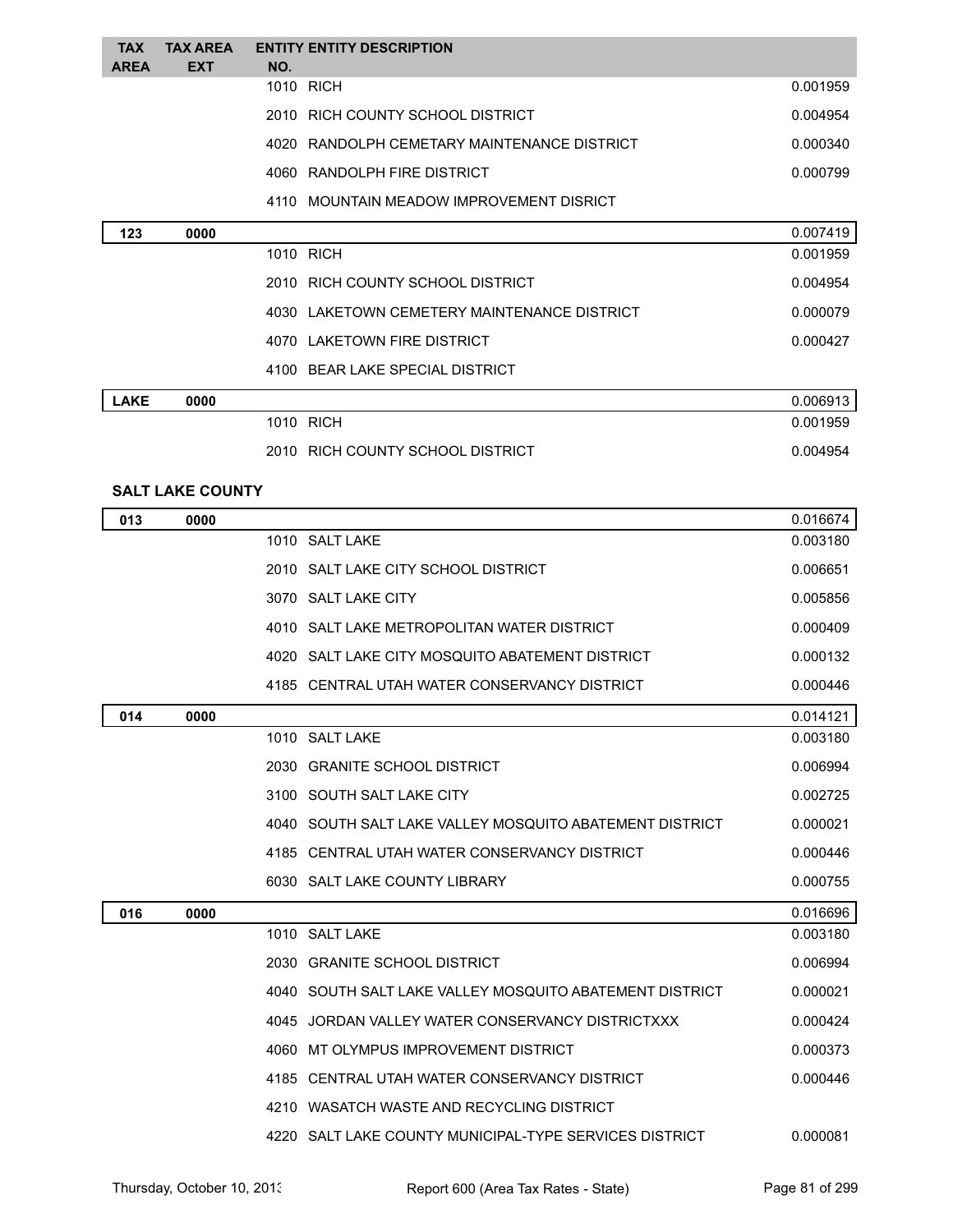| TAX<br><b>AREA</b> | <b>TAX AREA</b><br>EXT | NO. | <b>ENTITY ENTITY DESCRIPTION</b>                           |          |
|--------------------|------------------------|-----|------------------------------------------------------------|----------|
|                    |                        |     | 4320 SALT LAKE VALLEY FIRE SERVICE AREA                    | 0.002192 |
|                    |                        |     | 4340 SALT LAKE VALLEY LAW ENFORCEMENT SERVICE AREA         | 0.002230 |
|                    |                        |     | 6030 SALT LAKE COUNTY LIBRARY                              | 0.000755 |
| 017                | 0000                   |     |                                                            | 0.016272 |
|                    |                        |     | 1010 SALT LAKE                                             | 0.003180 |
|                    |                        |     | 2030 GRANITE SCHOOL DISTRICT                               | 0.006994 |
|                    |                        |     | 4040 SOUTH SALT LAKE VALLEY MOSQUITO ABATEMENT DISTRICT    | 0.000021 |
|                    |                        |     | 4060 MT OLYMPUS IMPROVEMENT DISTRICT                       | 0.000373 |
|                    |                        |     | 4185 CENTRAL UTAH WATER CONSERVANCY DISTRICT               | 0.000446 |
|                    |                        |     | 4210 WASATCH WASTE AND RECYCLING DISTRICT                  |          |
|                    |                        |     | 4220 SALT LAKE COUNTY MUNICIPAL-TYPE SERVICES DISTRICT     | 0.000081 |
|                    |                        |     | 4320 SALT LAKE VALLEY FIRE SERVICE AREA                    | 0.002192 |
|                    |                        |     | 4340 SALT LAKE VALLEY LAW ENFORCEMENT SERVICE AREA         | 0.002230 |
|                    |                        |     | 6020 AREA EXCLUDED FROM SALT LAKE COUNTY WATER CONSERVANCY |          |
|                    |                        |     | 6030 SALT LAKE COUNTY LIBRARY                              | 0.000755 |
| 019                | 0000                   |     |                                                            | 0.016272 |
|                    |                        |     | 1010 SALT LAKE                                             | 0.003180 |
|                    |                        |     | 2030 GRANITE SCHOOL DISTRICT                               | 0.006994 |
|                    |                        |     | 4040 SOUTH SALT LAKE VALLEY MOSQUITO ABATEMENT DISTRICT    | 0.000021 |
|                    |                        |     | 4060 MT OLYMPUS IMPROVEMENT DISTRICT                       | 0.000373 |
|                    |                        |     | 4185 CENTRAL UTAH WATER CONSERVANCY DISTRICT               | 0.000446 |
|                    |                        |     | 4210 WASATCH WASTE AND RECYCLING DISTRICT                  |          |
|                    |                        |     | 4220 SALT LAKE COUNTY MUNICIPAL-TYPE SERVICES DISTRICT     | 0.000081 |
|                    |                        |     | 4320 SALT LAKE VALLEY FIRE SERVICE AREA                    | 0.002192 |
|                    |                        |     | 4340 SALT LAKE VALLEY LAW ENFORCEMENT SERVICE AREA         | 0.002230 |
|                    |                        |     | 6030 SALT LAKE COUNTY LIBRARY                              | 0.000755 |
| 01A                | 0000                   |     |                                                            | 0.016674 |
|                    |                        |     | 1010 SALT LAKE                                             | 0.003180 |
|                    |                        |     | 2010 SALT LAKE CITY SCHOOL DISTRICT                        | 0.006651 |
|                    |                        |     | 3070 SALT LAKE CITY                                        | 0.005856 |
|                    |                        |     | 4010 SALT LAKE METROPOLITAN WATER DISTRICT                 | 0.000409 |
|                    |                        |     | 4020 SALT LAKE CITY MOSQUITO ABATEMENT DISTRICT            | 0.000132 |
|                    |                        |     | 4185 CENTRAL UTAH WATER CONSERVANCY DISTRICT               | 0.000446 |
| 01B                | 0000                   |     |                                                            | 0.016674 |
|                    |                        |     | 1010 SALT LAKE                                             | 0.003180 |
|                    |                        |     | 2010 SALT LAKE CITY SCHOOL DISTRICT                        | 0.006651 |
|                    |                        |     | 3070 SALT LAKE CITY                                        | 0.005856 |
|                    |                        |     | 4010 SALT LAKE METROPOLITAN WATER DISTRICT                 | 0.000409 |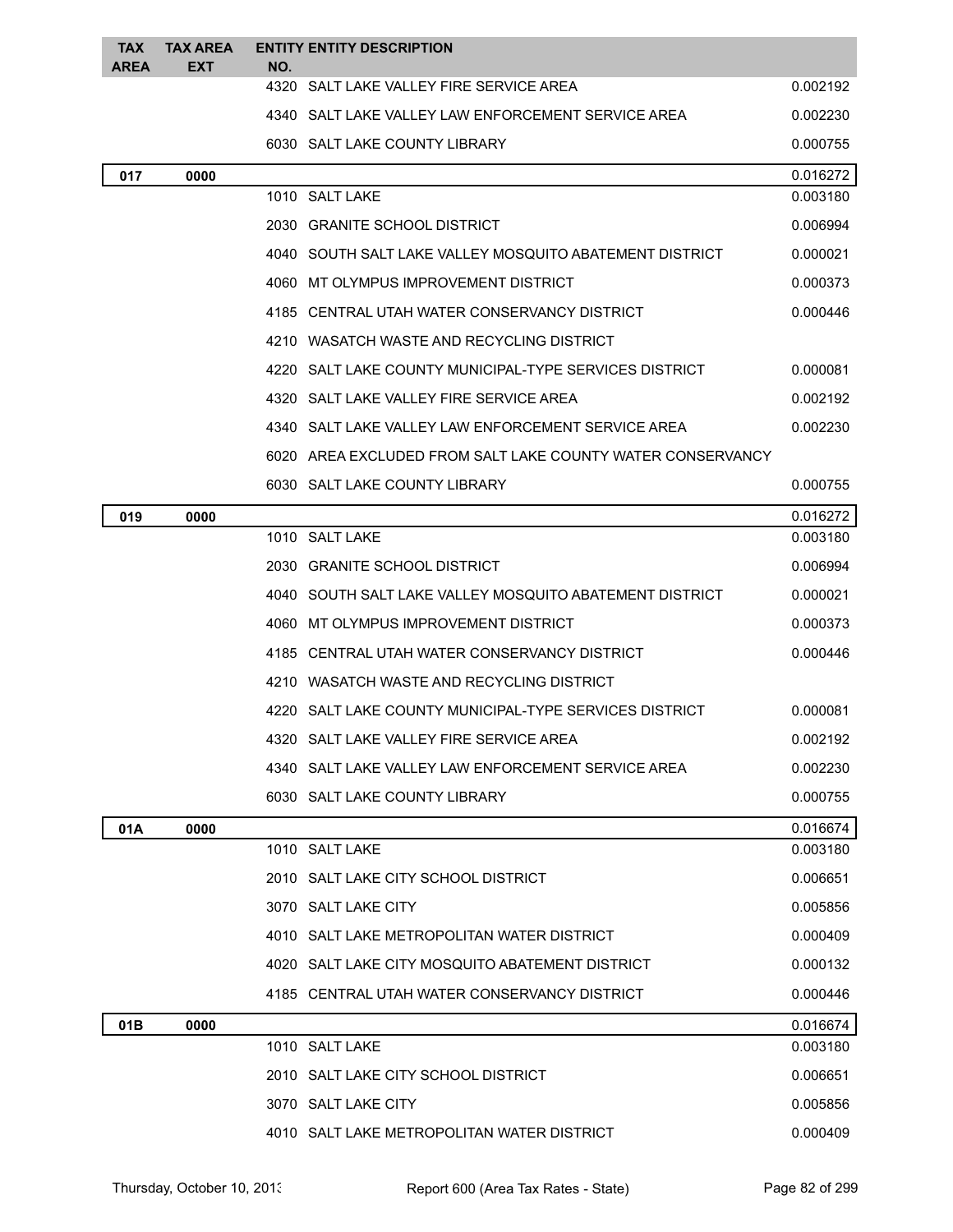| <b>TAX</b><br><b>AREA</b> | <b>TAX AREA</b><br><b>EXT</b> | <b>ENTITY ENTITY DESCRIPTION</b><br>NO.         |          |
|---------------------------|-------------------------------|-------------------------------------------------|----------|
|                           |                               | 4020 SALT LAKE CITY MOSQUITO ABATEMENT DISTRICT | 0.000132 |
|                           |                               | 4185 CENTRAL UTAH WATER CONSERVANCY DISTRICT    | 0.000446 |
| 01C                       | 0000                          |                                                 | 0.016674 |
|                           |                               | 1010 SALT LAKE                                  | 0.003180 |
|                           |                               | 2010 SALT LAKE CITY SCHOOL DISTRICT             | 0.006651 |
|                           |                               | 3070 SALT LAKE CITY                             | 0.005856 |
|                           |                               | 4010 SALT LAKE METROPOLITAN WATER DISTRICT      | 0.000409 |
|                           |                               | 4020 SALT LAKE CITY MOSQUITO ABATEMENT DISTRICT | 0.000132 |
|                           |                               | 4185 CENTRAL UTAH WATER CONSERVANCY DISTRICT    | 0.000446 |
| 01D                       | 0000                          |                                                 | 0.016674 |
|                           |                               | 1010 SALT LAKE                                  | 0.003180 |
|                           |                               | 2010 SALT LAKE CITY SCHOOL DISTRICT             | 0.006651 |
|                           |                               | 3070 SALT LAKE CITY                             | 0.005856 |
|                           |                               | 4010 SALT LAKE METROPOLITAN WATER DISTRICT      | 0.000409 |
|                           |                               | 4020 SALT LAKE CITY MOSQUITO ABATEMENT DISTRICT | 0.000132 |
|                           |                               | 4185 CENTRAL UTAH WATER CONSERVANCY DISTRICT    | 0.000446 |
| 01E                       | 0000                          |                                                 | 0.016674 |
|                           |                               | 1010 SALT LAKE                                  | 0.003180 |
|                           |                               | 2010 SALT LAKE CITY SCHOOL DISTRICT             | 0.006651 |
|                           |                               | 3070 SALT LAKE CITY                             | 0.005856 |
|                           |                               | 4010 SALT LAKE METROPOLITAN WATER DISTRICT      | 0.000409 |
|                           |                               | 4020 SALT LAKE CITY MOSQUITO ABATEMENT DISTRICT | 0.000132 |
|                           |                               | 4185 CENTRAL UTAH WATER CONSERVANCY DISTRICT    | 0.000446 |
| 01F                       | 0000                          |                                                 | 0.016674 |
|                           |                               | 1010 SALT LAKE                                  | 0.003180 |
|                           |                               | 2010 SALT LAKE CITY SCHOOL DISTRICT             | 0.006651 |
|                           |                               | 3070 SALT LAKE CITY                             | 0.005856 |
|                           |                               | 4010 SALT LAKE METROPOLITAN WATER DISTRICT      | 0.000409 |
|                           |                               | 4020 SALT LAKE CITY MOSQUITO ABATEMENT DISTRICT | 0.000132 |
|                           |                               | 4185 CENTRAL UTAH WATER CONSERVANCY DISTRICT    | 0.000446 |
| 01G                       | 0000                          |                                                 | 0.016674 |
|                           |                               | 1010 SALT LAKE                                  | 0.003180 |
|                           |                               | 2010 SALT LAKE CITY SCHOOL DISTRICT             | 0.006651 |
|                           |                               | 3070 SALT LAKE CITY                             | 0.005856 |
|                           |                               | 4010 SALT LAKE METROPOLITAN WATER DISTRICT      | 0.000409 |
|                           |                               | 4020 SALT LAKE CITY MOSQUITO ABATEMENT DISTRICT | 0.000132 |
|                           |                               | 4185 CENTRAL UTAH WATER CONSERVANCY DISTRICT    | 0.000446 |
| 01H                       | 0000                          |                                                 | 0.016674 |
|                           |                               | 1010 SALT LAKE                                  | 0.003180 |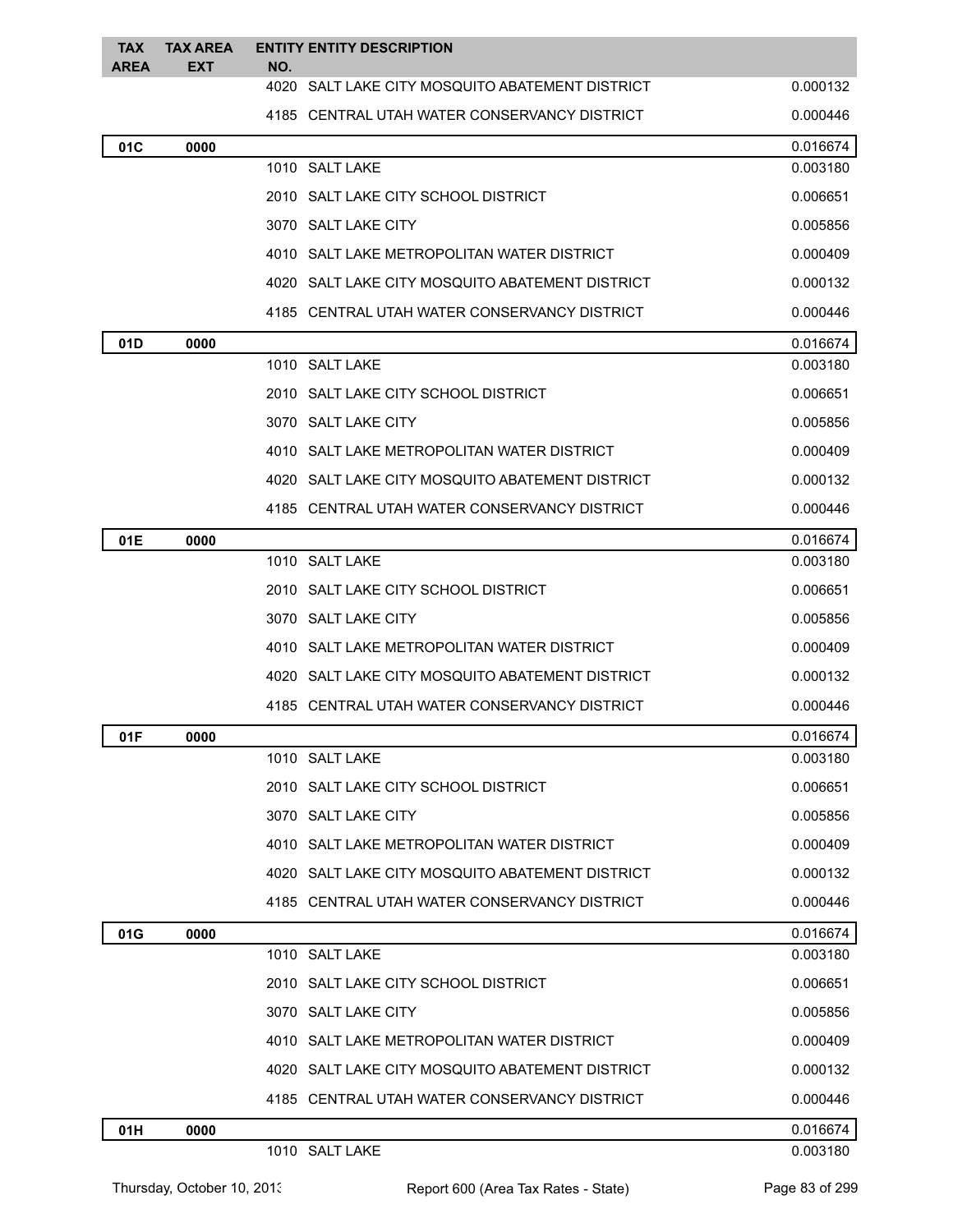| <b>TAX</b><br><b>AREA</b> | <b>TAX AREA</b><br>EXT | <b>ENTITY ENTITY DESCRIPTION</b><br>NO.         |          |
|---------------------------|------------------------|-------------------------------------------------|----------|
|                           |                        | 2010 SALT LAKE CITY SCHOOL DISTRICT             | 0.006651 |
|                           |                        | 3070 SALT LAKE CITY                             | 0.005856 |
|                           |                        | 4010 SALT LAKE METROPOLITAN WATER DISTRICT      | 0.000409 |
|                           |                        | 4020 SALT LAKE CITY MOSQUITO ABATEMENT DISTRICT | 0.000132 |
|                           |                        | 4185 CENTRAL UTAH WATER CONSERVANCY DISTRICT    | 0.000446 |
| 01J                       | 0000                   |                                                 | 0.016674 |
|                           |                        | 1010 SALT LAKE                                  | 0.003180 |
|                           |                        | 2010 SALT LAKE CITY SCHOOL DISTRICT             | 0.006651 |
|                           |                        | 3070 SALT LAKE CITY                             | 0.005856 |
|                           |                        | 4010 SALT LAKE METROPOLITAN WATER DISTRICT      | 0.000409 |
|                           |                        | 4020 SALT LAKE CITY MOSQUITO ABATEMENT DISTRICT | 0.000132 |
|                           |                        | 4185 CENTRAL UTAH WATER CONSERVANCY DISTRICT    | 0.000446 |
| 01K                       | 0000                   |                                                 | 0.016674 |
|                           |                        | 1010 SALT LAKE                                  | 0.003180 |
|                           |                        | 2010 SALT LAKE CITY SCHOOL DISTRICT             | 0.006651 |
|                           |                        | 3070 SALT LAKE CITY                             | 0.005856 |
|                           |                        | 4010 SALT LAKE METROPOLITAN WATER DISTRICT      | 0.000409 |
|                           |                        | 4020 SALT LAKE CITY MOSQUITO ABATEMENT DISTRICT | 0.000132 |
|                           |                        | 4185 CENTRAL UTAH WATER CONSERVANCY DISTRICT    | 0.000446 |
| 01M                       | 0000                   |                                                 | 0.016674 |
|                           |                        | 1010 SALT LAKE                                  | 0.003180 |
|                           |                        | 2010 SALT LAKE CITY SCHOOL DISTRICT             | 0.006651 |
|                           |                        | 3070 SALT LAKE CITY                             | 0.005856 |
|                           |                        | 4010 SALT LAKE METROPOLITAN WATER DISTRICT      | 0.000409 |
|                           |                        | 4020 SALT LAKE CITY MOSQUITO ABATEMENT DISTRICT | 0.000132 |
|                           |                        | 4185 CENTRAL UTAH WATER CONSERVANCY DISTRICT    | 0.000446 |
| 01N                       | 0000                   |                                                 | 0.016674 |
|                           |                        | 1010 SALT LAKE                                  | 0.003180 |
|                           |                        | 2010 SALT LAKE CITY SCHOOL DISTRICT             | 0.006651 |
|                           |                        | 3070 SALT LAKE CITY                             | 0.005856 |
|                           |                        | 4010 SALT LAKE METROPOLITAN WATER DISTRICT      | 0.000409 |
|                           |                        | 4020 SALT LAKE CITY MOSQUITO ABATEMENT DISTRICT | 0.000132 |
|                           |                        | 4185 CENTRAL UTAH WATER CONSERVANCY DISTRICT    | 0.000446 |
| 01P                       | 0000                   |                                                 | 0.016674 |
|                           |                        | 1010 SALT LAKE                                  | 0.003180 |
|                           |                        | 2010 SALT LAKE CITY SCHOOL DISTRICT             | 0.006651 |
|                           |                        | 3070 SALT LAKE CITY                             | 0.005856 |
|                           |                        | 4010 SALT LAKE METROPOLITAN WATER DISTRICT      | 0.000409 |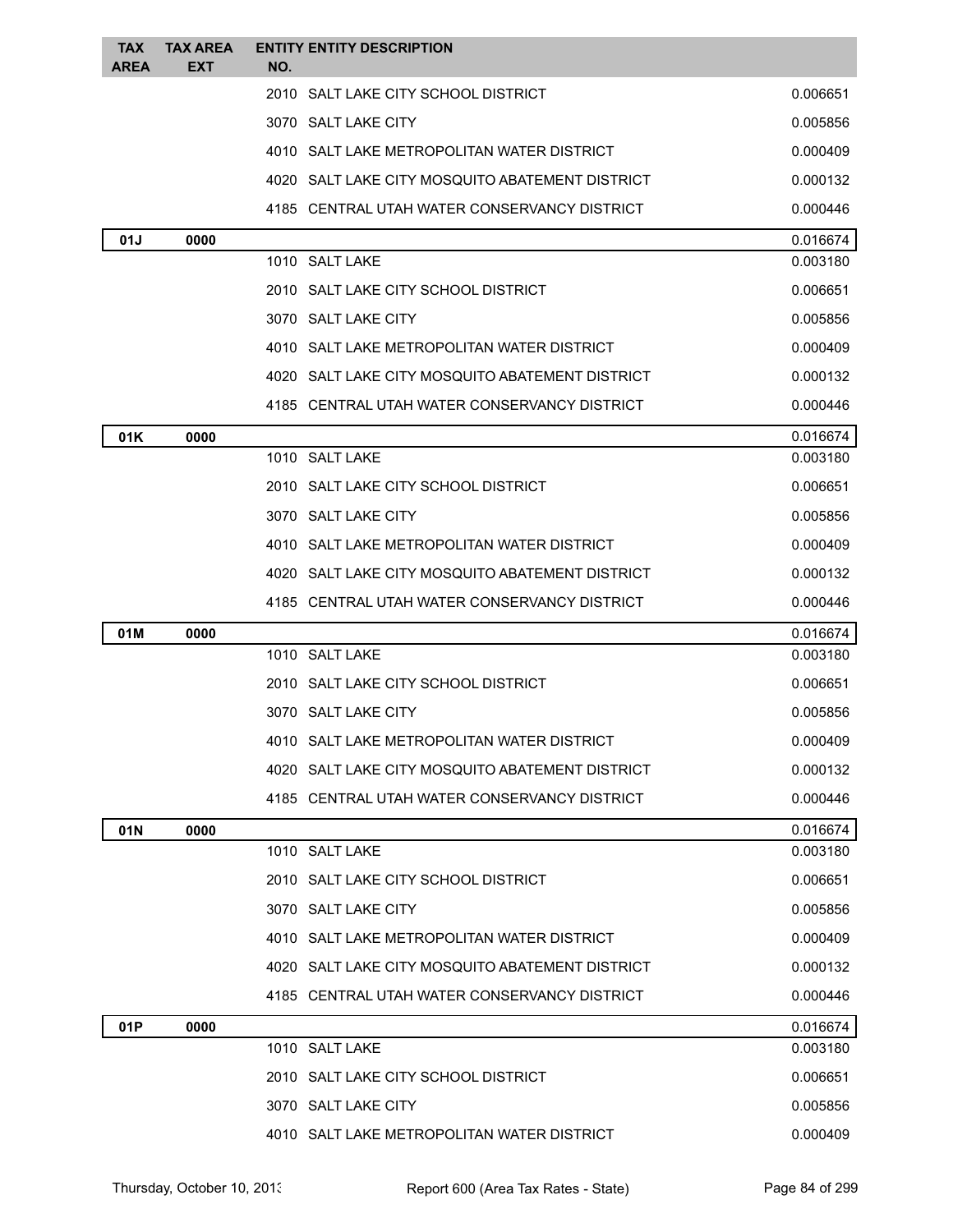| <b>TAX</b><br><b>AREA</b> | <b>TAX AREA</b><br><b>EXT</b> | NO. | <b>ENTITY ENTITY DESCRIPTION</b>                        |                |
|---------------------------|-------------------------------|-----|---------------------------------------------------------|----------------|
|                           |                               |     | 4020 SALT LAKE CITY MOSQUITO ABATEMENT DISTRICT         | 0.000132       |
|                           |                               |     | 4185 CENTRAL UTAH WATER CONSERVANCY DISTRICT            | 0.000446       |
| 01Q                       | 0000                          |     |                                                         | 0.016674       |
|                           |                               |     | 1010 SALT LAKE                                          | 0.003180       |
|                           |                               |     | 2010 SALT LAKE CITY SCHOOL DISTRICT                     | 0.006651       |
|                           |                               |     | 3070 SALT LAKE CITY                                     | 0.005856       |
|                           |                               |     | 4010 SALT LAKE METROPOLITAN WATER DISTRICT              | 0.000409       |
|                           |                               |     | 4020 SALT LAKE CITY MOSQUITO ABATEMENT DISTRICT         | 0.000132       |
|                           |                               |     | 4185 CENTRAL UTAH WATER CONSERVANCY DISTRICT            | 0.000446       |
| 020                       | 0000                          |     |                                                         | 0.015878       |
|                           |                               |     | 1010 SALT LAKE                                          | 0.003180       |
|                           |                               |     | 2030 GRANITE SCHOOL DISTRICT                            | 0.006994       |
|                           |                               |     | 4185 CENTRAL UTAH WATER CONSERVANCY DISTRICT            | 0.000446       |
|                           |                               |     | 4210 WASATCH WASTE AND RECYCLING DISTRICT               |                |
|                           |                               |     | 4220 SALT LAKE COUNTY MUNICIPAL-TYPE SERVICES DISTRICT  | 0.000081       |
|                           |                               |     | 4320 SALT LAKE VALLEY FIRE SERVICE AREA                 | 0.002192       |
|                           |                               |     | 4340 SALT LAKE VALLEY LAW ENFORCEMENT SERVICE AREA      | 0.002230       |
|                           |                               |     | 6030 SALT LAKE COUNTY LIBRARY                           | 0.000755       |
| 021                       | 0000                          |     |                                                         | 0.012866       |
|                           |                               |     | 1010 SALT LAKE                                          | 0.003180       |
|                           |                               |     | 2020 MURRAY CITY SCHOOL DISTRICT                        | 0.007003       |
|                           |                               |     | 3050 MURRAY                                             | 0.002216       |
|                           |                               |     | 4040 SOUTH SALT LAKE VALLEY MOSQUITO ABATEMENT DISTRICT | 0.000021       |
|                           |                               |     | 4185 CENTRAL UTAH WATER CONSERVANCY DISTRICT            | 0.000446       |
| 024                       | 0000                          |     |                                                         | 0.017229       |
|                           |                               |     | 1010 SALT LAKE                                          | 0.003180       |
|                           |                               |     | 2030 GRANITE SCHOOL DISTRICT                            | 0.006994       |
|                           |                               |     | 3120 WEST VALLEY CITY                                   | 0.004670       |
|                           |                               |     | 4040 SOUTH SALT LAKE VALLEY MOSQUITO ABATEMENT DISTRICT | 0.000021       |
|                           |                               |     | 4045 JORDAN VALLEY WATER CONSERVANCY DISTRICTXXX        | 0.000424       |
|                           |                               |     | 4050 GRANGER - HUNTER IMPROVEMENT DISTRICT              | 0.000739       |
|                           |                               |     | 4185 CENTRAL UTAH WATER CONSERVANCY DISTRICT            | 0.000446       |
|                           |                               |     | 6030 SALT LAKE COUNTY LIBRARY                           | 0.000755       |
| 025                       | 0000                          |     |                                                         | 0.018423       |
|                           |                               |     | 1010 SALT LAKE                                          | 0.003180       |
|                           |                               |     | 2030 GRANITE SCHOOL DISTRICT                            | 0.006994       |
|                           |                               |     | 4040 SOUTH SALT LAKE VALLEY MOSQUITO ABATEMENT DISTRICT | 0.000021       |
|                           |                               |     | 4045 JORDAN VALLEY WATER CONSERVANCY DISTRICTXXX        | 0.000424       |
|                           |                               |     | 4120 KEARNS IMPROVEMENT DISTRICT                        | 0.000821       |
|                           | Thursday, October 10, 2013    |     | Report 600 (Area Tax Rates - State)                     | Page 85 of 299 |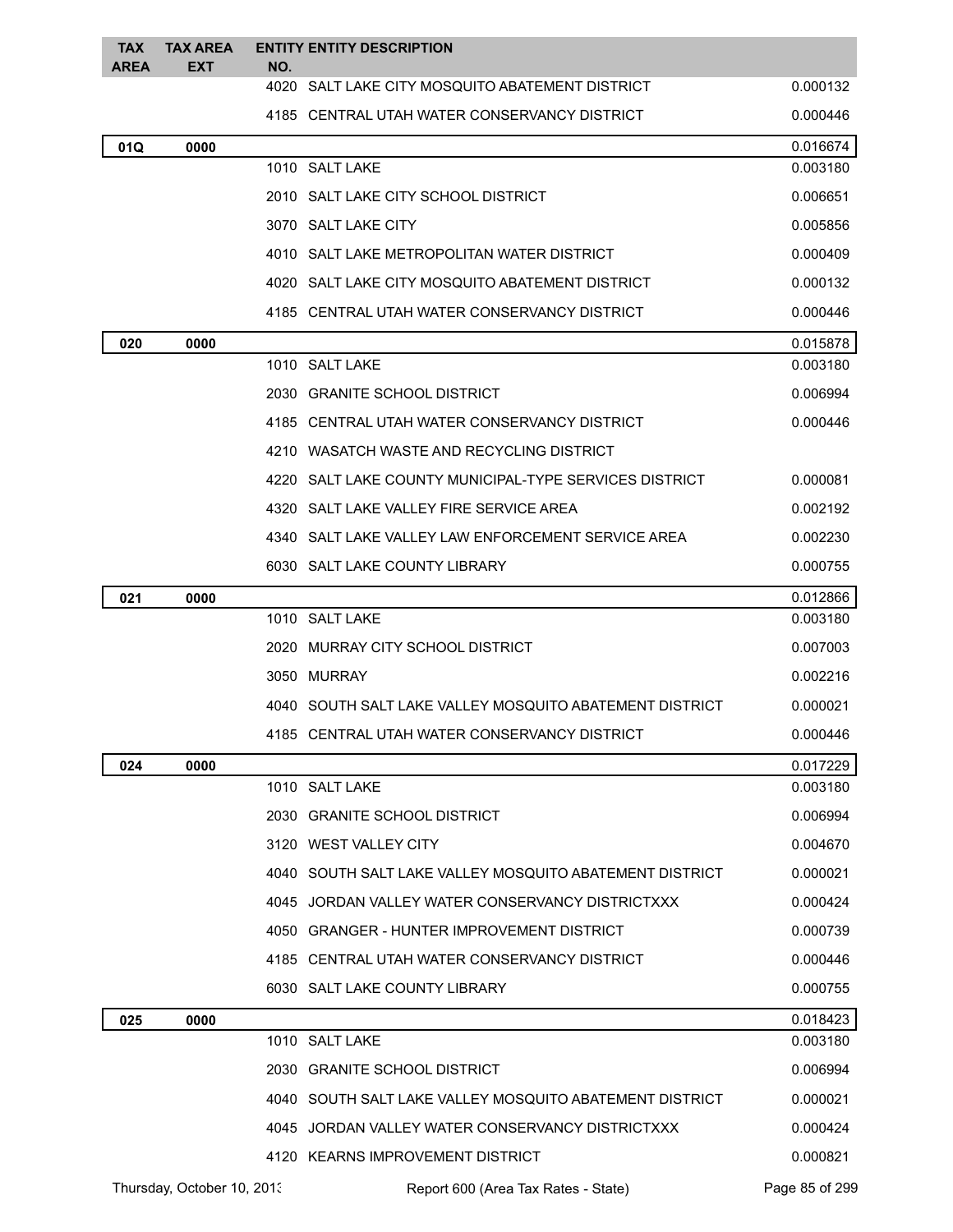| <b>TAX</b><br><b>AREA</b> | <b>TAX AREA</b><br>EXT | NO.  | <b>ENTITY ENTITY DESCRIPTION</b>                       |                      |
|---------------------------|------------------------|------|--------------------------------------------------------|----------------------|
|                           |                        | 4180 | OQUIRRH RECREATION AND PARKS DISTRICT                  | 0.001279             |
|                           |                        |      | 4185 CENTRAL UTAH WATER CONSERVANCY DISTRICT           | 0.000446             |
|                           |                        |      | 4210 WASATCH WASTE AND RECYCLING DISTRICT              |                      |
|                           |                        |      | 4220 SALT LAKE COUNTY MUNICIPAL-TYPE SERVICES DISTRICT | 0.000081             |
|                           |                        |      | 4320 SALT LAKE VALLEY FIRE SERVICE AREA                | 0.002192             |
|                           |                        |      | 4340 SALT LAKE VALLEY LAW ENFORCEMENT SERVICE AREA     | 0.002230             |
|                           |                        |      | 6030 SALT LAKE COUNTY LIBRARY                          | 0.000755             |
| 026                       | 0000                   |      |                                                        | 0.019196             |
|                           |                        |      | 1010 SALT LAKE                                         | 0.003180             |
|                           |                        |      | 2030 GRANITE SCHOOL DISTRICT                           | 0.006994             |
|                           |                        |      | 4030 MAGNA MOSQUITO ABATEMENT DISTRICT                 | 0.000056             |
|                           |                        |      | 4045 JORDAN VALLEY WATER CONSERVANCY DISTRICTXXX       | 0.000424             |
|                           |                        |      | 4080 MAGNA WATER DISTRICT                              | 0.002838             |
|                           |                        |      | 4185 CENTRAL UTAH WATER CONSERVANCY DISTRICT           | 0.000446             |
|                           |                        |      | 4210 WASATCH WASTE AND RECYCLING DISTRICT              |                      |
|                           |                        | 4220 | SALT LAKE COUNTY MUNICIPAL-TYPE SERVICES DISTRICT      | 0.000081             |
|                           |                        |      | 4320 SALT LAKE VALLEY FIRE SERVICE AREA                | 0.002192             |
|                           |                        |      | 4340 SALT LAKE VALLEY LAW ENFORCEMENT SERVICE AREA     | 0.002230             |
|                           |                        |      |                                                        |                      |
|                           |                        |      | 6030 SALT LAKE COUNTY LIBRARY                          | 0.000755             |
| 027                       | 0000                   |      |                                                        | 0.015934             |
|                           |                        |      | 1010 SALT LAKE                                         | 0.003180             |
|                           |                        |      | 2030 GRANITE SCHOOL DISTRICT                           | 0.006994             |
|                           |                        |      | 4030 MAGNA MOSQUITO ABATEMENT DISTRICT                 | 0.000056             |
|                           |                        |      | 4185 CENTRAL UTAH WATER CONSERVANCY DISTRICT           | 0.000446             |
|                           |                        |      | 4210 WASATCH WASTE AND RECYCLING DISTRICT              |                      |
|                           |                        |      | 4220 SALT LAKE COUNTY MUNICIPAL-TYPE SERVICES DISTRICT | 0.000081             |
|                           |                        |      | 4320 SALT LAKE VALLEY FIRE SERVICE AREA                | 0.002192             |
|                           |                        |      | 4340 SALT LAKE VALLEY LAW ENFORCEMENT SERVICE AREA     | 0.002230             |
|                           |                        |      | 6030 SALT LAKE COUNTY LIBRARY                          | 0.000755             |
| 028                       | 0000                   |      |                                                        | 0.016358             |
|                           |                        |      | 1010 SALT LAKE                                         | 0.003180             |
|                           |                        |      | 2030 GRANITE SCHOOL DISTRICT                           | 0.006994             |
|                           |                        |      | 4030 MAGNA MOSQUITO ABATEMENT DISTRICT                 | 0.000056             |
|                           |                        |      | 4045 JORDAN VALLEY WATER CONSERVANCY DISTRICTXXX       | 0.000424             |
|                           |                        |      | 4185 CENTRAL UTAH WATER CONSERVANCY DISTRICT           | 0.000446             |
|                           |                        |      | 4210 WASATCH WASTE AND RECYCLING DISTRICT              |                      |
|                           |                        |      | 4220 SALT LAKE COUNTY MUNICIPAL-TYPE SERVICES DISTRICT | 0.000081<br>0.002192 |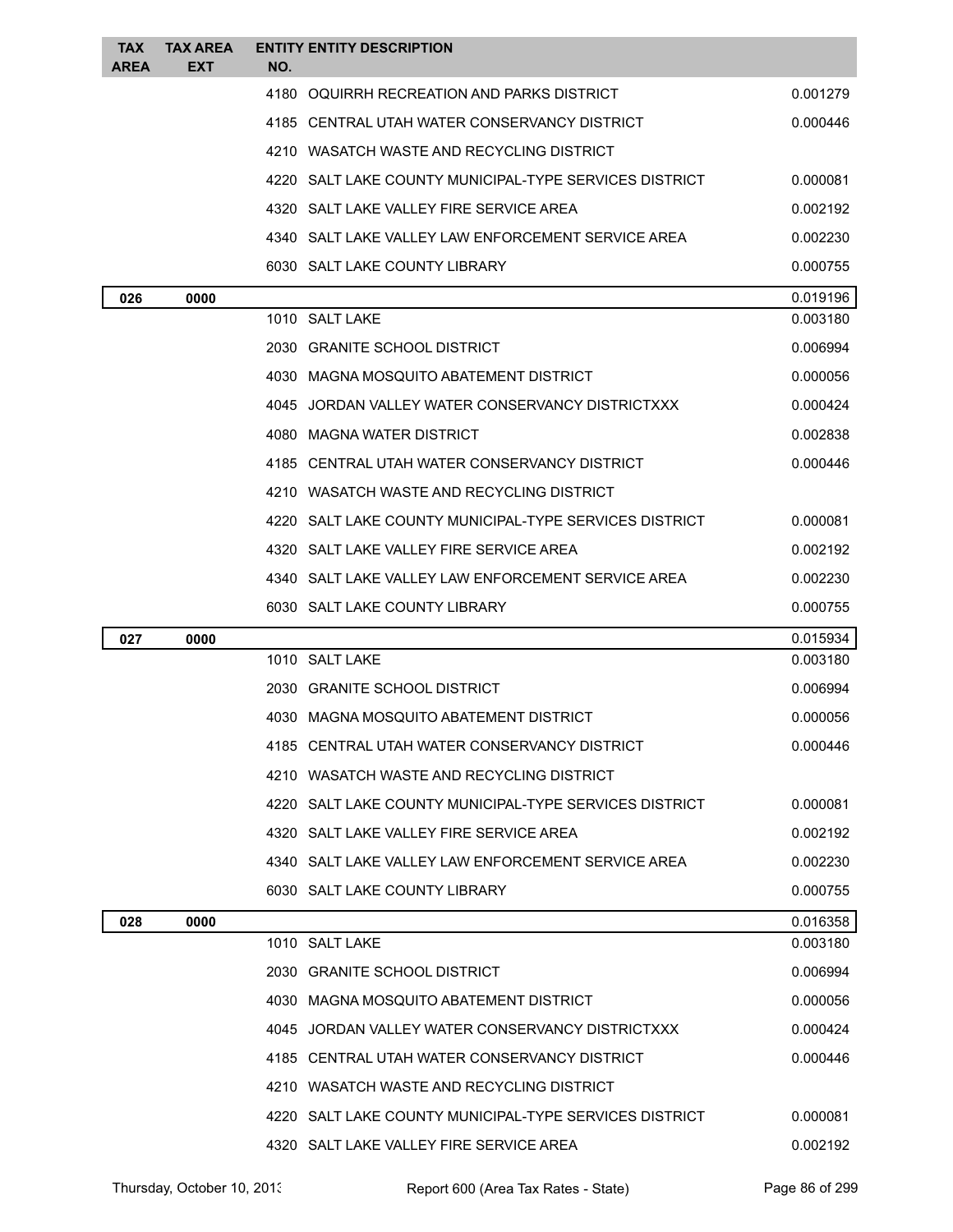| <b>TAX</b><br><b>AREA</b> | TAX AREA<br><b>EXT</b>     | NO. | <b>ENTITY ENTITY DESCRIPTION</b>                        |                      |
|---------------------------|----------------------------|-----|---------------------------------------------------------|----------------------|
|                           |                            |     | 4340 SALT LAKE VALLEY LAW ENFORCEMENT SERVICE AREA      | 0.002230             |
|                           |                            |     | 6030 SALT LAKE COUNTY LIBRARY                           | 0.000755             |
| 029                       | 0000                       |     |                                                         | 0.017264             |
|                           |                            |     | 1010 SALT LAKE                                          | 0.003180             |
|                           |                            |     | 2030 GRANITE SCHOOL DISTRICT                            | 0.006994             |
|                           |                            |     | 3120 WEST VALLEY CITY                                   | 0.004670             |
|                           |                            |     | 4030 MAGNA MOSQUITO ABATEMENT DISTRICT                  | 0.000056             |
|                           |                            |     | 4045 JORDAN VALLEY WATER CONSERVANCY DISTRICTXXX        | 0.000424             |
|                           |                            |     | 4050 GRANGER - HUNTER IMPROVEMENT DISTRICT              | 0.000739             |
|                           |                            |     | 4185 CENTRAL UTAH WATER CONSERVANCY DISTRICT            | 0.000446             |
|                           |                            |     | 6030 SALT LAKE COUNTY LIBRARY                           | 0.000755             |
| 02A                       | 0000                       |     |                                                         | 0.016674             |
|                           |                            |     | 1010 SALT LAKE                                          | 0.003180             |
|                           |                            |     | 2010 SALT LAKE CITY SCHOOL DISTRICT                     | 0.006651             |
|                           |                            |     | 3070 SALT LAKE CITY                                     | 0.005856             |
|                           |                            |     | 4010 SALT LAKE METROPOLITAN WATER DISTRICT              | 0.000409             |
|                           |                            |     | 4020 SALT LAKE CITY MOSQUITO ABATEMENT DISTRICT         | 0.000132             |
|                           |                            |     | 4185 CENTRAL UTAH WATER CONSERVANCY DISTRICT            | 0.000446             |
| 02B                       | 0000                       |     |                                                         | 0.016674             |
|                           |                            |     | 1010 SALT LAKE                                          | 0.003180             |
|                           |                            |     | 2010 SALT LAKE CITY SCHOOL DISTRICT                     | 0.006651             |
|                           |                            |     | 3070 SALT LAKE CITY                                     | 0.005856             |
|                           |                            |     | 4010 SALT LAKE METROPOLITAN WATER DISTRICT              | 0.000409             |
|                           |                            |     | 4020 SALT LAKE CITY MOSQUITO ABATEMENT DISTRICT         | 0.000132             |
|                           |                            |     | 4185 CENTRAL UTAH WATER CONSERVANCY DISTRICT            | 0.000446             |
| 030                       | 0000                       |     | 1010 SALT LAKE                                          | 0.015787<br>0.003180 |
|                           |                            |     | 2045 CANYONS SCHOOL DISTRICT                            | 0.007016             |
|                           |                            |     |                                                         |                      |
|                           |                            |     | 3040 MIDVALE                                            | 0.000658<br>0.000021 |
|                           |                            |     | 4040 SOUTH SALT LAKE VALLEY MOSQUITO ABATEMENT DISTRICT |                      |
|                           |                            |     | 4045 JORDAN VALLEY WATER CONSERVANCY DISTRICTXXX        | 0.000424             |
|                           |                            |     | 4185 CENTRAL UTAH WATER CONSERVANCY DISTRICT            | 0.000446             |
|                           |                            |     | 4320 SALT LAKE VALLEY FIRE SERVICE AREA                 | 0.002192             |
|                           |                            |     | 6030 SALT LAKE COUNTY LIBRARY                           | 0.000755             |
|                           |                            |     | 6060 JORDAN/CANYON SCHOOL DISTRICT DEBT SERVICE AREA    | 0.001095             |
| 031                       | 0000                       |     | 1010 SALT LAKE                                          | 0.018437<br>0.003180 |
|                           |                            |     | 2045 CANYONS SCHOOL DISTRICT                            | 0.007016             |
|                           |                            |     | 4040 SOUTH SALT LAKE VALLEY MOSQUITO ABATEMENT DISTRICT | 0.000021             |
|                           | Thursday, October 10, 2013 |     | Report 600 (Area Tax Rates - State)                     | Page 87 of 299       |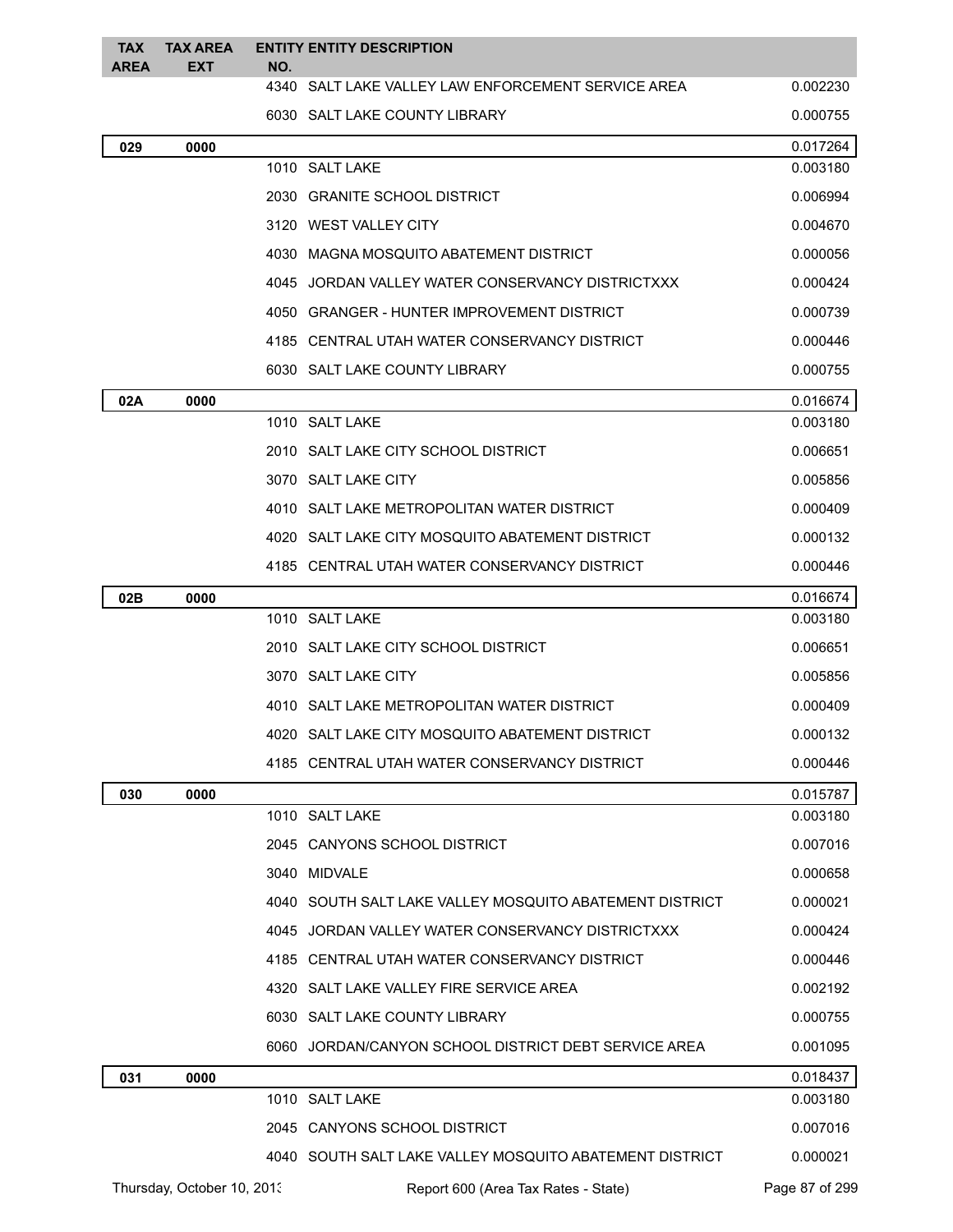| TAX<br><b>AREA</b> | <b>TAX AREA</b><br>EXT | NO. | <b>ENTITY ENTITY DESCRIPTION</b>                          |                      |
|--------------------|------------------------|-----|-----------------------------------------------------------|----------------------|
|                    |                        |     | 4090 COTTONWOOD IMPROVEMENT DISTRICT                      | 0.000236             |
|                    |                        |     | 4185 CENTRAL UTAH WATER CONSERVANCY DISTRICT              | 0.000446             |
|                    |                        |     | 4200 COTTONWOOD HEIGHTS PARKS AND RECREATION SERVICE AREA | 0.001185             |
|                    |                        |     | 4210 WASATCH WASTE AND RECYCLING DISTRICT                 |                      |
|                    |                        |     | 4220 SALT LAKE COUNTY MUNICIPAL-TYPE SERVICES DISTRICT    | 0.000081             |
|                    |                        |     | 4320 SALT LAKE VALLEY FIRE SERVICE AREA                   | 0.002192             |
|                    |                        |     | 4340 SALT LAKE VALLEY LAW ENFORCEMENT SERVICE AREA        | 0.002230             |
|                    |                        |     | 6030 SALT LAKE COUNTY LIBRARY                             | 0.000755             |
|                    |                        |     | 6060 JORDAN/CANYON SCHOOL DISTRICT DEBT SERVICE AREA      | 0.001095             |
| 032                | 0000                   |     |                                                           | 0.018385             |
|                    |                        |     | 1010 SALT LAKE                                            | 0.003180             |
|                    |                        |     | 2045 CANYONS SCHOOL DISTRICT                              | 0.007016             |
|                    |                        |     | 4040 SOUTH SALT LAKE VALLEY MOSQUITO ABATEMENT DISTRICT   | 0.000021             |
|                    |                        |     | 4045 JORDAN VALLEY WATER CONSERVANCY DISTRICTXXX          | 0.000424             |
|                    |                        |     | 4070 MID VALLEY IMPROVEMENT DISTRICT                      | 0.000945             |
|                    |                        |     | 4185 CENTRAL UTAH WATER CONSERVANCY DISTRICT              | 0.000446             |
|                    |                        |     | 4210 WASATCH WASTE AND RECYCLING DISTRICT                 |                      |
|                    |                        |     | 4220 SALT LAKE COUNTY MUNICIPAL-TYPE SERVICES DISTRICT    | 0.000081             |
|                    |                        |     | 4320 SALT LAKE VALLEY FIRE SERVICE AREA                   | 0.002192             |
|                    |                        |     | 4340 SALT LAKE VALLEY LAW ENFORCEMENT SERVICE AREA        | 0.002230             |
|                    |                        |     | 6030 SALT LAKE COUNTY LIBRARY                             | 0.000755             |
|                    |                        |     | 6060 JORDAN/CANYON SCHOOL DISTRICT DEBT SERVICE AREA      | 0.001095             |
| 033                | 0000                   |     |                                                           | 0.018861             |
|                    |                        |     | 1010 SALT LAKE                                            | 0.003180             |
|                    |                        |     | 2045 CANYONS SCHOOL DISTRICT                              | 0.007016             |
|                    |                        |     | 4040 SOUTH SALT LAKE VALLEY MOSQUITO ABATEMENT DISTRICT   | 0.000021             |
|                    |                        |     | 4045 JORDAN VALLEY WATER CONSERVANCY DISTRICTXXX          | 0.000424             |
|                    |                        |     | 4090 COTTONWOOD IMPROVEMENT DISTRICT                      | 0.000236             |
|                    |                        |     | 4185 CENTRAL UTAH WATER CONSERVANCY DISTRICT              | 0.000446             |
|                    |                        |     | 4200 COTTONWOOD HEIGHTS PARKS AND RECREATION SERVICE AREA | 0.001185             |
|                    |                        |     | 4210 WASATCH WASTE AND RECYCLING DISTRICT                 |                      |
|                    |                        |     | 4220 SALT LAKE COUNTY MUNICIPAL-TYPE SERVICES DISTRICT    | 0.000081             |
|                    |                        |     | 4320 SALT LAKE VALLEY FIRE SERVICE AREA                   | 0.002192             |
|                    |                        |     | 4340 SALT LAKE VALLEY LAW ENFORCEMENT SERVICE AREA        | 0.002230             |
|                    |                        |     | 6030 SALT LAKE COUNTY LIBRARY                             | 0.000755             |
|                    |                        |     | 6060 JORDAN/CANYON SCHOOL DISTRICT DEBT SERVICE AREA      | 0.001095             |
| 034                | 0000                   |     | 1010 SALT LAKE                                            | 0.017676<br>0.003180 |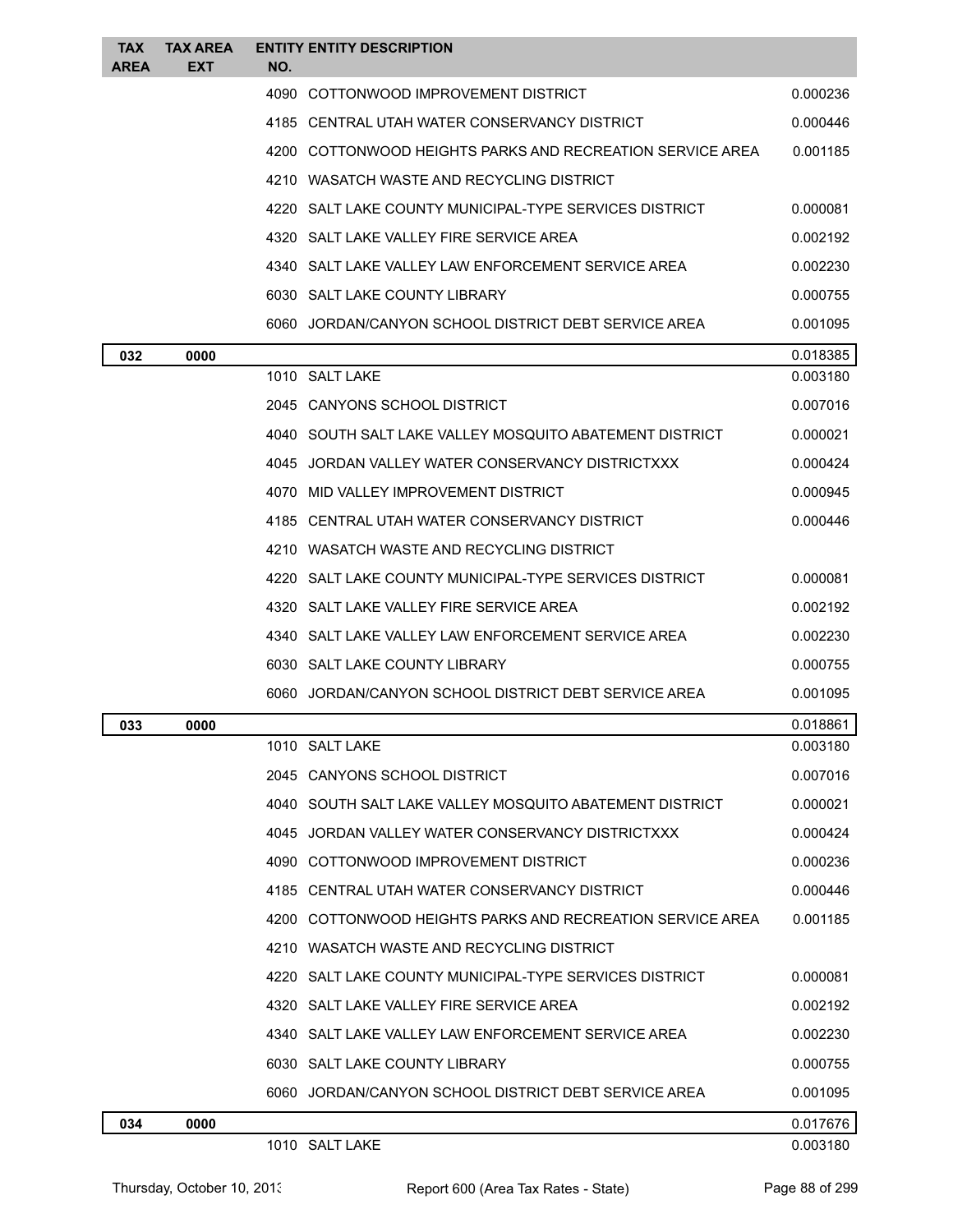| <b>TAX</b><br><b>AREA</b> | <b>TAX AREA</b><br>EXT | NO.  | <b>ENTITY ENTITY DESCRIPTION</b>                                   |          |
|---------------------------|------------------------|------|--------------------------------------------------------------------|----------|
|                           |                        |      | 2045 CANYONS SCHOOL DISTRICT                                       | 0.007016 |
|                           |                        |      | 4040 SOUTH SALT LAKE VALLEY MOSQUITO ABATEMENT DISTRICT            | 0.000021 |
|                           |                        |      | 4045 JORDAN VALLEY WATER CONSERVANCY DISTRICTXXX                   | 0.000424 |
|                           |                        |      | 4090 COTTONWOOD IMPROVEMENT DISTRICT                               | 0.000236 |
|                           |                        |      | 4185 CENTRAL UTAH WATER CONSERVANCY DISTRICT                       | 0.000446 |
|                           |                        |      | 4210 WASATCH WASTE AND RECYCLING DISTRICT                          |          |
|                           |                        | 4220 | SALT LAKE COUNTY MUNICIPAL-TYPE SERVICES DISTRICT                  | 0.000081 |
|                           |                        |      | 4320 SALT LAKE VALLEY FIRE SERVICE AREA                            | 0.002192 |
|                           |                        |      | 4340 SALT LAKE VALLEY LAW ENFORCEMENT SERVICE AREA                 | 0.002230 |
|                           |                        |      | 6030 SALT LAKE COUNTY LIBRARY                                      | 0.000755 |
|                           |                        |      | 6060 JORDAN/CANYON SCHOOL DISTRICT DEBT SERVICE AREA               | 0.001095 |
| 035                       | 0000                   |      |                                                                    | 0.015472 |
|                           |                        |      | 1010 SALT LAKE                                                     | 0.003180 |
|                           |                        |      | 2045 CANYONS SCHOOL DISTRICT                                       | 0.007016 |
|                           |                        |      | 3080 SANDY CITY                                                    | 0.001483 |
|                           |                        |      | 4040 SOUTH SALT LAKE VALLEY MOSQUITO ABATEMENT DISTRICT            | 0.000021 |
|                           |                        |      | 4140 SANDY SUBURBAN IMPROVEMENT DISTRICT                           | 0.001035 |
|                           |                        |      | 4185 CENTRAL UTAH WATER CONSERVANCY DISTRICT                       | 0.000446 |
|                           |                        |      | 4290   SALT LAKE CITY METROPOLITAN WATER DISTRICT - SANDY CITY ONL | 0.000441 |
|                           |                        |      | 6030 SALT LAKE COUNTY LIBRARY                                      | 0.000755 |
|                           |                        |      | 6060 JORDAN/CANYON SCHOOL DISTRICT DEBT SERVICE AREA               | 0.001095 |
| 036                       | 0000                   |      |                                                                    | 0.016461 |
|                           |                        |      | 1010 SALT LAKE                                                     | 0.003180 |
|                           |                        |      | 2040 JORDAN SCHOOL DISTRICT                                        | 0.007132 |
|                           |                        |      | 4040 SOUTH SALT LAKE VALLEY MOSQUITO ABATEMENT DISTRICT            | 0.000021 |
|                           |                        |      | 4045 JORDAN VALLEY WATER CONSERVANCY DISTRICTXXX                   | 0.000424 |
|                           |                        |      | 4185 CENTRAL UTAH WATER CONSERVANCY DISTRICT                       | 0.000446 |
|                           |                        |      | 4210 WASATCH WASTE AND RECYCLING DISTRICT                          |          |
|                           |                        |      | 4220 SALT LAKE COUNTY MUNICIPAL-TYPE SERVICES DISTRICT             | 0.000081 |
|                           |                        |      | 4320 SALT LAKE VALLEY FIRE SERVICE AREA                            | 0.002192 |
|                           |                        |      | 4340 SALT LAKE VALLEY LAW ENFORCEMENT SERVICE AREA                 | 0.002230 |
|                           |                        |      | 6030 SALT LAKE COUNTY LIBRARY                                      | 0.000755 |
| 037                       | 0000                   |      |                                                                    | 0.014520 |
|                           |                        |      | 1010 SALT LAKE                                                     | 0.003180 |
|                           |                        |      | 2040 JORDAN SCHOOL DISTRICT                                        | 0.007132 |
|                           |                        |      | 3110 WEST JORDAN CITY                                              | 0.002562 |
|                           |                        |      | 4040 SOUTH SALT LAKE VALLEY MOSQUITO ABATEMENT DISTRICT            | 0.000021 |
|                           |                        |      | 4045 JORDAN VALLEY WATER CONSERVANCY DISTRICTXXX                   | 0.000424 |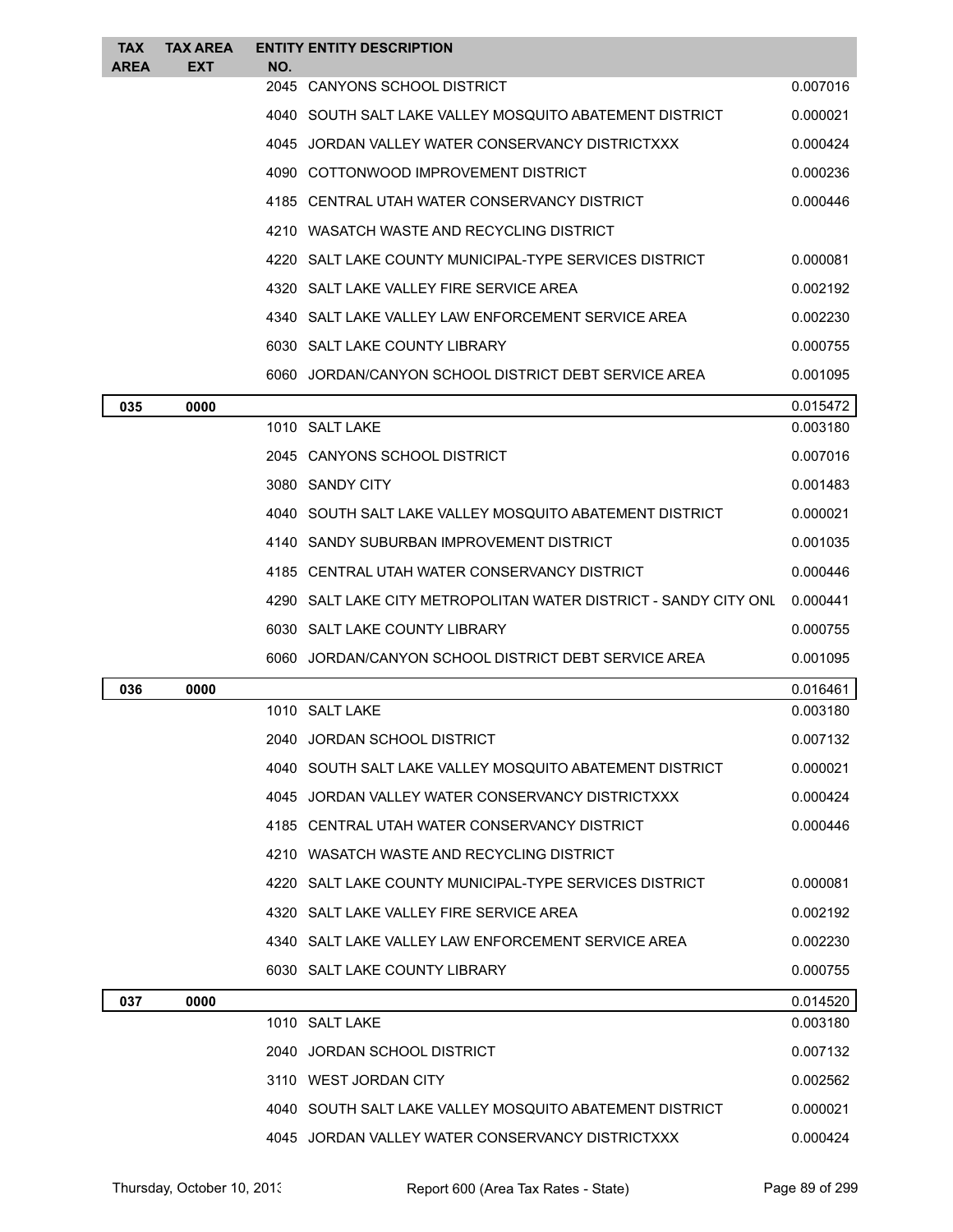| <b>TAX</b><br><b>AREA</b> | TAX AREA<br><b>EXT</b> | <b>ENTITY ENTITY DESCRIPTION</b><br>NO.                   |          |
|---------------------------|------------------------|-----------------------------------------------------------|----------|
|                           |                        | 4185 CENTRAL UTAH WATER CONSERVANCY DISTRICT              | 0.000446 |
|                           |                        | 6030 SALT LAKE COUNTY LIBRARY                             | 0.000755 |
| 038                       | 0000                   |                                                           | 0.014794 |
|                           |                        | 1010 SALT LAKE                                            | 0.003180 |
|                           |                        | 2040 JORDAN SCHOOL DISTRICT                               | 0.007132 |
|                           |                        | 3090 SOUTH JORDAN                                         | 0.002440 |
|                           |                        | 4040   SOUTH SALT LAKE VALLEY MOSQUITO ABATEMENT DISTRICT | 0.000021 |
|                           |                        | 4045 JORDAN VALLEY WATER CONSERVANCY DISTRICTXXX          | 0.000424 |
|                           |                        | 4150 SOUTH VALLEY SEWER DISTRICT                          | 0.000396 |
|                           |                        | 4185 CENTRAL UTAH WATER CONSERVANCY DISTRICT              | 0.000446 |
|                           |                        | 6030 SALT LAKE COUNTY LIBRARY                             | 0.000755 |
| 039                       | 0000                   |                                                           | 0.014370 |
|                           |                        | 1010 SALT LAKE                                            | 0.003180 |
|                           |                        | 2040 JORDAN SCHOOL DISTRICT                               | 0.007132 |
|                           |                        | 3090 SOUTH JORDAN                                         | 0.002440 |
|                           |                        | 4040 SOUTH SALT LAKE VALLEY MOSQUITO ABATEMENT DISTRICT   | 0.000021 |
|                           |                        | 4150 SOUTH VALLEY SEWER DISTRICT                          | 0.000396 |
|                           |                        | 4185 CENTRAL UTAH WATER CONSERVANCY DISTRICT              | 0.000446 |
|                           |                        | 6030 SALT LAKE COUNTY LIBRARY                             | 0.000755 |
| 040                       | 0000                   |                                                           | 0.017016 |
|                           |                        | 1010 SALT LAKE                                            | 0.003180 |
|                           |                        | 2045 CANYONS SCHOOL DISTRICT                              | 0.007016 |
|                           |                        | 4040   SOUTH SALT LAKE VALLEY MOSQUITO ABATEMENT DISTRICT | 0.000021 |
|                           |                        | 4185 CENTRAL UTAH WATER CONSERVANCY DISTRICT              | 0.000446 |
|                           |                        | 4210   WASATCH WASTE AND RECYCLING DISTRICT               |          |
|                           |                        | 4220 SALT LAKE COUNTY MUNICIPAL-TYPE SERVICES DISTRICT    | 0.000081 |
|                           |                        | 4320 SALT LAKE VALLEY FIRE SERVICE AREA                   | 0.002192 |
|                           |                        | 4340 SALT LAKE VALLEY LAW ENFORCEMENT SERVICE AREA        | 0.002230 |
|                           |                        | 6030 SALT LAKE COUNTY LIBRARY                             | 0.000755 |
|                           |                        | 6060 JORDAN/CANYON SCHOOL DISTRICT DEBT SERVICE AREA      | 0.001095 |
| 042                       | 0000                   |                                                           | 0.016776 |
|                           |                        | 1010 SALT LAKE                                            | 0.003180 |
|                           |                        | 2040 JORDAN SCHOOL DISTRICT                               | 0.007132 |
|                           |                        | 3060 RIVERTON                                             | 0.000000 |
|                           |                        | 4040 SOUTH SALT LAKE VALLEY MOSQUITO ABATEMENT DISTRICT   | 0.000021 |
|                           |                        | 4045 JORDAN VALLEY WATER CONSERVANCY DISTRICTXXX          | 0.000424 |
|                           |                        | 4150 SOUTH VALLEY SEWER DISTRICT                          | 0.000396 |
|                           |                        | 4185 CENTRAL UTAH WATER CONSERVANCY DISTRICT              | 0.000446 |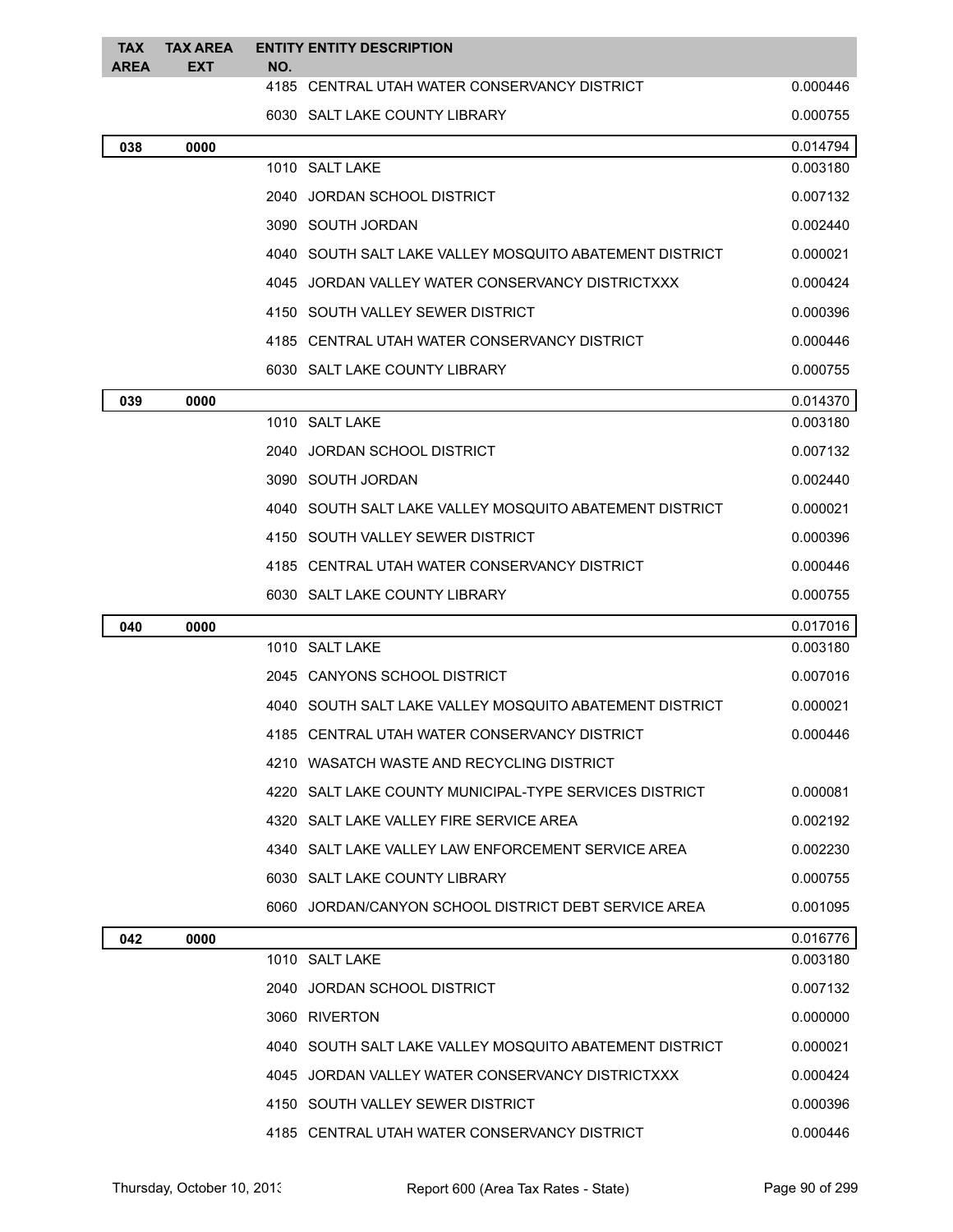| <b>TAX</b><br><b>AREA</b> | <b>TAX AREA</b><br><b>EXT</b> | <b>ENTITY ENTITY DESCRIPTION</b><br>NO. |                                                         |          |
|---------------------------|-------------------------------|-----------------------------------------|---------------------------------------------------------|----------|
|                           |                               |                                         | 4320 SALT LAKE VALLEY FIRE SERVICE AREA                 | 0.002192 |
|                           |                               |                                         | 4340 SALT LAKE VALLEY LAW ENFORCEMENT SERVICE AREA      | 0.002230 |
|                           |                               | 6030 SALT LAKE COUNTY LIBRARY           |                                                         | 0.000755 |
| 043                       | 0000                          |                                         |                                                         | 0.018051 |
|                           |                               | 1010 SALT LAKE                          |                                                         | 0.003180 |
|                           |                               | 2045 CANYONS SCHOOL DISTRICT            |                                                         | 0.007016 |
|                           |                               |                                         | 4040 SOUTH SALT LAKE VALLEY MOSQUITO ABATEMENT DISTRICT | 0.000021 |
|                           |                               |                                         | 4140 SANDY SUBURBAN IMPROVEMENT DISTRICT                | 0.001035 |
|                           |                               |                                         | 4185 CENTRAL UTAH WATER CONSERVANCY DISTRICT            | 0.000446 |
|                           |                               |                                         | 4210 WASATCH WASTE AND RECYCLING DISTRICT               |          |
|                           |                               |                                         | 4220 SALT LAKE COUNTY MUNICIPAL-TYPE SERVICES DISTRICT  | 0.000081 |
|                           |                               |                                         | 4320 SALT LAKE VALLEY FIRE SERVICE AREA                 | 0.002192 |
|                           |                               |                                         | 4340 SALT LAKE VALLEY LAW ENFORCEMENT SERVICE AREA      | 0.002230 |
|                           |                               | 6030 SALT LAKE COUNTY LIBRARY           |                                                         | 0.000755 |
|                           |                               |                                         | 6060 JORDAN/CANYON SCHOOL DISTRICT DEBT SERVICE AREA    | 0.001095 |
| 044                       | 0000                          |                                         |                                                         | 0.016433 |
|                           |                               | 1010 SALT LAKE                          |                                                         | 0.003180 |
|                           |                               | 2040 JORDAN SCHOOL DISTRICT             |                                                         | 0.007132 |
|                           |                               |                                         | 4040 SOUTH SALT LAKE VALLEY MOSQUITO ABATEMENT DISTRICT | 0.000021 |
|                           |                               |                                         | 4150 SOUTH VALLEY SEWER DISTRICT                        | 0.000396 |
|                           |                               |                                         | 4185 CENTRAL UTAH WATER CONSERVANCY DISTRICT            | 0.000446 |
|                           |                               |                                         | 4210 WASATCH WASTE AND RECYCLING DISTRICT               |          |
|                           |                               |                                         | 4220 SALT LAKE COUNTY MUNICIPAL-TYPE SERVICES DISTRICT  | 0.000081 |
|                           |                               |                                         | 4320 SALT LAKE VALLEY FIRE SERVICE AREA                 | 0.002192 |
|                           |                               |                                         | 4340 SALT LAKE VALLEY LAW ENFORCEMENT SERVICE AREA      | 0.002230 |
|                           |                               | 6030 SALT LAKE COUNTY LIBRARY           |                                                         | 0.000755 |
| 045                       | 0000                          |                                         |                                                         | 0.013877 |
|                           |                               | 1010 SALT LAKE                          |                                                         | 0.003180 |
|                           |                               | 2040 JORDAN SCHOOL DISTRICT             |                                                         | 0.007132 |
|                           |                               | 3020 BLUFFDALE                          |                                                         | 0.001523 |
|                           |                               |                                         | 4040 SOUTH SALT LAKE VALLEY MOSQUITO ABATEMENT DISTRICT | 0.000021 |
|                           |                               |                                         | 4045 JORDAN VALLEY WATER CONSERVANCY DISTRICTXXX        | 0.000424 |
|                           |                               |                                         | 4150 SOUTH VALLEY SEWER DISTRICT                        | 0.000396 |
|                           |                               |                                         | 4185 CENTRAL UTAH WATER CONSERVANCY DISTRICT            | 0.000446 |
|                           |                               | 6030 SALT LAKE COUNTY LIBRARY           |                                                         | 0.000755 |
| 046                       | 0000                          |                                         |                                                         | 0.013453 |
|                           |                               | 1010 SALT LAKE                          |                                                         | 0.003180 |
|                           |                               | 2040 JORDAN SCHOOL DISTRICT             |                                                         | 0.007132 |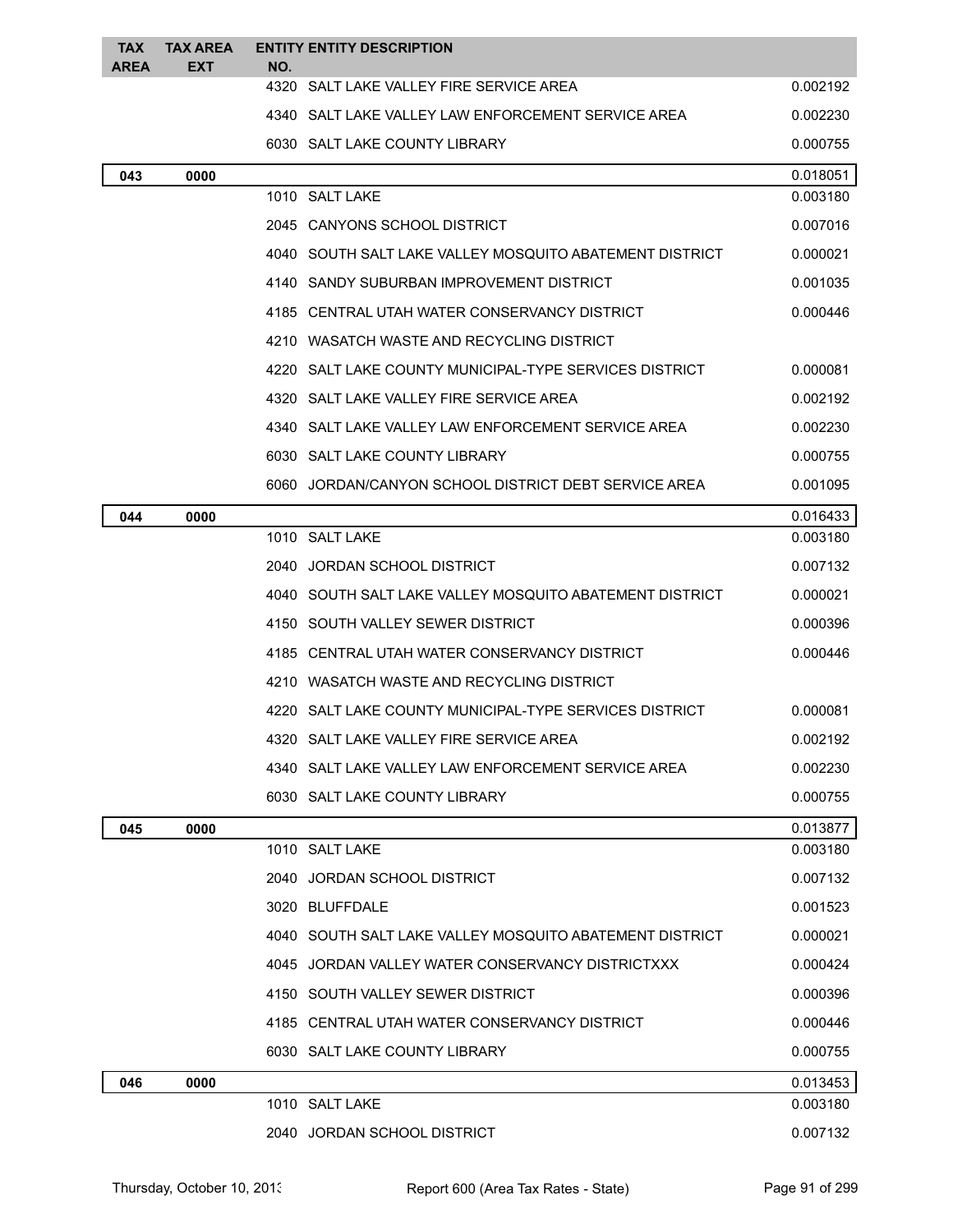| <b>TAX</b><br><b>AREA</b> | <b>TAX AREA</b><br>EXT | NO. | <b>ENTITY ENTITY DESCRIPTION</b>                          |          |
|---------------------------|------------------------|-----|-----------------------------------------------------------|----------|
|                           |                        |     | 3020 BLUFFDALE                                            | 0.001523 |
|                           |                        |     | 4040 SOUTH SALT LAKE VALLEY MOSQUITO ABATEMENT DISTRICT   | 0.000021 |
|                           |                        |     | 4150 SOUTH VALLEY SEWER DISTRICT                          | 0.000396 |
|                           |                        |     | 4185 CENTRAL UTAH WATER CONSERVANCY DISTRICT              | 0.000446 |
|                           |                        |     | 6030 SALT LAKE COUNTY LIBRARY                             | 0.000755 |
| 051                       | 0000                   |     |                                                           | 0.015265 |
|                           |                        |     | 1010 SALT LAKE                                            | 0.003180 |
|                           |                        |     | 2045 CANYONS SCHOOL DISTRICT                              | 0.007016 |
|                           |                        |     | 3030 DRAPER CITY                                          | 0.001887 |
|                           |                        |     | 4040 SOUTH SALT LAKE VALLEY MOSQUITO ABATEMENT DISTRICT   | 0.000021 |
|                           |                        |     | 4045 JORDAN VALLEY WATER CONSERVANCY DISTRICTXXX          | 0.000424 |
|                           |                        |     | 4150 SOUTH VALLEY SEWER DISTRICT                          | 0.000396 |
|                           |                        |     | 4160 CRESENT CEMETERY MAINTENANCE DISTRICT                | 0.000045 |
|                           |                        |     | 4185 CENTRAL UTAH WATER CONSERVANCY DISTRICT              | 0.000446 |
|                           |                        |     | 6030 SALT LAKE COUNTY LIBRARY                             | 0.000755 |
|                           |                        |     | 6060 JORDAN/CANYON SCHOOL DISTRICT DEBT SERVICE AREA      | 0.001095 |
| 055                       | 0000                   |     |                                                           | 0.015220 |
|                           |                        |     | 1010 SALT LAKE                                            | 0.003180 |
|                           |                        |     | 2045 CANYONS SCHOOL DISTRICT                              | 0.007016 |
|                           |                        |     | 3030 DRAPER CITY                                          | 0.001887 |
|                           |                        |     | 4040 SOUTH SALT LAKE VALLEY MOSQUITO ABATEMENT DISTRICT   | 0.000021 |
|                           |                        |     | 4045 JORDAN VALLEY WATER CONSERVANCY DISTRICTXXX          | 0.000424 |
|                           |                        |     | 4150 SOUTH VALLEY SEWER DISTRICT                          | 0.000396 |
|                           |                        |     | 4185 CENTRAL UTAH WATER CONSERVANCY DISTRICT              | 0.000446 |
|                           |                        |     | 6030 SALT LAKE COUNTY LIBRARY                             | 0.000755 |
|                           |                        |     | 6060 JORDAN/CANYON SCHOOL DISTRICT DEBT SERVICE AREA      | 0.001095 |
| 056                       | 0000                   |     |                                                           | 0.014824 |
|                           |                        |     | 1010 SALT LAKE                                            | 0.003180 |
|                           |                        |     | 2045 CANYONS SCHOOL DISTRICT                              | 0.007016 |
|                           |                        |     | 3030 DRAPER CITY                                          | 0.001887 |
|                           |                        |     | 4040   SOUTH SALT LAKE VALLEY MOSQUITO ABATEMENT DISTRICT | 0.000021 |
|                           |                        |     | 4045 JORDAN VALLEY WATER CONSERVANCY DISTRICTXXX          | 0.000424 |
|                           |                        |     | 4185 CENTRAL UTAH WATER CONSERVANCY DISTRICT              | 0.000446 |
|                           |                        |     | 6030 SALT LAKE COUNTY LIBRARY                             | 0.000755 |
|                           |                        |     | 6060 JORDAN/CANYON SCHOOL DISTRICT DEBT SERVICE AREA      | 0.001095 |
| 061                       | 0000                   |     |                                                           | 0.014715 |
|                           |                        |     | 1010 SALT LAKE                                            | 0.003180 |
|                           |                        |     | 2030 GRANITE SCHOOL DISTRICT                              | 0.006994 |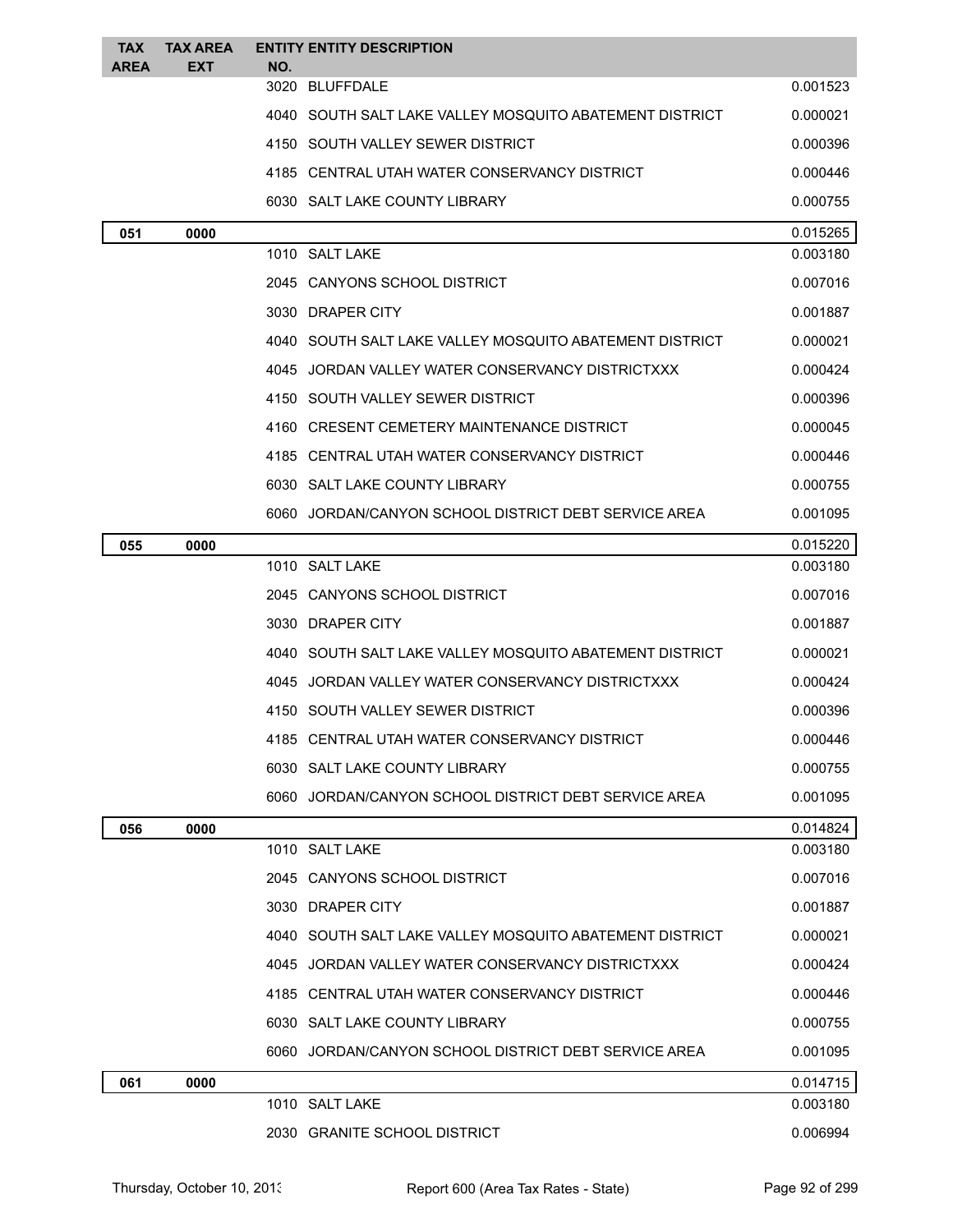| <b>TAX</b><br><b>AREA</b> | <b>TAX AREA</b><br>EXT | <b>ENTITY ENTITY DESCRIPTION</b><br>NO.          |                                                           |          |
|---------------------------|------------------------|--------------------------------------------------|-----------------------------------------------------------|----------|
|                           |                        | 3105<br>TAYLORSVILLE CITY                        |                                                           | 0.002722 |
|                           |                        |                                                  | 4040 SOUTH SALT LAKE VALLEY MOSQUITO ABATEMENT DISTRICT   | 0.000021 |
|                           |                        | 4045 JORDAN VALLEY WATER CONSERVANCY DISTRICTXXX |                                                           | 0.000424 |
|                           |                        | 4110 TAYLORSVILLE-BENNION IMPROVEMENT DISTRICT   |                                                           | 0.000173 |
|                           |                        | 4185 CENTRAL UTAH WATER CONSERVANCY DISTRICT     |                                                           | 0.000446 |
|                           |                        | 6030 SALT LAKE COUNTY LIBRARY                    |                                                           | 0.000755 |
| 062                       | 0000                   |                                                  |                                                           | 0.015281 |
|                           |                        | 1010 SALT LAKE                                   |                                                           | 0.003180 |
|                           |                        | 2030 GRANITE SCHOOL DISTRICT                     |                                                           | 0.006994 |
|                           |                        | 3105 TAYLORSVILLE CITY                           |                                                           | 0.002722 |
|                           |                        |                                                  | 4040 SOUTH SALT LAKE VALLEY MOSQUITO ABATEMENT DISTRICT   | 0.000021 |
|                           |                        | 4045 JORDAN VALLEY WATER CONSERVANCY DISTRICTXXX |                                                           | 0.000424 |
|                           |                        | 4050 GRANGER - HUNTER IMPROVEMENT DISTRICT       |                                                           | 0.000739 |
|                           |                        | 4185 CENTRAL UTAH WATER CONSERVANCY DISTRICT     |                                                           | 0.000446 |
|                           |                        | 6030 SALT LAKE COUNTY LIBRARY                    |                                                           | 0.000755 |
| 063                       | 0000                   |                                                  |                                                           | 0.015994 |
|                           |                        | 1010 SALT LAKE                                   |                                                           | 0.003180 |
|                           |                        | 2030 GRANITE SCHOOL DISTRICT                     |                                                           | 0.006994 |
|                           |                        | 3105 TAYLORSVILLE CITY                           |                                                           | 0.002722 |
|                           |                        |                                                  | 4040   SOUTH SALT LAKE VALLEY MOSQUITO ABATEMENT DISTRICT | 0.000021 |
|                           |                        | 4045 JORDAN VALLEY WATER CONSERVANCY DISTRICTXXX |                                                           | 0.000424 |
|                           |                        | 4110 TAYLORSVILLE-BENNION IMPROVEMENT DISTRICT   |                                                           | 0.000173 |
|                           |                        | 4180 OQUIRRH RECREATION AND PARKS DISTRICT       |                                                           | 0.001279 |
|                           |                        | 4185 CENTRAL UTAH WATER CONSERVANCY DISTRICT     |                                                           | 0.000446 |
|                           |                        | 6030 SALT LAKE COUNTY LIBRARY                    |                                                           | 0.000755 |
| 064                       | 0000                   |                                                  |                                                           | 0.016642 |
|                           |                        | 1010 SALT LAKE                                   |                                                           | 0.003180 |
|                           |                        | 2030 GRANITE SCHOOL DISTRICT                     |                                                           | 0.006994 |
|                           |                        | 3105 TAYLORSVILLE CITY                           |                                                           | 0.002722 |
|                           |                        |                                                  | 4040 SOUTH SALT LAKE VALLEY MOSQUITO ABATEMENT DISTRICT   | 0.000021 |
|                           |                        | 4045 JORDAN VALLEY WATER CONSERVANCY DISTRICTXXX |                                                           | 0.000424 |
|                           |                        | 4120 KEARNS IMPROVEMENT DISTRICT                 |                                                           | 0.000821 |
|                           |                        | 4180 OQUIRRH RECREATION AND PARKS DISTRICT       |                                                           | 0.001279 |
|                           |                        | 4185 CENTRAL UTAH WATER CONSERVANCY DISTRICT     |                                                           | 0.000446 |
|                           |                        | 6030 SALT LAKE COUNTY LIBRARY                    |                                                           | 0.000755 |
| 065                       | 0000                   |                                                  |                                                           | 0.014680 |
|                           |                        | 1010 SALT LAKE                                   |                                                           | 0.003180 |
|                           |                        | 2040 JORDAN SCHOOL DISTRICT                      |                                                           | 0.007132 |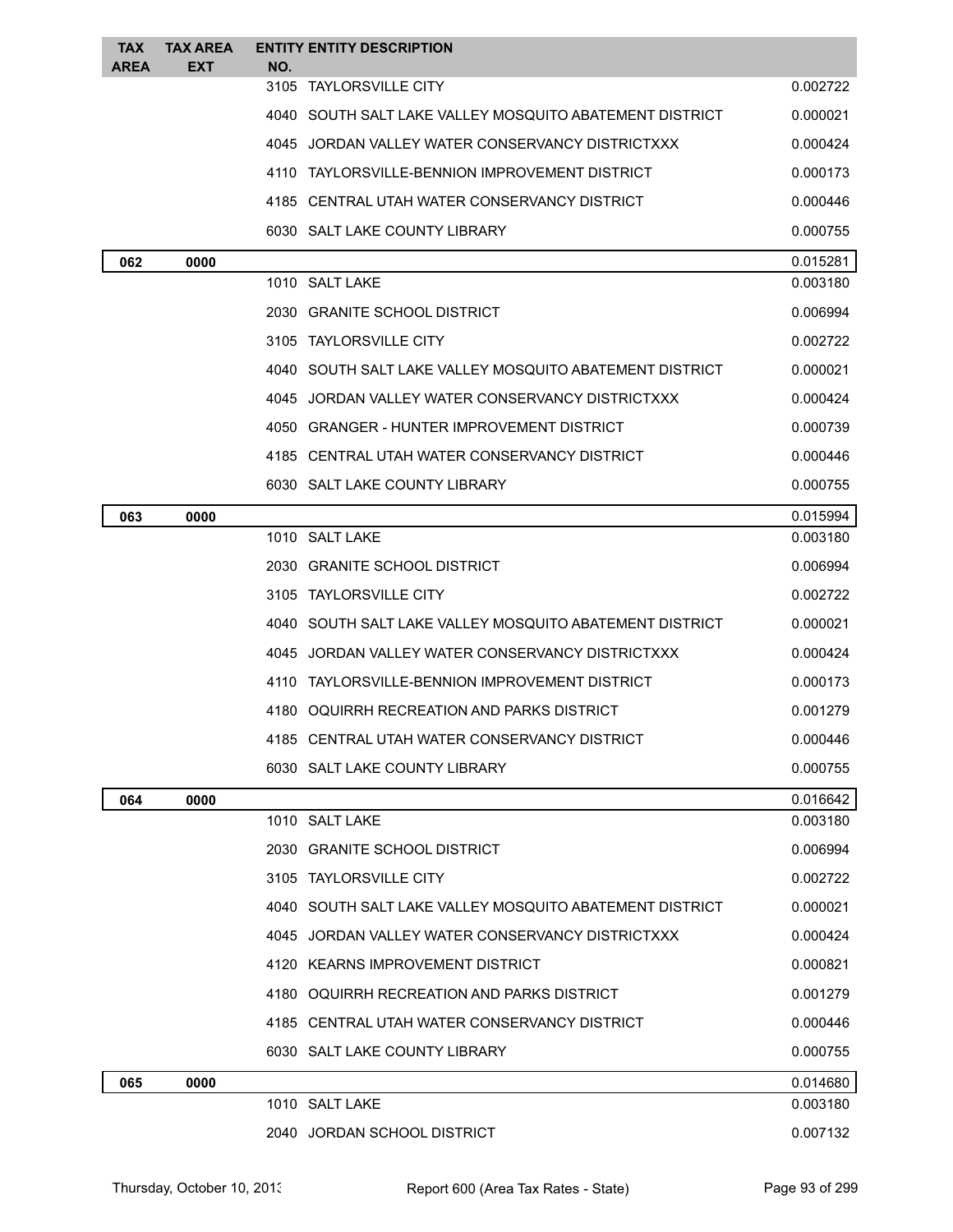| <b>TAX</b><br><b>AREA</b> | <b>TAX AREA</b><br>EXT | <b>ENTITY ENTITY DESCRIPTION</b><br>NO.                 |          |
|---------------------------|------------------------|---------------------------------------------------------|----------|
|                           |                        | 3105 TAYLORSVILLE CITY                                  | 0.002722 |
|                           |                        | 4040 SOUTH SALT LAKE VALLEY MOSQUITO ABATEMENT DISTRICT | 0.000021 |
|                           |                        | 4045 JORDAN VALLEY WATER CONSERVANCY DISTRICTXXX        | 0.000424 |
|                           |                        | 4185 CENTRAL UTAH WATER CONSERVANCY DISTRICT            | 0.000446 |
|                           |                        | 6030 SALT LAKE COUNTY LIBRARY                           | 0.000755 |
| 066                       | 0000                   |                                                         | 0.014853 |
|                           |                        | 1010 SALT LAKE                                          | 0.003180 |
|                           |                        | 2040 JORDAN SCHOOL DISTRICT                             | 0.007132 |
|                           |                        | 3105 TAYLORSVILLE CITY                                  | 0.002722 |
|                           |                        | 4040 SOUTH SALT LAKE VALLEY MOSQUITO ABATEMENT DISTRICT | 0.000021 |
|                           |                        | 4045 JORDAN VALLEY WATER CONSERVANCY DISTRICTXXX        | 0.000424 |
|                           |                        | 4110 TAYLORSVILLE-BENNION IMPROVEMENT DISTRICT          | 0.000173 |
|                           |                        | 4185   CENTRAL UTAH WATER CONSERVANCY DISTRICT          | 0.000446 |
|                           |                        | 6030 SALT LAKE COUNTY LIBRARY                           | 0.000755 |
| 070                       | 0000                   |                                                         | 0.017194 |
|                           |                        | 1010 SALT LAKE                                          | 0.003180 |
|                           |                        | 2040 JORDAN SCHOOL DISTRICT                             | 0.007132 |
|                           |                        | 3035 HERRIMAN TOWN                                      | 0.000418 |
|                           |                        | 4040 SOUTH SALT LAKE VALLEY MOSQUITO ABATEMENT DISTRICT | 0.000021 |
|                           |                        | 4045 JORDAN VALLEY WATER CONSERVANCY DISTRICTXXX        | 0.000424 |
|                           |                        | 4150 SOUTH VALLEY SEWER DISTRICT                        | 0.000396 |
|                           |                        | 4185 CENTRAL UTAH WATER CONSERVANCY DISTRICT            | 0.000446 |
|                           |                        | 4320 SALT LAKE VALLEY FIRE SERVICE AREA                 | 0.002192 |
|                           |                        | 4340 SALT LAKE VALLEY LAW ENFORCEMENT SERVICE AREA      | 0.002230 |
|                           |                        | 6030 SALT LAKE COUNTY LIBRARY                           | 0.000755 |
| 071                       | 0000                   |                                                         | 0.016770 |
|                           |                        | 1010 SALT LAKE                                          | 0.003180 |
|                           |                        | 2040 JORDAN SCHOOL DISTRICT                             | 0.007132 |
|                           |                        | 3035 HERRIMAN TOWN                                      | 0.000418 |
|                           |                        | 4040 SOUTH SALT LAKE VALLEY MOSQUITO ABATEMENT DISTRICT | 0.000021 |
|                           |                        | 4150 SOUTH VALLEY SEWER DISTRICT                        | 0.000396 |
|                           |                        | 4185 CENTRAL UTAH WATER CONSERVANCY DISTRICT            | 0.000446 |
|                           |                        | 4320 SALT LAKE VALLEY FIRE SERVICE AREA                 | 0.002192 |
|                           |                        | 4340 SALT LAKE VALLEY LAW ENFORCEMENT SERVICE AREA      | 0.002230 |
|                           |                        | 6030 SALT LAKE COUNTY LIBRARY                           | 0.000755 |
| 074                       | 0000                   |                                                         | 0.016770 |
|                           |                        | 1010 SALT LAKE                                          | 0.003180 |
|                           |                        | 2040 JORDAN SCHOOL DISTRICT                             | 0.007132 |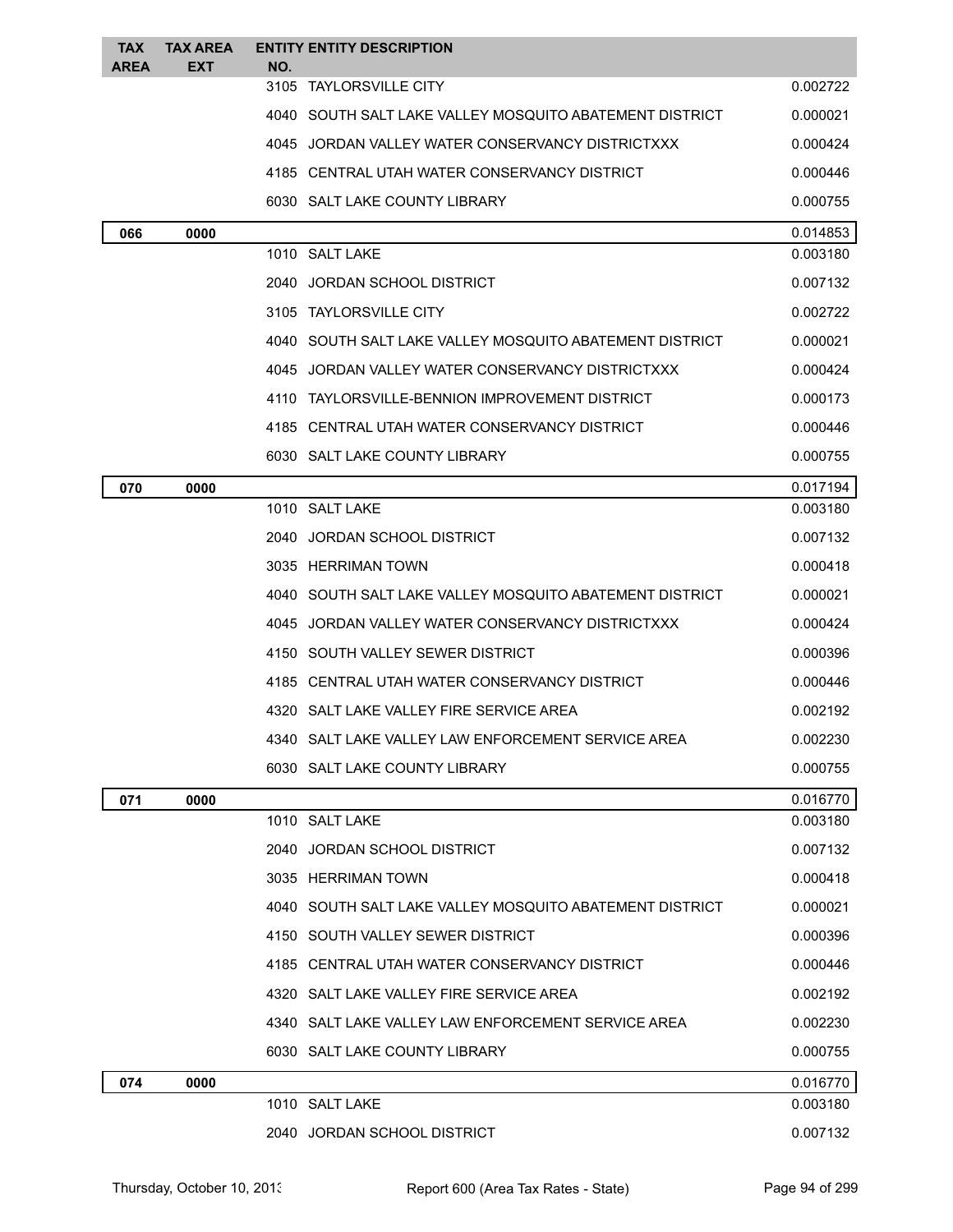| <b>TAX</b><br><b>AREA</b> | <b>TAX AREA</b><br><b>EXT</b> | NO. | <b>ENTITY ENTITY DESCRIPTION</b>                             |          |
|---------------------------|-------------------------------|-----|--------------------------------------------------------------|----------|
|                           |                               |     | 3035 HERRIMAN TOWN                                           | 0.000418 |
|                           |                               |     | 4040   SOUTH SALT LAKE VALLEY MOSQUITO ABATEMENT DISTRICT    | 0.000021 |
|                           |                               |     | 4150 SOUTH VALLEY SEWER DISTRICT                             | 0.000396 |
|                           |                               |     | 4185 CENTRAL UTAH WATER CONSERVANCY DISTRICT                 | 0.000446 |
|                           |                               |     | 4320 SALT LAKE VALLEY FIRE SERVICE AREA                      | 0.002192 |
|                           |                               |     | 4340   SALT LAKE VALLEY LAW ENFORCEMENT SERVICE AREA         | 0.002230 |
|                           |                               |     | 6026   AREA EXCLUDED FROM SALT LAKE COUNTY WATER CONSERVANCY |          |
|                           |                               |     | 6030 SALT LAKE COUNTY LIBRARY                                | 0.000755 |
| 080                       | 0000                          |     |                                                              | 0.013900 |
|                           |                               |     | 1010 SALT LAKE                                               | 0.003180 |
|                           |                               |     | 2030 GRANITE SCHOOL DISTRICT                                 | 0.006994 |
|                           |                               |     | 3036 HOLLADAY CITY                                           | 0.001707 |
|                           |                               |     | 4040 SOUTH SALT LAKE VALLEY MOSQUITO ABATEMENT DISTRICT      | 0.000021 |
|                           |                               |     | 4045 JORDAN VALLEY WATER CONSERVANCY DISTRICTXXX             | 0.000424 |
|                           |                               |     | 4060 MT OLYMPUS IMPROVEMENT DISTRICT                         | 0.000373 |
|                           |                               |     | 4185 CENTRAL UTAH WATER CONSERVANCY DISTRICT                 | 0.000446 |
|                           |                               |     | 6030 SALT LAKE COUNTY LIBRARY                                | 0.000755 |
| 081                       | 0000                          |     |                                                              | 0.013476 |
|                           |                               |     | 1010 SALT LAKE                                               | 0.003180 |
|                           |                               |     | 2030 GRANITE SCHOOL DISTRICT                                 | 0.006994 |
|                           |                               |     | 3036 HOLLADAY CITY                                           | 0.001707 |
|                           |                               |     | 4040   SOUTH SALT LAKE VALLEY MOSQUITO ABATEMENT DISTRICT    | 0.000021 |
|                           |                               |     | 4060 MT OLYMPUS IMPROVEMENT DISTRICT                         | 0.000373 |
|                           |                               |     | 4185 CENTRAL UTAH WATER CONSERVANCY DISTRICT                 | 0.000446 |
|                           |                               |     | 6020 AREA EXCLUDED FROM SALT LAKE COUNTY WATER CONSERVANCY   |          |
|                           |                               |     | 6030 SALT LAKE COUNTY LIBRARY                                | 0.000755 |
| 082                       | 0000                          |     |                                                              | 0.013476 |
|                           |                               |     | 1010 SALT LAKE                                               | 0.003180 |
|                           |                               |     | 2030 GRANITE SCHOOL DISTRICT                                 | 0.006994 |
|                           |                               |     | 3036 HOLLADAY CITY                                           | 0.001707 |
|                           |                               |     | 4040   SOUTH SALT LAKE VALLEY MOSQUITO ABATEMENT DISTRICT    | 0.000021 |
|                           |                               |     | 4060 MT OLYMPUS IMPROVEMENT DISTRICT                         | 0.000373 |
|                           |                               |     | 4185 CENTRAL UTAH WATER CONSERVANCY DISTRICT                 | 0.000446 |
|                           |                               |     | 6030 SALT LAKE COUNTY LIBRARY                                | 0.000755 |
| 083                       | 0000                          |     |                                                              | 0.013339 |
|                           |                               |     | 1010 SALT LAKE                                               | 0.003180 |
|                           |                               |     | 2030 GRANITE SCHOOL DISTRICT                                 | 0.006994 |
|                           |                               |     | 3036 HOLLADAY CITY                                           | 0.001707 |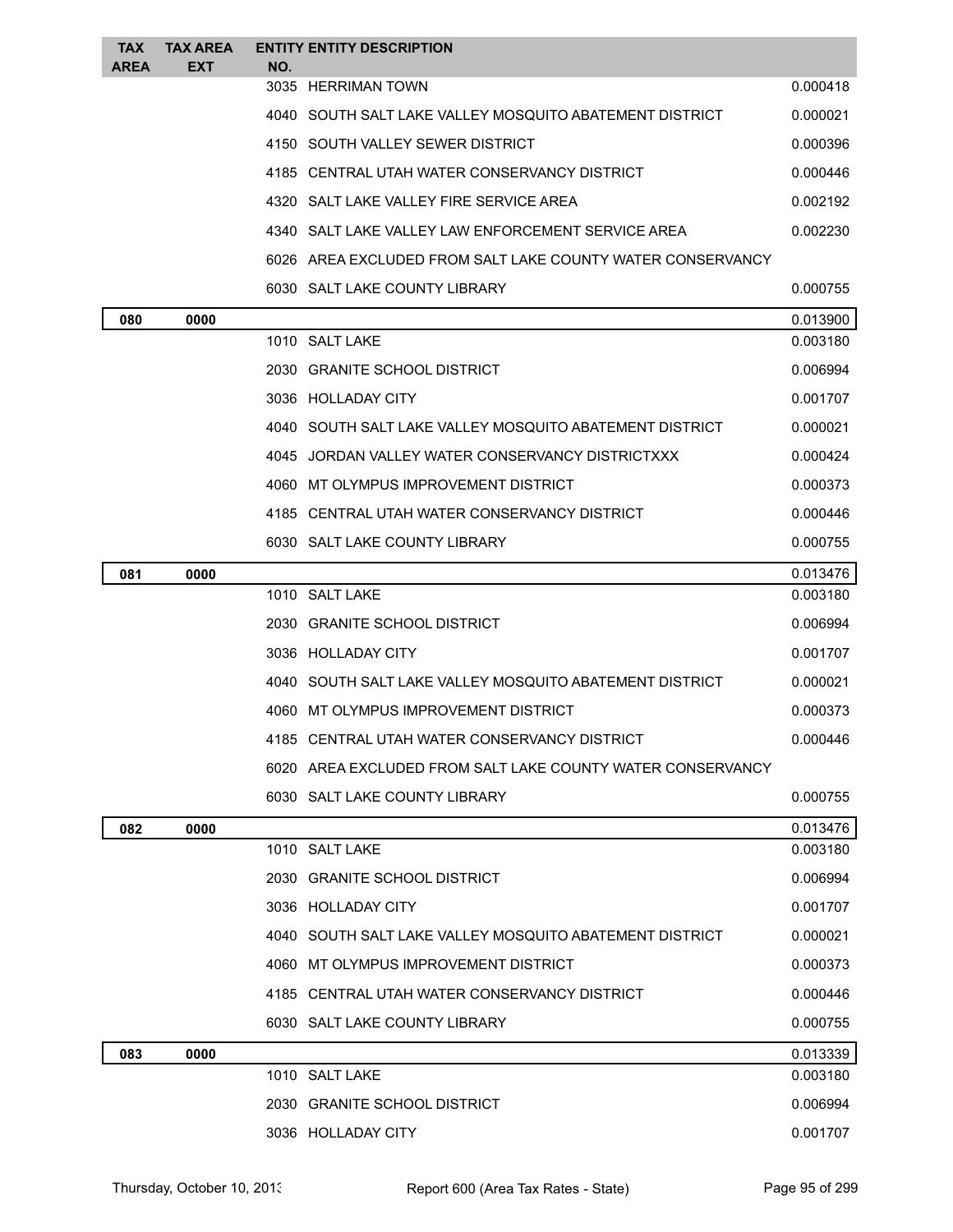| <b>TAX</b><br><b>AREA</b> | <b>TAX AREA</b><br>EXT | NO.  | <b>ENTITY ENTITY DESCRIPTION</b>                           |          |
|---------------------------|------------------------|------|------------------------------------------------------------|----------|
|                           |                        |      | 4040 SOUTH SALT LAKE VALLEY MOSQUITO ABATEMENT DISTRICT    | 0.000021 |
|                           |                        |      | 4090 COTTONWOOD IMPROVEMENT DISTRICT                       | 0.000236 |
|                           |                        |      | 4185 CENTRAL UTAH WATER CONSERVANCY DISTRICT               | 0.000446 |
|                           |                        |      | 6030 SALT LAKE COUNTY LIBRARY                              | 0.000755 |
| 084                       | 0000                   |      |                                                            | 0.014524 |
|                           |                        |      | 1010 SALT LAKE                                             | 0.003180 |
|                           |                        |      | 2030 GRANITE SCHOOL DISTRICT                               | 0.006994 |
|                           |                        |      | 3036 HOLLADAY CITY                                         | 0.001707 |
|                           |                        | 4040 | SOUTH SALT LAKE VALLEY MOSQUITO ABATEMENT DISTRICT         | 0.000021 |
|                           |                        |      | 4090 COTTONWOOD IMPROVEMENT DISTRICT                       | 0.000236 |
|                           |                        |      | 4185 CENTRAL UTAH WATER CONSERVANCY DISTRICT               | 0.000446 |
|                           |                        |      | 4200 COTTONWOOD HEIGHTS PARKS AND RECREATION SERVICE AREA  | 0.001185 |
|                           |                        |      | 6030 SALT LAKE COUNTY LIBRARY                              | 0.000755 |
| 085                       | 0000                   |      |                                                            | 0.013763 |
|                           |                        |      | 1010 SALT LAKE                                             | 0.003180 |
|                           |                        |      | 2030 GRANITE SCHOOL DISTRICT                               | 0.006994 |
|                           |                        |      | 3036 HOLLADAY CITY                                         | 0.001707 |
|                           |                        |      | 4040 SOUTH SALT LAKE VALLEY MOSQUITO ABATEMENT DISTRICT    | 0.000021 |
|                           |                        | 4045 | JORDAN VALLEY WATER CONSERVANCY DISTRICTXXX                | 0.000424 |
|                           |                        |      | 4090 COTTONWOOD IMPROVEMENT DISTRICT                       | 0.000236 |
|                           |                        |      | 4185 CENTRAL UTAH WATER CONSERVANCY DISTRICT               | 0.000446 |
|                           |                        |      | 6030 SALT LAKE COUNTY LIBRARY                              | 0.000755 |
| 13A                       | 0000                   |      |                                                            | 0.016563 |
|                           |                        |      | 1010 SALT LAKE                                             | 0.003180 |
|                           |                        |      | 2010 SALT LAKE CITY SCHOOL DISTRICT                        | 0.006651 |
|                           |                        |      | 3070 SALT LAKE CITY                                        | 0.005856 |
|                           |                        |      | 4010 SALT LAKE METROPOLITAN WATER DISTRICT                 | 0.000409 |
|                           |                        |      | 4040 SOUTH SALT LAKE VALLEY MOSQUITO ABATEMENT DISTRICT    | 0.000021 |
|                           |                        |      | 4185 CENTRAL UTAH WATER CONSERVANCY DISTRICT               | 0.000446 |
|                           |                        |      | 6020 AREA EXCLUDED FROM SALT LAKE COUNTY WATER CONSERVANCY |          |
| 13B                       | 0000                   |      |                                                            | 0.016936 |
|                           |                        |      | 1010 SALT LAKE                                             | 0.003180 |
|                           |                        |      | 2010 SALT LAKE CITY SCHOOL DISTRICT                        | 0.006651 |
|                           |                        |      | 3070 SALT LAKE CITY                                        | 0.005856 |
|                           |                        |      | 4010 SALT LAKE METROPOLITAN WATER DISTRICT                 | 0.000409 |
|                           |                        |      | 4040 SOUTH SALT LAKE VALLEY MOSQUITO ABATEMENT DISTRICT    | 0.000021 |
|                           |                        |      | 4060 MT OLYMPUS IMPROVEMENT DISTRICT                       | 0.000373 |
|                           |                        |      | 4185 CENTRAL UTAH WATER CONSERVANCY DISTRICT               | 0.000446 |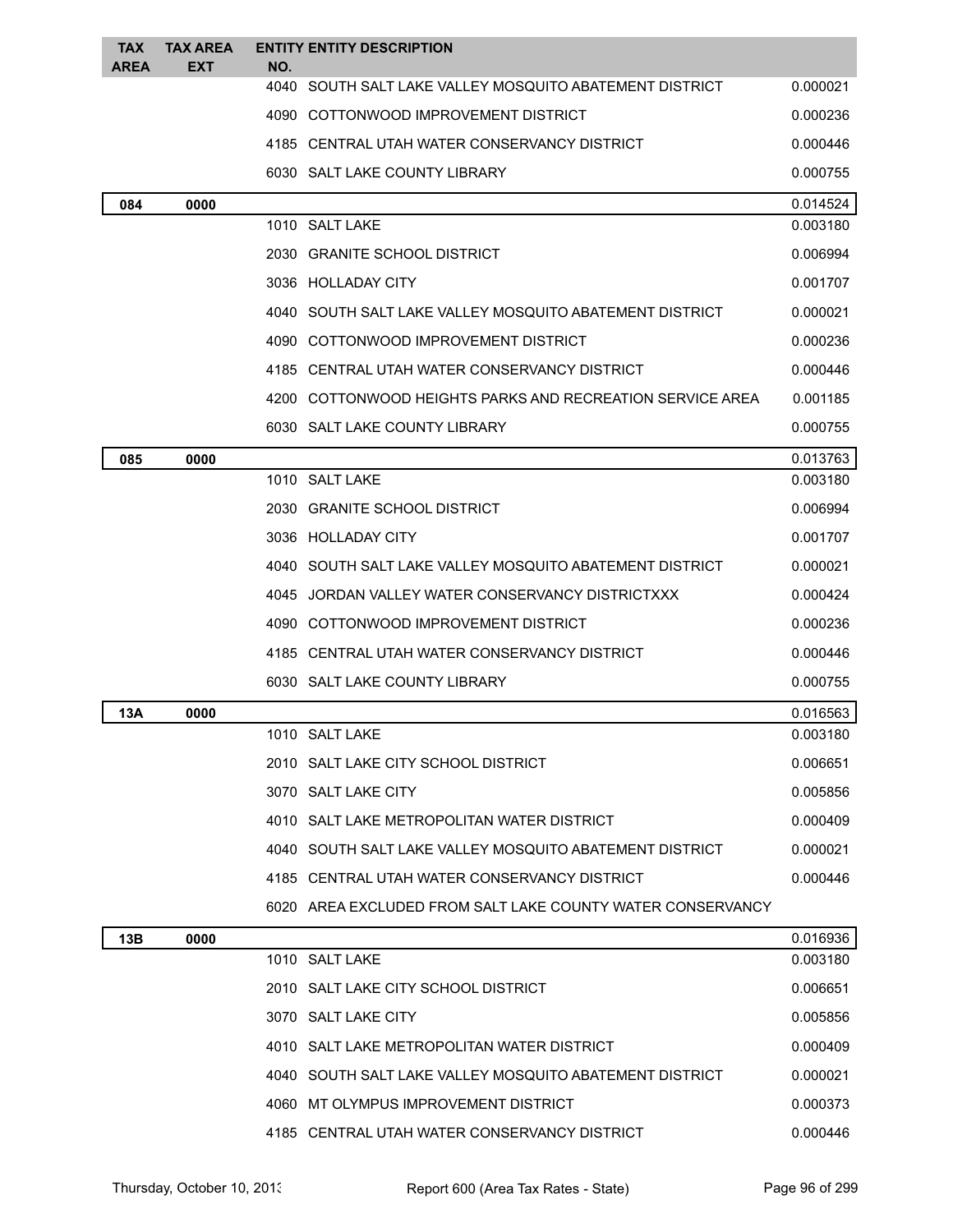| <b>TAX</b><br><b>AREA</b> | <b>TAX AREA</b><br>EXT | NO. | <b>ENTITY ENTITY DESCRIPTION</b>                           |          |
|---------------------------|------------------------|-----|------------------------------------------------------------|----------|
|                           |                        |     | 6020 AREA EXCLUDED FROM SALT LAKE COUNTY WATER CONSERVANCY |          |
| 13C                       | 0000                   |     |                                                            | 0.016674 |
|                           |                        |     | 1010 SALT LAKE                                             | 0.003180 |
|                           |                        |     | 2010 SALT LAKE CITY SCHOOL DISTRICT                        | 0.006651 |
|                           |                        |     | 3070 SALT LAKE CITY                                        | 0.005856 |
|                           |                        |     | 4010 SALT LAKE METROPOLITAN WATER DISTRICT                 | 0.000409 |
|                           |                        |     | 4020 SALT LAKE CITY MOSQUITO ABATEMENT DISTRICT            | 0.000132 |
|                           |                        |     | 4145 SOUTH DAVIS COUNTY SEWER IMPROVEMENT DISTRICT         |          |
|                           |                        |     | 4185   CENTRAL UTAH WATER CONSERVANCY DISTRICT             | 0.000446 |
| 13E                       | 0000                   |     |                                                            | 0.016598 |
|                           |                        |     | 1010 SALT LAKE                                             | 0.003180 |
|                           |                        |     | 2010 SALT LAKE CITY SCHOOL DISTRICT                        | 0.006651 |
|                           |                        |     | 3070 SALT LAKE CITY                                        | 0.005856 |
|                           |                        |     | 4010 SALT LAKE METROPOLITAN WATER DISTRICT                 | 0.000409 |
|                           |                        |     | 4030 MAGNA MOSQUITO ABATEMENT DISTRICT                     | 0.000056 |
|                           |                        |     | 4185   CENTRAL UTAH WATER CONSERVANCY DISTRICT             | 0.000446 |
| 13F                       | 0000                   |     |                                                            | 0.016542 |
|                           |                        |     | 1010 SALT LAKE                                             | 0.003180 |
|                           |                        |     | 2010 SALT LAKE CITY SCHOOL DISTRICT                        | 0.006651 |
|                           |                        |     | 3070 SALT LAKE CITY                                        | 0.005856 |
|                           |                        |     | 4010 SALT LAKE METROPOLITAN WATER DISTRICT                 | 0.000409 |
|                           |                        |     | 4185 CENTRAL UTAH WATER CONSERVANCY DISTRICT               | 0.000446 |
| 13G                       | 0000                   |     |                                                            | 0.019860 |
|                           |                        |     | 1010 SALT LAKE                                             | 0.003180 |
|                           |                        |     | 2010 SALT LAKE CITY SCHOOL DISTRICT                        | 0.006651 |
|                           |                        |     | 3070 SALT LAKE CITY                                        | 0.005856 |
|                           |                        |     | 4010 SALT LAKE METROPOLITAN WATER DISTRICT                 | 0.000409 |
|                           |                        |     | 4030 MAGNA MOSQUITO ABATEMENT DISTRICT                     | 0.000056 |
|                           |                        |     | 4045 JORDAN VALLEY WATER CONSERVANCY DISTRICTXXX           | 0.000424 |
|                           |                        |     | 4080 MAGNA WATER DISTRICT                                  | 0.002838 |
|                           |                        |     | 4185 CENTRAL UTAH WATER CONSERVANCY DISTRICT               | 0.000446 |
| 13H                       | 0000                   |     |                                                            | 0.016674 |
|                           |                        |     | 1010 SALT LAKE                                             | 0.003180 |
|                           |                        |     | 2010 SALT LAKE CITY SCHOOL DISTRICT                        | 0.006651 |
|                           |                        |     | 3070 SALT LAKE CITY                                        | 0.005856 |
|                           |                        |     | 4010 SALT LAKE METROPOLITAN WATER DISTRICT                 | 0.000409 |
|                           |                        |     | 4020 SALT LAKE CITY MOSQUITO ABATEMENT DISTRICT            | 0.000132 |
|                           |                        |     | 4185 CENTRAL UTAH WATER CONSERVANCY DISTRICT               | 0.000446 |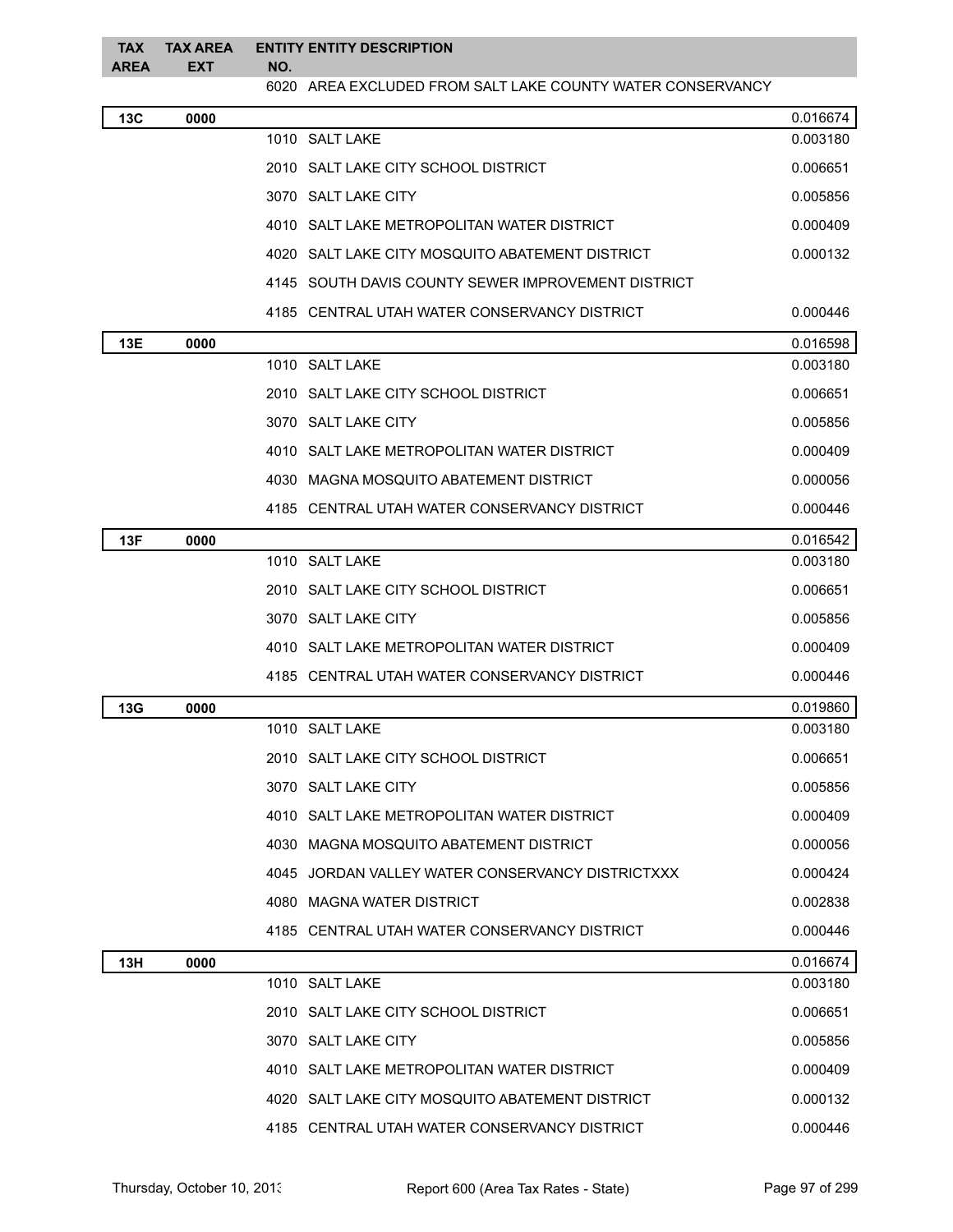| <b>TAX</b><br><b>AREA</b> | <b>TAX AREA</b><br><b>EXT</b> | NO. | <b>ENTITY ENTITY DESCRIPTION</b>                        |                |
|---------------------------|-------------------------------|-----|---------------------------------------------------------|----------------|
| 13I                       | 0000                          |     |                                                         | 0.016885       |
|                           |                               |     | 1010 SALT LAKE                                          | 0.003180       |
|                           |                               |     | 2030 GRANITE SCHOOL DISTRICT                            | 0.006994       |
|                           |                               |     | 3070 SALT LAKE CITY                                     | 0.005856       |
|                           |                               |     | 4010 SALT LAKE METROPOLITAN WATER DISTRICT              | 0.000409       |
|                           |                               |     | 4185 CENTRAL UTAH WATER CONSERVANCY DISTRICT            | 0.000446       |
| 13J                       | 0000                          |     |                                                         | 0.017837       |
|                           |                               |     | 1010 SALT LAKE                                          | 0.003180       |
|                           |                               |     | 2010 SALT LAKE CITY SCHOOL DISTRICT                     | 0.006651       |
|                           |                               |     | 3070 SALT LAKE CITY                                     | 0.005856       |
|                           |                               |     | 4010 SALT LAKE METROPOLITAN WATER DISTRICT              | 0.000409       |
|                           |                               |     | 4020 SALT LAKE CITY MOSQUITO ABATEMENT DISTRICT         | 0.000132       |
|                           |                               |     | 4045 JORDAN VALLEY WATER CONSERVANCY DISTRICTXXX        | 0.000424       |
|                           |                               |     | 4050 GRANGER - HUNTER IMPROVEMENT DISTRICT              | 0.000739       |
|                           |                               |     | 4185 CENTRAL UTAH WATER CONSERVANCY DISTRICT            | 0.000446       |
| 13K                       | 0000                          |     |                                                         | 0.017279       |
|                           |                               |     | 1010 SALT LAKE                                          | 0.003180       |
|                           |                               |     | 2030 GRANITE SCHOOL DISTRICT                            | 0.006994       |
|                           |                               |     | 3070 SALT LAKE CITY                                     | 0.005856       |
|                           |                               |     | 4010 SALT LAKE METROPOLITAN WATER DISTRICT              | 0.000409       |
|                           |                               |     | 4040 SOUTH SALT LAKE VALLEY MOSQUITO ABATEMENT DISTRICT | 0.000021       |
|                           |                               |     | 4060 MT OLYMPUS IMPROVEMENT DISTRICT                    | 0.000373       |
|                           |                               |     | 4185 CENTRAL UTAH WATER CONSERVANCY DISTRICT            | 0.000446       |
| 13L                       | 0000                          |     |                                                         | 0.017098       |
|                           |                               |     | 1010 SALT LAKE                                          | 0.003180       |
|                           |                               |     | 2010 SALT LAKE CITY SCHOOL DISTRICT                     | 0.006651       |
|                           |                               |     | 3070 SALT LAKE CITY                                     | 0.005856       |
|                           |                               |     | 4010 SALT LAKE METROPOLITAN WATER DISTRICT              | 0.000409       |
|                           |                               |     | 4020 SALT LAKE CITY MOSQUITO ABATEMENT DISTRICT         | 0.000132       |
|                           |                               |     | 4045 JORDAN VALLEY WATER CONSERVANCY DISTRICTXXX        | 0.000424       |
|                           |                               |     | 4185 CENTRAL UTAH WATER CONSERVANCY DISTRICT            | 0.000446       |
| 14A                       | 0000                          |     |                                                         | 0.014545       |
|                           |                               |     | 1010 SALT LAKE                                          | 0.003180       |
|                           |                               |     | 2030 GRANITE SCHOOL DISTRICT                            | 0.006994       |
|                           |                               |     | 3100 SOUTH SALT LAKE CITY                               | 0.002725       |
|                           |                               |     | 4040 SOUTH SALT LAKE VALLEY MOSQUITO ABATEMENT DISTRICT | 0.000021       |
|                           |                               |     | 4045 JORDAN VALLEY WATER CONSERVANCY DISTRICTXXX        | 0.000424       |
|                           |                               |     | 4185 CENTRAL UTAH WATER CONSERVANCY DISTRICT            | 0.000446       |
|                           |                               |     | 6030 SALT LAKE COUNTY LIBRARY                           | 0.000755       |
|                           | Thursday, October 10, 2013    |     | Report 600 (Area Tax Rates - State)                     | Page 98 of 299 |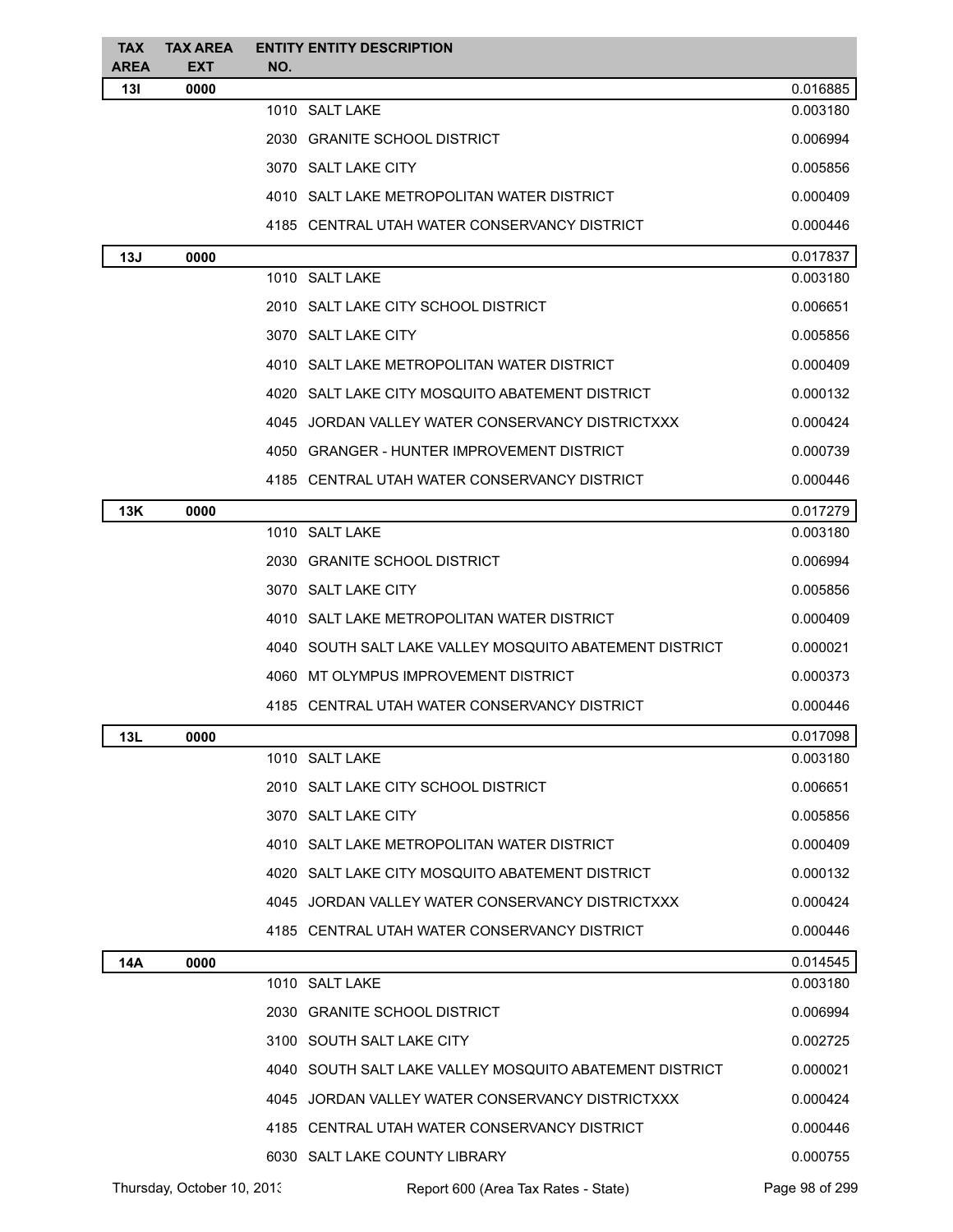| <b>TAX</b><br><b>AREA</b> | <b>TAX AREA</b><br>EXT | <b>ENTITY ENTITY DESCRIPTION</b><br>NO.                    |          |
|---------------------------|------------------------|------------------------------------------------------------|----------|
| 14B                       | 0000                   |                                                            | 0.014918 |
|                           |                        | 1010 SALT LAKE                                             | 0.003180 |
|                           |                        | 2030 GRANITE SCHOOL DISTRICT                               | 0.006994 |
|                           |                        | 3100 SOUTH SALT LAKE CITY                                  | 0.002725 |
|                           |                        | 4040 SOUTH SALT LAKE VALLEY MOSQUITO ABATEMENT DISTRICT    | 0.000021 |
|                           |                        | 4045 JORDAN VALLEY WATER CONSERVANCY DISTRICTXXX           | 0.000424 |
|                           |                        | 4060 MT OLYMPUS IMPROVEMENT DISTRICT                       | 0.000373 |
|                           |                        | 4185 CENTRAL UTAH WATER CONSERVANCY DISTRICT               | 0.000446 |
|                           |                        | 6030 SALT LAKE COUNTY LIBRARY                              | 0.000755 |
| <b>14D</b>                | 0000                   |                                                            | 0.014494 |
|                           |                        | 1010 SALT LAKE                                             | 0.003180 |
|                           |                        | 2030 GRANITE SCHOOL DISTRICT                               | 0.006994 |
|                           |                        | 3100 SOUTH SALT LAKE CITY                                  | 0.002725 |
|                           |                        | 4040 SOUTH SALT LAKE VALLEY MOSQUITO ABATEMENT DISTRICT    | 0.000021 |
|                           |                        | 4060 MT OLYMPUS IMPROVEMENT DISTRICT                       | 0.000373 |
|                           |                        | 4185 CENTRAL UTAH WATER CONSERVANCY DISTRICT               | 0.000446 |
|                           |                        | 6020 AREA EXCLUDED FROM SALT LAKE COUNTY WATER CONSERVANCY |          |
|                           |                        | 6030 SALT LAKE COUNTY LIBRARY                              | 0.000755 |
| <b>14E</b>                | 0000                   |                                                            | 0.014121 |
|                           |                        | 1010 SALT LAKE                                             | 0.003180 |
|                           |                        | 2030 GRANITE SCHOOL DISTRICT                               | 0.006994 |
|                           |                        | 3100 SOUTH SALT LAKE CITY                                  | 0.002725 |
|                           |                        | 4040 SOUTH SALT LAKE VALLEY MOSQUITO ABATEMENT DISTRICT    | 0.000021 |
|                           |                        | 4185 CENTRAL UTAH WATER CONSERVANCY DISTRICT               | 0.000446 |
|                           |                        | 6030 SALT LAKE COUNTY LIBRARY                              | 0.000755 |
| <b>14F</b>                | 0000                   |                                                            | 0.014121 |
|                           |                        | 1010 SALT LAKE                                             | 0.003180 |
|                           |                        | 2030 GRANITE SCHOOL DISTRICT                               | 0.006994 |
|                           |                        | 3100 SOUTH SALT LAKE CITY                                  | 0.002725 |
|                           |                        | 4040 SOUTH SALT LAKE VALLEY MOSQUITO ABATEMENT DISTRICT    | 0.000021 |
|                           |                        | 4185 CENTRAL UTAH WATER CONSERVANCY DISTRICT               | 0.000446 |
|                           |                        | 6030 SALT LAKE COUNTY LIBRARY                              | 0.000755 |
| 14H                       | 0000                   |                                                            | 0.014918 |
|                           |                        | 1010 SALT LAKE                                             | 0.003180 |
|                           |                        | 2030 GRANITE SCHOOL DISTRICT                               | 0.006994 |
|                           |                        | 3100 SOUTH SALT LAKE CITY                                  | 0.002725 |
|                           |                        | 4040 SOUTH SALT LAKE VALLEY MOSQUITO ABATEMENT DISTRICT    | 0.000021 |
|                           |                        | 4045 JORDAN VALLEY WATER CONSERVANCY DISTRICTXXX           | 0.000424 |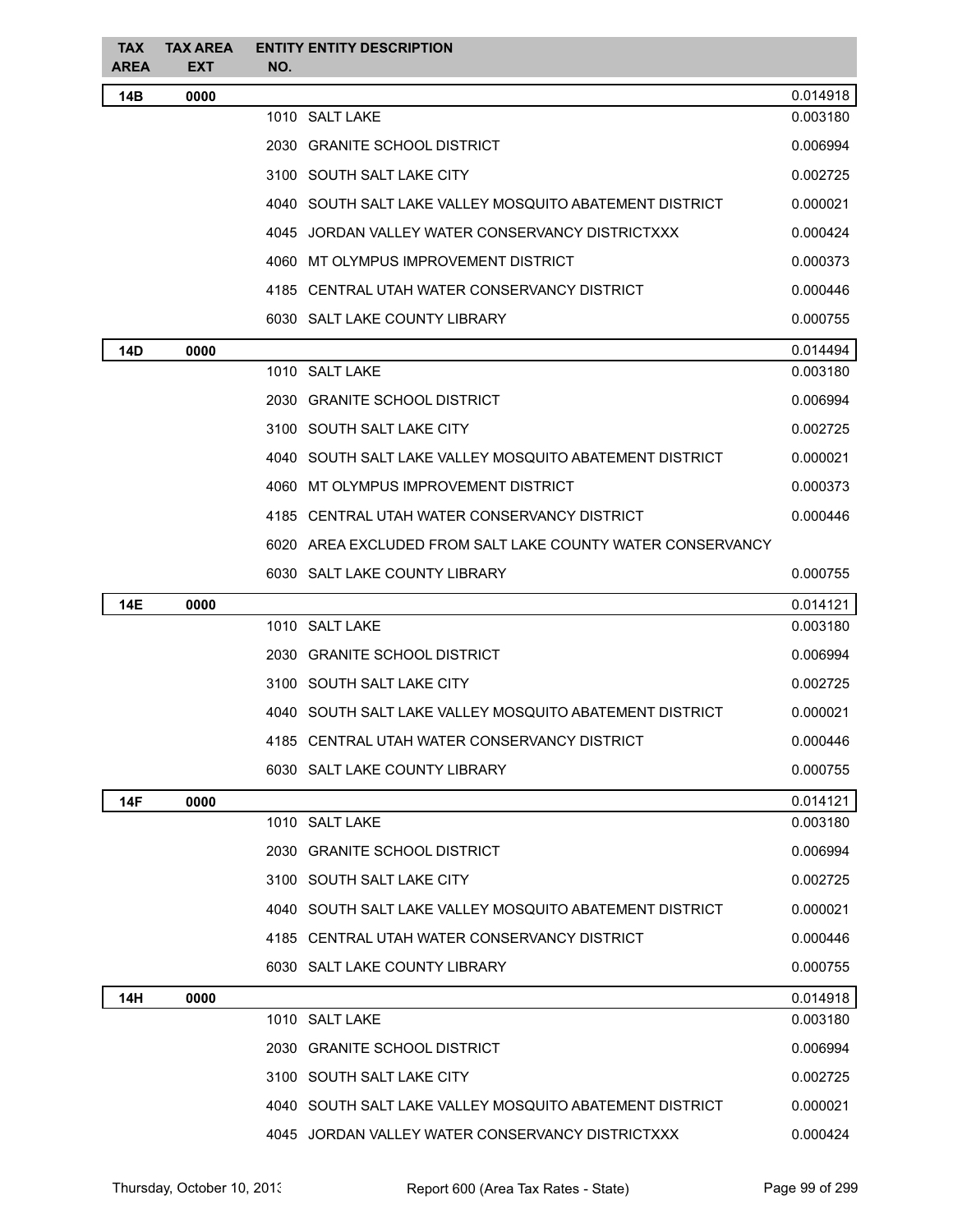| <b>TAX</b><br><b>AREA</b> | TAX AREA<br><b>EXT</b> | NO. | <b>ENTITY ENTITY DESCRIPTION</b>                             |          |
|---------------------------|------------------------|-----|--------------------------------------------------------------|----------|
|                           |                        |     | 4060 MT OLYMPUS IMPROVEMENT DISTRICT                         | 0.000373 |
|                           |                        |     | 4185 CENTRAL UTAH WATER CONSERVANCY DISTRICT                 | 0.000446 |
|                           |                        |     | 6030 SALT LAKE COUNTY LIBRARY                                | 0.000755 |
| 141                       | 0000                   |     |                                                              | 0.014918 |
|                           |                        |     | 1010 SALT LAKE                                               | 0.003180 |
|                           |                        |     | 2030 GRANITE SCHOOL DISTRICT                                 | 0.006994 |
|                           |                        |     | 3100 SOUTH SALT LAKE CITY                                    | 0.002725 |
|                           |                        |     | 4040   SOUTH SALT LAKE VALLEY MOSQUITO ABATEMENT DISTRICT    | 0.000021 |
|                           |                        |     | 4045 JORDAN VALLEY WATER CONSERVANCY DISTRICTXXX             | 0.000424 |
|                           |                        |     | 4060 MT OLYMPUS IMPROVEMENT DISTRICT                         | 0.000373 |
|                           |                        |     | 4185 CENTRAL UTAH WATER CONSERVANCY DISTRICT                 | 0.000446 |
|                           |                        |     | 6030 SALT LAKE COUNTY LIBRARY                                | 0.000755 |
| 14J                       | 0000                   |     |                                                              | 0.014494 |
|                           |                        |     | 1010 SALT LAKE                                               | 0.003180 |
|                           |                        |     | 2030 GRANITE SCHOOL DISTRICT                                 | 0.006994 |
|                           |                        |     | 3100 SOUTH SALT LAKE CITY                                    | 0.002725 |
|                           |                        |     | 4040 SOUTH SALT LAKE VALLEY MOSQUITO ABATEMENT DISTRICT      | 0.000021 |
|                           |                        |     | 4060 MT OLYMPUS IMPROVEMENT DISTRICT                         | 0.000373 |
|                           |                        |     | 4185 CENTRAL UTAH WATER CONSERVANCY DISTRICT                 | 0.000446 |
|                           |                        |     | 6020   AREA EXCLUDED FROM SALT LAKE COUNTY WATER CONSERVANCY |          |
|                           |                        |     | 6030 SALT LAKE COUNTY LIBRARY                                | 0.000755 |
| 14K                       | 0000                   |     |                                                              | 0.014121 |
|                           |                        |     | 1010 SALT LAKE                                               | 0.003180 |
|                           |                        |     | 2030 GRANITE SCHOOL DISTRICT                                 | 0.006994 |
|                           |                        |     | 3100 SOUTH SALT LAKE CITY                                    | 0.002725 |
|                           |                        |     | 4040 SOUTH SALT LAKE VALLEY MOSQUITO ABATEMENT DISTRICT      | 0.000021 |
|                           |                        |     | 4185 CENTRAL UTAH WATER CONSERVANCY DISTRICT                 | 0.000446 |
|                           |                        |     | 6030 SALT LAKE COUNTY LIBRARY                                | 0.000755 |
| 14L                       | 0000                   |     |                                                              | 0.014918 |
|                           |                        |     | 1010 SALT LAKE                                               | 0.003180 |
|                           |                        |     | 2030 GRANITE SCHOOL DISTRICT                                 | 0.006994 |
|                           |                        |     | 3100 SOUTH SALT LAKE CITY                                    | 0.002725 |
|                           |                        |     | 4040 SOUTH SALT LAKE VALLEY MOSQUITO ABATEMENT DISTRICT      | 0.000021 |
|                           |                        |     | 4045 JORDAN VALLEY WATER CONSERVANCY DISTRICTXXX             | 0.000424 |
|                           |                        |     | 4060 MT OLYMPUS IMPROVEMENT DISTRICT                         | 0.000373 |
|                           |                        |     | 4185 CENTRAL UTAH WATER CONSERVANCY DISTRICT                 | 0.000446 |
|                           |                        |     | 6030 SALT LAKE COUNTY LIBRARY                                | 0.000755 |
| 14M                       | 0000                   |     |                                                              | 0.014121 |
|                           |                        |     | 1010 SALT LAKE                                               | 0.003180 |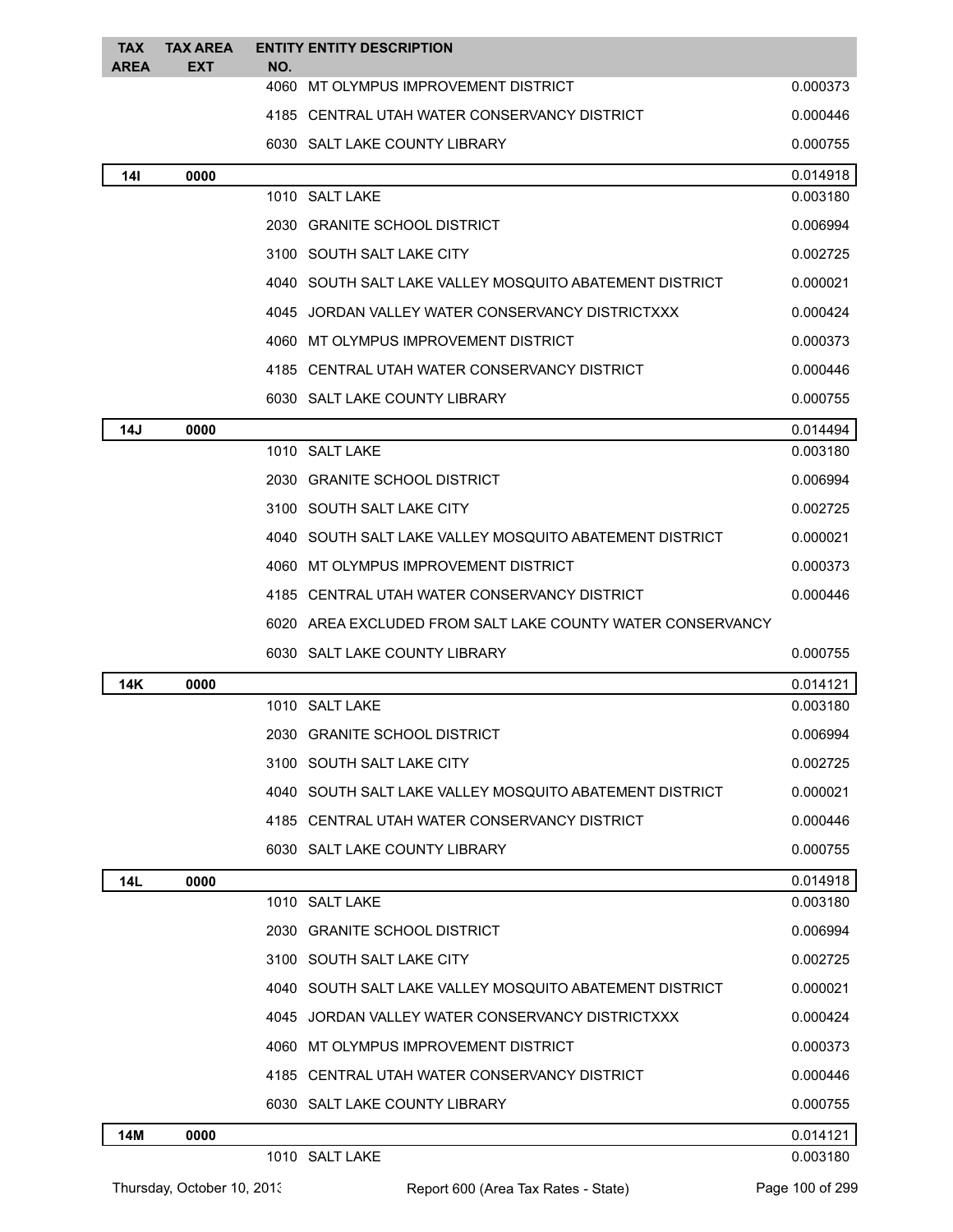| <b>TAX</b><br><b>AREA</b> | <b>TAX AREA</b><br><b>EXT</b> | <b>ENTITY ENTITY DESCRIPTION</b><br>NO.                 |          |
|---------------------------|-------------------------------|---------------------------------------------------------|----------|
|                           |                               | 2030 GRANITE SCHOOL DISTRICT                            | 0.006994 |
|                           |                               | 3100 SOUTH SALT LAKE CITY                               | 0.002725 |
|                           |                               | 4040 SOUTH SALT LAKE VALLEY MOSQUITO ABATEMENT DISTRICT | 0.000021 |
|                           |                               | 4185 CENTRAL UTAH WATER CONSERVANCY DISTRICT            | 0.000446 |
|                           |                               | 6030 SALT LAKE COUNTY LIBRARY                           | 0.000755 |
| 14N                       | 0000                          |                                                         | 0.014121 |
|                           |                               | 1010 SALT LAKE                                          | 0.003180 |
|                           |                               | 2030 GRANITE SCHOOL DISTRICT                            | 0.006994 |
|                           |                               | 3100 SOUTH SALT LAKE CITY                               | 0.002725 |
|                           |                               | 4040 SOUTH SALT LAKE VALLEY MOSQUITO ABATEMENT DISTRICT | 0.000021 |
|                           |                               | 4185 CENTRAL UTAH WATER CONSERVANCY DISTRICT            | 0.000446 |
|                           |                               | 6030 SALT LAKE COUNTY LIBRARY                           | 0.000755 |
| 14P                       | 0000                          |                                                         | 0.014121 |
|                           |                               | 1010 SALT LAKE                                          | 0.003180 |
|                           |                               | 2030 GRANITE SCHOOL DISTRICT                            | 0.006994 |
|                           |                               | 3100 SOUTH SALT LAKE CITY                               | 0.002725 |
|                           |                               | 4040 SOUTH SALT LAKE VALLEY MOSQUITO ABATEMENT DISTRICT | 0.000021 |
|                           |                               | 4185 CENTRAL UTAH WATER CONSERVANCY DISTRICT            | 0.000446 |
|                           |                               | 6030 SALT LAKE COUNTY LIBRARY                           | 0.000755 |
| 14Q                       | 0000                          |                                                         | 0.014121 |
|                           |                               | 1010 SALT LAKE                                          | 0.003180 |
|                           |                               | 2030 GRANITE SCHOOL DISTRICT                            | 0.006994 |
|                           |                               | 3100 SOUTH SALT LAKE CITY                               | 0.002725 |
|                           |                               | 4040 SOUTH SALT LAKE VALLEY MOSQUITO ABATEMENT DISTRICT | 0.000021 |
|                           |                               | 4185 CENTRAL UTAH WATER CONSERVANCY DISTRICT            | 0.000446 |
|                           |                               | 6030 SALT LAKE COUNTY LIBRARY                           | 0.000755 |
| <b>14R</b>                | 0000                          |                                                         | 0.014121 |
|                           |                               | 1010 SALT LAKE                                          | 0.003180 |
|                           |                               | 2030 GRANITE SCHOOL DISTRICT                            | 0.006994 |
|                           |                               | 3100 SOUTH SALT LAKE CITY                               | 0.002725 |
|                           |                               | 4040 SOUTH SALT LAKE VALLEY MOSQUITO ABATEMENT DISTRICT | 0.000021 |
|                           |                               | 4185 CENTRAL UTAH WATER CONSERVANCY DISTRICT            | 0.000446 |
|                           |                               | 6030 SALT LAKE COUNTY LIBRARY                           | 0.000755 |
| <b>14S</b>                | 0000                          |                                                         | 0.014121 |
|                           |                               | 1010 SALT LAKE                                          | 0.003180 |
|                           |                               | 2030 GRANITE SCHOOL DISTRICT                            | 0.006994 |
|                           |                               | 3100 SOUTH SALT LAKE CITY                               | 0.002725 |
|                           |                               | 4040 SOUTH SALT LAKE VALLEY MOSQUITO ABATEMENT DISTRICT | 0.000021 |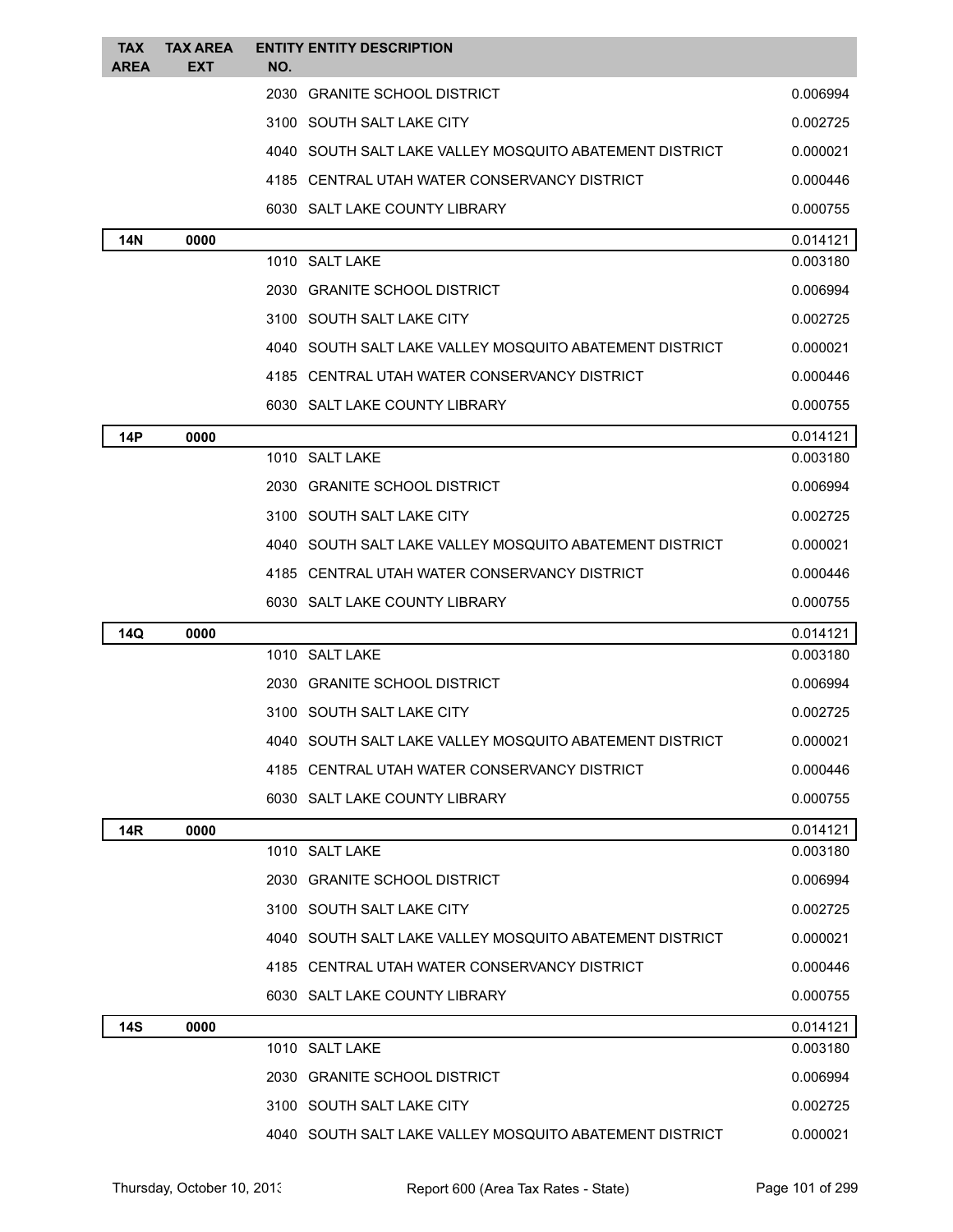| <b>TAX</b><br><b>AREA</b> | <b>TAX AREA</b><br><b>EXT</b> | NO. | <b>ENTITY ENTITY DESCRIPTION</b>                        |          |
|---------------------------|-------------------------------|-----|---------------------------------------------------------|----------|
|                           |                               |     | 4185 CENTRAL UTAH WATER CONSERVANCY DISTRICT            | 0.000446 |
|                           |                               |     | 6030 SALT LAKE COUNTY LIBRARY                           | 0.000755 |
| <b>14T</b>                | 0000                          |     |                                                         | 0.014918 |
|                           |                               |     | 1010 SALT LAKE                                          | 0.003180 |
|                           |                               |     | 2030 GRANITE SCHOOL DISTRICT                            | 0.006994 |
|                           |                               |     | 3100 SOUTH SALT LAKE CITY                               | 0.002725 |
|                           |                               |     | 4040 SOUTH SALT LAKE VALLEY MOSQUITO ABATEMENT DISTRICT | 0.000021 |
|                           |                               |     | 4045 JORDAN VALLEY WATER CONSERVANCY DISTRICTXXX        | 0.000424 |
|                           |                               |     | 4060 MT OLYMPUS IMPROVEMENT DISTRICT                    | 0.000373 |
|                           |                               |     | 4185 CENTRAL UTAH WATER CONSERVANCY DISTRICT            | 0.000446 |
|                           |                               |     | 6030 SALT LAKE COUNTY LIBRARY                           | 0.000755 |
| 14U                       | 0000                          |     |                                                         | 0.014121 |
|                           |                               |     | 1010 SALT LAKE                                          | 0.003180 |
|                           |                               |     | 2030 GRANITE SCHOOL DISTRICT                            | 0.006994 |
|                           |                               |     | 3100 SOUTH SALT LAKE CITY                               | 0.002725 |
|                           |                               |     | 4040 SOUTH SALT LAKE VALLEY MOSQUITO ABATEMENT DISTRICT | 0.000021 |
|                           |                               |     | 4185 CENTRAL UTAH WATER CONSERVANCY DISTRICT            | 0.000446 |
|                           |                               |     | 6030 SALT LAKE COUNTY LIBRARY                           | 0.000755 |
| 14V                       | 0000                          |     |                                                         | 0.014545 |
|                           |                               |     | 1010 SALT LAKE                                          | 0.003180 |
|                           |                               |     | 2030 GRANITE SCHOOL DISTRICT                            | 0.006994 |
|                           |                               |     | 3100 SOUTH SALT LAKE CITY                               | 0.002725 |
|                           |                               |     | 4040 SOUTH SALT LAKE VALLEY MOSQUITO ABATEMENT DISTRICT | 0.000021 |
|                           |                               |     | 4045 JORDAN VALLEY WATER CONSERVANCY DISTRICTXXX        | 0.000424 |
|                           |                               |     | 4185 CENTRAL UTAH WATER CONSERVANCY DISTRICT            | 0.000446 |
|                           |                               |     | 6030 SALT LAKE COUNTY LIBRARY                           | 0.000755 |
| 15A                       | 0000                          |     |                                                         | 0.016559 |
|                           |                               |     | 1010 SALT LAKE                                          | 0.003180 |
|                           |                               |     | 2030 GRANITE SCHOOL DISTRICT                            | 0.006994 |
|                           |                               |     | 4040 SOUTH SALT LAKE VALLEY MOSQUITO ABATEMENT DISTRICT | 0.000021 |
|                           |                               |     | 4045 JORDAN VALLEY WATER CONSERVANCY DISTRICTXXX        | 0.000424 |
|                           |                               |     | 4090 COTTONWOOD IMPROVEMENT DISTRICT                    | 0.000236 |
|                           |                               |     | 4185 CENTRAL UTAH WATER CONSERVANCY DISTRICT            | 0.000446 |
|                           |                               |     | 4210 WASATCH WASTE AND RECYCLING DISTRICT               |          |
|                           |                               |     | 4220 SALT LAKE COUNTY MUNICIPAL-TYPE SERVICES DISTRICT  | 0.000081 |
|                           |                               |     | 4320 SALT LAKE VALLEY FIRE SERVICE AREA                 | 0.002192 |
|                           |                               |     | 4340 SALT LAKE VALLEY LAW ENFORCEMENT SERVICE AREA      | 0.002230 |
|                           |                               |     | 6030 SALT LAKE COUNTY LIBRARY                           | 0.000755 |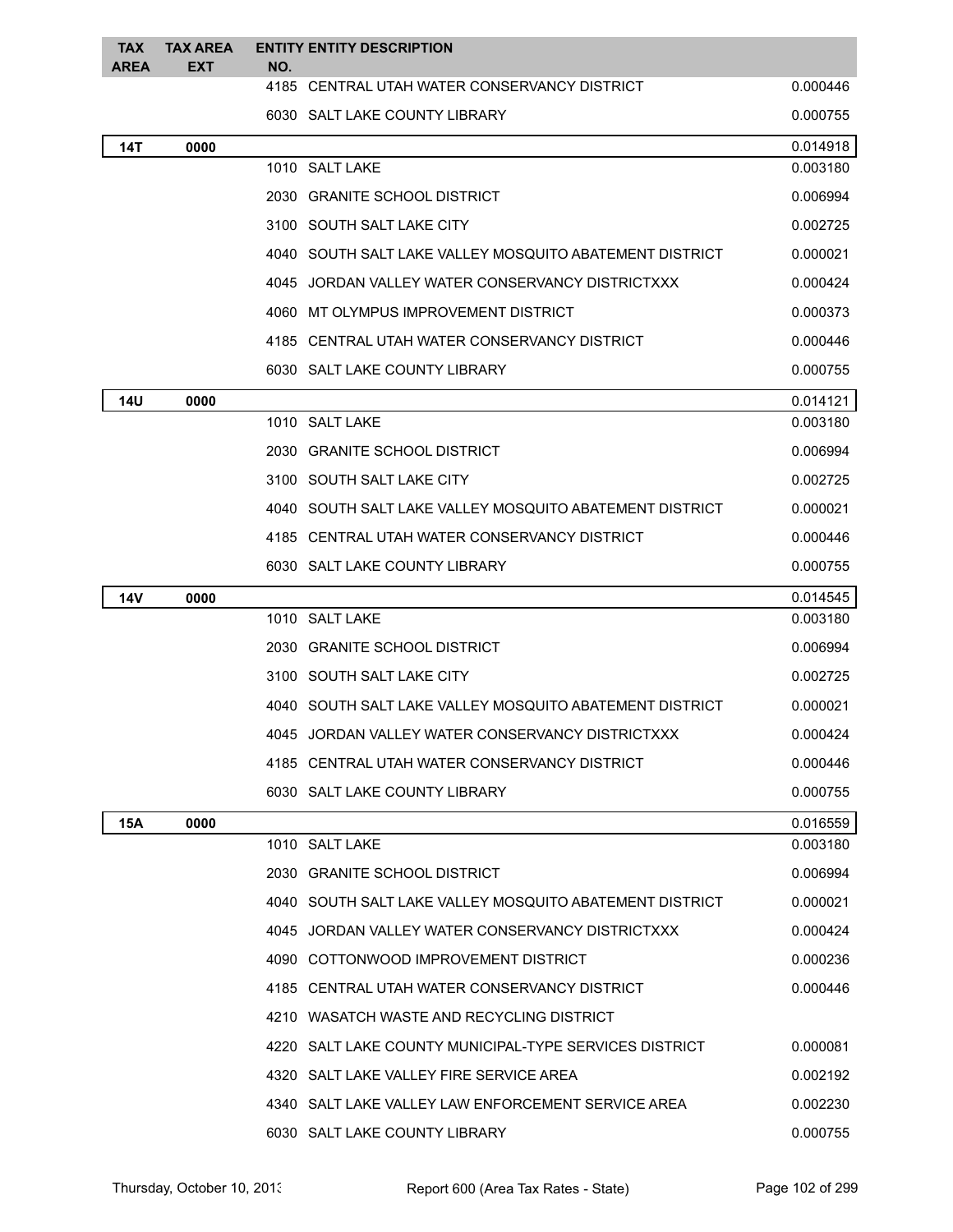| TAX.<br><b>AREA</b> | <b>TAX AREA</b><br><b>EXT</b> | NO. | <b>ENTITY ENTITY DESCRIPTION</b>                           |          |
|---------------------|-------------------------------|-----|------------------------------------------------------------|----------|
| 15B                 | 0000                          |     |                                                            | 0.015899 |
|                     |                               |     | 1010 SALT LAKE                                             | 0.003180 |
|                     |                               |     | 2030 GRANITE SCHOOL DISTRICT                               | 0.006994 |
|                     |                               |     | 4040 SOUTH SALT LAKE VALLEY MOSQUITO ABATEMENT DISTRICT    | 0.000021 |
|                     |                               |     | 4185 CENTRAL UTAH WATER CONSERVANCY DISTRICT               | 0.000446 |
|                     |                               |     | 4210 WASATCH WASTE AND RECYCLING DISTRICT                  |          |
|                     |                               |     | 4220 SALT LAKE COUNTY MUNICIPAL-TYPE SERVICES DISTRICT     | 0.000081 |
|                     |                               |     | 4320 SALT LAKE VALLEY FIRE SERVICE AREA                    | 0.002192 |
|                     |                               |     | 4340 SALT LAKE VALLEY LAW ENFORCEMENT SERVICE AREA         | 0.002230 |
|                     |                               |     | 6020 AREA EXCLUDED FROM SALT LAKE COUNTY WATER CONSERVANCY |          |
|                     |                               |     | 6030 SALT LAKE COUNTY LIBRARY                              | 0.000755 |
| 15C                 | 0000                          |     |                                                            | 0.016135 |
|                     |                               |     | 1010 SALT LAKE                                             | 0.003180 |
|                     |                               |     | 2030 GRANITE SCHOOL DISTRICT                               | 0.006994 |
|                     |                               |     | 4040   SOUTH SALT LAKE VALLEY MOSQUITO ABATEMENT DISTRICT  | 0.000021 |
|                     |                               |     | 4090 COTTONWOOD IMPROVEMENT DISTRICT                       | 0.000236 |
|                     |                               |     | 4185 CENTRAL UTAH WATER CONSERVANCY DISTRICT               | 0.000446 |
|                     |                               |     | 4210 WASATCH WASTE AND RECYCLING DISTRICT                  |          |
|                     |                               |     | 4220 SALT LAKE COUNTY MUNICIPAL-TYPE SERVICES DISTRICT     | 0.000081 |
|                     |                               |     | 4320 SALT LAKE VALLEY FIRE SERVICE AREA                    | 0.002192 |
|                     |                               |     | 4340 SALT LAKE VALLEY LAW ENFORCEMENT SERVICE AREA         | 0.002230 |
|                     |                               |     | 6020 AREA EXCLUDED FROM SALT LAKE COUNTY WATER CONSERVANCY |          |
|                     |                               |     | 6030 SALT LAKE COUNTY LIBRARY                              | 0.000755 |
| 15F                 | 0000                          |     |                                                            | 0.016559 |
|                     |                               |     | 1010 SALT LAKE                                             | 0.003180 |
|                     |                               |     | 2030 GRANITE SCHOOL DISTRICT                               | 0.006994 |
|                     |                               |     | 4040 SOUTH SALT LAKE VALLEY MOSQUITO ABATEMENT DISTRICT    | 0.000021 |
|                     |                               |     | 4045 JORDAN VALLEY WATER CONSERVANCY DISTRICTXXX           | 0.000424 |
|                     |                               |     | 4090 COTTONWOOD IMPROVEMENT DISTRICT                       | 0.000236 |
|                     |                               |     | 4185 CENTRAL UTAH WATER CONSERVANCY DISTRICT               | 0.000446 |
|                     |                               |     | 4210 WASATCH WASTE AND RECYCLING DISTRICT                  |          |
|                     |                               |     | 4220 SALT LAKE COUNTY MUNICIPAL-TYPE SERVICES DISTRICT     | 0.000081 |
|                     |                               |     | 4320 SALT LAKE VALLEY FIRE SERVICE AREA                    | 0.002192 |
|                     |                               |     | 4340 SALT LAKE VALLEY LAW ENFORCEMENT SERVICE AREA         | 0.002230 |
|                     |                               |     | 6030 SALT LAKE COUNTY LIBRARY                              | 0.000755 |
| 16B                 | 0000                          |     |                                                            | 0.016696 |
|                     |                               |     | 1010 SALT LAKE                                             | 0.003180 |
|                     |                               |     | 2030 GRANITE SCHOOL DISTRICT                               | 0.006994 |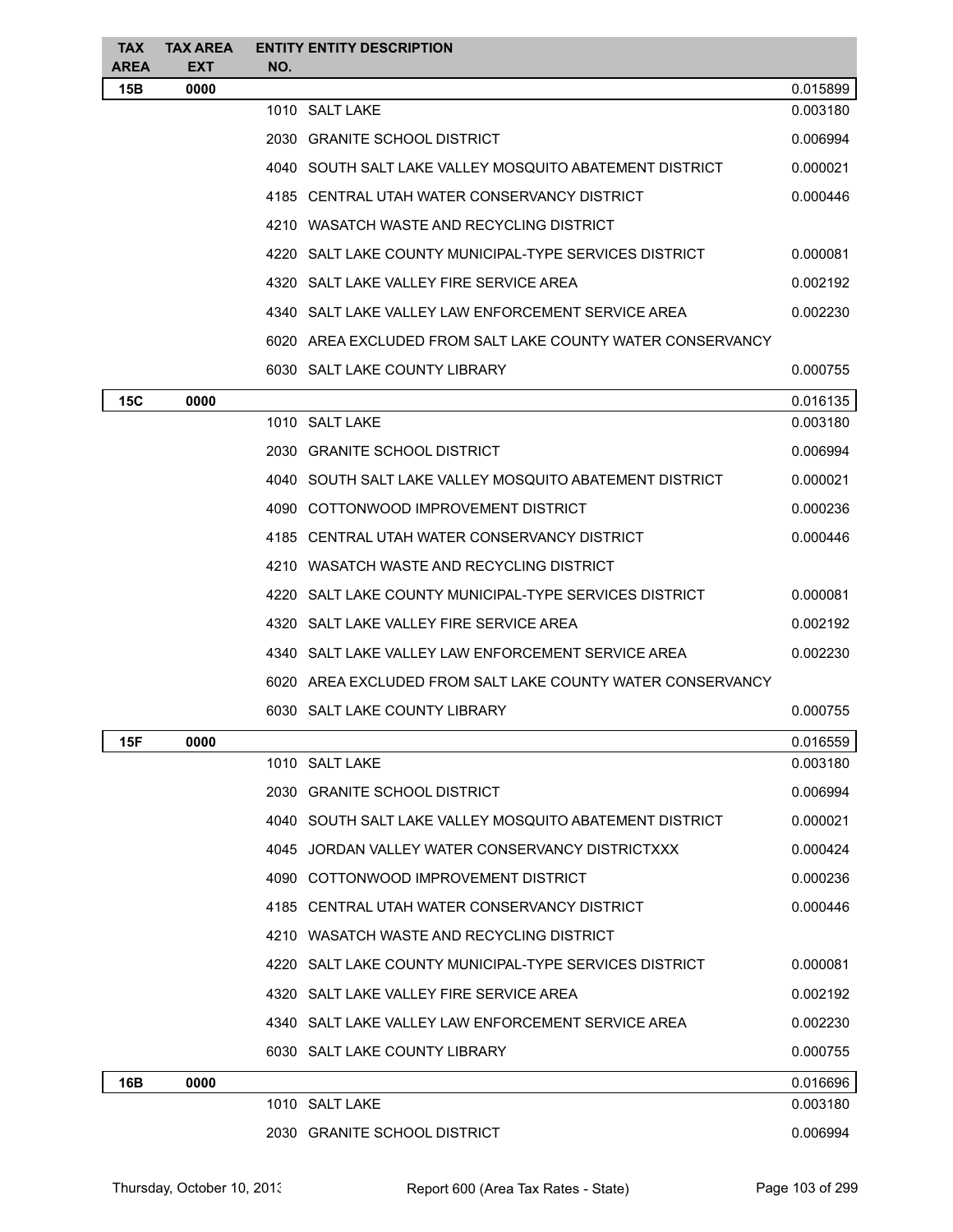| <b>TAX</b><br><b>AREA</b> | <b>TAX AREA</b><br><b>EXT</b> | <b>ENTITY ENTITY DESCRIPTION</b><br>NO.                   |          |
|---------------------------|-------------------------------|-----------------------------------------------------------|----------|
|                           |                               | 4040   SOUTH SALT LAKE VALLEY MOSQUITO ABATEMENT DISTRICT | 0.000021 |
|                           |                               | 4045 JORDAN VALLEY WATER CONSERVANCY DISTRICTXXX          | 0.000424 |
|                           |                               | 4060   MT OLYMPUS IMPROVEMENT DISTRICT                    | 0.000373 |
|                           |                               | 4185 CENTRAL UTAH WATER CONSERVANCY DISTRICT              | 0.000446 |
|                           |                               | 4210 WASATCH WASTE AND RECYCLING DISTRICT                 |          |
|                           |                               | 4220 SALT LAKE COUNTY MUNICIPAL-TYPE SERVICES DISTRICT    | 0.000081 |
|                           |                               | 4320 SALT LAKE VALLEY FIRE SERVICE AREA                   | 0.002192 |
|                           |                               | 4340 SALT LAKE VALLEY LAW ENFORCEMENT SERVICE AREA        | 0.002230 |
|                           |                               | 6030 SALT LAKE COUNTY LIBRARY                             | 0.000755 |
| 19B                       | 0000                          |                                                           | 0.016845 |
|                           |                               | 1010 SALT LAKE                                            | 0.003180 |
|                           |                               | 2030 GRANITE SCHOOL DISTRICT                              | 0.006994 |
|                           |                               | 4170 EMIGRATION IMPROVEMENT DISTRICT                      | 0.000967 |
|                           |                               | 4185 CENTRAL UTAH WATER CONSERVANCY DISTRICT              | 0.000446 |
|                           |                               | 4210 WASATCH WASTE AND RECYCLING DISTRICT                 |          |
|                           |                               | 4220 SALT LAKE COUNTY MUNICIPAL-TYPE SERVICES DISTRICT    | 0.000081 |
|                           |                               | 4320 SALT LAKE VALLEY FIRE SERVICE AREA                   | 0.002192 |
|                           |                               | 4340   SALT LAKE VALLEY LAW ENFORCEMENT SERVICE AREA      | 0.002230 |
|                           |                               | 6030 SALT LAKE COUNTY LIBRARY                             | 0.000755 |
| 21A                       | 0000                          |                                                           | 0.013526 |
|                           |                               | 1010 SALT LAKE                                            | 0.003180 |
|                           |                               | 2020 MURRAY CITY SCHOOL DISTRICT                          | 0.007003 |
|                           |                               | 3050 MURRAY                                               | 0.002216 |
|                           |                               | 4040 SOUTH SALT LAKE VALLEY MOSQUITO ABATEMENT DISTRICT   | 0.000021 |
|                           |                               | 4045 JORDAN VALLEY WATER CONSERVANCY DISTRICTXXX          | 0.000424 |
|                           |                               | 4090 COTTONWOOD IMPROVEMENT DISTRICT                      | 0.000236 |
|                           |                               | 4185 CENTRAL UTAH WATER CONSERVANCY DISTRICT              | 0.000446 |
| 21C                       | 0000                          |                                                           | 0.013290 |
|                           |                               | 1010 SALT LAKE                                            | 0.003180 |
|                           |                               | 2020 MURRAY CITY SCHOOL DISTRICT                          | 0.007003 |
|                           |                               | 3050 MURRAY                                               | 0.002216 |
|                           |                               | 4040   SOUTH SALT LAKE VALLEY MOSQUITO ABATEMENT DISTRICT | 0.000021 |
|                           |                               | 4045 JORDAN VALLEY WATER CONSERVANCY DISTRICTXXX          | 0.000424 |
|                           |                               | 4185   CENTRAL UTAH WATER CONSERVANCY DISTRICT            | 0.000446 |
| 21D                       | 0000                          |                                                           | 0.013663 |
|                           |                               | 1010 SALT LAKE                                            | 0.003180 |
|                           |                               | 2020 MURRAY CITY SCHOOL DISTRICT                          | 0.007003 |
|                           |                               | 3050 MURRAY                                               | 0.002216 |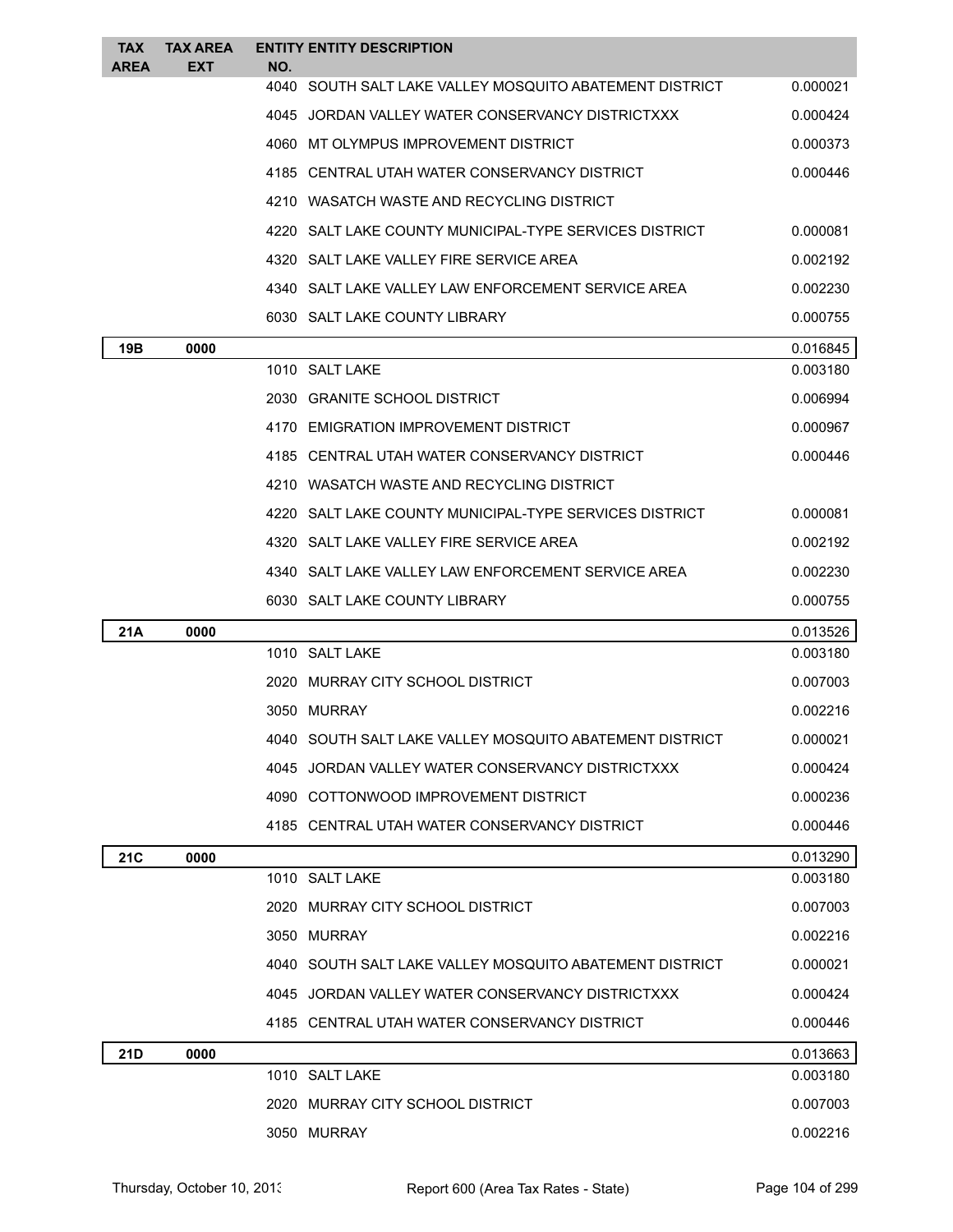| <b>TAX</b><br>AREA | <b>TAX AREA</b><br>EXT | NO. | <b>ENTITY ENTITY DESCRIPTION</b>                           |          |
|--------------------|------------------------|-----|------------------------------------------------------------|----------|
|                    |                        |     | 4040 SOUTH SALT LAKE VALLEY MOSQUITO ABATEMENT DISTRICT    | 0.000021 |
|                    |                        |     | 4045 JORDAN VALLEY WATER CONSERVANCY DISTRICTXXX           | 0.000424 |
|                    |                        |     | 4060 MT OLYMPUS IMPROVEMENT DISTRICT                       | 0.000373 |
|                    |                        |     | 4185 CENTRAL UTAH WATER CONSERVANCY DISTRICT               | 0.000446 |
| 21F                | 0000                   |     |                                                            | 0.013463 |
|                    |                        |     | 1010 SALT LAKE                                             | 0.003180 |
|                    |                        |     | 2020 MURRAY CITY SCHOOL DISTRICT                           | 0.007003 |
|                    |                        |     | 3050 MURRAY                                                | 0.002216 |
|                    |                        |     | 4040   SOUTH SALT LAKE VALLEY MOSQUITO ABATEMENT DISTRICT  | 0.000021 |
|                    |                        |     | 4045 JORDAN VALLEY WATER CONSERVANCY DISTRICTXXX           | 0.000424 |
|                    |                        |     | 4110 TAYLORSVILLE-BENNION IMPROVEMENT DISTRICT             | 0.000173 |
|                    |                        |     | 4185 CENTRAL UTAH WATER CONSERVANCY DISTRICT               | 0.000446 |
| 21G                | 0000                   |     |                                                            | 0.012866 |
|                    |                        |     | 1010 SALT LAKE                                             | 0.003180 |
|                    |                        |     | 2020 MURRAY CITY SCHOOL DISTRICT                           | 0.007003 |
|                    |                        |     | 3050 MURRAY                                                | 0.002216 |
|                    |                        |     | 4040 SOUTH SALT LAKE VALLEY MOSQUITO ABATEMENT DISTRICT    | 0.000021 |
|                    |                        |     | 4185 CENTRAL UTAH WATER CONSERVANCY DISTRICT               | 0.000446 |
| <b>211</b>         | 0000                   |     |                                                            | 0.012866 |
|                    |                        |     | 1010 SALT LAKE                                             | 0.003180 |
|                    |                        |     | 2020 MURRAY CITY SCHOOL DISTRICT                           | 0.007003 |
|                    |                        |     | 3050 MURRAY                                                | 0.002216 |
|                    |                        |     | 4040 SOUTH SALT LAKE VALLEY MOSQUITO ABATEMENT DISTRICT    | 0.000021 |
|                    |                        |     | 4185 CENTRAL UTAH WATER CONSERVANCY DISTRICT               | 0.000446 |
| 21J                | 0000                   |     |                                                            | 0.013239 |
|                    |                        |     | 1010 SALT LAKE                                             | 0.003180 |
|                    |                        |     | 2020 MURRAY CITY SCHOOL DISTRICT                           | 0.007003 |
|                    |                        |     | 3050 MURRAY                                                | 0.002216 |
|                    |                        |     | 4040 SOUTH SALT LAKE VALLEY MOSQUITO ABATEMENT DISTRICT    | 0.000021 |
|                    |                        |     | 4060 MT OLYMPUS IMPROVEMENT DISTRICT                       | 0.000373 |
|                    |                        |     | 4185 CENTRAL UTAH WATER CONSERVANCY DISTRICT               | 0.000446 |
|                    |                        |     | 6020 AREA EXCLUDED FROM SALT LAKE COUNTY WATER CONSERVANCY |          |
| 21K                | 0000                   |     |                                                            | 0.012866 |
|                    |                        |     | 1010 SALT LAKE                                             | 0.003180 |
|                    |                        |     | 2020 MURRAY CITY SCHOOL DISTRICT                           | 0.007003 |
|                    |                        |     | 3050 MURRAY                                                | 0.002216 |
|                    |                        |     | 4040 SOUTH SALT LAKE VALLEY MOSQUITO ABATEMENT DISTRICT    | 0.000021 |

4185 CENTRAL UTAH WATER CONSERVANCY DISTRICT 0.000446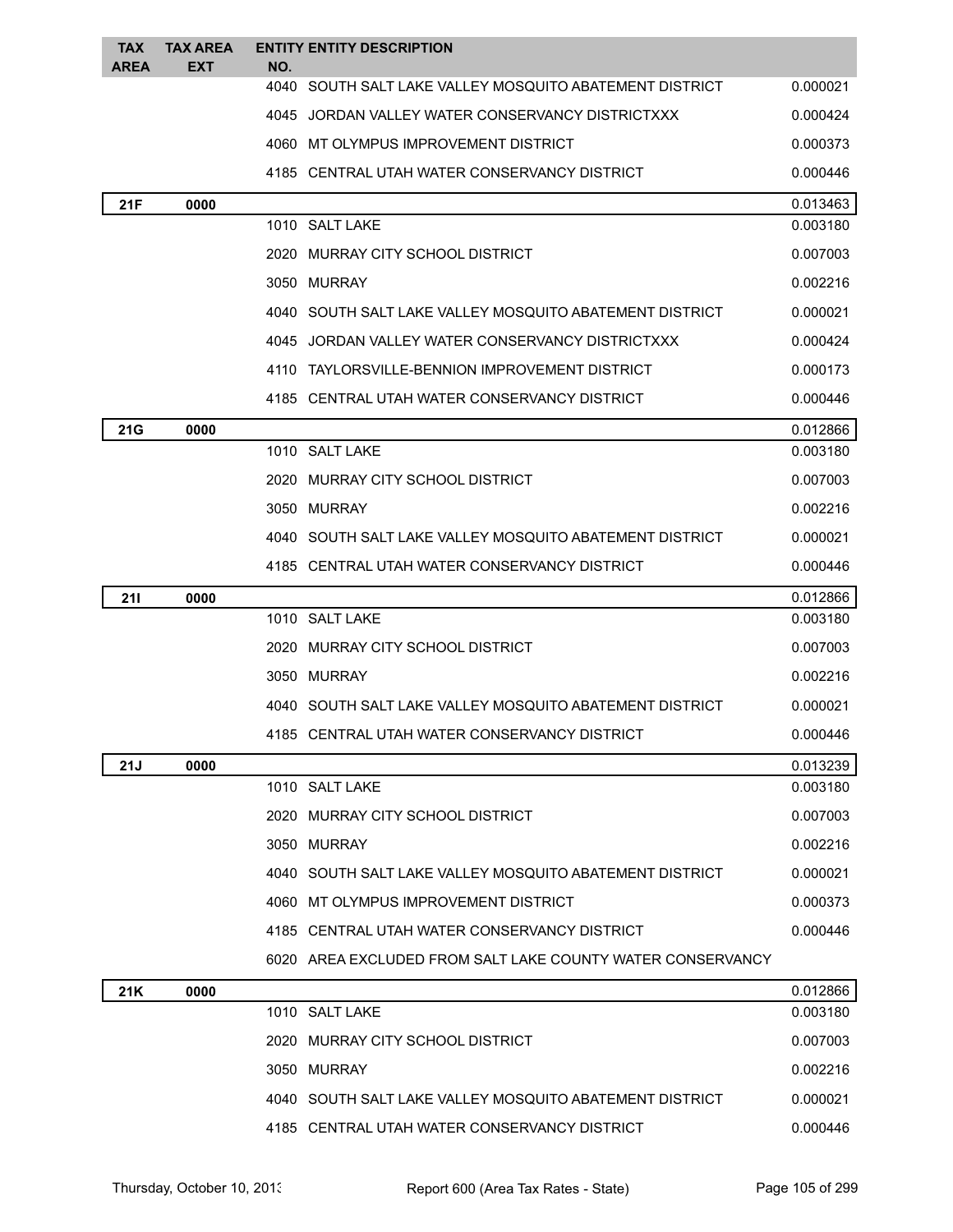| <b>TAX</b><br><b>AREA</b> | <b>TAX AREA</b><br><b>EXT</b> | <b>ENTITY ENTITY DESCRIPTION</b><br>NO.                 |          |
|---------------------------|-------------------------------|---------------------------------------------------------|----------|
| 21L                       | 0000                          |                                                         | 0.012866 |
|                           |                               | 1010 SALT LAKE                                          | 0.003180 |
|                           |                               | 2020 MURRAY CITY SCHOOL DISTRICT                        | 0.007003 |
|                           |                               | 3050 MURRAY                                             | 0.002216 |
|                           |                               | 4040 SOUTH SALT LAKE VALLEY MOSQUITO ABATEMENT DISTRICT | 0.000021 |
|                           |                               | 4185 CENTRAL UTAH WATER CONSERVANCY DISTRICT            | 0.000446 |
| <b>21N</b>                | 0000                          |                                                         | 0.012866 |
|                           |                               | 1010 SALT LAKE                                          | 0.003180 |
|                           |                               | 2020 MURRAY CITY SCHOOL DISTRICT                        | 0.007003 |
|                           |                               | 3050 MURRAY                                             | 0.002216 |
|                           |                               | 4040 SOUTH SALT LAKE VALLEY MOSQUITO ABATEMENT DISTRICT | 0.000021 |
|                           |                               | 4185 CENTRAL UTAH WATER CONSERVANCY DISTRICT            | 0.000446 |
| 21P                       | 0000                          |                                                         | 0.013102 |
|                           |                               | 1010 SALT LAKE                                          | 0.003180 |
|                           |                               | 2020 MURRAY CITY SCHOOL DISTRICT                        | 0.007003 |
|                           |                               | 3050 MURRAY                                             | 0.002216 |
|                           |                               | 4040 SOUTH SALT LAKE VALLEY MOSQUITO ABATEMENT DISTRICT | 0.000021 |
|                           |                               | 4090 COTTONWOOD IMPROVEMENT DISTRICT                    | 0.000236 |
|                           |                               | 4185 CENTRAL UTAH WATER CONSERVANCY DISTRICT            | 0.000446 |
| 21R                       | 0000                          |                                                         | 0.013811 |
|                           |                               | 1010 SALT LAKE                                          | 0.003180 |
|                           |                               | 2020 MURRAY CITY SCHOOL DISTRICT                        | 0.007003 |
|                           |                               | 3050 MURRAY                                             | 0.002216 |
|                           |                               | 4040 SOUTH SALT LAKE VALLEY MOSQUITO ABATEMENT DISTRICT | 0.000021 |
|                           |                               | 4070 MID VALLEY IMPROVEMENT DISTRICT                    | 0.000945 |
|                           |                               | 4185 CENTRAL UTAH WATER CONSERVANCY DISTRICT            | 0.000446 |
| 21T                       | 0000                          |                                                         | 0.013102 |
|                           |                               | 1010 SALT LAKE                                          | 0.003180 |
|                           |                               | 2020 MURRAY CITY SCHOOL DISTRICT                        | 0.007003 |
|                           |                               | 3050 MURRAY                                             | 0.002216 |
|                           |                               | 4040 SOUTH SALT LAKE VALLEY MOSQUITO ABATEMENT DISTRICT | 0.000021 |
|                           |                               | 4090 COTTONWOOD IMPROVEMENT DISTRICT                    | 0.000236 |
|                           |                               | 4185 CENTRAL UTAH WATER CONSERVANCY DISTRICT            | 0.000446 |
| <b>21U</b>                | 0000                          |                                                         | 0.013239 |
|                           |                               | 1010 SALT LAKE                                          | 0.003180 |
|                           |                               | 2020 MURRAY CITY SCHOOL DISTRICT                        | 0.007003 |
|                           |                               | 3050 MURRAY                                             | 0.002216 |
|                           |                               | 4040 SOUTH SALT LAKE VALLEY MOSQUITO ABATEMENT DISTRICT | 0.000021 |
|                           |                               | 4060 MT OLYMPUS IMPROVEMENT DISTRICT                    | 0.000373 |
|                           |                               |                                                         |          |

Thursday, October 10, 2013 Report 600 (Area Tax Rates - State) Page 106 of 299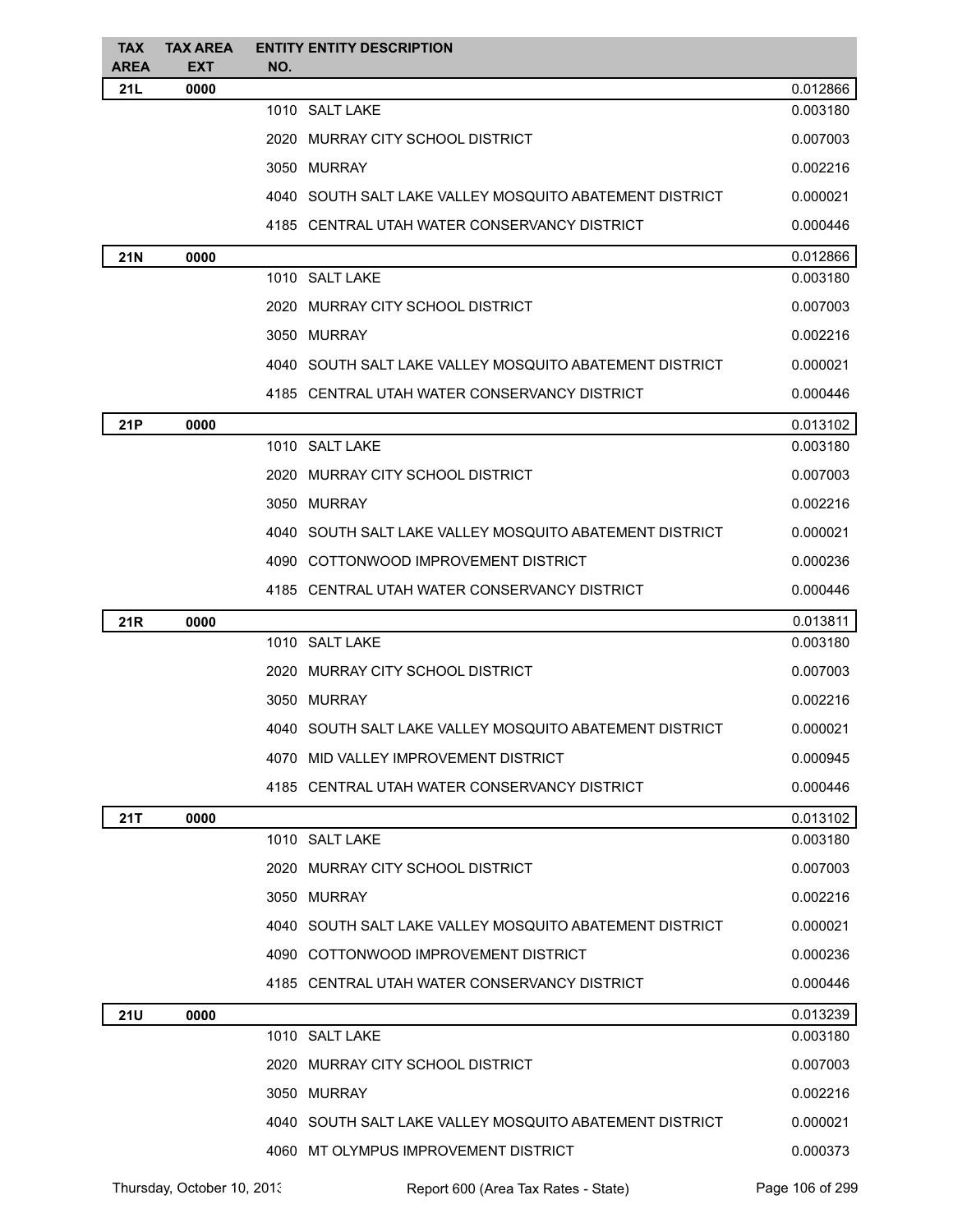| <b>TAX</b><br><b>AREA</b> | <b>TAX AREA</b><br><b>EXT</b> | <b>ENTITY ENTITY DESCRIPTION</b><br>NO.                 |          |
|---------------------------|-------------------------------|---------------------------------------------------------|----------|
|                           |                               | 4185 CENTRAL UTAH WATER CONSERVANCY DISTRICT            | 0.000446 |
| <b>21V</b>                | 0000                          |                                                         | 0.013281 |
|                           |                               | 1010 SALT LAKE                                          | 0.003180 |
|                           |                               | 2030 GRANITE SCHOOL DISTRICT                            | 0.006994 |
|                           |                               | 3050 MURRAY                                             | 0.002216 |
|                           |                               | 4040 SOUTH SALT LAKE VALLEY MOSQUITO ABATEMENT DISTRICT | 0.000021 |
|                           |                               | 4045 JORDAN VALLEY WATER CONSERVANCY DISTRICTXXX        | 0.000424 |
|                           |                               | 4185 CENTRAL UTAH WATER CONSERVANCY DISTRICT            | 0.000446 |
| <b>21W</b>                | 0000                          |                                                         | 0.013654 |
|                           |                               | 1010 SALT LAKE                                          | 0.003180 |
|                           |                               | 2030 GRANITE SCHOOL DISTRICT                            | 0.006994 |
|                           |                               | 3050 MURRAY                                             | 0.002216 |
|                           |                               | 4040 SOUTH SALT LAKE VALLEY MOSQUITO ABATEMENT DISTRICT | 0.000021 |
|                           |                               | 4045 JORDAN VALLEY WATER CONSERVANCY DISTRICTXXX        | 0.000424 |
|                           |                               | 4060 MT OLYMPUS IMPROVEMENT DISTRICT                    | 0.000373 |
|                           |                               | 4185   CENTRAL UTAH WATER CONSERVANCY DISTRICT          | 0.000446 |
| 21X                       | 0000                          |                                                         | 0.013419 |
|                           |                               | 1010 SALT LAKE                                          | 0.003180 |
|                           |                               | JORDAN SCHOOL DISTRICT<br>2040                          | 0.007132 |
|                           |                               | 3050 MURRAY                                             | 0.002216 |
|                           |                               | 4040 SOUTH SALT LAKE VALLEY MOSQUITO ABATEMENT DISTRICT | 0.000021 |
|                           |                               | 4045 JORDAN VALLEY WATER CONSERVANCY DISTRICTXXX        | 0.000424 |
|                           |                               | 4185 CENTRAL UTAH WATER CONSERVANCY DISTRICT            | 0.000446 |
| <b>21Y</b>                | 0000                          |                                                         | 0.013517 |
|                           |                               | 1010 SALT LAKE                                          | 0.003180 |
|                           |                               | 2030 GRANITE SCHOOL DISTRICT                            | 0.006994 |
|                           |                               | 3050 MURRAY                                             | 0.002216 |
|                           |                               | 4040 SOUTH SALT LAKE VALLEY MOSQUITO ABATEMENT DISTRICT | 0.000021 |
|                           |                               | 4045 JORDAN VALLEY WATER CONSERVANCY DISTRICTXXX        | 0.000424 |
|                           |                               | 4090 COTTONWOOD IMPROVEMENT DISTRICT                    | 0.000236 |
|                           |                               | 4185 CENTRAL UTAH WATER CONSERVANCY DISTRICT            | 0.000446 |
| 21Z                       | 0000                          |                                                         | 0.013093 |
|                           |                               | 1010 SALT LAKE                                          | 0.003180 |
|                           |                               | 2030 GRANITE SCHOOL DISTRICT                            | 0.006994 |
|                           |                               | 3050 MURRAY                                             | 0.002216 |
|                           |                               | 4040 SOUTH SALT LAKE VALLEY MOSQUITO ABATEMENT DISTRICT | 0.000021 |
|                           |                               | 4090 COTTONWOOD IMPROVEMENT DISTRICT                    | 0.000236 |
|                           |                               | 4185 CENTRAL UTAH WATER CONSERVANCY DISTRICT            | 0.000446 |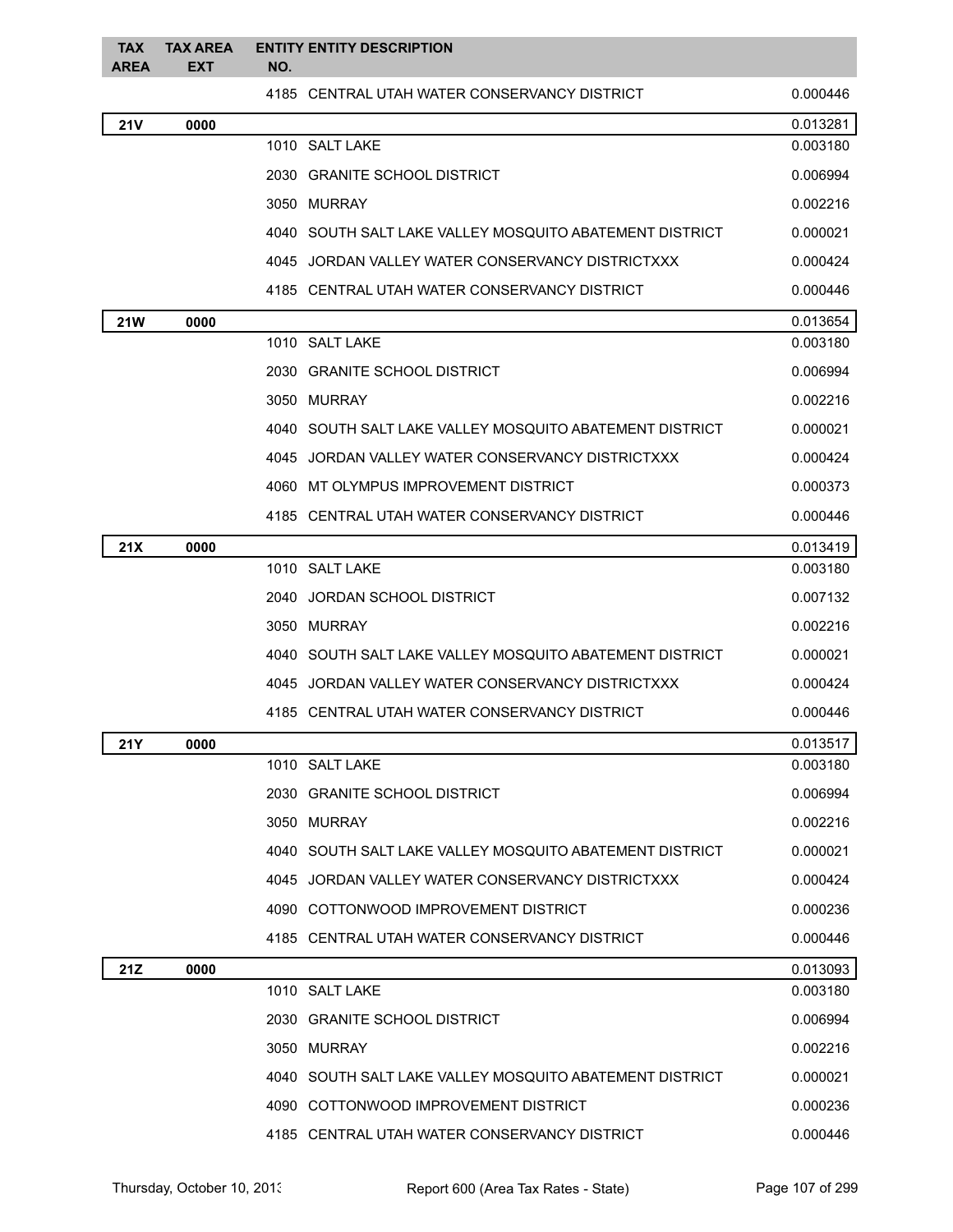| <b>TAX</b><br><b>AREA</b> | <b>TAX AREA</b><br><b>EXT</b> | <b>ENTITY ENTITY DESCRIPTION</b><br>NO.                 |          |
|---------------------------|-------------------------------|---------------------------------------------------------|----------|
| <b>22C</b>                | 0000                          |                                                         | 0.015899 |
|                           |                               | 1010 SALT LAKE                                          | 0.003180 |
|                           |                               | 2030 GRANITE SCHOOL DISTRICT                            | 0.006994 |
|                           |                               | 4040 SOUTH SALT LAKE VALLEY MOSQUITO ABATEMENT DISTRICT | 0.000021 |
|                           |                               | 4185 CENTRAL UTAH WATER CONSERVANCY DISTRICT            | 0.000446 |
|                           |                               | 4210 WASATCH WASTE AND RECYCLING DISTRICT               |          |
|                           |                               | 4220 SALT LAKE COUNTY MUNICIPAL-TYPE SERVICES DISTRICT  | 0.000081 |
|                           |                               | 4320 SALT LAKE VALLEY FIRE SERVICE AREA                 | 0.002192 |
|                           |                               | 4340 SALT LAKE VALLEY LAW ENFORCEMENT SERVICE AREA      | 0.002230 |
|                           |                               | 6030 SALT LAKE COUNTY LIBRARY                           | 0.000755 |
| 23A                       | 0000                          |                                                         | 0.017229 |
|                           |                               | 1010 SALT LAKE                                          | 0.003180 |
|                           |                               | 2030 GRANITE SCHOOL DISTRICT                            | 0.006994 |
|                           |                               | 3120 WEST VALLEY CITY                                   | 0.004670 |
|                           |                               | 4040 SOUTH SALT LAKE VALLEY MOSQUITO ABATEMENT DISTRICT | 0.000021 |
|                           |                               | 4045 JORDAN VALLEY WATER CONSERVANCY DISTRICTXXX        | 0.000424 |
|                           |                               | 4050 GRANGER - HUNTER IMPROVEMENT DISTRICT              | 0.000739 |
|                           |                               | 4185 CENTRAL UTAH WATER CONSERVANCY DISTRICT            | 0.000446 |
|                           |                               | 6030 SALT LAKE COUNTY LIBRARY                           | 0.000755 |
| 23B                       | 0000                          |                                                         | 0.017229 |
|                           |                               | 1010 SALT LAKE                                          | 0.003180 |
|                           |                               | 2030 GRANITE SCHOOL DISTRICT                            | 0.006994 |
|                           |                               | 3120 WEST VALLEY CITY                                   | 0.004670 |
|                           |                               | 4040 SOUTH SALT LAKE VALLEY MOSQUITO ABATEMENT DISTRICT | 0.000021 |
|                           |                               | 4045 JORDAN VALLEY WATER CONSERVANCY DISTRICTXXX        | 0.000424 |
|                           |                               | 4050 GRANGER - HUNTER IMPROVEMENT DISTRICT              | 0.000739 |
|                           |                               | 4185 CENTRAL UTAH WATER CONSERVANCY DISTRICT            | 0.000446 |
|                           |                               | 6030 SALT LAKE COUNTY LIBRARY                           | 0.000755 |
| 23C                       | 0000                          |                                                         | 0.017229 |
|                           |                               | 1010 SALT LAKE                                          | 0.003180 |
|                           |                               | 2030 GRANITE SCHOOL DISTRICT                            | 0.006994 |
|                           |                               | 3120 WEST VALLEY CITY                                   | 0.004670 |
|                           |                               | 4040 SOUTH SALT LAKE VALLEY MOSQUITO ABATEMENT DISTRICT | 0.000021 |
|                           |                               | 4045 JORDAN VALLEY WATER CONSERVANCY DISTRICTXXX        | 0.000424 |
|                           |                               | 4050 GRANGER - HUNTER IMPROVEMENT DISTRICT              | 0.000739 |
|                           |                               | 4185 CENTRAL UTAH WATER CONSERVANCY DISTRICT            | 0.000446 |
|                           |                               | 6030 SALT LAKE COUNTY LIBRARY                           | 0.000755 |
| 23D                       | 0000                          |                                                         | 0.017229 |
|                           |                               | 1010 SALT LAKE                                          | 0.003180 |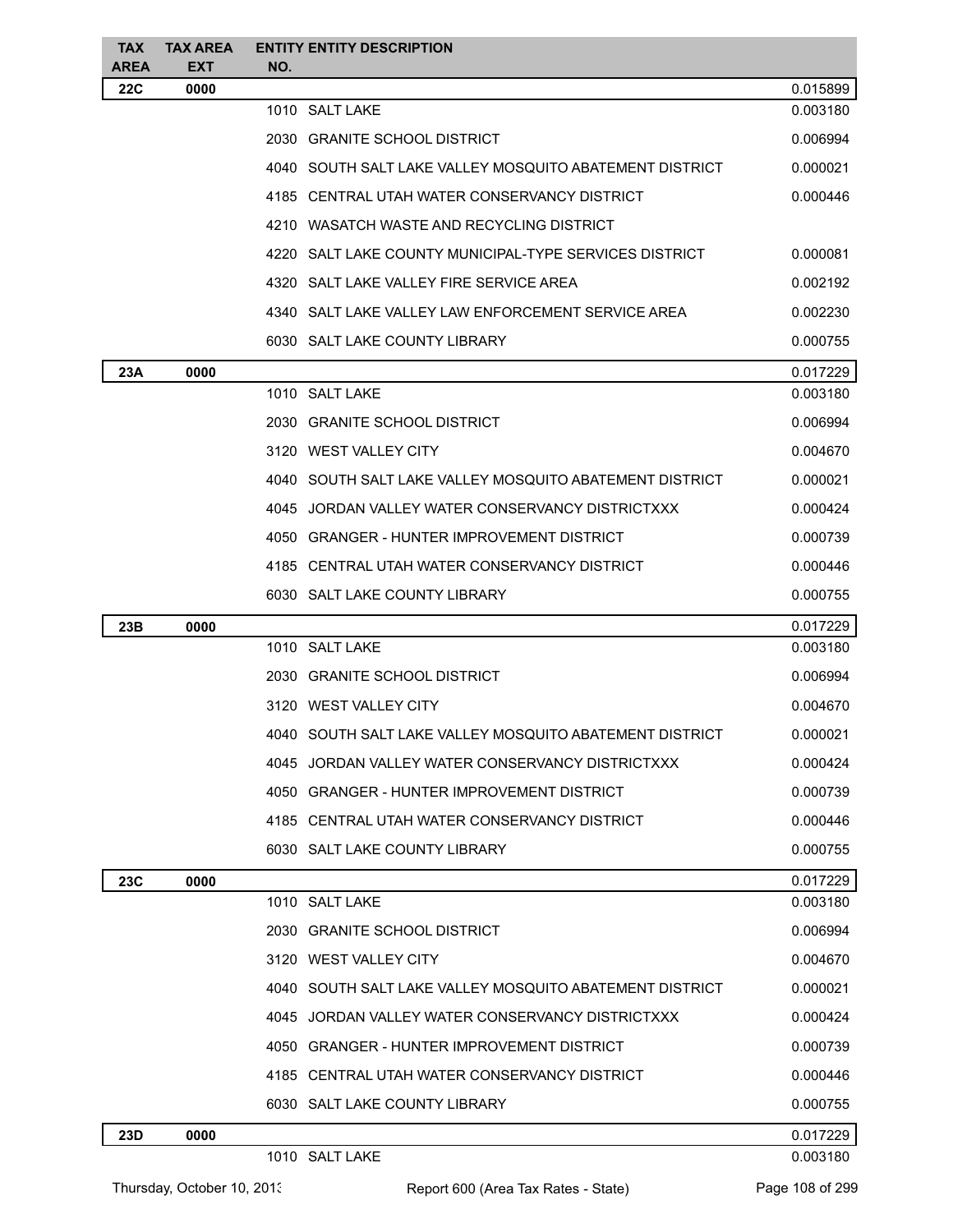| TAX<br><b>AREA</b>                                  | TAX AREA<br><b>EXT</b>                         | <b>ENTITY ENTITY DESCRIPTION</b><br>NO.                 |                      |
|-----------------------------------------------------|------------------------------------------------|---------------------------------------------------------|----------------------|
|                                                     |                                                | 2030 GRANITE SCHOOL DISTRICT                            | 0.006994             |
|                                                     |                                                | 3120 WEST VALLEY CITY                                   | 0.004670             |
|                                                     |                                                | 4040 SOUTH SALT LAKE VALLEY MOSQUITO ABATEMENT DISTRICT | 0.000021             |
|                                                     |                                                | 4045 JORDAN VALLEY WATER CONSERVANCY DISTRICTXXX        | 0.000424             |
|                                                     |                                                | <b>GRANGER - HUNTER IMPROVEMENT DISTRICT</b><br>4050    | 0.000739             |
|                                                     |                                                | 4185 CENTRAL UTAH WATER CONSERVANCY DISTRICT            | 0.000446             |
|                                                     |                                                | 6030 SALT LAKE COUNTY LIBRARY                           | 0.000755             |
| 23E                                                 | 0000                                           |                                                         | 0.017229             |
|                                                     |                                                | 1010 SALT LAKE                                          | 0.003180             |
|                                                     |                                                | 2030 GRANITE SCHOOL DISTRICT                            | 0.006994             |
|                                                     |                                                | 3120 WEST VALLEY CITY                                   | 0.004670             |
|                                                     |                                                | 4040 SOUTH SALT LAKE VALLEY MOSQUITO ABATEMENT DISTRICT | 0.000021             |
|                                                     |                                                | 4045 JORDAN VALLEY WATER CONSERVANCY DISTRICTXXX        | 0.000424             |
|                                                     |                                                | <b>GRANGER - HUNTER IMPROVEMENT DISTRICT</b><br>4050    | 0.000739             |
|                                                     |                                                | 4185 CENTRAL UTAH WATER CONSERVANCY DISTRICT            | 0.000446             |
|                                                     | 6030 SALT LAKE COUNTY LIBRARY                  |                                                         | 0.000755             |
| 24A                                                 | 0000                                           | 1010 SALT LAKE                                          | 0.014555<br>0.003180 |
|                                                     |                                                | 2030 GRANITE SCHOOL DISTRICT                            | 0.006994             |
|                                                     |                                                | 3110 WEST JORDAN CITY                                   | 0.002562             |
|                                                     |                                                | 4040 SOUTH SALT LAKE VALLEY MOSQUITO ABATEMENT DISTRICT | 0.000021             |
| JORDAN VALLEY WATER CONSERVANCY DISTRICTXXX<br>4045 |                                                |                                                         | 0.000424             |
|                                                     | 4110 TAYLORSVILLE-BENNION IMPROVEMENT DISTRICT |                                                         | 0.000173             |
|                                                     |                                                | 4185 CENTRAL UTAH WATER CONSERVANCY DISTRICT            | 0.000446             |
|                                                     |                                                | 6030 SALT LAKE COUNTY LIBRARY                           | 0.000755             |
| <b>24E</b>                                          | 0000                                           |                                                         | 0.016663             |
|                                                     |                                                | 1010 SALT LAKE                                          | 0.003180             |
|                                                     |                                                | 2030 GRANITE SCHOOL DISTRICT                            | 0.006994             |
|                                                     |                                                | 3120 WEST VALLEY CITY                                   | 0.004670             |
|                                                     |                                                | 4040 SOUTH SALT LAKE VALLEY MOSQUITO ABATEMENT DISTRICT | 0.000021             |
|                                                     |                                                | 4045 JORDAN VALLEY WATER CONSERVANCY DISTRICTXXX        | 0.000424             |
|                                                     |                                                | 4110 TAYLORSVILLE-BENNION IMPROVEMENT DISTRICT          | 0.000173             |
|                                                     |                                                | 4185 CENTRAL UTAH WATER CONSERVANCY DISTRICT            | 0.000446             |
|                                                     |                                                | 6030 SALT LAKE COUNTY LIBRARY                           | 0.000755             |
| <b>241</b>                                          | 0000                                           |                                                         | 0.018590             |
|                                                     |                                                | 1010 SALT LAKE                                          | 0.003180             |
|                                                     |                                                | 2030 GRANITE SCHOOL DISTRICT                            | 0.006994             |
|                                                     |                                                | 3120 WEST VALLEY CITY                                   | 0.004670             |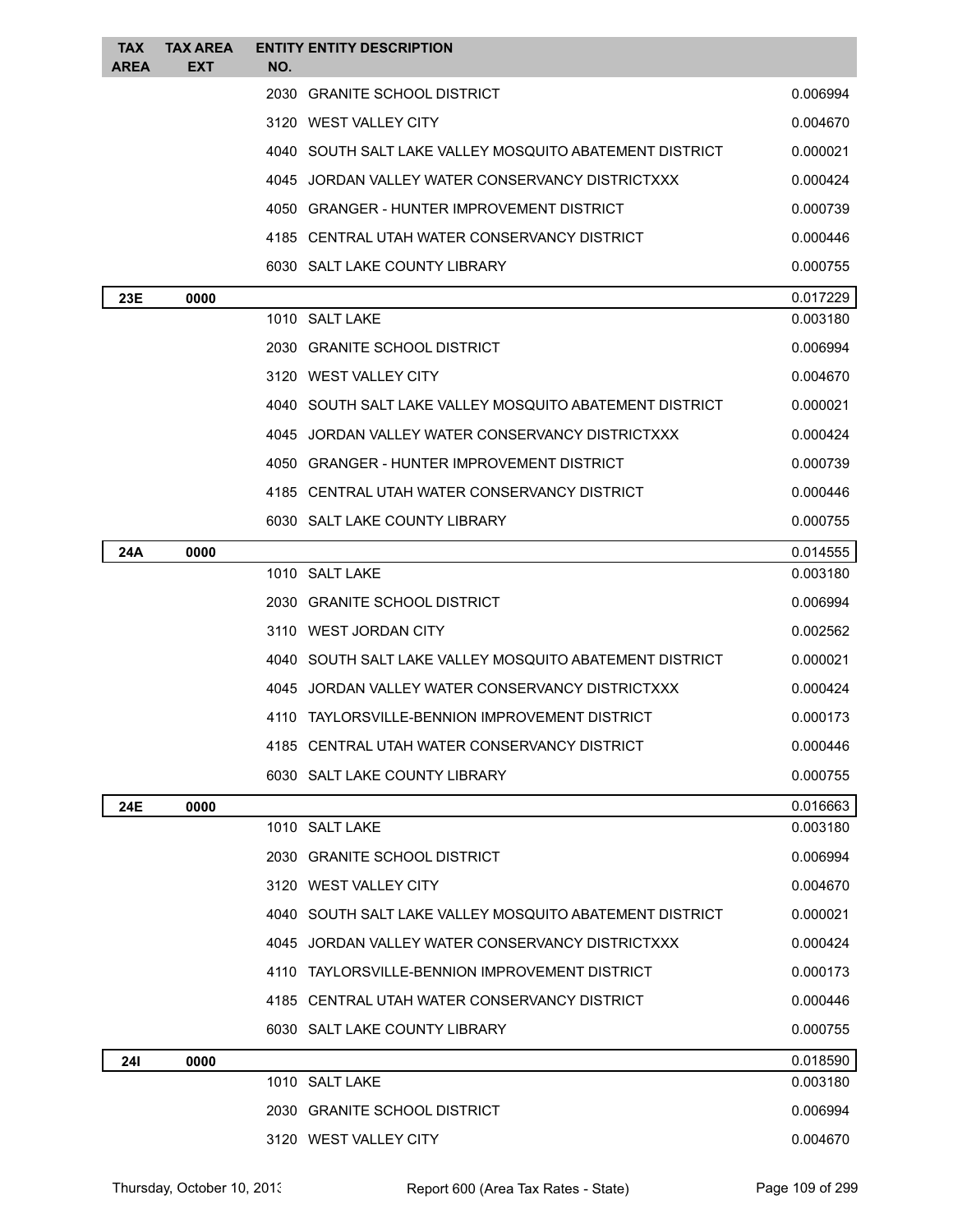| TAX<br><b>AREA</b> | <b>TAX AREA</b><br>EXT                                    | NO. | <b>ENTITY ENTITY DESCRIPTION</b>                             |          |
|--------------------|-----------------------------------------------------------|-----|--------------------------------------------------------------|----------|
|                    |                                                           |     | 4040 SOUTH SALT LAKE VALLEY MOSQUITO ABATEMENT DISTRICT      | 0.000021 |
|                    |                                                           |     | 4045 JORDAN VALLEY WATER CONSERVANCY DISTRICTXXX             | 0.000424 |
|                    |                                                           |     | 4120 KEARNS IMPROVEMENT DISTRICT                             | 0.000821 |
|                    |                                                           |     | 4180 OQUIRRH RECREATION AND PARKS DISTRICT                   | 0.001279 |
|                    |                                                           |     | 4185 CENTRAL UTAH WATER CONSERVANCY DISTRICT                 | 0.000446 |
|                    |                                                           |     | 6030 SALT LAKE COUNTY LIBRARY                                | 0.000755 |
| 24J                | 0000                                                      |     |                                                              | 0.014382 |
|                    |                                                           |     | 1010 SALT LAKE                                               | 0.003180 |
|                    |                                                           |     | 2030 GRANITE SCHOOL DISTRICT                                 | 0.006994 |
|                    |                                                           |     | 3110 WEST JORDAN CITY                                        | 0.002562 |
|                    | 4040   SOUTH SALT LAKE VALLEY MOSQUITO ABATEMENT DISTRICT |     | 0.000021                                                     |          |
|                    | 4045 JORDAN VALLEY WATER CONSERVANCY DISTRICTXXX          |     | 0.000424                                                     |          |
|                    | 4185 CENTRAL UTAH WATER CONSERVANCY DISTRICT              |     |                                                              | 0.000446 |
|                    |                                                           |     | 6025 AREA EXCLUDED FROM TAYLORSVILLE-BENNION IMPROVEMENT DIS |          |
|                    |                                                           |     | 6030 SALT LAKE COUNTY LIBRARY                                | 0.000755 |
| 24K                | 0000                                                      |     |                                                              | 0.017229 |
|                    |                                                           |     | 1010 SALT LAKE                                               | 0.003180 |
|                    |                                                           |     | 2030 GRANITE SCHOOL DISTRICT                                 | 0.006994 |
|                    |                                                           |     | 3120 WEST VALLEY CITY                                        | 0.004670 |
|                    |                                                           |     | 4040 SOUTH SALT LAKE VALLEY MOSQUITO ABATEMENT DISTRICT      | 0.000021 |
|                    |                                                           |     | 4045 JORDAN VALLEY WATER CONSERVANCY DISTRICTXXX             | 0.000424 |
|                    |                                                           |     | 4050 GRANGER - HUNTER IMPROVEMENT DISTRICT                   | 0.000739 |
|                    |                                                           |     | 4185 CENTRAL UTAH WATER CONSERVANCY DISTRICT                 | 0.000446 |
|                    |                                                           |     | 6030 SALT LAKE COUNTY LIBRARY                                | 0.000755 |
| 24L                | 0000                                                      |     |                                                              | 0.017229 |
|                    |                                                           |     | 1010 SALT LAKE                                               | 0.003180 |
|                    |                                                           |     | 2030 GRANITE SCHOOL DISTRICT                                 | 0.006994 |
|                    |                                                           |     | 3120 WEST VALLEY CITY                                        | 0.004670 |
|                    |                                                           |     | 4040 SOUTH SALT LAKE VALLEY MOSQUITO ABATEMENT DISTRICT      | 0.000021 |
|                    |                                                           |     | 4045 JORDAN VALLEY WATER CONSERVANCY DISTRICTXXX             | 0.000424 |
|                    |                                                           |     | 4050 GRANGER - HUNTER IMPROVEMENT DISTRICT                   | 0.000739 |
|                    |                                                           |     | 4185 CENTRAL UTAH WATER CONSERVANCY DISTRICT                 | 0.000446 |
|                    |                                                           |     | 6030 SALT LAKE COUNTY LIBRARY                                | 0.000755 |
| <b>24M</b>         | 0000                                                      |     |                                                              | 0.017775 |
|                    |                                                           |     | 1010 SALT LAKE                                               | 0.003180 |
|                    |                                                           |     | 2030 GRANITE SCHOOL DISTRICT                                 | 0.006994 |
|                    |                                                           |     | 4040 SOUTH SALT LAKE VALLEY MOSQUITO ABATEMENT DISTRICT      | 0.000021 |
|                    |                                                           |     | 4045 JORDAN VALLEY WATER CONSERVANCY DISTRICTXXX             | 0.000424 |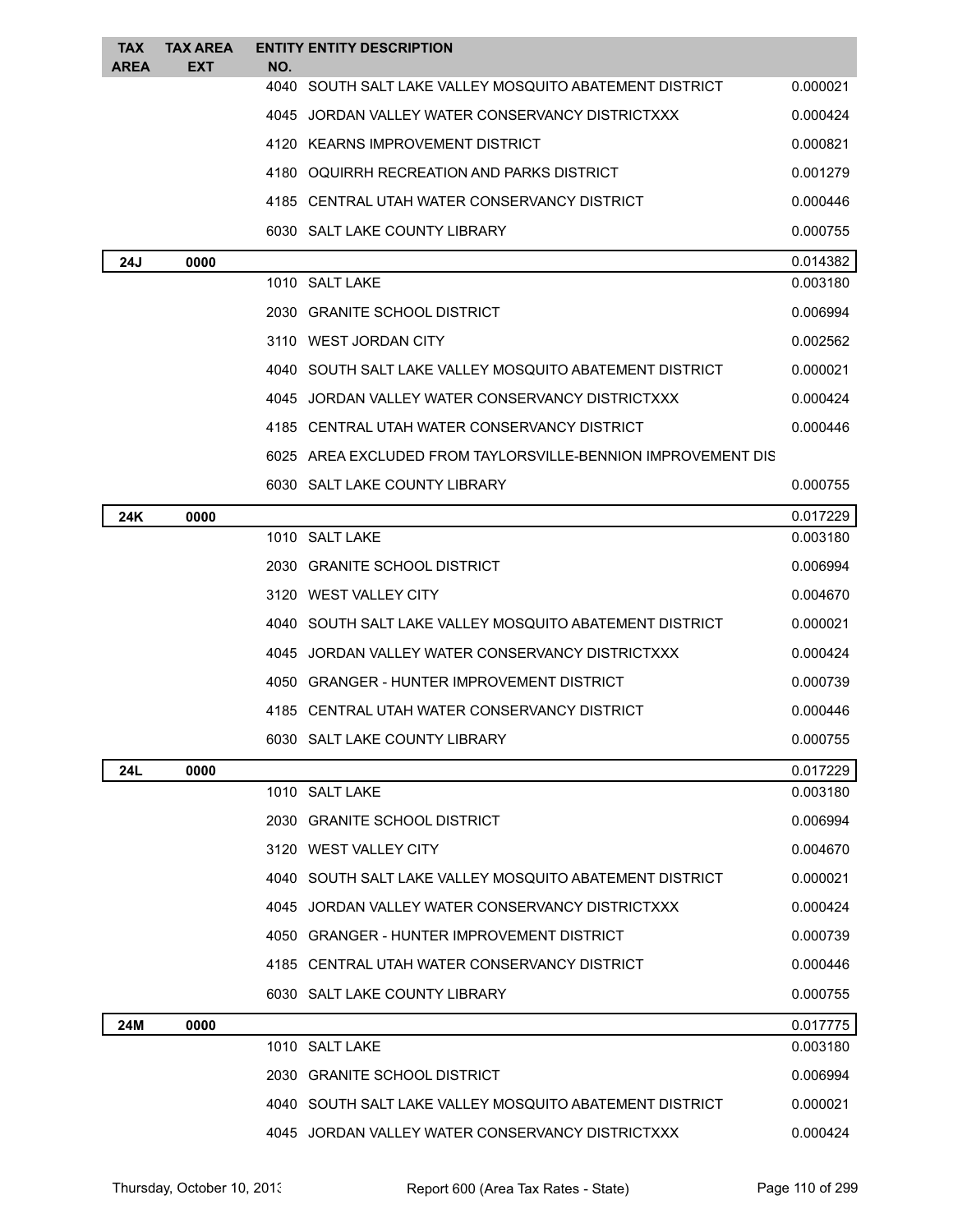| TAX<br><b>AREA</b> | <b>TAX AREA</b><br><b>EXT</b> | NO.  | <b>ENTITY ENTITY DESCRIPTION</b>                          |          |
|--------------------|-------------------------------|------|-----------------------------------------------------------|----------|
|                    |                               | 4110 | TAYLORSVILLE-BENNION IMPROVEMENT DISTRICT                 | 0.000173 |
|                    |                               |      | 4180 OQUIRRH RECREATION AND PARKS DISTRICT                | 0.001279 |
|                    |                               |      | 4185 CENTRAL UTAH WATER CONSERVANCY DISTRICT              | 0.000446 |
|                    |                               |      | 4210 WASATCH WASTE AND RECYCLING DISTRICT                 |          |
|                    |                               |      | 4220 SALT LAKE COUNTY MUNICIPAL-TYPE SERVICES DISTRICT    | 0.000081 |
|                    |                               |      | 4320 SALT LAKE VALLEY FIRE SERVICE AREA                   | 0.002192 |
|                    |                               |      | 4340 SALT LAKE VALLEY LAW ENFORCEMENT SERVICE AREA        | 0.002230 |
|                    |                               |      | 6030 SALT LAKE COUNTY LIBRARY                             | 0.000755 |
| 24N                | 0000                          |      |                                                           | 0.016482 |
|                    |                               |      | 1010 SALT LAKE                                            | 0.003180 |
|                    |                               |      | 2030 GRANITE SCHOOL DISTRICT                              | 0.006994 |
|                    |                               |      | 3110 WEST JORDAN CITY                                     | 0.002562 |
|                    |                               |      | 4040 SOUTH SALT LAKE VALLEY MOSQUITO ABATEMENT DISTRICT   | 0.000021 |
|                    |                               |      | 4045 JORDAN VALLEY WATER CONSERVANCY DISTRICTXXX          | 0.000424 |
|                    |                               |      | 4120 KEARNS IMPROVEMENT DISTRICT                          | 0.000821 |
|                    |                               |      | 4180 OQUIRRH RECREATION AND PARKS DISTRICT                | 0.001279 |
|                    |                               |      | 4185   CENTRAL UTAH WATER CONSERVANCY DISTRICT            | 0.000446 |
|                    |                               |      | 6030 SALT LAKE COUNTY LIBRARY                             | 0.000755 |
| <b>24P</b>         | 0000                          |      |                                                           | 0.015834 |
|                    |                               |      | 1010 SALT LAKE                                            | 0.003180 |
|                    |                               |      | 2030 GRANITE SCHOOL DISTRICT                              | 0.006994 |
|                    |                               |      | 3110 WEST JORDAN CITY                                     | 0.002562 |
|                    |                               |      | 4040   SOUTH SALT LAKE VALLEY MOSQUITO ABATEMENT DISTRICT | 0.000021 |
|                    |                               |      | 4045 JORDAN VALLEY WATER CONSERVANCY DISTRICTXXX          | 0.000424 |
|                    |                               |      | 4110 TAYLORSVILLE-BENNION IMPROVEMENT DISTRICT            | 0.000173 |
|                    |                               |      | 4180 OQUIRRH RECREATION AND PARKS DISTRICT                | 0.001279 |
|                    |                               |      | 4185   CENTRAL UTAH WATER CONSERVANCY DISTRICT            | 0.000446 |
|                    |                               |      | 6030 SALT LAKE COUNTY LIBRARY                             | 0.000755 |
| 24Q                | 0000                          |      |                                                           | 0.016517 |
|                    |                               |      | 1010 SALT LAKE                                            | 0.003180 |
|                    |                               |      | 2030 GRANITE SCHOOL DISTRICT                              | 0.006994 |
|                    |                               |      | 3110 WEST JORDAN CITY                                     | 0.002562 |
|                    |                               |      | 4030 MAGNA MOSQUITO ABATEMENT DISTRICT                    | 0.000056 |
|                    |                               |      | 4045 JORDAN VALLEY WATER CONSERVANCY DISTRICTXXX          | 0.000424 |
|                    |                               |      | 4120 KEARNS IMPROVEMENT DISTRICT                          | 0.000821 |
|                    |                               |      | 4180 OQUIRRH RECREATION AND PARKS DISTRICT                | 0.001279 |
|                    |                               |      | 4185 CENTRAL UTAH WATER CONSERVANCY DISTRICT              | 0.000446 |
|                    |                               |      | 6030 SALT LAKE COUNTY LIBRARY                             | 0.000755 |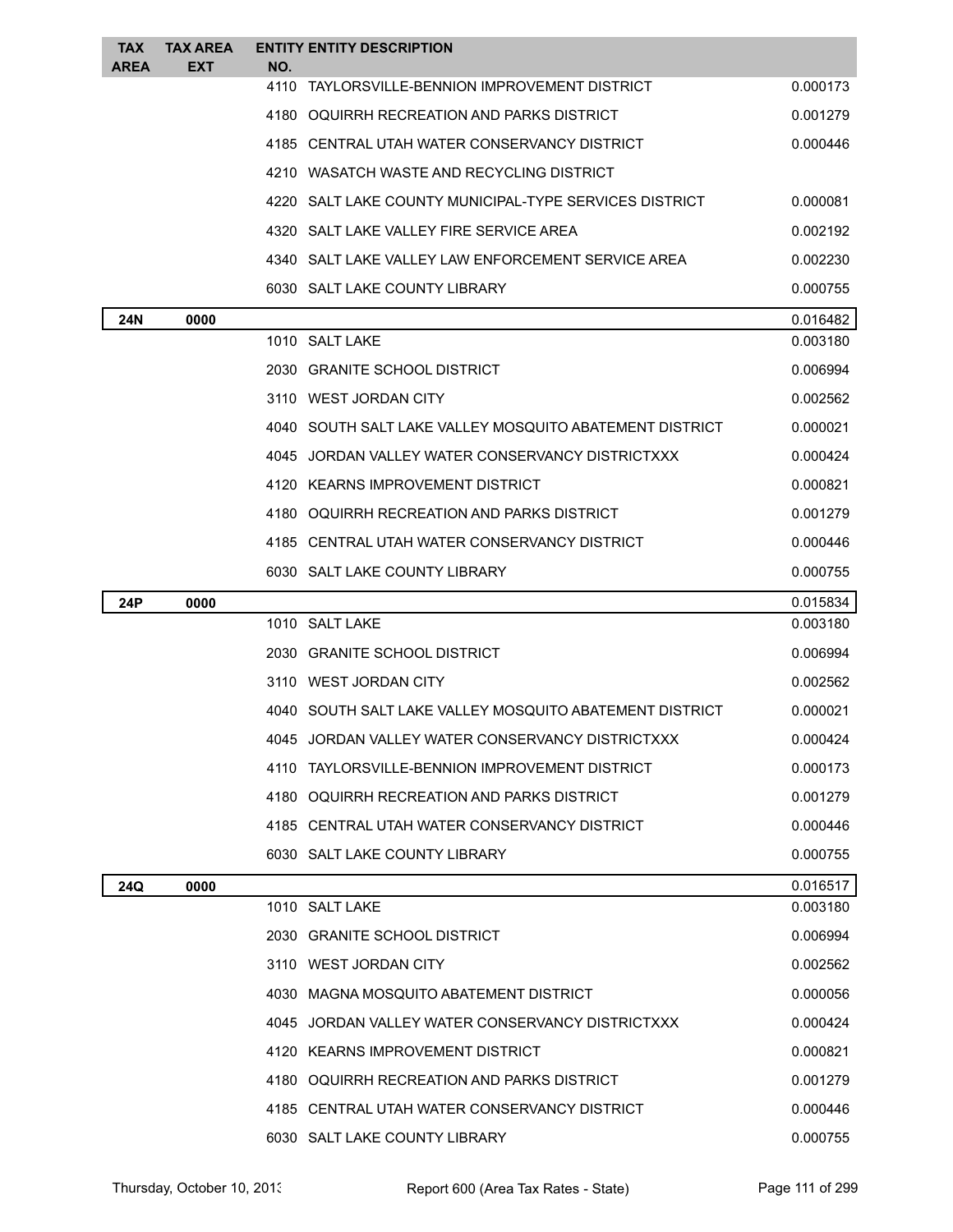| <b>TAX</b><br>AREA | <b>TAX AREA</b><br>EXT | <b>ENTITY ENTITY DESCRIPTION</b><br>NO.                 |          |
|--------------------|------------------------|---------------------------------------------------------|----------|
| 24R                | 0000                   |                                                         | 0.017229 |
|                    |                        | 1010 SALT LAKE                                          | 0.003180 |
|                    |                        | 2030 GRANITE SCHOOL DISTRICT                            | 0.006994 |
|                    |                        | 3120 WEST VALLEY CITY                                   | 0.004670 |
|                    |                        | 4040 SOUTH SALT LAKE VALLEY MOSQUITO ABATEMENT DISTRICT | 0.000021 |
|                    |                        | 4045 JORDAN VALLEY WATER CONSERVANCY DISTRICTXXX        | 0.000424 |
|                    |                        | 4050 GRANGER - HUNTER IMPROVEMENT DISTRICT              | 0.000739 |
|                    |                        | 4185 CENTRAL UTAH WATER CONSERVANCY DISTRICT            | 0.000446 |
|                    |                        | 6030 SALT LAKE COUNTY LIBRARY                           | 0.000755 |
| 24S                | 0000                   |                                                         | 0.014382 |
|                    |                        | 1010 SALT LAKE                                          | 0.003180 |
|                    |                        | 2030 GRANITE SCHOOL DISTRICT                            | 0.006994 |
|                    |                        | 3110 WEST JORDAN CITY                                   | 0.002562 |
|                    |                        | 4040 SOUTH SALT LAKE VALLEY MOSQUITO ABATEMENT DISTRICT | 0.000021 |
|                    |                        | 4045 JORDAN VALLEY WATER CONSERVANCY DISTRICTXXX        | 0.000424 |
|                    |                        | 4185 CENTRAL UTAH WATER CONSERVANCY DISTRICT            | 0.000446 |
|                    |                        | 6030 SALT LAKE COUNTY LIBRARY                           | 0.000755 |
| 24T                | 0000                   |                                                         | 0.017229 |
|                    |                        | 1010 SALT LAKE                                          | 0.003180 |
|                    |                        | 2030 GRANITE SCHOOL DISTRICT                            | 0.006994 |
|                    |                        | 3120 WEST VALLEY CITY                                   | 0.004670 |
|                    |                        | 4040 SOUTH SALT LAKE VALLEY MOSQUITO ABATEMENT DISTRICT | 0.000021 |
|                    |                        | 4045 JORDAN VALLEY WATER CONSERVANCY DISTRICTXXX        | 0.000424 |
|                    |                        | 4050 GRANGER - HUNTER IMPROVEMENT DISTRICT              | 0.000739 |
|                    |                        | 4185 CENTRAL UTAH WATER CONSERVANCY DISTRICT            | 0.000446 |
|                    |                        | 6030 SALT LAKE COUNTY LIBRARY                           | 0.000755 |
| 25B                | 0000                   |                                                         | 0.018458 |
|                    |                        | 1010 SALT LAKE                                          | 0.003180 |
|                    |                        | 2030 GRANITE SCHOOL DISTRICT                            | 0.006994 |
|                    |                        | 4030 MAGNA MOSQUITO ABATEMENT DISTRICT                  | 0.000056 |
|                    |                        | 4045 JORDAN VALLEY WATER CONSERVANCY DISTRICTXXX        | 0.000424 |
|                    |                        | 4120 KEARNS IMPROVEMENT DISTRICT                        | 0.000821 |
|                    |                        | 4180 OQUIRRH RECREATION AND PARKS DISTRICT              | 0.001279 |
|                    |                        | 4185 CENTRAL UTAH WATER CONSERVANCY DISTRICT            | 0.000446 |
|                    |                        | 4210 WASATCH WASTE AND RECYCLING DISTRICT               |          |
|                    |                        | 4220 SALT LAKE COUNTY MUNICIPAL-TYPE SERVICES DISTRICT  | 0.000081 |
|                    |                        | 4320 SALT LAKE VALLEY FIRE SERVICE AREA                 | 0.002192 |
|                    |                        | 4340 SALT LAKE VALLEY LAW ENFORCEMENT SERVICE AREA      | 0.002230 |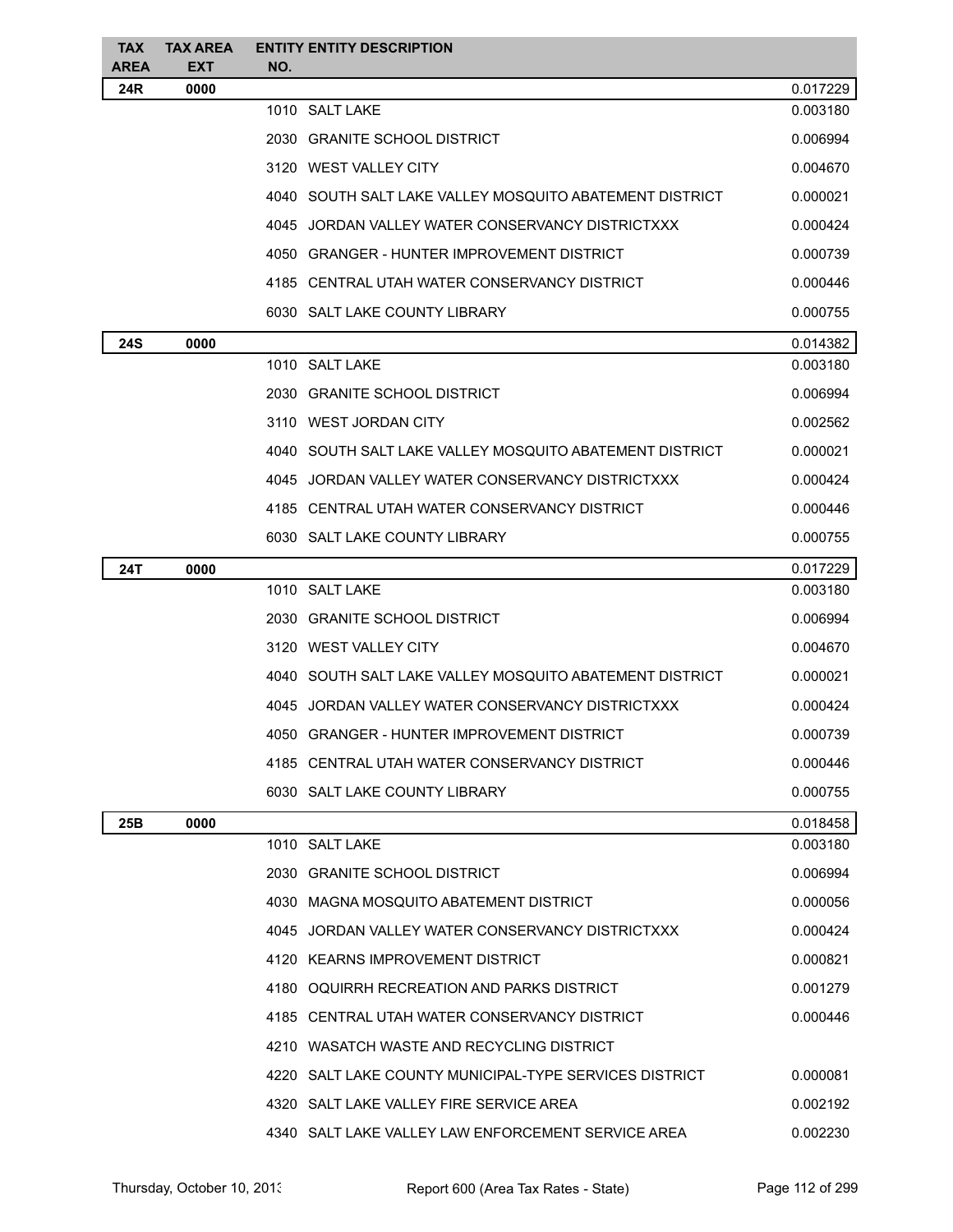| <b>TAX</b><br><b>AREA</b>                      | <b>TAX AREA</b><br><b>EXT</b>                          | <b>ENTITY ENTITY DESCRIPTION</b><br>NO.                |          |  |  |
|------------------------------------------------|--------------------------------------------------------|--------------------------------------------------------|----------|--|--|
|                                                |                                                        | 6030 SALT LAKE COUNTY LIBRARY                          | 0.000755 |  |  |
| <b>25C</b>                                     | 0000                                                   |                                                        | 0.017179 |  |  |
|                                                |                                                        | 1010 SALT LAKE                                         | 0.003180 |  |  |
|                                                |                                                        | 2030 GRANITE SCHOOL DISTRICT                           | 0.006994 |  |  |
|                                                |                                                        | 4030 MAGNA MOSQUITO ABATEMENT DISTRICT                 | 0.000056 |  |  |
|                                                |                                                        | 4045 JORDAN VALLEY WATER CONSERVANCY DISTRICTXXX       | 0.000424 |  |  |
|                                                |                                                        | 4120 KEARNS IMPROVEMENT DISTRICT                       | 0.000821 |  |  |
|                                                |                                                        | 4185 CENTRAL UTAH WATER CONSERVANCY DISTRICT           | 0.000446 |  |  |
|                                                |                                                        | 4210 WASATCH WASTE AND RECYCLING DISTRICT              |          |  |  |
|                                                |                                                        | 4220 SALT LAKE COUNTY MUNICIPAL-TYPE SERVICES DISTRICT | 0.000081 |  |  |
|                                                |                                                        | 4320 SALT LAKE VALLEY FIRE SERVICE AREA                | 0.002192 |  |  |
|                                                |                                                        | 4340 SALT LAKE VALLEY LAW ENFORCEMENT SERVICE AREA     | 0.002230 |  |  |
|                                                |                                                        | 6030 SALT LAKE COUNTY LIBRARY                          | 0.000755 |  |  |
| 26A                                            | 0000                                                   |                                                        | 0.019196 |  |  |
|                                                |                                                        | 1010 SALT LAKE                                         | 0.003180 |  |  |
|                                                |                                                        | 2030 GRANITE SCHOOL DISTRICT                           | 0.006994 |  |  |
|                                                |                                                        | 4030 MAGNA MOSQUITO ABATEMENT DISTRICT                 | 0.000056 |  |  |
|                                                |                                                        | 4045 JORDAN VALLEY WATER CONSERVANCY DISTRICTXXX       | 0.000424 |  |  |
|                                                |                                                        | 4080 MAGNA WATER DISTRICT                              | 0.002838 |  |  |
| 4185   CENTRAL UTAH WATER CONSERVANCY DISTRICT |                                                        |                                                        | 0.000446 |  |  |
|                                                | 4210 WASATCH WASTE AND RECYCLING DISTRICT              |                                                        |          |  |  |
|                                                | 4220 SALT LAKE COUNTY MUNICIPAL-TYPE SERVICES DISTRICT |                                                        | 0.000081 |  |  |
|                                                | 4320 SALT LAKE VALLEY FIRE SERVICE AREA                |                                                        | 0.002192 |  |  |
|                                                | 4340 SALT LAKE VALLEY LAW ENFORCEMENT SERVICE AREA     |                                                        | 0.002230 |  |  |
|                                                |                                                        | 6030 SALT LAKE COUNTY LIBRARY                          | 0.000755 |  |  |
| 26C                                            | 0000                                                   |                                                        | 0.019196 |  |  |
|                                                |                                                        | 1010 SALT LAKE                                         | 0.003180 |  |  |
|                                                |                                                        | 2030 GRANITE SCHOOL DISTRICT                           | 0.006994 |  |  |
|                                                |                                                        | 4030 MAGNA MOSQUITO ABATEMENT DISTRICT                 | 0.000056 |  |  |
|                                                |                                                        | 4045 JORDAN VALLEY WATER CONSERVANCY DISTRICTXXX       | 0.000424 |  |  |
|                                                |                                                        | 4080 MAGNA WATER DISTRICT                              | 0.002838 |  |  |
|                                                |                                                        | 4185 CENTRAL UTAH WATER CONSERVANCY DISTRICT           | 0.000446 |  |  |
|                                                |                                                        | 4210 WASATCH WASTE AND RECYCLING DISTRICT              |          |  |  |
|                                                |                                                        | 4220 SALT LAKE COUNTY MUNICIPAL-TYPE SERVICES DISTRICT | 0.000081 |  |  |
|                                                |                                                        | 4320 SALT LAKE VALLEY FIRE SERVICE AREA                | 0.002192 |  |  |
|                                                |                                                        | 4340 SALT LAKE VALLEY LAW ENFORCEMENT SERVICE AREA     | 0.002230 |  |  |
|                                                |                                                        | 6030 SALT LAKE COUNTY LIBRARY                          | 0.000755 |  |  |
| 27A                                            | 0000                                                   |                                                        | 0.016755 |  |  |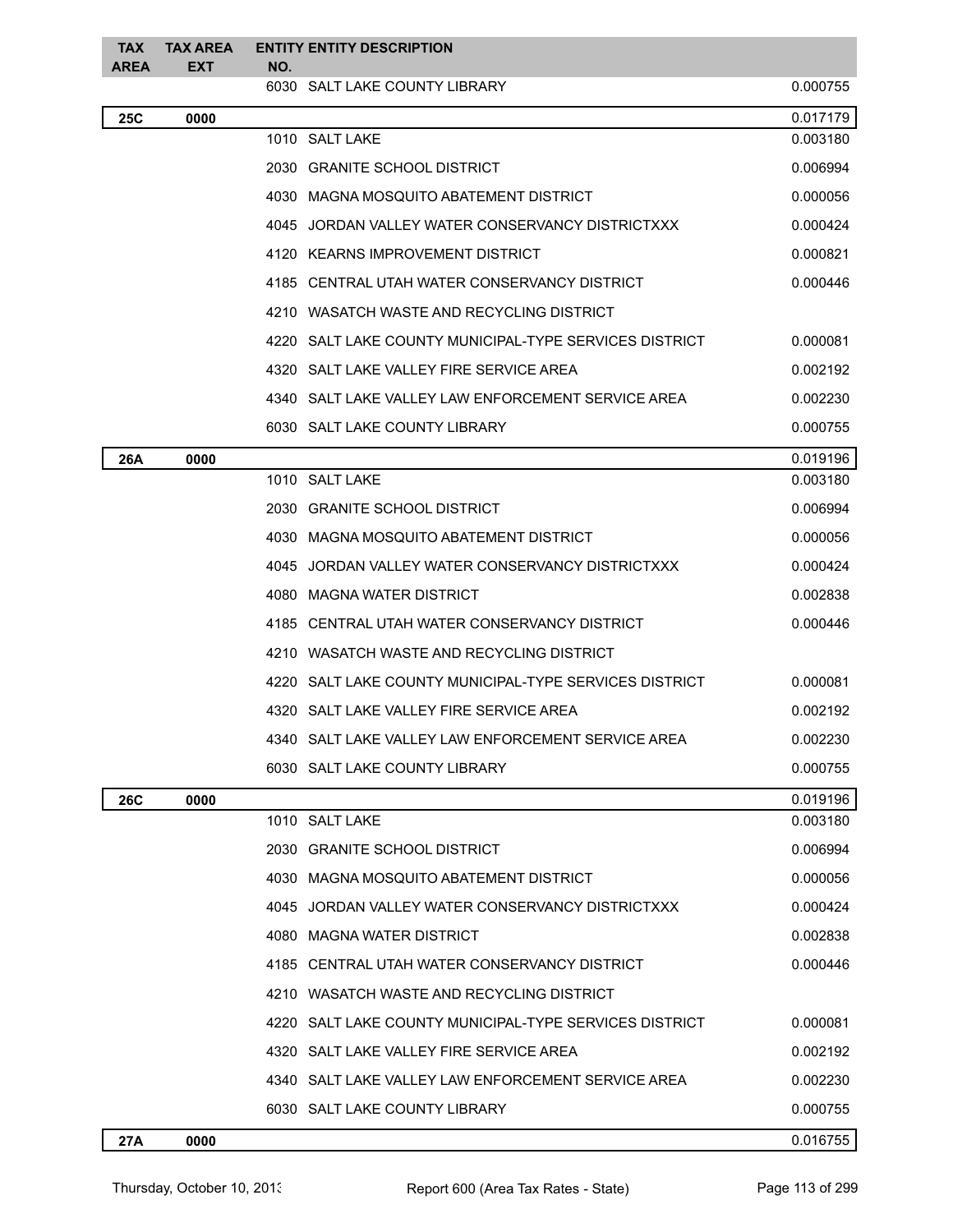| <b>TAX</b><br><b>AREA</b> | <b>TAX AREA</b><br>EXT | <b>ENTITY ENTITY DESCRIPTION</b><br>NO.            |                                                         |          |
|---------------------------|------------------------|----------------------------------------------------|---------------------------------------------------------|----------|
|                           |                        | 1010 SALT LAKE                                     |                                                         | 0.003180 |
|                           |                        | 2030 GRANITE SCHOOL DISTRICT                       |                                                         | 0.006994 |
|                           |                        | 4030 MAGNA MOSQUITO ABATEMENT DISTRICT             |                                                         | 0.000056 |
|                           |                        | 4120 KEARNS IMPROVEMENT DISTRICT                   |                                                         | 0.000821 |
|                           |                        | 4185 CENTRAL UTAH WATER CONSERVANCY DISTRICT       |                                                         | 0.000446 |
|                           |                        | 4210 WASATCH WASTE AND RECYCLING DISTRICT          |                                                         |          |
|                           |                        |                                                    | 4220 SALT LAKE COUNTY MUNICIPAL-TYPE SERVICES DISTRICT  | 0.000081 |
|                           |                        | 4320 SALT LAKE VALLEY FIRE SERVICE AREA            |                                                         | 0.002192 |
|                           |                        | 4340 SALT LAKE VALLEY LAW ENFORCEMENT SERVICE AREA |                                                         | 0.002230 |
|                           |                        | 6030 SALT LAKE COUNTY LIBRARY                      |                                                         | 0.000755 |
| 29A                       | 0000                   |                                                    |                                                         | 0.016525 |
|                           |                        | 1010 SALT LAKE                                     |                                                         | 0.003180 |
|                           |                        | 2030 GRANITE SCHOOL DISTRICT                       |                                                         | 0.006994 |
|                           |                        | 3120 WEST VALLEY CITY                              |                                                         | 0.004670 |
|                           |                        | 4030 MAGNA MOSQUITO ABATEMENT DISTRICT             |                                                         | 0.000056 |
|                           |                        | 4045 JORDAN VALLEY WATER CONSERVANCY DISTRICTXXX   |                                                         | 0.000424 |
|                           |                        | 4185 CENTRAL UTAH WATER CONSERVANCY DISTRICT       |                                                         | 0.000446 |
|                           |                        | 6030 SALT LAKE COUNTY LIBRARY                      |                                                         | 0.000755 |
| 29B                       | 0000                   |                                                    |                                                         | 0.019363 |
|                           |                        | 1010 SALT LAKE                                     |                                                         | 0.003180 |
|                           |                        | 2030 GRANITE SCHOOL DISTRICT                       |                                                         | 0.006994 |
| 3120 WEST VALLEY CITY     |                        |                                                    |                                                         |          |
|                           |                        |                                                    |                                                         | 0.004670 |
|                           |                        | 4030 MAGNA MOSQUITO ABATEMENT DISTRICT             |                                                         | 0.000056 |
|                           |                        | 4045 JORDAN VALLEY WATER CONSERVANCY DISTRICTXXX   |                                                         | 0.000424 |
|                           |                        | 4080 MAGNA WATER DISTRICT                          |                                                         | 0.002838 |
|                           |                        | 4185 CENTRAL UTAH WATER CONSERVANCY DISTRICT       |                                                         | 0.000446 |
|                           |                        | 6030 SALT LAKE COUNTY LIBRARY                      |                                                         | 0.000755 |
| 29C                       | 0000                   |                                                    |                                                         | 0.017229 |
|                           |                        | 1010 SALT LAKE                                     |                                                         | 0.003180 |
|                           |                        | 2030 GRANITE SCHOOL DISTRICT                       |                                                         | 0.006994 |
|                           |                        | 3120 WEST VALLEY CITY                              |                                                         | 0.004670 |
|                           |                        |                                                    | 4040 SOUTH SALT LAKE VALLEY MOSQUITO ABATEMENT DISTRICT | 0.000021 |
|                           |                        | 4045 JORDAN VALLEY WATER CONSERVANCY DISTRICTXXX   |                                                         | 0.000424 |
|                           |                        | 4050 GRANGER - HUNTER IMPROVEMENT DISTRICT         |                                                         | 0.000739 |
|                           |                        | 4185 CENTRAL UTAH WATER CONSERVANCY DISTRICT       |                                                         | 0.000446 |
|                           |                        | 6030 SALT LAKE COUNTY LIBRARY                      |                                                         | 0.000755 |
| 29D                       | 0000                   |                                                    |                                                         | 0.016101 |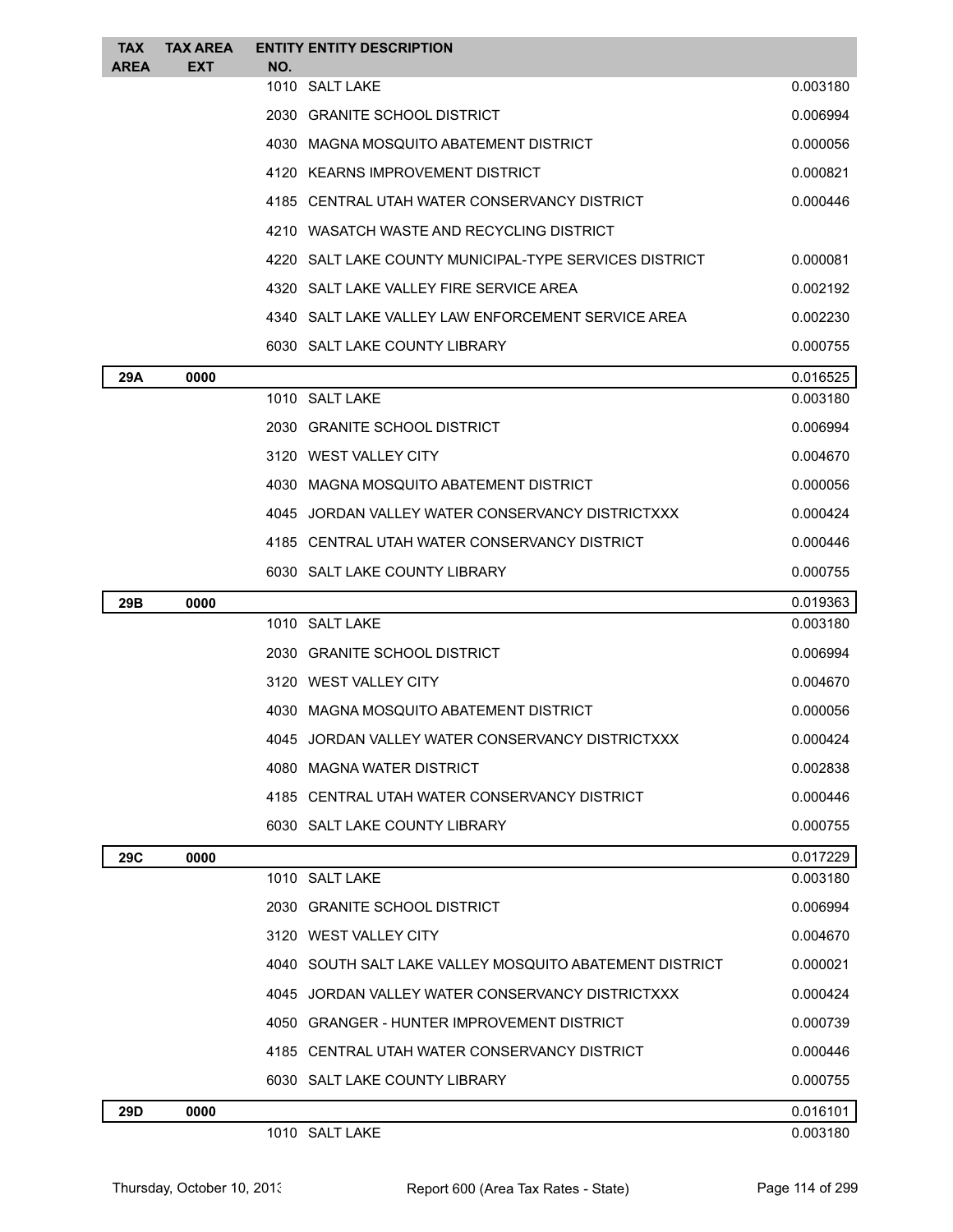| <b>TAX</b><br><b>AREA</b>        | <b>TAX AREA</b><br><b>EXT</b> | <b>ENTITY ENTITY DESCRIPTION</b><br>NO.          |          |
|----------------------------------|-------------------------------|--------------------------------------------------|----------|
|                                  |                               | 2030 GRANITE SCHOOL DISTRICT                     | 0.006994 |
|                                  |                               | 3120 WEST VALLEY CITY                            | 0.004670 |
|                                  |                               | 4030 MAGNA MOSQUITO ABATEMENT DISTRICT           | 0.000056 |
|                                  |                               | 4185 CENTRAL UTAH WATER CONSERVANCY DISTRICT     | 0.000446 |
|                                  |                               | 6030 SALT LAKE COUNTY LIBRARY                    | 0.000755 |
| 29E                              | 0000                          |                                                  | 0.018625 |
|                                  |                               | 1010 SALT LAKE                                   | 0.003180 |
|                                  |                               | 2030 GRANITE SCHOOL DISTRICT                     | 0.006994 |
|                                  |                               | 3120 WEST VALLEY CITY                            | 0.004670 |
|                                  |                               | 4030 MAGNA MOSQUITO ABATEMENT DISTRICT           | 0.000056 |
|                                  |                               | 4045 JORDAN VALLEY WATER CONSERVANCY DISTRICTXXX | 0.000424 |
|                                  |                               | 4120 KEARNS IMPROVEMENT DISTRICT                 | 0.000821 |
|                                  |                               | 4180 OQUIRRH RECREATION AND PARKS DISTRICT       | 0.001279 |
|                                  |                               | 4185 CENTRAL UTAH WATER CONSERVANCY DISTRICT     | 0.000446 |
|                                  |                               | 6030 SALT LAKE COUNTY LIBRARY                    | 0.000755 |
| 29F<br>0000                      |                               |                                                  | 0.018201 |
|                                  |                               | 1010 SALT LAKE                                   | 0.003180 |
|                                  |                               | 2030 GRANITE SCHOOL DISTRICT                     | 0.006994 |
|                                  |                               | 3120 WEST VALLEY CITY                            | 0.004670 |
|                                  |                               | 4030 MAGNA MOSQUITO ABATEMENT DISTRICT           | 0.000056 |
| 4120 KEARNS IMPROVEMENT DISTRICT |                               |                                                  | 0.000821 |
|                                  |                               | 4180 OQUIRRH RECREATION AND PARKS DISTRICT       | 0.001279 |
|                                  |                               | 4185 CENTRAL UTAH WATER CONSERVANCY DISTRICT     | 0.000446 |
|                                  |                               | 6030 SALT LAKE COUNTY LIBRARY                    | 0.000755 |
| 29G                              | 0000                          |                                                  | 0.018625 |
|                                  |                               | 1010 SALT LAKE                                   | 0.003180 |
|                                  |                               | 2030 GRANITE SCHOOL DISTRICT                     | 0.006994 |
|                                  |                               | 3120 WEST VALLEY CITY                            | 0.004670 |
|                                  |                               | 4030 MAGNA MOSQUITO ABATEMENT DISTRICT           | 0.000056 |
|                                  |                               | 4045 JORDAN VALLEY WATER CONSERVANCY DISTRICTXXX | 0.000424 |
|                                  |                               | 4120 KEARNS IMPROVEMENT DISTRICT                 | 0.000821 |
|                                  |                               | 4180 OQUIRRH RECREATION AND PARKS DISTRICT       | 0.001279 |
|                                  |                               | 4185   CENTRAL UTAH WATER CONSERVANCY DISTRICT   | 0.000446 |
|                                  |                               | 6030 SALT LAKE COUNTY LIBRARY                    | 0.000755 |
| 29H                              | 0000                          |                                                  | 0.018625 |
|                                  |                               | 1010 SALT LAKE                                   | 0.003180 |
|                                  |                               | 2030 GRANITE SCHOOL DISTRICT                     | 0.006994 |
|                                  |                               | 3120 WEST VALLEY CITY                            | 0.004670 |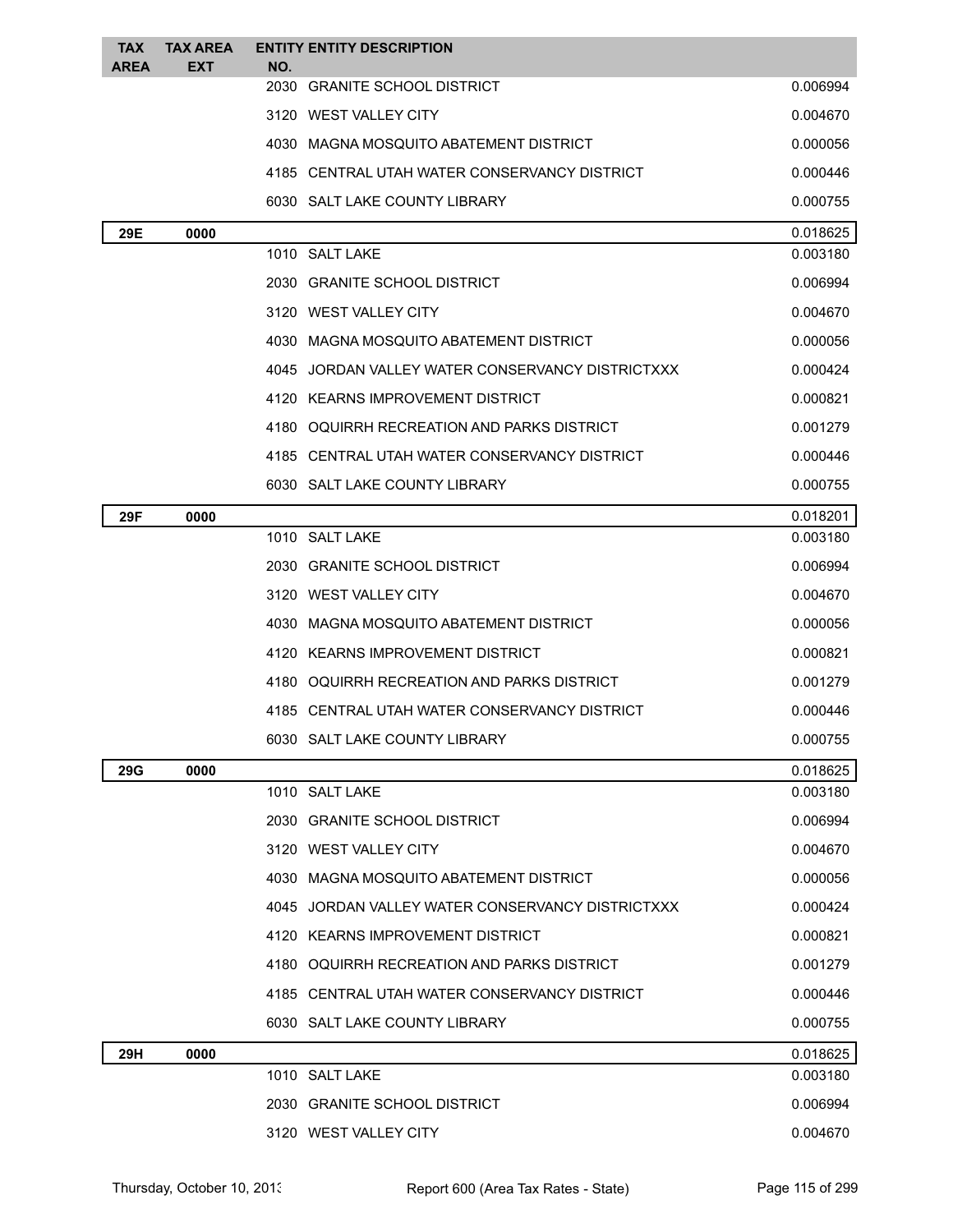| <b>TAX</b><br>AREA | <b>TAX AREA</b><br>EXT                       | <b>ENTITY ENTITY DESCRIPTION</b><br>NO.                 |          |
|--------------------|----------------------------------------------|---------------------------------------------------------|----------|
|                    | 4030 MAGNA MOSQUITO ABATEMENT DISTRICT       |                                                         | 0.000056 |
|                    |                                              | 4045 JORDAN VALLEY WATER CONSERVANCY DISTRICTXXX        | 0.000424 |
|                    |                                              | 4120 KEARNS IMPROVEMENT DISTRICT                        | 0.000821 |
|                    | 4180 OQUIRRH RECREATION AND PARKS DISTRICT   |                                                         | 0.001279 |
|                    | 4185 CENTRAL UTAH WATER CONSERVANCY DISTRICT |                                                         | 0.000446 |
|                    |                                              | 6030 SALT LAKE COUNTY LIBRARY                           | 0.000755 |
| 29J                | 0000                                         |                                                         | 0.019363 |
|                    |                                              | 1010 SALT LAKE                                          | 0.003180 |
|                    |                                              | 2030 GRANITE SCHOOL DISTRICT                            | 0.006994 |
|                    |                                              | 3120 WEST VALLEY CITY                                   | 0.004670 |
|                    |                                              | 4030 MAGNA MOSQUITO ABATEMENT DISTRICT                  | 0.000056 |
|                    |                                              | 4045 JORDAN VALLEY WATER CONSERVANCY DISTRICTXXX        | 0.000424 |
|                    |                                              | 4080 MAGNA WATER DISTRICT                               | 0.002838 |
|                    |                                              | 4185 CENTRAL UTAH WATER CONSERVANCY DISTRICT            | 0.000446 |
|                    |                                              | 6030 SALT LAKE COUNTY LIBRARY                           | 0.000755 |
| 29K                | 0000                                         |                                                         | 0.016922 |
|                    |                                              | 1010 SALT LAKE                                          | 0.003180 |
|                    |                                              | 2030 GRANITE SCHOOL DISTRICT                            | 0.006994 |
|                    |                                              | 3120 WEST VALLEY CITY                                   | 0.004670 |
|                    |                                              | 4030 MAGNA MOSQUITO ABATEMENT DISTRICT                  | 0.000056 |
|                    |                                              | 4120 KEARNS IMPROVEMENT DISTRICT                        | 0.000821 |
|                    |                                              | 4185 CENTRAL UTAH WATER CONSERVANCY DISTRICT            | 0.000446 |
|                    |                                              | 6030 SALT LAKE COUNTY LIBRARY                           | 0.000755 |
| 29L                | 0000                                         |                                                         | 0.017229 |
|                    |                                              | 1010 SALT LAKE                                          | 0.003180 |
|                    |                                              | 2030 GRANITE SCHOOL DISTRICT                            | 0.006994 |
|                    |                                              | 3120 WEST VALLEY CITY                                   | 0.004670 |
|                    |                                              | 4040 SOUTH SALT LAKE VALLEY MOSQUITO ABATEMENT DISTRICT | 0.000021 |
|                    |                                              | 4045 JORDAN VALLEY WATER CONSERVANCY DISTRICTXXX        | 0.000424 |
|                    |                                              | 4050 GRANGER - HUNTER IMPROVEMENT DISTRICT              | 0.000739 |
|                    |                                              | 4185 CENTRAL UTAH WATER CONSERVANCY DISTRICT            | 0.000446 |
|                    |                                              | 6030 SALT LAKE COUNTY LIBRARY                           | 0.000755 |
| 29M                | 0000                                         |                                                         | 0.017229 |
|                    |                                              | 1010 SALT LAKE                                          | 0.003180 |
|                    |                                              | 2030 GRANITE SCHOOL DISTRICT                            | 0.006994 |
|                    |                                              | 3120 WEST VALLEY CITY                                   | 0.004670 |
|                    |                                              | 4040 SOUTH SALT LAKE VALLEY MOSQUITO ABATEMENT DISTRICT | 0.000021 |
|                    |                                              | 4045 JORDAN VALLEY WATER CONSERVANCY DISTRICTXXX        | 0.000424 |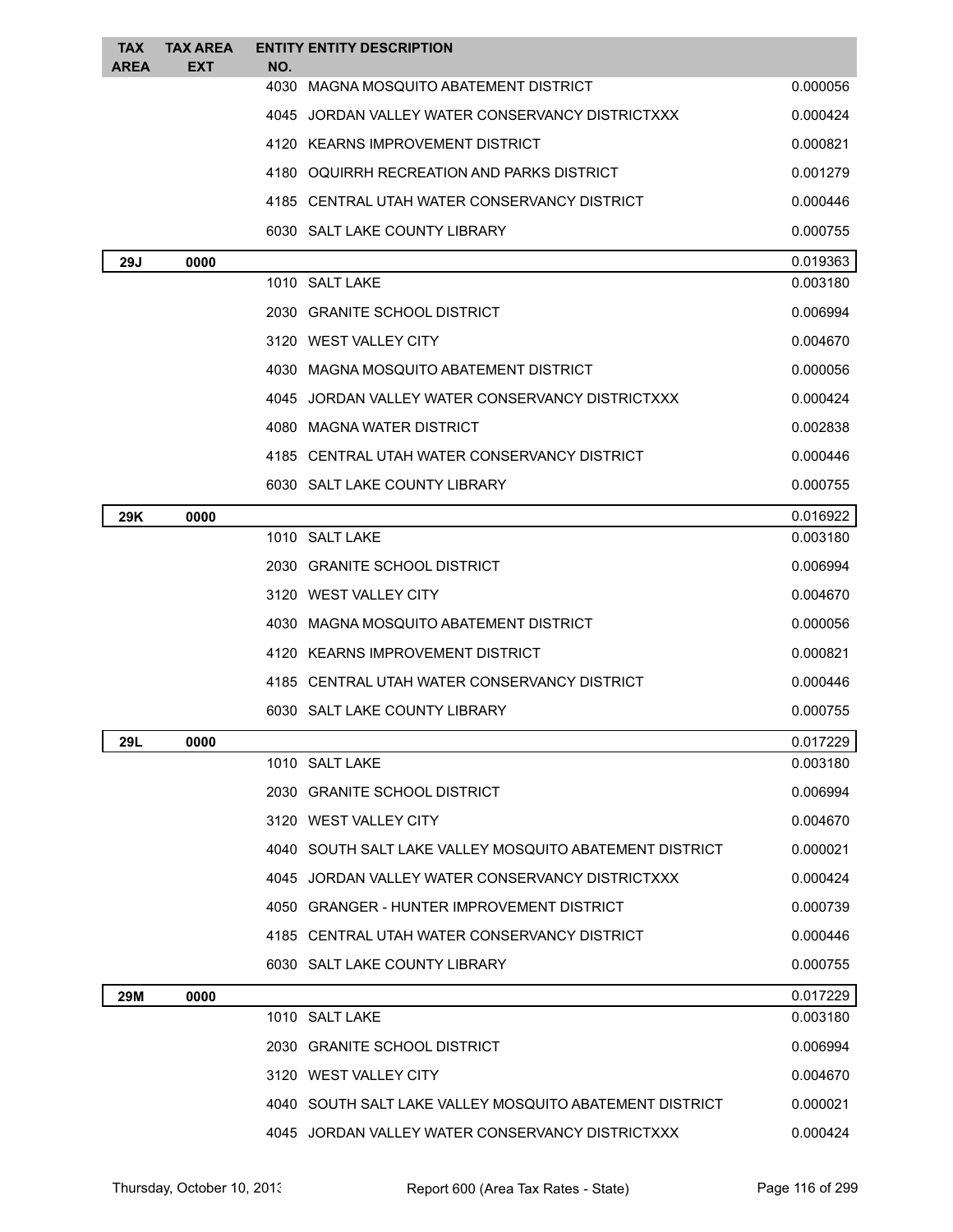| <b>TAX</b><br><b>AREA</b>                    | <b>TAX AREA</b><br><b>EXT</b>                    | NO. | <b>ENTITY ENTITY DESCRIPTION</b>                        |          |
|----------------------------------------------|--------------------------------------------------|-----|---------------------------------------------------------|----------|
|                                              |                                                  |     | 4050 GRANGER - HUNTER IMPROVEMENT DISTRICT              | 0.000739 |
|                                              |                                                  |     | 4185 CENTRAL UTAH WATER CONSERVANCY DISTRICT            | 0.000446 |
|                                              |                                                  |     | 6030 SALT LAKE COUNTY LIBRARY                           | 0.000755 |
| <b>29N</b>                                   | 0000                                             |     |                                                         | 0.017229 |
|                                              |                                                  |     | 1010 SALT LAKE                                          | 0.003180 |
|                                              |                                                  |     | 2030 GRANITE SCHOOL DISTRICT                            | 0.006994 |
|                                              |                                                  |     | 3120 WEST VALLEY CITY                                   | 0.004670 |
|                                              |                                                  |     | 4040 SOUTH SALT LAKE VALLEY MOSQUITO ABATEMENT DISTRICT | 0.000021 |
|                                              |                                                  |     | 4045 JORDAN VALLEY WATER CONSERVANCY DISTRICTXXX        | 0.000424 |
|                                              |                                                  |     | 4050 GRANGER - HUNTER IMPROVEMENT DISTRICT              | 0.000739 |
|                                              |                                                  |     | 4185 CENTRAL UTAH WATER CONSERVANCY DISTRICT            | 0.000446 |
|                                              |                                                  |     | 6030 SALT LAKE COUNTY LIBRARY                           | 0.000755 |
| 29P                                          | 0000                                             |     |                                                         | 0.017346 |
|                                              |                                                  |     | 1010 SALT LAKE                                          | 0.003180 |
|                                              |                                                  |     | 2030 GRANITE SCHOOL DISTRICT                            | 0.006994 |
|                                              |                                                  |     | 3120 WEST VALLEY CITY                                   | 0.004670 |
|                                              | 4030 MAGNA MOSQUITO ABATEMENT DISTRICT           |     | 0.000056                                                |          |
|                                              | 4045 JORDAN VALLEY WATER CONSERVANCY DISTRICTXXX |     | 0.000424                                                |          |
|                                              | 4120 KEARNS IMPROVEMENT DISTRICT                 |     |                                                         | 0.000821 |
| 4185 CENTRAL UTAH WATER CONSERVANCY DISTRICT |                                                  |     | 0.000446                                                |          |
|                                              | 6030 SALT LAKE COUNTY LIBRARY                    |     | 0.000755                                                |          |
| 29Q                                          | 0000                                             |     |                                                         | 0.016525 |
|                                              |                                                  |     | 1010 SALT LAKE                                          | 0.003180 |
|                                              |                                                  |     | 2030 GRANITE SCHOOL DISTRICT                            | 0.006994 |
|                                              |                                                  |     | 3120 WEST VALLEY CITY                                   | 0.004670 |
|                                              |                                                  |     | 4030 MAGNA MOSQUITO ABATEMENT DISTRICT                  | 0.000056 |
|                                              |                                                  |     | 4045 JORDAN VALLEY WATER CONSERVANCY DISTRICTXXX        | 0.000424 |
|                                              |                                                  |     | 4185 CENTRAL UTAH WATER CONSERVANCY DISTRICT            | 0.000446 |
|                                              |                                                  |     | 6030 SALT LAKE COUNTY LIBRARY                           | 0.000755 |
| 29R                                          | 0000                                             |     |                                                         | 0.018625 |
|                                              |                                                  |     | 1010 SALT LAKE                                          | 0.003180 |
|                                              |                                                  |     | 2030 GRANITE SCHOOL DISTRICT                            | 0.006994 |
|                                              |                                                  |     | 3120 WEST VALLEY CITY                                   | 0.004670 |
|                                              |                                                  |     | 4030 MAGNA MOSQUITO ABATEMENT DISTRICT                  | 0.000056 |
|                                              |                                                  |     | 4045 JORDAN VALLEY WATER CONSERVANCY DISTRICTXXX        | 0.000424 |
|                                              |                                                  |     | 4120 KEARNS IMPROVEMENT DISTRICT                        | 0.000821 |
|                                              |                                                  |     | 4180 OQUIRRH RECREATION AND PARKS DISTRICT              | 0.001279 |
|                                              |                                                  |     | 4185 CENTRAL UTAH WATER CONSERVANCY DISTRICT            | 0.000446 |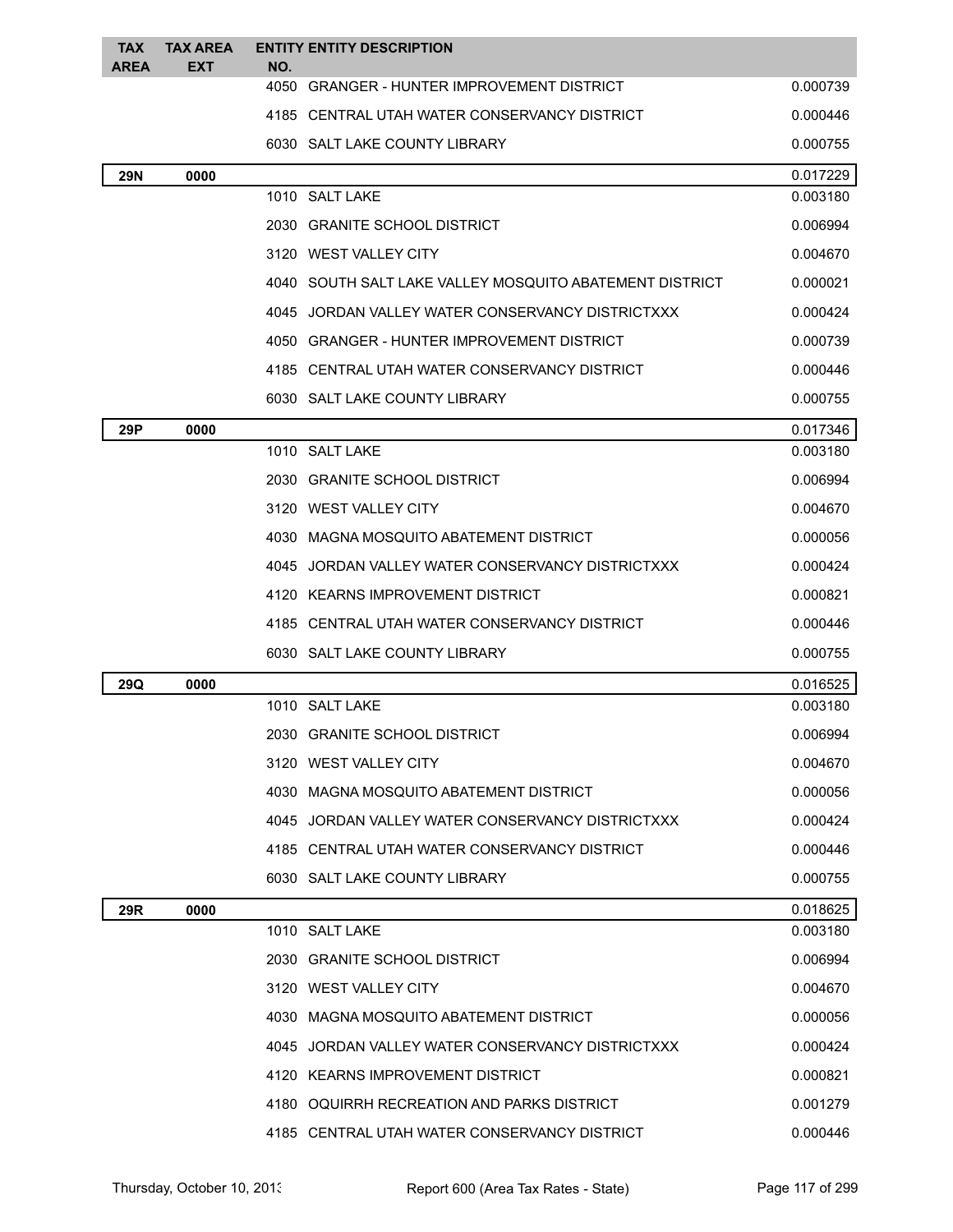| <b>TAX</b><br><b>AREA</b> | <b>TAX AREA</b><br><b>EXT</b> | <b>ENTITY ENTITY DESCRIPTION</b><br>NO.                 |          |  |
|---------------------------|-------------------------------|---------------------------------------------------------|----------|--|
|                           |                               | 6030 SALT LAKE COUNTY LIBRARY                           | 0.000755 |  |
| <b>29S</b>                | 0000                          |                                                         | 0.016922 |  |
|                           |                               | 1010 SALT LAKE                                          | 0.003180 |  |
|                           |                               | 2030 GRANITE SCHOOL DISTRICT                            | 0.006994 |  |
|                           |                               | 3120 WEST VALLEY CITY                                   | 0.004670 |  |
|                           |                               | 4030 MAGNA MOSQUITO ABATEMENT DISTRICT                  | 0.000056 |  |
|                           |                               | 4120 KEARNS IMPROVEMENT DISTRICT                        | 0.000821 |  |
|                           |                               | 4185 CENTRAL UTAH WATER CONSERVANCY DISTRICT            | 0.000446 |  |
|                           |                               | 6030 SALT LAKE COUNTY LIBRARY                           | 0.000755 |  |
| 29T                       | 0000                          |                                                         | 0.019363 |  |
|                           |                               | 1010 SALT LAKE                                          | 0.003180 |  |
|                           |                               | 2030 GRANITE SCHOOL DISTRICT                            | 0.006994 |  |
|                           |                               | 3120 WEST VALLEY CITY                                   | 0.004670 |  |
|                           |                               | 4030 MAGNA MOSQUITO ABATEMENT DISTRICT                  | 0.000056 |  |
|                           |                               | 4045 JORDAN VALLEY WATER CONSERVANCY DISTRICTXXX        | 0.000424 |  |
|                           |                               | 4080 MAGNA WATER DISTRICT                               | 0.002838 |  |
|                           |                               | 4185 CENTRAL UTAH WATER CONSERVANCY DISTRICT            | 0.000446 |  |
|                           |                               | 6030 SALT LAKE COUNTY LIBRARY                           | 0.000755 |  |
| 29U                       | 0000                          |                                                         | 0.017264 |  |
|                           |                               | 1010 SALT LAKE                                          | 0.003180 |  |
|                           |                               | 2030 GRANITE SCHOOL DISTRICT                            | 0.006994 |  |
|                           |                               | 3120 WEST VALLEY CITY                                   | 0.004670 |  |
|                           |                               | 4030 MAGNA MOSQUITO ABATEMENT DISTRICT                  | 0.000056 |  |
|                           |                               | 4045 JORDAN VALLEY WATER CONSERVANCY DISTRICTXXX        | 0.000424 |  |
|                           |                               | 4050 GRANGER - HUNTER IMPROVEMENT DISTRICT              | 0.000739 |  |
|                           |                               | 4185 CENTRAL UTAH WATER CONSERVANCY DISTRICT            | 0.000446 |  |
|                           |                               | 6030 SALT LAKE COUNTY LIBRARY                           | 0.000755 |  |
| 30A                       | 0000                          |                                                         | 0.016732 |  |
|                           |                               | 1010 SALT LAKE                                          | 0.003180 |  |
|                           |                               | 2045 CANYONS SCHOOL DISTRICT                            | 0.007016 |  |
|                           |                               | 3040 MIDVALE                                            | 0.000658 |  |
|                           |                               | 4040 SOUTH SALT LAKE VALLEY MOSQUITO ABATEMENT DISTRICT | 0.000021 |  |
|                           |                               | 4045 JORDAN VALLEY WATER CONSERVANCY DISTRICTXXX        | 0.000424 |  |
|                           |                               | 4070 MID VALLEY IMPROVEMENT DISTRICT                    | 0.000945 |  |
|                           |                               | 4185 CENTRAL UTAH WATER CONSERVANCY DISTRICT            | 0.000446 |  |
|                           |                               | 4320 SALT LAKE VALLEY FIRE SERVICE AREA                 | 0.002192 |  |
|                           |                               | 6030 SALT LAKE COUNTY LIBRARY                           | 0.000755 |  |
|                           |                               | 6060 JORDAN/CANYON SCHOOL DISTRICT DEBT SERVICE AREA    | 0.001095 |  |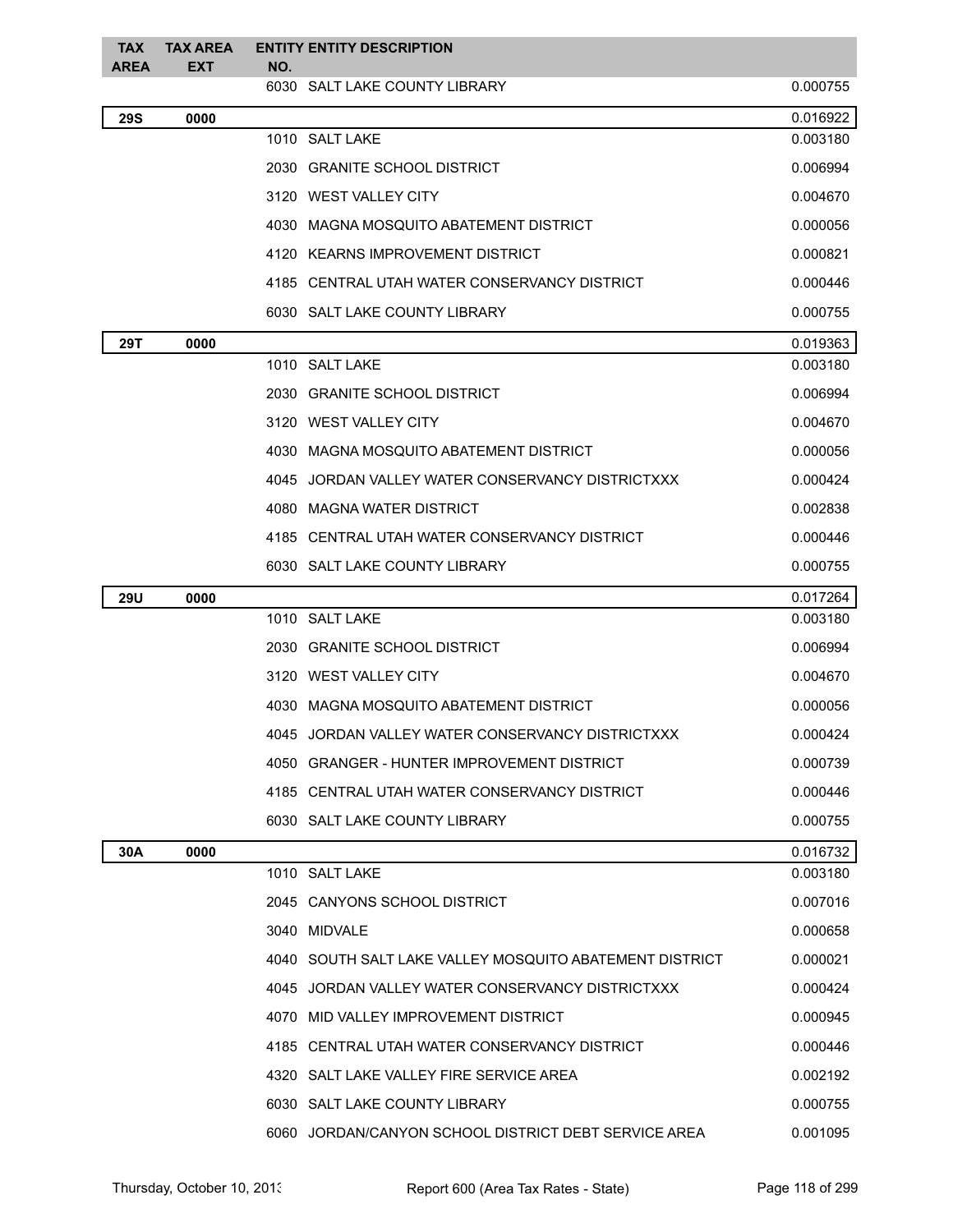| <b>TAX</b><br>AREA | <b>TAX AREA</b><br><b>EXT</b> | <b>ENTITY ENTITY DESCRIPTION</b><br>NO.                 |          |  |  |
|--------------------|-------------------------------|---------------------------------------------------------|----------|--|--|
| 30 <sub>B</sub>    | 0000                          |                                                         | 0.016822 |  |  |
|                    |                               | 1010 SALT LAKE                                          | 0.003180 |  |  |
|                    |                               | 2045 CANYONS SCHOOL DISTRICT                            | 0.007016 |  |  |
|                    |                               | 3040 MIDVALE                                            | 0.000658 |  |  |
|                    |                               | 4040 SOUTH SALT LAKE VALLEY MOSQUITO ABATEMENT DISTRICT | 0.000021 |  |  |
|                    |                               | 4045 JORDAN VALLEY WATER CONSERVANCY DISTRICTXXX        | 0.000424 |  |  |
|                    |                               | 4140 SANDY SUBURBAN IMPROVEMENT DISTRICT                | 0.001035 |  |  |
|                    |                               | 4185 CENTRAL UTAH WATER CONSERVANCY DISTRICT            | 0.000446 |  |  |
|                    |                               | 4320 SALT LAKE VALLEY FIRE SERVICE AREA                 | 0.002192 |  |  |
|                    |                               | 6030 SALT LAKE COUNTY LIBRARY                           | 0.000755 |  |  |
|                    |                               | 6060 JORDAN/CANYON SCHOOL DISTRICT DEBT SERVICE AREA    | 0.001095 |  |  |
| 30D                | 0000                          |                                                         | 0.015363 |  |  |
|                    |                               | 1010 SALT LAKE                                          | 0.003180 |  |  |
|                    |                               | 2045 CANYONS SCHOOL DISTRICT                            | 0.007016 |  |  |
|                    |                               | 3040 MIDVALE                                            | 0.000658 |  |  |
|                    |                               | 4040 SOUTH SALT LAKE VALLEY MOSQUITO ABATEMENT DISTRICT | 0.000021 |  |  |
|                    |                               | 4185 CENTRAL UTAH WATER CONSERVANCY DISTRICT            | 0.000446 |  |  |
|                    |                               | 4320 SALT LAKE VALLEY FIRE SERVICE AREA                 | 0.002192 |  |  |
|                    |                               | 6030 SALT LAKE COUNTY LIBRARY                           | 0.000755 |  |  |
|                    |                               | 6060 JORDAN/CANYON SCHOOL DISTRICT DEBT SERVICE AREA    | 0.001095 |  |  |
| 30E                | 0000                          |                                                         | 0.016023 |  |  |
|                    |                               | 1010 SALT LAKE                                          | 0.003180 |  |  |
|                    |                               | 2045 CANYONS SCHOOL DISTRICT                            | 0.007016 |  |  |
|                    |                               | 3040 MIDVALE                                            | 0.000658 |  |  |
|                    |                               | 4040 SOUTH SALT LAKE VALLEY MOSQUITO ABATEMENT DISTRICT | 0.000021 |  |  |
|                    |                               | 4045 JORDAN VALLEY WATER CONSERVANCY DISTRICTXXX        | 0.000424 |  |  |
|                    |                               | 4090 COTTONWOOD IMPROVEMENT DISTRICT                    | 0.000236 |  |  |
|                    |                               | 4185 CENTRAL UTAH WATER CONSERVANCY DISTRICT            | 0.000446 |  |  |
|                    |                               | 4320 SALT LAKE VALLEY FIRE SERVICE AREA                 | 0.002192 |  |  |
|                    |                               | 6030 SALT LAKE COUNTY LIBRARY                           | 0.000755 |  |  |
|                    |                               | 6060 JORDAN/CANYON SCHOOL DISTRICT DEBT SERVICE AREA    | 0.001095 |  |  |
| 30H                | 0000                          |                                                         | 0.015787 |  |  |
|                    |                               | 1010 SALT LAKE                                          | 0.003180 |  |  |
|                    |                               | 2045 CANYONS SCHOOL DISTRICT                            | 0.007016 |  |  |
|                    |                               | 3040 MIDVALE                                            | 0.000658 |  |  |
|                    |                               | 4040 SOUTH SALT LAKE VALLEY MOSQUITO ABATEMENT DISTRICT | 0.000021 |  |  |
|                    |                               | 4045 JORDAN VALLEY WATER CONSERVANCY DISTRICTXXX        | 0.000424 |  |  |
|                    |                               | 4185 CENTRAL UTAH WATER CONSERVANCY DISTRICT            | 0.000446 |  |  |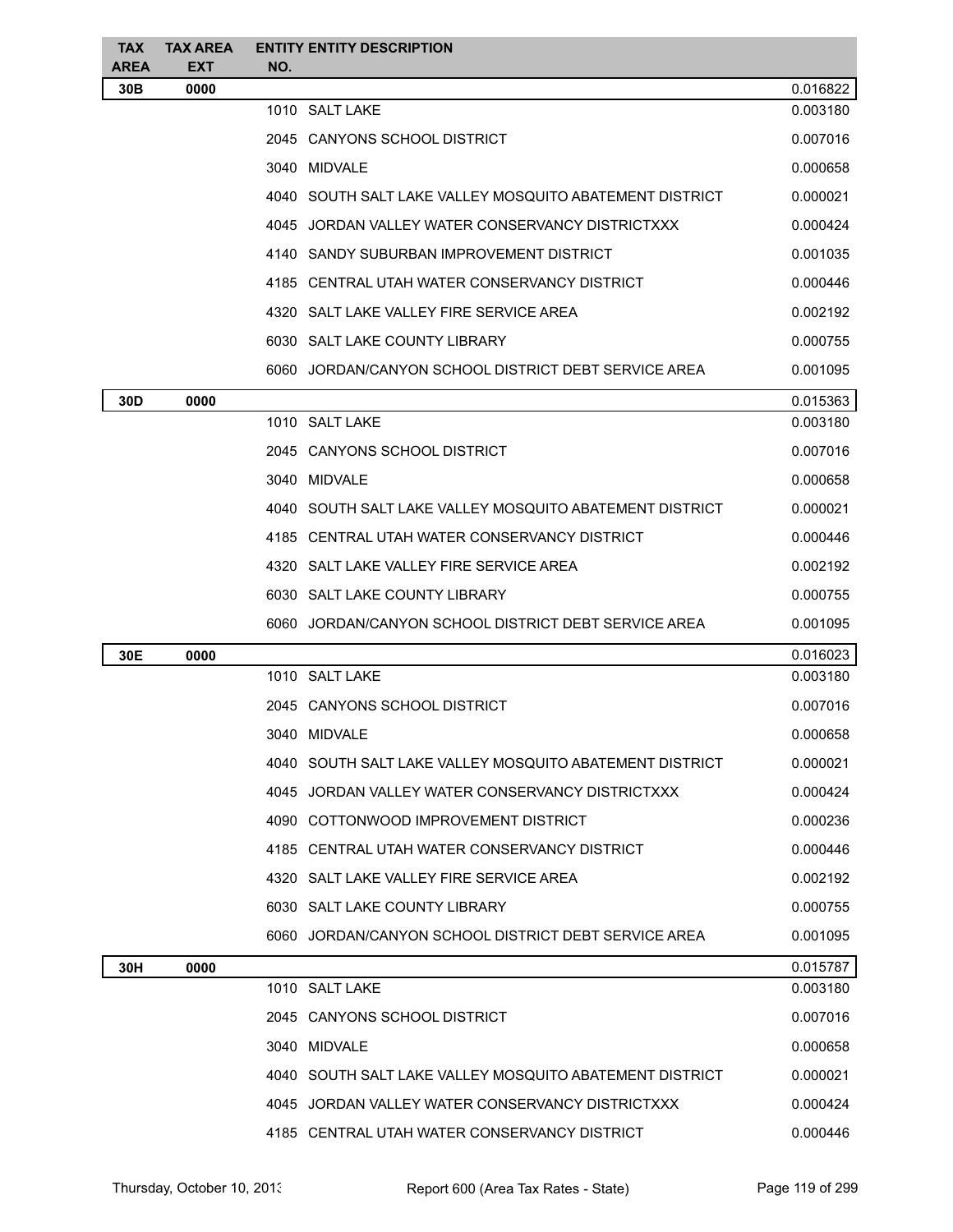| <b>TAX</b><br><b>AREA</b>                        | <b>TAX AREA</b><br><b>EXT</b>           | <b>ENTITY ENTITY DESCRIPTION</b><br>NO. |                                                         |          |  |  |
|--------------------------------------------------|-----------------------------------------|-----------------------------------------|---------------------------------------------------------|----------|--|--|
|                                                  |                                         |                                         | 4320 SALT LAKE VALLEY FIRE SERVICE AREA                 | 0.002192 |  |  |
|                                                  | 6030 SALT LAKE COUNTY LIBRARY           |                                         |                                                         | 0.000755 |  |  |
|                                                  |                                         |                                         | 6060 JORDAN/CANYON SCHOOL DISTRICT DEBT SERVICE AREA    |          |  |  |
| 30J                                              | 0000                                    |                                         |                                                         |          |  |  |
|                                                  |                                         | 1010 SALT LAKE                          |                                                         | 0.003180 |  |  |
|                                                  |                                         | 2045 CANYONS SCHOOL DISTRICT            |                                                         | 0.007016 |  |  |
|                                                  |                                         | 3040 MIDVALE                            |                                                         | 0.000658 |  |  |
|                                                  |                                         |                                         | 4040 SOUTH SALT LAKE VALLEY MOSQUITO ABATEMENT DISTRICT | 0.000021 |  |  |
|                                                  |                                         |                                         | 4045 JORDAN VALLEY WATER CONSERVANCY DISTRICTXXX        | 0.000424 |  |  |
|                                                  |                                         |                                         | 4185 CENTRAL UTAH WATER CONSERVANCY DISTRICT            | 0.000446 |  |  |
|                                                  |                                         |                                         | 4320 SALT LAKE VALLEY FIRE SERVICE AREA                 | 0.002192 |  |  |
|                                                  |                                         | 6030 SALT LAKE COUNTY LIBRARY           |                                                         | 0.000755 |  |  |
|                                                  |                                         |                                         | 6060 JORDAN/CANYON SCHOOL DISTRICT DEBT SERVICE AREA    | 0.001095 |  |  |
| 30K                                              | 0000                                    |                                         |                                                         | 0.015787 |  |  |
|                                                  |                                         | 1010 SALT LAKE                          |                                                         | 0.003180 |  |  |
|                                                  |                                         | 2045 CANYONS SCHOOL DISTRICT            |                                                         | 0.007016 |  |  |
|                                                  |                                         | 3040 MIDVALE                            |                                                         | 0.000658 |  |  |
|                                                  |                                         |                                         | 4040 SOUTH SALT LAKE VALLEY MOSQUITO ABATEMENT DISTRICT | 0.000021 |  |  |
| 4045 JORDAN VALLEY WATER CONSERVANCY DISTRICTXXX |                                         |                                         | 0.000424                                                |          |  |  |
| 4185 CENTRAL UTAH WATER CONSERVANCY DISTRICT     |                                         |                                         | 0.000446                                                |          |  |  |
|                                                  | 4320 SALT LAKE VALLEY FIRE SERVICE AREA |                                         |                                                         | 0.002192 |  |  |
|                                                  | 6030 SALT LAKE COUNTY LIBRARY           |                                         | 0.000755                                                |          |  |  |
|                                                  |                                         |                                         | 6060 JORDAN/CANYON SCHOOL DISTRICT DEBT SERVICE AREA    | 0.001095 |  |  |
| 30L                                              | 0000                                    |                                         |                                                         | 0.016822 |  |  |
|                                                  |                                         | 1010 SALT LAKE                          |                                                         | 0.003180 |  |  |
|                                                  |                                         | 2045 CANYONS SCHOOL DISTRICT            |                                                         | 0.007016 |  |  |
|                                                  |                                         | 3040 MIDVALE                            |                                                         | 0.000658 |  |  |
|                                                  |                                         |                                         | 4040 SOUTH SALT LAKE VALLEY MOSQUITO ABATEMENT DISTRICT | 0.000021 |  |  |
|                                                  |                                         |                                         | 4045 JORDAN VALLEY WATER CONSERVANCY DISTRICTXXX        | 0.000424 |  |  |
|                                                  |                                         |                                         | 4140 SANDY SUBURBAN IMPROVEMENT DISTRICT                | 0.001035 |  |  |
|                                                  |                                         |                                         | 4185 CENTRAL UTAH WATER CONSERVANCY DISTRICT            | 0.000446 |  |  |
|                                                  |                                         |                                         | 4320 SALT LAKE VALLEY FIRE SERVICE AREA                 | 0.002192 |  |  |
|                                                  |                                         | 6030 SALT LAKE COUNTY LIBRARY           |                                                         | 0.000755 |  |  |
|                                                  |                                         |                                         | 6060 JORDAN/CANYON SCHOOL DISTRICT DEBT SERVICE AREA    | 0.001095 |  |  |
| 32B                                              | 0000                                    |                                         |                                                         | 0.014520 |  |  |
|                                                  |                                         | 1010 SALT LAKE                          |                                                         | 0.003180 |  |  |
|                                                  |                                         | 2040 JORDAN SCHOOL DISTRICT             |                                                         | 0.007132 |  |  |
|                                                  |                                         | 3110 WEST JORDAN CITY                   |                                                         | 0.002562 |  |  |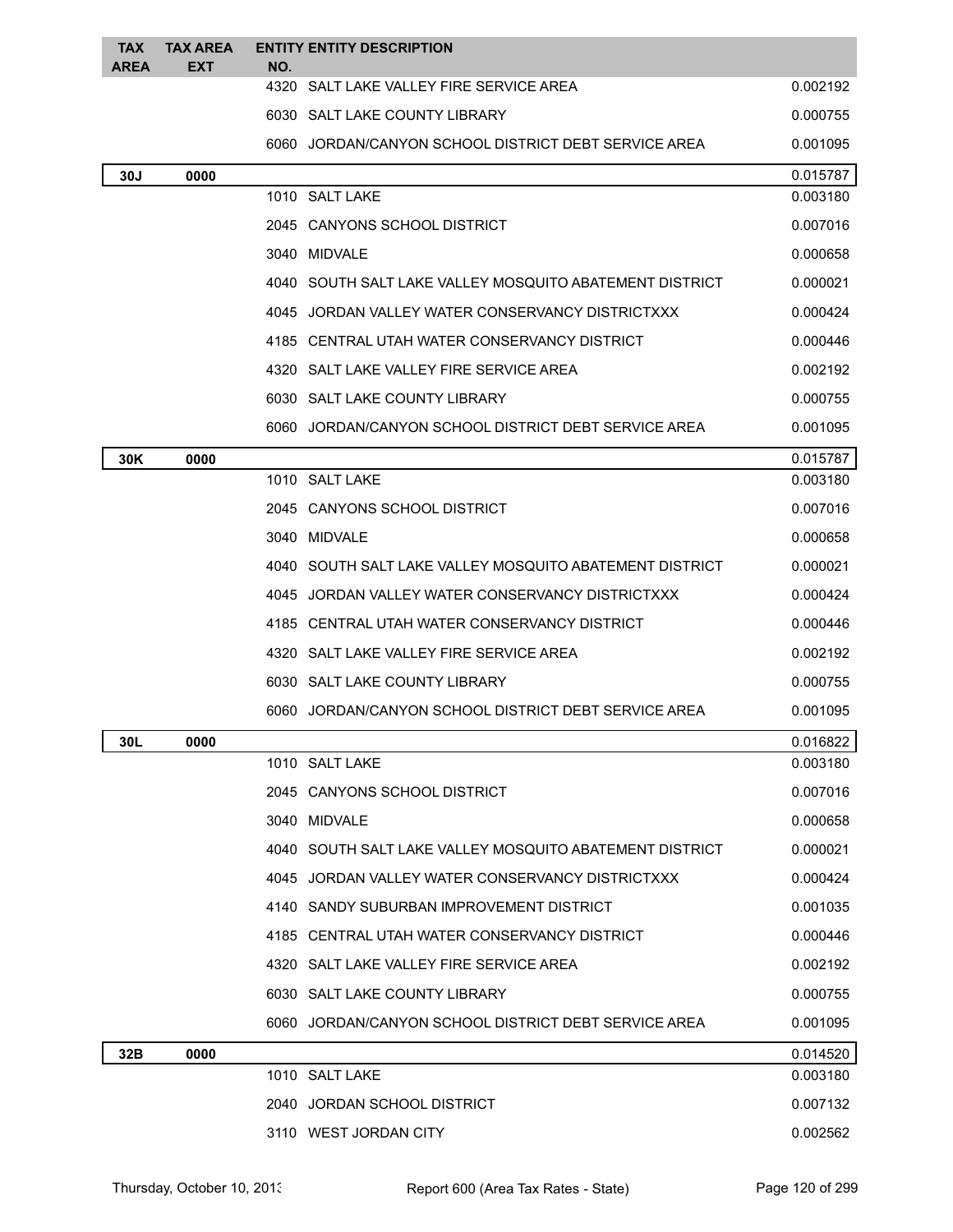| TAX<br><b>AREA</b> | <b>TAX AREA</b><br>EXT | NO.  | <b>ENTITY ENTITY DESCRIPTION</b>                           |          |
|--------------------|------------------------|------|------------------------------------------------------------|----------|
|                    |                        |      | 4040 SOUTH SALT LAKE VALLEY MOSQUITO ABATEMENT DISTRICT    | 0.000021 |
|                    |                        |      | 4045 JORDAN VALLEY WATER CONSERVANCY DISTRICTXXX           | 0.000424 |
|                    |                        |      | 4185 CENTRAL UTAH WATER CONSERVANCY DISTRICT               | 0.000446 |
|                    |                        |      | 6030 SALT LAKE COUNTY LIBRARY                              | 0.000755 |
| 33C                | 0000                   |      |                                                            | 0.017252 |
|                    |                        |      | 1010 SALT LAKE                                             | 0.003180 |
|                    |                        |      | 2045 CANYONS SCHOOL DISTRICT                               | 0.007016 |
|                    |                        |      | 4040 SOUTH SALT LAKE VALLEY MOSQUITO ABATEMENT DISTRICT    | 0.000021 |
|                    |                        |      | 4090 COTTONWOOD IMPROVEMENT DISTRICT                       | 0.000236 |
|                    |                        |      | 4185 CENTRAL UTAH WATER CONSERVANCY DISTRICT               | 0.000446 |
|                    |                        |      | 4210 WASATCH WASTE AND RECYCLING DISTRICT                  |          |
|                    |                        |      | 4220 SALT LAKE COUNTY MUNICIPAL-TYPE SERVICES DISTRICT     | 0.000081 |
|                    |                        |      | 4320 SALT LAKE VALLEY FIRE SERVICE AREA                    | 0.002192 |
|                    |                        |      | 4340 SALT LAKE VALLEY LAW ENFORCEMENT SERVICE AREA         | 0.002230 |
|                    |                        |      | 6030 SALT LAKE COUNTY LIBRARY                              | 0.000755 |
|                    |                        |      | 6060 JORDAN/CANYON SCHOOL DISTRICT DEBT SERVICE AREA       | 0.001095 |
| 33G                | 0000                   |      |                                                            | 0.017252 |
|                    |                        |      | 1010 SALT LAKE                                             | 0.003180 |
|                    |                        |      | 2045 CANYONS SCHOOL DISTRICT                               | 0.007016 |
|                    |                        |      | 4040 SOUTH SALT LAKE VALLEY MOSQUITO ABATEMENT DISTRICT    | 0.000021 |
|                    |                        | 4090 | COTTONWOOD IMPROVEMENT DISTRICT                            | 0.000236 |
|                    |                        |      | 4185 CENTRAL UTAH WATER CONSERVANCY DISTRICT               | 0.000446 |
|                    |                        |      | 4210 WASATCH WASTE AND RECYCLING DISTRICT                  |          |
|                    |                        |      | 4220 SALT LAKE COUNTY MUNICIPAL-TYPE SERVICES DISTRICT     | 0.000081 |
|                    |                        |      | 4320 SALT LAKE VALLEY FIRE SERVICE AREA                    | 0.002192 |
|                    |                        |      | 4340 SALT LAKE VALLEY LAW ENFORCEMENT SERVICE AREA         | 0.002230 |
|                    |                        |      | 6020 AREA EXCLUDED FROM SALT LAKE COUNTY WATER CONSERVANCY |          |
|                    |                        |      | 6030 SALT LAKE COUNTY LIBRARY                              | 0.000755 |
|                    |                        |      | 6060 JORDAN/CANYON SCHOOL DISTRICT DEBT SERVICE AREA       | 0.001095 |
| 34E                | 0000                   |      |                                                            | 0.017676 |
|                    |                        |      | 1010 SALT LAKE                                             | 0.003180 |
|                    |                        |      | 2045 CANYONS SCHOOL DISTRICT                               | 0.007016 |
|                    |                        |      | 4040 SOUTH SALT LAKE VALLEY MOSQUITO ABATEMENT DISTRICT    | 0.000021 |
|                    |                        |      | 4045 JORDAN VALLEY WATER CONSERVANCY DISTRICTXXX           | 0.000424 |
|                    |                        |      | 4090 COTTONWOOD IMPROVEMENT DISTRICT                       | 0.000236 |
|                    |                        |      | 4185 CENTRAL UTAH WATER CONSERVANCY DISTRICT               | 0.000446 |
|                    |                        |      | 4210 WASATCH WASTE AND RECYCLING DISTRICT                  |          |
|                    |                        |      | 4220 SALT LAKE COUNTY MUNICIPAL-TYPE SERVICES DISTRICT     | 0.000081 |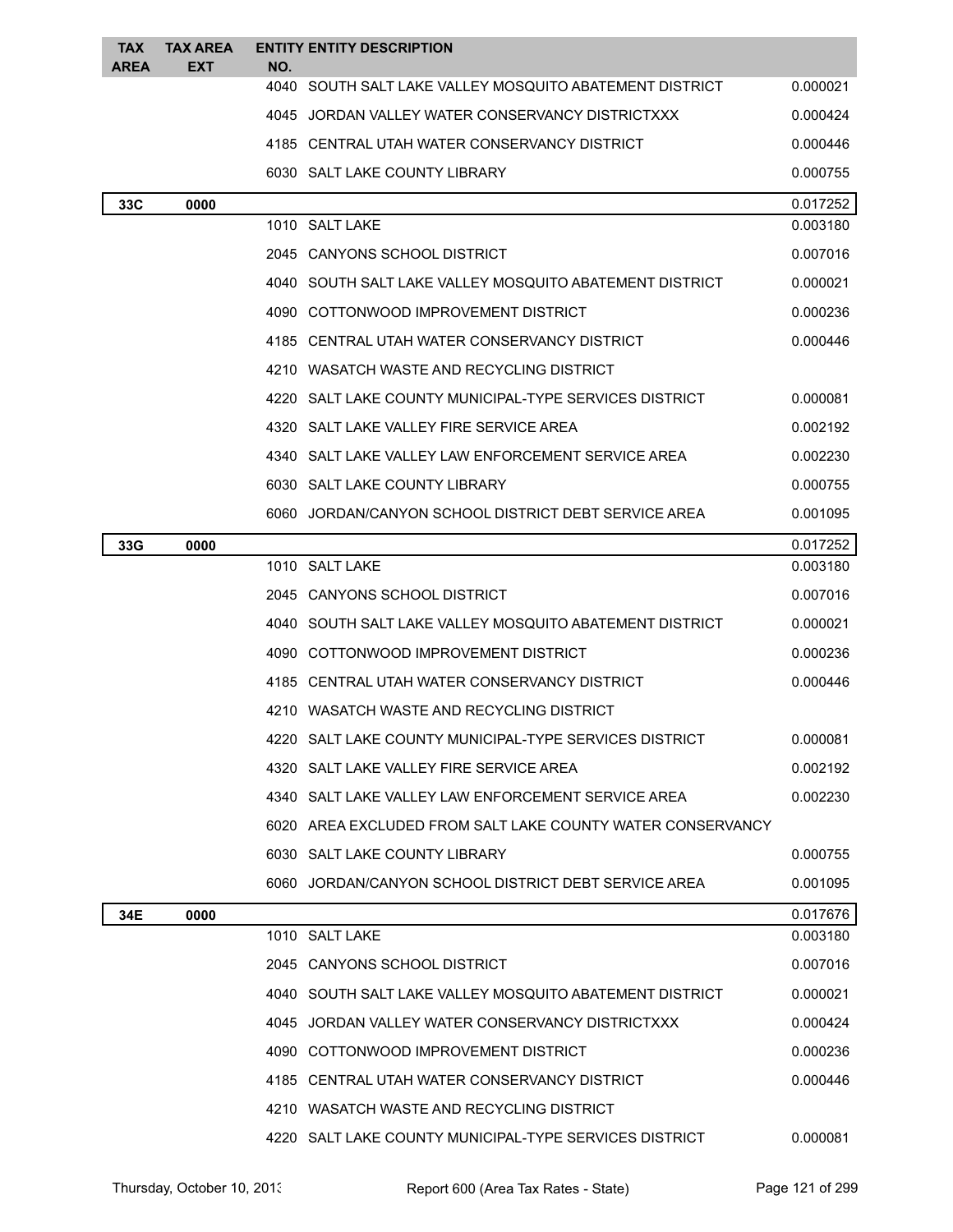| <b>TAX</b><br><b>AREA</b> | <b>TAX AREA</b><br>EXT | NO.  | <b>ENTITY ENTITY DESCRIPTION</b>                                   |          |
|---------------------------|------------------------|------|--------------------------------------------------------------------|----------|
|                           |                        | 4300 | WHITE CITY WATER IMPROVEMENT DISTRICT                              |          |
|                           |                        |      | 4320 SALT LAKE VALLEY FIRE SERVICE AREA                            | 0.002192 |
|                           |                        |      | 4340 SALT LAKE VALLEY LAW ENFORCEMENT SERVICE AREA                 | 0.002230 |
|                           |                        |      | 6030 SALT LAKE COUNTY LIBRARY                                      | 0.000755 |
|                           |                        |      | 6060 JORDAN/CANYON SCHOOL DISTRICT DEBT SERVICE AREA               | 0.001095 |
| 35B                       | 0000                   |      |                                                                    | 0.015382 |
|                           |                        |      | 1010 SALT LAKE                                                     | 0.003180 |
|                           |                        |      | 2045 CANYONS SCHOOL DISTRICT                                       | 0.007016 |
|                           |                        |      | 3080 SANDY CITY                                                    | 0.001483 |
|                           |                        |      | 4040 SOUTH SALT LAKE VALLEY MOSQUITO ABATEMENT DISTRICT            | 0.000021 |
|                           |                        |      | 4070 MID VALLEY IMPROVEMENT DISTRICT                               | 0.000945 |
|                           |                        |      | 4185 CENTRAL UTAH WATER CONSERVANCY DISTRICT                       | 0.000446 |
|                           |                        |      | 4290 SALT LAKE CITY METROPOLITAN WATER DISTRICT - SANDY CITY ONL   | 0.000441 |
|                           |                        |      | 6030 SALT LAKE COUNTY LIBRARY                                      | 0.000755 |
|                           |                        |      | 6060 JORDAN/CANYON SCHOOL DISTRICT DEBT SERVICE AREA               | 0.001095 |
| 35C                       | 0000                   |      |                                                                    | 0.018520 |
|                           |                        |      | 1010 SALT LAKE                                                     | 0.003180 |
|                           |                        |      | 2045 CANYONS SCHOOL DISTRICT                                       | 0.007016 |
|                           |                        |      | 4040 SOUTH SALT LAKE VALLEY MOSQUITO ABATEMENT DISTRICT            | 0.000021 |
|                           |                        |      | 4045 JORDAN VALLEY WATER CONSERVANCY DISTRICTXXX                   | 0.000424 |
|                           |                        |      | 4140 SANDY SUBURBAN IMPROVEMENT DISTRICT                           | 0.001035 |
|                           |                        |      | 4160 CRESENT CEMETERY MAINTENANCE DISTRICT                         | 0.000045 |
|                           |                        |      | 4185 CENTRAL UTAH WATER CONSERVANCY DISTRICT                       | 0.000446 |
|                           |                        |      | WASATCH WASTE AND RECYCLING DISTRICT                               |          |
|                           |                        |      | 4220 SALT LAKE COUNTY MUNICIPAL-TYPE SERVICES DISTRICT             | 0.000081 |
|                           |                        |      | 4320 SALT LAKE VALLEY FIRE SERVICE AREA                            | 0.002192 |
|                           |                        |      | 4340 SALT LAKE VALLEY LAW ENFORCEMENT SERVICE AREA                 | 0.002230 |
|                           |                        |      | 6030 SALT LAKE COUNTY LIBRARY                                      | 0.000755 |
|                           |                        |      | 6060 JORDAN/CANYON SCHOOL DISTRICT DEBT SERVICE AREA               | 0.001095 |
| 35D                       | 0000                   |      |                                                                    | 0.014673 |
|                           |                        |      | 1010 SALT LAKE                                                     | 0.003180 |
|                           |                        |      | 2045 CANYONS SCHOOL DISTRICT                                       | 0.007016 |
|                           |                        |      | 3080 SANDY CITY                                                    | 0.001483 |
|                           |                        |      | 4040 SOUTH SALT LAKE VALLEY MOSQUITO ABATEMENT DISTRICT            | 0.000021 |
|                           |                        |      | 4090 COTTONWOOD IMPROVEMENT DISTRICT                               | 0.000236 |
|                           |                        |      | 4185 CENTRAL UTAH WATER CONSERVANCY DISTRICT                       | 0.000446 |
|                           |                        |      | 4290   SALT LAKE CITY METROPOLITAN WATER DISTRICT - SANDY CITY ONL | 0.000441 |
|                           |                        |      | 6030 SALT LAKE COUNTY LIBRARY                                      | 0.000755 |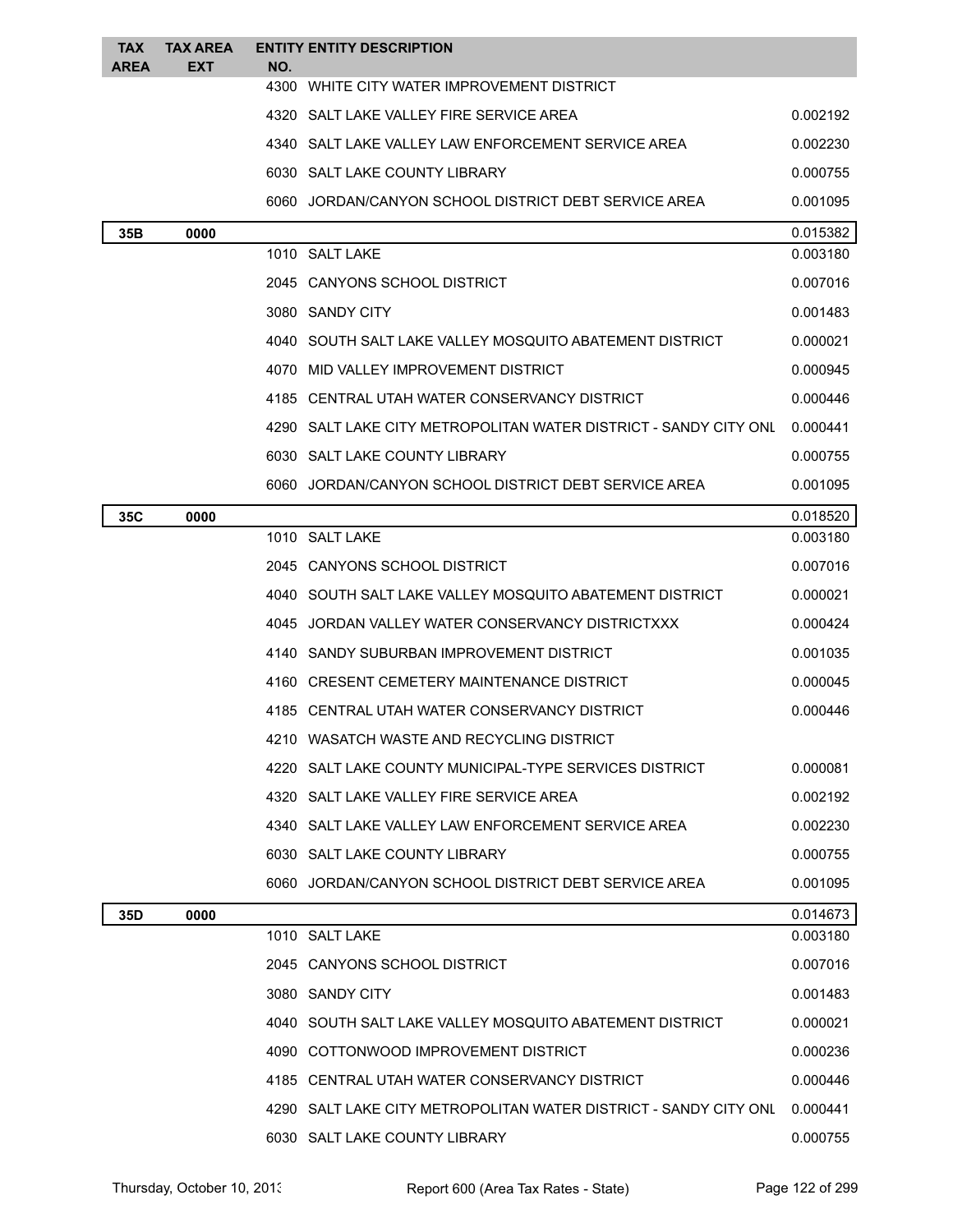| <b>TAX</b><br>AREA | <b>TAX AREA</b><br>EXT | NO. | <b>ENTITY ENTITY DESCRIPTION</b>                                 |          |
|--------------------|------------------------|-----|------------------------------------------------------------------|----------|
|                    |                        |     | 6060 JORDAN/CANYON SCHOOL DISTRICT DEBT SERVICE AREA             | 0.001095 |
| 35E                | 0000                   |     |                                                                  | 0.014919 |
|                    |                        |     | 1010 SALT LAKE                                                   | 0.003180 |
|                    |                        |     | 2045 CANYONS SCHOOL DISTRICT                                     | 0.007016 |
|                    |                        |     | 3080 SANDY CITY                                                  | 0.001483 |
|                    |                        |     | 4040 SOUTH SALT LAKE VALLEY MOSQUITO ABATEMENT DISTRICT          | 0.000021 |
|                    |                        |     | 4090 COTTONWOOD IMPROVEMENT DISTRICT                             | 0.000236 |
|                    |                        |     | 4185 CENTRAL UTAH WATER CONSERVANCY DISTRICT                     | 0.000446 |
|                    |                        |     | 4240 ALTA CANYON RECREATION SPECIAL SERVICE DISTRICT             | 0.000246 |
|                    |                        |     | 4290 SALT LAKE CITY METROPOLITAN WATER DISTRICT - SANDY CITY ONL | 0.000441 |
|                    |                        |     | 6030 SALT LAKE COUNTY LIBRARY                                    | 0.000755 |
|                    |                        |     | 6060 JORDAN/CANYON SCHOOL DISTRICT DEBT SERVICE AREA             | 0.001095 |
| 35F                | 0000                   |     |                                                                  | 0.015517 |
|                    |                        |     | 1010 SALT LAKE                                                   | 0.003180 |
|                    |                        |     | 2045 CANYONS SCHOOL DISTRICT                                     | 0.007016 |
|                    |                        |     | 3080 SANDY CITY                                                  | 0.001483 |
|                    |                        |     | 4040 SOUTH SALT LAKE VALLEY MOSQUITO ABATEMENT DISTRICT          | 0.000021 |
|                    |                        |     | 4140 SANDY SUBURBAN IMPROVEMENT DISTRICT                         | 0.001035 |
|                    |                        |     | 4160 CRESENT CEMETERY MAINTENANCE DISTRICT                       | 0.000045 |
|                    |                        |     | 4185 CENTRAL UTAH WATER CONSERVANCY DISTRICT                     | 0.000446 |
|                    |                        |     | 4290 SALT LAKE CITY METROPOLITAN WATER DISTRICT - SANDY CITY ONL | 0.000441 |
|                    |                        |     | 6030 SALT LAKE COUNTY LIBRARY                                    | 0.000755 |
|                    |                        |     | 6060 JORDAN/CANYON SCHOOL DISTRICT DEBT SERVICE AREA             | 0.001095 |
| 35G                | 0000                   |     |                                                                  | 0.014437 |
|                    |                        |     | 1010 SALT LAKE                                                   | 0.003180 |
|                    |                        |     | 2045 CANYONS SCHOOL DISTRICT                                     | 0.007016 |
|                    |                        |     | 3080 SANDY CITY                                                  | 0.001483 |
|                    |                        |     | 4040 SOUTH SALT LAKE VALLEY MOSQUITO ABATEMENT DISTRICT          | 0.000021 |
|                    |                        |     | 4185 CENTRAL UTAH WATER CONSERVANCY DISTRICT                     | 0.000446 |
|                    |                        |     | 4290 SALT LAKE CITY METROPOLITAN WATER DISTRICT - SANDY CITY ONL | 0.000441 |
|                    |                        |     | 6030 SALT LAKE COUNTY LIBRARY                                    | 0.000755 |
|                    |                        |     | 6060 JORDAN/CANYON SCHOOL DISTRICT DEBT SERVICE AREA             | 0.001095 |
| 35K                | 0000                   |     |                                                                  | 0.015517 |
|                    |                        |     | 1010 SALT LAKE                                                   | 0.003180 |
|                    |                        |     | 2045 CANYONS SCHOOL DISTRICT                                     | 0.007016 |
|                    |                        |     | 3080 SANDY CITY                                                  | 0.001483 |
|                    |                        |     | 4040 SOUTH SALT LAKE VALLEY MOSQUITO ABATEMENT DISTRICT          | 0.000021 |
|                    |                        |     | 4140 SANDY SUBURBAN IMPROVEMENT DISTRICT                         | 0.001035 |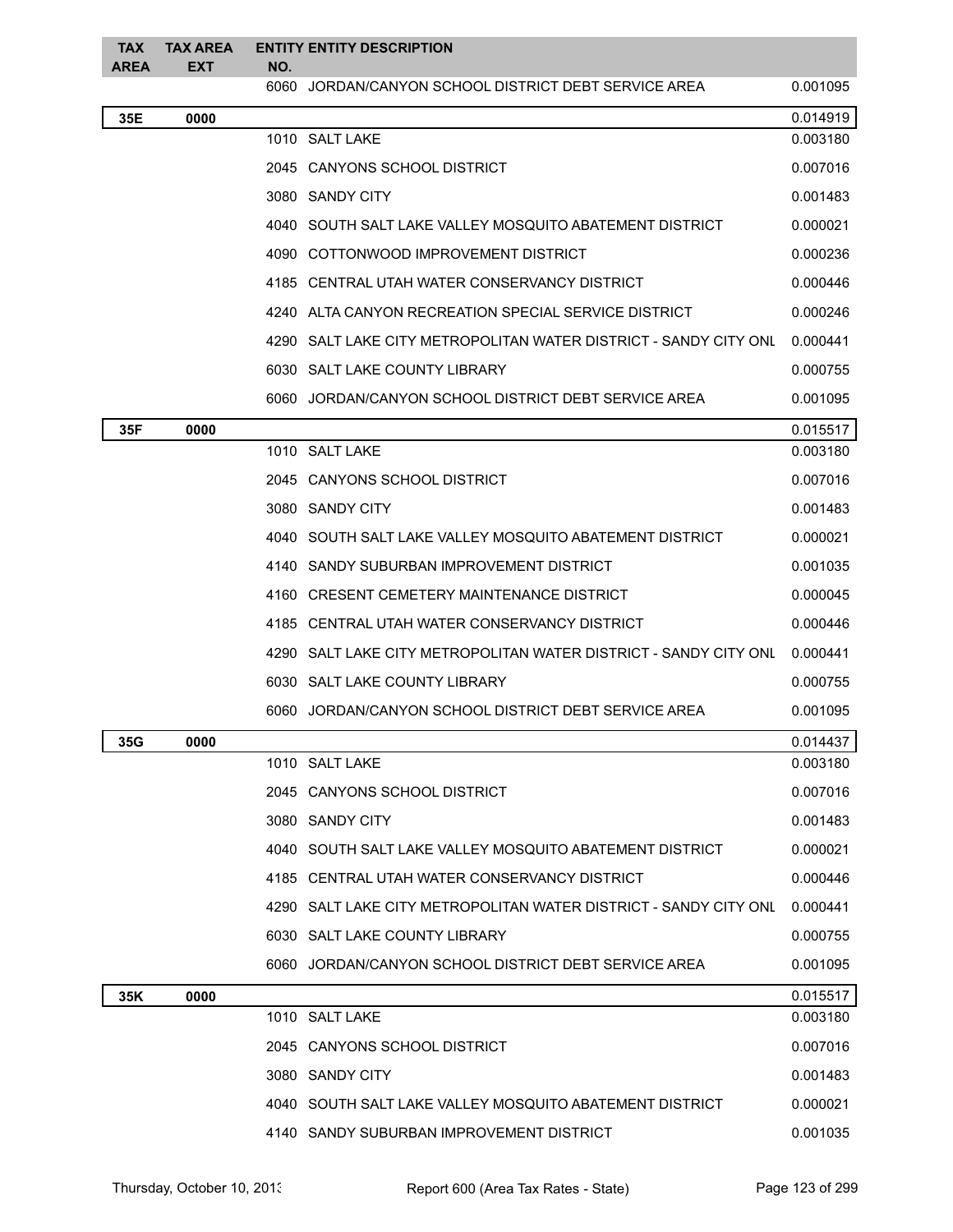| <b>TAX</b><br><b>AREA</b> | <b>TAX AREA</b><br><b>EXT</b> | NO. | <b>ENTITY ENTITY DESCRIPTION</b>                                 |          |
|---------------------------|-------------------------------|-----|------------------------------------------------------------------|----------|
|                           |                               |     | 4160 CRESENT CEMETERY MAINTENANCE DISTRICT                       | 0.000045 |
|                           |                               |     | 4185 CENTRAL UTAH WATER CONSERVANCY DISTRICT                     | 0.000446 |
|                           |                               |     | 4290 SALT LAKE CITY METROPOLITAN WATER DISTRICT - SANDY CITY ONL | 0.000441 |
|                           |                               |     | 6030 SALT LAKE COUNTY LIBRARY                                    | 0.000755 |
|                           |                               |     | 6060 JORDAN/CANYON SCHOOL DISTRICT DEBT SERVICE AREA             | 0.001095 |
| 35L                       | 0000                          |     |                                                                  | 0.014919 |
|                           |                               |     | 1010 SALT LAKE                                                   | 0.003180 |
|                           |                               |     | 2045 CANYONS SCHOOL DISTRICT                                     | 0.007016 |
|                           |                               |     | 3080 SANDY CITY                                                  | 0.001483 |
|                           |                               |     | 4040 SOUTH SALT LAKE VALLEY MOSQUITO ABATEMENT DISTRICT          | 0.000021 |
|                           |                               |     | 4090 COTTONWOOD IMPROVEMENT DISTRICT                             | 0.000236 |
|                           |                               |     | 4185 CENTRAL UTAH WATER CONSERVANCY DISTRICT                     | 0.000446 |
|                           |                               |     | 4240 ALTA CANYON RECREATION SPECIAL SERVICE DISTRICT             | 0.000246 |
|                           |                               |     | 4290 SALT LAKE CITY METROPOLITAN WATER DISTRICT - SANDY CITY ONL | 0.000441 |
|                           |                               |     | 4300 WHITE CITY WATER IMPROVEMENT DISTRICT                       |          |
|                           |                               |     | 6030 SALT LAKE COUNTY LIBRARY                                    | 0.000755 |
|                           |                               |     | 6060 JORDAN/CANYON SCHOOL DISTRICT DEBT SERVICE AREA             | 0.001095 |
| 35M                       | 0000                          |     |                                                                  | 0.015517 |
|                           |                               |     | 1010 SALT LAKE                                                   | 0.003180 |
|                           |                               |     | 2045 CANYONS SCHOOL DISTRICT                                     | 0.007016 |
|                           |                               |     | 3080 SANDY CITY                                                  | 0.001483 |
|                           |                               |     | 4040 SOUTH SALT LAKE VALLEY MOSQUITO ABATEMENT DISTRICT          | 0.000021 |
|                           |                               |     | 4140 SANDY SUBURBAN IMPROVEMENT DISTRICT                         | 0.001035 |
|                           |                               |     | 4160 CRESENT CEMETERY MAINTENANCE DISTRICT                       | 0.000045 |
|                           |                               |     | 4185 CENTRAL UTAH WATER CONSERVANCY DISTRICT                     | 0.000446 |
|                           |                               |     | 4290 SALT LAKE CITY METROPOLITAN WATER DISTRICT - SANDY CITY ONL | 0.000441 |
|                           |                               |     | 4300 WHITE CITY WATER IMPROVEMENT DISTRICT                       |          |
|                           |                               |     | 6030 SALT LAKE COUNTY LIBRARY                                    | 0.000755 |
|                           |                               |     | 6060 JORDAN/CANYON SCHOOL DISTRICT DEBT SERVICE AREA             | 0.001095 |
| 35P                       | 0000                          |     |                                                                  | 0.018520 |
|                           |                               |     | 1010 SALT LAKE                                                   | 0.003180 |
|                           |                               |     | 2045 CANYONS SCHOOL DISTRICT                                     | 0.007016 |
|                           |                               |     | 4040 SOUTH SALT LAKE VALLEY MOSQUITO ABATEMENT DISTRICT          | 0.000021 |
|                           |                               |     | 4045 JORDAN VALLEY WATER CONSERVANCY DISTRICTXXX                 | 0.000424 |
|                           |                               |     | 4140 SANDY SUBURBAN IMPROVEMENT DISTRICT                         | 0.001035 |
|                           |                               |     | 4160 CRESENT CEMETERY MAINTENANCE DISTRICT                       | 0.000045 |
|                           |                               |     | 4185 CENTRAL UTAH WATER CONSERVANCY DISTRICT                     | 0.000446 |
|                           |                               |     | 4210 WASATCH WASTE AND RECYCLING DISTRICT                        |          |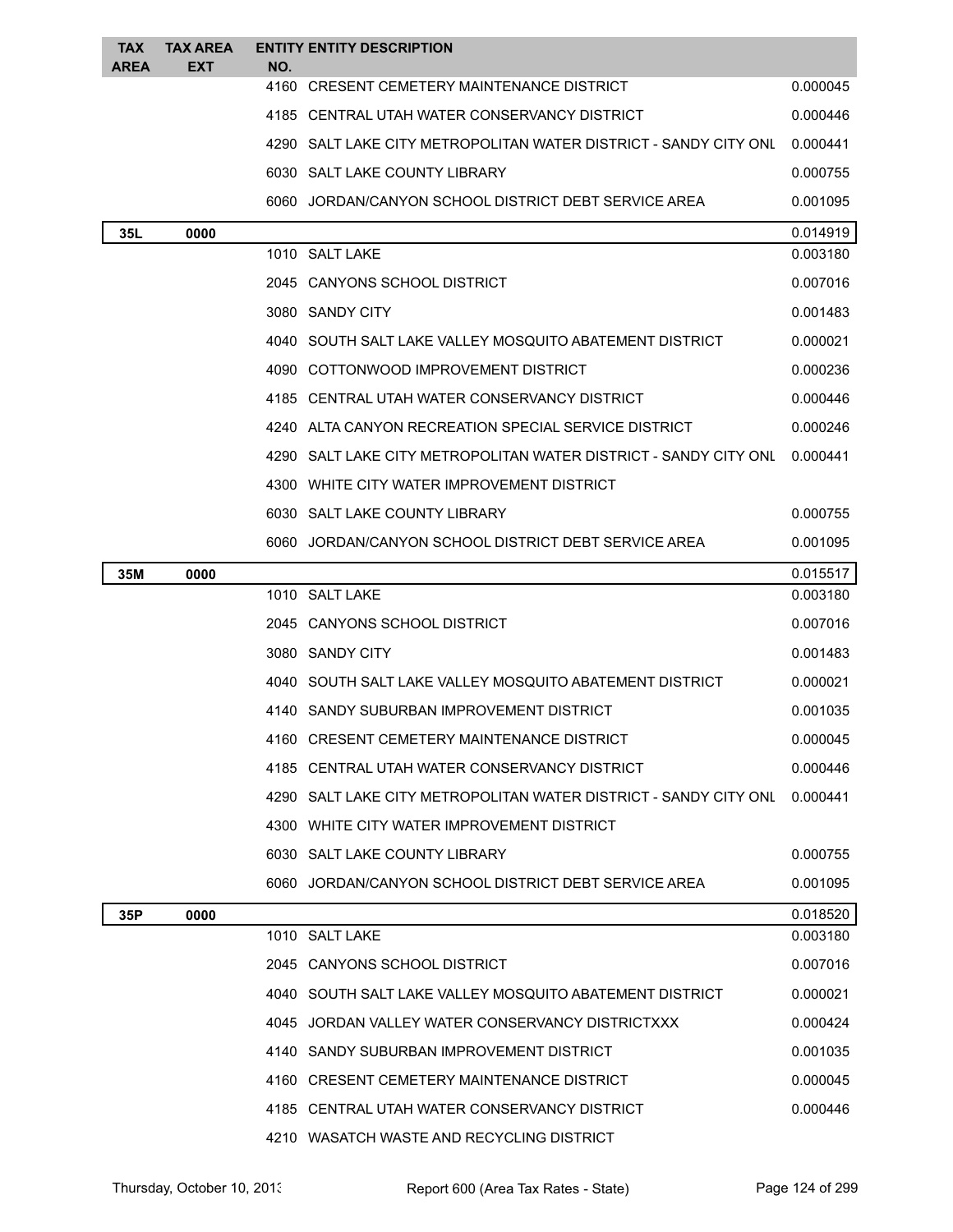| TAX<br><b>AREA</b> | <b>TAX AREA</b><br>EXT | NO. | <b>ENTITY ENTITY DESCRIPTION</b>                                   |          |
|--------------------|------------------------|-----|--------------------------------------------------------------------|----------|
|                    |                        |     | 4220 SALT LAKE COUNTY MUNICIPAL-TYPE SERVICES DISTRICT             | 0.000081 |
|                    |                        |     | 4300 WHITE CITY WATER IMPROVEMENT DISTRICT                         |          |
|                    |                        |     | 4320 SALT LAKE VALLEY FIRE SERVICE AREA                            | 0.002192 |
|                    |                        |     | 4340   SALT LAKE VALLEY LAW ENFORCEMENT SERVICE AREA               | 0.002230 |
|                    |                        |     | 6030 SALT LAKE COUNTY LIBRARY                                      | 0.000755 |
|                    |                        |     | 6060 JORDAN/CANYON SCHOOL DISTRICT DEBT SERVICE AREA               | 0.001095 |
| 35R                | 0000                   |     |                                                                    | 0.014861 |
|                    |                        |     | 1010 SALT LAKE                                                     | 0.003180 |
|                    |                        |     | 2045 CANYONS SCHOOL DISTRICT                                       | 0.007016 |
|                    |                        |     | 3080 SANDY CITY                                                    | 0.001483 |
|                    |                        |     | 4040   SOUTH SALT LAKE VALLEY MOSQUITO ABATEMENT DISTRICT          | 0.000021 |
|                    |                        |     | 4045 JORDAN VALLEY WATER CONSERVANCY DISTRICTXXX                   | 0.000424 |
|                    |                        |     | 4185 CENTRAL UTAH WATER CONSERVANCY DISTRICT                       | 0.000446 |
|                    |                        |     | 4290   SALT LAKE CITY METROPOLITAN WATER DISTRICT - SANDY CITY ONL | 0.000441 |
|                    |                        |     | 6030 SALT LAKE COUNTY LIBRARY                                      | 0.000755 |
|                    |                        |     | 6060 JORDAN/CANYON SCHOOL DISTRICT DEBT SERVICE AREA               | 0.001095 |
| 35S                | 0000                   |     |                                                                    | 0.015472 |
|                    |                        |     | 1010 SALT LAKE                                                     | 0.003180 |
|                    |                        |     | 2045 CANYONS SCHOOL DISTRICT                                       | 0.007016 |
|                    |                        |     | 3080 SANDY CITY                                                    | 0.001483 |
|                    |                        |     | 4040 SOUTH SALT LAKE VALLEY MOSQUITO ABATEMENT DISTRICT            | 0.000021 |
|                    |                        |     | 4140   SANDY SUBURBAN IMPROVEMENT DISTRICT                         | 0.001035 |
|                    |                        |     | 4185 CENTRAL UTAH WATER CONSERVANCY DISTRICT                       | 0.000446 |
|                    |                        |     | 4290   SALT LAKE CITY METROPOLITAN WATER DISTRICT - SANDY CITY ONL | 0.000441 |
|                    |                        |     | 6030 SALT LAKE COUNTY LIBRARY                                      | 0.000755 |
|                    |                        |     | 6060 JORDAN/CANYON SCHOOL DISTRICT DEBT SERVICE AREA               | 0.001095 |
| 35U                | 0000                   |     |                                                                    | 0.014673 |
|                    |                        |     | 1010 SALT LAKE                                                     | 0.003180 |
|                    |                        |     | 2045 CANYONS SCHOOL DISTRICT                                       | 0.007016 |
|                    |                        |     | 3080 SANDY CITY                                                    | 0.001483 |
|                    |                        |     | 4040 SOUTH SALT LAKE VALLEY MOSQUITO ABATEMENT DISTRICT            | 0.000021 |
|                    |                        |     | 4090 COTTONWOOD IMPROVEMENT DISTRICT                               | 0.000236 |
|                    |                        |     | 4185 CENTRAL UTAH WATER CONSERVANCY DISTRICT                       | 0.000446 |
|                    |                        |     | 4290   SALT LAKE CITY METROPOLITAN WATER DISTRICT - SANDY CITY ONL | 0.000441 |
|                    |                        |     | 6030 SALT LAKE COUNTY LIBRARY                                      | 0.000755 |
|                    |                        |     | 6060 JORDAN/CANYON SCHOOL DISTRICT DEBT SERVICE AREA               | 0.001095 |
| 36B                | 0000                   |     |                                                                    | 0.016857 |
|                    |                        |     | 1010 SALT LAKE                                                     | 0.003180 |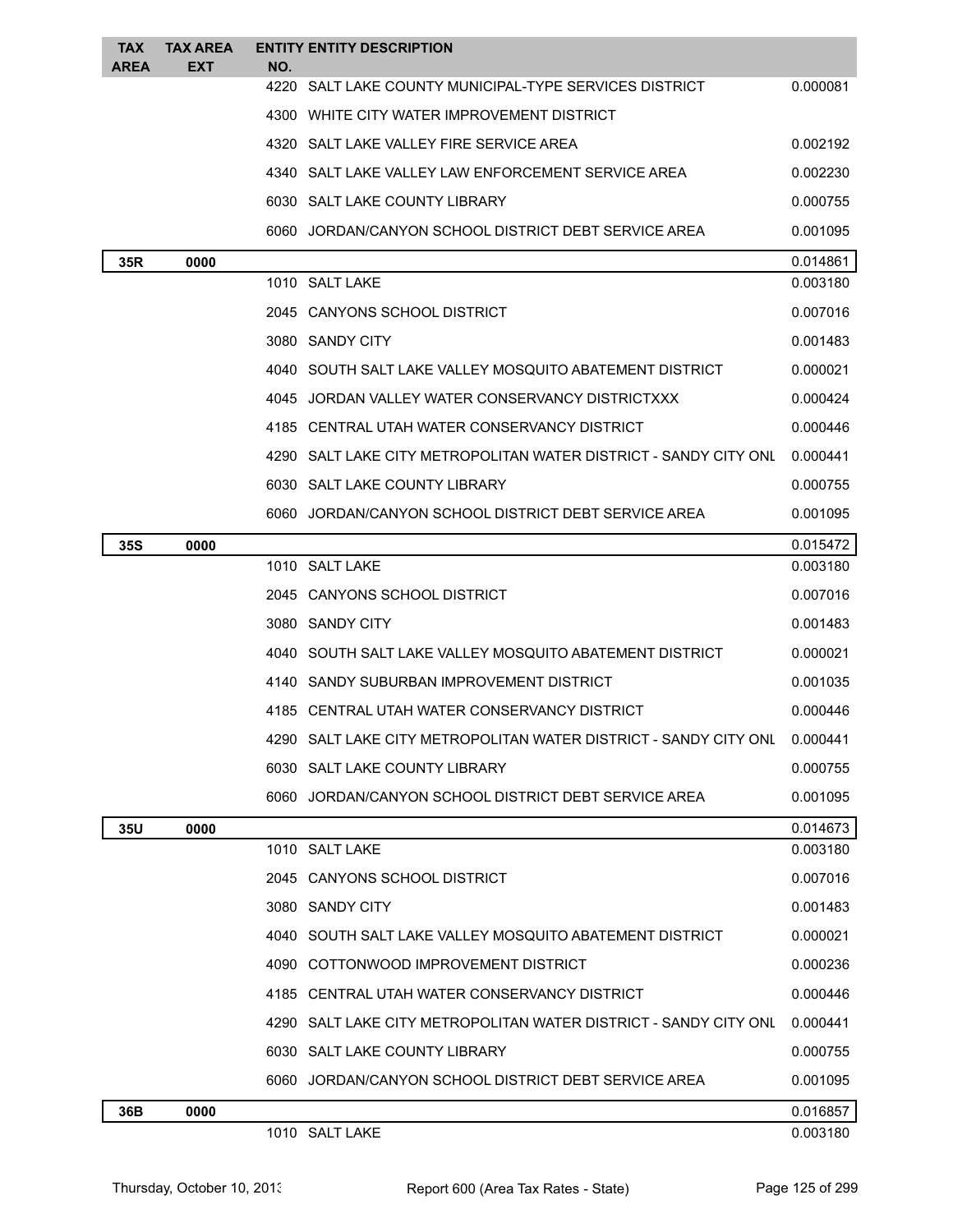| <b>TAX</b><br><b>AREA</b> | TAX AREA<br>EXT | NO.  | <b>ENTITY ENTITY DESCRIPTION</b>                                   |          |
|---------------------------|-----------------|------|--------------------------------------------------------------------|----------|
|                           |                 | 2040 | JORDAN SCHOOL DISTRICT                                             | 0.007132 |
|                           |                 |      | 4040   SOUTH SALT LAKE VALLEY MOSQUITO ABATEMENT DISTRICT          | 0.000021 |
|                           |                 |      | 4045 JORDAN VALLEY WATER CONSERVANCY DISTRICTXXX                   | 0.000424 |
|                           |                 |      | 4150 SOUTH VALLEY SEWER DISTRICT                                   | 0.000396 |
|                           |                 |      | 4185 CENTRAL UTAH WATER CONSERVANCY DISTRICT                       | 0.000446 |
|                           |                 |      | 4210 WASATCH WASTE AND RECYCLING DISTRICT                          |          |
|                           |                 |      | 4220   SALT LAKE COUNTY MUNICIPAL-TYPE SERVICES DISTRICT           | 0.000081 |
|                           |                 |      | 4320 SALT LAKE VALLEY FIRE SERVICE AREA                            | 0.002192 |
|                           |                 |      | 4340 SALT LAKE VALLEY LAW ENFORCEMENT SERVICE AREA                 | 0.002230 |
|                           |                 |      | 6030 SALT LAKE COUNTY LIBRARY                                      | 0.000755 |
| 36D                       | 0000            |      |                                                                    | 0.014878 |
|                           |                 |      | 1010 SALT LAKE                                                     | 0.003180 |
|                           |                 |      | 2045 CANYONS SCHOOL DISTRICT                                       | 0.007016 |
|                           |                 |      | 3080 SANDY CITY                                                    | 0.001483 |
|                           |                 |      | 4040   SOUTH SALT LAKE VALLEY MOSQUITO ABATEMENT DISTRICT          | 0.000021 |
|                           |                 |      | 4150 SOUTH VALLEY SEWER DISTRICT                                   | 0.000396 |
|                           |                 |      | 4160 CRESENT CEMETERY MAINTENANCE DISTRICT                         | 0.000045 |
|                           |                 |      | 4185 CENTRAL UTAH WATER CONSERVANCY DISTRICT                       | 0.000446 |
|                           |                 |      | 4290   SALT LAKE CITY METROPOLITAN WATER DISTRICT - SANDY CITY ONL | 0.000441 |
|                           |                 |      | 6030 SALT LAKE COUNTY LIBRARY                                      | 0.000755 |
|                           |                 |      | 6060 JORDAN/CANYON SCHOOL DISTRICT DEBT SERVICE AREA               | 0.001095 |
| 36E                       | 0000            |      |                                                                    | 0.014833 |
|                           |                 |      | 1010 SALT LAKE                                                     | 0.003180 |
|                           |                 |      | 2045 CANYONS SCHOOL DISTRICT                                       | 0.007016 |
|                           |                 |      | 3080 SANDY CITY                                                    | 0.001483 |
|                           |                 |      | 4040   SOUTH SALT LAKE VALLEY MOSQUITO ABATEMENT DISTRICT          | 0.000021 |
|                           |                 |      | 4150 SOUTH VALLEY SEWER DISTRICT                                   | 0.000396 |
|                           |                 |      | 4185 CENTRAL UTAH WATER CONSERVANCY DISTRICT                       | 0.000446 |
|                           |                 |      | 4290   SALT LAKE CITY METROPOLITAN WATER DISTRICT - SANDY CITY ONL | 0.000441 |
|                           |                 |      | 6030 SALT LAKE COUNTY LIBRARY                                      | 0.000755 |
|                           |                 |      | 6060 JORDAN/CANYON SCHOOL DISTRICT DEBT SERVICE AREA               | 0.001095 |
| 36F                       | 0000            |      |                                                                    | 0.014878 |
|                           |                 |      | 1010 SALT LAKE                                                     | 0.003180 |
|                           |                 |      | 2045 CANYONS SCHOOL DISTRICT                                       | 0.007016 |
|                           |                 |      | 3080 SANDY CITY                                                    | 0.001483 |
|                           |                 |      | 4040   SOUTH SALT LAKE VALLEY MOSQUITO ABATEMENT DISTRICT          | 0.000021 |
|                           |                 |      | 4150   SOUTH VALLEY SEWER DISTRICT                                 | 0.000396 |
|                           |                 |      | 4160 CRESENT CEMETERY MAINTENANCE DISTRICT                         | 0.000045 |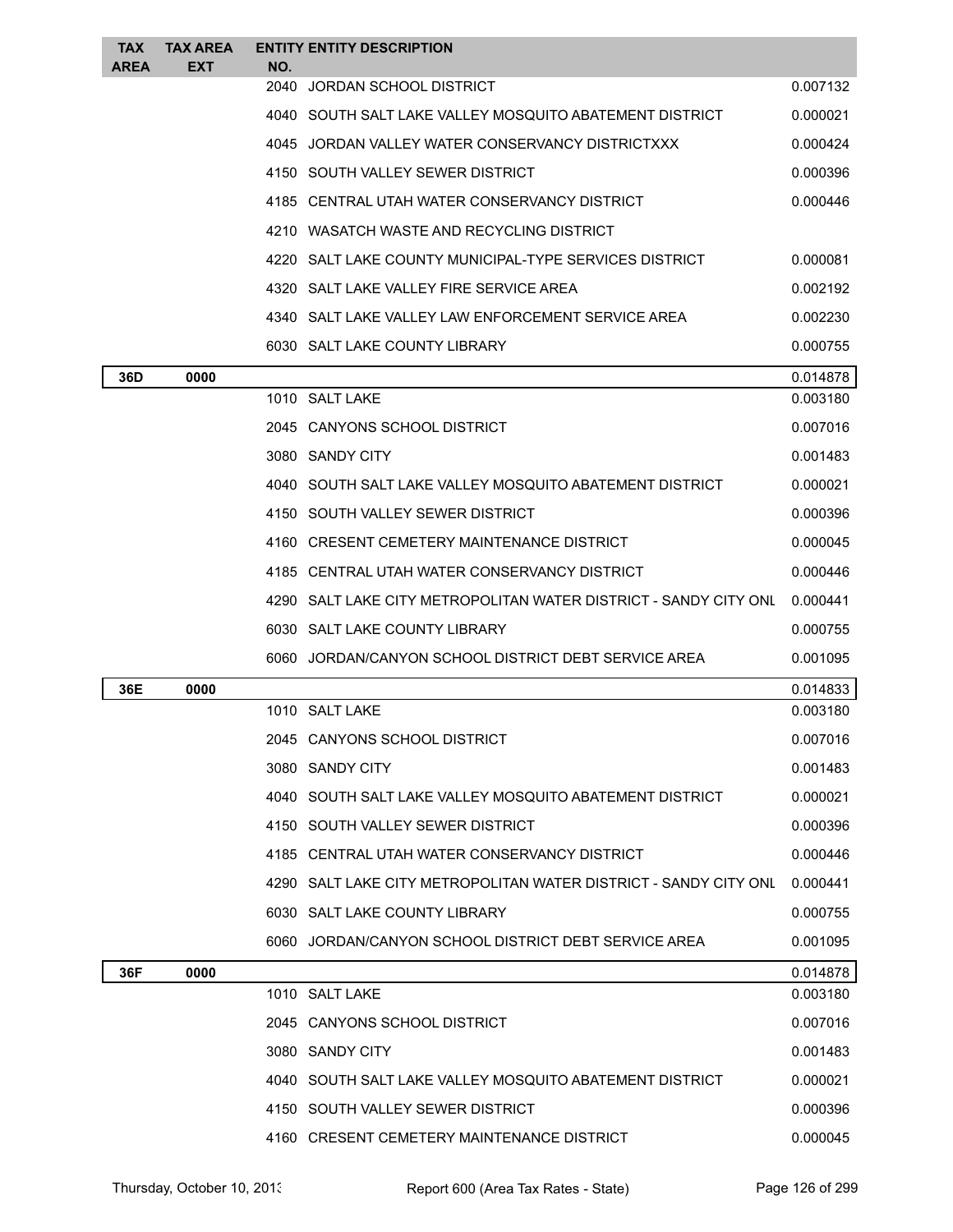| TAX<br><b>AREA</b> | <b>TAX AREA</b><br>EXT | NO.  | <b>ENTITY ENTITY DESCRIPTION</b>                                   |          |
|--------------------|------------------------|------|--------------------------------------------------------------------|----------|
|                    |                        |      | 4185 CENTRAL UTAH WATER CONSERVANCY DISTRICT                       | 0.000446 |
|                    |                        |      | 4290   SALT LAKE CITY METROPOLITAN WATER DISTRICT - SANDY CITY ONL | 0.000441 |
|                    |                        |      | 6030 SALT LAKE COUNTY LIBRARY                                      | 0.000755 |
|                    |                        |      | 6060 JORDAN/CANYON SCHOOL DISTRICT DEBT SERVICE AREA               | 0.001095 |
| 36G                | 0000                   |      |                                                                    | 0.014878 |
|                    |                        |      | 1010 SALT LAKE                                                     | 0.003180 |
|                    |                        |      | 2045 CANYONS SCHOOL DISTRICT                                       | 0.007016 |
|                    |                        |      | 3080 SANDY CITY                                                    | 0.001483 |
|                    |                        |      | 4040   SOUTH SALT LAKE VALLEY MOSQUITO ABATEMENT DISTRICT          | 0.000021 |
|                    |                        |      | 4150 SOUTH VALLEY SEWER DISTRICT                                   | 0.000396 |
|                    |                        |      | 4160 CRESENT CEMETERY MAINTENANCE DISTRICT                         | 0.000045 |
|                    |                        |      | 4185 CENTRAL UTAH WATER CONSERVANCY DISTRICT                       | 0.000446 |
|                    |                        |      | 4290   SALT LAKE CITY METROPOLITAN WATER DISTRICT - SANDY CITY ONL | 0.000441 |
|                    |                        |      | 6030 SALT LAKE COUNTY LIBRARY                                      | 0.000755 |
|                    |                        |      | 6060 JORDAN/CANYON SCHOOL DISTRICT DEBT SERVICE AREA               | 0.001095 |
| 36H                | 0000                   |      |                                                                    | 0.014878 |
|                    |                        |      | 1010 SALT LAKE                                                     | 0.003180 |
|                    |                        |      | 2045 CANYONS SCHOOL DISTRICT                                       | 0.007016 |
|                    |                        |      | 3080 SANDY CITY                                                    | 0.001483 |
|                    |                        |      | 4040 SOUTH SALT LAKE VALLEY MOSQUITO ABATEMENT DISTRICT            | 0.000021 |
|                    |                        | 4150 | SOUTH VALLEY SEWER DISTRICT                                        | 0.000396 |
|                    |                        |      | 4160 CRESENT CEMETERY MAINTENANCE DISTRICT                         | 0.000045 |
|                    |                        |      | 4185 CENTRAL UTAH WATER CONSERVANCY DISTRICT                       | 0.000446 |
|                    |                        |      | 4290 SALT LAKE CITY METROPOLITAN WATER DISTRICT - SANDY CITY ONL   | 0.000441 |
|                    |                        |      | 6030 SALT LAKE COUNTY LIBRARY                                      | 0.000755 |
|                    |                        |      | 6060 JORDAN/CANYON SCHOOL DISTRICT DEBT SERVICE AREA               | 0.001095 |
| <b>361</b>         | 0000                   |      |                                                                    | 0.015343 |
|                    |                        |      | 1010 SALT LAKE                                                     | 0.003180 |
|                    |                        |      | 2045 CANYONS SCHOOL DISTRICT                                       | 0.007016 |
|                    |                        |      | 3080 SANDY CITY                                                    | 0.001483 |
|                    |                        |      | 4040 SOUTH SALT LAKE VALLEY MOSQUITO ABATEMENT DISTRICT            | 0.000021 |
|                    |                        |      | 4045 JORDAN VALLEY WATER CONSERVANCY DISTRICTXXX                   | 0.000424 |
|                    |                        |      | 4090 COTTONWOOD IMPROVEMENT DISTRICT                               | 0.000236 |
|                    |                        |      | 4185 CENTRAL UTAH WATER CONSERVANCY DISTRICT                       | 0.000446 |
|                    |                        |      | 4240 ALTA CANYON RECREATION SPECIAL SERVICE DISTRICT               | 0.000246 |
|                    |                        |      | 4290   SALT LAKE CITY METROPOLITAN WATER DISTRICT - SANDY CITY ONL | 0.000441 |
|                    |                        |      | 6030 SALT LAKE COUNTY LIBRARY                                      | 0.000755 |
|                    |                        |      | 6060 JORDAN/CANYON SCHOOL DISTRICT DEBT SERVICE AREA               | 0.001095 |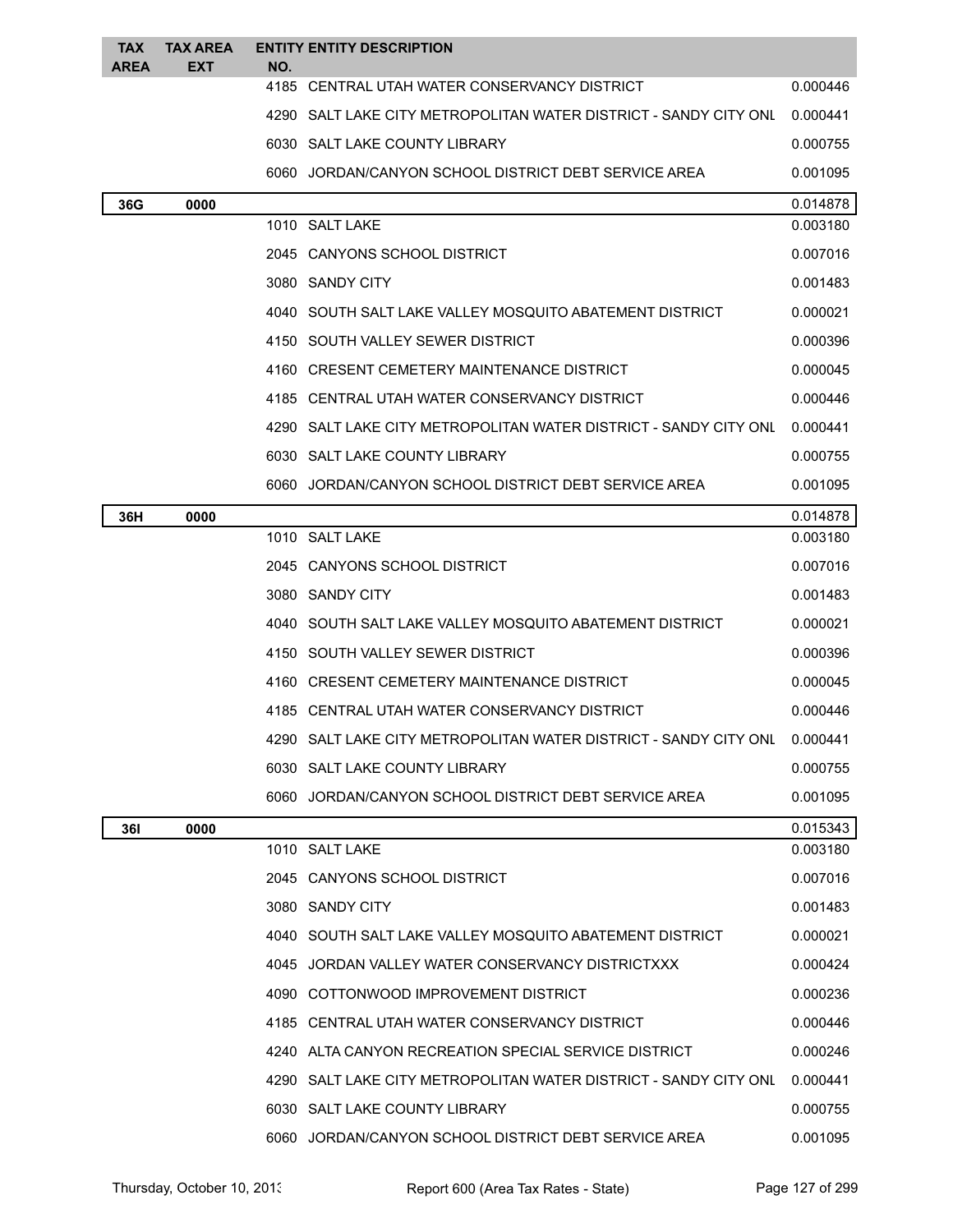| <b>TAX</b><br><b>AREA</b> | <b>TAX AREA</b><br><b>EXT</b> | <b>ENTITY ENTITY DESCRIPTION</b><br>NO.                          |          |
|---------------------------|-------------------------------|------------------------------------------------------------------|----------|
| 36J                       | 0000                          |                                                                  | 0.015806 |
|                           |                               | 1010 SALT LAKE                                                   | 0.003180 |
|                           |                               | 2045 CANYONS SCHOOL DISTRICT                                     | 0.007016 |
|                           |                               | 3080 SANDY CITY                                                  | 0.001483 |
|                           |                               | 4040 SOUTH SALT LAKE VALLEY MOSQUITO ABATEMENT DISTRICT          | 0.000021 |
|                           |                               | 4045 JORDAN VALLEY WATER CONSERVANCY DISTRICTXXX                 | 0.000424 |
|                           |                               | 4070 MID VALLEY IMPROVEMENT DISTRICT                             | 0.000945 |
|                           |                               | 4185 CENTRAL UTAH WATER CONSERVANCY DISTRICT                     | 0.000446 |
|                           |                               | 4290 SALT LAKE CITY METROPOLITAN WATER DISTRICT - SANDY CITY ONL | 0.000441 |
|                           |                               | 6030 SALT LAKE COUNTY LIBRARY                                    | 0.000755 |
|                           |                               | 6060 JORDAN/CANYON SCHOOL DISTRICT DEBT SERVICE AREA             | 0.001095 |
| 36K                       | 0000                          |                                                                  | 0.015257 |
|                           |                               | 1010 SALT LAKE                                                   | 0.003180 |
|                           |                               | 2045 CANYONS SCHOOL DISTRICT                                     | 0.007016 |
|                           |                               | 3080 SANDY CITY                                                  | 0.001483 |
|                           |                               | 4040 SOUTH SALT LAKE VALLEY MOSQUITO ABATEMENT DISTRICT          | 0.000021 |
|                           |                               | 4045 JORDAN VALLEY WATER CONSERVANCY DISTRICTXXX                 | 0.000424 |
|                           |                               | 4150 SOUTH VALLEY SEWER DISTRICT                                 | 0.000396 |
|                           |                               | 4185 CENTRAL UTAH WATER CONSERVANCY DISTRICT                     | 0.000446 |
|                           |                               | 4290 SALT LAKE CITY METROPOLITAN WATER DISTRICT - SANDY CITY ONL | 0.000441 |
|                           |                               | 6030 SALT LAKE COUNTY LIBRARY                                    | 0.000755 |
|                           |                               | 6060 JORDAN/CANYON SCHOOL DISTRICT DEBT SERVICE AREA             | 0.001095 |
| 36L                       | 0000                          |                                                                  | 0.015941 |
|                           |                               | 1010 SALT LAKE                                                   | 0.003180 |
|                           |                               | 2045 CANYONS SCHOOL DISTRICT                                     | 0.007016 |
|                           |                               | 3080 SANDY CITY                                                  | 0.001483 |
|                           |                               | 4040 SOUTH SALT LAKE VALLEY MOSQUITO ABATEMENT DISTRICT          | 0.000021 |
|                           |                               | 4045 JORDAN VALLEY WATER CONSERVANCY DISTRICTXXX                 | 0.000424 |
|                           |                               | 4140 SANDY SUBURBAN IMPROVEMENT DISTRICT                         | 0.001035 |
|                           |                               | 4160 CRESENT CEMETERY MAINTENANCE DISTRICT                       | 0.000045 |
|                           |                               | 4185 CENTRAL UTAH WATER CONSERVANCY DISTRICT                     | 0.000446 |
|                           |                               | 4290 SALT LAKE CITY METROPOLITAN WATER DISTRICT - SANDY CITY ONL | 0.000441 |
|                           |                               | 6030 SALT LAKE COUNTY LIBRARY                                    | 0.000755 |
|                           |                               | 6060 JORDAN/CANYON SCHOOL DISTRICT DEBT SERVICE AREA             | 0.001095 |
| 36M                       | 0000                          |                                                                  | 0.015097 |
|                           |                               | 1010 SALT LAKE                                                   | 0.003180 |
|                           |                               | 2045 CANYONS SCHOOL DISTRICT                                     | 0.007016 |
|                           |                               | 3080 SANDY CITY                                                  | 0.001483 |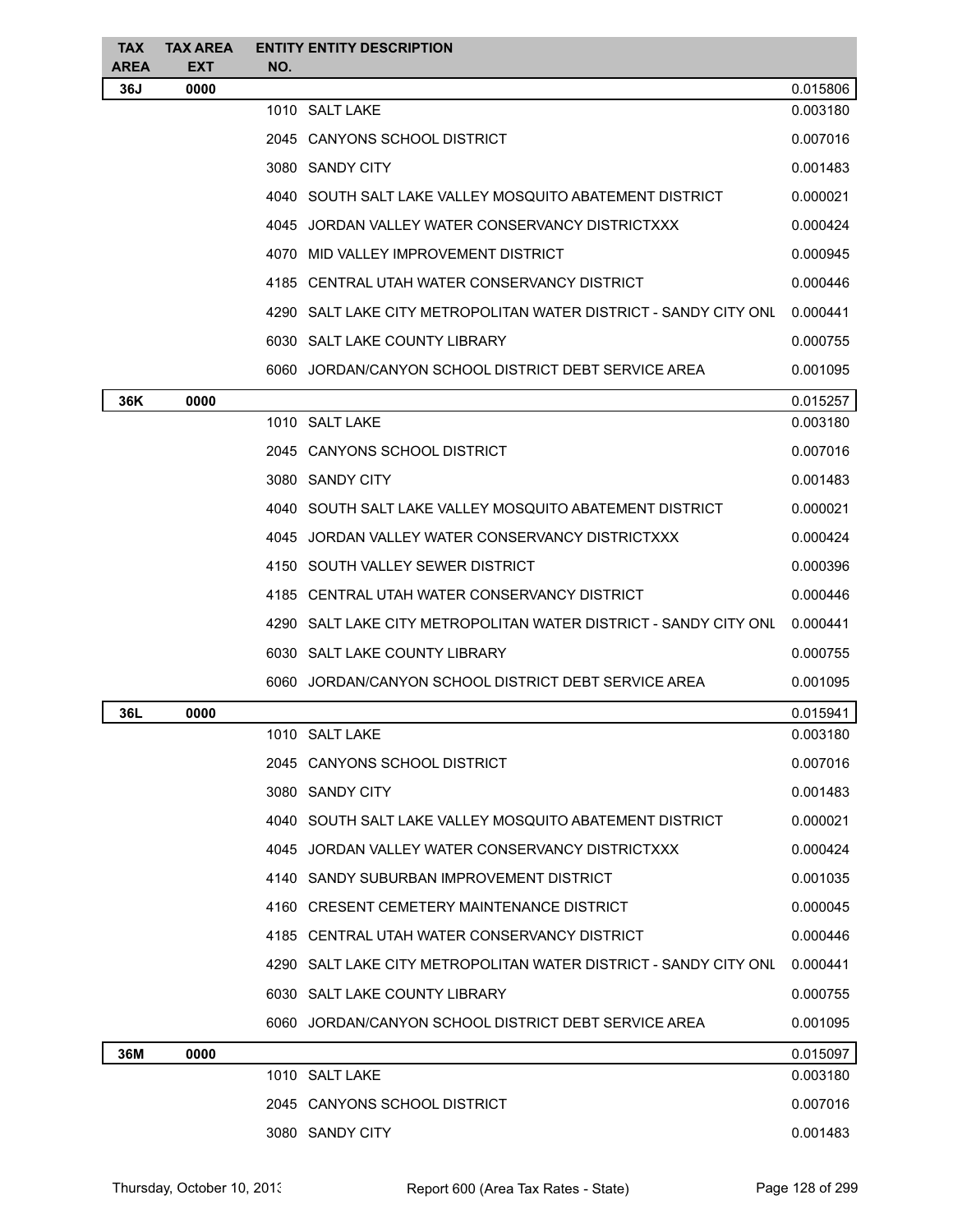| <b>TAX</b><br><b>AREA</b> | <b>TAX AREA</b><br><b>EXT</b> | NO.  | <b>ENTITY ENTITY DESCRIPTION</b>                                   |          |
|---------------------------|-------------------------------|------|--------------------------------------------------------------------|----------|
|                           |                               | 4040 | SOUTH SALT LAKE VALLEY MOSQUITO ABATEMENT DISTRICT                 | 0.000021 |
|                           |                               |      | 4045 JORDAN VALLEY WATER CONSERVANCY DISTRICTXXX                   | 0.000424 |
|                           |                               |      | 4090 COTTONWOOD IMPROVEMENT DISTRICT                               | 0.000236 |
|                           |                               |      | 4185 CENTRAL UTAH WATER CONSERVANCY DISTRICT                       | 0.000446 |
|                           |                               |      | 4290 SALT LAKE CITY METROPOLITAN WATER DISTRICT - SANDY CITY ONL   | 0.000441 |
|                           |                               |      | 6030 SALT LAKE COUNTY LIBRARY                                      | 0.000755 |
|                           |                               |      | 6060 JORDAN/CANYON SCHOOL DISTRICT DEBT SERVICE AREA               | 0.001095 |
| 36P                       | 0000                          |      |                                                                    | 0.015896 |
|                           |                               |      | 1010 SALT LAKE                                                     | 0.003180 |
|                           |                               |      | 2045 CANYONS SCHOOL DISTRICT                                       | 0.007016 |
|                           |                               |      | 3080 SANDY CITY                                                    | 0.001483 |
|                           |                               |      | 4040 SOUTH SALT LAKE VALLEY MOSQUITO ABATEMENT DISTRICT            | 0.000021 |
|                           |                               |      | 4045 JORDAN VALLEY WATER CONSERVANCY DISTRICTXXX                   | 0.000424 |
|                           |                               |      | 4140 SANDY SUBURBAN IMPROVEMENT DISTRICT                           | 0.001035 |
|                           |                               |      | 4185 CENTRAL UTAH WATER CONSERVANCY DISTRICT                       | 0.000446 |
|                           |                               |      | 4290   SALT LAKE CITY METROPOLITAN WATER DISTRICT - SANDY CITY ONL | 0.000441 |
|                           |                               |      | 6030 SALT LAKE COUNTY LIBRARY                                      | 0.000755 |
|                           |                               |      | 6060 JORDAN/CANYON SCHOOL DISTRICT DEBT SERVICE AREA               | 0.001095 |
| <b>36S</b>                | 0000                          |      |                                                                    | 0.016052 |
|                           |                               |      | 1010 SALT LAKE                                                     | 0.003180 |
|                           |                               |      | 2045 CANYONS SCHOOL DISTRICT                                       | 0.007016 |
|                           |                               |      | 3080 SANDY CITY                                                    | 0.001483 |
|                           |                               |      | 4040   SOUTH SALT LAKE VALLEY MOSQUITO ABATEMENT DISTRICT          | 0.000021 |
|                           |                               | 4045 | JORDAN VALLEY WATER CONSERVANCY DISTRICTXXX                        | 0.000424 |
|                           |                               |      | 4070 MID VALLEY IMPROVEMENT DISTRICT                               | 0.000945 |
|                           |                               |      | 4185 CENTRAL UTAH WATER CONSERVANCY DISTRICT                       | 0.000446 |
|                           |                               |      | 4240 ALTA CANYON RECREATION SPECIAL SERVICE DISTRICT               | 0.000246 |
|                           |                               |      | 4290   SALT LAKE CITY METROPOLITAN WATER DISTRICT - SANDY CITY ONL | 0.000441 |
|                           |                               |      | 6030 SALT LAKE COUNTY LIBRARY                                      | 0.000755 |
|                           |                               |      | 6060 JORDAN/CANYON SCHOOL DISTRICT DEBT SERVICE AREA               | 0.001095 |
| 36T                       | 0000                          |      |                                                                    | 0.015913 |
|                           |                               |      | 1010 SALT LAKE                                                     | 0.003180 |
|                           |                               |      | 2045 CANYONS SCHOOL DISTRICT                                       | 0.007016 |
|                           |                               |      | 3080 SANDY CITY                                                    | 0.001483 |
|                           |                               |      | 4040 SOUTH SALT LAKE VALLEY MOSQUITO ABATEMENT DISTRICT            | 0.000021 |
|                           |                               |      | 4140 SANDY SUBURBAN IMPROVEMENT DISTRICT                           | 0.001035 |
|                           |                               |      | 4150 SOUTH VALLEY SEWER DISTRICT                                   | 0.000396 |
|                           |                               |      | 4160 CRESENT CEMETERY MAINTENANCE DISTRICT                         | 0.000045 |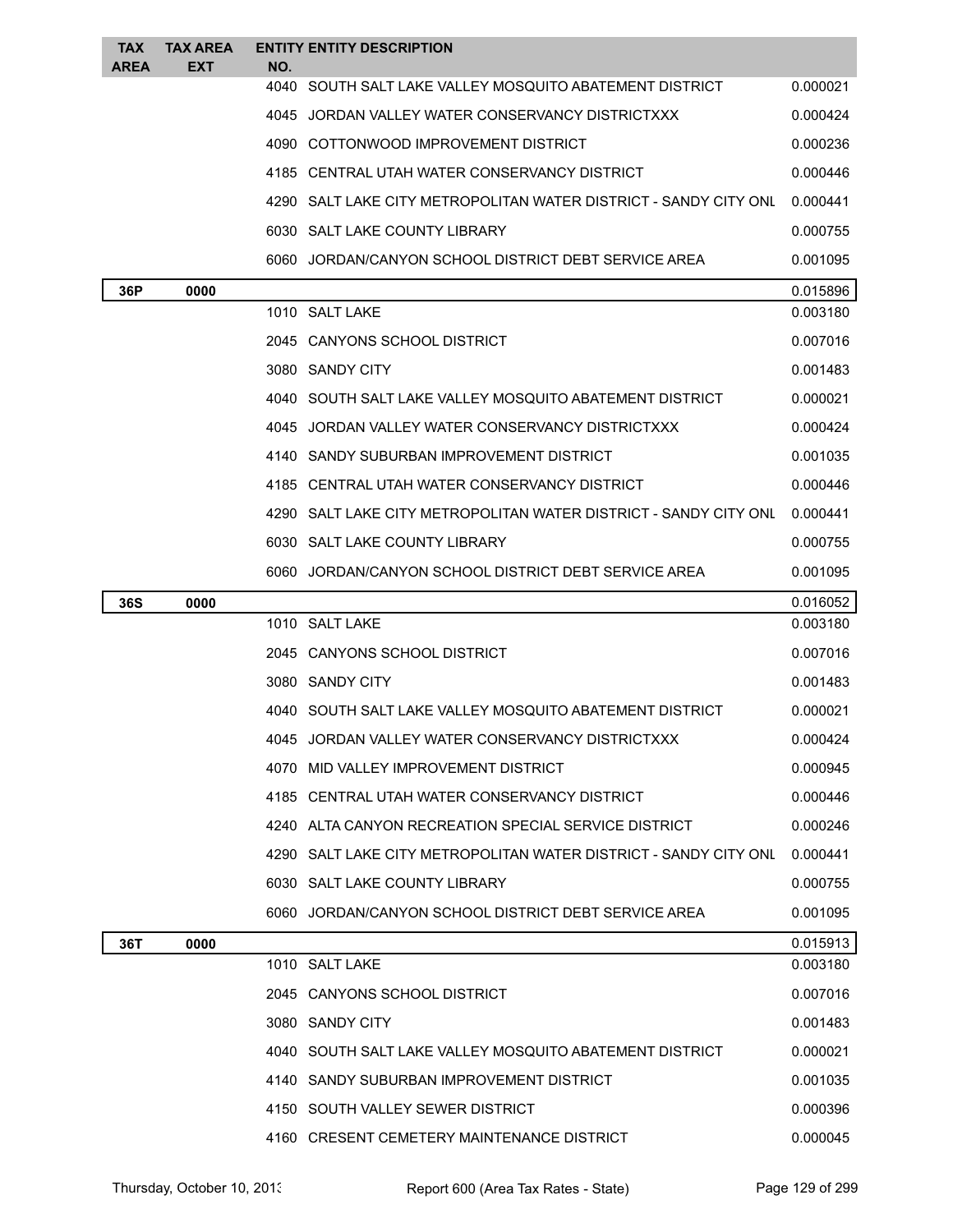| <b>TAX</b><br>AREA | <b>TAX AREA</b><br>EXT | NO.  | <b>ENTITY ENTITY DESCRIPTION</b>                                   |          |
|--------------------|------------------------|------|--------------------------------------------------------------------|----------|
|                    |                        |      | 4185 CENTRAL UTAH WATER CONSERVANCY DISTRICT                       | 0.000446 |
|                    |                        |      | 4290   SALT LAKE CITY METROPOLITAN WATER DISTRICT - SANDY CITY ONL | 0.000441 |
|                    |                        |      | 6030 SALT LAKE COUNTY LIBRARY                                      | 0.000755 |
|                    |                        |      | 6060 JORDAN/CANYON SCHOOL DISTRICT DEBT SERVICE AREA               | 0.001095 |
| 36V                | 0000                   |      |                                                                    | 0.014902 |
|                    |                        |      | 1010 SALT LAKE                                                     | 0.003180 |
|                    |                        |      | 2045 CANYONS SCHOOL DISTRICT                                       | 0.007016 |
|                    |                        |      | 3080 SANDY CITY                                                    | 0.001483 |
|                    |                        |      | 4040 SOUTH SALT LAKE VALLEY MOSQUITO ABATEMENT DISTRICT            | 0.000021 |
|                    |                        |      | 4045 JORDAN VALLEY WATER CONSERVANCY DISTRICTXXX                   | 0.000424 |
|                    |                        |      | 4090 COTTONWOOD IMPROVEMENT DISTRICT                               | 0.000236 |
|                    |                        |      | 4185 CENTRAL UTAH WATER CONSERVANCY DISTRICT                       | 0.000446 |
|                    |                        |      | 4240 ALTA CANYON RECREATION SPECIAL SERVICE DISTRICT               | 0.000246 |
|                    |                        |      | 6030 SALT LAKE COUNTY LIBRARY                                      | 0.000755 |
|                    |                        |      | 6060 JORDAN/CANYON SCHOOL DISTRICT DEBT SERVICE AREA               | 0.001095 |
| <b>36W</b>         | 0000                   |      |                                                                    | 0.014878 |
|                    |                        |      | 1010 SALT LAKE                                                     | 0.003180 |
|                    |                        |      | 2045 CANYONS SCHOOL DISTRICT                                       | 0.007016 |
|                    |                        |      | 3080 SANDY CITY                                                    | 0.001483 |
|                    |                        |      | 4040   SOUTH SALT LAKE VALLEY MOSQUITO ABATEMENT DISTRICT          | 0.000021 |
|                    |                        | 4150 | SOUTH VALLEY SEWER DISTRICT                                        | 0.000396 |
|                    |                        |      | 4160 CRESENT CEMETERY MAINTENANCE DISTRICT                         | 0.000045 |
|                    |                        |      | 4185 CENTRAL UTAH WATER CONSERVANCY DISTRICT                       | 0.000446 |
|                    |                        |      | 4290 SALT LAKE CITY METROPOLITAN WATER DISTRICT - SANDY CITY ONL   | 0.000441 |
|                    |                        |      | 6030 SALT LAKE COUNTY LIBRARY                                      | 0.000755 |
|                    |                        |      | 6060 JORDAN/CANYON SCHOOL DISTRICT DEBT SERVICE AREA               | 0.001095 |
| 37D                | 0000                   |      |                                                                    | 0.014492 |
|                    |                        |      | 1010 SALT LAKE                                                     | 0.003180 |
|                    |                        |      | 2040 JORDAN SCHOOL DISTRICT                                        | 0.007132 |
|                    |                        |      | 3110 WEST JORDAN CITY                                              | 0.002562 |
|                    |                        |      | 4040 SOUTH SALT LAKE VALLEY MOSQUITO ABATEMENT DISTRICT            | 0.000021 |
|                    |                        |      | 4150 SOUTH VALLEY SEWER DISTRICT                                   | 0.000396 |
|                    |                        |      | 4185 CENTRAL UTAH WATER CONSERVANCY DISTRICT                       | 0.000446 |
|                    |                        |      | 6030 SALT LAKE COUNTY LIBRARY                                      | 0.000755 |
| 37G                | 0000                   |      |                                                                    | 0.014916 |
|                    |                        |      | 1010 SALT LAKE                                                     | 0.003180 |
|                    |                        |      | 2040 JORDAN SCHOOL DISTRICT                                        | 0.007132 |
|                    |                        |      | 3110 WEST JORDAN CITY                                              | 0.002562 |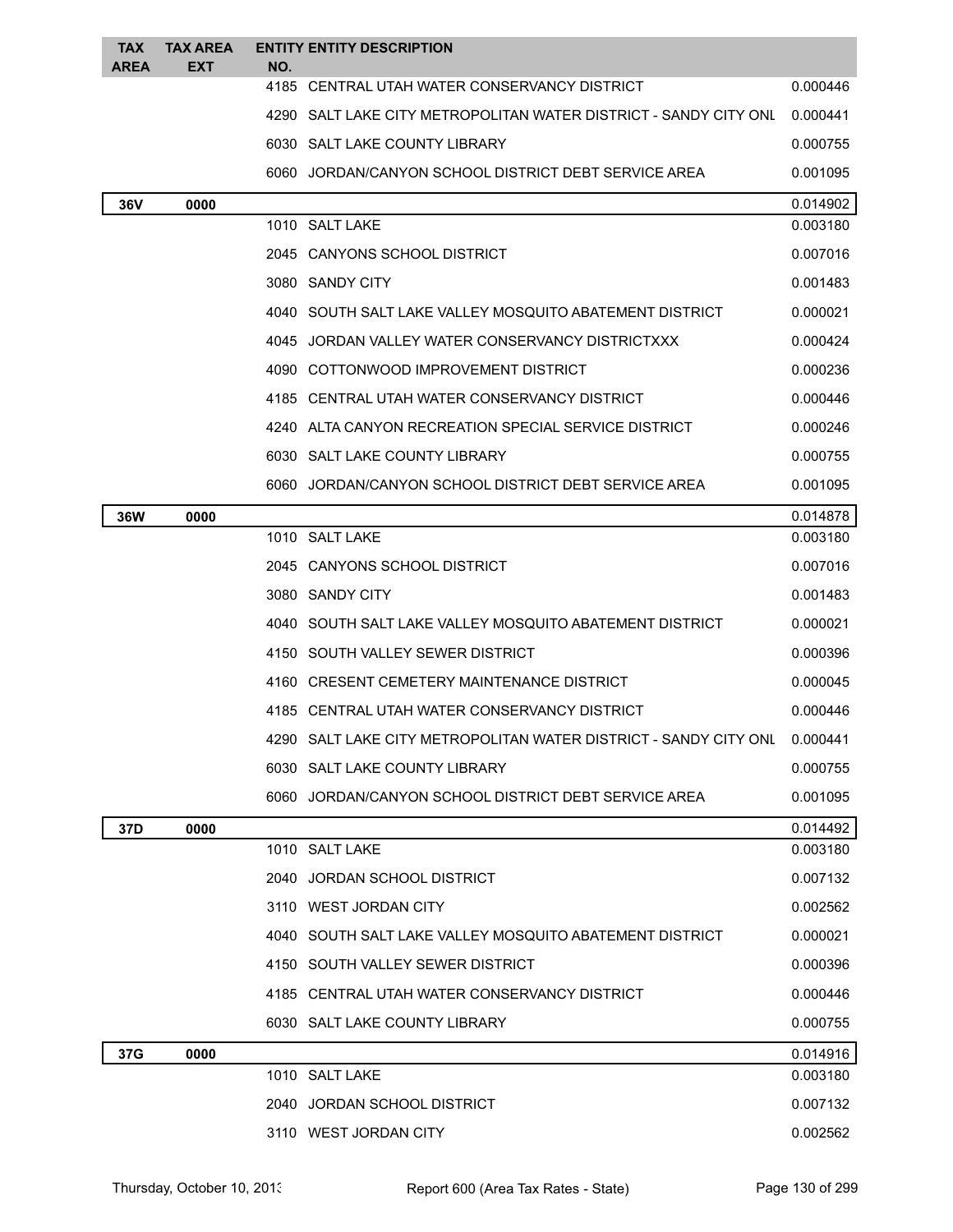| TAX<br><b>AREA</b> | <b>TAX AREA</b><br>EXT | NO.  | <b>ENTITY ENTITY DESCRIPTION</b>                            |          |
|--------------------|------------------------|------|-------------------------------------------------------------|----------|
|                    |                        |      | 4040 SOUTH SALT LAKE VALLEY MOSQUITO ABATEMENT DISTRICT     | 0.000021 |
|                    |                        |      | 4045 JORDAN VALLEY WATER CONSERVANCY DISTRICTXXX            | 0.000424 |
|                    |                        |      | 4150 SOUTH VALLEY SEWER DISTRICT                            | 0.000396 |
|                    |                        |      | 4185 CENTRAL UTAH WATER CONSERVANCY DISTRICT                | 0.000446 |
|                    |                        |      | 6030 SALT LAKE COUNTY LIBRARY                               | 0.000755 |
| 37J                | 0000                   |      |                                                             | 0.016578 |
|                    |                        |      | 1010 SALT LAKE                                              | 0.003180 |
|                    |                        |      | 2040 JORDAN SCHOOL DISTRICT                                 | 0.007132 |
|                    |                        |      | 3110 WEST JORDAN CITY                                       | 0.002562 |
|                    |                        |      | 4040 SOUTH SALT LAKE VALLEY MOSQUITO ABATEMENT DISTRICT     | 0.000021 |
|                    |                        | 4045 | JORDAN VALLEY WATER CONSERVANCY DISTRICTXXX                 | 0.000424 |
|                    |                        |      | 4185 CENTRAL UTAH WATER CONSERVANCY DISTRICT                | 0.000446 |
|                    |                        |      | 4280 WEST JORDAN FAIRWAY ESTATES SPECIAL SERVICE DISTRICT   | 0.002058 |
|                    |                        |      | 6030 SALT LAKE COUNTY LIBRARY                               | 0.000755 |
| 37K                | 0000                   |      |                                                             | 0.014520 |
|                    |                        |      | 1010 SALT LAKE                                              | 0.003180 |
|                    |                        |      | 2040 JORDAN SCHOOL DISTRICT                                 | 0.007132 |
|                    |                        |      | 3110 WEST JORDAN CITY                                       | 0.002562 |
|                    |                        |      | 4040 SOUTH SALT LAKE VALLEY MOSQUITO ABATEMENT DISTRICT     | 0.000021 |
|                    |                        |      | 4045 JORDAN VALLEY WATER CONSERVANCY DISTRICTXXX            | 0.000424 |
|                    |                        |      | 4185 CENTRAL UTAH WATER CONSERVANCY DISTRICT                | 0.000446 |
|                    |                        |      | 6027 AREA EXCLUDED FROM SALT LAKE COUNTY SEWERAGE IMPROVEMI |          |
|                    |                        |      | 6030 SALT LAKE COUNTY LIBRARY                               | 0.000755 |
| 37L                | 0000                   |      |                                                             | 0.014096 |
|                    |                        |      | 1010 SALT LAKE                                              | 0.003180 |
|                    |                        |      | 2040 JORDAN SCHOOL DISTRICT                                 | 0.007132 |
|                    |                        |      | 3110 WEST JORDAN CITY                                       | 0.002562 |
|                    |                        |      | 4040 SOUTH SALT LAKE VALLEY MOSQUITO ABATEMENT DISTRICT     | 0.000021 |
|                    |                        |      | 4185 CENTRAL UTAH WATER CONSERVANCY DISTRICT                | 0.000446 |
|                    |                        |      | 6027 AREA EXCLUDED FROM SALT LAKE COUNTY SEWERAGE IMPROVEMI |          |
|                    |                        |      | 6030 SALT LAKE COUNTY LIBRARY                               | 0.000755 |
| 37M                | 0000                   |      |                                                             | 0.014520 |
|                    |                        |      | 1010 SALT LAKE                                              | 0.003180 |
|                    |                        |      | 2040 JORDAN SCHOOL DISTRICT                                 | 0.007132 |
|                    |                        |      | 3110 WEST JORDAN CITY                                       | 0.002562 |
|                    |                        |      | 4040 SOUTH SALT LAKE VALLEY MOSQUITO ABATEMENT DISTRICT     | 0.000021 |
|                    |                        |      | 4045 JORDAN VALLEY WATER CONSERVANCY DISTRICTXXX            | 0.000424 |
|                    |                        |      | 4185 CENTRAL UTAH WATER CONSERVANCY DISTRICT                | 0.000446 |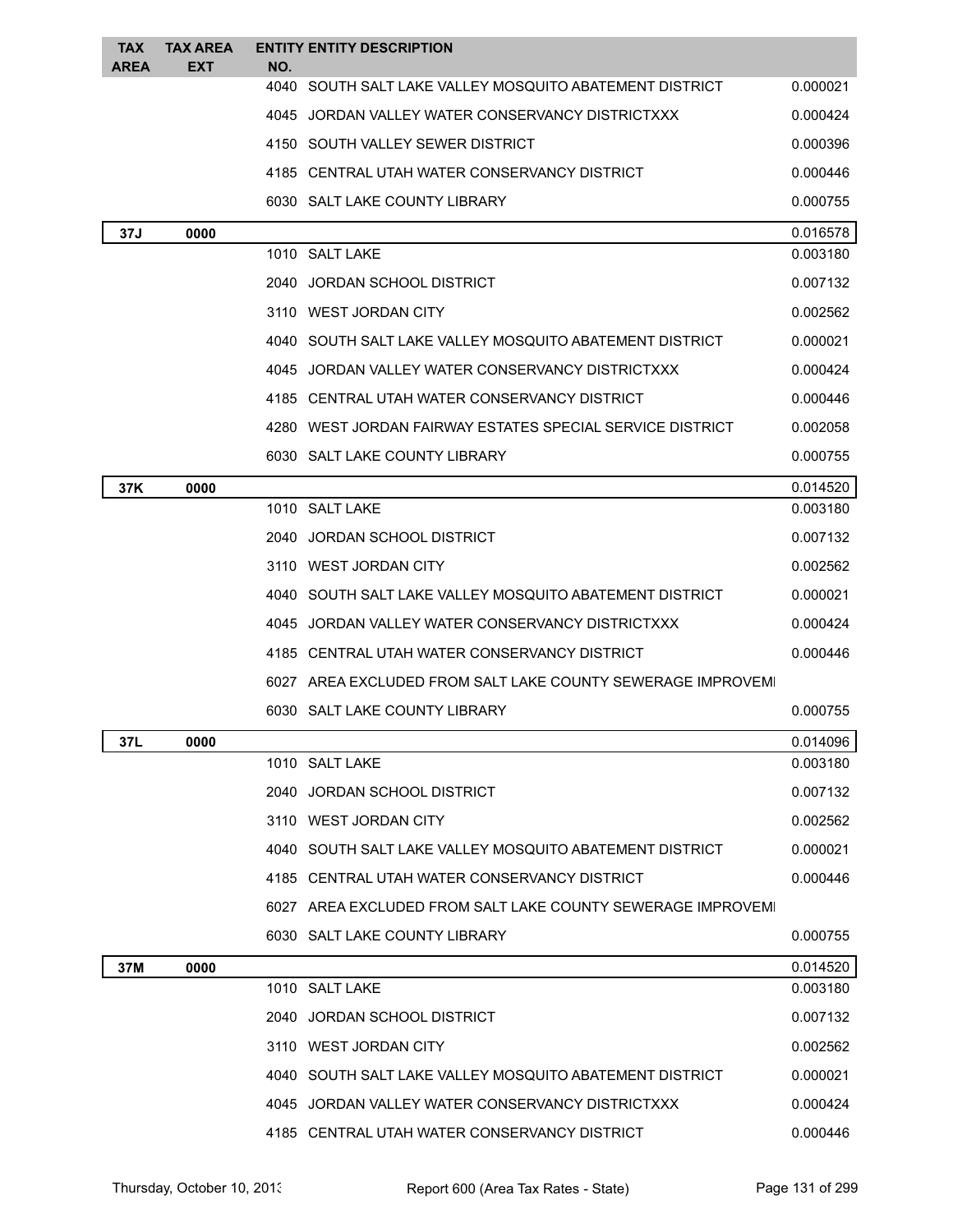| <b>TAX</b><br><b>AREA</b> | <b>TAX AREA</b><br><b>EXT</b> | NO. | <b>ENTITY ENTITY DESCRIPTION</b>                        |                 |
|---------------------------|-------------------------------|-----|---------------------------------------------------------|-----------------|
|                           |                               |     | 6030 SALT LAKE COUNTY LIBRARY                           | 0.000755        |
| 37N                       | 0000                          |     |                                                         | 0.014520        |
|                           |                               |     | 1010 SALT LAKE                                          | 0.003180        |
|                           |                               |     | 2040 JORDAN SCHOOL DISTRICT                             | 0.007132        |
|                           |                               |     | 3110 WEST JORDAN CITY                                   | 0.002562        |
|                           |                               |     | 4040 SOUTH SALT LAKE VALLEY MOSQUITO ABATEMENT DISTRICT | 0.000021        |
|                           |                               |     | 4045 JORDAN VALLEY WATER CONSERVANCY DISTRICTXXX        | 0.000424        |
|                           |                               |     | 4185 CENTRAL UTAH WATER CONSERVANCY DISTRICT            | 0.000446        |
|                           |                               |     | 6030 SALT LAKE COUNTY LIBRARY                           | 0.000755        |
| 37P                       | 0000                          |     |                                                         | 0.014520        |
|                           |                               |     | 1010 SALT LAKE                                          | 0.003180        |
|                           |                               |     | 2040 JORDAN SCHOOL DISTRICT                             | 0.007132        |
|                           |                               |     | 3110 WEST JORDAN CITY                                   | 0.002562        |
|                           |                               |     | 4040 SOUTH SALT LAKE VALLEY MOSQUITO ABATEMENT DISTRICT | 0.000021        |
|                           |                               |     | 4045 JORDAN VALLEY WATER CONSERVANCY DISTRICTXXX        | 0.000424        |
|                           |                               |     | 4185 CENTRAL UTAH WATER CONSERVANCY DISTRICT            | 0.000446        |
|                           |                               |     | 6030 SALT LAKE COUNTY LIBRARY                           | 0.000755        |
| 37Q                       | 0000                          |     |                                                         | 0.014520        |
|                           |                               |     | 1010 SALT LAKE                                          | 0.003180        |
|                           |                               |     | 2040 JORDAN SCHOOL DISTRICT                             | 0.007132        |
|                           |                               |     | 3110 WEST JORDAN CITY                                   | 0.002562        |
|                           |                               |     | 4040 SOUTH SALT LAKE VALLEY MOSQUITO ABATEMENT DISTRICT | 0.000021        |
|                           |                               |     | 4045 JORDAN VALLEY WATER CONSERVANCY DISTRICTXXX        | 0.000424        |
|                           |                               |     | 4185 CENTRAL UTAH WATER CONSERVANCY DISTRICT            | 0.000446        |
|                           |                               |     | 6030 SALT LAKE COUNTY LIBRARY                           | 0.000755        |
| 37R                       | 0000                          |     |                                                         | 0.014520        |
|                           |                               |     | 1010 SALT LAKE                                          | 0.003180        |
|                           |                               |     | 2040 JORDAN SCHOOL DISTRICT                             | 0.007132        |
|                           |                               |     | 3110 WEST JORDAN CITY                                   | 0.002562        |
|                           |                               |     | 4040 SOUTH SALT LAKE VALLEY MOSQUITO ABATEMENT DISTRICT | 0.000021        |
|                           |                               |     | 4045 JORDAN VALLEY WATER CONSERVANCY DISTRICTXXX        | 0.000424        |
|                           |                               |     | 4185 CENTRAL UTAH WATER CONSERVANCY DISTRICT            | 0.000446        |
|                           |                               |     | 6030 SALT LAKE COUNTY LIBRARY                           | 0.000755        |
| 37S                       | 0000                          |     |                                                         | 0.014520        |
|                           |                               |     | 1010 SALT LAKE                                          | 0.003180        |
|                           |                               |     | 2040 JORDAN SCHOOL DISTRICT                             | 0.007132        |
|                           |                               |     | 3110 WEST JORDAN CITY                                   | 0.002562        |
|                           |                               |     | 4040 SOUTH SALT LAKE VALLEY MOSQUITO ABATEMENT DISTRICT | 0.000021        |
|                           |                               |     | 4045 JORDAN VALLEY WATER CONSERVANCY DISTRICTXXX        | 0.000424        |
|                           | Thursday, October 10, 2013    |     | Report 600 (Area Tax Rates - State)                     | Page 132 of 299 |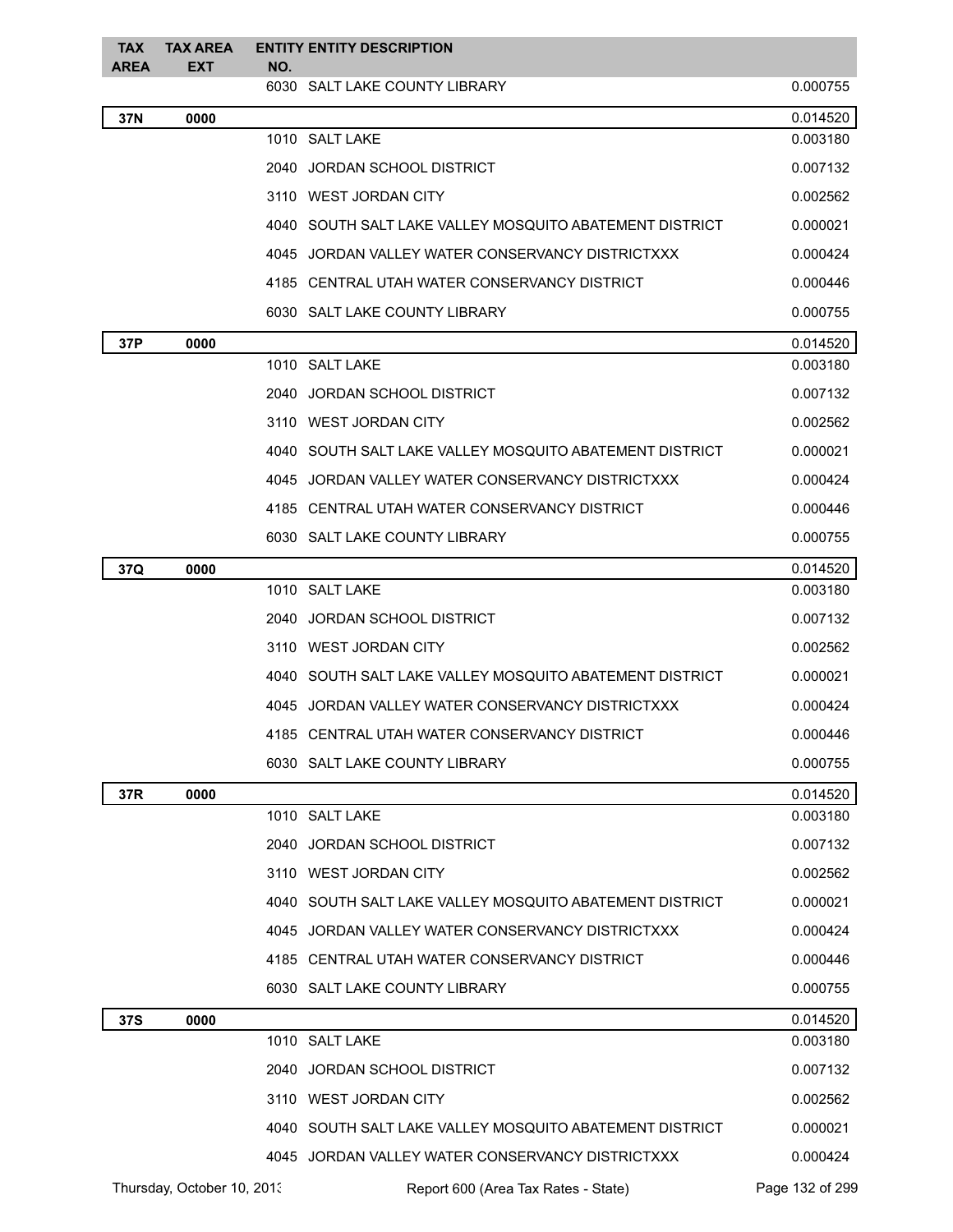| TAX<br><b>AREA</b> | <b>TAX AREA</b><br><b>EXT</b> | NO. | <b>ENTITY ENTITY DESCRIPTION</b>                            |          |
|--------------------|-------------------------------|-----|-------------------------------------------------------------|----------|
|                    |                               |     | 4185 CENTRAL UTAH WATER CONSERVANCY DISTRICT                | 0.000446 |
|                    |                               |     | 6030 SALT LAKE COUNTY LIBRARY                               | 0.000755 |
| 37T                | 0000                          |     |                                                             | 0.014520 |
|                    |                               |     | 1010 SALT LAKE                                              | 0.003180 |
|                    |                               |     | 2040 JORDAN SCHOOL DISTRICT                                 | 0.007132 |
|                    |                               |     | 3110 WEST JORDAN CITY                                       | 0.002562 |
|                    |                               |     | 4040 SOUTH SALT LAKE VALLEY MOSQUITO ABATEMENT DISTRICT     | 0.000021 |
|                    |                               |     | 4045 JORDAN VALLEY WATER CONSERVANCY DISTRICTXXX            | 0.000424 |
|                    |                               |     | 4185 CENTRAL UTAH WATER CONSERVANCY DISTRICT                | 0.000446 |
|                    |                               |     | 6027 AREA EXCLUDED FROM SALT LAKE COUNTY SEWERAGE IMPROVEMI |          |
|                    |                               |     | 6030 SALT LAKE COUNTY LIBRARY                               | 0.000755 |
| 37V                | 0000                          |     |                                                             | 0.014520 |
|                    |                               |     | 1010 SALT LAKE                                              | 0.003180 |
|                    |                               |     | 2040 JORDAN SCHOOL DISTRICT                                 | 0.007132 |
|                    |                               |     | 3110 WEST JORDAN CITY                                       | 0.002562 |
|                    |                               |     | 4040 SOUTH SALT LAKE VALLEY MOSQUITO ABATEMENT DISTRICT     | 0.000021 |
|                    |                               |     | 4045 JORDAN VALLEY WATER CONSERVANCY DISTRICTXXX            | 0.000424 |
|                    |                               |     | 4185 CENTRAL UTAH WATER CONSERVANCY DISTRICT                | 0.000446 |
|                    |                               |     | 6030 SALT LAKE COUNTY LIBRARY                               | 0.000755 |
| 37Y                | 0000                          |     |                                                             | 0.015799 |
|                    |                               |     | 1010 SALT LAKE                                              | 0.003180 |
|                    |                               |     | 2040 JORDAN SCHOOL DISTRICT                                 | 0.007132 |
|                    |                               |     | 3110 WEST JORDAN CITY                                       | 0.002562 |
|                    |                               |     | 4040 SOUTH SALT LAKE VALLEY MOSQUITO ABATEMENT DISTRICT     | 0.000021 |
|                    |                               |     | 4045 JORDAN VALLEY WATER CONSERVANCY DISTRICTXXX            | 0.000424 |
|                    |                               |     | 4180 OQUIRRH RECREATION AND PARKS DISTRICT                  | 0.001279 |
|                    |                               |     | 4185 CENTRAL UTAH WATER CONSERVANCY DISTRICT                | 0.000446 |
|                    |                               |     | 6030 SALT LAKE COUNTY LIBRARY                               | 0.000755 |
| 37Z                | 0000                          |     |                                                             | 0.016620 |
|                    |                               |     | 1010 SALT LAKE                                              | 0.003180 |
|                    |                               |     | 2040 JORDAN SCHOOL DISTRICT                                 | 0.007132 |
|                    |                               |     | 3110 WEST JORDAN CITY                                       | 0.002562 |
|                    |                               |     | 4040 SOUTH SALT LAKE VALLEY MOSQUITO ABATEMENT DISTRICT     | 0.000021 |
|                    |                               |     | 4045 JORDAN VALLEY WATER CONSERVANCY DISTRICTXXX            | 0.000424 |
|                    |                               |     | 4120 KEARNS IMPROVEMENT DISTRICT                            | 0.000821 |
|                    |                               |     | 4180 OQUIRRH RECREATION AND PARKS DISTRICT                  | 0.001279 |
|                    |                               |     | 4185 CENTRAL UTAH WATER CONSERVANCY DISTRICT                | 0.000446 |
|                    |                               |     | 6030 SALT LAKE COUNTY LIBRARY                               | 0.000755 |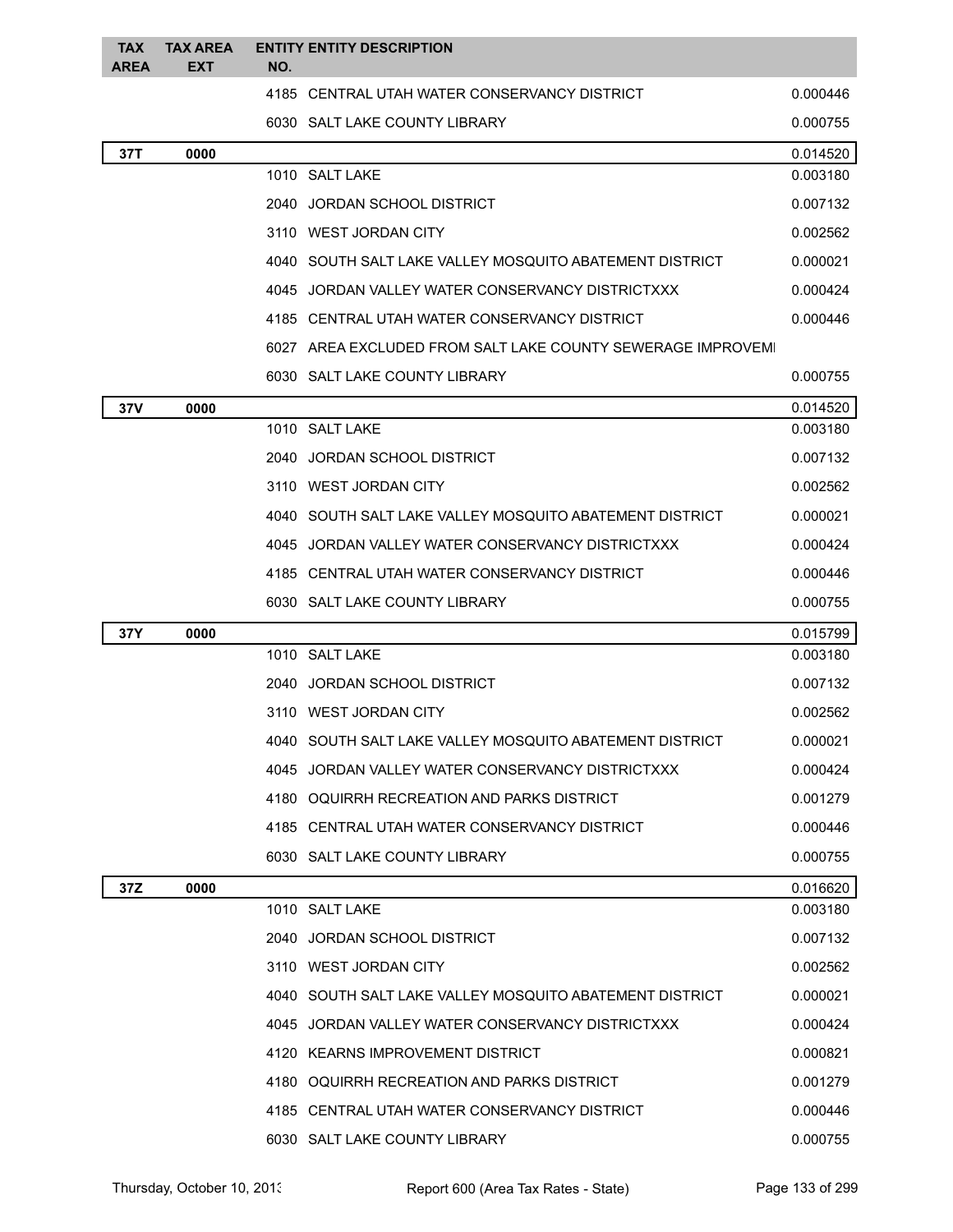| <b>TAX</b><br><b>AREA</b> | <b>TAX AREA</b><br><b>EXT</b> | <b>ENTITY ENTITY DESCRIPTION</b><br>NO.                 |          |
|---------------------------|-------------------------------|---------------------------------------------------------|----------|
| 38B                       | 0000                          |                                                         | 0.014794 |
|                           |                               | 1010 SALT LAKE                                          | 0.003180 |
|                           |                               | 2040 JORDAN SCHOOL DISTRICT                             | 0.007132 |
|                           |                               | 3090 SOUTH JORDAN                                       | 0.002440 |
|                           |                               | 4040 SOUTH SALT LAKE VALLEY MOSQUITO ABATEMENT DISTRICT | 0.000021 |
|                           |                               | 4045 JORDAN VALLEY WATER CONSERVANCY DISTRICTXXX        | 0.000424 |
|                           |                               | 4150 SOUTH VALLEY SEWER DISTRICT                        | 0.000396 |
|                           |                               | 4185 CENTRAL UTAH WATER CONSERVANCY DISTRICT            | 0.000446 |
|                           |                               | 6030 SALT LAKE COUNTY LIBRARY                           | 0.000755 |
| 38C                       | 0000                          |                                                         | 0.014839 |
|                           |                               | 1010 SALT LAKE                                          | 0.003180 |
|                           |                               | 2040 JORDAN SCHOOL DISTRICT                             | 0.007132 |
|                           |                               | 3090 SOUTH JORDAN                                       | 0.002440 |
|                           |                               | 4040 SOUTH SALT LAKE VALLEY MOSQUITO ABATEMENT DISTRICT | 0.000021 |
|                           |                               | 4045 JORDAN VALLEY WATER CONSERVANCY DISTRICTXXX        | 0.000424 |
|                           |                               | 4150 SOUTH VALLEY SEWER DISTRICT                        | 0.000396 |
|                           |                               | 4160 CRESENT CEMETERY MAINTENANCE DISTRICT              | 0.000045 |
|                           |                               | 4185 CENTRAL UTAH WATER CONSERVANCY DISTRICT            | 0.000446 |
|                           |                               | 6030 SALT LAKE COUNTY LIBRARY                           | 0.000755 |
| 38D                       | 0000                          |                                                         | 0.014839 |
|                           |                               | 1010 SALT LAKE                                          | 0.003180 |
|                           |                               | 2040 JORDAN SCHOOL DISTRICT                             | 0.007132 |
|                           |                               | 3090 SOUTH JORDAN                                       | 0.002440 |
|                           |                               | 4040 SOUTH SALT LAKE VALLEY MOSQUITO ABATEMENT DISTRICT | 0.000021 |
|                           |                               | 4045 JORDAN VALLEY WATER CONSERVANCY DISTRICTXXX        | 0.000424 |
|                           |                               | 4150 SOUTH VALLEY SEWER DISTRICT                        | 0.000396 |
|                           |                               | 4160 CRESENT CEMETERY MAINTENANCE DISTRICT              | 0.000045 |
|                           |                               | 4185 CENTRAL UTAH WATER CONSERVANCY DISTRICT            | 0.000446 |
|                           |                               | 6030 SALT LAKE COUNTY LIBRARY                           | 0.000755 |
| 38E                       | 0000                          |                                                         | 0.014794 |
|                           |                               | 1010 SALT LAKE                                          | 0.003180 |
|                           |                               | 2040 JORDAN SCHOOL DISTRICT                             | 0.007132 |
|                           |                               | 3090 SOUTH JORDAN                                       | 0.002440 |
|                           |                               | 4040 SOUTH SALT LAKE VALLEY MOSQUITO ABATEMENT DISTRICT | 0.000021 |
|                           |                               | 4045 JORDAN VALLEY WATER CONSERVANCY DISTRICTXXX        | 0.000424 |
|                           |                               | 4150 SOUTH VALLEY SEWER DISTRICT                        | 0.000396 |
|                           |                               | 4185 CENTRAL UTAH WATER CONSERVANCY DISTRICT            | 0.000446 |
|                           |                               | 6030 SALT LAKE COUNTY LIBRARY                           | 0.000755 |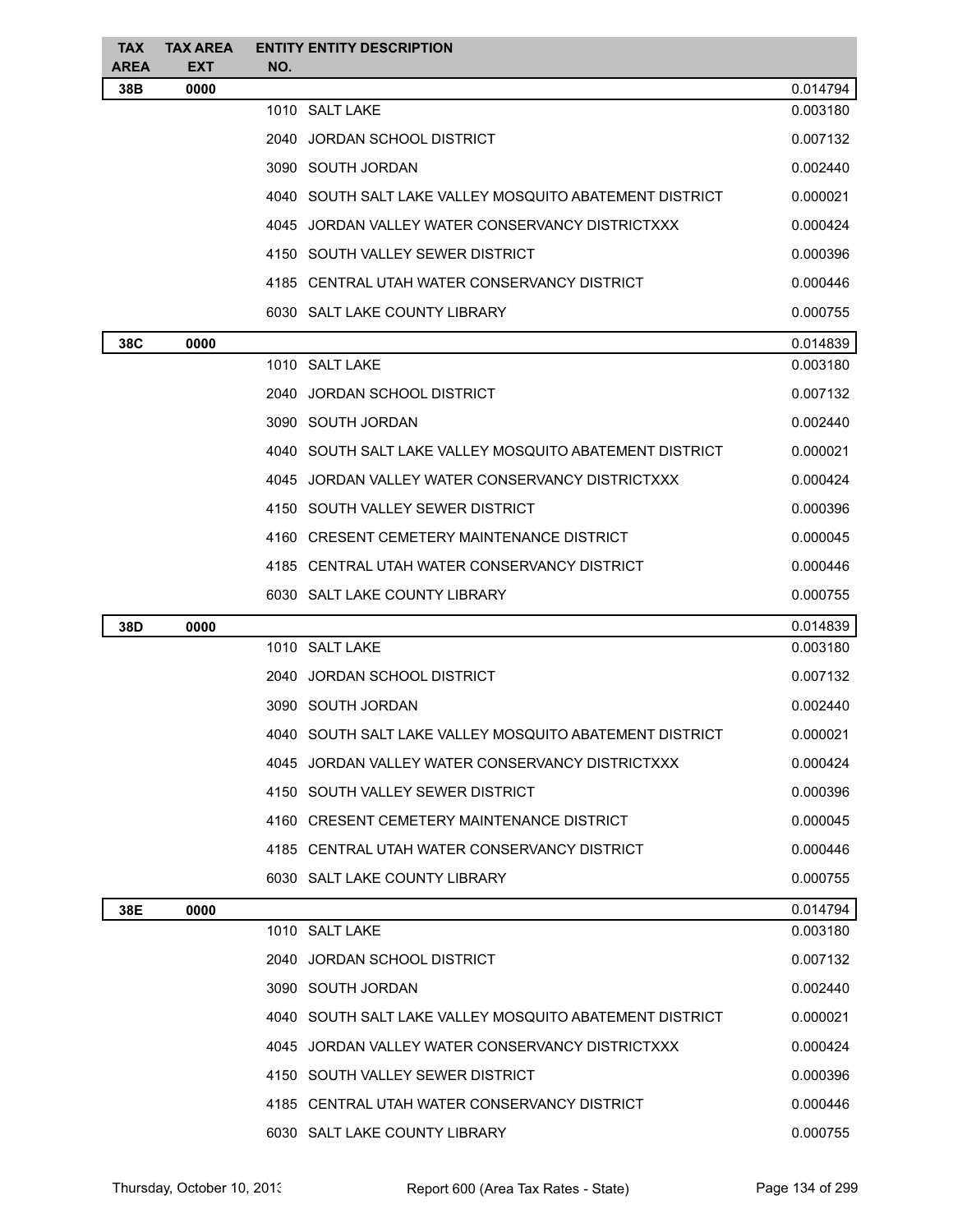| TAX.<br><b>AREA</b> | <b>TAX AREA</b><br><b>EXT</b> | NO. | <b>ENTITY ENTITY DESCRIPTION</b>                          |                 |
|---------------------|-------------------------------|-----|-----------------------------------------------------------|-----------------|
| 38F                 | 0000                          |     |                                                           | 0.014794        |
|                     |                               |     | 1010 SALT LAKE                                            | 0.003180        |
|                     |                               |     | 2040 JORDAN SCHOOL DISTRICT                               | 0.007132        |
|                     |                               |     | 3090 SOUTH JORDAN                                         | 0.002440        |
|                     |                               |     | 4040   SOUTH SALT LAKE VALLEY MOSQUITO ABATEMENT DISTRICT | 0.000021        |
|                     |                               |     | 4045 JORDAN VALLEY WATER CONSERVANCY DISTRICTXXX          | 0.000424        |
|                     |                               |     | 4150 SOUTH VALLEY SEWER DISTRICT                          | 0.000396        |
|                     |                               |     | 4185 CENTRAL UTAH WATER CONSERVANCY DISTRICT              | 0.000446        |
|                     |                               |     | 6030 SALT LAKE COUNTY LIBRARY                             | 0.000755        |
| 38G                 | 0000                          |     |                                                           | 0.014794        |
|                     |                               |     | 1010 SALT LAKE                                            | 0.003180        |
|                     |                               |     | 2040 JORDAN SCHOOL DISTRICT                               | 0.007132        |
|                     |                               |     | 3090 SOUTH JORDAN                                         | 0.002440        |
|                     |                               |     | 4040   SOUTH SALT LAKE VALLEY MOSQUITO ABATEMENT DISTRICT | 0.000021        |
|                     |                               |     | 4045 JORDAN VALLEY WATER CONSERVANCY DISTRICTXXX          | 0.000424        |
|                     |                               |     | 4150   SOUTH VALLEY SEWER DISTRICT                        | 0.000396        |
|                     |                               |     | 4185   CENTRAL UTAH WATER CONSERVANCY DISTRICT            | 0.000446        |
|                     |                               |     | 6030 SALT LAKE COUNTY LIBRARY                             | 0.000755        |
| 38H                 | 0000                          |     |                                                           | 0.014794        |
|                     |                               |     | 1010 SALT LAKE                                            | 0.003180        |
|                     |                               |     | 2040 JORDAN SCHOOL DISTRICT                               | 0.007132        |
|                     |                               |     | 3090 SOUTH JORDAN                                         | 0.002440        |
|                     |                               |     | 4040   SOUTH SALT LAKE VALLEY MOSQUITO ABATEMENT DISTRICT | 0.000021        |
|                     |                               |     | 4045 JORDAN VALLEY WATER CONSERVANCY DISTRICTXXX          | 0.000424        |
|                     |                               |     | 4150   SOUTH VALLEY SEWER DISTRICT                        | 0.000396        |
|                     |                               |     | 4185 CENTRAL UTAH WATER CONSERVANCY DISTRICT              | 0.000446        |
|                     |                               |     | 6030 SALT LAKE COUNTY LIBRARY                             | 0.000755        |
| 381                 | 0000                          |     |                                                           | 0.014794        |
|                     |                               |     | 1010 SALT LAKE                                            | 0.003180        |
|                     |                               |     | 2040 JORDAN SCHOOL DISTRICT                               | 0.007132        |
|                     |                               |     | 3090 SOUTH JORDAN                                         | 0.002440        |
|                     |                               |     | 4040 SOUTH SALT LAKE VALLEY MOSQUITO ABATEMENT DISTRICT   | 0.000021        |
|                     |                               |     | 4045 JORDAN VALLEY WATER CONSERVANCY DISTRICTXXX          | 0.000424        |
|                     |                               |     | 4150 SOUTH VALLEY SEWER DISTRICT                          | 0.000396        |
|                     |                               |     | 4185 CENTRAL UTAH WATER CONSERVANCY DISTRICT              | 0.000446        |
|                     |                               |     | 6030 SALT LAKE COUNTY LIBRARY                             | 0.000755        |
| 38J                 | 0000                          |     |                                                           | 0.014794        |
|                     |                               |     | 1010 SALT LAKE                                            | 0.003180        |
|                     |                               |     | 2040 JORDAN SCHOOL DISTRICT                               | 0.007132        |
|                     | Thursday, October 10, 2013    |     | Report 600 (Area Tax Rates - State)                       | Page 135 of 299 |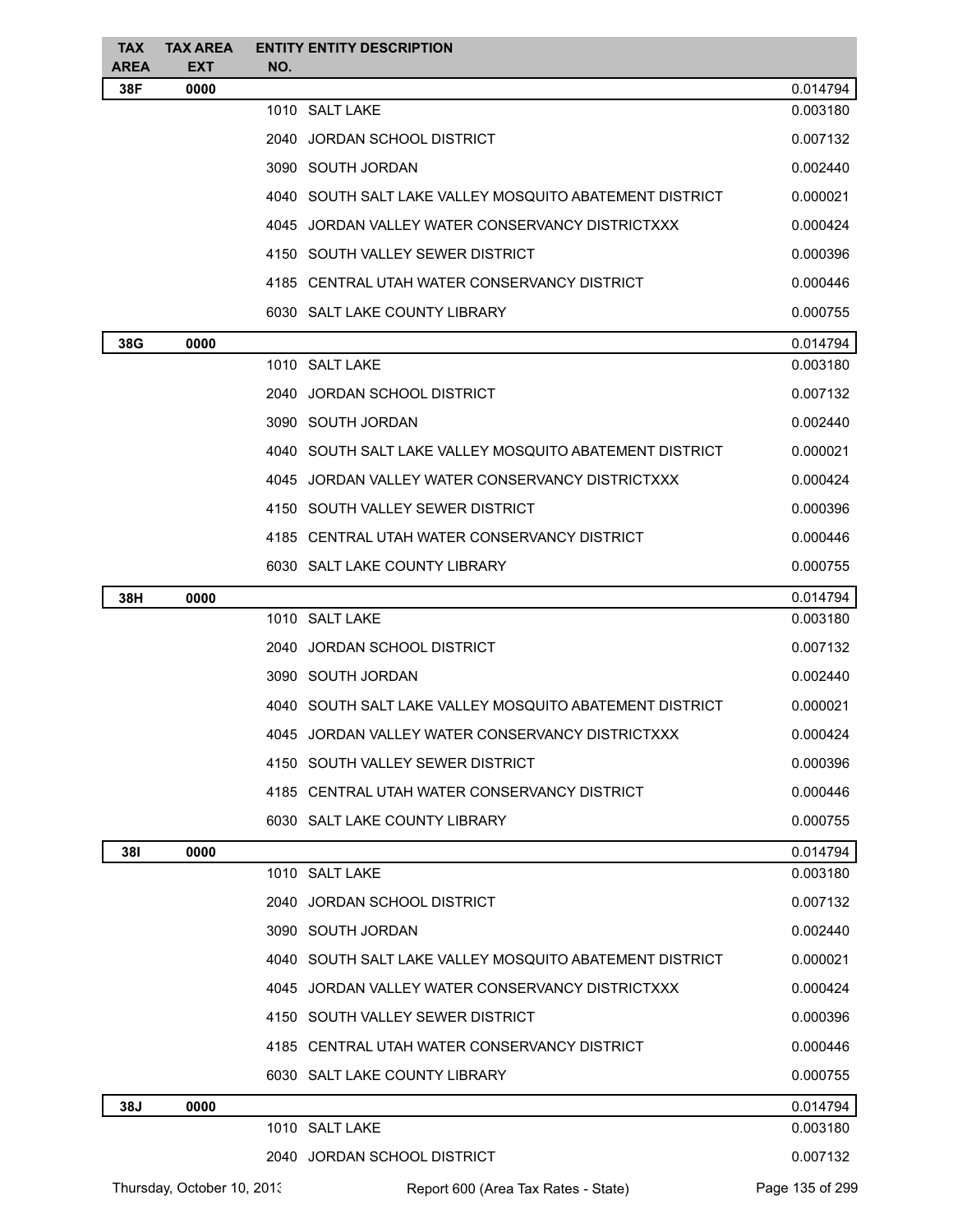| <b>TAX</b><br><b>AREA</b> | <b>TAX AREA</b><br><b>EXT</b> | <b>ENTITY ENTITY DESCRIPTION</b><br>NO.                 |          |
|---------------------------|-------------------------------|---------------------------------------------------------|----------|
|                           |                               | 3090 SOUTH JORDAN                                       | 0.002440 |
|                           |                               | 4040 SOUTH SALT LAKE VALLEY MOSQUITO ABATEMENT DISTRICT | 0.000021 |
|                           |                               | 4045 JORDAN VALLEY WATER CONSERVANCY DISTRICTXXX        | 0.000424 |
|                           |                               | 4150 SOUTH VALLEY SEWER DISTRICT                        | 0.000396 |
|                           |                               | 4185 CENTRAL UTAH WATER CONSERVANCY DISTRICT            | 0.000446 |
|                           |                               | 6030 SALT LAKE COUNTY LIBRARY                           | 0.000755 |
| 38K                       | 0000                          |                                                         | 0.014794 |
|                           |                               | 1010 SALT LAKE                                          | 0.003180 |
|                           |                               | 2040 JORDAN SCHOOL DISTRICT                             | 0.007132 |
|                           |                               | 3090 SOUTH JORDAN                                       | 0.002440 |
|                           |                               | 4040 SOUTH SALT LAKE VALLEY MOSQUITO ABATEMENT DISTRICT | 0.000021 |
|                           |                               | 4045 JORDAN VALLEY WATER CONSERVANCY DISTRICTXXX        | 0.000424 |
|                           |                               | 4150 SOUTH VALLEY SEWER DISTRICT                        | 0.000396 |
|                           |                               | 4185 CENTRAL UTAH WATER CONSERVANCY DISTRICT            | 0.000446 |
|                           |                               | 6030 SALT LAKE COUNTY LIBRARY                           | 0.000755 |
| 39E                       | 0000                          |                                                         | 0.014839 |
|                           |                               | 1010 SALT LAKE                                          | 0.003180 |
|                           |                               | 2040 JORDAN SCHOOL DISTRICT                             | 0.007132 |
|                           |                               | 3090 SOUTH JORDAN                                       | 0.002440 |
|                           |                               | 4040 SOUTH SALT LAKE VALLEY MOSQUITO ABATEMENT DISTRICT | 0.000021 |
|                           |                               | 4045 JORDAN VALLEY WATER CONSERVANCY DISTRICTXXX        | 0.000424 |
|                           |                               | 4150 SOUTH VALLEY SEWER DISTRICT                        | 0.000396 |
|                           |                               | 4160 CRESENT CEMETERY MAINTENANCE DISTRICT              | 0.000045 |
|                           |                               | 4185 CENTRAL UTAH WATER CONSERVANCY DISTRICT            | 0.000446 |
|                           |                               | 6030 SALT LAKE COUNTY LIBRARY                           | 0.000755 |
| 39G                       | 0000                          |                                                         | 0.014839 |
|                           |                               | 1010 SALT LAKE                                          | 0.003180 |
|                           |                               | 2040 JORDAN SCHOOL DISTRICT                             | 0.007132 |
|                           |                               | 3090 SOUTH JORDAN                                       | 0.002440 |
|                           |                               | 4040 SOUTH SALT LAKE VALLEY MOSQUITO ABATEMENT DISTRICT | 0.000021 |
|                           |                               | 4045 JORDAN VALLEY WATER CONSERVANCY DISTRICTXXX        | 0.000424 |
|                           |                               | 4150 SOUTH VALLEY SEWER DISTRICT                        | 0.000396 |
|                           |                               | 4160 CRESENT CEMETERY MAINTENANCE DISTRICT              | 0.000045 |
|                           |                               | 4185 CENTRAL UTAH WATER CONSERVANCY DISTRICT            | 0.000446 |
|                           |                               | 6030 SALT LAKE COUNTY LIBRARY                           | 0.000755 |
| 39H                       | 0000                          |                                                         | 0.014839 |
|                           |                               | 1010 SALT LAKE                                          | 0.003180 |
|                           |                               | 2040 JORDAN SCHOOL DISTRICT                             | 0.007132 |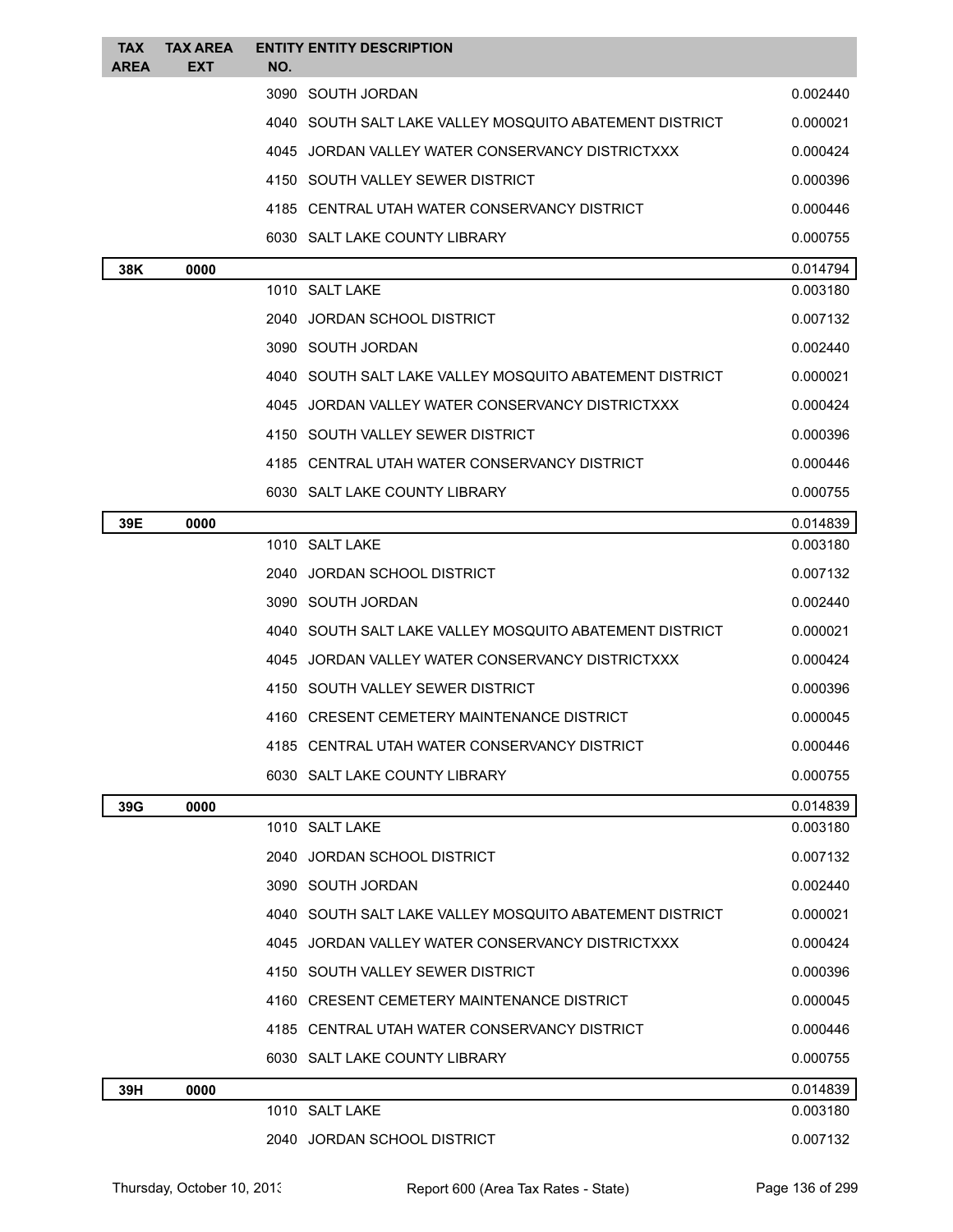| <b>TAX</b><br><b>AREA</b> | <b>TAX AREA</b><br>EXT | <b>ENTITY ENTITY DESCRIPTION</b><br>NO.                 |          |
|---------------------------|------------------------|---------------------------------------------------------|----------|
|                           |                        | 3090 SOUTH JORDAN                                       | 0.002440 |
|                           |                        | 4040 SOUTH SALT LAKE VALLEY MOSQUITO ABATEMENT DISTRICT | 0.000021 |
|                           |                        | 4045 JORDAN VALLEY WATER CONSERVANCY DISTRICTXXX        | 0.000424 |
|                           |                        | 4150 SOUTH VALLEY SEWER DISTRICT                        | 0.000396 |
|                           |                        | 4160 CRESENT CEMETERY MAINTENANCE DISTRICT              | 0.000045 |
|                           |                        | 4185 CENTRAL UTAH WATER CONSERVANCY DISTRICT            | 0.000446 |
|                           |                        | 6030 SALT LAKE COUNTY LIBRARY                           | 0.000755 |
| 391                       | 0000                   |                                                         | 0.014839 |
|                           |                        | 1010 SALT LAKE                                          | 0.003180 |
|                           |                        | 2040 JORDAN SCHOOL DISTRICT                             | 0.007132 |
|                           |                        | 3090 SOUTH JORDAN                                       | 0.002440 |
|                           |                        | 4040 SOUTH SALT LAKE VALLEY MOSQUITO ABATEMENT DISTRICT | 0.000021 |
|                           |                        | 4045 JORDAN VALLEY WATER CONSERVANCY DISTRICTXXX        | 0.000424 |
|                           |                        | 4150 SOUTH VALLEY SEWER DISTRICT                        | 0.000396 |
|                           |                        | 4160 CRESENT CEMETERY MAINTENANCE DISTRICT              | 0.000045 |
|                           |                        | 4185 CENTRAL UTAH WATER CONSERVANCY DISTRICT            | 0.000446 |
|                           |                        | 6030 SALT LAKE COUNTY LIBRARY                           | 0.000755 |
| 39J                       | 0000                   |                                                         | 0.014415 |
|                           |                        | 1010 SALT LAKE                                          | 0.003180 |
|                           |                        | 2040 JORDAN SCHOOL DISTRICT                             | 0.007132 |
|                           |                        | 3090 SOUTH JORDAN                                       | 0.002440 |
|                           |                        | 4040 SOUTH SALT LAKE VALLEY MOSQUITO ABATEMENT DISTRICT | 0.000021 |
|                           |                        | 4150 SOUTH VALLEY SEWER DISTRICT                        | 0.000396 |
|                           |                        | 4160 CRESENT CEMETERY MAINTENANCE DISTRICT              | 0.000045 |
|                           |                        | 4185 CENTRAL UTAH WATER CONSERVANCY DISTRICT            | 0.000446 |
|                           |                        | 6030 SALT LAKE COUNTY LIBRARY                           | 0.000755 |
| 39K                       | 0000                   |                                                         | 0.014839 |
|                           |                        | 1010 SALT LAKE                                          | 0.003180 |
|                           |                        | 2040 JORDAN SCHOOL DISTRICT                             | 0.007132 |
|                           |                        | 3090 SOUTH JORDAN                                       | 0.002440 |
|                           |                        | 4040 SOUTH SALT LAKE VALLEY MOSQUITO ABATEMENT DISTRICT | 0.000021 |
|                           |                        | 4045 JORDAN VALLEY WATER CONSERVANCY DISTRICTXXX        | 0.000424 |
|                           |                        | 4150 SOUTH VALLEY SEWER DISTRICT                        | 0.000396 |
|                           |                        | 4160 CRESENT CEMETERY MAINTENANCE DISTRICT              | 0.000045 |
|                           |                        | 4185   CENTRAL UTAH WATER CONSERVANCY DISTRICT          | 0.000446 |
|                           |                        | 6030 SALT LAKE COUNTY LIBRARY                           | 0.000755 |
| 40D                       | 0000                   |                                                         | 0.013604 |
|                           |                        | 1010 SALT LAKE                                          | 0.003180 |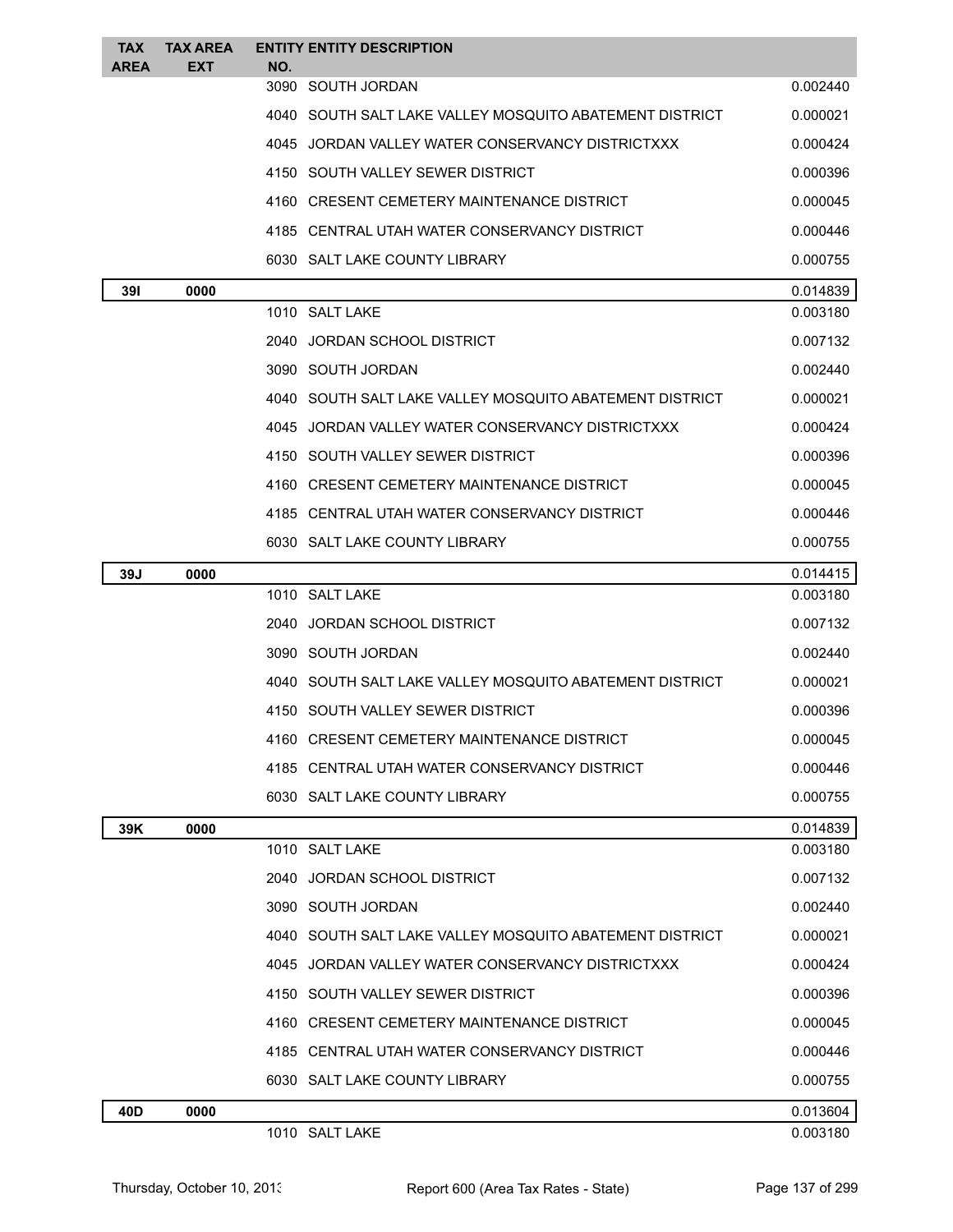| <b>TAX</b><br><b>AREA</b> | <b>TAX AREA</b><br><b>EXT</b> | <b>ENTITY ENTITY DESCRIPTION</b><br>NO. |                                                         |          |
|---------------------------|-------------------------------|-----------------------------------------|---------------------------------------------------------|----------|
|                           |                               | 2045 CANYONS SCHOOL DISTRICT            |                                                         | 0.007016 |
|                           |                               | 3010 ALTA                               |                                                         | 0.001091 |
|                           |                               |                                         | 4040 SOUTH SALT LAKE VALLEY MOSOUITO ABATEMENT DISTRICT | 0.000021 |
|                           |                               |                                         | 4185 CENTRAL UTAH WATER CONSERVANCY DISTRICT            | 0.000446 |
|                           |                               |                                         | 4260 ALTA SPECIAL SERVICE DISTRICT                      |          |
|                           |                               | 6030 SALT LAKE COUNTY LIBRARY           |                                                         | 0.000755 |
|                           |                               |                                         | 6060 JORDAN/CANYON SCHOOL DISTRICT DEBT SERVICE AREA    | 0.001095 |
| 40G                       | 0000                          |                                         |                                                         | 0.017016 |
|                           |                               | 1010 SALT LAKE                          |                                                         | 0.003180 |
|                           |                               | 2045 CANYONS SCHOOL DISTRICT            |                                                         | 0.007016 |
|                           |                               |                                         | 4040 SOUTH SALT LAKE VALLEY MOSQUITO ABATEMENT DISTRICT | 0.000021 |
|                           |                               |                                         | 4130 LITTLE COTTONWOOD IMPROVEMENT DISTRICT             |          |
|                           |                               |                                         | 4185   CENTRAL UTAH WATER CONSERVANCY DISTRICT          | 0.000446 |
|                           |                               |                                         | 4210 WASATCH WASTE AND RECYCLING DISTRICT               |          |
|                           |                               |                                         | 4220 SALT LAKE COUNTY MUNICIPAL-TYPE SERVICES DISTRICT  | 0.000081 |
|                           |                               |                                         | 4320 SALT LAKE VALLEY FIRE SERVICE AREA                 | 0.002192 |
|                           |                               |                                         | 4340 SALT LAKE VALLEY LAW ENFORCEMENT SERVICE AREA      | 0.002230 |
|                           |                               | 6030 SALT LAKE COUNTY LIBRARY           |                                                         | 0.000755 |
|                           |                               |                                         | 6060 JORDAN/CANYON SCHOOL DISTRICT DEBT SERVICE AREA    | 0.001095 |
| 401                       | 0000                          |                                         |                                                         | 0.013703 |
|                           |                               | 1010 SALT LAKE                          |                                                         | 0.003180 |
|                           |                               | 2045 CANYONS SCHOOL DISTRICT            |                                                         | 0.007016 |
|                           |                               | 3010 ALTA                               |                                                         | 0.001091 |
|                           |                               |                                         | SOUTH SALT LAKE VALLEY MOSQUITO ABATEMENT DISTRICT      | 0.000021 |
|                           |                               |                                         | 4185 CENTRAL UTAH WATER CONSERVANCY DISTRICT            | 0.000446 |
|                           |                               |                                         | 4190 SALT LAKE COUNTY SERVICE AREA 3 - SNOWBIRD         | 0.000099 |
|                           |                               | 6030 SALT LAKE COUNTY LIBRARY           |                                                         | 0.000755 |
|                           |                               |                                         | 6060 JORDAN/CANYON SCHOOL DISTRICT DEBT SERVICE AREA    | 0.001095 |
| 40K                       | 0000                          |                                         |                                                         | 0.017016 |
|                           |                               | 1010 SALT LAKE                          |                                                         | 0.003180 |
|                           |                               | 2045 CANYONS SCHOOL DISTRICT            |                                                         | 0.007016 |
|                           |                               |                                         | 4040 SOUTH SALT LAKE VALLEY MOSQUITO ABATEMENT DISTRICT | 0.000021 |
|                           |                               |                                         | 4185 CENTRAL UTAH WATER CONSERVANCY DISTRICT            | 0.000446 |
|                           |                               |                                         | 4210 WASATCH WASTE AND RECYCLING DISTRICT               |          |
|                           |                               |                                         | 4220 SALT LAKE COUNTY MUNICIPAL-TYPE SERVICES DISTRICT  | 0.000081 |
|                           |                               |                                         | 4230 BIG COTTONWOOD CANYON IMPROVEMENT DISTRICT         |          |
|                           |                               |                                         | 4320 SALT LAKE VALLEY FIRE SERVICE AREA                 | 0.002192 |
|                           |                               |                                         | 4340 SALT LAKE VALLEY LAW ENFORCEMENT SERVICE AREA      | 0.002230 |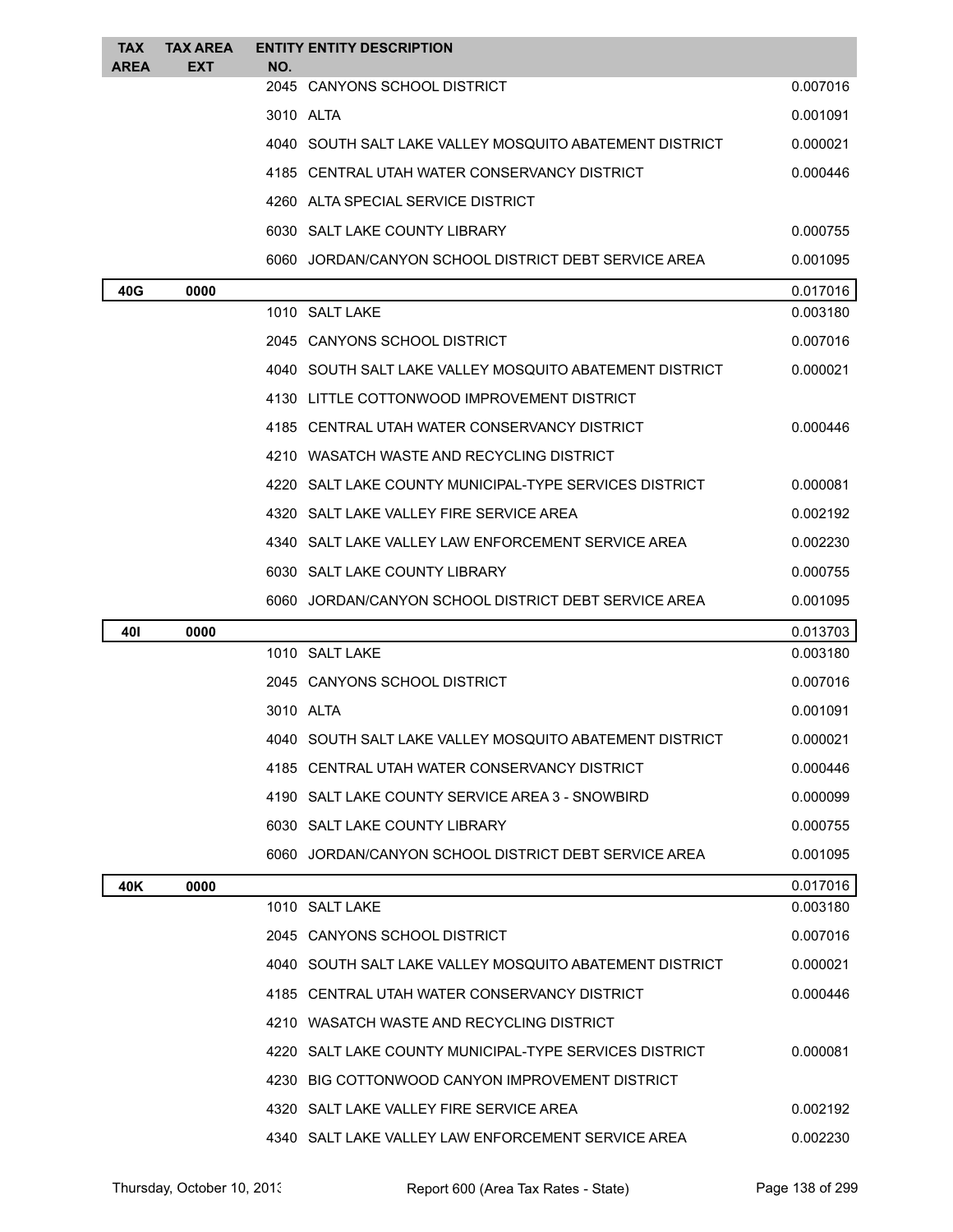| <b>TAX</b><br><b>AREA</b> | <b>TAX AREA</b><br><b>EXT</b> | NO. | <b>ENTITY ENTITY DESCRIPTION</b>                        |          |
|---------------------------|-------------------------------|-----|---------------------------------------------------------|----------|
|                           |                               |     | 6030 SALT LAKE COUNTY LIBRARY                           | 0.000755 |
|                           |                               |     | 6060 JORDAN/CANYON SCHOOL DISTRICT DEBT SERVICE AREA    | 0.001095 |
| 40L                       | 0000                          |     |                                                         | 0.013703 |
|                           |                               |     | 1010 SALT LAKE                                          | 0.003180 |
|                           |                               |     | 2045 CANYONS SCHOOL DISTRICT                            | 0.007016 |
|                           |                               |     | 3010 ALTA                                               | 0.001091 |
|                           |                               |     | 4040 SOUTH SALT LAKE VALLEY MOSQUITO ABATEMENT DISTRICT | 0.000021 |
|                           |                               |     | 4130 LITTLE COTTONWOOD IMPROVEMENT DISTRICT             |          |
|                           |                               |     | 4185 CENTRAL UTAH WATER CONSERVANCY DISTRICT            | 0.000446 |
|                           |                               |     | 4190 SALT LAKE COUNTY SERVICE AREA 3 - SNOWBIRD         | 0.000099 |
|                           |                               |     | 6030 SALT LAKE COUNTY LIBRARY                           | 0.000755 |
|                           |                               |     | 6060 JORDAN/CANYON SCHOOL DISTRICT DEBT SERVICE AREA    | 0.001095 |
| 40P                       | 0000                          |     |                                                         | 0.017115 |
|                           |                               |     | 1010 SALT LAKE                                          | 0.003180 |
|                           |                               |     | 2045 CANYONS SCHOOL DISTRICT                            | 0.007016 |
|                           |                               |     | 4040 SOUTH SALT LAKE VALLEY MOSQUITO ABATEMENT DISTRICT | 0.000021 |
|                           |                               |     | 4130 LITTLE COTTONWOOD IMPROVEMENT DISTRICT             |          |
|                           |                               |     | 4185 CENTRAL UTAH WATER CONSERVANCY DISTRICT            | 0.000446 |
|                           |                               |     | 4190 SALT LAKE COUNTY SERVICE AREA 3 - SNOWBIRD         | 0.000099 |
|                           |                               |     | 4210   WASATCH WASTE AND RECYCLING DISTRICT             |          |
|                           |                               |     | 4220 SALT LAKE COUNTY MUNICIPAL-TYPE SERVICES DISTRICT  | 0.000081 |
|                           |                               |     | 4320 SALT LAKE VALLEY FIRE SERVICE AREA                 | 0.002192 |
|                           |                               |     | 4340 SALT LAKE VALLEY LAW ENFORCEMENT SERVICE AREA      | 0.002230 |
|                           |                               |     | 6030 SALT LAKE COUNTY LIBRARY                           | 0.000755 |
|                           |                               |     | 6060 JORDAN/CANYON SCHOOL DISTRICT DEBT SERVICE AREA    | 0.001095 |
| 40R                       | 0000                          |     |                                                         | 0.017389 |
|                           |                               |     | 1010 SALT LAKE                                          | 0.003180 |
|                           |                               |     | 2045 CANYONS SCHOOL DISTRICT                            | 0.007016 |
|                           |                               |     | 4040 SOUTH SALT LAKE VALLEY MOSQUITO ABATEMENT DISTRICT | 0.000021 |
|                           |                               |     | 4060 MT OLYMPUS IMPROVEMENT DISTRICT                    | 0.000373 |
|                           |                               |     | 4185 CENTRAL UTAH WATER CONSERVANCY DISTRICT            | 0.000446 |
|                           |                               |     | 4210 WASATCH WASTE AND RECYCLING DISTRICT               |          |
|                           |                               |     | 4220 SALT LAKE COUNTY MUNICIPAL-TYPE SERVICES DISTRICT  | 0.000081 |
|                           |                               |     | 4320 SALT LAKE VALLEY FIRE SERVICE AREA                 | 0.002192 |
|                           |                               |     | 4340 SALT LAKE VALLEY LAW ENFORCEMENT SERVICE AREA      | 0.002230 |
|                           |                               |     | 6030 SALT LAKE COUNTY LIBRARY                           | 0.000755 |
|                           |                               |     | 6060 JORDAN/CANYON SCHOOL DISTRICT DEBT SERVICE AREA    | 0.001095 |
| 40U                       | 0000                          |     |                                                         | 0.013604 |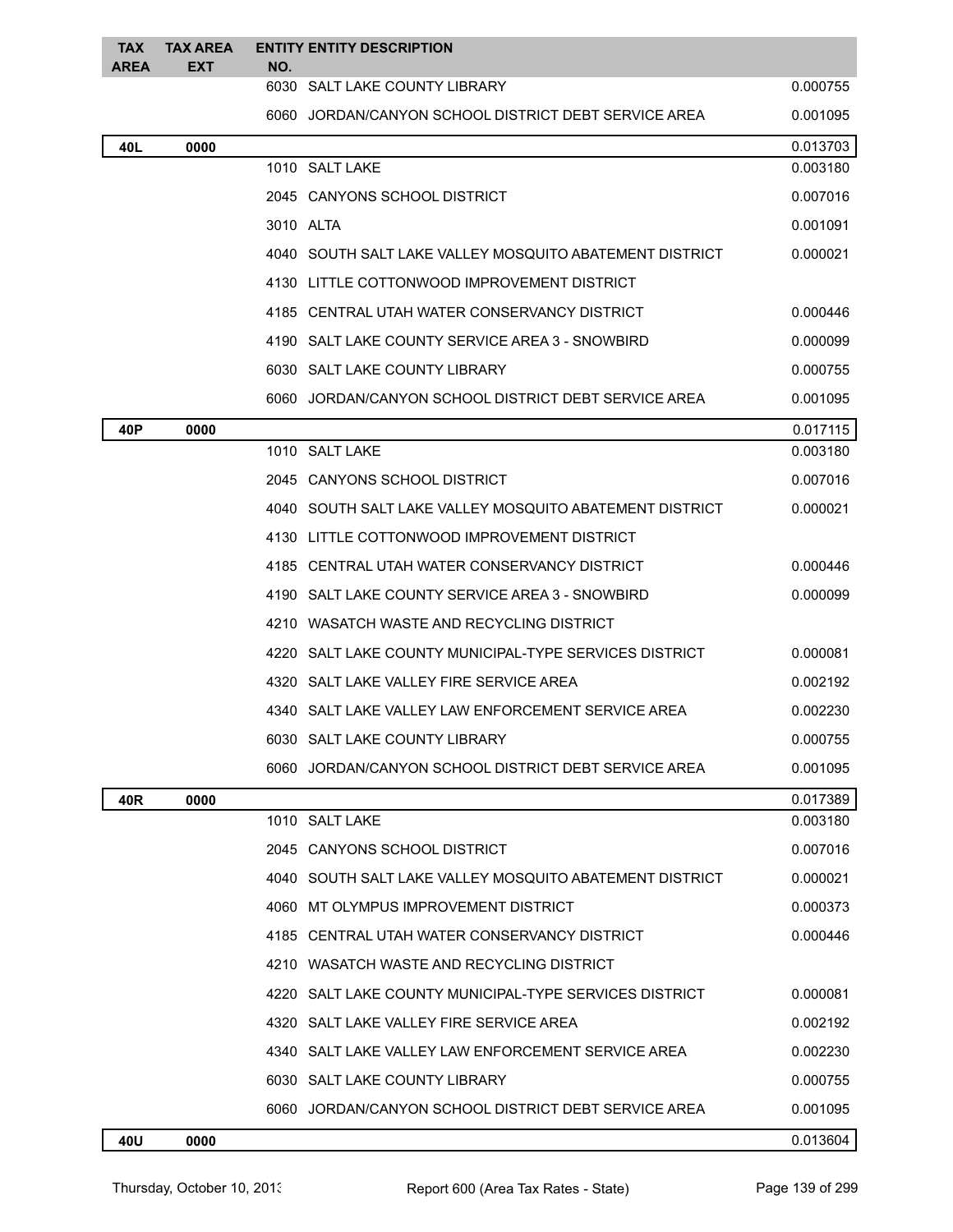| TAX<br><b>AREA</b> | <b>TAX AREA</b><br><b>EXT</b> | NO.            | <b>ENTITY ENTITY DESCRIPTION</b>                        |          |
|--------------------|-------------------------------|----------------|---------------------------------------------------------|----------|
|                    |                               | 1010 SALT LAKE |                                                         | 0.003180 |
|                    |                               |                | 2045 CANYONS SCHOOL DISTRICT                            | 0.007016 |
|                    |                               | 3010 ALTA      |                                                         | 0.001091 |
|                    |                               |                | 4040 SOUTH SALT LAKE VALLEY MOSQUITO ABATEMENT DISTRICT | 0.000021 |
|                    |                               |                | 4185 CENTRAL UTAH WATER CONSERVANCY DISTRICT            | 0.000446 |
|                    |                               |                | 6030 SALT LAKE COUNTY LIBRARY                           | 0.000755 |
|                    |                               |                | 6060 JORDAN/CANYON SCHOOL DISTRICT DEBT SERVICE AREA    | 0.001095 |
| 40W                | 0000                          |                |                                                         | 0.013604 |
|                    |                               |                | 1010 SALT LAKE                                          | 0.003180 |
|                    |                               |                | 2045 CANYONS SCHOOL DISTRICT                            | 0.007016 |
|                    |                               | 3010 ALTA      |                                                         | 0.001091 |
|                    |                               |                | 4040 SOUTH SALT LAKE VALLEY MOSQUITO ABATEMENT DISTRICT | 0.000021 |
|                    |                               |                | 4130 LITTLE COTTONWOOD IMPROVEMENT DISTRICT             |          |
|                    |                               |                | 4185 CENTRAL UTAH WATER CONSERVANCY DISTRICT            | 0.000446 |
|                    |                               |                | 6030 SALT LAKE COUNTY LIBRARY                           | 0.000755 |
|                    |                               |                | 6060 JORDAN/CANYON SCHOOL DISTRICT DEBT SERVICE AREA    | 0.001095 |
| 41B                | 0000                          |                |                                                         | 0.018561 |
|                    |                               | 1010 SALT LAKE |                                                         | 0.003180 |
|                    |                               |                | 2040 JORDAN SCHOOL DISTRICT                             | 0.007132 |
|                    |                               |                | 4040 SOUTH SALT LAKE VALLEY MOSQUITO ABATEMENT DISTRICT | 0.000021 |
|                    |                               |                | 4045 JORDAN VALLEY WATER CONSERVANCY DISTRICTXXX        | 0.000424 |
|                    |                               |                | 4120 KEARNS IMPROVEMENT DISTRICT                        | 0.000821 |
|                    |                               |                | 4180 OQUIRRH RECREATION AND PARKS DISTRICT              | 0.001279 |
|                    |                               |                | 4185 CENTRAL UTAH WATER CONSERVANCY DISTRICT            | 0.000446 |
|                    |                               |                | 4210 WASATCH WASTE AND RECYCLING DISTRICT               |          |
|                    |                               |                | 4220 SALT LAKE COUNTY MUNICIPAL-TYPE SERVICES DISTRICT  | 0.000081 |
|                    |                               |                | 4320 SALT LAKE VALLEY FIRE SERVICE AREA                 | 0.002192 |
|                    |                               |                | 4340 SALT LAKE VALLEY LAW ENFORCEMENT SERVICE AREA      | 0.002230 |
|                    |                               |                | 6030 SALT LAKE COUNTY LIBRARY                           | 0.000755 |
| 41C                | 0000                          |                |                                                         | 0.017152 |
|                    |                               |                | 1010 SALT LAKE                                          | 0.003180 |
|                    |                               |                | 2040 JORDAN SCHOOL DISTRICT                             | 0.007132 |
|                    |                               |                | 4040 SOUTH SALT LAKE VALLEY MOSQUITO ABATEMENT DISTRICT | 0.000021 |
|                    |                               |                | 4100 COPPERTON IMPROVEMENT DISTRICT                     | 0.001115 |
|                    |                               |                | 4185 CENTRAL UTAH WATER CONSERVANCY DISTRICT            | 0.000446 |
|                    |                               |                | 4210 WASATCH WASTE AND RECYCLING DISTRICT               |          |
|                    |                               |                | 4220 SALT LAKE COUNTY MUNICIPAL-TYPE SERVICES DISTRICT  | 0.000081 |
|                    |                               |                | 4320 SALT LAKE VALLEY FIRE SERVICE AREA                 | 0.002192 |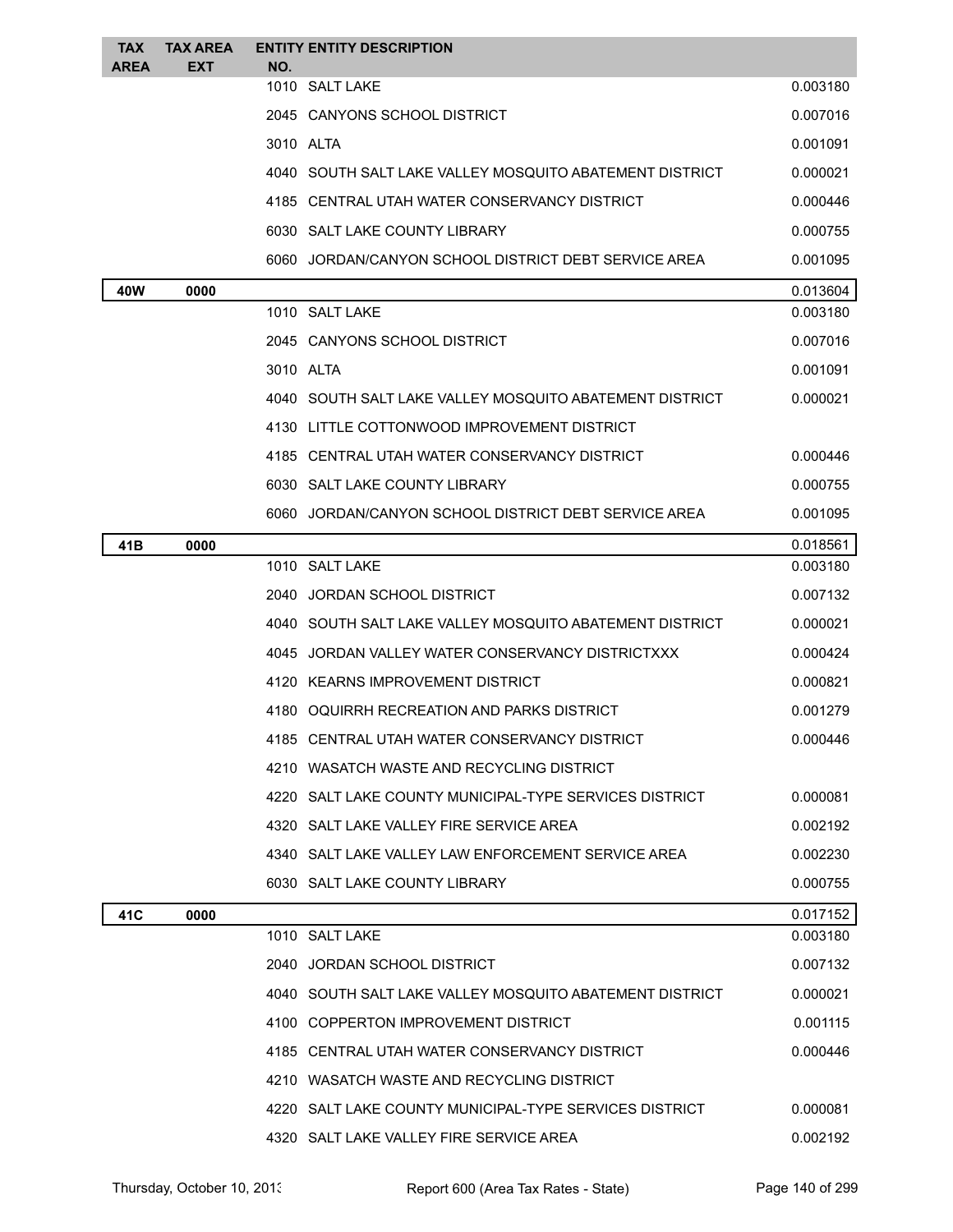| TAX<br><b>AREA</b> | TAX AREA<br><b>EXT</b> | NO.  | <b>ENTITY ENTITY DESCRIPTION</b>                           |          |
|--------------------|------------------------|------|------------------------------------------------------------|----------|
|                    |                        |      | 4340 SALT LAKE VALLEY LAW ENFORCEMENT SERVICE AREA         | 0.002230 |
|                    |                        |      | 6030 SALT LAKE COUNTY LIBRARY                              | 0.000755 |
| 41F                | 0000                   |      |                                                            | 0.016037 |
|                    |                        |      | 1010 SALT LAKE                                             | 0.003180 |
|                    |                        |      | 2040 JORDAN SCHOOL DISTRICT                                | 0.007132 |
|                    |                        |      | 4040   SOUTH SALT LAKE VALLEY MOSQUITO ABATEMENT DISTRICT  | 0.000021 |
|                    |                        |      | 4185 CENTRAL UTAH WATER CONSERVANCY DISTRICT               | 0.000446 |
|                    |                        |      | 4210 WASATCH WASTE AND RECYCLING DISTRICT                  |          |
|                    |                        | 4220 | SALT LAKE COUNTY MUNICIPAL-TYPE SERVICES DISTRICT          | 0.000081 |
|                    |                        |      | 4320 SALT LAKE VALLEY FIRE SERVICE AREA                    | 0.002192 |
|                    |                        |      | 4340 SALT LAKE VALLEY LAW ENFORCEMENT SERVICE AREA         | 0.002230 |
|                    |                        |      | 6026 AREA EXCLUDED FROM SALT LAKE COUNTY WATER CONSERVANCY |          |
|                    |                        |      | 6030 SALT LAKE COUNTY LIBRARY                              | 0.000755 |
| 41G                | 0000                   |      |                                                            | 0.017548 |
|                    |                        |      | 1010 SALT LAKE                                             | 0.003180 |
|                    |                        |      | 2040 JORDAN SCHOOL DISTRICT                                | 0.007132 |
|                    |                        |      | 4040 SOUTH SALT LAKE VALLEY MOSQUITO ABATEMENT DISTRICT    | 0.000021 |
|                    |                        |      | 4100 COPPERTON IMPROVEMENT DISTRICT                        | 0.001115 |
|                    |                        |      | 4150 SOUTH VALLEY SEWER DISTRICT                           | 0.000396 |
|                    |                        |      | 4185 CENTRAL UTAH WATER CONSERVANCY DISTRICT               | 0.000446 |
|                    |                        |      | 4210 WASATCH WASTE AND RECYCLING DISTRICT                  |          |
|                    |                        |      | 4220 SALT LAKE COUNTY MUNICIPAL-TYPE SERVICES DISTRICT     | 0.000081 |
|                    |                        |      | 4320 SALT LAKE VALLEY FIRE SERVICE AREA                    | 0.002192 |
|                    |                        |      | 4340 SALT LAKE VALLEY LAW ENFORCEMENT SERVICE AREA         | 0.002230 |
|                    |                        |      | 6030 SALT LAKE COUNTY LIBRARY                              | 0.000755 |
| 42A                | 0000                   |      |                                                            | 0.016776 |
|                    |                        |      | 1010 SALT LAKE                                             | 0.003180 |
|                    |                        |      | 2040 JORDAN SCHOOL DISTRICT                                | 0.007132 |
|                    |                        |      | 3060 RIVERTON                                              | 0.000000 |
|                    |                        |      | 4040   SOUTH SALT LAKE VALLEY MOSQUITO ABATEMENT DISTRICT  | 0.000021 |
|                    |                        |      | 4045 JORDAN VALLEY WATER CONSERVANCY DISTRICTXXX           | 0.000424 |
|                    |                        |      | 4150 SOUTH VALLEY SEWER DISTRICT                           | 0.000396 |
|                    |                        |      | 4185 CENTRAL UTAH WATER CONSERVANCY DISTRICT               | 0.000446 |
|                    |                        |      | 4320 SALT LAKE VALLEY FIRE SERVICE AREA                    | 0.002192 |
|                    |                        |      | 4340 SALT LAKE VALLEY LAW ENFORCEMENT SERVICE AREA         | 0.002230 |
|                    |                        |      | 6030 SALT LAKE COUNTY LIBRARY                              | 0.000755 |
| 43C                | 0000                   |      |                                                            | 0.018475 |
|                    |                        |      | 1010 SALT LAKE                                             | 0.003180 |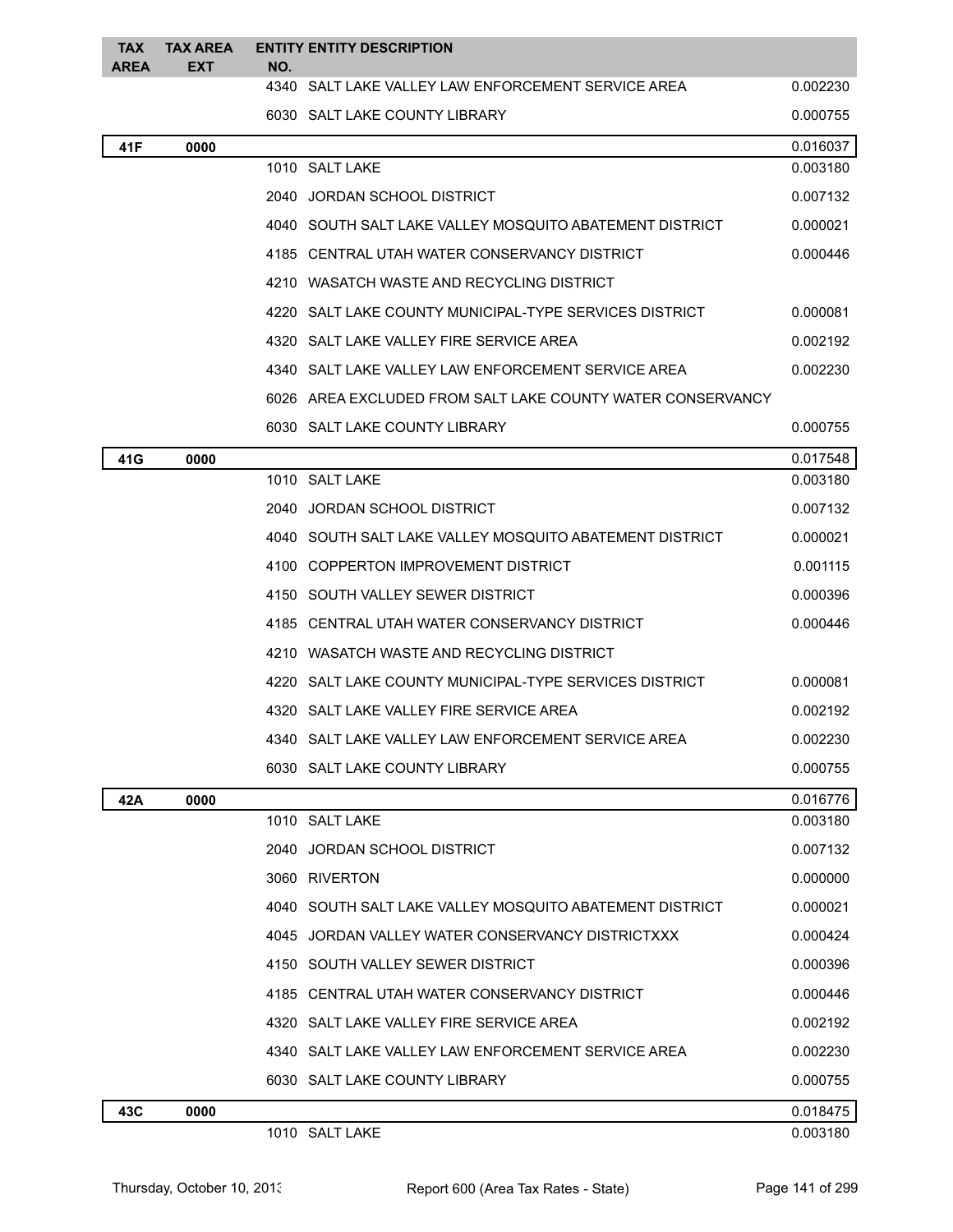| <b>TAX</b><br><b>AREA</b> | <b>TAX AREA</b><br>EXT | NO.  | <b>ENTITY ENTITY DESCRIPTION</b>                                   |          |
|---------------------------|------------------------|------|--------------------------------------------------------------------|----------|
|                           |                        | 2045 | CANYONS SCHOOL DISTRICT                                            | 0.007016 |
|                           |                        |      | 4040 SOUTH SALT LAKE VALLEY MOSQUITO ABATEMENT DISTRICT            | 0.000021 |
|                           |                        |      | 4045 JORDAN VALLEY WATER CONSERVANCY DISTRICTXXX                   | 0.000424 |
|                           |                        |      | 4140 SANDY SUBURBAN IMPROVEMENT DISTRICT                           | 0.001035 |
|                           |                        |      | 4185 CENTRAL UTAH WATER CONSERVANCY DISTRICT                       | 0.000446 |
|                           |                        |      | 4210 WASATCH WASTE AND RECYCLING DISTRICT                          |          |
|                           |                        |      | 4220 SALT LAKE COUNTY MUNICIPAL-TYPE SERVICES DISTRICT             | 0.000081 |
|                           |                        |      | 4320 SALT LAKE VALLEY FIRE SERVICE AREA                            | 0.002192 |
|                           |                        |      | 4340   SALT LAKE VALLEY LAW ENFORCEMENT SERVICE AREA               | 0.002230 |
|                           |                        |      | 6030 SALT LAKE COUNTY LIBRARY                                      | 0.000755 |
|                           |                        |      | 6060 JORDAN/CANYON SCHOOL DISTRICT DEBT SERVICE AREA               | 0.001095 |
| 43E                       | 0000                   |      |                                                                    | 0.015718 |
|                           |                        |      | 1010 SALT LAKE                                                     | 0.003180 |
|                           |                        |      | 2045 CANYONS SCHOOL DISTRICT                                       | 0.007016 |
|                           |                        |      | 3080 SANDY CITY                                                    | 0.001483 |
|                           |                        |      | 4040 SOUTH SALT LAKE VALLEY MOSQUITO ABATEMENT DISTRICT            | 0.000021 |
|                           |                        |      | 4140   SANDY SUBURBAN IMPROVEMENT DISTRICT                         | 0.001035 |
|                           |                        |      | 4185 CENTRAL UTAH WATER CONSERVANCY DISTRICT                       | 0.000446 |
|                           |                        |      | 4240 ALTA CANYON RECREATION SPECIAL SERVICE DISTRICT               | 0.000246 |
|                           |                        |      | 4290   SALT LAKE CITY METROPOLITAN WATER DISTRICT - SANDY CITY ONL | 0.000441 |
|                           |                        |      | 6030 SALT LAKE COUNTY LIBRARY                                      | 0.000755 |
|                           |                        |      | 6060 JORDAN/CANYON SCHOOL DISTRICT DEBT SERVICE AREA               | 0.001095 |
| 43F                       | 0000                   |      |                                                                    | 0.015718 |
|                           |                        |      | 1010 SALT LAKE                                                     | 0.003180 |
|                           |                        |      | 2045 CANYONS SCHOOL DISTRICT                                       | 0.007016 |
|                           |                        |      | 3080 SANDY CITY                                                    | 0.001483 |
|                           |                        |      | 4040 SOUTH SALT LAKE VALLEY MOSQUITO ABATEMENT DISTRICT            | 0.000021 |
|                           |                        |      | 4140 SANDY SUBURBAN IMPROVEMENT DISTRICT                           | 0.001035 |
|                           |                        |      | 4185 CENTRAL UTAH WATER CONSERVANCY DISTRICT                       | 0.000446 |
|                           |                        |      | 4240 ALTA CANYON RECREATION SPECIAL SERVICE DISTRICT               | 0.000246 |
|                           |                        |      | 4290   SALT LAKE CITY METROPOLITAN WATER DISTRICT - SANDY CITY ONL | 0.000441 |
|                           |                        |      | 4300 WHITE CITY WATER IMPROVEMENT DISTRICT                         |          |
|                           |                        |      | 6030 SALT LAKE COUNTY LIBRARY                                      | 0.000755 |
|                           |                        |      | 6060 JORDAN/CANYON SCHOOL DISTRICT DEBT SERVICE AREA               | 0.001095 |
| 43G                       | 0000                   |      |                                                                    | 0.015896 |
|                           |                        |      | 1010 SALT LAKE                                                     | 0.003180 |
|                           |                        |      | 2045 CANYONS SCHOOL DISTRICT                                       | 0.007016 |
|                           |                        |      | 3080 SANDY CITY                                                    | 0.001483 |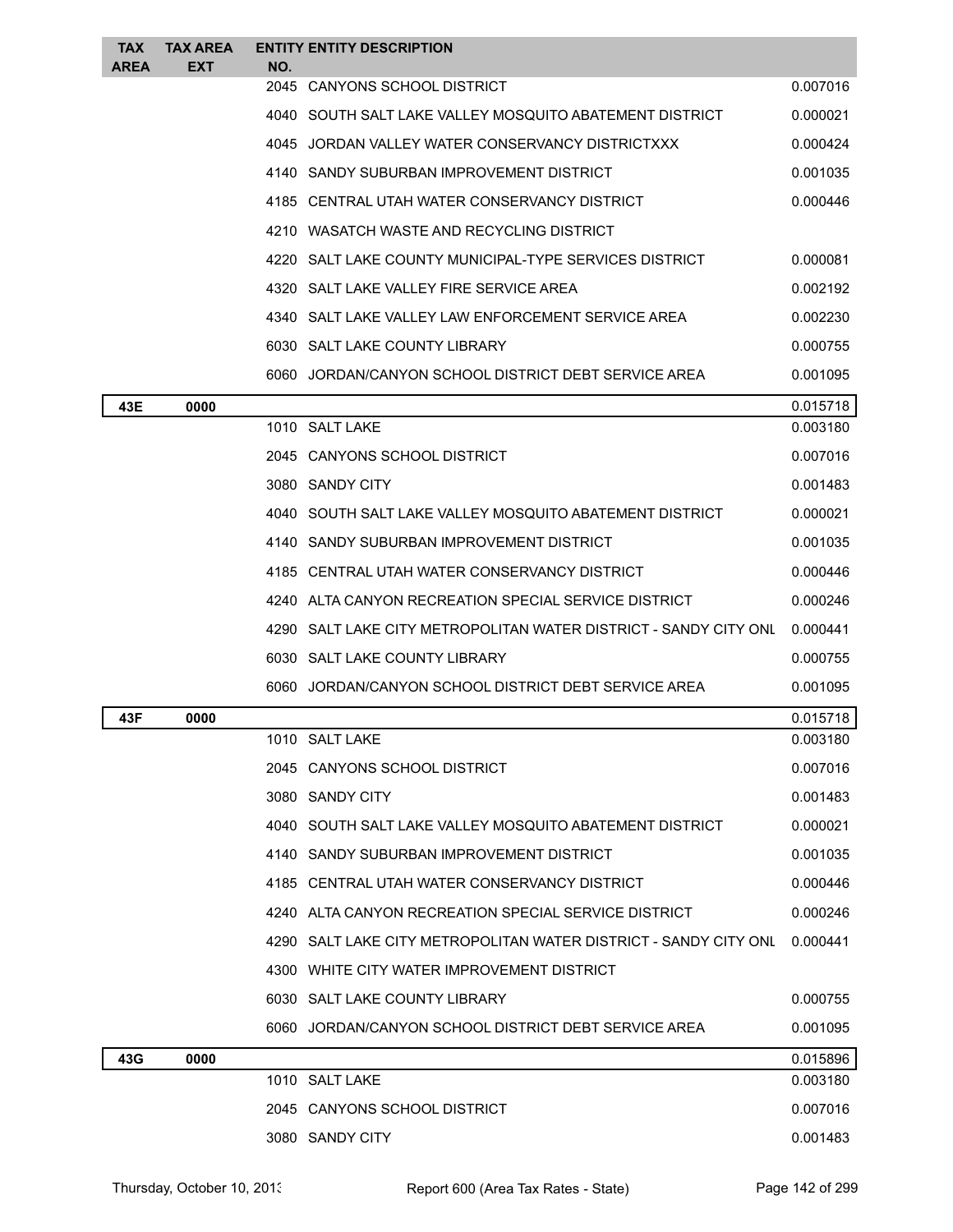| <b>TAX</b><br><b>AREA</b> | <b>TAX AREA</b><br>EXT | NO.  | <b>ENTITY ENTITY DESCRIPTION</b>                                 |          |
|---------------------------|------------------------|------|------------------------------------------------------------------|----------|
|                           |                        | 4040 | SOUTH SALT LAKE VALLEY MOSQUITO ABATEMENT DISTRICT               | 0.000021 |
|                           |                        |      | 4045 JORDAN VALLEY WATER CONSERVANCY DISTRICTXXX                 | 0.000424 |
|                           |                        |      | 4140 SANDY SUBURBAN IMPROVEMENT DISTRICT                         | 0.001035 |
|                           |                        |      | 4185 CENTRAL UTAH WATER CONSERVANCY DISTRICT                     | 0.000446 |
|                           |                        |      | 4290 SALT LAKE CITY METROPOLITAN WATER DISTRICT - SANDY CITY ONL | 0.000441 |
|                           |                        |      | 6030 SALT LAKE COUNTY LIBRARY                                    | 0.000755 |
|                           |                        |      | 6060 JORDAN/CANYON SCHOOL DISTRICT DEBT SERVICE AREA             | 0.001095 |
| 43H                       | 0000                   |      |                                                                  | 0.015941 |
|                           |                        |      | 1010 SALT LAKE                                                   | 0.003180 |
|                           |                        |      | 2045 CANYONS SCHOOL DISTRICT                                     | 0.007016 |
|                           |                        |      | 3080 SANDY CITY                                                  | 0.001483 |
|                           |                        |      | 4040 SOUTH SALT LAKE VALLEY MOSQUITO ABATEMENT DISTRICT          | 0.000021 |
|                           |                        |      | 4045 JORDAN VALLEY WATER CONSERVANCY DISTRICTXXX                 | 0.000424 |
|                           |                        |      | 4140 SANDY SUBURBAN IMPROVEMENT DISTRICT                         | 0.001035 |
|                           |                        |      | 4160 CRESENT CEMETERY MAINTENANCE DISTRICT                       | 0.000045 |
|                           |                        |      | 4185 CENTRAL UTAH WATER CONSERVANCY DISTRICT                     | 0.000446 |
|                           |                        |      | 4290 SALT LAKE CITY METROPOLITAN WATER DISTRICT - SANDY CITY ONL | 0.000441 |
|                           |                        |      | 6030 SALT LAKE COUNTY LIBRARY                                    | 0.000755 |
|                           |                        |      | 6060 JORDAN/CANYON SCHOOL DISTRICT DEBT SERVICE AREA             | 0.001095 |
| 431                       | 0000                   |      |                                                                  | 0.015868 |
|                           |                        |      | 1010 SALT LAKE                                                   | 0.003180 |
|                           |                        |      | 2045 CANYONS SCHOOL DISTRICT                                     | 0.007016 |
|                           |                        |      | 3080 SANDY CITY                                                  | 0.001483 |
|                           |                        |      | SOUTH SALT LAKE VALLEY MOSQUITO ABATEMENT DISTRICT               | 0.000021 |
|                           |                        |      | 4140 SANDY SUBURBAN IMPROVEMENT DISTRICT                         | 0.001035 |
|                           |                        |      | 4150 SOUTH VALLEY SEWER DISTRICT                                 | 0.000396 |
|                           |                        |      | 4185 CENTRAL UTAH WATER CONSERVANCY DISTRICT                     | 0.000446 |
|                           |                        |      | 4290 SALT LAKE CITY METROPOLITAN WATER DISTRICT - SANDY CITY ONL | 0.000441 |
|                           |                        |      | 6030 SALT LAKE COUNTY LIBRARY                                    | 0.000755 |
|                           |                        |      | 6060 JORDAN/CANYON SCHOOL DISTRICT DEBT SERVICE AREA             | 0.001095 |
| 43J                       | 0000                   |      |                                                                  | 0.018051 |
|                           |                        |      | 1010 SALT LAKE                                                   | 0.003180 |
|                           |                        |      | 2045 CANYONS SCHOOL DISTRICT                                     | 0.007016 |
|                           |                        |      | 4040 SOUTH SALT LAKE VALLEY MOSQUITO ABATEMENT DISTRICT          | 0.000021 |
|                           |                        |      | 4140 SANDY SUBURBAN IMPROVEMENT DISTRICT                         | 0.001035 |
|                           |                        |      | 4185 CENTRAL UTAH WATER CONSERVANCY DISTRICT                     | 0.000446 |
|                           |                        |      | 4210 WASATCH WASTE AND RECYCLING DISTRICT                        |          |
|                           |                        |      | 4220 SALT LAKE COUNTY MUNICIPAL-TYPE SERVICES DISTRICT           | 0.000081 |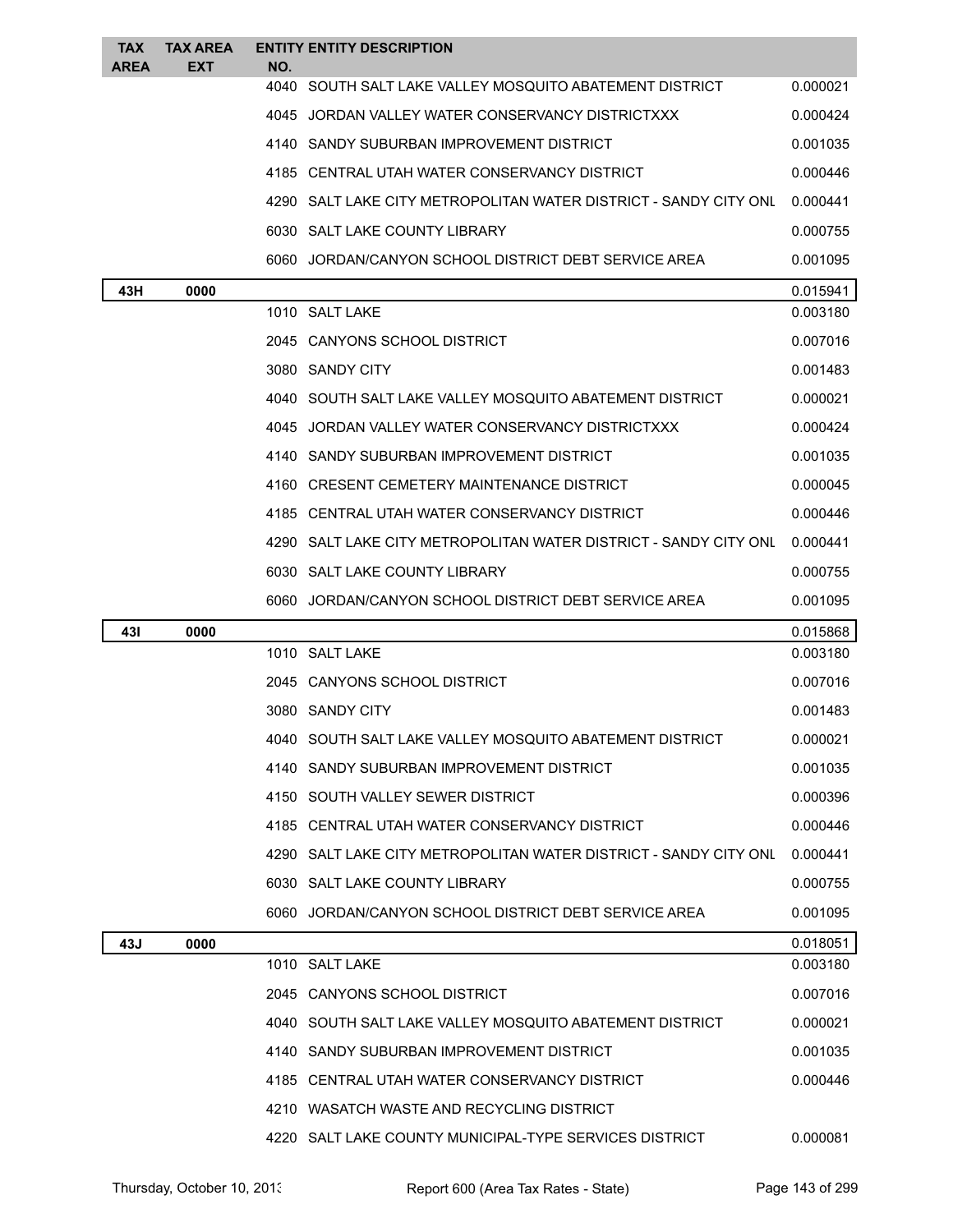| <b>TAX</b><br><b>AREA</b> | <b>TAX AREA</b><br>EXT | <b>ENTITY ENTITY DESCRIPTION</b><br>NO.                   |          |
|---------------------------|------------------------|-----------------------------------------------------------|----------|
|                           |                        | 4300<br>WHITE CITY WATER IMPROVEMENT DISTRICT             |          |
|                           |                        | 4320 SALT LAKE VALLEY FIRE SERVICE AREA                   | 0.002192 |
|                           |                        | 4340   SALT LAKE VALLEY LAW ENFORCEMENT SERVICE AREA      | 0.002230 |
|                           |                        | 6030 SALT LAKE COUNTY LIBRARY                             | 0.000755 |
|                           |                        | 6060 JORDAN/CANYON SCHOOL DISTRICT DEBT SERVICE AREA      | 0.001095 |
| 44D                       | 0000                   |                                                           | 0.018475 |
|                           |                        | 1010 SALT LAKE                                            | 0.003180 |
|                           |                        | 2045 CANYONS SCHOOL DISTRICT                              | 0.007016 |
|                           |                        | 4040   SOUTH SALT LAKE VALLEY MOSQUITO ABATEMENT DISTRICT | 0.000021 |
|                           |                        | 4045 JORDAN VALLEY WATER CONSERVANCY DISTRICTXXX          | 0.000424 |
|                           |                        | 4140 SANDY SUBURBAN IMPROVEMENT DISTRICT                  | 0.001035 |
|                           |                        | 4185 CENTRAL UTAH WATER CONSERVANCY DISTRICT              | 0.000446 |
|                           |                        | 4210 WASATCH WASTE AND RECYCLING DISTRICT                 |          |
|                           |                        | 4220 SALT LAKE COUNTY MUNICIPAL-TYPE SERVICES DISTRICT    | 0.000081 |
|                           |                        | 4300 WHITE CITY WATER IMPROVEMENT DISTRICT                |          |
|                           |                        | 4320 SALT LAKE VALLEY FIRE SERVICE AREA                   | 0.002192 |
|                           |                        | 4340   SALT LAKE VALLEY LAW ENFORCEMENT SERVICE AREA      | 0.002230 |
|                           |                        | 6030 SALT LAKE COUNTY LIBRARY                             | 0.000755 |
|                           |                        | 6060 JORDAN/CANYON SCHOOL DISTRICT DEBT SERVICE AREA      | 0.001095 |
| 44F                       | 0000                   |                                                           | 0.017412 |
|                           |                        | 1010 SALT LAKE                                            | 0.003180 |
|                           |                        | 2045 CANYONS SCHOOL DISTRICT                              | 0.007016 |
|                           |                        | 4040   SOUTH SALT LAKE VALLEY MOSQUITO ABATEMENT DISTRICT | 0.000021 |
|                           |                        | SOUTH VALLEY SEWER DISTRICT                               | 0.000396 |
|                           |                        | 4185   CENTRAL UTAH WATER CONSERVANCY DISTRICT            | 0.000446 |
|                           |                        | 4210 WASATCH WASTE AND RECYCLING DISTRICT                 |          |
|                           |                        | 4220 SALT LAKE COUNTY MUNICIPAL-TYPE SERVICES DISTRICT    | 0.000081 |
|                           |                        | 4320 SALT LAKE VALLEY FIRE SERVICE AREA                   | 0.002192 |
|                           |                        | 4340   SALT LAKE VALLEY LAW ENFORCEMENT SERVICE AREA      | 0.002230 |
|                           |                        | 6030 SALT LAKE COUNTY LIBRARY                             | 0.000755 |
|                           |                        | 6060 JORDAN/CANYON SCHOOL DISTRICT DEBT SERVICE AREA      | 0.001095 |
| 44G                       | 0000                   |                                                           | 0.016037 |
|                           |                        | 1010 SALT LAKE                                            | 0.003180 |
|                           |                        | 2040 JORDAN SCHOOL DISTRICT                               | 0.007132 |
|                           |                        | 4040   SOUTH SALT LAKE VALLEY MOSQUITO ABATEMENT DISTRICT | 0.000021 |
|                           |                        | 4185 CENTRAL UTAH WATER CONSERVANCY DISTRICT              | 0.000446 |
|                           |                        | 4210 WASATCH WASTE AND RECYCLING DISTRICT                 |          |
|                           |                        | 4220 SALT LAKE COUNTY MUNICIPAL-TYPE SERVICES DISTRICT    | 0.000081 |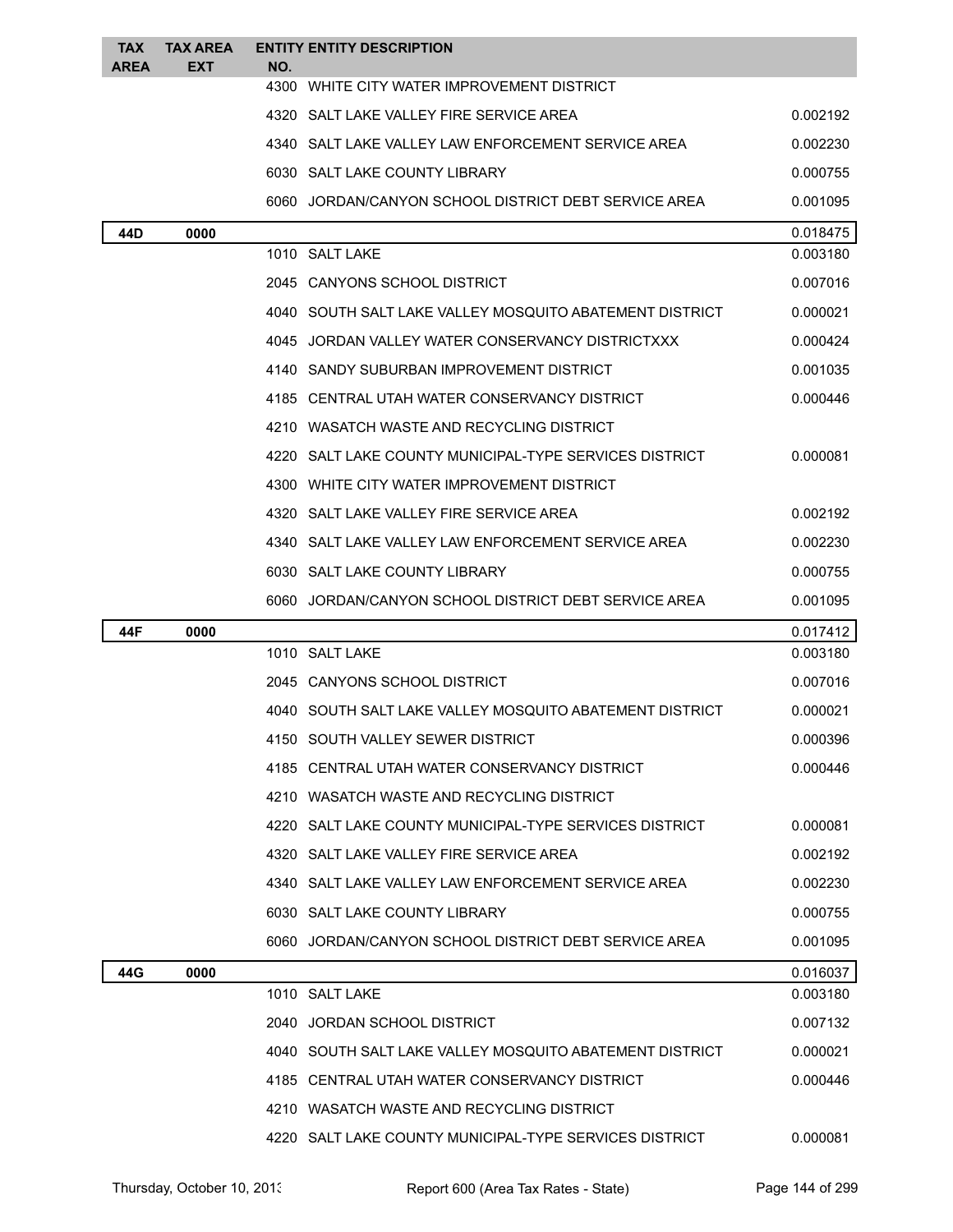| TAX<br><b>AREA</b> | <b>TAX AREA</b><br><b>EXT</b> | NO. | <b>ENTITY ENTITY DESCRIPTION</b>                        |          |
|--------------------|-------------------------------|-----|---------------------------------------------------------|----------|
|                    |                               |     | 4320 SALT LAKE VALLEY FIRE SERVICE AREA                 | 0.002192 |
|                    |                               |     | 4340 SALT LAKE VALLEY LAW ENFORCEMENT SERVICE AREA      | 0.002230 |
|                    |                               |     | 6030 SALT LAKE COUNTY LIBRARY                           | 0.000755 |
| 44H                | 0000                          |     |                                                         | 0.017440 |
|                    |                               |     | 1010 SALT LAKE                                          | 0.003180 |
|                    |                               |     | 2045 CANYONS SCHOOL DISTRICT                            | 0.007016 |
|                    |                               |     | 4040 SOUTH SALT LAKE VALLEY MOSQUITO ABATEMENT DISTRICT | 0.000021 |
|                    |                               |     | 4045 JORDAN VALLEY WATER CONSERVANCY DISTRICTXXX        | 0.000424 |
|                    |                               |     | 4185 CENTRAL UTAH WATER CONSERVANCY DISTRICT            | 0.000446 |
|                    |                               |     | 4210 WASATCH WASTE AND RECYCLING DISTRICT               |          |
|                    |                               |     | 4220 SALT LAKE COUNTY MUNICIPAL-TYPE SERVICES DISTRICT  | 0.000081 |
|                    |                               |     | 4320 SALT LAKE VALLEY FIRE SERVICE AREA                 | 0.002192 |
|                    |                               |     | 4340 SALT LAKE VALLEY LAW ENFORCEMENT SERVICE AREA      | 0.002230 |
|                    |                               |     | 6030 SALT LAKE COUNTY LIBRARY                           | 0.000755 |
|                    |                               |     | 6060 JORDAN/CANYON SCHOOL DISTRICT DEBT SERVICE AREA    | 0.001095 |
| 45E                | 0000                          |     |                                                         | 0.016776 |
|                    |                               |     | 1010 SALT LAKE                                          | 0.003180 |
|                    |                               |     | 2040 JORDAN SCHOOL DISTRICT                             | 0.007132 |
|                    |                               |     | 3060 RIVERTON                                           | 0.000000 |
|                    |                               |     | 4040 SOUTH SALT LAKE VALLEY MOSQUITO ABATEMENT DISTRICT | 0.000021 |
|                    |                               |     | 4045 JORDAN VALLEY WATER CONSERVANCY DISTRICTXXX        | 0.000424 |
|                    |                               |     | 4150 SOUTH VALLEY SEWER DISTRICT                        | 0.000396 |
|                    |                               |     | 4185 CENTRAL UTAH WATER CONSERVANCY DISTRICT            | 0.000446 |
|                    |                               |     | 4320 SALT LAKE VALLEY FIRE SERVICE AREA                 | 0.002192 |
|                    |                               |     | 4340 SALT LAKE VALLEY LAW ENFORCEMENT SERVICE AREA      | 0.002230 |
|                    |                               |     | 6030 SALT LAKE COUNTY LIBRARY                           | 0.000755 |
| 45F                | 0000                          |     |                                                         | 0.013877 |
|                    |                               |     | 1010 SALT LAKE                                          | 0.003180 |
|                    |                               |     | 2040 JORDAN SCHOOL DISTRICT                             | 0.007132 |
|                    |                               |     | 3020 BLUFFDALE                                          | 0.001523 |
|                    |                               |     | 4040 SOUTH SALT LAKE VALLEY MOSQUITO ABATEMENT DISTRICT | 0.000021 |
|                    |                               |     | 4045 JORDAN VALLEY WATER CONSERVANCY DISTRICTXXX        | 0.000424 |
|                    |                               |     | 4150 SOUTH VALLEY SEWER DISTRICT                        | 0.000396 |
|                    |                               |     | 4185 CENTRAL UTAH WATER CONSERVANCY DISTRICT            | 0.000446 |
|                    |                               |     | 6030 SALT LAKE COUNTY LIBRARY                           | 0.000755 |
| 45G                | 0000                          |     |                                                         | 0.013877 |
|                    |                               |     | 1010 SALT LAKE                                          | 0.003180 |
|                    |                               |     | 2040 JORDAN SCHOOL DISTRICT                             | 0.007132 |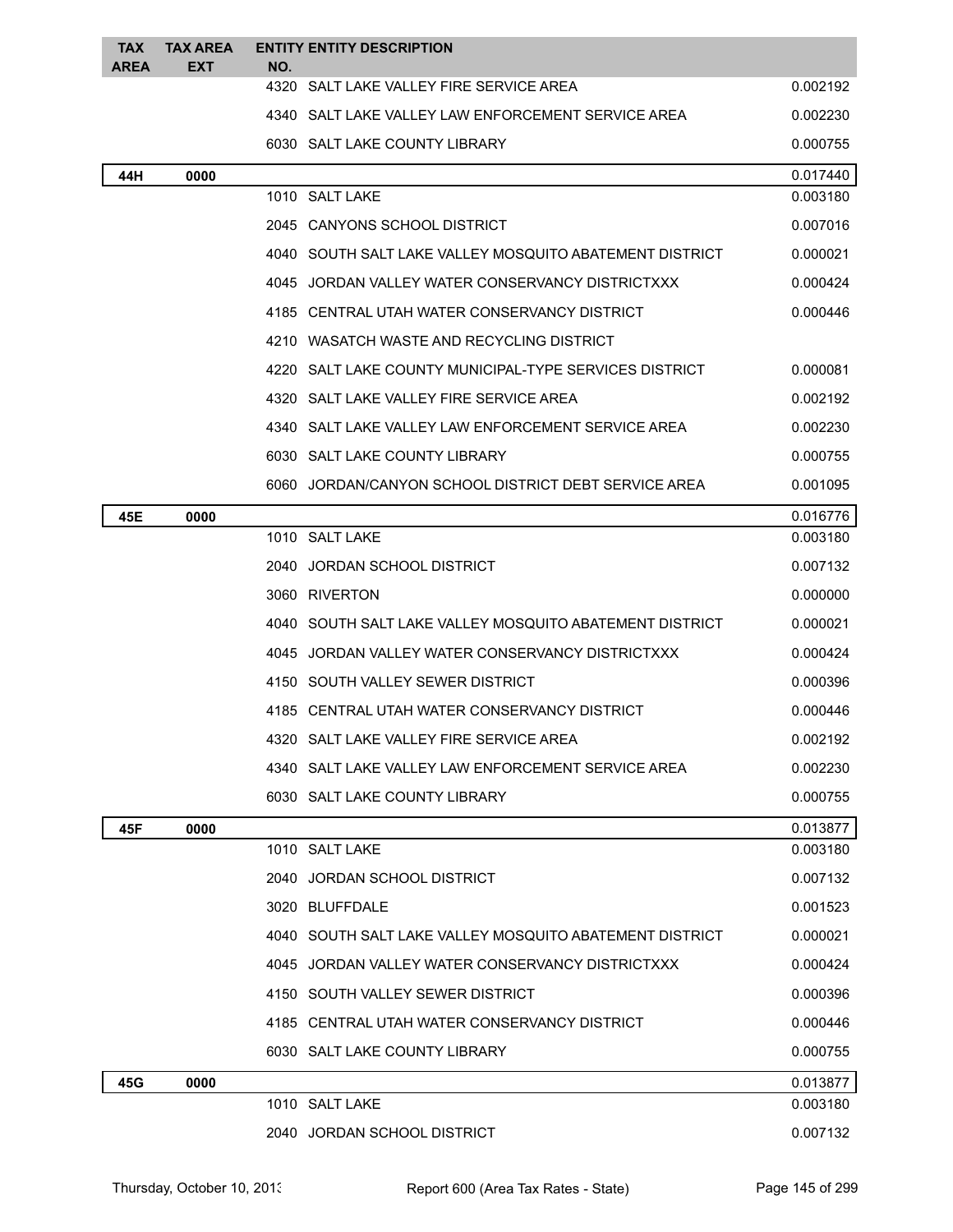| <b>TAX</b><br><b>AREA</b> | <b>TAX AREA</b><br>EXT | <b>ENTITY ENTITY DESCRIPTION</b><br>NO.                   |          |
|---------------------------|------------------------|-----------------------------------------------------------|----------|
|                           |                        | 3020 BLUFFDALE                                            | 0.001523 |
|                           |                        | 4040 SOUTH SALT LAKE VALLEY MOSQUITO ABATEMENT DISTRICT   | 0.000021 |
|                           |                        | 4045 JORDAN VALLEY WATER CONSERVANCY DISTRICTXXX          | 0.000424 |
|                           |                        | 4150 SOUTH VALLEY SEWER DISTRICT                          | 0.000396 |
|                           |                        | 4185 CENTRAL UTAH WATER CONSERVANCY DISTRICT              | 0.000446 |
|                           |                        | 6030 SALT LAKE COUNTY LIBRARY                             | 0.000755 |
| 46B                       | 0000                   |                                                           | 0.013877 |
|                           |                        | 1010 SALT LAKE                                            | 0.003180 |
|                           |                        | 2040 JORDAN SCHOOL DISTRICT                               | 0.007132 |
|                           |                        | 3020 BLUFFDALE                                            | 0.001523 |
|                           |                        | 4040   SOUTH SALT LAKE VALLEY MOSQUITO ABATEMENT DISTRICT | 0.000021 |
|                           |                        | 4045 JORDAN VALLEY WATER CONSERVANCY DISTRICTXXX          | 0.000424 |
|                           |                        | 4150 SOUTH VALLEY SEWER DISTRICT                          | 0.000396 |
|                           |                        | 4185 CENTRAL UTAH WATER CONSERVANCY DISTRICT              | 0.000446 |
|                           |                        | 6030 SALT LAKE COUNTY LIBRARY                             | 0.000755 |
| 51A                       | 0000                   |                                                           | 0.015265 |
|                           |                        | 1010 SALT LAKE                                            | 0.003180 |
|                           |                        | 2045 CANYONS SCHOOL DISTRICT                              | 0.007016 |
|                           |                        | 3030 DRAPER CITY                                          | 0.001887 |
|                           |                        | 4040 SOUTH SALT LAKE VALLEY MOSQUITO ABATEMENT DISTRICT   | 0.000021 |
|                           |                        | 4045 JORDAN VALLEY WATER CONSERVANCY DISTRICTXXX          | 0.000424 |
|                           |                        | 4150 SOUTH VALLEY SEWER DISTRICT                          | 0.000396 |
|                           |                        | 4160 CRESENT CEMETERY MAINTENANCE DISTRICT                | 0.000045 |
|                           |                        | 4185 CENTRAL UTAH WATER CONSERVANCY DISTRICT              | 0.000446 |
|                           |                        | 6030 SALT LAKE COUNTY LIBRARY                             | 0.000755 |
|                           |                        | 6060 JORDAN/CANYON SCHOOL DISTRICT DEBT SERVICE AREA      | 0.001095 |
| 51B                       | 0000                   |                                                           | 0.014286 |
|                           |                        | 1010 SALT LAKE                                            | 0.003180 |
|                           |                        | 2040 JORDAN SCHOOL DISTRICT                               | 0.007132 |
|                           |                        | 3030 DRAPER CITY                                          | 0.001887 |
|                           |                        | 4040 SOUTH SALT LAKE VALLEY MOSQUITO ABATEMENT DISTRICT   | 0.000021 |
|                           |                        | 4045 JORDAN VALLEY WATER CONSERVANCY DISTRICTXXX          | 0.000424 |
|                           |                        | 4150 SOUTH VALLEY SEWER DISTRICT                          | 0.000396 |
|                           |                        | 4160 CRESENT CEMETERY MAINTENANCE DISTRICT                | 0.000045 |
|                           |                        | 4185 CENTRAL UTAH WATER CONSERVANCY DISTRICT              | 0.000446 |
|                           |                        | 6030 SALT LAKE COUNTY LIBRARY                             | 0.000755 |
| 52A                       | 0000                   |                                                           | 0.015220 |
|                           |                        | 1010 SALT LAKE                                            | 0.003180 |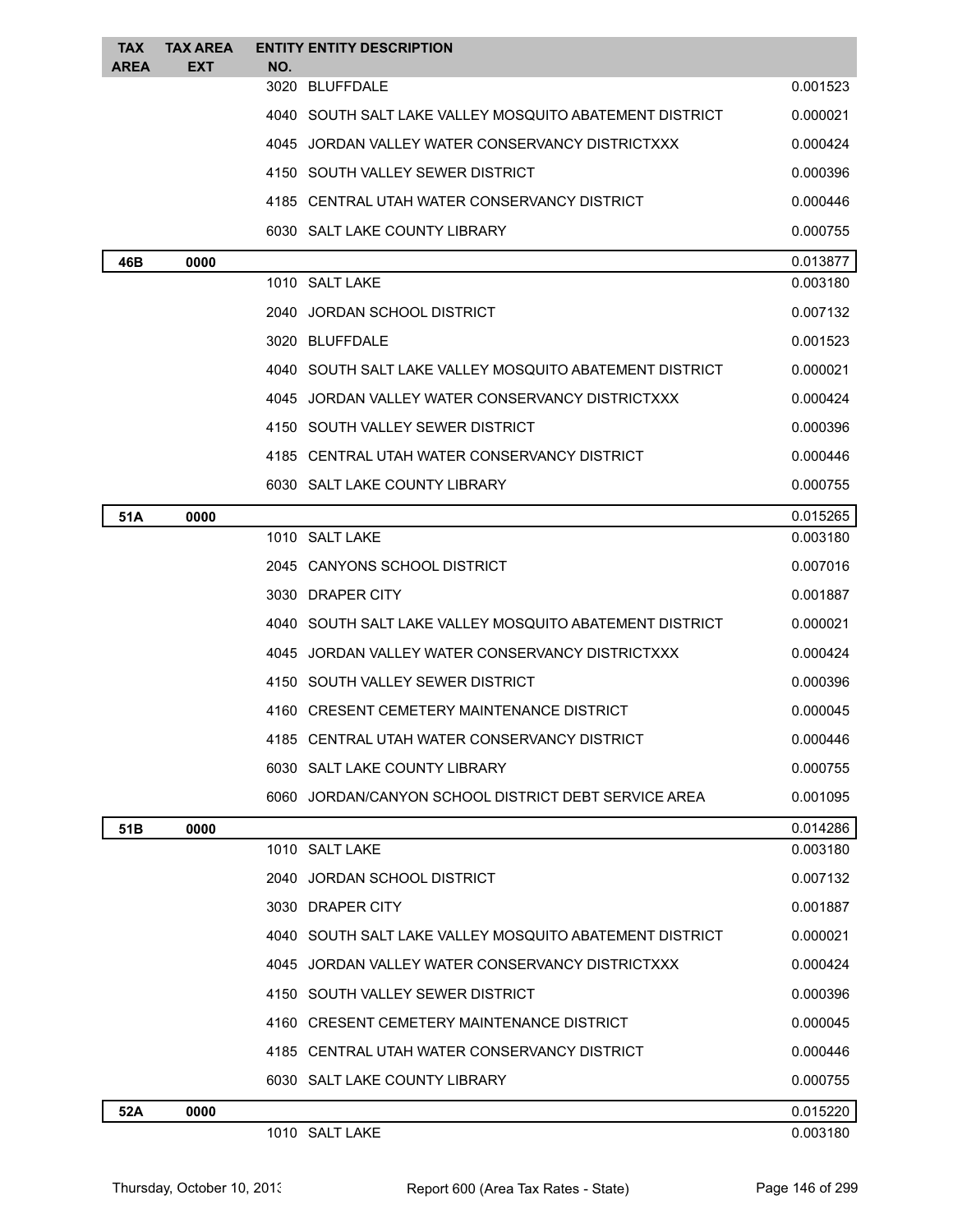| <b>TAX</b><br><b>AREA</b> | <b>TAX AREA</b><br>EXT | <b>ENTITY ENTITY DESCRIPTION</b><br>NO.                   |          |
|---------------------------|------------------------|-----------------------------------------------------------|----------|
|                           |                        | 2045 CANYONS SCHOOL DISTRICT                              | 0.007016 |
|                           |                        | 3030 DRAPER CITY                                          | 0.001887 |
|                           |                        | 4040 SOUTH SALT LAKE VALLEY MOSQUITO ABATEMENT DISTRICT   | 0.000021 |
|                           |                        | 4045 JORDAN VALLEY WATER CONSERVANCY DISTRICTXXX          | 0.000424 |
|                           |                        | 4150   SOUTH VALLEY SEWER DISTRICT                        | 0.000396 |
|                           |                        | 4185 CENTRAL UTAH WATER CONSERVANCY DISTRICT              | 0.000446 |
|                           |                        | 6030 SALT LAKE COUNTY LIBRARY                             | 0.000755 |
|                           |                        | 6060 JORDAN/CANYON SCHOOL DISTRICT DEBT SERVICE AREA      | 0.001095 |
| 54B                       | 0000                   |                                                           | 0.018580 |
|                           |                        | 1010 SALT LAKE                                            | 0.003180 |
|                           |                        | 2045 CANYONS SCHOOL DISTRICT                              | 0.007016 |
|                           |                        | 3030 DRAPER CITY                                          | 0.001887 |
|                           |                        | 4040   SOUTH SALT LAKE VALLEY MOSQUITO ABATEMENT DISTRICT | 0.000021 |
|                           |                        | 4045 JORDAN VALLEY WATER CONSERVANCY DISTRICTXXX          | 0.000424 |
|                           |                        | 4150 SOUTH VALLEY SEWER DISTRICT                          | 0.000396 |
|                           |                        | 4185 CENTRAL UTAH WATER CONSERVANCY DISTRICT              | 0.000446 |
|                           |                        | 4310 TRAVERSE RIDGE SPECIAL SERVICE DISTRICT              | 0.003360 |
|                           |                        | 6030 SALT LAKE COUNTY LIBRARY                             | 0.000755 |
|                           |                        | 6060 JORDAN/CANYON SCHOOL DISTRICT DEBT SERVICE AREA      | 0.001095 |
| 55A                       | 0000                   |                                                           | 0.015220 |
|                           |                        | 1010 SALT LAKE                                            | 0.003180 |
|                           |                        | 2045 CANYONS SCHOOL DISTRICT                              | 0.007016 |
|                           |                        | 3030 DRAPER CITY                                          | 0.001887 |
|                           |                        | SOUTH SALT LAKE VALLEY MOSQUITO ABATEMENT DISTRICT        | 0.000021 |
|                           |                        | 4045 JORDAN VALLEY WATER CONSERVANCY DISTRICTXXX          | 0.000424 |
|                           |                        | 4150 SOUTH VALLEY SEWER DISTRICT                          | 0.000396 |
|                           |                        | 4185 CENTRAL UTAH WATER CONSERVANCY DISTRICT              | 0.000446 |
|                           |                        | 6030 SALT LAKE COUNTY LIBRARY                             | 0.000755 |
|                           |                        | 6060 JORDAN/CANYON SCHOOL DISTRICT DEBT SERVICE AREA      | 0.001095 |
| 55B                       | 0000                   |                                                           | 0.015220 |
|                           |                        | 1010 SALT LAKE                                            | 0.003180 |
|                           |                        | 2045 CANYONS SCHOOL DISTRICT                              | 0.007016 |
|                           |                        | 3030 DRAPER CITY                                          | 0.001887 |
|                           |                        | 4040   SOUTH SALT LAKE VALLEY MOSQUITO ABATEMENT DISTRICT | 0.000021 |
|                           |                        | 4045 JORDAN VALLEY WATER CONSERVANCY DISTRICTXXX          | 0.000424 |
|                           |                        | 4150 SOUTH VALLEY SEWER DISTRICT                          | 0.000396 |
|                           |                        | 4185 CENTRAL UTAH WATER CONSERVANCY DISTRICT              | 0.000446 |
|                           |                        | 6030 SALT LAKE COUNTY LIBRARY                             | 0.000755 |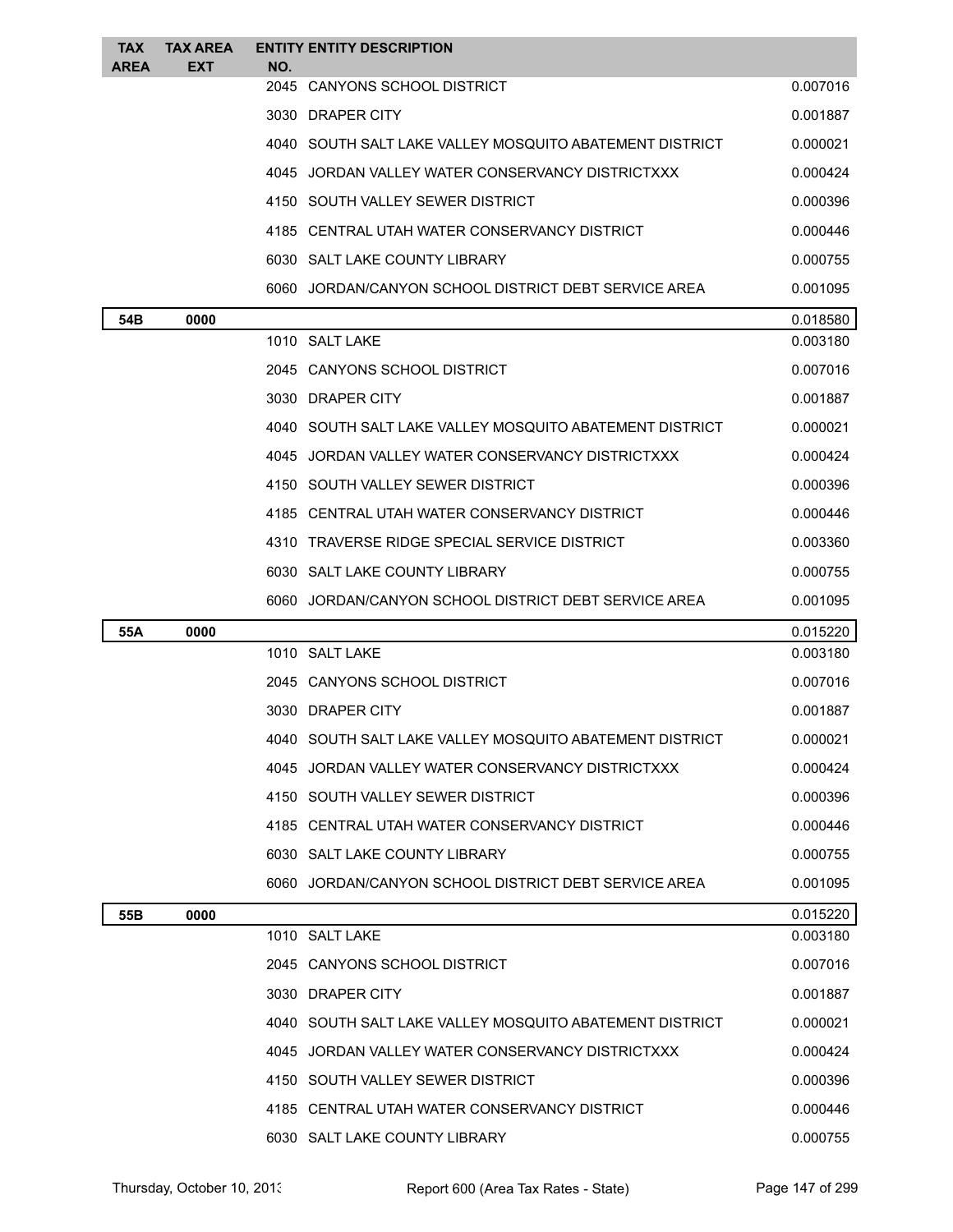| <b>TAX</b><br><b>AREA</b> | <b>TAX AREA</b><br>EXT | <b>ENTITY ENTITY DESCRIPTION</b><br>NO.                 |          |
|---------------------------|------------------------|---------------------------------------------------------|----------|
|                           |                        | 6060<br>JORDAN/CANYON SCHOOL DISTRICT DEBT SERVICE AREA | 0.001095 |
| 55C                       | 0000                   |                                                         | 0.015220 |
|                           |                        | 1010 SALT LAKE                                          | 0.003180 |
|                           |                        | 2045 CANYONS SCHOOL DISTRICT                            | 0.007016 |
|                           |                        | 3030 DRAPER CITY                                        | 0.001887 |
|                           |                        | 4040 SOUTH SALT LAKE VALLEY MOSQUITO ABATEMENT DISTRICT | 0.000021 |
|                           |                        | 4045 JORDAN VALLEY WATER CONSERVANCY DISTRICTXXX        | 0.000424 |
|                           |                        | 4150 SOUTH VALLEY SEWER DISTRICT                        | 0.000396 |
|                           |                        | 4185 CENTRAL UTAH WATER CONSERVANCY DISTRICT            | 0.000446 |
|                           |                        | 6030 SALT LAKE COUNTY LIBRARY                           | 0.000755 |
|                           |                        | 6060 JORDAN/CANYON SCHOOL DISTRICT DEBT SERVICE AREA    | 0.001095 |
| 55D                       | 0000                   |                                                         | 0.015220 |
|                           |                        | 1010 SALT LAKE                                          | 0.003180 |
|                           |                        | 2045 CANYONS SCHOOL DISTRICT                            | 0.007016 |
|                           |                        | 3030 DRAPER CITY                                        | 0.001887 |
|                           |                        | 4040 SOUTH SALT LAKE VALLEY MOSQUITO ABATEMENT DISTRICT | 0.000021 |
|                           |                        | 4045 JORDAN VALLEY WATER CONSERVANCY DISTRICTXXX        | 0.000424 |
|                           |                        | 4150 SOUTH VALLEY SEWER DISTRICT                        | 0.000396 |
|                           |                        | 4185 CENTRAL UTAH WATER CONSERVANCY DISTRICT            | 0.000446 |
|                           |                        | 6030 SALT LAKE COUNTY LIBRARY                           | 0.000755 |
|                           |                        | 6060 JORDAN/CANYON SCHOOL DISTRICT DEBT SERVICE AREA    | 0.001095 |
| 55E                       | 0000                   |                                                         | 0.015220 |
|                           |                        | 1010 SALT LAKE                                          | 0.003180 |
|                           |                        | 2045 CANYONS SCHOOL DISTRICT                            | 0.007016 |
|                           |                        | 3030 DRAPER CITY                                        | 0.001887 |
|                           |                        | 4040 SOUTH SALT LAKE VALLEY MOSQUITO ABATEMENT DISTRICT | 0.000021 |
|                           |                        | 4045 JORDAN VALLEY WATER CONSERVANCY DISTRICTXXX        | 0.000424 |
|                           |                        | 4150 SOUTH VALLEY SEWER DISTRICT                        | 0.000396 |
|                           |                        | 4185 CENTRAL UTAH WATER CONSERVANCY DISTRICT            | 0.000446 |
|                           |                        | 6030 SALT LAKE COUNTY LIBRARY                           | 0.000755 |
|                           |                        | 6060 JORDAN/CANYON SCHOOL DISTRICT DEBT SERVICE AREA    | 0.001095 |
| 55F                       | 0000                   |                                                         | 0.015220 |
|                           |                        | 1010 SALT LAKE                                          | 0.003180 |
|                           |                        | 2045 CANYONS SCHOOL DISTRICT                            | 0.007016 |
|                           |                        | 3030 DRAPER CITY                                        | 0.001887 |
|                           |                        | 4040 SOUTH SALT LAKE VALLEY MOSQUITO ABATEMENT DISTRICT | 0.000021 |
|                           |                        | 4045 JORDAN VALLEY WATER CONSERVANCY DISTRICTXXX        | 0.000424 |
|                           |                        | 4150 SOUTH VALLEY SEWER DISTRICT                        | 0.000396 |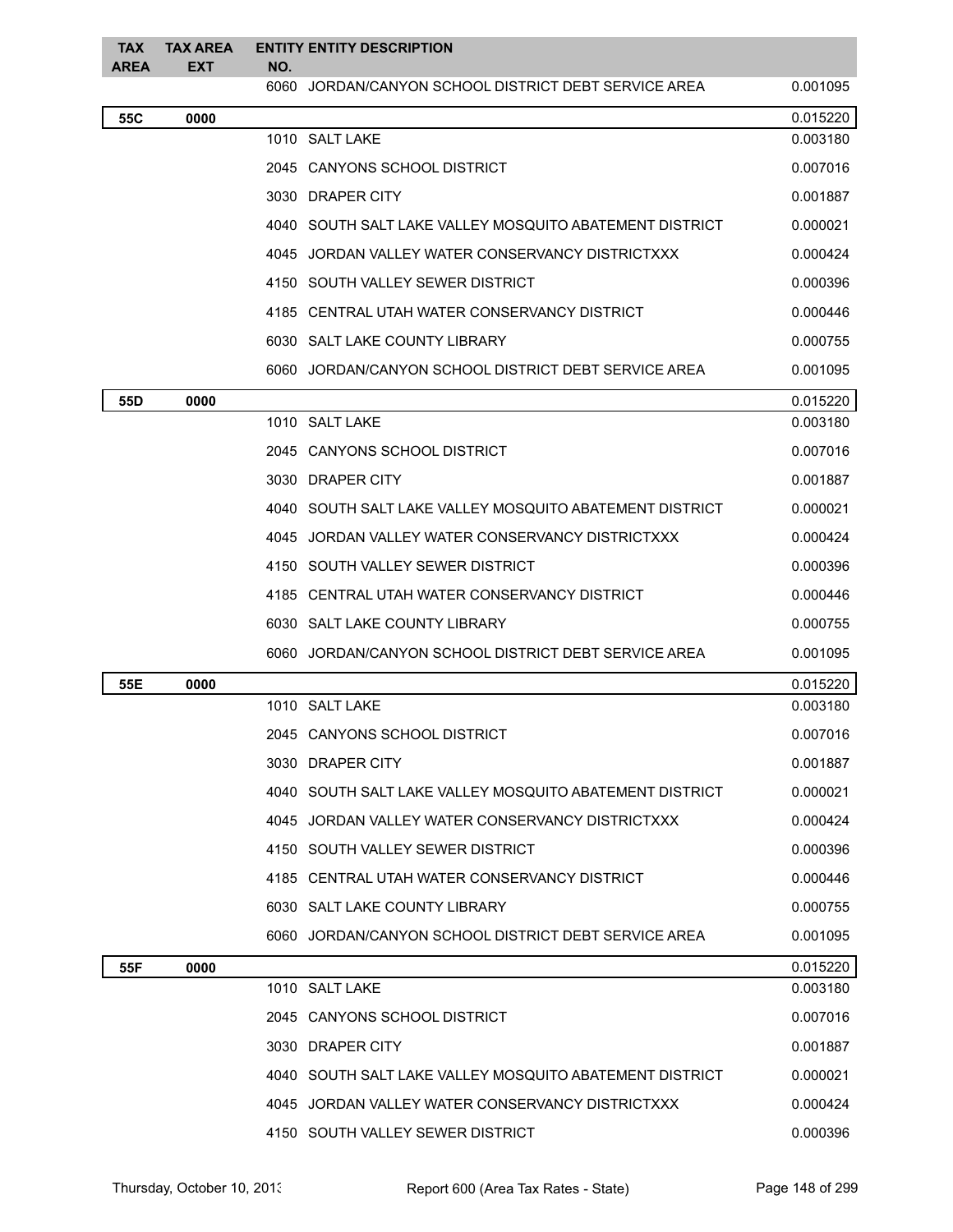| <b>TAX</b><br><b>AREA</b> | <b>TAX AREA</b><br><b>EXT</b> | NO. | <b>ENTITY ENTITY DESCRIPTION</b>                        |          |
|---------------------------|-------------------------------|-----|---------------------------------------------------------|----------|
|                           |                               |     | 4185 CENTRAL UTAH WATER CONSERVANCY DISTRICT            | 0.000446 |
|                           |                               |     | 6030 SALT LAKE COUNTY LIBRARY                           | 0.000755 |
|                           |                               |     | 6060 JORDAN/CANYON SCHOOL DISTRICT DEBT SERVICE AREA    | 0.001095 |
| 61A                       | 0000                          |     |                                                         | 0.014715 |
|                           |                               |     | 1010 SALT LAKE                                          | 0.003180 |
|                           |                               |     | 2030 GRANITE SCHOOL DISTRICT                            | 0.006994 |
|                           |                               |     | 3105 TAYLORSVILLE CITY                                  | 0.002722 |
|                           |                               |     | 4040 SOUTH SALT LAKE VALLEY MOSQUITO ABATEMENT DISTRICT | 0.000021 |
|                           |                               |     | 4045 JORDAN VALLEY WATER CONSERVANCY DISTRICTXXX        | 0.000424 |
|                           |                               |     | 4110 TAYLORSVILLE-BENNION IMPROVEMENT DISTRICT          | 0.000173 |
|                           |                               |     | 4185 CENTRAL UTAH WATER CONSERVANCY DISTRICT            | 0.000446 |
|                           |                               |     | 6030 SALT LAKE COUNTY LIBRARY                           | 0.000755 |
| 61B                       | 0000                          |     |                                                         | 0.014715 |
|                           |                               |     | 1010 SALT LAKE                                          | 0.003180 |
|                           |                               |     | 2030 GRANITE SCHOOL DISTRICT                            | 0.006994 |
|                           |                               |     | 3105 TAYLORSVILLE CITY                                  | 0.002722 |
|                           |                               |     | 4040 SOUTH SALT LAKE VALLEY MOSQUITO ABATEMENT DISTRICT | 0.000021 |
|                           |                               |     | 4045 JORDAN VALLEY WATER CONSERVANCY DISTRICTXXX        | 0.000424 |
|                           |                               |     | 4110 TAYLORSVILLE-BENNION IMPROVEMENT DISTRICT          | 0.000173 |
|                           |                               |     | 4185 CENTRAL UTAH WATER CONSERVANCY DISTRICT            | 0.000446 |
|                           |                               |     | 6030 SALT LAKE COUNTY LIBRARY                           | 0.000755 |
| 61C                       | 0000                          |     |                                                         | 0.014715 |
|                           |                               |     | 1010 SALT LAKE                                          | 0.003180 |
|                           |                               |     | 2030 GRANITE SCHOOL DISTRICT                            | 0.006994 |
|                           |                               |     | 3105 TAYLORSVILLE CITY                                  | 0.002722 |
|                           |                               |     | 4040 SOUTH SALT LAKE VALLEY MOSQUITO ABATEMENT DISTRICT | 0.000021 |
|                           |                               |     | 4045 JORDAN VALLEY WATER CONSERVANCY DISTRICTXXX        | 0.000424 |
|                           |                               |     | 4110 TAYLORSVILLE-BENNION IMPROVEMENT DISTRICT          | 0.000173 |
|                           |                               |     | 4185 CENTRAL UTAH WATER CONSERVANCY DISTRICT            | 0.000446 |
|                           |                               |     | 6030 SALT LAKE COUNTY LIBRARY                           | 0.000755 |
| 61D                       | 0000                          |     |                                                         | 0.014715 |
|                           |                               |     | 1010 SALT LAKE                                          | 0.003180 |
|                           |                               |     | 2030 GRANITE SCHOOL DISTRICT                            | 0.006994 |
|                           |                               |     | 3105 TAYLORSVILLE CITY                                  | 0.002722 |
|                           |                               |     | 4040 SOUTH SALT LAKE VALLEY MOSQUITO ABATEMENT DISTRICT | 0.000021 |
|                           |                               |     | 4045 JORDAN VALLEY WATER CONSERVANCY DISTRICTXXX        | 0.000424 |
|                           |                               |     | 4110 TAYLORSVILLE-BENNION IMPROVEMENT DISTRICT          | 0.000173 |
|                           |                               |     | 4185 CENTRAL UTAH WATER CONSERVANCY DISTRICT            | 0.000446 |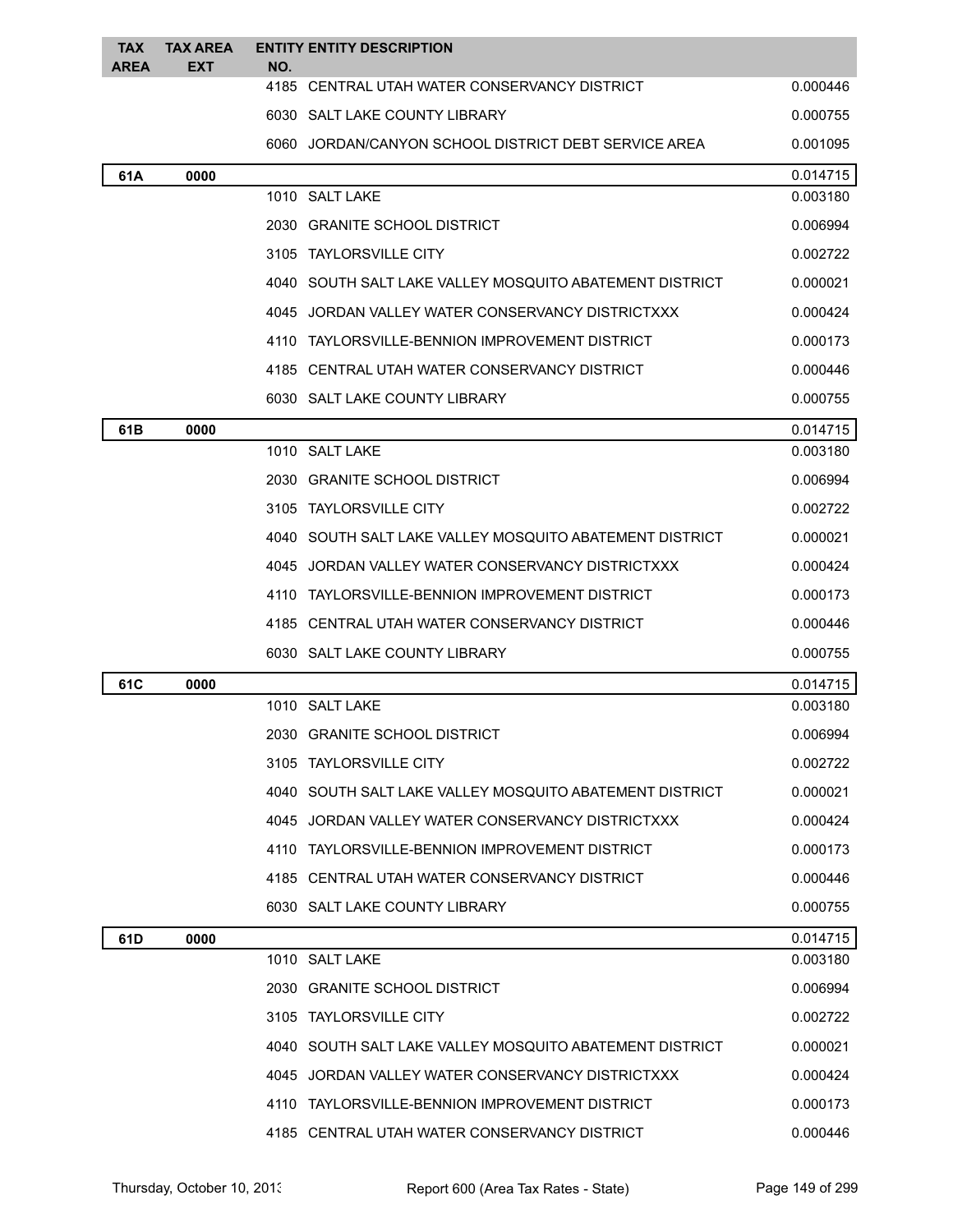| TAX<br><b>AREA</b> | <b>TAX AREA</b><br>EXT | <b>ENTITY ENTITY DESCRIPTION</b><br>NO.                 |          |
|--------------------|------------------------|---------------------------------------------------------|----------|
|                    |                        | 6030 SALT LAKE COUNTY LIBRARY                           | 0.000755 |
| 63A                | 0000                   |                                                         | 0.015994 |
|                    |                        | 1010 SALT LAKE                                          | 0.003180 |
|                    |                        | 2030 GRANITE SCHOOL DISTRICT                            | 0.006994 |
|                    |                        | 3105 TAYLORSVILLE CITY                                  | 0.002722 |
|                    |                        | 4040 SOUTH SALT LAKE VALLEY MOSQUITO ABATEMENT DISTRICT | 0.000021 |
|                    |                        | 4045 JORDAN VALLEY WATER CONSERVANCY DISTRICTXXX        | 0.000424 |
|                    |                        | 4110 TAYLORSVILLE-BENNION IMPROVEMENT DISTRICT          | 0.000173 |
|                    |                        | 4180 OQUIRRH RECREATION AND PARKS DISTRICT              | 0.001279 |
|                    |                        | 4185 CENTRAL UTAH WATER CONSERVANCY DISTRICT            | 0.000446 |
|                    |                        | 6030 SALT LAKE COUNTY LIBRARY                           | 0.000755 |
| 63B                | 0000                   |                                                         | 0.015994 |
|                    |                        | 1010 SALT LAKE                                          | 0.003180 |
|                    |                        | 2030 GRANITE SCHOOL DISTRICT                            | 0.006994 |
|                    |                        | 3105 TAYLORSVILLE CITY                                  | 0.002722 |
|                    |                        | 4040 SOUTH SALT LAKE VALLEY MOSQUITO ABATEMENT DISTRICT | 0.000021 |
|                    |                        | 4045 JORDAN VALLEY WATER CONSERVANCY DISTRICTXXX        | 0.000424 |
|                    |                        | 4110 TAYLORSVILLE-BENNION IMPROVEMENT DISTRICT          | 0.000173 |
|                    |                        | 4180 OQUIRRH RECREATION AND PARKS DISTRICT              | 0.001279 |
|                    |                        | 4185 CENTRAL UTAH WATER CONSERVANCY DISTRICT            | 0.000446 |
|                    |                        | 6030 SALT LAKE COUNTY LIBRARY                           | 0.000755 |
| 64A                | 0000                   |                                                         | 0.016642 |
|                    |                        | 1010 SALT LAKE                                          | 0.003180 |
|                    |                        | 2030 GRANITE SCHOOL DISTRICT                            | 0.006994 |
|                    |                        | 3105 TAYLORSVILLE CITY                                  | 0.002722 |
|                    |                        | 4040 SOUTH SALT LAKE VALLEY MOSQUITO ABATEMENT DISTRICT | 0.000021 |
|                    |                        | 4045 JORDAN VALLEY WATER CONSERVANCY DISTRICTXXX        | 0.000424 |
|                    |                        | 4120 KEARNS IMPROVEMENT DISTRICT                        | 0.000821 |
|                    |                        | 4180 OQUIRRH RECREATION AND PARKS DISTRICT              | 0.001279 |
|                    |                        | 4185 CENTRAL UTAH WATER CONSERVANCY DISTRICT            | 0.000446 |
|                    |                        | 6030 SALT LAKE COUNTY LIBRARY                           | 0.000755 |
| 67A                | 0000                   |                                                         | 0.014542 |
|                    |                        | 1010 SALT LAKE                                          | 0.003180 |
|                    |                        | 2030 GRANITE SCHOOL DISTRICT                            | 0.006994 |
|                    |                        | 3105 TAYLORSVILLE CITY                                  | 0.002722 |
|                    |                        | 4040 SOUTH SALT LAKE VALLEY MOSQUITO ABATEMENT DISTRICT | 0.000021 |
|                    |                        | 4045 JORDAN VALLEY WATER CONSERVANCY DISTRICTXXX        | 0.000424 |
|                    |                        | 4185 CENTRAL UTAH WATER CONSERVANCY DISTRICT            | 0.000446 |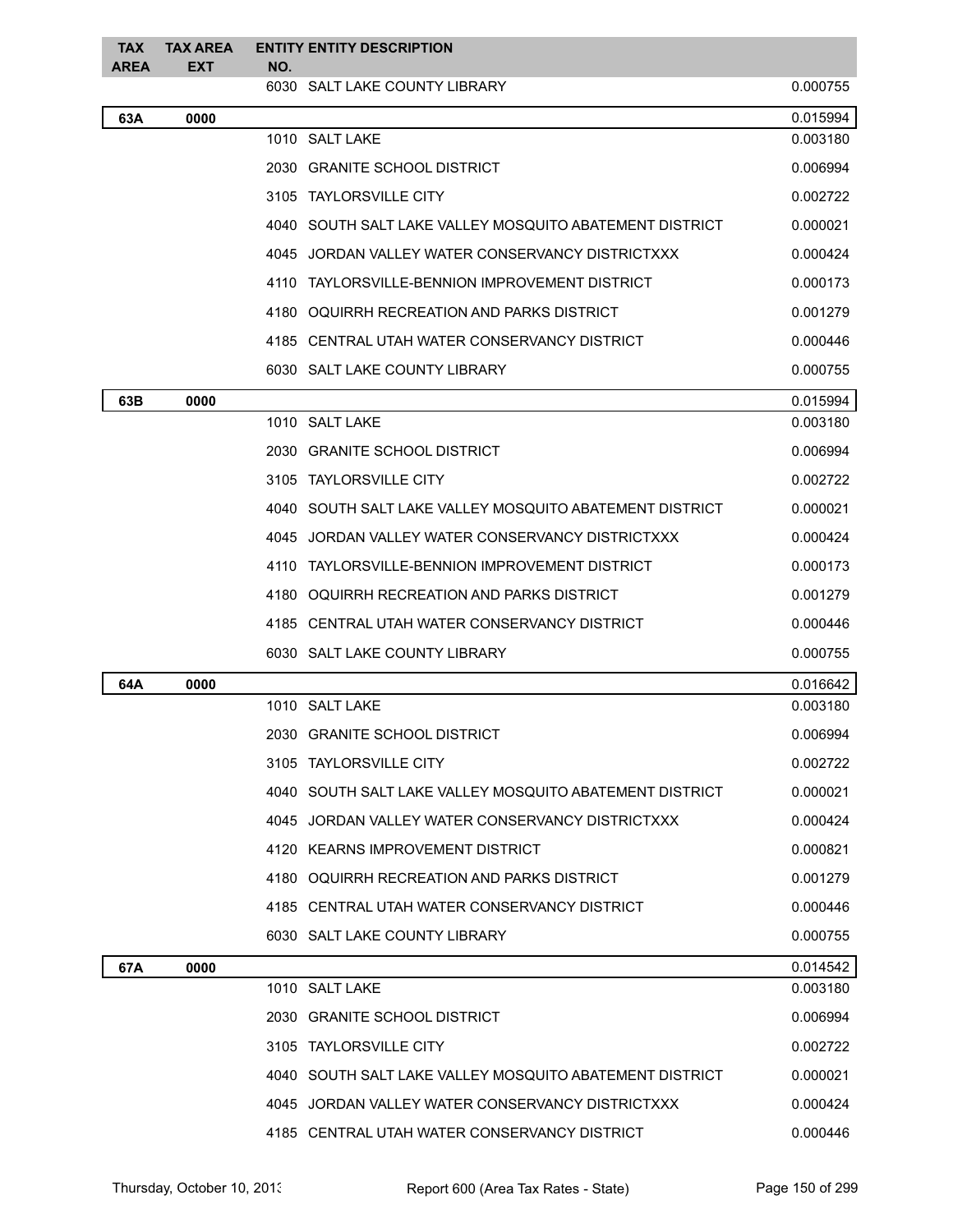| <b>TAX</b><br>AREA | <b>TAX AREA</b><br>EXT     | NO. | <b>ENTITY ENTITY DESCRIPTION</b>                        |                 |
|--------------------|----------------------------|-----|---------------------------------------------------------|-----------------|
|                    |                            |     | 6030 SALT LAKE COUNTY LIBRARY                           | 0.000755        |
| 70A                | 0000                       |     |                                                         | 0.017194        |
|                    |                            |     | 1010 SALT LAKE                                          | 0.003180        |
|                    |                            |     | 2040 JORDAN SCHOOL DISTRICT                             | 0.007132        |
|                    |                            |     | 3035 HERRIMAN TOWN                                      | 0.000418        |
|                    |                            |     | 4040 SOUTH SALT LAKE VALLEY MOSQUITO ABATEMENT DISTRICT | 0.000021        |
|                    |                            |     | 4045 JORDAN VALLEY WATER CONSERVANCY DISTRICTXXX        | 0.000424        |
|                    |                            |     | 4150 SOUTH VALLEY SEWER DISTRICT                        | 0.000396        |
|                    |                            |     | 4185 CENTRAL UTAH WATER CONSERVANCY DISTRICT            | 0.000446        |
|                    |                            |     | 4320 SALT LAKE VALLEY FIRE SERVICE AREA                 | 0.002192        |
|                    |                            |     | 4340 SALT LAKE VALLEY LAW ENFORCEMENT SERVICE AREA      | 0.002230        |
|                    |                            |     | 6030 SALT LAKE COUNTY LIBRARY                           | 0.000755        |
| 82A                | 0000                       |     |                                                         | 0.013476        |
|                    |                            |     | 1010 SALT LAKE                                          | 0.003180        |
|                    |                            |     | 2030 GRANITE SCHOOL DISTRICT                            | 0.006994        |
|                    |                            |     | 3036 HOLLADAY CITY                                      | 0.001707        |
|                    |                            |     | 4040 SOUTH SALT LAKE VALLEY MOSQUITO ABATEMENT DISTRICT | 0.000021        |
|                    |                            |     | 4060 MT OLYMPUS IMPROVEMENT DISTRICT                    | 0.000373        |
|                    |                            |     | 4185 CENTRAL UTAH WATER CONSERVANCY DISTRICT            | 0.000446        |
|                    |                            |     | 6030 SALT LAKE COUNTY LIBRARY                           | 0.000755        |
| 82B                | 0000                       |     |                                                         | 0.013476        |
|                    |                            |     | 1010 SALT LAKE                                          | 0.003180        |
|                    |                            |     | 2030 GRANITE SCHOOL DISTRICT                            | 0.006994        |
|                    |                            |     | 3036 HOLLADAY CITY                                      | 0.001707        |
|                    |                            |     | 4040 SOUTH SALT LAKE VALLEY MOSQUITO ABATEMENT DISTRICT | 0.000021        |
|                    |                            |     | 4060 MT OLYMPUS IMPROVEMENT DISTRICT                    | 0.000373        |
|                    |                            |     | 4185 CENTRAL UTAH WATER CONSERVANCY DISTRICT            | 0.000446        |
|                    |                            |     | 6030 SALT LAKE COUNTY LIBRARY                           | 0.000755        |
| <b>82C</b>         | 0000                       |     |                                                         | 0.013476        |
|                    |                            |     | 1010 SALT LAKE                                          | 0.003180        |
|                    |                            |     | 2030 GRANITE SCHOOL DISTRICT                            | 0.006994        |
|                    |                            |     | 3036 HOLLADAY CITY                                      | 0.001707        |
|                    |                            |     | 4040 SOUTH SALT LAKE VALLEY MOSQUITO ABATEMENT DISTRICT | 0.000021        |
|                    |                            |     | 4060 MT OLYMPUS IMPROVEMENT DISTRICT                    | 0.000373        |
|                    |                            |     | 4185 CENTRAL UTAH WATER CONSERVANCY DISTRICT            | 0.000446        |
|                    |                            |     | 6030 SALT LAKE COUNTY LIBRARY                           | 0.000755        |
| 90A                | 0000                       |     |                                                         | 0.014702        |
|                    |                            |     | 1010 SALT LAKE                                          | 0.003180        |
|                    |                            |     | 2030 GRANITE SCHOOL DISTRICT                            | 0.006994        |
|                    | Thursday, October 10, 2013 |     | Report 600 (Area Tax Rates - State)                     | Page 151 of 299 |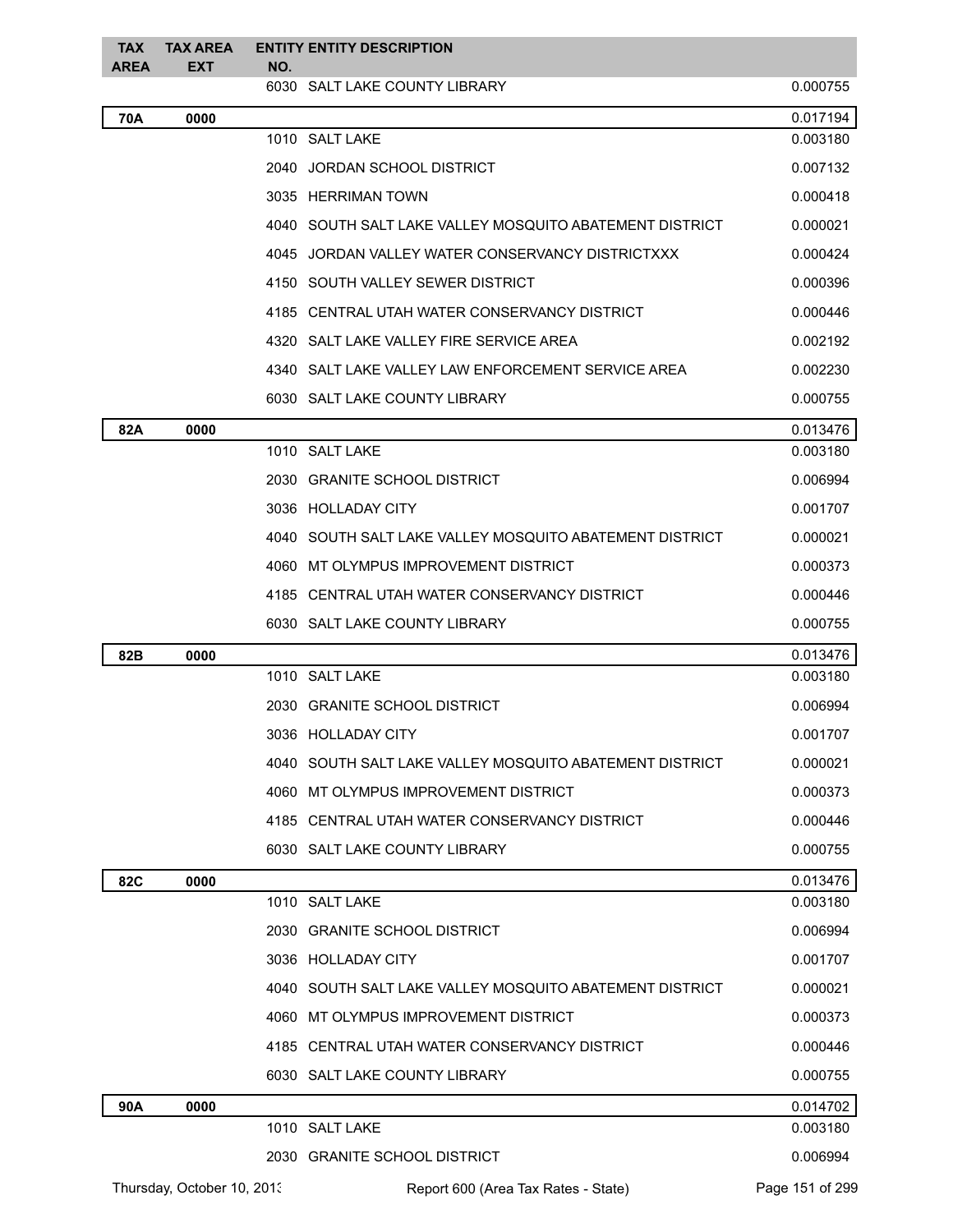| <b>TAX</b><br><b>AREA</b> | <b>TAX AREA</b><br><b>EXT</b> | NO. | <b>ENTITY ENTITY DESCRIPTION</b>                          |          |
|---------------------------|-------------------------------|-----|-----------------------------------------------------------|----------|
|                           |                               |     | 3050 MURRAY                                               | 0.002216 |
|                           |                               |     | 4040 SOUTH SALT LAKE VALLEY MOSQUITO ABATEMENT DISTRICT   | 0.000021 |
|                           |                               |     | 4045 JORDAN VALLEY WATER CONSERVANCY DISTRICTXXX          | 0.000424 |
|                           |                               |     | 4090 COTTONWOOD IMPROVEMENT DISTRICT                      | 0.000236 |
|                           |                               |     | 4185 CENTRAL UTAH WATER CONSERVANCY DISTRICT              | 0.000446 |
|                           |                               |     | 4200 COTTONWOOD HEIGHTS PARKS AND RECREATION SERVICE AREA | 0.001185 |
| 90C                       | 0000                          |     |                                                           | 0.013230 |
|                           |                               |     | 1010 SALT LAKE                                            | 0.003180 |
|                           |                               |     | 2030 GRANITE SCHOOL DISTRICT                              | 0.006994 |
|                           |                               |     | 3050 MURRAY                                               | 0.002216 |
|                           |                               |     | 4040 SOUTH SALT LAKE VALLEY MOSQUITO ABATEMENT DISTRICT   | 0.000021 |
|                           |                               |     | 4060 MT OLYMPUS IMPROVEMENT DISTRICT                      | 0.000373 |
|                           |                               |     | 4185 CENTRAL UTAH WATER CONSERVANCY DISTRICT              | 0.000446 |
| 90G                       | 0000                          |     |                                                           | 0.013612 |
|                           |                               |     | 1010 SALT LAKE                                            | 0.003180 |
|                           |                               |     | 2030 GRANITE SCHOOL DISTRICT                              | 0.006994 |
|                           |                               |     | 3050 MURRAY                                               | 0.002216 |
|                           |                               |     | 4040 SOUTH SALT LAKE VALLEY MOSQUITO ABATEMENT DISTRICT   | 0.000021 |
|                           |                               |     | 4185 CENTRAL UTAH WATER CONSERVANCY DISTRICT              | 0.000446 |
|                           |                               |     | 6030 SALT LAKE COUNTY LIBRARY                             | 0.000755 |
| 90H                       | 0000                          |     |                                                           | 0.014278 |
|                           |                               |     | 1010 SALT LAKE                                            | 0.003180 |
|                           |                               |     | 2030 GRANITE SCHOOL DISTRICT                              | 0.006994 |
|                           |                               |     | 3050 MURRAY                                               | 0.002216 |
|                           |                               |     | 4040 SOUTH SALT LAKE VALLEY MOSQUITO ABATEMENT DISTRICT   | 0.000021 |
|                           |                               |     | 4090 COTTONWOOD IMPROVEMENT DISTRICT                      | 0.000236 |
|                           |                               |     | 4185 CENTRAL UTAH WATER CONSERVANCY DISTRICT              | 0.000446 |
|                           |                               |     | 4200 COTTONWOOD HEIGHTS PARKS AND RECREATION SERVICE AREA | 0.001185 |
| AAA                       | 0000                          |     |                                                           | 0.014313 |
|                           |                               |     | 1010 SALT LAKE                                            | 0.003180 |
|                           |                               |     | 2045 CANYONS SCHOOL DISTRICT                              | 0.007016 |
|                           |                               |     | 3025 COTTONWOOD HEIGHTS                                   | 0.002522 |
|                           |                               |     | 4040 SOUTH SALT LAKE VALLEY MOSQUITO ABATEMENT DISTRICT   | 0.000021 |
|                           |                               |     | 4060 MT OLYMPUS IMPROVEMENT DISTRICT                      | 0.000373 |
|                           |                               |     | 4185 CENTRAL UTAH WATER CONSERVANCY DISTRICT              | 0.000446 |
|                           |                               |     | 4210 WASATCH WASTE AND RECYCLING DISTRICT                 |          |
|                           |                               |     | 6030 SALT LAKE COUNTY LIBRARY                             | 0.000755 |
| AAB                       | 0000                          |     |                                                           | 0.015361 |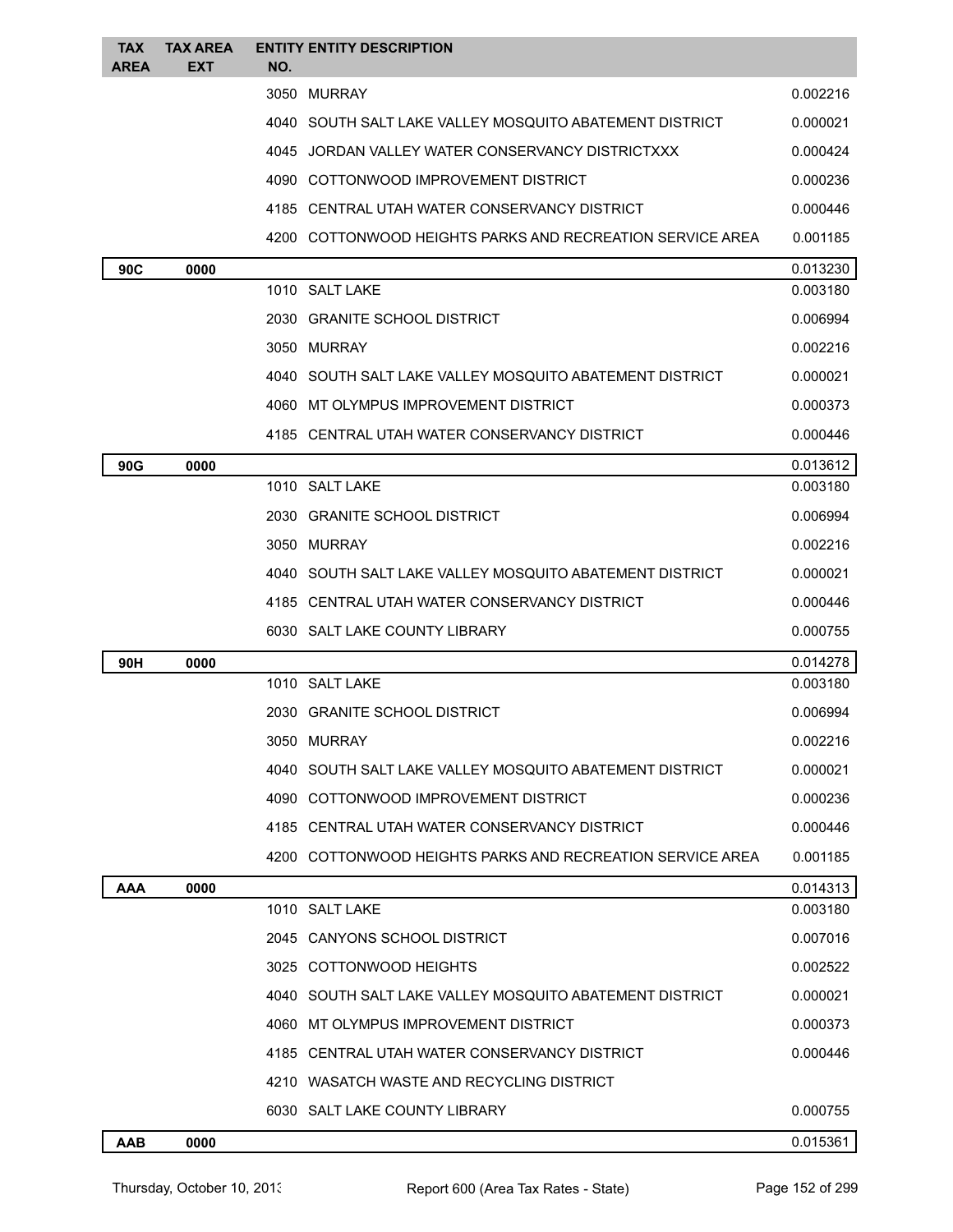| <b>TAX</b><br>AREA | <b>TAX AREA</b><br>EXT | NO. | <b>ENTITY ENTITY DESCRIPTION</b>                           |          |
|--------------------|------------------------|-----|------------------------------------------------------------|----------|
|                    |                        |     | 1010 SALT LAKE                                             | 0.003180 |
|                    |                        |     | 2045 CANYONS SCHOOL DISTRICT                               | 0.007016 |
|                    |                        |     | 3025 COTTONWOOD HEIGHTS                                    | 0.002522 |
|                    |                        |     | 4040 SOUTH SALT LAKE VALLEY MOSQUITO ABATEMENT DISTRICT    | 0.000021 |
|                    |                        |     | 4090 COTTONWOOD IMPROVEMENT DISTRICT                       | 0.000236 |
|                    |                        |     | 4185 CENTRAL UTAH WATER CONSERVANCY DISTRICT               | 0.000446 |
|                    |                        |     | 4200 COTTONWOOD HEIGHTS PARKS AND RECREATION SERVICE AREA  | 0.001185 |
|                    |                        |     | 4210 WASATCH WASTE AND RECYCLING DISTRICT                  |          |
|                    |                        |     | 6030 SALT LAKE COUNTY LIBRARY                              | 0.000755 |
| <b>AAC</b>         | 0000                   |     |                                                            | 0.014176 |
|                    |                        |     | 1010 SALT LAKE                                             | 0.003180 |
|                    |                        |     | 2045 CANYONS SCHOOL DISTRICT                               | 0.007016 |
|                    |                        |     | 3025 COTTONWOOD HEIGHTS                                    | 0.002522 |
|                    |                        |     | 4040 SOUTH SALT LAKE VALLEY MOSQUITO ABATEMENT DISTRICT    | 0.000021 |
|                    |                        |     | 4090 COTTONWOOD IMPROVEMENT DISTRICT                       | 0.000236 |
|                    |                        |     | 4185 CENTRAL UTAH WATER CONSERVANCY DISTRICT               | 0.000446 |
|                    |                        |     | 4210 WASATCH WASTE AND RECYCLING DISTRICT                  |          |
|                    |                        |     | 6030 SALT LAKE COUNTY LIBRARY                              | 0.000755 |
| AAD                | 0000                   |     |                                                            | 0.016456 |
|                    |                        |     | 1010 SALT LAKE                                             | 0.003180 |
|                    |                        |     | 2045 CANYONS SCHOOL DISTRICT                               | 0.007016 |
|                    |                        |     | 3025 COTTONWOOD HEIGHTS                                    | 0.002522 |
|                    |                        |     | 4040 SOUTH SALT LAKE VALLEY MOSQUITO ABATEMENT DISTRICT    | 0.000021 |
|                    |                        |     | 4090 COTTONWOOD IMPROVEMENT DISTRICT                       | 0.000236 |
|                    |                        |     | 4185 CENTRAL UTAH WATER CONSERVANCY DISTRICT               | 0.000446 |
|                    |                        |     | 4200 COTTONWOOD HEIGHTS PARKS AND RECREATION SERVICE AREA  | 0.001185 |
|                    |                        |     | 4210 WASATCH WASTE AND RECYCLING DISTRICT                  |          |
|                    |                        |     | 6020 AREA EXCLUDED FROM SALT LAKE COUNTY WATER CONSERVANCY |          |
|                    |                        |     | 6030 SALT LAKE COUNTY LIBRARY                              | 0.000755 |
|                    |                        |     | 6060 JORDAN/CANYON SCHOOL DISTRICT DEBT SERVICE AREA       | 0.001095 |
| <b>AAE</b>         | 0000                   |     |                                                            | 0.015695 |
|                    |                        |     | 1010 SALT LAKE                                             | 0.003180 |
|                    |                        |     | 2045 CANYONS SCHOOL DISTRICT                               | 0.007016 |
|                    |                        |     | 3025 COTTONWOOD HEIGHTS                                    | 0.002522 |
|                    |                        |     | 4040 SOUTH SALT LAKE VALLEY MOSQUITO ABATEMENT DISTRICT    | 0.000021 |
|                    |                        |     | 4045 JORDAN VALLEY WATER CONSERVANCY DISTRICTXXX           | 0.000424 |
|                    |                        |     | 4090 COTTONWOOD IMPROVEMENT DISTRICT                       | 0.000236 |
|                    |                        |     | 4185 CENTRAL UTAH WATER CONSERVANCY DISTRICT               | 0.000446 |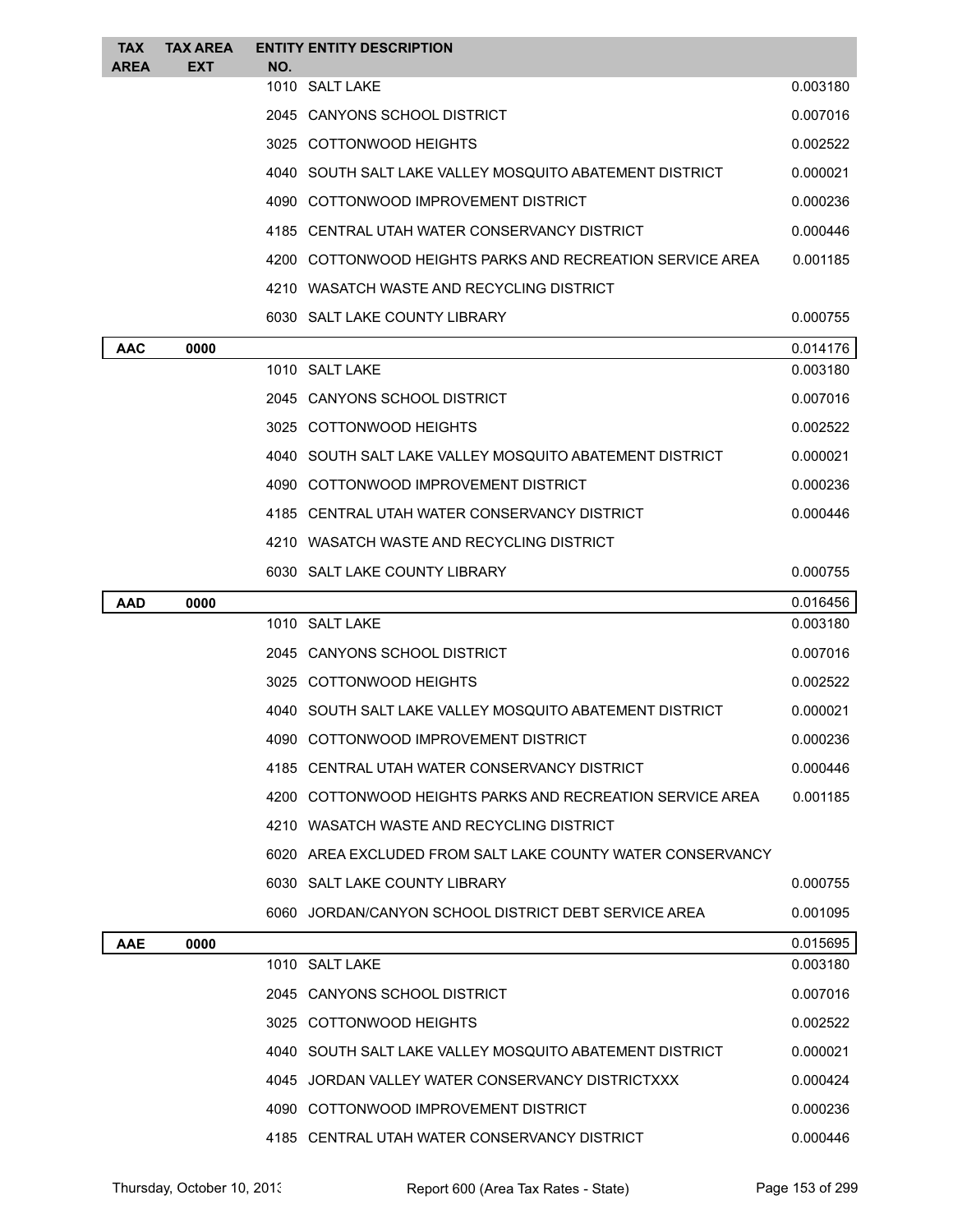| TAX<br><b>AREA</b> | <b>TAX AREA</b><br><b>EXT</b> | NO. | <b>ENTITY ENTITY DESCRIPTION</b>                          |          |
|--------------------|-------------------------------|-----|-----------------------------------------------------------|----------|
|                    |                               |     | 4210 WASATCH WASTE AND RECYCLING DISTRICT                 |          |
|                    |                               |     | 6030 SALT LAKE COUNTY LIBRARY                             | 0.000755 |
|                    |                               |     | 6060 JORDAN/CANYON SCHOOL DISTRICT DEBT SERVICE AREA      | 0.001095 |
| <b>AAF</b>         | 0000                          |     |                                                           | 0.014313 |
|                    |                               |     | 1010 SALT LAKE                                            | 0.003180 |
|                    |                               |     | 2045 CANYONS SCHOOL DISTRICT                              | 0.007016 |
|                    |                               |     | 3025 COTTONWOOD HEIGHTS                                   | 0.002522 |
|                    |                               |     | 4040 SOUTH SALT LAKE VALLEY MOSQUITO ABATEMENT DISTRICT   | 0.000021 |
|                    |                               |     | 4060 MT OLYMPUS IMPROVEMENT DISTRICT                      | 0.000373 |
|                    |                               |     | 4185 CENTRAL UTAH WATER CONSERVANCY DISTRICT              | 0.000446 |
|                    |                               |     | 4210 WASATCH WASTE AND RECYCLING DISTRICT                 |          |
|                    |                               |     | 6030 SALT LAKE COUNTY LIBRARY                             | 0.000755 |
| <b>AAG</b>         | 0000                          |     |                                                           | 0.014176 |
|                    |                               |     | 1010 SALT LAKE                                            | 0.003180 |
|                    |                               |     | 2045 CANYONS SCHOOL DISTRICT                              | 0.007016 |
|                    |                               |     | 3025 COTTONWOOD HEIGHTS                                   | 0.002522 |
|                    |                               |     | 4040 SOUTH SALT LAKE VALLEY MOSQUITO ABATEMENT DISTRICT   | 0.000021 |
|                    |                               |     | 4090 COTTONWOOD IMPROVEMENT DISTRICT                      | 0.000236 |
|                    |                               |     | 4185 CENTRAL UTAH WATER CONSERVANCY DISTRICT              | 0.000446 |
|                    |                               |     | 4210 WASATCH WASTE AND RECYCLING DISTRICT                 |          |
|                    |                               |     | 6030 SALT LAKE COUNTY LIBRARY                             | 0.000755 |
| AAH                | 0000                          |     |                                                           | 0.016456 |
|                    |                               |     | 1010 SALT LAKE                                            | 0.003180 |
|                    |                               |     | 2045 CANYONS SCHOOL DISTRICT                              | 0.007016 |
|                    |                               |     | 3025 COTTONWOOD HEIGHTS                                   | 0.002522 |
|                    |                               |     | 4040 SOUTH SALT LAKE VALLEY MOSQUITO ABATEMENT DISTRICT   | 0.000021 |
|                    |                               |     | 4090 COTTONWOOD IMPROVEMENT DISTRICT                      | 0.000236 |
|                    |                               |     | 4185 CENTRAL UTAH WATER CONSERVANCY DISTRICT              | 0.000446 |
|                    |                               |     | 4200 COTTONWOOD HEIGHTS PARKS AND RECREATION SERVICE AREA | 0.001185 |
|                    |                               |     | 4210 WASATCH WASTE AND RECYCLING DISTRICT                 |          |
|                    |                               |     | 6030 SALT LAKE COUNTY LIBRARY                             | 0.000755 |
|                    |                               |     | 6060 JORDAN/CANYON SCHOOL DISTRICT DEBT SERVICE AREA      | 0.001095 |
| AAJ                | 0000                          |     |                                                           | 0.016880 |
|                    |                               |     | 1010 SALT LAKE                                            | 0.003180 |
|                    |                               |     | 2045 CANYONS SCHOOL DISTRICT                              | 0.007016 |
|                    |                               |     | 3025 COTTONWOOD HEIGHTS                                   | 0.002522 |
|                    |                               |     | 4040 SOUTH SALT LAKE VALLEY MOSQUITO ABATEMENT DISTRICT   | 0.000021 |
|                    |                               |     | 4045 JORDAN VALLEY WATER CONSERVANCY DISTRICTXXX          | 0.000424 |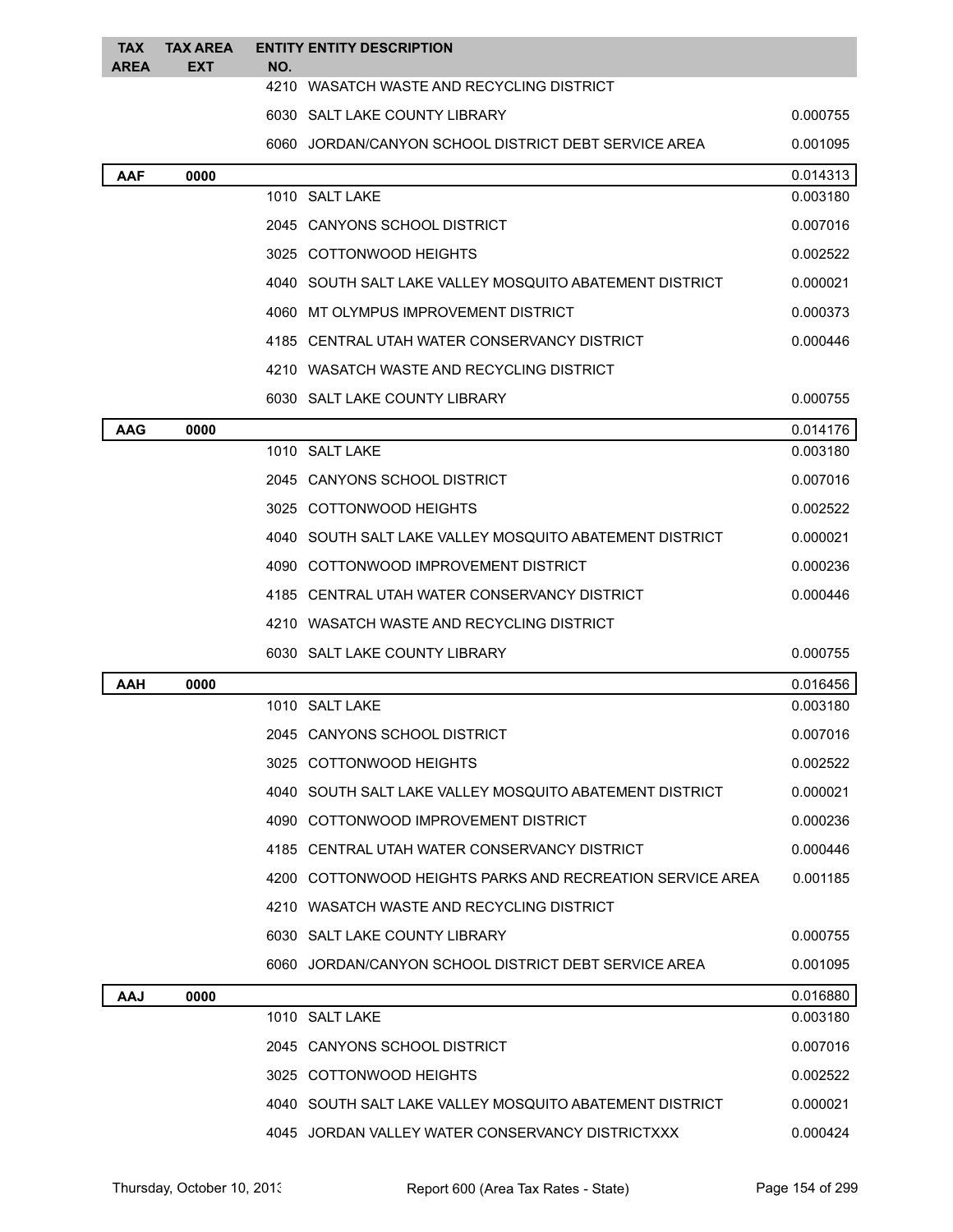| TAX<br><b>AREA</b> | <b>TAX AREA</b><br><b>EXT</b> | NO. | <b>ENTITY ENTITY DESCRIPTION</b>                           |          |
|--------------------|-------------------------------|-----|------------------------------------------------------------|----------|
|                    |                               |     | 4090 COTTONWOOD IMPROVEMENT DISTRICT                       | 0.000236 |
|                    |                               |     | 4185 CENTRAL UTAH WATER CONSERVANCY DISTRICT               | 0.000446 |
|                    |                               |     | 4200 COTTONWOOD HEIGHTS PARKS AND RECREATION SERVICE AREA  | 0.001185 |
|                    |                               |     | 4210 WASATCH WASTE AND RECYCLING DISTRICT                  |          |
|                    |                               |     | 6030 SALT LAKE COUNTY LIBRARY                              | 0.000755 |
|                    |                               |     | 6060 JORDAN/CANYON SCHOOL DISTRICT DEBT SERVICE AREA       | 0.001095 |
| AAK                | 0000                          |     |                                                            | 0.015271 |
|                    |                               |     | 1010 SALT LAKE                                             | 0.003180 |
|                    |                               |     | 2045 CANYONS SCHOOL DISTRICT                               | 0.007016 |
|                    |                               |     | 3025 COTTONWOOD HEIGHTS                                    | 0.002522 |
|                    |                               |     | 4040 SOUTH SALT LAKE VALLEY MOSQUITO ABATEMENT DISTRICT    | 0.000021 |
|                    |                               |     | 4090 COTTONWOOD IMPROVEMENT DISTRICT                       | 0.000236 |
|                    |                               |     | 4185 CENTRAL UTAH WATER CONSERVANCY DISTRICT               | 0.000446 |
|                    |                               |     | 4210 WASATCH WASTE AND RECYCLING DISTRICT                  |          |
|                    |                               |     | 6030 SALT LAKE COUNTY LIBRARY                              | 0.000755 |
|                    |                               |     | 6060 JORDAN/CANYON SCHOOL DISTRICT DEBT SERVICE AREA       | 0.001095 |
| <b>AAL</b>         | 0000                          |     |                                                            | 0.015271 |
|                    |                               |     | 1010 SALT LAKE                                             | 0.003180 |
|                    |                               |     | 2045 CANYONS SCHOOL DISTRICT                               | 0.007016 |
|                    |                               |     | 3025 COTTONWOOD HEIGHTS                                    | 0.002522 |
|                    |                               |     | 4040 SOUTH SALT LAKE VALLEY MOSQUITO ABATEMENT DISTRICT    | 0.000021 |
|                    |                               |     | 4090 COTTONWOOD IMPROVEMENT DISTRICT                       | 0.000236 |
|                    |                               |     | 4185 CENTRAL UTAH WATER CONSERVANCY DISTRICT               | 0.000446 |
|                    |                               |     | 4210 WASATCH WASTE AND RECYCLING DISTRICT                  |          |
|                    |                               |     | 6020 AREA EXCLUDED FROM SALT LAKE COUNTY WATER CONSERVANCY |          |
|                    |                               |     | 6030 SALT LAKE COUNTY LIBRARY                              | 0.000755 |
|                    |                               |     | 6060 JORDAN/CANYON SCHOOL DISTRICT DEBT SERVICE AREA       | 0.001095 |
| <b>AAM</b>         | 0000                          |     |                                                            | 0.015695 |
|                    |                               |     | 1010 SALT LAKE                                             | 0.003180 |
|                    |                               |     | 2045 CANYONS SCHOOL DISTRICT                               | 0.007016 |
|                    |                               |     | 3025 COTTONWOOD HEIGHTS                                    | 0.002522 |
|                    |                               |     | 4040 SOUTH SALT LAKE VALLEY MOSQUITO ABATEMENT DISTRICT    | 0.000021 |
|                    |                               |     | 4045 JORDAN VALLEY WATER CONSERVANCY DISTRICTXXX           | 0.000424 |
|                    |                               |     | 4090 COTTONWOOD IMPROVEMENT DISTRICT                       | 0.000236 |
|                    |                               |     | 4185 CENTRAL UTAH WATER CONSERVANCY DISTRICT               | 0.000446 |
|                    |                               |     | 4210 WASATCH WASTE AND RECYCLING DISTRICT                  |          |
|                    |                               |     | 6030 SALT LAKE COUNTY LIBRARY                              | 0.000755 |
|                    |                               |     | 6060 JORDAN/CANYON SCHOOL DISTRICT DEBT SERVICE AREA       | 0.001095 |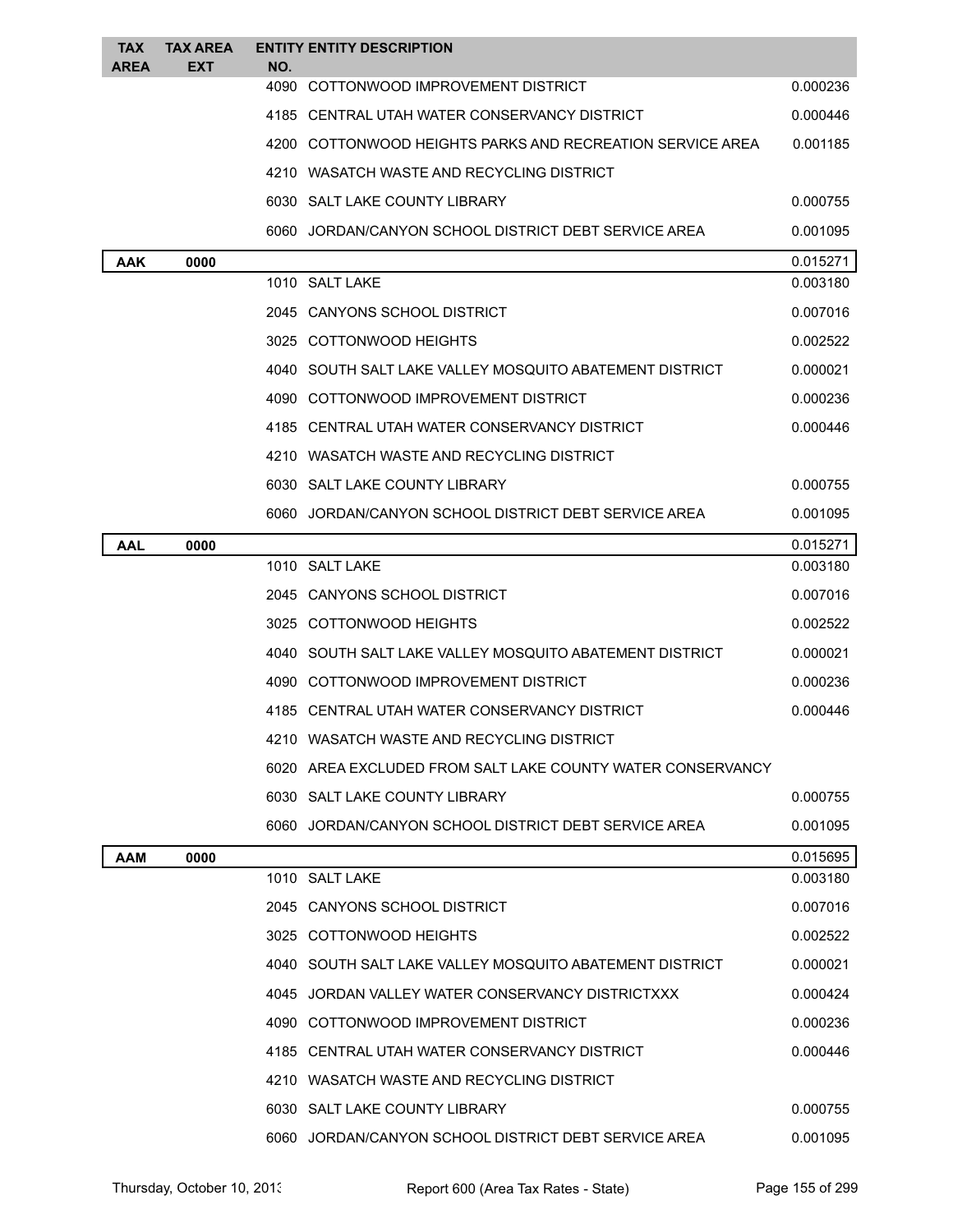| <b>TAX</b><br><b>AREA</b> | <b>TAX AREA</b><br><b>EXT</b> | NO.  | <b>ENTITY ENTITY DESCRIPTION</b>                        |                 |
|---------------------------|-------------------------------|------|---------------------------------------------------------|-----------------|
| AAN                       | 0000                          |      |                                                         | 0.014520        |
|                           |                               |      | 1010 SALT LAKE                                          | 0.003180        |
|                           |                               | 2040 | JORDAN SCHOOL DISTRICT                                  | 0.007132        |
|                           |                               |      | 3110 WEST JORDAN CITY                                   | 0.002562        |
|                           |                               |      | 4040 SOUTH SALT LAKE VALLEY MOSQUITO ABATEMENT DISTRICT | 0.000021        |
|                           |                               |      | 4045 JORDAN VALLEY WATER CONSERVANCY DISTRICTXXX        | 0.000424        |
|                           |                               |      | 4185 CENTRAL UTAH WATER CONSERVANCY DISTRICT            | 0.000446        |
|                           |                               |      | 6030 SALT LAKE COUNTY LIBRARY                           | 0.000755        |
| AAO                       | 0000                          |      |                                                         | 0.012866        |
|                           |                               |      | 1010 SALT LAKE                                          | 0.003180        |
|                           |                               |      | 2020 MURRAY CITY SCHOOL DISTRICT                        | 0.007003        |
|                           |                               |      | 3050 MURRAY                                             | 0.002216        |
|                           |                               |      | 4040 SOUTH SALT LAKE VALLEY MOSQUITO ABATEMENT DISTRICT | 0.000021        |
|                           |                               |      | 4185 CENTRAL UTAH WATER CONSERVANCY DISTRICT            | 0.000446        |
| <b>AAP</b>                | 0000                          |      |                                                         | 0.013526        |
|                           |                               |      | 1010 SALT LAKE                                          | 0.003180        |
|                           |                               |      | 2020 MURRAY CITY SCHOOL DISTRICT                        | 0.007003        |
|                           |                               |      | 3050 MURRAY                                             | 0.002216        |
|                           |                               |      | 4040 SOUTH SALT LAKE VALLEY MOSQUITO ABATEMENT DISTRICT | 0.000021        |
|                           |                               |      | 4045 JORDAN VALLEY WATER CONSERVANCY DISTRICTXXX        | 0.000424        |
|                           |                               |      | 4090 COTTONWOOD IMPROVEMENT DISTRICT                    | 0.000236        |
|                           |                               |      | 4185 CENTRAL UTAH WATER CONSERVANCY DISTRICT            | 0.000446        |
| AAQ                       | 0000                          |      |                                                         | 0.013102        |
|                           |                               |      | 1010 SALT LAKE                                          | 0.003180        |
|                           |                               |      | 2020 MURRAY CITY SCHOOL DISTRICT                        | 0.007003        |
|                           |                               |      | 3050 MURRAY                                             | 0.002216        |
|                           |                               |      | 4040 SOUTH SALT LAKE VALLEY MOSQUITO ABATEMENT DISTRICT | 0.000021        |
|                           |                               |      | 4090 COTTONWOOD IMPROVEMENT DISTRICT                    | 0.000236        |
|                           |                               |      | 4185 CENTRAL UTAH WATER CONSERVANCY DISTRICT            | 0.000446        |
| <b>AAS</b>                | 0000                          |      |                                                         | 0.016433        |
|                           |                               |      | 1010 SALT LAKE                                          | 0.003180        |
|                           |                               | 2040 | JORDAN SCHOOL DISTRICT                                  | 0.007132        |
|                           |                               |      | 4040 SOUTH SALT LAKE VALLEY MOSQUITO ABATEMENT DISTRICT | 0.000021        |
|                           |                               |      | 4150 SOUTH VALLEY SEWER DISTRICT                        | 0.000396        |
|                           |                               |      | 4185 CENTRAL UTAH WATER CONSERVANCY DISTRICT            | 0.000446        |
|                           |                               |      | 4210 WASATCH WASTE AND RECYCLING DISTRICT               |                 |
|                           |                               |      | 4220 SALT LAKE COUNTY MUNICIPAL-TYPE SERVICES DISTRICT  | 0.000081        |
|                           |                               |      | 4320 SALT LAKE VALLEY FIRE SERVICE AREA                 | 0.002192        |
|                           |                               |      | 4330 SOUTH WEST WATER IMPROVEMENT DISTRICT              |                 |
|                           | Thursday, October 10, 2013    |      | Report 600 (Area Tax Rates - State)                     | Page 156 of 299 |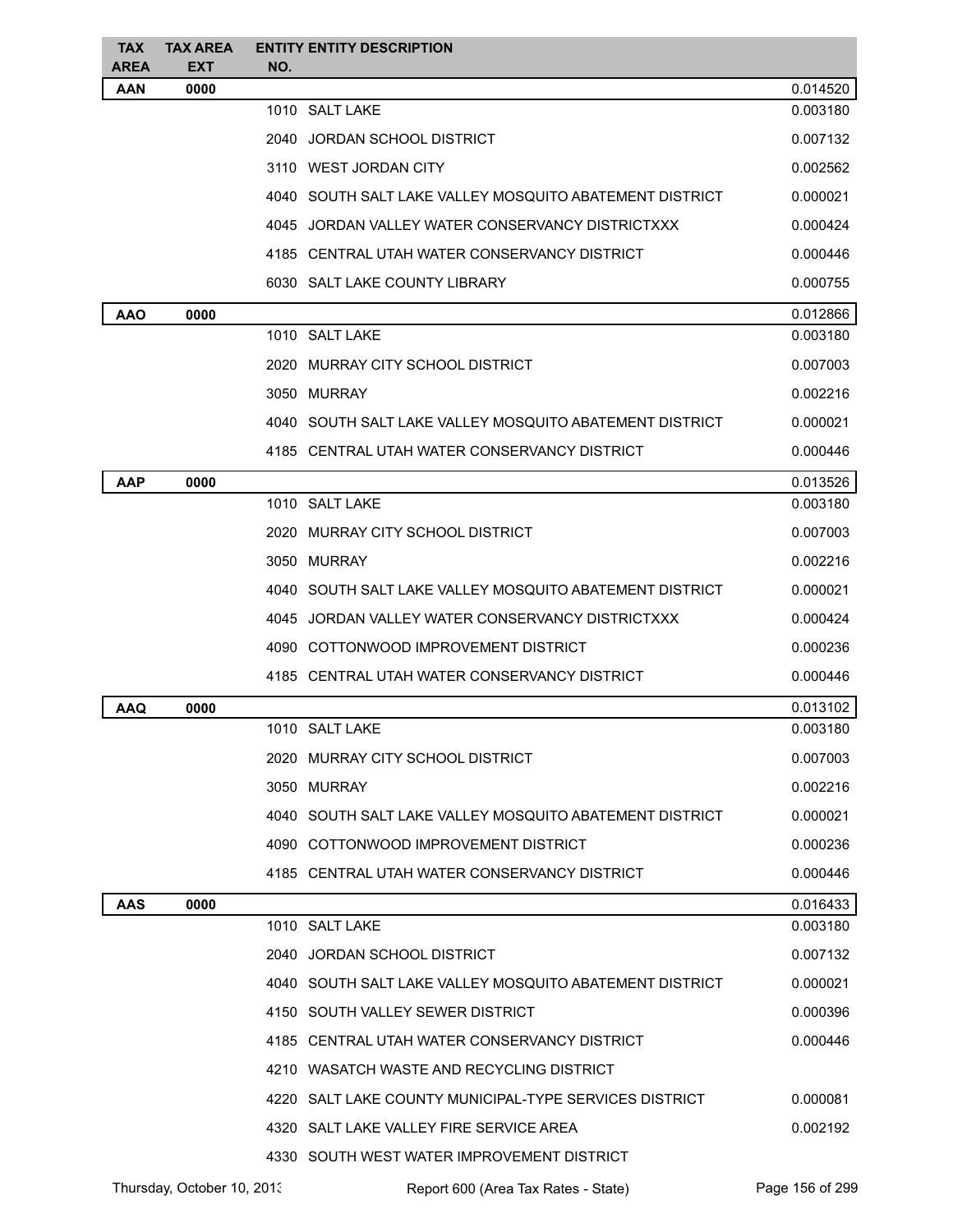| <b>TAX</b><br><b>AREA</b> | <b>TAX AREA</b><br>EXT | NO. | <b>ENTITY ENTITY DESCRIPTION</b>                          |          |
|---------------------------|------------------------|-----|-----------------------------------------------------------|----------|
|                           |                        |     | 4340 SALT LAKE VALLEY LAW ENFORCEMENT SERVICE AREA        | 0.002230 |
|                           |                        |     | 6030 SALT LAKE COUNTY LIBRARY                             | 0.000755 |
| AAT                       | 0000                   |     |                                                           | 0.015031 |
|                           |                        |     | 1010 SALT LAKE                                            | 0.003180 |
|                           |                        |     | 2045 CANYONS SCHOOL DISTRICT                              | 0.007016 |
|                           |                        |     | 3080 SANDY CITY                                           | 0.001483 |
|                           |                        |     | 4040 SOUTH SALT LAKE VALLEY MOSQUITO ABATEMENT DISTRICT   | 0.000021 |
|                           |                        |     | 4140 SANDY SUBURBAN IMPROVEMENT DISTRICT                  | 0.001035 |
|                           |                        |     | 4185 CENTRAL UTAH WATER CONSERVANCY DISTRICT              | 0.000446 |
|                           |                        |     | 4300 WHITE CITY WATER IMPROVEMENT DISTRICT                |          |
|                           |                        |     | 6030 SALT LAKE COUNTY LIBRARY                             | 0.000755 |
|                           |                        |     | 6060 JORDAN/CANYON SCHOOL DISTRICT DEBT SERVICE AREA      | 0.001095 |
| AAU                       | 0000                   |     |                                                           | 0.014478 |
|                           |                        |     | 1010 SALT LAKE                                            | 0.003180 |
|                           |                        |     | 2045 CANYONS SCHOOL DISTRICT                              | 0.007016 |
|                           |                        |     | 3080 SANDY CITY                                           | 0.001483 |
|                           |                        |     | 4040 SOUTH SALT LAKE VALLEY MOSQUITO ABATEMENT DISTRICT   | 0.000021 |
|                           |                        |     | 4090 COTTONWOOD IMPROVEMENT DISTRICT                      | 0.000236 |
|                           |                        |     | 4185 CENTRAL UTAH WATER CONSERVANCY DISTRICT              | 0.000446 |
|                           |                        |     | 4240 ALTA CANYON RECREATION SPECIAL SERVICE DISTRICT      | 0.000246 |
|                           |                        |     | 4300 WHITE CITY WATER IMPROVEMENT DISTRICT                |          |
|                           |                        |     | 6030 SALT LAKE COUNTY LIBRARY                             | 0.000755 |
|                           |                        |     | 6060 JORDAN/CANYON SCHOOL DISTRICT DEBT SERVICE AREA      | 0.001095 |
| <b>AAV</b>                | 0000                   |     |                                                           | 0.015076 |
|                           |                        |     | 1010 SALT LAKE                                            | 0.003180 |
|                           |                        |     | 2045 CANYONS SCHOOL DISTRICT                              | 0.007016 |
|                           |                        |     | 3080 SANDY CITY                                           | 0.001483 |
|                           |                        |     | 4040   SOUTH SALT LAKE VALLEY MOSQUITO ABATEMENT DISTRICT | 0.000021 |
|                           |                        |     | 4140 SANDY SUBURBAN IMPROVEMENT DISTRICT                  | 0.001035 |
|                           |                        |     | 4160 CRESENT CEMETERY MAINTENANCE DISTRICT                | 0.000045 |
|                           |                        |     | 4185 CENTRAL UTAH WATER CONSERVANCY DISTRICT              | 0.000446 |
|                           |                        |     | 4300 WHITE CITY WATER IMPROVEMENT DISTRICT                |          |
|                           |                        |     | 6030 SALT LAKE COUNTY LIBRARY                             | 0.000755 |
|                           |                        |     | 6060 JORDAN/CANYON SCHOOL DISTRICT DEBT SERVICE AREA      | 0.001095 |
| <b>AAW</b>                | 0000                   |     |                                                           | 0.014232 |
|                           |                        |     | 1010 SALT LAKE                                            | 0.003180 |
|                           |                        |     | 2045 CANYONS SCHOOL DISTRICT                              | 0.007016 |
|                           |                        |     | 3080 SANDY CITY                                           | 0.001483 |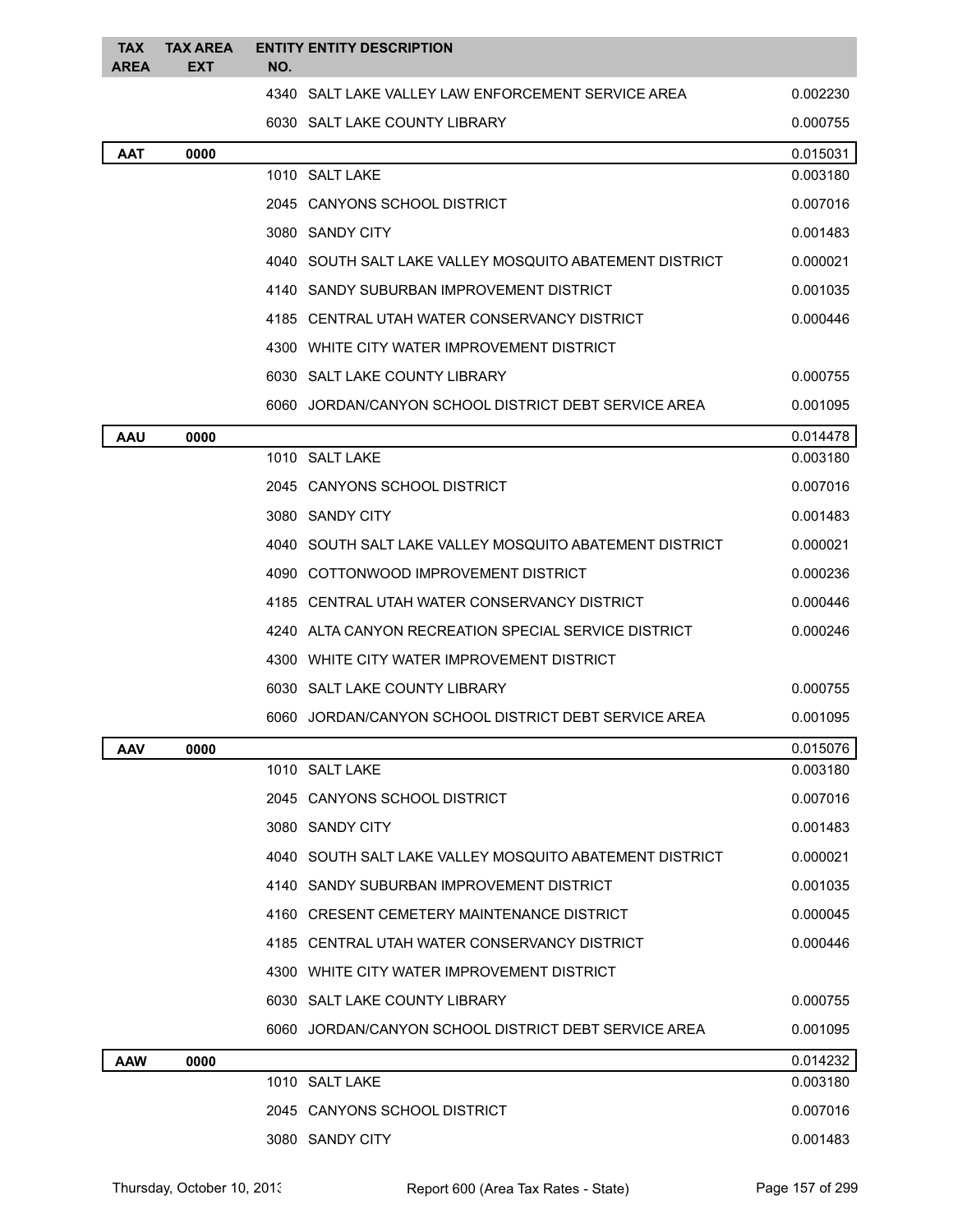| TAX<br><b>AREA</b> | <b>TAX AREA</b><br>EXT | NO.  | <b>ENTITY ENTITY DESCRIPTION</b>                        |          |
|--------------------|------------------------|------|---------------------------------------------------------|----------|
|                    |                        | 4040 | SOUTH SALT LAKE VALLEY MOSQUITO ABATEMENT DISTRICT      | 0.000021 |
|                    |                        |      | 4090 COTTONWOOD IMPROVEMENT DISTRICT                    | 0.000236 |
|                    |                        |      | 4185 CENTRAL UTAH WATER CONSERVANCY DISTRICT            | 0.000446 |
|                    |                        |      | 4300 WHITE CITY WATER IMPROVEMENT DISTRICT              |          |
|                    |                        |      | 6030 SALT LAKE COUNTY LIBRARY                           | 0.000755 |
|                    |                        |      | 6060 JORDAN/CANYON SCHOOL DISTRICT DEBT SERVICE AREA    | 0.001095 |
| <b>AAX</b>         | 0000                   |      |                                                         | 0.014902 |
|                    |                        |      | 1010 SALT LAKE                                          | 0.003180 |
|                    |                        |      | 2045 CANYONS SCHOOL DISTRICT                            | 0.007016 |
|                    |                        |      | 3080 SANDY CITY                                         | 0.001483 |
|                    |                        |      | 4040 SOUTH SALT LAKE VALLEY MOSQUITO ABATEMENT DISTRICT | 0.000021 |
|                    |                        |      | 4045 JORDAN VALLEY WATER CONSERVANCY DISTRICTXXX        | 0.000424 |
|                    |                        |      | 4090 COTTONWOOD IMPROVEMENT DISTRICT                    | 0.000236 |
|                    |                        |      | 4185 CENTRAL UTAH WATER CONSERVANCY DISTRICT            | 0.000446 |
|                    |                        |      | 4240 ALTA CANYON RECREATION SPECIAL SERVICE DISTRICT    | 0.000246 |
|                    |                        |      | 4300 WHITE CITY WATER IMPROVEMENT DISTRICT              |          |
|                    |                        |      | 6030 SALT LAKE COUNTY LIBRARY                           | 0.000755 |
|                    |                        |      | 6060 JORDAN/CANYON SCHOOL DISTRICT DEBT SERVICE AREA    | 0.001095 |
|                    |                        |      |                                                         |          |
| AAY                | 0000                   |      |                                                         | 0.015277 |
|                    |                        |      | 1010 SALT LAKE                                          | 0.003180 |
|                    |                        |      | 2045 CANYONS SCHOOL DISTRICT                            | 0.007016 |
|                    |                        |      | 3080 SANDY CITY                                         | 0.001483 |
|                    |                        |      | 4040 SOUTH SALT LAKE VALLEY MOSQUITO ABATEMENT DISTRICT | 0.000021 |
|                    |                        |      | 4140 SANDY SUBURBAN IMPROVEMENT DISTRICT                | 0.001035 |
|                    |                        |      | 4185 CENTRAL UTAH WATER CONSERVANCY DISTRICT            | 0.000446 |
|                    |                        |      | 4240 ALTA CANYON RECREATION SPECIAL SERVICE DISTRICT    | 0.000246 |
|                    |                        |      | 4300 WHITE CITY WATER IMPROVEMENT DISTRICT              |          |
|                    |                        |      | 6030 SALT LAKE COUNTY LIBRARY                           | 0.000755 |
|                    |                        |      | 6060 JORDAN/CANYON SCHOOL DISTRICT DEBT SERVICE AREA    | 0.001095 |
| AAZ                | 0000                   |      |                                                         | 0.015455 |
|                    |                        |      | 1010 SALT LAKE                                          | 0.003180 |
|                    |                        |      | 2045 CANYONS SCHOOL DISTRICT                            | 0.007016 |
|                    |                        |      | 3080 SANDY CITY                                         | 0.001483 |
|                    |                        |      | 4040 SOUTH SALT LAKE VALLEY MOSQUITO ABATEMENT DISTRICT | 0.000021 |
|                    |                        |      | 4045 JORDAN VALLEY WATER CONSERVANCY DISTRICTXXX        | 0.000424 |
|                    |                        |      | 4140 SANDY SUBURBAN IMPROVEMENT DISTRICT                | 0.001035 |
|                    |                        |      | 4185 CENTRAL UTAH WATER CONSERVANCY DISTRICT            | 0.000446 |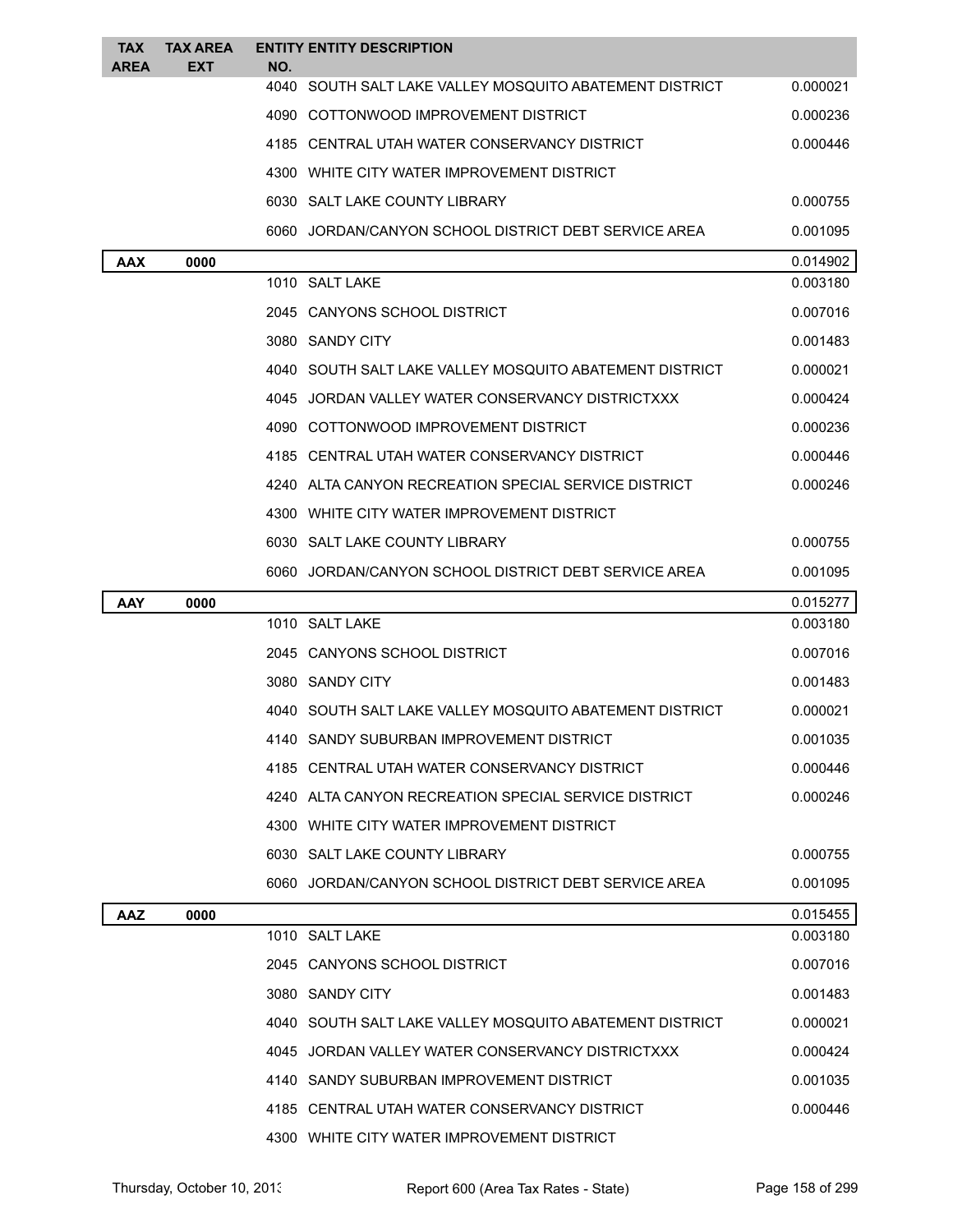| <b>TAX</b><br><b>AREA</b> | <b>TAX AREA</b><br><b>EXT</b> | NO. | <b>ENTITY ENTITY DESCRIPTION</b>                        |          |
|---------------------------|-------------------------------|-----|---------------------------------------------------------|----------|
|                           |                               |     | 6030 SALT LAKE COUNTY LIBRARY                           | 0.000755 |
|                           |                               |     | 6060 JORDAN/CANYON SCHOOL DISTRICT DEBT SERVICE AREA    | 0.001095 |
| ABA                       | 0000                          |     |                                                         | 0.015500 |
|                           |                               |     | 1010 SALT LAKE                                          | 0.003180 |
|                           |                               |     | 2045 CANYONS SCHOOL DISTRICT                            | 0.007016 |
|                           |                               |     | 3080 SANDY CITY                                         | 0.001483 |
|                           |                               |     | 4040 SOUTH SALT LAKE VALLEY MOSQUITO ABATEMENT DISTRICT | 0.000021 |
|                           |                               |     | 4045 JORDAN VALLEY WATER CONSERVANCY DISTRICTXXX        | 0.000424 |
|                           |                               |     | 4140 SANDY SUBURBAN IMPROVEMENT DISTRICT                | 0.001035 |
|                           |                               |     | 4160 CRESENT CEMETERY MAINTENANCE DISTRICT              | 0.000045 |
|                           |                               |     | 4185 CENTRAL UTAH WATER CONSERVANCY DISTRICT            | 0.000446 |
|                           |                               |     | 4300 WHITE CITY WATER IMPROVEMENT DISTRICT              |          |
|                           |                               |     | 6030 SALT LAKE COUNTY LIBRARY                           | 0.000755 |
|                           |                               |     | 6060 JORDAN/CANYON SCHOOL DISTRICT DEBT SERVICE AREA    | 0.001095 |
| <b>ABB</b>                | 0000                          |     |                                                         | 0.013476 |
|                           |                               |     | 1010 SALT LAKE                                          | 0.003180 |
|                           |                               |     | 2030 GRANITE SCHOOL DISTRICT                            | 0.006994 |
|                           |                               |     | 3036 HOLLADAY CITY                                      | 0.001707 |
|                           |                               |     | 4040 SOUTH SALT LAKE VALLEY MOSQUITO ABATEMENT DISTRICT | 0.000021 |
|                           |                               |     | 4060 MT OLYMPUS IMPROVEMENT DISTRICT                    | 0.000373 |
|                           |                               |     | 4185 CENTRAL UTAH WATER CONSERVANCY DISTRICT            | 0.000446 |
|                           |                               |     | 6030 SALT LAKE COUNTY LIBRARY                           | 0.000755 |
| ABC                       | 0000                          |     |                                                         | 0.016196 |
|                           |                               |     | 1010 SALT LAKE                                          | 0.003180 |
|                           |                               |     | 2040 JORDAN SCHOOL DISTRICT                             | 0.007132 |
|                           |                               |     | 3110 WEST JORDAN CITY                                   | 0.002562 |
|                           |                               |     | 4040 SOUTH SALT LAKE VALLEY MOSQUITO ABATEMENT DISTRICT | 0.000021 |
|                           |                               |     | 4120 KEARNS IMPROVEMENT DISTRICT                        | 0.000821 |
|                           |                               |     | 4180 OQUIRRH RECREATION AND PARKS DISTRICT              | 0.001279 |
|                           |                               |     | 4185 CENTRAL UTAH WATER CONSERVANCY DISTRICT            | 0.000446 |
|                           |                               |     | 6030 SALT LAKE COUNTY LIBRARY                           | 0.000755 |
| ABD                       | 0000                          |     |                                                         | 0.015341 |
|                           |                               |     | 1010 SALT LAKE                                          | 0.003180 |
|                           |                               |     | 2040 JORDAN SCHOOL DISTRICT                             | 0.007132 |
|                           |                               |     | 3110 WEST JORDAN CITY                                   | 0.002562 |
|                           |                               |     | 4040 SOUTH SALT LAKE VALLEY MOSQUITO ABATEMENT DISTRICT | 0.000021 |
|                           |                               |     | 4045 JORDAN VALLEY WATER CONSERVANCY DISTRICTXXX        | 0.000424 |
|                           |                               |     | 4120 KEARNS IMPROVEMENT DISTRICT                        | 0.000821 |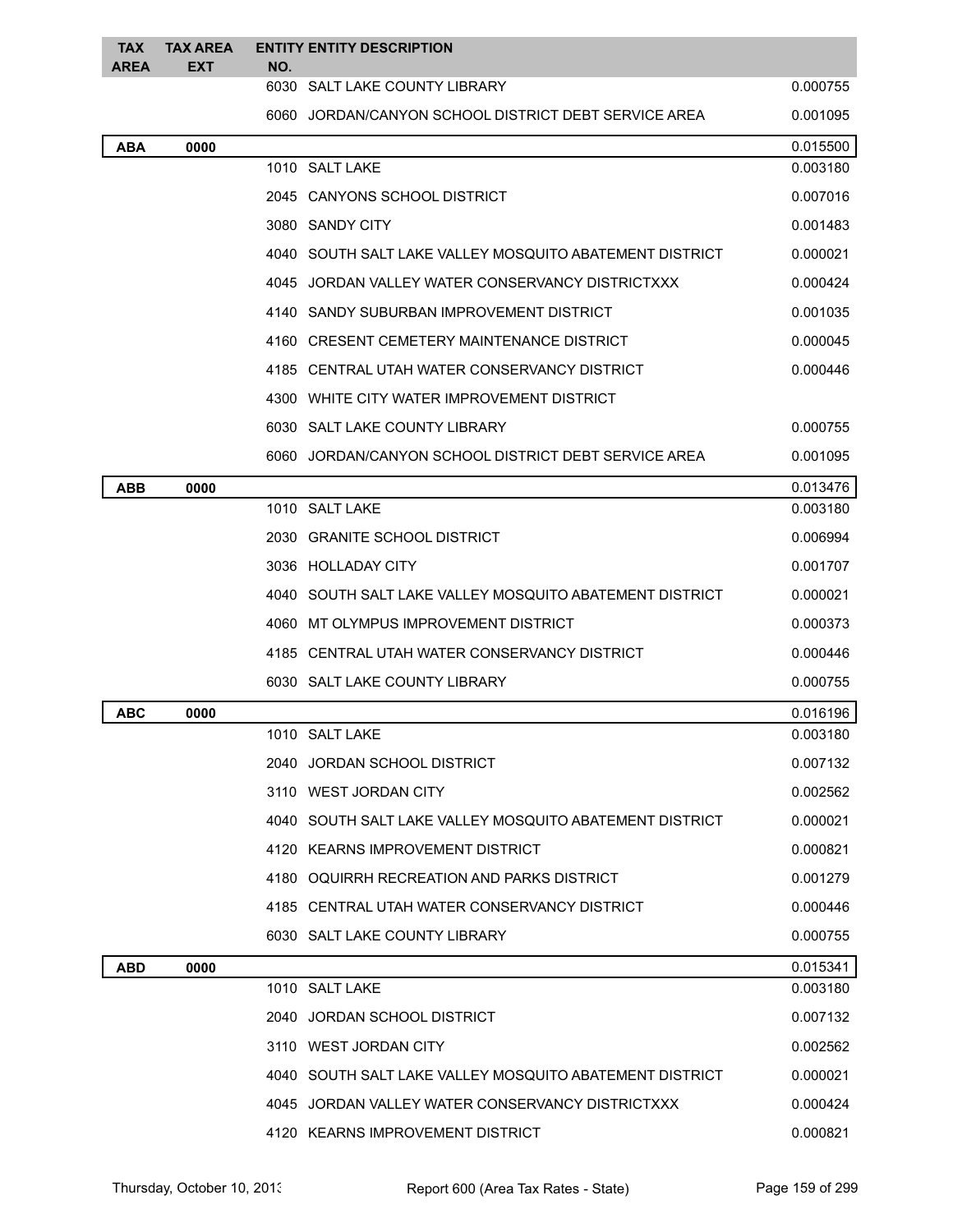| <b>TAX</b><br><b>AREA</b> | <b>TAX AREA</b><br><b>EXT</b> | NO. | <b>ENTITY ENTITY DESCRIPTION</b>                            |          |
|---------------------------|-------------------------------|-----|-------------------------------------------------------------|----------|
|                           |                               |     | 4185 CENTRAL UTAH WATER CONSERVANCY DISTRICT                | 0.000446 |
|                           |                               |     | 6027 AREA EXCLUDED FROM SALT LAKE COUNTY SEWERAGE IMPROVEMI |          |
|                           |                               |     | 6030 SALT LAKE COUNTY LIBRARY                               | 0.000755 |
| <b>ABE</b>                | 0000                          |     |                                                             | 0.014520 |
|                           |                               |     | 1010 SALT LAKE                                              | 0.003180 |
|                           |                               |     | 2040 JORDAN SCHOOL DISTRICT                                 | 0.007132 |
|                           |                               |     | 3110 WEST JORDAN CITY                                       | 0.002562 |
|                           |                               |     | 4040 SOUTH SALT LAKE VALLEY MOSQUITO ABATEMENT DISTRICT     | 0.000021 |
|                           |                               |     | 4045 JORDAN VALLEY WATER CONSERVANCY DISTRICTXXX            | 0.000424 |
|                           |                               |     | 4185 CENTRAL UTAH WATER CONSERVANCY DISTRICT                | 0.000446 |
|                           |                               |     | 6030 SALT LAKE COUNTY LIBRARY                               | 0.000755 |
| <b>ABG</b>                | 0000                          |     |                                                             | 0.014520 |
|                           |                               |     | 1010 SALT LAKE                                              | 0.003180 |
|                           |                               |     | 2040 JORDAN SCHOOL DISTRICT                                 | 0.007132 |
|                           |                               |     | 3110 WEST JORDAN CITY                                       | 0.002562 |
|                           |                               |     | 4040 SOUTH SALT LAKE VALLEY MOSQUITO ABATEMENT DISTRICT     | 0.000021 |
|                           |                               |     | 4045 JORDAN VALLEY WATER CONSERVANCY DISTRICTXXX            | 0.000424 |
|                           |                               |     | 4185 CENTRAL UTAH WATER CONSERVANCY DISTRICT                | 0.000446 |
|                           |                               |     | 6030 SALT LAKE COUNTY LIBRARY                               | 0.000755 |
| <b>ABH</b>                | 0000                          |     |                                                             | 0.016456 |
|                           |                               |     | 1010 SALT LAKE                                              | 0.003180 |
|                           |                               |     | 2045 CANYONS SCHOOL DISTRICT                                | 0.007016 |
|                           |                               |     | 3025 COTTONWOOD HEIGHTS                                     | 0.002522 |
|                           |                               |     | 4040 SOUTH SALT LAKE VALLEY MOSQUITO ABATEMENT DISTRICT     | 0.000021 |
|                           |                               |     | 4090 COTTONWOOD IMPROVEMENT DISTRICT                        | 0.000236 |
|                           |                               |     | 4185 CENTRAL UTAH WATER CONSERVANCY DISTRICT                | 0.000446 |
|                           |                               |     | 4200 COTTONWOOD HEIGHTS PARKS AND RECREATION SERVICE AREA   | 0.001185 |
|                           |                               |     | 4210 WASATCH WASTE AND RECYCLING DISTRICT                   |          |
|                           |                               |     | 6030 SALT LAKE COUNTY LIBRARY                               | 0.000755 |
|                           |                               |     | 6060 JORDAN/CANYON SCHOOL DISTRICT DEBT SERVICE AREA        | 0.001095 |
|                           | <b>SAN JUAN COUNTY</b>        |     |                                                             |          |

| 001 | 0000 |                                                 | 0.013081 |
|-----|------|-------------------------------------------------|----------|
|     |      | 1010 SAN JUAN                                   | 0.003814 |
|     |      | 2010 SAN JUAN COUNTY SCHOOL DISTRICT            | 0.007851 |
|     |      | 4030 SAN JUAN COUNTY WATER CONSERVANCY DISTRICT | 0.000471 |
|     |      | 4050 SAN JUAN COUNTY HEALTH SERVICE DISTRICT    | 0.000945 |
| 001 | 0001 |                                                 | 0.011533 |
|     |      | 1010 SAN JUAN                                   | 0.003814 |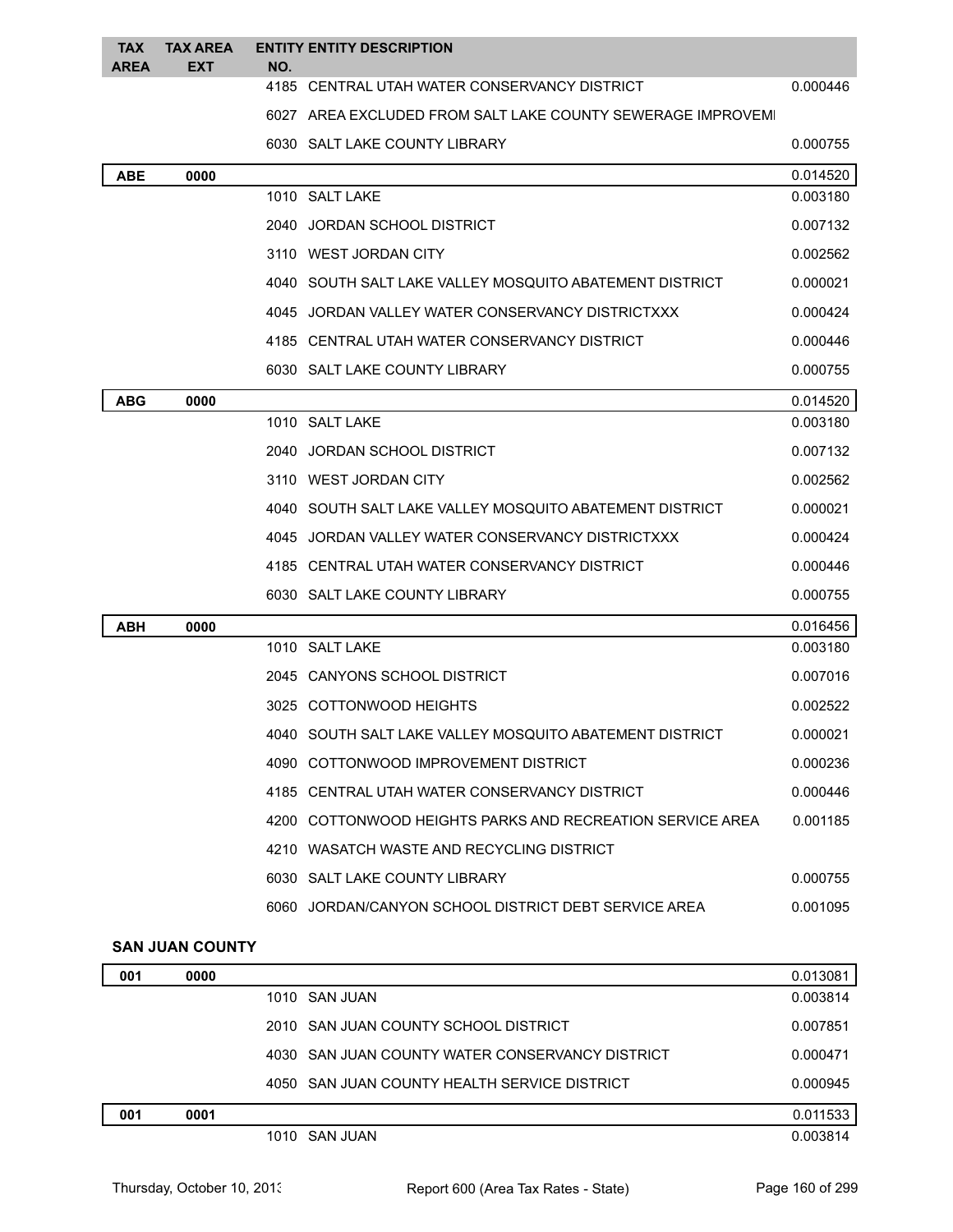| <b>TAX</b><br><b>AREA</b> | <b>TAX AREA</b><br><b>EXT</b> | <b>ENTITY ENTITY DESCRIPTION</b><br>NO.          |          |
|---------------------------|-------------------------------|--------------------------------------------------|----------|
|                           |                               | 2020 GRAND COUNTY SCHOOL DISTRICT                | 0.006303 |
|                           |                               | 4030 SAN JUAN COUNTY WATER CONSERVANCY DISTRICT  | 0.000471 |
|                           |                               | 4050 SAN JUAN COUNTY HEALTH SERVICE DISTRICT     | 0.000945 |
| 002                       | 0000                          |                                                  | 0.013352 |
|                           |                               | 1010 SAN JUAN                                    | 0.003814 |
|                           |                               | 2010 SAN JUAN COUNTY SCHOOL DISTRICT             | 0.007851 |
|                           |                               | 4010 MONTICELLO CEMETERY MAINTENANCE DISTRICT    | 0.000271 |
|                           |                               | 4030 SAN JUAN COUNTY WATER CONSERVANCY DISTRICT  | 0.000471 |
|                           |                               | 4050 SAN JUAN COUNTY HEALTH SERVICE DISTRICT     | 0.000945 |
| 003                       | 0000                          |                                                  | 0.013266 |
|                           |                               | 1010 SAN JUAN                                    | 0.003814 |
|                           |                               | 2010 SAN JUAN COUNTY SCHOOL DISTRICT             | 0.007851 |
|                           |                               | 4020 BLANDING CEMETERY MAINTENANCE DISTRICT      | 0.000185 |
|                           |                               | 4030 SAN JUAN COUNTY WATER CONSERVANCY DISTRICT  | 0.000471 |
|                           |                               | 4050 SAN JUAN COUNTY HEALTH SERVICE DISTRICT     | 0.000945 |
| 004                       | 0000                          |                                                  | 0.015875 |
|                           |                               | 1010 SAN JUAN                                    | 0.003814 |
|                           |                               | 2010 SAN JUAN COUNTY SCHOOL DISTRICT             | 0.007851 |
|                           |                               | 3020 MONTICELLO                                  | 0.002523 |
|                           |                               | 4010 MONTICELLO CEMETERY MAINTENANCE DISTRICT    | 0.000271 |
|                           |                               | 4030 SAN JUAN COUNTY WATER CONSERVANCY DISTRICT  | 0.000471 |
|                           |                               | 4050 SAN JUAN COUNTY HEALTH SERVICE DISTRICT     | 0.000945 |
| 005                       | 0000                          |                                                  | 0.015741 |
|                           |                               | 1010 SAN JUAN                                    | 0.003814 |
|                           |                               | 2010 SAN JUAN COUNTY SCHOOL DISTRICT             | 0.007851 |
|                           |                               | 3010 BLANDING                                    | 0.002475 |
|                           |                               | 4020 BLANDING CEMETERY MAINTENANCE DISTRICT      | 0.000185 |
|                           |                               | 4030 SAN JUAN COUNTY WATER CONSERVANCY DISTRICT  | 0.000471 |
|                           |                               | 4050 SAN JUAN COUNTY HEALTH SERVICE DISTRICT     | 0.000945 |
| 006                       | 0000                          |                                                  | 0.013081 |
|                           |                               | 1010 SAN JUAN                                    | 0.003814 |
|                           |                               | 2010 SAN JUAN COUNTY SCHOOL DISTRICT             | 0.007851 |
|                           |                               | 4030 SAN JUAN COUNTY WATER CONSERVANCY DISTRICT  | 0.000471 |
|                           |                               | 4040 GRAND COUNTY SPECIAL SERVICE WATER DISTRICT |          |
|                           |                               | 4050 SAN JUAN COUNTY HEALTH SERVICE DISTRICT     | 0.000945 |
| 006                       | 0001                          |                                                  | 0.011533 |
|                           |                               | 1010 SAN JUAN                                    | 0.003814 |
|                           |                               | 2020 GRAND COUNTY SCHOOL DISTRICT                | 0.006303 |
|                           |                               | 4030 SAN JUAN COUNTY WATER CONSERVANCY DISTRICT  | 0.000471 |

Thursday, October 10, 2013 Report 600 (Area Tax Rates - State) Page 161 of 299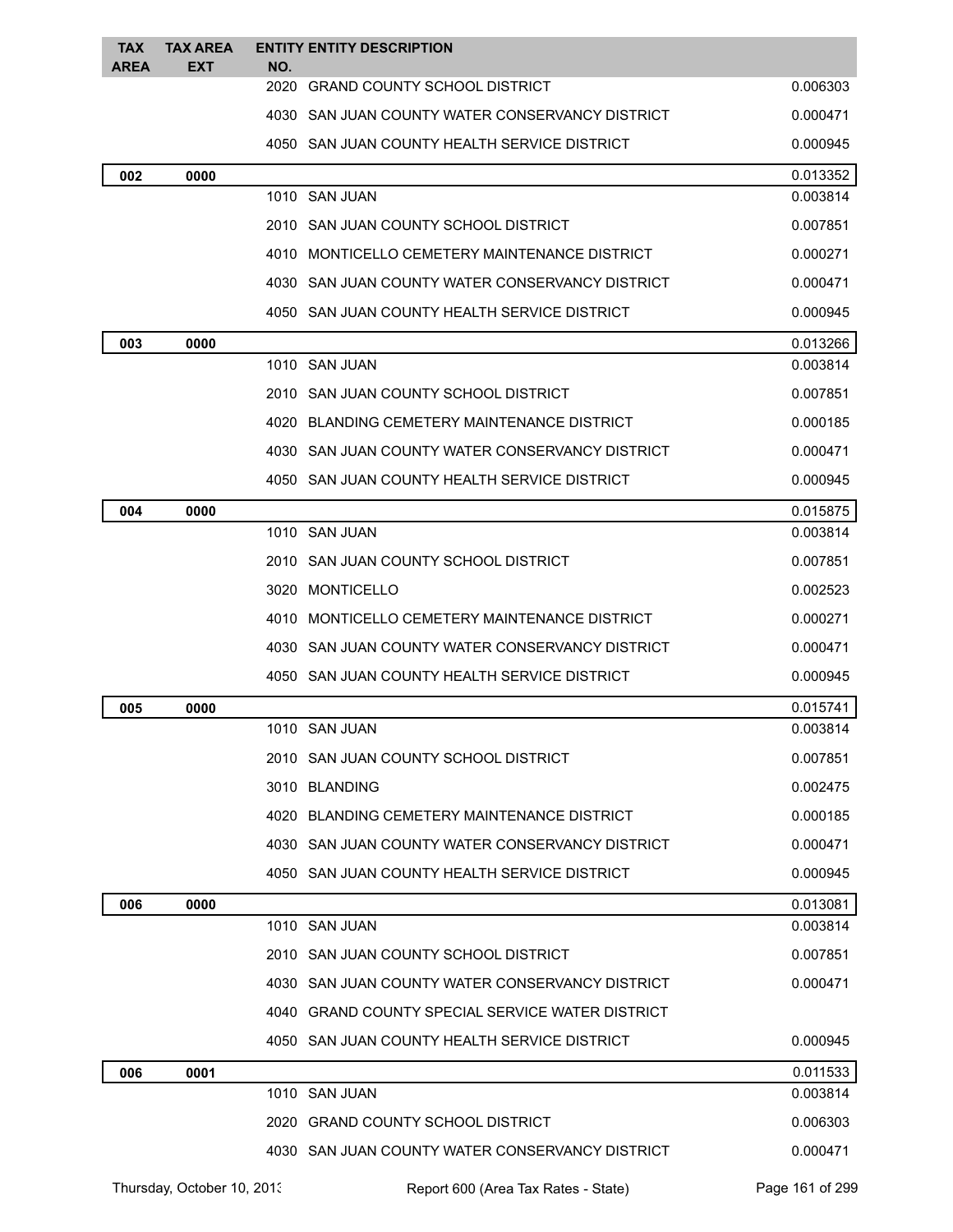| <b>TAX</b><br><b>AREA</b> | <b>TAX AREA</b><br><b>EXT</b> | <b>ENTITY ENTITY DESCRIPTION</b><br>NO.          |          |
|---------------------------|-------------------------------|--------------------------------------------------|----------|
|                           |                               | 4040 GRAND COUNTY SPECIAL SERVICE WATER DISTRICT |          |
|                           |                               | 4050 SAN JUAN COUNTY HEALTH SERVICE DISTRICT     | 0.000945 |
| 007                       | 0000                          |                                                  | 0.011688 |
|                           |                               | 1010 SAN JUAN                                    | 0.003814 |
|                           |                               | 2020 GRAND COUNTY SCHOOL DISTRICT                | 0.006303 |
|                           |                               | 4030 SAN JUAN COUNTY WATER CONSERVANCY DISTRICT  | 0.000471 |
|                           |                               | 4040 GRAND COUNTY SPECIAL SERVICE WATER DISTRICT |          |
|                           |                               | 4050 SAN JUAN COUNTY HEALTH SERVICE DISTRICT     | 0.000945 |
|                           |                               | 4060 GRAND COUNTY WATER CONSERVANCY DISTRICT     | 0.000155 |
| 008                       | 0000                          |                                                  | 0.011688 |
|                           |                               | 1010 SAN JUAN                                    | 0.003814 |
|                           |                               | 2020 GRAND COUNTY SCHOOL DISTRICT                | 0.006303 |
|                           |                               | 4030 SAN JUAN COUNTY WATER CONSERVANCY DISTRICT  | 0.000471 |
|                           |                               | 4050 SAN JUAN COUNTY HEALTH SERVICE DISTRICT     | 0.000945 |
|                           |                               | 4060 GRAND COUNTY WATER CONSERVANCY DISTRICT     | 0.000155 |
| 009                       | 0000                          |                                                  | 0.013910 |
|                           |                               | 1010 SAN JUAN                                    | 0.003814 |
|                           |                               | 2010 SAN JUAN COUNTY SCHOOL DISTRICT             | 0.007851 |
|                           |                               | 4030 SAN JUAN COUNTY WATER CONSERVANCY DISTRICT  | 0.000471 |
|                           |                               | 4050 SAN JUAN COUNTY HEALTH SERVICE DISTRICT     | 0.000945 |
|                           |                               | 4070 SAN JUAN COUNTY SERVICE AREA NO. 1          | 0.000829 |
| 009                       | 0001                          |                                                  | 0.013081 |
|                           |                               | 1010 SAN JUAN                                    | 0.003814 |
|                           |                               | 2010 SAN JUAN COUNTY SCHOOL DISTRICT             | 0.007851 |
|                           |                               | 4030 SAN JUAN COUNTY WATER CONSERVANCY DISTRICT  | 0.000471 |
|                           |                               | 4050 SAN JUAN COUNTY HEALTH SERVICE DISTRICT     | 0.000945 |
| <b>TP001</b>              | 0000                          |                                                  | 0.013352 |
|                           |                               | 1010 SAN JUAN                                    | 0.003814 |
|                           |                               | 2010 SAN JUAN COUNTY SCHOOL DISTRICT             | 0.007851 |
|                           |                               | 4010 MONTICELLO CEMETERY MAINTENANCE DISTRICT    | 0.000271 |
|                           |                               | 4030 SAN JUAN COUNTY WATER CONSERVANCY DISTRICT  | 0.000471 |
|                           |                               | 4050 SAN JUAN COUNTY HEALTH SERVICE DISTRICT     | 0.000945 |

## **SANPETE COUNTY**

| 001 | 0000 |                                         | 0.015257 |
|-----|------|-----------------------------------------|----------|
|     |      | 1010 SANPETE                            | 0.002803 |
|     |      | 2020 SOUTH SANPETE SCHOOL DISTRICT      | 0.009325 |
|     |      | 3020 EPHRAIM                            | 0.002378 |
|     |      | 4010 SANPETE WATER CONSERVANCY DISTRICT | 0.000305 |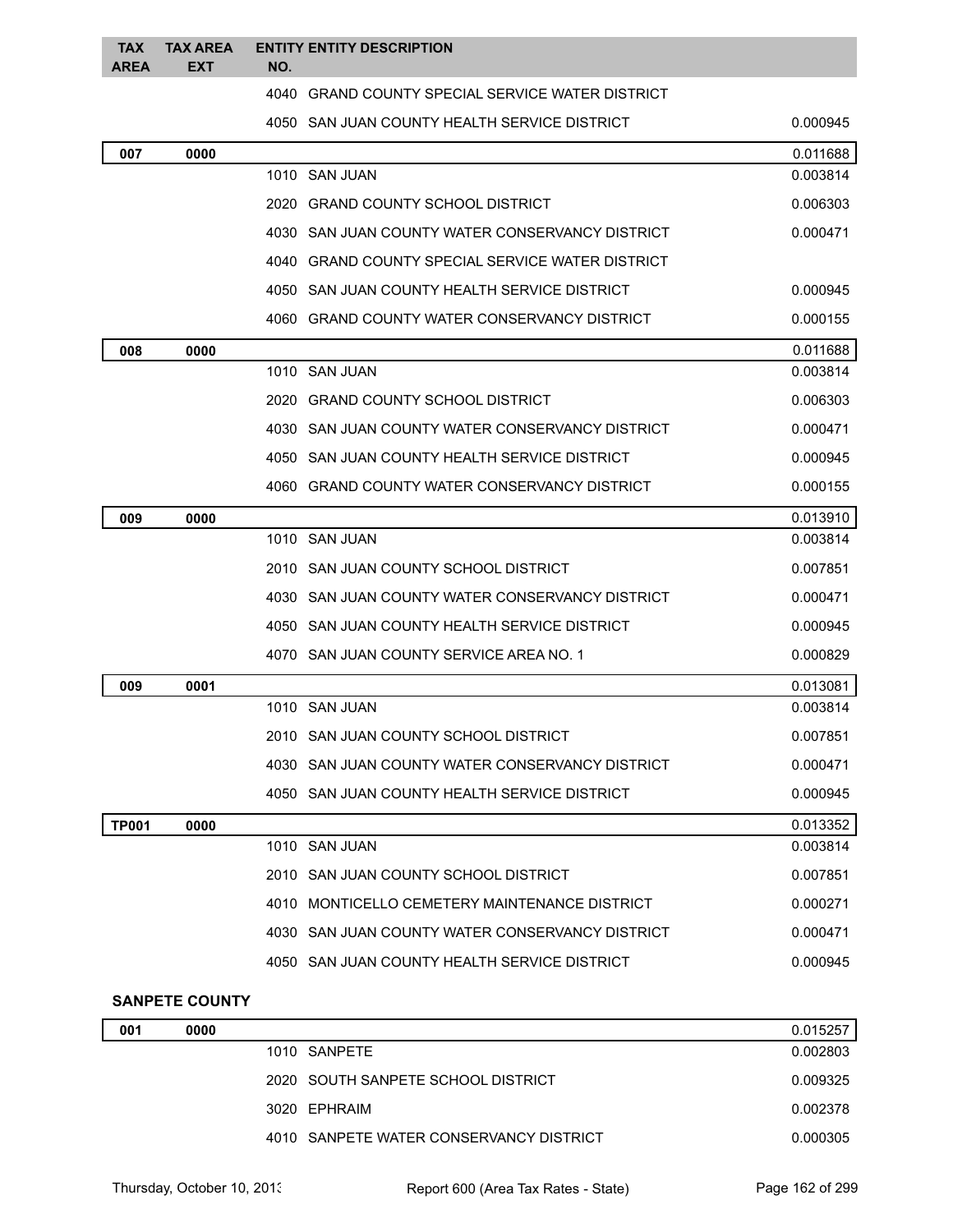| <b>TAX</b><br><b>AREA</b> | <b>TAX AREA</b><br><b>EXT</b> | <b>ENTITY ENTITY DESCRIPTION</b><br>NO.      |          |
|---------------------------|-------------------------------|----------------------------------------------|----------|
|                           |                               | 4270 CENTRAL UTAH WATER CONSERVANCY DISTRICT | 0.000446 |
| 002                       | 0000                          |                                              | 0.014545 |
|                           |                               | 1010 SANPETE                                 | 0.002803 |
|                           |                               | 2020 SOUTH SANPETE SCHOOL DISTRICT           | 0.009325 |
|                           |                               | 3070 MANTI                                   | 0.001666 |
|                           |                               | 4010 SANPETE WATER CONSERVANCY DISTRICT      | 0.000305 |
|                           |                               | 4270 CENTRAL UTAH WATER CONSERVANCY DISTRICT | 0.000446 |
| 003                       | 0000                          |                                              | 0.013827 |
|                           |                               | 1010 SANPETE                                 | 0.002803 |
|                           |                               | 2020 SOUTH SANPETE SCHOOL DISTRICT           | 0.009325 |
|                           |                               | 3120 STERLING                                | 0.000948 |
|                           |                               | 4010 SANPETE WATER CONSERVANCY DISTRICT      | 0.000305 |
|                           |                               | 4270 CENTRAL UTAH WATER CONSERVANCY DISTRICT | 0.000446 |
| 004                       | 0000                          |                                              | 0.015883 |
|                           |                               | 1010 SANPETE                                 | 0.002803 |
|                           |                               | 2020 SOUTH SANPETE SCHOOL DISTRICT           | 0.009325 |
|                           |                               | 3060 GUNNISON                                | 0.003004 |
|                           |                               | 4010 SANPETE WATER CONSERVANCY DISTRICT      | 0.000305 |
|                           |                               | 4270 CENTRAL UTAH WATER CONSERVANCY DISTRICT | 0.000446 |
| 005                       | 0000                          |                                              | 0.013548 |
|                           |                               | 1010 SANPETE                                 | 0.002803 |
|                           |                               | 2020 SOUTH SANPETE SCHOOL DISTRICT           | 0.009325 |
|                           |                               | 3010 CENTERFIELD                             | 0.000669 |
|                           |                               | 4010 SANPETE WATER CONSERVANCY DISTRICT      | 0.000305 |
|                           |                               | 4270 CENTRAL UTAH WATER CONSERVANCY DISTRICT | 0.000446 |
| 006                       | 0000                          |                                              | 0.013634 |
|                           |                               | 1010 SANPETE                                 | 0.002803 |
|                           |                               | 2020 SOUTH SANPETE SCHOOL DISTRICT           | 0.009325 |
|                           |                               | 3080 MAYFIELD                                | 0.000755 |
|                           |                               | 4010 SANPETE WATER CONSERVANCY DISTRICT      | 0.000305 |
|                           |                               | 4270 CENTRAL UTAH WATER CONSERVANCY DISTRICT | 0.000446 |
| 007                       | 0000                          |                                              | 0.013584 |
|                           |                               | 1010 SANPETE                                 | 0.002803 |
|                           |                               | 2020 SOUTH SANPETE SCHOOL DISTRICT           | 0.009325 |
|                           |                               | 3040 FAYETTE                                 | 0.000705 |
|                           |                               | 4010 SANPETE WATER CONSERVANCY DISTRICT      | 0.000305 |
|                           |                               | 4270 CENTRAL UTAH WATER CONSERVANCY DISTRICT | 0.000446 |
| 008                       | 0000                          |                                              | 0.012879 |
|                           |                               | 1010 SANPETE                                 | 0.002803 |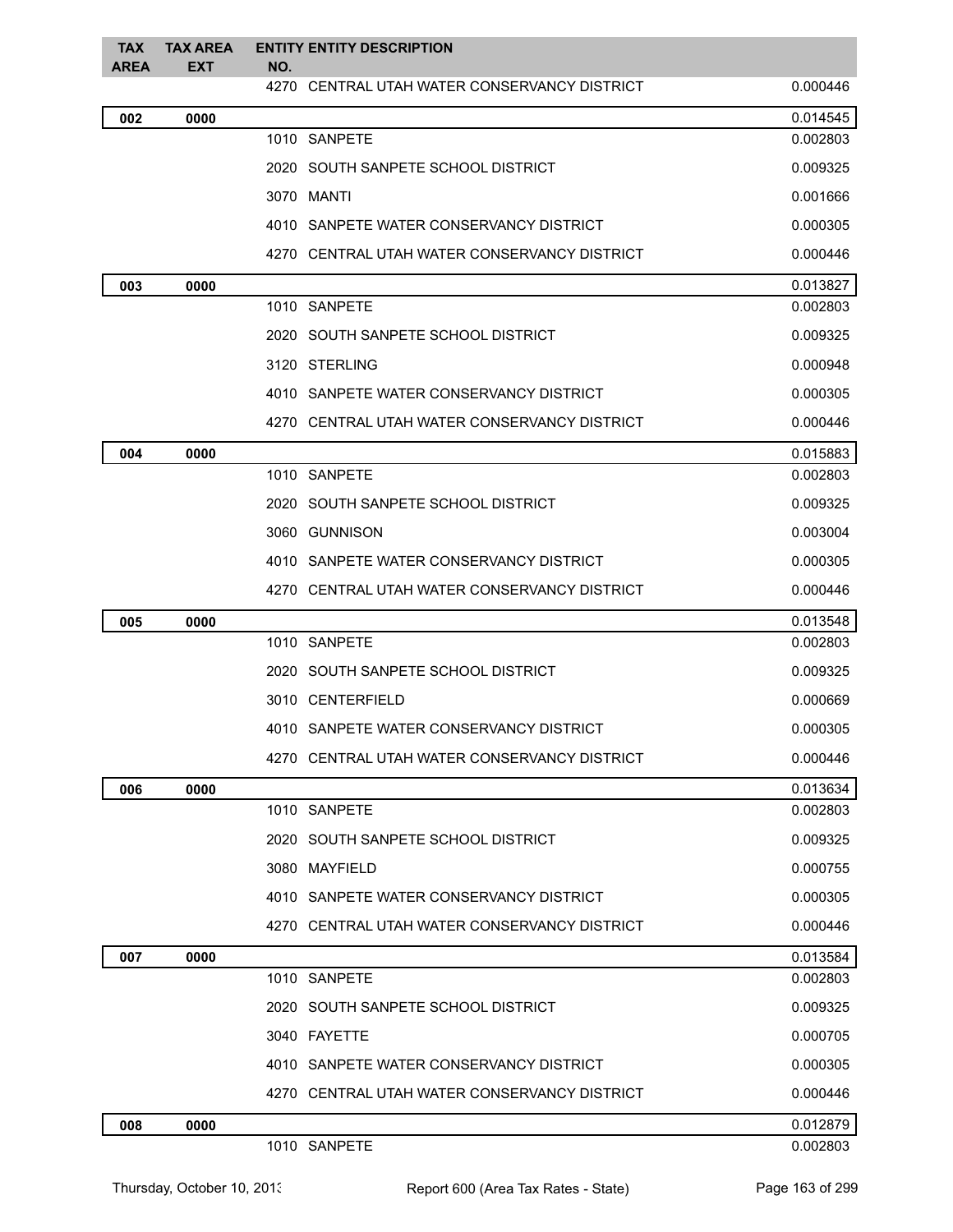| <b>TAX</b><br><b>AREA</b> | <b>TAX AREA</b><br><b>EXT</b> | <b>ENTITY ENTITY DESCRIPTION</b><br>NO.             |          |
|---------------------------|-------------------------------|-----------------------------------------------------|----------|
|                           |                               | 2020 SOUTH SANPETE SCHOOL DISTRICT                  | 0.009325 |
|                           |                               | 4010 SANPETE WATER CONSERVANCY DISTRICT             | 0.000305 |
|                           |                               | 4270 CENTRAL UTAH WATER CONSERVANCY DISTRICT        | 0.000446 |
| 009                       | 0000                          |                                                     | 0.012421 |
|                           |                               | 1010 SANPETE                                        | 0.002803 |
|                           |                               | 2010 NORTH SANPETE SCHOOL DISTRICT                  | 0.007602 |
|                           |                               | 3030 FAIRVIEW                                       | 0.001265 |
|                           |                               | 4010 SANPETE WATER CONSERVANCY DISTRICT             | 0.000305 |
|                           |                               | 4270 CENTRAL UTAH WATER CONSERVANCY DISTRICT        | 0.000446 |
| 010                       | 0000                          |                                                     | 0.014115 |
|                           |                               | 1010 SANPETE                                        | 0.002803 |
|                           |                               | 2010 NORTH SANPETE SCHOOL DISTRICT                  | 0.007602 |
|                           |                               | 3100 MOUNT PLEASANT CITY                            | 0.002959 |
|                           |                               | 4010 SANPETE WATER CONSERVANCY DISTRICT             | 0.000305 |
|                           |                               | 4020 MT, PLEASANT FLOOD CONTROL & DRAINAGE DISTRICT |          |
|                           |                               | 4270 CENTRAL UTAH WATER CONSERVANCY DISTRICT        | 0.000446 |
| 011                       | 0000                          |                                                     | 0.012116 |
|                           |                               | 1010 SANPETE                                        | 0.002803 |
|                           |                               | 2010 NORTH SANPETE SCHOOL DISTRICT                  | 0.007602 |
|                           |                               | 3110 SPRING CITY                                    | 0.000960 |
|                           |                               | 4010 SANPETE WATER CONSERVANCY DISTRICT             | 0.000305 |
|                           |                               | 4270 CENTRAL UTAH WATER CONSERVANCY DISTRICT        | 0.000446 |
| 012                       | 0000                          |                                                     | 0.012944 |
|                           |                               | 1010 SANPETE                                        | 0.002803 |
|                           |                               | 2010 NORTH SANPETE SCHOOL DISTRICT                  | 0.007602 |
|                           |                               | 3050 FOUNTAIN GREEN                                 | 0.001788 |
|                           |                               | 4010 SANPETE WATER CONSERVANCY DISTRICT             | 0.000305 |
|                           |                               | 4270 CENTRAL UTAH WATER CONSERVANCY DISTRICT        | 0.000446 |
| 013                       | 0000                          |                                                     | 0.014320 |
|                           |                               | 1010 SANPETE                                        | 0.002803 |
|                           |                               | 2010 NORTH SANPETE SCHOOL DISTRICT                  | 0.007602 |
|                           |                               | 3090 MORONI                                         | 0.003164 |
|                           |                               | 4010 SANPETE WATER CONSERVANCY DISTRICT             | 0.000305 |
|                           |                               | 4270 CENTRAL UTAH WATER CONSERVANCY DISTRICT        | 0.000446 |
| 014                       | 0000                          |                                                     | 0.011538 |
|                           |                               | 1010 SANPETE                                        | 0.002803 |
|                           |                               | 2010 NORTH SANPETE SCHOOL DISTRICT                  | 0.007602 |
|                           |                               | 3130 WALES                                          | 0.000382 |
|                           |                               | 4010 SANPETE WATER CONSERVANCY DISTRICT             | 0.000305 |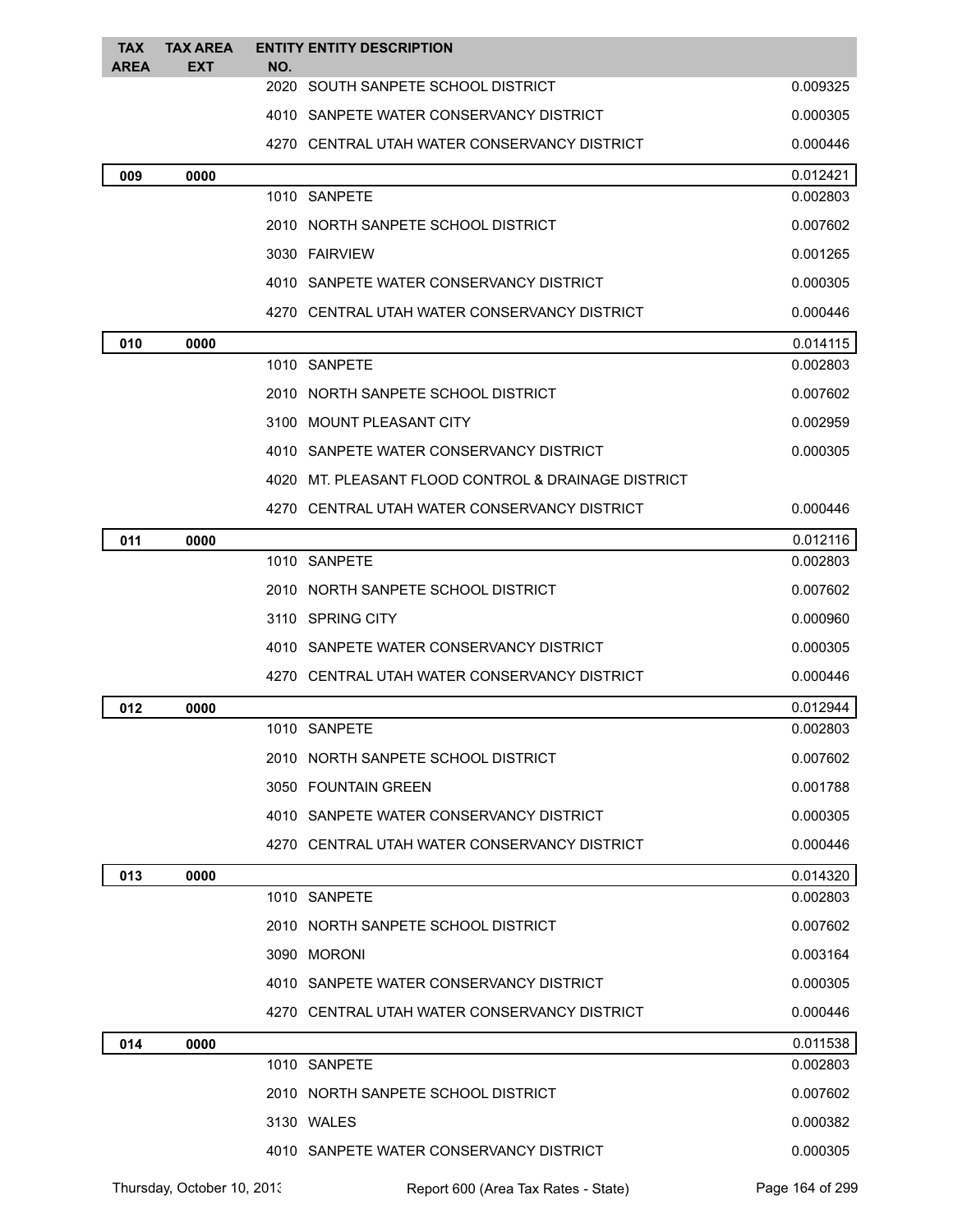| <b>TAX</b><br><b>AREA</b> | <b>TAX AREA</b><br><b>EXT</b> | <b>ENTITY ENTITY DESCRIPTION</b><br>NO.             |          |
|---------------------------|-------------------------------|-----------------------------------------------------|----------|
|                           |                               | 4270 CENTRAL UTAH WATER CONSERVANCY DISTRICT        | 0.000446 |
| 015                       | 0000                          |                                                     | 0.011156 |
|                           |                               | 1010 SANPETE                                        | 0.002803 |
|                           |                               | 2010 NORTH SANPETE SCHOOL DISTRICT                  | 0.007602 |
|                           |                               | 4010 SANPETE WATER CONSERVANCY DISTRICT             | 0.000305 |
|                           |                               | 4270 CENTRAL UTAH WATER CONSERVANCY DISTRICT        | 0.000446 |
| 020                       | 0000                          |                                                     | 0.011156 |
|                           |                               | 1010 SANPETE                                        | 0.002803 |
|                           |                               | 2010 NORTH SANPETE SCHOOL DISTRICT                  | 0.007602 |
|                           |                               | 4010 SANPETE WATER CONSERVANCY DISTRICT             | 0.000305 |
|                           |                               | 4040 INDIAN RIDGE WATER CONSERVANCY DISTRICT        |          |
|                           |                               | 4270 CENTRAL UTAH WATER CONSERVANCY DISTRICT        | 0.000446 |
| 021                       | 0000                          |                                                     | 0.011156 |
|                           |                               | 1010 SANPETE                                        | 0.002803 |
|                           |                               | 2010 NORTH SANPETE SCHOOL DISTRICT                  | 0.007602 |
|                           |                               | 4010 SANPETE WATER CONSERVANCY DISTRICT             | 0.000305 |
|                           |                               | 4030 SKYLINE MOUNTAIN SPECIAL SERVICE DISTRICT      |          |
|                           |                               | 4270 CENTRAL UTAH WATER CONSERVANCY DISTRICT        | 0.000446 |
| 050                       | 0000                          |                                                     | 0.015257 |
|                           |                               | 1010 SANPETE                                        | 0.002803 |
|                           |                               | 2020 SOUTH SANPETE SCHOOL DISTRICT                  | 0.009325 |
|                           |                               | 3020 EPHRAIM                                        | 0.002378 |
|                           |                               | 4010 SANPETE WATER CONSERVANCY DISTRICT             | 0.000305 |
|                           |                               | 4270 CENTRAL UTAH WATER CONSERVANCY DISTRICT        | 0.000446 |
| 075                       | 0000                          |                                                     | 0.014115 |
|                           |                               | 1010 SANPETE                                        | 0.002803 |
|                           |                               | 2010 NORTH SANPETE SCHOOL DISTRICT                  | 0.007602 |
|                           |                               | 3100 MOUNT PLEASANT CITY                            | 0.002959 |
|                           |                               | 4010 SANPETE WATER CONSERVANCY DISTRICT             | 0.000305 |
|                           |                               | 4020 MT, PLEASANT FLOOD CONTROL & DRAINAGE DISTRICT |          |
|                           |                               | 4270 CENTRAL UTAH WATER CONSERVANCY DISTRICT        | 0.000446 |
| 076                       | 0000                          |                                                     | 0.014115 |
|                           |                               | 1010 SANPETE                                        | 0.002803 |
|                           |                               | 2010 NORTH SANPETE SCHOOL DISTRICT                  | 0.007602 |
|                           |                               | 3100 MOUNT PLEASANT CITY                            | 0.002959 |
|                           |                               | 4010 SANPETE WATER CONSERVANCY DISTRICT             | 0.000305 |
|                           |                               | 4020 MT. PLEASANT FLOOD CONTROL & DRAINAGE DISTRICT |          |
|                           |                               | 4270 CENTRAL UTAH WATER CONSERVANCY DISTRICT        | 0.000446 |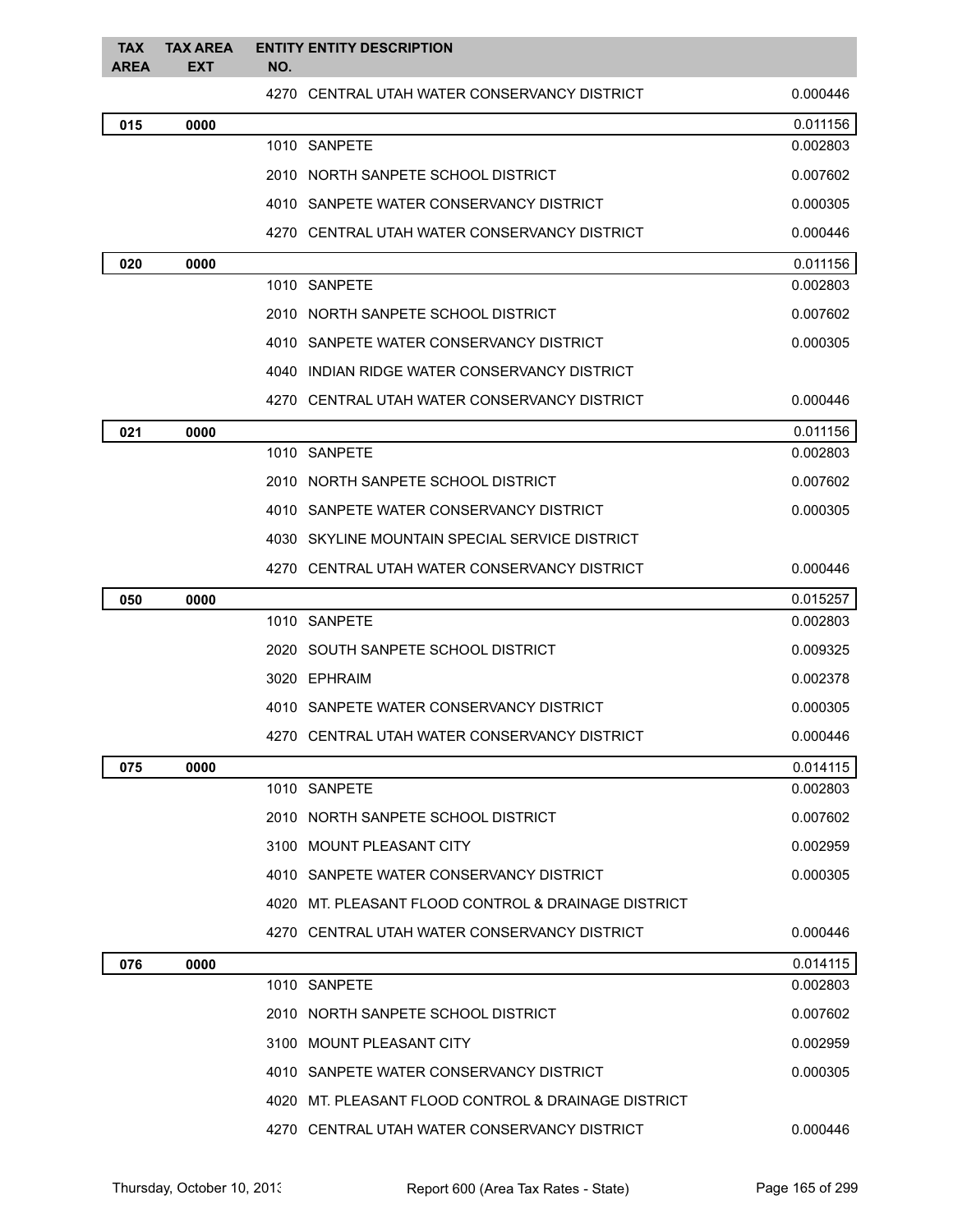| <b>TAX</b><br><b>AREA</b> | <b>TAX AREA</b><br><b>EXT</b> | <b>ENTITY ENTITY DESCRIPTION</b><br>NO.      |          |
|---------------------------|-------------------------------|----------------------------------------------|----------|
| 080                       | 0000                          |                                              | 0.012421 |
|                           |                               | 1010 SANPETE                                 | 0.002803 |
|                           |                               | 2010 NORTH SANPETE SCHOOL DISTRICT           | 0.007602 |
|                           |                               | 3030 FAIRVIEW                                | 0.001265 |
|                           |                               | 4010 SANPETE WATER CONSERVANCY DISTRICT      | 0.000305 |
|                           |                               | 4270 CENTRAL UTAH WATER CONSERVANCY DISTRICT | 0.000446 |
| 085                       | 0000                          |                                              | 0.011156 |
|                           |                               | 1010 SANPETE                                 | 0.002803 |
|                           |                               | 2010 NORTH SANPETE SCHOOL DISTRICT           | 0.007602 |
|                           |                               | 4010 SANPETE WATER CONSERVANCY DISTRICT      | 0.000305 |
|                           |                               | 4050 TWIN OAKS LOCAL DISTRICT                |          |
|                           |                               | 4270 CENTRAL UTAH WATER CONSERVANCY DISTRICT | 0.000446 |
|                           | <b>SEVIER COUNTY</b>          |                                              |          |
| 002                       | 0000                          |                                              | 0.010496 |
|                           |                               | 1010 SEVIER                                  | 0.003135 |
|                           |                               | 2010 SEVIER COUNTY SCHOOL DISTRICT           | 0.006527 |
|                           |                               | 3010 ANNABELLA TOWN                          | 0.000834 |
| 003                       | 0000                          |                                              | 0.010996 |
|                           |                               | 1010 SEVIER                                  | 0.003135 |
|                           |                               | 2010 SEVIER COUNTY SCHOOL DISTRICT           | 0.006527 |
|                           |                               | 3020 AURORA                                  | 0.001334 |
| 004                       | 0000                          |                                              | 0.011329 |
|                           |                               | 1010 SEVIER                                  | 0.003135 |
|                           |                               | 2010 SEVIER COUNTY SCHOOL DISTRICT           | 0.006527 |
|                           |                               | 3030 ELSINORE                                | 0.001667 |
| 005                       | 0000                          |                                              | 0.011005 |
|                           |                               | 1010 SEVIER                                  | 0.003135 |
|                           |                               | 2010 SEVIER COUNTY SCHOOL DISTRICT           | 0.006527 |
|                           |                               | 3040 GLENWOOD                                | 0.001343 |
| 006                       | 0000                          |                                              | 0.010286 |
|                           |                               | 1010 SEVIER                                  | 0.003135 |
|                           |                               | 2010 SEVIER COUNTY SCHOOL DISTRICT           | 0.006527 |
|                           |                               | 3050 JOSEPH                                  | 0.000624 |
| 007                       | 0000                          |                                              | 0.010179 |
|                           |                               | 1010 SEVIER                                  | 0.003135 |
|                           |                               | 2010 SEVIER COUNTY SCHOOL DISTRICT           | 0.006527 |
|                           |                               | 3060 KOOSHAREM TOWN                          | 0.000517 |
| 008                       | 0000                          |                                              | 0.010944 |
|                           |                               | 1010 SEVIER                                  | 0.003135 |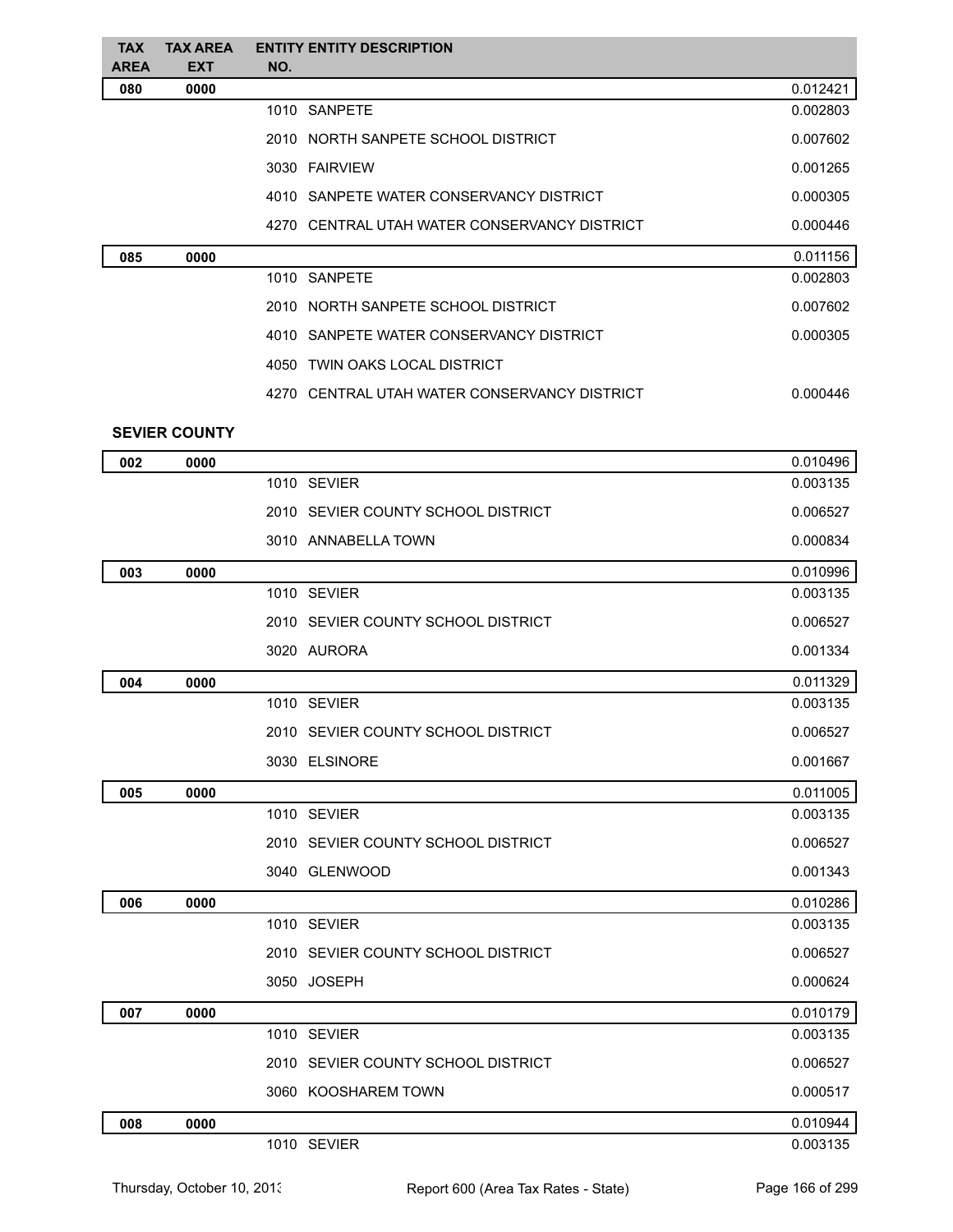| <b>TAX</b><br><b>AREA</b> | <b>TAX AREA</b><br><b>EXT</b> | <b>ENTITY ENTITY DESCRIPTION</b><br>NO. |          |
|---------------------------|-------------------------------|-----------------------------------------|----------|
|                           |                               | 2010 SEVIER COUNTY SCHOOL DISTRICT      | 0.006527 |
|                           |                               | 3070 MONROE                             | 0.001282 |
| 009                       | 0000                          |                                         | 0.011067 |
|                           |                               | 1010 SEVIER                             | 0.003135 |
|                           |                               | 2010 SEVIER COUNTY SCHOOL DISTRICT      | 0.006527 |
|                           |                               | 3080 REDMOND                            | 0.001405 |
| 010                       | 0000                          |                                         | 0.011743 |
|                           |                               | 1010 SEVIER                             | 0.003135 |
|                           |                               | 2010 SEVIER COUNTY SCHOOL DISTRICT      | 0.006527 |
|                           |                               | 3090 RICHFIELD CITY                     | 0.002081 |
| 011                       | 0000                          |                                         | 0.013029 |
|                           |                               | 1010 SEVIER                             | 0.003135 |
|                           |                               | 2010 SEVIER COUNTY SCHOOL DISTRICT      | 0.006527 |
|                           |                               | 3100 SALINA                             | 0.003367 |
| 012                       | 0000                          |                                         | 0.010911 |
|                           |                               | 1010 SEVIER                             | 0.003135 |
|                           |                               | 2010 SEVIER COUNTY SCHOOL DISTRICT      | 0.006527 |
|                           |                               | 3110 SIGURD TOWN                        | 0.001249 |
| 013                       | 0000                          |                                         | 0.009662 |
|                           |                               | 1010 SEVIER                             | 0.003135 |
|                           |                               | 2010 SEVIER COUNTY SCHOOL DISTRICT      | 0.006527 |
| 021                       | 0000                          |                                         | 0.011743 |
|                           |                               | 1010 SEVIER                             | 0.003135 |
|                           |                               | 2010 SEVIER COUNTY SCHOOL DISTRICT      | 0.006527 |
|                           |                               | 3090 RICHFIELD CITY                     | 0.002081 |
| 022                       | 0000                          |                                         | 0.011743 |
|                           |                               | 1010 SEVIER                             | 0.003135 |
|                           |                               | 2010 SEVIER COUNTY SCHOOL DISTRICT      | 0.006527 |
|                           |                               | 3090 RICHFIELD CITY                     | 0.002081 |
| 023                       | 0000                          |                                         | 0.011419 |
|                           |                               | 1010 SEVIER                             | 0.003135 |
|                           |                               | 2010 SEVIER COUNTY SCHOOL DISTRICT      | 0.006527 |
|                           |                               | 3015 CENTRAL VALLEY TOWN                | 0.001757 |
| <b>TP001</b>              | 0000                          |                                         | 0.013029 |
|                           |                               | 1010 SEVIER                             | 0.003135 |
|                           |                               | 2010 SEVIER COUNTY SCHOOL DISTRICT      | 0.006527 |
|                           |                               | 3100 SALINA                             | 0.003367 |
|                           |                               |                                         |          |

## **SUMMIT COUNTY**

**0000** 0.011793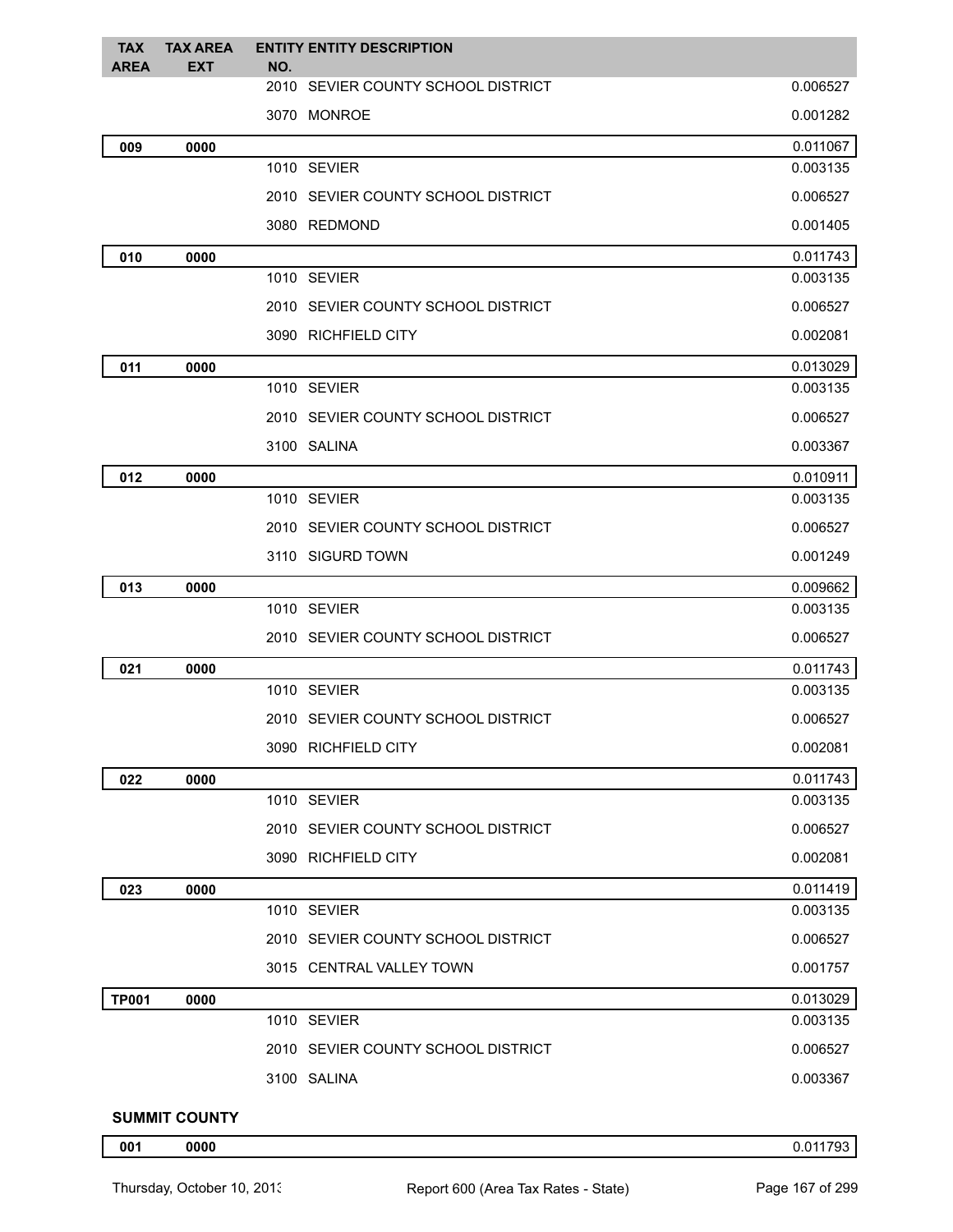| <b>TAX</b><br>AREA | <b>TAX AREA</b><br><b>EXT</b> | <b>ENTITY ENTITY DESCRIPTION</b><br>NO.        |          |
|--------------------|-------------------------------|------------------------------------------------|----------|
|                    |                               | 1010 SUMMIT                                    | 0.001135 |
|                    |                               | 2020 NORTH SUMMIT SCHOOL DISTRICT              | 0.006409 |
|                    |                               | 3010 COALVILLE                                 | 0.003410 |
|                    |                               | 4005 WEBER BASIN WATER CONSERVANCY DISTRICT    | 0.000210 |
|                    |                               | 4030 NORTH SUMMIT FIRE PROTECTION DISTRICT     | 0.000589 |
|                    |                               | 4150 SUMMIT COUNTY MOSQUITO ABATEMENT DISTRICT | 0.000040 |
| 002                | 0000                          |                                                | 0.011279 |
|                    |                               | 1010 SUMMIT                                    | 0.001135 |
|                    |                               | 2030 SOUTH SUMMIT SCHOOL DISTRICT              | 0.006752 |
|                    |                               | 3020 FRANCIS                                   | 0.002398 |
|                    |                               | 4010 SOUTH SUMMIT CEMETERY MAINTENCE DISTRICT  | 0.000197 |
|                    |                               | 4020 SOUTH SUMMIT FIRE PROTECTION DISTRICT     | 0.000311 |
|                    |                               | 4150 SUMMIT COUNTY MOSQUITO ABATEMENT DISTRICT | 0.000040 |
|                    |                               | 4270 CENTRAL UTAH WATER CONSERVANCY DISTRICT   | 0.000446 |
| 003                | 0000                          |                                                | 0.009404 |
|                    |                               | 1010 SUMMIT                                    | 0.001135 |
|                    |                               | 2020 NORTH SUMMIT SCHOOL DISTRICT              | 0.006409 |
|                    |                               | 3030 HENEFER                                   | 0.001021 |
|                    |                               | 4005 WEBER BASIN WATER CONSERVANCY DISTRICT    | 0.000210 |
|                    |                               | 4030 NORTH SUMMIT FIRE PROTECTION DISTRICT     | 0.000589 |
|                    |                               | 4150 SUMMIT COUNTY MOSQUITO ABATEMENT DISTRICT | 0.000040 |
| 004                | 0000                          |                                                | 0.010538 |
|                    |                               | 1010 SUMMIT                                    | 0.001135 |
|                    |                               | 2030   SOUTH SUMMIT SCHOOL DISTRICT            | 0.006752 |
|                    |                               | 3040 KAMAS                                     | 0.001893 |
|                    |                               | 4005 WEBER BASIN WATER CONSERVANCY DISTRICT    | 0.000210 |
|                    |                               | 4010 SOUTH SUMMIT CEMETERY MAINTENCE DISTRICT  | 0.000197 |
|                    |                               | 4020 SOUTH SUMMIT FIRE PROTECTION DISTRICT     | 0.000311 |
|                    |                               | 4150 SUMMIT COUNTY MOSQUITO ABATEMENT DISTRICT | 0.000040 |
| 005                | 0000                          |                                                | 0.010040 |
|                    |                               | 1010 SUMMIT                                    | 0.001135 |
|                    |                               | 2030 SOUTH SUMMIT SCHOOL DISTRICT              | 0.006752 |
|                    |                               | 3050 OAKLEY                                    | 0.001395 |
|                    |                               | 4005 WEBER BASIN WATER CONSERVANCY DISTRICT    | 0.000210 |
|                    |                               | 4010 SOUTH SUMMIT CEMETERY MAINTENCE DISTRICT  | 0.000197 |
|                    |                               | 4020 SOUTH SUMMIT FIRE PROTECTION DISTRICT     | 0.000311 |
|                    |                               | 4150 SUMMIT COUNTY MOSQUITO ABATEMENT DISTRICT | 0.000040 |
| 006                | 0000                          |                                                | 0.009096 |
|                    |                               | 1010 SUMMIT                                    | 0.001135 |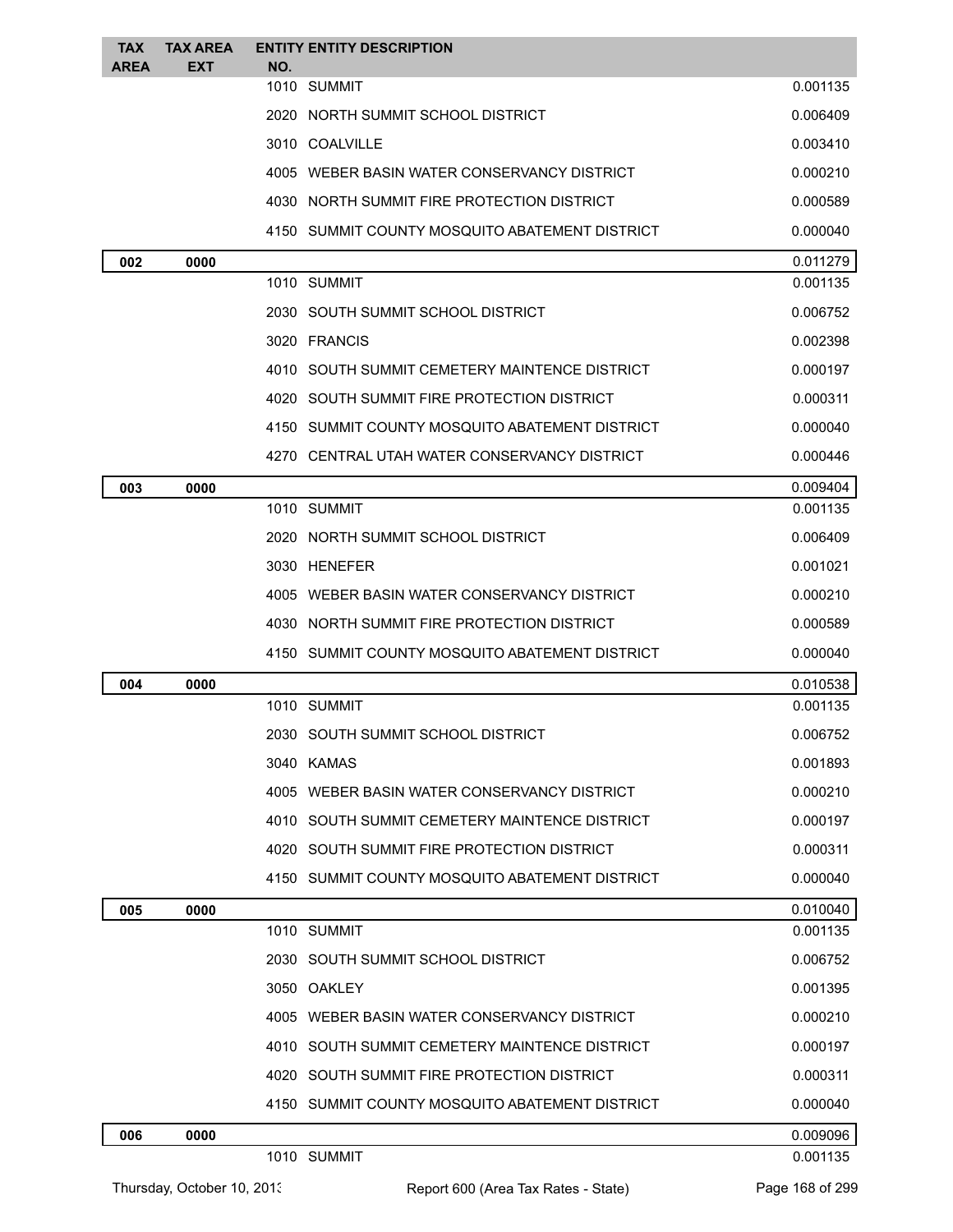| <b>TAX</b><br><b>AREA</b> | <b>TAX AREA</b><br><b>EXT</b> | NO. | <b>ENTITY ENTITY DESCRIPTION</b>                                         |          |
|---------------------------|-------------------------------|-----|--------------------------------------------------------------------------|----------|
|                           |                               |     | 2010 PARK CITY SCHOOL DISTRICT                                           | 0.004630 |
|                           |                               |     | 3060 PARK CITY                                                           | 0.002131 |
|                           |                               |     | 4005 WEBER BASIN WATER CONSERVANCY DISTRICT                              | 0.000210 |
|                           |                               |     | 4050 SNYDERVILLE BASIN WATER RECLAMATION DISTRICT                        |          |
|                           |                               |     | 4060 PARK CITY FIRE SERVICE DISTRICT                                     | 0.000950 |
|                           |                               |     | 4100 SUMMIT PARK SEWER DISTRICT                                          |          |
|                           |                               |     | 4150 SUMMIT COUNTY MOSQUITO ABATEMENT DISTRICT                           | 0.000040 |
|                           |                               |     | 4305 PARK CITY WATER SERVICE DISTRICT                                    |          |
| 007                       | 0000                          |     |                                                                          | 0.009096 |
|                           |                               |     | 1010 SUMMIT                                                              | 0.001135 |
|                           |                               |     | 2010 PARK CITY SCHOOL DISTRICT                                           | 0.004630 |
|                           |                               |     | 3060 PARK CITY                                                           | 0.002131 |
|                           |                               |     | 4005 WEBER BASIN WATER CONSERVANCY DISTRICT                              | 0.000210 |
|                           |                               |     | 4050 SNYDERVILLE BASIN WATER RECLAMATION DISTRICT                        |          |
|                           |                               |     | 4060 PARK CITY FIRE SERVICE DISTRICT                                     | 0.000950 |
|                           |                               |     | 4100 SUMMIT PARK SEWER DISTRICT                                          |          |
|                           |                               |     | 4150 SUMMIT COUNTY MOSQUITO ABATEMENT DISTRICT                           | 0.000040 |
|                           |                               |     | 4305 PARK CITY WATER SERVICE DISTRICT                                    |          |
| 007                       | 0001                          |     |                                                                          | 0.009554 |
|                           |                               |     | 1010 SUMMIT                                                              | 0.001135 |
|                           |                               |     | 2010 PARK CITY SCHOOL DISTRICT                                           | 0.004630 |
|                           |                               |     | 3060 PARK CITY                                                           | 0.002131 |
|                           |                               |     | 4005 WEBER BASIN WATER CONSERVANCY DISTRICT                              | 0.000210 |
|                           |                               |     | 4050 SNYDERVILLE BASIN WATER RECLAMATION DISTRICT                        |          |
|                           |                               |     | 4060 PARK CITY FIRE SERVICE DISTRICT                                     | 0.000950 |
|                           |                               |     | 4100 SUMMIT PARK SEWER DISTRICT                                          |          |
|                           |                               |     | 4150 SUMMIT COUNTY MOSQUITO ABATEMENT DISTRICT                           | 0.000040 |
|                           |                               |     | 4305 PARK CITY WATER SERVICE DISTRICT                                    |          |
|                           |                               |     | 6030 AREA EXCULDED FROM SNYDERVILLE BASIN RECREATION DIST, STII 0.000458 |          |
| 009                       | 0000                          |     |                                                                          | 0.009096 |
|                           |                               |     | 1010 SUMMIT                                                              | 0.001135 |
|                           |                               |     | 2010 PARK CITY SCHOOL DISTRICT                                           | 0.004630 |
|                           |                               |     | 3060 PARK CITY                                                           | 0.002131 |
|                           |                               |     | 4005 WEBER BASIN WATER CONSERVANCY DISTRICT                              | 0.000210 |
|                           |                               |     | 4050 SNYDERVILLE BASIN WATER RECLAMATION DISTRICT                        |          |
|                           |                               |     | 4060 PARK CITY FIRE SERVICE DISTRICT                                     | 0.000950 |
|                           |                               |     | 4100 SUMMIT PARK SEWER DISTRICT                                          |          |
|                           |                               |     | 4150 SUMMIT COUNTY MOSQUITO ABATEMENT DISTRICT                           | 0.000040 |

Thursday, October 10, 2013 Report 600 (Area Tax Rates - State) Page 169 of 299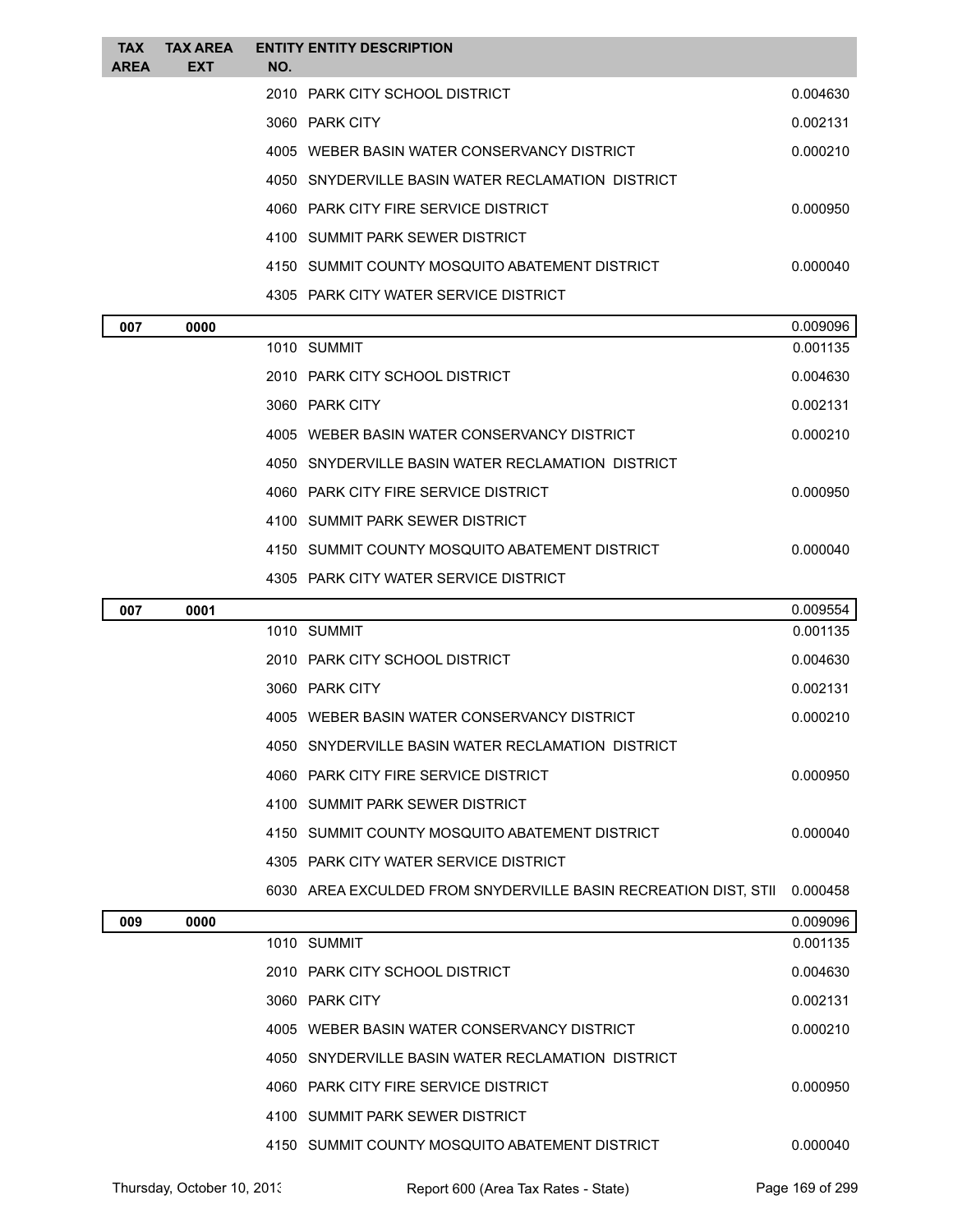| <b>TAX</b><br>AREA | <b>TAX AREA</b><br>EXT | NO. | <b>ENTITY ENTITY DESCRIPTION</b>                                |          |
|--------------------|------------------------|-----|-----------------------------------------------------------------|----------|
|                    |                        |     | 4305 PARK CITY WATER SERVICE DISTRICT                           |          |
| 010                | 0000                   |     |                                                                 | 0.008682 |
|                    |                        |     | 1010 SUMMIT                                                     | 0.001135 |
|                    |                        |     | 2010 PARK CITY SCHOOL DISTRICT                                  | 0.004630 |
|                    |                        |     | 4005 WEBER BASIN WATER CONSERVANCY DISTRICT                     | 0.000210 |
|                    |                        |     | 4050 SNYDERVILLE BASIN WATER RECLAMATION DISTRICT               |          |
|                    |                        |     | 4060 PARK CITY FIRE SERVICE DISTRICT                            | 0.000950 |
|                    |                        |     | 4100 SUMMIT PARK SEWER DISTRICT                                 |          |
|                    |                        |     | 4150 SUMMIT COUNTY MOSQUITO ABATEMENT DISTRICT                  | 0.000040 |
|                    |                        |     | 4300 SUMMIT COUNTY SPECIAL SERVICE DISTRICT NO. 1               |          |
|                    |                        |     | 4310 SNYDERVILLE BASIN RECREATION DISTRICT                      | 0.000565 |
|                    |                        |     | 6010 MUNICIPAL TYPE SERVICE AREA                                | 0.000694 |
|                    |                        |     | 6030 AREA EXCULDED FROM SNYDERVILLE BASIN RECREATION DIST, STII | 0.000458 |
| 010                | 0001                   |     |                                                                 | 0.008682 |
|                    |                        |     | 1010 SUMMIT                                                     | 0.001135 |
|                    |                        |     | 2010 PARK CITY SCHOOL DISTRICT                                  | 0.004630 |
|                    |                        |     | 4005 WEBER BASIN WATER CONSERVANCY DISTRICT                     | 0.000210 |
|                    |                        |     | 4050 SNYDERVILLE BASIN WATER RECLAMATION DISTRICT               |          |
|                    |                        |     | 4060 PARK CITY FIRE SERVICE DISTRICT                            | 0.000950 |
|                    |                        |     | 4100 SUMMIT PARK SEWER DISTRICT                                 |          |
|                    |                        |     | 4150 SUMMIT COUNTY MOSQUITO ABATEMENT DISTRICT                  | 0.000040 |
|                    |                        |     | 4300 SUMMIT COUNTY SPECIAL SERVICE DISTRICT NO. 1               |          |
|                    |                        |     | 4305 PARK CITY WATER SERVICE DISTRICT                           |          |
|                    |                        |     | 4310 SNYDERVILLE BASIN RECREATION DISTRICT                      | 0.000565 |
|                    |                        |     | 6010 MUNICIPAL TYPE SERVICE AREA                                | 0.000694 |
|                    |                        |     | 6030 AREA EXCULDED FROM SNYDERVILLE BASIN RECREATION DIST, STII | 0.000458 |
| 010                | 0002                   |     |                                                                 | 0.008682 |
|                    |                        |     | 1010 SUMMIT                                                     | 0.001135 |
|                    |                        |     | 2010 PARK CITY SCHOOL DISTRICT                                  | 0.004630 |
|                    |                        |     | 4005 WEBER BASIN WATER CONSERVANCY DISTRICT                     | 0.000210 |
|                    |                        |     | 4050 SNYDERVILLE BASIN WATER RECLAMATION DISTRICT               |          |
|                    |                        |     | 4060 PARK CITY FIRE SERVICE DISTRICT                            | 0.000950 |
|                    |                        |     | 4100 SUMMIT PARK SEWER DISTRICT                                 |          |
|                    |                        |     | 4150 SUMMIT COUNTY MOSQUITO ABATEMENT DISTRICT                  | 0.000040 |
|                    |                        |     | 4300 SUMMIT COUNTY SPECIAL SERVICE DISTRICT NO. 1               |          |
|                    |                        |     | 4305 PARK CITY WATER SERVICE DISTRICT                           |          |
|                    |                        |     | 4310 SNYDERVILLE BASIN RECREATION DISTRICT                      | 0.000565 |
|                    |                        |     | 6010 MUNICIPAL TYPE SERVICE AREA                                | 0.000694 |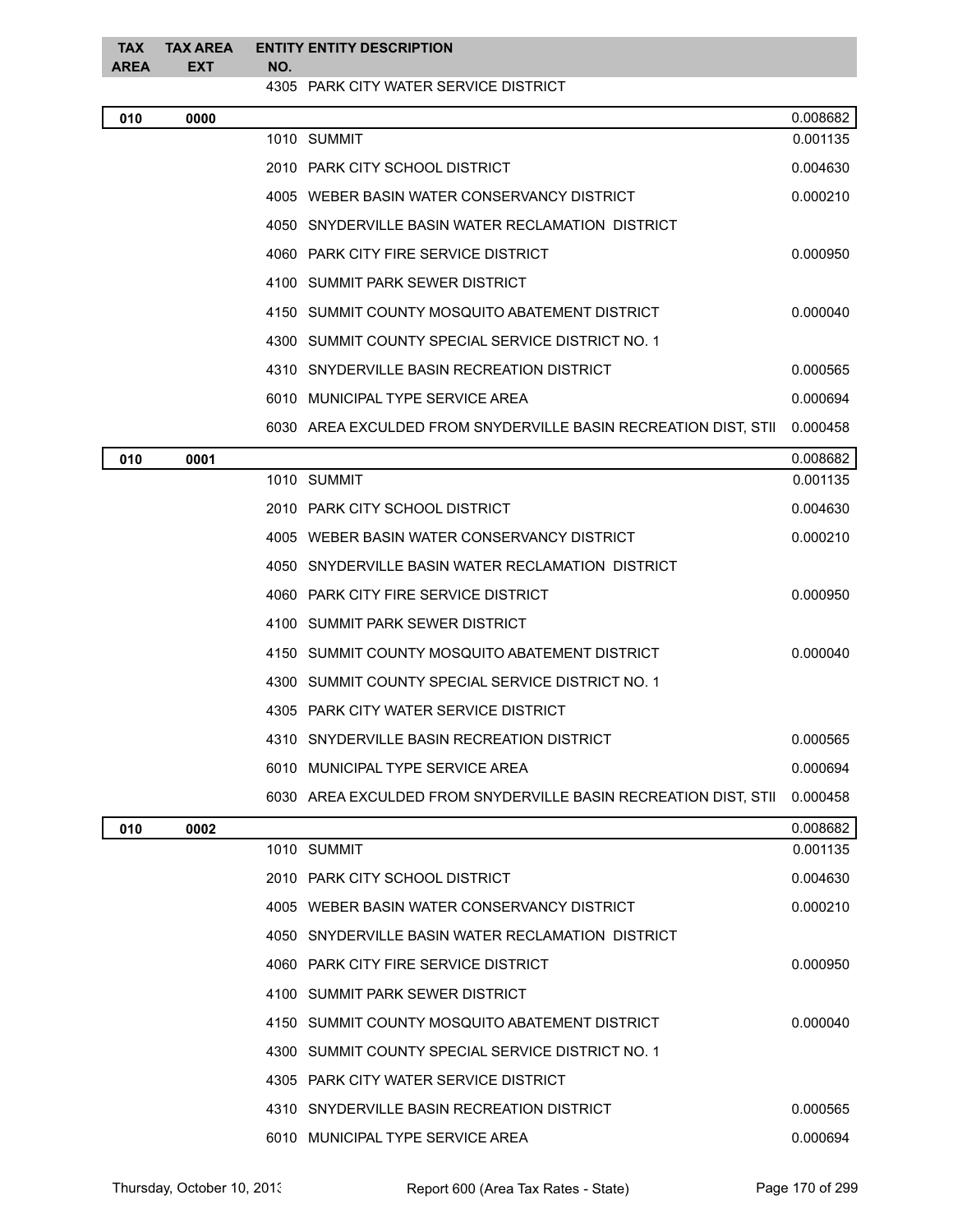## **TAX AREA TAX AREA ENTITY ENTITY DESCRIPTION EXT NO.**

6030 AREA EXCULDED FROM SNYDERVILLE BASIN RECREATION DIST, STII 0.000458

| 010 | 0003 |                                                                          | 0.008682 |
|-----|------|--------------------------------------------------------------------------|----------|
|     |      | 1010 SUMMIT                                                              | 0.001135 |
|     |      | 2010 PARK CITY SCHOOL DISTRICT                                           | 0.004630 |
|     |      | 4005 WEBER BASIN WATER CONSERVANCY DISTRICT                              | 0.000210 |
|     |      | 4050 SNYDERVILLE BASIN WATER RECLAMATION DISTRICT                        |          |
|     |      | 4060 PARK CITY FIRE SERVICE DISTRICT                                     | 0.000950 |
|     |      | 4100 SUMMIT PARK SEWER DISTRICT                                          |          |
|     |      | 4150 SUMMIT COUNTY MOSQUITO ABATEMENT DISTRICT                           | 0.000040 |
|     |      | 4300 SUMMIT COUNTY SPECIAL SERVICE DISTRICT NO. 1                        |          |
|     |      | 4310 SNYDERVILLE BASIN RECREATION DISTRICT                               | 0.000565 |
|     |      | 6010 MUNICIPAL TYPE SERVICE AREA                                         | 0.000694 |
|     |      | 6030 AREA EXCULDED FROM SNYDERVILLE BASIN RECREATION DIST, STII 0.000458 |          |
| 011 | 0000 |                                                                          | 0.008682 |
|     |      | 1010 SUMMIT                                                              | 0.001135 |
|     |      | 2010 PARK CITY SCHOOL DISTRICT                                           | 0.004630 |
|     |      | 4005 WEBER BASIN WATER CONSERVANCY DISTRICT                              | 0.000210 |
|     |      | 4050 SNYDERVILLE BASIN WATER RECLAMATION DISTRICT                        |          |
|     |      | 4060 PARK CITY FIRE SERVICE DISTRICT                                     | 0.000950 |
|     |      | 4100 SUMMIT PARK SEWER DISTRICT                                          |          |
|     |      | 4140 MOUNTAIN REGIONAL WATER SPECIAL SERVICE DISTRICT                    |          |
|     |      | 4150 SUMMIT COUNTY MOSQUITO ABATEMENT DISTRICT                           | 0.000040 |
|     |      | 4280 TIMBERLINE WATER SERVICE DISTRICT                                   |          |
|     |      | 4300 SUMMIT COUNTY SPECIAL SERVICE DISTRICT NO. 1                        |          |
|     |      | 4310 SNYDERVILLE BASIN RECREATION DISTRICT                               | 0.000565 |
|     |      | 6010 MUNICIPAL TYPE SERVICE AREA                                         | 0.000694 |
|     |      | 6030 AREA EXCULDED FROM SNYDERVILLE BASIN RECREATION DIST, STII          | 0.000458 |
| 012 | 0000 |                                                                          | 0.008472 |
|     |      | 1010 SUMMIT                                                              | 0.001135 |
|     |      | 2010 PARK CITY SCHOOL DISTRICT                                           | 0.004630 |
|     |      | 4050 SNYDERVILLE BASIN WATER RECLAMATION DISTRICT                        |          |
|     |      | 4060 PARK CITY FIRE SERVICE DISTRICT                                     | 0.000950 |
|     |      | 4100 SUMMIT PARK SEWER DISTRICT                                          |          |
|     |      | 4150 SUMMIT COUNTY MOSQUITO ABATEMENT DISTRICT                           | 0.000040 |
|     |      | 4300 SUMMIT COUNTY SPECIAL SERVICE DISTRICT NO. 1                        |          |
|     |      | 4310 SNYDERVILLE BASIN RECREATION DISTRICT                               | 0.000565 |
|     |      | 6010 MUNICIPAL TYPE SERVICE AREA                                         | 0.000694 |
|     |      | 6030 AREA EXCULDED FROM SNYDERVILLE BASIN RECREATION DIST, STII          | 0.000458 |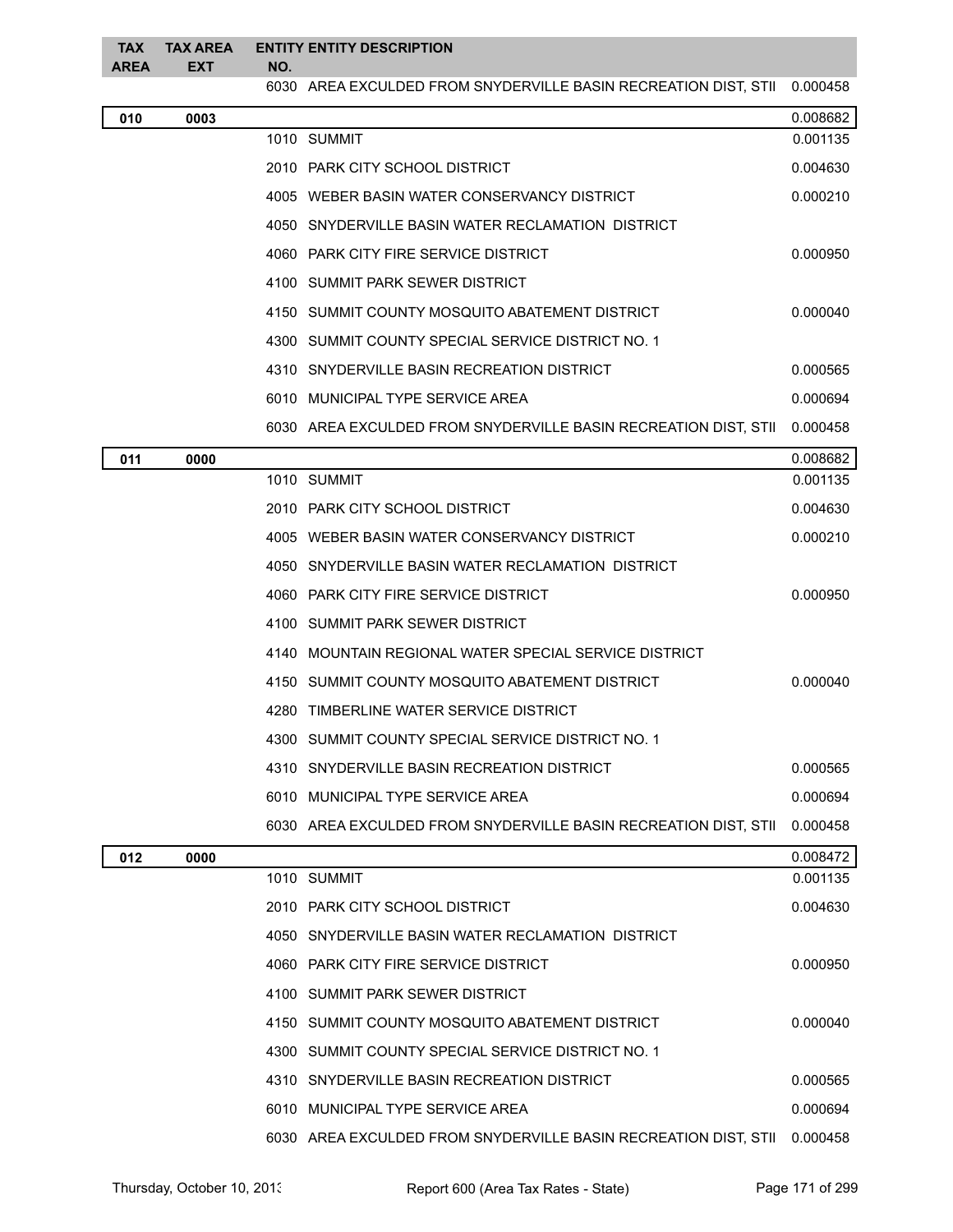| <b>TAX</b><br><b>AREA</b> | <b>TAX AREA</b><br><b>EXT</b> | <b>ENTITY ENTITY DESCRIPTION</b><br>NO.                         |          |
|---------------------------|-------------------------------|-----------------------------------------------------------------|----------|
| 012                       | 0001                          |                                                                 | 0.008472 |
|                           |                               | 1010 SUMMIT                                                     | 0.001135 |
|                           |                               | 2010 PARK CITY SCHOOL DISTRICT                                  | 0.004630 |
|                           |                               | 4050 SNYDERVILLE BASIN WATER RECLAMATION DISTRICT               |          |
|                           |                               | 4060 PARK CITY FIRE SERVICE DISTRICT                            | 0.000950 |
|                           |                               | 4100 SUMMIT PARK SEWER DISTRICT                                 |          |
|                           |                               | 4140 MOUNTAIN REGIONAL WATER SPECIAL SERVICE DISTRICT           |          |
|                           |                               | 4150 SUMMIT COUNTY MOSQUITO ABATEMENT DISTRICT                  | 0.000040 |
|                           |                               | 4300 SUMMIT COUNTY SPECIAL SERVICE DISTRICT NO. 1               |          |
|                           |                               | 4310 SNYDERVILLE BASIN RECREATION DISTRICT                      | 0.000565 |
|                           |                               | 6010 MUNICIPAL TYPE SERVICE AREA                                | 0.000694 |
|                           |                               | 6030 AREA EXCULDED FROM SNYDERVILLE BASIN RECREATION DIST, STII | 0.000458 |
| 012                       | 0002                          |                                                                 | 0.008472 |
|                           |                               | 1010 SUMMIT                                                     | 0.001135 |
|                           |                               | 2010 PARK CITY SCHOOL DISTRICT                                  | 0.004630 |
|                           |                               | 4050 SNYDERVILLE BASIN WATER RECLAMATION DISTRICT               |          |
|                           |                               | 4060 PARK CITY FIRE SERVICE DISTRICT                            | 0.000950 |
|                           |                               | 4100 SUMMIT PARK SEWER DISTRICT                                 |          |
|                           |                               | 4140 MOUNTAIN REGIONAL WATER SPECIAL SERVICE DISTRICT           |          |
|                           |                               | 4150 SUMMIT COUNTY MOSQUITO ABATEMENT DISTRICT                  | 0.000040 |
|                           |                               | 4300 SUMMIT COUNTY SPECIAL SERVICE DISTRICT NO. 1               |          |
|                           |                               | 4310 SNYDERVILLE BASIN RECREATION DISTRICT                      | 0.000565 |
|                           |                               | 6010 MUNICIPAL TYPE SERVICE AREA                                | 0.000694 |
|                           |                               | 6030 AREA EXCULDED FROM SNYDERVILLE BASIN RECREATION DIST, STII | 0.000458 |
| 012                       | 0003                          |                                                                 | 0.008472 |
|                           |                               | 1010 SUMMIT                                                     | 0.001135 |
|                           |                               | 2010 PARK CITY SCHOOL DISTRICT                                  | 0.004630 |
|                           |                               | 4050 SNYDERVILLE BASIN WATER RECLAMATION DISTRICT               |          |
|                           |                               | 4060 PARK CITY FIRE SERVICE DISTRICT                            | 0.000950 |
|                           |                               | 4100 SUMMIT PARK SEWER DISTRICT                                 |          |
|                           |                               | 4150 SUMMIT COUNTY MOSQUITO ABATEMENT DISTRICT                  | 0.000040 |
|                           |                               | 4300 SUMMIT COUNTY SPECIAL SERVICE DISTRICT NO. 1               |          |
|                           |                               | 4310 SNYDERVILLE BASIN RECREATION DISTRICT                      | 0.000565 |
|                           |                               | 6010 MUNICIPAL TYPE SERVICE AREA                                | 0.000694 |
|                           |                               | 6030 AREA EXCULDED FROM SNYDERVILLE BASIN RECREATION DIST, STII | 0.000458 |
| 013                       | 0000                          |                                                                 | 0.009295 |
|                           |                               | 1010 SUMMIT                                                     | 0.001135 |
|                           |                               | 2010 PARK CITY SCHOOL DISTRICT                                  | 0.004630 |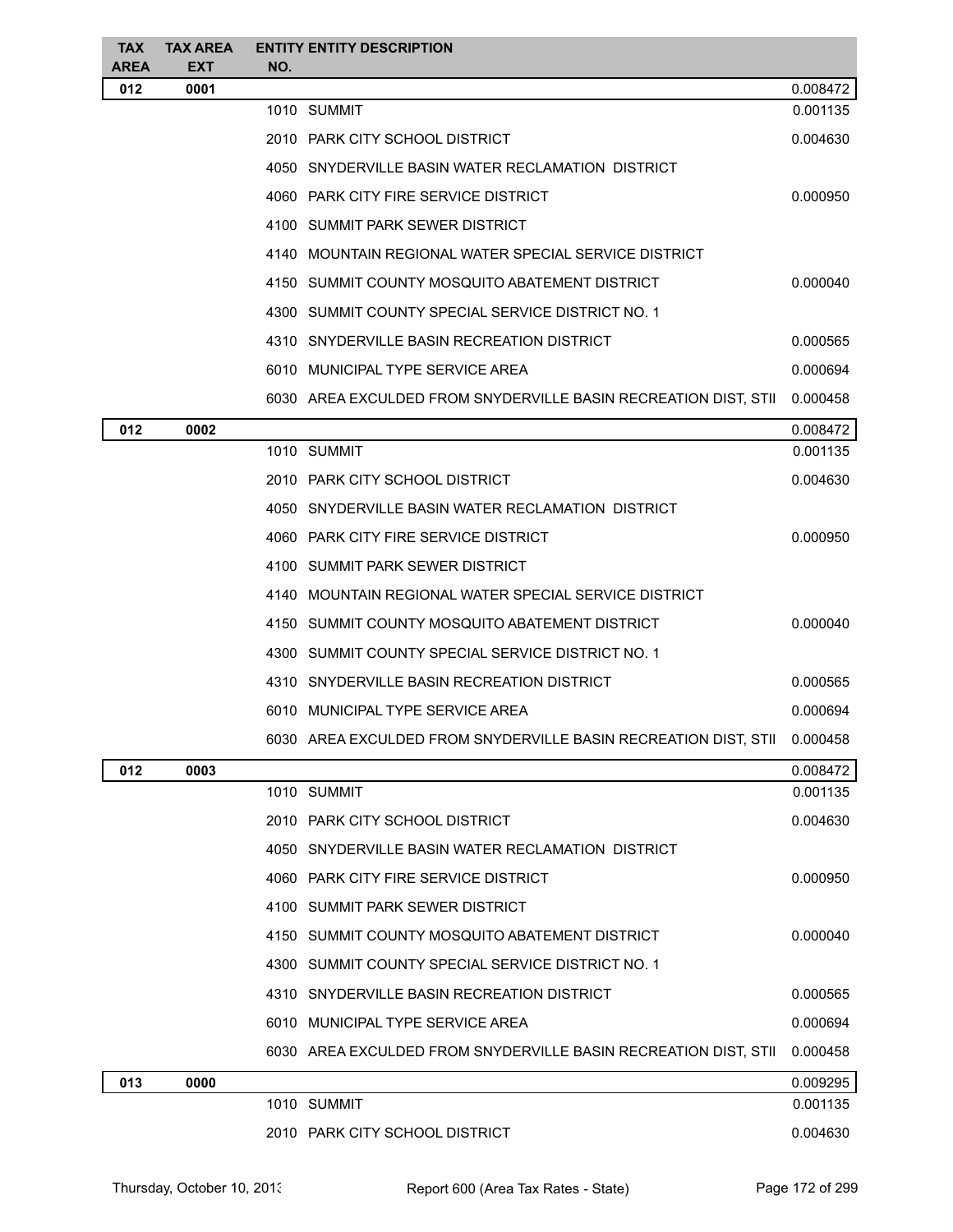| <b>TAX</b> | <b>TAX AREA</b> |      | <b>ENTITY ENTITY DESCRIPTION</b>                                         |          |
|------------|-----------------|------|--------------------------------------------------------------------------|----------|
| AREA       | EXT             | NO.  | 4005 WEBER BASIN WATER CONSERVANCY DISTRICT                              | 0.000210 |
|            |                 |      | 4050 SNYDERVILLE BASIN WATER RECLAMATION DISTRICT                        |          |
|            |                 |      | 4060 PARK CITY FIRE SERVICE DISTRICT                                     | 0.000950 |
|            |                 |      | 4090 SUMMIT COUNTY SERVICE AREA#6                                        | 0.000613 |
|            |                 |      | 4100 SUMMIT PARK SEWER DISTRICT                                          |          |
|            |                 |      | 4150 SUMMIT COUNTY MOSQUITO ABATEMENT DISTRICT                           | 0.000040 |
|            |                 |      | 4300 SUMMIT COUNTY SPECIAL SERVICE DISTRICT NO. 1                        |          |
|            |                 |      | 4310 SNYDERVILLE BASIN RECREATION DISTRICT                               | 0.000565 |
|            |                 |      | 6010 MUNICIPAL TYPE SERVICE AREA                                         | 0.000694 |
|            |                 |      | 6030 AREA EXCULDED FROM SNYDERVILLE BASIN RECREATION DIST, STII          | 0.000458 |
| 013        | 0001            |      |                                                                          | 0.009295 |
|            |                 |      | 1010 SUMMIT                                                              | 0.001135 |
|            |                 |      | 2010 PARK CITY SCHOOL DISTRICT                                           | 0.004630 |
|            |                 |      | 4005 WEBER BASIN WATER CONSERVANCY DISTRICT                              | 0.000210 |
|            |                 |      | 4050 SNYDERVILLE BASIN WATER RECLAMATION DISTRICT                        |          |
|            |                 |      | 4060 PARK CITY FIRE SERVICE DISTRICT                                     | 0.000950 |
|            |                 |      | 4090 SUMMIT COUNTY SERVICE AREA#6                                        | 0.000613 |
|            |                 |      | 4100 SUMMIT PARK SEWER DISTRICT                                          |          |
|            |                 |      | 4150 SUMMIT COUNTY MOSQUITO ABATEMENT DISTRICT                           | 0.000040 |
|            |                 |      | 4300 SUMMIT COUNTY SPECIAL SERVICE DISTRICT NO. 1                        |          |
|            |                 |      | 4310 SNYDERVILLE BASIN RECREATION DISTRICT                               | 0.000565 |
|            |                 |      | 6010 MUNICIPAL TYPE SERVICE AREA                                         | 0.000694 |
|            |                 |      | 6030 AREA EXCULDED FROM SNYDERVILLE BASIN RECREATION DIST, STII 0.000458 |          |
| 013        | 0002            |      |                                                                          | 0.008682 |
|            |                 |      | 1010 SUMMIT                                                              | 0.001135 |
|            |                 |      | 2010 PARK CITY SCHOOL DISTRICT                                           | 0.004630 |
|            |                 |      | 4005 WEBER BASIN WATER CONSERVANCY DISTRICT                              | 0.000210 |
|            |                 |      | 4050 SNYDERVILLE BASIN WATER RECLAMATION DISTRICT                        |          |
|            |                 |      | 4060 PARK CITY FIRE SERVICE DISTRICT                                     | 0.000950 |
|            |                 |      | 4100 SUMMIT PARK SEWER DISTRICT                                          |          |
|            |                 |      | 4140 MOUNTAIN REGIONAL WATER SPECIAL SERVICE DISTRICT                    |          |
|            |                 | 4150 | SUMMIT COUNTY MOSQUITO ABATEMENT DISTRICT                                | 0.000040 |
|            |                 | 4300 | SUMMIT COUNTY SPECIAL SERVICE DISTRICT NO. 1                             |          |
|            |                 |      | 4305 PARK CITY WATER SERVICE DISTRICT                                    |          |
|            |                 | 4310 | SNYDERVILLE BASIN RECREATION DISTRICT                                    | 0.000565 |
|            |                 |      | 6010 MUNICIPAL TYPE SERVICE AREA                                         | 0.000694 |
|            |                 |      | 6030 AREA EXCULDED FROM SNYDERVILLE BASIN RECREATION DIST, STII          | 0.000458 |
| 013        | 0003            |      |                                                                          | 0.008682 |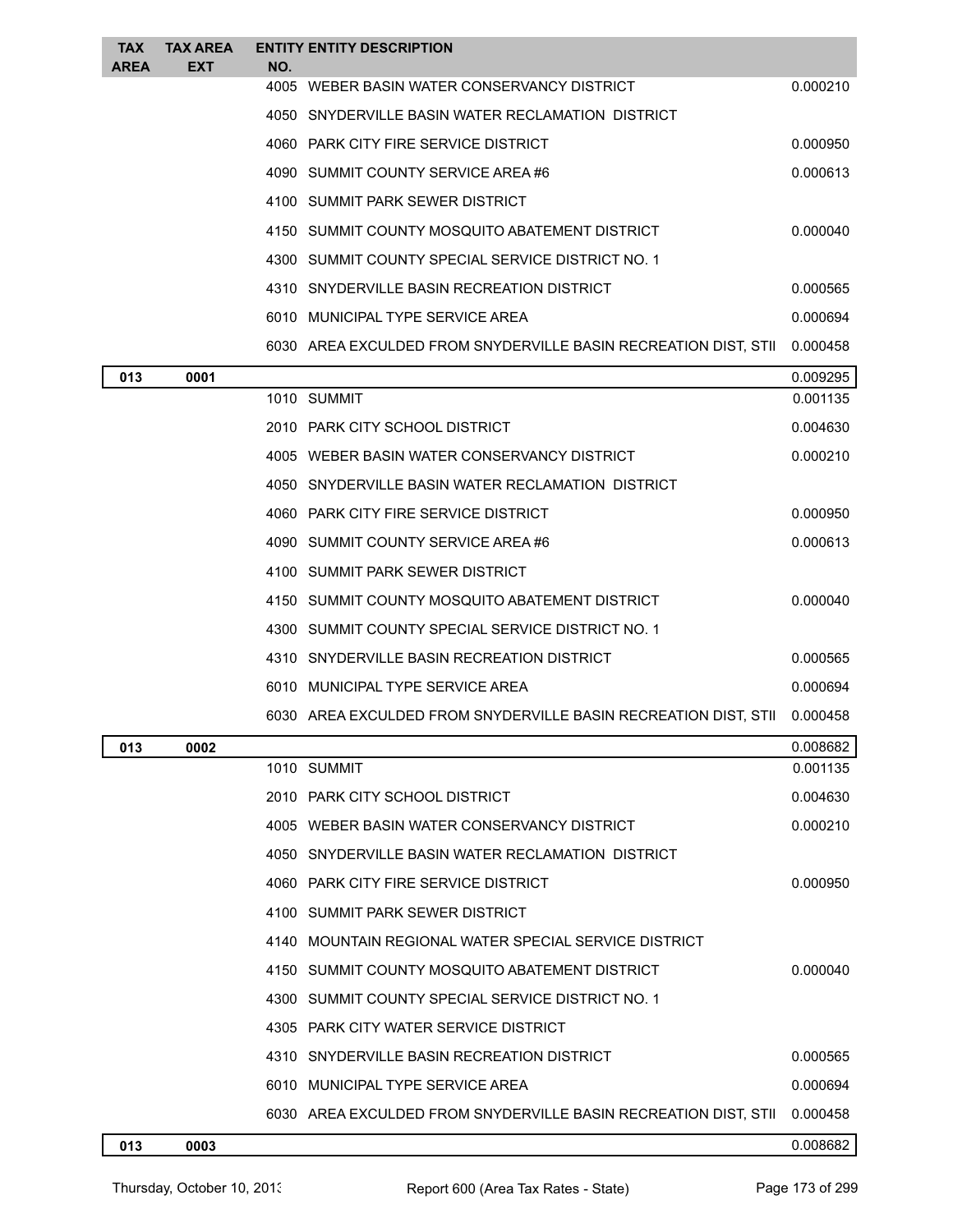| <b>TAX</b> | <b>TAX AREA</b> |     | <b>ENTITY ENTITY DESCRIPTION</b>                                |          |
|------------|-----------------|-----|-----------------------------------------------------------------|----------|
| AREA       | EXT             | NO. | 1010 SUMMIT                                                     | 0.001135 |
|            |                 |     | 2010 PARK CITY SCHOOL DISTRICT                                  | 0.004630 |
|            |                 |     | 4005 WEBER BASIN WATER CONSERVANCY DISTRICT                     | 0.000210 |
|            |                 |     | 4050 SNYDERVILLE BASIN WATER RECLAMATION DISTRICT               |          |
|            |                 |     | 4060 PARK CITY FIRE SERVICE DISTRICT                            | 0.000950 |
|            |                 |     | 4100 SUMMIT PARK SEWER DISTRICT                                 |          |
|            |                 |     | 4140 MOUNTAIN REGIONAL WATER SPECIAL SERVICE DISTRICT           |          |
|            |                 |     | 4150 SUMMIT COUNTY MOSQUITO ABATEMENT DISTRICT                  | 0.000040 |
|            |                 |     | 4300 SUMMIT COUNTY SPECIAL SERVICE DISTRICT NO. 1               |          |
|            |                 |     | 4310 SNYDERVILLE BASIN RECREATION DISTRICT                      | 0.000565 |
|            |                 |     | 6010 MUNICIPAL TYPE SERVICE AREA                                | 0.000694 |
|            |                 |     | 6030 AREA EXCULDED FROM SNYDERVILLE BASIN RECREATION DIST, STII | 0.000458 |
| 014        | 0000            |     |                                                                 | 0.009295 |
|            |                 |     | 1010 SUMMIT                                                     | 0.001135 |
|            |                 |     | 2010 PARK CITY SCHOOL DISTRICT                                  | 0.004630 |
|            |                 |     | 4005 WEBER BASIN WATER CONSERVANCY DISTRICT                     | 0.000210 |
|            |                 |     | 4050 SNYDERVILLE BASIN WATER RECLAMATION DISTRICT               |          |
|            |                 |     | 4060 PARK CITY FIRE SERVICE DISTRICT                            | 0.000950 |
|            |                 |     | 4090 SUMMIT COUNTY SERVICE AREA#6                               | 0.000613 |
|            |                 |     | 4100 SUMMIT PARK SEWER DISTRICT                                 |          |
|            |                 |     | 4140 MOUNTAIN REGIONAL WATER SPECIAL SERVICE DISTRICT           |          |
|            |                 |     | 4150 SUMMIT COUNTY MOSQUITO ABATEMENT DISTRICT                  | 0.000040 |
|            |                 |     | 4300 SUMMIT COUNTY SPECIAL SERVICE DISTRICT NO. 1               |          |
|            |                 |     | 4310 SNYDERVILLE BASIN RECREATION DISTRICT                      | 0.000565 |
|            |                 |     | 6010 MUNICIPAL TYPE SERVICE AREA                                | 0.000694 |
|            |                 |     | 6030 AREA EXCULDED FROM SNYDERVILLE BASIN RECREATION DIST, STII | 0.000458 |
| 015        | 0000            |     |                                                                 | 0.014596 |
|            |                 |     | 1010 SUMMIT                                                     | 0.001135 |
|            |                 |     | 2020 NORTH SUMMIT SCHOOL DISTRICT                               | 0.006409 |
|            |                 |     | 4005 WEBER BASIN WATER CONSERVANCY DISTRICT                     | 0.000210 |
|            |                 |     | 4010 SOUTH SUMMIT CEMETERY MAINTENCE DISTRICT                   | 0.000197 |
|            |                 |     | 4030 NORTH SUMMIT FIRE PROTECTION DISTRICT                      | 0.000589 |
|            |                 |     | 4130 SUMMIT COUNTY SERVICE AREA #8                              | 0.005322 |
|            |                 |     | 4150 SUMMIT COUNTY MOSQUITO ABATEMENT DISTRICT                  | 0.000040 |
|            |                 |     | 4300 SUMMIT COUNTY SPECIAL SERVICE DISTRICT NO. 1               |          |
|            |                 |     | 6010 MUNICIPAL TYPE SERVICE AREA                                | 0.000694 |
| 016        | 0000            |     |                                                                 | 0.011823 |
|            |                 |     | 1010 SUMMIT                                                     | 0.001135 |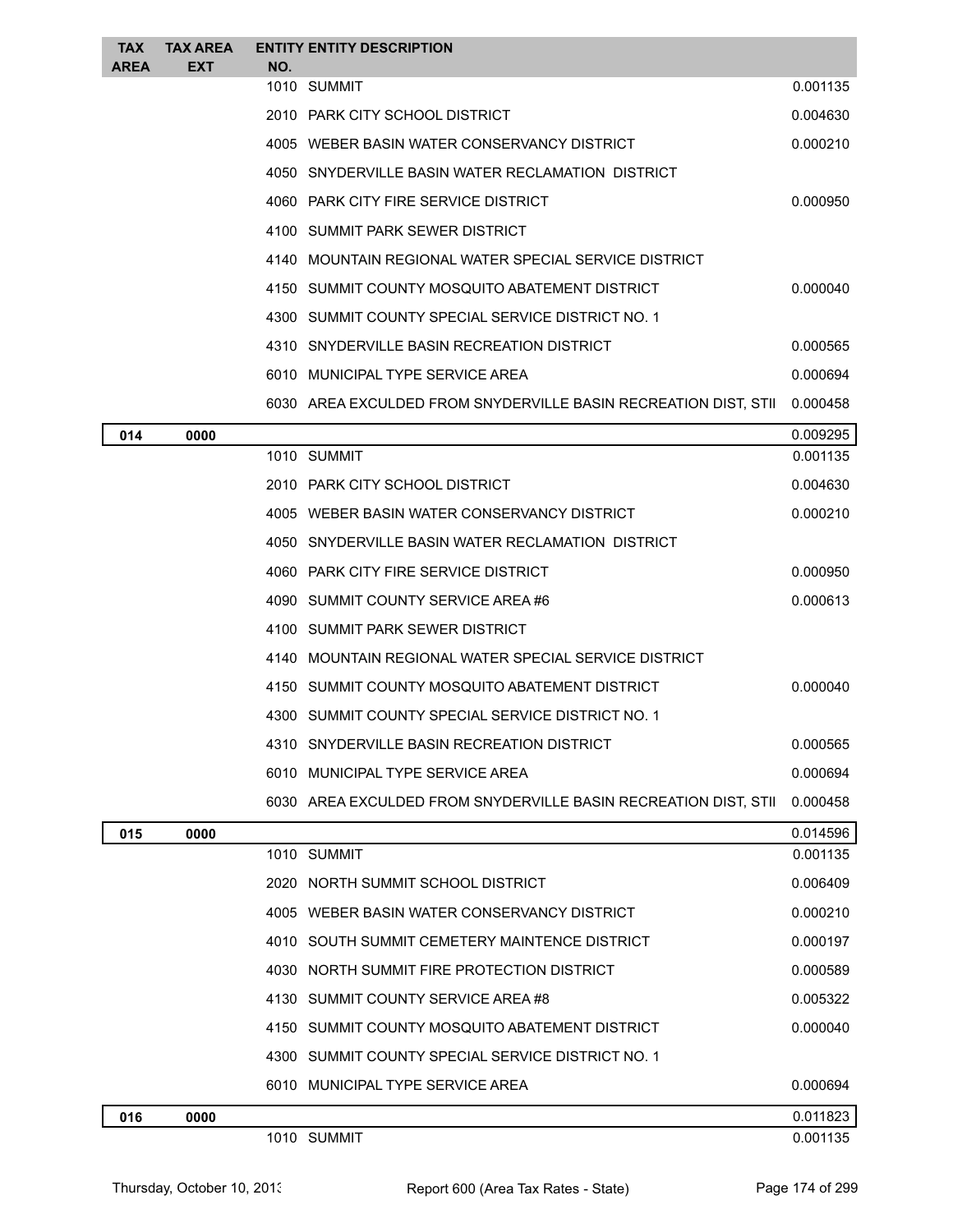| TAX<br><b>AREA</b> | <b>TAX AREA</b><br><b>EXT</b> | <b>ENTITY ENTITY DESCRIPTION</b><br>NO.           |          |
|--------------------|-------------------------------|---------------------------------------------------|----------|
|                    |                               | 2020 NORTH SUMMIT SCHOOL DISTRICT                 | 0.006409 |
|                    |                               | 4005 WEBER BASIN WATER CONSERVANCY DISTRICT       | 0.000210 |
|                    |                               | 4030 NORTH SUMMIT FIRE PROTECTION DISTRICT        | 0.000589 |
|                    |                               | 4070 SUMMIT COUNTY SERVICE AREA#5                 | 0.002638 |
|                    |                               | 4120 WANSHIP CEMETERY MAINTENANCE DISTRICT        | 0.000108 |
|                    |                               | 4150 SUMMIT COUNTY MOSQUITO ABATEMENT DISTRICT    | 0.000040 |
|                    |                               | 4300 SUMMIT COUNTY SPECIAL SERVICE DISTRICT NO. 1 |          |
|                    |                               | 6010 MUNICIPAL TYPE SERVICE AREA                  | 0.000694 |
| 017                | 0000                          |                                                   | 0.009077 |
|                    |                               | 1010 SUMMIT                                       | 0.001135 |
|                    |                               | 2020 NORTH SUMMIT SCHOOL DISTRICT                 | 0.006409 |
|                    |                               | 4005 WEBER BASIN WATER CONSERVANCY DISTRICT       | 0.000210 |
|                    |                               | 4030 NORTH SUMMIT FIRE PROTECTION DISTRICT        | 0.000589 |
|                    |                               | 4150 SUMMIT COUNTY MOSQUITO ABATEMENT DISTRICT    | 0.000040 |
|                    |                               | 4300 SUMMIT COUNTY SPECIAL SERVICE DISTRICT NO. 1 |          |
|                    |                               | 6010 MUNICIPAL TYPE SERVICE AREA                  | 0.000694 |
| 017                | 0001                          |                                                   | 0.009077 |
|                    |                               | 1010 SUMMIT                                       | 0.001135 |
|                    |                               | 2020 NORTH SUMMIT SCHOOL DISTRICT                 | 0.006409 |
|                    |                               | 4005 WEBER BASIN WATER CONSERVANCY DISTRICT       | 0.000210 |
|                    |                               | 4030 NORTH SUMMIT FIRE PROTECTION DISTRICT        | 0.000589 |
|                    |                               | 4150 SUMMIT COUNTY MOSQUITO ABATEMENT DISTRICT    | 0.000040 |
|                    |                               | 4300 SUMMIT COUNTY SPECIAL SERVICE DISTRICT NO. 1 |          |
|                    |                               | 6010 MUNICIPAL TYPE SERVICE AREA                  | 0.000694 |
| 018                | 0000                          |                                                   | 0.009185 |
|                    |                               | 1010 SUMMIT                                       | 0.001135 |
|                    |                               | 2020 NORTH SUMMIT SCHOOL DISTRICT                 | 0.006409 |
|                    |                               | 4005 WEBER BASIN WATER CONSERVANCY DISTRICT       | 0.000210 |
|                    |                               | 4030 NORTH SUMMIT FIRE PROTECTION DISTRICT        | 0.000589 |
|                    |                               | 4120 WANSHIP CEMETERY MAINTENANCE DISTRICT        | 0.000108 |
|                    |                               | 4150 SUMMIT COUNTY MOSQUITO ABATEMENT DISTRICT    | 0.000040 |
|                    |                               | 4300 SUMMIT COUNTY SPECIAL SERVICE DISTRICT NO. 1 |          |
|                    |                               | 6010 MUNICIPAL TYPE SERVICE AREA                  | 0.000694 |
| 019                | 0000                          |                                                   | 0.014189 |
|                    |                               | 1010 SUMMIT                                       | 0.001135 |
|                    |                               | 2020 NORTH SUMMIT SCHOOL DISTRICT                 | 0.006409 |
|                    |                               | 4030 NORTH SUMMIT FIRE PROTECTION DISTRICT        | 0.000589 |
|                    |                               | 4130 SUMMIT COUNTY SERVICE AREA#8                 | 0.005322 |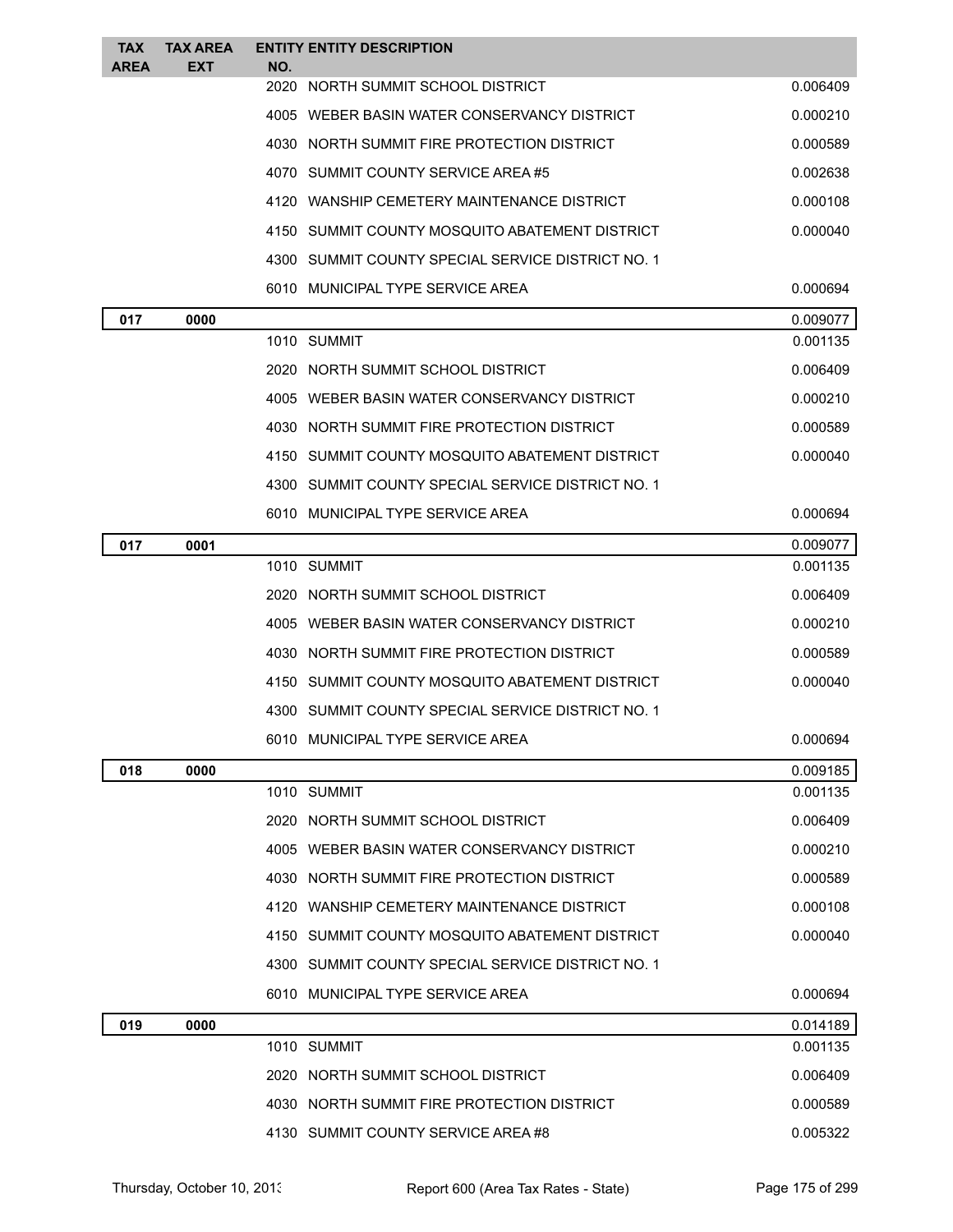| TAX<br><b>AREA</b> | <b>TAX AREA</b><br><b>EXT</b> | <b>ENTITY ENTITY DESCRIPTION</b><br>NO.           |          |
|--------------------|-------------------------------|---------------------------------------------------|----------|
|                    |                               | 4150 SUMMIT COUNTY MOSQUITO ABATEMENT DISTRICT    | 0.000040 |
|                    |                               | 4300 SUMMIT COUNTY SPECIAL SERVICE DISTRICT NO. 1 |          |
|                    |                               | 6010 MUNICIPAL TYPE SERVICE AREA                  | 0.000694 |
| 021                | 0000                          |                                                   | 0.014359 |
|                    |                               | 1010 SUMMIT                                       | 0.001135 |
|                    |                               | 2020 NORTH SUMMIT SCHOOL DISTRICT                 | 0.006409 |
|                    |                               | 4005 WEBER BASIN WATER CONSERVANCY DISTRICT       | 0.000210 |
|                    |                               | 4030 NORTH SUMMIT FIRE PROTECTION DISTRICT        | 0.000589 |
|                    |                               | 4130 SUMMIT COUNTY SERVICE AREA#8                 | 0.005322 |
|                    |                               | 4300 SUMMIT COUNTY SPECIAL SERVICE DISTRICT NO. 1 |          |
|                    |                               | 6010 MUNICIPAL TYPE SERVICE AREA                  | 0.000694 |
| 023                | 0000                          |                                                   | 0.009339 |
|                    |                               | 1010 SUMMIT                                       | 0.001135 |
|                    |                               | 2030 SOUTH SUMMIT SCHOOL DISTRICT                 | 0.006752 |
|                    |                               | 4005 WEBER BASIN WATER CONSERVANCY DISTRICT       | 0.000210 |
|                    |                               | 4010 SOUTH SUMMIT CEMETERY MAINTENCE DISTRICT     | 0.000197 |
|                    |                               | 4020 SOUTH SUMMIT FIRE PROTECTION DISTRICT        | 0.000311 |
|                    |                               | 4150 SUMMIT COUNTY MOSQUITO ABATEMENT DISTRICT    | 0.000040 |
|                    |                               | 4300 SUMMIT COUNTY SPECIAL SERVICE DISTRICT NO. 1 |          |
|                    |                               | 6010 MUNICIPAL TYPE SERVICE AREA                  | 0.000694 |
| 023                | 0001                          |                                                   | 0.009339 |
|                    |                               | 1010 SUMMIT                                       | 0.001135 |
|                    |                               | 2030 SOUTH SUMMIT SCHOOL DISTRICT                 | 0.006752 |
|                    |                               | 4005 WEBER BASIN WATER CONSERVANCY DISTRICT       | 0.000210 |
|                    |                               | 4010 SOUTH SUMMIT CEMETERY MAINTENCE DISTRICT     | 0.000197 |
|                    |                               | 4020 SOUTH SUMMIT FIRE PROTECTION DISTRICT        | 0.000311 |
|                    |                               | 4150 SUMMIT COUNTY MOSQUITO ABATEMENT DISTRICT    | 0.000040 |
|                    |                               | 4300 SUMMIT COUNTY SPECIAL SERVICE DISTRICT NO. 1 |          |
|                    |                               | 4315 PEOA RECREATION SPECIAL SERVICE DISTRICT     |          |
|                    |                               | 6010 MUNICIPAL TYPE SERVICE AREA                  | 0.000694 |
| 023                | 0002                          |                                                   | 0.009339 |
|                    |                               | 1010 SUMMIT                                       | 0.001135 |
|                    |                               | 2030 SOUTH SUMMIT SCHOOL DISTRICT                 | 0.006752 |
|                    |                               | 4005 WEBER BASIN WATER CONSERVANCY DISTRICT       | 0.000210 |
|                    |                               | 4010 SOUTH SUMMIT CEMETERY MAINTENCE DISTRICT     | 0.000197 |
|                    |                               | 4020 SOUTH SUMMIT FIRE PROTECTION DISTRICT        | 0.000311 |
|                    |                               | 4150 SUMMIT COUNTY MOSQUITO ABATEMENT DISTRICT    | 0.000040 |
|                    |                               | 4300 SUMMIT COUNTY SPECIAL SERVICE DISTRICT NO. 1 |          |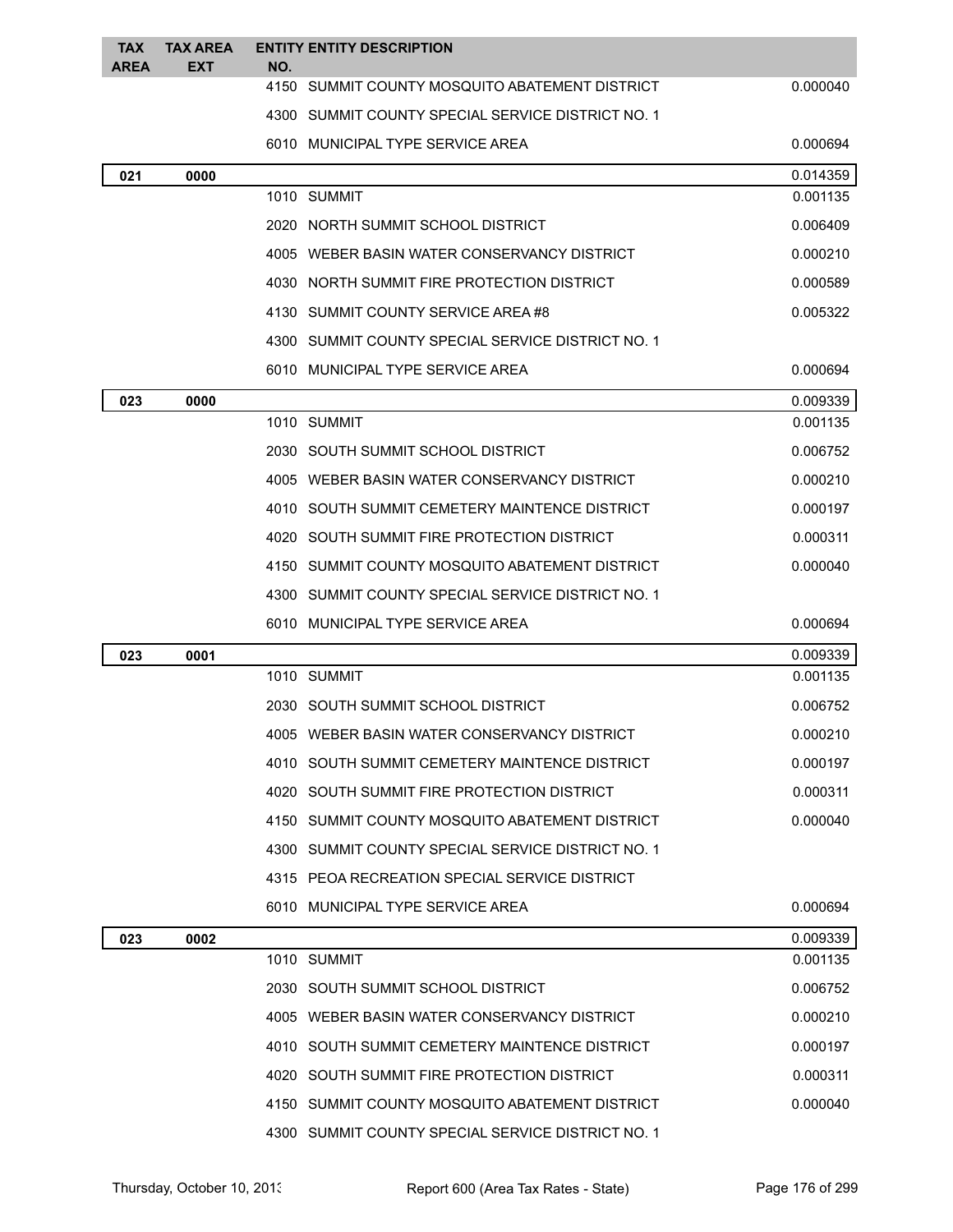| <b>TAX</b><br><b>AREA</b> | <b>TAX AREA</b><br>EXT | <b>ENTITY ENTITY DESCRIPTION</b><br>NO.           |          |
|---------------------------|------------------------|---------------------------------------------------|----------|
|                           |                        | 6010 MUNICIPAL TYPE SERVICE AREA                  | 0.000694 |
| 024                       | 0000                   |                                                   | 0.009166 |
|                           |                        | 1010 SUMMIT                                       | 0.001135 |
|                           |                        | 2030 SOUTH SUMMIT SCHOOL DISTRICT                 | 0.006752 |
|                           |                        | 4005 WEBER BASIN WATER CONSERVANCY DISTRICT       | 0.000210 |
|                           |                        | 4010 SOUTH SUMMIT CEMETERY MAINTENCE DISTRICT     | 0.000197 |
|                           |                        | 4170 SUMMIT COUNTY WILDLAND FIRE SERVICE AREA     | 0.000178 |
|                           |                        | 4300 SUMMIT COUNTY SPECIAL SERVICE DISTRICT NO. 1 |          |
|                           |                        | 6010 MUNICIPAL TYPE SERVICE AREA                  | 0.000694 |
| 025                       | 0000                   |                                                   | 0.014488 |
|                           |                        | 1010 SUMMIT                                       | 0.001135 |
|                           |                        | 2030 SOUTH SUMMIT SCHOOL DISTRICT                 | 0.006752 |
|                           |                        | 4005 WEBER BASIN WATER CONSERVANCY DISTRICT       | 0.000210 |
|                           |                        | 4010 SOUTH SUMMIT CEMETERY MAINTENCE DISTRICT     | 0.000197 |
|                           |                        | 4130 SUMMIT COUNTY SERVICE AREA#8                 | 0.005322 |
|                           |                        | 4170 SUMMIT COUNTY WILDLAND FIRE SERVICE AREA     | 0.000178 |
|                           |                        | 4300 SUMMIT COUNTY SPECIAL SERVICE DISTRICT NO. 1 |          |
|                           |                        | 6010 MUNICIPAL TYPE SERVICE AREA                  | 0.000694 |
| 026                       | 0000                   |                                                   | 0.009142 |
|                           |                        | 1010 SUMMIT                                       | 0.001135 |
|                           |                        | 2030 SOUTH SUMMIT SCHOOL DISTRICT                 | 0.006752 |
|                           |                        | 4005 WEBER BASIN WATER CONSERVANCY DISTRICT       | 0.000210 |
|                           |                        | 4020 SOUTH SUMMIT FIRE PROTECTION DISTRICT        | 0.000311 |
|                           |                        | 4150 SUMMIT COUNTY MOSQUITO ABATEMENT DISTRICT    | 0.000040 |
|                           |                        | 4300 SUMMIT COUNTY SPECIAL SERVICE DISTRICT NO. 1 |          |
|                           |                        | 6010 MUNICIPAL TYPE SERVICE AREA                  | 0.000694 |
| 027                       | 0000                   |                                                   | 0.010296 |
|                           |                        | 1010 SUMMIT                                       | 0.001135 |
|                           |                        | 2010 PARK CITY SCHOOL DISTRICT                    | 0.004630 |
|                           |                        | 4005 WEBER BASIN WATER CONSERVANCY DISTRICT       | 0.000210 |
|                           |                        | 4040 SUMMIT COUNTY SERVICE AREA NO. 3             | 0.001614 |
|                           |                        | 4050 SNYDERVILLE BASIN WATER RECLAMATION DISTRICT |          |
|                           |                        | 4060 PARK CITY FIRE SERVICE DISTRICT              | 0.000950 |
|                           |                        | 4100 SUMMIT PARK SEWER DISTRICT                   |          |
|                           |                        | 4150 SUMMIT COUNTY MOSQUITO ABATEMENT DISTRICT    | 0.000040 |
|                           |                        | 4300 SUMMIT COUNTY SPECIAL SERVICE DISTRICT NO. 1 |          |
|                           |                        | 4310 SNYDERVILLE BASIN RECREATION DISTRICT        | 0.000565 |
|                           |                        | 6010 MUNICIPAL TYPE SERVICE AREA                  | 0.000694 |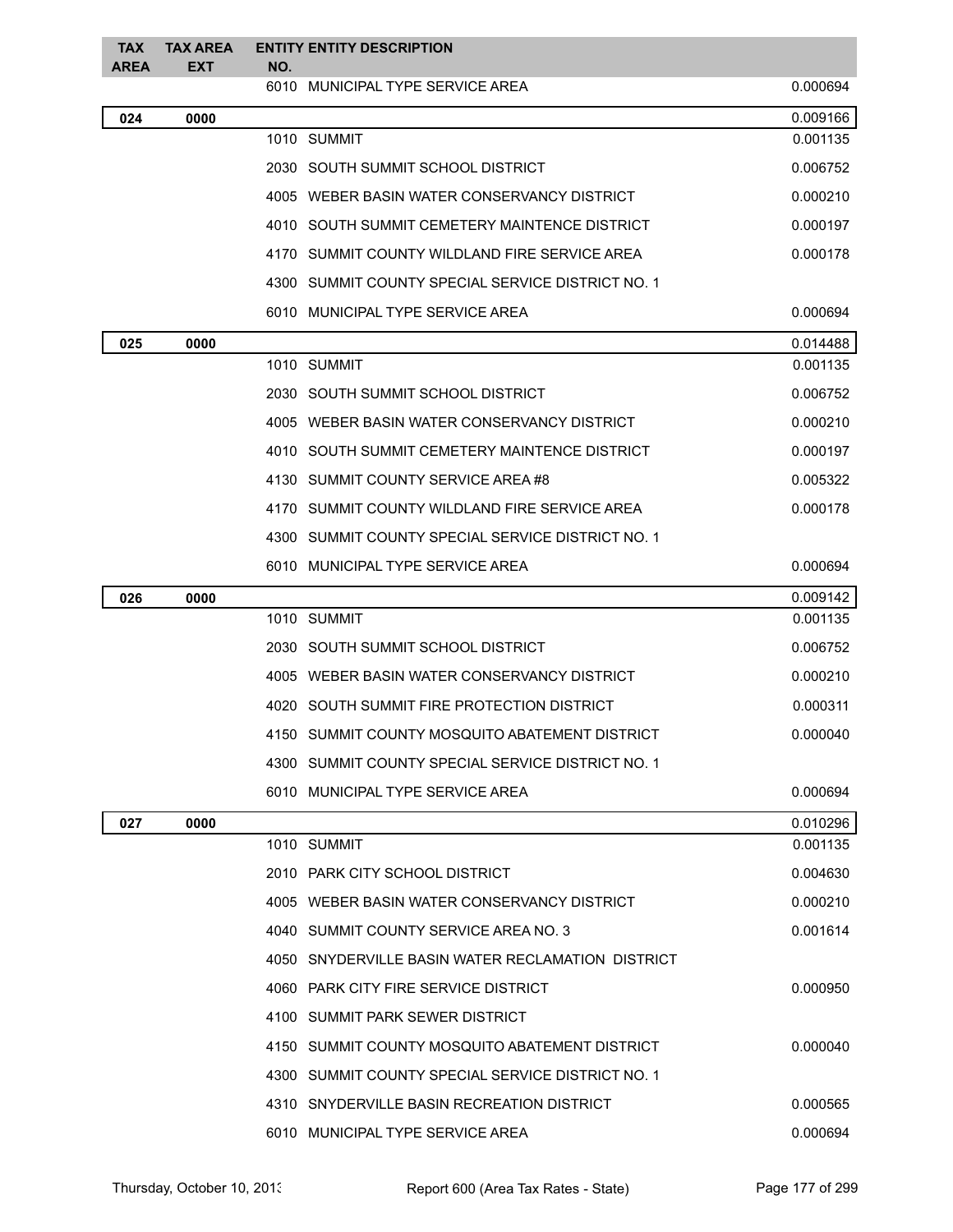## **TAX AREA TAX AREA EXT ENTITY ENTITY DESCRIPTION NO.**

|     |      | 6030 AREA EXCULDED FROM SNYDERVILLE BASIN RECREATION DIST, STII 0.000458 |          |
|-----|------|--------------------------------------------------------------------------|----------|
| 028 | 0000 |                                                                          | 0.008682 |
|     |      | 1010 SUMMIT                                                              | 0.001135 |
|     |      | 2010 PARK CITY SCHOOL DISTRICT                                           | 0.004630 |
|     |      | 4005 WEBER BASIN WATER CONSERVANCY DISTRICT                              | 0.000210 |
|     |      | 4050 SNYDERVILLE BASIN WATER RECLAMATION DISTRICT                        |          |
|     |      | 4060 PARK CITY FIRE SERVICE DISTRICT                                     | 0.000950 |
|     |      | 4100 SUMMIT PARK SEWER DISTRICT                                          |          |
|     |      | 4140 MOUNTAIN REGIONAL WATER SPECIAL SERVICE DISTRICT                    |          |
|     |      | 4150 SUMMIT COUNTY MOSQUITO ABATEMENT DISTRICT                           | 0.000040 |
|     |      | 4300 SUMMIT COUNTY SPECIAL SERVICE DISTRICT NO. 1                        |          |
|     |      | 4310 SNYDERVILLE BASIN RECREATION DISTRICT                               | 0.000565 |
|     |      | 6010 MUNICIPAL TYPE SERVICE AREA                                         | 0.000694 |
|     |      | 6030 AREA EXCULDED FROM SNYDERVILLE BASIN RECREATION DIST, STII          | 0.000458 |
| 030 | 0000 |                                                                          | 0.009295 |
|     |      | 1010 SUMMIT                                                              | 0.001135 |
|     |      | 2010 PARK CITY SCHOOL DISTRICT                                           | 0.004630 |
|     |      | 4005 WEBER BASIN WATER CONSERVANCY DISTRICT                              | 0.000210 |
|     |      | 4050 SNYDERVILLE BASIN WATER RECLAMATION DISTRICT                        |          |
|     |      | 4060 PARK CITY FIRE SERVICE DISTRICT                                     | 0.000950 |
|     |      | 4090 SUMMIT COUNTY SERVICE AREA#6                                        | 0.000613 |
|     |      | 4100 SUMMIT PARK SEWER DISTRICT                                          |          |
|     |      | 4140 MOUNTAIN REGIONAL WATER SPECIAL SERVICE DISTRICT                    |          |
|     |      | 4150 SUMMIT COUNTY MOSQUITO ABATEMENT DISTRICT                           | 0.000040 |
|     |      | 4300 SUMMIT COUNTY SPECIAL SERVICE DISTRICT NO. 1                        |          |
|     |      | 4310 SNYDERVILLE BASIN RECREATION DISTRICT                               | 0.000565 |
|     |      | 6010 MUNICIPAL TYPE SERVICE AREA                                         | 0.000694 |
|     |      | 6030 AREA EXCULDED FROM SNYDERVILLE BASIN RECREATION DIST, STII          | 0.000458 |
| 031 | 0000 |                                                                          | 0.008969 |
|     |      | 1010 SUMMIT                                                              | 0.001135 |
|     |      | 2030 SOUTH SUMMIT SCHOOL DISTRICT                                        | 0.006752 |
|     |      | 4005 WEBER BASIN WATER CONSERVANCY DISTRICT                              | 0.000210 |
|     |      | 4170 SUMMIT COUNTY WILDLAND FIRE SERVICE AREA                            | 0.000178 |
|     |      | 4300 SUMMIT COUNTY SPECIAL SERVICE DISTRICT NO. 1                        |          |
|     |      | 6010 MUNICIPAL TYPE SERVICE AREA                                         | 0.000694 |
| 031 | 0001 |                                                                          | 0.008831 |
|     |      | 1010 SUMMIT                                                              | 0.001135 |
|     |      | 2030 SOUTH SUMMIT SCHOOL DISTRICT                                        | 0.006752 |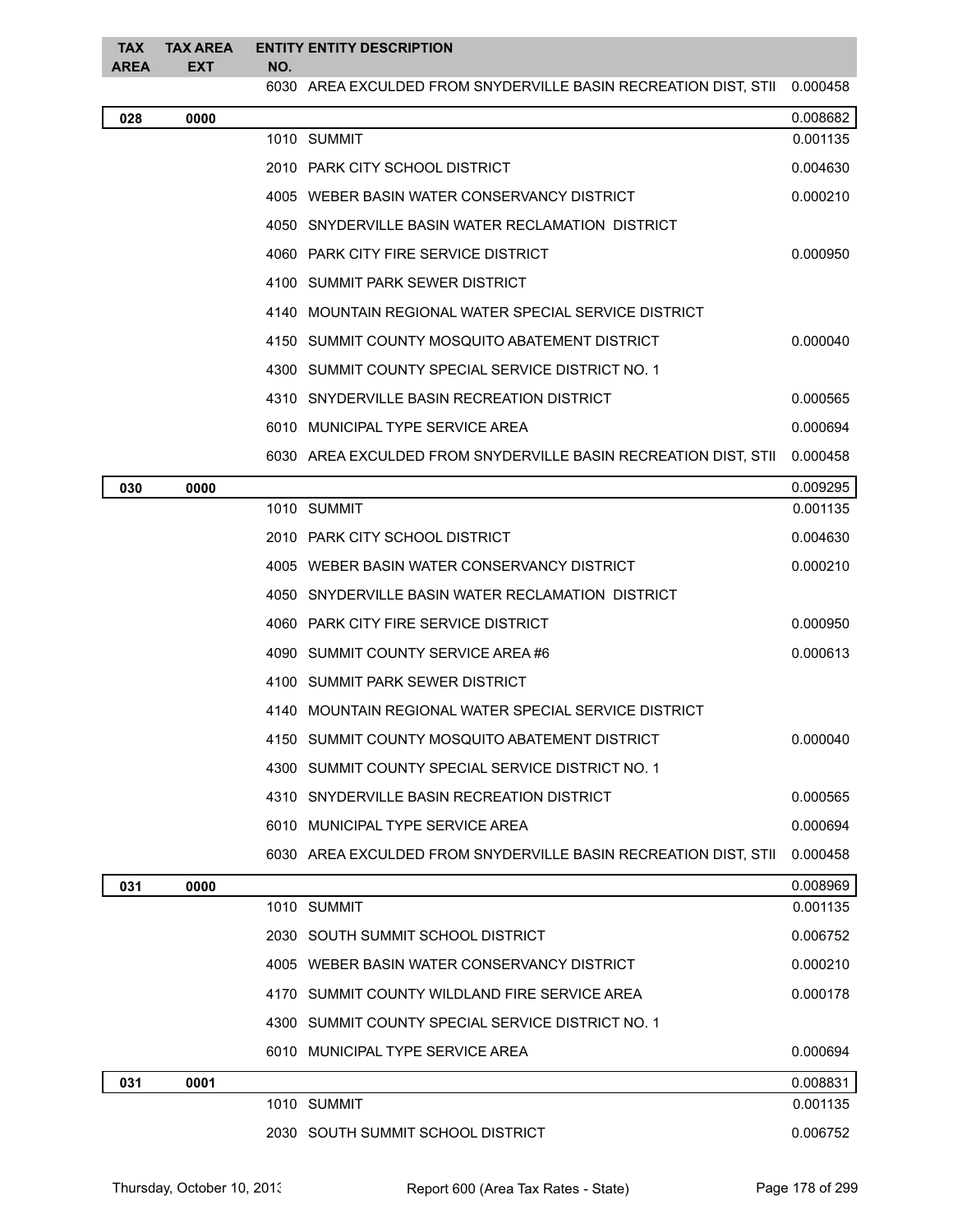| <b>TAX</b><br><b>AREA</b> | <b>TAX AREA</b><br>EXT     | NO. | <b>ENTITY ENTITY DESCRIPTION</b>                  |                      |
|---------------------------|----------------------------|-----|---------------------------------------------------|----------------------|
|                           |                            |     | 4005 WEBER BASIN WATER CONSERVANCY DISTRICT       | 0.000210             |
|                           |                            |     | 4150 SUMMIT COUNTY MOSQUITO ABATEMENT DISTRICT    | 0.000040             |
|                           |                            |     | 4300 SUMMIT COUNTY SPECIAL SERVICE DISTRICT NO. 1 |                      |
|                           |                            |     | 6010 MUNICIPAL TYPE SERVICE AREA                  | 0.000694             |
| 031                       | 0002                       |     |                                                   | 0.009009             |
|                           |                            |     | 1010 SUMMIT                                       | 0.001135             |
|                           |                            |     | 2030 SOUTH SUMMIT SCHOOL DISTRICT                 | 0.006752             |
|                           |                            |     | 4005 WEBER BASIN WATER CONSERVANCY DISTRICT       | 0.000210             |
|                           |                            |     | 4150 SUMMIT COUNTY MOSQUITO ABATEMENT DISTRICT    | 0.000040             |
|                           |                            |     | 4170 SUMMIT COUNTY WILDLAND FIRE SERVICE AREA     | 0.000178             |
|                           |                            |     | 4300 SUMMIT COUNTY SPECIAL SERVICE DISTRICT NO. 1 |                      |
|                           |                            |     | 6010 MUNICIPAL TYPE SERVICE AREA                  | 0.000694             |
| 032                       | 0000                       |     |                                                   | 0.014291             |
|                           |                            |     | 1010 SUMMIT                                       | 0.001135             |
|                           |                            |     | 2030 SOUTH SUMMIT SCHOOL DISTRICT                 | 0.006752             |
|                           |                            |     | 4005 WEBER BASIN WATER CONSERVANCY DISTRICT       | 0.000210             |
|                           |                            |     | 4130 SUMMIT COUNTY SERVICE AREA #8                | 0.005322             |
|                           |                            |     | 4170 SUMMIT COUNTY WILDLAND FIRE SERVICE AREA     | 0.000178             |
|                           |                            |     | 4300 SUMMIT COUNTY SPECIAL SERVICE DISTRICT NO. 1 |                      |
|                           |                            |     | 6010 MUNICIPAL TYPE SERVICE AREA                  | 0.000694             |
| 033                       | 0000                       |     |                                                   | 0.009129             |
|                           |                            |     | 1010 SUMMIT                                       | 0.001135             |
|                           |                            |     | 2030 SOUTH SUMMIT SCHOOL DISTRICT                 | 0.006752             |
|                           |                            |     | 4010 SOUTH SUMMIT CEMETERY MAINTENCE DISTRICT     | 0.000197             |
|                           |                            |     | 4020 SOUTH SUMMIT FIRE PROTECTION DISTRICT        | 0.000311             |
|                           |                            |     | 4150 SUMMIT COUNTY MOSQUITO ABATEMENT DISTRICT    | 0.000040             |
|                           |                            |     | 4300 SUMMIT COUNTY SPECIAL SERVICE DISTRICT NO. 1 |                      |
|                           |                            |     | 6010 MUNICIPAL TYPE SERVICE AREA                  | 0.000694             |
| 034                       | 0000                       |     | 1010 SUMMIT                                       | 0.009575<br>0.001135 |
|                           |                            |     | 2030 SOUTH SUMMIT SCHOOL DISTRICT                 | 0.006752             |
|                           |                            |     | 4010 SOUTH SUMMIT CEMETERY MAINTENCE DISTRICT     | 0.000197             |
|                           |                            |     | 4020 SOUTH SUMMIT FIRE PROTECTION DISTRICT        | 0.000311             |
|                           |                            |     | 4150 SUMMIT COUNTY MOSQUITO ABATEMENT DISTRICT    | 0.000040             |
|                           |                            |     | 4270 CENTRAL UTAH WATER CONSERVANCY DISTRICT      | 0.000446             |
|                           |                            |     | 4300 SUMMIT COUNTY SPECIAL SERVICE DISTRICT NO. 1 |                      |
|                           |                            |     | 6010 MUNICIPAL TYPE SERVICE AREA                  | 0.000694             |
|                           |                            |     |                                                   |                      |
| 035                       | 0000                       |     | 1010 SUMMIT                                       | 0.010188<br>0.001135 |
|                           | Thursday, October 10, 2013 |     | Report 600 (Area Tax Rates - State)               | Page 179 of 299      |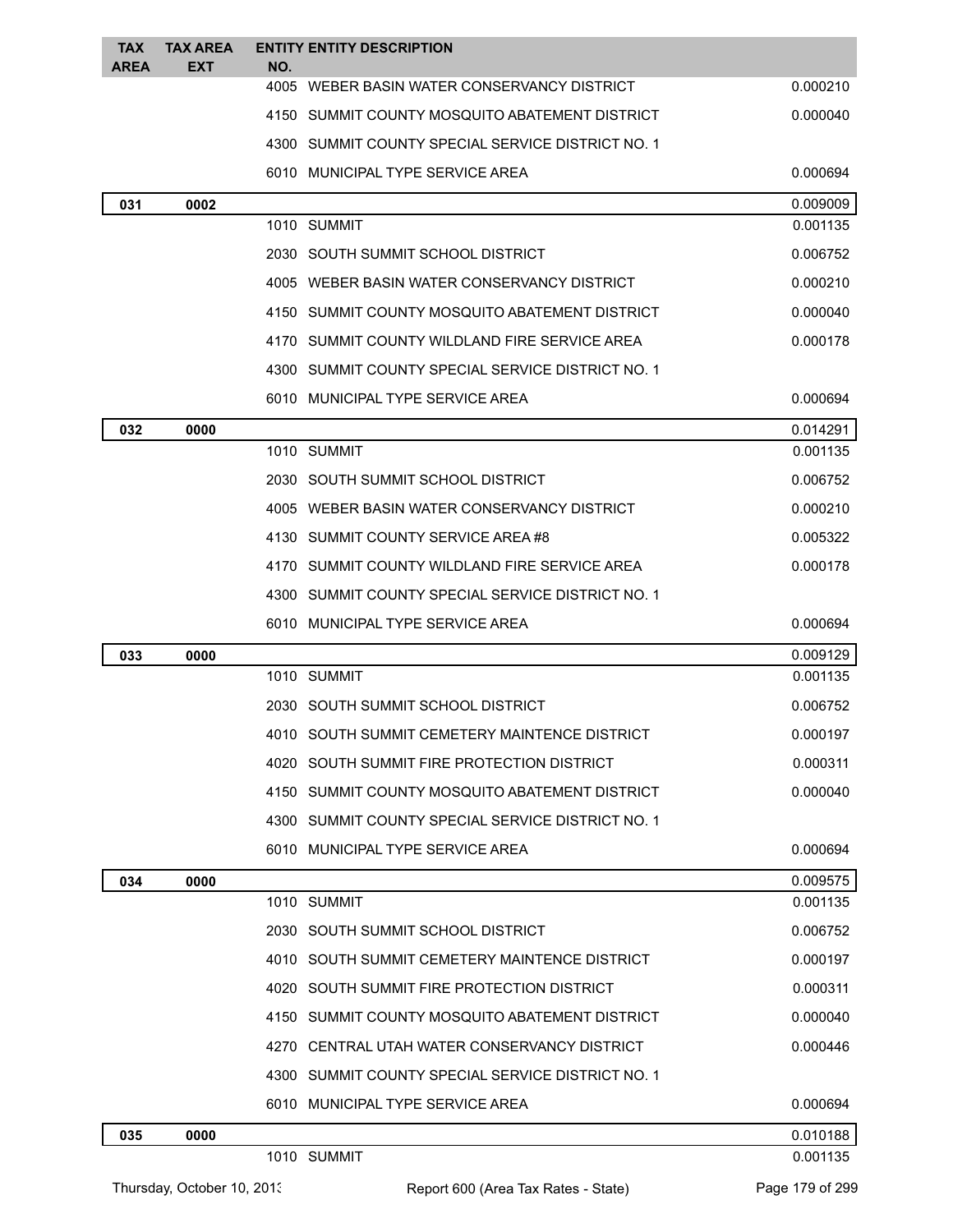| TAX<br><b>AREA</b> | <b>TAX AREA</b><br>EXT | <b>ENTITY ENTITY DESCRIPTION</b><br>NO.           |          |
|--------------------|------------------------|---------------------------------------------------|----------|
|                    |                        | 2030 SOUTH SUMMIT SCHOOL DISTRICT                 | 0.006752 |
|                    |                        | 4010 SOUTH SUMMIT CEMETERY MAINTENCE DISTRICT     | 0.000197 |
|                    |                        | 4020 SOUTH SUMMIT FIRE PROTECTION DISTRICT        | 0.000311 |
|                    |                        | 4090 SUMMIT COUNTY SERVICE AREA #6                | 0.000613 |
|                    |                        | 4150 SUMMIT COUNTY MOSQUITO ABATEMENT DISTRICT    | 0.000040 |
|                    |                        | 4270 CENTRAL UTAH WATER CONSERVANCY DISTRICT      | 0.000446 |
|                    |                        | 4300 SUMMIT COUNTY SPECIAL SERVICE DISTRICT NO. 1 |          |
|                    |                        | 6010 MUNICIPAL TYPE SERVICE AREA                  | 0.000694 |
| 036                | 0000                   |                                                   | 0.008956 |
|                    |                        | 1010 SUMMIT                                       | 0.001135 |
|                    |                        | 2030 SOUTH SUMMIT SCHOOL DISTRICT                 | 0.006752 |
|                    |                        | 4010 SOUTH SUMMIT CEMETERY MAINTENCE DISTRICT     | 0.000197 |
|                    |                        | 4170 SUMMIT COUNTY WILDLAND FIRE SERVICE AREA     | 0.000178 |
|                    |                        | 4300 SUMMIT COUNTY SPECIAL SERVICE DISTRICT NO. 1 |          |
|                    |                        | 6010 MUNICIPAL TYPE SERVICE AREA                  | 0.000694 |
| 037                | 0000                   |                                                   | 0.014278 |
|                    |                        | 1010 SUMMIT                                       | 0.001135 |
|                    |                        | 2030 SOUTH SUMMIT SCHOOL DISTRICT                 | 0.006752 |
|                    |                        | 4010 SOUTH SUMMIT CEMETERY MAINTENCE DISTRICT     | 0.000197 |
|                    |                        | 4130 SUMMIT COUNTY SERVICE AREA #8                | 0.005322 |
|                    |                        | 4170 SUMMIT COUNTY WILDLAND FIRE SERVICE AREA     | 0.000178 |
|                    |                        | 4300 SUMMIT COUNTY SPECIAL SERVICE DISTRICT NO. 1 |          |
|                    |                        | 6010 MUNICIPAL TYPE SERVICE AREA                  | 0.000694 |
| 038                | 0000                   |                                                   | 0.008759 |
|                    |                        | 1010 SUMMIT                                       | 0.001135 |
|                    |                        | 2030 SOUTH SUMMIT SCHOOL DISTRICT                 | 0.006752 |
|                    |                        | 4170 SUMMIT COUNTY WILDLAND FIRE SERVICE AREA     | 0.000178 |
|                    |                        | 4300 SUMMIT COUNTY SPECIAL SERVICE DISTRICT NO. 1 |          |
|                    |                        | 6010 MUNICIPAL TYPE SERVICE AREA                  | 0.000694 |
| 038                | 0001                   |                                                   | 0.009205 |
|                    |                        | 1010 SUMMIT                                       | 0.001135 |
|                    |                        | 2030 SOUTH SUMMIT SCHOOL DISTRICT                 | 0.006752 |
|                    |                        | 4170 SUMMIT COUNTY WILDLAND FIRE SERVICE AREA     | 0.000178 |
|                    |                        | 4270 CENTRAL UTAH WATER CONSERVANCY DISTRICT      | 0.000446 |
|                    |                        | 4300 SUMMIT COUNTY SPECIAL SERVICE DISTRICT NO. 1 |          |
|                    |                        | 6010 MUNICIPAL TYPE SERVICE AREA                  | 0.000694 |
| 039                | 0000                   |                                                   | 0.014081 |
|                    |                        | 1010 SUMMIT                                       | 0.001135 |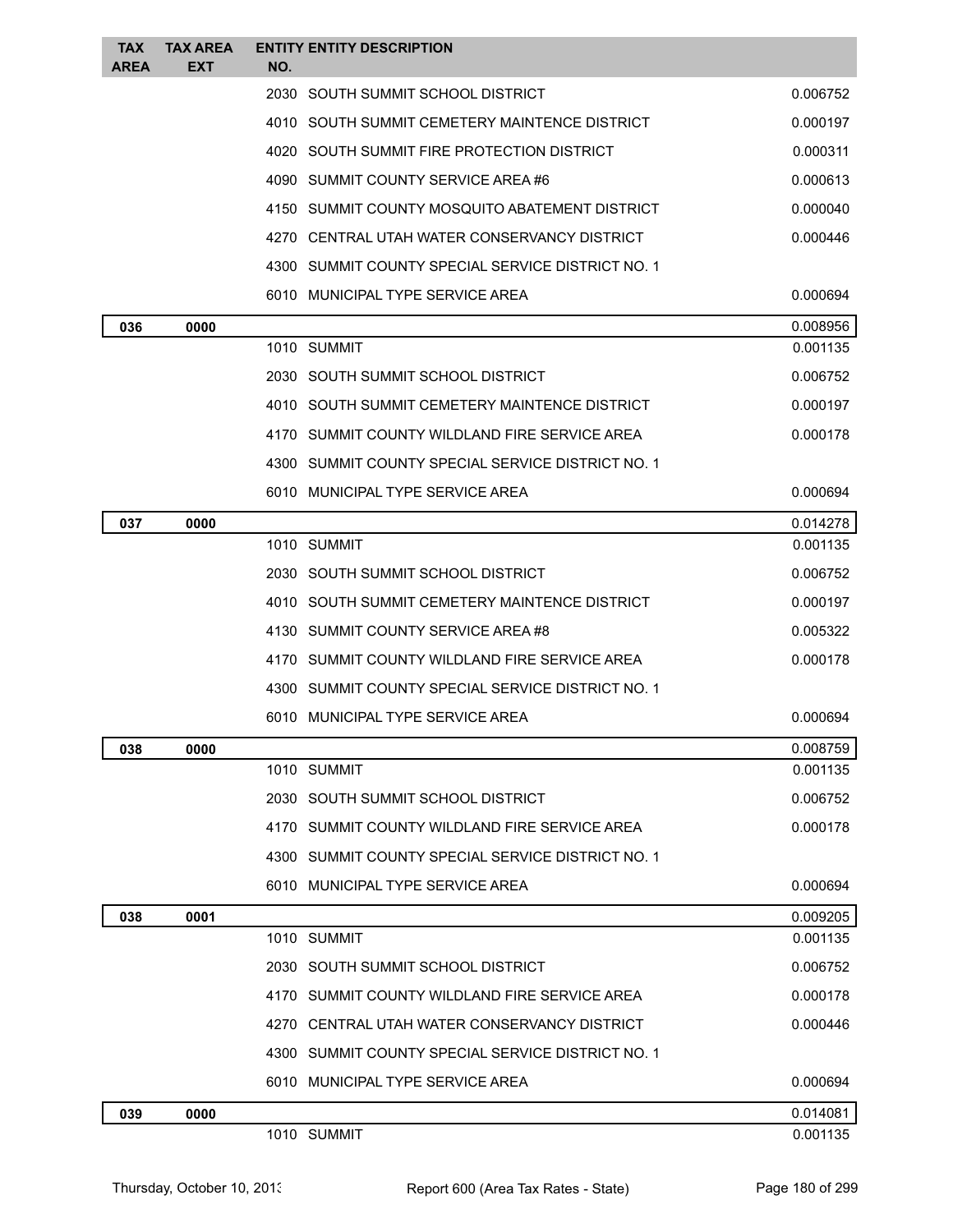| <b>TAX</b><br>AREA | <b>TAX AREA</b><br>EXT | <b>ENTITY ENTITY DESCRIPTION</b><br>NO.           |          |
|--------------------|------------------------|---------------------------------------------------|----------|
|                    |                        | 2030 SOUTH SUMMIT SCHOOL DISTRICT                 | 0.006752 |
|                    |                        | 4130 SUMMIT COUNTY SERVICE AREA#8                 | 0.005322 |
|                    |                        | 4170 SUMMIT COUNTY WILDLAND FIRE SERVICE AREA     | 0.000178 |
|                    |                        | 4300 SUMMIT COUNTY SPECIAL SERVICE DISTRICT NO. 1 |          |
|                    |                        | 6010 MUNICIPAL TYPE SERVICE AREA                  | 0.000694 |
| 040                | 0000                   |                                                   | 0.009952 |
|                    |                        | 1010 SUMMIT                                       | 0.001135 |
|                    |                        | 2030 SOUTH SUMMIT SCHOOL DISTRICT                 | 0.006752 |
|                    |                        | 4005 WEBER BASIN WATER CONSERVANCY DISTRICT       | 0.000210 |
|                    |                        | 4010 SOUTH SUMMIT CEMETERY MAINTENCE DISTRICT     | 0.000197 |
|                    |                        | 4020 SOUTH SUMMIT FIRE PROTECTION DISTRICT        | 0.000311 |
|                    |                        | 4090 SUMMIT COUNTY SERVICE AREA #6                | 0.000613 |
|                    |                        | SUMMIT COUNTY MOSQUITO ABATEMENT DISTRICT<br>4150 | 0.000040 |
|                    |                        | 4300 SUMMIT COUNTY SPECIAL SERVICE DISTRICT NO. 1 |          |
|                    |                        | 6010 MUNICIPAL TYPE SERVICE AREA                  | 0.000694 |
| 041                | 0000                   |                                                   | 0.009528 |
|                    |                        | 1010 SUMMIT                                       | 0.001135 |
|                    |                        | 2030 SOUTH SUMMIT SCHOOL DISTRICT                 | 0.006752 |
|                    |                        | 4005 WEBER BASIN WATER CONSERVANCY DISTRICT       | 0.000210 |
|                    |                        | 4030 NORTH SUMMIT FIRE PROTECTION DISTRICT        | 0.000589 |
|                    |                        | 4120 WANSHIP CEMETERY MAINTENANCE DISTRICT        | 0.000108 |
|                    |                        | 4150 SUMMIT COUNTY MOSQUITO ABATEMENT DISTRICT    | 0.000040 |
|                    |                        | 4300 SUMMIT COUNTY SPECIAL SERVICE DISTRICT NO. 1 |          |
|                    |                        | 6010 MUNICIPAL TYPE SERVICE AREA                  | 0.000694 |
| 041                | 0001                   |                                                   | 0.009420 |
|                    |                        | 1010 SUMMIT                                       | 0.001135 |
|                    |                        | 2030 SOUTH SUMMIT SCHOOL DISTRICT                 | 0.006752 |
|                    |                        | 4005 WEBER BASIN WATER CONSERVANCY DISTRICT       | 0.000210 |
|                    |                        | 4030 NORTH SUMMIT FIRE PROTECTION DISTRICT        | 0.000589 |
|                    |                        | 4150 SUMMIT COUNTY MOSQUITO ABATEMENT DISTRICT    | 0.000040 |
|                    |                        | 4300 SUMMIT COUNTY SPECIAL SERVICE DISTRICT NO. 1 |          |
|                    |                        | 6010 MUNICIPAL TYPE SERVICE AREA                  | 0.000694 |
| 042                | 0000                   |                                                   | 0.010804 |
|                    |                        | 1010 SUMMIT                                       | 0.001135 |
|                    |                        | 2030 SOUTH SUMMIT SCHOOL DISTRICT                 | 0.006752 |
|                    |                        | 4005 WEBER BASIN WATER CONSERVANCY DISTRICT       | 0.000210 |
|                    |                        | 4050 SNYDERVILLE BASIN WATER RECLAMATION DISTRICT |          |
|                    |                        | 4060 PARK CITY FIRE SERVICE DISTRICT              | 0.000950 |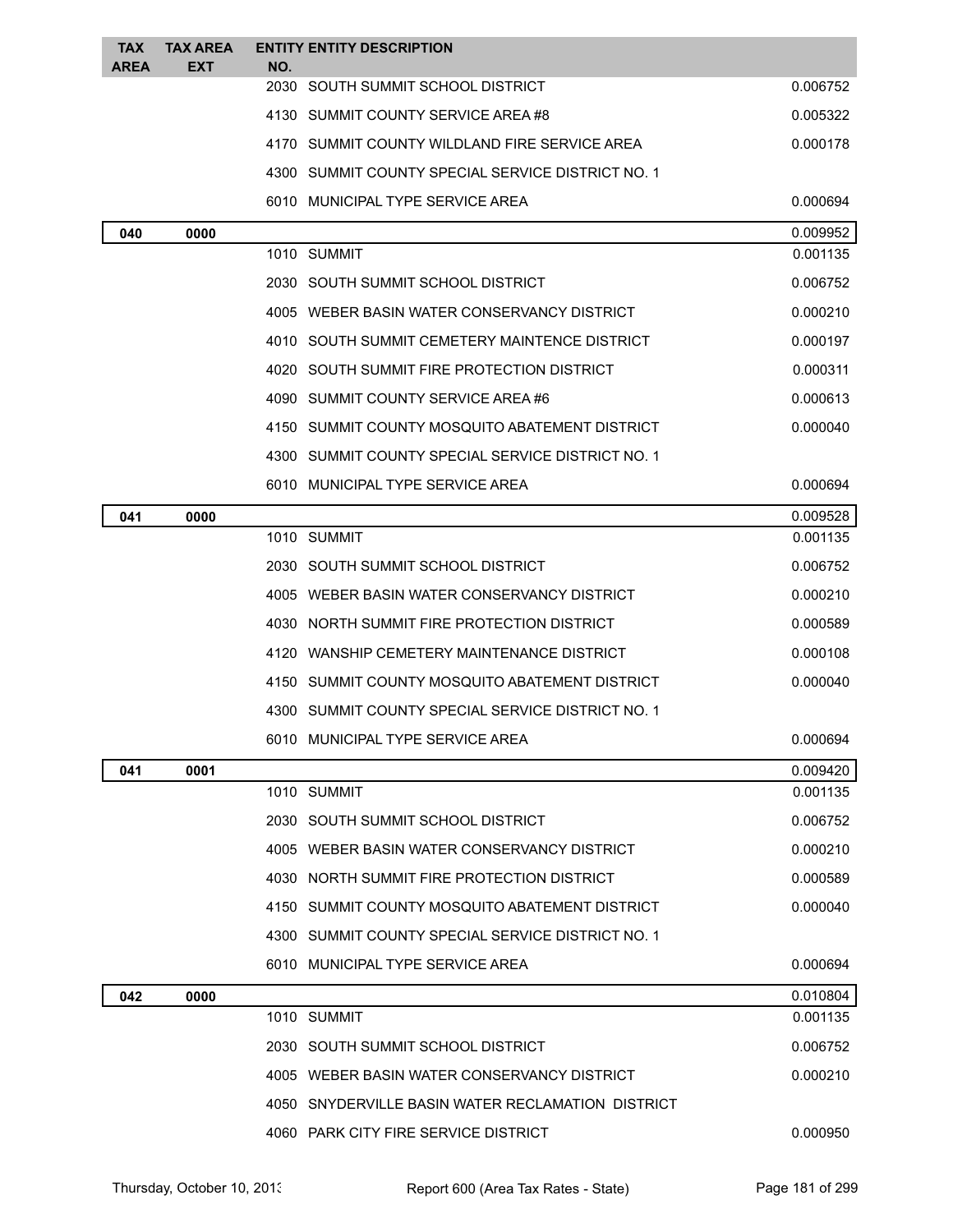| <b>TAX</b><br><b>AREA</b> | <b>TAX AREA</b><br>EXT | NO. | <b>ENTITY ENTITY DESCRIPTION</b>                                |          |
|---------------------------|------------------------|-----|-----------------------------------------------------------------|----------|
|                           |                        |     | 4100 SUMMIT PARK SEWER DISTRICT                                 |          |
|                           |                        |     | 4140 MOUNTAIN REGIONAL WATER SPECIAL SERVICE DISTRICT           |          |
|                           |                        |     | 4150 SUMMIT COUNTY MOSQUITO ABATEMENT DISTRICT                  | 0.000040 |
|                           |                        |     | 4300 SUMMIT COUNTY SPECIAL SERVICE DISTRICT NO. 1               |          |
|                           |                        |     | 4310 SNYDERVILLE BASIN RECREATION DISTRICT                      | 0.000565 |
|                           |                        |     | 6010 MUNICIPAL TYPE SERVICE AREA                                | 0.000694 |
|                           |                        |     | 6030 AREA EXCULDED FROM SNYDERVILLE BASIN RECREATION DIST, STII | 0.000458 |
| 042                       | 0001                   |     |                                                                 | 0.012418 |
|                           |                        |     | 1010 SUMMIT                                                     | 0.001135 |
|                           |                        |     | 2030 SOUTH SUMMIT SCHOOL DISTRICT                               | 0.006752 |
|                           |                        |     | 4005 WEBER BASIN WATER CONSERVANCY DISTRICT                     | 0.000210 |
|                           |                        |     | 4040 SUMMIT COUNTY SERVICE AREA NO. 3                           | 0.001614 |
|                           |                        |     | 4050 SNYDERVILLE BASIN WATER RECLAMATION DISTRICT               |          |
|                           |                        |     | 4060 PARK CITY FIRE SERVICE DISTRICT                            | 0.000950 |
|                           |                        |     | 4100 SUMMIT PARK SEWER DISTRICT                                 |          |
|                           |                        |     | 4150 SUMMIT COUNTY MOSQUITO ABATEMENT DISTRICT                  | 0.000040 |
|                           |                        |     | 4300 SUMMIT COUNTY SPECIAL SERVICE DISTRICT NO. 1               |          |
|                           |                        |     | 4310 SNYDERVILLE BASIN RECREATION DISTRICT                      | 0.000565 |
|                           |                        |     | 6010 MUNICIPAL TYPE SERVICE AREA                                | 0.000694 |
|                           |                        |     | 6030 AREA EXCULDED FROM SNYDERVILLE BASIN RECREATION DIST, STII | 0.000458 |
| 042                       | 0003                   |     |                                                                 | 0.010804 |
|                           |                        |     | 1010 SUMMIT                                                     | 0.001135 |
|                           |                        |     | 2030 SOUTH SUMMIT SCHOOL DISTRICT                               | 0.006752 |
|                           |                        |     | 4005 WEBER BASIN WATER CONSERVANCY DISTRICT                     | 0.000210 |
|                           |                        |     | 4050 SNYDERVILLE BASIN WATER RECLAMATION DISTRICT               |          |
|                           |                        |     | 4060 PARK CITY FIRE SERVICE DISTRICT                            | 0.000950 |
|                           |                        |     | 4140 MOUNTAIN REGIONAL WATER SPECIAL SERVICE DISTRICT           |          |
|                           |                        |     | 4150 SUMMIT COUNTY MOSQUITO ABATEMENT DISTRICT                  | 0.000040 |
|                           |                        |     | 4300 SUMMIT COUNTY SPECIAL SERVICE DISTRICT NO. 1               |          |
|                           |                        |     | 4310 SNYDERVILLE BASIN RECREATION DISTRICT                      | 0.000565 |
|                           |                        |     | 6010 MUNICIPAL TYPE SERVICE AREA                                | 0.000694 |
|                           |                        |     | 6030 AREA EXCULDED FROM SNYDERVILLE BASIN RECREATION DIST, STII | 0.000458 |
| 042                       | 0004                   |     |                                                                 | 0.010804 |
|                           |                        |     | 1010 SUMMIT                                                     | 0.001135 |
|                           |                        |     | 2030 SOUTH SUMMIT SCHOOL DISTRICT                               | 0.006752 |
|                           |                        |     | 4005 WEBER BASIN WATER CONSERVANCY DISTRICT                     | 0.000210 |
|                           |                        |     | 4050 SNYDERVILLE BASIN WATER RECLAMATION DISTRICT               |          |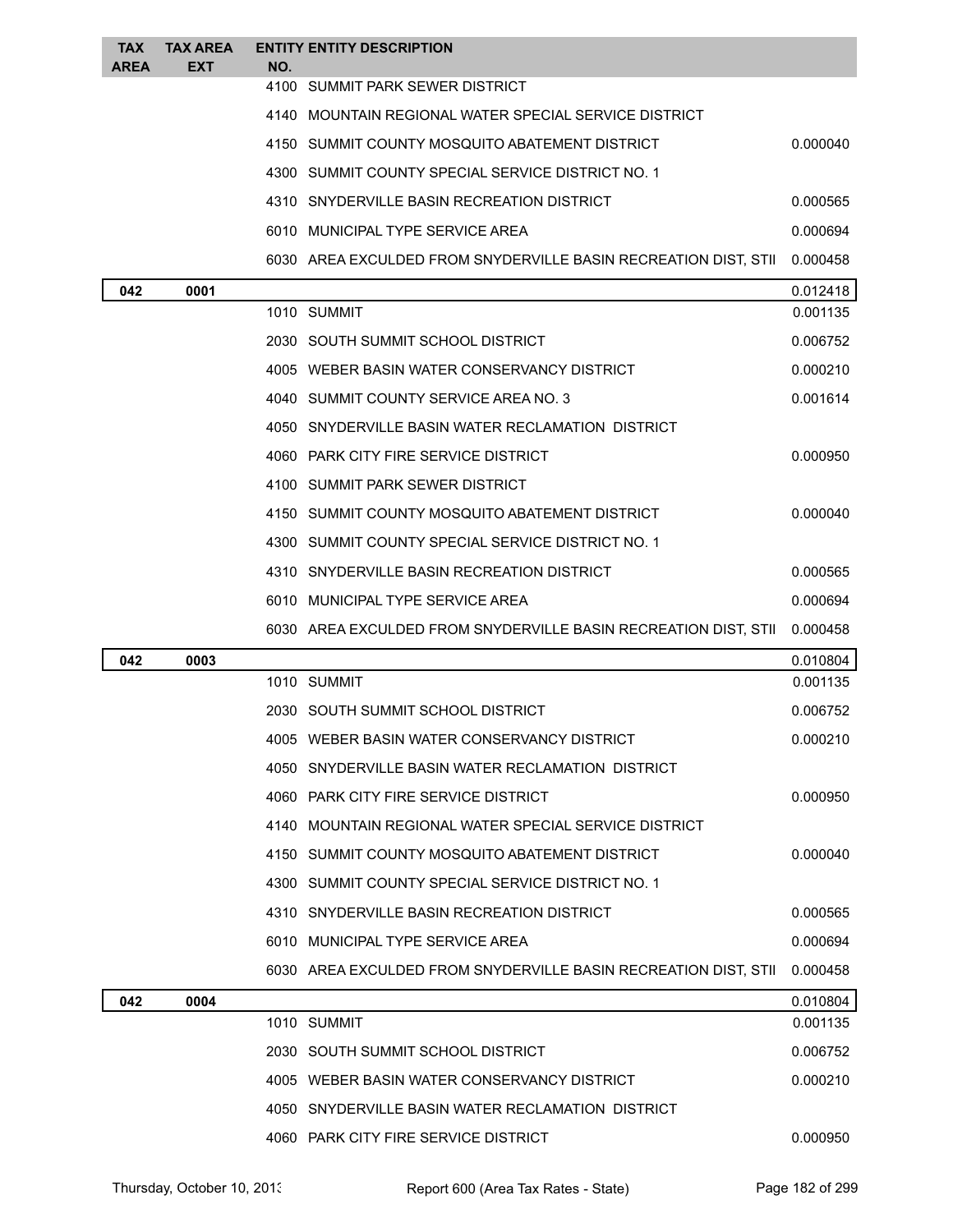| <b>TAX</b><br><b>AREA</b> | <b>TAX AREA</b><br><b>EXT</b> | NO. | <b>ENTITY ENTITY DESCRIPTION</b>                                |          |
|---------------------------|-------------------------------|-----|-----------------------------------------------------------------|----------|
|                           |                               |     | 4100 SUMMIT PARK SEWER DISTRICT                                 |          |
|                           |                               |     | 4150 SUMMIT COUNTY MOSQUITO ABATEMENT DISTRICT                  | 0.000040 |
|                           |                               |     | 4300 SUMMIT COUNTY SPECIAL SERVICE DISTRICT NO. 1               |          |
|                           |                               |     | 4310 SNYDERVILLE BASIN RECREATION DISTRICT                      | 0.000565 |
|                           |                               |     | 6010 MUNICIPAL TYPE SERVICE AREA                                | 0.000694 |
|                           |                               |     | 6030 AREA EXCULDED FROM SNYDERVILLE BASIN RECREATION DIST, STII | 0.000458 |
| 043                       | 0000                          |     |                                                                 | 0.010804 |
|                           |                               |     | 1010 SUMMIT                                                     | 0.001135 |
|                           |                               |     | 2030 SOUTH SUMMIT SCHOOL DISTRICT                               | 0.006752 |
|                           |                               |     | 4005 WEBER BASIN WATER CONSERVANCY DISTRICT                     | 0.000210 |
|                           |                               |     | 4050 SNYDERVILLE BASIN WATER RECLAMATION DISTRICT               |          |
|                           |                               |     | 4060 PARK CITY FIRE SERVICE DISTRICT                            | 0.000950 |
|                           |                               |     | 4100 SUMMIT PARK SEWER DISTRICT                                 |          |
|                           |                               |     | 4140 MOUNTAIN REGIONAL WATER SPECIAL SERVICE DISTRICT           |          |
|                           |                               |     | 4150 SUMMIT COUNTY MOSQUITO ABATEMENT DISTRICT                  | 0.000040 |
|                           |                               |     | 4300 SUMMIT COUNTY SPECIAL SERVICE DISTRICT NO. 1               |          |
|                           |                               |     | 4310 SNYDERVILLE BASIN RECREATION DISTRICT                      | 0.000565 |
|                           |                               |     | 6010 MUNICIPAL TYPE SERVICE AREA                                | 0.000694 |
|                           |                               |     | 6030 AREA EXCULDED FROM SNYDERVILLE BASIN RECREATION DIST, STII | 0.000458 |
| 045                       | 0000                          |     |                                                                 | 0.014399 |
|                           |                               |     | 1010 SUMMIT                                                     | 0.001135 |
|                           |                               |     | 2020 NORTH SUMMIT SCHOOL DISTRICT                               | 0.006409 |
|                           |                               |     | 4005 WEBER BASIN WATER CONSERVANCY DISTRICT                     | 0.000210 |
|                           |                               |     | 4030 NORTH SUMMIT FIRE PROTECTION DISTRICT                      | 0.000589 |
|                           |                               |     | 4130 SUMMIT COUNTY SERVICE AREA#8                               | 0.005322 |
|                           |                               |     | 4150 SUMMIT COUNTY MOSQUITO ABATEMENT DISTRICT                  | 0.000040 |
|                           |                               |     | 4300 SUMMIT COUNTY SPECIAL SERVICE DISTRICT NO. 1               |          |
|                           |                               |     | 6010 MUNICIPAL TYPE SERVICE AREA                                | 0.000694 |
| 046                       | 0000                          |     |                                                                 | 0.009139 |
|                           |                               |     | 1010 SUMMIT                                                     | 0.001135 |
|                           |                               |     | 2020 NORTH SUMMIT SCHOOL DISTRICT                               | 0.006409 |
|                           |                               |     | 4005 WEBER BASIN WATER CONSERVANCY DISTRICT                     | 0.000210 |
|                           |                               |     | 4030 NORTH SUMMIT FIRE PROTECTION DISTRICT                      | 0.000589 |
|                           |                               |     | 4150 SUMMIT COUNTY MOSQUITO ABATEMENT DISTRICT                  | 0.000040 |
|                           |                               |     | 4160 HOYTSVILLE CEMETERY MAINTENANCE DISTRICT                   | 0.000062 |
|                           |                               |     | 4300 SUMMIT COUNTY SPECIAL SERVICE DISTRICT NO. 1               |          |
|                           |                               |     | 6010 MUNICIPAL TYPE SERVICE AREA                                | 0.000694 |
| 047                       | 0000                          |     |                                                                 | 0.009077 |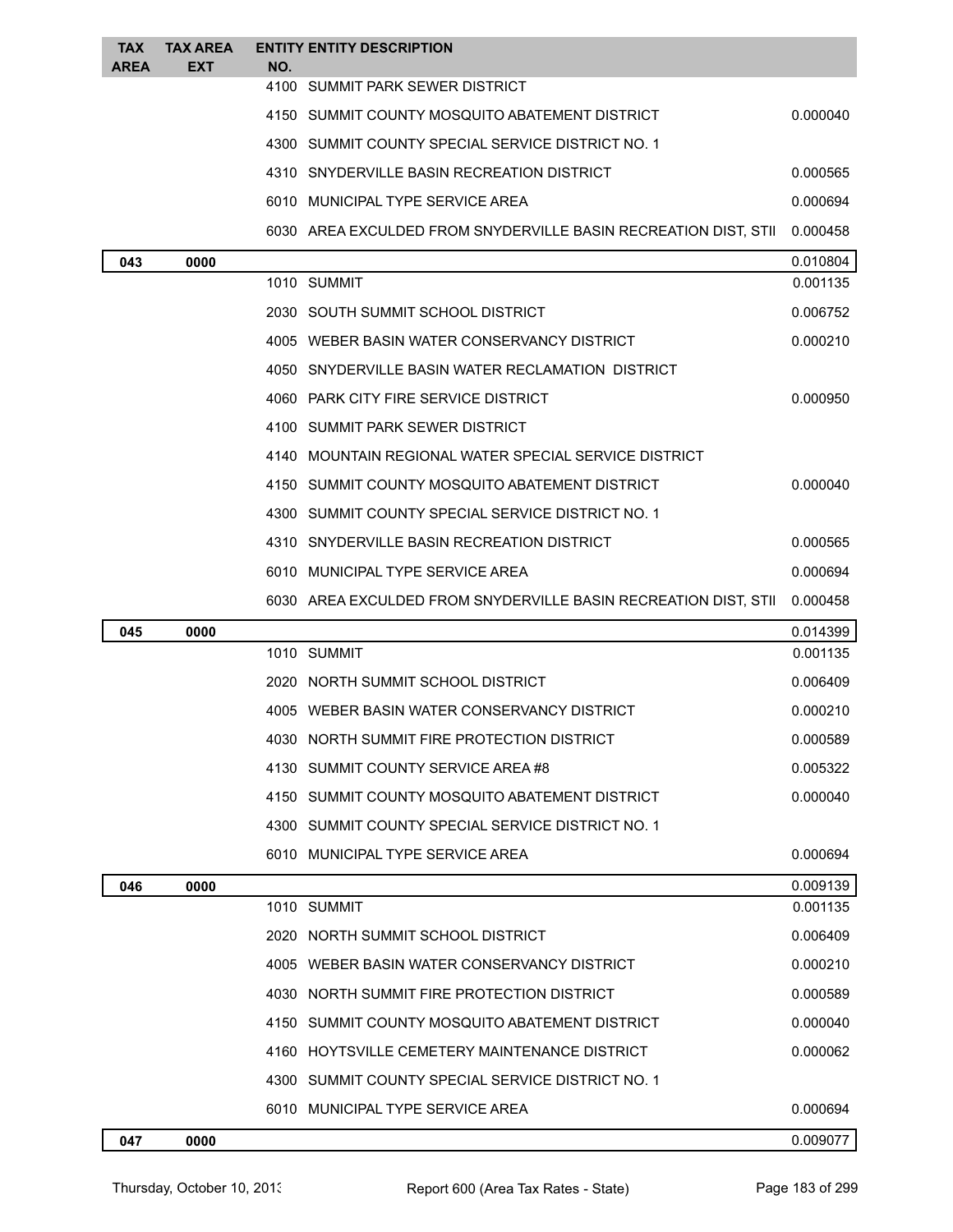| <b>TAX</b><br><b>AREA</b> | <b>TAX AREA</b><br><b>EXT</b> | <b>ENTITY ENTITY DESCRIPTION</b><br>NO.               |          |
|---------------------------|-------------------------------|-------------------------------------------------------|----------|
|                           |                               | 1010 SUMMIT                                           | 0.001135 |
|                           |                               | 2020 NORTH SUMMIT SCHOOL DISTRICT                     | 0.006409 |
|                           |                               | 4005 WEBER BASIN WATER CONSERVANCY DISTRICT           | 0.000210 |
|                           |                               | 4030 NORTH SUMMIT FIRE PROTECTION DISTRICT            | 0.000589 |
|                           |                               | 4150 SUMMIT COUNTY MOSQUITO ABATEMENT DISTRICT        | 0.000040 |
|                           |                               | 4295 ECHO CREEK RANCHES SPECIAL SERVICE DISTRICT      |          |
|                           |                               | 4300 SUMMIT COUNTY SPECIAL SERVICE DISTRICT NO. 1     |          |
|                           |                               | 6010 MUNICIPAL TYPE SERVICE AREA                      | 0.000694 |
| 048                       | 0001                          |                                                       | 0.008666 |
|                           |                               | 1010 SUMMIT                                           | 0.001135 |
|                           |                               | 2020 NORTH SUMMIT SCHOOL DISTRICT                     | 0.006409 |
|                           |                               | 4005 WEBER BASIN WATER CONSERVANCY DISTRICT           | 0.000210 |
|                           |                               | 4150 SUMMIT COUNTY MOSQUITO ABATEMENT DISTRICT        | 0.000040 |
|                           |                               | 4170 SUMMIT COUNTY WILDLAND FIRE SERVICE AREA         | 0.000178 |
|                           |                               | 4300 SUMMIT COUNTY SPECIAL SERVICE DISTRICT NO. 1     |          |
|                           |                               | 6010 MUNICIPAL TYPE SERVICE AREA                      | 0.000694 |
| 049                       | 0000                          |                                                       | 0.010280 |
|                           |                               | 1010 SUMMIT                                           | 0.001135 |
|                           |                               | 2020 NORTH SUMMIT SCHOOL DISTRICT                     | 0.006409 |
|                           |                               | 4005 WEBER BASIN WATER CONSERVANCY DISTRICT           | 0.000210 |
|                           |                               | 4040 SUMMIT COUNTY SERVICE AREA NO. 3                 | 0.001614 |
|                           |                               | 4150 SUMMIT COUNTY MOSQUITO ABATEMENT DISTRICT        | 0.000040 |
|                           |                               | 4170 SUMMIT COUNTY WILDLAND FIRE SERVICE AREA         | 0.000178 |
|                           |                               | 4300 SUMMIT COUNTY SPECIAL SERVICE DISTRICT NO. 1     |          |
|                           |                               | 6010 MUNICIPAL TYPE SERVICE AREA                      | 0.000694 |
| 051                       | 0000                          |                                                       | 0.009546 |
|                           |                               | 1010 SUMMIT                                           | 0.001135 |
|                           |                               | 2020 NORTH SUMMIT SCHOOL DISTRICT                     | 0.006409 |
|                           |                               | 4005 WEBER BASIN WATER CONSERVANCY DISTRICT           | 0.000210 |
|                           |                               | 4050 SNYDERVILLE BASIN WATER RECLAMATION DISTRICT     |          |
|                           |                               | 4060 PARK CITY FIRE SERVICE DISTRICT                  | 0.000950 |
|                           |                               | 4120 WANSHIP CEMETERY MAINTENANCE DISTRICT            | 0.000108 |
|                           |                               | 4140 MOUNTAIN REGIONAL WATER SPECIAL SERVICE DISTRICT |          |
|                           |                               | 4150 SUMMIT COUNTY MOSQUITO ABATEMENT DISTRICT        | 0.000040 |
|                           |                               | 4300   SUMMIT COUNTY SPECIAL SERVICE DISTRICT NO. 1   |          |
|                           |                               | 6010 MUNICIPAL TYPE SERVICE AREA                      | 0.000694 |
| 051                       | 0001                          |                                                       | 0.009546 |
|                           |                               | 1010 SUMMIT                                           | 0.001135 |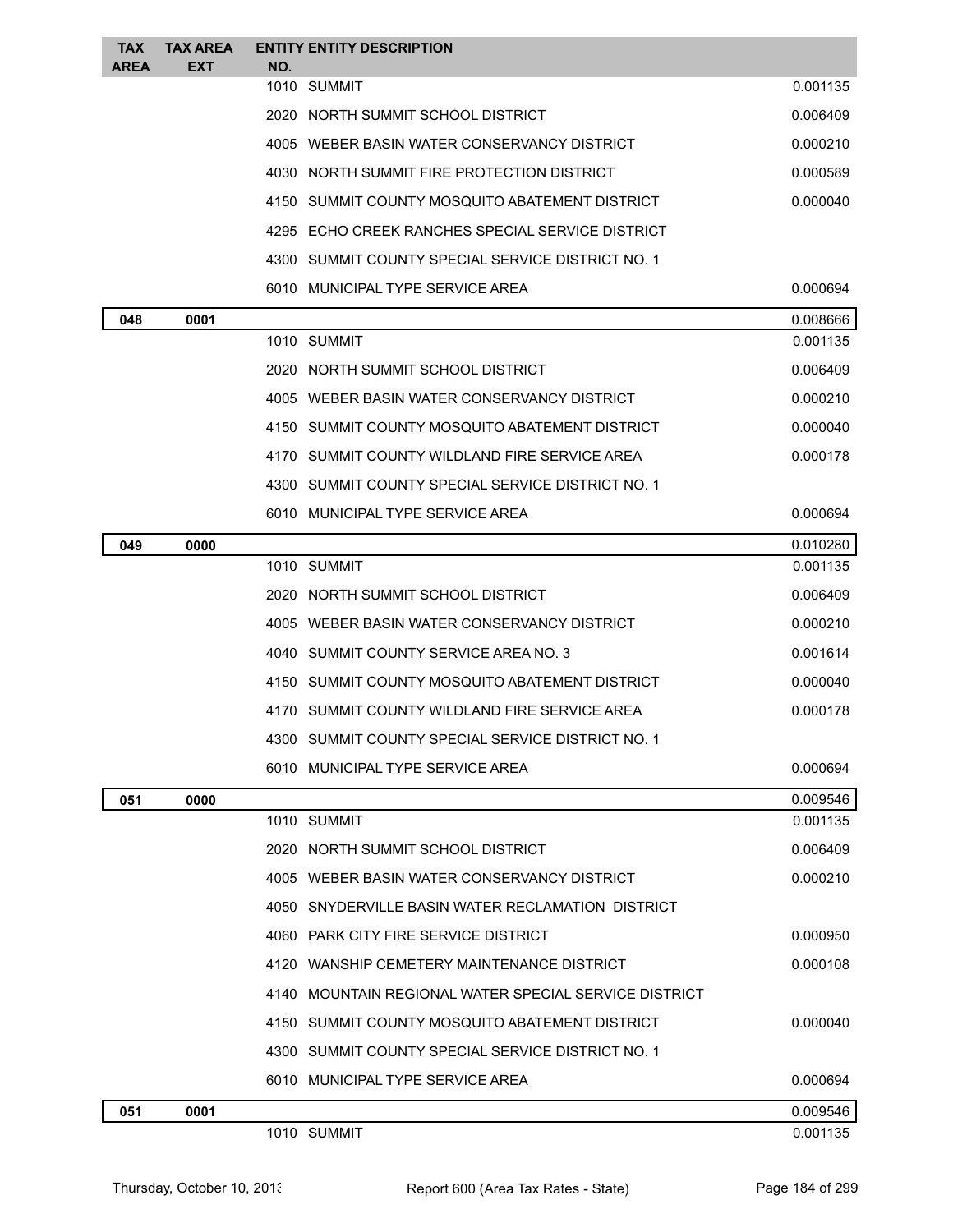| <b>TAX</b><br><b>AREA</b> | <b>TAX AREA</b><br>EXT | <b>ENTITY ENTITY DESCRIPTION</b><br>NO.               |          |
|---------------------------|------------------------|-------------------------------------------------------|----------|
|                           |                        | 2020 NORTH SUMMIT SCHOOL DISTRICT                     | 0.006409 |
|                           |                        | 4005 WEBER BASIN WATER CONSERVANCY DISTRICT           | 0.000210 |
|                           |                        | 4050 SNYDERVILLE BASIN WATER RECLAMATION DISTRICT     |          |
|                           |                        | 4060 PARK CITY FIRE SERVICE DISTRICT                  | 0.000950 |
|                           |                        | 4120 WANSHIP CEMETERY MAINTENANCE DISTRICT            | 0.000108 |
|                           |                        | 4140 MOUNTAIN REGIONAL WATER SPECIAL SERVICE DISTRICT |          |
|                           |                        | 4150 SUMMIT COUNTY MOSQUITO ABATEMENT DISTRICT        | 0.000040 |
|                           |                        | 4300 SUMMIT COUNTY SPECIAL SERVICE DISTRICT NO. 1     |          |
|                           |                        | 6010 MUNICIPAL TYPE SERVICE AREA                      | 0.000694 |
| 055                       | 0000                   |                                                       | 0.009781 |
|                           |                        | 1010 SUMMIT                                           | 0.001135 |
|                           |                        | 2030 SOUTH SUMMIT SCHOOL DISTRICT                     | 0.006752 |
|                           |                        | 4005 WEBER BASIN WATER CONSERVANCY DISTRICT           | 0.000210 |
|                           |                        | 4050 SNYDERVILLE BASIN WATER RECLAMATION DISTRICT     |          |
|                           |                        | 4060 PARK CITY FIRE SERVICE DISTRICT                  | 0.000950 |
|                           |                        | 4100 SUMMIT PARK SEWER DISTRICT                       |          |
|                           |                        | 4140 MOUNTAIN REGIONAL WATER SPECIAL SERVICE DISTRICT |          |
|                           |                        | 4150 SUMMIT COUNTY MOSQUITO ABATEMENT DISTRICT        | 0.000040 |
|                           |                        | 4300 SUMMIT COUNTY SPECIAL SERVICE DISTRICT NO. 1     |          |
|                           |                        | 6010 MUNICIPAL TYPE SERVICE AREA                      | 0.000694 |
| 056                       | 0000                   |                                                       | 0.006887 |
|                           |                        | 1010 SUMMIT                                           | 0.001135 |
|                           |                        | 2010 PARK CITY SCHOOL DISTRICT                        | 0.004630 |
|                           |                        | 4005<br>WEBER BASIN WATER CONSERVANCY DISTRICT        | 0.000210 |
|                           |                        | 4150 SUMMIT COUNTY MOSQUITO ABATEMENT DISTRICT        | 0.000040 |
|                           |                        | 4170 SUMMIT COUNTY WILDLAND FIRE SERVICE AREA         | 0.000178 |
|                           |                        | 4300 SUMMIT COUNTY SPECIAL SERVICE DISTRICT NO. 1     |          |
|                           |                        | 6010 MUNICIPAL TYPE SERVICE AREA                      | 0.000694 |
| 057                       | 0000                   |                                                       | 0.008501 |
|                           |                        | 1010 SUMMIT                                           | 0.001135 |
|                           |                        | 2010 PARK CITY SCHOOL DISTRICT                        | 0.004630 |
|                           |                        | 4005 WEBER BASIN WATER CONSERVANCY DISTRICT           | 0.000210 |
|                           |                        | 4040 SUMMIT COUNTY SERVICE AREA NO. 3                 | 0.001614 |
|                           |                        | 4150 SUMMIT COUNTY MOSQUITO ABATEMENT DISTRICT        | 0.000040 |
|                           |                        | 4170 SUMMIT COUNTY WILDLAND FIRE SERVICE AREA         | 0.000178 |
|                           |                        | 4300 SUMMIT COUNTY SPECIAL SERVICE DISTRICT NO. 1     |          |
|                           |                        | 6010 MUNICIPAL TYPE SERVICE AREA                      | 0.000694 |
| 060                       | 0000                   |                                                       | 0.009096 |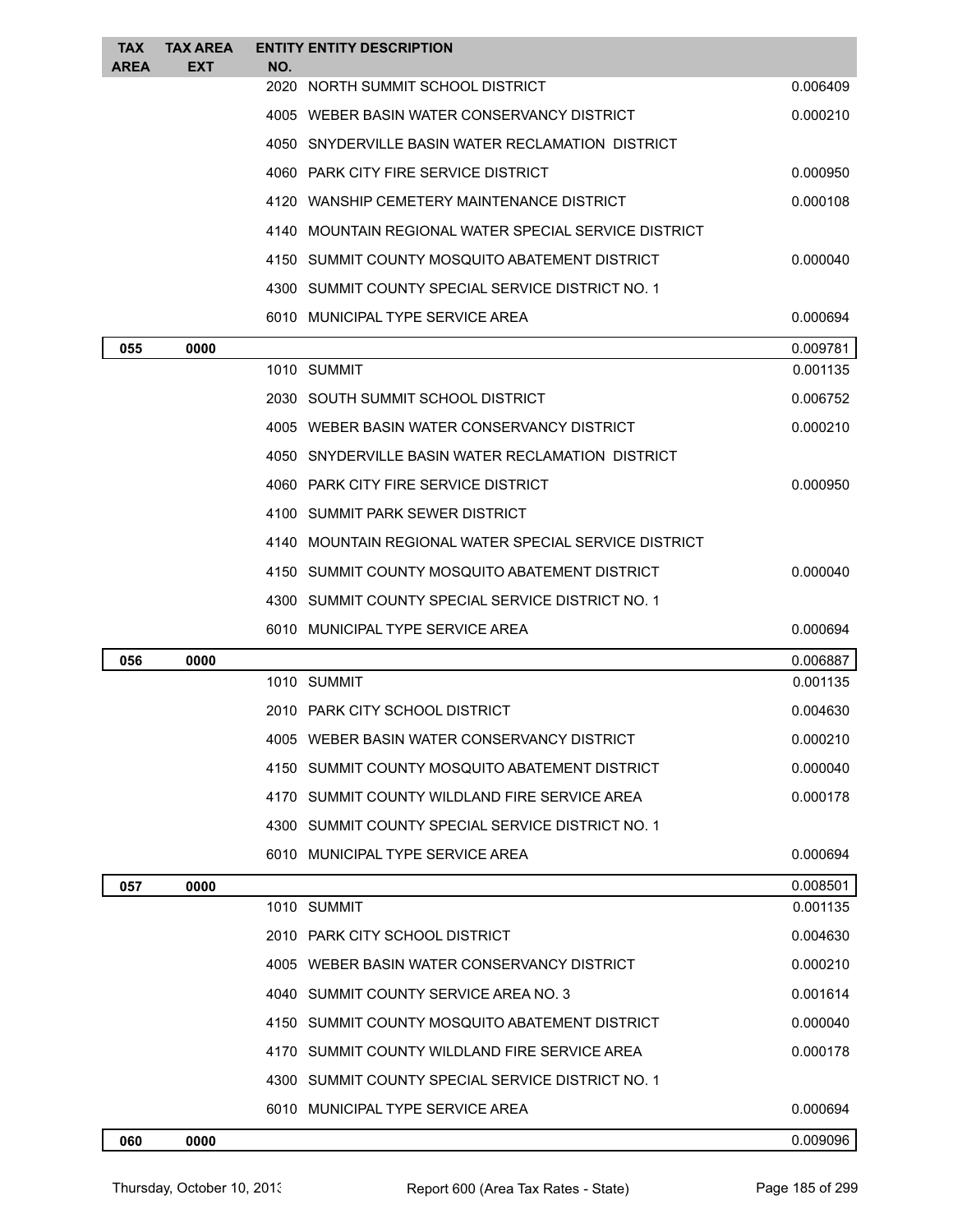| TAX<br><b>AREA</b> | <b>TAX AREA</b><br><b>EXT</b> | NO. | <b>ENTITY ENTITY DESCRIPTION</b>                      |          |
|--------------------|-------------------------------|-----|-------------------------------------------------------|----------|
|                    |                               |     | 1010 SUMMIT                                           | 0.001135 |
|                    |                               |     | 2010 PARK CITY SCHOOL DISTRICT                        | 0.004630 |
|                    |                               |     | 3060 PARK CITY                                        | 0.002131 |
|                    |                               |     | 4005 WEBER BASIN WATER CONSERVANCY DISTRICT           | 0.000210 |
|                    |                               |     | 4050 SNYDERVILLE BASIN WATER RECLAMATION DISTRICT     |          |
|                    |                               |     | 4060 PARK CITY FIRE SERVICE DISTRICT                  | 0.000950 |
|                    |                               |     | 4100 SUMMIT PARK SEWER DISTRICT                       |          |
|                    |                               |     | 4150 SUMMIT COUNTY MOSQUITO ABATEMENT DISTRICT        | 0.000040 |
|                    |                               |     | 4305 PARK CITY WATER SERVICE DISTRICT                 |          |
| 070                | 0000                          |     |                                                       | 0.011043 |
|                    |                               |     | 1010 SUMMIT                                           | 0.001135 |
|                    |                               |     | 2030 SOUTH SUMMIT SCHOOL DISTRICT                     | 0.006752 |
|                    |                               |     | 3020 FRANCIS                                          | 0.002398 |
|                    |                               |     | 4005 WEBER BASIN WATER CONSERVANCY DISTRICT           | 0.000210 |
|                    |                               |     | 4010 SOUTH SUMMIT CEMETERY MAINTENCE DISTRICT         | 0.000197 |
|                    |                               |     | 4020 SOUTH SUMMIT FIRE PROTECTION DISTRICT            | 0.000311 |
|                    |                               |     | 4150 SUMMIT COUNTY MOSQUITO ABATEMENT DISTRICT        | 0.000040 |
| <b>TP004</b>       | 0000                          |     |                                                       | 0.008666 |
|                    |                               |     | 1010 SUMMIT                                           | 0.001135 |
|                    |                               |     | 2020 NORTH SUMMIT SCHOOL DISTRICT                     | 0.006409 |
|                    |                               |     | 4005 WEBER BASIN WATER CONSERVANCY DISTRICT           | 0.000210 |
|                    |                               |     | 4140 MOUNTAIN REGIONAL WATER SPECIAL SERVICE DISTRICT |          |
|                    |                               |     | 4150 SUMMIT COUNTY MOSQUITO ABATEMENT DISTRICT        | 0.000040 |
|                    |                               |     | 4170 SUMMIT COUNTY WILDLAND FIRE SERVICE AREA         | 0.000178 |
|                    |                               |     | 4300 SUMMIT COUNTY SPECIAL SERVICE DISTRICT NO. 1     |          |
|                    |                               |     | 6010 MUNICIPAL TYPE SERVICE AREA                      | 0.000694 |
| <b>TP006</b>       | 0000                          |     |                                                       | 0.009009 |
|                    |                               |     | 1010 SUMMIT                                           | 0.001135 |
|                    |                               |     | 2030 SOUTH SUMMIT SCHOOL DISTRICT                     | 0.006752 |
|                    |                               |     | 4005 WEBER BASIN WATER CONSERVANCY DISTRICT           | 0.000210 |
|                    |                               |     | 4140 MOUNTAIN REGIONAL WATER SPECIAL SERVICE DISTRICT |          |
|                    |                               |     | 4150 SUMMIT COUNTY MOSQUITO ABATEMENT DISTRICT        | 0.000040 |
|                    |                               |     | 4170 SUMMIT COUNTY WILDLAND FIRE SERVICE AREA         | 0.000178 |
|                    |                               |     | 4300 SUMMIT COUNTY SPECIAL SERVICE DISTRICT NO. 1     |          |
|                    |                               |     | 6010 MUNICIPAL TYPE SERVICE AREA                      | 0.000694 |
| <b>TP008</b>       | 0000                          |     |                                                       | 0.009185 |
|                    |                               |     | 1010 SUMMIT                                           | 0.001135 |
|                    |                               |     | 2020 NORTH SUMMIT SCHOOL DISTRICT                     | 0.006409 |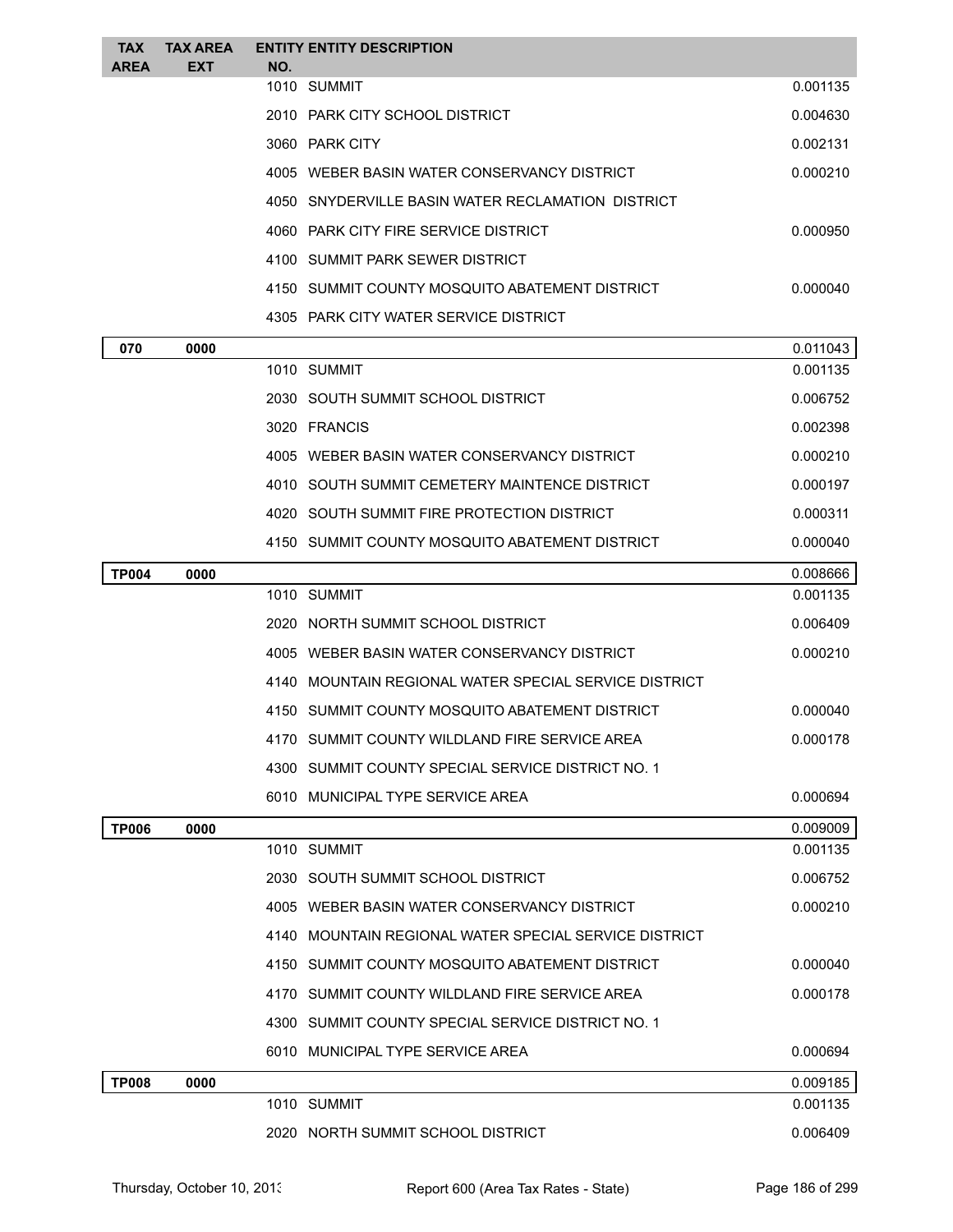| <b>TAX</b>   | <b>TAX AREA</b> | <b>ENTITY ENTITY DESCRIPTION</b>                                |          |
|--------------|-----------------|-----------------------------------------------------------------|----------|
| <b>AREA</b>  | <b>EXT</b>      | NO.<br>4005 WEBER BASIN WATER CONSERVANCY DISTRICT              | 0.000210 |
|              |                 | 4030 NORTH SUMMIT FIRE PROTECTION DISTRICT                      | 0.000589 |
|              |                 | 4120 WANSHIP CEMETERY MAINTENANCE DISTRICT                      | 0.000108 |
|              |                 |                                                                 |          |
|              |                 | 4140 MOUNTAIN REGIONAL WATER SPECIAL SERVICE DISTRICT           |          |
|              |                 | 4150 SUMMIT COUNTY MOSQUITO ABATEMENT DISTRICT                  | 0.000040 |
|              |                 | 4300 SUMMIT COUNTY SPECIAL SERVICE DISTRICT NO. 1               |          |
|              |                 | 6010 MUNICIPAL TYPE SERVICE AREA                                | 0.000694 |
| <b>TP098</b> | 0000            |                                                                 | 0.010569 |
|              |                 | 1010 SUMMIT                                                     | 0.001135 |
|              |                 | 2020 NORTH SUMMIT SCHOOL DISTRICT                               | 0.006409 |
|              |                 | 4005 WEBER BASIN WATER CONSERVANCY DISTRICT                     | 0.000210 |
|              |                 | 4050 SNYDERVILLE BASIN WATER RECLAMATION DISTRICT               |          |
|              |                 | 4060 PARK CITY FIRE SERVICE DISTRICT                            | 0.000950 |
|              |                 | 4100 SUMMIT PARK SEWER DISTRICT                                 |          |
|              |                 | 4120 WANSHIP CEMETERY MAINTENANCE DISTRICT                      | 0.000108 |
|              |                 | 4140 MOUNTAIN REGIONAL WATER SPECIAL SERVICE DISTRICT           |          |
|              |                 | 4150 SUMMIT COUNTY MOSQUITO ABATEMENT DISTRICT                  | 0.000040 |
|              |                 | 4300 SUMMIT COUNTY SPECIAL SERVICE DISTRICT NO. 1               |          |
|              |                 | 4310 SNYDERVILLE BASIN RECREATION DISTRICT                      | 0.000565 |
|              |                 | 6010 MUNICIPAL TYPE SERVICE AREA                                | 0.000694 |
|              |                 | 6030 AREA EXCULDED FROM SNYDERVILLE BASIN RECREATION DIST, STII | 0.000458 |

## **TOOELE COUNTY**

| 001 | 0000 |                                                | 0.014289 |
|-----|------|------------------------------------------------|----------|
|     |      | 1010 TOOELE                                    | 0.002176 |
|     |      | 2010 TOOELE COUNTY SCHOOL DISTRICT             | 0.009593 |
|     |      | 3050 TOOELE                                    | 0.002520 |
| 002 | 0000 |                                                | 0.015523 |
|     |      | 1010 TOOELE                                    | 0.002176 |
|     |      | 2010 TOOELE COUNTY SCHOOL DISTRICT             | 0.009593 |
|     |      | 3010 GRANTSVILLE                               | 0.003354 |
|     |      |                                                |          |
|     |      | 4030 TOOELE VALLEY MOSQUITO ABATEMENT DISTRICT | 0.000400 |
| 003 | 0000 |                                                | 0.014715 |
|     |      | 1010 TOOELE                                    | 0.002176 |
|     |      | 2010 TOOELE COUNTY SCHOOL DISTRICT             | 0.009593 |
|     |      | 3070 WENDOVER                                  | 0.002946 |
| 004 | 0000 |                                                | 0.015097 |
|     |      | 1010 TOOELE                                    | 0.002176 |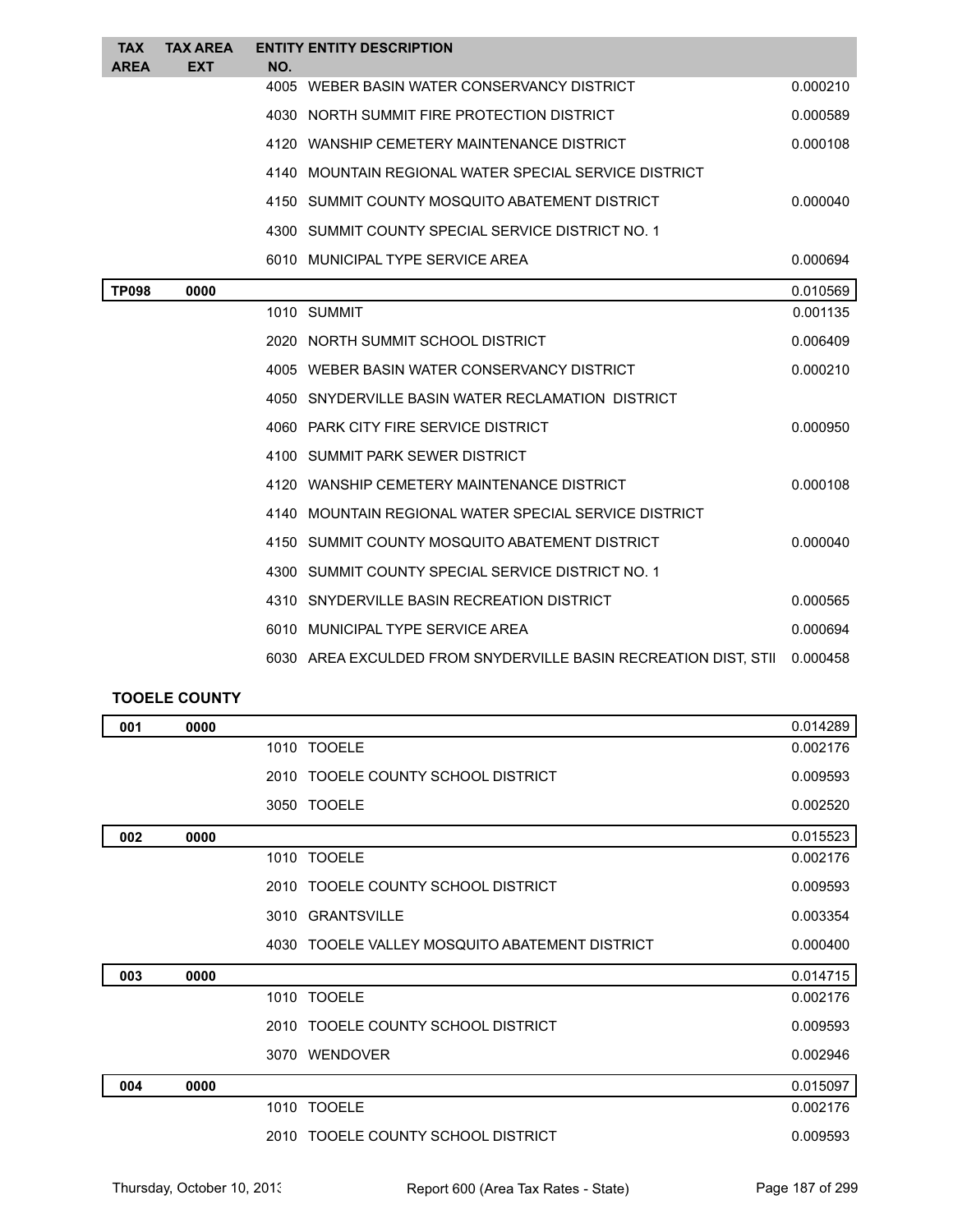| <b>TAX</b>  | <b>TAX AREA</b> | <b>ENTITY ENTITY DESCRIPTION</b>                          |          |
|-------------|-----------------|-----------------------------------------------------------|----------|
| <b>AREA</b> | EXT             | NO.<br>3040 STOCKTON                                      | 0.002863 |
|             |                 | 4030 TOOELE VALLEY MOSQUITO ABATEMENT DISTRICT            | 0.000400 |
|             |                 | 4070 RUSH VALLEY WATER CONSERVANCY DISTRICT               | 0.000065 |
| 005         | 0000            |                                                           | 0.012713 |
|             |                 | 1010 TOOELE                                               | 0.002176 |
|             |                 | 2010 TOOELE COUNTY SCHOOL DISTRICT                        | 0.009593 |
|             |                 | 3060 VERNON                                               | 0.000879 |
|             |                 | 4070 RUSH VALLEY WATER CONSERVANCY DISTRICT               | 0.000065 |
| 006         | 0000            |                                                           | 0.013488 |
|             |                 | 1010 TOOELE                                               | 0.002176 |
|             |                 | 2010 TOOELE COUNTY SCHOOL DISTRICT                        | 0.009593 |
|             |                 | 4020 LAKEPOINT IMPROVEMENT DISTRICT                       | 0.000169 |
|             |                 | 4030 TOOELE VALLEY MOSQUITO ABATEMENT DISTRICT            | 0.000400 |
|             |                 | 4090 NORTH TOOELE COUNTY FIRE PROTECTION SERVICE DISTRICT | 0.000771 |
|             |                 | 4100 LAKEPOINT CEMETERY & PARK SERVICE AREA               | 0.000379 |
|             |                 | 6010 TOOELE COUNTY MUNICIPAL SERVICES                     |          |
| 007         | 0000            |                                                           | 0.015879 |
|             |                 | 1010 TOOELE                                               | 0.002176 |
|             |                 | 2010 TOOELE COUNTY SCHOOL DISTRICT                        | 0.009593 |
|             |                 | 4010 STANSBURY PARK IMPROVEMENT DISTRICT                  | 0.000139 |
|             |                 | 4030 TOOELE VALLEY MOSQUITO ABATEMENT DISTRICT            | 0.000400 |
|             |                 | 4040 STANSBURY GREENBELT SERVICE AREA OF TOOELE COUNTY    | 0.001400 |
|             |                 | 4050 STANSBURY RECREATION SERVICE AREA OF TOOELE COUNTY   | 0.001400 |
|             |                 | 4090 NORTH TOOELE COUNTY FIRE PROTECTION SERVICE DISTRICT | 0.000771 |
|             |                 | 6010 TOOELE COUNTY MUNICIPAL SERVICES                     |          |
| 008         | 0000            |                                                           | 0.011909 |
|             |                 | 1010 TOOELE                                               | 0.002176 |
|             |                 | 2010 TOOELE COUNTY SCHOOL DISTRICT                        | 0.009593 |
|             |                 | 3020 OPHIR                                                | 0.000075 |
|             |                 | 4070   RUSH VALLEY WATER CONSERVANCY DISTRICT             | 0.000065 |
| 009         | 0000            |                                                           | 0.012888 |
|             |                 | 1010 TOOELE                                               | 0.002176 |
|             |                 | 2010 TOOELE COUNTY SCHOOL DISTRICT                        | 0.009593 |
|             |                 | 3030 RUSH VALLEY TOWN                                     | 0.001054 |
|             |                 | 4070 RUSH VALLEY WATER CONSERVANCY DISTRICT               | 0.000065 |
| 010         | 0000            |                                                           | 0.012940 |
|             |                 | 1010 TOOELE                                               | 0.002176 |
|             |                 | 2010 TOOELE COUNTY SCHOOL DISTRICT                        | 0.009593 |
|             |                 | 4030 TOOELE VALLEY MOSQUITO ABATEMENT DISTRICT            | 0.000400 |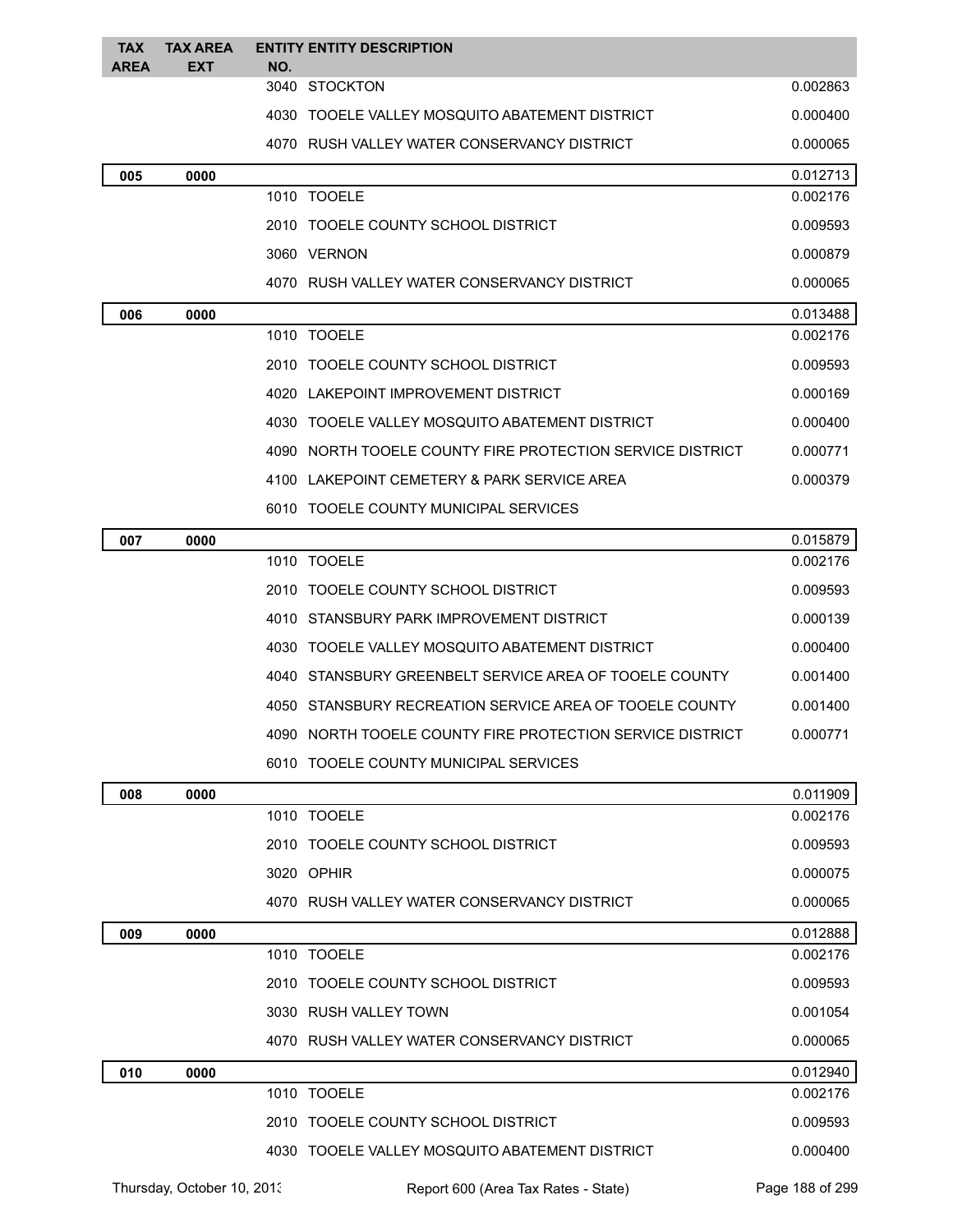| <b>TAX</b><br><b>AREA</b> | <b>TAX AREA</b><br><b>EXT</b> | NO. | <b>ENTITY ENTITY DESCRIPTION</b>                          |          |
|---------------------------|-------------------------------|-----|-----------------------------------------------------------|----------|
|                           |                               |     | 4090 NORTH TOOELE COUNTY FIRE PROTECTION SERVICE DISTRICT | 0.000771 |
|                           |                               |     | 6010 TOOELE COUNTY MUNICIPAL SERVICES                     |          |
| 011                       | 0000                          |     |                                                           | 0.011769 |
|                           |                               |     | 1010 TOOELE                                               | 0.002176 |
|                           |                               |     | 2010 TOOELE COUNTY SCHOOL DISTRICT                        | 0.009593 |
|                           |                               |     | 6010 TOOELE COUNTY MUNICIPAL SERVICES                     |          |
| 013                       | 0000                          |     |                                                           | 0.013079 |
|                           |                               |     | 1010 TOOELE                                               | 0.002176 |
|                           |                               |     | 2010 TOOELE COUNTY SCHOOL DISTRICT                        | 0.009593 |
|                           |                               |     | 4010 STANSBURY PARK IMPROVEMENT DISTRICT                  | 0.000139 |
|                           |                               |     | 4030 TOOELE VALLEY MOSQUITO ABATEMENT DISTRICT            | 0.000400 |
|                           |                               |     | 4090 NORTH TOOELE COUNTY FIRE PROTECTION SERVICE DISTRICT | 0.000771 |
|                           |                               |     | 6010 TOOELE COUNTY MUNICIPAL SERVICES                     |          |
| 014                       | 0000                          |     |                                                           | 0.015740 |
|                           |                               |     | 1010 TOOELE                                               | 0.002176 |
|                           |                               |     | 2010 TOOELE COUNTY SCHOOL DISTRICT                        | 0.009593 |
|                           |                               |     | 4030 TOOELE VALLEY MOSQUITO ABATEMENT DISTRICT            | 0.000400 |
|                           |                               |     | 4040 STANSBURY GREENBELT SERVICE AREA OF TOOELE COUNTY    | 0.001400 |
|                           |                               |     | 4050 STANSBURY RECREATION SERVICE AREA OF TOOELE COUNTY   | 0.001400 |
|                           |                               |     | 4090 NORTH TOOELE COUNTY FIRE PROTECTION SERVICE DISTRICT | 0.000771 |
|                           |                               |     | 6010 TOOELE COUNTY MUNICIPAL SERVICES                     |          |
| 015                       | 0000                          |     |                                                           | 0.012940 |
|                           |                               |     | 1010 TOOELE                                               | 0.002176 |
|                           |                               |     | 2010 TOOELE COUNTY SCHOOL DISTRICT                        | 0.009593 |
|                           |                               |     | 4030 TOOELE VALLEY MOSQUITO ABATEMENT DISTRICT            | 0.000400 |
|                           |                               |     | 4060 WEST ERDA IMPROVEMENT DISTRICT                       |          |
|                           |                               |     | 4090 NORTH TOOELE COUNTY FIRE PROTECTION SERVICE DISTRICT | 0.000771 |
|                           |                               |     | 6010 TOOELE COUNTY MUNICIPAL SERVICES                     |          |
| 016                       | 0000                          |     |                                                           | 0.012234 |
|                           |                               |     | 1010 TOOELE                                               | 0.002176 |
|                           |                               |     | 2010 TOOELE COUNTY SCHOOL DISTRICT                        | 0.009593 |
|                           |                               |     | 4030 TOOELE VALLEY MOSQUITO ABATEMENT DISTRICT            | 0.000400 |
|                           |                               |     | 4070 RUSH VALLEY WATER CONSERVANCY DISTRICT               | 0.000065 |
|                           |                               |     | 6010 TOOELE COUNTY MUNICIPAL SERVICES                     |          |
| 017                       | 0000                          |     |                                                           | 0.011834 |
|                           |                               |     | 1010 TOOELE                                               | 0.002176 |
|                           |                               |     | 2010 TOOELE COUNTY SCHOOL DISTRICT                        | 0.009593 |
|                           |                               |     | 4070 RUSH VALLEY WATER CONSERVANCY DISTRICT               | 0.000065 |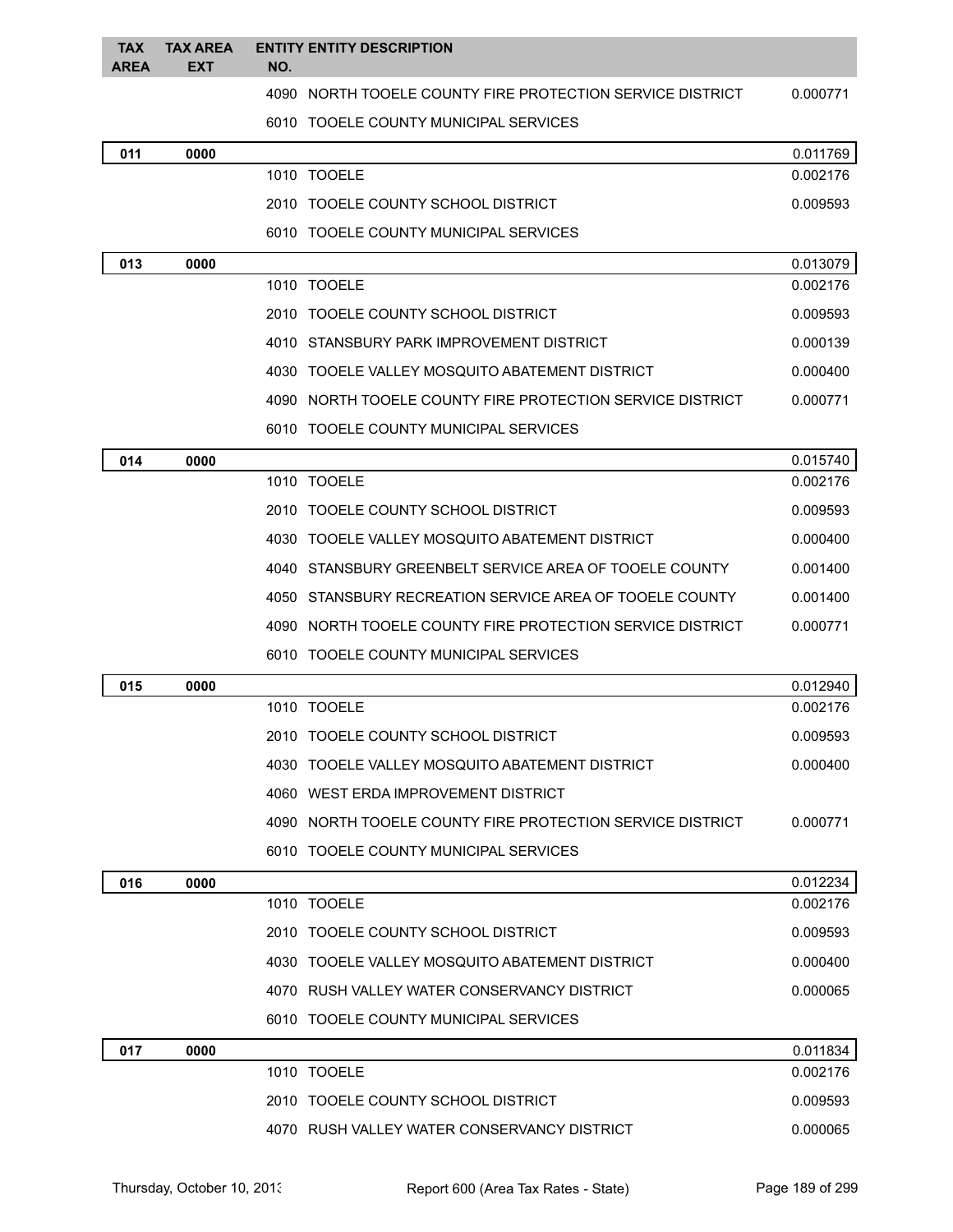| <b>TAX</b><br><b>AREA</b> | <b>TAX AREA</b><br><b>EXT</b> | <b>ENTITY ENTITY DESCRIPTION</b><br>NO.                   |          |
|---------------------------|-------------------------------|-----------------------------------------------------------|----------|
|                           |                               | 6010 TOOELE COUNTY MUNICIPAL SERVICES                     |          |
| 018                       | 0000                          |                                                           | 0.014289 |
|                           |                               | 1010 TOOELE                                               | 0.002176 |
|                           |                               | 2010 TOOELE COUNTY SCHOOL DISTRICT                        | 0.009593 |
|                           |                               | 3050 TOOELE                                               | 0.002520 |
| 019                       | 0000                          |                                                           | 0.012540 |
|                           |                               | 1010 TOOELE                                               | 0.002176 |
|                           |                               | 2010 TOOELE COUNTY SCHOOL DISTRICT                        | 0.009593 |
|                           |                               | 4090 NORTH TOOELE COUNTY FIRE PROTECTION SERVICE DISTRICT | 0.000771 |
|                           |                               | 6010 TOOELE COUNTY MUNICIPAL SERVICES                     |          |
| 020                       | 0000                          |                                                           | 0.014289 |
|                           |                               | 1010 TOOELE                                               | 0.002176 |
|                           |                               | 2010 TOOELE COUNTY SCHOOL DISTRICT                        | 0.009593 |
|                           |                               | 3050 TOOELE                                               | 0.002520 |
| 021                       | 0000                          |                                                           | 0.014289 |
|                           |                               | 1010 TOOELE                                               | 0.002176 |
|                           |                               | 2010 TOOELE COUNTY SCHOOL DISTRICT                        | 0.009593 |
|                           |                               | 3050 TOOELE                                               | 0.002520 |
| 022                       | 0000                          |                                                           | 0.014289 |
|                           |                               | 1010 TOOELE                                               | 0.002176 |
|                           |                               | 2010 TOOELE COUNTY SCHOOL DISTRICT                        | 0.009593 |
|                           |                               | 3050 TOOELE                                               | 0.002520 |
| 023                       | 0000                          |                                                           | 0.014651 |
|                           |                               | 1010 TOOELE                                               | 0.002176 |
|                           |                               | 2010 TOOELE COUNTY SCHOOL DISTRICT                        | 0.009593 |
|                           |                               | 3050 TOOELE                                               | 0.002520 |
|                           |                               | 4110 NORTH TOOELE CITY SPECIAL SERVICE DISTRICT           | 0.000362 |
| 024                       | 0000                          |                                                           | 0.014715 |
|                           |                               | 1010 TOOELE                                               | 0.002176 |
|                           |                               | 2010 TOOELE COUNTY SCHOOL DISTRICT                        | 0.009593 |
|                           |                               | 3070 WENDOVER                                             | 0.002946 |
| 025                       | 0000                          |                                                           | 0.013488 |
|                           |                               | 1010 TOOELE                                               | 0.002176 |
|                           |                               | 2010 TOOELE COUNTY SCHOOL DISTRICT                        | 0.009593 |
|                           |                               | 4020 LAKEPOINT IMPROVEMENT DISTRICT                       | 0.000169 |
|                           |                               | 4030 TOOELE VALLEY MOSQUITO ABATEMENT DISTRICT            | 0.000400 |
|                           |                               | 4090 NORTH TOOELE COUNTY FIRE PROTECTION SERVICE DISTRICT | 0.000771 |
|                           |                               | 4100 LAKEPOINT CEMETERY & PARK SERVICE AREA               | 0.000379 |
|                           |                               | 6010 TOOELE COUNTY MUNICIPAL SERVICES                     |          |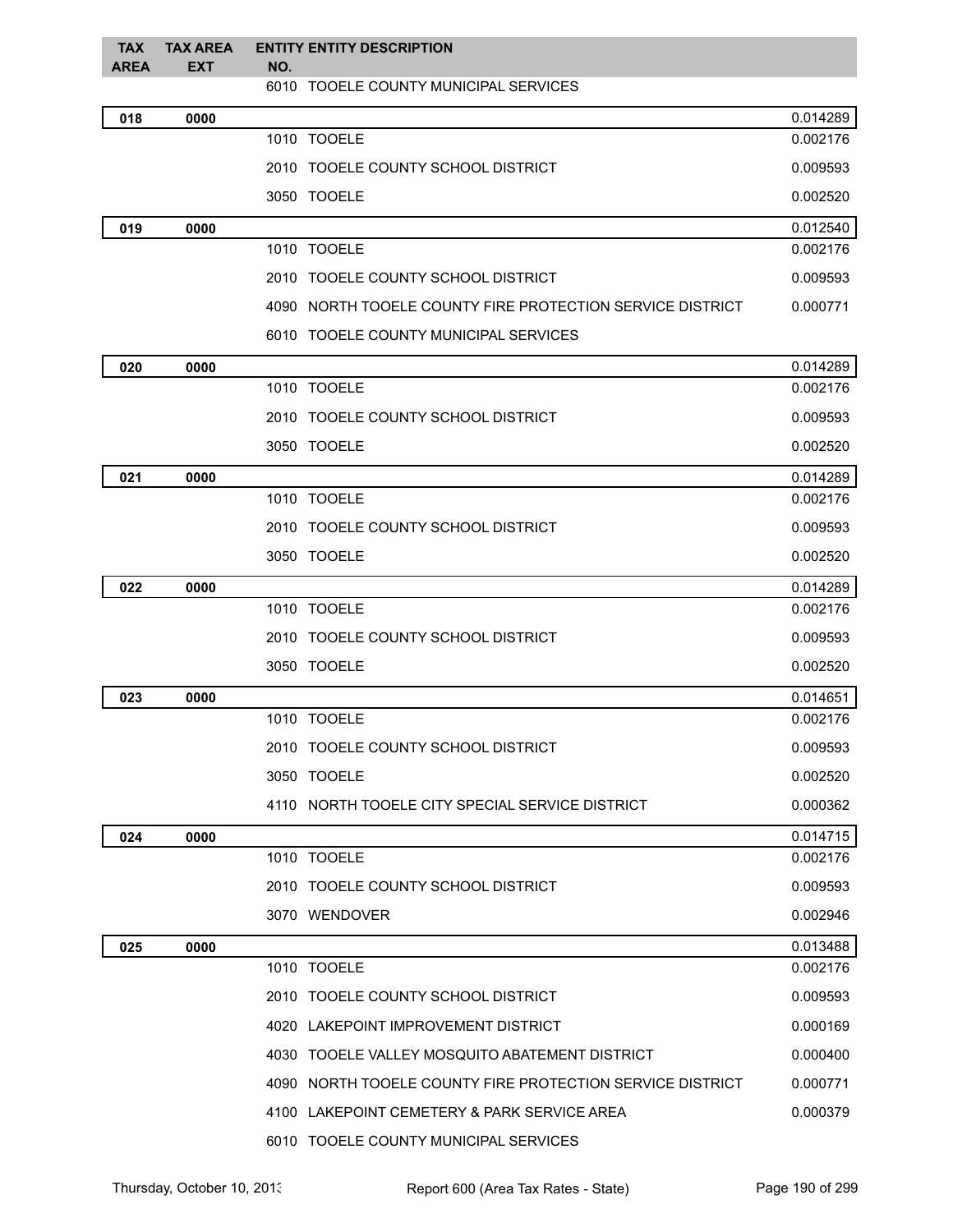| <b>TAX</b><br><b>AREA</b> | <b>TAX AREA</b><br><b>EXT</b> | <b>ENTITY ENTITY DESCRIPTION</b><br>NO.                   |          |
|---------------------------|-------------------------------|-----------------------------------------------------------|----------|
| 026                       | 0000                          |                                                           | 0.012940 |
|                           |                               | 1010 TOOELE                                               | 0.002176 |
|                           |                               | 2010 TOOELE COUNTY SCHOOL DISTRICT                        | 0.009593 |
|                           |                               | 4030 TOOELE VALLEY MOSQUITO ABATEMENT DISTRICT            | 0.000400 |
|                           |                               | 4090 NORTH TOOELE COUNTY FIRE PROTECTION SERVICE DISTRICT | 0.000771 |
|                           |                               | 6010 TOOELE COUNTY MUNICIPAL SERVICES                     |          |
| 027                       | 0000                          |                                                           | 0.012540 |
|                           |                               | 1010 TOOELE                                               | 0.002176 |
|                           |                               | 2010 TOOELE COUNTY SCHOOL DISTRICT                        | 0.009593 |
|                           |                               | 4090 NORTH TOOELE COUNTY FIRE PROTECTION SERVICE DISTRICT | 0.000771 |
|                           |                               | 6010 TOOELE COUNTY MUNICIPAL SERVICES                     |          |
| 028                       | 0000                          |                                                           | 0.013132 |
|                           |                               | 1010 TOOELE                                               | 0.002176 |
|                           |                               | 2010 TOOELE COUNTY SCHOOL DISTRICT                        | 0.009593 |
|                           |                               | 4030 TOOELE VALLEY MOSQUITO ABATEMENT DISTRICT            | 0.000400 |
|                           |                               | 4090 NORTH TOOELE COUNTY FIRE PROTECTION SERVICE DISTRICT | 0.000771 |
|                           |                               | 4130 SOUTH RIM SPECIAL SERVICE DISTRICT                   | 0.000192 |
|                           |                               | 6010 TOOELE COUNTY MUNICIPAL SERVICES                     |          |
| 029                       | 0000                          |                                                           | 0.012426 |
|                           |                               | 1010 TOOELE                                               | 0.002176 |
|                           |                               | 2010 TOOELE COUNTY SCHOOL DISTRICT                        | 0.009593 |
|                           |                               | 4030<br>TOOELE VALLEY MOSQUITO ABATEMENT DISTRICT         | 0.000400 |
|                           |                               | 4070   RUSH VALLEY WATER CONSERVANCY DISTRICT             | 0.000065 |
|                           |                               | 4130 SOUTH RIM SPECIAL SERVICE DISTRICT                   | 0.000192 |
|                           |                               | 6010 TOOELE COUNTY MUNICIPAL SERVICES                     |          |
| 030                       | 0000                          |                                                           | 0.015523 |
|                           |                               | 1010 TOOELE                                               | 0.002176 |
|                           |                               | 2010 TOOELE COUNTY SCHOOL DISTRICT                        | 0.009593 |
|                           |                               | 3010 GRANTSVILLE                                          | 0.003354 |
|                           |                               | 4030 TOOELE VALLEY MOSQUITO ABATEMENT DISTRICT            | 0.000400 |
| 032                       | 0000                          |                                                           | 0.012713 |
|                           |                               | 1010 TOOELE                                               | 0.002176 |
|                           |                               | 2010 TOOELE COUNTY SCHOOL DISTRICT                        | 0.009593 |
|                           |                               | 3060 VERNON                                               | 0.000879 |
|                           |                               | 4070 RUSH VALLEY WATER CONSERVANCY DISTRICT               | 0.000065 |
| 033                       | 0000                          |                                                           | 0.012940 |
|                           |                               | 1010 TOOELE                                               | 0.002176 |
|                           |                               | 2010 TOOELE COUNTY SCHOOL DISTRICT                        | 0.009593 |
|                           |                               | 4030 TOOELE VALLEY MOSQUITO ABATEMENT DISTRICT            | 0.000400 |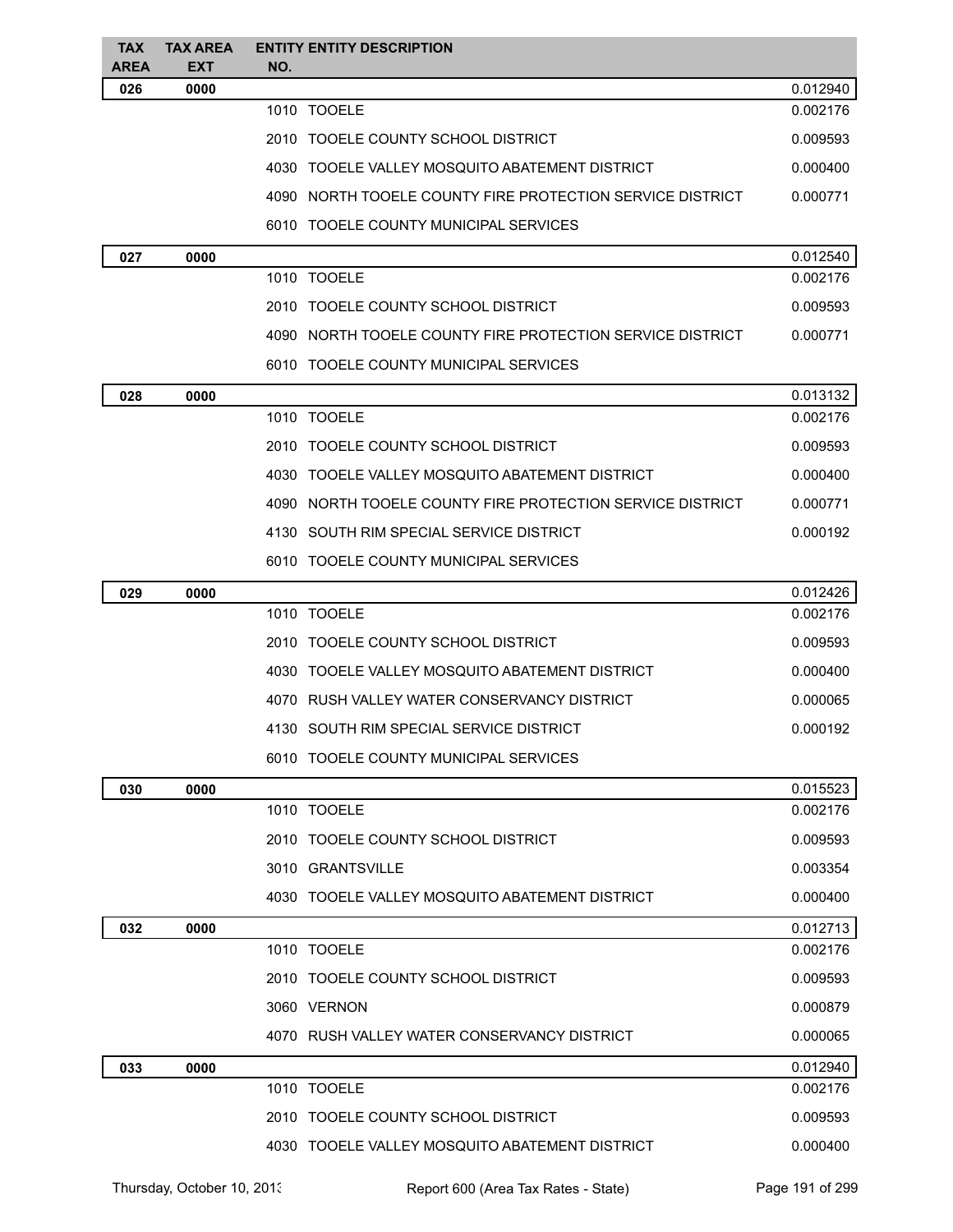| <b>TAX</b>   | <b>TAX AREA</b> |     | <b>ENTITY ENTITY DESCRIPTION</b>                          |          |
|--------------|-----------------|-----|-----------------------------------------------------------|----------|
| <b>AREA</b>  | <b>EXT</b>      | NO. |                                                           |          |
|              |                 |     | 4090 NORTH TOOELE COUNTY FIRE PROTECTION SERVICE DISTRICT | 0.000771 |
|              |                 |     | 6010 TOOELE COUNTY MUNICIPAL SERVICES                     |          |
| 034          | 0000            |     |                                                           | 0.012940 |
|              |                 |     | 1010 TOOELE                                               | 0.002176 |
|              |                 |     | 2010 TOOELE COUNTY SCHOOL DISTRICT                        | 0.009593 |
|              |                 |     | 4030 TOOELE VALLEY MOSQUITO ABATEMENT DISTRICT            | 0.000400 |
|              |                 |     | 4090 NORTH TOOELE COUNTY FIRE PROTECTION SERVICE DISTRICT | 0.000771 |
|              |                 |     | 6010 TOOELE COUNTY MUNICIPAL SERVICES                     |          |
| 035          | 0000            |     |                                                           | 0.014289 |
|              |                 |     | 1010 TOOELE                                               | 0.002176 |
|              |                 |     | 2010 TOOELE COUNTY SCHOOL DISTRICT                        | 0.009593 |
|              |                 |     | 3050 TOOELE                                               | 0.002520 |
| 036          | 0000            |     |                                                           | 0.012940 |
|              |                 |     | 1010 TOOELE                                               | 0.002176 |
|              |                 |     | 2010 TOOELE COUNTY SCHOOL DISTRICT                        | 0.009593 |
|              |                 |     | 4030 TOOELE VALLEY MOSQUITO ABATEMENT DISTRICT            | 0.000400 |
|              |                 |     | 4090 NORTH TOOELE COUNTY FIRE PROTECTION SERVICE DISTRICT | 0.000771 |
|              |                 |     | 6010 TOOELE COUNTY MUNICIPAL SERVICES                     |          |
| 037          | 0000            |     |                                                           | 0.015879 |
|              |                 |     | 1010 TOOELE                                               | 0.002176 |
|              |                 |     | 2010 TOOELE COUNTY SCHOOL DISTRICT                        | 0.009593 |
|              |                 |     | 4010 STANSBURY PARK IMPROVEMENT DISTRICT                  | 0.000139 |
|              |                 |     | 4030 TOOELE VALLEY MOSQUITO ABATEMENT DISTRICT            | 0.000400 |
|              |                 |     | 4040 STANSBURY GREENBELT SERVICE AREA OF TOOELE COUNTY    | 0.001400 |
|              |                 |     | 4050 STANSBURY RECREATION SERVICE AREA OF TOOFLE COUNTY   | 0.001400 |
|              |                 |     | 4090 NORTH TOOELE COUNTY FIRE PROTECTION SERVICE DISTRICT | 0.000771 |
|              |                 |     | 6010 TOOELE COUNTY MUNICIPAL SERVICES                     |          |
| 038          | 0000            |     |                                                           | 0.012940 |
|              |                 |     | 1010 TOOELE                                               | 0.002176 |
|              |                 |     | 2010 TOOELE COUNTY SCHOOL DISTRICT                        | 0.009593 |
|              |                 |     | 4030 TOOELE VALLEY MOSQUITO ABATEMENT DISTRICT            | 0.000400 |
|              |                 |     | 4090 NORTH TOOELE COUNTY FIRE PROTECTION SERVICE DISTRICT | 0.000771 |
|              |                 |     | 6010 TOOELE COUNTY MUNICIPAL SERVICES                     |          |
| <b>TP997</b> | 0000            |     |                                                           | 0.013109 |
|              |                 |     | 1010 TOOELE                                               | 0.002176 |
|              |                 |     | 2010 TOOELE COUNTY SCHOOL DISTRICT                        | 0.009593 |
|              |                 |     | 4020 LAKEPOINT IMPROVEMENT DISTRICT                       | 0.000169 |
|              |                 |     | 4030 TOOELE VALLEY MOSQUITO ABATEMENT DISTRICT            | 0.000400 |

Thursday, October 10, 2013 Report 600 (Area Tax Rates - State) Page 192 of 299

NORTH TOOELE COUNTY FIRE PROTECTION SERVICE DISTRICT 0.000771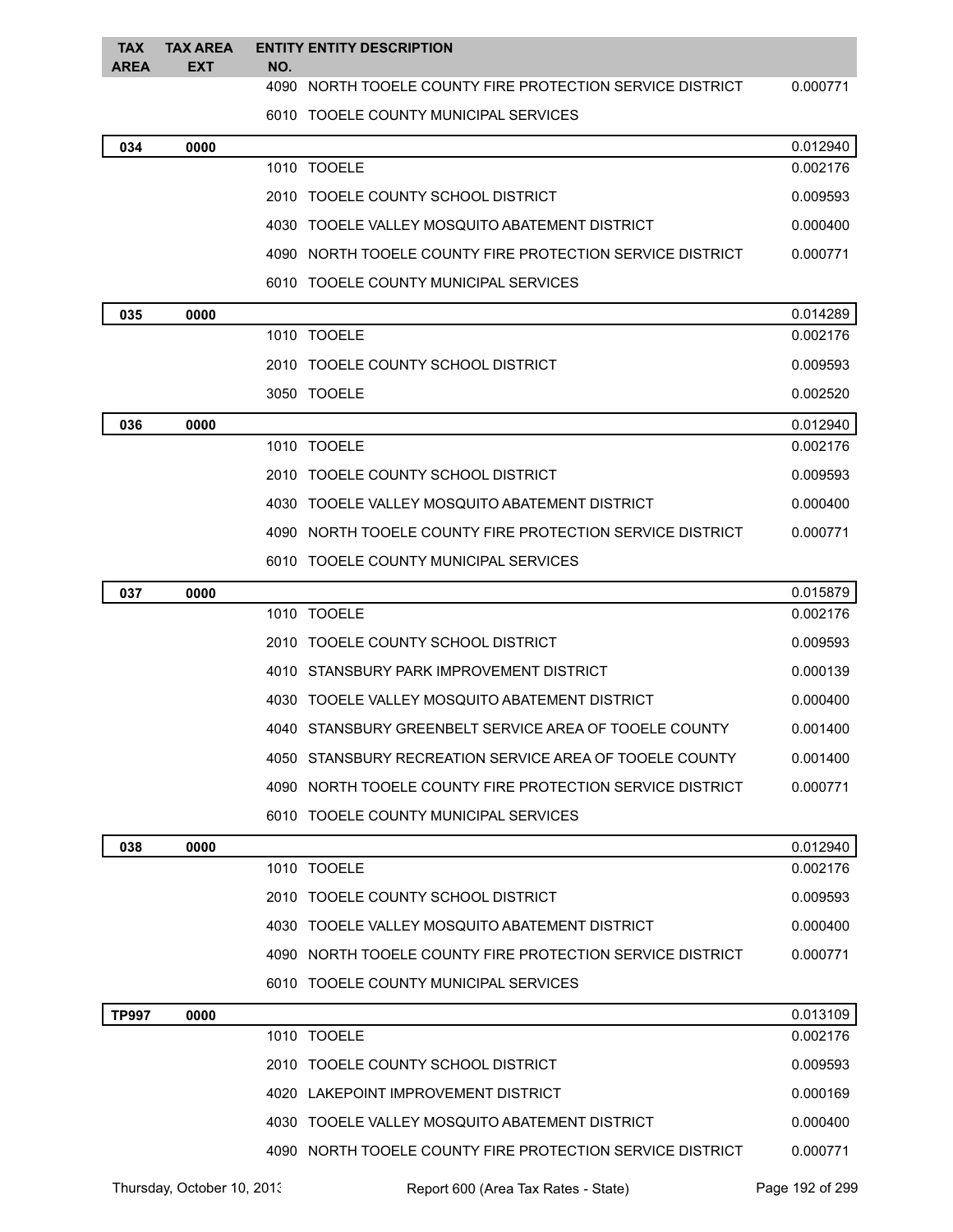| <b>AREA</b> | <b>EXT</b> | NO. | TAX TAX AREA ENTITY ENTITY DESCRIPTION |  |
|-------------|------------|-----|----------------------------------------|--|
|             |            |     | 6010 TOOELE COUNTY MUNICIPAL SERVICES  |  |

| TP998 | 0000 |                                                           | 0.013109 |
|-------|------|-----------------------------------------------------------|----------|
|       |      | 1010 TOOELE                                               | 0.002176 |
|       |      | 2010 TOOELE COUNTY SCHOOL DISTRICT                        | 0.009593 |
|       |      | 4020 LAKEPOINT IMPROVEMENT DISTRICT                       | 0.000169 |
|       |      | 4030 TOOELE VALLEY MOSQUITO ABATEMENT DISTRICT            | 0.000400 |
|       |      | 4090 NORTH TOOELE COUNTY FIRE PROTECTION SERVICE DISTRICT | 0.000771 |
|       |      | 6010 TOOELE COUNTY MUNICIPAL SERVICES                     |          |

## **UINTAH COUNTY**

| 001 | 0000 |                                    |                                                       | 0.010283 |
|-----|------|------------------------------------|-------------------------------------------------------|----------|
|     |      | 1010 UINTAH                        |                                                       | 0.002947 |
|     |      | 2010 UINTAH COUNTY SCHOOL DISTRICT |                                                       | 0.006261 |
|     |      |                                    | 4010 UINTAH WATER CONSERVANCY DISTRICT                | 0.000422 |
|     |      |                                    | 4080 UINTAH COUNTY MOSQUITO ABATEMENT DISTRICT        | 0.000207 |
|     |      |                                    | 4095 K UINTAH RECREATION SPECIAL SERVICE DISTRICT     |          |
|     |      |                                    | 4270 CENTRAL UTAH WATER CONSERVANCY DISTRICT          | 0.000446 |
| 002 | 0000 |                                    |                                                       | 0.010480 |
|     |      | 1010 UINTAH                        |                                                       | 0.002947 |
|     |      | 2010 UINTAH COUNTY SCHOOL DISTRICT |                                                       | 0.006261 |
|     |      |                                    | 4010 UINTAH WATER CONSERVANCY DISTRICT                | 0.000422 |
|     |      |                                    | 4060 ASHLEY VALLEY WATER & SEWER IMPROVEMENT DISTRICT | 0.000197 |
|     |      |                                    | 4080 UINTAH COUNTY MOSQUITO ABATEMENT DISTRICT        | 0.000207 |
|     |      |                                    | 4095 K UINTAH RECREATION SPECIAL SERVICE DISTRICT     |          |
|     |      |                                    | 4270 CENTRAL UTAH WATER CONSERVANCY DISTRICT          | 0.000446 |
| 003 | 0000 |                                    |                                                       | 0.010731 |
|     |      | 1010 UINTAH                        |                                                       | 0.002947 |
|     |      | 2010 UINTAH COUNTY SCHOOL DISTRICT |                                                       | 0.006261 |
|     |      |                                    | 4010 UINTAH WATER CONSERVANCY DISTRICT                | 0.000422 |
|     |      |                                    | 4020 MAESER WATER IMPROVEMENT DISTRICT                | 0.000448 |
|     |      |                                    | 4080 UINTAH COUNTY MOSQUITO ABATEMENT DISTRICT        | 0.000207 |
|     |      |                                    | 4095 K UINTAH RECREATION SPECIAL SERVICE DISTRICT     |          |
|     |      |                                    | 4270 CENTRAL UTAH WATER CONSERVANCY DISTRICT          | 0.000446 |
| 004 | 0000 |                                    |                                                       | 0.010907 |
|     |      | 1010 UINTAH                        |                                                       | 0.002947 |
|     |      | 2010 UINTAH COUNTY SCHOOL DISTRICT |                                                       | 0.006261 |
|     |      | 3030 VERNAL                        |                                                       | 0.000624 |
|     |      |                                    |                                                       |          |
|     |      |                                    | 4010 UINTAH WATER CONSERVANCY DISTRICT                | 0.000422 |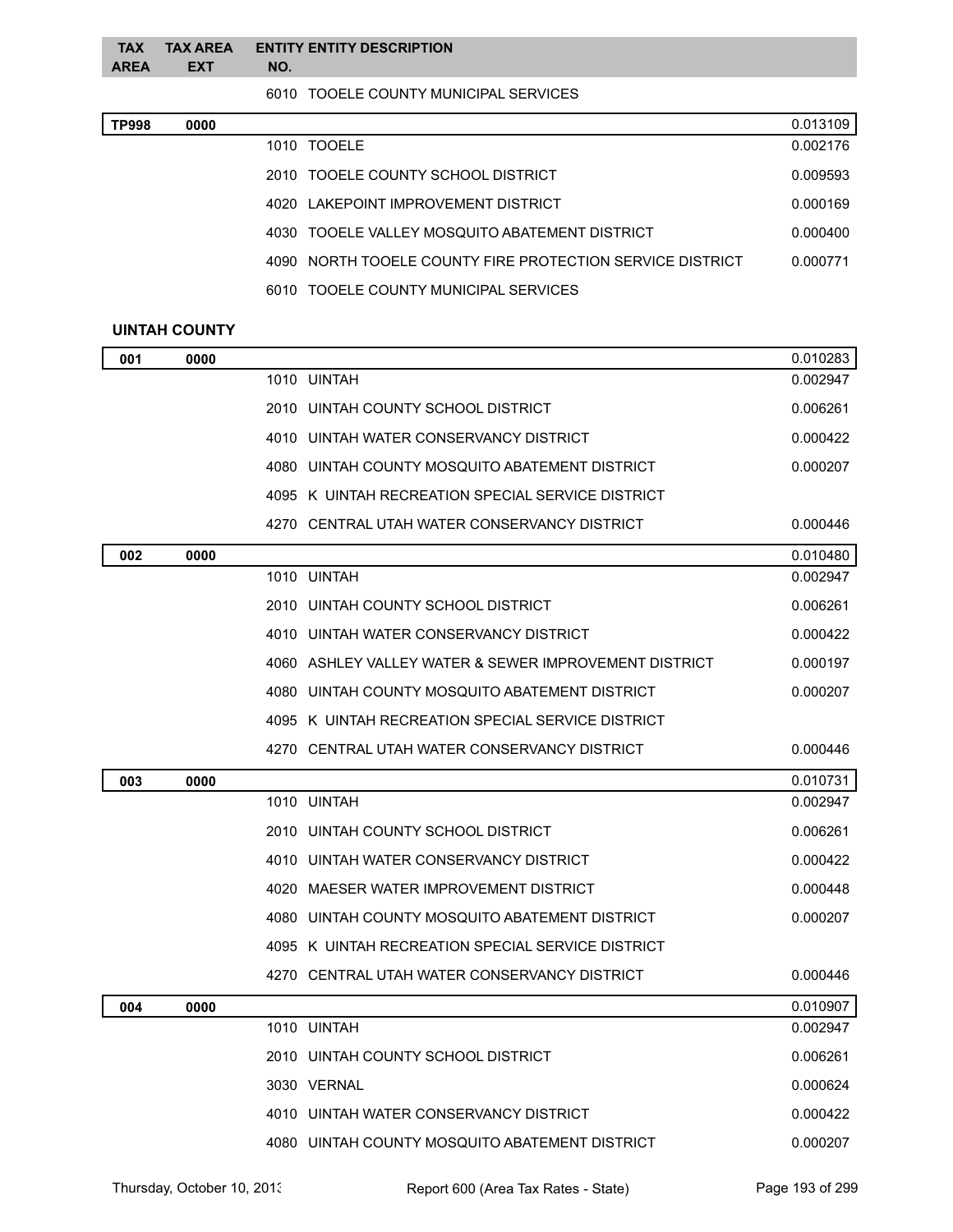| <b>TAX</b><br><b>AREA</b> | <b>TAX AREA</b><br><b>EXT</b> | <b>ENTITY ENTITY DESCRIPTION</b><br>NO.           |          |
|---------------------------|-------------------------------|---------------------------------------------------|----------|
|                           |                               | 4095 K UINTAH RECREATION SPECIAL SERVICE DISTRICT |          |
|                           |                               | 4270 CENTRAL UTAH WATER CONSERVANCY DISTRICT      | 0.000446 |
| 005                       | 0000                          |                                                   | 0.010828 |
|                           |                               | 1010 UINTAH                                       | 0.002947 |
|                           |                               | 2010 UINTAH COUNTY SCHOOL DISTRICT                | 0.006261 |
|                           |                               | 4010 UINTAH WATER CONSERVANCY DISTRICT            | 0.000422 |
|                           |                               | 4030 JENSEN WATER IMPROVEMENT DISTRICT            | 0.000545 |
|                           |                               | 4080 UINTAH COUNTY MOSQUITO ABATEMENT DISTRICT    | 0.000207 |
|                           |                               | 4095 K UINTAH RECREATION SPECIAL SERVICE DISTRICT |          |
|                           |                               | 4270 CENTRAL UTAH WATER CONSERVANCY DISTRICT      | 0.000446 |
| 006                       | 0000                          |                                                   | 0.010378 |
|                           |                               | 1010 UINTAH                                       | 0.002947 |
|                           |                               | 2010 UINTAH COUNTY SCHOOL DISTRICT                | 0.006261 |
|                           |                               | 4040 BALLARD WATER IMPROVEMENT DISTRICT           | 0.000517 |
|                           |                               | 4080 UINTAH COUNTY MOSQUITO ABATEMENT DISTRICT    | 0.000207 |
|                           |                               | 4095 K UINTAH RECREATION SPECIAL SERVICE DISTRICT |          |
|                           |                               | 4270 CENTRAL UTAH WATER CONSERVANCY DISTRICT      | 0.000446 |
| 007                       | 0000                          |                                                   | 0.011037 |
|                           |                               | 1010 UINTAH                                       | 0.002947 |
|                           |                               | 2010 UINTAH COUNTY SCHOOL DISTRICT                | 0.006261 |
|                           |                               | 4010 UINTAH WATER CONSERVANCY DISTRICT            | 0.000422 |
|                           |                               | 4050 OURAY PARK WATER IMPROVEMENT DISTRICT        | 0.000754 |
|                           |                               | 4080 UINTAH COUNTY MOSQUITO ABATEMENT DISTRICT    | 0.000207 |
|                           |                               | 4095 K UINTAH RECREATION SPECIAL SERVICE DISTRICT |          |
|                           |                               | 4270 CENTRAL UTAH WATER CONSERVANCY DISTRICT      | 0.000446 |
| 008                       | 0000                          |                                                   | 0.009861 |
|                           |                               | 1010 UINTAH                                       | 0.002947 |
|                           |                               | 2010 UINTAH COUNTY SCHOOL DISTRICT                | 0.006261 |
|                           |                               | 4080 UINTAH COUNTY MOSQUITO ABATEMENT DISTRICT    | 0.000207 |
|                           |                               | 4095 K UINTAH RECREATION SPECIAL SERVICE DISTRICT |          |
|                           |                               | 4270 CENTRAL UTAH WATER CONSERVANCY DISTRICT      | 0.000446 |
| 009                       | 0000                          |                                                   | 0.010827 |
|                           |                               | 1010 UINTAH                                       | 0.002947 |
|                           |                               | 2010 UINTAH COUNTY SCHOOL DISTRICT                | 0.006261 |
|                           |                               | 4010 UINTAH WATER CONSERVANCY DISTRICT            | 0.000422 |
|                           |                               | 4070 TRIDELL-LAPOINT WATER IMPROVEMENT DISTRICT   | 0.000544 |
|                           |                               | 4080 UINTAH COUNTY MOSQUITO ABATEMENT DISTRICT    | 0.000207 |
|                           |                               | 4095 K UINTAH RECREATION SPECIAL SERVICE DISTRICT |          |
|                           |                               | 4270 CENTRAL UTAH WATER CONSERVANCY DISTRICT      | 0.000446 |

Thursday, October 10, 2013 Report 600 (Area Tax Rates - State) Page 194 of 299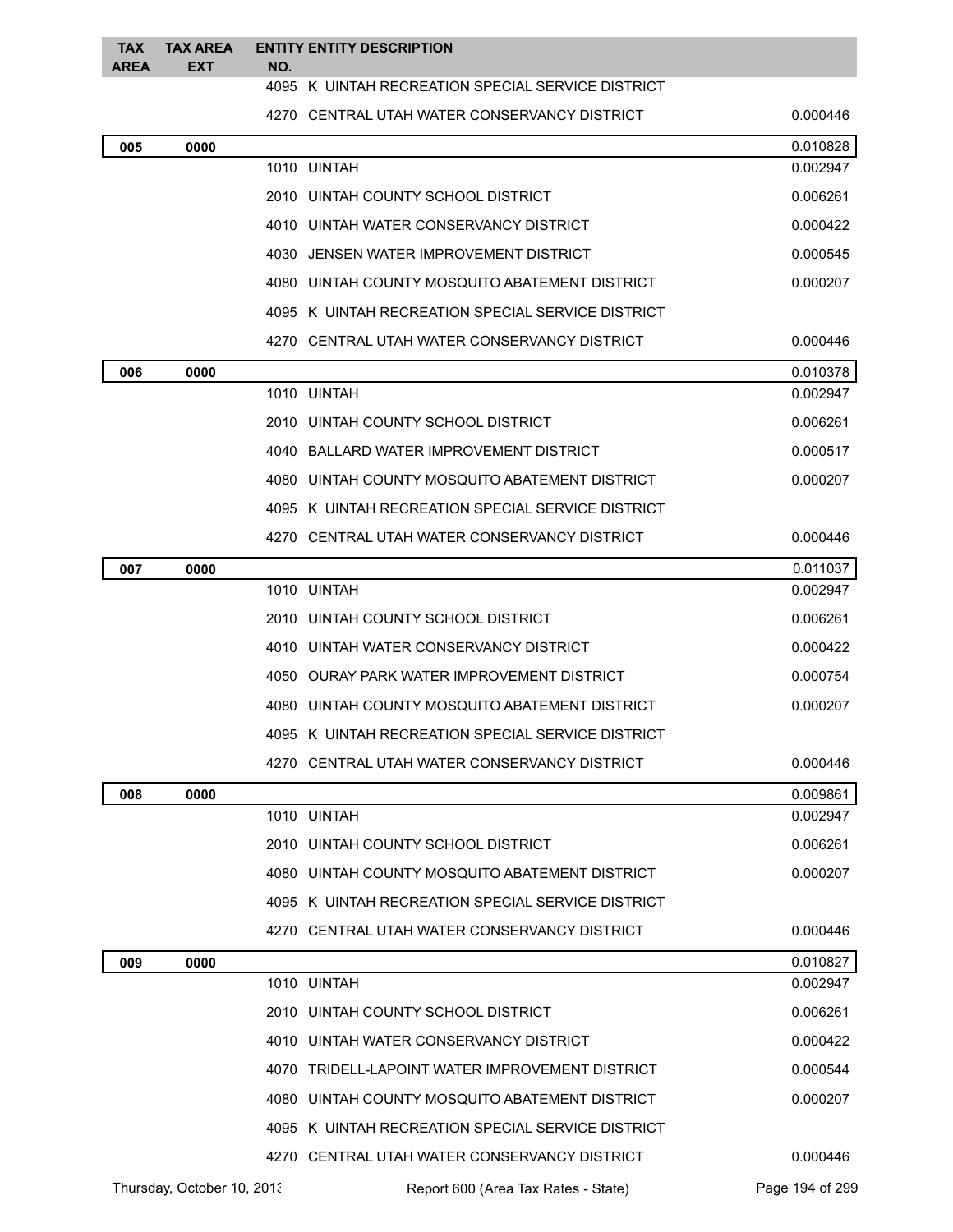| <b>TAX</b><br><b>AREA</b> | <b>TAX AREA</b><br>EXT | <b>ENTITY ENTITY DESCRIPTION</b><br>NO.               |          |
|---------------------------|------------------------|-------------------------------------------------------|----------|
| 010                       | 0000                   |                                                       | 0.010405 |
|                           |                        | 1010 UINTAH                                           | 0.002947 |
|                           |                        | 2010 UINTAH COUNTY SCHOOL DISTRICT                    | 0.006261 |
|                           |                        | 4070 TRIDELL-LAPOINT WATER IMPROVEMENT DISTRICT       | 0.000544 |
|                           |                        | 4080 UINTAH COUNTY MOSQUITO ABATEMENT DISTRICT        | 0.000207 |
|                           |                        | 4095 K UINTAH RECREATION SPECIAL SERVICE DISTRICT     |          |
|                           |                        | 4270 CENTRAL UTAH WATER CONSERVANCY DISTRICT          | 0.000446 |
| 011                       | 0000                   |                                                       | 0.012314 |
|                           |                        | 1010 UINTAH                                           | 0.002947 |
|                           |                        | 2010 UINTAH COUNTY SCHOOL DISTRICT                    | 0.006261 |
|                           |                        | 3010 BALLARD                                          | 0.002453 |
|                           |                        | 4080 UINTAH COUNTY MOSQUITO ABATEMENT DISTRICT        | 0.000207 |
|                           |                        | 4095 K UINTAH RECREATION SPECIAL SERVICE DISTRICT     |          |
|                           |                        | 4270 CENTRAL UTAH WATER CONSERVANCY DISTRICT          | 0.000446 |
| 012                       | 0000                   |                                                       | 0.012831 |
|                           |                        | 1010 UINTAH                                           | 0.002947 |
|                           |                        | 2010 UINTAH COUNTY SCHOOL DISTRICT                    | 0.006261 |
|                           |                        | 3010 BALLARD                                          | 0.002453 |
|                           |                        | 4040 BALLARD WATER IMPROVEMENT DISTRICT               | 0.000517 |
|                           |                        | 4080 UINTAH COUNTY MOSQUITO ABATEMENT DISTRICT        | 0.000207 |
|                           |                        | 4095 K UINTAH RECREATION SPECIAL SERVICE DISTRICT     |          |
|                           |                        | 4270 CENTRAL UTAH WATER CONSERVANCY DISTRICT          | 0.000446 |
| 014                       | 0000                   |                                                       | 0.010821 |
|                           |                        | 1010 UINTAH                                           | 0.002947 |
|                           |                        | 2010 UINTAH COUNTY SCHOOL DISTRICT                    | 0.006261 |
|                           |                        | 3020 NAPLES                                           | 0.000341 |
|                           |                        | 4010 UINTAH WATER CONSERVANCY DISTRICT                | 0.000422 |
|                           |                        | 4060 ASHLEY VALLEY WATER & SEWER IMPROVEMENT DISTRICT | 0.000197 |
|                           |                        | 4080 UINTAH COUNTY MOSQUITO ABATEMENT DISTRICT        | 0.000207 |
|                           |                        | 4095 K UINTAH RECREATION SPECIAL SERVICE DISTRICT     |          |
|                           |                        | 4270 CENTRAL UTAH WATER CONSERVANCY DISTRICT          | 0.000446 |
| 016                       | 0000                   |                                                       | 0.010283 |
|                           |                        | 1010 UINTAH                                           | 0.002947 |
|                           |                        | 2010 UINTAH COUNTY SCHOOL DISTRICT                    | 0.006261 |
|                           |                        | 4010 UINTAH WATER CONSERVANCY DISTRICT                | 0.000422 |
|                           |                        | 4080 UINTAH COUNTY MOSQUITO ABATEMENT DISTRICT        | 0.000207 |
|                           |                        | 4095 K UINTAH RECREATION SPECIAL SERVICE DISTRICT     |          |
|                           |                        | 4270 CENTRAL UTAH WATER CONSERVANCY DISTRICT          | 0.000446 |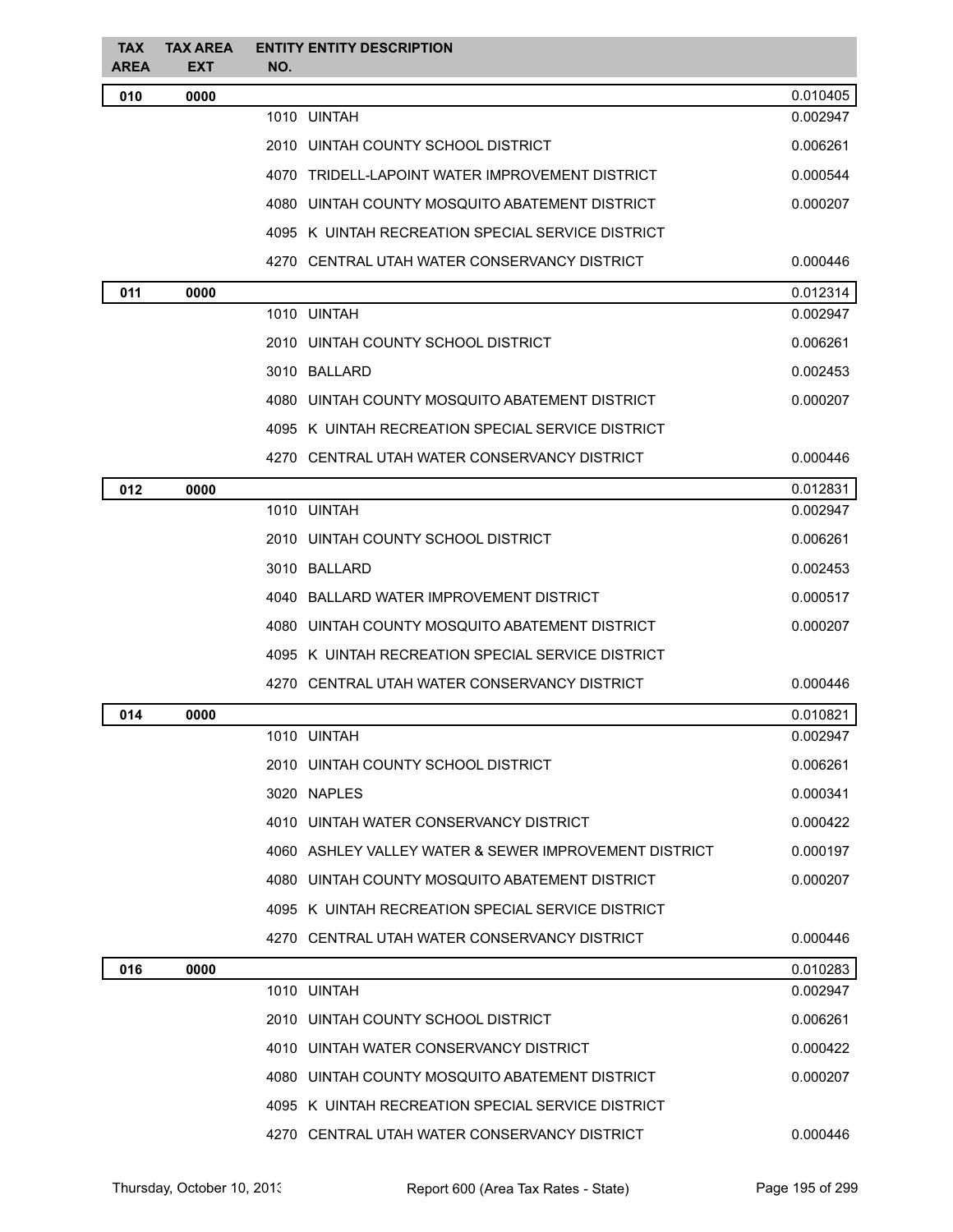| <b>TAX</b>  | <b>TAX AREA</b>            |     | <b>ENTITY ENTITY DESCRIPTION</b>                        |                 |
|-------------|----------------------------|-----|---------------------------------------------------------|-----------------|
| <b>AREA</b> | <b>EXT</b>                 | NO. | 4290 JOHNSON WATER DISTRICT                             |                 |
| 017         | 0000                       |     |                                                         | 0.009861        |
|             |                            |     | 1010 UINTAH                                             | 0.002947        |
|             |                            |     | 2010   UINTAH COUNTY SCHOOL DISTRICT                    | 0.006261        |
|             |                            |     | 4080 UINTAH COUNTY MOSQUITO ABATEMENT DISTRICT          | 0.000207        |
|             |                            |     | 4095 K UINTAH RECREATION SPECIAL SERVICE DISTRICT       |                 |
|             |                            |     | 4270   CENTRAL UTAH WATER CONSERVANCY DISTRICT          | 0.000446        |
|             |                            |     | 4290   JOHNSON WATER DISTRICT                           |                 |
| 022         | 0000                       |     |                                                         | 0.010821        |
|             |                            |     | 1010 UINTAH                                             | 0.002947        |
|             |                            |     | 2010 UINTAH COUNTY SCHOOL DISTRICT                      | 0.006261        |
|             |                            |     | 3020 NAPLES                                             | 0.000341        |
|             |                            |     | 4010 UINTAH WATER CONSERVANCY DISTRICT                  | 0.000422        |
|             |                            |     | 4060 ASHLEY VALLEY WATER & SEWER IMPROVEMENT DISTRICT   | 0.000197        |
|             |                            |     | 4080   UINTAH COUNTY MOSQUITO ABATEMENT DISTRICT        | 0.000207        |
|             |                            |     | 4090   HIGH COUNTRY SPECIAL IMPROVEMENT DISTRICT        |                 |
|             |                            |     | 4095 K UINTAH RECREATION SPECIAL SERVICE DISTRICT       |                 |
|             |                            |     | 4270   CENTRAL UTAH WATER CONSERVANCY DISTRICT          | 0.000446        |
| 023         | 0000                       |     |                                                         | 0.010907        |
|             |                            |     | 1010 UINTAH                                             | 0.002947        |
|             |                            |     | 2010 UINTAH COUNTY SCHOOL DISTRICT                      | 0.006261        |
|             |                            |     | 3030 VERNAL                                             | 0.000624        |
|             |                            |     | 4010 UINTAH WATER CONSERVANCY DISTRICT                  | 0.000422        |
|             |                            |     | 4080 UINTAH COUNTY MOSQUITO ABATEMENT DISTRICT          | 0.000207        |
|             |                            |     | 4095 K UINTAH RECREATION SPECIAL SERVICE DISTRICT       |                 |
|             |                            |     | 4270   CENTRAL UTAH WATER CONSERVANCY DISTRICT          | 0.000446        |
| 024         | 0000                       |     |                                                         | 0.011104        |
|             |                            |     | 1010 UINTAH                                             | 0.002947        |
|             |                            |     | 2010 UINTAH COUNTY SCHOOL DISTRICT                      | 0.006261        |
|             |                            |     | 3030 VERNAL                                             | 0.000624        |
|             |                            |     | 4010 UINTAH WATER CONSERVANCY DISTRICT                  | 0.000422        |
|             |                            |     | 4060   ASHLEY VALLEY WATER & SEWER IMPROVEMENT DISTRICT | 0.000197        |
|             |                            |     | 4080   UINTAH COUNTY MOSQUITO ABATEMENT DISTRICT        | 0.000207        |
|             |                            |     | 4095 K UINTAH RECREATION SPECIAL SERVICE DISTRICT       |                 |
|             |                            |     | 4270   CENTRAL UTAH WATER CONSERVANCY DISTRICT          | 0.000446        |
| 026         | 0000                       |     |                                                         | 0.011104        |
|             |                            |     | 1010 UINTAH                                             | 0.002947        |
|             |                            |     | 2010 UINTAH COUNTY SCHOOL DISTRICT                      | 0.006261        |
|             |                            |     | 3030 VERNAL                                             | 0.000624        |
|             | Thursday, October 10, 2013 |     | Report 600 (Area Tax Rates - State)                     | Page 196 of 299 |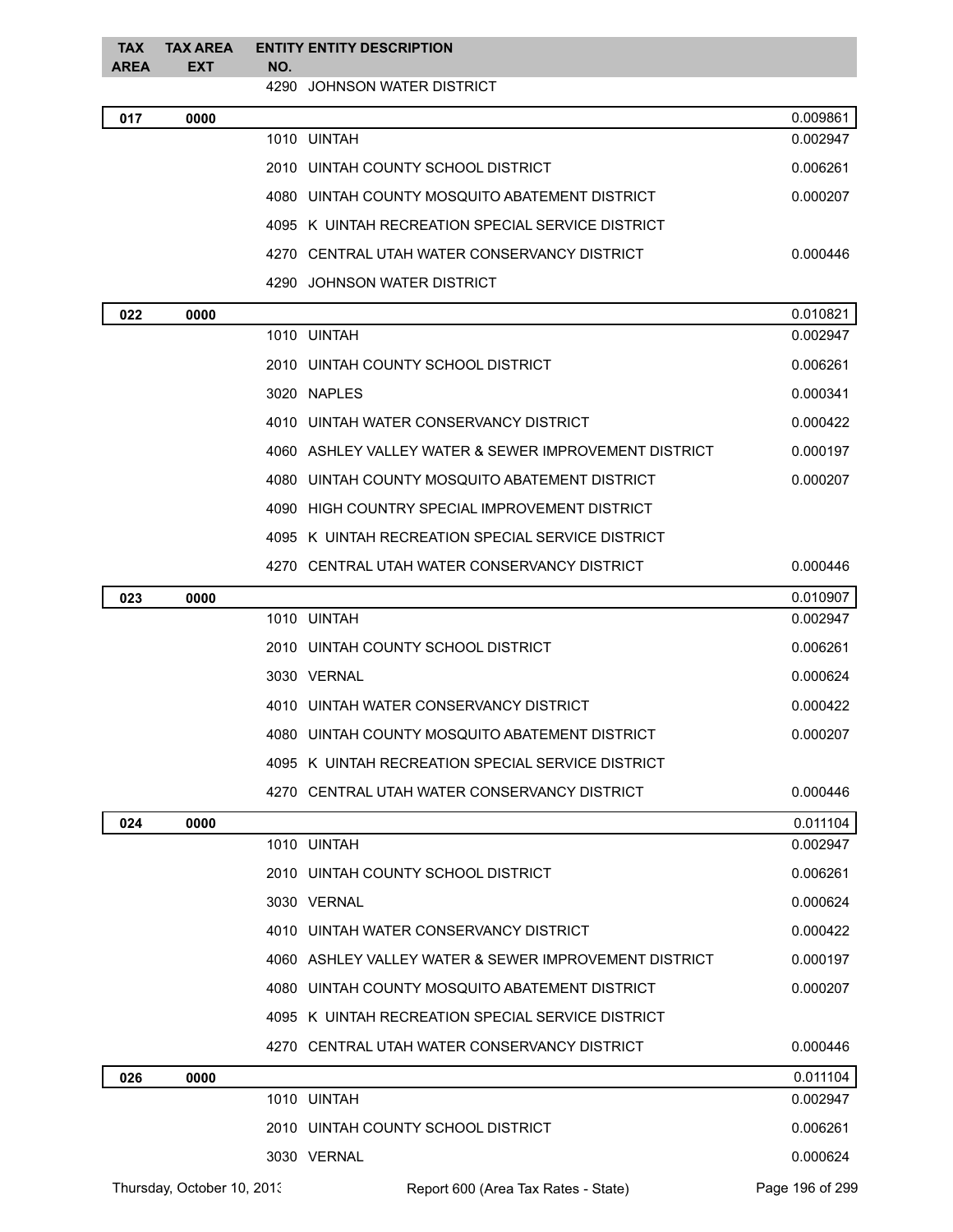| <b>TAX</b><br><b>AREA</b> | <b>TAX AREA</b><br><b>EXT</b> | NO. | <b>ENTITY ENTITY DESCRIPTION</b>                       |          |
|---------------------------|-------------------------------|-----|--------------------------------------------------------|----------|
|                           |                               |     | 4010 UINTAH WATER CONSERVANCY DISTRICT                 | 0.000422 |
|                           |                               |     | 4060 ASHI FY VALLEY WATER & SEWER IMPROVEMENT DISTRICT | 0.000197 |
|                           |                               |     | 4080 UINTAH COUNTY MOSQUITO ABATEMENT DISTRICT         | 0.000207 |
|                           |                               |     | 4095 K UINTAH RECREATION SPECIAL SERVICE DISTRICT      |          |
|                           |                               |     | 4270 CENTRAL UTAH WATER CONSERVANCY DISTRICT           | 0.000446 |
| 028                       | 0000                          |     |                                                        | 0.010821 |
|                           |                               |     | 1010 UINTAH                                            | 0.002947 |
|                           |                               |     | 2010 UINTAH COUNTY SCHOOL DISTRICT                     | 0.006261 |
|                           |                               |     | 3020 NAPLES                                            | 0.000341 |
|                           |                               |     | 4010 UINTAH WATER CONSERVANCY DISTRICT                 | 0.000422 |
|                           |                               |     | 4060 ASHI FY VALLEY WATER & SEWER IMPROVEMENT DISTRICT | 0.000197 |
|                           |                               |     | 4080 UINTAH COUNTY MOSQUITO ABATEMENT DISTRICT         | 0.000207 |
|                           |                               |     | 4095 K UINTAH RECREATION SPECIAL SERVICE DISTRICT      |          |
|                           |                               |     | 4270 CENTRAL UTAH WATER CONSERVANCY DISTRICT           | 0.000446 |

## **UTAH COUNTY**

| 010 | 0000 |                                                   | 0.012876 |
|-----|------|---------------------------------------------------|----------|
|     |      | 1010 UTAH                                         | 0.001259 |
|     |      | 2010 ALPINE SCHOOL DISTRICT                       | 0.008699 |
|     |      | 3090 LEHI                                         | 0.002432 |
|     |      | 4020 LEHI METROPOLITAN WATER DISTRICT             | 0.000012 |
|     |      | 4080 NORTH UTAH COUNTY WATER CONSERVANCY DISTRICT | 0.000028 |
|     |      | 4100 TIMPANOGAS SPECIAL SERVICE DISTRICT          |          |
|     |      | 4250 CENTRAL UTAH WATER CONSERVANCY               | 0.000446 |
| 010 | 0001 |                                                   | 0.012876 |
|     |      | 1010 UTAH                                         | 0.001259 |
|     |      | 2010 ALPINE SCHOOL DISTRICT                       | 0.008699 |
|     |      | 3090 LEHI                                         | 0.002432 |
|     |      | 4020 LEHI METROPOLITAN WATER DISTRICT             | 0.000012 |
|     |      | 4080 NORTH UTAH COUNTY WATER CONSERVANCY DISTRICT | 0.000028 |
|     |      | 4100 TIMPANOGAS SPECIAL SERVICE DISTRICT          |          |
|     |      | 4250 CENTRAL UTAH WATER CONSERVANCY               | 0.000446 |
| 010 | 0002 |                                                   | 0.012876 |
|     |      | 1010 UTAH                                         | 0.001259 |
|     |      | 2010 ALPINE SCHOOL DISTRICT                       | 0.008699 |
|     |      | 3090 LEHI                                         | 0.002432 |
|     |      | 4020 LEHI METROPOLITAN WATER DISTRICT             | 0.000012 |
|     |      | 4080 NORTH UTAH COUNTY WATER CONSERVANCY DISTRICT | 0.000028 |
|     |      | 4100 TIMPANOGAS SPECIAL SERVICE DISTRICT          |          |

Thursday, October 10, 2013 Report 600 (Area Tax Rates - State) Page 197 of 299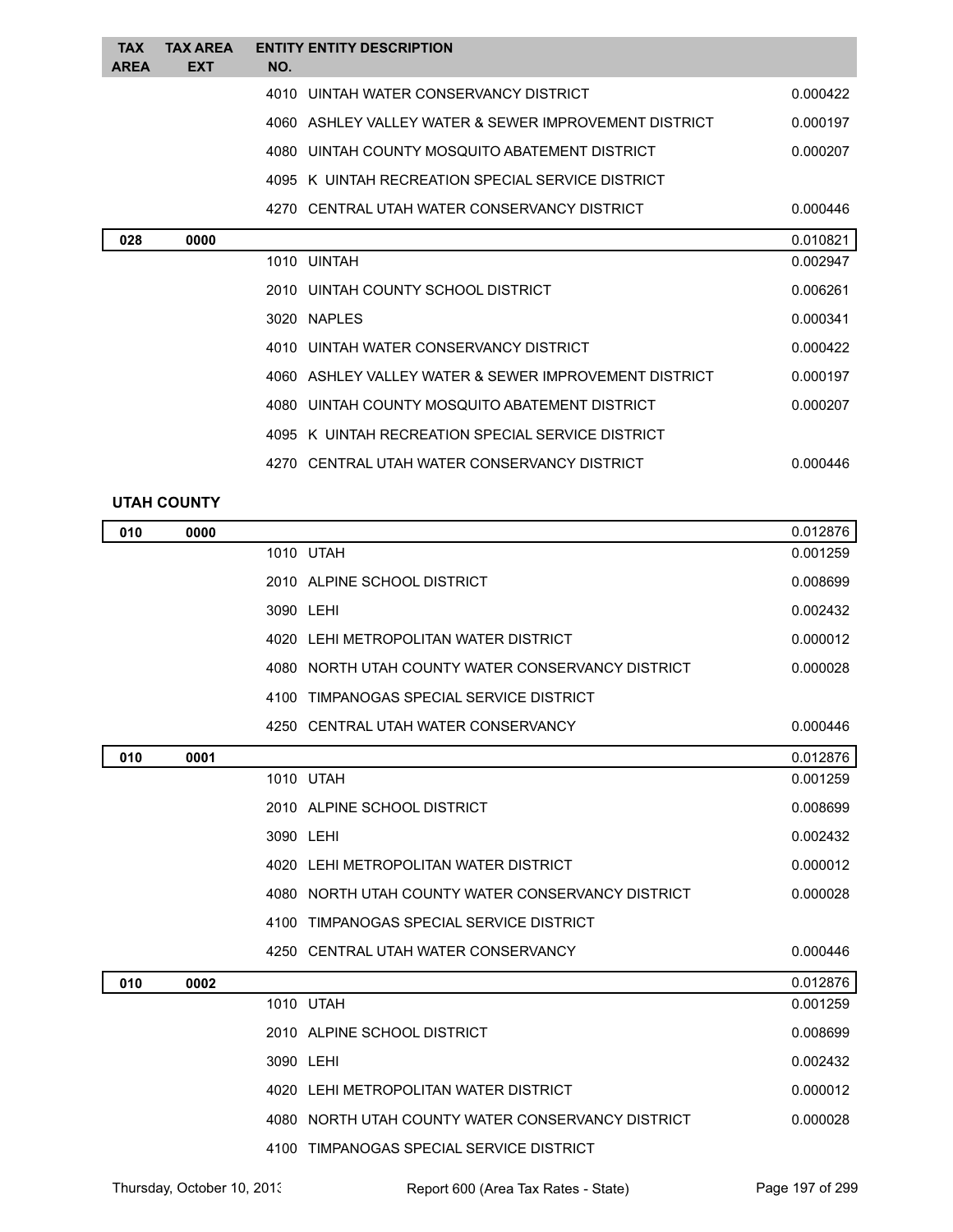| TAX<br><b>AREA</b> | TAX AREA<br><b>EXT</b> | <b>ENTITY ENTITY DESCRIPTION</b><br>NO.           |          |
|--------------------|------------------------|---------------------------------------------------|----------|
|                    |                        | 4250 CENTRAL UTAH WATER CONSERVANCY               | 0.000446 |
| 010                | 0003                   |                                                   | 0.012876 |
|                    |                        | 1010 UTAH                                         | 0.001259 |
|                    |                        | 2010 ALPINE SCHOOL DISTRICT                       | 0.008699 |
|                    |                        | 3090 LEHI                                         | 0.002432 |
|                    |                        | 4020 LEHI METROPOLITAN WATER DISTRICT             | 0.000012 |
|                    |                        | 4080 NORTH UTAH COUNTY WATER CONSERVANCY DISTRICT | 0.000028 |
|                    |                        | 4100 TIMPANOGAS SPECIAL SERVICE DISTRICT          |          |
|                    |                        | 4250 CENTRAL UTAH WATER CONSERVANCY               | 0.000446 |
| 010                | 0004                   |                                                   | 0.012876 |
|                    |                        | 1010 UTAH                                         | 0.001259 |
|                    |                        | 2010 ALPINE SCHOOL DISTRICT                       | 0.008699 |
|                    |                        | 3090 LEHI                                         | 0.002432 |
|                    |                        | 4020 LEHI METROPOLITAN WATER DISTRICT             | 0.000012 |
|                    |                        | 4080 NORTH UTAH COUNTY WATER CONSERVANCY DISTRICT | 0.000028 |
|                    |                        | 4100 TIMPANOGAS SPECIAL SERVICE DISTRICT          |          |
|                    |                        | 4250 CENTRAL UTAH WATER CONSERVANCY               | 0.000446 |
| 010                | 0005                   |                                                   | 0.012876 |
|                    |                        | 1010 UTAH                                         | 0.001259 |
|                    |                        | 2010 ALPINE SCHOOL DISTRICT                       | 0.008699 |
|                    |                        | 3090 LEHI                                         | 0.002432 |
|                    |                        | 4020 LEHI METROPOLITAN WATER DISTRICT             | 0.000012 |
|                    |                        | 4080 NORTH UTAH COUNTY WATER CONSERVANCY DISTRICT | 0.000028 |
|                    |                        | 4100 TIMPANOGAS SPECIAL SERVICE DISTRICT          |          |
|                    |                        | 4250 CENTRAL UTAH WATER CONSERVANCY               | 0.000446 |
| 011                | 0000                   |                                                   | 0.012848 |
|                    |                        | 1010 UTAH                                         | 0.001259 |
|                    |                        | 2010 ALPINE SCHOOL DISTRICT                       | 0.008699 |
|                    |                        | 3090 LEHI                                         | 0.002432 |
|                    |                        | 4020 LEHI METROPOLITAN WATER DISTRICT             | 0.000012 |
|                    |                        | 4250 CENTRAL UTAH WATER CONSERVANCY               | 0.000446 |
| 014                | 0000                   |                                                   | 0.012715 |
|                    |                        | 1010 UTAH                                         | 0.001259 |
|                    |                        | 2010 ALPINE SCHOOL DISTRICT                       | 0.008699 |
|                    |                        | 3045 DRAPER                                       | 0.001887 |
|                    |                        | 4080 NORTH UTAH COUNTY WATER CONSERVANCY DISTRICT | 0.000028 |
|                    |                        | 4250 CENTRAL UTAH WATER CONSERVANCY               | 0.000446 |
|                    |                        | 4320 SOUTH VALLEY SEWER DISTRICT                  | 0.000396 |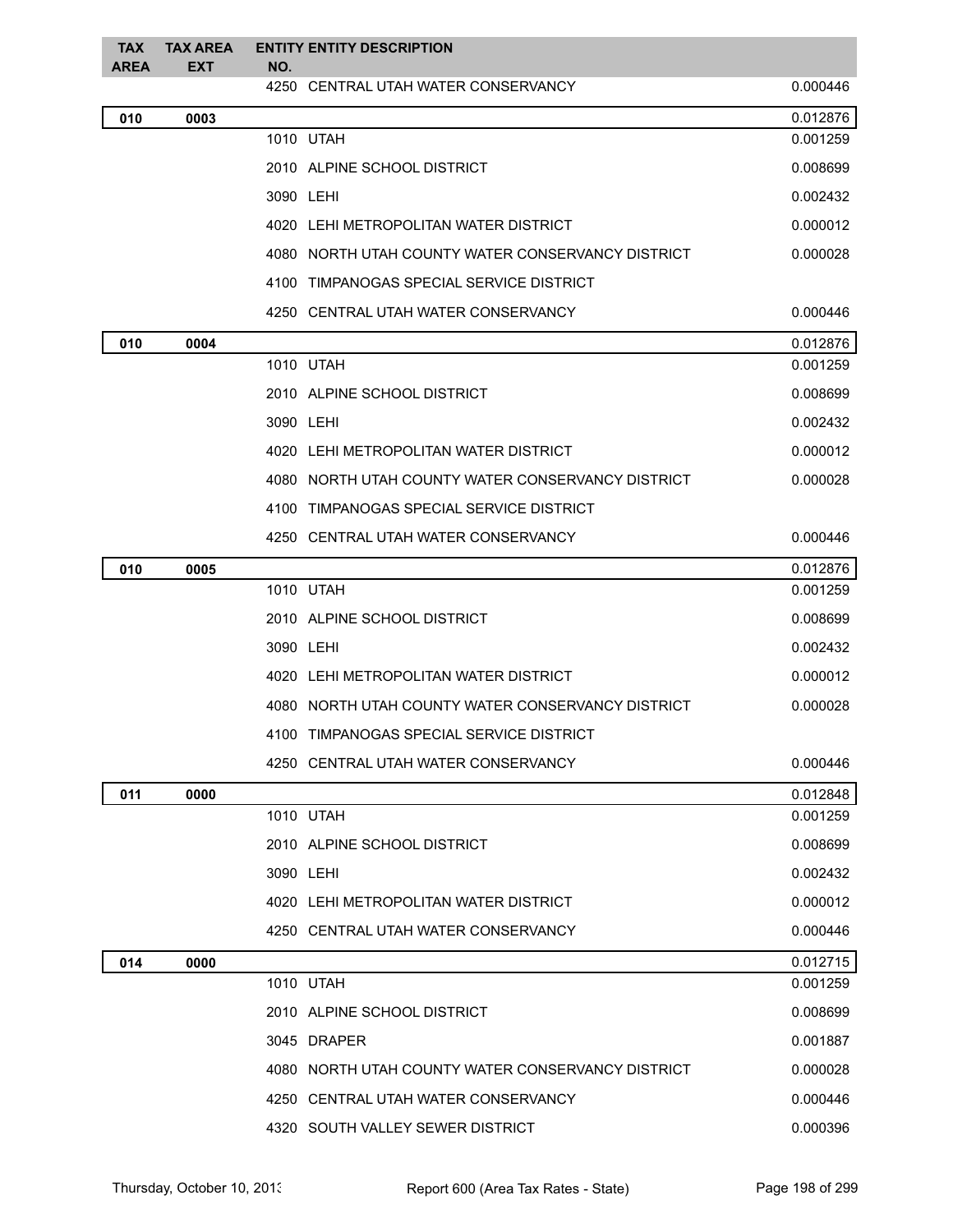| <b>TAX</b><br><b>AREA</b> | <b>TAX AREA</b><br><b>EXT</b> | <b>ENTITY ENTITY DESCRIPTION</b><br>NO.           |          |
|---------------------------|-------------------------------|---------------------------------------------------|----------|
| 017                       | 0000                          |                                                   | 0.012319 |
|                           |                               | 1010 UTAH                                         | 0.001259 |
|                           |                               | 2010 ALPINE SCHOOL DISTRICT                       | 0.008699 |
|                           |                               | 3045 DRAPER                                       | 0.001887 |
|                           |                               | 4080 NORTH UTAH COUNTY WATER CONSERVANCY DISTRICT | 0.000028 |
|                           |                               | 4250 CENTRAL UTAH WATER CONSERVANCY               | 0.000446 |
| 018                       | 0000                          |                                                   | 0.016103 |
|                           |                               | 1010 UTAH                                         | 0.001259 |
|                           |                               | 2010 ALPINE SCHOOL DISTRICT                       | 0.008699 |
|                           |                               | 3045 DRAPER                                       | 0.001887 |
|                           |                               | 4080 NORTH UTAH COUNTY WATER CONSERVANCY DISTRICT | 0.000028 |
|                           |                               | 4100 TIMPANOGAS SPECIAL SERVICE DISTRICT          |          |
|                           |                               | 4145 JORDAN VALLEY WATER CONSERVANCY DISTRICT     | 0.000424 |
|                           |                               | 4250 CENTRAL UTAH WATER CONSERVANCY               | 0.000446 |
|                           |                               | 4305 TRAVERSE RIDGE SPECIAL SERVICE DISTRICT      | 0.003360 |
| 019                       | 0000                          |                                                   | 0.016499 |
|                           |                               | 1010 UTAH                                         | 0.001259 |
|                           |                               | 2010 ALPINE SCHOOL DISTRICT                       | 0.008699 |
|                           |                               | 3045 DRAPER                                       | 0.001887 |
|                           |                               | 4080 NORTH UTAH COUNTY WATER CONSERVANCY DISTRICT | 0.000028 |
|                           |                               | 4145 JORDAN VALLEY WATER CONSERVANCY DISTRICT     | 0.000424 |
|                           |                               | 4250 CENTRAL UTAH WATER CONSERVANCY               | 0.000446 |
|                           |                               | 4305 TRAVERSE RIDGE SPECIAL SERVICE DISTRICT      | 0.003360 |
|                           |                               | 4320 SOUTH VALLEY SEWER DISTRICT                  | 0.000396 |
| 020                       | 0001                          |                                                   | 0.013110 |
|                           |                               | 1010 UTAH                                         | 0.001259 |
|                           |                               | 2010 ALPINE SCHOOL DISTRICT                       | 0.008699 |
|                           |                               | 4080 NORTH UTAH COUNTY WATER CONSERVANCY DISTRICT | 0.000028 |
|                           |                               | 4090 UTAH COUNTY SERVICE AREA #6                  | 0.001472 |
|                           |                               | 4110 UTAH COUNTY SERVICE AREA#7                   | 0.000877 |
|                           |                               | 4120 UTAH COUNTY SERVICE AREA #8                  | 0.000329 |
|                           |                               | 4250 CENTRAL UTAH WATER CONSERVANCY               | 0.000446 |
|                           |                               | 4315 ALPINE COVE WATER SPECIAL SERVICE DISTRICT   |          |
| 020                       | 0002                          |                                                   | 0.013110 |
|                           |                               | 1010 UTAH                                         | 0.001259 |
|                           |                               | 2010 ALPINE SCHOOL DISTRICT                       | 0.008699 |
|                           |                               | 4080 NORTH UTAH COUNTY WATER CONSERVANCY DISTRICT | 0.000028 |
|                           |                               | 4090 UTAH COUNTY SERVICE AREA #6                  | 0.001472 |
|                           |                               | 4110 UTAH COUNTY SERVICE AREA#7                   | 0.000877 |
|                           |                               |                                                   |          |

Thursday, October 10, 2013 Report 600 (Area Tax Rates - State) Page 199 of 299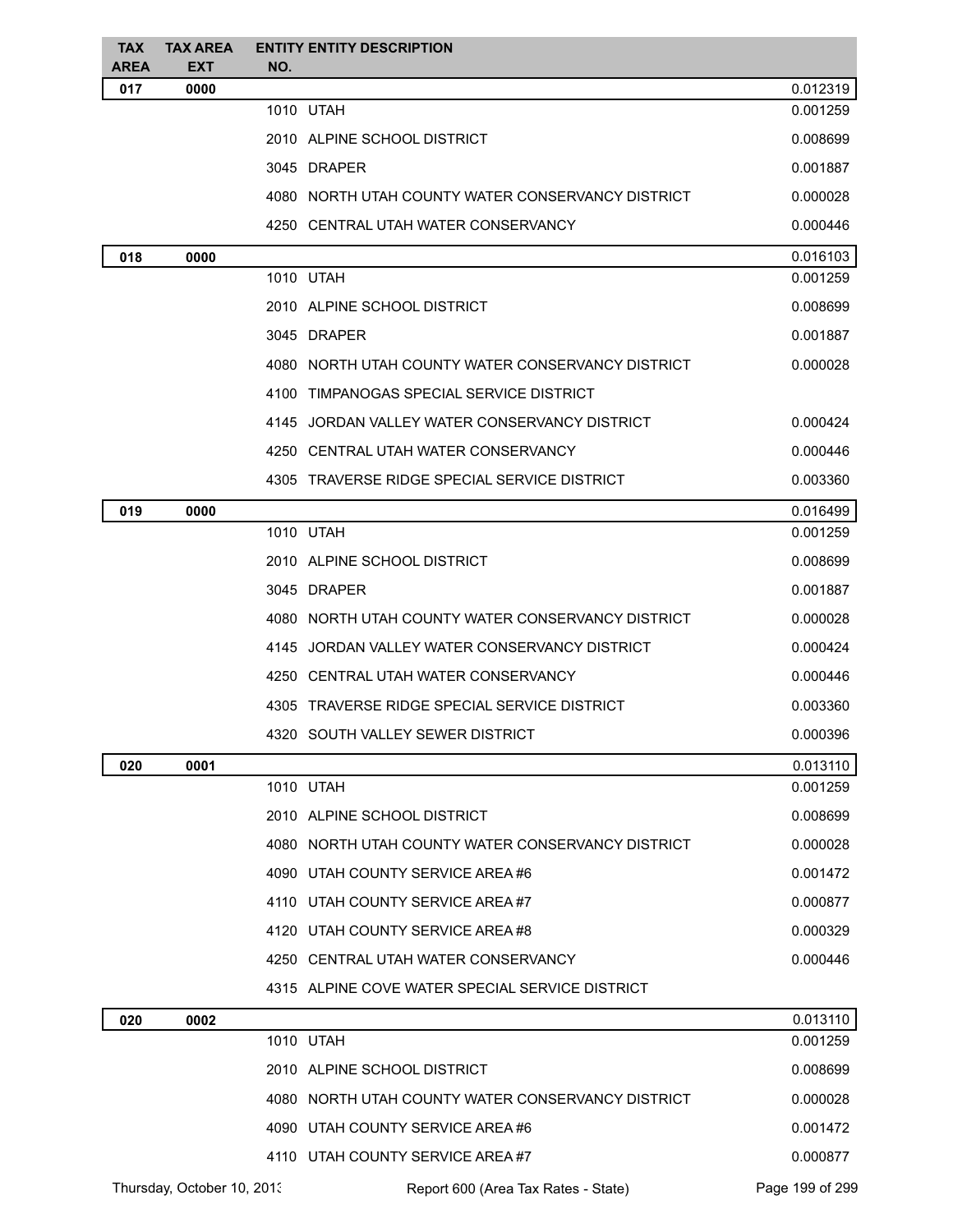| TAX<br><b>AREA</b> | TAX AREA<br><b>EXT</b> | <b>ENTITY ENTITY DESCRIPTION</b><br>NO.           |          |
|--------------------|------------------------|---------------------------------------------------|----------|
|                    |                        | 4120 UTAH COUNTY SERVICE AREA #8                  | 0.000329 |
|                    |                        | 4250 CENTRAL UTAH WATER CONSERVANCY               | 0.000446 |
| 020                | 0003                   |                                                   | 0.013110 |
|                    |                        | 1010 UTAH                                         | 0.001259 |
|                    |                        | 2010 ALPINE SCHOOL DISTRICT                       | 0.008699 |
|                    |                        | 4080 NORTH UTAH COUNTY WATER CONSERVANCY DISTRICT | 0.000028 |
|                    |                        | 4090 UTAH COUNTY SERVICE AREA#6                   | 0.001472 |
|                    |                        | 4110 UTAH COUNTY SERVICE AREA#7                   | 0.000877 |
|                    |                        | 4120 UTAH COUNTY SERVICE AREA#8                   | 0.000329 |
|                    |                        | 4250 CENTRAL UTAH WATER CONSERVANCY               | 0.000446 |
| 021                | 0000                   |                                                   | 0.013305 |
|                    |                        | 1010 UTAH                                         | 0.001259 |
|                    |                        | 2010 ALPINE SCHOOL DISTRICT                       | 0.008699 |
|                    |                        | 3040 CEDAR HILLS                                  | 0.002873 |
|                    |                        | 4080 NORTH UTAH COUNTY WATER CONSERVANCY DISTRICT | 0.000028 |
|                    |                        | TIMPANOGAS SPECIAL SERVICE DISTRICT<br>4100       |          |
|                    |                        | 4250 CENTRAL UTAH WATER CONSERVANCY               | 0.000446 |
| 021                | 0001                   |                                                   | 0.013305 |
|                    |                        | 1010 UTAH                                         | 0.001259 |
|                    |                        | 2010 ALPINE SCHOOL DISTRICT                       | 0.008699 |
|                    |                        | 3040 CEDAR HILLS                                  | 0.002873 |
|                    |                        | 4080 NORTH UTAH COUNTY WATER CONSERVANCY DISTRICT | 0.000028 |
|                    |                        | 4250 CENTRAL UTAH WATER CONSERVANCY               | 0.000446 |
| 025                | 0000                   |                                                   | 0.012381 |
|                    |                        | 1010 UTAH                                         | 0.001259 |
|                    |                        | 2010 ALPINE SCHOOL DISTRICT                       | 0.008699 |
|                    |                        | 4080 NORTH UTAH COUNTY WATER CONSERVANCY DISTRICT | 0.000028 |
|                    |                        | 4090 UTAH COUNTY SERVICE AREA#6                   | 0.001472 |
|                    |                        | 4120 UTAH COUNTY SERVICE AREA #8                  | 0.000329 |
|                    |                        | 4130 UTAH COUNTY SERVICE AREA#9                   | 0.000148 |
|                    |                        | 4250 CENTRAL UTAH WATER CONSERVANCY               | 0.000446 |
| 025                | 0001                   |                                                   | 0.012381 |
|                    |                        | 1010 UTAH                                         | 0.001259 |
|                    |                        | 2010 ALPINE SCHOOL DISTRICT                       | 0.008699 |
|                    |                        | 4080 NORTH UTAH COUNTY WATER CONSERVANCY DISTRICT | 0.000028 |
|                    |                        | 4090 UTAH COUNTY SERVICE AREA #6                  | 0.001472 |
|                    |                        | 4120 UTAH COUNTY SERVICE AREA#8                   | 0.000329 |
|                    |                        | 4130 UTAH COUNTY SERVICE AREA #9                  | 0.000148 |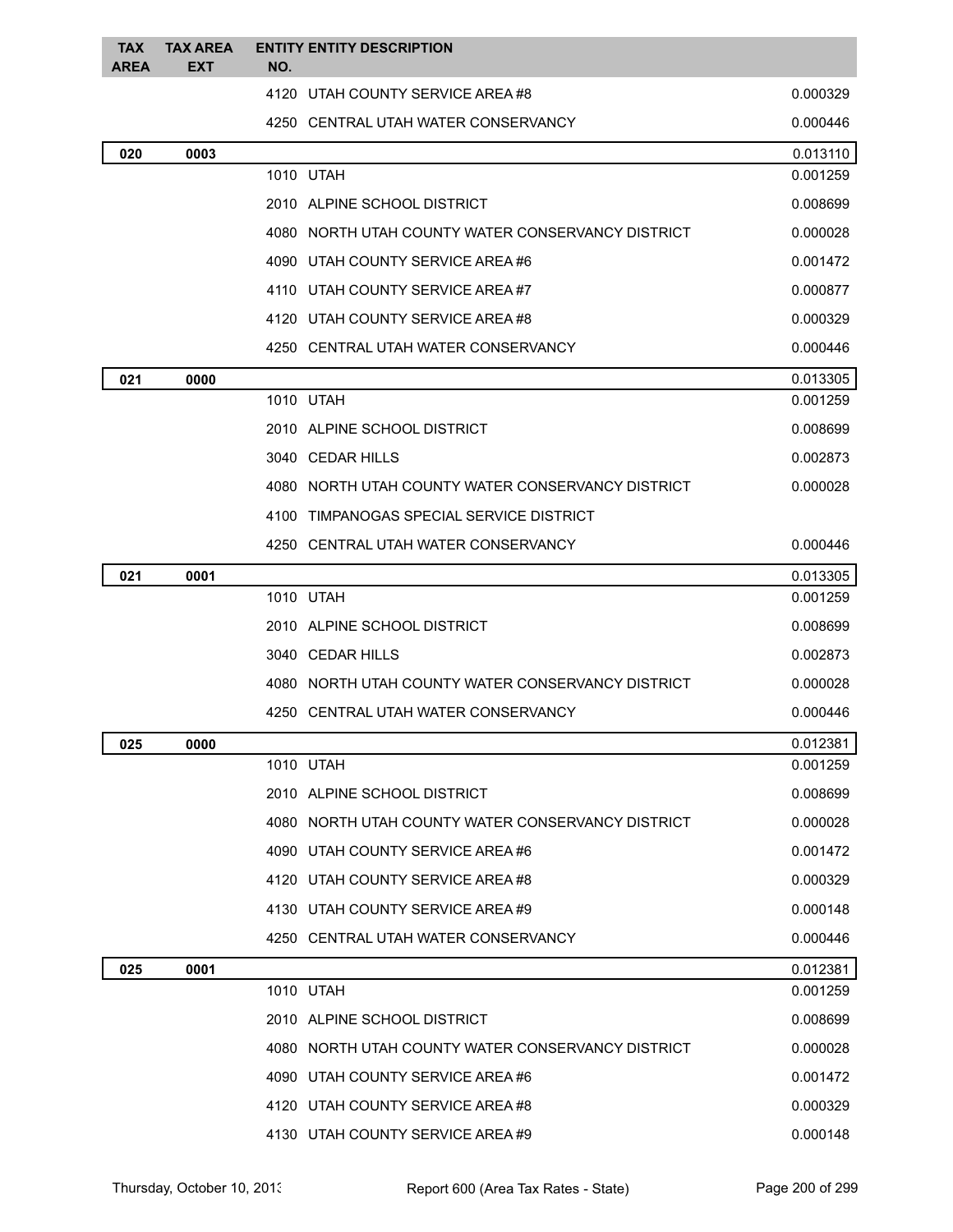| <b>TAX</b><br><b>AREA</b> | <b>TAX AREA</b><br>EXT | <b>ENTITY ENTITY DESCRIPTION</b><br>NO. |          |
|---------------------------|------------------------|-----------------------------------------|----------|
|                           |                        | 4250 CENTRAL UTAH WATER CONSERVANCY     | 0.000446 |
| 030                       | 0001                   |                                         | 0.013082 |
|                           |                        | 1010 UTAH                               | 0.001259 |
|                           |                        | 2010 ALPINE SCHOOL DISTRICT             | 0.008699 |
|                           |                        | 4090 UTAH COUNTY SERVICE AREA#6         | 0.001472 |
|                           |                        | 4110 UTAH COUNTY SERVICE AREA#7         | 0.000877 |
|                           |                        | 4120 UTAH COUNTY SERVICE AREA #8        | 0.000329 |
|                           |                        | 4250 CENTRAL UTAH WATER CONSERVANCY     | 0.000446 |
| 030                       | 0002                   |                                         | 0.013082 |
|                           |                        | 1010 UTAH                               | 0.001259 |
|                           |                        | 2010 ALPINE SCHOOL DISTRICT             | 0.008699 |
|                           |                        | 4090 UTAH COUNTY SERVICE AREA #6        | 0.001472 |
|                           |                        | 4110 UTAH COUNTY SERVICE AREA#7         | 0.000877 |
|                           |                        | 4120 UTAH COUNTY SERVICE AREA#8         | 0.000329 |
|                           |                        | 4250 CENTRAL UTAH WATER CONSERVANCY     | 0.000446 |
| 032                       | 0002                   |                                         | 0.002192 |
|                           |                        | 4400 SALT LAKE VALLEY FIRE SERVICE AREA | 0.002192 |
| 034                       | 0000                   |                                         | 0.012323 |
|                           |                        | 1010 UTAH                               | 0.001259 |
|                           |                        | 2010 ALPINE SCHOOL DISTRICT             | 0.008699 |
|                           |                        | 3025 BLUFFDALE                          | 0.001523 |
|                           |                        | 4250 CENTRAL UTAH WATER CONSERVANCY     | 0.000446 |
|                           |                        | 4320 SOUTH VALLEY SEWER DISTRICT        | 0.000396 |
| 035                       | 0001                   |                                         | 0.012353 |
|                           |                        | 1010 UTAH                               | 0.001259 |
|                           |                        | 2010 ALPINE SCHOOL DISTRICT             | 0.008699 |
|                           |                        | 4090 UTAH COUNTY SERVICE AREA #6        | 0.001472 |
|                           |                        | 4120 UTAH COUNTY SERVICE AREA#8         | 0.000329 |
|                           |                        | 4130 UTAH COUNTY SERVICE AREA #9        | 0.000148 |
|                           |                        | 4250 CENTRAL UTAH WATER CONSERVANCY     | 0.000446 |
| 035                       | 0002                   |                                         | 0.012353 |
|                           |                        | 1010 UTAH                               | 0.001259 |
|                           |                        | 2010 ALPINE SCHOOL DISTRICT             | 0.008699 |
|                           |                        | 4090 UTAH COUNTY SERVICE AREA #6        | 0.001472 |
|                           |                        | 4120 UTAH COUNTY SERVICE AREA #8        | 0.000329 |
|                           |                        | 4130 UTAH COUNTY SERVICE AREA #9        | 0.000148 |
|                           |                        | 4250 CENTRAL UTAH WATER CONSERVANCY     | 0.000446 |
| 035                       | 0003                   |                                         | 0.013230 |
|                           |                        | 1010 UTAH                               | 0.001259 |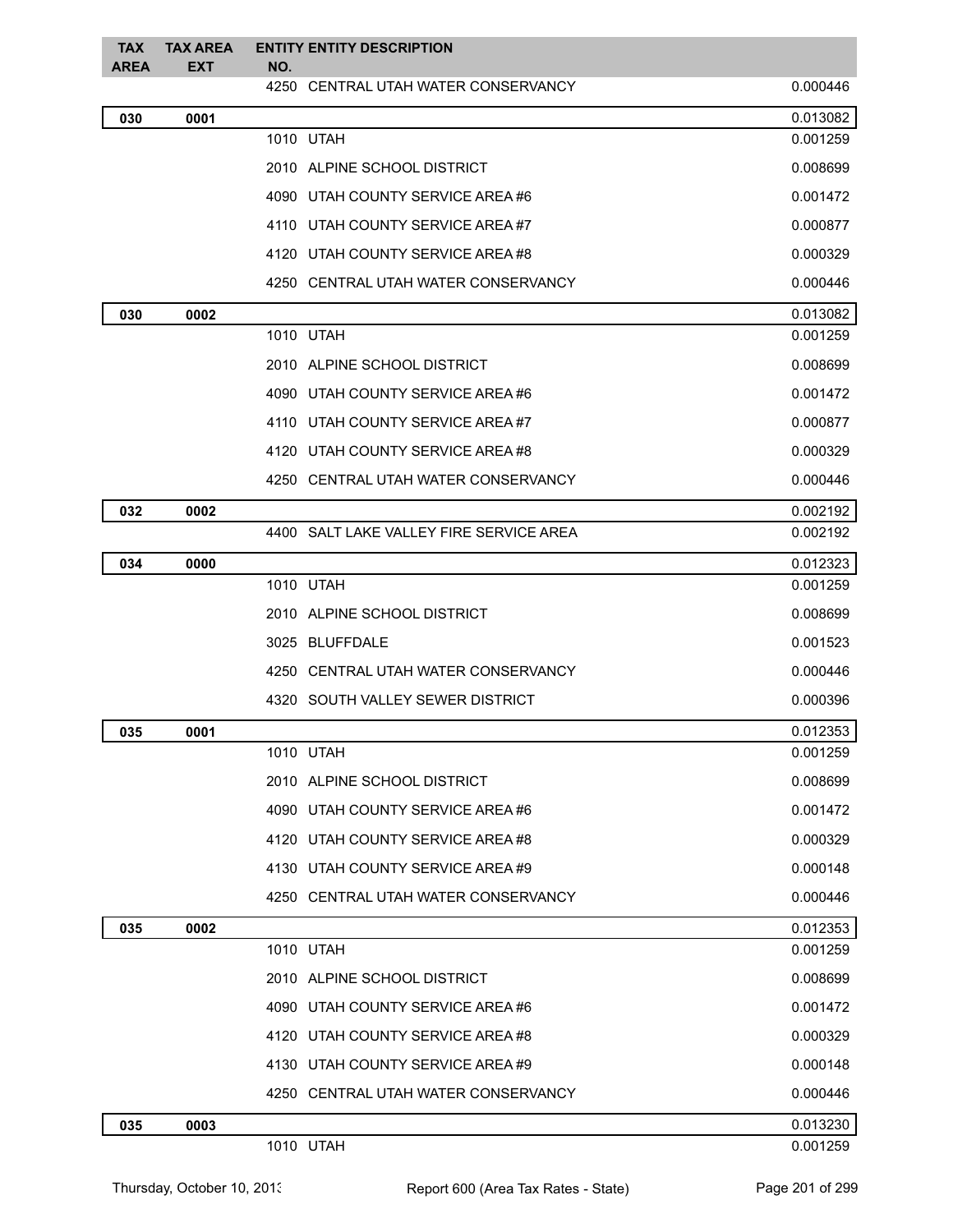| <b>TAX</b><br>AREA | <b>TAX AREA</b><br><b>EXT</b> | <b>ENTITY ENTITY DESCRIPTION</b><br>NO.  |          |
|--------------------|-------------------------------|------------------------------------------|----------|
|                    |                               | 2010 ALPINE SCHOOL DISTRICT              | 0.008699 |
|                    |                               | 4090 UTAH COUNTY SERVICE AREA#6          | 0.001472 |
|                    |                               | 4110 UTAH COUNTY SERVICE AREA#7          | 0.000877 |
|                    |                               | 4120 UTAH COUNTY SERVICE AREA#8          | 0.000329 |
|                    |                               | 4130 UTAH COUNTY SERVICE AREA #9         | 0.000148 |
|                    |                               | 4250 CENTRAL UTAH WATER CONSERVANCY      | 0.000446 |
| 038                | 0000                          |                                          | 0.013976 |
|                    |                               | 1010 UTAH                                | 0.001259 |
|                    |                               | 2010 ALPINE SCHOOL DISTRICT              | 0.008699 |
|                    |                               | 3047 EAGLE MOUNTAIN                      | 0.001380 |
|                    |                               | 4100 TIMPANOGAS SPECIAL SERVICE DISTRICT |          |
|                    |                               | 4250 CENTRAL UTAH WATER CONSERVANCY      | 0.000446 |
|                    |                               | 4400 SALT LAKE VALLEY FIRE SERVICE AREA  | 0.002192 |
| 038                | 0001                          |                                          | 0.013976 |
|                    |                               | 1010 UTAH                                | 0.001259 |
|                    |                               | 2010 ALPINE SCHOOL DISTRICT              | 0.008699 |
|                    |                               | 3047 EAGLE MOUNTAIN                      | 0.001380 |
|                    |                               | 4250 CENTRAL UTAH WATER CONSERVANCY      | 0.000446 |
|                    |                               | 4400 SALT LAKE VALLEY FIRE SERVICE AREA  | 0.002192 |
| 038                | 0002                          |                                          | 0.011784 |
|                    |                               | 1010 UTAH                                | 0.001259 |
|                    |                               | 2010 ALPINE SCHOOL DISTRICT              | 0.008699 |
|                    |                               | 3047 EAGLE MOUNTAIN                      | 0.001380 |
|                    |                               | 4150 WHITE HILLS SPECIAL DISTRICT        |          |
|                    |                               | 4250   CENTRAL UTAH WATER CONSERVANCY    | 0.000446 |
| 038                | 0003                          |                                          | 0.013976 |
|                    |                               | 1010 UTAH                                | 0.001259 |
|                    |                               | 2010 ALPINE SCHOOL DISTRICT              | 0.008699 |
|                    |                               | 3047 EAGLE MOUNTAIN                      | 0.001380 |
|                    |                               | 4250 CENTRAL UTAH WATER CONSERVANCY      | 0.000446 |
|                    |                               | 4400 SALT LAKE VALLEY FIRE SERVICE AREA  | 0.002192 |
| 038                | 0004                          |                                          | 0.013976 |
|                    |                               | 1010 UTAH                                | 0.001259 |
|                    |                               | 2010 ALPINE SCHOOL DISTRICT              | 0.008699 |
|                    |                               | 3047 EAGLE MOUNTAIN                      | 0.001380 |
|                    |                               | 4100 TIMPANOGAS SPECIAL SERVICE DISTRICT |          |
|                    |                               | 4250 CENTRAL UTAH WATER CONSERVANCY      | 0.000446 |
|                    |                               | 4400 SALT LAKE VALLEY FIRE SERVICE AREA  | 0.002192 |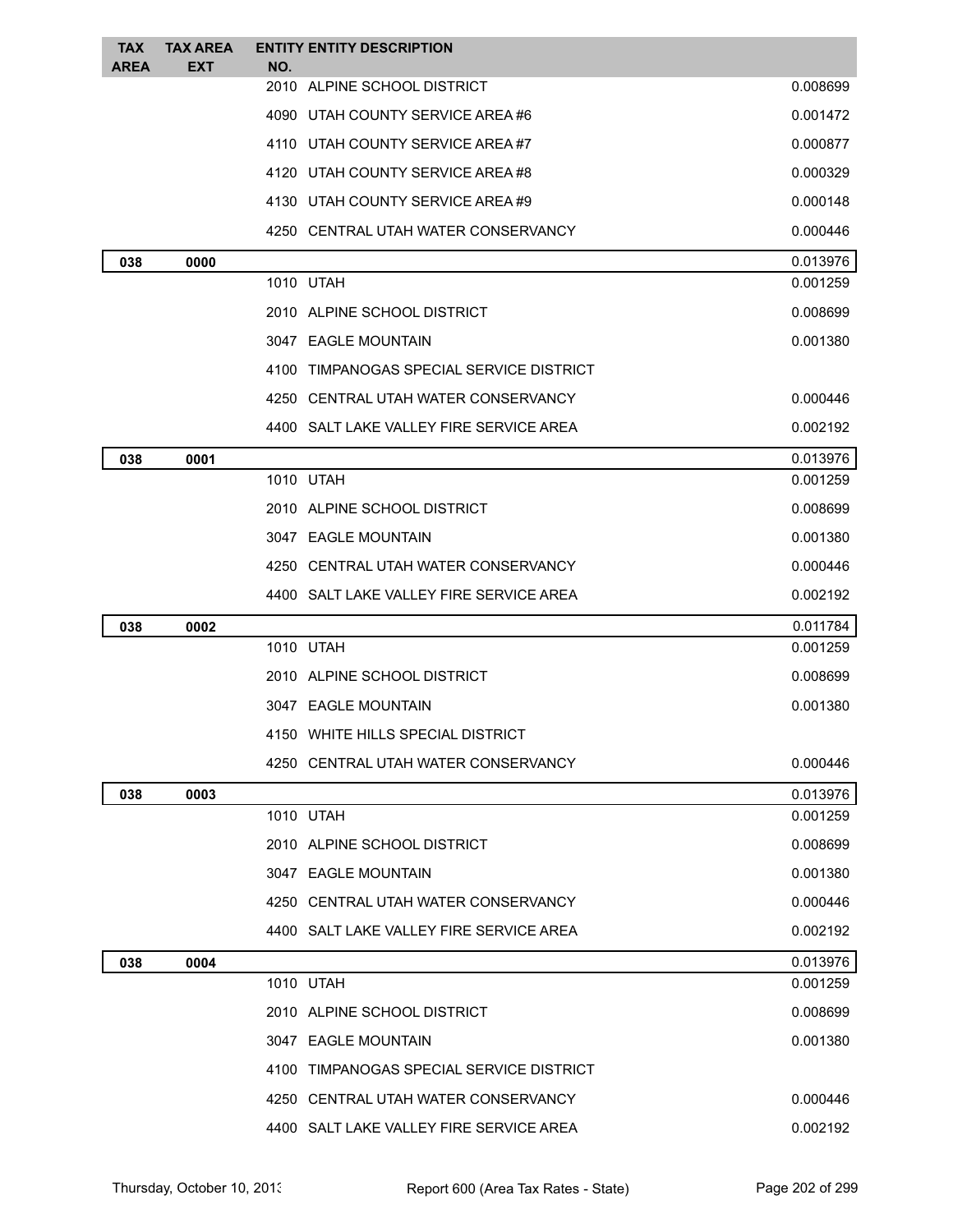| <b>TAX</b><br><b>AREA</b> | <b>TAX AREA</b><br><b>EXT</b> | <b>ENTITY ENTITY DESCRIPTION</b><br>NO.           |          |
|---------------------------|-------------------------------|---------------------------------------------------|----------|
| 039                       | 0000                          |                                                   | 0.013165 |
|                           |                               | 1010 UTAH                                         | 0.001259 |
|                           |                               | 2010 ALPINE SCHOOL DISTRICT                       | 0.008699 |
|                           |                               | 3075 SARATOGA SPRINGS                             | 0.002761 |
|                           |                               | 4250 CENTRAL UTAH WATER CONSERVANCY               | 0.000446 |
| 040                       | 0000                          |                                                   | 0.012205 |
|                           |                               | 1010 UTAH                                         | 0.001259 |
|                           |                               | 2010 ALPINE SCHOOL DISTRICT                       | 0.008699 |
|                           |                               | 3010 ALPINE                                       | 0.001773 |
|                           |                               | 4080 NORTH UTAH COUNTY WATER CONSERVANCY DISTRICT | 0.000028 |
|                           |                               | 4100 TIMPANOGAS SPECIAL SERVICE DISTRICT          |          |
|                           |                               | 4250 CENTRAL UTAH WATER CONSERVANCY               | 0.000446 |
| 040                       | 0001                          |                                                   | 0.012205 |
|                           |                               | 1010 UTAH                                         | 0.001259 |
|                           |                               | 2010 ALPINE SCHOOL DISTRICT                       | 0.008699 |
|                           |                               | 3010 ALPINE                                       | 0.001773 |
|                           |                               | 4080 NORTH UTAH COUNTY WATER CONSERVANCY DISTRICT | 0.000028 |
|                           |                               | 4250 CENTRAL UTAH WATER CONSERVANCY               | 0.000446 |
| 042                       | 0000                          |                                                   | 0.013193 |
|                           |                               | 1010 UTAH                                         | 0.001259 |
|                           |                               | 2010 ALPINE SCHOOL DISTRICT                       | 0.008699 |
|                           |                               | 3075 SARATOGA SPRINGS                             | 0.002761 |
|                           |                               | 4080 NORTH UTAH COUNTY WATER CONSERVANCY DISTRICT | 0.000028 |
|                           |                               | 4250 CENTRAL UTAH WATER CONSERVANCY               | 0.000446 |
| 042                       | 0001                          |                                                   | 0.013193 |
|                           |                               | 1010 UTAH                                         | 0.001259 |
|                           |                               | 2010 ALPINE SCHOOL DISTRICT                       | 0.008699 |
|                           |                               | 3075 SARATOGA SPRINGS                             | 0.002761 |
|                           |                               | 4080 NORTH UTAH COUNTY WATER CONSERVANCY DISTRICT | 0.000028 |
|                           |                               | 4100 TIMPANOGAS SPECIAL SERVICE DISTRICT          |          |
|                           |                               | 4250 CENTRAL UTAH WATER CONSERVANCY               | 0.000446 |
| 045                       | 0000                          |                                                   | 0.012318 |
|                           |                               | 1010 UTAH                                         | 0.001259 |
|                           |                               | 2010 ALPINE SCHOOL DISTRICT                       | 0.008699 |
|                           |                               | 3080 HIGHLAND                                     | 0.001886 |
|                           |                               | 4080 NORTH UTAH COUNTY WATER CONSERVANCY DISTRICT | 0.000028 |
|                           |                               | 4100 TIMPANOGAS SPECIAL SERVICE DISTRICT          |          |
|                           |                               | 4250 CENTRAL UTAH WATER CONSERVANCY               | 0.000446 |
| 045                       | 0001                          |                                                   | 0.012318 |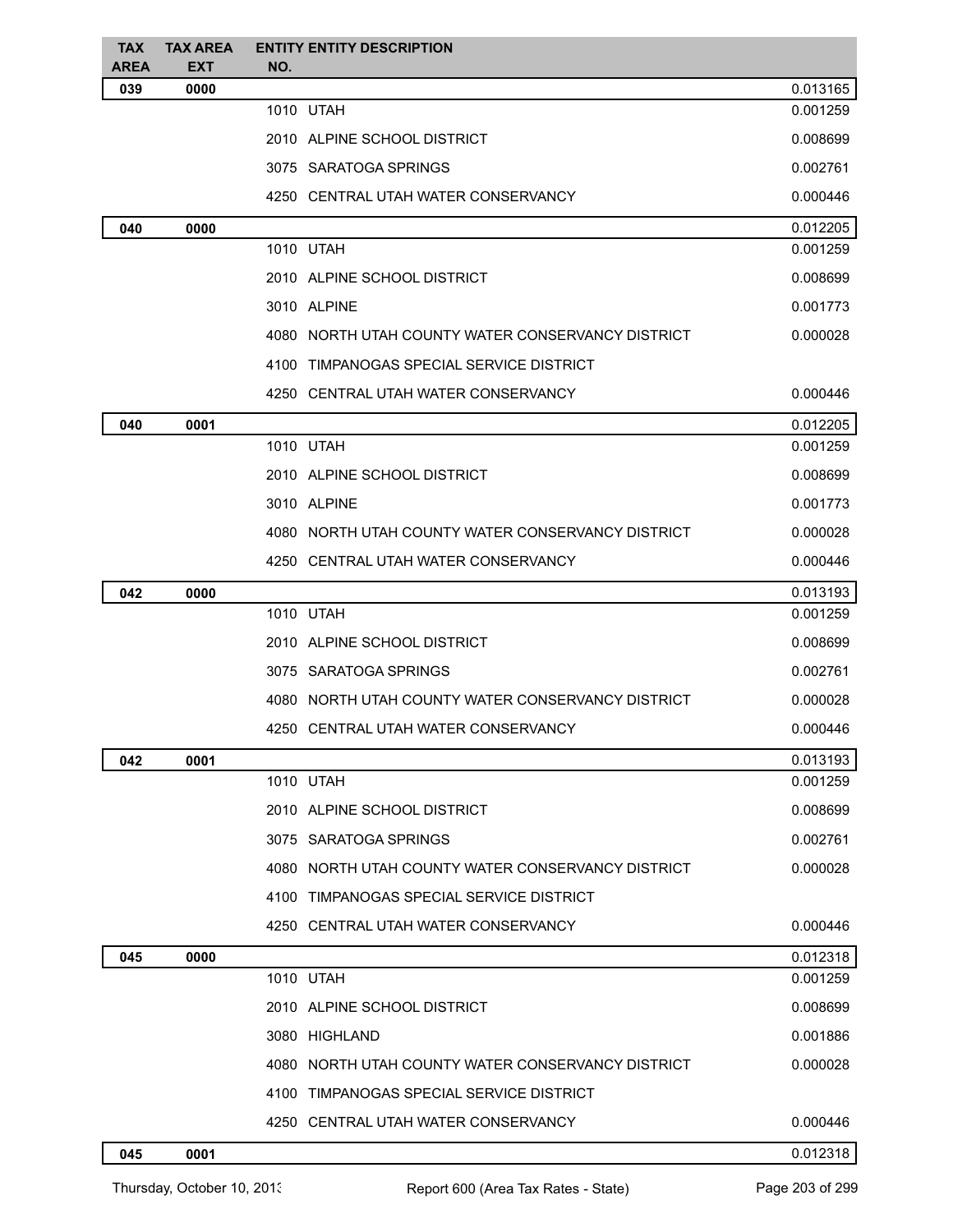| <b>TAX</b><br><b>AREA</b> | <b>TAX AREA</b><br><b>EXT</b> | <b>ENTITY ENTITY DESCRIPTION</b><br>NO.           |          |
|---------------------------|-------------------------------|---------------------------------------------------|----------|
|                           |                               | 1010 UTAH                                         | 0.001259 |
|                           |                               | 2010 ALPINE SCHOOL DISTRICT                       | 0.008699 |
|                           |                               | 3080 HIGHLAND                                     | 0.001886 |
|                           |                               | 4080 NORTH UTAH COUNTY WATER CONSERVANCY DISTRICT | 0.000028 |
|                           |                               | 4250 CENTRAL UTAH WATER CONSERVANCY               | 0.000446 |
| 046                       | 0000                          |                                                   | 0.012714 |
|                           |                               | 1010 UTAH                                         | 0.001259 |
|                           |                               | 2010 ALPINE SCHOOL DISTRICT                       | 0.008699 |
|                           |                               | 3080 HIGHLAND                                     | 0.001886 |
|                           |                               | 4080 NORTH UTAH COUNTY WATER CONSERVANCY DISTRICT | 0.000028 |
|                           |                               | 4250 CENTRAL UTAH WATER CONSERVANCY               | 0.000446 |
|                           |                               | 4320 SOUTH VALLEY SEWER DISTRICT                  | 0.000396 |
| 050                       | 0000                          |                                                   | 0.011683 |
|                           |                               | 1010 UTAH                                         | 0.001259 |
|                           |                               | 2010 ALPINE SCHOOL DISTRICT                       | 0.008699 |
|                           |                               | 3030 CEDAR FORT                                   | 0.001279 |
|                           |                               | 4250 CENTRAL UTAH WATER CONSERVANCY               | 0.000446 |
| 053                       | 0000                          |                                                   | 0.014951 |
|                           |                               | 1010 UTAH                                         | 0.001259 |
|                           |                               | 2010 ALPINE SCHOOL DISTRICT                       | 0.008699 |
|                           |                               | 3047 EAGLE MOUNTAIN                               | 0.001380 |
|                           |                               | 4250 CENTRAL UTAH WATER CONSERVANCY               | 0.000446 |
|                           |                               | 4380 POLE CANYON BASIC LOCAL DISTRICT             | 0.000975 |
|                           |                               | 4400 SALT LAKE VALLEY FIRE SERVICE AREA           | 0.002192 |
| 053                       | 0001                          |                                                   | 0.014951 |
|                           |                               | 1010 UTAH                                         | 0.001259 |
|                           |                               | 2010 ALPINE SCHOOL DISTRICT                       | 0.008699 |
|                           |                               | 3047 EAGLE MOUNTAIN                               | 0.001380 |
|                           |                               | 4150 WHITE HILLS SPECIAL DISTRICT                 |          |
|                           |                               | 4250 CENTRAL UTAH WATER CONSERVANCY               | 0.000446 |
|                           |                               | 4380 POLE CANYON BASIC LOCAL DISTRICT             | 0.000975 |
|                           |                               | 4400 SALT LAKE VALLEY FIRE SERVICE AREA           | 0.002192 |
| 055                       | 0000                          |                                                   | 0.012038 |
|                           |                               | 1010 UTAH                                         | 0.001259 |
|                           |                               | 2010 ALPINE SCHOOL DISTRICT                       | 0.008699 |
|                           |                               | 3055 FAIRFIELD                                    | 0.001634 |
|                           |                               | 4250 CENTRAL UTAH WATER CONSERVANCY               | 0.000446 |
| 056                       | 0000                          |                                                   | 0.012038 |
|                           |                               | 1010 UTAH                                         | 0.001259 |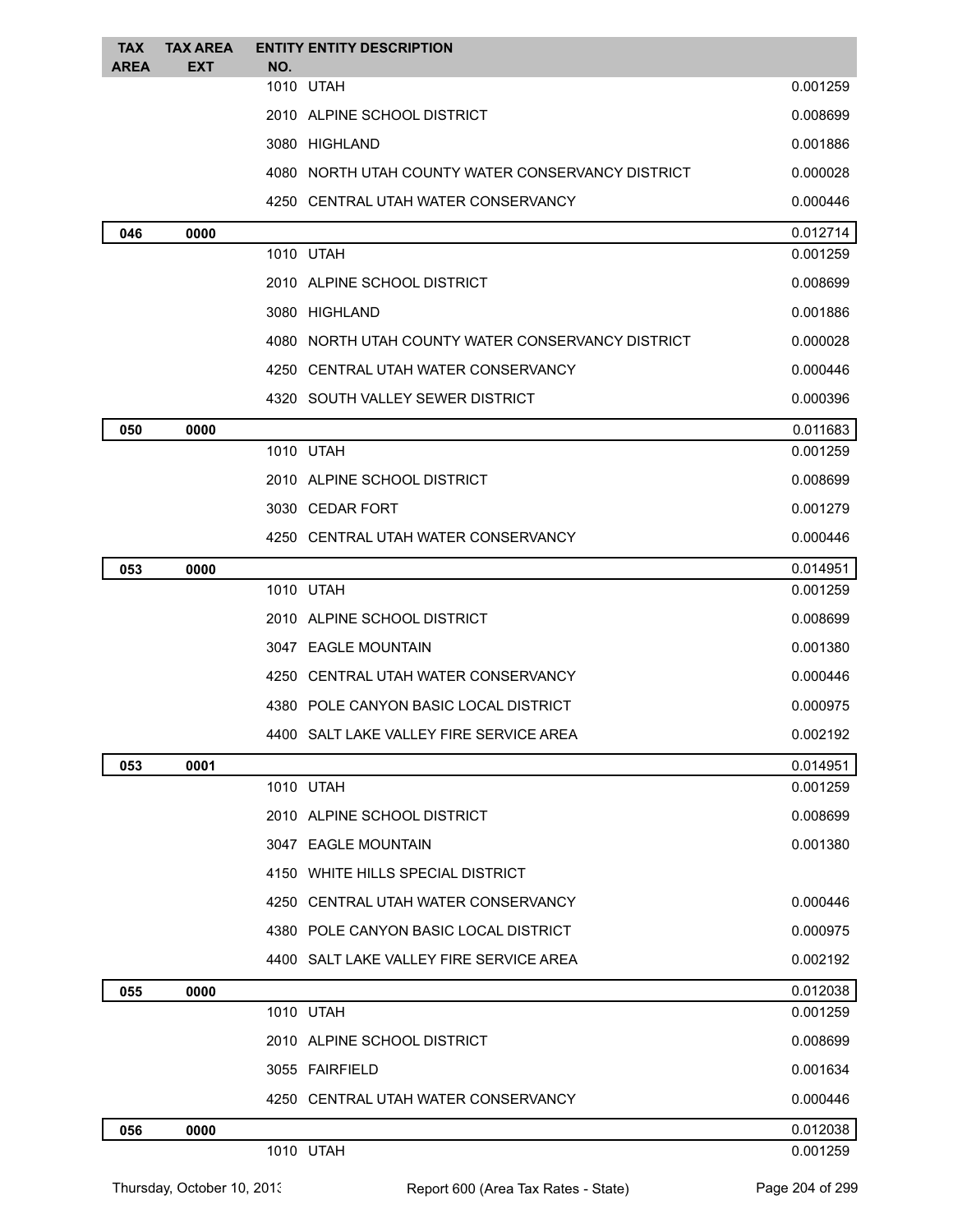| <b>TAX</b><br><b>AREA</b> | <b>TAX AREA</b><br><b>EXT</b> | <b>ENTITY ENTITY DESCRIPTION</b><br>NO.      |                                                   |          |
|---------------------------|-------------------------------|----------------------------------------------|---------------------------------------------------|----------|
|                           |                               | 2010 ALPINE SCHOOL DISTRICT                  |                                                   | 0.008699 |
|                           |                               | 3055 FAIRFIELD                               |                                                   | 0.001634 |
|                           |                               | 4250 CENTRAL UTAH WATER CONSERVANCY          |                                                   | 0.000446 |
|                           |                               | 4300 FAIRFIELD CEMETERY MAINTENANCE DISTRICT |                                                   |          |
| 060                       | 0000                          |                                              |                                                   | 0.013182 |
|                           |                               | 1010 UTAH                                    |                                                   | 0.001259 |
|                           |                               | 2010 ALPINE SCHOOL DISTRICT                  |                                                   | 0.008699 |
|                           |                               | 3020 AMERICAN FORK                           |                                                   | 0.002750 |
|                           |                               |                                              | 4010 AMERICAN FORK METROPOLITAN WATER DISTRICT    |          |
|                           |                               |                                              | 4080 NORTH UTAH COUNTY WATER CONSERVANCY DISTRICT | 0.000028 |
|                           |                               | 4250 CENTRAL UTAH WATER CONSERVANCY          |                                                   | 0.000446 |
| 060                       | 0001                          |                                              |                                                   | 0.013182 |
|                           |                               | 1010 UTAH                                    |                                                   | 0.001259 |
|                           |                               | 2010 ALPINE SCHOOL DISTRICT                  |                                                   | 0.008699 |
|                           |                               | 3020 AMERICAN FORK                           |                                                   | 0.002750 |
|                           |                               |                                              | 4010 AMERICAN FORK METROPOLITAN WATER DISTRICT    |          |
|                           |                               |                                              | 4080 NORTH UTAH COUNTY WATER CONSERVANCY DISTRICT | 0.000028 |
|                           |                               | 4100 TIMPANOGAS SPECIAL SERVICE DISTRICT     |                                                   |          |
|                           |                               | 4250 CENTRAL UTAH WATER CONSERVANCY          |                                                   | 0.000446 |
|                           |                               |                                              |                                                   |          |
| 060                       | 0002                          |                                              |                                                   | 0.013182 |
|                           |                               | 1010 UTAH                                    |                                                   | 0.001259 |
|                           |                               | 2010 ALPINE SCHOOL DISTRICT                  |                                                   | 0.008699 |
|                           |                               | 3020 AMERICAN FORK                           |                                                   | 0.002750 |
|                           |                               |                                              | 4010 AMERICAN FORK METROPOLITAN WATER DISTRICT    |          |
|                           |                               |                                              | 4080 NORTH UTAH COUNTY WATER CONSERVANCY DISTRICT | 0.000028 |
|                           |                               | 4100 TIMPANOGAS SPECIAL SERVICE DISTRICT     |                                                   |          |
|                           |                               | 4250 CENTRAL UTAH WATER CONSERVANCY          |                                                   | 0.000446 |
| 060                       | 0003                          |                                              |                                                   | 0.013182 |
|                           |                               | 1010 UTAH                                    |                                                   | 0.001259 |
|                           |                               | 2010 ALPINE SCHOOL DISTRICT                  |                                                   | 0.008699 |
|                           |                               | 3020 AMERICAN FORK                           |                                                   | 0.002750 |
|                           |                               |                                              | 4010 AMERICAN FORK METROPOLITAN WATER DISTRICT    |          |
|                           |                               |                                              | 4080 NORTH UTAH COUNTY WATER CONSERVANCY DISTRICT | 0.000028 |
|                           |                               | 4100 TIMPANOGAS SPECIAL SERVICE DISTRICT     |                                                   |          |
|                           |                               | 4250 CENTRAL UTAH WATER CONSERVANCY          |                                                   | 0.000446 |
| 060                       | 0004                          |                                              |                                                   | 0.013182 |
|                           |                               | 1010 UTAH                                    |                                                   | 0.001259 |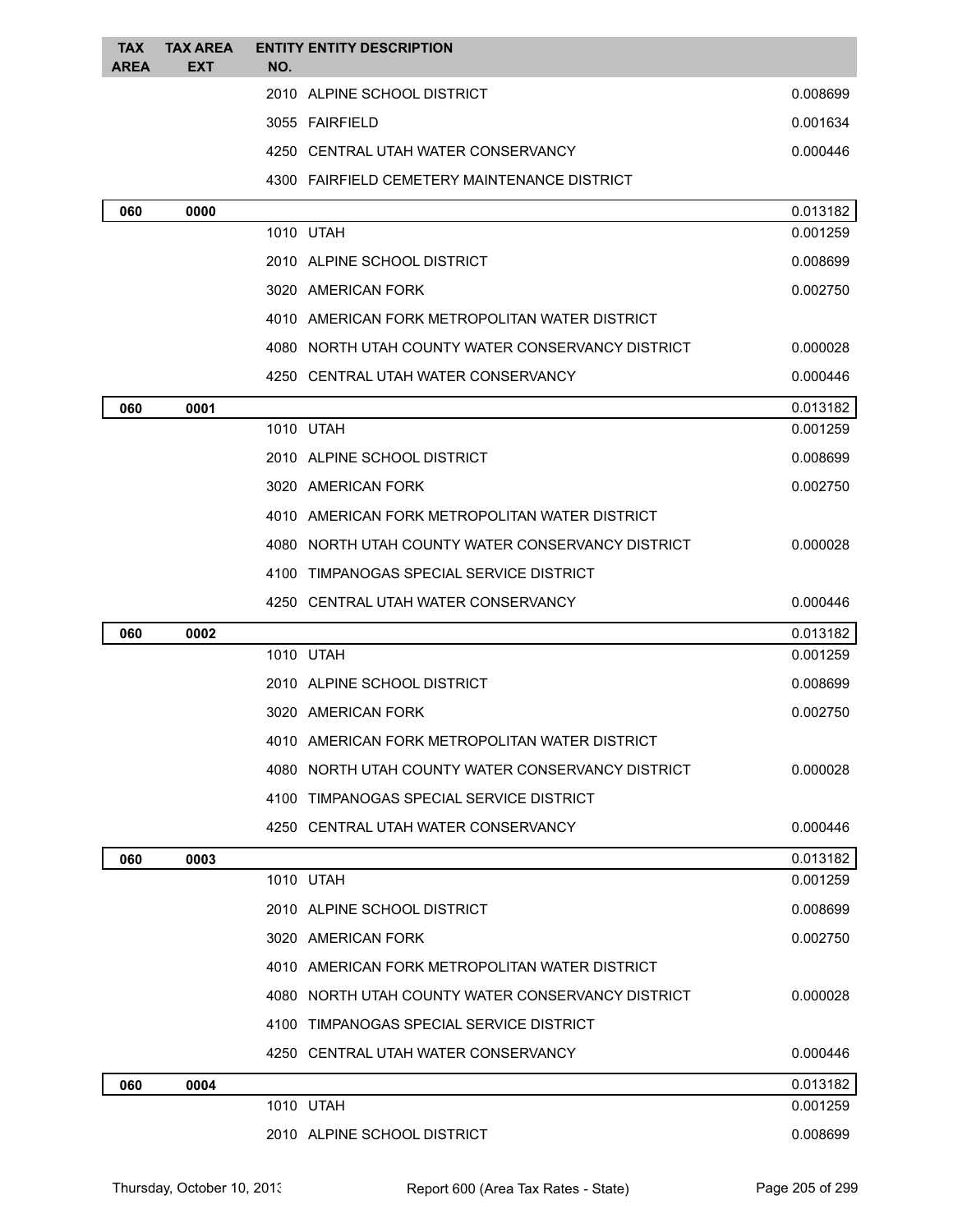| <b>TAX</b><br><b>AREA</b> | <b>TAX AREA</b><br>EXT     | NO.  | <b>ENTITY ENTITY DESCRIPTION</b>                    |                 |
|---------------------------|----------------------------|------|-----------------------------------------------------|-----------------|
|                           |                            | 3020 | AMERICAN FORK                                       | 0.002750        |
|                           |                            |      | 4010 AMERICAN FORK METROPOLITAN WATER DISTRICT      |                 |
|                           |                            |      | 4080   NORTH UTAH COUNTY WATER CONSERVANCY DISTRICT | 0.000028        |
|                           |                            |      | 4100   TIMPANOGAS SPECIAL SERVICE DISTRICT          |                 |
|                           |                            |      | 4250   CENTRAL UTAH WATER CONSERVANCY               | 0.000446        |
| 060                       | 0005                       |      |                                                     | 0.013182        |
|                           |                            |      | 1010 UTAH                                           | 0.001259        |
|                           |                            |      | 2010 ALPINE SCHOOL DISTRICT                         | 0.008699        |
|                           |                            |      | 3020 AMERICAN FORK                                  | 0.002750        |
|                           |                            |      | 4010 AMERICAN FORK METROPOLITAN WATER DISTRICT      |                 |
|                           |                            |      | 4080   NORTH UTAH COUNTY WATER CONSERVANCY DISTRICT | 0.000028        |
|                           |                            |      | 4100 TIMPANOGAS SPECIAL SERVICE DISTRICT            |                 |
|                           |                            |      | 4250   CENTRAL UTAH WATER CONSERVANCY               | 0.000446        |
| 070                       | 0000                       |      |                                                     | 0.012669        |
|                           |                            |      | 1010 UTAH                                           | 0.001259        |
|                           |                            |      | 2010 ALPINE SCHOOL DISTRICT                         | 0.008699        |
|                           |                            |      | 3140 PLEASANT GROVE                                 | 0.002237        |
|                           |                            |      | 4080   NORTH UTAH COUNTY WATER CONSERVANCY DISTRICT | 0.000028        |
|                           |                            | 4100 | TIMPANOGAS SPECIAL SERVICE DISTRICT                 |                 |
|                           |                            |      | 4250   CENTRAL UTAH WATER CONSERVANCY               | 0.000446        |
| 070                       | 0003                       |      |                                                     | 0.012669        |
|                           |                            |      | 1010 UTAH                                           | 0.001259        |
|                           |                            |      | 2010 ALPINE SCHOOL DISTRICT                         | 0.008699        |
|                           |                            |      | 3140 PLEASANT GROVE                                 | 0.002237        |
|                           |                            |      | 4080 NORTH UTAH COUNTY WATER CONSERVANCY DISTRICT   | 0.000028        |
|                           |                            |      | 4100 TIMPANOGAS SPECIAL SERVICE DISTRICT            |                 |
|                           |                            |      | 4250 CENTRAL UTAH WATER CONSERVANCY                 | 0.000446        |
| 071                       | 0000                       |      |                                                     | 0.012641        |
|                           |                            |      | 1010 UTAH                                           | 0.001259        |
|                           |                            |      | 2010 ALPINE SCHOOL DISTRICT                         | 0.008699        |
|                           |                            |      | 3140 PLEASANT GROVE                                 | 0.002237        |
|                           |                            |      | 4100 TIMPANOGAS SPECIAL SERVICE DISTRICT            |                 |
|                           |                            |      | 4250 CENTRAL UTAH WATER CONSERVANCY                 | 0.000446        |
| 080                       | 0000                       |      |                                                     | 0.012447        |
|                           |                            |      | 1010 UTAH                                           | 0.001259        |
|                           |                            |      | 2010 ALPINE SCHOOL DISTRICT                         | 0.008699        |
|                           |                            |      | 3100 LINDON                                         | 0.002043        |
|                           |                            |      | 4030 LINDON METROPOLITAN WATER DISTRICT             |                 |
|                           |                            |      | 4250 CENTRAL UTAH WATER CONSERVANCY                 | 0.000446        |
|                           | Thursday, October 10, 2013 |      | Report 600 (Area Tax Rates - State)                 | Page 206 of 299 |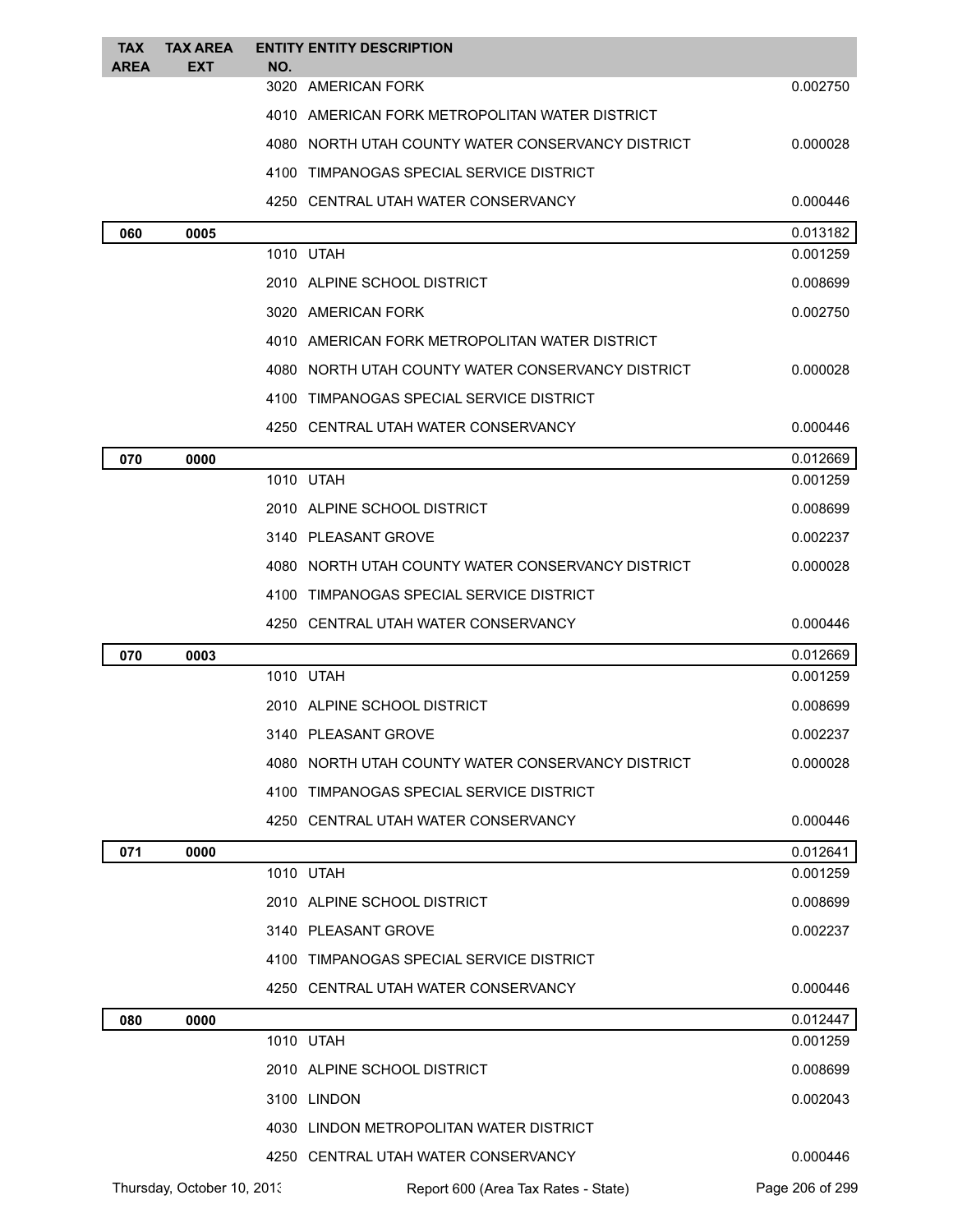| <b>TAX</b><br><b>AREA</b> | <b>TAX AREA</b><br><b>EXT</b> | <b>ENTITY ENTITY DESCRIPTION</b><br>NO.           |          |
|---------------------------|-------------------------------|---------------------------------------------------|----------|
| 080                       | 0003                          |                                                   | 0.012447 |
|                           |                               | 1010 UTAH                                         | 0.001259 |
|                           |                               | 2010 ALPINE SCHOOL DISTRICT                       | 0.008699 |
|                           |                               | 3100 LINDON                                       | 0.002043 |
|                           |                               | 4030 LINDON METROPOLITAN WATER DISTRICT           |          |
|                           |                               | 4250 CENTRAL UTAH WATER CONSERVANCY               | 0.000446 |
| 080                       | 0004                          |                                                   | 0.012447 |
|                           |                               | 1010 UTAH                                         | 0.001259 |
|                           |                               | 2010 ALPINE SCHOOL DISTRICT                       | 0.008699 |
|                           |                               | 3100 LINDON                                       | 0.002043 |
|                           |                               | 4030 LINDON METROPOLITAN WATER DISTRICT           |          |
|                           |                               | 4250 CENTRAL UTAH WATER CONSERVANCY               | 0.000446 |
| 085                       | 0000                          |                                                   | 0.012475 |
|                           |                               | 1010 UTAH                                         | 0.001259 |
|                           |                               | 2010 ALPINE SCHOOL DISTRICT                       | 0.008699 |
|                           |                               | 3100 LINDON                                       | 0.002043 |
|                           |                               | 4030 LINDON METROPOLITAN WATER DISTRICT           |          |
|                           |                               | 4080 NORTH UTAH COUNTY WATER CONSERVANCY DISTRICT | 0.000028 |
|                           |                               | 4250 CENTRAL UTAH WATER CONSERVANCY               | 0.000446 |
| 090                       | 0000                          |                                                   | 0.012314 |
|                           |                               | 1010 UTAH                                         | 0.001259 |
|                           |                               | 2010 ALPINE SCHOOL DISTRICT                       | 0.008699 |
|                           |                               | 3120 OREM                                         | 0.001871 |
|                           |                               | 4040 OREM METROPOLITAN WATER DISTRICT             | 0.000039 |
|                           |                               | 4250 CENTRAL UTAH WATER CONSERVANCY               | 0.000446 |
| 090                       | 0001                          |                                                   | 0.012314 |
|                           |                               | 1010 UTAH                                         | 0.001259 |
|                           |                               | 2010 ALPINE SCHOOL DISTRICT                       | 0.008699 |
|                           |                               | 3120 OREM                                         | 0.001871 |
|                           |                               | 4040 OREM METROPOLITAN WATER DISTRICT             | 0.000039 |
|                           |                               | 4250 CENTRAL UTAH WATER CONSERVANCY               | 0.000446 |
| 090                       | 0002                          |                                                   | 0.012314 |
|                           |                               | 1010 UTAH                                         | 0.001259 |
|                           |                               | 2010 ALPINE SCHOOL DISTRICT                       | 0.008699 |
|                           |                               | 3120 OREM                                         | 0.001871 |
|                           |                               | 4040 OREM METROPOLITAN WATER DISTRICT             | 0.000039 |
|                           |                               | 4250 CENTRAL UTAH WATER CONSERVANCY               | 0.000446 |
| 090                       | 0003                          |                                                   | 0.012314 |
|                           |                               | 1010 UTAH                                         | 0.001259 |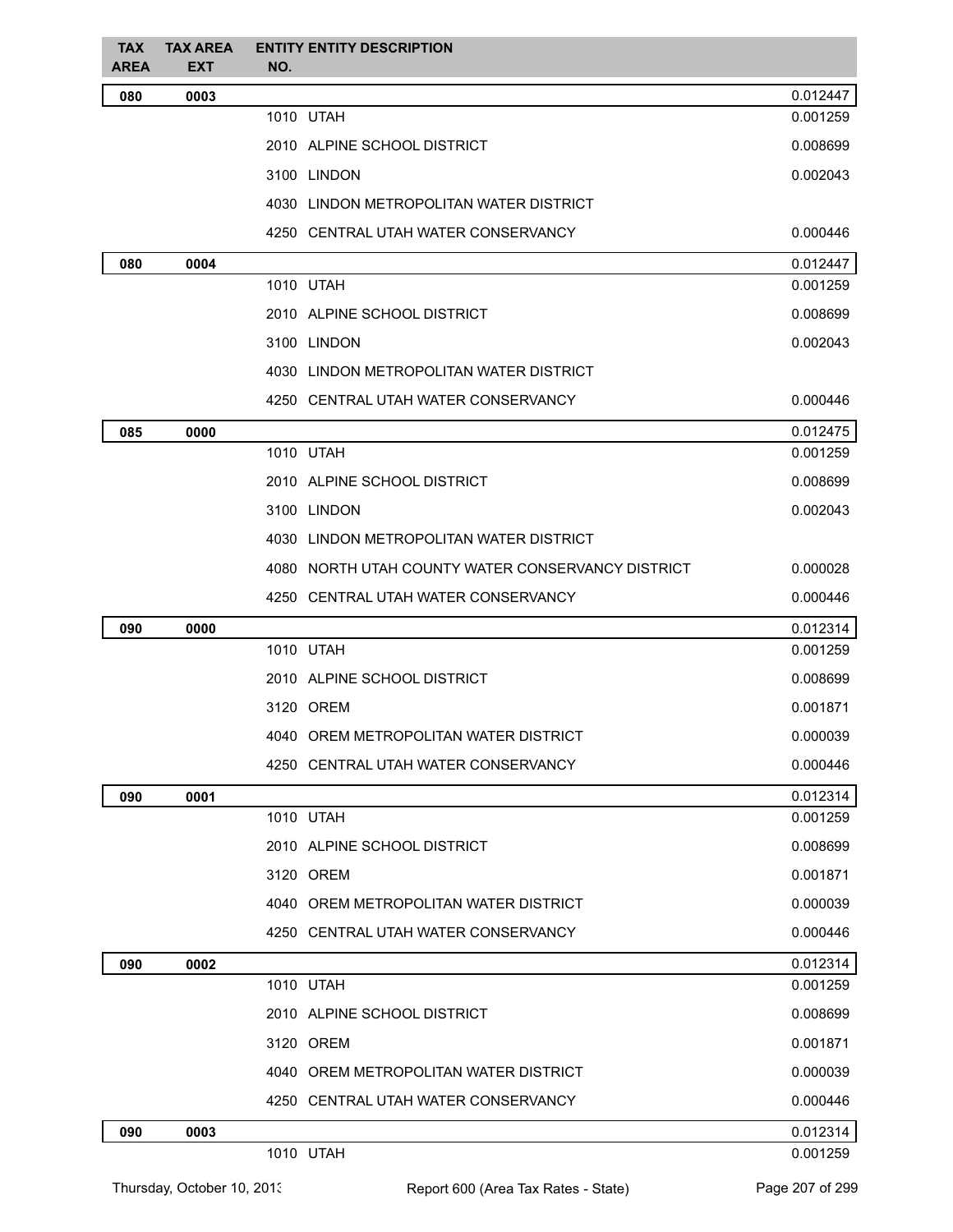| <b>TAX</b><br><b>AREA</b> | <b>TAX AREA</b><br><b>EXT</b> | <b>ENTITY ENTITY DESCRIPTION</b><br>NO. |                                         |                      |
|---------------------------|-------------------------------|-----------------------------------------|-----------------------------------------|----------------------|
|                           |                               |                                         | 2010 ALPINE SCHOOL DISTRICT             | 0.008699             |
|                           |                               | 3120 OREM                               |                                         | 0.001871             |
|                           |                               |                                         | 4040 OREM METROPOLITAN WATER DISTRICT   | 0.000039             |
|                           |                               |                                         | 4250 CENTRAL UTAH WATER CONSERVANCY     | 0.000446             |
| 090                       | 0004                          |                                         |                                         | 0.012314             |
|                           |                               | 1010 UTAH                               |                                         | 0.001259             |
|                           |                               |                                         | 2010 ALPINE SCHOOL DISTRICT             | 0.008699             |
|                           |                               | 3120 OREM                               |                                         | 0.001871             |
|                           |                               |                                         | 4040   OREM METROPOLITAN WATER DISTRICT | 0.000039             |
|                           |                               |                                         | 4250 CENTRAL UTAH WATER CONSERVANCY     | 0.000446             |
| 090                       | 0005                          |                                         |                                         | 0.012314             |
|                           |                               | 1010 UTAH                               |                                         | 0.001259             |
|                           |                               |                                         | 2010 ALPINE SCHOOL DISTRICT             | 0.008699             |
|                           |                               | 3120 OREM                               |                                         | 0.001871             |
|                           |                               |                                         | 4040 OREM METROPOLITAN WATER DISTRICT   | 0.000039             |
|                           |                               |                                         | 4250 CENTRAL UTAH WATER CONSERVANCY     | 0.000446             |
| 090                       | 0006                          | 1010 UTAH                               |                                         | 0.012314<br>0.001259 |
|                           |                               |                                         | 2010 ALPINE SCHOOL DISTRICT             | 0.008699             |
|                           |                               | 3120 OREM                               |                                         | 0.001871             |
|                           |                               |                                         | 4040 OREM METROPOLITAN WATER DISTRICT   | 0.000039             |
|                           |                               |                                         | 4250 CENTRAL UTAH WATER CONSERVANCY     | 0.000446             |
| 090                       | 0007                          |                                         |                                         | 0.012314             |
|                           |                               | 1010 UTAH                               |                                         | 0.001259             |
|                           |                               |                                         | 2010 ALPINE SCHOOL DISTRICT             | 0.008699             |
|                           |                               | 3120 OREM                               |                                         | 0.001871             |
|                           |                               |                                         | 4040 OREM METROPOLITAN WATER DISTRICT   | 0.000039             |
|                           |                               |                                         | 4250 CENTRAL UTAH WATER CONSERVANCY     | 0.000446             |
| 091                       | 0000                          |                                         |                                         | 0.010709             |
|                           |                               | 1010 UTAH                               |                                         | 0.001259             |
|                           |                               |                                         | 2020 PROVO CITY SCHOOL DISTRICT         | 0.007094             |
|                           |                               | 3120 OREM                               |                                         | 0.001871             |
|                           |                               |                                         | 4040 OREM METROPOLITAN WATER DISTRICT   | 0.000039             |
|                           |                               |                                         | 4250 CENTRAL UTAH WATER CONSERVANCY     | 0.000446             |
| 095                       | 0000                          |                                         |                                         | 0.013144             |
|                           |                               | 1010 UTAH                               |                                         | 0.001259             |
|                           |                               |                                         | 2010 ALPINE SCHOOL DISTRICT             | 0.008699             |
|                           |                               | 3195 VINEYARD                           |                                         | 0.002740             |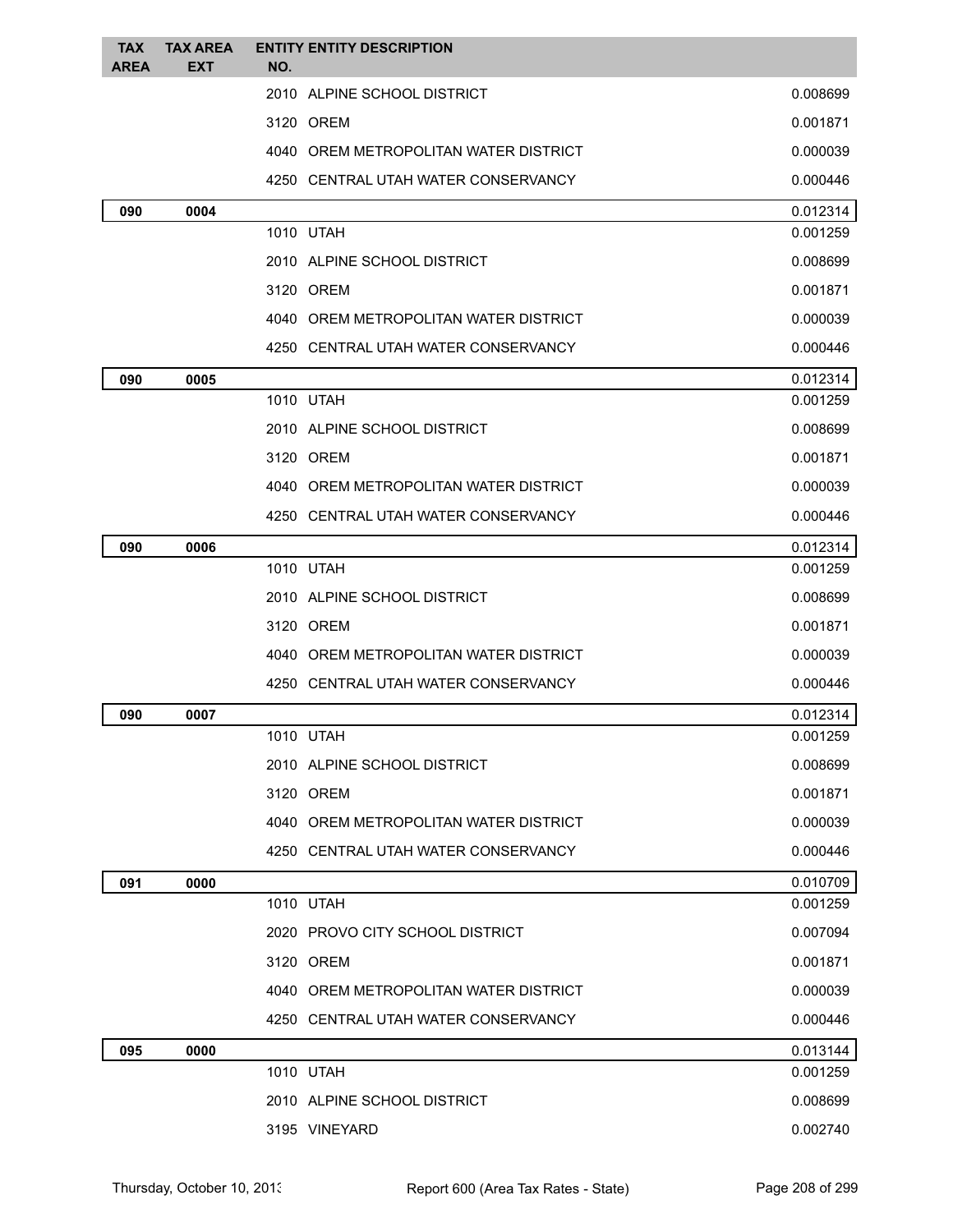| <b>TAX</b><br><b>AREA</b> | <b>TAX AREA</b><br><b>EXT</b> | <b>ENTITY ENTITY DESCRIPTION</b><br>NO.           |          |
|---------------------------|-------------------------------|---------------------------------------------------|----------|
|                           |                               | 4100<br>TIMPANOGAS SPECIAL SERVICE DISTRICT       |          |
|                           |                               | 4250 CENTRAL UTAH WATER CONSERVANCY               | 0.000446 |
| 095                       | 0001                          |                                                   | 0.013144 |
|                           |                               | 1010 UTAH                                         | 0.001259 |
|                           |                               | 2010 ALPINE SCHOOL DISTRICT                       | 0.008699 |
|                           |                               | 3195 VINEYARD                                     | 0.002740 |
|                           |                               | 4100 TIMPANOGAS SPECIAL SERVICE DISTRICT          |          |
|                           |                               | 4250 CENTRAL UTAH WATER CONSERVANCY               | 0.000446 |
| 096                       | 0000                          |                                                   | 0.013172 |
|                           |                               | 1010 UTAH                                         | 0.001259 |
|                           |                               | 2010 ALPINE SCHOOL DISTRICT                       | 0.008699 |
|                           |                               | 3195 VINEYARD                                     | 0.002740 |
|                           |                               | 4080 NORTH UTAH COUNTY WATER CONSERVANCY DISTRICT | 0.000028 |
|                           |                               | 4100 TIMPANOGAS SPECIAL SERVICE DISTRICT          |          |
|                           |                               | 4250 CENTRAL UTAH WATER CONSERVANCY               | 0.000446 |
| 107                       | 0000                          |                                                   | 0.013197 |
|                           |                               | 1010 UTAH                                         | 0.001259 |
|                           |                               | 2010 ALPINE SCHOOL DISTRICT                       | 0.008699 |
|                           |                               | 4090 UTAH COUNTY SERVICE AREA #6                  | 0.001472 |
|                           |                               | 4120 UTAH COUNTY SERVICE AREA#8                   | 0.000329 |
|                           |                               | 4130 UTAH COUNTY SERVICE AREA #9                  | 0.000148 |
|                           |                               | 4140 NORTH FORK SPECIAL SERVICE DISTRICT          | 0.000844 |
|                           |                               | 4250 CENTRAL UTAH WATER CONSERVANCY               | 0.000446 |
| 108                       | 0000                          |                                                   | 0.013360 |
|                           |                               | 1010 UTAH                                         | 0.001259 |
|                           |                               | 2010 ALPINE SCHOOL DISTRICT                       | 0.008699 |
|                           |                               | 3150 PROVO                                        | 0.002956 |
|                           |                               | 4060 PROVO METROPOLITAN WATER DISTRICT            |          |
|                           |                               | 4250 CENTRAL UTAH WATER CONSERVANCY               | 0.000446 |
| 108                       | 0001                          |                                                   | 0.013360 |
|                           |                               | 1010 UTAH                                         | 0.001259 |
|                           |                               | 2010 ALPINE SCHOOL DISTRICT                       | 0.008699 |
|                           |                               | 3150 PROVO                                        | 0.002956 |
|                           |                               | 4060 PROVO METROPOLITAN WATER DISTRICT            |          |
|                           |                               | 4250 CENTRAL UTAH WATER CONSERVANCY               | 0.000446 |
| 110                       | 0000                          |                                                   | 0.011755 |
|                           |                               | 1010 UTAH                                         | 0.001259 |
|                           |                               | 2020 PROVO CITY SCHOOL DISTRICT                   | 0.007094 |
|                           |                               | 3150 PROVO                                        | 0.002956 |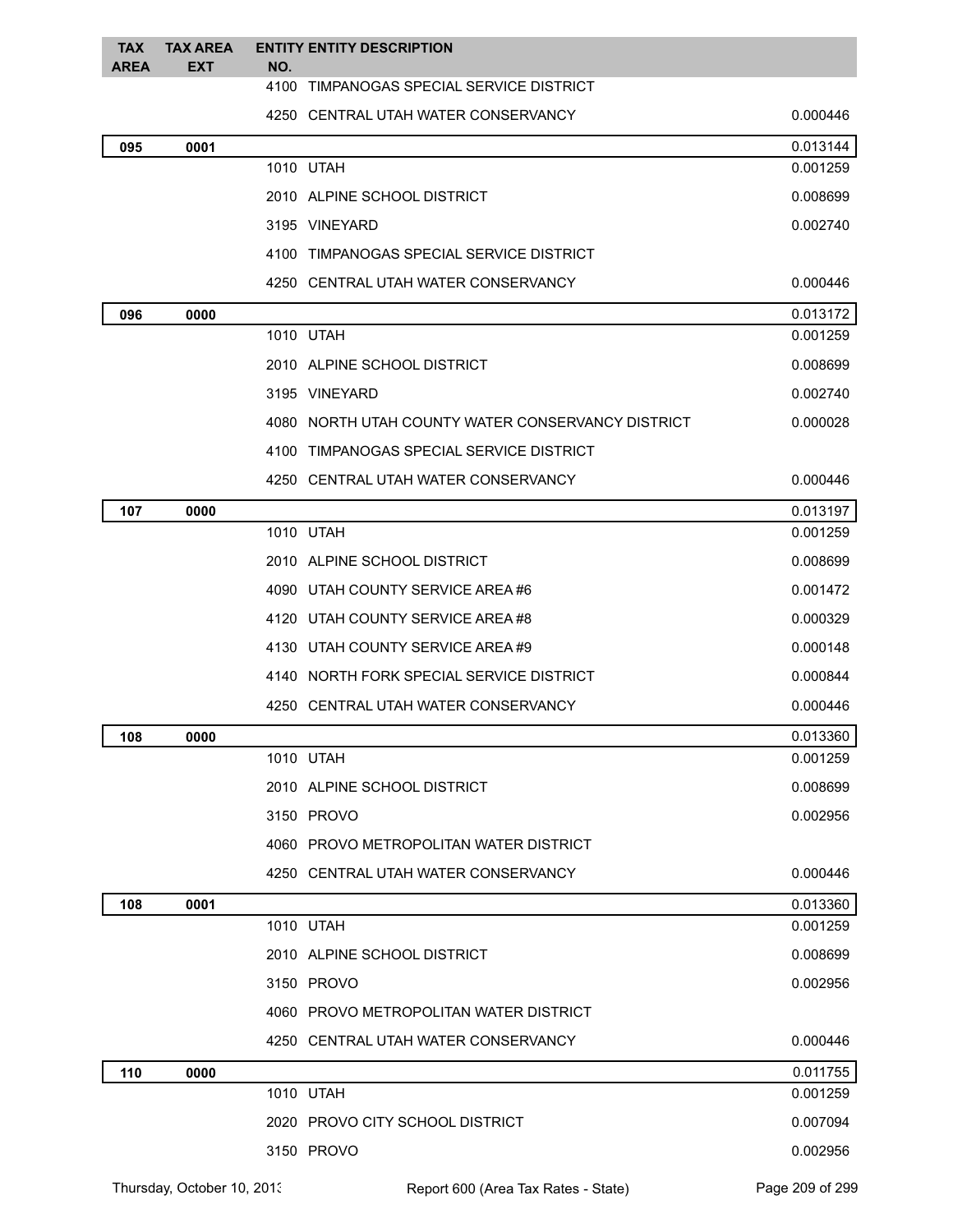| <b>TAX</b><br><b>AREA</b> | <b>TAX AREA</b><br><b>EXT</b> | NO.        | <b>ENTITY ENTITY DESCRIPTION</b>       |          |
|---------------------------|-------------------------------|------------|----------------------------------------|----------|
|                           |                               |            | 4060 PROVO METROPOLITAN WATER DISTRICT |          |
|                           |                               |            | 4250 CENTRAL UTAH WATER CONSERVANCY    | 0.000446 |
| 110                       | 0001                          |            |                                        | 0.011755 |
|                           |                               | 1010 UTAH  |                                        | 0.001259 |
|                           |                               |            | 2020 PROVO CITY SCHOOL DISTRICT        | 0.007094 |
|                           |                               | 3150 PROVO |                                        | 0.002956 |
|                           |                               |            | 4060 PROVO METROPOLITAN WATER DISTRICT |          |
|                           |                               |            | 4250 CENTRAL UTAH WATER CONSERVANCY    | 0.000446 |
| 110                       | 0002                          |            |                                        | 0.011755 |
|                           |                               | 1010 UTAH  |                                        | 0.001259 |
|                           |                               |            | 2020 PROVO CITY SCHOOL DISTRICT        | 0.007094 |
|                           |                               | 3150 PROVO |                                        | 0.002956 |
|                           |                               |            | 4060 PROVO METROPOLITAN WATER DISTRICT |          |
|                           |                               |            | 4250 CENTRAL UTAH WATER CONSERVANCY    | 0.000446 |
| 110                       | 0003                          |            |                                        | 0.011755 |
|                           |                               | 1010 UTAH  |                                        | 0.001259 |
|                           |                               |            | 2020 PROVO CITY SCHOOL DISTRICT        | 0.007094 |
|                           |                               | 3150 PROVO |                                        | 0.002956 |
|                           |                               |            | 4060 PROVO METROPOLITAN WATER DISTRICT |          |
|                           |                               |            | 4250 CENTRAL UTAH WATER CONSERVANCY    | 0.000446 |
| 110                       | 0004                          |            |                                        | 0.011755 |
|                           |                               | 1010 UTAH  |                                        | 0.001259 |
|                           |                               |            | 2020 PROVO CITY SCHOOL DISTRICT        | 0.007094 |
|                           |                               | 3150 PROVO |                                        | 0.002956 |
|                           |                               |            | 4060 PROVO METROPOLITAN WATER DISTRICT |          |
|                           |                               |            | 4250 CENTRAL UTAH WATER CONSERVANCY    | 0.000446 |
| 110                       | 0005                          |            |                                        | 0.011755 |
|                           |                               | 1010 UTAH  |                                        | 0.001259 |
|                           |                               |            | 2020 PROVO CITY SCHOOL DISTRICT        | 0.007094 |
|                           |                               | 3150 PROVO |                                        | 0.002956 |
|                           |                               |            | 4060 PROVO METROPOLITAN WATER DISTRICT |          |
|                           |                               |            | 4250 CENTRAL UTAH WATER CONSERVANCY    | 0.000446 |
| 110                       | 0006                          |            |                                        | 0.011755 |
|                           |                               | 1010 UTAH  |                                        | 0.001259 |
|                           |                               |            | 2020 PROVO CITY SCHOOL DISTRICT        | 0.007094 |
|                           |                               | 3150 PROVO |                                        | 0.002956 |
|                           |                               |            | 4060 PROVO METROPOLITAN WATER DISTRICT |          |
|                           |                               |            | 4250 CENTRAL UTAH WATER CONSERVANCY    | 0.000446 |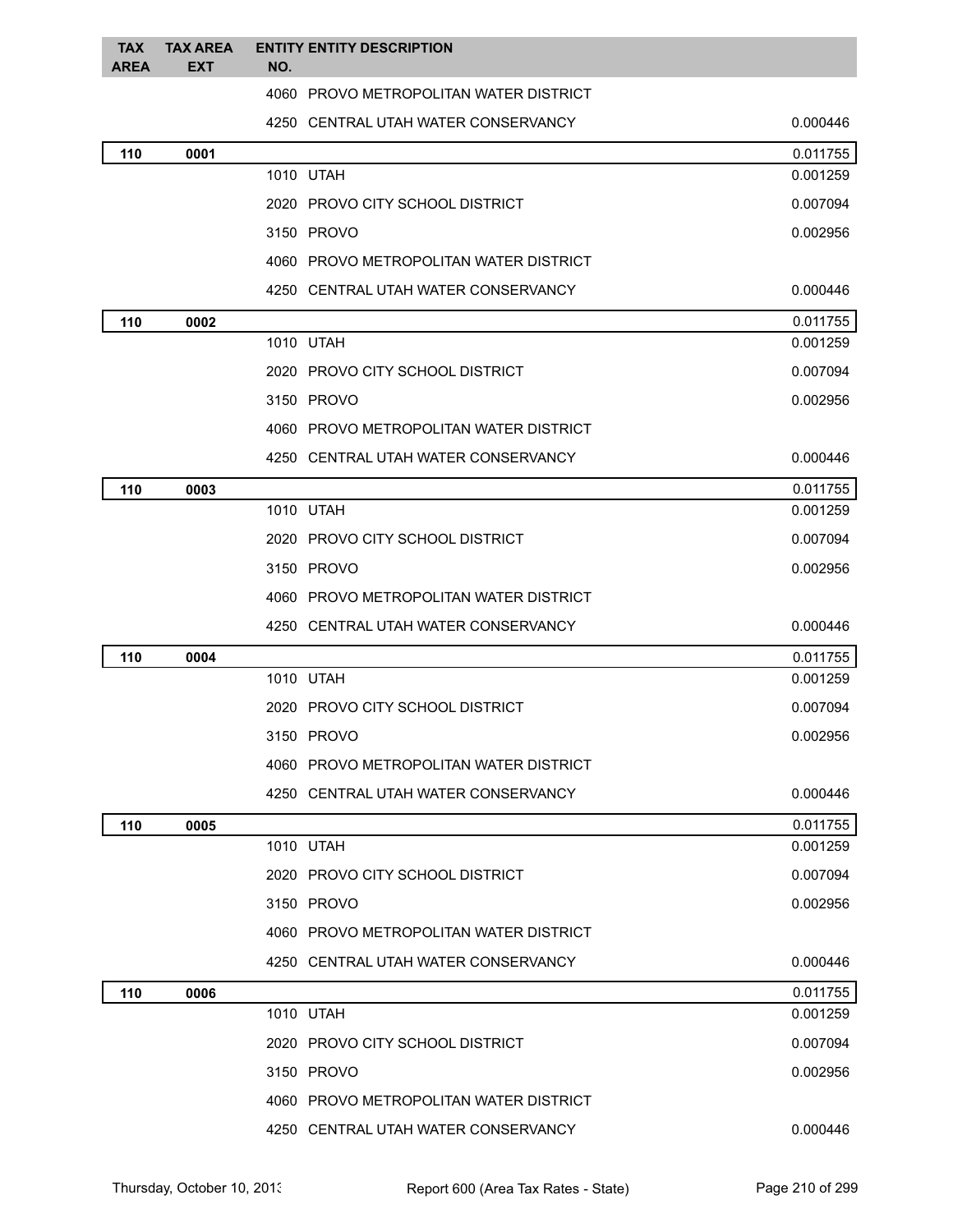| <b>TAX</b><br><b>AREA</b> | <b>TAX AREA</b><br><b>EXT</b> | <b>ENTITY ENTITY DESCRIPTION</b><br>NO. |          |
|---------------------------|-------------------------------|-----------------------------------------|----------|
| 110                       | 0007                          |                                         | 0.011755 |
|                           |                               | 1010 UTAH                               | 0.001259 |
|                           |                               | 2020 PROVO CITY SCHOOL DISTRICT         | 0.007094 |
|                           |                               | 3150 PROVO                              | 0.002956 |
|                           |                               | 4060 PROVO METROPOLITAN WATER DISTRICT  |          |
|                           |                               | 4250 CENTRAL UTAH WATER CONSERVANCY     | 0.000446 |
| 110                       | 0008                          |                                         | 0.011755 |
|                           |                               | 1010 UTAH                               | 0.001259 |
|                           |                               | 2020 PROVO CITY SCHOOL DISTRICT         | 0.007094 |
|                           |                               | 3150 PROVO                              | 0.002956 |
|                           |                               | 4060 PROVO METROPOLITAN WATER DISTRICT  |          |
|                           |                               | 4250 CENTRAL UTAH WATER CONSERVANCY     | 0.000446 |
| 110                       | 0009                          |                                         | 0.011755 |
|                           |                               | 1010 UTAH                               | 0.001259 |
|                           |                               | 2020 PROVO CITY SCHOOL DISTRICT         | 0.007094 |
|                           |                               | 3150 PROVO                              | 0.002956 |
|                           |                               | 4060 PROVO METROPOLITAN WATER DISTRICT  |          |
|                           |                               | 4250 CENTRAL UTAH WATER CONSERVANCY     | 0.000446 |
| 112                       | 0000                          |                                         | 0.014187 |
|                           |                               | 1010 UTAH                               | 0.001259 |
|                           |                               | 2030 NEBO SCHOOL DISTRICT               | 0.009526 |
|                           |                               | 3150 PROVO                              | 0.002956 |
|                           |                               | 4060 PROVO METROPOLITAN WATER DISTRICT  |          |
|                           |                               | 4250 CENTRAL UTAH WATER CONSERVANCY     | 0.000446 |
| 120                       | 0000                          |                                         | 0.013909 |
|                           |                               | 1010 UTAH                               | 0.001259 |
|                           |                               | 2030 NEBO SCHOOL DISTRICT               | 0.009526 |
|                           |                               | 4090 UTAH COUNTY SERVICE AREA #6        | 0.001472 |
|                           |                               | 4110 UTAH COUNTY SERVICE AREA#7         | 0.000877 |
|                           |                               | 4120 UTAH COUNTY SERVICE AREA#8         | 0.000329 |
|                           |                               | 4250 CENTRAL UTAH WATER CONSERVANCY     | 0.000446 |
| 120                       | 0002                          |                                         | 0.013032 |
|                           |                               | 1010 UTAH                               | 0.001259 |
|                           |                               | 2030 NEBO SCHOOL DISTRICT               | 0.009526 |
|                           |                               | 4090 UTAH COUNTY SERVICE AREA #6        | 0.001472 |
|                           |                               | 4120 UTAH COUNTY SERVICE AREA #8        | 0.000329 |
|                           |                               | 4250 CENTRAL UTAH WATER CONSERVANCY     | 0.000446 |
| 125                       | 0000                          |                                         | 0.013180 |
|                           |                               | 1010 UTAH                               | 0.001259 |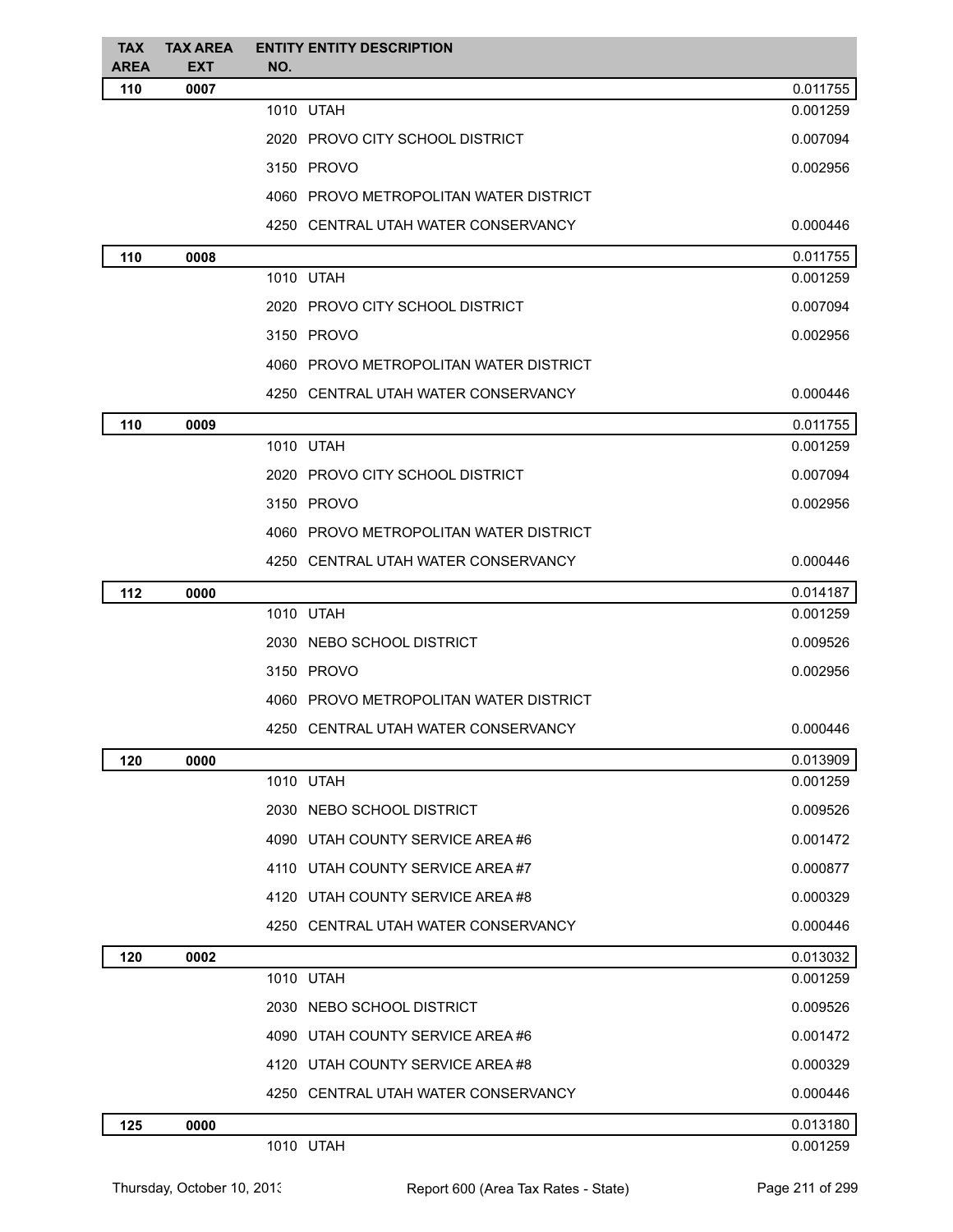| <b>TAX</b><br><b>AREA</b> | <b>TAX AREA</b><br><b>EXT</b> | <b>ENTITY ENTITY DESCRIPTION</b><br>NO.                      |          |
|---------------------------|-------------------------------|--------------------------------------------------------------|----------|
|                           |                               | 2030 NEBO SCHOOL DISTRICT                                    | 0.009526 |
|                           |                               | 4090 UTAH COUNTY SERVICE AREA#6                              | 0.001472 |
|                           |                               | 4120 UTAH COUNTY SERVICE AREA#8                              | 0.000329 |
|                           |                               | 4130 UTAH COUNTY SERVICE AREA #9                             | 0.000148 |
|                           |                               | 4250 CENTRAL UTAH WATER CONSERVANCY                          | 0.000446 |
| 125                       | 0001                          |                                                              | 0.013180 |
|                           |                               | 1010 UTAH                                                    | 0.001259 |
|                           |                               | 2030 NEBO SCHOOL DISTRICT                                    | 0.009526 |
|                           |                               | 4090 UTAH COUNTY SERVICE AREA#6                              | 0.001472 |
|                           |                               | 4120 UTAH COUNTY SERVICE AREA#8                              | 0.000329 |
|                           |                               | 4130 UTAH COUNTY SERVICE AREA #9                             | 0.000148 |
|                           |                               | 4250 CENTRAL UTAH WATER CONSERVANCY                          | 0.000446 |
|                           |                               | 4310 EAGLES LANDING FIRE PROTECTION SPECIAL SERVICE DISTRICT |          |
| 125                       | 0002                          |                                                              | 0.014057 |
|                           |                               | 1010 UTAH                                                    | 0.001259 |
|                           |                               | 2030 NEBO SCHOOL DISTRICT                                    | 0.009526 |
|                           |                               | 4090 UTAH COUNTY SERVICE AREA#6                              | 0.001472 |
|                           |                               | 4110 UTAH COUNTY SERVICE AREA#7                              | 0.000877 |
|                           |                               | 4120 UTAH COUNTY SERVICE AREA#8                              | 0.000329 |
|                           |                               | 4130 UTAH COUNTY SERVICE AREA #9                             | 0.000148 |
|                           |                               | 4250 CENTRAL UTAH WATER CONSERVANCY                          | 0.000446 |
| 125                       | 0003                          |                                                              | 0.013180 |
|                           |                               | 1010 UTAH                                                    | 0.001259 |
|                           |                               | 2030 NEBO SCHOOL DISTRICT                                    | 0.009526 |
|                           |                               | 4090 UTAH COUNTY SERVICE AREA #6                             | 0.001472 |
|                           |                               | 4120 UTAH COUNTY SERVICE AREA #8                             | 0.000329 |
|                           |                               | 4130 UTAH COUNTY SERVICE AREA #9                             | 0.000148 |
|                           |                               | 4250 CENTRAL UTAH WATER CONSERVANCY                          | 0.000446 |
| 130                       | 0000                          |                                                              | 0.013390 |
|                           |                               | 1010 UTAH                                                    | 0.001259 |
|                           |                               | 2030 NEBO SCHOOL DISTRICT                                    | 0.009526 |
|                           |                               | 3190 SPRINGVILLE                                             | 0.002159 |
|                           |                               | 4250 CENTRAL UTAH WATER CONSERVANCY                          | 0.000446 |
| 130                       | 0001                          |                                                              | 0.013390 |
|                           |                               | 1010 UTAH                                                    | 0.001259 |
|                           |                               | 2030 NEBO SCHOOL DISTRICT                                    | 0.009526 |
|                           |                               | 3190 SPRINGVILLE                                             | 0.002159 |
|                           |                               | 4250 CENTRAL UTAH WATER CONSERVANCY                          | 0.000446 |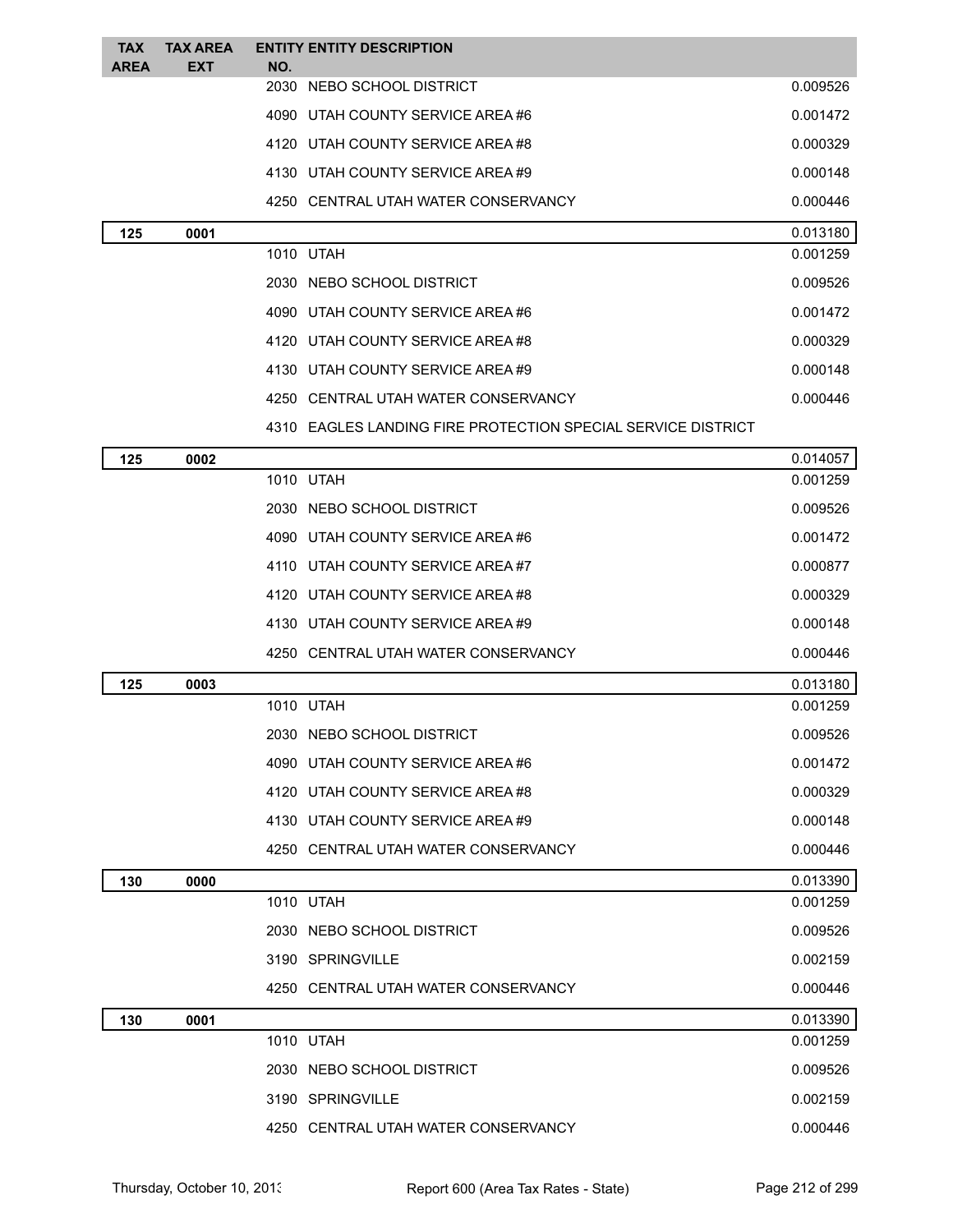| <b>TAX</b><br><b>AREA</b> | <b>TAX AREA</b><br><b>EXT</b> | <b>ENTITY ENTITY DESCRIPTION</b><br>NO. |          |
|---------------------------|-------------------------------|-----------------------------------------|----------|
| 131                       | 0000                          |                                         | 0.013839 |
|                           |                               | 1010 UTAH                               | 0.001259 |
|                           |                               | 2030 NEBO SCHOOL DISTRICT               | 0.009526 |
|                           |                               | 3190 SPRINGVILLE                        | 0.002159 |
|                           |                               | 4250 CENTRAL UTAH WATER CONSERVANCY     | 0.000446 |
|                           |                               | 4355 SPRINGVILLE DRAINAGE DISTRICT      | 0.000449 |
| 131                       | 0001                          |                                         | 0.013839 |
|                           |                               | 1010 UTAH                               | 0.001259 |
|                           |                               | 2030 NEBO SCHOOL DISTRICT               | 0.009526 |
|                           |                               | 3190 SPRINGVILLE                        | 0.002159 |
|                           |                               | 4250 CENTRAL UTAH WATER CONSERVANCY     | 0.000446 |
|                           |                               | 4355 SPRINGVILLE DRAINAGE DISTRICT      | 0.000449 |
| 140                       | 0000                          |                                         | 0.014697 |
|                           |                               | 1010 UTAH                               | 0.001259 |
|                           |                               | 2030 NEBO SCHOOL DISTRICT               | 0.009526 |
|                           |                               | 3110 MAPLETON                           | 0.003466 |
|                           |                               | 4250 CENTRAL UTAH WATER CONSERVANCY     | 0.000446 |
| 150                       | 0000                          |                                         | 0.012452 |
|                           |                               | 1010 UTAH                               | 0.001259 |
|                           |                               | 2030 NEBO SCHOOL DISTRICT               | 0.009526 |
|                           |                               | 3180 SPANISH FORK                       | 0.001221 |
|                           |                               | 4250 CENTRAL UTAH WATER CONSERVANCY     | 0.000446 |
| 150                       | 0001                          |                                         | 0.012452 |
|                           |                               | 1010 UTAH                               | 0.001259 |
|                           |                               | 2030 NEBO SCHOOL DISTRICT               | 0.009526 |
|                           |                               | 3180 SPANISH FORK                       | 0.001221 |
|                           |                               | 4250 CENTRAL UTAH WATER CONSERVANCY     | 0.000446 |
| 150                       | 0002                          |                                         | 0.012452 |
|                           |                               | 1010 UTAH                               | 0.001259 |
|                           |                               | 2030 NEBO SCHOOL DISTRICT               | 0.009526 |
|                           |                               | 3180 SPANISH FORK                       | 0.001221 |
|                           |                               | 4250 CENTRAL UTAH WATER CONSERVANCY     | 0.000446 |
| 150                       | 0003                          |                                         | 0.012452 |
|                           |                               | 1010 UTAH                               | 0.001259 |
|                           |                               | 2030 NEBO SCHOOL DISTRICT               | 0.009526 |
|                           |                               | 3180 SPANISH FORK                       | 0.001221 |
|                           |                               | 4250 CENTRAL UTAH WATER CONSERVANCY     | 0.000446 |
| 150                       | 0004                          |                                         | 0.012452 |
|                           |                               | 1010 UTAH                               | 0.001259 |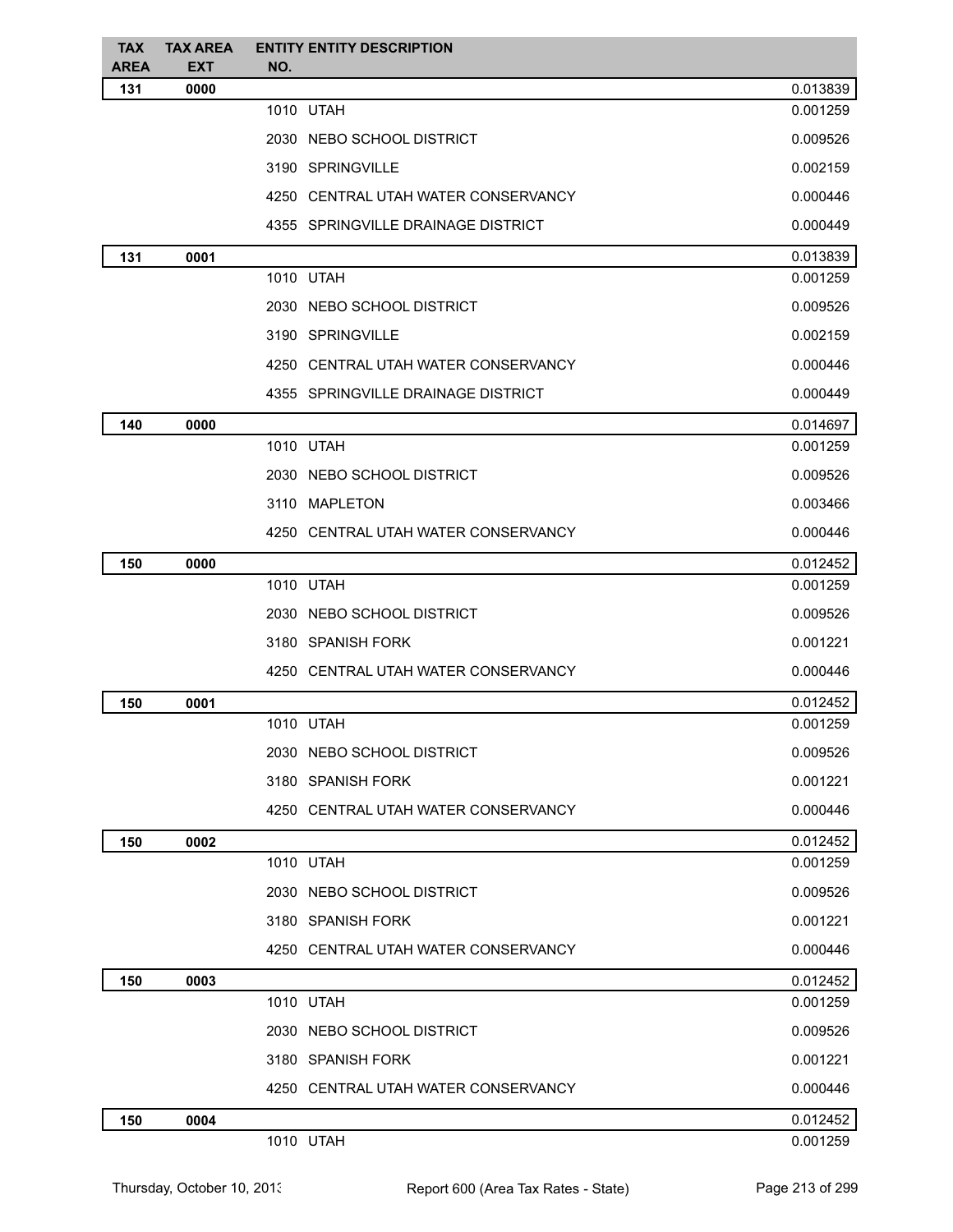| <b>TAX</b><br><b>AREA</b> | <b>TAX AREA</b><br><b>EXT</b> | <b>ENTITY ENTITY DESCRIPTION</b><br>NO. |          |
|---------------------------|-------------------------------|-----------------------------------------|----------|
|                           |                               | 2030<br>NEBO SCHOOL DISTRICT            | 0.009526 |
|                           |                               | 3180 SPANISH FORK                       | 0.001221 |
|                           |                               | 4250 CENTRAL UTAH WATER CONSERVANCY     | 0.000446 |
| 150                       | 0005                          |                                         | 0.012452 |
|                           |                               | 1010 UTAH                               | 0.001259 |
|                           |                               | 2030 NEBO SCHOOL DISTRICT               | 0.009526 |
|                           |                               | 3180 SPANISH FORK                       | 0.001221 |
|                           |                               | 4250 CENTRAL UTAH WATER CONSERVANCY     | 0.000446 |
| 150                       | 0006                          |                                         | 0.012452 |
|                           |                               | 1010 UTAH                               | 0.001259 |
|                           |                               | 2030 NEBO SCHOOL DISTRICT               | 0.009526 |
|                           |                               | 3180 SPANISH FORK                       | 0.001221 |
|                           |                               | 4250 CENTRAL UTAH WATER CONSERVANCY     | 0.000446 |
| 150                       | 0007                          |                                         | 0.012452 |
|                           |                               | 1010 UTAH                               | 0.001259 |
|                           |                               | 2030 NEBO SCHOOL DISTRICT               | 0.009526 |
|                           |                               | 3180 SPANISH FORK                       | 0.001221 |
|                           |                               | 4250 CENTRAL UTAH WATER CONSERVANCY     | 0.000446 |
| 150                       | 0008                          |                                         | 0.012452 |
|                           |                               | 1010 UTAH                               | 0.001259 |
|                           |                               | 2030 NEBO SCHOOL DISTRICT               | 0.009526 |
|                           |                               | 3180 SPANISH FORK                       | 0.001221 |
|                           |                               | 4250 CENTRAL UTAH WATER CONSERVANCY     | 0.000446 |
| 150                       | 0009                          |                                         | 0.012452 |
|                           |                               | 1010 UTAH                               | 0.001259 |
|                           |                               | 2030 NEBO SCHOOL DISTRICT               | 0.009526 |
|                           |                               | 3180 SPANISH FORK                       | 0.001221 |
|                           |                               | 4250 CENTRAL UTAH WATER CONSERVANCY     | 0.000446 |
| 151                       | 0000                          |                                         | 0.012901 |
|                           |                               | 1010 UTAH                               | 0.001259 |
|                           |                               | 2030 NEBO SCHOOL DISTRICT               | 0.009526 |
|                           |                               | 3180 SPANISH FORK                       | 0.001221 |
|                           |                               | 4250 CENTRAL UTAH WATER CONSERVANCY     | 0.000446 |
|                           |                               | 4355 SPRINGVILLE DRAINAGE DISTRICT      | 0.000449 |
| 151                       | 0001                          |                                         | 0.012901 |
|                           |                               | 1010 UTAH                               | 0.001259 |
|                           |                               | 2030 NEBO SCHOOL DISTRICT               | 0.009526 |
|                           |                               | 3180 SPANISH FORK                       | 0.001221 |
|                           |                               | 4250 CENTRAL UTAH WATER CONSERVANCY     | 0.000446 |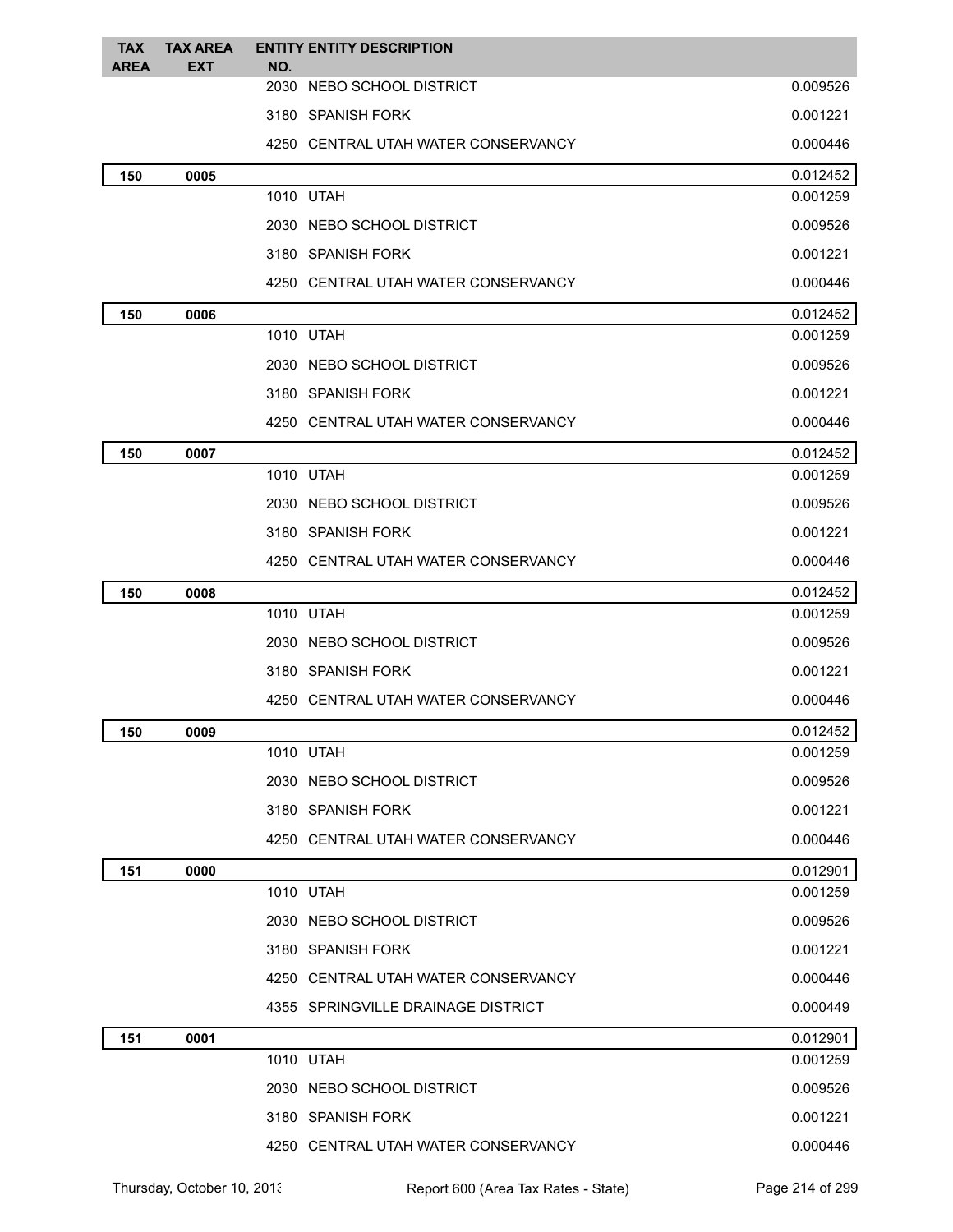| <b>TAX</b><br><b>AREA</b> | <b>TAX AREA</b><br>EXT | <b>ENTITY ENTITY DESCRIPTION</b><br>NO.      |          |
|---------------------------|------------------------|----------------------------------------------|----------|
|                           |                        | 4355 SPRINGVILLE DRAINAGE DISTRICT           | 0.000449 |
| 155                       | 0000                   |                                              | 0.016349 |
|                           |                        | 1010 UTAH                                    | 0.001259 |
|                           |                        | 2030 NEBO SCHOOL DISTRICT                    | 0.009526 |
|                           |                        | 4090 UTAH COUNTY SERVICE AREA#6              | 0.001472 |
|                           |                        | 4120 UTAH COUNTY SERVICE AREA #8             | 0.000329 |
|                           |                        | 4250 CENTRAL UTAH WATER CONSERVANCY          | 0.000446 |
|                           |                        | 4270 SOLDIER SUMMIT SPECIAL SERVICE DISTRICT | 0.003317 |
| 160                       | 0000                   |                                              | 0.014079 |
|                           |                        | 1010 UTAH                                    | 0.001259 |
|                           |                        | 2030 NEBO SCHOOL DISTRICT                    | 0.009526 |
|                           |                        | 4070 BENJAMIN CEMETERY MAINTENANCE DISTRICT  | 0.000170 |
|                           |                        | 4090 UTAH COUNTY SERVICE AREA #6             | 0.001472 |
|                           |                        | 4110 UTAH COUNTY SERVICE AREA#7              | 0.000877 |
|                           |                        | 4120 UTAH COUNTY SERVICE AREA #8             | 0.000329 |
|                           |                        | 4250 CENTRAL UTAH WATER CONSERVANCY          | 0.000446 |
| 160                       | 0001                   |                                              | 0.014079 |
|                           |                        | 1010 UTAH                                    | 0.001259 |
|                           |                        | 2030 NEBO SCHOOL DISTRICT                    | 0.009526 |
|                           |                        | 4070 BENJAMIN CEMETERY MAINTENANCE DISTRICT  | 0.000170 |
|                           |                        | 4090 UTAH COUNTY SERVICE AREA#6              | 0.001472 |
|                           |                        | 4110 UTAH COUNTY SERVICE AREA#7              | 0.000877 |
|                           |                        | 4120 UTAH COUNTY SERVICE AREA #8             | 0.000329 |
|                           |                        | 4250 CENTRAL UTAH WATER CONSERVANCY          | 0.000446 |
| 165                       | 0000                   |                                              | 0.013350 |
|                           |                        | 1010 UTAH                                    | 0.001259 |
|                           |                        | 2030 NEBO SCHOOL DISTRICT                    | 0.009526 |
|                           |                        | 4070 BENJAMIN CEMETERY MAINTENANCE DISTRICT  | 0.000170 |
|                           |                        | 4090 UTAH COUNTY SERVICE AREA#6              | 0.001472 |
|                           |                        | 4120 UTAH COUNTY SERVICE AREA#8              | 0.000329 |
|                           |                        | 4130 UTAH COUNTY SERVICE AREA#9              | 0.000148 |
|                           |                        | 4250 CENTRAL UTAH WATER CONSERVANCY          | 0.000446 |
| 170                       | 0000                   |                                              | 0.012584 |
|                           |                        | 1010 UTAH                                    | 0.001259 |
|                           |                        | 2030 NEBO SCHOOL DISTRICT                    | 0.009526 |
|                           |                        | 3130 PAYSON                                  | 0.001353 |
|                           |                        | 4250 CENTRAL UTAH WATER CONSERVANCY          | 0.000446 |
| 170                       | 0001                   |                                              | 0.012584 |
|                           |                        | 1010 UTAH                                    | 0.001259 |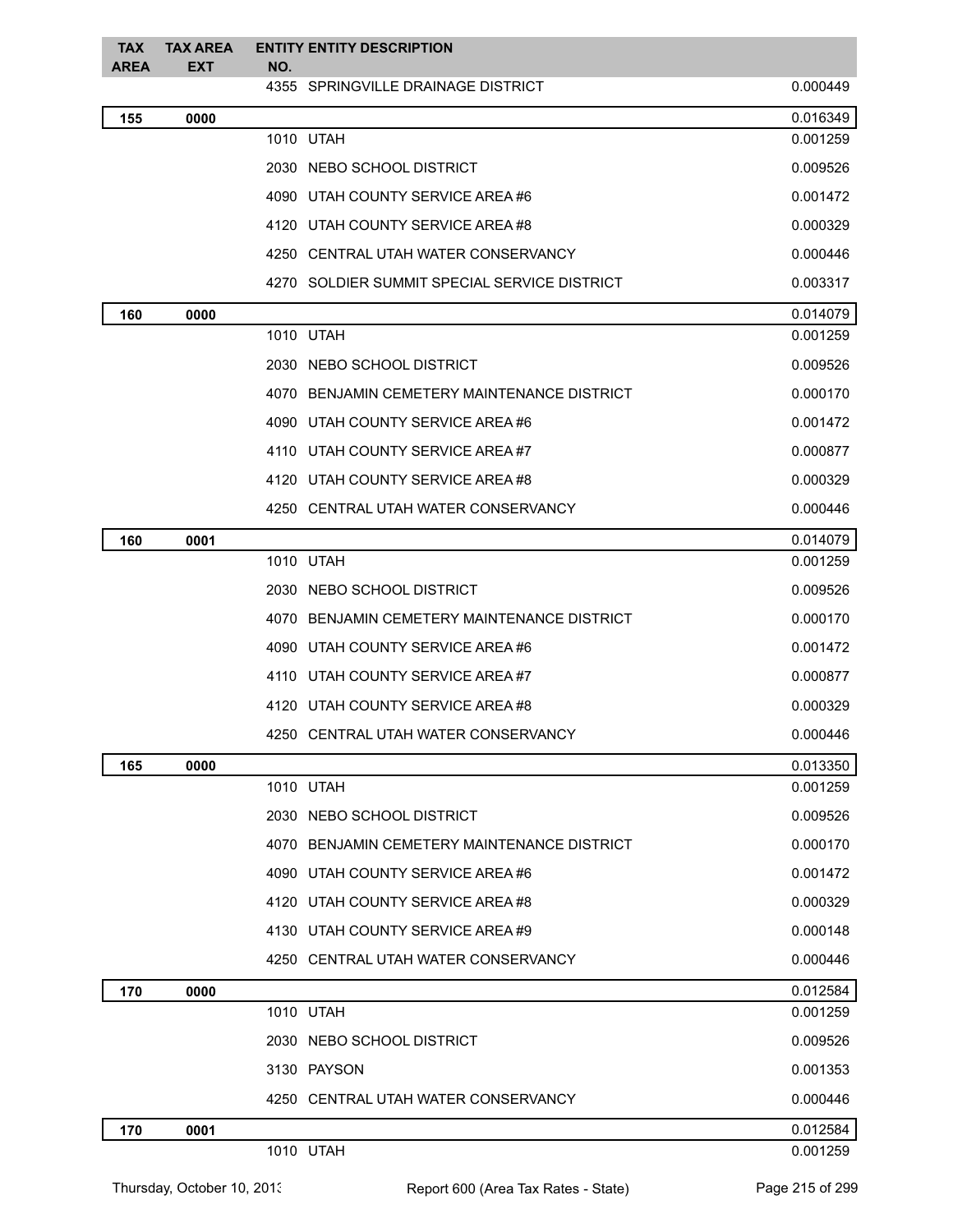| <b>TAX</b><br><b>AREA</b> | <b>TAX AREA</b><br>EXT | <b>ENTITY ENTITY DESCRIPTION</b><br>NO.     |          |
|---------------------------|------------------------|---------------------------------------------|----------|
|                           |                        | 2030 NEBO SCHOOL DISTRICT                   | 0.009526 |
|                           |                        | 3130 PAYSON                                 | 0.001353 |
|                           |                        | 4250 CENTRAL UTAH WATER CONSERVANCY         | 0.000446 |
| 170                       | 0002                   |                                             | 0.012584 |
|                           |                        | 1010 UTAH                                   | 0.001259 |
|                           |                        | 2030 NEBO SCHOOL DISTRICT                   | 0.009526 |
|                           |                        | 3130 PAYSON                                 | 0.001353 |
|                           |                        | 4250 CENTRAL UTAH WATER CONSERVANCY         | 0.000446 |
| 179                       | 0000                   |                                             | 0.013421 |
|                           |                        | 1010 UTAH                                   | 0.001259 |
|                           |                        | 2030 NEBO SCHOOL DISTRICT                   | 0.009526 |
|                           |                        | 3160 SALEM                                  | 0.002020 |
|                           |                        | 4070 BENJAMIN CEMETERY MAINTENANCE DISTRICT | 0.000170 |
|                           |                        | 4250 CENTRAL UTAH WATER CONSERVANCY         | 0.000446 |
| 180                       | 0000                   |                                             | 0.013251 |
|                           |                        | 1010 UTAH                                   | 0.001259 |
|                           |                        | 2030 NEBO SCHOOL DISTRICT                   | 0.009526 |
|                           |                        | 3160 SALEM                                  | 0.002020 |
|                           |                        | 4250 CENTRAL UTAH WATER CONSERVANCY         | 0.000446 |
| 180                       | 0001                   |                                             | 0.013251 |
|                           |                        | 1010 UTAH                                   | 0.001259 |
|                           |                        | 2030 NEBO SCHOOL DISTRICT                   | 0.009526 |
|                           |                        | 3160 SALEM                                  | 0.002020 |
|                           |                        | 4250 CENTRAL UTAH WATER CONSERVANCY         | 0.000446 |
| 180                       | 0002                   |                                             | 0.013251 |
|                           |                        | 1010 UTAH                                   | 0.001259 |
|                           |                        | 2030 NEBO SCHOOL DISTRICT                   | 0.009526 |
|                           |                        | 3160 SALEM                                  | 0.002020 |
|                           |                        | 4250 CENTRAL UTAH WATER CONSERVANCY         | 0.000446 |
| 181                       | 0000                   |                                             | 0.013757 |
|                           |                        | 1010 UTAH                                   | 0.001259 |
|                           |                        | 2030 NEBO SCHOOL DISTRICT                   | 0.009526 |
|                           |                        | 3050 ELK RIDGE                              | 0.002526 |
|                           |                        | 4250 CENTRAL UTAH WATER CONSERVANCY         | 0.000446 |
| 182                       | 0000                   |                                             | 0.017503 |
|                           |                        | 1010 UTAH                                   | 0.001259 |
|                           |                        | 2030 NEBO SCHOOL DISTRICT                   | 0.009526 |
|                           |                        | 3200 WOODLAND HILLS                         | 0.006272 |
|                           |                        | 4250 CENTRAL UTAH WATER CONSERVANCY         | 0.000446 |

Thursday, October 10, 2013 Report 600 (Area Tax Rates - State) Page 216 of 299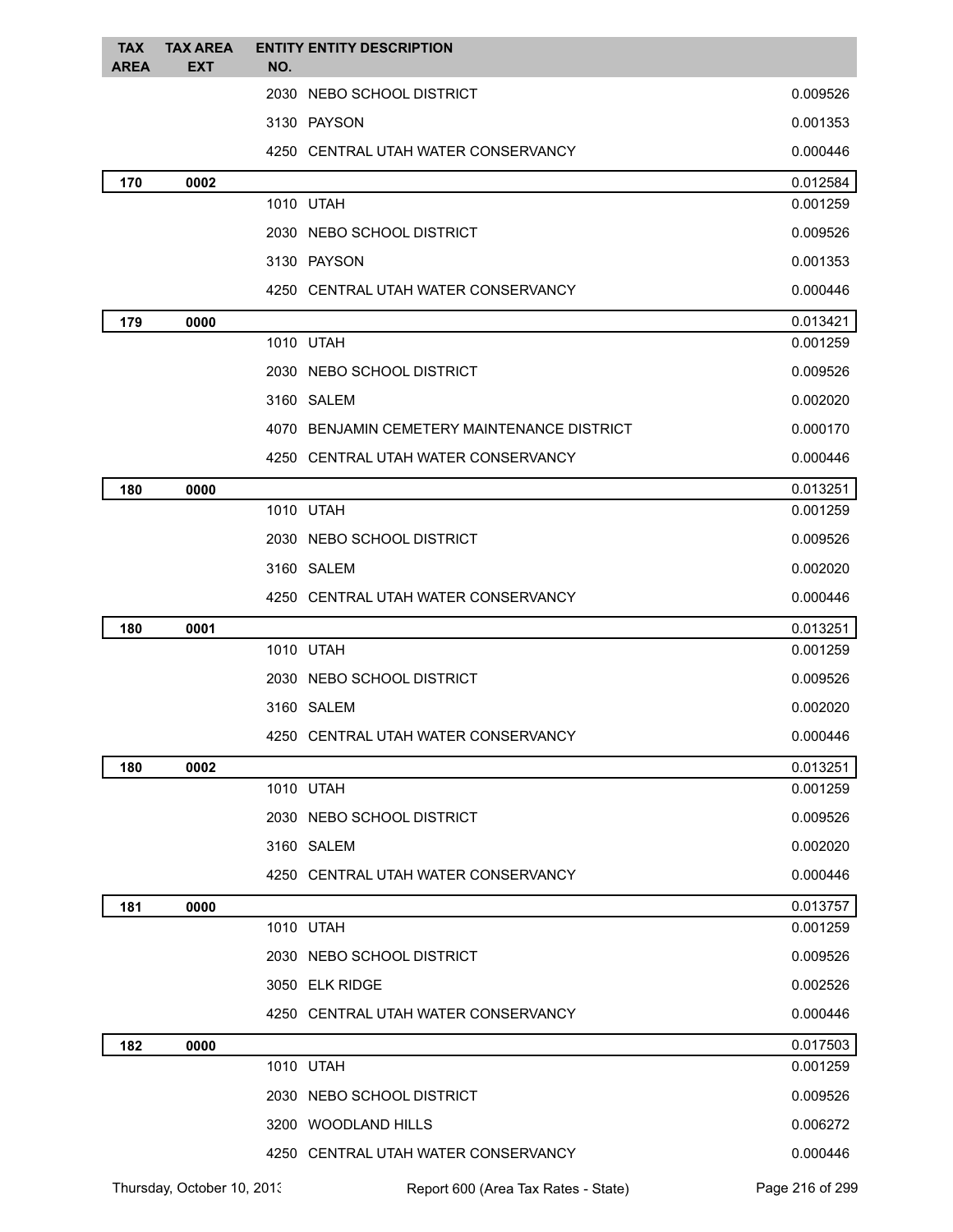| <b>TAX</b><br>AREA | <b>TAX AREA</b><br><b>EXT</b> | <b>ENTITY ENTITY DESCRIPTION</b><br>NO.           |          |
|--------------------|-------------------------------|---------------------------------------------------|----------|
| 190                | 0000                          |                                                   | 0.013639 |
|                    |                               | 1010 UTAH                                         | 0.001259 |
|                    |                               | 2030 NEBO SCHOOL DISTRICT                         | 0.009526 |
|                    |                               | 3170 SANTAQUIN                                    | 0.002408 |
|                    |                               | 4250 CENTRAL UTAH WATER CONSERVANCY               | 0.000446 |
| 190                | 0001                          |                                                   | 0.013639 |
|                    |                               | 1010 UTAH                                         | 0.001259 |
|                    |                               | 2030 NEBO SCHOOL DISTRICT                         | 0.009526 |
|                    |                               | 3170 SANTAQUIN                                    | 0.002408 |
|                    |                               | 4250 CENTRAL UTAH WATER CONSERVANCY               | 0.000446 |
| 200                | 0000                          |                                                   | 0.012276 |
|                    |                               | 1010 UTAH                                         | 0.001259 |
|                    |                               | 2030 NEBO SCHOOL DISTRICT                         | 0.009526 |
|                    |                               | 3060 GENOLA                                       | 0.001045 |
|                    |                               | 4250 CENTRAL UTAH WATER CONSERVANCY               | 0.000446 |
| 210                | 0000                          |                                                   | 0.012153 |
|                    |                               | 1010 UTAH                                         | 0.001259 |
|                    |                               | 2030 NEBO SCHOOL DISTRICT                         | 0.009526 |
|                    |                               | 3070 GOSHEN                                       | 0.000922 |
|                    |                               | 4250 CENTRAL UTAH WATER CONSERVANCY               | 0.000446 |
| <b>TP003</b>       | 0000                          |                                                   | 0.012038 |
|                    |                               | 1010 UTAH                                         | 0.001259 |
|                    |                               | 2010 ALPINE SCHOOL DISTRICT                       | 0.008699 |
|                    |                               | 3055 FAIRFIELD                                    | 0.001634 |
|                    |                               | 4250 CENTRAL UTAH WATER CONSERVANCY               | 0.000446 |
| <b>TP004</b>       | 0000                          |                                                   | 0.012669 |
|                    |                               | 1010 UTAH                                         | 0.001259 |
|                    |                               | 2010 ALPINE SCHOOL DISTRICT                       | 0.008699 |
|                    |                               | 3140 PLEASANT GROVE                               | 0.002237 |
|                    |                               | 4080 NORTH UTAH COUNTY WATER CONSERVANCY DISTRICT | 0.000028 |
|                    |                               | 4250 CENTRAL UTAH WATER CONSERVANCY               | 0.000446 |
| <b>TP006</b>       | 0000                          |                                                   | 0.014358 |
|                    |                               | 1010 UTAH                                         | 0.001259 |
|                    |                               | 2030 NEBO SCHOOL DISTRICT                         | 0.009526 |
|                    |                               | 4090 UTAH COUNTY SERVICE AREA #6                  | 0.001472 |
|                    |                               | 4110 UTAH COUNTY SERVICE AREA#7                   | 0.000877 |
|                    |                               | 4120 UTAH COUNTY SERVICE AREA#8                   | 0.000329 |
|                    |                               | 4250 CENTRAL UTAH WATER CONSERVANCY               | 0.000446 |
|                    |                               | 4355 SPRINGVILLE DRAINAGE DISTRICT                | 0.000449 |
|                    |                               |                                                   |          |

Thursday, October 10, 2013 Report 600 (Area Tax Rates - State) Page 217 of 299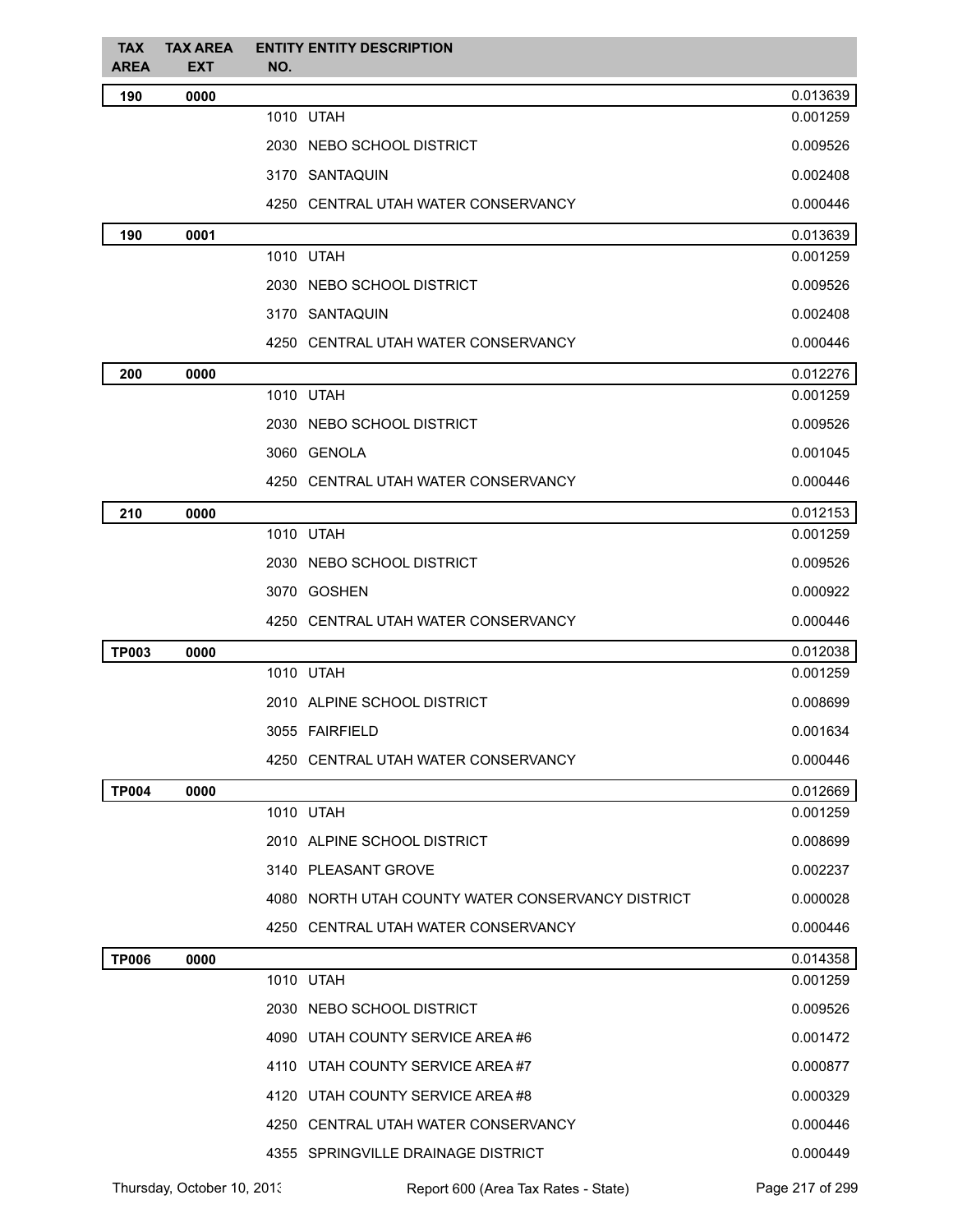| <b>TAX</b><br><b>AREA</b> | <b>TAX AREA</b><br><b>EXT</b> | <b>ENTITY ENTITY DESCRIPTION</b><br>NO.           |          |
|---------------------------|-------------------------------|---------------------------------------------------|----------|
| <b>TP011</b>              | 0000                          |                                                   | 0.012876 |
|                           |                               | 1010 UTAH                                         | 0.001259 |
|                           |                               | 2010 ALPINE SCHOOL DISTRICT                       | 0.008699 |
|                           |                               | 3090 LEHI                                         | 0.002432 |
|                           |                               | 4020 LEHLMETROPOLITAN WATER DISTRICT              | 0.000012 |
|                           |                               | 4080 NORTH UTAH COUNTY WATER CONSERVANCY DISTRICT | 0.000028 |
|                           |                               | 4250 CENTRAL UTAH WATER CONSERVANCY               | 0.000446 |

# **WASATCH COUNTY**

| 001 | 0000 |                                                              | 0.012255 |
|-----|------|--------------------------------------------------------------|----------|
|     |      | 1010 WASATCH                                                 | 0.002529 |
|     |      | 2010 WASATCH COUNTY SCHOOL DISTRICT                          | 0.007610 |
|     |      | 3010 CHARLESTON                                              | 0.001049 |
|     |      | 4010 CHARLESTON WATER CONSERVANCY DISTRICT                   | 0.000041 |
|     |      | 4040 HEBER VALLEY SPECIAL SERVICE DISTRICT                   |          |
|     |      | 4065 WASATCH COUNTY FIRE PROTECTION SPECIAL SERVICE DISTRICT | 0.000244 |
|     |      | 4090 WASATCH COUNTY SPECIAL SERVICE DISTRICT NO 21           | 0.000336 |
|     |      | 4270 CENTRAL UTAH WATER CONSERVANCY DISTRICT                 | 0.000446 |
| 001 | 0001 |                                                              | 0.012255 |
|     |      | 1010 WASATCH                                                 | 0.002529 |
|     |      | 2010 WASATCH COUNTY SCHOOL DISTRICT                          | 0.007610 |
|     |      | 3010 CHARLESTON                                              | 0.001049 |
|     |      | 4010 CHARLESTON WATER CONSERVANCY DISTRICT                   | 0.000041 |
|     |      | 4065 WASATCH COUNTY FIRE PROTECTION SPECIAL SERVICE DISTRICT | 0.000244 |
|     |      | WASATCH COUNTY SPECIAL SERVICE DISTRICT NO 21<br>4090        | 0.000336 |
|     |      | 4270 CENTRAL UTAH WATER CONSERVANCY DISTRICT                 | 0.000446 |
| 002 | 0000 |                                                              | 0.011206 |
|     |      | 1010 WASATCH                                                 | 0.002529 |
|     |      | 2010 WASATCH COUNTY SCHOOL DISTRICT                          | 0.007610 |
|     |      | 4010 CHARLESTON WATER CONSERVANCY DISTRICT                   | 0.000041 |
|     |      | 4065 WASATCH COUNTY FIRE PROTECTION SPECIAL SERVICE DISTRICT | 0.000244 |
|     |      | 4090 WASATCH COUNTY SPECIAL SERVICE DISTRICT NO 21           | 0.000336 |
|     |      | CENTRAL UTAH WATER CONSERVANCY DISTRICT<br>4270              | 0.000446 |
| 003 | 0000 |                                                              | 0.012311 |
|     |      | 1010 WASATCH                                                 | 0.002529 |
|     |      | 2010 WASATCH COUNTY SCHOOL DISTRICT                          | 0.007610 |
|     |      | 3020 HEBER CITY                                              | 0.001146 |
|     |      | 4040 HEBER VALLEY SPECIAL SERVICE DISTRICT                   |          |
|     |      | 4065 WASATCH COUNTY FIRE PROTECTION SPECIAL SERVICE DISTRICT | 0.000244 |
|     |      |                                                              |          |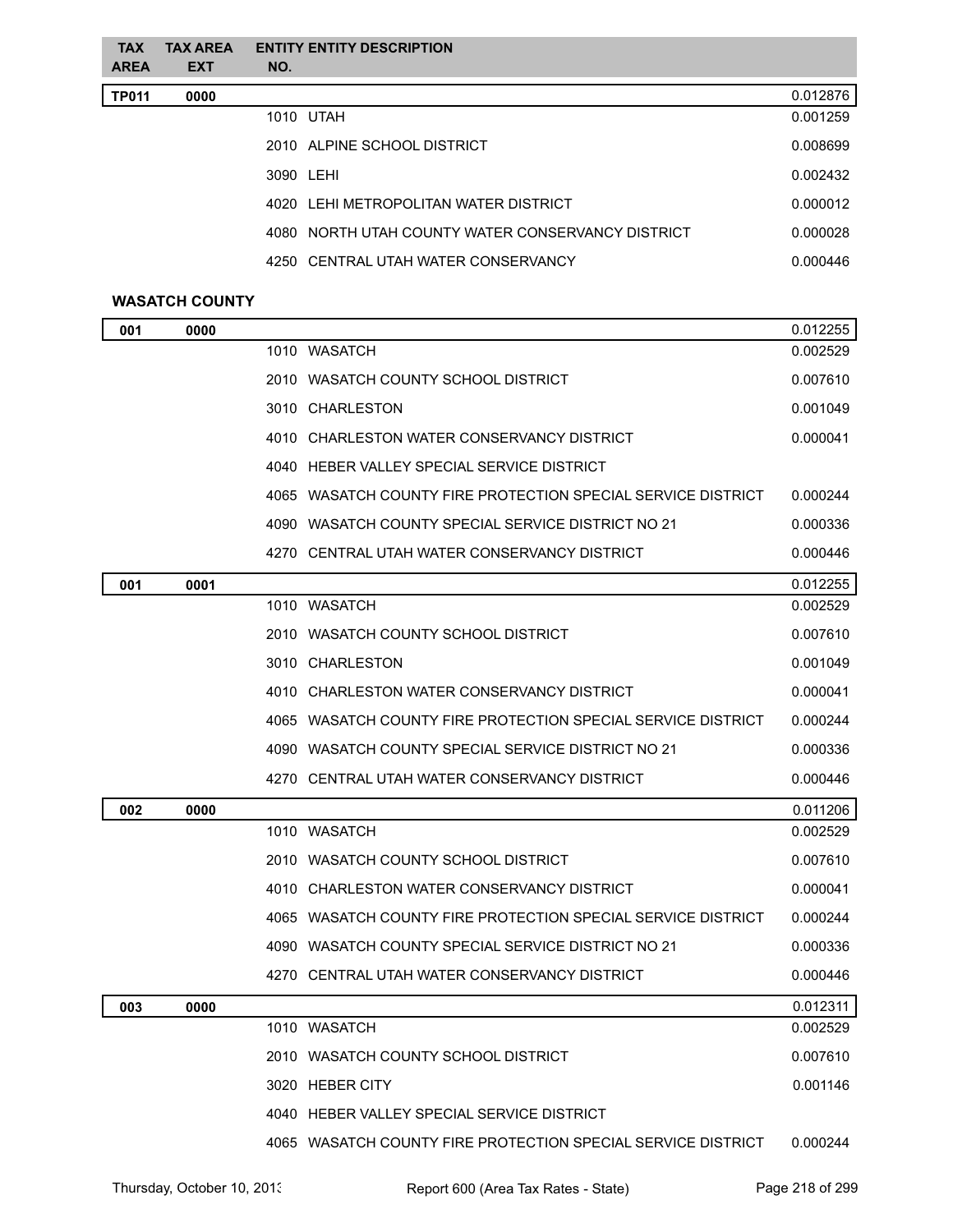| <b>TAX</b><br><b>AREA</b> | <b>TAX AREA</b><br><b>EXT</b> | NO. | <b>ENTITY ENTITY DESCRIPTION</b>                               |                 |
|---------------------------|-------------------------------|-----|----------------------------------------------------------------|-----------------|
|                           |                               |     | 4090 WASATCH COUNTY SPECIAL SERVICE DISTRICT NO 21             | 0.000336        |
|                           |                               |     | 4270 CENTRAL UTAH WATER CONSERVANCY DISTRICT                   | 0.000446        |
| 003                       | 0001                          |     |                                                                | 0.012311        |
|                           |                               |     | 1010 WASATCH                                                   | 0.002529        |
|                           |                               |     | 2010   WASATCH COUNTY SCHOOL DISTRICT                          | 0.007610        |
|                           |                               |     | 3020 HEBER CITY                                                | 0.001146        |
|                           |                               |     | 4065 WASATCH COUNTY FIRE PROTECTION SPECIAL SERVICE DISTRICT   | 0.000244        |
|                           |                               |     | 4090   WASATCH COUNTY SPECIAL SERVICE DISTRICT NO 21           | 0.000336        |
|                           |                               |     | 4270   CENTRAL UTAH WATER CONSERVANCY DISTRICT                 | 0.000446        |
| 004                       | 0000                          |     |                                                                | 0.012481        |
|                           |                               |     | 1010 WASATCH                                                   | 0.002529        |
|                           |                               |     | 2010   WASATCH COUNTY SCHOOL DISTRICT                          | 0.007610        |
|                           |                               |     | 3030 MIDWAY                                                    | 0.001241        |
|                           |                               |     | 4020 MIDWAY SANITATION DISTRICT                                | 0.000075        |
|                           |                               |     | 4040 HEBER VALLEY SPECIAL SERVICE DISTRICT                     |                 |
|                           |                               |     | 4065   WASATCH COUNTY FIRE PROTECTION SPECIAL SERVICE DISTRICT | 0.000244        |
|                           |                               |     | 4090   WASATCH COUNTY SPECIAL SERVICE DISTRICT NO 21           | 0.000336        |
|                           |                               |     | 4270   CENTRAL UTAH WATER CONSERVANCY DISTRICT                 | 0.000446        |
| 004                       | 0001                          |     |                                                                | 0.012481        |
|                           |                               |     | 1010 WASATCH                                                   | 0.002529        |
|                           |                               |     | 2010   WASATCH COUNTY SCHOOL DISTRICT                          | 0.007610        |
|                           |                               |     | 3030 MIDWAY                                                    | 0.001241        |
|                           |                               |     | 4020 MIDWAY SANITATION DISTRICT                                | 0.000075        |
|                           |                               |     | 4065 WASATCH COUNTY FIRE PROTECTION SPECIAL SERVICE DISTRICT   | 0.000244        |
|                           |                               |     | 4090 WASATCH COUNTY SPECIAL SERVICE DISTRICT NO 21             | 0.000336        |
|                           |                               |     | 4270 CENTRAL UTAH WATER CONSERVANCY DISTRICT                   | 0.000446        |
| 004                       | 0002                          |     |                                                                | 0.012481        |
|                           |                               |     | 1010 WASATCH                                                   | 0.002529        |
|                           |                               |     | 2010 WASATCH COUNTY SCHOOL DISTRICT                            | 0.007610        |
|                           |                               |     | 3030 MIDWAY                                                    | 0.001241        |
|                           |                               |     | 4015 ALPENHOF SPECIAL SERVICE DISTRICT                         |                 |
|                           |                               |     | 4020 MIDWAY SANITATION DISTRICT                                | 0.000075        |
|                           |                               |     | 4040 HEBER VALLEY SPECIAL SERVICE DISTRICT                     |                 |
|                           |                               |     | 4065 WASATCH COUNTY FIRE PROTECTION SPECIAL SERVICE DISTRICT   | 0.000244        |
|                           |                               |     | 4090 WASATCH COUNTY SPECIAL SERVICE DISTRICT NO 21             | 0.000336        |
|                           |                               |     | 4270 CENTRAL UTAH WATER CONSERVANCY DISTRICT                   | 0.000446        |
| 004                       | 0003                          |     |                                                                | 0.012481        |
|                           |                               |     | 1010 WASATCH                                                   | 0.002529        |
|                           |                               |     | 2010 WASATCH COUNTY SCHOOL DISTRICT                            | 0.007610        |
|                           | Thursday, October 10, 2013    |     | Report 600 (Area Tax Rates - State)                            | Page 219 of 299 |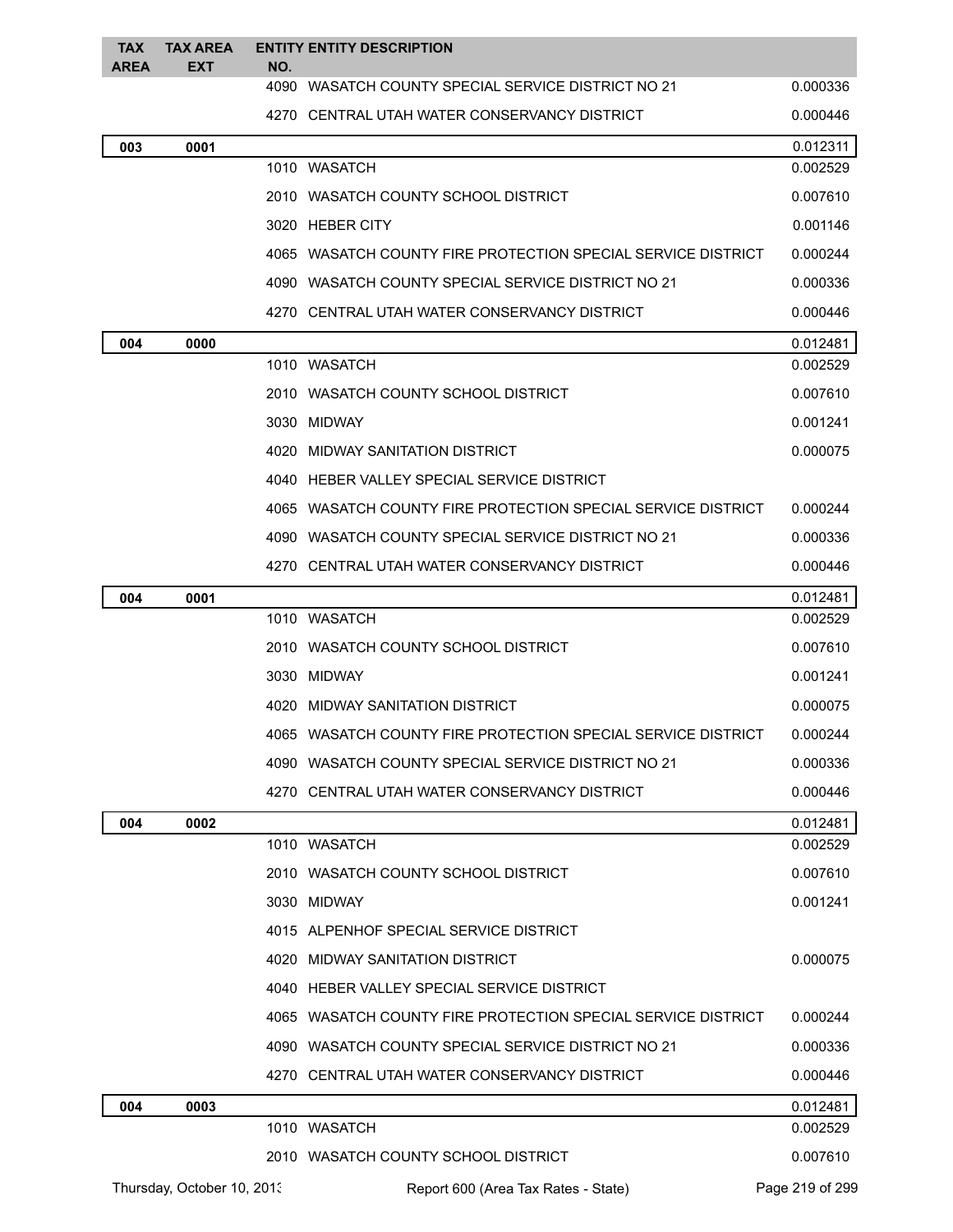| <b>TAX</b><br>AREA | <b>TAX AREA</b><br>EXT | NO. | <b>ENTITY ENTITY DESCRIPTION</b>                             |          |
|--------------------|------------------------|-----|--------------------------------------------------------------|----------|
|                    |                        |     | 3030 MIDWAY                                                  | 0.001241 |
|                    |                        |     | 4020 MIDWAY SANITATION DISTRICT                              | 0.000075 |
|                    |                        |     | 4040 HEBER VALLEY SPECIAL SERVICE DISTRICT                   |          |
|                    |                        |     | 4065 WASATCH COUNTY FIRE PROTECTION SPECIAL SERVICE DISTRICT | 0.000244 |
|                    |                        |     | 4090 WASATCH COUNTY SPECIAL SERVICE DISTRICT NO 21           | 0.000336 |
|                    |                        |     | 4270 CENTRAL UTAH WATER CONSERVANCY DISTRICT                 | 0.000446 |
| 004                | 0004                   |     |                                                              | 0.012406 |
|                    |                        |     | 1010 WASATCH                                                 | 0.002529 |
|                    |                        |     | 2010 WASATCH COUNTY SCHOOL DISTRICT                          | 0.007610 |
|                    |                        |     | 3030 MIDWAY                                                  | 0.001241 |
|                    |                        |     | 4065 WASATCH COUNTY FIRE PROTECTION SPECIAL SERVICE DISTRICT | 0.000244 |
|                    |                        |     | 4090 WASATCH COUNTY SPECIAL SERVICE DISTRICT NO 21           | 0.000336 |
|                    |                        |     | 4270 CENTRAL UTAH WATER CONSERVANCY DISTRICT                 | 0.000446 |
| 004                | 0005                   |     |                                                              | 0.012481 |
|                    |                        |     | 1010 WASATCH                                                 | 0.002529 |
|                    |                        |     | 2010 WASATCH COUNTY SCHOOL DISTRICT                          | 0.007610 |
|                    |                        |     | 3030 MIDWAY                                                  | 0.001241 |
|                    |                        |     | 4020 MIDWAY SANITATION DISTRICT                              | 0.000075 |
|                    |                        |     | 4040 HEBER VALLEY SPECIAL SERVICE DISTRICT                   |          |
|                    |                        |     | 4065 WASATCH COUNTY FIRE PROTECTION SPECIAL SERVICE DISTRICT | 0.000244 |
|                    |                        |     | 4090 WASATCH COUNTY SPECIAL SERVICE DISTRICT NO 21           | 0.000336 |
|                    |                        |     | 4270 CENTRAL UTAH WATER CONSERVANCY DISTRICT                 | 0.000446 |
| 005                | 0000                   |     |                                                              | 0.012214 |
|                    |                        |     | 1010 WASATCH                                                 | 0.002529 |
|                    |                        |     | 2010 WASATCH COUNTY SCHOOL DISTRICT                          | 0.007610 |
|                    |                        |     | 3010 CHARLESTON                                              | 0.001049 |
|                    |                        |     | 4065 WASATCH COUNTY FIRE PROTECTION SPECIAL SERVICE DISTRICT | 0.000244 |
|                    |                        |     | 4090 WASATCH COUNTY SPECIAL SERVICE DISTRICT NO 21           | 0.000336 |
|                    |                        |     | 4270 CENTRAL UTAH WATER CONSERVANCY DISTRICT                 | 0.000446 |
| 006                | 0000                   |     |                                                              | 0.011240 |
|                    |                        |     | 1010 WASATCH                                                 | 0.002529 |
|                    |                        |     | 2010 WASATCH COUNTY SCHOOL DISTRICT                          | 0.007610 |
|                    |                        |     | 4020 MIDWAY SANITATION DISTRICT                              | 0.000075 |
|                    |                        |     | 4040 HEBER VALLEY SPECIAL SERVICE DISTRICT                   |          |
|                    |                        |     | 4065 WASATCH COUNTY FIRE PROTECTION SPECIAL SERVICE DISTRICT | 0.000244 |
|                    |                        |     | 4090 WASATCH COUNTY SPECIAL SERVICE DISTRICT NO 21           | 0.000336 |
|                    |                        |     | 4270 CENTRAL UTAH WATER CONSERVANCY DISTRICT                 | 0.000446 |
| 006                | 0001                   |     |                                                              | 0.011240 |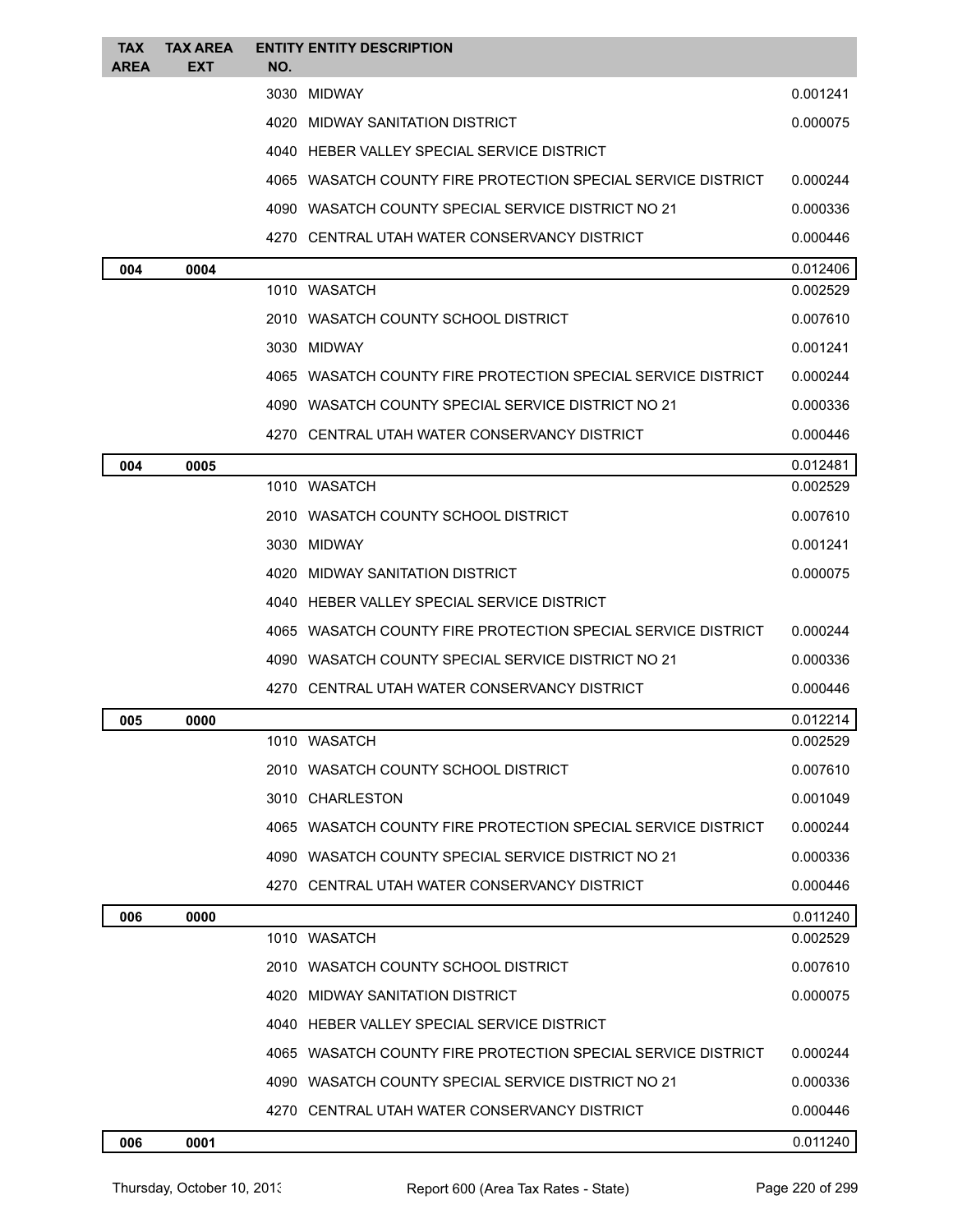| <b>TAX</b><br><b>AREA</b> | <b>TAX AREA</b><br><b>EXT</b> | NO. | <b>ENTITY ENTITY DESCRIPTION</b>                             |                 |
|---------------------------|-------------------------------|-----|--------------------------------------------------------------|-----------------|
|                           |                               |     | 1010 WASATCH                                                 | 0.002529        |
|                           |                               |     | 2010 WASATCH COUNTY SCHOOL DISTRICT                          | 0.007610        |
|                           |                               |     | 4020 MIDWAY SANITATION DISTRICT                              | 0.000075        |
|                           |                               |     | 4065 WASATCH COUNTY FIRE PROTECTION SPECIAL SERVICE DISTRICT | 0.000244        |
|                           |                               |     | 4090 WASATCH COUNTY SPECIAL SERVICE DISTRICT NO 21           | 0.000336        |
|                           |                               |     | 4270 CENTRAL UTAH WATER CONSERVANCY DISTRICT                 | 0.000446        |
| 007                       | 0000                          |     |                                                              | 0.013296        |
|                           |                               |     | 1010 WASATCH                                                 | 0.002529        |
|                           |                               |     | 2010 WASATCH COUNTY SCHOOL DISTRICT                          | 0.007610        |
|                           |                               |     | 3035 PARK CITY                                               | 0.002131        |
|                           |                               |     | 4065 WASATCH COUNTY FIRE PROTECTION SPECIAL SERVICE DISTRICT | 0.000244        |
|                           |                               |     | 4080 PARK CITY WATER SERVICE DISTRICT                        |                 |
|                           |                               |     | 4090 WASATCH COUNTY SPECIAL SERVICE DISTRICT NO 21           | 0.000336        |
|                           |                               |     | 4270 CENTRAL UTAH WATER CONSERVANCY DISTRICT                 | 0.000446        |
| 008                       | 0000                          |     |                                                              | 0.014238        |
|                           |                               |     | 1010 WASATCH                                                 | 0.002529        |
|                           |                               |     | 2010 WASATCH COUNTY SCHOOL DISTRICT                          | 0.007610        |
|                           |                               |     | 4090 WASATCH COUNTY SPECIAL SERVICE DISTRICT NO 21           | 0.000336        |
|                           |                               |     | 4270 CENTRAL UTAH WATER CONSERVANCY DISTRICT                 | 0.000446        |
|                           |                               |     | 4290 SOLDIER SUMMIT SPECIAL SERVICE DISTRICT                 | 0.003317        |
| 009                       | 0000                          |     |                                                              | 0.014002        |
|                           |                               |     | 1010 WASATCH                                                 | 0.002529        |
|                           |                               |     | 2010 WASATCH COUNTY SCHOOL DISTRICT                          | 0.007610        |
|                           |                               |     | 3035 PARK CITY                                               | 0.002131        |
|                           |                               |     | 4070 PARK CITY FIRE SERVICE DISTRICT                         | 0.000950        |
|                           |                               |     | 4075 SNYDERVILLE BASIN WATER RECLAMATION DISTRICT            |                 |
|                           |                               |     | 4080 PARK CITY WATER SERVICE DISTRICT                        |                 |
|                           |                               |     | 4090 WASATCH COUNTY SPECIAL SERVICE DISTRICT NO 21           | 0.000336        |
|                           |                               |     | 4270 CENTRAL UTAH WATER CONSERVANCY DISTRICT                 | 0.000446        |
| 010                       | 0000                          |     |                                                              | 0.011945        |
|                           |                               |     | 1010 WASATCH                                                 | 0.002529        |
|                           |                               |     | 2010 WASATCH COUNTY SCHOOL DISTRICT                          | 0.007610        |
|                           |                               |     | 3040 WALLSBURG                                               | 0.000780        |
|                           |                               |     | 4065 WASATCH COUNTY FIRE PROTECTION SPECIAL SERVICE DISTRICT | 0.000244        |
|                           |                               |     | 4090 WASATCH COUNTY SPECIAL SERVICE DISTRICT NO 21           | 0.000336        |
|                           |                               |     | 4270 CENTRAL UTAH WATER CONSERVANCY DISTRICT                 | 0.000446        |
| 011                       | 0000                          |     |                                                              | 0.011935        |
|                           |                               |     | 1010 WASATCH                                                 | 0.002529        |
|                           |                               |     | 2010 WASATCH COUNTY SCHOOL DISTRICT                          | 0.007610        |
|                           | Thursday, October 10, 2013    |     | Report 600 (Area Tax Rates - State)                          | Page 221 of 299 |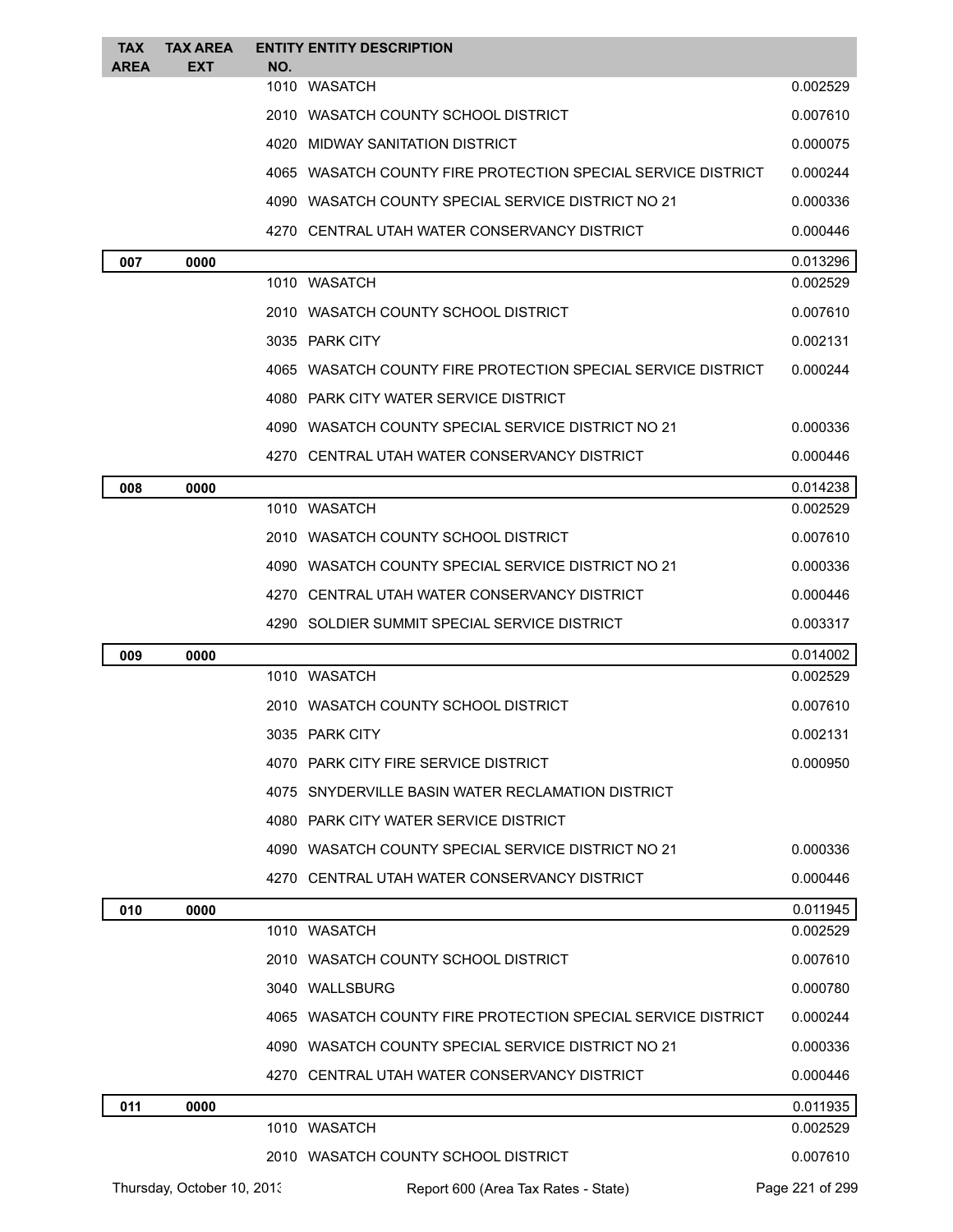| <b>TAX</b><br><b>AREA</b> | <b>TAX AREA</b><br><b>EXT</b> | NO.  | <b>ENTITY ENTITY DESCRIPTION</b>                             |                      |
|---------------------------|-------------------------------|------|--------------------------------------------------------------|----------------------|
|                           |                               |      | 3015 DANIEL TOWN                                             | 0.000770             |
|                           |                               |      | 4065 WASATCH COUNTY FIRE PROTECTION SPECIAL SERVICE DISTRICT | 0.000244             |
|                           |                               |      | 4090 WASATCH COUNTY SPECIAL SERVICE DISTRICT NO 21           | 0.000336             |
|                           |                               |      | 4270 CENTRAL UTAH WATER CONSERVANCY DISTRICT                 | 0.000446             |
| 012                       | 0000                          |      |                                                              | 0.011165             |
|                           |                               |      | 1010 WASATCH                                                 | 0.002529             |
|                           |                               |      | 2010 WASATCH COUNTY SCHOOL DISTRICT                          | 0.007610             |
|                           |                               |      | 4030 WASATCH COUNTY SERVICE AREA NO 1                        |                      |
|                           |                               |      | 4065 WASATCH COUNTY FIRE PROTECTION SPECIAL SERVICE DISTRICT | 0.000244             |
|                           |                               |      | 4090 WASATCH COUNTY SPECIAL SERVICE DISTRICT NO 21           | 0.000336             |
|                           |                               |      | 4270 CENTRAL UTAH WATER CONSERVANCY DISTRICT                 | 0.000446             |
| 012                       | 0003                          |      |                                                              | 0.011165             |
|                           |                               |      | 1010 WASATCH                                                 | 0.002529             |
|                           |                               |      | 2010   WASATCH COUNTY SCHOOL DISTRICT                        | 0.007610             |
|                           |                               |      | 4065 WASATCH COUNTY FIRE PROTECTION SPECIAL SERVICE DISTRICT | 0.000244             |
|                           |                               |      | 4090 WASATCH COUNTY SPECIAL SERVICE DISTRICT NO 21           | 0.000336             |
|                           |                               |      | 4270 CENTRAL UTAH WATER CONSERVANCY DISTRICT                 | 0.000446             |
| 012                       | 0005                          |      |                                                              | 0.011165             |
|                           |                               |      | 1010 WASATCH                                                 | 0.002529             |
|                           |                               |      | 2010 WASATCH COUNTY SCHOOL DISTRICT                          | 0.007610             |
|                           |                               |      | 4040 HEBER VALLEY SPECIAL SERVICE DISTRICT                   |                      |
|                           |                               |      | 4065 WASATCH COUNTY FIRE PROTECTION SPECIAL SERVICE DISTRICT | 0.000244             |
|                           |                               |      | 4090 WASATCH COUNTY SPECIAL SERVICE DISTRICT NO 21           | 0.000336             |
|                           |                               | 4095 | TWIN CREEKS SPECIAL SERVICE DISTRICT                         |                      |
|                           |                               |      | 4270 CENTRAL UTAH WATER CONSERVANCY DISTRICT                 | 0.000446             |
| 012                       | 0006                          |      |                                                              | 0.011165             |
|                           |                               |      | 1010 WASATCH                                                 | 0.002529             |
|                           |                               |      | 2010 WASATCH COUNTY SCHOOL DISTRICT                          | 0.007610             |
|                           |                               |      | 4030 WASATCH COUNTY SERVICE AREA NO 1                        |                      |
|                           |                               |      | 4065 WASATCH COUNTY FIRE PROTECTION SPECIAL SERVICE DISTRICT | 0.000244             |
|                           |                               |      | 4090 WASATCH COUNTY SPECIAL SERVICE DISTRICT NO 21           | 0.000336             |
|                           |                               |      | 4270 CENTRAL UTAH WATER CONSERVANCY DISTRICT                 | 0.000446             |
| 013                       | 0000                          |      | 1010 WASATCH                                                 | 0.012311<br>0.002529 |
|                           |                               |      | 2010 WASATCH COUNTY SCHOOL DISTRICT                          | 0.007610             |
|                           |                               |      | 3020 HEBER CITY                                              | 0.001146             |
|                           |                               |      |                                                              |                      |
|                           |                               |      | 4065 WASATCH COUNTY FIRE PROTECTION SPECIAL SERVICE DISTRICT | 0.000244             |
|                           |                               |      | 4090 WASATCH COUNTY SPECIAL SERVICE DISTRICT NO 21           | 0.000336             |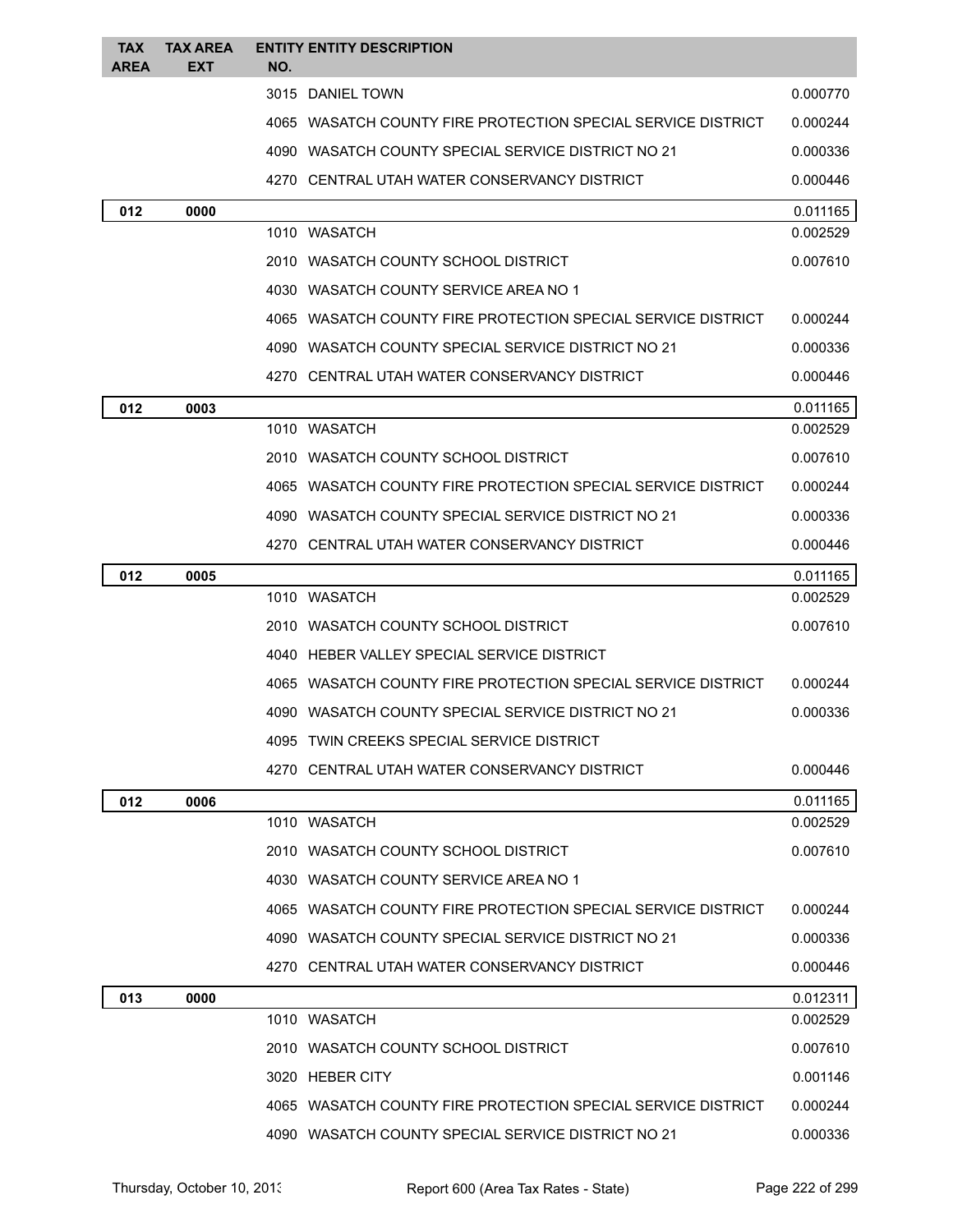| <b>TAX</b><br><b>AREA</b> | <b>TAX AREA</b><br><b>EXT</b> | NO.  | <b>ENTITY ENTITY DESCRIPTION</b>                             |          |
|---------------------------|-------------------------------|------|--------------------------------------------------------------|----------|
|                           |                               | 4095 | TWIN CREEKS SPECIAL SERVICE DISTRICT                         |          |
|                           |                               |      | 4270 CENTRAL UTAH WATER CONSERVANCY DISTRICT                 | 0.000446 |
| 014                       | 0000                          |      |                                                              | 0.011165 |
|                           |                               |      | 1010 WASATCH                                                 | 0.002529 |
|                           |                               |      | 2010 WASATCH COUNTY SCHOOL DISTRICT                          | 0.007610 |
|                           |                               |      | 4065 WASATCH COUNTY FIRE PROTECTION SPECIAL SERVICE DISTRICT | 0.000244 |
|                           |                               |      | 4090 WASATCH COUNTY SPECIAL SERVICE DISTRICT NO 21           | 0.000336 |
|                           |                               |      | 4095 TWIN CREEKS SPECIAL SERVICE DISTRICT                    |          |
|                           |                               |      | 4270 CENTRAL UTAH WATER CONSERVANCY DISTRICT                 | 0.000446 |
| 015                       | 0000                          |      |                                                              | 0.011165 |
|                           |                               |      | 1010 WASATCH                                                 | 0.002529 |
|                           |                               |      | 2010 WASATCH COUNTY SCHOOL DISTRICT                          | 0.007610 |
|                           |                               |      | 4065 WASATCH COUNTY FIRE PROTECTION SPECIAL SERVICE DISTRICT | 0.000244 |
|                           |                               |      | 4090 WASATCH COUNTY SPECIAL SERVICE DISTRICT NO 21           | 0.000336 |
|                           |                               |      | 4270 CENTRAL UTAH WATER CONSERVANCY DISTRICT                 | 0.000446 |
| 016                       | 0000                          |      |                                                              | 0.011165 |
|                           |                               |      | 1010 WASATCH                                                 | 0.002529 |
|                           |                               |      | 2010 WASATCH COUNTY SCHOOL DISTRICT                          | 0.007610 |
|                           |                               |      | 4065 WASATCH COUNTY FIRE PROTECTION SPECIAL SERVICE DISTRICT | 0.000244 |
|                           |                               |      | 4090 WASATCH COUNTY SPECIAL SERVICE DISTRICT NO 21           | 0.000336 |
|                           |                               |      | 4270 CENTRAL UTAH WATER CONSERVANCY DISTRICT                 | 0.000446 |
| 017                       | 0000                          |      |                                                              | 0.011935 |
|                           |                               |      | 1010 WASATCH                                                 | 0.002529 |
|                           |                               |      | 2010 WASATCH COUNTY SCHOOL DISTRICT                          | 0.007610 |
|                           |                               |      | 3015 DANIEL TOWN                                             | 0.000770 |
|                           |                               |      | 4065 WASATCH COUNTY FIRE PROTECTION SPECIAL SERVICE DISTRICT | 0.000244 |
|                           |                               |      | 4090 WASATCH COUNTY SPECIAL SERVICE DISTRICT NO 21           | 0.000336 |
|                           |                               |      | 4095 TWIN CREEKS SPECIAL SERVICE DISTRICT                    |          |
|                           |                               |      | 4270 CENTRAL UTAH WATER CONSERVANCY DISTRICT                 | 0.000446 |
| 018                       | 0000                          |      |                                                              | 0.011165 |
|                           |                               |      | 1010 WASATCH                                                 | 0.002529 |
|                           |                               |      | 2010 WASATCH COUNTY SCHOOL DISTRICT                          | 0.007610 |
|                           |                               |      | 3026 INDEPENDCE TOWN                                         |          |
|                           |                               |      | 4065 WASATCH COUNTY FIRE PROTECTION SPECIAL SERVICE DISTRICT | 0.000244 |
|                           |                               |      | 4090 WASATCH COUNTY SPECIAL SERVICE DISTRICT NO 21           | 0.000336 |
|                           |                               |      | 4270 CENTRAL UTAH WATER CONSERVANCY DISTRICT                 | 0.000446 |
| 019                       | 0000                          |      |                                                              | 0.011165 |
|                           |                               |      | 1010 WASATCH                                                 | 0.002529 |
|                           |                               |      | 2010 WASATCH COUNTY SCHOOL DISTRICT                          | 0.007610 |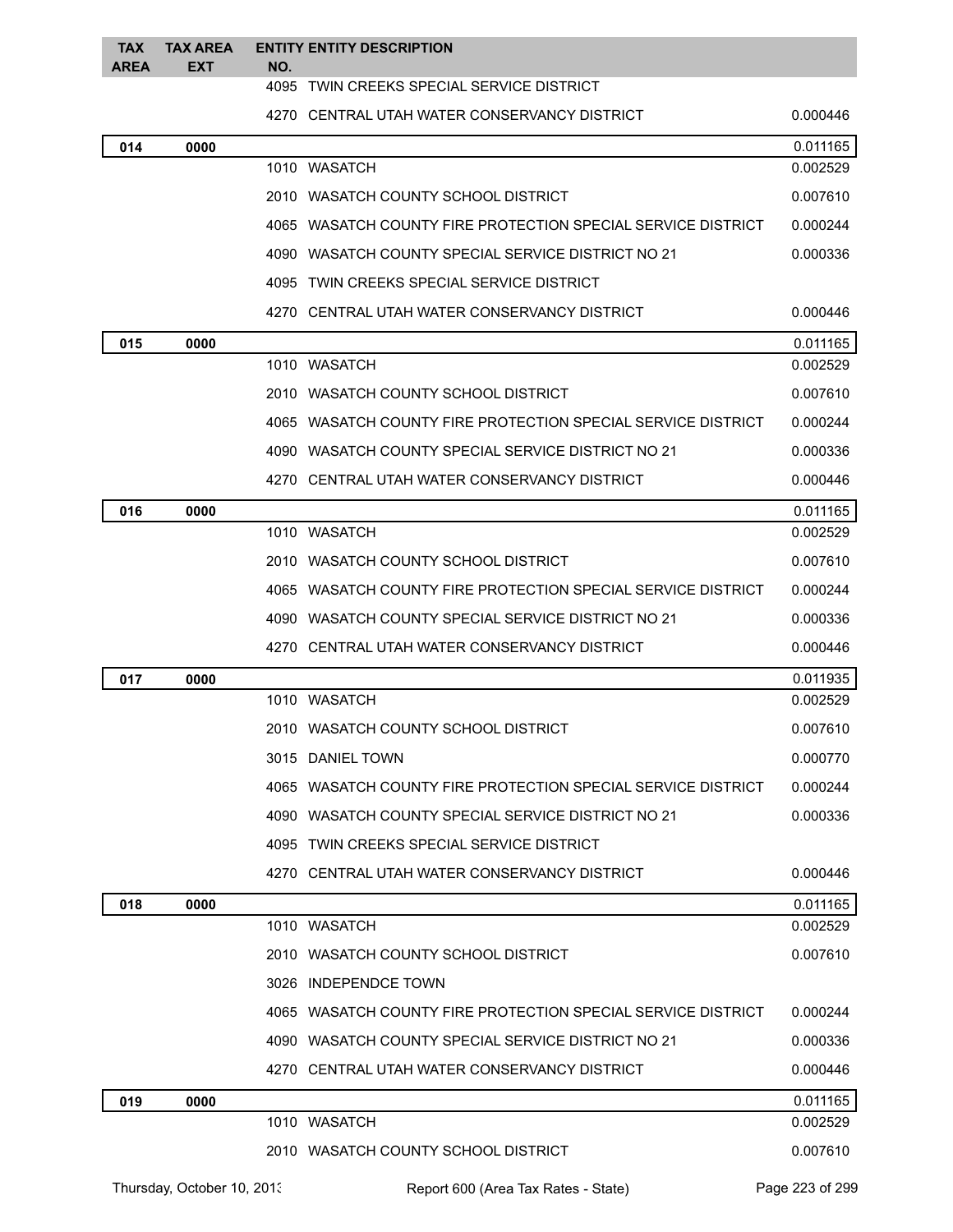| <b>TAX</b><br><b>AREA</b> | <b>TAX AREA</b><br>EXT | <b>ENTITY ENTITY DESCRIPTION</b><br>NO.                      |          |
|---------------------------|------------------------|--------------------------------------------------------------|----------|
|                           |                        | 3026 INDEPENDCE TOWN                                         |          |
|                           |                        | 4065 WASATCH COUNTY FIRE PROTECTION SPECIAL SERVICE DISTRICT | 0.000244 |
|                           |                        | 4090 WASATCH COUNTY SPECIAL SERVICE DISTRICT NO 21           | 0.000336 |
|                           |                        | 4095 TWIN CREEKS SPECIAL SERVICE DISTRICT                    |          |
|                           |                        | 4270 CENTRAL UTAH WATER CONSERVANCY DISTRICT                 | 0.000446 |
| 020                       | 0000                   |                                                              | 0.011969 |
|                           |                        | 1010 WASATCH                                                 | 0.002529 |
|                           |                        | 2010 WASATCH COUNTY SCHOOL DISTRICT                          | 0.007610 |
|                           |                        | 3025 HIDEOUT TOWN                                            | 0.000804 |
|                           |                        | 4065 WASATCH COUNTY FIRE PROTECTION SPECIAL SERVICE DISTRICT | 0.000244 |
|                           |                        | 4090 WASATCH COUNTY SPECIAL SERVICE DISTRICT NO 21           | 0.000336 |
|                           |                        | 4270 CENTRAL UTAH WATER CONSERVANCY DISTRICT                 | 0.000446 |
| 021                       | 0000                   |                                                              | 0.011969 |
|                           |                        | 1010 WASATCH                                                 | 0.002529 |
|                           |                        | 2010 WASATCH COUNTY SCHOOL DISTRICT                          | 0.007610 |
|                           |                        | 3025 HIDEOUT TOWN                                            | 0.000804 |
|                           |                        | 4065 WASATCH COUNTY FIRE PROTECTION SPECIAL SERVICE DISTRICT | 0.000244 |
|                           |                        | 4090 WASATCH COUNTY SPECIAL SERVICE DISTRICT NO 21           | 0.000336 |
|                           |                        | 4270 CENTRAL UTAH WATER CONSERVANCY DISTRICT                 | 0.000446 |
| 022                       | 0000                   |                                                              | 0.013296 |
|                           |                        | 1010 WASATCH                                                 | 0.002529 |
|                           |                        | 2010 WASATCH COUNTY SCHOOL DISTRICT                          | 0.007610 |
|                           |                        | 3035 PARK CITY                                               | 0.002131 |
|                           |                        | 4065 WASATCH COUNTY FIRE PROTECTION SPECIAL SERVICE DISTRICT | 0.000244 |
|                           |                        | 4075 SNYDERVILLE BASIN WATER RECLAMATION DISTRICT            |          |
|                           |                        | 4080 PARK CITY WATER SERVICE DISTRICT                        |          |
|                           |                        | 4090 WASATCH COUNTY SPECIAL SERVICE DISTRICT NO 21           | 0.000336 |
|                           |                        | 4270 CENTRAL UTAH WATER CONSERVANCY DISTRICT                 | 0.000446 |
| 023                       | 0000                   |                                                              | 0.011165 |
|                           |                        | 1010 WASATCH                                                 | 0.002529 |
|                           |                        | 2010 WASATCH COUNTY SCHOOL DISTRICT                          | 0.007610 |
|                           |                        | 4065 WASATCH COUNTY FIRE PROTECTION SPECIAL SERVICE DISTRICT | 0.000244 |
|                           |                        | 4090 WASATCH COUNTY SPECIAL SERVICE DISTRICT NO 21           | 0.000336 |
|                           |                        | 4270 CENTRAL UTAH WATER CONSERVANCY DISTRICT                 | 0.000446 |
| 024                       | 0000                   |                                                              | 0.012755 |
|                           |                        | 1010 WASATCH                                                 | 0.002529 |
|                           |                        | 2010 WASATCH COUNTY SCHOOL DISTRICT                          | 0.007610 |
|                           |                        | 3025 HIDEOUT TOWN                                            | 0.000804 |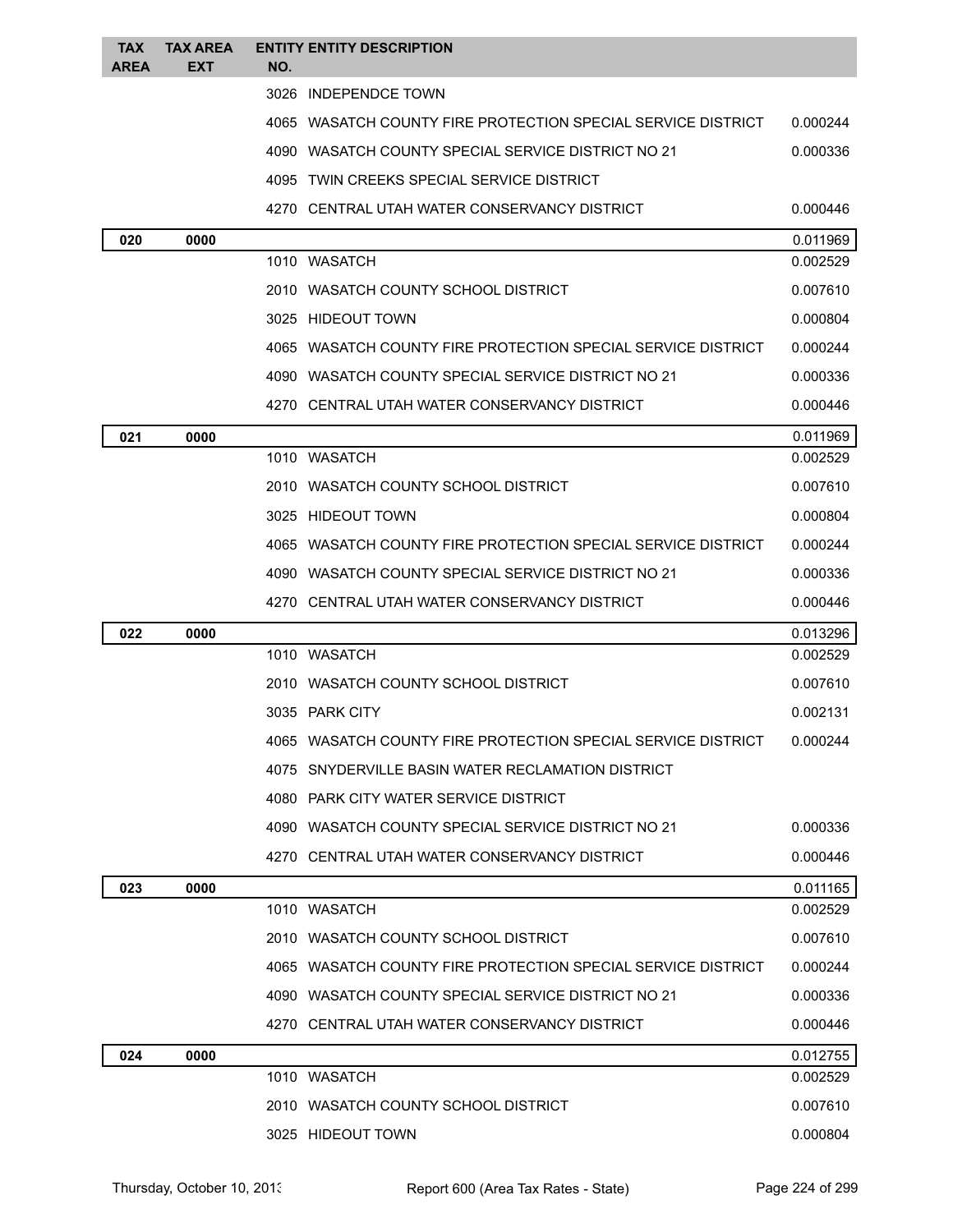| <b>TAX</b>   | <b>TAX AREA</b> | <b>ENTITY ENTITY DESCRIPTION</b>                                |          |
|--------------|-----------------|-----------------------------------------------------------------|----------|
| <b>AREA</b>  | <b>EXT</b>      | NO.                                                             |          |
|              |                 | WASATCH COUNTY FIRE PROTECTION SPECIAL SERVICE DISTRICT<br>4065 | 0.000244 |
|              |                 | WASATCH COUNTY SPECIAL SERVICE DISTRICT NO 21<br>4090           | 0.000336 |
|              |                 | 4150 HIDEOUT LOCAL DISTRICT NO 1                                | 0.000786 |
|              |                 | 4270 CENTRAL UTAH WATER CONSERVANCY DISTRICT                    | 0.000446 |
| <b>TP001</b> | 0000            |                                                                 | 0.011165 |
|              |                 | 1010 WASATCH                                                    | 0.002529 |
|              |                 | 2010 WASATCH COUNTY SCHOOL DISTRICT                             | 0.007610 |
|              |                 | WASATCH COUNTY FIRE PROTECTION SPECIAL SERVICE DISTRICT<br>4065 | 0.000244 |
|              |                 | WASATCH COUNTY SPECIAL SERVICE DISTRICT NO 21<br>4090-          | 0.000336 |
|              |                 | 4270 CENTRAL UTAH WATER CONSERVANCY DISTRICT                    | 0.000446 |
|              |                 |                                                                 |          |

## **WASHINGTON COUNTY**

| 001 | 0000 |                                                         | 0.013072 |
|-----|------|---------------------------------------------------------|----------|
|     |      | 1010 WASHINGTON                                         | 0.001991 |
|     |      | 2010   WASHINGTON COUNTY SCHOOL DISTRICT                | 0.007544 |
|     |      | 3010 ENTERPRISE                                         | 0.002610 |
|     |      | 4010 THE WASHINGTON COUNTY WATER CONSERVANCY DISTRICT   | 0.000878 |
|     |      | 4085   WASHINGTON COUNTY SPECIAL SERVICE DISTRICT NO. 1 |          |
|     |      | 4110 SOUTHWEST MOSQUITO ABATEMENT & CONTROL DISTRICT    | 0.000049 |
| 002 | 0000 |                                                         | 0.018964 |
|     |      | 1010 WASHINGTON                                         | 0.001991 |
|     |      | 2010   WASHINGTON COUNTY SCHOOL DISTRICT                | 0.007544 |
|     |      | 3020 HILDALE CITY                                       | 0.008502 |
|     |      | 4010   THE WASHINGTON COUNTY WATER CONSERVANCY DISTRICT | 0.000878 |
|     |      | 4110 SOUTHWEST MOSQUITO ABATEMENT & CONTROL DISTRICT    | 0.000049 |
| 003 | 0000 |                                                         | 0.013152 |
|     |      | 1010 WASHINGTON                                         | 0.001991 |
|     |      | 2010 WASHINGTON COUNTY SCHOOL DISTRICT                  | 0.007544 |
|     |      | 3030 HURRICANE CITY                                     | 0.002690 |
|     |      | 4010   THE WASHINGTON COUNTY WATER CONSERVANCY DISTRICT | 0.000878 |
|     |      | 4070 ASH CREEK SPECIAL SERVICE DISTRICT                 |          |
|     |      | 4085   WASHINGTON COUNTY SPECIAL SERVICE DISTRICT NO. 1 |          |
|     |      | 4110 SOUTHWEST MOSQUITO ABATEMENT & CONTROL DISTRICT    | 0.000049 |
| 003 | 0001 |                                                         | 0.013152 |
|     |      | 1010 WASHINGTON                                         | 0.001991 |
|     |      | 2010   WASHINGTON COUNTY SCHOOL DISTRICT                | 0.007544 |
|     |      | 3030 HURRICANE CITY                                     | 0.002690 |
|     |      | 4010 THE WASHINGTON COUNTY WATER CONSERVANCY DISTRICT   | 0.000878 |
|     |      | 4085 WASHINGTON COUNTY SPECIAL SERVICE DISTRICT NO. 1   |          |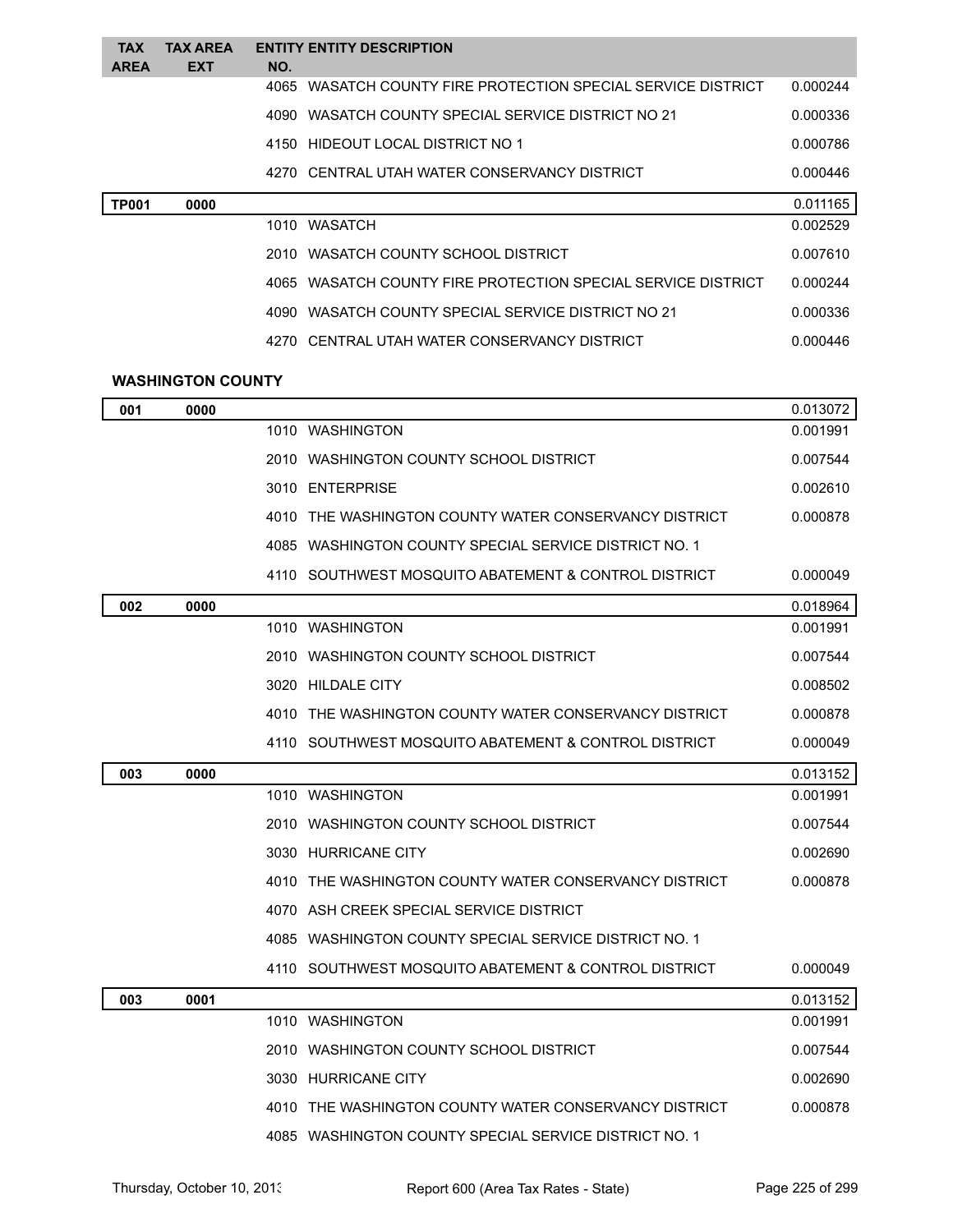| <b>TAX</b><br><b>AREA</b> | <b>TAX AREA</b><br>EXT     | NO. | <b>ENTITY ENTITY DESCRIPTION</b>                      |                 |
|---------------------------|----------------------------|-----|-------------------------------------------------------|-----------------|
|                           |                            |     | 4110 SOUTHWEST MOSQUITO ABATEMENT & CONTROL DISTRICT  | 0.000049        |
| 003                       | 0002                       |     |                                                       | 0.013152        |
|                           |                            |     | 1010 WASHINGTON                                       | 0.001991        |
|                           |                            |     | 2010 WASHINGTON COUNTY SCHOOL DISTRICT                | 0.007544        |
|                           |                            |     | 3030 HURRICANE CITY                                   | 0.002690        |
|                           |                            |     | 4010 THE WASHINGTON COUNTY WATER CONSERVANCY DISTRICT | 0.000878        |
|                           |                            |     | 4085 WASHINGTON COUNTY SPECIAL SERVICE DISTRICT NO. 1 |                 |
|                           |                            |     | 4110 SOUTHWEST MOSQUITO ABATEMENT & CONTROL DISTRICT  | 0.000049        |
| 004                       | 0000                       |     |                                                       | 0.012443        |
|                           |                            |     | 1010 WASHINGTON                                       | 0.001991        |
|                           |                            |     | 2010 WASHINGTON COUNTY SCHOOL DISTRICT                | 0.007544        |
|                           |                            |     | 3040 IVINS TOWN                                       | 0.001981        |
|                           |                            |     | 4010 THE WASHINGTON COUNTY WATER CONSERVANCY DISTRICT | 0.000878        |
|                           |                            |     | 4085 WASHINGTON COUNTY SPECIAL SERVICE DISTRICT NO. 1 |                 |
|                           |                            |     | 4110 SOUTHWEST MOSQUITO ABATEMENT & CONTROL DISTRICT  | 0.000049        |
| 005                       | 0000                       |     |                                                       | 0.014324        |
|                           |                            |     | 1010 WASHINGTON                                       | 0.001991        |
|                           |                            |     | 2010 WASHINGTON COUNTY SCHOOL DISTRICT                | 0.007544        |
|                           |                            |     | 3050 LA VERKIN CITY                                   | 0.002750        |
|                           |                            |     | 4010 THE WASHINGTON COUNTY WATER CONSERVANCY DISTRICT | 0.000878        |
|                           |                            |     | 4070 ASH CREEK SPECIAL SERVICE DISTRICT               |                 |
|                           |                            |     | 4085 WASHINGTON COUNTY SPECIAL SERVICE DISTRICT NO. 1 |                 |
|                           |                            |     | 4110 SOUTHWEST MOSQUITO ABATEMENT & CONTROL DISTRICT  | 0.000049        |
|                           |                            |     | 4120 HURRICANE VALLEY FIRE DISTRICT                   | 0.001112        |
| 006                       | 0000                       |     |                                                       | 0.012940        |
|                           |                            |     | 1010 WASHINGTON                                       | 0.001991        |
|                           |                            |     | 2010 WASHINGTON COUNTY SCHOOL DISTRICT                | 0.007544        |
|                           |                            |     | 3060 LEEDS                                            | 0.000983        |
|                           |                            |     | 4010 THE WASHINGTON COUNTY WATER CONSERVANCY DISTRICT | 0.000878        |
|                           |                            |     | 4085 WASHINGTON COUNTY SPECIAL SERVICE DISTRICT NO. 1 |                 |
|                           |                            |     | 4095 LEEDS AREA SPECIAL SERVICE DISTRICT              | 0.001495        |
|                           |                            |     | 4110 SOUTHWEST MOSQUITO ABATEMENT & CONTROL DISTRICT  | 0.000049        |
| 006                       | 0001                       |     |                                                       | 0.012940        |
|                           |                            |     | 1010 WASHINGTON                                       | 0.001991        |
|                           |                            |     | 2010 WASHINGTON COUNTY SCHOOL DISTRICT                | 0.007544        |
|                           |                            |     | 3060 LEEDS                                            | 0.000983        |
|                           |                            |     | 4010 THE WASHINGTON COUNTY WATER CONSERVANCY DISTRICT | 0.000878        |
|                           |                            |     | 4085 WASHINGTON COUNTY SPECIAL SERVICE DISTRICT NO. 1 |                 |
|                           |                            |     | 4095 LEEDS AREA SPECIAL SERVICE DISTRICT              | 0.001495        |
|                           | Thursday, October 10, 2013 |     | Report 600 (Area Tax Rates - State)                   | Page 226 of 299 |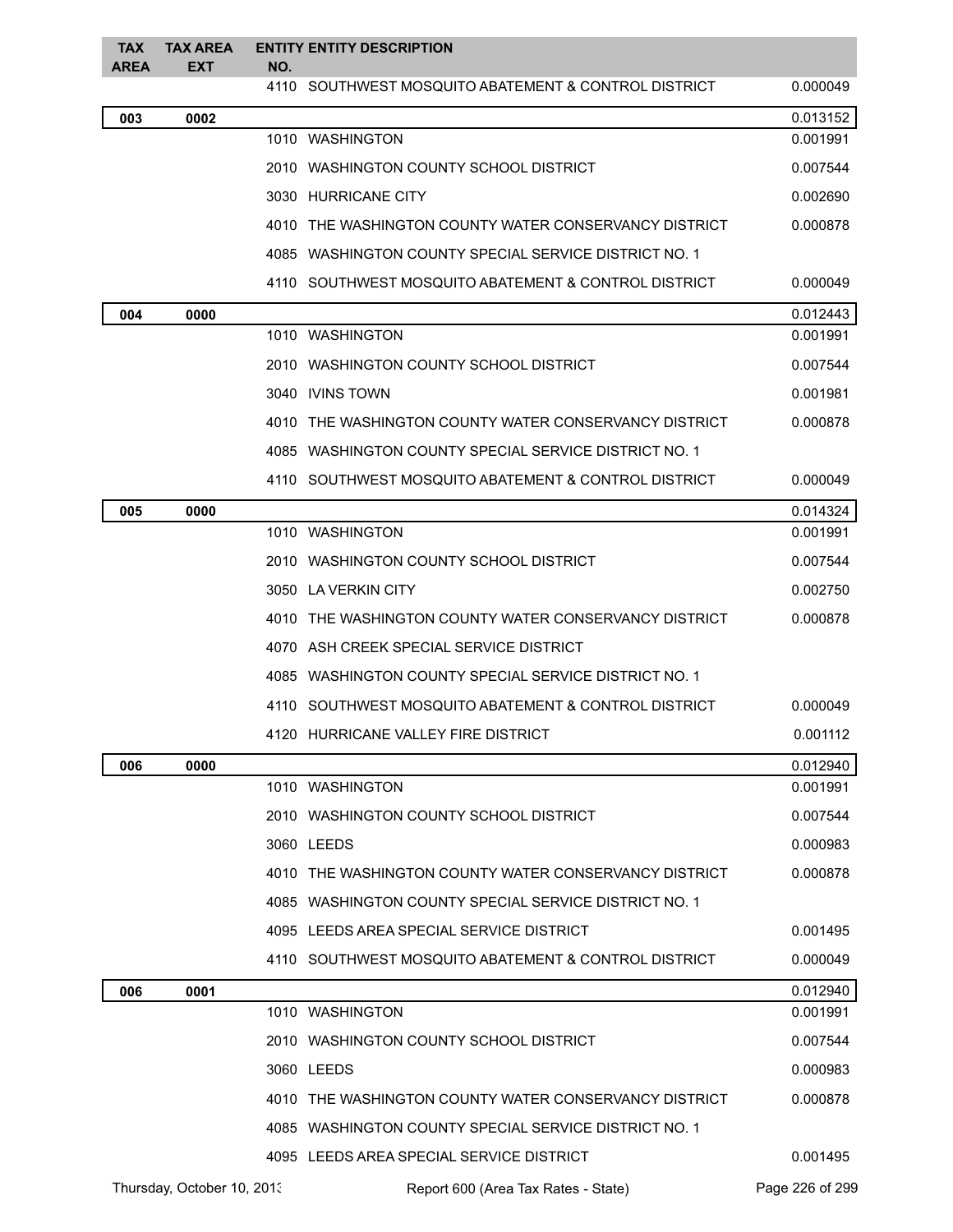| <b>TAX</b><br><b>AREA</b> | <b>TAX AREA</b><br><b>EXT</b> | NO.        | <b>ENTITY ENTITY DESCRIPTION</b>                       |          |
|---------------------------|-------------------------------|------------|--------------------------------------------------------|----------|
|                           |                               |            | 4110 SOUTHWEST MOSQUITO ABATEMENT & CONTROL DISTRICT   | 0.000049 |
| 006                       | 0002                          |            |                                                        | 0.012940 |
|                           |                               |            | 1010 WASHINGTON                                        | 0.001991 |
|                           |                               |            | 2010 WASHINGTON COUNTY SCHOOL DISTRICT                 | 0.007544 |
|                           |                               | 3060 LEEDS |                                                        | 0.000983 |
|                           |                               |            | 4010 THE WASHINGTON COUNTY WATER CONSERVANCY DISTRICT  | 0.000878 |
|                           |                               |            | 4085 WASHINGTON COUNTY SPECIAL SERVICE DISTRICT NO. 1  |          |
|                           |                               |            | 4095 LEEDS AREA SPECIAL SERVICE DISTRICT               | 0.001495 |
|                           |                               |            | 4110   SOUTHWEST MOSQUITO ABATEMENT & CONTROL DISTRICT | 0.000049 |
| 007                       | 0000                          |            |                                                        | 0.012786 |
|                           |                               |            | 1010 WASHINGTON                                        | 0.001991 |
|                           |                               |            | 2010   WASHINGTON COUNTY SCHOOL DISTRICT               | 0.007544 |
|                           |                               |            | 3070 NEW HARMONY                                       | 0.001541 |
|                           |                               |            | 4010 THE WASHINGTON COUNTY WATER CONSERVANCY DISTRICT  | 0.000878 |
|                           |                               |            | 4085 WASHINGTON COUNTY SPECIAL SERVICE DISTRICT NO. 1  |          |
|                           |                               |            | 4090 NEW HARMONY VALLEY SPECIAL SERVICE DISTRICT       | 0.000783 |
|                           |                               |            | 4110 SOUTHWEST MOSQUITO ABATEMENT & CONTROL DISTRICT   | 0.000049 |
| 008                       | 0000                          |            |                                                        | 0.012246 |
|                           |                               |            | 1010 WASHINGTON                                        | 0.001991 |
|                           |                               |            | 2010 WASHINGTON COUNTY SCHOOL DISTRICT                 | 0.007544 |
|                           |                               |            | 3080 ST GEORGE CITY                                    | 0.001784 |
|                           |                               |            | 4010 THE WASHINGTON COUNTY WATER CONSERVANCY DISTRICT  | 0.000878 |
|                           |                               |            | 4085 WASHINGTON COUNTY SPECIAL SERVICE DISTRICT NO. 1  |          |
|                           |                               |            | 4110 SOUTHWEST MOSQUITO ABATEMENT & CONTROL DISTRICT   | 0.000049 |
| 009                       | 0000                          |            |                                                        | 0.012558 |
|                           |                               |            | 1010 WASHINGTON                                        | 0.001991 |
|                           |                               |            | 2010 WASHINGTON COUNTY SCHOOL DISTRICT                 | 0.007544 |
|                           |                               |            | 3090 SANTA CLARA CITY                                  | 0.002096 |
|                           |                               |            | 4010 THE WASHINGTON COUNTY WATER CONSERVANCY DISTRICT  | 0.000878 |
|                           |                               |            | 4085 WASHINGTON COUNTY SPECIAL SERVICE DISTRICT NO. 1  |          |
|                           |                               |            | 4110 SOUTHWEST MOSQUITO ABATEMENT & CONTROL DISTRICT   | 0.000049 |
| 010                       | 0000                          |            |                                                        | 0.011127 |
|                           |                               |            | 1010 WASHINGTON                                        | 0.001991 |
|                           |                               |            | 2010 WASHINGTON COUNTY SCHOOL DISTRICT                 | 0.007544 |
|                           |                               |            | 3100 SPRINGDALE                                        | 0.000393 |
|                           |                               |            | 4010 THE WASHINGTON COUNTY WATER CONSERVANCY DISTRICT  | 0.000878 |
|                           |                               |            | 4030 ROCKVILLE/SPRINGDALE FIRE PROTECTION DISTRICT     | 0.000272 |
|                           |                               |            | 4085 WASHINGTON COUNTY SPECIAL SERVICE DISTRICT NO. 1  |          |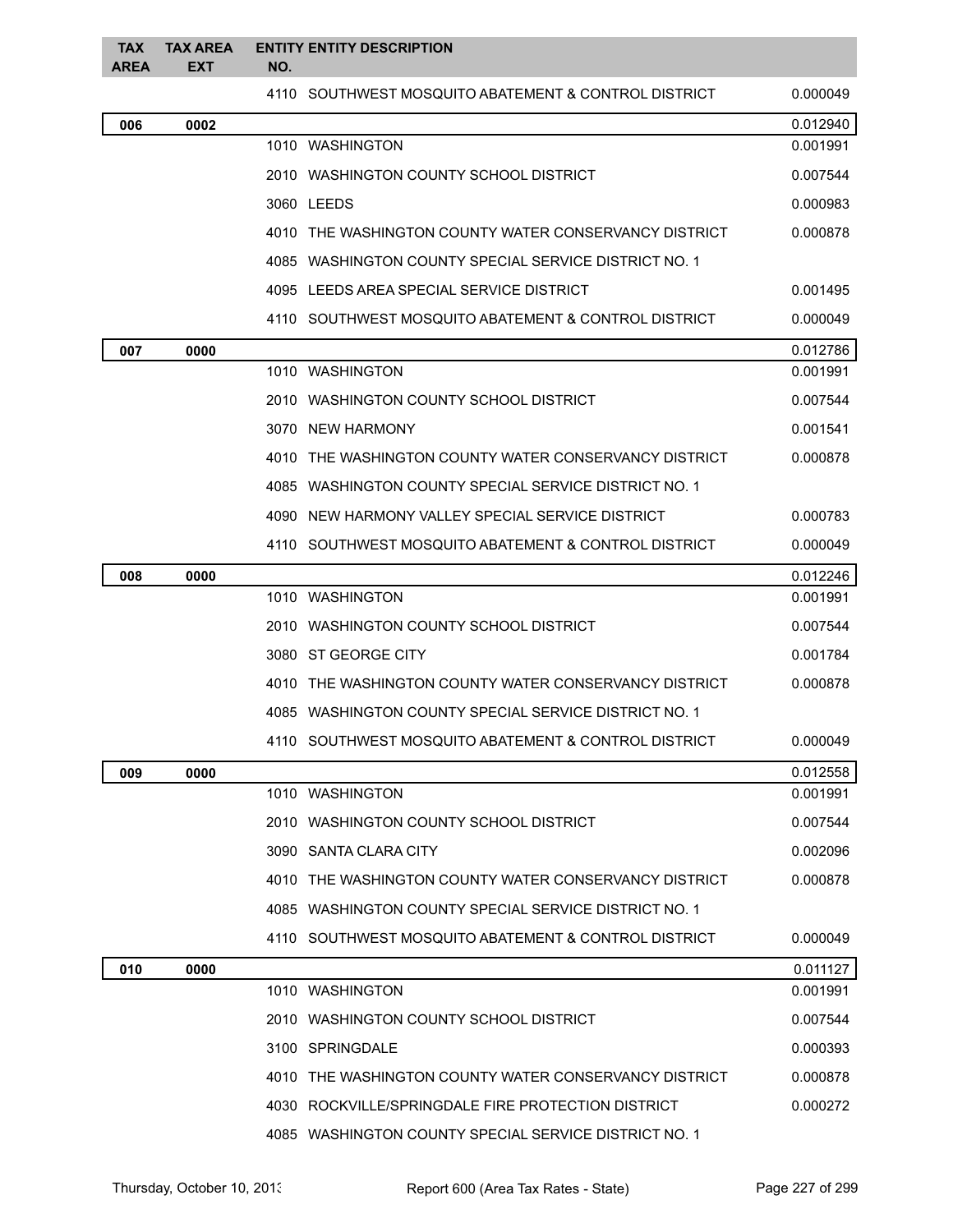| <b>TAX</b><br><b>AREA</b> | <b>TAX AREA</b><br><b>EXT</b> | NO. | <b>ENTITY ENTITY DESCRIPTION</b>                      |                 |
|---------------------------|-------------------------------|-----|-------------------------------------------------------|-----------------|
|                           |                               |     | 4110 SOUTHWEST MOSQUITO ABATEMENT & CONTROL DISTRICT  | 0.000049        |
| 011                       | 0000                          |     |                                                       | 0.012897        |
|                           |                               |     | 1010 WASHINGTON                                       | 0.001991        |
|                           |                               |     | 2010 WASHINGTON COUNTY SCHOOL DISTRICT                | 0.007544        |
|                           |                               |     | 3110 TOQUERVILLE TOWN                                 | 0.001323        |
|                           |                               |     | 4010 THE WASHINGTON COUNTY WATER CONSERVANCY DISTRICT | 0.000878        |
|                           |                               |     | 4085 WASHINGTON COUNTY SPECIAL SERVICE DISTRICT NO. 1 |                 |
|                           |                               |     | 4110 SOUTHWEST MOSQUITO ABATEMENT & CONTROL DISTRICT  | 0.000049        |
|                           |                               |     | 4120 HURRICANE VALLEY FIRE DISTRICT                   | 0.001112        |
| 011                       | 0001                          |     |                                                       | 0.012897        |
|                           |                               |     | 1010 WASHINGTON                                       | 0.001991        |
|                           |                               |     | 2010 WASHINGTON COUNTY SCHOOL DISTRICT                | 0.007544        |
|                           |                               |     | 3110 TOQUERVILLE TOWN                                 | 0.001323        |
|                           |                               |     | 4010 THE WASHINGTON COUNTY WATER CONSERVANCY DISTRICT | 0.000878        |
|                           |                               |     | 4070 ASH CREEK SPECIAL SERVICE DISTRICT               |                 |
|                           |                               |     | 4085 WASHINGTON COUNTY SPECIAL SERVICE DISTRICT NO. 1 |                 |
|                           |                               |     | 4110 SOUTHWEST MOSQUITO ABATEMENT & CONTROL DISTRICT  | 0.000049        |
|                           |                               |     | 4120 HURRICANE VALLEY FIRE DISTRICT                   | 0.001112        |
| 012                       | 0000                          |     |                                                       | 0.013019        |
|                           |                               |     | 1010 WASHINGTON                                       | 0.001991        |
|                           |                               |     | 2010 WASHINGTON COUNTY SCHOOL DISTRICT                | 0.007544        |
|                           |                               |     | 3120 VIRGIN TOWN                                      | 0.001445        |
|                           |                               |     | 4010 THE WASHINGTON COUNTY WATER CONSERVANCY DISTRICT | 0.000878        |
|                           |                               |     | 4085 WASHINGTON COUNTY SPECIAL SERVICE DISTRICT NO. 1 |                 |
|                           |                               |     | 4110 SOUTHWEST MOSQUITO ABATEMENT & CONTROL DISTRICT  | 0.000049        |
|                           |                               |     | 4120 HURRICANE VALLEY FIRE DISTRICT                   | 0.001112        |
| 013                       | 0000                          |     |                                                       | 0.012083        |
|                           |                               |     | 1010 WASHINGTON                                       | 0.001991        |
|                           |                               |     | 2010 WASHINGTON COUNTY SCHOOL DISTRICT                | 0.007544        |
|                           |                               |     | 3130 WASHINGTON CITY                                  | 0.001621        |
|                           |                               |     | 4010 THE WASHINGTON COUNTY WATER CONSERVANCY DISTRICT | 0.000878        |
|                           |                               |     | 4070 ASH CREEK SPECIAL SERVICE DISTRICT               |                 |
|                           |                               |     | 4085 WASHINGTON COUNTY SPECIAL SERVICE DISTRICT NO. 1 |                 |
|                           |                               |     | 4110 SOUTHWEST MOSQUITO ABATEMENT & CONTROL DISTRICT  | 0.000049        |
| 013                       | 0001                          |     |                                                       | 0.012083        |
|                           |                               |     | 1010 WASHINGTON                                       | 0.001991        |
|                           |                               |     | 2010 WASHINGTON COUNTY SCHOOL DISTRICT                | 0.007544        |
|                           |                               |     | 3130 WASHINGTON CITY                                  | 0.001621        |
|                           |                               |     | 4010 THE WASHINGTON COUNTY WATER CONSERVANCY DISTRICT | 0.000878        |
|                           | Thursday, October 10, 2013    |     | Report 600 (Area Tax Rates - State)                   | Page 228 of 299 |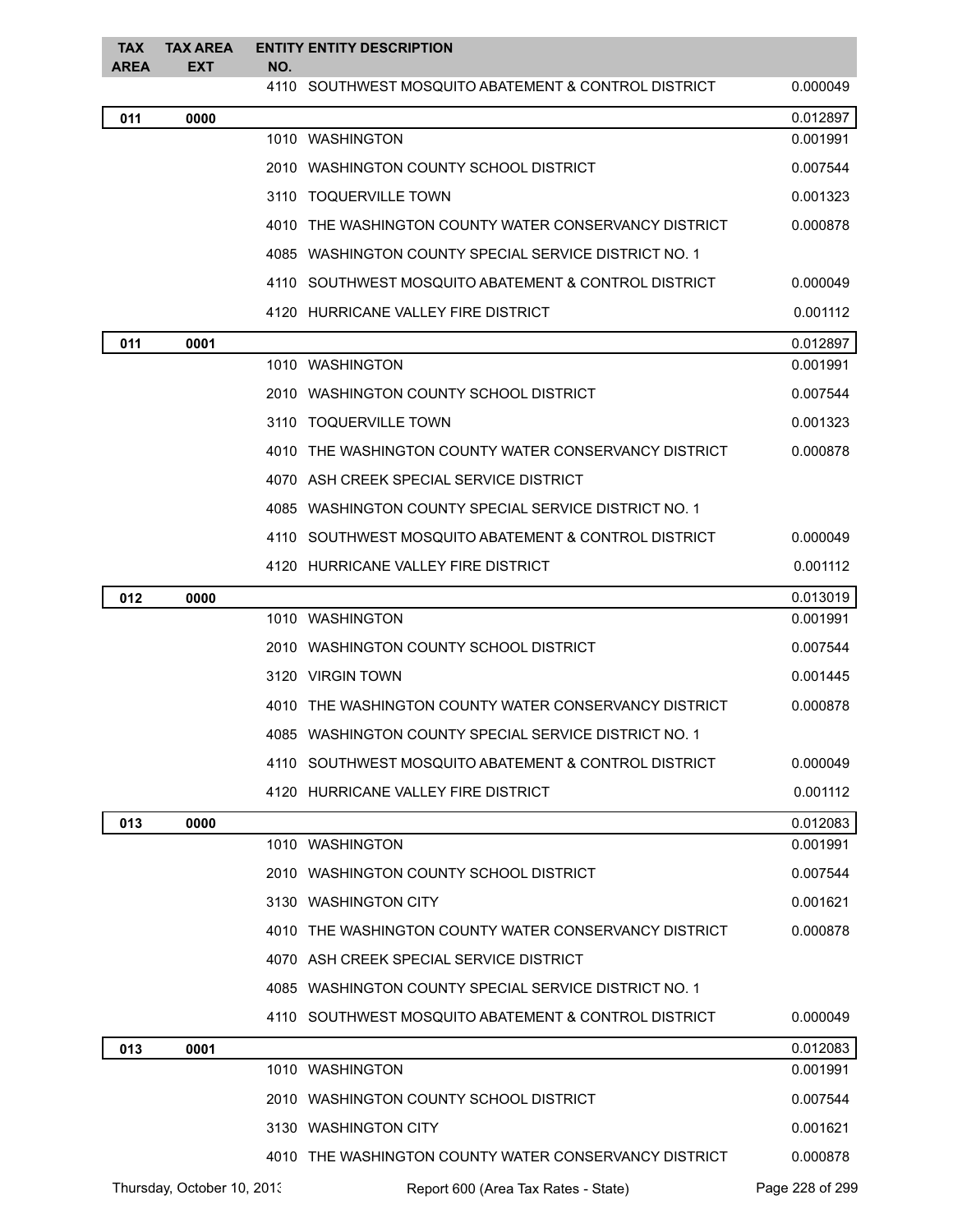| <b>TAX</b><br><b>AREA</b> | <b>TAX AREA</b><br><b>EXT</b> | <b>ENTITY ENTITY DESCRIPTION</b><br>NO.               |          |
|---------------------------|-------------------------------|-------------------------------------------------------|----------|
|                           |                               | 4085 WASHINGTON COUNTY SPECIAL SERVICE DISTRICT NO. 1 |          |
|                           |                               | 4110 SOUTHWEST MOSQUITO ABATEMENT & CONTROL DISTRICT  | 0.000049 |
| 015                       | 0000                          |                                                       | 0.010462 |
|                           |                               | 1010 WASHINGTON                                       | 0.001991 |
|                           |                               | 2010 WASHINGTON COUNTY SCHOOL DISTRICT                | 0.007544 |
|                           |                               | 4010 THE WASHINGTON COUNTY WATER CONSERVANCY DISTRICT | 0.000878 |
|                           |                               | 4070 ASH CREEK SPECIAL SERVICE DISTRICT               |          |
|                           |                               | 4085 WASHINGTON COUNTY SPECIAL SERVICE DISTRICT NO. 1 |          |
|                           |                               | 4110 SOUTHWEST MOSQUITO ABATEMENT & CONTROL DISTRICT  | 0.000049 |
| 015                       | 0001                          |                                                       | 0.010462 |
|                           |                               | 1010 WASHINGTON                                       | 0.001991 |
|                           |                               | 2010 WASHINGTON COUNTY SCHOOL DISTRICT                | 0.007544 |
|                           |                               | 4010 THE WASHINGTON COUNTY WATER CONSERVANCY DISTRICT | 0.000878 |
|                           |                               | 4080 PINE VALLEY SPECIAL SERVICE DISTRICT (N)         |          |
|                           |                               | 4085 WASHINGTON COUNTY SPECIAL SERVICE DISTRICT NO. 1 |          |
|                           |                               | 4110 SOUTHWEST MOSQUITO ABATEMENT & CONTROL DISTRICT  | 0.000049 |
| 015                       | 0002                          |                                                       | 0.010462 |
|                           |                               | 1010 WASHINGTON                                       | 0.001991 |
|                           |                               | 2010 WASHINGTON COUNTY SCHOOL DISTRICT                | 0.007544 |
|                           |                               | 4010 THE WASHINGTON COUNTY WATER CONSERVANCY DISTRICT | 0.000878 |
|                           |                               | 4085 WASHINGTON COUNTY SPECIAL SERVICE DISTRICT NO. 1 |          |
|                           |                               | 4110 SOUTHWEST MOSQUITO ABATEMENT & CONTROL DISTRICT  | 0.000049 |
| 015                       | 0003                          |                                                       | 0.010462 |
|                           |                               | 1010 WASHINGTON                                       | 0.001991 |
|                           |                               | 2010 WASHINGTON COUNTY SCHOOL DISTRICT                | 0.007544 |
|                           |                               | 4010 THE WASHINGTON COUNTY WATER CONSERVANCY DISTRICT | 0.000878 |
|                           |                               | 4085 WASHINGTON COUNTY SPECIAL SERVICE DISTRICT NO. 1 |          |
|                           |                               | 4110 SOUTHWEST MOSQUITO ABATEMENT & CONTROL DISTRICT  | 0.000049 |
| 017                       | 0000                          |                                                       | 0.012246 |
|                           |                               | 1010 WASHINGTON                                       | 0.001991 |
|                           |                               | 2010 WASHINGTON COUNTY SCHOOL DISTRICT                | 0.007544 |
|                           |                               | 3080 ST GEORGE CITY                                   | 0.001784 |
|                           |                               | 4010 THE WASHINGTON COUNTY WATER CONSERVANCY DISTRICT | 0.000878 |
|                           |                               | 4085 WASHINGTON COUNTY SPECIAL SERVICE DISTRICT NO. 1 |          |
|                           |                               | 4110 SOUTHWEST MOSQUITO ABATEMENT & CONTROL DISTRICT  | 0.000049 |
| 018                       | 0000                          |                                                       | 0.012169 |
|                           |                               | 1010 WASHINGTON                                       | 0.001991 |
|                           |                               | 2010 WASHINGTON COUNTY SCHOOL DISTRICT                | 0.007544 |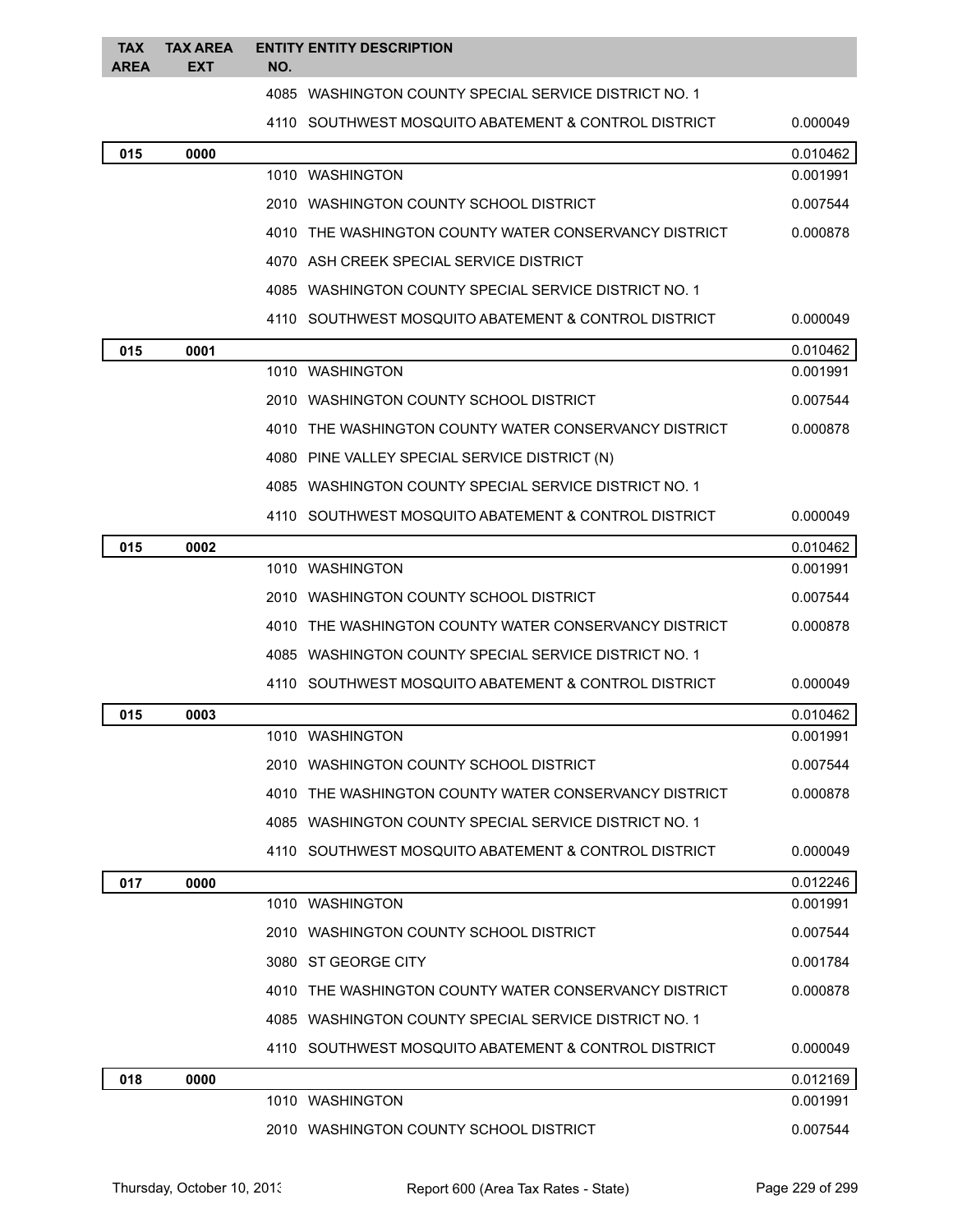| <b>TAX</b><br>AREA | <b>TAX AREA</b><br>EXT     | NO. | <b>ENTITY ENTITY DESCRIPTION</b>                        |                 |
|--------------------|----------------------------|-----|---------------------------------------------------------|-----------------|
|                    |                            |     | 3075 ROCKVILLE                                          | 0.001435        |
|                    |                            |     | 4010 THE WASHINGTON COUNTY WATER CONSERVANCY DISTRICT   | 0.000878        |
|                    |                            |     | 4030 ROCKVILLE/SPRINGDALE FIRE PROTECTION DISTRICT      | 0.000272        |
|                    |                            |     | 4110 SOUTHWEST MOSQUITO ABATEMENT & CONTROL DISTRICT    | 0.000049        |
| 022                | 0000                       |     |                                                         | 0.010462        |
|                    |                            |     | 1010 WASHINGTON                                         | 0.001991        |
|                    |                            |     | 2010 WASHINGTON COUNTY SCHOOL DISTRICT                  | 0.007544        |
|                    |                            |     | 4010 THE WASHINGTON COUNTY WATER CONSERVANCY DISTRICT   | 0.000878        |
|                    |                            |     | 4050 DIXIE DEER SPECIAL SERVICE DISTRICT                |                 |
|                    |                            |     | 4055 NORTHWESTERN SPECIAL SERVICE DISTRICT              |                 |
|                    |                            |     | 4085   WASHINGTON COUNTY SPECIAL SERVICE DISTRICT NO. 1 |                 |
|                    |                            |     | 4110 SOUTHWEST MOSQUITO ABATEMENT & CONTROL DISTRICT    | 0.000049        |
| 027                | 0000                       |     |                                                         | 0.013152        |
|                    |                            |     | 1010 WASHINGTON                                         | 0.001991        |
|                    |                            |     | 2010 WASHINGTON COUNTY SCHOOL DISTRICT                  | 0.007544        |
|                    |                            |     | 3030 HURRICANE CITY                                     | 0.002690        |
|                    |                            |     | 4010 THE WASHINGTON COUNTY WATER CONSERVANCY DISTRICT   | 0.000878        |
|                    |                            |     | 4070 ASH CREEK SPECIAL SERVICE DISTRICT                 |                 |
|                    |                            |     | 4085 WASHINGTON COUNTY SPECIAL SERVICE DISTRICT NO. 1   |                 |
|                    |                            |     | 4110 SOUTHWEST MOSQUITO ABATEMENT & CONTROL DISTRICT    | 0.000049        |
| 028                | 0000                       |     |                                                         | 0.013152        |
|                    |                            |     | 1010 WASHINGTON                                         | 0.001991        |
|                    |                            |     | 2010 WASHINGTON COUNTY SCHOOL DISTRICT                  | 0.007544        |
|                    |                            |     | 3030 HURRICANE CITY                                     | 0.002690        |
|                    |                            |     | 4010 THE WASHINGTON COUNTY WATER CONSERVANCY DISTRICT   | 0.000878        |
|                    |                            |     | 4070 ASH CREEK SPECIAL SERVICE DISTRICT                 |                 |
|                    |                            |     | 4085 WASHINGTON COUNTY SPECIAL SERVICE DISTRICT NO. 1   |                 |
|                    |                            |     | 4110 SOUTHWEST MOSQUITO ABATEMENT & CONTROL DISTRICT    | 0.000049        |
| 029                | 0000                       |     |                                                         | 0.013152        |
|                    |                            |     | 1010 WASHINGTON                                         | 0.001991        |
|                    |                            |     | 2010 WASHINGTON COUNTY SCHOOL DISTRICT                  | 0.007544        |
|                    |                            |     | 3030 HURRICANE CITY                                     | 0.002690        |
|                    |                            |     | 4010 THE WASHINGTON COUNTY WATER CONSERVANCY DISTRICT   | 0.000878        |
|                    |                            |     | 4070 ASH CREEK SPECIAL SERVICE DISTRICT                 |                 |
|                    |                            |     | 4085 WASHINGTON COUNTY SPECIAL SERVICE DISTRICT NO. 1   |                 |
|                    |                            |     | 4110 SOUTHWEST MOSQUITO ABATEMENT & CONTROL DISTRICT    | 0.000049        |
| 032                | 0000                       |     | 1010 WASHINGTON                                         | 0.012246        |
|                    |                            |     |                                                         | 0.001991        |
|                    |                            |     | 2010 WASHINGTON COUNTY SCHOOL DISTRICT                  | 0.007544        |
|                    | Thursday, October 10, 2013 |     | Report 600 (Area Tax Rates - State)                     | Page 230 of 299 |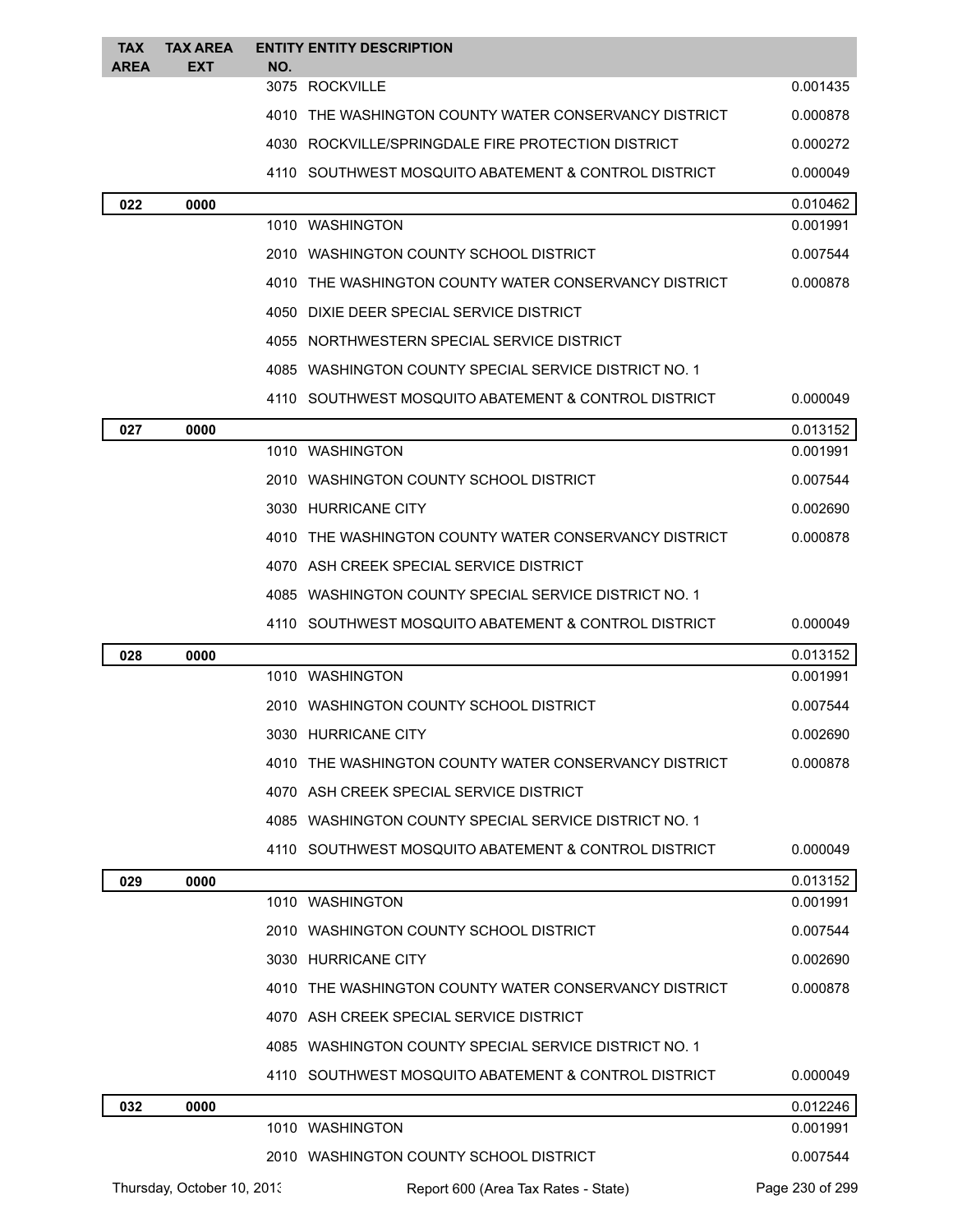| <b>TAX</b><br>AREA | <b>TAX AREA</b><br>EXT | NO. | <b>ENTITY ENTITY DESCRIPTION</b>                        |          |
|--------------------|------------------------|-----|---------------------------------------------------------|----------|
|                    |                        |     | 3080 ST GEORGE CITY                                     | 0.001784 |
|                    |                        |     | 4010 THE WASHINGTON COUNTY WATER CONSERVANCY DISTRICT   | 0.000878 |
|                    |                        |     | 4085 WASHINGTON COUNTY SPECIAL SERVICE DISTRICT NO. 1   |          |
|                    |                        |     | 4110   SOUTHWEST MOSQUITO ABATEMENT & CONTROL DISTRICT  | 0.000049 |
| 034                | 0000                   |     |                                                         | 0.011172 |
|                    |                        |     | 1010 WASHINGTON                                         | 0.001991 |
|                    |                        |     | 2010 WASHINGTON COUNTY SCHOOL DISTRICT                  | 0.007544 |
|                    |                        |     | 4010 THE WASHINGTON COUNTY WATER CONSERVANCY DISTRICT   | 0.000878 |
|                    |                        |     | 4065 SOUTHWESTERN SPECIAL SERVICE DISTRICT              | 0.000710 |
|                    |                        |     | 4085 WASHINGTON COUNTY SPECIAL SERVICE DISTRICT NO. 1   |          |
|                    |                        |     | 4110 SOUTHWEST MOSQUITO ABATEMENT & CONTROL DISTRICT    | 0.000049 |
| 035                | 0000                   |     |                                                         | 0.010462 |
|                    |                        |     | 1010 WASHINGTON                                         | 0.001991 |
|                    |                        |     | 2010 WASHINGTON COUNTY SCHOOL DISTRICT                  | 0.007544 |
|                    |                        |     | 4010 THE WASHINGTON COUNTY WATER CONSERVANCY DISTRICT   | 0.000878 |
|                    |                        |     | 4055 NORTHWESTERN SPECIAL SERVICE DISTRICT              |          |
|                    |                        |     | 4085 WASHINGTON COUNTY SPECIAL SERVICE DISTRICT NO. 1   |          |
|                    |                        |     | 4110 SOUTHWEST MOSQUITO ABATEMENT & CONTROL DISTRICT    | 0.000049 |
| 037                | 0000                   |     |                                                         | 0.011957 |
|                    |                        |     | 1010 WASHINGTON                                         | 0.001991 |
|                    |                        |     | 2010 WASHINGTON COUNTY SCHOOL DISTRICT                  |          |
|                    |                        |     |                                                         | 0.007544 |
|                    |                        |     | 4010 THE WASHINGTON COUNTY WATER CONSERVANCY DISTRICT   | 0.000878 |
|                    |                        |     | 4070 ASH CREEK SPECIAL SERVICE DISTRICT                 |          |
|                    |                        |     | 4085   WASHINGTON COUNTY SPECIAL SERVICE DISTRICT NO. 1 |          |
|                    |                        |     | 4095 LEEDS AREA SPECIAL SERVICE DISTRICT                | 0.001495 |
|                    |                        |     | 4110 SOUTHWEST MOSQUITO ABATEMENT & CONTROL DISTRICT    | 0.000049 |
| 037                | 0001                   |     |                                                         | 0.011957 |
|                    |                        |     | 1010 WASHINGTON                                         | 0.001991 |
|                    |                        |     | 2010 WASHINGTON COUNTY SCHOOL DISTRICT                  | 0.007544 |
|                    |                        |     | 4010 THE WASHINGTON COUNTY WATER CONSERVANCY DISTRICT   | 0.000878 |
|                    |                        |     | 4085 WASHINGTON COUNTY SPECIAL SERVICE DISTRICT NO. 1   |          |
|                    |                        |     | 4095 LEEDS AREA SPECIAL SERVICE DISTRICT                | 0.001495 |
|                    |                        |     | 4110 SOUTHWEST MOSQUITO ABATEMENT & CONTROL DISTRICT    | 0.000049 |
| 037                | 0002                   |     |                                                         | 0.011957 |
|                    |                        |     | 1010 WASHINGTON                                         | 0.001991 |
|                    |                        |     | 2010 WASHINGTON COUNTY SCHOOL DISTRICT                  | 0.007544 |
|                    |                        |     | 4010 THE WASHINGTON COUNTY WATER CONSERVANCY DISTRICT   | 0.000878 |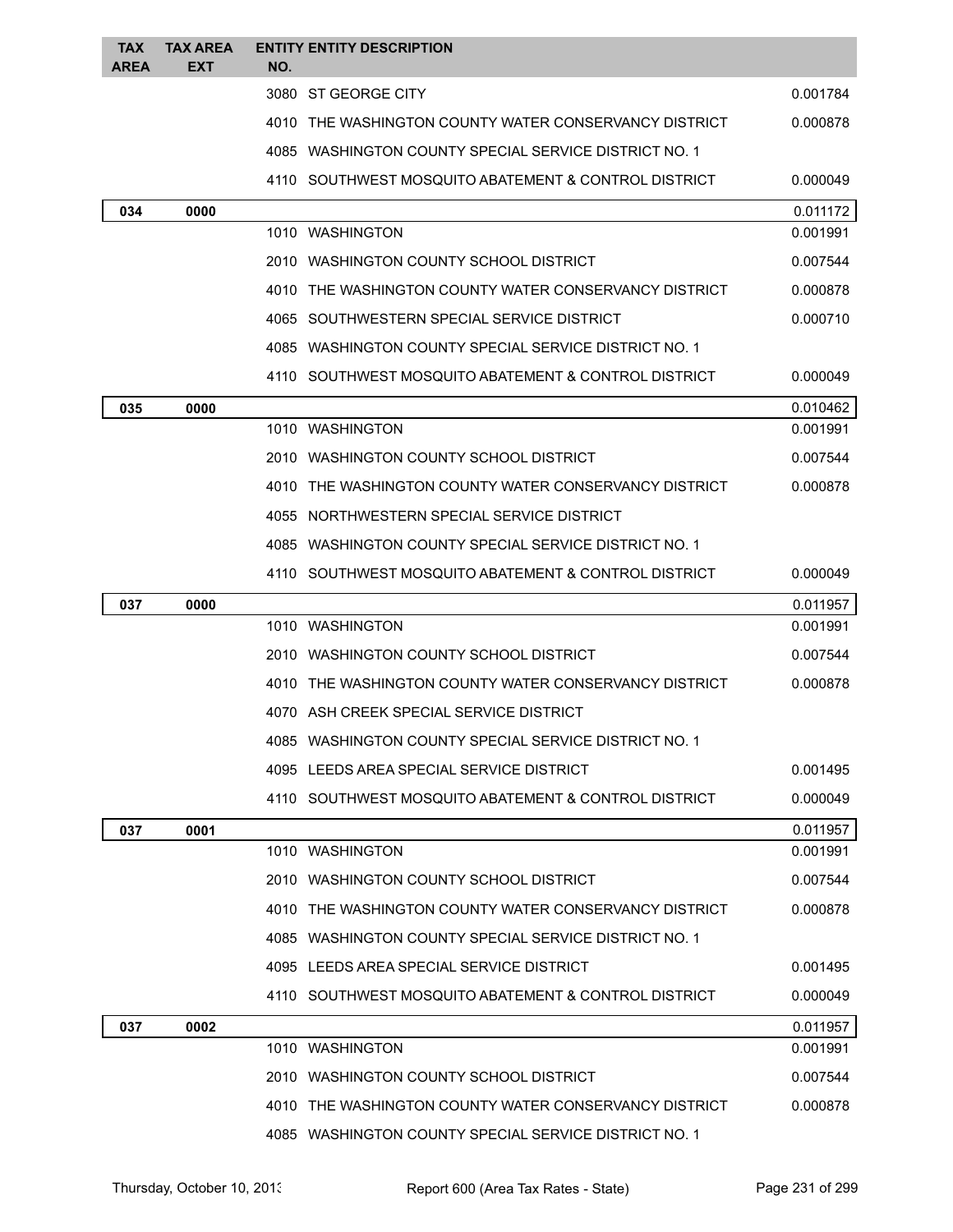| <b>TAX</b><br><b>AREA</b> | <b>TAX AREA</b><br><b>EXT</b> | NO. | <b>ENTITY ENTITY DESCRIPTION</b>                      |          |
|---------------------------|-------------------------------|-----|-------------------------------------------------------|----------|
|                           |                               |     | 4095 LEEDS AREA SPECIAL SERVICE DISTRICT              | 0.001495 |
|                           |                               |     | 4110 SOUTHWEST MOSQUITO ABATEMENT & CONTROL DISTRICT  | 0.000049 |
| 038                       | 0000                          |     |                                                       | 0.011245 |
|                           |                               |     | 1010 WASHINGTON                                       | 0.001991 |
|                           |                               |     | 2010 WASHINGTON COUNTY SCHOOL DISTRICT                | 0.007544 |
|                           |                               |     | 4010 THE WASHINGTON COUNTY WATER CONSERVANCY DISTRICT | 0.000878 |
|                           |                               |     | 4085 WASHINGTON COUNTY SPECIAL SERVICE DISTRICT NO. 1 |          |
|                           |                               |     | 4090 NEW HARMONY VALLEY SPECIAL SERVICE DISTRICT      | 0.000783 |
|                           |                               |     | 4110 SOUTHWEST MOSQUITO ABATEMENT & CONTROL DISTRICT  | 0.000049 |
| 040                       | 0000                          |     |                                                       | 0.012246 |
|                           |                               |     | 1010 WASHINGTON                                       | 0.001991 |
|                           |                               |     | 2010 WASHINGTON COUNTY SCHOOL DISTRICT                | 0.007544 |
|                           |                               |     | 3080 ST GEORGE CITY                                   | 0.001784 |
|                           |                               |     | 4010 THE WASHINGTON COUNTY WATER CONSERVANCY DISTRICT | 0.000878 |
|                           |                               |     | 4085 WASHINGTON COUNTY SPECIAL SERVICE DISTRICT NO. 1 |          |
|                           |                               |     | 4110 SOUTHWEST MOSQUITO ABATEMENT & CONTROL DISTRICT  | 0.000049 |
| 041                       | 0000                          |     |                                                       | 0.015083 |
|                           |                               |     | 1010 WASHINGTON                                       | 0.001991 |
|                           |                               |     | 2010 WASHINGTON COUNTY SCHOOL DISTRICT                | 0.007544 |
|                           |                               |     | 3130 WASHINGTON CITY                                  | 0.001621 |
|                           |                               |     | 4010 THE WASHINGTON COUNTY WATER CONSERVANCY DISTRICT | 0.000878 |
|                           |                               |     | 4070 ASH CREEK SPECIAL SERVICE DISTRICT               |          |
|                           |                               |     | 4085 WASHINGTON COUNTY SPECIAL SERVICE DISTRICT NO. 1 |          |
|                           |                               |     | 4100 CORAL CANYON SPECIAL SERVICE DISTRICT            | 0.003000 |
|                           |                               |     | 4110 SOUTHWEST MOSQUITO ABATEMENT & CONTROL DISTRICT  | 0.000049 |
| 041                       | 0001                          |     |                                                       | 0.015083 |
|                           |                               |     | 1010 WASHINGTON                                       | 0.001991 |
|                           |                               |     | 2010 WASHINGTON COUNTY SCHOOL DISTRICT                | 0.007544 |
|                           |                               |     | 3130 WASHINGTON CITY                                  | 0.001621 |
|                           |                               |     | 4010 THE WASHINGTON COUNTY WATER CONSERVANCY DISTRICT | 0.000878 |
|                           |                               |     | 4085 WASHINGTON COUNTY SPECIAL SERVICE DISTRICT NO. 1 |          |
|                           |                               |     | 4100 CORAL CANYON SPECIAL SERVICE DISTRICT            | 0.003000 |
|                           |                               |     | 4110 SOUTHWEST MOSQUITO ABATEMENT & CONTROL DISTRICT  | 0.000049 |
| 042                       | 0000                          |     |                                                       | 0.012443 |
|                           |                               |     | 1010 WASHINGTON                                       | 0.001991 |
|                           |                               |     | 2010 WASHINGTON COUNTY SCHOOL DISTRICT                | 0.007544 |
|                           |                               |     | 3040 IVINS TOWN                                       | 0.001981 |
|                           |                               |     | 4010 THE WASHINGTON COUNTY WATER CONSERVANCY DISTRICT | 0.000878 |
|                           |                               |     | 4085 WASHINGTON COUNTY SPECIAL SERVICE DISTRICT NO. 1 |          |

Thursday, October 10, 2013 Report 600 (Area Tax Rates - State) Page 232 of 299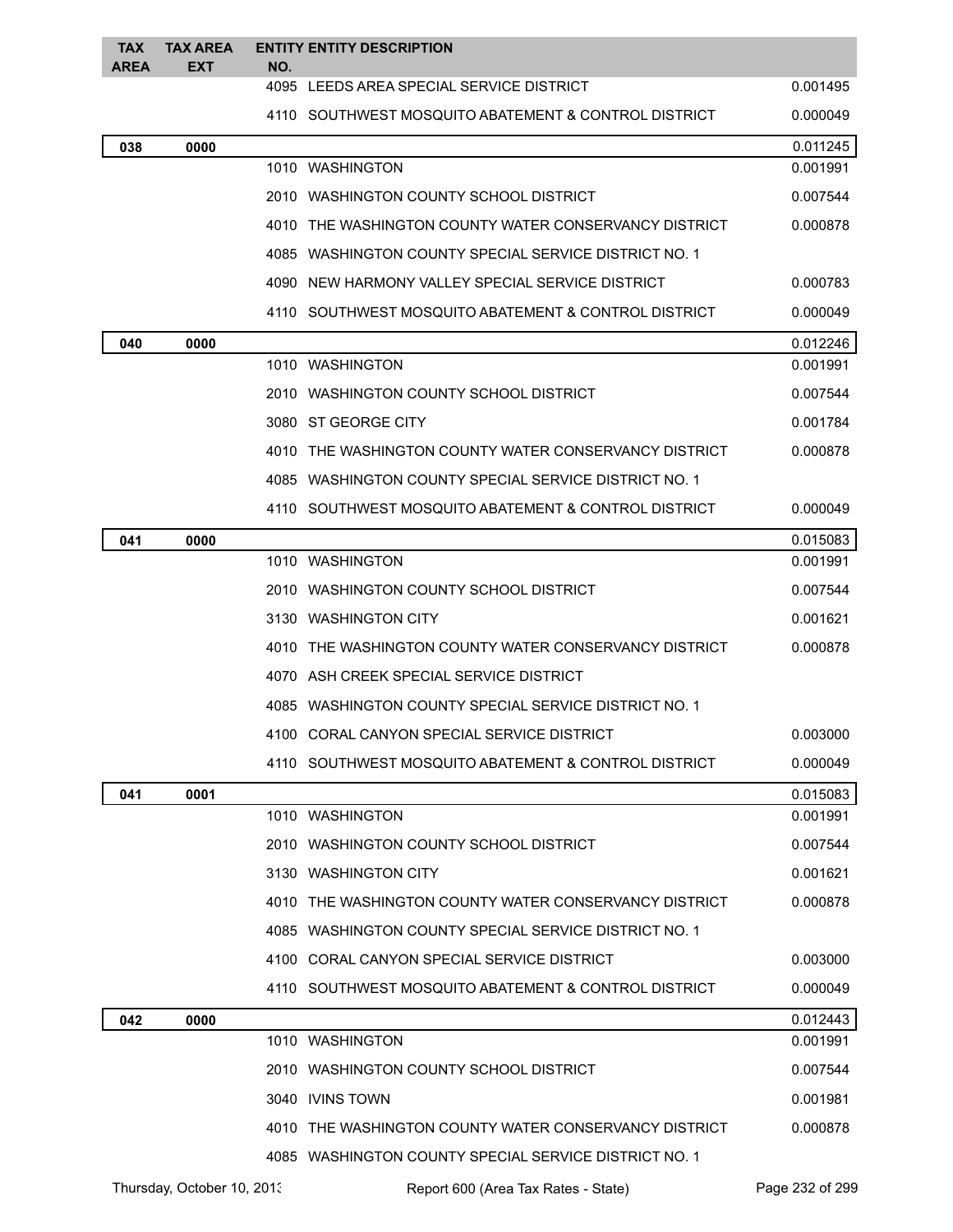| <b>TAX</b><br><b>AREA</b> | <b>TAX AREA</b><br><b>EXT</b> | <b>ENTITY ENTITY DESCRIPTION</b><br>NO.               |          |
|---------------------------|-------------------------------|-------------------------------------------------------|----------|
|                           |                               | 4110 SOUTHWEST MOSQUITO ABATEMENT & CONTROL DISTRICT  | 0.000049 |
| 043                       | 0000                          |                                                       | 0.012246 |
|                           |                               | 1010 WASHINGTON                                       | 0.001991 |
|                           |                               | 2010 WASHINGTON COUNTY SCHOOL DISTRICT                | 0.007544 |
|                           |                               | 3080 ST GEORGE CITY                                   | 0.001784 |
|                           |                               | 4010 THE WASHINGTON COUNTY WATER CONSERVANCY DISTRICT | 0.000878 |
|                           |                               | 4085 WASHINGTON COUNTY SPECIAL SERVICE DISTRICT NO. 1 |          |
|                           |                               | 4110 SOUTHWEST MOSQUITO ABATEMENT & CONTROL DISTRICT  | 0.000049 |
| 044                       | 0000                          |                                                       | 0.012246 |
|                           |                               | 1010 WASHINGTON                                       | 0.001991 |
|                           |                               | 2010 WASHINGTON COUNTY SCHOOL DISTRICT                | 0.007544 |
|                           |                               | 3080 ST GEORGE CITY                                   | 0.001784 |
|                           |                               | 4010 THE WASHINGTON COUNTY WATER CONSERVANCY DISTRICT | 0.000878 |
|                           |                               | 4085 WASHINGTON COUNTY SPECIAL SERVICE DISTRICT NO. 1 |          |
|                           |                               | 4110 SOUTHWEST MOSQUITO ABATEMENT & CONTROL DISTRICT  | 0.000049 |
| 045                       | 0000                          |                                                       | 0.012671 |
|                           |                               | 1010 WASHINGTON                                       | 0.001991 |
|                           |                               | 2010 WASHINGTON COUNTY SCHOOL DISTRICT                | 0.007544 |
|                           |                               | 3005 APPLE VALLEY TOWN                                | 0.002209 |
|                           |                               | 4010 THE WASHINGTON COUNTY WATER CONSERVANCY DISTRICT | 0.000878 |
|                           |                               | 4085 WASHINGTON COUNTY SPECIAL SERVICE DISTRICT NO. 1 |          |
|                           |                               | 4110 SOUTHWEST MOSQUITO ABATEMENT & CONTROL DISTRICT  | 0.000049 |
| 046                       | 0000                          |                                                       | 0.012246 |
|                           |                               | 1010 WASHINGTON                                       | 0.001991 |
|                           |                               | 2010 WASHINGTON COUNTY SCHOOL DISTRICT                | 0.007544 |
|                           |                               | 3080 ST GEORGE CITY                                   | 0.001784 |
|                           |                               | 4010 THE WASHINGTON COUNTY WATER CONSERVANCY DISTRICT | 0.000878 |
|                           |                               | 4085 WASHINGTON COUNTY SPECIAL SERVICE DISTRICT NO. 1 |          |
|                           |                               | 4110 SOUTHWEST MOSQUITO ABATEMENT & CONTROL DISTRICT  | 0.000049 |
| 047                       | 0000                          |                                                       | 0.011574 |
|                           |                               | 1010 WASHINGTON                                       | 0.001991 |
|                           |                               | 2010 WASHINGTON COUNTY SCHOOL DISTRICT                | 0.007544 |
|                           |                               | 4010 THE WASHINGTON COUNTY WATER CONSERVANCY DISTRICT | 0.000878 |
|                           |                               | 4085 WASHINGTON COUNTY SPECIAL SERVICE DISTRICT NO. 1 |          |
|                           |                               | 4110 SOUTHWEST MOSQUITO ABATEMENT & CONTROL DISTRICT  | 0.000049 |
|                           |                               | 4120 HURRICANE VALLEY FIRE DISTRICT                   | 0.001112 |
| 048                       | 0000                          |                                                       | 0.010462 |
|                           |                               | 1010 WASHINGTON                                       | 0.001991 |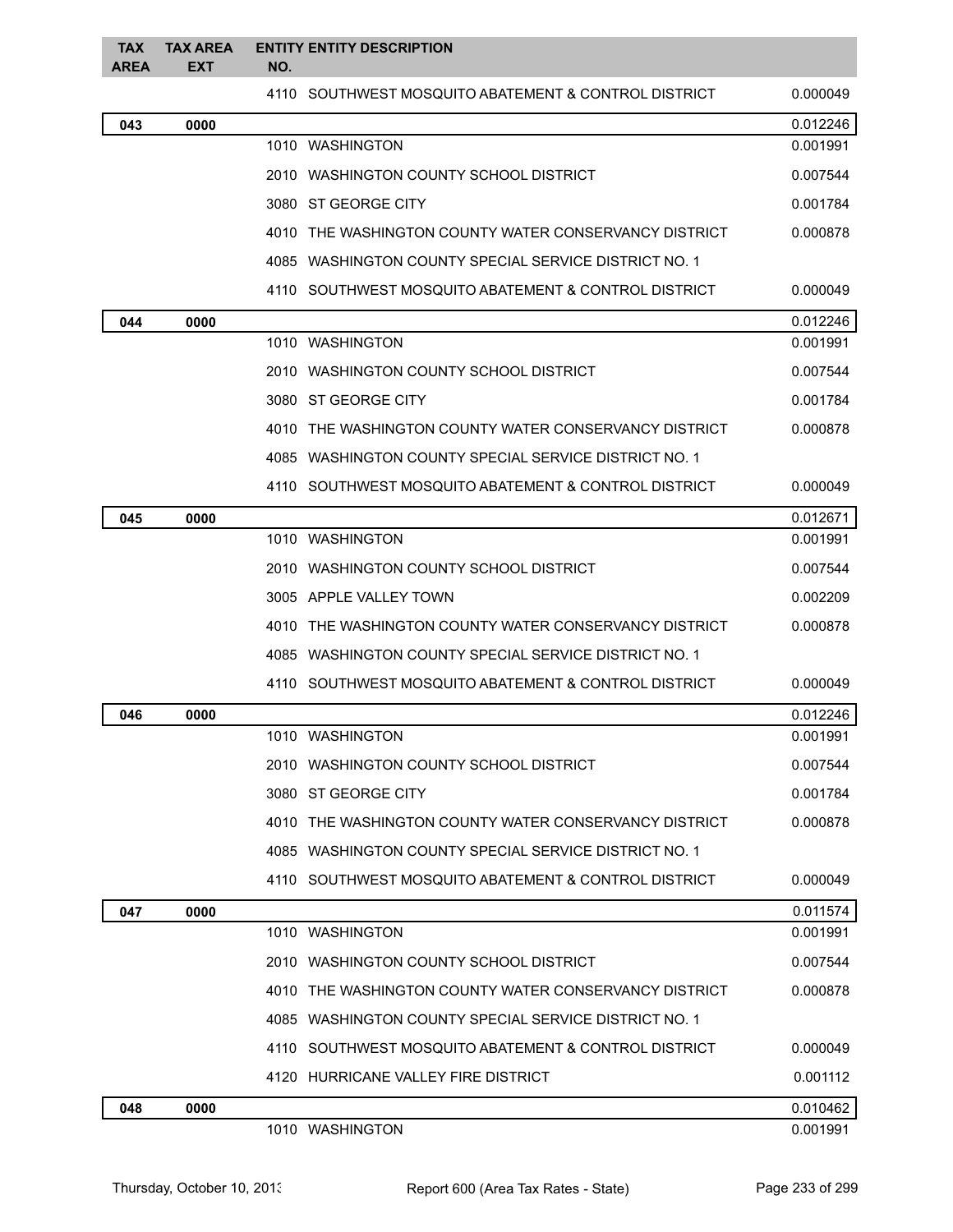| <b>TAX</b>  | <b>TAX AREA</b> |     | <b>ENTITY ENTITY DESCRIPTION</b>                      |          |
|-------------|-----------------|-----|-------------------------------------------------------|----------|
| <b>AREA</b> | <b>EXT</b>      | NO. |                                                       |          |
|             |                 |     | 2010 WASHINGTON COUNTY SCHOOL DISTRICT                | 0.007544 |
|             |                 |     | 4010 THE WASHINGTON COUNTY WATER CONSERVANCY DISTRICT | 0.000878 |
|             |                 |     | 4085 WASHINGTON COUNTY SPECIAL SERVICE DISTRICT NO. 1 |          |
|             |                 |     | 4110 SOUTHWEST MOSQUITO ABATEMENT & CONTROL DISTRICT  | 0.000049 |
|             |                 |     | 4125 NORTH CENTRAL FIRE SPECIAL SERVICE DISTRICT      | 0.000000 |
|             |                 |     |                                                       |          |

## **WAYNE COUNTY**

| 001 | 0000 |                                              | 0.005881 |
|-----|------|----------------------------------------------|----------|
|     |      | 1010 WAYNE                                   | 0.001876 |
|     |      | 2010 WAYNE COUNTY SCHOOL DISTRICT            | 0.003747 |
|     |      | 3010 BICKNELL                                | 0.000228 |
|     |      | 4010 WAYNE COUNTY FIRE PROTECTION DISTRICT   |          |
|     |      | 4020 WAYNE COUNTY WATER CONSERVANCY DISTRICT | 0.000030 |
| 002 | 0000 |                                              | 0.005873 |
|     |      | 1010 WAYNE                                   | 0.001876 |
|     |      | 2010 WAYNE COUNTY SCHOOL DISTRICT            | 0.003747 |
|     |      | 3020 LOA                                     | 0.000220 |
|     |      | 4010 WAYNE COUNTY FIRE PROTECTION DISTRICT   |          |
|     |      | 4020 WAYNE COUNTY WATER CONSERVANCY DISTRICT | 0.000030 |
| 003 | 0000 |                                              | 0.005997 |
|     |      | 1010 WAYNE                                   | 0.001876 |
|     |      | 2010 WAYNE COUNTY SCHOOL DISTRICT            | 0.003747 |
|     |      | 3030 LYMAN                                   | 0.000344 |
|     |      | 4010 WAYNE COUNTY FIRE PROTECTION DISTRICT   |          |
|     |      | 4020 WAYNE COUNTY WATER CONSERVANCY DISTRICT | 0.000030 |
| 004 | 0000 |                                              | 0.005823 |
|     |      | 1010 WAYNE                                   | 0.001876 |
|     |      | 2010 WAYNE COUNTY SCHOOL DISTRICT            | 0.003747 |
|     |      | 3040 TORREY                                  | 0.000170 |
|     |      | 4010 WAYNE COUNTY FIRE PROTECTION DISTRICT   |          |
|     |      | 4020 WAYNE COUNTY WATER CONSERVANCY DISTRICT | 0.000030 |
| 005 | 0000 |                                              | 0.005653 |
|     |      | 1010 WAYNE                                   | 0.001876 |
|     |      | 2010 WAYNE COUNTY SCHOOL DISTRICT            | 0.003747 |
|     |      | 4010 WAYNE COUNTY FIRE PROTECTION DISTRICT   |          |
|     |      | 4020 WAYNE COUNTY WATER CONSERVANCY DISTRICT | 0.000030 |
| 006 | 0000 |                                              | 0.005653 |
|     |      | 1010 WAYNE                                   | 0.001876 |
|     |      | 2010 WAYNE COUNTY SCHOOL DISTRICT            | 0.003747 |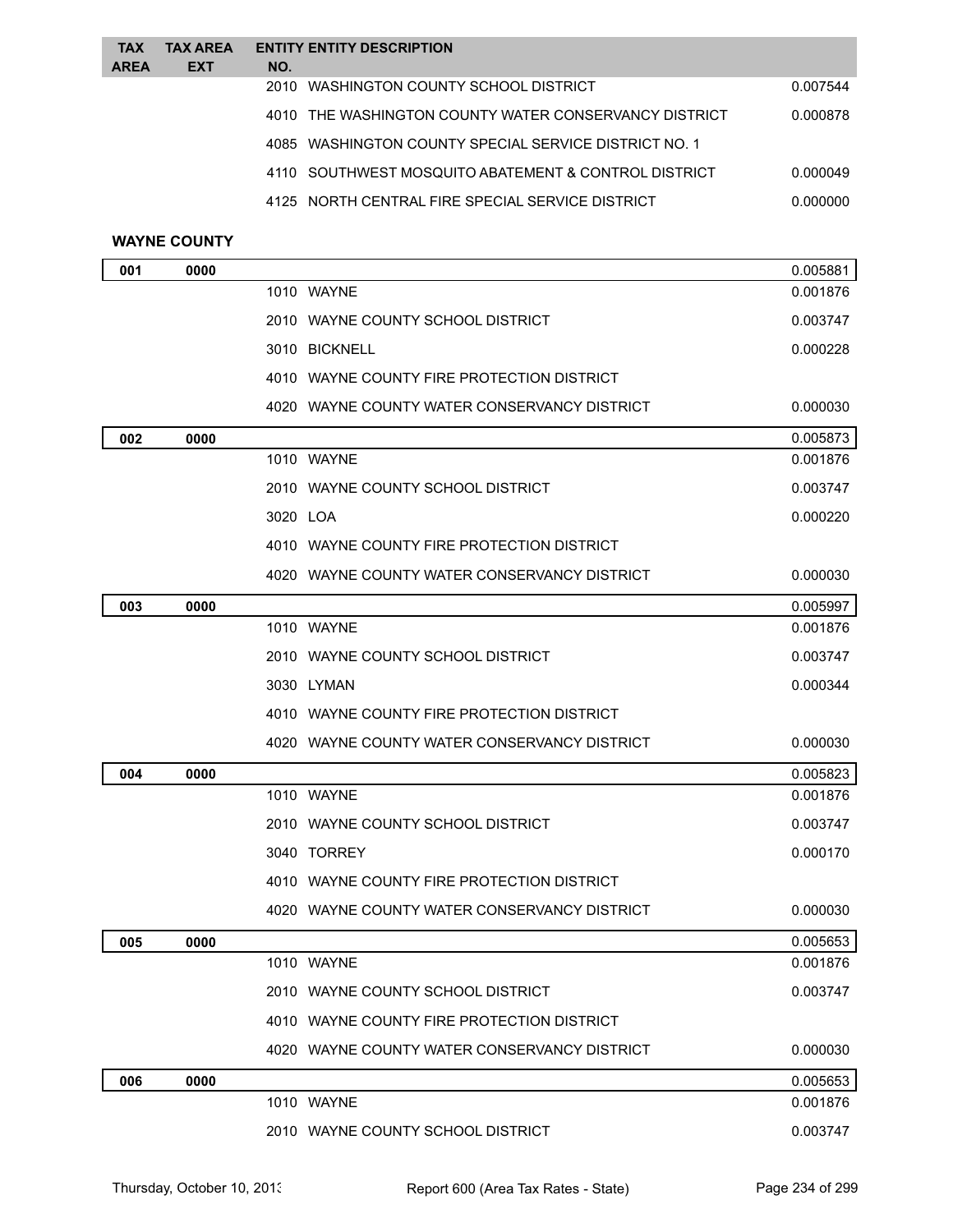| <b>TAX</b><br><b>AREA</b> | <b>TAX AREA</b><br><b>EXT</b> | NO.  | <b>ENTITY ENTITY DESCRIPTION</b>        |          |
|---------------------------|-------------------------------|------|-----------------------------------------|----------|
|                           |                               | 4020 | WAYNE COUNTY WATER CONSERVANCY DISTRICT | 0.000030 |
| 007                       | 0000                          |      |                                         | 0.006504 |
|                           |                               |      | 1010 WAYNE                              | 0.001876 |
|                           |                               | 2010 | WAYNE COUNTY SCHOOL DISTRICT            | 0.003747 |
|                           |                               |      | 3015 HANKSVILLE TOWN                    | 0.000851 |
|                           |                               | 4020 | WAYNE COUNTY WATER CONSERVANCY DISTRICT | 0.000030 |
|                           |                               |      |                                         |          |

#### **WEBER COUNTY**

| 001 | 0000 |                                                              | 0.013140 |
|-----|------|--------------------------------------------------------------|----------|
|     |      | 1010 WEBER                                                   | 0.003718 |
|     |      | 2020 WEBER COUNTY SCHOOL DISTRICT                            | 0.006920 |
|     |      | 4005 WEBER BASIN WATER CONSERVANCY DISTRICT                  | 0.000210 |
|     |      | 4020 BEN LOMOND CEMETERY MAINTENANCE DISTRICT                | 0.000087 |
|     |      | 4080 WEBER COUNTY MOSQUITO ABATEMENT DISTRICT                | 0.000146 |
|     |      | 4210 WEBER FIRE DISTRICT                                     | 0.001456 |
|     |      | 4320 WEBER AREA DISPATCH 911 AND EMERGENCY SERVICES DISTRICT | 0.000310 |
|     |      | 6080 WEBER FIRE DISTRICT - BOND (est. 1/1/06)                | 0.000112 |
|     |      | 6090 MUNICIPAL TYPE SERVICES                                 | 0.000181 |
| 003 | 0000 |                                                              | 0.014006 |
|     |      | 1010 WEBER                                                   | 0.003718 |
|     |      | 2020 WEBER COUNTY SCHOOL DISTRICT                            | 0.006920 |
|     |      | 4005 WEBER BASIN WATER CONSERVANCY DISTRICT                  | 0.000210 |
|     |      | 4010 CENTRAL WEBER SEWER IMPROVEMENT DISTRICT                | 0.000866 |
|     |      | 4020 BEN LOMOND CEMETERY MAINTENANCE DISTRICT                | 0.000087 |
|     |      | 4080 WEBER COUNTY MOSQUITO ABATEMENT DISTRICT                | 0.000146 |
|     |      | 4210 WEBER FIRE DISTRICT                                     | 0.001456 |
|     |      | 4320 WEBER AREA DISPATCH 911 AND EMERGENCY SERVICES DISTRICT | 0.000310 |
|     |      | 6080 WEBER FIRE DISTRICT - BOND (est. 1/1/06)                | 0.000112 |
|     |      | 6090 MUNICIPAL TYPE SERVICES                                 | 0.000181 |
| 005 | 0000 |                                                              | 0.014175 |
|     |      | 1010 WEBER                                                   | 0.003718 |
|     |      | 2020 WEBER COUNTY SCHOOL DISTRICT                            | 0.006920 |
|     |      | 3040 NORTH OGDEN CITY                                        | 0.001653 |
|     |      | 4005 WEBER BASIN WATER CONSERVANCY DISTRICT                  | 0.000210 |
|     |      | 4020 BEN LOMOND CEMETERY MAINTENANCE DISTRICT                | 0.000087 |
|     |      | 4080 WEBER COUNTY MOSQUITO ABATEMENT DISTRICT                | 0.000146 |
|     |      | 4320 WEBER AREA DISPATCH 911 AND EMERGENCY SERVICES DISTRICT | 0.000310 |
|     |      | 4330 NORTH VIEW FIRE DISTRICT                                | 0.001131 |
| 006 | 0000 |                                                              | 0.013868 |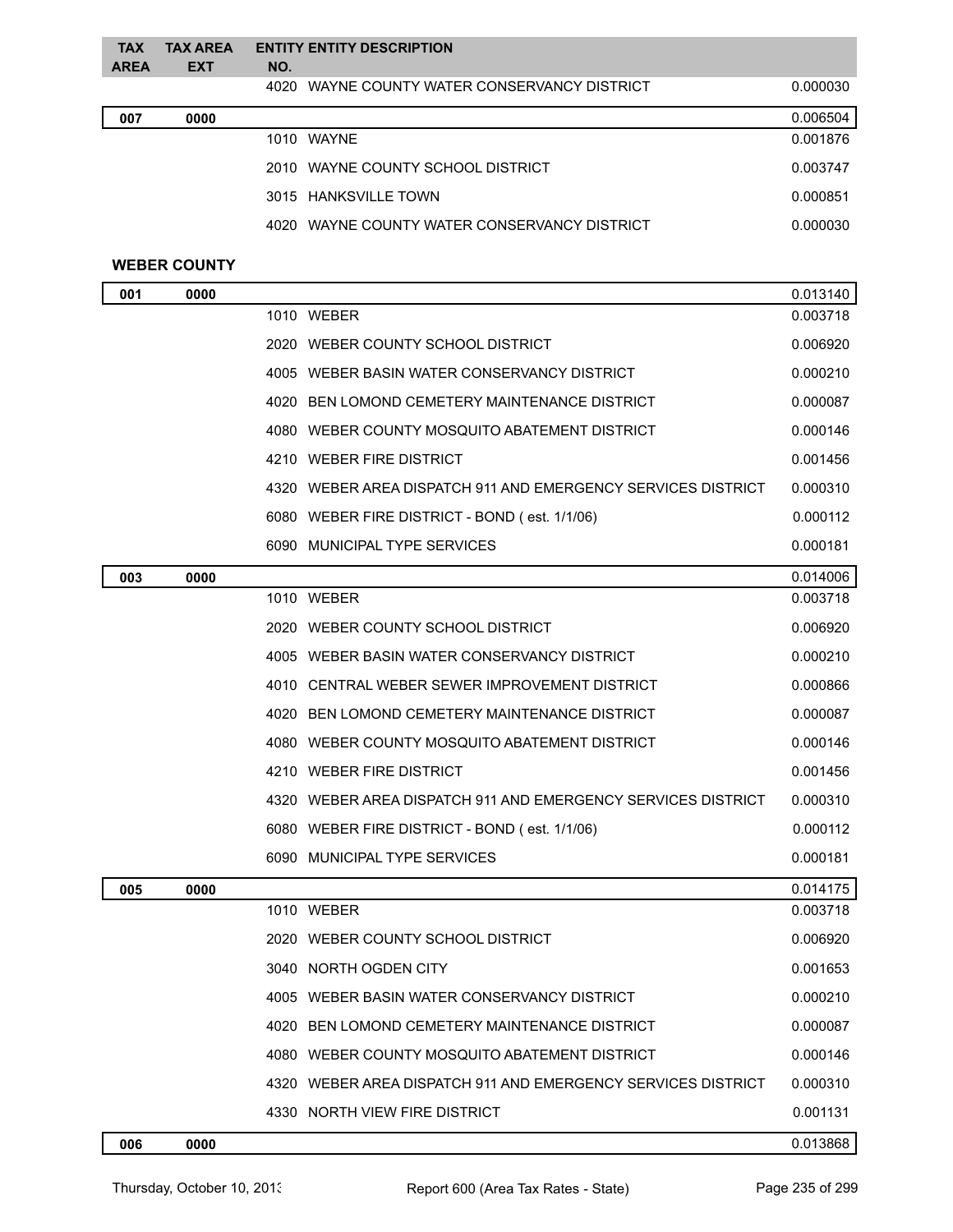| <b>TAX</b><br><b>AREA</b> | <b>TAX AREA</b><br><b>EXT</b> | NO. | <b>ENTITY ENTITY DESCRIPTION</b>                             |          |
|---------------------------|-------------------------------|-----|--------------------------------------------------------------|----------|
|                           |                               |     | 1010 WEBER                                                   | 0.003718 |
|                           |                               |     | 2020 WEBER COUNTY SCHOOL DISTRICT                            | 0.006920 |
|                           |                               |     | 3070 PLEASANT VIEW                                           | 0.001346 |
|                           |                               |     | 4005 WEBER BASIN WATER CONSERVANCY DISTRICT                  | 0.000210 |
|                           |                               |     | 4020 BEN LOMOND CEMETERY MAINTENANCE DISTRICT                | 0.000087 |
|                           |                               |     | 4080 WEBER COUNTY MOSQUITO ABATEMENT DISTRICT                | 0.000146 |
|                           |                               |     | 4320 WEBER AREA DISPATCH 911 AND EMERGENCY SERVICES DISTRICT | 0.000310 |
|                           |                               |     | 4330 NORTH VIEW FIRE DISTRICT                                | 0.001131 |
| 007                       | 0000                          |     |                                                              | 0.014317 |
|                           |                               |     | 1010 WEBER                                                   | 0.003718 |
|                           |                               |     | 2020 WEBER COUNTY SCHOOL DISTRICT                            | 0.006920 |
|                           |                               |     | 4005 WEBER BASIN WATER CONSERVANCY DISTRICT                  | 0.000210 |
|                           |                               |     | 4010 CENTRAL WEBER SEWER IMPROVEMENT DISTRICT                | 0.000866 |
|                           |                               |     | 4020 BEN LOMOND CEMETERY MAINTENANCE DISTRICT                | 0.000087 |
|                           |                               |     | 4070 BONA VISTA WATER IMPROVEMENT DISTRICT                   | 0.000311 |
|                           |                               |     | 4080 WEBER COUNTY MOSQUITO ABATEMENT DISTRICT                | 0.000146 |
|                           |                               |     | 4210 WEBER FIRE DISTRICT                                     | 0.001456 |
|                           |                               |     | 4320 WEBER AREA DISPATCH 911 AND EMERGENCY SERVICES DISTRICT | 0.000310 |
|                           |                               |     | 6080 WEBER FIRE DISTRICT - BOND (est. 1/1/06)                | 0.000112 |
|                           |                               |     |                                                              |          |
|                           |                               |     | 6090 MUNICIPAL TYPE SERVICES                                 | 0.000181 |
| 010                       | 0000                          |     |                                                              | 0.015041 |
|                           |                               |     | 1010 WEBER                                                   | 0.003718 |
|                           |                               |     | 2020 WEBER COUNTY SCHOOL DISTRICT                            | 0.006920 |
|                           |                               |     | 3040 NORTH OGDEN CITY                                        | 0.001653 |
|                           |                               |     | 4005 WEBER BASIN WATER CONSERVANCY DISTRICT                  | 0.000210 |
|                           |                               |     | 4010 CENTRAL WEBER SEWER IMPROVEMENT DISTRICT                | 0.000866 |
|                           |                               |     | 4020 BEN LOMOND CEMETERY MAINTENANCE DISTRICT                | 0.000087 |
|                           |                               |     | 4080 WEBER COUNTY MOSQUITO ABATEMENT DISTRICT                | 0.000146 |
|                           |                               |     | 4320 WEBER AREA DISPATCH 911 AND EMERGENCY SERVICES DISTRICT | 0.000310 |
|                           |                               |     | 4330 NORTH VIEW FIRE DISTRICT                                | 0.001131 |
| 011                       | 0000                          |     |                                                              | 0.014734 |
|                           |                               |     | 1010 WEBER                                                   | 0.003718 |
|                           |                               |     | 2020 WEBER COUNTY SCHOOL DISTRICT                            | 0.006920 |
|                           |                               |     | 3070 PLEASANT VIEW                                           | 0.001346 |
|                           |                               |     | 4005 WEBER BASIN WATER CONSERVANCY DISTRICT                  | 0.000210 |
|                           |                               |     | 4010 CENTRAL WEBER SEWER IMPROVEMENT DISTRICT                | 0.000866 |
|                           |                               |     | 4020 BEN LOMOND CEMETERY MAINTENANCE DISTRICT                | 0.000087 |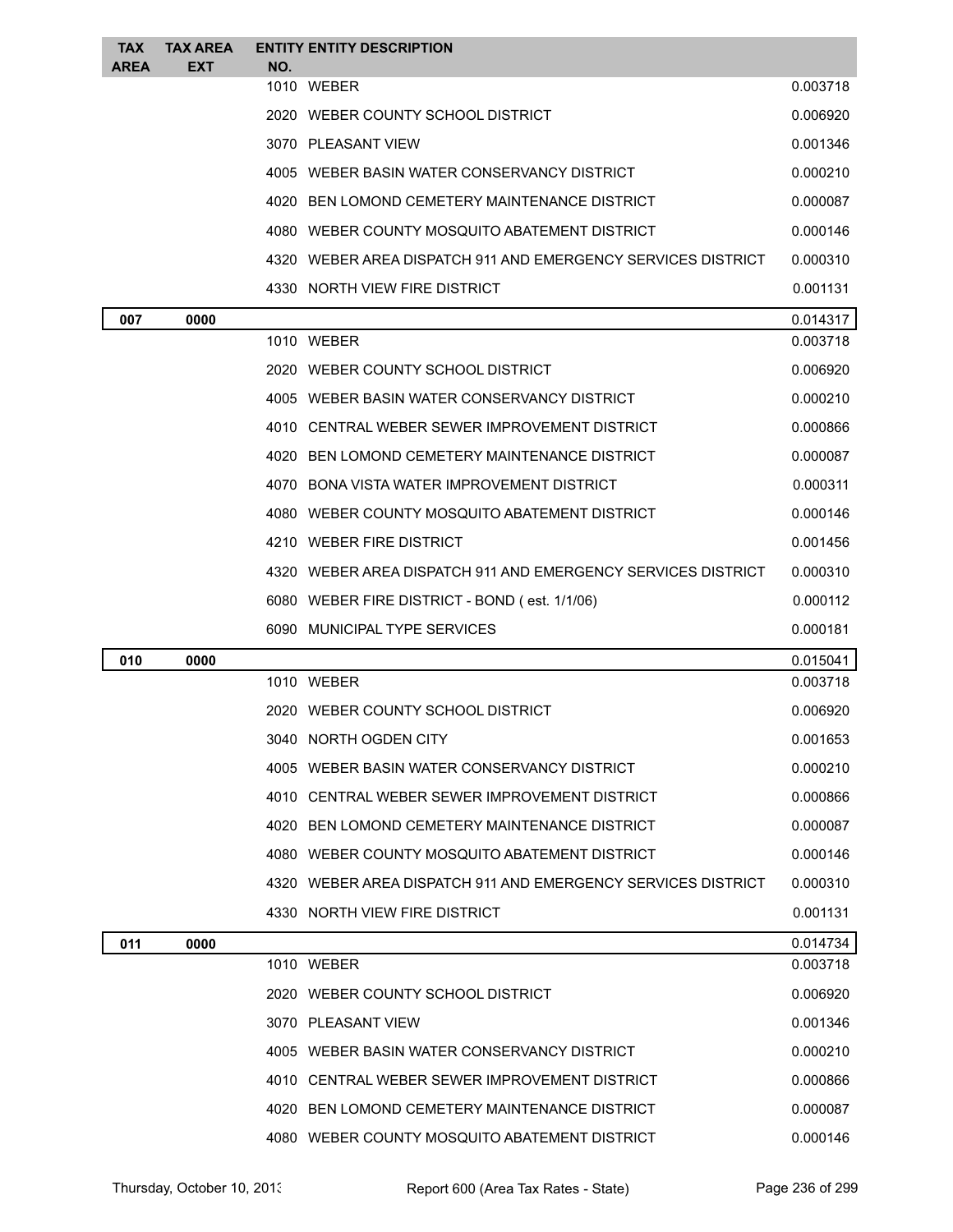| <b>TAX</b><br><b>AREA</b> | <b>TAX AREA</b><br>EXT | NO. | <b>ENTITY ENTITY DESCRIPTION</b>                             |          |
|---------------------------|------------------------|-----|--------------------------------------------------------------|----------|
|                           |                        |     | 4320 WEBER AREA DISPATCH 911 AND EMERGENCY SERVICES DISTRICT | 0.000310 |
|                           |                        |     | 4330 NORTH VIEW FIRE DISTRICT                                | 0.001131 |
| 012                       | 0000                   |     |                                                              | 0.014991 |
|                           |                        |     | 1010 WEBER                                                   | 0.003718 |
|                           |                        |     | 2020 WEBER COUNTY SCHOOL DISTRICT                            | 0.006920 |
|                           |                        |     | 3020 HARRISVILLE                                             | 0.001292 |
|                           |                        |     | 4005 WEBER BASIN WATER CONSERVANCY DISTRICT                  | 0.000210 |
|                           |                        |     | 4010 CENTRAL WEBER SEWER IMPROVEMENT DISTRICT                | 0.000866 |
|                           |                        |     | 4020 BEN LOMOND CEMETERY MAINTENANCE DISTRICT                | 0.000087 |
|                           |                        |     | 4070 BONA VISTA WATER IMPROVEMENT DISTRICT                   | 0.000311 |
|                           |                        |     | 4080 WEBER COUNTY MOSQUITO ABATEMENT DISTRICT                | 0.000146 |
|                           |                        |     | 4320 WEBER AREA DISPATCH 911 AND EMERGENCY SERVICES DISTRICT | 0.000310 |
|                           |                        |     | 4330 NORTH VIEW FIRE DISTRICT                                | 0.001131 |
| 013                       | 0000                   |     |                                                              | 0.015352 |
|                           |                        |     | 1010 WEBER                                                   | 0.003718 |
|                           |                        |     | 2020 WEBER COUNTY SCHOOL DISTRICT                            | 0.006920 |
|                           |                        |     | 3040 NORTH OGDEN CITY                                        | 0.001653 |
|                           |                        |     | 4005 WEBER BASIN WATER CONSERVANCY DISTRICT                  | 0.000210 |
|                           |                        |     | 4010 CENTRAL WEBER SEWER IMPROVEMENT DISTRICT                | 0.000866 |
|                           |                        |     | 4020 BEN LOMOND CEMETERY MAINTENANCE DISTRICT                | 0.000087 |
|                           |                        |     | 4070 BONA VISTA WATER IMPROVEMENT DISTRICT                   | 0.000311 |
|                           |                        |     | 4080 WEBER COUNTY MOSQUITO ABATEMENT DISTRICT                | 0.000146 |
|                           |                        |     | 4320 WEBER AREA DISPATCH 911 AND EMERGENCY SERVICES DISTRICT | 0.000310 |
|                           |                        |     | 4330 NORTH VIEW FIRE DISTRICT                                | 0.001131 |
| 014                       | 0000                   |     |                                                              | 0.017804 |
|                           |                        |     | 1010 WEBER                                                   | 0.003718 |
|                           |                        |     | 2010 OGDEN CITY SCHOOL DISTRICT                              | 0.008754 |
|                           |                        |     | 3050 OGDEN CITY                                              | 0.003415 |
|                           |                        |     | 4005 WEBER BASIN WATER CONSERVANCY DISTRICT                  | 0.000210 |
|                           |                        |     | 4010 CENTRAL WEBER SEWER IMPROVEMENT DISTRICT                | 0.000866 |
|                           |                        |     | 4020 BEN LOMOND CEMETERY MAINTENANCE DISTRICT                | 0.000087 |
|                           |                        |     | 4080 WEBER COUNTY MOSQUITO ABATEMENT DISTRICT                | 0.000146 |
|                           |                        |     | 4320 WEBER AREA DISPATCH 911 AND EMERGENCY SERVICES DISTRICT | 0.000310 |
|                           |                        |     | 6030 OGDEN CITY - SPECIAL LEVY TO PURCHASE WBWCD WATER       | 0.000298 |
| 016                       | 0000                   |     |                                                              | 0.013364 |
|                           |                        |     | 1010 WEBER                                                   | 0.003718 |
|                           |                        |     | 2020 WEBER COUNTY SCHOOL DISTRICT                            | 0.006920 |
|                           |                        |     | 4005 WEBER BASIN WATER CONSERVANCY DISTRICT                  | 0.000210 |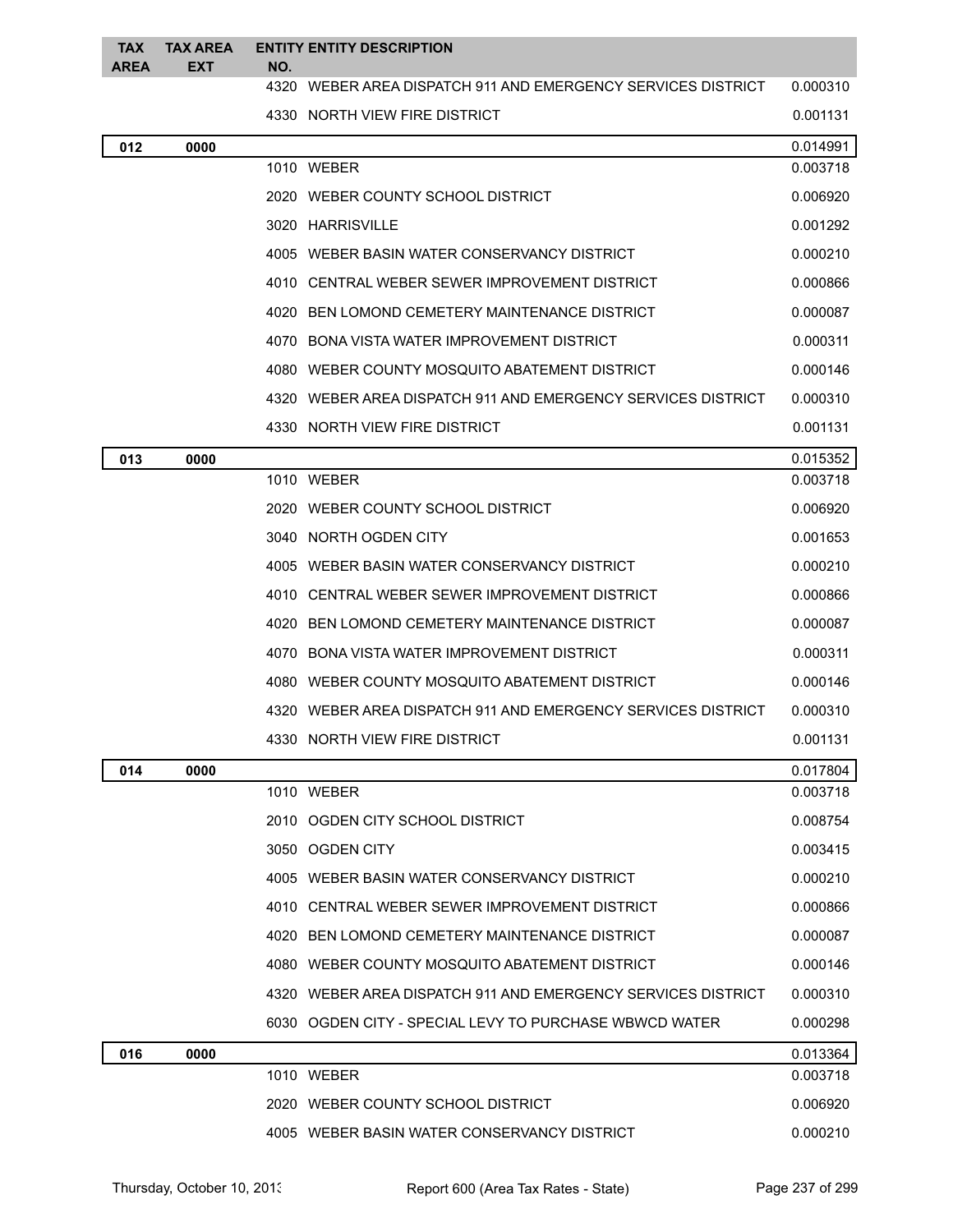| <b>TAX</b><br><b>AREA</b> | <b>TAX AREA</b><br><b>EXT</b> | NO.  | <b>ENTITY ENTITY DESCRIPTION</b>                             |          |
|---------------------------|-------------------------------|------|--------------------------------------------------------------|----------|
|                           |                               | 4070 | <b>BONA VISTA WATER IMPROVEMENT DISTRICT</b>                 | 0.000311 |
|                           |                               |      | 4080 WEBER COUNTY MOSQUITO ABATEMENT DISTRICT                | 0.000146 |
|                           |                               |      | 4210 WEBER FIRE DISTRICT                                     | 0.001456 |
|                           |                               |      | 4320 WEBER AREA DISPATCH 911 AND EMERGENCY SERVICES DISTRICT | 0.000310 |
|                           |                               |      | 6080 WEBER FIRE DISTRICT - BOND (est. 1/1/06)                | 0.000112 |
|                           |                               |      | 6090 MUNICIPAL TYPE SERVICES                                 | 0.000181 |
| 017                       | 0000                          |      |                                                              | 0.014230 |
|                           |                               |      | 1010 WEBER                                                   | 0.003718 |
|                           |                               |      | 2020 WEBER COUNTY SCHOOL DISTRICT                            | 0.006920 |
|                           |                               |      | 4005 WEBER BASIN WATER CONSERVANCY DISTRICT                  | 0.000210 |
|                           |                               |      | 4010 CENTRAL WEBER SEWER IMPROVEMENT DISTRICT                | 0.000866 |
|                           |                               |      | 4070 BONA VISTA WATER IMPROVEMENT DISTRICT                   | 0.000311 |
|                           |                               |      | 4080 WEBER COUNTY MOSQUITO ABATEMENT DISTRICT                | 0.000146 |
|                           |                               |      | 4210 WEBER FIRE DISTRICT                                     | 0.001456 |
|                           |                               |      | 4320 WEBER AREA DISPATCH 911 AND EMERGENCY SERVICES DISTRICT | 0.000310 |
|                           |                               |      | 6080 WEBER FIRE DISTRICT - BOND (est. 1/1/06)                | 0.000112 |
|                           |                               |      | 6090 MUNICIPAL TYPE SERVICES                                 | 0.000181 |
| 019                       | 0000                          |      |                                                              | 0.013457 |
|                           |                               |      | 1010 WEBER                                                   | 0.003718 |
|                           |                               |      | 2020 WEBER COUNTY SCHOOL DISTRICT                            | 0.006920 |
|                           |                               |      | 4005 WEBER BASIN WATER CONSERVANCY DISTRICT                  | 0.000210 |
|                           |                               |      | 4030 PLAIN CITY CEMETERY MAINTENANCE DISTRICT                | 0.000093 |
|                           |                               |      | 4070 BONA VISTA WATER IMPROVEMENT DISTRICT                   | 0.000311 |
|                           |                               |      | 4080 WEBER COUNTY MOSQUITO ABATEMENT DISTRICT                | 0.000146 |
|                           |                               |      | 4210 WEBER FIRE DISTRICT                                     | 0.001456 |
|                           |                               |      | 4320 WEBER AREA DISPATCH 911 AND EMERGENCY SERVICES DISTRICT | 0.000310 |
|                           |                               |      | 6080 WEBER FIRE DISTRICT - BOND (est. 1/1/06)                | 0.000112 |
|                           |                               |      | 6090 MUNICIPAL TYPE SERVICES                                 | 0.000181 |
| 020                       | 0000                          |      |                                                              | 0.014904 |
|                           |                               |      | 1010 WEBER                                                   | 0.003718 |
|                           |                               |      | 2020 WEBER COUNTY SCHOOL DISTRICT                            | 0.006920 |
|                           |                               |      | 3020 HARRISVILLE                                             | 0.001292 |
|                           |                               |      | 4005 WEBER BASIN WATER CONSERVANCY DISTRICT                  | 0.000210 |
|                           |                               |      | 4010 CENTRAL WEBER SEWER IMPROVEMENT DISTRICT                | 0.000866 |
|                           |                               |      | 4070 BONA VISTA WATER IMPROVEMENT DISTRICT                   | 0.000311 |
|                           |                               |      | 4080 WEBER COUNTY MOSQUITO ABATEMENT DISTRICT                | 0.000146 |
|                           |                               |      | 4320 WEBER AREA DISPATCH 911 AND EMERGENCY SERVICES DISTRICT | 0.000310 |
|                           |                               |      | 4330 NORTH VIEW FIRE DISTRICT                                | 0.001131 |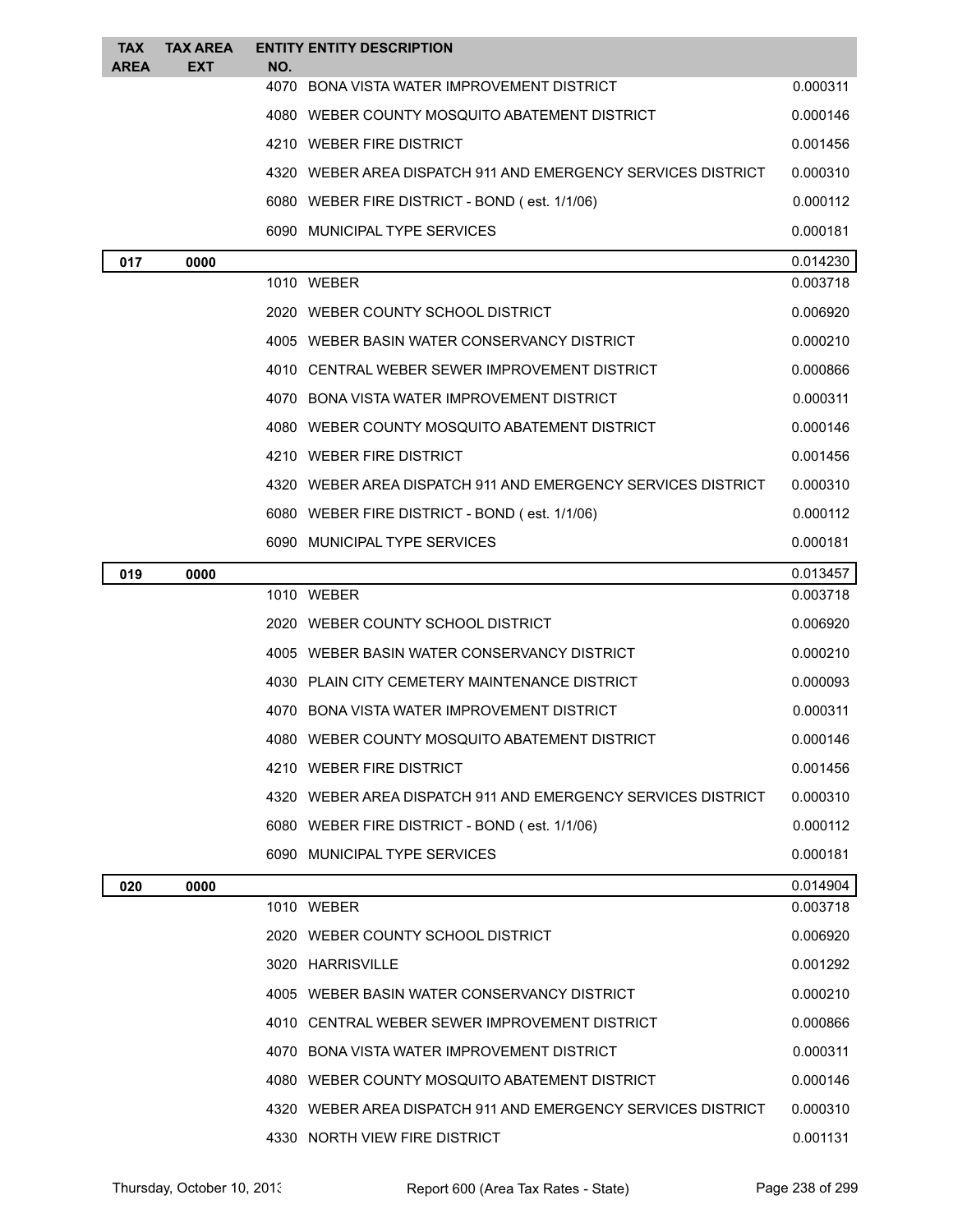| <b>TAX</b><br>AREA | <b>TAX AREA</b><br><b>EXT</b> | NO. | <b>ENTITY ENTITY DESCRIPTION</b>                              |          |
|--------------------|-------------------------------|-----|---------------------------------------------------------------|----------|
| 021                | 0000                          |     |                                                               | 0.012291 |
|                    |                               |     | 1010 WEBER                                                    | 0.003718 |
|                    |                               |     | 2020 WEBER COUNTY SCHOOL DISTRICT                             | 0.006920 |
|                    |                               |     | 3060 PLAIN CITY                                               | 0.000583 |
|                    |                               |     | 4005 WEBER BASIN WATER CONSERVANCY DISTRICT                   | 0.000210 |
|                    |                               |     | 4030 PLAIN CITY CEMETERY MAINTENANCE DISTRICT                 | 0.000093 |
|                    |                               |     | 4070 BONA VISTA WATER IMPROVEMENT DISTRICT                    | 0.000311 |
|                    |                               |     | 4080 WEBER COUNTY MOSQUITO ABATEMENT DISTRICT                 | 0.000146 |
|                    |                               |     | 4320 WEBER AREA DISPATCH 911 AND EMERGENCY SERVICES DISTRICT  | 0.000310 |
| 022                | 0000                          |     |                                                               | 0.018028 |
|                    |                               |     | 1010 WEBER                                                    | 0.003718 |
|                    |                               |     | 2010 OGDEN CITY SCHOOL DISTRICT                               | 0.008754 |
|                    |                               |     | 3050 OGDEN CITY                                               | 0.003415 |
|                    |                               |     | 4005 WEBER BASIN WATER CONSERVANCY DISTRICT                   | 0.000210 |
|                    |                               |     | 4010 CENTRAL WEBER SEWER IMPROVEMENT DISTRICT                 | 0.000866 |
|                    |                               |     | 4070 BONA VISTA WATER IMPROVEMENT DISTRICT                    | 0.000311 |
|                    |                               |     | 4080 WEBER COUNTY MOSQUITO ABATEMENT DISTRICT                 | 0.000146 |
|                    |                               |     | 4320 WEBER AREA DISPATCH 911 AND EMERGENCY SERVICES DISTRICT  | 0.000310 |
|                    |                               |     | 6030 OGDEN CITY - SPECIAL LEVY TO PURCHASE WBWCD WATER        | 0.000298 |
| 023                | 0000                          |     |                                                               | 0.013919 |
|                    |                               |     | 1010 WEBER                                                    | 0.003718 |
|                    |                               |     | 2020 WEBER COUNTY SCHOOL DISTRICT                             | 0.006920 |
|                    |                               |     | 4005 WEBER BASIN WATER CONSERVANCY DISTRICT                   | 0.000210 |
|                    |                               |     | 4010 CENTRAL WEBER SEWER IMPROVEMENT DISTRICT                 | 0.000866 |
|                    |                               |     | 4080 WEBER COUNTY MOSQUITO ABATEMENT DISTRICT                 | 0.000146 |
|                    |                               |     | 4210 WEBER FIRE DISTRICT                                      | 0.001456 |
|                    |                               |     | 4320 WEBER AREA DISPATCH 911 AND EMERGENCY SERVICES DISTRICT  | 0.000310 |
|                    |                               |     | 6080 WEBER FIRE DISTRICT - BOND (est. 1/1/06)                 | 0.000112 |
|                    |                               |     | 6090 MUNICIPAL TYPE SERVICES                                  | 0.000181 |
| 024                | 0000                          |     |                                                               | 0.015387 |
|                    |                               |     | 1010 WEBER                                                    | 0.003718 |
|                    |                               |     | 2020 WEBER COUNTY SCHOOL DISTRICT                             | 0.006920 |
|                    |                               |     | 3120 WASHINGTON TERRACE                                       | 0.003217 |
|                    |                               |     | 4005 WEBER BASIN WATER CONSERVANCY DISTRICT                   | 0.000210 |
|                    |                               |     | 4010 CENTRAL WEBER SEWER IMPROVEMENT DISTRICT                 | 0.000866 |
|                    |                               |     | 4080 WEBER COUNTY MOSQUITO ABATEMENT DISTRICT                 | 0.000146 |
|                    |                               |     | 4320 WEBER AREA DISPATCH 911 AND EMERGENCY SERVICES DISTRICT  | 0.000310 |
|                    |                               |     | 6070 WASHINGTON TERRACE CITY - SPECIAL LEVY TO PURCHASE WBWCI |          |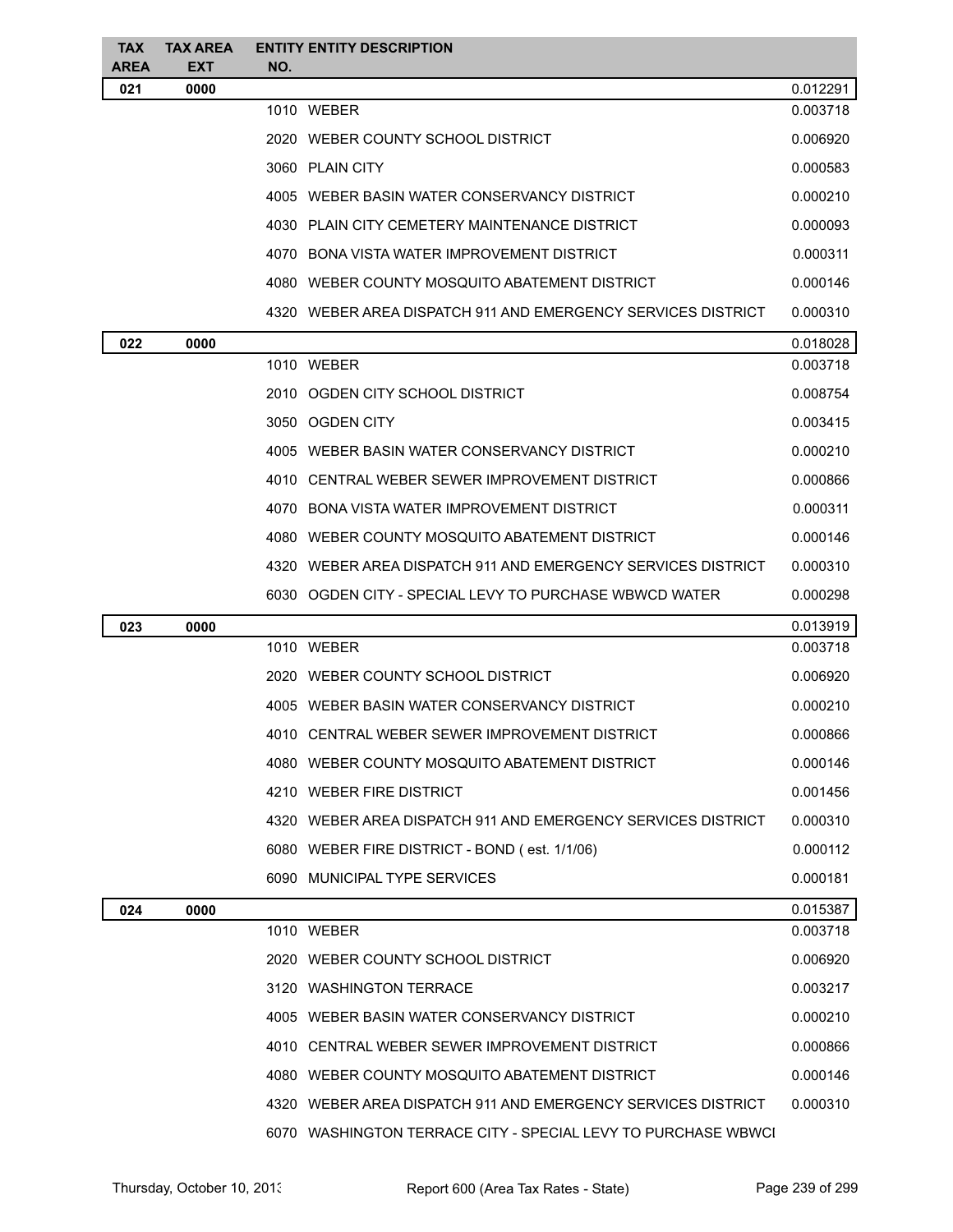| <b>TAX</b><br><b>AREA</b> | <b>TAX AREA</b><br>EXT | <b>ENTITY ENTITY DESCRIPTION</b><br>NO.                      |          |
|---------------------------|------------------------|--------------------------------------------------------------|----------|
| 025                       | 0000                   |                                                              | 0.017717 |
|                           |                        | 1010 WEBER                                                   | 0.003718 |
|                           |                        | 2010 OGDEN CITY SCHOOL DISTRICT                              | 0.008754 |
|                           |                        | 3050 OGDEN CITY                                              | 0.003415 |
|                           |                        | 4005 WEBER BASIN WATER CONSERVANCY DISTRICT                  | 0.000210 |
|                           |                        | 4010 CENTRAL WEBER SEWER IMPROVEMENT DISTRICT                | 0.000866 |
|                           |                        | 4080 WEBER COUNTY MOSQUITO ABATEMENT DISTRICT                | 0.000146 |
|                           |                        | 4320 WEBER AREA DISPATCH 911 AND EMERGENCY SERVICES DISTRICT | 0.000310 |
|                           |                        | 6030 OGDEN CITY - SPECIAL LEVY TO PURCHASE WBWCD WATER       | 0.000298 |
| 026                       | 0000                   |                                                              | 0.013433 |
|                           |                        | 1010 WEBER                                                   | 0.003718 |
|                           |                        | 2020 WEBER COUNTY SCHOOL DISTRICT                            | 0.006920 |
|                           |                        | 3080 RIVERDALE                                               | 0.001263 |
|                           |                        | 4005 WEBER BASIN WATER CONSERVANCY DISTRICT                  | 0.000210 |
|                           |                        | 4010 CENTRAL WEBER SEWER IMPROVEMENT DISTRICT                | 0.000866 |
|                           |                        | 4080 WEBER COUNTY MOSQUITO ABATEMENT DISTRICT                | 0.000146 |
|                           |                        | 4320 WEBER AREA DISPATCH 911 AND EMERGENCY SERVICES DISTRICT | 0.000310 |
|                           |                        | 6040 RIVERDALE CITY - SPECIAL LEVY TO PURCHASE WBWCD WATER   |          |
| 027                       | 0000                   |                                                              | 0.015132 |
|                           |                        | 1010 WEBER                                                   | 0.003718 |
|                           |                        | 2020 WEBER COUNTY SCHOOL DISTRICT                            | 0.006920 |
|                           |                        | 3100 SOUTH OGDEN                                             | 0.002962 |
|                           |                        | 4005 WEBER BASIN WATER CONSERVANCY DISTRICT                  | 0.000210 |
|                           |                        | 4010 CENTRAL WEBER SEWER IMPROVEMENT DISTRICT                | 0.000866 |
|                           |                        | 4080 WEBER COUNTY MOSQUITO ABATEMENT DISTRICT                | 0.000146 |
|                           |                        | 4320 WEBER AREA DISPATCH 911 AND EMERGENCY SERVICES DISTRICT | 0.000310 |
|                           |                        | 6050 SOUTH OGDEN CITY - SPECIAL LEVY TO PURCHASE WBWCD WATER |          |
| 028                       | 0000                   |                                                              | 0.013130 |
|                           |                        | 1010 WEBER                                                   | 0.003718 |
|                           |                        | 2020 WEBER COUNTY SCHOOL DISTRICT                            | 0.006920 |
|                           |                        | 4005 WEBER BASIN WATER CONSERVANCY DISTRICT                  | 0.000210 |
|                           |                        | 4080 WEBER COUNTY MOSQUITO ABATEMENT DISTRICT                | 0.000146 |
|                           |                        | 4090 EDEN CEMETERY MAINTENANCE DISTRICT                      | 0.000077 |
|                           |                        | 4210 WEBER FIRE DISTRICT                                     | 0.001456 |
|                           |                        | 4320 WEBER AREA DISPATCH 911 AND EMERGENCY SERVICES DISTRICT | 0.000310 |
|                           |                        | 6080 WEBER FIRE DISTRICT - BOND (est. 1/1/06)                | 0.000112 |
|                           |                        | 6090 MUNICIPAL TYPE SERVICES                                 | 0.000181 |

#### **0000** 0.013528

WEBER 0.003718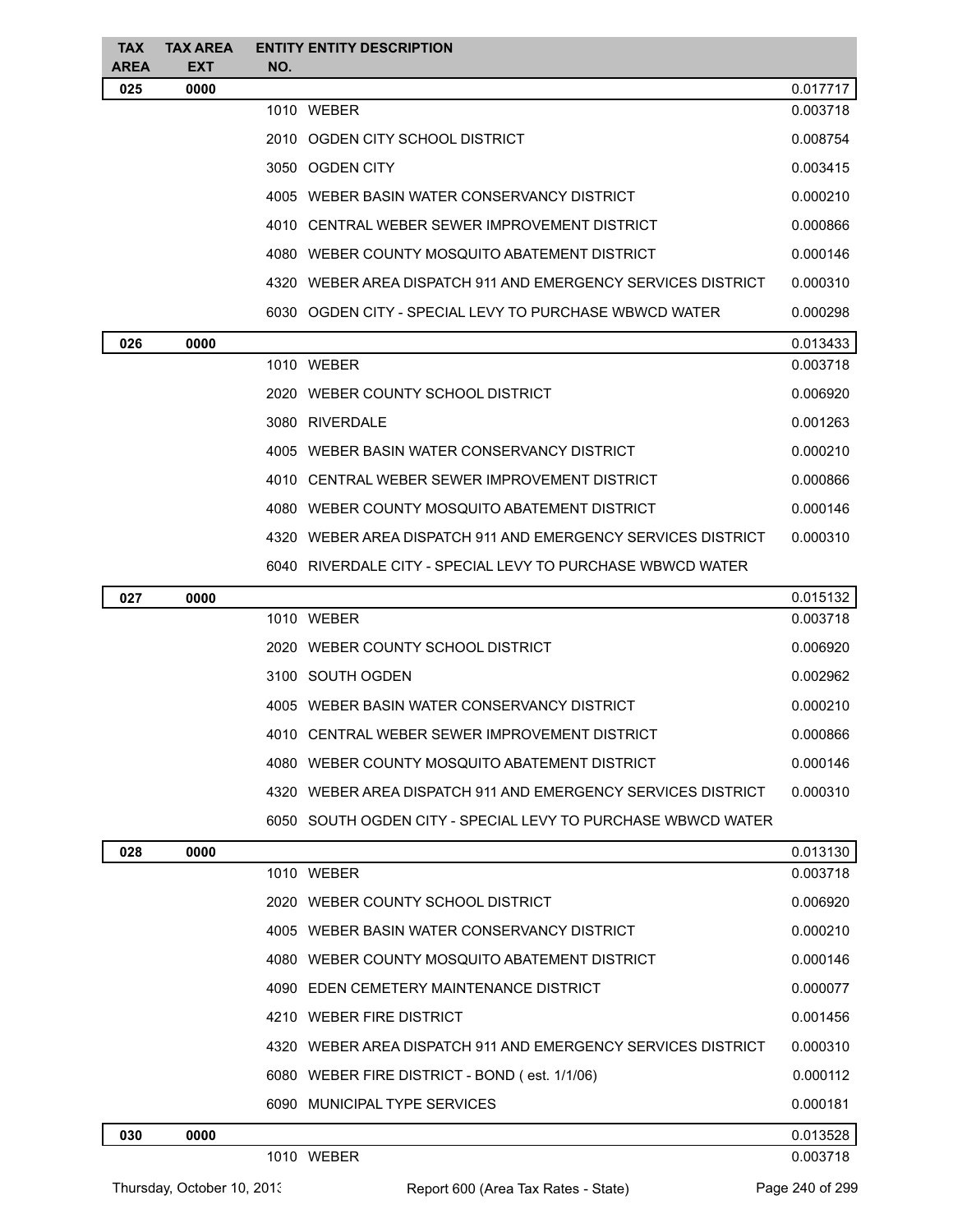| TAX<br><b>AREA</b> | <b>TAX AREA</b><br><b>EXT</b> | NO. | <b>ENTITY ENTITY DESCRIPTION</b>                             |          |
|--------------------|-------------------------------|-----|--------------------------------------------------------------|----------|
|                    |                               |     | 2020 WEBER COUNTY SCHOOL DISTRICT                            | 0.006920 |
|                    |                               |     | 3025 HOOPER                                                  | 0.000656 |
|                    |                               |     | 4005 WEBER BASIN WATER CONSERVANCY DISTRICT                  | 0.000210 |
|                    |                               |     | 4060 HOOPER CEMETERY MAINTENANCE DISTRICT                    |          |
|                    |                               |     | 4080 WEBER COUNTY MOSQUITO ABATEMENT DISTRICT                | 0.000146 |
|                    |                               |     | 4210 WEBER FIRE DISTRICT                                     | 0.001456 |
|                    |                               |     | 4320 WEBER AREA DISPATCH 911 AND EMERGENCY SERVICES DISTRICT | 0.000310 |
|                    |                               |     | 6080 WEBER FIRE DISTRICT - BOND (est. 1/1/06)                | 0.000112 |
| 031                | 0000                          |     |                                                              | 0.013974 |
|                    |                               |     | 1010 WEBER                                                   | 0.003718 |
|                    |                               |     | 2020 WEBER COUNTY SCHOOL DISTRICT                            | 0.006920 |
|                    |                               |     | 3025 HOOPER                                                  | 0.000656 |
|                    |                               |     | 4005 WEBER BASIN WATER CONSERVANCY DISTRICT                  | 0.000210 |
|                    |                               |     | 4060 HOOPER CEMETERY MAINTENANCE DISTRICT                    |          |
|                    |                               |     | 4080 WEBER COUNTY MOSQUITO ABATEMENT DISTRICT                | 0.000146 |
|                    |                               |     | 4150 HOOPER WATER IMPROVEMENT DISTRICT                       | 0.000446 |
|                    |                               |     | 4210 WEBER FIRE DISTRICT                                     | 0.001456 |
|                    |                               |     | 4320 WEBER AREA DISPATCH 911 AND EMERGENCY SERVICES DISTRICT | 0.000310 |
|                    |                               |     | 6080 WEBER FIRE DISTRICT - BOND (est. 1/1/06)                | 0.000112 |
| 032                | 0000                          |     |                                                              | 0.013528 |
|                    |                               |     | 1010 WEBER                                                   | 0.003718 |
|                    |                               |     | 2020 WEBER COUNTY SCHOOL DISTRICT                            | 0.006920 |
|                    |                               |     | 3025 HOOPER                                                  | 0.000656 |
|                    |                               |     | 4005 WEBER BASIN WATER CONSERVANCY DISTRICT                  | 0.000210 |
|                    |                               |     | 4060 HOOPER CEMETERY MAINTENANCE DISTRICT                    |          |
|                    |                               |     | 4080 WEBER COUNTY MOSQUITO ABATEMENT DISTRICT                | 0.000146 |
|                    |                               |     | 4100 TAYLOR-WEST WEBER WATER IMPROVEMENT DISTRICT            |          |
|                    |                               |     | 4210 WEBER FIRE DISTRICT                                     | 0.001456 |
|                    |                               |     | 4320 WEBER AREA DISPATCH 911 AND EMERGENCY SERVICES DISTRICT | 0.000310 |
|                    |                               |     | 6080 WEBER FIRE DISTRICT - BOND (est. 1/1/06)                | 0.000112 |
| 038                | 0000                          |     |                                                              | 0.014186 |
|                    |                               |     | 1010 WEBER                                                   | 0.003718 |
|                    |                               |     | 2020 WEBER COUNTY SCHOOL DISTRICT                            | 0.006920 |
|                    |                               |     | 4005 WEBER BASIN WATER CONSERVANCY DISTRICT                  | 0.000210 |
|                    |                               |     | 4015 NORTH DAVIS SEWER DISTRICT                              | 0.001025 |
|                    |                               |     | 4080 WEBER COUNTY MOSQUITO ABATEMENT DISTRICT                | 0.000146 |
|                    |                               |     | 4130 ROY WATER CONSERVANCY SUBDISTRICT                       | 0.000108 |
|                    |                               |     | 4210 WEBER FIRE DISTRICT                                     | 0.001456 |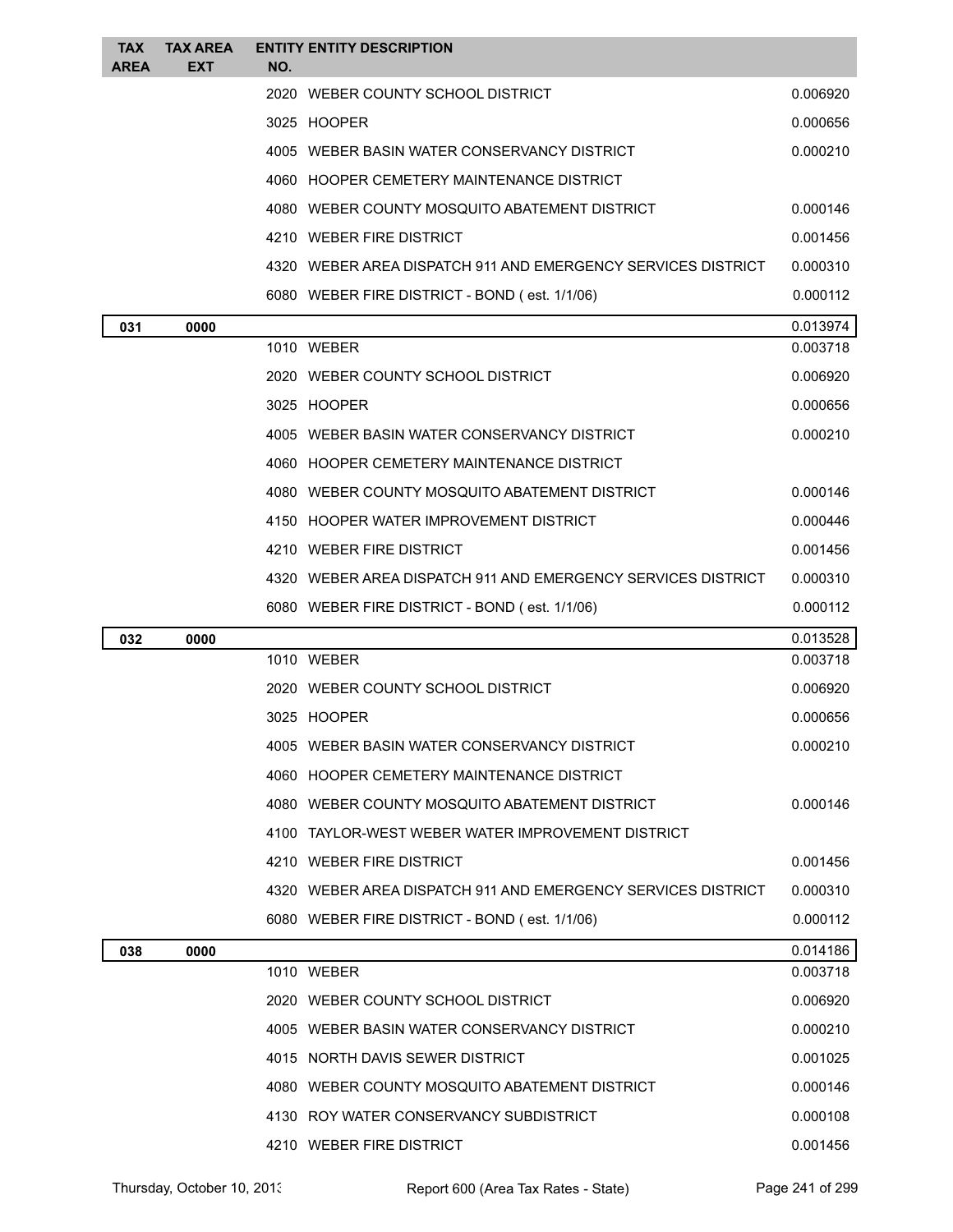| <b>TAX</b><br><b>AREA</b> | <b>TAX AREA</b><br><b>EXT</b> | <b>ENTITY ENTITY DESCRIPTION</b><br>NO.                      |          |
|---------------------------|-------------------------------|--------------------------------------------------------------|----------|
|                           |                               | 4320 WEBER AREA DISPATCH 911 AND EMERGENCY SERVICES DISTRICT | 0.000310 |
|                           |                               | 6080 WEBER FIRE DISTRICT - BOND (est. 1/1/06)                | 0.000112 |
|                           |                               | 6090 MUNICIPAL TYPE SERVICES                                 | 0.000181 |
| 039                       | 0000                          |                                                              | 0.013592 |
|                           |                               | 1010 WEBER                                                   | 0.003718 |
|                           |                               | 2020 WEBER COUNTY SCHOOL DISTRICT                            | 0.006920 |
|                           |                               | 3080 RIVERDALE                                               | 0.001263 |
|                           |                               | 4005 WEBER BASIN WATER CONSERVANCY DISTRICT                  | 0.000210 |
|                           |                               | 4015 NORTH DAVIS SEWER DISTRICT                              | 0.001025 |
|                           |                               | 4080 WEBER COUNTY MOSQUITO ABATEMENT DISTRICT                | 0.000146 |
|                           |                               | 4320 WEBER AREA DISPATCH 911 AND EMERGENCY SERVICES DISTRICT | 0.000310 |
|                           |                               | 6040 RIVERDALE CITY - SPECIAL LEVY TO PURCHASE WBWCD WATER   |          |
| 040                       | 0000                          |                                                              | 0.014759 |
|                           |                               | 1010 WEBER                                                   | 0.003718 |
|                           |                               | 2020 WEBER COUNTY SCHOOL DISTRICT                            | 0.006920 |
|                           |                               | 3090 ROY CITY                                                | 0.002430 |
|                           |                               | 4005 WEBER BASIN WATER CONSERVANCY DISTRICT                  | 0.000210 |
|                           |                               | 4015 NORTH DAVIS SEWER DISTRICT                              | 0.001025 |
|                           |                               | 4080 WEBER COUNTY MOSQUITO ABATEMENT DISTRICT                | 0.000146 |
|                           |                               | 4320 WEBER AREA DISPATCH 911 AND EMERGENCY SERVICES DISTRICT | 0.000310 |
| 041                       | 0000                          |                                                              | 0.014867 |
|                           |                               | 1010 WEBER                                                   | 0.003718 |
|                           |                               | 2020 WEBER COUNTY SCHOOL DISTRICT                            | 0.006920 |
|                           |                               | 3090 ROY CITY                                                | 0.002430 |
|                           |                               | 4005 WEBER BASIN WATER CONSERVANCY DISTRICT                  | 0.000210 |
|                           |                               | 4015 NORTH DAVIS SEWER DISTRICT                              | 0.001025 |
|                           |                               | 4080 WEBER COUNTY MOSQUITO ABATEMENT DISTRICT                | 0.000146 |
|                           |                               | 4130 ROY WATER CONSERVANCY SUBDISTRICT                       | 0.000108 |
|                           |                               | 4320 WEBER AREA DISPATCH 911 AND EMERGENCY SERVICES DISTRICT | 0.000310 |
| 043                       | 0000                          |                                                              | 0.016851 |
|                           |                               | 1010 WEBER                                                   | 0.003718 |
|                           |                               | 2010 OGDEN CITY SCHOOL DISTRICT                              | 0.008754 |
|                           |                               | 3050 OGDEN CITY                                              | 0.003415 |
|                           |                               | 4005 WEBER BASIN WATER CONSERVANCY DISTRICT                  | 0.000210 |
|                           |                               | 4080 WEBER COUNTY MOSQUITO ABATEMENT DISTRICT                | 0.000146 |
|                           |                               | 4320 WEBER AREA DISPATCH 911 AND EMERGENCY SERVICES DISTRICT | 0.000310 |
|                           |                               | 6030 OGDEN CITY - SPECIAL LEVY TO PURCHASE WBWCD WATER       | 0.000298 |
| 044                       | 0000                          |                                                              | 0.013146 |
|                           |                               | 1010 WEBER                                                   | 0.003718 |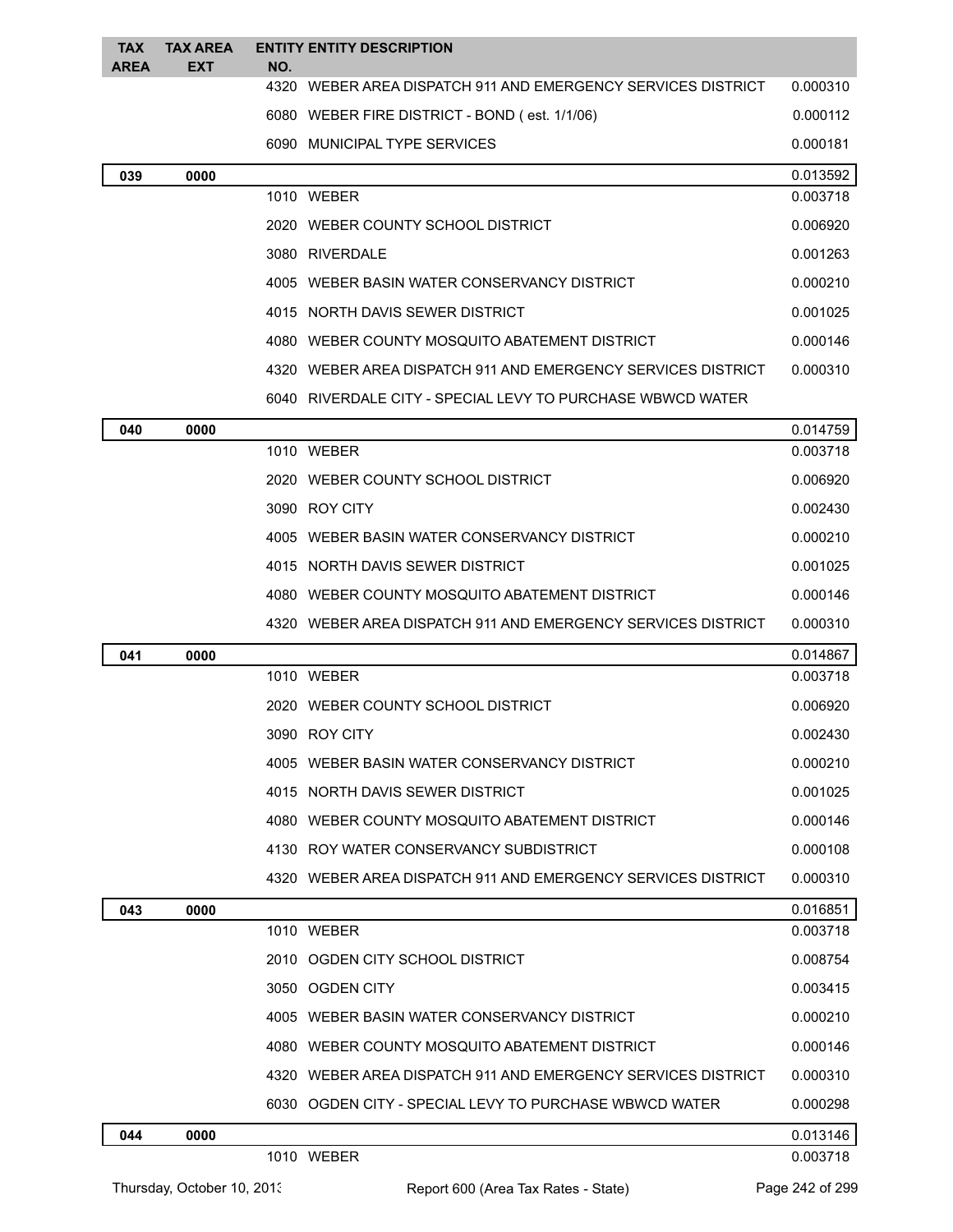| <b>TAX</b><br><b>AREA</b> | <b>TAX AREA</b><br><b>EXT</b> | NO. | <b>ENTITY ENTITY DESCRIPTION</b>                             |          |
|---------------------------|-------------------------------|-----|--------------------------------------------------------------|----------|
|                           |                               |     | 2020 WEBER COUNTY SCHOOL DISTRICT                            | 0.006920 |
|                           |                               |     | 4005 WEBER BASIN WATER CONSERVANCY DISTRICT                  | 0.000210 |
|                           |                               |     | 4030 PLAIN CITY CEMETERY MAINTENANCE DISTRICT                | 0.000093 |
|                           |                               |     | 4080 WEBER COUNTY MOSQUITO ABATEMENT DISTRICT                | 0.000146 |
|                           |                               |     | 4210 WEBER FIRE DISTRICT                                     | 0.001456 |
|                           |                               |     | 4320 WEBER AREA DISPATCH 911 AND EMERGENCY SERVICES DISTRICT | 0.000310 |
|                           |                               |     | 6080 WEBER FIRE DISTRICT - BOND (est. 1/1/06)                | 0.000112 |
|                           |                               |     | 6090 MUNICIPAL TYPE SERVICES                                 | 0.000181 |
| 045                       | 0000                          |     |                                                              | 0.013781 |
|                           |                               |     | 1010 WEBER                                                   | 0.003718 |
|                           |                               |     | 2020 WEBER COUNTY SCHOOL DISTRICT                            | 0.006920 |
|                           |                               |     | 3070 PLEASANT VIEW                                           | 0.001346 |
|                           |                               |     | 4005 WEBER BASIN WATER CONSERVANCY DISTRICT                  | 0.000210 |
|                           |                               |     | 4080 WEBER COUNTY MOSQUITO ABATEMENT DISTRICT                | 0.000146 |
|                           |                               |     | 4320 WEBER AREA DISPATCH 911 AND EMERGENCY SERVICES DISTRICT | 0.000310 |
|                           |                               |     | 4330 NORTH VIEW FIRE DISTRICT                                | 0.001131 |
| 050                       | 0000                          |     |                                                              | 0.014266 |
|                           |                               |     | 1010 WEBER                                                   | 0.003718 |
|                           |                               |     | 2020 WEBER COUNTY SCHOOL DISTRICT                            | 0.006920 |
|                           |                               |     | 3100 SOUTH OGDEN                                             | 0.002962 |
|                           |                               |     | 4005 WEBER BASIN WATER CONSERVANCY DISTRICT                  | 0.000210 |
|                           |                               |     | 4080 WEBER COUNTY MOSQUITO ABATEMENT DISTRICT                | 0.000146 |
|                           |                               |     | 4320 WEBER AREA DISPATCH 911 AND EMERGENCY SERVICES DISTRICT | 0.000310 |
|                           |                               |     | 6050 SOUTH OGDEN CITY - SPECIAL LEVY TO PURCHASE WBWCD WATER |          |
| 053                       | 0000                          |     |                                                              | 0.013143 |
|                           |                               |     | 1010 WEBER                                                   | 0.003718 |
|                           |                               |     | 2020 WEBER COUNTY SCHOOL DISTRICT                            | 0.006920 |
|                           |                               |     | 4005 WEBER BASIN WATER CONSERVANCY DISTRICT                  | 0.000210 |
|                           |                               |     | 4040 WEST WEBER-TAYLOR CEMETERY MAINTENANCE DISTRICT         | 0.000090 |
|                           |                               |     | 4080 WEBER COUNTY MOSQUITO ABATEMENT DISTRICT                | 0.000146 |
|                           |                               |     | 4100 TAYLOR-WEST WEBER WATER IMPROVEMENT DISTRICT            |          |
|                           |                               |     | 4210 WEBER FIRE DISTRICT                                     | 0.001456 |
|                           |                               |     | 4320 WEBER AREA DISPATCH 911 AND EMERGENCY SERVICES DISTRICT | 0.000310 |
|                           |                               |     | 6080 WEBER FIRE DISTRICT - BOND (est. 1/1/06)                | 0.000112 |
|                           |                               |     | 6090 MUNICIPAL TYPE SERVICES                                 | 0.000181 |
| 054                       | 0000                          |     |                                                              | 0.013890 |
|                           |                               |     | 1010 WEBER                                                   | 0.003718 |
|                           |                               |     | 2020 WEBER COUNTY SCHOOL DISTRICT                            | 0.006920 |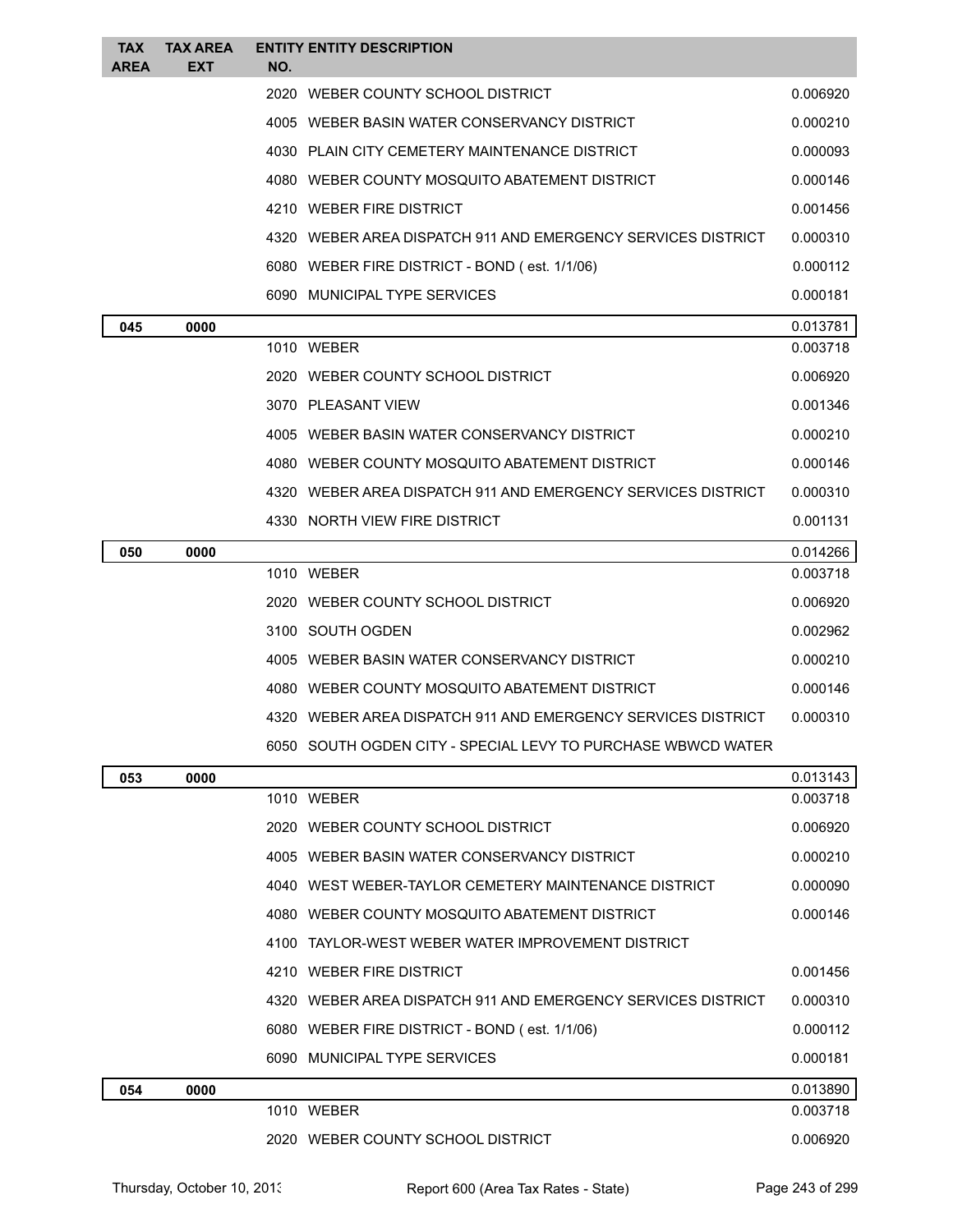| TAX<br><b>AREA</b> | <b>TAX AREA</b><br>EXT | NO. | <b>ENTITY ENTITY DESCRIPTION</b>                             |          |
|--------------------|------------------------|-----|--------------------------------------------------------------|----------|
|                    |                        |     | 4005 WEBER BASIN WATER CONSERVANCY DISTRICT                  | 0.000210 |
|                    |                        |     | 4080 WEBER COUNTY MOSQUITO ABATEMENT DISTRICT                | 0.000146 |
|                    |                        |     | 4140 UINTAH HIGHLANDS WATER AND SEWER IMPROVEMENT DISTRICT   | 0.000837 |
|                    |                        |     | 4210 WEBER FIRE DISTRICT                                     | 0.001456 |
|                    |                        |     | 4320 WEBER AREA DISPATCH 911 AND EMERGENCY SERVICES DISTRICT | 0.000310 |
|                    |                        |     | 6080 WEBER FIRE DISTRICT - BOND (est. 1/1/06)                | 0.000112 |
|                    |                        |     | 6090 MUNICIPAL TYPE SERVICES                                 | 0.000181 |
| 055                | 0000                   |     |                                                              | 0.012340 |
|                    |                        |     | 1010 WEBER                                                   | 0.003718 |
|                    |                        |     | 2020 WEBER COUNTY SCHOOL DISTRICT                            | 0.006920 |
|                    |                        |     | 3110 UINTAH                                                  | 0.001036 |
|                    |                        |     | 4005 WEBER BASIN WATER CONSERVANCY DISTRICT                  | 0.000210 |
|                    |                        |     | 4080 WEBER COUNTY MOSQUITO ABATEMENT DISTRICT                | 0.000146 |
|                    |                        |     | 4320 WEBER AREA DISPATCH 911 AND EMERGENCY SERVICES DISTRICT | 0.000310 |
|                    |                        |     | 6060 UINTAH TOWN - SPECIAL LEVY TO PURCHASE WBWCD WATER      |          |
| 056                | 0000                   |     |                                                              | 0.013174 |
|                    |                        |     | 1010 WEBER                                                   | 0.003718 |
|                    |                        |     | 2020 WEBER COUNTY SCHOOL DISTRICT                            | 0.006920 |
|                    |                        |     | 4005 WEBER BASIN WATER CONSERVANCY DISTRICT                  | 0.000210 |
|                    |                        |     | 4050 WARREN-WEST WARREN CEMETERY MAINTENANCE DISTRICT        | 0.000121 |
|                    |                        |     | 4080 WEBER COUNTY MOSQUITO ABATEMENT DISTRICT                | 0.000146 |
|                    |                        |     | 4210 WEBER FIRE DISTRICT                                     | 0.001456 |
|                    |                        |     | 4320 WEBER AREA DISPATCH 911 AND EMERGENCY SERVICES DISTRICT | 0.000310 |
|                    |                        |     | 6080 WEBER FIRE DISTRICT - BOND (est. 1/1/06)                | 0.000112 |
|                    |                        |     | 6090 MUNICIPAL TYPE SERVICES                                 | 0.000181 |
| 057                | 0000                   |     |                                                              | 0.013143 |
|                    |                        |     | 1010 WEBER                                                   | 0.003718 |
|                    |                        |     | 2020 WEBER COUNTY SCHOOL DISTRICT                            | 0.006920 |
|                    |                        |     | 4005 WEBER BASIN WATER CONSERVANCY DISTRICT                  | 0.000210 |
|                    |                        |     | 4040 WEST WEBER-TAYLOR CEMETERY MAINTENANCE DISTRICT         | 0.000090 |
|                    |                        |     | 4080 WEBER COUNTY MOSQUITO ABATEMENT DISTRICT                | 0.000146 |
|                    |                        |     | 4210 WEBER FIRE DISTRICT                                     | 0.001456 |
|                    |                        |     | 4320 WEBER AREA DISPATCH 911 AND EMERGENCY SERVICES DISTRICT | 0.000310 |
|                    |                        |     | 6080 WEBER FIRE DISTRICT - BOND (est. 1/1/06)                | 0.000112 |
|                    |                        |     | 6090 MUNICIPAL TYPE SERVICES                                 | 0.000181 |
| 058                | 0000                   |     |                                                              | 0.013053 |
|                    |                        |     | 1010 WEBER                                                   | 0.003718 |
|                    |                        |     | 2020 WEBER COUNTY SCHOOL DISTRICT                            | 0.006920 |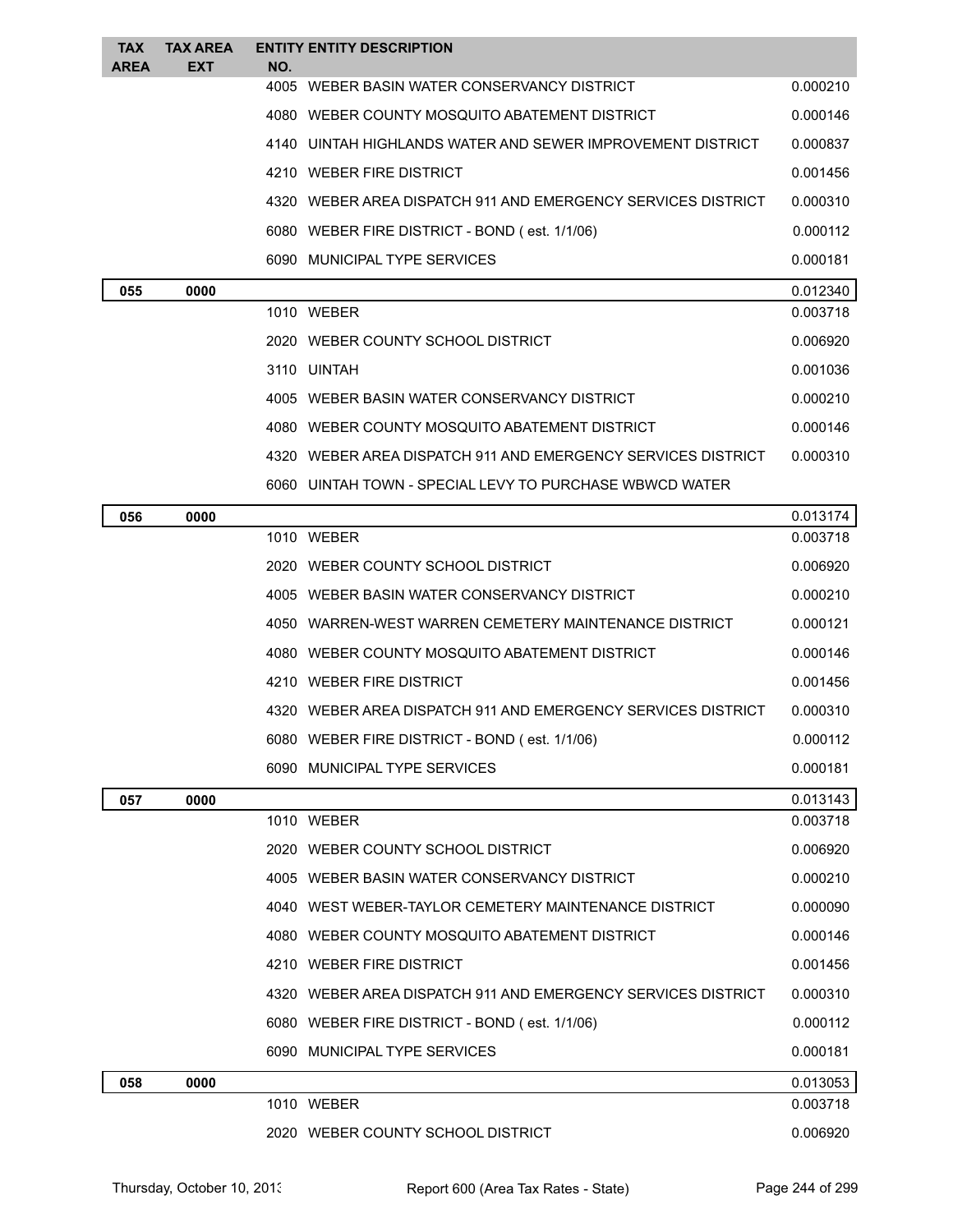| <b>TAX</b><br><b>AREA</b> | <b>TAX AREA</b><br>EXT | NO. | <b>ENTITY ENTITY DESCRIPTION</b>                             |          |
|---------------------------|------------------------|-----|--------------------------------------------------------------|----------|
|                           |                        |     | 4005 WEBER BASIN WATER CONSERVANCY DISTRICT                  | 0.000210 |
|                           |                        |     | 4080 WEBER COUNTY MOSQUITO ABATEMENT DISTRICT                | 0.000146 |
|                           |                        |     | 4210 WEBER FIRE DISTRICT                                     | 0.001456 |
|                           |                        |     | 4320 WEBER AREA DISPATCH 911 AND EMERGENCY SERVICES DISTRICT | 0.000310 |
|                           |                        |     | 6080 WEBER FIRE DISTRICT - BOND (est. 1/1/06)                | 0.000112 |
|                           |                        |     | 6090 MUNICIPAL TYPE SERVICES                                 | 0.000181 |
| 059                       | 0000                   |     |                                                              | 0.013318 |
|                           |                        |     | 1010 WEBER                                                   | 0.003718 |
|                           |                        |     | 2020 WEBER COUNTY SCHOOL DISTRICT                            | 0.006920 |
|                           |                        |     | 3025 HOOPER                                                  | 0.000656 |
|                           |                        |     | 4080 WEBER COUNTY MOSQUITO ABATEMENT DISTRICT                | 0.000146 |
|                           |                        |     | 4210 WEBER FIRE DISTRICT                                     | 0.001456 |
|                           |                        |     | 4320 WEBER AREA DISPATCH 911 AND EMERGENCY SERVICES DISTRICT | 0.000310 |
|                           |                        |     | 6080 WEBER FIRE DISTRICT - BOND (est. 1/1/06)                | 0.000112 |
| 062                       | 0000                   |     |                                                              | 0.015103 |
|                           |                        |     | 1010 WEBER                                                   | 0.003718 |
|                           |                        |     | 2020 WEBER COUNTY SCHOOL DISTRICT                            | 0.006920 |
|                           |                        |     | 3100 SOUTH OGDEN                                             | 0.002962 |
|                           |                        |     | 4005 WEBER BASIN WATER CONSERVANCY DISTRICT                  | 0.000210 |
|                           |                        |     | 4080 WEBER COUNTY MOSQUITO ABATEMENT DISTRICT                | 0.000146 |
|                           |                        |     | 4140 UINTAH HIGHLANDS WATER AND SEWER IMPROVEMENT DISTRICT   | 0.000837 |
|                           |                        |     | 4320 WEBER AREA DISPATCH 911 AND EMERGENCY SERVICES DISTRICT | 0.000310 |
|                           |                        |     | 6050 SOUTH OGDEN CITY - SPECIAL LEVY TO PURCHASE WBWCD WATER |          |
| 063                       | 0000                   |     |                                                              | 0.014647 |
|                           |                        |     | 1010 WEBER                                                   | 0.003718 |
|                           |                        |     | 2020 WEBER COUNTY SCHOOL DISTRICT                            | 0.006920 |
|                           |                        |     | 3070 PLEASANT VIEW                                           | 0.001346 |
|                           |                        |     | 4005 WEBER BASIN WATER CONSERVANCY DISTRICT                  | 0.000210 |
|                           |                        |     | 4010 CENTRAL WEBER SEWER IMPROVEMENT DISTRICT                | 0.000866 |
|                           |                        |     | 4080 WEBER COUNTY MOSQUITO ABATEMENT DISTRICT                | 0.000146 |
|                           |                        |     | 4320 WEBER AREA DISPATCH 911 AND EMERGENCY SERVICES DISTRICT | 0.000310 |
|                           |                        |     | 4330 NORTH VIEW FIRE DISTRICT                                | 0.001131 |
| 064                       | 0000                   |     |                                                              | 0.014958 |
|                           |                        |     | 1010 WEBER                                                   | 0.003718 |
|                           |                        |     | 2020 WEBER COUNTY SCHOOL DISTRICT                            | 0.006920 |
|                           |                        |     | 3070 PLEASANT VIEW                                           | 0.001346 |
|                           |                        |     | 4005 WEBER BASIN WATER CONSERVANCY DISTRICT                  | 0.000210 |
|                           |                        |     | 4010 CENTRAL WEBER SEWER IMPROVEMENT DISTRICT                | 0.000866 |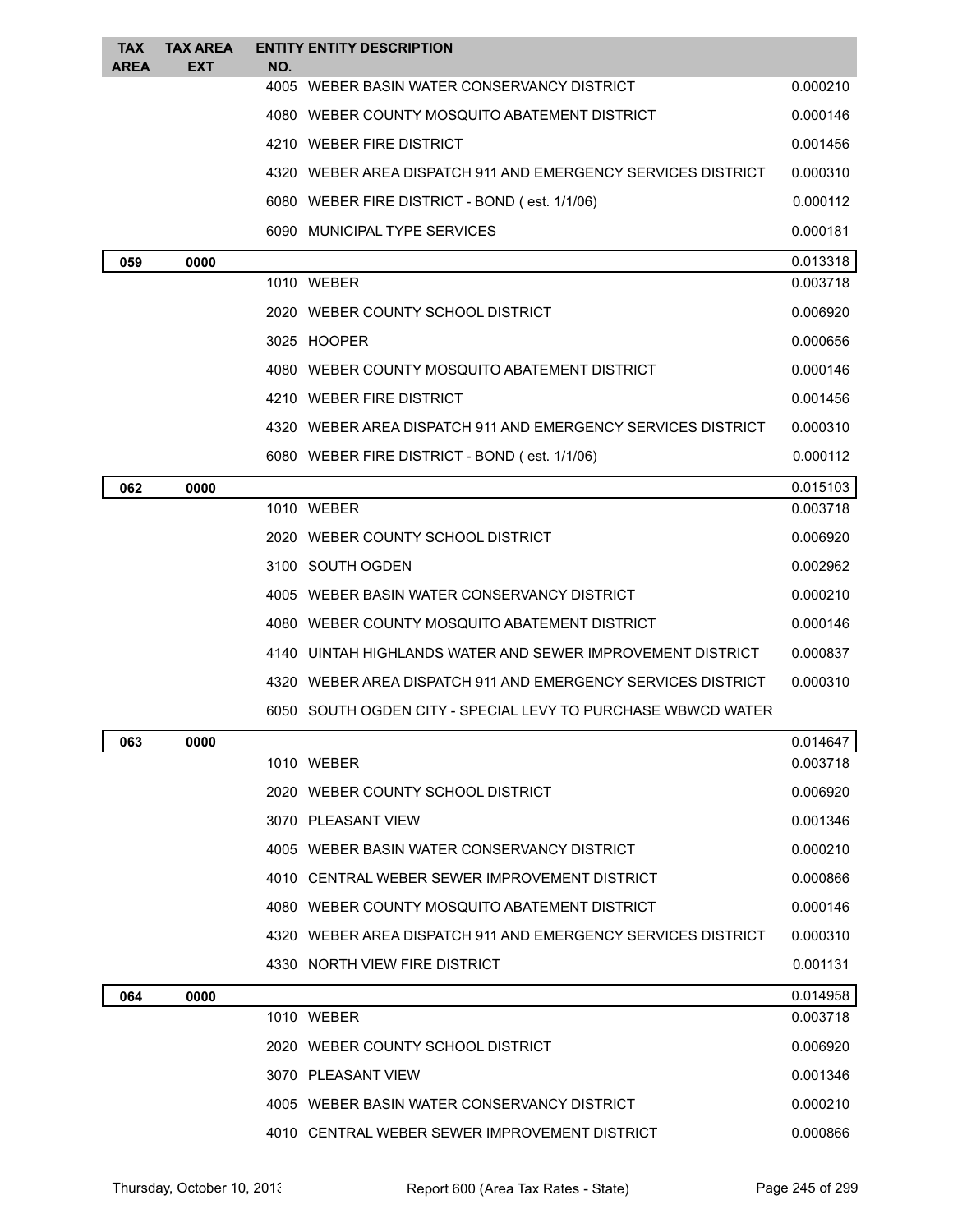| <b>TAX</b><br><b>AREA</b> | <b>TAX AREA</b><br>EXT | NO.  | <b>ENTITY ENTITY DESCRIPTION</b>                               |          |
|---------------------------|------------------------|------|----------------------------------------------------------------|----------|
|                           |                        |      | 4070 BONA VISTA WATER IMPROVEMENT DISTRICT                     | 0.000311 |
|                           |                        |      | 4080 WEBER COUNTY MOSQUITO ABATEMENT DISTRICT                  | 0.000146 |
|                           |                        |      | 4320 WEBER AREA DISPATCH 911 AND EMERGENCY SERVICES DISTRICT   | 0.000310 |
|                           |                        |      | 4330 NORTH VIEW FIRE DISTRICT                                  | 0.001131 |
| 065                       | 0000                   |      |                                                                | 0.015045 |
|                           |                        |      | 1010 WEBER                                                     | 0.003718 |
|                           |                        |      | 2020 WEBER COUNTY SCHOOL DISTRICT                              | 0.006920 |
|                           |                        |      | 3070 PLEASANT VIEW                                             | 0.001346 |
|                           |                        |      | 4005 WEBER BASIN WATER CONSERVANCY DISTRICT                    | 0.000210 |
|                           |                        |      | 4010 CENTRAL WEBER SEWER IMPROVEMENT DISTRICT                  | 0.000866 |
|                           |                        | 4020 | BEN LOMOND CEMETERY MAINTENANCE DISTRICT                       | 0.000087 |
|                           |                        |      | 4070 BONA VISTA WATER IMPROVEMENT DISTRICT                     | 0.000311 |
|                           |                        |      | 4080 WEBER COUNTY MOSQUITO ABATEMENT DISTRICT                  | 0.000146 |
|                           |                        |      | 4320   WEBER AREA DISPATCH 911 AND EMERGENCY SERVICES DISTRICT | 0.000310 |
|                           |                        |      | 4330 NORTH VIEW FIRE DISTRICT                                  | 0.001131 |
| 066                       | 0000                   |      |                                                                | 0.014954 |
|                           |                        |      | 1010 WEBER                                                     | 0.003718 |
|                           |                        |      | 2020 WEBER COUNTY SCHOOL DISTRICT                              | 0.006920 |
|                           |                        |      | 3040 NORTH OGDEN CITY                                          | 0.001653 |
|                           |                        |      | 4005 WEBER BASIN WATER CONSERVANCY DISTRICT                    | 0.000210 |
|                           |                        | 4010 | CENTRAL WEBER SEWER IMPROVEMENT DISTRICT                       | 0.000866 |
|                           |                        |      | 4080 WEBER COUNTY MOSQUITO ABATEMENT DISTRICT                  | 0.000146 |
|                           |                        |      | 4320 WEBER AREA DISPATCH 911 AND EMERGENCY SERVICES DISTRICT   | 0.000310 |
|                           |                        |      | 4330   NORTH VIEW FIRE DISTRICT                                | 0.001131 |
| 069                       | 0000                   |      |                                                                | 0.014632 |
|                           |                        |      | 1010 WEBER                                                     | 0.003718 |
|                           |                        |      | 2020 WEBER COUNTY SCHOOL DISTRICT                              | 0.006920 |
|                           |                        |      | 4005 WEBER BASIN WATER CONSERVANCY DISTRICT                    | 0.000210 |
|                           |                        |      | 4015 NORTH DAVIS SEWER DISTRICT                                | 0.001025 |
|                           |                        |      | 4080 WEBER COUNTY MOSQUITO ABATEMENT DISTRICT                  | 0.000146 |
|                           |                        |      | 4130 ROY WATER CONSERVANCY SUBDISTRICT                         | 0.000108 |
|                           |                        |      | 4150 HOOPER WATER IMPROVEMENT DISTRICT                         | 0.000446 |
|                           |                        |      | 4210 WEBER FIRE DISTRICT                                       | 0.001456 |
|                           |                        |      | 4320 WEBER AREA DISPATCH 911 AND EMERGENCY SERVICES DISTRICT   | 0.000310 |
|                           |                        |      | 6080 WEBER FIRE DISTRICT - BOND (est. 1/1/06)                  | 0.000112 |
|                           |                        |      | 6090 MUNICIPAL TYPE SERVICES                                   | 0.000181 |
| 075                       | 0000                   |      |                                                                | 0.015969 |
|                           |                        |      | 1010 WEBER                                                     | 0.003718 |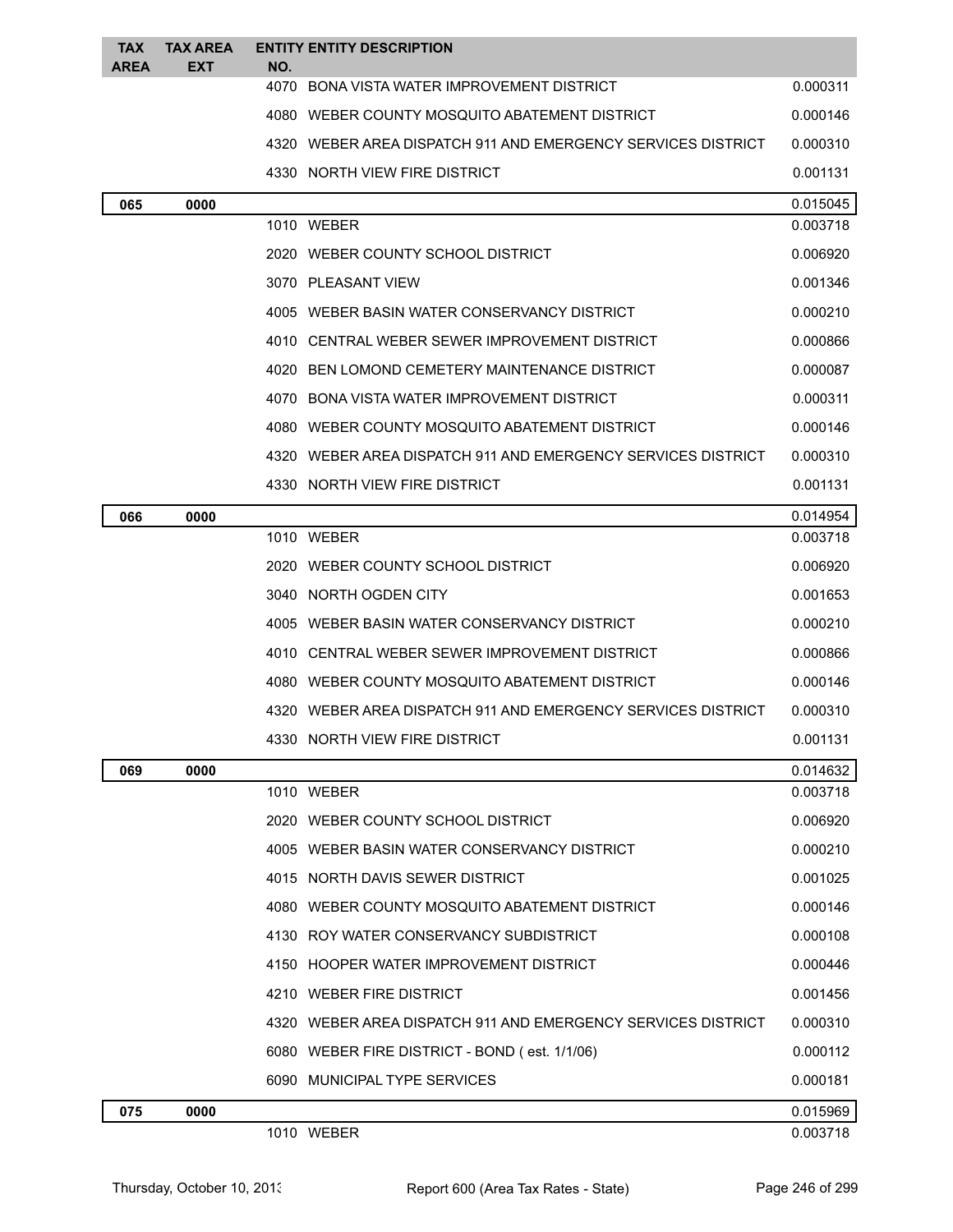| <b>TAX</b><br><b>AREA</b> | <b>TAX AREA</b><br><b>EXT</b> | NO.  | <b>ENTITY ENTITY DESCRIPTION</b>                             |          |
|---------------------------|-------------------------------|------|--------------------------------------------------------------|----------|
|                           |                               | 2020 | WEBER COUNTY SCHOOL DISTRICT                                 | 0.006920 |
|                           |                               |      | 3100 SOUTH OGDEN                                             | 0.002962 |
|                           |                               |      | 4005 WEBER BASIN WATER CONSERVANCY DISTRICT                  | 0.000210 |
|                           |                               | 4010 | CENTRAL WEBER SEWER IMPROVEMENT DISTRICT                     | 0.000866 |
|                           |                               |      | 4080 WEBER COUNTY MOSQUITO ABATEMENT DISTRICT                | 0.000146 |
|                           |                               |      | 4140 UINTAH HIGHI ANDS WATER AND SEWER IMPROVEMENT DISTRICT  | 0.000837 |
|                           |                               |      | 4320 WEBER AREA DISPATCH 911 AND EMERGENCY SERVICES DISTRICT | 0.000310 |
|                           |                               |      | 6050 SOUTH OGDEN CITY - SPECIAL LEVY TO PURCHASE WBWCD WATER |          |
| 079                       | 0000                          |      |                                                              | 0.014593 |
|                           |                               |      | 1010 WEBER                                                   | 0.003718 |
|                           |                               |      | 2020 WEBER COUNTY SCHOOL DISTRICT                            | 0.006920 |
|                           |                               |      | 3020 HARRISVILLE                                             | 0.001292 |
|                           |                               |      | 4005 WEBER BASIN WATER CONSERVANCY DISTRICT                  | 0.000210 |
|                           |                               | 4010 | CENTRAL WEBER SEWER IMPROVEMENT DISTRICT                     | 0.000866 |
|                           |                               |      | 4080 WEBER COUNTY MOSQUITO ABATEMENT DISTRICT                | 0.000146 |
|                           |                               | 4320 | WEBER AREA DISPATCH 911 AND EMERGENCY SERVICES DISTRICT      | 0.000310 |
|                           |                               |      | 4330 NORTH VIEW FIRE DISTRICT                                | 0.001131 |
| 083                       | 0000                          |      |                                                              | 0.014446 |

| 083 | 0000 |                                                              | 0.014446 |
|-----|------|--------------------------------------------------------------|----------|
|     |      | 1010 WEBER                                                   | 0.003718 |
|     |      | 2020 WEBER COUNTY SCHOOL DISTRICT                            | 0.006920 |
|     |      | 3010 FARR WEST CITY                                          | 0.000708 |
|     |      | 4005 WEBER BASIN WATER CONSERVANCY DISTRICT                  | 0.000210 |
|     |      | 4010 CENTRAL WEBER SEWER IMPROVEMENT DISTRICT                | 0.000866 |
|     |      | 4080 WEBER COUNTY MOSQUITO ABATEMENT DISTRICT                | 0.000146 |
|     |      | 4210 WEBER FIRE DISTRICT                                     | 0.001456 |
|     |      | 4320 WEBER AREA DISPATCH 911 AND EMERGENCY SERVICES DISTRICT | 0.000310 |
|     |      | 6080 WEBER FIRE DISTRICT - BOND (est. 1/1/06)                | 0.000112 |
| 086 | 0000 |                                                              | 0.014708 |
|     |      | 1010 WEBER                                                   | 0.003718 |
|     |      | 2020 WEBER COUNTY SCHOOL DISTRICT                            | 0.006920 |
|     |      | 3090 ROY CITY                                                | 0.002430 |
|     |      | 4005 WEBER BASIN WATER CONSERVANCY DISTRICT                  | 0.000210 |
|     |      | 4010 CENTRAL WEBER SEWER IMPROVEMENT DISTRICT                | 0.000866 |
|     |      | 4080 WEBER COUNTY MOSQUITO ABATEMENT DISTRICT                | 0.000146 |
|     |      | 4130 ROY WATER CONSERVANCY SUBDISTRICT                       | 0.000108 |
|     |      | 4320 WEBER AREA DISPATCH 911 AND EMERGENCY SERVICES DISTRICT | 0.000310 |
| 088 | 0000 |                                                              | 0.014840 |
|     |      | 1010 WEBER                                                   | 0.003718 |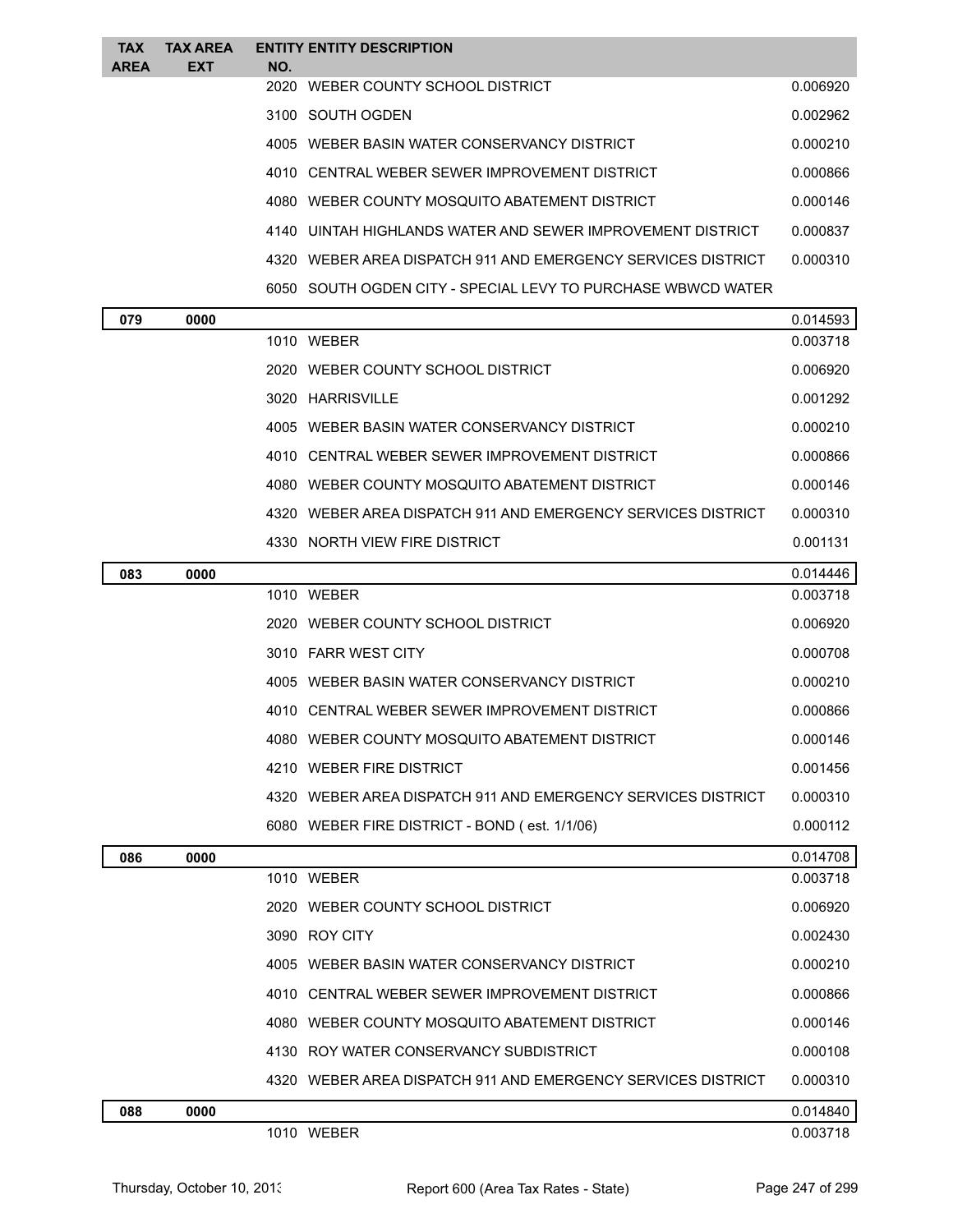| <b>TAX</b><br>AREA | <b>TAX AREA</b><br><b>EXT</b> | NO.  | <b>ENTITY ENTITY DESCRIPTION</b>                             |          |
|--------------------|-------------------------------|------|--------------------------------------------------------------|----------|
|                    |                               |      | 2020 WEBER COUNTY SCHOOL DISTRICT                            | 0.006920 |
|                    |                               |      | 3025 HOOPER                                                  | 0.000656 |
|                    |                               |      | 4005 WEBER BASIN WATER CONSERVANCY DISTRICT                  | 0.000210 |
|                    |                               |      | 4010 CENTRAL WEBER SEWER IMPROVEMENT DISTRICT                | 0.000866 |
|                    |                               |      | 4060 HOOPER CEMETERY MAINTENANCE DISTRICT                    |          |
|                    |                               |      | 4080 WEBER COUNTY MOSQUITO ABATEMENT DISTRICT                | 0.000146 |
|                    |                               | 4100 | TAYLOR-WEST WEBER WATER IMPROVEMENT DISTRICT                 |          |
|                    |                               |      | 4150 HOOPER WATER IMPROVEMENT DISTRICT                       | 0.000446 |
|                    |                               |      | 4210 WEBER FIRE DISTRICT                                     | 0.001456 |
|                    |                               |      | 4320 WEBER AREA DISPATCH 911 AND EMERGENCY SERVICES DISTRICT | 0.000310 |
|                    |                               |      | 6080 WEBER FIRE DISTRICT - BOND (est. 1/1/06)                | 0.000112 |
| 089                | 0000                          |      |                                                              | 0.013177 |
|                    |                               |      | 1010 WEBER                                                   | 0.003718 |
|                    |                               |      | 2020 WEBER COUNTY SCHOOL DISTRICT                            | 0.006920 |
|                    |                               |      | 3110 UINTAH                                                  | 0.001036 |
|                    |                               |      | 4005 WEBER BASIN WATER CONSERVANCY DISTRICT                  | 0.000210 |
|                    |                               |      | 4080 WEBER COUNTY MOSQUITO ABATEMENT DISTRICT                | 0.000146 |
|                    |                               |      | 4140 UINTAH HIGHLANDS WATER AND SEWER IMPROVEMENT DISTRICT   | 0.000837 |
|                    |                               |      | 4320 WEBER AREA DISPATCH 911 AND EMERGENCY SERVICES DISTRICT | 0.000310 |
|                    |                               |      | 6060 UINTAH TOWN - SPECIAL LEVY TO PURCHASE WBWCD WATER      |          |
| 090                | 0000                          |      |                                                              | 0.013487 |
|                    |                               |      | 1010 WEBER                                                   | 0.003718 |
|                    |                               |      | 2020 WEBER COUNTY SCHOOL DISTRICT                            | 0.006920 |
|                    |                               |      | 4005 WEBER BASIN WATER CONSERVANCY DISTRICT                  | 0.000210 |
|                    |                               |      | 4080 WEBER COUNTY MOSQUITO ABATEMENT DISTRICT                | 0.000146 |
|                    |                               |      | 4135 POWDER MOUNTAIN WATER AND SEWER IMPROVEMENT DISTRICT    | 0.000434 |
|                    |                               |      | 4210 WEBER FIRE DISTRICT                                     | 0.001456 |
|                    |                               |      | 4320 WEBER AREA DISPATCH 911 AND EMERGENCY SERVICES DISTRICT | 0.000310 |
|                    |                               |      | 6080 WEBER FIRE DISTRICT - BOND (est. 1/1/06)                | 0.000112 |
|                    |                               |      | 6090 MUNICIPAL TYPE SERVICES                                 | 0.000181 |
| 093                | 0000                          |      |                                                              | 0.017717 |
|                    |                               |      | 1010 WEBER                                                   | 0.003718 |
|                    |                               |      | 2010 OGDEN CITY SCHOOL DISTRICT                              | 0.008754 |
|                    |                               |      | 3050 OGDEN CITY                                              | 0.003415 |
|                    |                               |      | 4005 WEBER BASIN WATER CONSERVANCY DISTRICT                  | 0.000210 |
|                    |                               |      | 4010 CENTRAL WEBER SEWER IMPROVEMENT DISTRICT                | 0.000866 |
|                    |                               |      | 4080 WEBER COUNTY MOSQUITO ABATEMENT DISTRICT                | 0.000146 |
|                    |                               |      | 4320 WEBER AREA DISPATCH 911 AND EMERGENCY SERVICES DISTRICT | 0.000310 |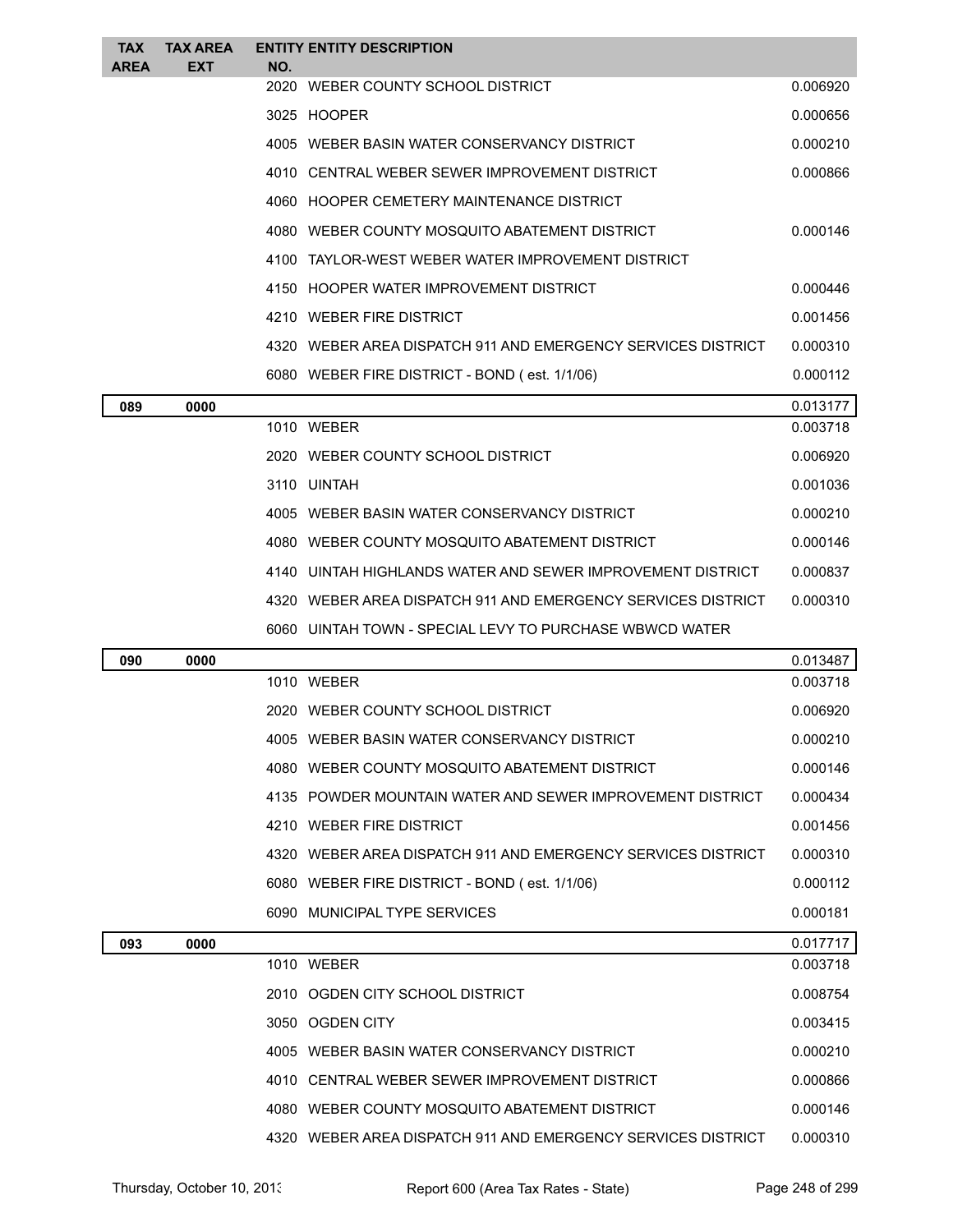| <b>TAX</b><br><b>AREA</b> | <b>TAX AREA</b><br><b>EXT</b> | NO. | <b>ENTITY ENTITY DESCRIPTION</b>                             |          |
|---------------------------|-------------------------------|-----|--------------------------------------------------------------|----------|
|                           |                               |     | 6030 OGDEN CITY - SPECIAL LEVY TO PURCHASE WBWCD WATER       | 0.000298 |
| 108                       | 0000                          |     |                                                              | 0.013615 |
|                           |                               |     | 1010 WEBER                                                   | 0.003718 |
|                           |                               |     | 2020 WEBER COUNTY SCHOOL DISTRICT                            | 0.006920 |
|                           |                               |     | 4005 WEBER BASIN WATER CONSERVANCY DISTRICT                  | 0.000210 |
|                           |                               |     | 4050 WARREN-WEST WARREN CEMETERY MAINTENANCE DISTRICT        | 0.000121 |
|                           |                               |     | 4080 WEBER COUNTY MOSQUITO ABATEMENT DISTRICT                | 0.000146 |
|                           |                               |     | 4180 WEST WARREN - WARREN WATER IMPROVEMENT DISTRICT         | 0.000441 |
|                           |                               |     | 4210 WEBER FIRE DISTRICT                                     | 0.001456 |
|                           |                               |     | 4320 WEBER AREA DISPATCH 911 AND EMERGENCY SERVICES DISTRICT | 0.000310 |
|                           |                               |     | 6080 WEBER FIRE DISTRICT - BOND (est. 1/1/06)                | 0.000112 |
|                           |                               |     | 6090 MUNICIPAL TYPE SERVICES                                 | 0.000181 |
| 109                       | 0000                          |     |                                                              | 0.015205 |
|                           |                               |     | 1010 WEBER                                                   | 0.003718 |
|                           |                               |     | 2020 WEBER COUNTY SCHOOL DISTRICT                            | 0.006920 |
|                           |                               |     | 3090 ROY CITY                                                | 0.002430 |
|                           |                               |     | 4005 WEBER BASIN WATER CONSERVANCY DISTRICT                  | 0.000210 |
|                           |                               |     | 4015 NORTH DAVIS SEWER DISTRICT                              | 0.001025 |
|                           |                               |     | 4080 WEBER COUNTY MOSQUITO ABATEMENT DISTRICT                | 0.000146 |
|                           |                               |     | 4150 HOOPER WATER IMPROVEMENT DISTRICT                       | 0.000446 |
|                           |                               |     | 4320 WEBER AREA DISPATCH 911 AND EMERGENCY SERVICES DISTRICT | 0.000310 |
| 126                       | 0000                          |     |                                                              | 0.013130 |
|                           |                               |     | 1010 WEBER                                                   | 0.003718 |
|                           |                               |     | 2020 WEBER COUNTY SCHOOL DISTRICT                            | 0.006920 |
|                           |                               |     | 4005 WEBER BASIN WATER CONSERVANCY DISTRICT                  | 0.000210 |
|                           |                               |     | 4080 WEBER COUNTY MOSQUITO ABATEMENT DISTRICT                | 0.000146 |
|                           |                               |     | 4090 EDEN CEMETERY MAINTENANCE DISTRICT                      | 0.000077 |
|                           |                               |     | 4190 NORDIC VALLEY SEWER IMPROVEMENT DISTRICT                |          |
|                           |                               |     | 4210 WEBER FIRE DISTRICT                                     | 0.001456 |
|                           |                               |     | 4320 WEBER AREA DISPATCH 911 AND EMERGENCY SERVICES DISTRICT | 0.000310 |
|                           |                               |     | 6080 WEBER FIRE DISTRICT - BOND (est. 1/1/06)                | 0.000112 |
|                           |                               |     | 6090 MUNICIPAL TYPE SERVICES                                 | 0.000181 |
| 130                       | 0000                          |     |                                                              | 0.013615 |
|                           |                               |     | 1010 WEBER                                                   | 0.003718 |
|                           |                               |     | 2020 WEBER COUNTY SCHOOL DISTRICT                            | 0.006920 |
|                           |                               |     | 4005 WEBER BASIN WATER CONSERVANCY DISTRICT                  | 0.000210 |
|                           |                               |     | 4050 WARREN-WEST WARREN CEMETERY MAINTENANCE DISTRICT        | 0.000121 |
|                           |                               |     | 4080 WEBER COUNTY MOSQUITO ABATEMENT DISTRICT                | 0.000146 |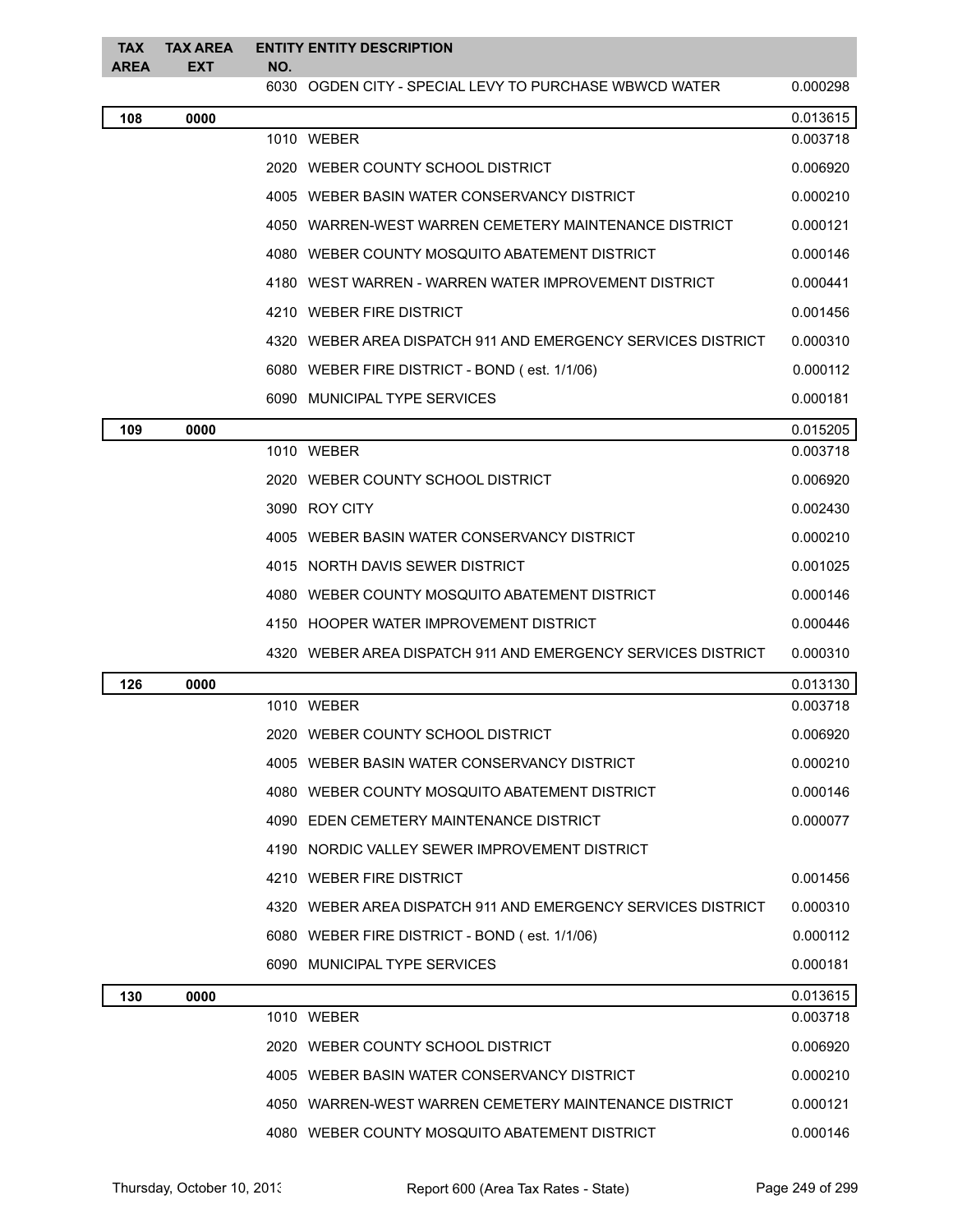| <b>TAX</b><br>AREA | <b>TAX AREA</b><br>EXT | NO.  | <b>ENTITY ENTITY DESCRIPTION</b>                             |          |
|--------------------|------------------------|------|--------------------------------------------------------------|----------|
|                    |                        | 4100 | TAYLOR-WEST WEBER WATER IMPROVEMENT DISTRICT                 |          |
|                    |                        |      | 4180 WEST WARREN - WARREN WATER IMPROVEMENT DISTRICT         | 0.000441 |
|                    |                        |      | 4210 WEBER FIRE DISTRICT                                     | 0.001456 |
|                    |                        |      | 4320 WEBER AREA DISPATCH 911 AND EMERGENCY SERVICES DISTRICT | 0.000310 |
|                    |                        |      | 6080 WEBER FIRE DISTRICT - BOND (est. 1/1/06)                | 0.000112 |
|                    |                        |      | 6090 MUNICIPAL TYPE SERVICES                                 | 0.000181 |
| 139                | 0000                   |      |                                                              | 0.017717 |
|                    |                        |      | 1010 WEBER                                                   | 0.003718 |
|                    |                        |      | 2010 OGDEN CITY SCHOOL DISTRICT                              | 0.008754 |
|                    |                        |      | 3050 OGDEN CITY                                              | 0.003415 |
|                    |                        |      | 4005   WEBER BASIN WATER CONSERVANCY DISTRICT                | 0.000210 |
|                    |                        |      | 4010 CENTRAL WEBER SEWER IMPROVEMENT DISTRICT                | 0.000866 |
|                    |                        |      | 4080 WEBER COUNTY MOSQUITO ABATEMENT DISTRICT                | 0.000146 |
|                    |                        |      | 4320 WEBER AREA DISPATCH 911 AND EMERGENCY SERVICES DISTRICT | 0.000310 |
|                    |                        |      | 6030 OGDEN CITY - SPECIAL LEVY TO PURCHASE WBWCD WATER       | 0.000298 |
| 141                | 0000                   |      |                                                              | 0.012198 |
|                    |                        |      | 1010 WEBER                                                   | 0.003718 |
|                    |                        |      | 2020 WEBER COUNTY SCHOOL DISTRICT                            | 0.006920 |
|                    |                        |      | 3060 PLAIN CITY                                              | 0.000583 |
|                    |                        |      | 4005 WEBER BASIN WATER CONSERVANCY DISTRICT                  | 0.000210 |
|                    |                        |      | 4070 BONA VISTA WATER IMPROVEMENT DISTRICT                   | 0.000311 |
|                    |                        |      | 4080 WEBER COUNTY MOSQUITO ABATEMENT DISTRICT                | 0.000146 |
|                    |                        |      | 4320 WEBER AREA DISPATCH 911 AND EMERGENCY SERVICES DISTRICT | 0.000310 |
| 145                | 0000                   |      |                                                              | 0.014757 |
|                    |                        |      | 1010 WEBER                                                   | 0.003718 |
|                    |                        |      | 2020 WEBER COUNTY SCHOOL DISTRICT                            | 0.006920 |
|                    |                        |      | 3010 FARR WEST CITY                                          | 0.000708 |
|                    |                        |      | 4005 WEBER BASIN WATER CONSERVANCY DISTRICT                  | 0.000210 |
|                    |                        |      | 4010 CENTRAL WEBER SEWER IMPROVEMENT DISTRICT                | 0.000866 |
|                    |                        |      | 4070 BONA VISTA WATER IMPROVEMENT DISTRICT                   | 0.000311 |
|                    |                        |      | 4080 WEBER COUNTY MOSQUITO ABATEMENT DISTRICT                | 0.000146 |
|                    |                        |      | 4210 WEBER FIRE DISTRICT                                     | 0.001456 |
|                    |                        |      | 4320 WEBER AREA DISPATCH 911 AND EMERGENCY SERVICES DISTRICT | 0.000310 |
|                    |                        |      | 6080 WEBER FIRE DISTRICT - BOND (est. 1/1/06)                | 0.000112 |
| 154                | 0000                   |      |                                                              | 0.017717 |
|                    |                        |      | 1010 WEBER                                                   | 0.003718 |
|                    |                        |      | 2010 OGDEN CITY SCHOOL DISTRICT                              | 0.008754 |
|                    |                        |      | 3050 OGDEN CITY                                              | 0.003415 |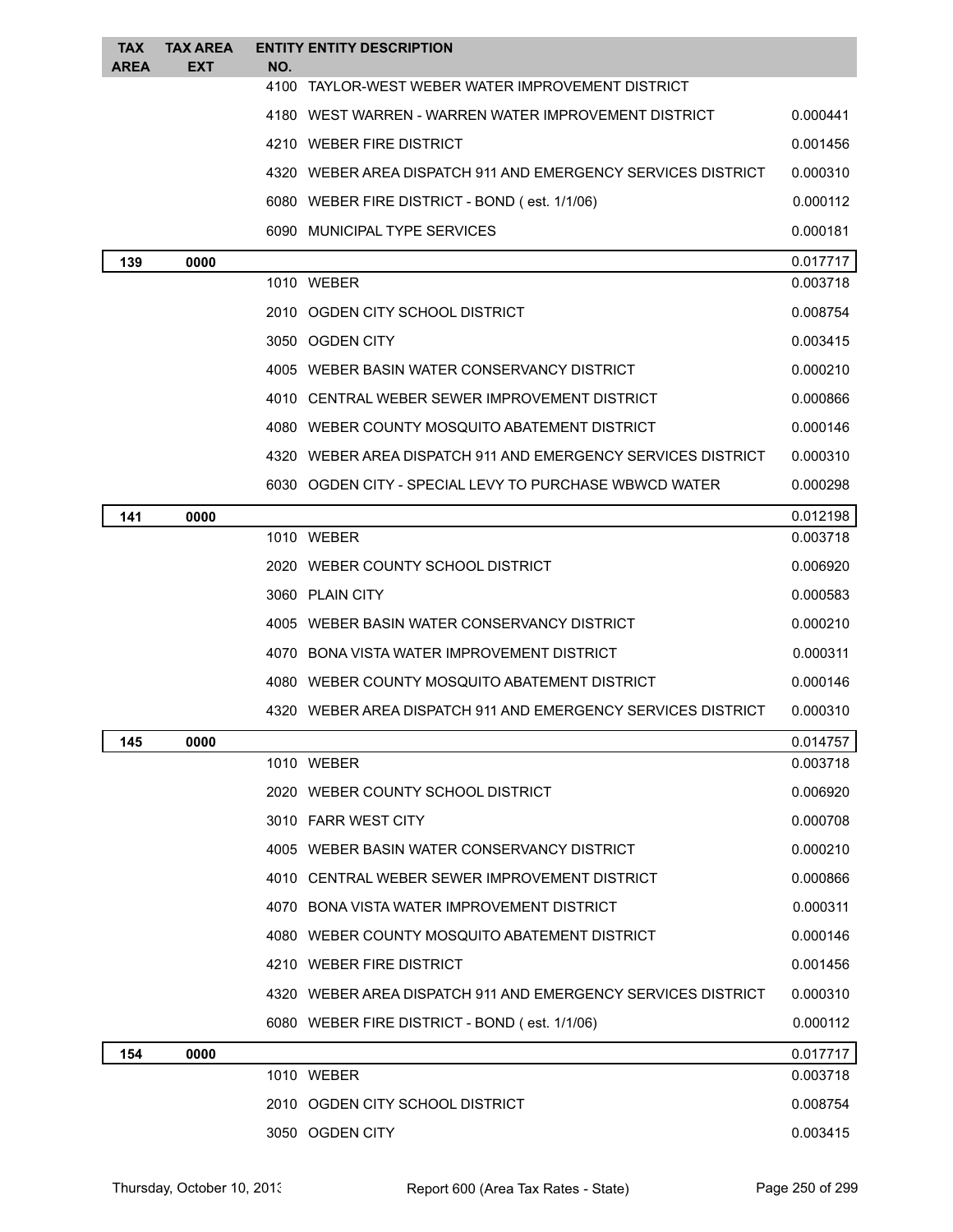| TAX<br><b>AREA</b> | <b>TAX AREA</b><br><b>EXT</b> | NO. | <b>ENTITY ENTITY DESCRIPTION</b>                             |          |
|--------------------|-------------------------------|-----|--------------------------------------------------------------|----------|
|                    |                               |     | 4005 WEBER BASIN WATER CONSERVANCY DISTRICT                  | 0.000210 |
|                    |                               |     | 4010 CENTRAL WEBER SEWER IMPROVEMENT DISTRICT                | 0.000866 |
|                    |                               |     | 4080 WEBER COUNTY MOSQUITO ABATEMENT DISTRICT                | 0.000146 |
|                    |                               |     | 4320 WEBER AREA DISPATCH 911 AND EMERGENCY SERVICES DISTRICT | 0.000310 |
|                    |                               |     | 6030 OGDEN CITY - SPECIAL LEVY TO PURCHASE WBWCD WATER       | 0.000298 |
| 158                | 0000                          |     |                                                              | 0.013700 |
|                    |                               |     | 1010 WEBER                                                   | 0.003718 |
|                    |                               |     | 2020 WEBER COUNTY SCHOOL DISTRICT                            | 0.006920 |
|                    |                               |     | 3080 RIVERDALE                                               | 0.001263 |
|                    |                               |     | 4005 WEBER BASIN WATER CONSERVANCY DISTRICT                  | 0.000210 |
|                    |                               |     | 4015 NORTH DAVIS SEWER DISTRICT                              | 0.001025 |
|                    |                               |     | 4080 WEBER COUNTY MOSQUITO ABATEMENT DISTRICT                | 0.000146 |
|                    |                               |     | 4130 ROY WATER CONSERVANCY SUBDISTRICT                       | 0.000108 |
|                    |                               |     | 4320 WEBER AREA DISPATCH 911 AND EMERGENCY SERVICES DISTRICT | 0.000310 |
|                    |                               |     | 6040   RIVERDALE CITY - SPECIAL LEVY TO PURCHASE WBWCD WATER |          |
| 159                | 0000                          |     |                                                              | 0.014756 |
|                    |                               |     | 1010 WEBER                                                   | 0.003718 |
|                    |                               |     | 2020 WEBER COUNTY SCHOOL DISTRICT                            | 0.006920 |
|                    |                               |     | 4005 WEBER BASIN WATER CONSERVANCY DISTRICT                  | 0.000210 |
|                    |                               |     | 4010 CENTRAL WEBER SEWER IMPROVEMENT DISTRICT                | 0.000866 |
|                    |                               |     | 4080 WEBER COUNTY MOSQUITO ABATEMENT DISTRICT                | 0.000146 |
|                    |                               |     | 4140 UINTAH HIGHLANDS WATER AND SEWER IMPROVEMENT DISTRICT   | 0.000837 |
|                    |                               |     | 4210 WEBER FIRE DISTRICT                                     | 0.001456 |
|                    |                               |     | 4320 WEBER AREA DISPATCH 911 AND EMERGENCY SERVICES DISTRICT | 0.000310 |
|                    |                               |     | 6080 WEBER FIRE DISTRICT - BOND (est. 1/1/06)                | 0.000112 |
|                    |                               |     | 6090 MUNICIPAL TYPE SERVICES                                 | 0.000181 |
| 182                | 0000                          |     |                                                              | 0.017717 |
|                    |                               |     | 1010 WEBER                                                   | 0.003718 |
|                    |                               |     | 2010 OGDEN CITY SCHOOL DISTRICT                              | 0.008754 |
|                    |                               |     | 3050 OGDEN CITY                                              | 0.003415 |
|                    |                               |     | 4005 WEBER BASIN WATER CONSERVANCY DISTRICT                  | 0.000210 |
|                    |                               |     | 4010 CENTRAL WEBER SEWER IMPROVEMENT DISTRICT                | 0.000866 |
|                    |                               |     | 4080 WEBER COUNTY MOSQUITO ABATEMENT DISTRICT                | 0.000146 |
|                    |                               |     | 4320 WEBER AREA DISPATCH 911 AND EMERGENCY SERVICES DISTRICT | 0.000310 |
|                    |                               |     | 6030 OGDEN CITY - SPECIAL LEVY TO PURCHASE WBWCD WATER       | 0.000298 |
| 183                | 0000                          |     |                                                              | 0.017717 |
|                    |                               |     | 1010 WEBER                                                   | 0.003718 |
|                    |                               |     | 2010 OGDEN CITY SCHOOL DISTRICT                              | 0.008754 |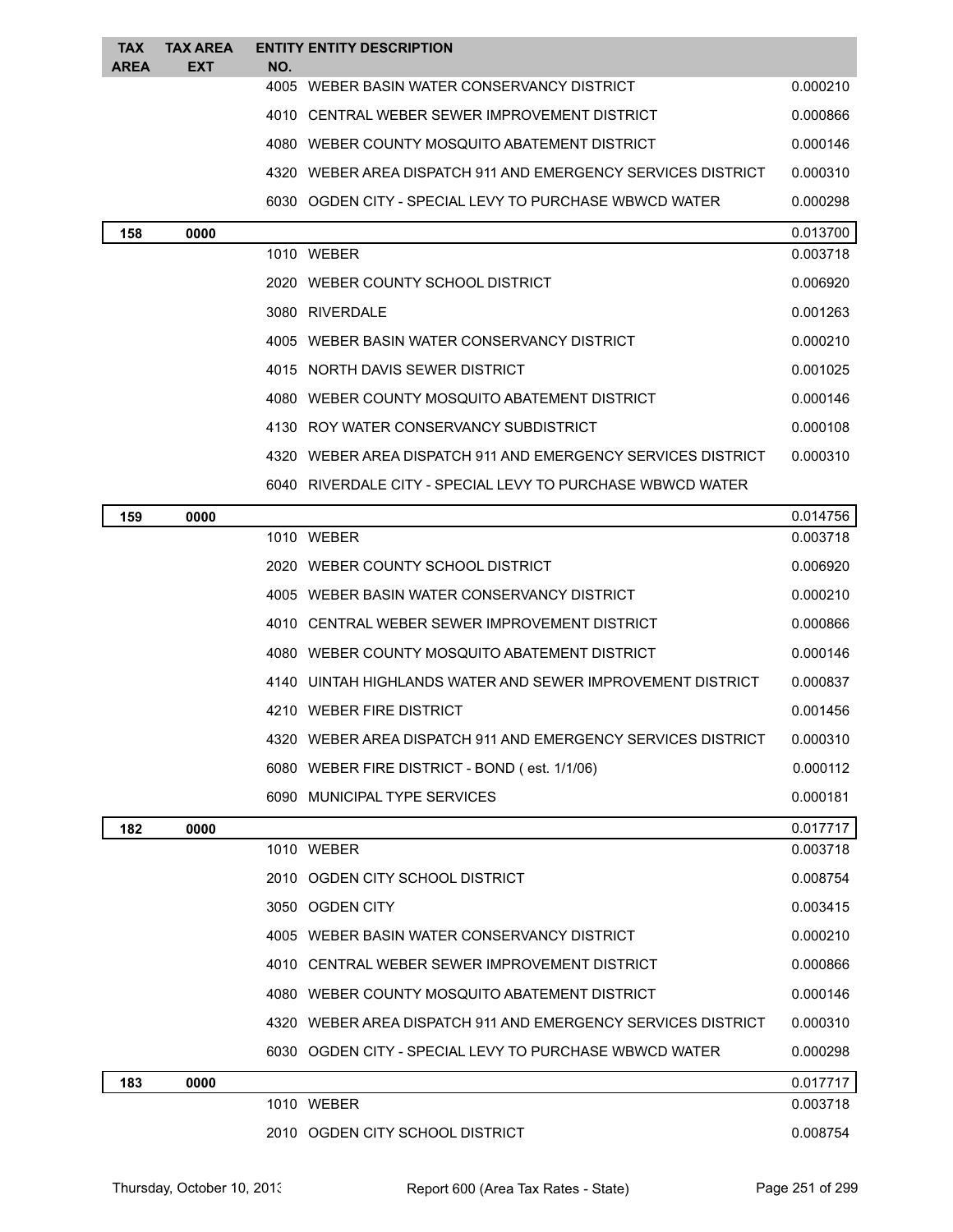| <b>TAX</b><br><b>AREA</b> | <b>TAX AREA</b><br>EXT | NO. | <b>ENTITY ENTITY DESCRIPTION</b>                               |          |
|---------------------------|------------------------|-----|----------------------------------------------------------------|----------|
|                           |                        |     | 3050 OGDEN CITY                                                | 0.003415 |
|                           |                        |     | 4005 WEBER BASIN WATER CONSERVANCY DISTRICT                    | 0.000210 |
|                           |                        |     | 4010 CENTRAL WEBER SEWER IMPROVEMENT DISTRICT                  | 0.000866 |
|                           |                        |     | 4080 WEBER COUNTY MOSQUITO ABATEMENT DISTRICT                  | 0.000146 |
|                           |                        |     | 4320 WEBER AREA DISPATCH 911 AND EMERGENCY SERVICES DISTRICT   | 0.000310 |
|                           |                        |     | 6030 OGDEN CITY - SPECIAL LEVY TO PURCHASE WBWCD WATER         | 0.000298 |
| 186                       | 0000                   |     |                                                                | 0.014867 |
|                           |                        |     | 1010 WEBER                                                     | 0.003718 |
|                           |                        |     | 2020 WEBER COUNTY SCHOOL DISTRICT                              | 0.006920 |
|                           |                        |     | 3090 ROY CITY                                                  | 0.002430 |
|                           |                        |     | 4005 WEBER BASIN WATER CONSERVANCY DISTRICT                    | 0.000210 |
|                           |                        |     | 4015 NORTH DAVIS SEWER DISTRICT                                | 0.001025 |
|                           |                        |     | 4080 WEBER COUNTY MOSQUITO ABATEMENT DISTRICT                  | 0.000146 |
|                           |                        |     | 4130 ROY WATER CONSERVANCY SUBDISTRICT                         | 0.000108 |
|                           |                        |     | 4320   WEBER AREA DISPATCH 911 AND EMERGENCY SERVICES DISTRICT | 0.000310 |
| 188                       | 0000                   |     |                                                                | 0.014999 |
|                           |                        |     | 1010 WEBER                                                     | 0.003718 |
|                           |                        |     | 2020 WEBER COUNTY SCHOOL DISTRICT                              | 0.006920 |
|                           |                        |     | 3025 HOOPER                                                    | 0.000656 |
|                           |                        |     | 4005 WEBER BASIN WATER CONSERVANCY DISTRICT                    | 0.000210 |
|                           |                        |     | 4015 NORTH DAVIS SEWER DISTRICT                                | 0.001025 |
|                           |                        |     | 4080 WEBER COUNTY MOSQUITO ABATEMENT DISTRICT                  | 0.000146 |
|                           |                        |     | 4150 HOOPER WATER IMPROVEMENT DISTRICT                         | 0.000446 |
|                           |                        |     | 4210 WEBER FIRE DISTRICT                                       | 0.001456 |
|                           |                        |     | 4220 WEBER COUNTY SEWER SERVICE AREA #2                        |          |
|                           |                        |     | 4320 WEBER AREA DISPATCH 911 AND EMERGENCY SERVICES DISTRICT   | 0.000310 |
|                           |                        |     | 6080 WEBER FIRE DISTRICT - BOND (est. 1/1/06)                  | 0.000112 |
| 190                       | 0000                   |     |                                                                | 0.014999 |
|                           |                        |     | 1010 WEBER                                                     | 0.003718 |
|                           |                        |     | 2020 WEBER COUNTY SCHOOL DISTRICT                              | 0.006920 |
|                           |                        |     | 3025 HOOPER                                                    | 0.000656 |
|                           |                        |     | 4005 WEBER BASIN WATER CONSERVANCY DISTRICT                    | 0.000210 |
|                           |                        |     | 4015 NORTH DAVIS SEWER DISTRICT                                | 0.001025 |
|                           |                        |     | 4060 HOOPER CEMETERY MAINTENANCE DISTRICT                      |          |
|                           |                        |     | 4080 WEBER COUNTY MOSQUITO ABATEMENT DISTRICT                  | 0.000146 |
|                           |                        |     | 4150 HOOPER WATER IMPROVEMENT DISTRICT                         | 0.000446 |
|                           |                        |     | 4210 WEBER FIRE DISTRICT                                       | 0.001456 |
|                           |                        |     | 4220 WEBER COUNTY SEWER SERVICE AREA#2                         |          |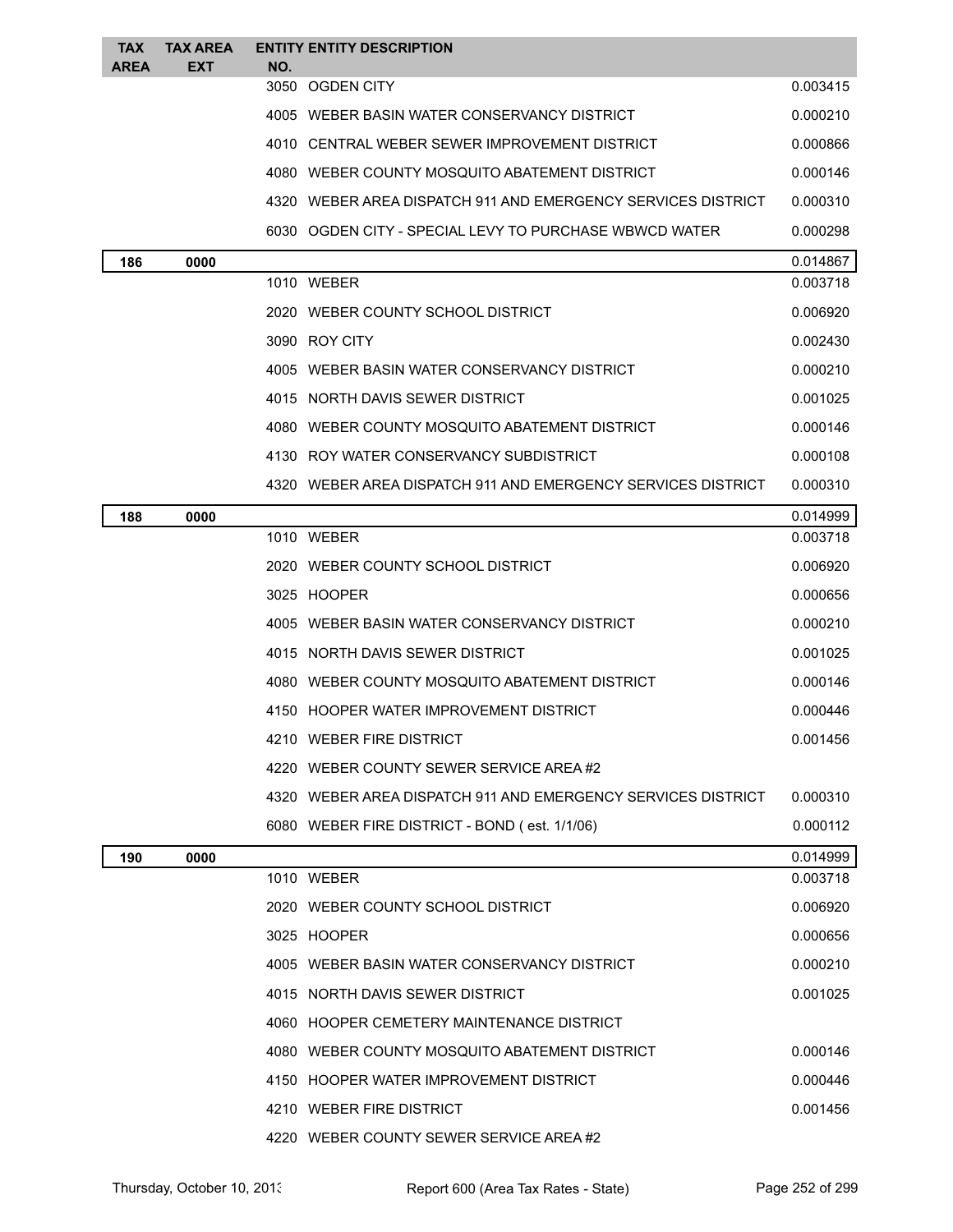| <b>TAX</b><br><b>AREA</b> | <b>TAX AREA</b><br>EXT | NO. | <b>ENTITY ENTITY DESCRIPTION</b>                             |          |
|---------------------------|------------------------|-----|--------------------------------------------------------------|----------|
|                           |                        |     | 4320 WEBER AREA DISPATCH 911 AND EMERGENCY SERVICES DISTRICT | 0.000310 |
|                           |                        |     | 6080 WEBER FIRE DISTRICT - BOND (est. 1/1/06)                | 0.000112 |
| 200                       | 0000                   |     |                                                              | 0.014078 |
|                           |                        |     | 1010 WEBER                                                   | 0.003718 |
|                           |                        |     | 2020 WEBER COUNTY SCHOOL DISTRICT                            | 0.006920 |
|                           |                        |     | 4005 WEBER BASIN WATER CONSERVANCY DISTRICT                  | 0.000210 |
|                           |                        |     | 4015 NORTH DAVIS SEWER DISTRICT                              | 0.001025 |
|                           |                        |     | 4080 WEBER COUNTY MOSQUITO ABATEMENT DISTRICT                | 0.000146 |
|                           |                        |     | 4210 WEBER FIRE DISTRICT                                     | 0.001456 |
|                           |                        |     | 4220 WEBER COUNTY SEWER SERVICE AREA#2                       |          |
|                           |                        |     | 4320 WEBER AREA DISPATCH 911 AND EMERGENCY SERVICES DISTRICT | 0.000310 |
|                           |                        |     | 6080 WEBER FIRE DISTRICT - BOND (est. 1/1/06)                | 0.000112 |
|                           |                        |     | 6090 MUNICIPAL TYPE SERVICES                                 | 0.000181 |
| 203                       | 0000                   |     |                                                              | 0.013130 |
|                           |                        |     | 1010 WEBER                                                   | 0.003718 |
|                           |                        |     | 2020 WEBER COUNTY SCHOOL DISTRICT                            | 0.006920 |
|                           |                        |     | 4005 WEBER BASIN WATER CONSERVANCY DISTRICT                  | 0.000210 |
|                           |                        |     | 4080 WEBER COUNTY MOSQUITO ABATEMENT DISTRICT                | 0.000146 |
|                           |                        |     | 4090 EDEN CEMETERY MAINTENANCE DISTRICT                      | 0.000077 |
|                           |                        |     | 4210 WEBER FIRE DISTRICT                                     | 0.001456 |
|                           |                        |     | 4230 WOLF CREEK WATER AND SEWER IMPROVEMENT DISTRICT         |          |
|                           |                        |     | 4320 WEBER AREA DISPATCH 911 AND EMERGENCY SERVICES DISTRICT | 0.000310 |
|                           |                        |     | 6080 WEBER FIRE DISTRICT - BOND (est. 1/1/06)                | 0.000112 |
|                           |                        |     | 6090 MUNICIPAL TYPE SERVICES                                 | 0.000181 |
| 206                       | 0000                   |     |                                                              | 0.013846 |
|                           |                        |     | 1010 WEBER                                                   | 0.003718 |
|                           |                        |     | 2020 WEBER COUNTY SCHOOL DISTRICT                            | 0.006920 |
|                           |                        |     | 3130 WEST HAVEN                                              |          |
|                           |                        |     | 4005 WEBER BASIN WATER CONSERVANCY DISTRICT                  | 0.000210 |
|                           |                        |     | 4010 CENTRAL WEBER SEWER IMPROVEMENT DISTRICT                | 0.000866 |
|                           |                        |     | 4080 WEBER COUNTY MOSQUITO ABATEMENT DISTRICT                | 0.000146 |
|                           |                        |     | 4130 ROY WATER CONSERVANCY SUBDISTRICT                       | 0.000108 |
|                           |                        |     | 4210 WEBER FIRE DISTRICT                                     | 0.001456 |
|                           |                        |     | 4285 WEST HAVEN WASTE WATER SPECIAL SERVICE DISTRICT         |          |
|                           |                        |     | 4320 WEBER AREA DISPATCH 911 AND EMERGENCY SERVICES DISTRICT | 0.000310 |
|                           |                        |     | 6080 WEBER FIRE DISTRICT - BOND (est. 1/1/06)                | 0.000112 |
| 207                       | 0000                   |     |                                                              | 0.013053 |
|                           |                        |     | 1010 WEBER                                                   | 0.003718 |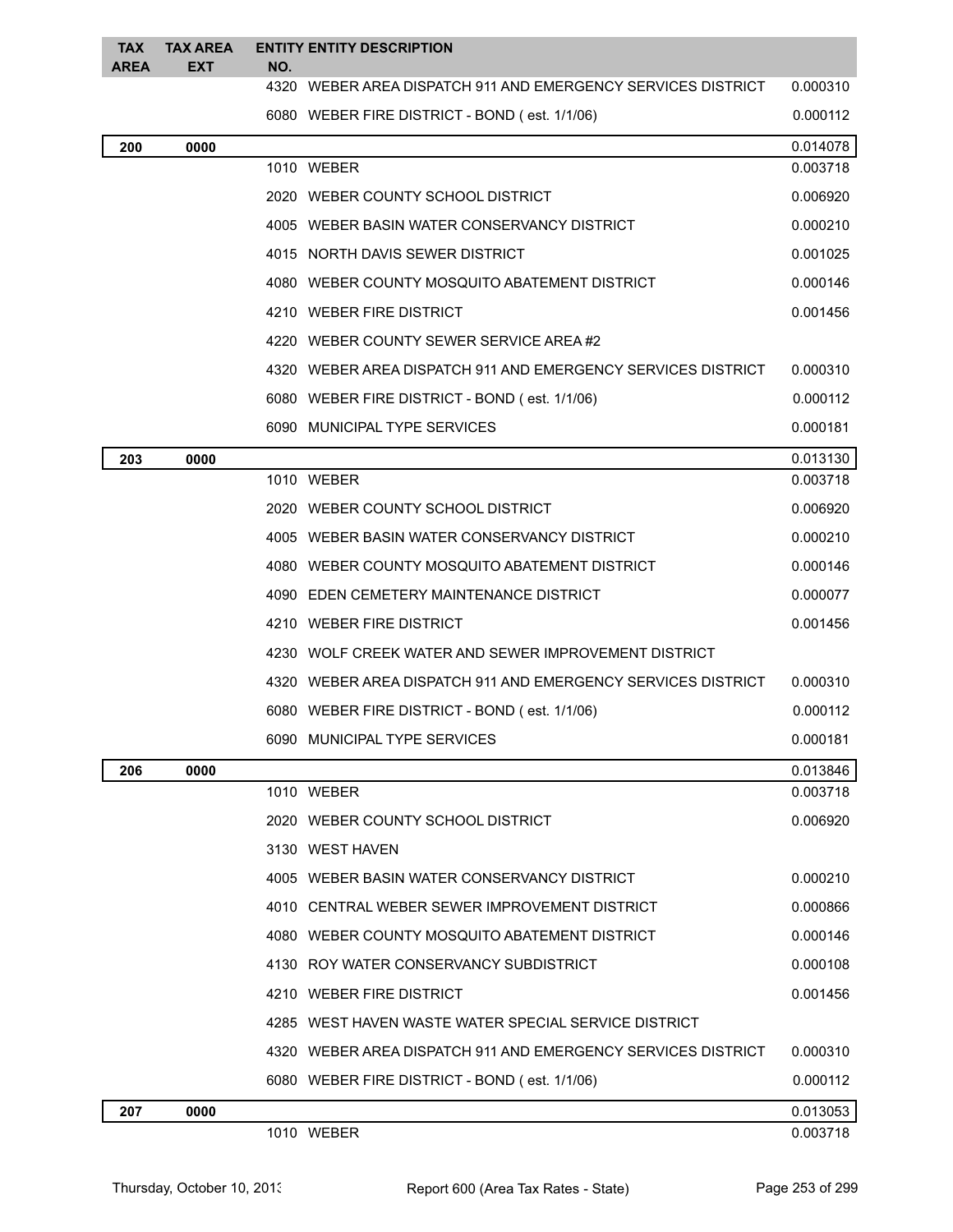| <b>TAX</b><br><b>AREA</b> | <b>TAX AREA</b><br><b>EXT</b> | NO. | <b>ENTITY ENTITY DESCRIPTION</b>                             |          |
|---------------------------|-------------------------------|-----|--------------------------------------------------------------|----------|
|                           |                               |     | 2020 WEBER COUNTY SCHOOL DISTRICT                            | 0.006920 |
|                           |                               |     | 4005 WEBER BASIN WATER CONSERVANCY DISTRICT                  | 0.000210 |
|                           |                               |     | 4080 WEBER COUNTY MOSQUITO ABATEMENT DISTRICT                | 0.000146 |
|                           |                               |     | 4100 TAYLOR-WEST WEBER WATER IMPROVEMENT DISTRICT            |          |
|                           |                               |     | 4210 WEBER FIRE DISTRICT                                     | 0.001456 |
|                           |                               |     | 4320 WEBER AREA DISPATCH 911 AND EMERGENCY SERVICES DISTRICT | 0.000310 |
|                           |                               |     | 6080 WEBER FIRE DISTRICT - BOND (est. 1/1/06)                | 0.000112 |
|                           |                               |     | 6090 MUNICIPAL TYPE SERVICES                                 | 0.000181 |
| 215                       | 0000                          |     |                                                              | 0.014292 |
|                           |                               |     | 1010 WEBER                                                   | 0.003718 |
|                           |                               |     | 2020 WEBER COUNTY SCHOOL DISTRICT                            | 0.006920 |
|                           |                               |     | 3130 WEST HAVEN                                              |          |
|                           |                               |     | 4005 WEBER BASIN WATER CONSERVANCY DISTRICT                  | 0.000210 |
|                           |                               |     | 4010 CENTRAL WEBER SEWER IMPROVEMENT DISTRICT                | 0.000866 |
|                           |                               |     | 4080 WEBER COUNTY MOSQUITO ABATEMENT DISTRICT                | 0.000146 |
|                           |                               |     | 4130 ROY WATER CONSERVANCY SUBDISTRICT                       | 0.000108 |
|                           |                               |     | 4150 HOOPER WATER IMPROVEMENT DISTRICT                       | 0.000446 |
|                           |                               |     | 4210 WEBER FIRE DISTRICT                                     | 0.001456 |
|                           |                               |     | 4220 WEBER COUNTY SEWER SERVICE AREA#2                       |          |
|                           |                               |     | 4285 WEST HAVEN WASTE WATER SPECIAL SERVICE DISTRICT         |          |
|                           |                               |     | 4320 WEBER AREA DISPATCH 911 AND EMERGENCY SERVICES DISTRICT | 0.000310 |
|                           |                               |     | 6080 WEBER FIRE DISTRICT - BOND (est. 1/1/06)                | 0.000112 |
| 219                       | 0000                          |     |                                                              | 0.013281 |
|                           |                               |     | 1010 WEBER                                                   | 0.003718 |
|                           |                               |     | 2020 WEBER COUNTY SCHOOL DISTRICT                            | 0.006920 |
|                           |                               |     | 4005 WEBER BASIN WATER CONSERVANCY DISTRICT                  | 0.000210 |
|                           |                               |     | 4080 WEBER COUNTY MOSQUITO ABATEMENT DISTRICT                | 0.000146 |
|                           |                               |     | 4120 LIBERTY CEMETERY MAINTENANCE DISTRICT                   | 0.000051 |
|                           |                               |     | 4190 NORDIC VALLEY SEWER IMPROVEMENT DISTRICT                |          |
|                           |                               |     | 4210 WEBER FIRE DISTRICT                                     | 0.001456 |
|                           |                               |     | 4240 WEBER COUNTY SERVICE AREA#5                             | 0.000177 |
|                           |                               |     | 4320 WEBER AREA DISPATCH 911 AND EMERGENCY SERVICES DISTRICT | 0.000310 |
|                           |                               |     | 6080 WEBER FIRE DISTRICT - BOND (est. 1/1/06)                | 0.000112 |
|                           |                               |     | 6090 MUNICIPAL TYPE SERVICES                                 | 0.000181 |
| 221                       | 0000                          |     |                                                              | 0.013053 |
|                           |                               |     | 1010 WEBER                                                   | 0.003718 |
|                           |                               |     | 2020 WEBER COUNTY SCHOOL DISTRICT                            | 0.006920 |
|                           |                               |     | 4005 WEBER BASIN WATER CONSERVANCY DISTRICT                  | 0.000210 |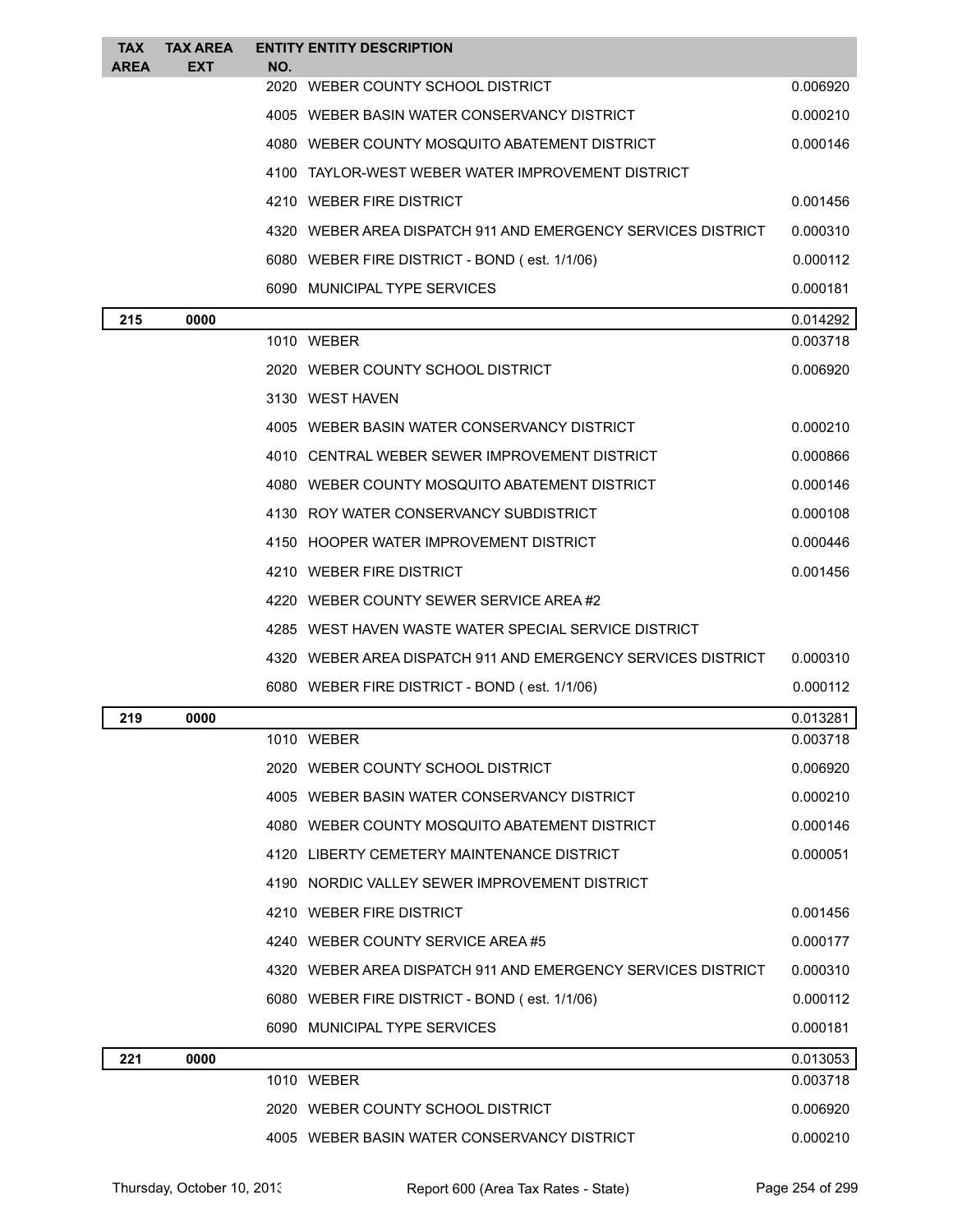| TAX<br><b>AREA</b> | <b>TAX AREA</b><br>EXT | NO. | <b>ENTITY ENTITY DESCRIPTION</b>                             |          |
|--------------------|------------------------|-----|--------------------------------------------------------------|----------|
|                    |                        |     | 4080 WEBER COUNTY MOSQUITO ABATEMENT DISTRICT                | 0.000146 |
|                    |                        |     | 4210 WEBER FIRE DISTRICT                                     | 0.001456 |
|                    |                        |     | 4250 HUNTSVILLE HOLLOW SEWER IMPROVEMENT DISTRICT            |          |
|                    |                        |     | 4320 WEBER AREA DISPATCH 911 AND EMERGENCY SERVICES DISTRICT | 0.000310 |
|                    |                        |     | 6080 WEBER FIRE DISTRICT - BOND (est. 1/1/06)                | 0.000112 |
|                    |                        |     | 6090 MUNICIPAL TYPE SERVICES                                 | 0.000181 |
| 223                | 0000                   |     |                                                              | 0.013281 |
|                    |                        |     | 1010 WEBER                                                   | 0.003718 |
|                    |                        |     | 2020 WEBER COUNTY SCHOOL DISTRICT                            | 0.006920 |
|                    |                        |     | 4005 WEBER BASIN WATER CONSERVANCY DISTRICT                  | 0.000210 |
|                    |                        |     | 4080 WEBER COUNTY MOSQUITO ABATEMENT DISTRICT                | 0.000146 |
|                    |                        |     | 4120 LIBERTY CEMETERY MAINTENANCE DISTRICT                   | 0.000051 |
|                    |                        |     | 4210 WEBER FIRE DISTRICT                                     | 0.001456 |
|                    |                        |     | 4230 WOLF CREEK WATER AND SEWER IMPROVEMENT DISTRICT         |          |
|                    |                        |     | 4240 WEBER COUNTY SERVICE AREA#5                             | 0.000177 |
|                    |                        |     | 4320 WEBER AREA DISPATCH 911 AND EMERGENCY SERVICES DISTRICT | 0.000310 |
|                    |                        |     | 6080 WEBER FIRE DISTRICT - BOND (est. 1/1/06)                | 0.000112 |
|                    |                        |     | 6090 MUNICIPAL TYPE SERVICES                                 | 0.000181 |
| 224                | 0000                   |     |                                                              | 0.017717 |
|                    |                        |     | 1010 WEBER                                                   | 0.003718 |
|                    |                        |     | 2010 OGDEN CITY SCHOOL DISTRICT                              | 0.008754 |
|                    |                        |     | 3050 OGDEN CITY                                              | 0.003415 |
|                    |                        |     | 4005 WEBER BASIN WATER CONSERVANCY DISTRICT                  | 0.000210 |
|                    |                        |     | 4010 CENTRAL WEBER SEWER IMPROVEMENT DISTRICT                | 0.000866 |
|                    |                        |     | 4080 WEBER COUNTY MOSQUITO ABATEMENT DISTRICT                | 0.000146 |
|                    |                        |     | 4320 WEBER AREA DISPATCH 911 AND EMERGENCY SERVICES DISTRICT | 0.000310 |
|                    |                        |     | 6030 OGDEN CITY - SPECIAL LEVY TO PURCHASE WBWCD WATER       | 0.000298 |
| 226                | 0000                   |     |                                                              | 0.015132 |
|                    |                        |     | 1010 WEBER                                                   | 0.003718 |
|                    |                        |     | 2020 WEBER COUNTY SCHOOL DISTRICT                            | 0.006920 |
|                    |                        |     | 3100 SOUTH OGDEN                                             | 0.002962 |
|                    |                        |     | 4005 WEBER BASIN WATER CONSERVANCY DISTRICT                  | 0.000210 |
|                    |                        |     | 4010 CENTRAL WEBER SEWER IMPROVEMENT DISTRICT                | 0.000866 |
|                    |                        |     | 4080 WEBER COUNTY MOSQUITO ABATEMENT DISTRICT                | 0.000146 |
|                    |                        |     | 4320 WEBER AREA DISPATCH 911 AND EMERGENCY SERVICES DISTRICT | 0.000310 |
|                    |                        |     | 6050 SOUTH OGDEN CITY - SPECIAL LEVY TO PURCHASE WBWCD WATER |          |
| 227                | 0000                   |     |                                                              | 0.013564 |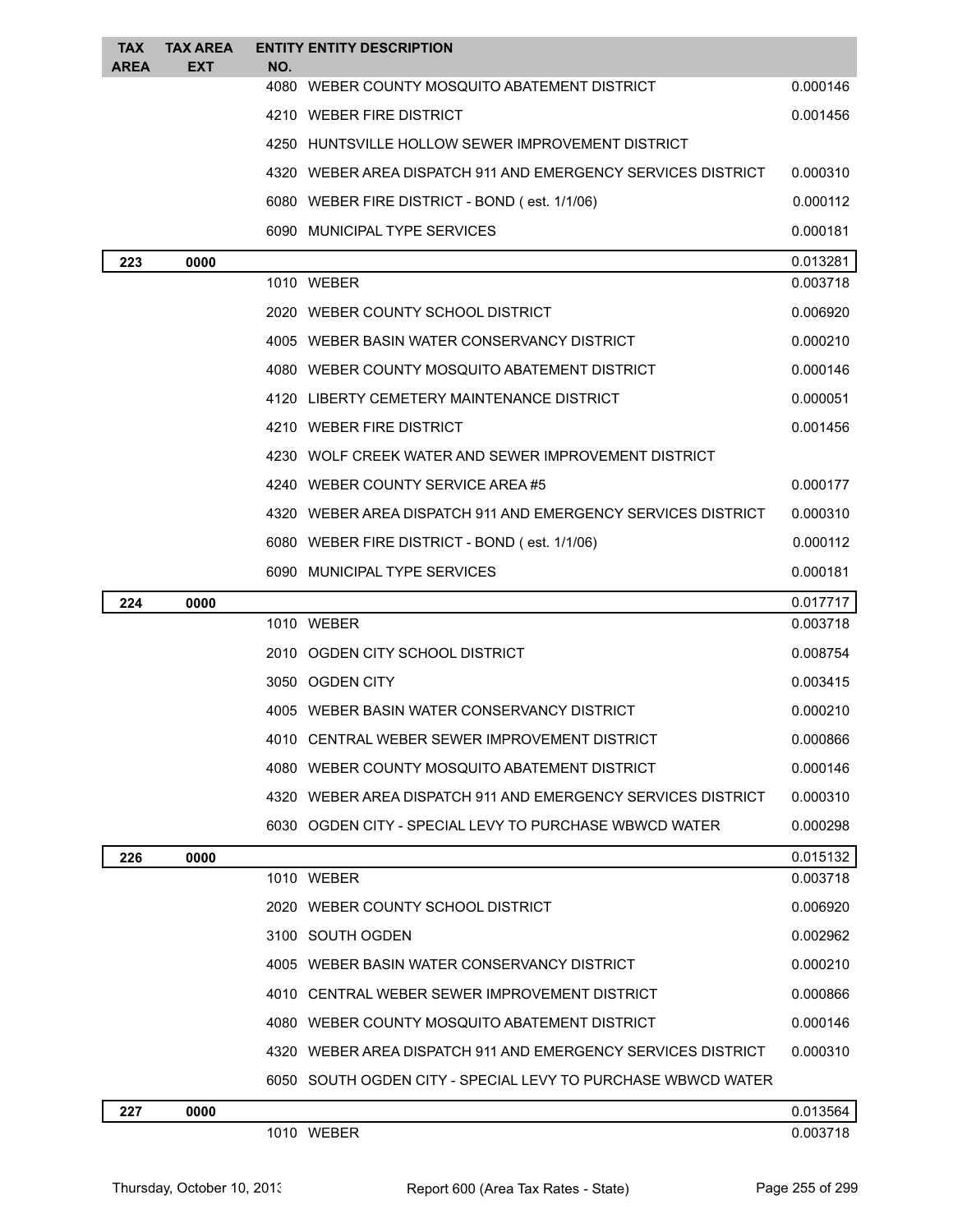| <b>TAX</b><br><b>AREA</b> | <b>TAX AREA</b><br><b>EXT</b> | NO.  | <b>ENTITY ENTITY DESCRIPTION</b>                               |                      |
|---------------------------|-------------------------------|------|----------------------------------------------------------------|----------------------|
|                           |                               | 2020 | WEBER COUNTY SCHOOL DISTRICT                                   | 0.006920             |
|                           |                               |      | 4005 WEBER BASIN WATER CONSERVANCY DISTRICT                    | 0.000210             |
|                           |                               |      | 4080 WEBER COUNTY MOSQUITO ABATEMENT DISTRICT                  | 0.000146             |
|                           |                               |      | 4090 EDEN CEMETERY MAINTENANCE DISTRICT                        | 0.000077             |
|                           |                               |      | 4135 POWDER MOUNTAIN WATER AND SEWER IMPROVEMENT DISTRICT      | 0.000434             |
|                           |                               |      | 4210 WEBER FIRE DISTRICT                                       | 0.001456             |
|                           |                               |      | 4320 WEBER AREA DISPATCH 911 AND EMERGENCY SERVICES DISTRICT   | 0.000310             |
|                           |                               |      | 6080 WEBER FIRE DISTRICT - BOND (est. 1/1/06)                  | 0.000112             |
|                           |                               |      | 6090 MUNICIPAL TYPE SERVICES                                   | 0.000181             |
| 236                       | 0000                          |      |                                                                | 0.017717             |
|                           |                               |      | 1010 WEBER                                                     | 0.003718             |
|                           |                               |      | 2010 OGDEN CITY SCHOOL DISTRICT                                | 0.008754             |
|                           |                               |      | 3050 OGDEN CITY                                                | 0.003415             |
|                           |                               |      | 4005 WEBER BASIN WATER CONSERVANCY DISTRICT                    | 0.000210             |
|                           |                               |      | 4010 CENTRAL WEBER SEWER IMPROVEMENT DISTRICT                  | 0.000866             |
|                           |                               |      | 4080 WEBER COUNTY MOSQUITO ABATEMENT DISTRICT                  | 0.000146             |
|                           |                               |      | 4320   WEBER AREA DISPATCH 911 AND EMERGENCY SERVICES DISTRICT | 0.000310             |
|                           |                               |      | 6030 OGDEN CITY - SPECIAL LEVY TO PURCHASE WBWCD WATER         | 0.000298             |
| 237                       | 0000                          |      |                                                                | 0.017717             |
|                           |                               |      | 1010 WEBER                                                     | 0.003718             |
|                           |                               |      | 2010 OGDEN CITY SCHOOL DISTRICT                                | 0.008754             |
|                           |                               |      | 3050 OGDEN CITY                                                | 0.003415             |
|                           |                               |      | 4005 WEBER BASIN WATER CONSERVANCY DISTRICT                    | 0.000210             |
|                           |                               |      | 4010 CENTRAL WEBER SEWER IMPROVEMENT DISTRICT                  | 0.000866             |
|                           |                               |      | 4080 WEBER COUNTY MOSQUITO ABATEMENT DISTRICT                  | 0.000146             |
|                           |                               |      | 4320 WEBER AREA DISPATCH 911 AND EMERGENCY SERVICES DISTRICT   | 0.000310             |
|                           |                               |      | 6030 OGDEN CITY - SPECIAL LEVY TO PURCHASE WBWCD WATER         | 0.000298             |
| 238                       | 0000                          |      |                                                                | 0.017717             |
|                           |                               |      | 1010 WEBER                                                     | 0.003718             |
|                           |                               |      | 2010 OGDEN CITY SCHOOL DISTRICT                                | 0.008754             |
|                           |                               |      | 3050 OGDEN CITY                                                | 0.003415             |
|                           |                               |      | 4005 WEBER BASIN WATER CONSERVANCY DISTRICT                    | 0.000210             |
|                           |                               |      | 4010 CENTRAL WEBER SEWER IMPROVEMENT DISTRICT                  | 0.000866             |
|                           |                               |      | 4080 WEBER COUNTY MOSQUITO ABATEMENT DISTRICT                  | 0.000146             |
|                           |                               |      | 4320   WEBER AREA DISPATCH 911 AND EMERGENCY SERVICES DISTRICT | 0.000310             |
|                           |                               |      | 6030 OGDEN CITY - SPECIAL LEVY TO PURCHASE WBWCD WATER         | 0.000298             |
| 239                       | 0000                          |      | 1010 WEBER                                                     | 0.014049<br>0.003718 |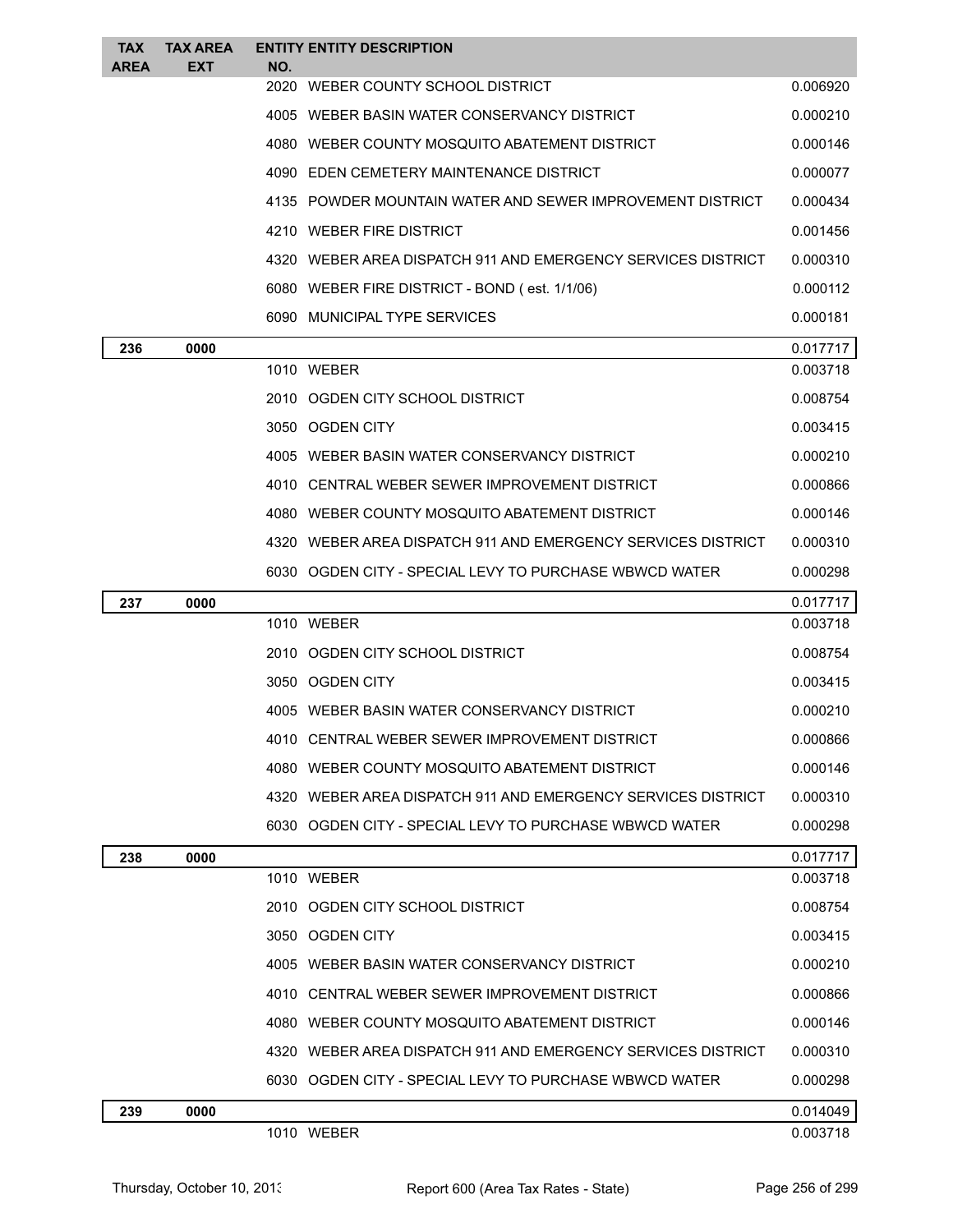| <b>TAX</b><br><b>AREA</b> | TAX AREA<br><b>EXT</b> | NO. | <b>ENTITY ENTITY DESCRIPTION</b>                             |          |
|---------------------------|------------------------|-----|--------------------------------------------------------------|----------|
|                           |                        |     | 2020 WEBER COUNTY SCHOOL DISTRICT                            | 0.006920 |
|                           |                        |     | 3130 WEST HAVEN                                              |          |
|                           |                        |     | 4005 WEBER BASIN WATER CONSERVANCY DISTRICT                  | 0.000210 |
|                           |                        |     | 4010 CENTRAL WEBER SEWER IMPROVEMENT DISTRICT                | 0.000866 |
|                           |                        |     | 4070 BONA VISTA WATER IMPROVEMENT DISTRICT                   | 0.000311 |
|                           |                        |     | 4080 WEBER COUNTY MOSQUITO ABATEMENT DISTRICT                | 0.000146 |
|                           |                        |     | 4100 TAYLOR-WEST WEBER WATER IMPROVEMENT DISTRICT            |          |
|                           |                        |     | 4210 WEBER FIRE DISTRICT                                     | 0.001456 |
|                           |                        |     | 4285 WEST HAVEN WASTE WATER SPECIAL SERVICE DISTRICT         |          |
|                           |                        |     | 4320 WEBER AREA DISPATCH 911 AND EMERGENCY SERVICES DISTRICT | 0.000310 |
|                           |                        |     | 6080 WEBER FIRE DISTRICT - BOND (est. 1/1/06)                | 0.000112 |
| 242                       | 0000                   |     |                                                              | 0.015178 |
|                           |                        |     | 1010 WEBER                                                   | 0.003718 |
|                           |                        |     | 2020 WEBER COUNTY SCHOOL DISTRICT                            | 0.006920 |
|                           |                        |     | 3090 ROY CITY                                                | 0.002430 |
|                           |                        |     | 4005 WEBER BASIN WATER CONSERVANCY DISTRICT                  | 0.000210 |
|                           |                        |     | 4015 NORTH DAVIS SEWER DISTRICT                              | 0.001025 |
|                           |                        |     | 4070 BONA VISTA WATER IMPROVEMENT DISTRICT                   | 0.000311 |
|                           |                        |     | 4080 WEBER COUNTY MOSQUITO ABATEMENT DISTRICT                | 0.000146 |
|                           |                        |     | 4130 ROY WATER CONSERVANCY SUBDISTRICT                       | 0.000108 |
|                           |                        |     | 4320 WEBER AREA DISPATCH 911 AND EMERGENCY SERVICES DISTRICT | 0.000310 |
| 243                       | 0000                   |     |                                                              | 0.015070 |
|                           |                        |     | 1010 WEBER                                                   | 0.003718 |
|                           |                        |     | 2020 WEBER COUNTY SCHOOL DISTRICT                            | 0.006920 |
|                           |                        |     | 3090 ROY CITY                                                | 0.002430 |
|                           |                        |     | 4005 WEBER BASIN WATER CONSERVANCY DISTRICT                  | 0.000210 |
|                           |                        |     | 4015 NORTH DAVIS SEWER DISTRICT                              | 0.001025 |
|                           |                        |     | 4070 BONA VISTA WATER IMPROVEMENT DISTRICT                   | 0.000311 |
|                           |                        |     | 4080 WEBER COUNTY MOSQUITO ABATEMENT DISTRICT                | 0.000146 |
|                           |                        |     | 4320 WEBER AREA DISPATCH 911 AND EMERGENCY SERVICES DISTRICT | 0.000310 |
| 246                       | 0000                   |     |                                                              | 0.017717 |
|                           |                        |     | 1010 WEBER                                                   | 0.003718 |
|                           |                        |     | 2010 OGDEN CITY SCHOOL DISTRICT                              | 0.008754 |
|                           |                        |     | 3050 OGDEN CITY                                              | 0.003415 |
|                           |                        |     | 4005 WEBER BASIN WATER CONSERVANCY DISTRICT                  | 0.000210 |
|                           |                        |     | 4010 CENTRAL WEBER SEWER IMPROVEMENT DISTRICT                | 0.000866 |
|                           |                        |     | 4080 WEBER COUNTY MOSQUITO ABATEMENT DISTRICT                | 0.000146 |
|                           |                        |     | 4320 WEBER AREA DISPATCH 911 AND EMERGENCY SERVICES DISTRICT | 0.000310 |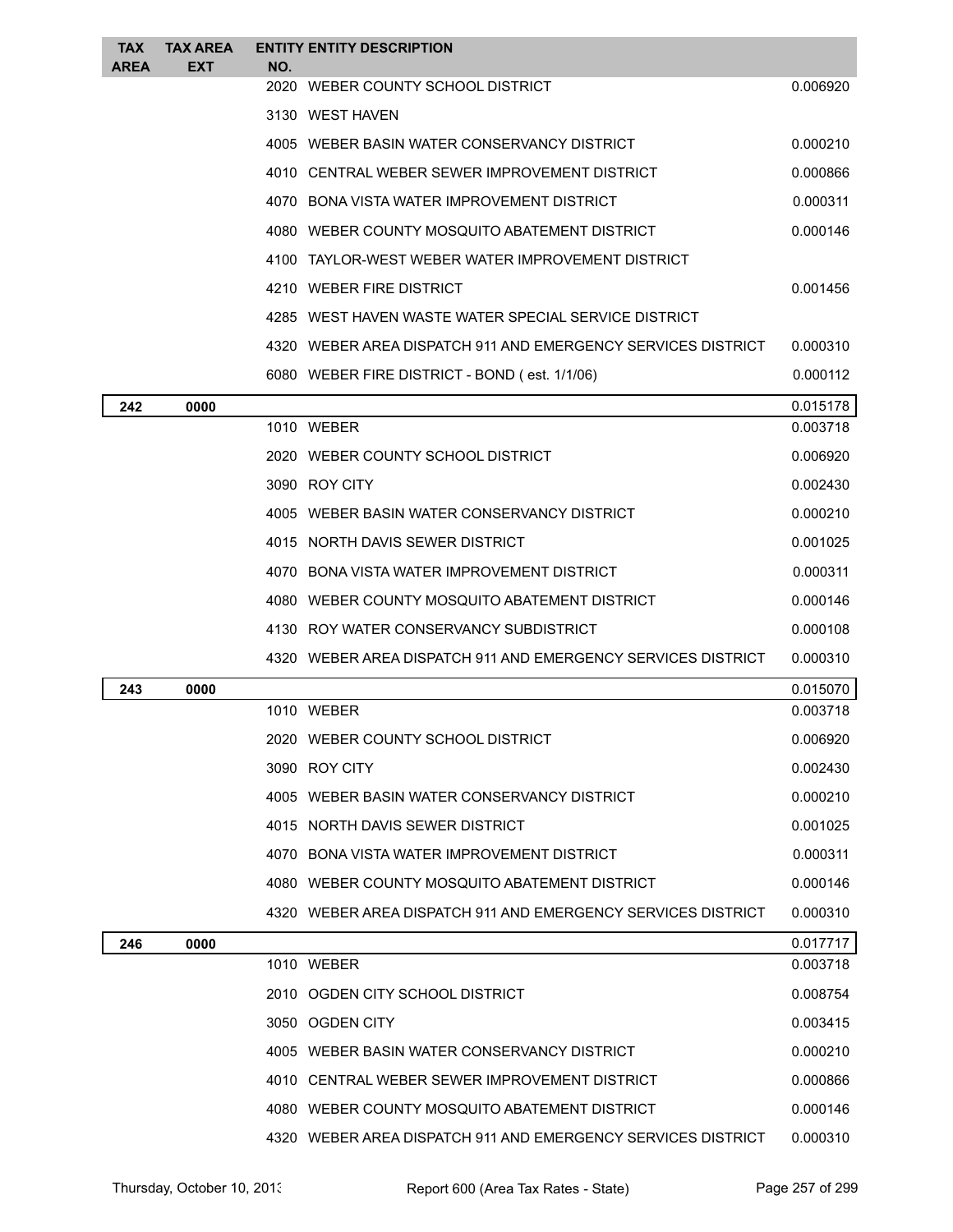| <b>TAX</b><br><b>AREA</b> | <b>TAX AREA</b><br>EXT | NO. | <b>ENTITY ENTITY DESCRIPTION</b>                               |          |
|---------------------------|------------------------|-----|----------------------------------------------------------------|----------|
|                           |                        |     | 6030 OGDEN CITY - SPECIAL LEVY TO PURCHASE WBWCD WATER         | 0.000298 |
| 251                       | 0000                   |     |                                                                | 0.017717 |
|                           |                        |     | 1010 WEBER                                                     | 0.003718 |
|                           |                        |     | 2010 OGDEN CITY SCHOOL DISTRICT                                | 0.008754 |
|                           |                        |     | 3050 OGDEN CITY                                                | 0.003415 |
|                           |                        |     | 4005 WEBER BASIN WATER CONSERVANCY DISTRICT                    | 0.000210 |
|                           |                        |     | 4010   CENTRAL WEBER SEWER IMPROVEMENT DISTRICT                | 0.000866 |
|                           |                        |     | 4080   WEBER COUNTY MOSQUITO ABATEMENT DISTRICT                | 0.000146 |
|                           |                        |     | 4320   WEBER AREA DISPATCH 911 AND EMERGENCY SERVICES DISTRICT | 0.000310 |
|                           |                        |     | 6030 OGDEN CITY - SPECIAL LEVY TO PURCHASE WBWCD WATER         | 0.000298 |
| 252                       | 0000                   |     |                                                                | 0.017717 |
|                           |                        |     | 1010 WEBER                                                     | 0.003718 |
|                           |                        |     | 2010 OGDEN CITY SCHOOL DISTRICT                                | 0.008754 |
|                           |                        |     | 3050 OGDEN CITY                                                | 0.003415 |
|                           |                        |     | 4005 WEBER BASIN WATER CONSERVANCY DISTRICT                    | 0.000210 |
|                           |                        |     | 4010   CENTRAL WEBER SEWER IMPROVEMENT DISTRICT                | 0.000866 |
|                           |                        |     | 4080   WEBER COUNTY MOSQUITO ABATEMENT DISTRICT                | 0.000146 |
|                           |                        |     | 4320   WEBER AREA DISPATCH 911 AND EMERGENCY SERVICES DISTRICT | 0.000310 |
|                           |                        |     | 6030 OGDEN CITY - SPECIAL LEVY TO PURCHASE WBWCD WATER         | 0.000298 |
| 253                       | 0000                   |     |                                                                | 0.015387 |
|                           |                        |     | 1010 WEBER                                                     | 0.003718 |
|                           |                        |     | 2020 WEBER COUNTY SCHOOL DISTRICT                              | 0.006920 |
|                           |                        |     | 3120 WASHINGTON TERRACE                                        | 0.003217 |
|                           |                        |     | 4005 WEBER BASIN WATER CONSERVANCY DISTRICT                    | 0.000210 |
|                           |                        |     | 4010   CENTRAL WEBER SEWER IMPROVEMENT DISTRICT                | 0.000866 |
|                           |                        |     | 4080 WEBER COUNTY MOSQUITO ABATEMENT DISTRICT                  | 0.000146 |
|                           |                        |     | 4320 WEBER AREA DISPATCH 911 AND EMERGENCY SERVICES DISTRICT   | 0.000310 |
|                           |                        |     | 6070 WASHINGTON TERRACE CITY - SPECIAL LEVY TO PURCHASE WBWCI  |          |
| 254                       | 0000                   |     |                                                                | 0.014867 |
|                           |                        |     | 1010 WEBER                                                     | 0.003718 |
|                           |                        |     | 2020 WEBER COUNTY SCHOOL DISTRICT                              | 0.006920 |
|                           |                        |     | 3090 ROY CITY                                                  | 0.002430 |
|                           |                        |     | 4005 WEBER BASIN WATER CONSERVANCY DISTRICT                    | 0.000210 |
|                           |                        |     | 4015 NORTH DAVIS SEWER DISTRICT                                | 0.001025 |
|                           |                        |     | 4080 WEBER COUNTY MOSQUITO ABATEMENT DISTRICT                  | 0.000146 |
|                           |                        |     | 4130 ROY WATER CONSERVANCY SUBDISTRICT                         | 0.000108 |
|                           |                        |     | 4320   WEBER AREA DISPATCH 911 AND EMERGENCY SERVICES DISTRICT | 0.000310 |
| 255                       | 0000                   |     |                                                                | 0.015387 |
|                           |                        |     | 1010 WEBER                                                     | 0.003718 |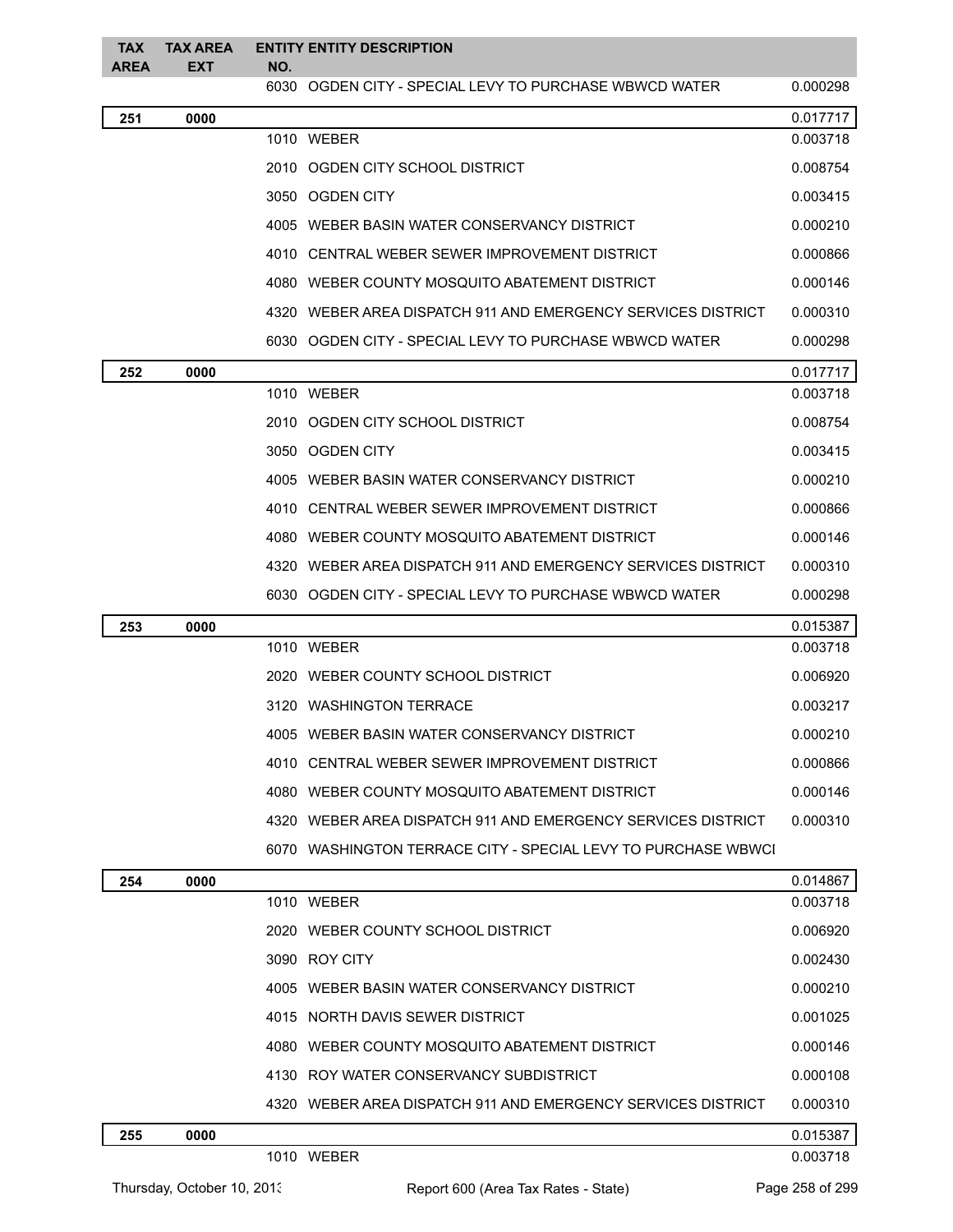| TAX<br>AREA | <b>TAX AREA</b><br>EXT | NO. | <b>ENTITY ENTITY DESCRIPTION</b>                                |          |
|-------------|------------------------|-----|-----------------------------------------------------------------|----------|
|             |                        |     | 2020 WEBER COUNTY SCHOOL DISTRICT                               | 0.006920 |
|             |                        |     | 3120 WASHINGTON TERRACE                                         | 0.003217 |
|             |                        |     | 4005 WEBER BASIN WATER CONSERVANCY DISTRICT                     | 0.000210 |
|             |                        |     | 4010   CENTRAL WEBER SEWER IMPROVEMENT DISTRICT                 | 0.000866 |
|             |                        |     | 4080   WEBER COUNTY MOSQUITO ABATEMENT DISTRICT                 | 0.000146 |
|             |                        |     | 4320   WEBER AREA DISPATCH 911 AND EMERGENCY SERVICES DISTRICT  | 0.000310 |
|             |                        |     | 6070   WASHINGTON TERRACE CITY - SPECIAL LEVY TO PURCHASE WBWCI |          |
| 263         | 0000                   |     |                                                                 | 0.017717 |
|             |                        |     | 1010 WEBER                                                      | 0.003718 |
|             |                        |     | 2010   OGDEN CITY SCHOOL DISTRICT                               | 0.008754 |
|             |                        |     | 3050 OGDEN CITY                                                 | 0.003415 |
|             |                        |     | 4005   WEBER BASIN WATER CONSERVANCY DISTRICT                   | 0.000210 |
|             |                        |     | 4010   CENTRAL WEBER SEWER IMPROVEMENT DISTRICT                 | 0.000866 |
|             |                        |     | 4080   WEBER COUNTY MOSQUITO ABATEMENT DISTRICT                 | 0.000146 |
|             |                        |     | 4320 WEBER AREA DISPATCH 911 AND EMERGENCY SERVICES DISTRICT    | 0.000310 |
|             |                        |     | 6030 OGDEN CITY - SPECIAL LEVY TO PURCHASE WBWCD WATER          | 0.000298 |
| 265         | 0000                   |     |                                                                 | 0.017717 |
|             |                        |     | 1010 WEBER                                                      | 0.003718 |
|             |                        |     | 2010   OGDEN CITY SCHOOL DISTRICT                               | 0.008754 |
|             |                        |     | 3050 OGDEN CITY                                                 | 0.003415 |
|             |                        |     | 4005 WEBER BASIN WATER CONSERVANCY DISTRICT                     | 0.000210 |
|             |                        |     | 4010 CENTRAL WEBER SEWER IMPROVEMENT DISTRICT                   | 0.000866 |
|             |                        |     | 4080 WEBER COUNTY MOSQUITO ABATEMENT DISTRICT                   | 0.000146 |
|             |                        |     | 4320   WEBER AREA DISPATCH 911 AND EMERGENCY SERVICES DISTRICT  | 0.000310 |
|             |                        |     | 6030 OGDEN CITY - SPECIAL LEVY TO PURCHASE WBWCD WATER          | 0.000298 |
| 266         | 0000                   |     |                                                                 | 0.017876 |
|             |                        |     | 1010 WEBER                                                      | 0.003718 |
|             |                        |     | 2010 OGDEN CITY SCHOOL DISTRICT                                 | 0.008754 |
|             |                        |     | 3050 OGDEN CITY                                                 | 0.003415 |
|             |                        |     | 4005 WEBER BASIN WATER CONSERVANCY DISTRICT                     | 0.000210 |
|             |                        |     | 4015 NORTH DAVIS SEWER DISTRICT                                 | 0.001025 |
|             |                        |     | 4080 WEBER COUNTY MOSQUITO ABATEMENT DISTRICT                   | 0.000146 |
|             |                        |     | 4320 WEBER AREA DISPATCH 911 AND EMERGENCY SERVICES DISTRICT    | 0.000310 |
|             |                        |     | 6030 OGDEN CITY - SPECIAL LEVY TO PURCHASE WBWCD WATER          | 0.000298 |
| 268         | 0000                   |     |                                                                 | 0.014757 |
|             |                        |     | 1010 WEBER                                                      | 0.003718 |
|             |                        |     | 2020 WEBER COUNTY SCHOOL DISTRICT                               | 0.006920 |
|             |                        |     | 3010 FARR WEST CITY                                             | 0.000708 |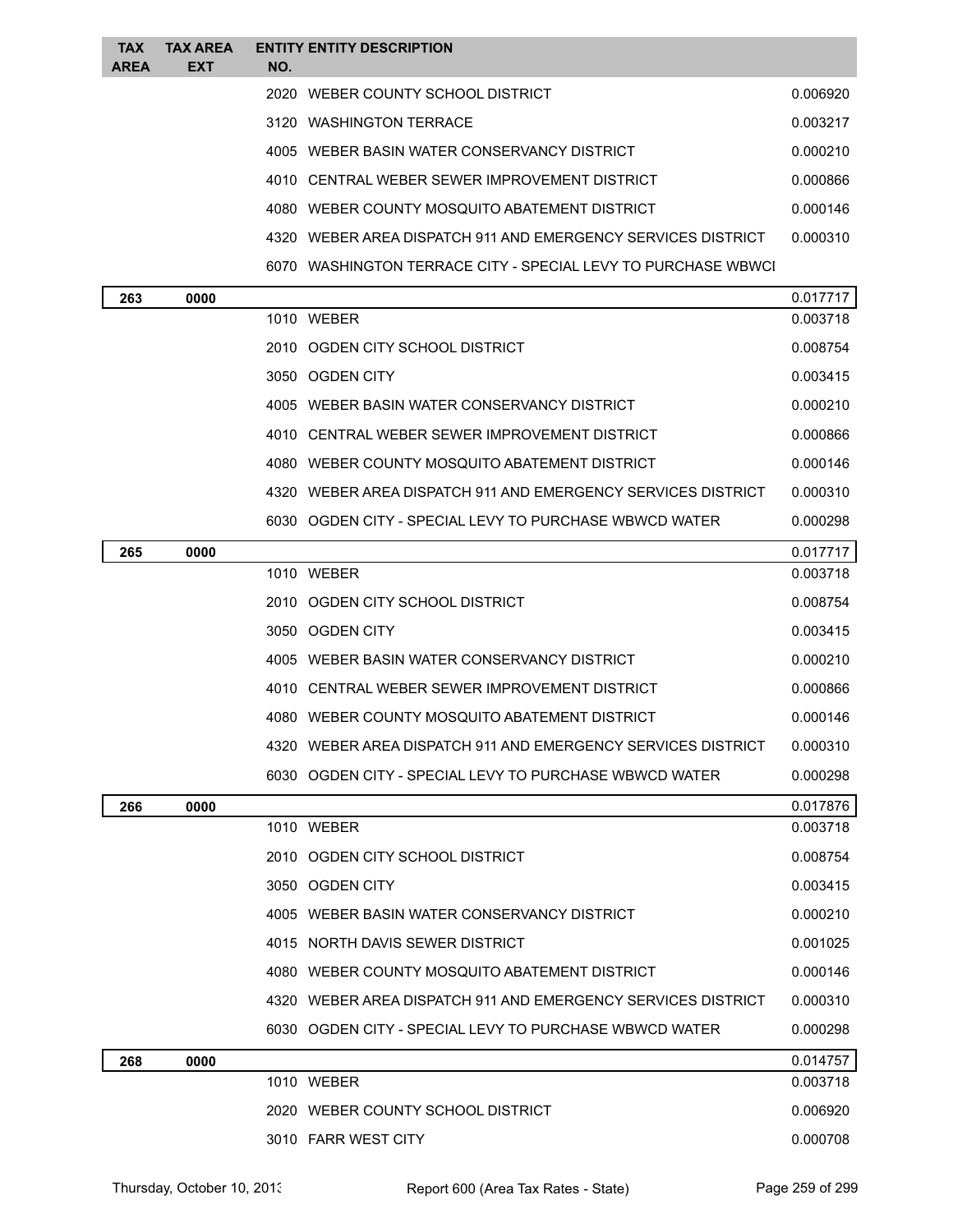| TAX<br>AREA | <b>TAX AREA</b><br><b>EXT</b> | <b>ENTITY ENTITY DESCRIPTION</b><br>NO.                        |          |
|-------------|-------------------------------|----------------------------------------------------------------|----------|
|             |                               | 4005 WEBER BASIN WATER CONSERVANCY DISTRICT                    | 0.000210 |
|             |                               | 4010 CENTRAL WEBER SEWER IMPROVEMENT DISTRICT                  | 0.000866 |
|             |                               | 4070 BONA VISTA WATER IMPROVEMENT DISTRICT                     | 0.000311 |
|             |                               | 4080 WEBER COUNTY MOSQUITO ABATEMENT DISTRICT                  | 0.000146 |
|             |                               | 4210 WEBER FIRE DISTRICT                                       | 0.001456 |
|             |                               | 4320 WEBER AREA DISPATCH 911 AND EMERGENCY SERVICES DISTRICT   | 0.000310 |
|             |                               | 6080 WEBER FIRE DISTRICT - BOND (est. 1/1/06)                  | 0.000112 |
| 271         | 0000                          |                                                                | 0.014867 |
|             |                               | 1010 WEBER                                                     | 0.003718 |
|             |                               | 2020 WEBER COUNTY SCHOOL DISTRICT                              | 0.006920 |
|             |                               | 3090 ROY CITY                                                  | 0.002430 |
|             |                               | 4005 WEBER BASIN WATER CONSERVANCY DISTRICT                    | 0.000210 |
|             |                               | 4015 NORTH DAVIS SEWER DISTRICT                                | 0.001025 |
|             |                               | 4080 WEBER COUNTY MOSQUITO ABATEMENT DISTRICT                  | 0.000146 |
|             |                               | 4130 ROY WATER CONSERVANCY SUBDISTRICT                         | 0.000108 |
|             |                               | 4320 WEBER AREA DISPATCH 911 AND EMERGENCY SERVICES DISTRICT   | 0.000310 |
| 272         | 0000                          |                                                                | 0.014867 |
|             |                               | 1010 WEBER                                                     | 0.003718 |
|             |                               | 2020 WEBER COUNTY SCHOOL DISTRICT                              | 0.006920 |
|             |                               | 3090 ROY CITY                                                  | 0.002430 |
|             |                               | 4005 WEBER BASIN WATER CONSERVANCY DISTRICT                    | 0.000210 |
|             |                               | 4015 NORTH DAVIS SEWER DISTRICT                                | 0.001025 |
|             |                               | 4080 WEBER COUNTY MOSQUITO ABATEMENT DISTRICT                  | 0.000146 |
|             |                               | 4130   ROY WATER CONSERVANCY SUBDISTRICT                       | 0.000108 |
|             |                               | 4320   WEBER AREA DISPATCH 911 AND EMERGENCY SERVICES DISTRICT | 0.000310 |
| 273         | 0000                          |                                                                | 0.015041 |
|             |                               | 1010 WEBER                                                     | 0.003718 |
|             |                               | 2020 WEBER COUNTY SCHOOL DISTRICT                              | 0.006920 |
|             |                               | 3040 NORTH OGDEN CITY                                          | 0.001653 |
|             |                               | 4005 WEBER BASIN WATER CONSERVANCY DISTRICT                    | 0.000210 |
|             |                               | 4010 CENTRAL WEBER SEWER IMPROVEMENT DISTRICT                  | 0.000866 |
|             |                               | 4020 BEN LOMOND CEMETERY MAINTENANCE DISTRICT                  | 0.000087 |
|             |                               | 4080 WEBER COUNTY MOSQUITO ABATEMENT DISTRICT                  | 0.000146 |
|             |                               | 4320 WEBER AREA DISPATCH 911 AND EMERGENCY SERVICES DISTRICT   | 0.000310 |
|             |                               | 4330 NORTH VIEW FIRE DISTRICT                                  | 0.001131 |
| 277         | 0000                          |                                                                | 0.014049 |
|             |                               | 1010 WEBER                                                     | 0.003718 |
|             |                               | 2020 WEBER COUNTY SCHOOL DISTRICT                              | 0.006920 |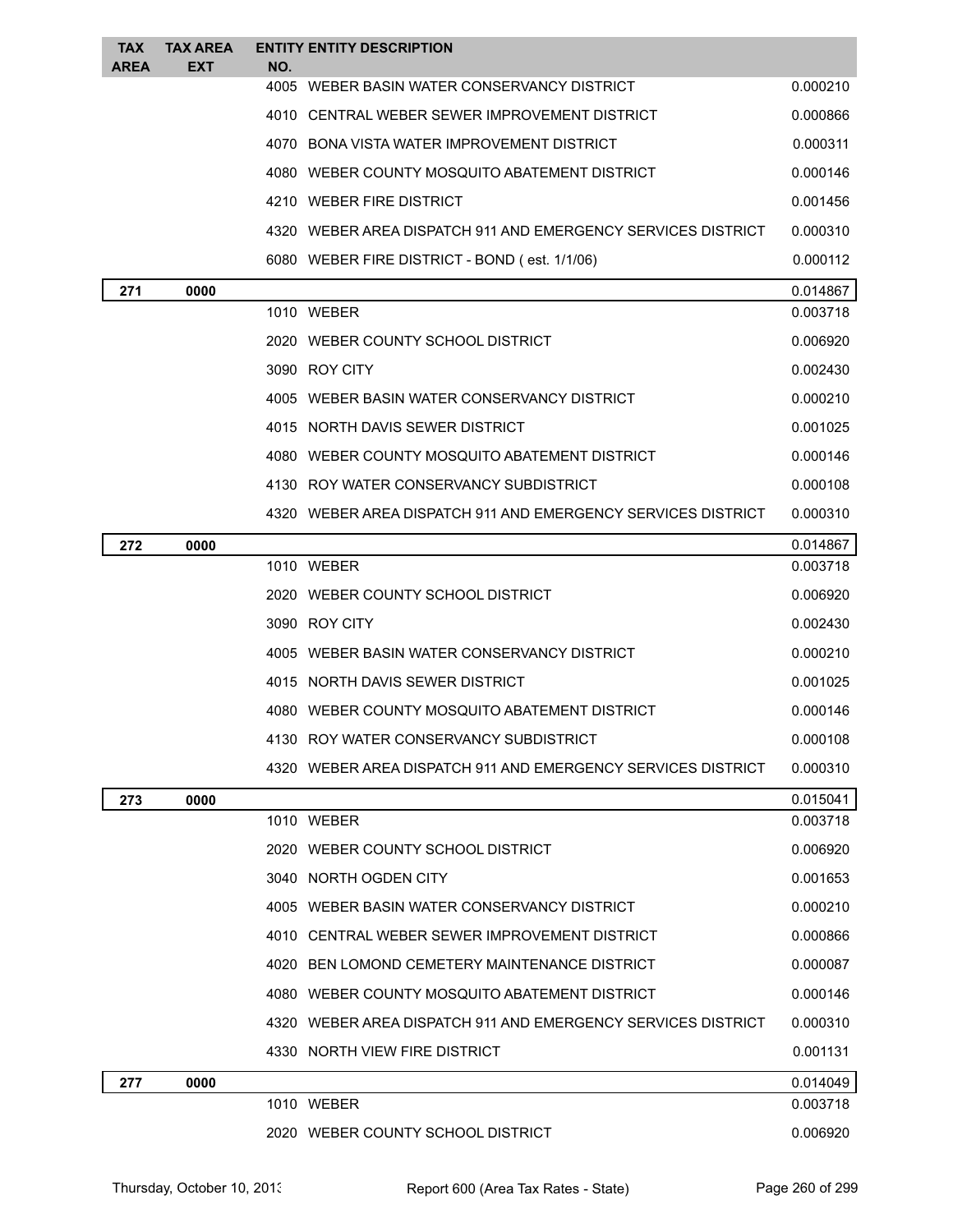| <b>TAX</b><br><b>AREA</b> | <b>TAX AREA</b><br><b>EXT</b> | NO. | <b>ENTITY ENTITY DESCRIPTION</b>                             |          |
|---------------------------|-------------------------------|-----|--------------------------------------------------------------|----------|
|                           |                               |     | 3130 WEST HAVEN                                              |          |
|                           |                               |     | 4005 WEBER BASIN WATER CONSERVANCY DISTRICT                  | 0.000210 |
|                           |                               |     | 4010 CENTRAL WEBER SEWER IMPROVEMENT DISTRICT                | 0.000866 |
|                           |                               |     | 4070 BONA VISTA WATER IMPROVEMENT DISTRICT                   | 0.000311 |
|                           |                               |     | 4080 WEBER COUNTY MOSQUITO ABATEMENT DISTRICT                | 0.000146 |
|                           |                               |     | 4210 WEBER FIRE DISTRICT                                     | 0.001456 |
|                           |                               |     | 4285 WEST HAVEN WASTE WATER SPECIAL SERVICE DISTRICT         |          |
|                           |                               |     | 4320 WEBER AREA DISPATCH 911 AND EMERGENCY SERVICES DISTRICT | 0.000310 |
|                           |                               |     | 6080 WEBER FIRE DISTRICT - BOND (est. 1/1/06)                | 0.000112 |
| 278                       | 0000                          |     |                                                              | 0.014184 |
|                           |                               |     | 1010 WEBER                                                   | 0.003718 |
|                           |                               |     | 2020 WEBER COUNTY SCHOOL DISTRICT                            | 0.006920 |
|                           |                               |     | 3130 WEST HAVEN                                              |          |
|                           |                               |     | 4005 WEBER BASIN WATER CONSERVANCY DISTRICT                  | 0.000210 |
|                           |                               |     | 4010 CENTRAL WEBER SEWER IMPROVEMENT DISTRICT                | 0.000866 |
|                           |                               |     | 4080 WEBER COUNTY MOSQUITO ABATEMENT DISTRICT                | 0.000146 |
|                           |                               |     | 4150 HOOPER WATER IMPROVEMENT DISTRICT                       | 0.000446 |
|                           |                               |     | 4210 WEBER FIRE DISTRICT                                     | 0.001456 |
|                           |                               |     | 4285 WEST HAVEN WASTE WATER SPECIAL SERVICE DISTRICT         |          |
|                           |                               |     | 4320 WEBER AREA DISPATCH 911 AND EMERGENCY SERVICES DISTRICT | 0.000310 |
|                           |                               |     | 6080 WEBER FIRE DISTRICT - BOND (est. 1/1/06)                | 0.000112 |
| 280                       | 0000                          |     |                                                              | 0.013828 |
|                           |                               |     | 1010 WEBER                                                   | 0.003718 |
|                           |                               |     | 2020 WEBER COUNTY SCHOOL DISTRICT                            | 0.006920 |
|                           |                               |     | 3130 WEST HAVEN                                              |          |
|                           |                               |     | 4005 WEBER BASIN WATER CONSERVANCY DISTRICT                  | 0.000210 |
|                           |                               |     | 4010 CENTRAL WEBER SEWER IMPROVEMENT DISTRICT                | 0.000866 |
|                           |                               |     | 4040 WEST WEBER-TAYLOR CEMETERY MAINTENANCE DISTRICT         | 0.000090 |
|                           |                               |     | 4080 WEBER COUNTY MOSQUITO ABATEMENT DISTRICT                | 0.000146 |
|                           |                               |     | 4100 TAYLOR-WEST WEBER WATER IMPROVEMENT DISTRICT            |          |
|                           |                               |     | 4210 WEBER FIRE DISTRICT                                     | 0.001456 |
|                           |                               |     | 4285 WEST HAVEN WASTE WATER SPECIAL SERVICE DISTRICT         |          |
|                           |                               |     | 4320 WEBER AREA DISPATCH 911 AND EMERGENCY SERVICES DISTRICT | 0.000310 |
|                           |                               |     | 6080 WEBER FIRE DISTRICT - BOND (est. 1/1/06)                | 0.000112 |
| 281                       | 0000                          |     |                                                              | 0.013738 |
|                           |                               |     | 1010 WEBER                                                   | 0.003718 |
|                           |                               |     | 2020 WEBER COUNTY SCHOOL DISTRICT                            | 0.006920 |
|                           |                               |     | 3130 WEST HAVEN                                              |          |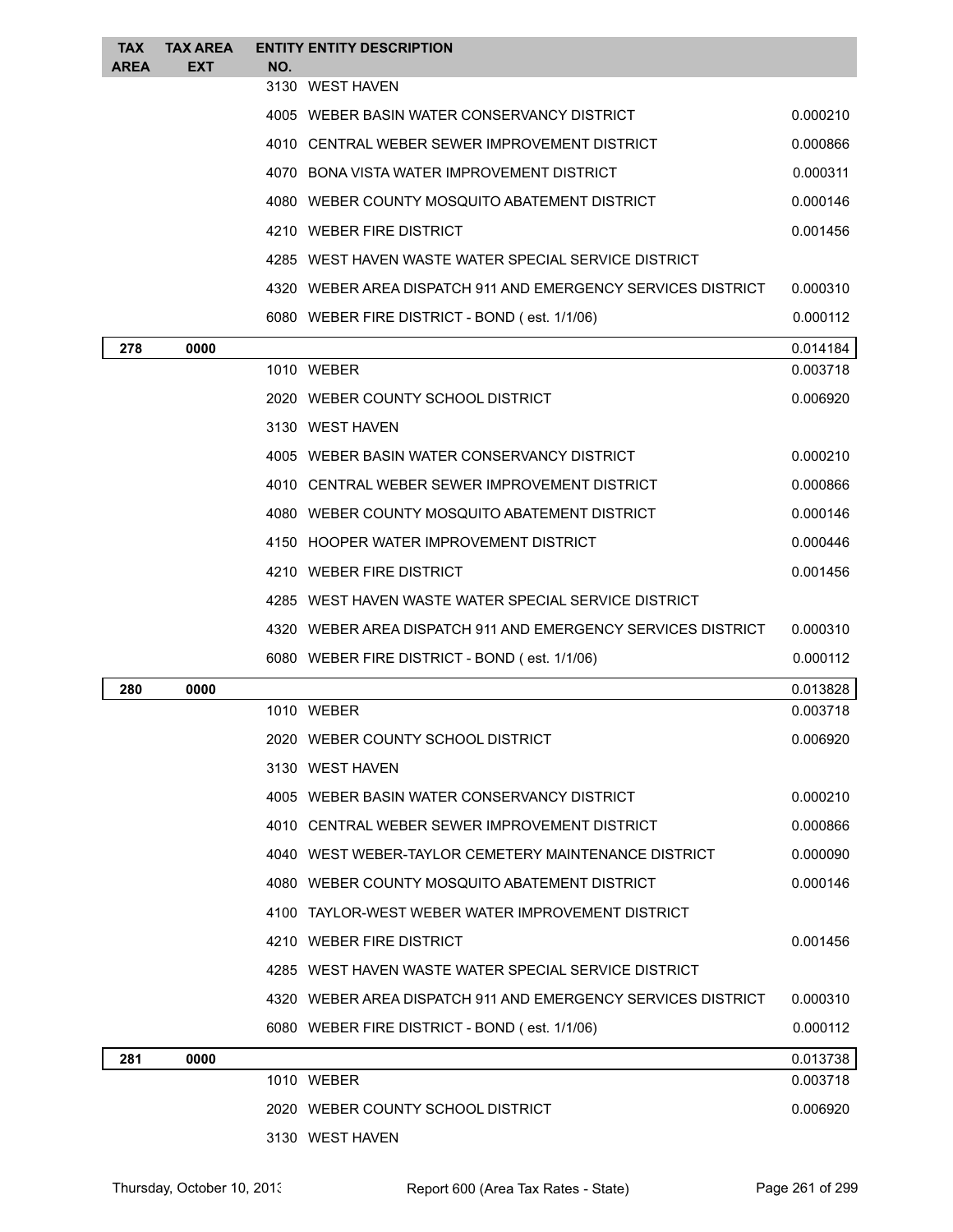| <b>TAX</b><br><b>AREA</b> | <b>TAX AREA</b><br><b>EXT</b> | NO. | <b>ENTITY ENTITY DESCRIPTION</b>                             |          |
|---------------------------|-------------------------------|-----|--------------------------------------------------------------|----------|
|                           |                               |     | 4005 WEBER BASIN WATER CONSERVANCY DISTRICT                  | 0.000210 |
|                           |                               |     | 4010 CENTRAL WEBER SEWER IMPROVEMENT DISTRICT                | 0.000866 |
|                           |                               |     | 4080 WEBER COUNTY MOSQUITO ABATEMENT DISTRICT                | 0.000146 |
|                           |                               |     | 4210 WEBER FIRE DISTRICT                                     | 0.001456 |
|                           |                               |     | 4285 WEST HAVEN WASTE WATER SPECIAL SERVICE DISTRICT         |          |
|                           |                               |     | 4320 WEBER AREA DISPATCH 911 AND EMERGENCY SERVICES DISTRICT | 0.000310 |
|                           |                               |     | 6080 WEBER FIRE DISTRICT - BOND (est. 1/1/06)                | 0.000112 |
| 283                       | 0000                          |     |                                                              | 0.014292 |
|                           |                               |     | 1010 WEBER                                                   | 0.003718 |
|                           |                               |     | 2020 WEBER COUNTY SCHOOL DISTRICT                            | 0.006920 |
|                           |                               |     | 3130 WEST HAVEN                                              |          |
|                           |                               |     | 4005 WEBER BASIN WATER CONSERVANCY DISTRICT                  | 0.000210 |
|                           |                               |     | 4010 CENTRAL WEBER SEWER IMPROVEMENT DISTRICT                | 0.000866 |
|                           |                               |     | 4080 WEBER COUNTY MOSQUITO ABATEMENT DISTRICT                | 0.000146 |
|                           |                               |     | 4130 ROY WATER CONSERVANCY SUBDISTRICT                       | 0.000108 |
|                           |                               |     | 4150 HOOPER WATER IMPROVEMENT DISTRICT                       | 0.000446 |
|                           |                               |     | 4210 WEBER FIRE DISTRICT                                     | 0.001456 |
|                           |                               |     | 4285 WEST HAVEN WASTE WATER SPECIAL SERVICE DISTRICT         |          |
|                           |                               |     | 4320 WEBER AREA DISPATCH 911 AND EMERGENCY SERVICES DISTRICT | 0.000310 |
|                           |                               |     | 6080 WEBER FIRE DISTRICT - BOND (est. 1/1/06)                | 0.000112 |
| 288                       | 0000                          |     |                                                              | 0.014049 |
|                           |                               |     | 1010 WEBER                                                   |          |
|                           |                               |     |                                                              | 0.003718 |
|                           |                               |     | 2020 WEBER COUNTY SCHOOL DISTRICT                            | 0.006920 |
|                           |                               |     | 3130 WEST HAVEN                                              |          |
|                           |                               |     | 4005 WEBER BASIN WATER CONSERVANCY DISTRICT                  | 0.000210 |
|                           |                               |     | 4010 CENTRAL WEBER SEWER IMPROVEMENT DISTRICT                | 0.000866 |
|                           |                               |     | 4070 BONA VISTA WATER IMPROVEMENT DISTRICT                   | 0.000311 |
|                           |                               |     | 4080 WEBER COUNTY MOSQUITO ABATEMENT DISTRICT                | 0.000146 |
|                           |                               |     | 4210 WEBER FIRE DISTRICT                                     | 0.001456 |
|                           |                               |     | 4220 WEBER COUNTY SEWER SERVICE AREA#2                       |          |
|                           |                               |     | 4285 WEST HAVEN WASTE WATER SPECIAL SERVICE DISTRICT         |          |
|                           |                               |     | 4320 WEBER AREA DISPATCH 911 AND EMERGENCY SERVICES DISTRICT | 0.000310 |
|                           |                               |     | 6080 WEBER FIRE DISTRICT - BOND (est. 1/1/06)                | 0.000112 |
| 291                       | 0000                          |     |                                                              | 0.013738 |
|                           |                               |     | 1010 WEBER                                                   | 0.003718 |
|                           |                               |     | 2020 WEBER COUNTY SCHOOL DISTRICT                            | 0.006920 |
|                           |                               |     | 3130 WEST HAVEN                                              |          |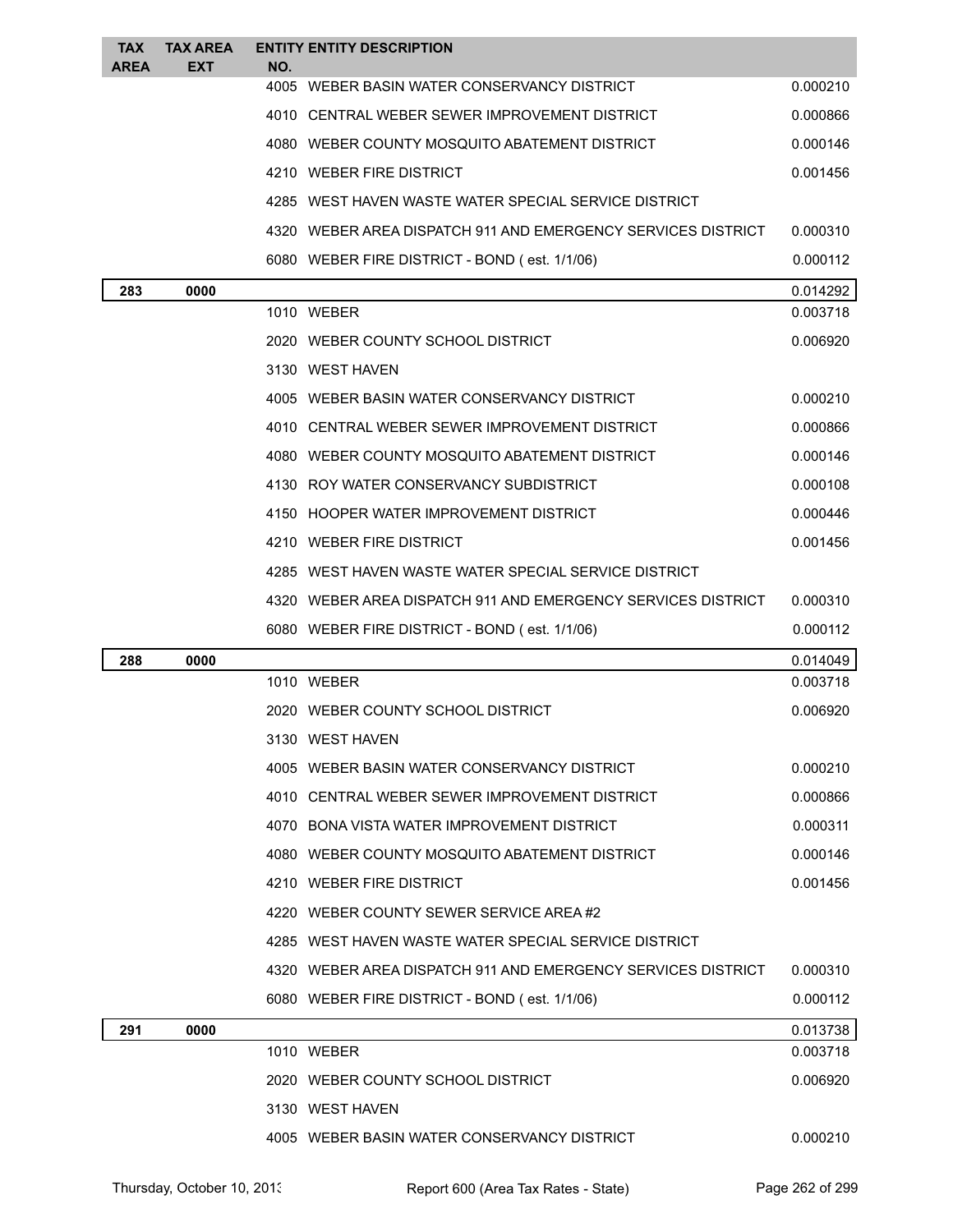| TAX<br><b>AREA</b> | <b>TAX AREA</b><br><b>EXT</b> | NO. | <b>ENTITY ENTITY DESCRIPTION</b>                               |          |
|--------------------|-------------------------------|-----|----------------------------------------------------------------|----------|
|                    |                               |     | 4010 CENTRAL WEBER SEWER IMPROVEMENT DISTRICT                  | 0.000866 |
|                    |                               |     | 4080 WEBER COUNTY MOSQUITO ABATEMENT DISTRICT                  | 0.000146 |
|                    |                               |     | 4100 TAYLOR-WEST WEBER WATER IMPROVEMENT DISTRICT              |          |
|                    |                               |     | 4210 WEBER FIRE DISTRICT                                       | 0.001456 |
|                    |                               |     | 4285 WEST HAVEN WASTE WATER SPECIAL SERVICE DISTRICT           |          |
|                    |                               |     | 4320 WEBER AREA DISPATCH 911 AND EMERGENCY SERVICES DISTRICT   | 0.000310 |
|                    |                               |     | 6080 WEBER FIRE DISTRICT - BOND (est. 1/1/06)                  | 0.000112 |
| 292                | 0000                          |     |                                                                | 0.013738 |
|                    |                               |     | 1010 WEBER                                                     | 0.003718 |
|                    |                               |     | 2020 WEBER COUNTY SCHOOL DISTRICT                              | 0.006920 |
|                    |                               |     | 3130 WEST HAVEN                                                |          |
|                    |                               |     | 4005 WEBER BASIN WATER CONSERVANCY DISTRICT                    | 0.000210 |
|                    |                               |     | 4010 CENTRAL WEBER SEWER IMPROVEMENT DISTRICT                  | 0.000866 |
|                    |                               |     | 4080 WEBER COUNTY MOSQUITO ABATEMENT DISTRICT                  | 0.000146 |
|                    |                               |     | 4100 TAYLOR-WEST WEBER WATER IMPROVEMENT DISTRICT              |          |
|                    |                               |     | 4210 WEBER FIRE DISTRICT                                       | 0.001456 |
|                    |                               |     | 4220 WEBER COUNTY SEWER SERVICE AREA#2                         |          |
|                    |                               |     | 4285 WEST HAVEN WASTE WATER SPECIAL SERVICE DISTRICT           |          |
|                    |                               |     | 4320 WEBER AREA DISPATCH 911 AND EMERGENCY SERVICES DISTRICT   | 0.000310 |
|                    |                               |     | 6080 WEBER FIRE DISTRICT - BOND (est. 1/1/06)                  | 0.000112 |
| 296                | 0000                          |     |                                                                | 0.012291 |
|                    |                               |     | 1010 WEBER                                                     | 0.003718 |
|                    |                               |     | 2020 WEBER COUNTY SCHOOL DISTRICT                              | 0.006920 |
|                    |                               |     | 3060 PLAIN CITY                                                | 0.000583 |
|                    |                               |     | 4005 WEBER BASIN WATER CONSERVANCY DISTRICT                    | 0.000210 |
|                    |                               |     | 4030 PLAIN CITY CEMETERY MAINTENANCE DISTRICT                  | 0.000093 |
|                    |                               |     | 4070 BONA VISTA WATER IMPROVEMENT DISTRICT                     | 0.000311 |
|                    |                               |     | 4080 WEBER COUNTY MOSQUITO ABATEMENT DISTRICT                  | 0.000146 |
|                    |                               |     | 4320   WEBER AREA DISPATCH 911 AND EMERGENCY SERVICES DISTRICT | 0.000310 |
| 297                | 0000                          |     |                                                                | 0.017717 |
|                    |                               |     | 1010 WEBER                                                     | 0.003718 |
|                    |                               |     | 2010 OGDEN CITY SCHOOL DISTRICT                                | 0.008754 |
|                    |                               |     | 3050 OGDEN CITY                                                | 0.003415 |
|                    |                               |     | 4005 WEBER BASIN WATER CONSERVANCY DISTRICT                    | 0.000210 |
|                    |                               |     | 4010 CENTRAL WEBER SEWER IMPROVEMENT DISTRICT                  | 0.000866 |
|                    |                               |     | 4080 WEBER COUNTY MOSQUITO ABATEMENT DISTRICT                  | 0.000146 |
|                    |                               |     | 4320 WEBER AREA DISPATCH 911 AND EMERGENCY SERVICES DISTRICT   | 0.000310 |
|                    |                               |     | 6030 OGDEN CITY - SPECIAL LEVY TO PURCHASE WBWCD WATER         | 0.000298 |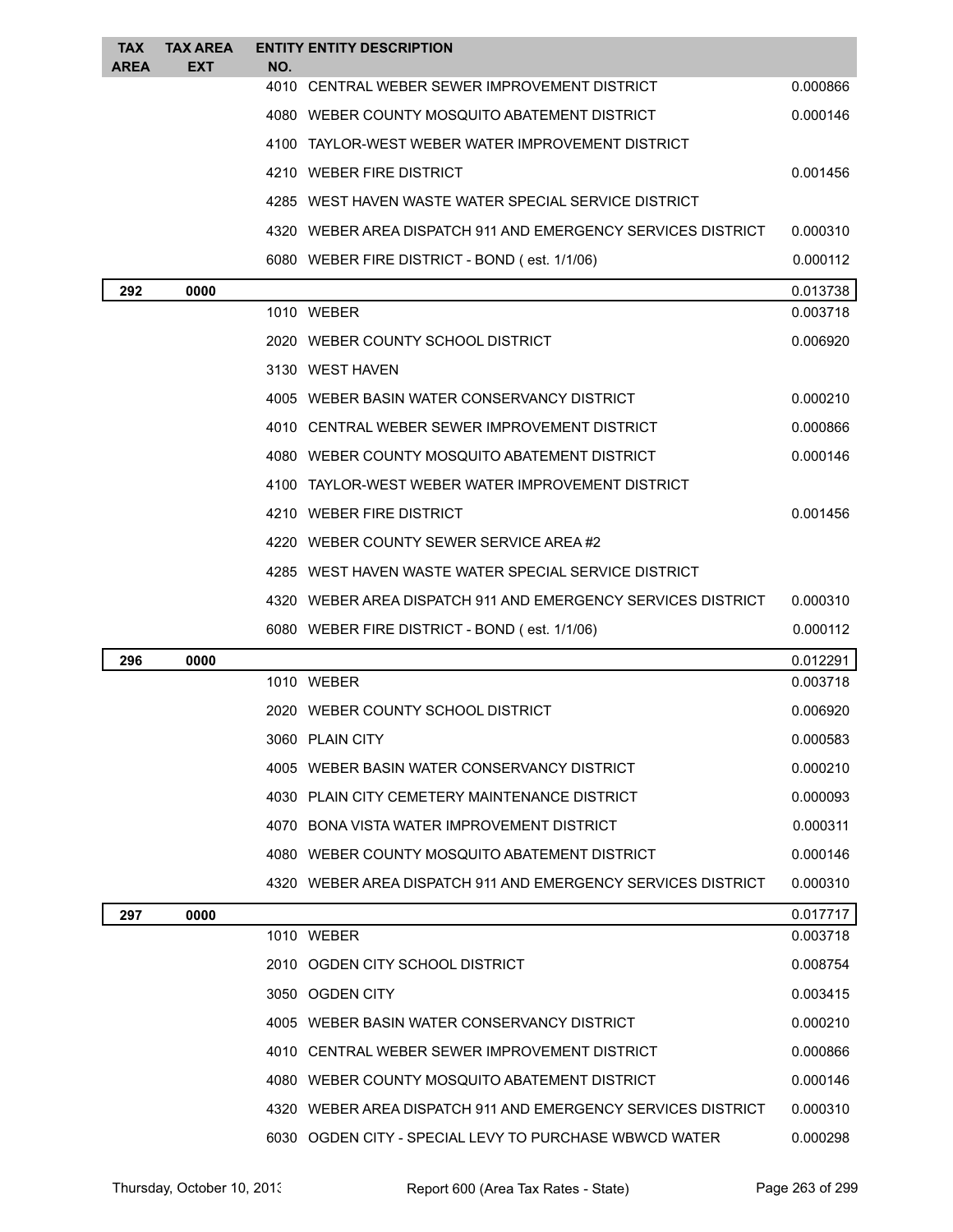| <b>TAX</b>  | <b>TAX AREA</b> | <b>ENTITY ENTITY DESCRIPTION</b>                             |          |
|-------------|-----------------|--------------------------------------------------------------|----------|
| <b>AREA</b> | <b>EXT</b>      | NO.                                                          |          |
| 298         | 0000            |                                                              | 0.015132 |
|             |                 | 1010 WEBER                                                   | 0.003718 |
|             |                 | 2020 WEBER COUNTY SCHOOL DISTRICT                            | 0.006920 |
|             |                 | 3100 SOUTH OGDEN                                             | 0.002962 |
|             |                 | 4005 WEBER BASIN WATER CONSERVANCY DISTRICT                  | 0.000210 |
|             |                 | 4010 CENTRAL WEBER SEWER IMPROVEMENT DISTRICT                | 0.000866 |
|             |                 | 4080 WEBER COUNTY MOSQUITO ABATEMENT DISTRICT                | 0.000146 |
|             |                 | 4320 WEBER AREA DISPATCH 911 AND EMERGENCY SERVICES DISTRICT | 0.000310 |
|             |                 | 6050 SOUTH OGDEN CITY - SPECIAL LEVY TO PURCHASE WBWCD WATER |          |
| 299         | 0000            |                                                              | 0.013206 |
|             |                 | 1010 WEBER                                                   | 0.003718 |
|             |                 | 2020 WEBER COUNTY SCHOOL DISTRICT                            | 0.006920 |
|             |                 | 3110 UINTAH                                                  | 0.001036 |
|             |                 | 4005 WEBER BASIN WATER CONSERVANCY DISTRICT                  | 0.000210 |
|             |                 | 4010 CENTRAL WEBER SEWER IMPROVEMENT DISTRICT                | 0.000866 |

4080 WEBER COUNTY MOSQUITO ABATEMENT DISTRICT 0.000146 WEBER AREA DISPATCH 911 AND EMERGENCY SERVICES DISTRICT 0.000310 UINTAH TOWN - SPECIAL LEVY TO PURCHASE WBWCD WATER

| 300 | 0000 |                                                                 | 0.013433 |
|-----|------|-----------------------------------------------------------------|----------|
|     |      | WFBFR<br>1010                                                   | 0.003718 |
|     |      | 2020 WEBER COUNTY SCHOOL DISTRICT                               | 0.006920 |
|     |      | 3080 RIVERDALE                                                  | 0.001263 |
|     |      | WEBER BASIN WATER CONSERVANCY DISTRICT<br>4005.                 | 0.000210 |
|     |      | 4010 CENTRAL WEBER SEWER IMPROVEMENT DISTRICT                   | 0.000866 |
|     |      | WEBER COUNTY MOSQUITO ABATEMENT DISTRICT<br>4080                | 0.000146 |
|     |      | WEBER AREA DISPATCH 911 AND EMERGENCY SERVICES DISTRICT<br>4320 | 0.000310 |
|     |      | 6040 RIVERDALE CITY - SPECIAL LEVY TO PURCHASE WBWCD WATER      |          |

| 301 | 0000 |                                                              | 0.013433 |
|-----|------|--------------------------------------------------------------|----------|
|     |      | 1010 WEBER                                                   | 0.003718 |
|     |      | 2020 WEBER COUNTY SCHOOL DISTRICT                            | 0.006920 |
|     |      | 3080 RIVERDALE                                               | 0.001263 |
|     |      | WEBER BASIN WATER CONSERVANCY DISTRICT<br>4005               | 0.000210 |
|     |      | 4010 CENTRAL WEBER SEWER IMPROVEMENT DISTRICT                | 0.000866 |
|     |      | 4080 WEBER COUNTY MOSQUITO ABATEMENT DISTRICT                | 0.000146 |
|     |      | 4320 WEBER AREA DISPATCH 911 AND EMERGENCY SERVICES DISTRICT | 0.000310 |
|     |      | 6040 RIVERDALE CITY - SPECIAL LEVY TO PURCHASE WBWCD WATER   |          |
| 302 | 0000 |                                                              | 0.013516 |
|     |      | WEBER<br>1010                                                | 0.003718 |

|                            | 2020 WEBER COUNTY SCHOOL DISTRICT   | 0.006920        |
|----------------------------|-------------------------------------|-----------------|
| Thursday, October 10, 2013 | Report 600 (Area Tax Rates - State) | Page 264 of 299 |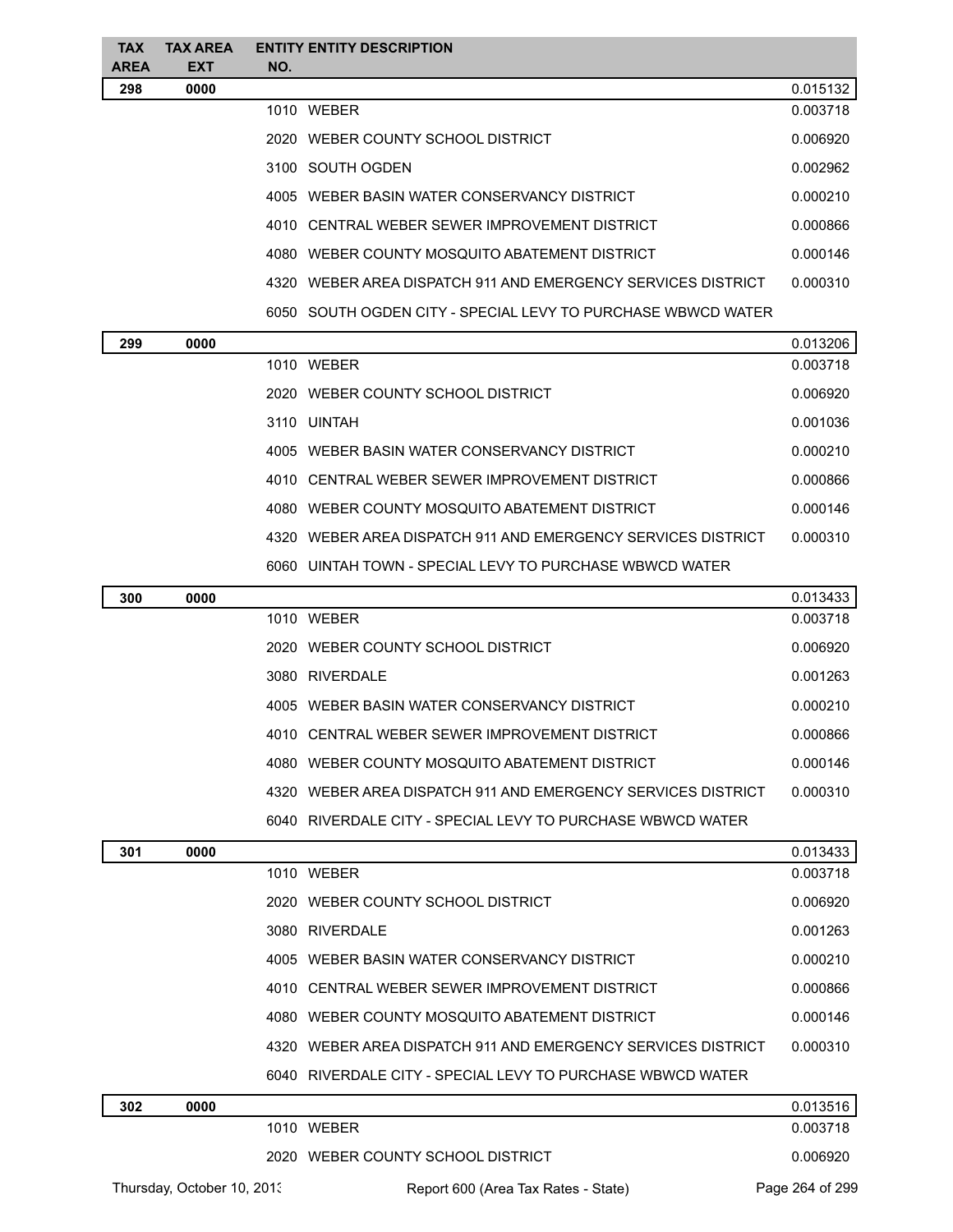| <b>TAX</b><br><b>AREA</b> | <b>TAX AREA</b><br>EXT | NO. | <b>ENTITY ENTITY DESCRIPTION</b>                               |          |
|---------------------------|------------------------|-----|----------------------------------------------------------------|----------|
|                           |                        |     | 4005 WEBER BASIN WATER CONSERVANCY DISTRICT                    | 0.000210 |
|                           |                        |     | 4050 WARREN-WEST WARREN CEMETERY MAINTENANCE DISTRICT          | 0.000121 |
|                           |                        |     | 4080 WEBER COUNTY MOSQUITO ABATEMENT DISTRICT                  | 0.000146 |
|                           |                        |     | 4210 WEBER FIRE DISTRICT                                       | 0.001456 |
|                           |                        |     | 4280 WEST WARREN PARK SERVICE AREA                             | 0.000342 |
|                           |                        |     | 4320   WEBER AREA DISPATCH 911 AND EMERGENCY SERVICES DISTRICT | 0.000310 |
|                           |                        |     | 6080 WEBER FIRE DISTRICT - BOND (est. 1/1/06)                  | 0.000112 |
|                           |                        |     | 6090 MUNICIPAL TYPE SERVICES                                   | 0.000181 |
| 303                       | 0000                   |     |                                                                | 0.013957 |
|                           |                        |     | 1010 WEBER                                                     | 0.003718 |
|                           |                        |     | 2020 WEBER COUNTY SCHOOL DISTRICT                              | 0.006920 |
|                           |                        |     | 4005 WEBER BASIN WATER CONSERVANCY DISTRICT                    | 0.000210 |
|                           |                        |     | 4050 WARREN-WEST WARREN CEMETERY MAINTENANCE DISTRICT          | 0.000121 |
|                           |                        |     | 4080   WEBER COUNTY MOSQUITO ABATEMENT DISTRICT                | 0.000146 |
|                           |                        |     | 4180   WEST WARREN - WARREN WATER IMPROVEMENT DISTRICT         | 0.000441 |
|                           |                        |     | 4210 WEBER FIRE DISTRICT                                       | 0.001456 |
|                           |                        |     | 4280 WEST WARREN PARK SERVICE AREA                             | 0.000342 |
|                           |                        |     | 4320 WEBER AREA DISPATCH 911 AND EMERGENCY SERVICES DISTRICT   | 0.000310 |
|                           |                        |     | 6080 WEBER FIRE DISTRICT - BOND (est. 1/1/06)                  | 0.000112 |
|                           |                        |     | 6090 MUNICIPAL TYPE SERVICES                                   | 0.000181 |
| 307                       | 0000                   |     |                                                                | 0.013673 |
|                           |                        |     | 1010 WEBER                                                     | 0.003718 |
|                           |                        |     | 2020 WEBER COUNTY SCHOOL DISTRICT                              | 0.006920 |
|                           |                        |     | 3010 FARR WEST CITY                                            | 0.000708 |
|                           |                        |     |                                                                |          |
|                           |                        |     | 4005 WEBER BASIN WATER CONSERVANCY DISTRICT                    | 0.000210 |
|                           |                        |     | 4030 PLAIN CITY CEMETERY MAINTENANCE DISTRICT                  | 0.000093 |
|                           |                        |     | 4080 WEBER COUNTY MOSQUITO ABATEMENT DISTRICT                  | 0.000146 |
|                           |                        |     | 4210 WEBER FIRE DISTRICT                                       | 0.001456 |
|                           |                        |     | 4320 WEBER AREA DISPATCH 911 AND EMERGENCY SERVICES DISTRICT   | 0.000310 |
|                           |                        |     | 6080 WEBER FIRE DISTRICT - BOND (est. 1/1/06)                  | 0.000112 |
| 308                       | 0000                   |     |                                                                | 0.013984 |
|                           |                        |     | 1010 WEBER                                                     | 0.003718 |
|                           |                        |     | 2020 WEBER COUNTY SCHOOL DISTRICT                              | 0.006920 |
|                           |                        |     | 3010 FARR WEST CITY                                            | 0.000708 |
|                           |                        |     | 4005 WEBER BASIN WATER CONSERVANCY DISTRICT                    | 0.000210 |
|                           |                        |     | 4030 PLAIN CITY CEMETERY MAINTENANCE DISTRICT                  | 0.000093 |
|                           |                        |     | 4070   BONA VISTA WATER IMPROVEMENT DISTRICT                   | 0.000311 |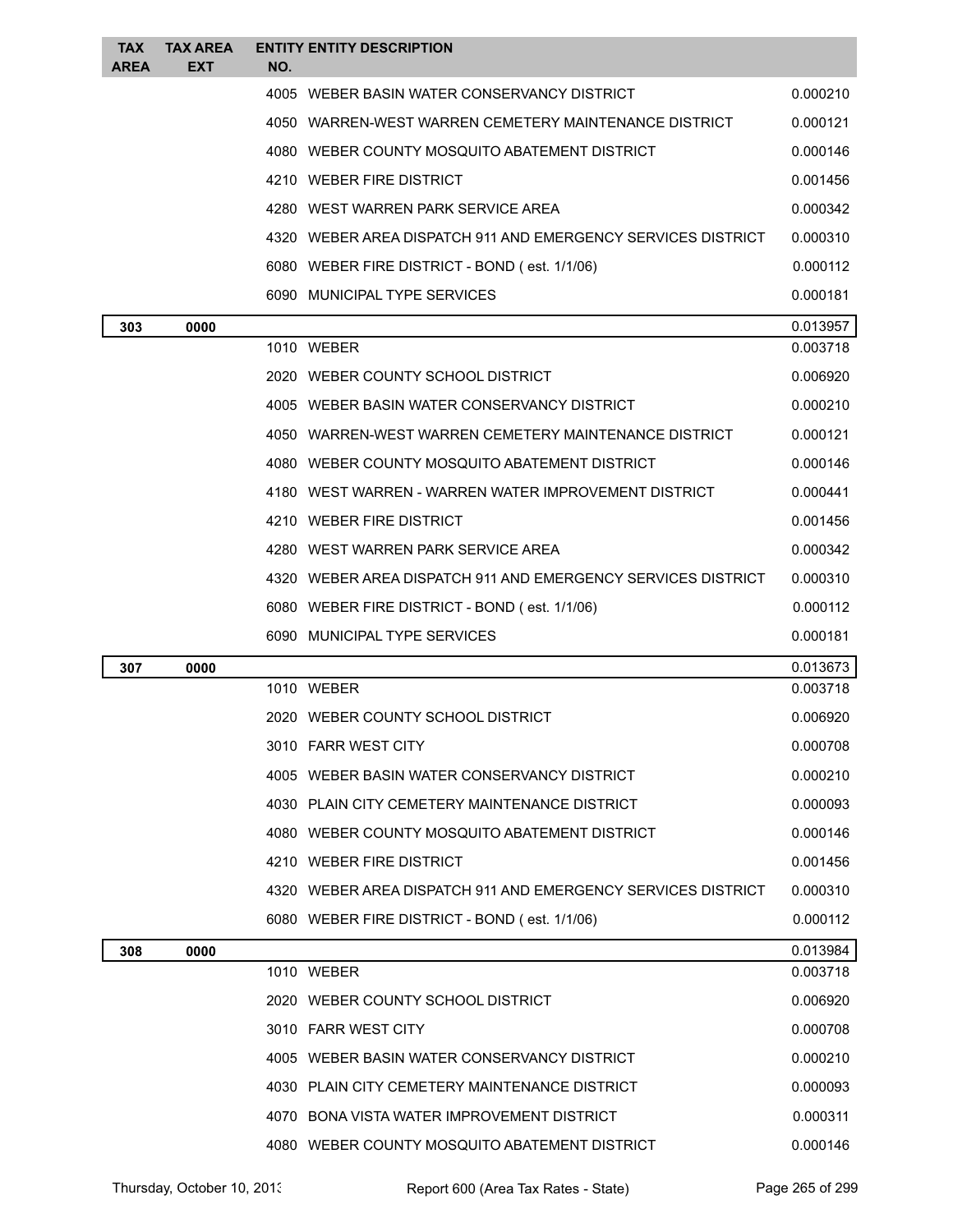| <b>AREA</b><br>EXT<br>NO.<br>4210 WEBER FIRE DISTRICT<br>0.001456<br>4320 WEBER AREA DISPATCH 911 AND EMERGENCY SERVICES DISTRICT<br>0.000310<br>6080 WEBER FIRE DISTRICT - BOND (est. 1/1/06)<br>0.000112<br>0.014632<br>310<br>0000<br>1010 WEBER<br>0.003718<br>2020 WEBER COUNTY SCHOOL DISTRICT<br>0.006920<br>0.000210<br>4005 WEBER BASIN WATER CONSERVANCY DISTRICT<br>0.001025<br>4015 NORTH DAVIS SEWER DISTRICT<br>4080 WEBER COUNTY MOSQUITO ABATEMENT DISTRICT<br>0.000146<br>0.000108<br>4130 ROY WATER CONSERVANCY SUBDISTRICT<br>0.000446<br>4150 HOOPER WATER IMPROVEMENT DISTRICT<br>4210 WEBER FIRE DISTRICT<br>0.001456<br>4220 WEBER COUNTY SEWER SERVICE AREA#2<br>4320 WEBER AREA DISPATCH 911 AND EMERGENCY SERVICES DISTRICT<br>0.000310<br>6080 WEBER FIRE DISTRICT - BOND (est. 1/1/06)<br>0.000112<br>6090 MUNICIPAL TYPE SERVICES<br>0.000181<br>0.017688<br>0000<br>311<br>1010 WEBER<br>0.003718<br>2010 OGDEN CITY SCHOOL DISTRICT<br>0.008754<br>3050 OGDEN CITY<br>0.003415<br>4005 WEBER BASIN WATER CONSERVANCY DISTRICT<br>0.000210<br>4080 WEBER COUNTY MOSQUITO ABATEMENT DISTRICT<br>0.000146<br>4140 UINTAH HIGHLANDS WATER AND SEWER IMPROVEMENT DISTRICT<br>0.000837<br>WEBER AREA DISPATCH 911 AND EMERGENCY SERVICES DISTRICT<br>0.000310<br>6030 OGDEN CITY - SPECIAL LEVY TO PURCHASE WBWCD WATER<br>0.000298 |
|--------------------------------------------------------------------------------------------------------------------------------------------------------------------------------------------------------------------------------------------------------------------------------------------------------------------------------------------------------------------------------------------------------------------------------------------------------------------------------------------------------------------------------------------------------------------------------------------------------------------------------------------------------------------------------------------------------------------------------------------------------------------------------------------------------------------------------------------------------------------------------------------------------------------------------------------------------------------------------------------------------------------------------------------------------------------------------------------------------------------------------------------------------------------------------------------------------------------------------------------------------------------------------------------------------------------------------------------------------------|
|                                                                                                                                                                                                                                                                                                                                                                                                                                                                                                                                                                                                                                                                                                                                                                                                                                                                                                                                                                                                                                                                                                                                                                                                                                                                                                                                                              |
|                                                                                                                                                                                                                                                                                                                                                                                                                                                                                                                                                                                                                                                                                                                                                                                                                                                                                                                                                                                                                                                                                                                                                                                                                                                                                                                                                              |
|                                                                                                                                                                                                                                                                                                                                                                                                                                                                                                                                                                                                                                                                                                                                                                                                                                                                                                                                                                                                                                                                                                                                                                                                                                                                                                                                                              |
|                                                                                                                                                                                                                                                                                                                                                                                                                                                                                                                                                                                                                                                                                                                                                                                                                                                                                                                                                                                                                                                                                                                                                                                                                                                                                                                                                              |
|                                                                                                                                                                                                                                                                                                                                                                                                                                                                                                                                                                                                                                                                                                                                                                                                                                                                                                                                                                                                                                                                                                                                                                                                                                                                                                                                                              |
|                                                                                                                                                                                                                                                                                                                                                                                                                                                                                                                                                                                                                                                                                                                                                                                                                                                                                                                                                                                                                                                                                                                                                                                                                                                                                                                                                              |
|                                                                                                                                                                                                                                                                                                                                                                                                                                                                                                                                                                                                                                                                                                                                                                                                                                                                                                                                                                                                                                                                                                                                                                                                                                                                                                                                                              |
|                                                                                                                                                                                                                                                                                                                                                                                                                                                                                                                                                                                                                                                                                                                                                                                                                                                                                                                                                                                                                                                                                                                                                                                                                                                                                                                                                              |
|                                                                                                                                                                                                                                                                                                                                                                                                                                                                                                                                                                                                                                                                                                                                                                                                                                                                                                                                                                                                                                                                                                                                                                                                                                                                                                                                                              |
|                                                                                                                                                                                                                                                                                                                                                                                                                                                                                                                                                                                                                                                                                                                                                                                                                                                                                                                                                                                                                                                                                                                                                                                                                                                                                                                                                              |
|                                                                                                                                                                                                                                                                                                                                                                                                                                                                                                                                                                                                                                                                                                                                                                                                                                                                                                                                                                                                                                                                                                                                                                                                                                                                                                                                                              |
|                                                                                                                                                                                                                                                                                                                                                                                                                                                                                                                                                                                                                                                                                                                                                                                                                                                                                                                                                                                                                                                                                                                                                                                                                                                                                                                                                              |
|                                                                                                                                                                                                                                                                                                                                                                                                                                                                                                                                                                                                                                                                                                                                                                                                                                                                                                                                                                                                                                                                                                                                                                                                                                                                                                                                                              |
|                                                                                                                                                                                                                                                                                                                                                                                                                                                                                                                                                                                                                                                                                                                                                                                                                                                                                                                                                                                                                                                                                                                                                                                                                                                                                                                                                              |
|                                                                                                                                                                                                                                                                                                                                                                                                                                                                                                                                                                                                                                                                                                                                                                                                                                                                                                                                                                                                                                                                                                                                                                                                                                                                                                                                                              |
|                                                                                                                                                                                                                                                                                                                                                                                                                                                                                                                                                                                                                                                                                                                                                                                                                                                                                                                                                                                                                                                                                                                                                                                                                                                                                                                                                              |
|                                                                                                                                                                                                                                                                                                                                                                                                                                                                                                                                                                                                                                                                                                                                                                                                                                                                                                                                                                                                                                                                                                                                                                                                                                                                                                                                                              |
|                                                                                                                                                                                                                                                                                                                                                                                                                                                                                                                                                                                                                                                                                                                                                                                                                                                                                                                                                                                                                                                                                                                                                                                                                                                                                                                                                              |
|                                                                                                                                                                                                                                                                                                                                                                                                                                                                                                                                                                                                                                                                                                                                                                                                                                                                                                                                                                                                                                                                                                                                                                                                                                                                                                                                                              |
|                                                                                                                                                                                                                                                                                                                                                                                                                                                                                                                                                                                                                                                                                                                                                                                                                                                                                                                                                                                                                                                                                                                                                                                                                                                                                                                                                              |
|                                                                                                                                                                                                                                                                                                                                                                                                                                                                                                                                                                                                                                                                                                                                                                                                                                                                                                                                                                                                                                                                                                                                                                                                                                                                                                                                                              |
|                                                                                                                                                                                                                                                                                                                                                                                                                                                                                                                                                                                                                                                                                                                                                                                                                                                                                                                                                                                                                                                                                                                                                                                                                                                                                                                                                              |
|                                                                                                                                                                                                                                                                                                                                                                                                                                                                                                                                                                                                                                                                                                                                                                                                                                                                                                                                                                                                                                                                                                                                                                                                                                                                                                                                                              |
|                                                                                                                                                                                                                                                                                                                                                                                                                                                                                                                                                                                                                                                                                                                                                                                                                                                                                                                                                                                                                                                                                                                                                                                                                                                                                                                                                              |
|                                                                                                                                                                                                                                                                                                                                                                                                                                                                                                                                                                                                                                                                                                                                                                                                                                                                                                                                                                                                                                                                                                                                                                                                                                                                                                                                                              |
| 0.013433<br>312<br>0000                                                                                                                                                                                                                                                                                                                                                                                                                                                                                                                                                                                                                                                                                                                                                                                                                                                                                                                                                                                                                                                                                                                                                                                                                                                                                                                                      |
| 1010 WEBER<br>0.003718                                                                                                                                                                                                                                                                                                                                                                                                                                                                                                                                                                                                                                                                                                                                                                                                                                                                                                                                                                                                                                                                                                                                                                                                                                                                                                                                       |
| 2020 WEBER COUNTY SCHOOL DISTRICT<br>0.006920                                                                                                                                                                                                                                                                                                                                                                                                                                                                                                                                                                                                                                                                                                                                                                                                                                                                                                                                                                                                                                                                                                                                                                                                                                                                                                                |
| 3080 RIVERDALE<br>0.001263                                                                                                                                                                                                                                                                                                                                                                                                                                                                                                                                                                                                                                                                                                                                                                                                                                                                                                                                                                                                                                                                                                                                                                                                                                                                                                                                   |
| 4005 WEBER BASIN WATER CONSERVANCY DISTRICT<br>0.000210                                                                                                                                                                                                                                                                                                                                                                                                                                                                                                                                                                                                                                                                                                                                                                                                                                                                                                                                                                                                                                                                                                                                                                                                                                                                                                      |
| 4010 CENTRAL WEBER SEWER IMPROVEMENT DISTRICT<br>0.000866                                                                                                                                                                                                                                                                                                                                                                                                                                                                                                                                                                                                                                                                                                                                                                                                                                                                                                                                                                                                                                                                                                                                                                                                                                                                                                    |
| 4080 WEBER COUNTY MOSQUITO ABATEMENT DISTRICT<br>0.000146                                                                                                                                                                                                                                                                                                                                                                                                                                                                                                                                                                                                                                                                                                                                                                                                                                                                                                                                                                                                                                                                                                                                                                                                                                                                                                    |
| 4320 WEBER AREA DISPATCH 911 AND EMERGENCY SERVICES DISTRICT<br>0.000310                                                                                                                                                                                                                                                                                                                                                                                                                                                                                                                                                                                                                                                                                                                                                                                                                                                                                                                                                                                                                                                                                                                                                                                                                                                                                     |
| 6040 RIVERDALE CITY - SPECIAL LEVY TO PURCHASE WBWCD WATER                                                                                                                                                                                                                                                                                                                                                                                                                                                                                                                                                                                                                                                                                                                                                                                                                                                                                                                                                                                                                                                                                                                                                                                                                                                                                                   |
| 0.015313<br>313<br>0000<br>1010 WEBER<br>0.003718                                                                                                                                                                                                                                                                                                                                                                                                                                                                                                                                                                                                                                                                                                                                                                                                                                                                                                                                                                                                                                                                                                                                                                                                                                                                                                            |
| 2020 WEBER COUNTY SCHOOL DISTRICT<br>0.006920                                                                                                                                                                                                                                                                                                                                                                                                                                                                                                                                                                                                                                                                                                                                                                                                                                                                                                                                                                                                                                                                                                                                                                                                                                                                                                                |
| 0.002430<br>3090 ROY CITY                                                                                                                                                                                                                                                                                                                                                                                                                                                                                                                                                                                                                                                                                                                                                                                                                                                                                                                                                                                                                                                                                                                                                                                                                                                                                                                                    |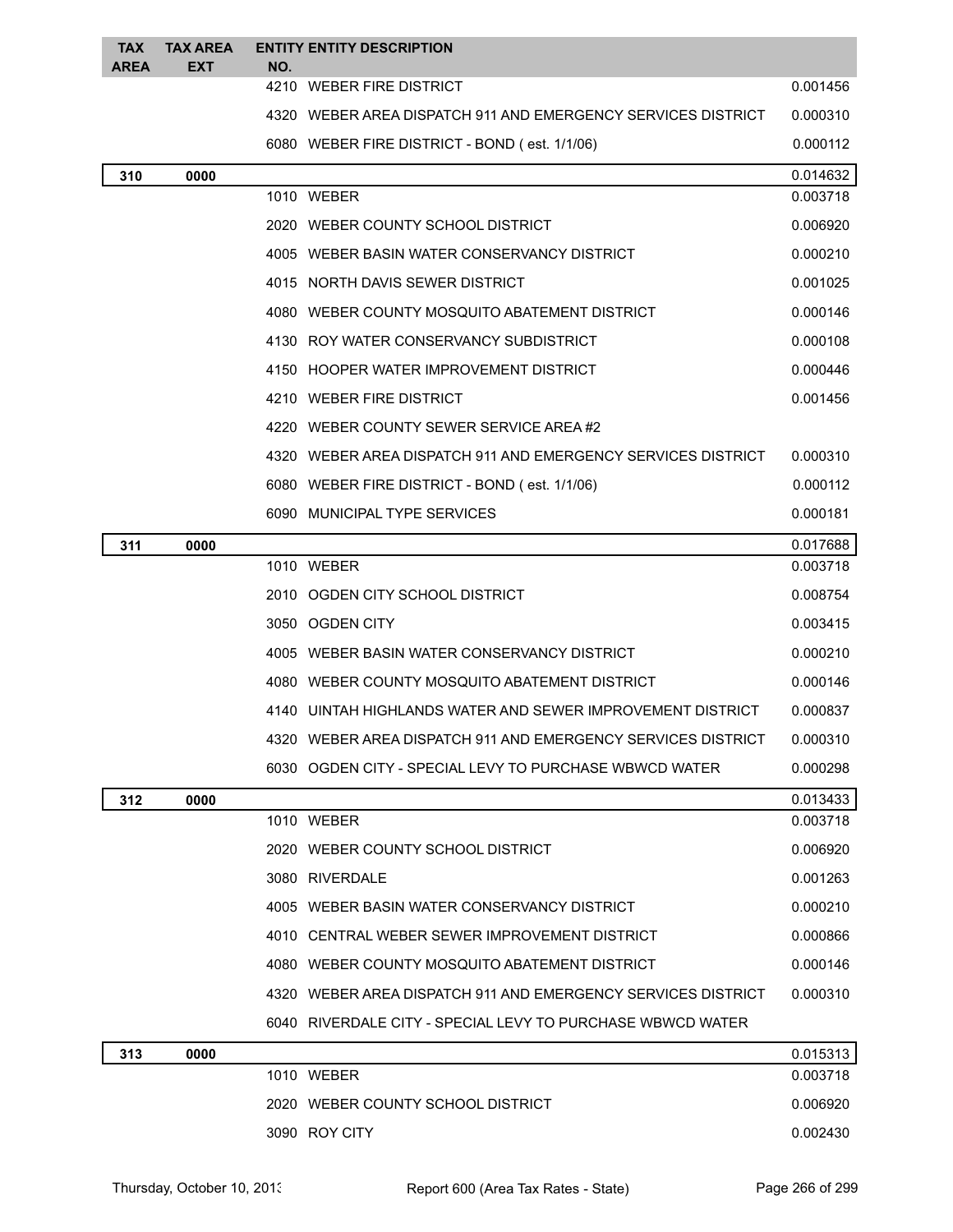| TAX<br><b>AREA</b> | <b>TAX AREA</b><br><b>EXT</b> | NO. | <b>ENTITY ENTITY DESCRIPTION</b>                             |          |
|--------------------|-------------------------------|-----|--------------------------------------------------------------|----------|
|                    |                               |     | 4005 WEBER BASIN WATER CONSERVANCY DISTRICT                  | 0.000210 |
|                    |                               |     | 4015 NORTH DAVIS SEWER DISTRICT                              | 0.001025 |
|                    |                               |     | 4080 WEBER COUNTY MOSQUITO ABATEMENT DISTRICT                | 0.000146 |
|                    |                               |     | 4130 ROY WATER CONSERVANCY SUBDISTRICT                       | 0.000108 |
|                    |                               |     | 4150 HOOPER WATER IMPROVEMENT DISTRICT                       | 0.000446 |
|                    |                               |     | 4320 WEBER AREA DISPATCH 911 AND EMERGENCY SERVICES DISTRICT | 0.000310 |
| 314                | 0000                          |     |                                                              | 0.015313 |
|                    |                               |     | 1010 WEBER                                                   | 0.003718 |
|                    |                               |     | 2020 WEBER COUNTY SCHOOL DISTRICT                            | 0.006920 |
|                    |                               |     | 3090 ROY CITY                                                | 0.002430 |
|                    |                               |     | 4005 WEBER BASIN WATER CONSERVANCY DISTRICT                  | 0.000210 |
|                    |                               |     | 4015 NORTH DAVIS SEWER DISTRICT                              | 0.001025 |
|                    |                               |     | 4080 WEBER COUNTY MOSQUITO ABATEMENT DISTRICT                | 0.000146 |
|                    |                               |     | 4130 ROY WATER CONSERVANCY SUBDISTRICT                       | 0.000108 |
|                    |                               |     | 4150 HOOPER WATER IMPROVEMENT DISTRICT                       | 0.000446 |
|                    |                               |     | 4220 WEBER COUNTY SEWER SERVICE AREA#2                       |          |
|                    |                               |     | 4320 WEBER AREA DISPATCH 911 AND EMERGENCY SERVICES DISTRICT | 0.000310 |
| 315                | 0000                          |     |                                                              | 0.013281 |
|                    |                               |     | 1010 WEBER                                                   | 0.003718 |
|                    |                               |     | 2020 WEBER COUNTY SCHOOL DISTRICT                            | 0.006920 |
|                    |                               |     | 4005 WEBER BASIN WATER CONSERVANCY DISTRICT                  | 0.000210 |
|                    |                               |     | 4080 WEBER COUNTY MOSQUITO ABATEMENT DISTRICT                | 0.000146 |
|                    |                               |     | 4120 LIBERTY CEMETERY MAINTENANCE DISTRICT                   | 0.000051 |
|                    |                               |     | 4210 WEBER FIRE DISTRICT                                     | 0.001456 |
|                    |                               |     | 4240 WEBER COUNTY SERVICE AREA #5                            | 0.000177 |
|                    |                               |     | 4320 WEBER AREA DISPATCH 911 AND EMERGENCY SERVICES DISTRICT | 0.000310 |
|                    |                               |     | 6080 WEBER FIRE DISTRICT - BOND (est. 1/1/06)                | 0.000112 |
|                    |                               |     | 6090 MUNICIPAL TYPE SERVICES                                 | 0.000181 |
| 316                | 0000                          |     |                                                              | 0.013053 |
|                    |                               |     | 1010 WEBER                                                   | 0.003718 |
|                    |                               |     | 2020 WEBER COUNTY SCHOOL DISTRICT                            | 0.006920 |
|                    |                               |     | 4005 WEBER BASIN WATER CONSERVANCY DISTRICT                  | 0.000210 |
|                    |                               |     | 4080 WEBER COUNTY MOSQUITO ABATEMENT DISTRICT                | 0.000146 |
|                    |                               |     | 4210 WEBER FIRE DISTRICT                                     | 0.001456 |
|                    |                               |     | 4270 GREEN HILL COUNTRY ESTATES WATER/SEWER IMPROVEMENT DIST |          |
|                    |                               |     | 4320 WEBER AREA DISPATCH 911 AND EMERGENCY SERVICES DISTRICT | 0.000310 |
|                    |                               |     | 6080 WEBER FIRE DISTRICT - BOND (est. 1/1/06)                | 0.000112 |
|                    |                               |     | 6090 MUNICIPAL TYPE SERVICES                                 | 0.000181 |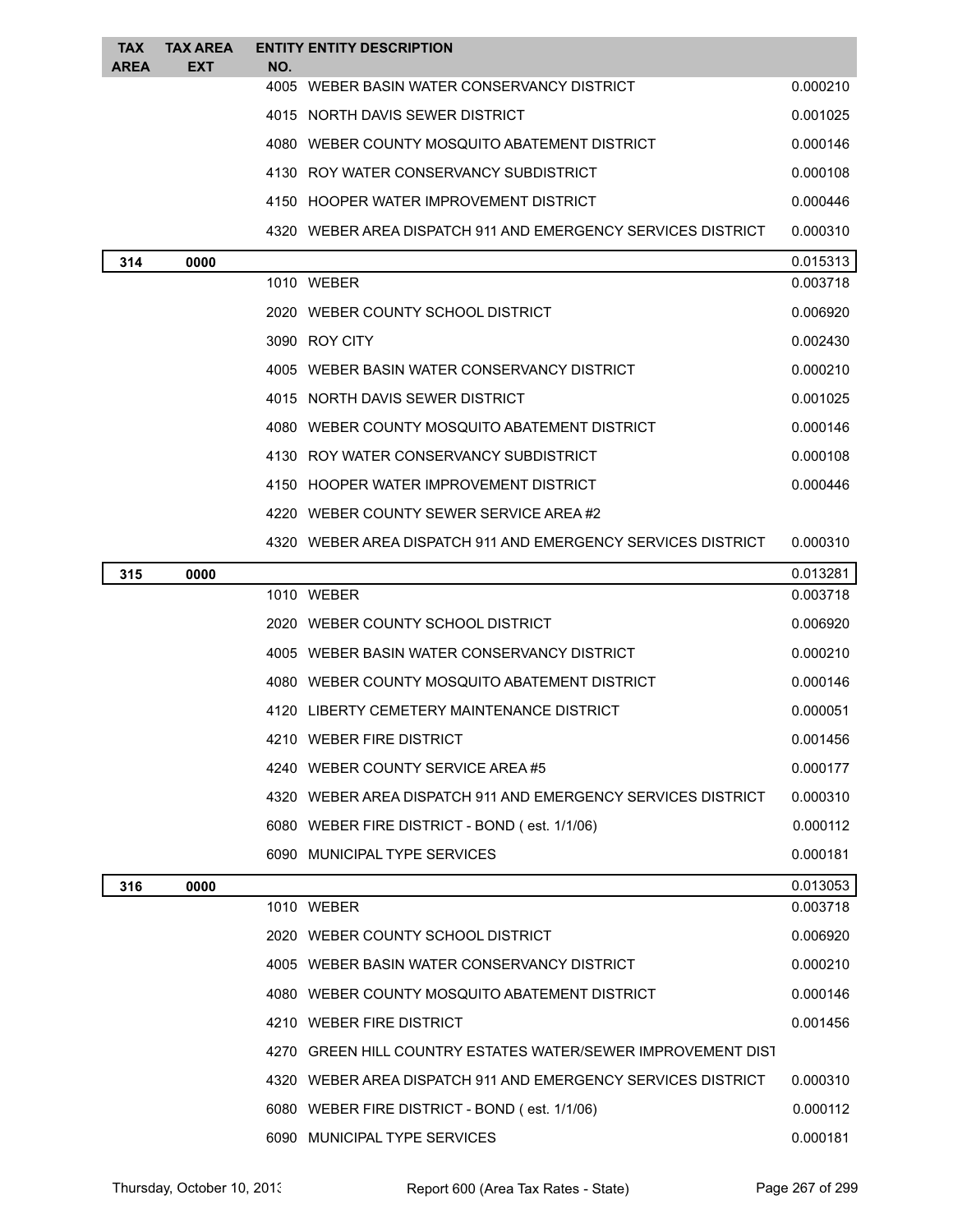| <b>TAX</b><br><b>AREA</b> | <b>TAX AREA</b><br><b>EXT</b> | NO. | <b>ENTITY ENTITY DESCRIPTION</b>                             |          |
|---------------------------|-------------------------------|-----|--------------------------------------------------------------|----------|
| 320                       | 0000                          |     |                                                              | 0.014759 |
|                           |                               |     | 1010 WEBER                                                   | 0.003718 |
|                           |                               |     | 2020 WEBER COUNTY SCHOOL DISTRICT                            | 0.006920 |
|                           |                               |     | 3090 ROY CITY                                                | 0.002430 |
|                           |                               |     | 4005 WEBER BASIN WATER CONSERVANCY DISTRICT                  | 0.000210 |
|                           |                               |     | 4015 NORTH DAVIS SEWER DISTRICT                              | 0.001025 |
|                           |                               |     | 4080 WEBER COUNTY MOSQUITO ABATEMENT DISTRICT                | 0.000146 |
|                           |                               |     | 4220 WEBER COUNTY SEWER SERVICE AREA#2                       |          |
|                           |                               |     | 4320 WEBER AREA DISPATCH 911 AND EMERGENCY SERVICES DISTRICT | 0.000310 |
| 323                       | 0000                          |     |                                                              | 0.013738 |
|                           |                               |     | 1010 WEBER                                                   | 0.003718 |
|                           |                               |     | 2020 WEBER COUNTY SCHOOL DISTRICT                            | 0.006920 |
|                           |                               |     | 3130 WEST HAVEN                                              |          |
|                           |                               |     | 4005 WEBER BASIN WATER CONSERVANCY DISTRICT                  | 0.000210 |
|                           |                               |     | 4010 CENTRAL WEBER SEWER IMPROVEMENT DISTRICT                | 0.000866 |
|                           |                               |     | 4080 WEBER COUNTY MOSQUITO ABATEMENT DISTRICT                | 0.000146 |
|                           |                               |     | 4210 WEBER FIRE DISTRICT                                     | 0.001456 |
|                           |                               |     | 4220 WEBER COUNTY SEWER SERVICE AREA#2                       |          |
|                           |                               |     | 4285 WEST HAVEN WASTE WATER SPECIAL SERVICE DISTRICT         |          |
|                           |                               |     | 4320 WEBER AREA DISPATCH 911 AND EMERGENCY SERVICES DISTRICT | 0.000310 |
|                           |                               |     | 6080 WEBER FIRE DISTRICT - BOND (est. 1/1/06)                | 0.000112 |
| 324                       | 0000                          |     |                                                              | 0.014184 |
|                           |                               |     | 1010 WEBER                                                   | 0.003718 |
|                           |                               |     | 2020 WEBER COUNTY SCHOOL DISTRICT                            | 0.006920 |
|                           |                               |     | 3130 WEST HAVEN                                              |          |
|                           |                               |     | 4005 WEBER BASIN WATER CONSERVANCY DISTRICT                  | 0.000210 |
|                           |                               |     | 4010 CENTRAL WEBER SEWER IMPROVEMENT DISTRICT                | 0.000866 |
|                           |                               |     | 4080 WEBER COUNTY MOSQUITO ABATEMENT DISTRICT                | 0.000146 |
|                           |                               |     | 4150 HOOPER WATER IMPROVEMENT DISTRICT                       | 0.000446 |
|                           |                               |     | 4210 WEBER FIRE DISTRICT                                     | 0.001456 |
|                           |                               |     | 4220 WEBER COUNTY SEWER SERVICE AREA#2                       |          |
|                           |                               |     | 4285 WEST HAVEN WASTE WATER SPECIAL SERVICE DISTRICT         |          |
|                           |                               |     | 4320 WEBER AREA DISPATCH 911 AND EMERGENCY SERVICES DISTRICT | 0.000310 |
|                           |                               |     | 6080 WEBER FIRE DISTRICT - BOND (est. 1/1/06)                | 0.000112 |
| 329                       | 0000                          |     |                                                              | 0.014317 |
|                           |                               |     | 1010 WEBER                                                   | 0.003718 |
|                           |                               |     | 2020 WEBER COUNTY SCHOOL DISTRICT                            | 0.006920 |
|                           |                               |     | 4005 WEBER BASIN WATER CONSERVANCY DISTRICT                  | 0.000210 |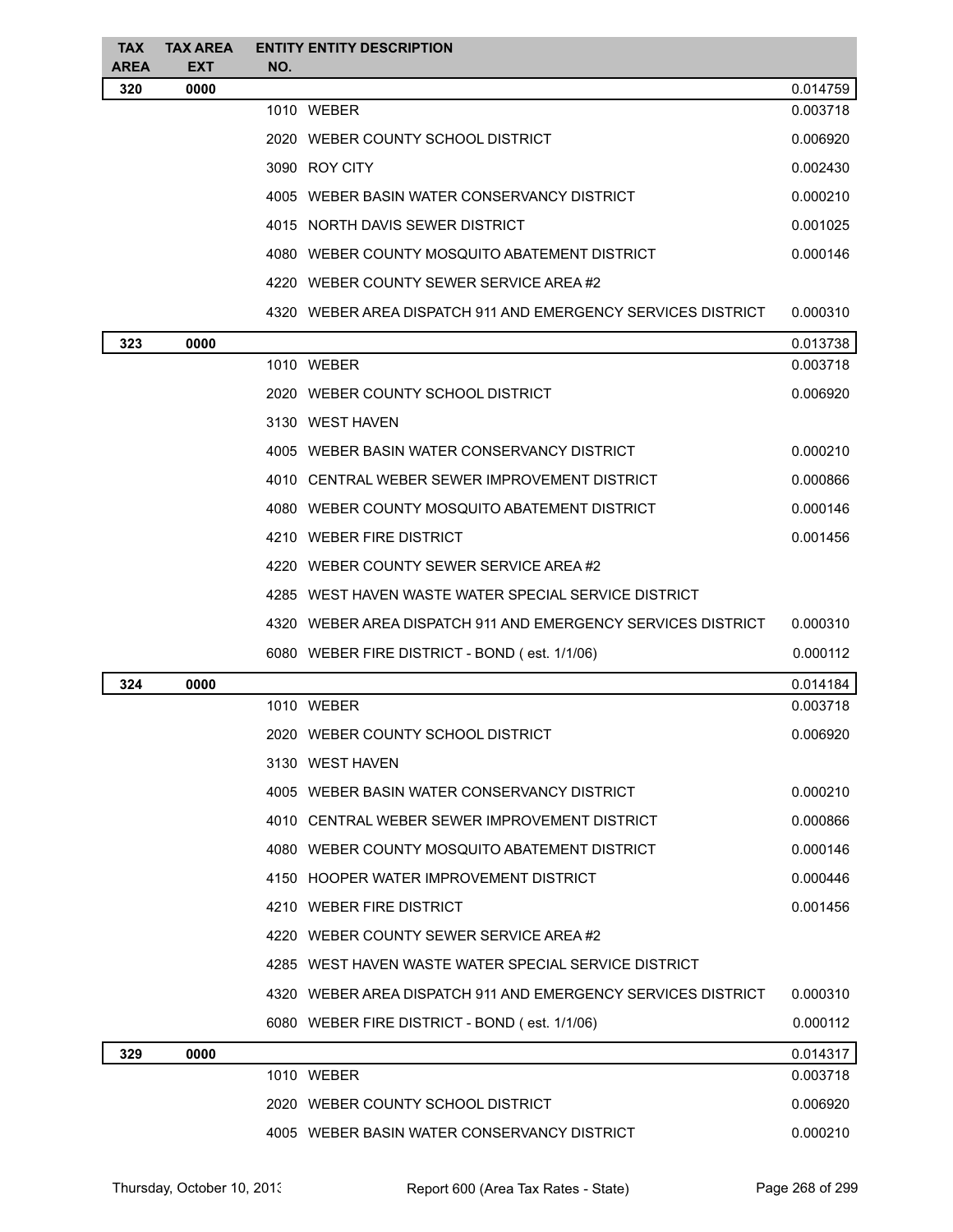| <b>TAX</b><br><b>AREA</b> | <b>TAX AREA</b><br><b>EXT</b> | NO.  | <b>ENTITY ENTITY DESCRIPTION</b>                             |          |
|---------------------------|-------------------------------|------|--------------------------------------------------------------|----------|
|                           |                               | 4010 | CENTRAL WEBER SEWER IMPROVEMENT DISTRICT                     | 0.000866 |
|                           |                               |      | 4020 BEN LOMOND CEMETERY MAINTENANCE DISTRICT                | 0.000087 |
|                           |                               |      | 4070 BONA VISTA WATER IMPROVEMENT DISTRICT                   | 0.000311 |
|                           |                               |      | 4080 WEBER COUNTY MOSQUITO ABATEMENT DISTRICT                | 0.000146 |
|                           |                               |      | 4210 WEBER FIRE DISTRICT                                     | 0.001456 |
|                           |                               |      | 4320 WEBER AREA DISPATCH 911 AND EMERGENCY SERVICES DISTRICT | 0.000310 |
|                           |                               |      | 6080 WEBER FIRE DISTRICT - BOND (est. 1/1/06)                | 0.000112 |
|                           |                               |      | 6090 MUNICIPAL TYPE SERVICES                                 | 0.000181 |
| 330                       | 0000                          |      |                                                              | 0.014230 |
|                           |                               |      | 1010 WEBER                                                   | 0.003718 |
|                           |                               |      | 2020 WEBER COUNTY SCHOOL DISTRICT                            | 0.006920 |
|                           |                               |      | 4005 WEBER BASIN WATER CONSERVANCY DISTRICT                  | 0.000210 |
|                           |                               |      | 4010 CENTRAL WEBER SEWER IMPROVEMENT DISTRICT                | 0.000866 |
|                           |                               |      | 4070 BONA VISTA WATER IMPROVEMENT DISTRICT                   | 0.000311 |
|                           |                               |      | 4080 WEBER COUNTY MOSQUITO ABATEMENT DISTRICT                | 0.000146 |
|                           |                               |      | 4210 WEBER FIRE DISTRICT                                     | 0.001456 |
|                           |                               |      | 4320 WEBER AREA DISPATCH 911 AND EMERGENCY SERVICES DISTRICT | 0.000310 |
|                           |                               |      | 6080 WEBER FIRE DISTRICT - BOND (est. 1/1/06)                | 0.000112 |
|                           |                               |      | 6090 MUNICIPAL TYPE SERVICES                                 | 0.000181 |
| 344                       | 0000                          |      |                                                              | 0.013636 |
|                           |                               |      | 1010 WEBER                                                   | 0.003718 |
|                           |                               |      | 2020 WEBER COUNTY SCHOOL DISTRICT                            | 0.006920 |
|                           |                               |      | 3025 HOOPER                                                  | 0.000656 |
|                           |                               | 4005 | WEBER BASIN WATER CONSERVANCY DISTRICT                       | 0.000210 |
|                           |                               |      | 4060 HOOPER CEMETERY MAINTENANCE DISTRICT                    |          |
|                           |                               |      | 4080 WEBER COUNTY MOSQUITO ABATEMENT DISTRICT                | 0.000146 |
|                           |                               |      | 4130 ROY WATER CONSERVANCY SUBDISTRICT                       | 0.000108 |
|                           |                               |      | 4210 WEBER FIRE DISTRICT                                     | 0.001456 |
|                           |                               |      | 4320 WEBER AREA DISPATCH 911 AND EMERGENCY SERVICES DISTRICT | 0.000310 |
|                           |                               |      | 6080 WEBER FIRE DISTRICT - BOND (est. 1/1/06)                | 0.000112 |
| 345                       | 0000                          |      |                                                              | 0.014082 |
|                           |                               |      | 1010 WEBER                                                   | 0.003718 |
|                           |                               |      | 2020 WEBER COUNTY SCHOOL DISTRICT                            | 0.006920 |
|                           |                               |      | 3025 HOOPER                                                  | 0.000656 |
|                           |                               |      | 4005 WEBER BASIN WATER CONSERVANCY DISTRICT                  | 0.000210 |
|                           |                               |      | 4060 HOOPER CEMETERY MAINTENANCE DISTRICT                    |          |
|                           |                               |      | 4080 WEBER COUNTY MOSQUITO ABATEMENT DISTRICT                | 0.000146 |
|                           |                               |      |                                                              |          |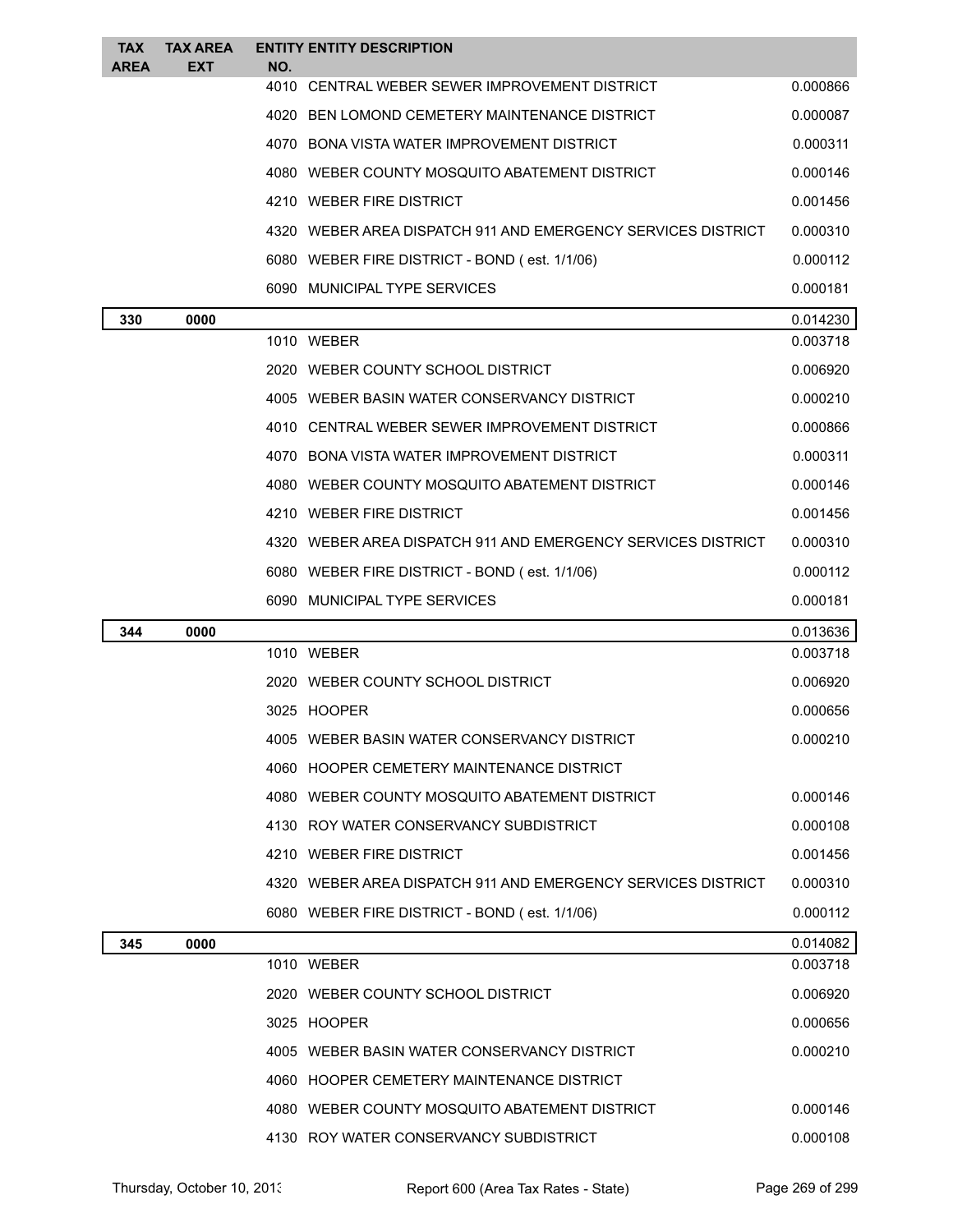| <b>TAX</b><br><b>AREA</b> | <b>TAX AREA</b><br><b>EXT</b> | NO. | <b>ENTITY ENTITY DESCRIPTION</b>                             |          |
|---------------------------|-------------------------------|-----|--------------------------------------------------------------|----------|
|                           |                               |     | 4150 HOOPER WATER IMPROVEMENT DISTRICT                       | 0.000446 |
|                           |                               |     | 4210 WEBER FIRE DISTRICT                                     | 0.001456 |
|                           |                               |     | 4320 WEBER AREA DISPATCH 911 AND EMERGENCY SERVICES DISTRICT | 0.000310 |
|                           |                               |     | 6080 WEBER FIRE DISTRICT - BOND (est. 1/1/06)                | 0.000112 |
| 347                       | 0000                          |     |                                                              | 0.015107 |
|                           |                               |     | 1010 WEBER                                                   | 0.003718 |
|                           |                               |     | 2020 WEBER COUNTY SCHOOL DISTRICT                            | 0.006920 |
|                           |                               |     | 3025 HOOPER                                                  | 0.000656 |
|                           |                               |     | 4005 WEBER BASIN WATER CONSERVANCY DISTRICT                  | 0.000210 |
|                           |                               |     | 4015 NORTH DAVIS SEWER DISTRICT                              | 0.001025 |
|                           |                               |     | 4060 HOOPER CEMETERY MAINTENANCE DISTRICT                    |          |
|                           |                               |     | 4080 WEBER COUNTY MOSQUITO ABATEMENT DISTRICT                | 0.000146 |
|                           |                               |     | 4130 ROY WATER CONSERVANCY SUBDISTRICT                       | 0.000108 |
|                           |                               |     | 4150 HOOPER WATER IMPROVEMENT DISTRICT                       | 0.000446 |
|                           |                               |     | 4210 WEBER FIRE DISTRICT                                     | 0.001456 |
|                           |                               |     | 4220 WEBER COUNTY SEWER SERVICE AREA#2                       |          |
|                           |                               |     | 4320 WEBER AREA DISPATCH 911 AND EMERGENCY SERVICES DISTRICT | 0.000310 |
|                           |                               |     | 6080 WEBER FIRE DISTRICT - BOND (est. 1/1/06)                | 0.000112 |
|                           |                               |     |                                                              |          |
| 348                       | 0000                          |     |                                                              | 0.014867 |
|                           |                               |     | 1010 WEBER                                                   | 0.003718 |
|                           |                               |     | 2020 WEBER COUNTY SCHOOL DISTRICT                            | 0.006920 |
|                           |                               |     | 3090 ROY CITY                                                | 0.002430 |
|                           |                               |     | 4005 WEBER BASIN WATER CONSERVANCY DISTRICT                  | 0.000210 |
|                           |                               |     | 4015 NORTH DAVIS SEWER DISTRICT                              | 0.001025 |
|                           |                               |     | 4060 HOOPER CEMETERY MAINTENANCE DISTRICT                    |          |
|                           |                               |     | 4080 WEBER COUNTY MOSQUITO ABATEMENT DISTRICT                | 0.000146 |
|                           |                               |     | 4130 ROY WATER CONSERVANCY SUBDISTRICT                       | 0.000108 |
|                           |                               |     | 4320 WEBER AREA DISPATCH 911 AND EMERGENCY SERVICES DISTRICT | 0.000310 |
| 352                       | 0000                          |     |                                                              | 0.013846 |
|                           |                               |     | 1010 WEBER                                                   | 0.003718 |
|                           |                               |     | 2020 WEBER COUNTY SCHOOL DISTRICT                            | 0.006920 |
|                           |                               |     | 3130 WEST HAVEN                                              |          |
|                           |                               |     | 4005 WEBER BASIN WATER CONSERVANCY DISTRICT                  | 0.000210 |
|                           |                               |     | 4010 CENTRAL WEBER SEWER IMPROVEMENT DISTRICT                | 0.000866 |
|                           |                               |     | 4080 WEBER COUNTY MOSQUITO ABATEMENT DISTRICT                | 0.000146 |
|                           |                               |     | 4130 ROY WATER CONSERVANCY SUBDISTRICT                       | 0.000108 |
|                           |                               |     | 4210 WEBER FIRE DISTRICT                                     | 0.001456 |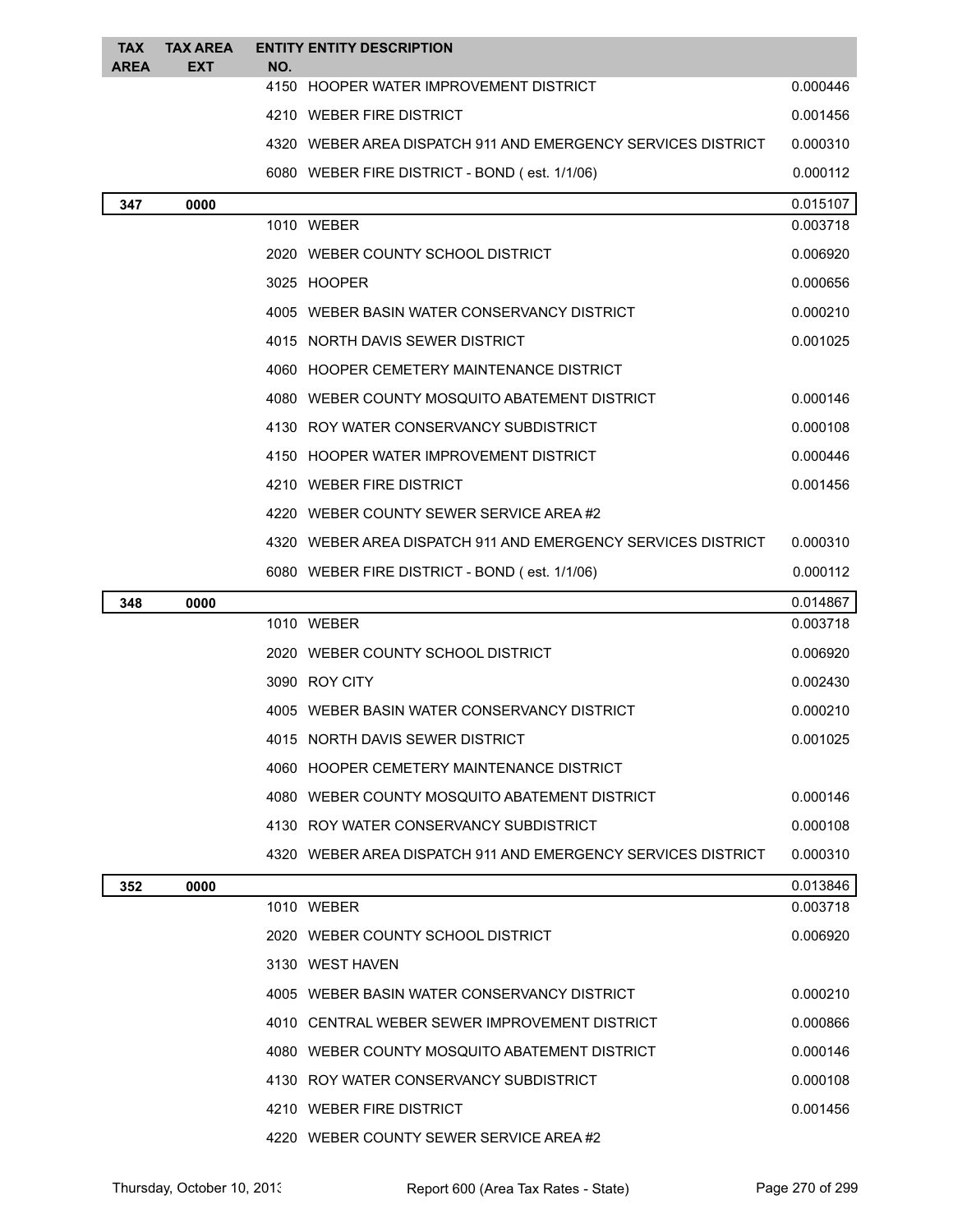| <b>TAX</b><br><b>AREA</b> | <b>TAX AREA</b><br><b>EXT</b> | NO. | <b>ENTITY ENTITY DESCRIPTION</b>                             |          |
|---------------------------|-------------------------------|-----|--------------------------------------------------------------|----------|
|                           |                               |     | 4285 WEST HAVEN WASTE WATER SPECIAL SERVICE DISTRICT         |          |
|                           |                               |     | 4320 WEBER AREA DISPATCH 911 AND EMERGENCY SERVICES DISTRICT | 0.000310 |
|                           |                               |     | 6080 WEBER FIRE DISTRICT - BOND (est. 1/1/06)                | 0.000112 |
| 353                       | 0000                          |     |                                                              | 0.013842 |
|                           |                               |     | 1010 WEBER                                                   | 0.003718 |
|                           |                               |     | 2020 WEBER COUNTY SCHOOL DISTRICT                            | 0.006920 |
|                           |                               |     | 3090 ROY CITY                                                | 0.002430 |
|                           |                               |     | 4005 WEBER BASIN WATER CONSERVANCY DISTRICT                  | 0.000210 |
|                           |                               |     | 4080 WEBER COUNTY MOSQUITO ABATEMENT DISTRICT                | 0.000146 |
|                           |                               |     | 4130 ROY WATER CONSERVANCY SUBDISTRICT                       | 0.000108 |
|                           |                               |     | 4220 WEBER COUNTY SEWER SERVICE AREA#2                       |          |
|                           |                               |     | 4320 WEBER AREA DISPATCH 911 AND EMERGENCY SERVICES DISTRICT | 0.000310 |
| 359                       | 0000                          |     |                                                              | 0.017717 |
|                           |                               |     | 1010 WEBER                                                   | 0.003718 |
|                           |                               |     | 2010 OGDEN CITY SCHOOL DISTRICT                              | 0.008754 |
|                           |                               |     | 3050 OGDEN CITY                                              | 0.003415 |
|                           |                               |     | 4005 WEBER BASIN WATER CONSERVANCY DISTRICT                  | 0.000210 |
|                           |                               |     | 4010 CENTRAL WEBER SEWER IMPROVEMENT DISTRICT                | 0.000866 |
|                           |                               |     | 4080 WEBER COUNTY MOSQUITO ABATEMENT DISTRICT                | 0.000146 |
|                           |                               |     | 4320 WEBER AREA DISPATCH 911 AND EMERGENCY SERVICES DISTRICT | 0.000310 |
|                           |                               |     | 6030 OGDEN CITY - SPECIAL LEVY TO PURCHASE WBWCD WATER       | 0.000298 |
| 361                       | 0000                          |     |                                                              | 0.013183 |
|                           |                               |     | 1010 WEBER                                                   | 0.003718 |
|                           |                               |     | 2020 WEBER COUNTY SCHOOL DISTRICT                            | 0.006920 |
|                           |                               |     | 3035 MARRIOTT-SLATERVILLE CITY                               |          |
|                           |                               |     | 4005 WEBER BASIN WATER CONSERVANCY DISTRICT                  | 0.000210 |
|                           |                               |     | 4070 BONA VISTA WATER IMPROVEMENT DISTRICT                   | 0.000311 |
|                           |                               |     | 4080 WEBER COUNTY MOSQUITO ABATEMENT DISTRICT                | 0.000146 |
|                           |                               |     | 4210 WEBER FIRE DISTRICT                                     | 0.001456 |
|                           |                               |     | 4320 WEBER AREA DISPATCH 911 AND EMERGENCY SERVICES DISTRICT | 0.000310 |
|                           |                               |     | 6080 WEBER FIRE DISTRICT - BOND (est. 1/1/06)                | 0.000112 |
| 362                       | 0000                          |     |                                                              | 0.014049 |
|                           |                               |     | 1010 WEBER                                                   | 0.003718 |
|                           |                               |     | 2020 WEBER COUNTY SCHOOL DISTRICT                            | 0.006920 |
|                           |                               |     | 3035 MARRIOTT-SLATERVILLE CITY                               |          |
|                           |                               |     | 4005 WEBER BASIN WATER CONSERVANCY DISTRICT                  | 0.000210 |
|                           |                               |     | 4010 CENTRAL WEBER SEWER IMPROVEMENT DISTRICT                | 0.000866 |
|                           |                               |     | 4070 BONA VISTA WATER IMPROVEMENT DISTRICT                   | 0.000311 |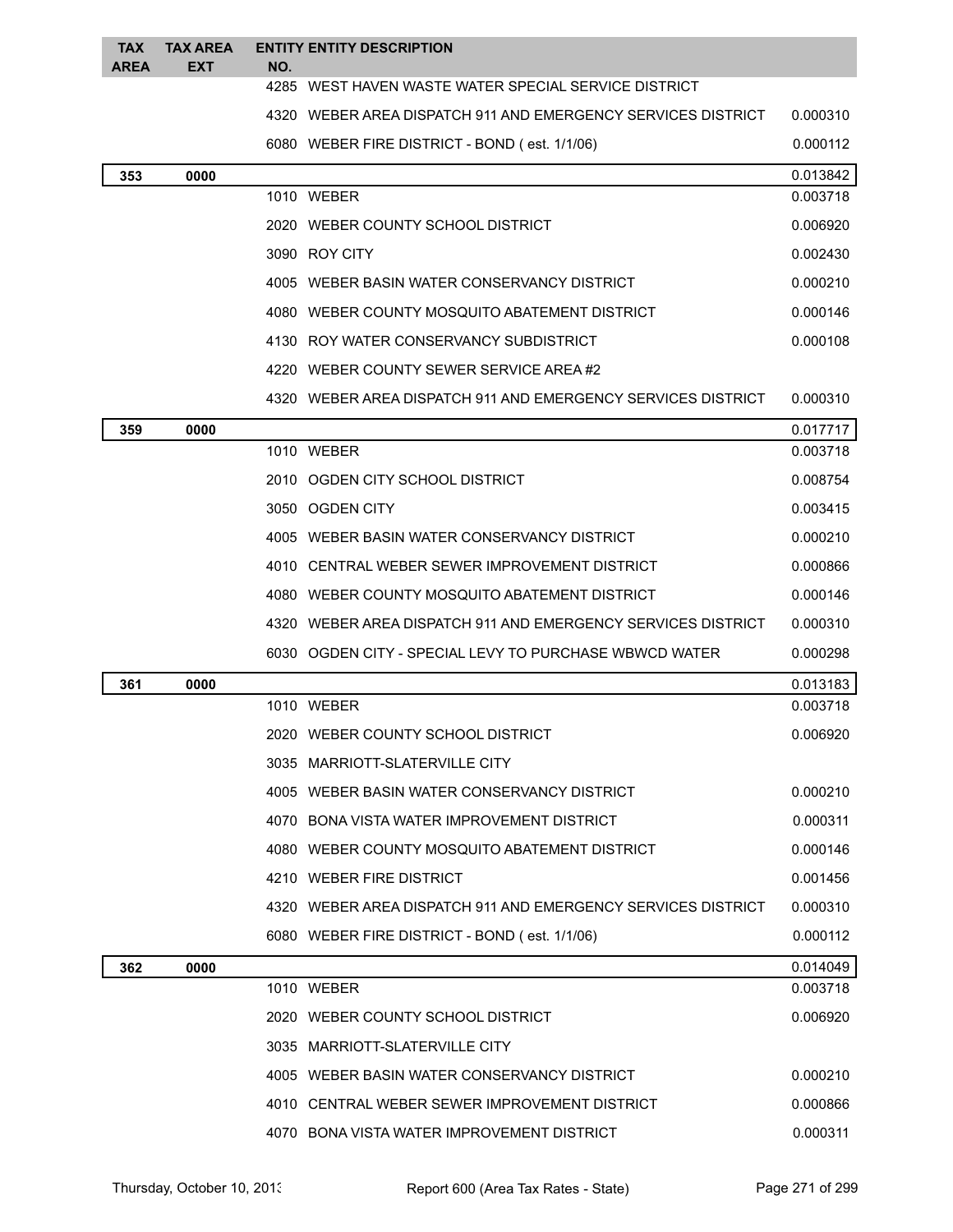| <b>TAX</b><br><b>AREA</b> | <b>TAX AREA</b><br><b>EXT</b> | NO.        | <b>ENTITY ENTITY DESCRIPTION</b>                               |          |
|---------------------------|-------------------------------|------------|----------------------------------------------------------------|----------|
|                           |                               |            | 4080 WEBER COUNTY MOSQUITO ABATEMENT DISTRICT                  | 0.000146 |
|                           |                               |            | 4210 WEBER FIRE DISTRICT                                       | 0.001456 |
|                           |                               |            | 4320 WEBER AREA DISPATCH 911 AND EMERGENCY SERVICES DISTRICT   | 0.000310 |
|                           |                               |            | 6080 WEBER FIRE DISTRICT - BOND (est. 1/1/06)                  | 0.000112 |
| 363                       | 0000                          |            |                                                                | 0.013276 |
|                           |                               | 1010 WEBER |                                                                | 0.003718 |
|                           |                               |            | 2020 WEBER COUNTY SCHOOL DISTRICT                              | 0.006920 |
|                           |                               |            | 3035 MARRIOTT-SLATERVILLE CITY                                 |          |
|                           |                               |            | 4005 WEBER BASIN WATER CONSERVANCY DISTRICT                    | 0.000210 |
|                           |                               |            | 4030 PLAIN CITY CEMETERY MAINTENANCE DISTRICT                  | 0.000093 |
|                           |                               |            | 4070 BONA VISTA WATER IMPROVEMENT DISTRICT                     | 0.000311 |
|                           |                               |            | 4080 WEBER COUNTY MOSQUITO ABATEMENT DISTRICT                  | 0.000146 |
|                           |                               |            | 4210 WEBER FIRE DISTRICT                                       | 0.001456 |
|                           |                               |            | 4320   WEBER AREA DISPATCH 911 AND EMERGENCY SERVICES DISTRICT | 0.000310 |
|                           |                               |            | 6080 WEBER FIRE DISTRICT - BOND (est. 1/1/06)                  | 0.000112 |
| 364                       | 0000                          |            |                                                                | 0.012962 |
|                           |                               | 1010 WEBER |                                                                | 0.003718 |
|                           |                               |            | 2020 WEBER COUNTY SCHOOL DISTRICT                              | 0.006920 |
|                           |                               |            | 3035 MARRIOTT-SLATERVILLE CITY                                 |          |
|                           |                               |            | 4005 WEBER BASIN WATER CONSERVANCY DISTRICT                    | 0.000210 |
|                           |                               |            | 4040 WEST WEBER-TAYLOR CEMETERY MAINTENANCE DISTRICT           | 0.000090 |
|                           |                               |            | 4080 WEBER COUNTY MOSQUITO ABATEMENT DISTRICT                  | 0.000146 |
|                           |                               |            | 4100 TAYLOR-WEST WEBER WATER IMPROVEMENT DISTRICT              |          |
|                           |                               |            | 4210 WEBER FIRE DISTRICT                                       | 0.001456 |
|                           |                               |            | 4320 WEBER AREA DISPATCH 911 AND EMERGENCY SERVICES DISTRICT   | 0.000310 |
|                           |                               |            | 6080 WEBER FIRE DISTRICT - BOND (est. 1/1/06)                  | 0.000112 |
| 367                       | 0000                          |            |                                                                | 0.017717 |
|                           |                               | 1010 WEBER |                                                                | 0.003718 |
|                           |                               |            | 2010 OGDEN CITY SCHOOL DISTRICT                                | 0.008754 |
|                           |                               |            | 3050 OGDEN CITY                                                | 0.003415 |
|                           |                               |            | 4005 WEBER BASIN WATER CONSERVANCY DISTRICT                    | 0.000210 |
|                           |                               |            | 4010 CENTRAL WEBER SEWER IMPROVEMENT DISTRICT                  | 0.000866 |
|                           |                               |            | 4080 WEBER COUNTY MOSQUITO ABATEMENT DISTRICT                  | 0.000146 |
|                           |                               |            | 4320 WEBER AREA DISPATCH 911 AND EMERGENCY SERVICES DISTRICT   | 0.000310 |
|                           |                               |            | 6030 OGDEN CITY - SPECIAL LEVY TO PURCHASE WBWCD WATER         | 0.000298 |
| 368                       | 0000                          |            |                                                                | 0.017717 |
|                           |                               | 1010 WEBER |                                                                | 0.003718 |
|                           |                               |            | 2010 OGDEN CITY SCHOOL DISTRICT                                | 0.008754 |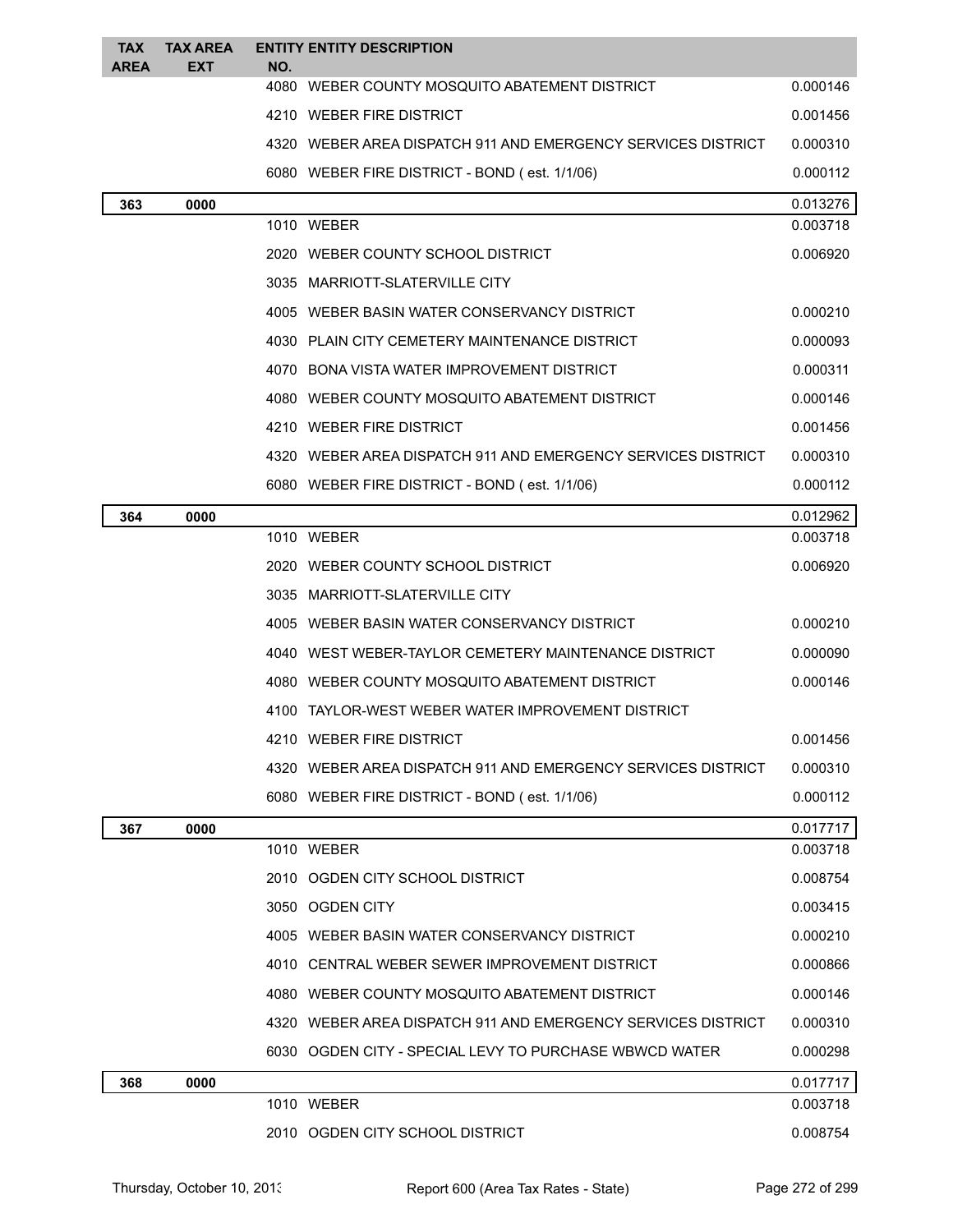| TAX<br><b>AREA</b> | <b>TAX AREA</b><br><b>EXT</b> | NO. | <b>ENTITY ENTITY DESCRIPTION</b>                             |          |
|--------------------|-------------------------------|-----|--------------------------------------------------------------|----------|
|                    |                               |     | 3050 OGDEN CITY                                              | 0.003415 |
|                    |                               |     | 4005 WEBER BASIN WATER CONSERVANCY DISTRICT                  | 0.000210 |
|                    |                               |     | 4010 CENTRAL WEBER SEWER IMPROVEMENT DISTRICT                | 0.000866 |
|                    |                               |     | 4080 WEBER COUNTY MOSQUITO ABATEMENT DISTRICT                | 0.000146 |
|                    |                               |     | 4320 WEBER AREA DISPATCH 911 AND EMERGENCY SERVICES DISTRICT | 0.000310 |
|                    |                               |     | 6030 OGDEN CITY - SPECIAL LEVY TO PURCHASE WBWCD WATER       | 0.000298 |
| 369                | 0000                          |     |                                                              | 0.015205 |
|                    |                               |     | 1010 WEBER                                                   | 0.003718 |
|                    |                               |     | 2020 WEBER COUNTY SCHOOL DISTRICT                            | 0.006920 |
|                    |                               |     | 3090 ROY CITY                                                | 0.002430 |
|                    |                               |     | 4005 WEBER BASIN WATER CONSERVANCY DISTRICT                  | 0.000210 |
|                    |                               |     | 4015 NORTH DAVIS SEWER DISTRICT                              | 0.001025 |
|                    |                               |     | 4060 HOOPER CEMETERY MAINTENANCE DISTRICT                    |          |
|                    |                               |     | 4080 WEBER COUNTY MOSQUITO ABATEMENT DISTRICT                | 0.000146 |
|                    |                               |     | 4150 HOOPER WATER IMPROVEMENT DISTRICT                       | 0.000446 |
|                    |                               |     | 4220 WEBER COUNTY SEWER SERVICE AREA#2                       |          |
|                    |                               |     | 4320 WEBER AREA DISPATCH 911 AND EMERGENCY SERVICES DISTRICT | 0.000310 |
| 370                | 0000                          |     |                                                              | 0.014343 |
|                    |                               |     | 1010 WEBER                                                   | 0.003718 |
|                    |                               |     | 2020 WEBER COUNTY SCHOOL DISTRICT                            | 0.006920 |
|                    |                               |     | 3130 WEST HAVEN                                              |          |
|                    |                               |     | 4005 WEBER BASIN WATER CONSERVANCY DISTRICT                  | 0.000210 |
|                    |                               |     | 4015 NORTH DAVIS SEWER DISTRICT                              | 0.001025 |
|                    |                               |     | 4080 WEBER COUNTY MOSQUITO ABATEMENT DISTRICT                | 0.000146 |
|                    |                               |     | 4150 HOOPER WATER IMPROVEMENT DISTRICT                       | 0.000446 |
|                    |                               |     | 4210 WEBER FIRE DISTRICT                                     | 0.001456 |
|                    |                               |     | 4285 WEST HAVEN WASTE WATER SPECIAL SERVICE DISTRICT         |          |
|                    |                               |     | 4320 WEBER AREA DISPATCH 911 AND EMERGENCY SERVICES DISTRICT | 0.000310 |
|                    |                               |     | 6080 WEBER FIRE DISTRICT - BOND (est. 1/1/06)                | 0.000112 |
| 371                | 0000                          |     |                                                              | 0.014451 |
|                    |                               |     | 1010 WEBER                                                   | 0.003718 |
|                    |                               |     | 2020 WEBER COUNTY SCHOOL DISTRICT                            | 0.006920 |
|                    |                               |     | 3130 WEST HAVEN                                              |          |
|                    |                               |     | 4005 WEBER BASIN WATER CONSERVANCY DISTRICT                  | 0.000210 |
|                    |                               |     | 4015 NORTH DAVIS SEWER DISTRICT                              | 0.001025 |
|                    |                               |     | 4080 WEBER COUNTY MOSQUITO ABATEMENT DISTRICT                | 0.000146 |
|                    |                               |     | 4130 ROY WATER CONSERVANCY SUBDISTRICT                       | 0.000108 |
|                    |                               |     | 4150 HOOPER WATER IMPROVEMENT DISTRICT                       | 0.000446 |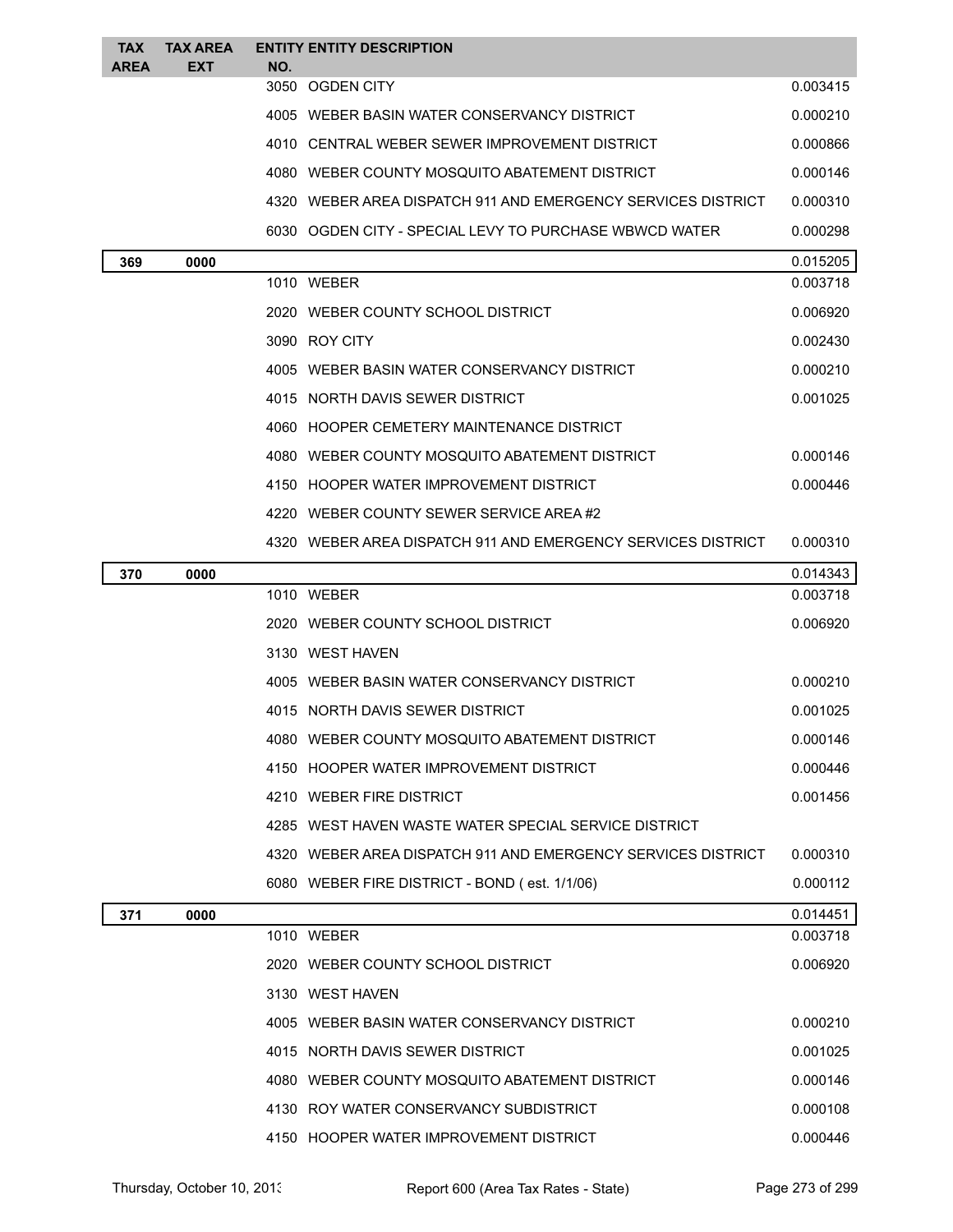| <b>TAX</b><br><b>AREA</b> | <b>TAX AREA</b><br><b>EXT</b> | NO. | <b>ENTITY ENTITY DESCRIPTION</b>                             |          |
|---------------------------|-------------------------------|-----|--------------------------------------------------------------|----------|
|                           |                               |     | 4210 WEBER FIRE DISTRICT                                     | 0.001456 |
|                           |                               |     | 4285 WEST HAVEN WASTE WATER SPECIAL SERVICE DISTRICT         |          |
|                           |                               |     | 4320 WEBER AREA DISPATCH 911 AND EMERGENCY SERVICES DISTRICT | 0.000310 |
|                           |                               |     | 6080 WEBER FIRE DISTRICT - BOND (est. 1/1/06)                | 0.000112 |
| 373                       | 0000                          |     |                                                              | 0.014680 |
|                           |                               |     | 1010 WEBER                                                   | 0.003718 |
|                           |                               |     | 2020 WEBER COUNTY SCHOOL DISTRICT                            | 0.006920 |
|                           |                               |     | 3020 HARRISVILLE                                             | 0.001292 |
|                           |                               |     | 4005 WEBER BASIN WATER CONSERVANCY DISTRICT                  | 0.000210 |
|                           |                               |     | 4010 CENTRAL WEBER SEWER IMPROVEMENT DISTRICT                | 0.000866 |
|                           |                               |     | 4020 BEN LOMOND CEMETERY MAINTENANCE DISTRICT                | 0.000087 |
|                           |                               |     | 4080 WEBER COUNTY MOSQUITO ABATEMENT DISTRICT                | 0.000146 |
|                           |                               |     | 4320 WEBER AREA DISPATCH 911 AND EMERGENCY SERVICES DISTRICT | 0.000310 |
|                           |                               |     | 4330 NORTH VIEW FIRE DISTRICT                                | 0.001131 |
| 374                       | 0000                          |     |                                                              | 0.013715 |
|                           |                               |     | 1010 WEBER                                                   | 0.003718 |
|                           |                               |     | 2020 WEBER COUNTY SCHOOL DISTRICT                            | 0.006920 |
|                           |                               |     | 4005 WEBER BASIN WATER CONSERVANCY DISTRICT                  | 0.000210 |
|                           |                               |     | 4080 WEBER COUNTY MOSQUITO ABATEMENT DISTRICT                | 0.000146 |
|                           |                               |     | 4120 LIBERTY CEMETERY MAINTENANCE DISTRICT                   | 0.000051 |
|                           |                               |     | 4135 POWDER MOUNTAIN WATER AND SEWER IMPROVEMENT DISTRICT    | 0.000434 |
|                           |                               |     | 4210 WEBER FIRE DISTRICT                                     | 0.001456 |
|                           |                               |     | 4240 WEBER COUNTY SERVICE AREA#5                             | 0.000177 |
|                           |                               |     | WEBER AREA DISPATCH 911 AND EMERGENCY SERVICES DISTRICT      | 0.000310 |
|                           |                               |     | 6080 WEBER FIRE DISTRICT - BOND (est. 1/1/06)                | 0.000112 |
|                           |                               |     | 6090 MUNICIPAL TYPE SERVICES                                 | 0.000181 |
| 375                       | 0000                          |     |                                                              | 0.017717 |
|                           |                               |     | 1010 WEBER                                                   | 0.003718 |
|                           |                               |     | 2010 OGDEN CITY SCHOOL DISTRICT                              | 0.008754 |
|                           |                               |     | 3050 OGDEN CITY                                              | 0.003415 |
|                           |                               |     | 4005 WEBER BASIN WATER CONSERVANCY DISTRICT                  | 0.000210 |
|                           |                               |     | 4010 CENTRAL WEBER SEWER IMPROVEMENT DISTRICT                | 0.000866 |
|                           |                               |     | 4080 WEBER COUNTY MOSQUITO ABATEMENT DISTRICT                | 0.000146 |
|                           |                               |     | 4320 WEBER AREA DISPATCH 911 AND EMERGENCY SERVICES DISTRICT | 0.000310 |
|                           |                               |     | 6030 OGDEN CITY - SPECIAL LEVY TO PURCHASE WBWCD WATER       | 0.000298 |
| 376                       | 0000                          |     |                                                              | 0.014840 |
|                           |                               |     | 1010 WEBER                                                   | 0.003718 |
|                           |                               |     | 2020 WEBER COUNTY SCHOOL DISTRICT                            | 0.006920 |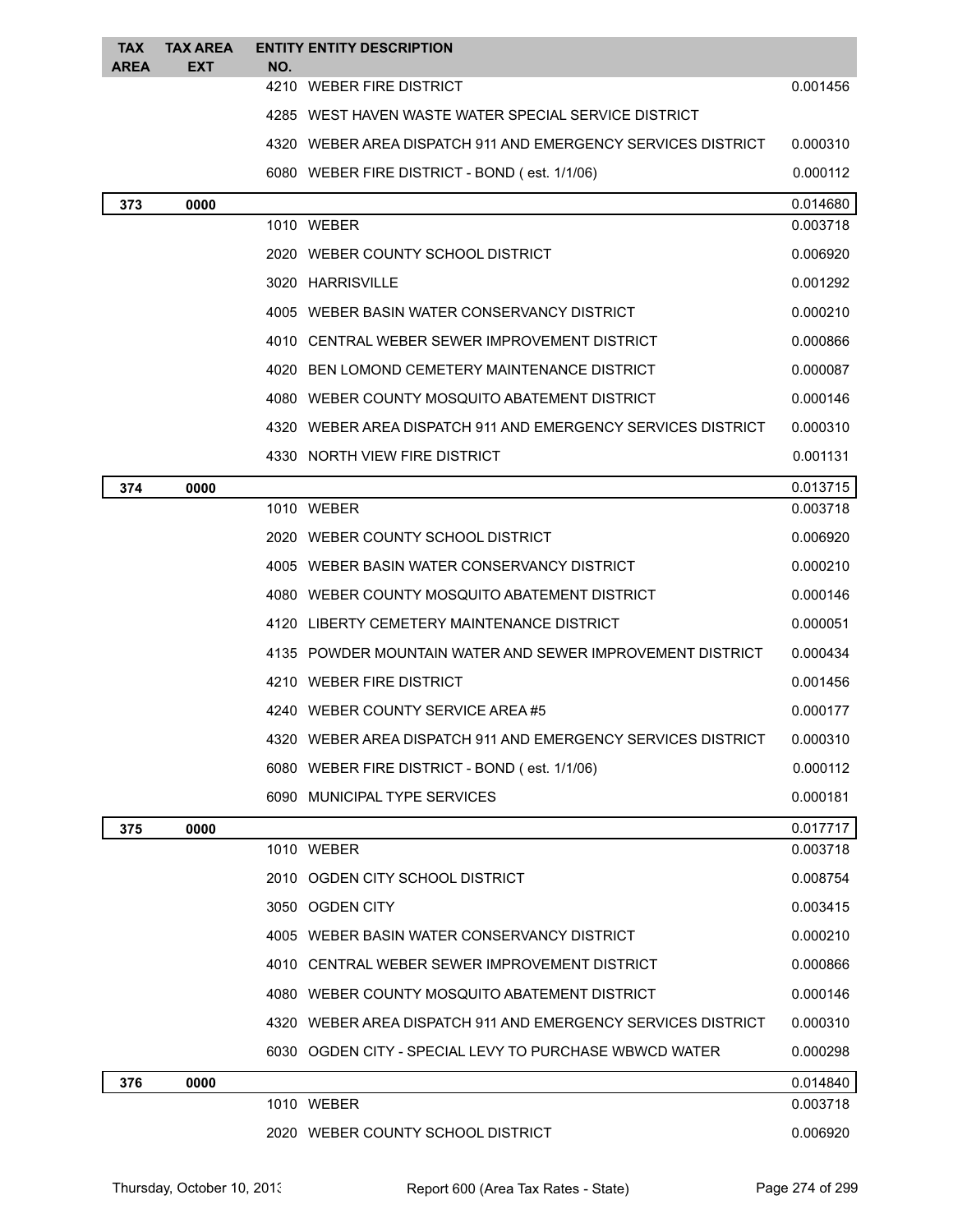| <b>TAX</b><br><b>AREA</b> | <b>TAX AREA</b><br><b>EXT</b> | <b>ENTITY ENTITY DESCRIPTION</b><br>NO.                      |          |
|---------------------------|-------------------------------|--------------------------------------------------------------|----------|
|                           |                               | 3025 HOOPER                                                  | 0.000656 |
|                           |                               | 4005 WEBER BASIN WATER CONSERVANCY DISTRICT                  | 0.000210 |
|                           |                               | 4010 CENTRAL WEBER SEWER IMPROVEMENT DISTRICT                | 0.000866 |
|                           |                               | 4060 HOOPER CEMETERY MAINTENANCE DISTRICT                    |          |
|                           |                               | 4080 WEBER COUNTY MOSQUITO ABATEMENT DISTRICT                | 0.000146 |
|                           |                               | 4150 HOOPER WATER IMPROVEMENT DISTRICT                       | 0.000446 |
|                           |                               | 4210 WEBER FIRE DISTRICT                                     | 0.001456 |
|                           |                               | 4320 WEBER AREA DISPATCH 911 AND EMERGENCY SERVICES DISTRICT | 0.000310 |
|                           |                               | 6080 WEBER FIRE DISTRICT - BOND (est. 1/1/06)                | 0.000112 |
| 377                       | 0000                          |                                                              | 0.014009 |
|                           |                               | 1010 WEBER                                                   | 0.003718 |
|                           |                               | 2020 WEBER COUNTY SCHOOL DISTRICT                            | 0.006920 |
|                           |                               | 4005 WEBER BASIN WATER CONSERVANCY DISTRICT                  | 0.000210 |
|                           |                               | 4010 CENTRAL WEBER SEWER IMPROVEMENT DISTRICT                | 0.000866 |
|                           |                               | 4040 WEST WEBER-TAYLOR CEMETERY MAINTENANCE DISTRICT         | 0.000090 |
|                           |                               | 4080 WEBER COUNTY MOSQUITO ABATEMENT DISTRICT                | 0.000146 |
|                           |                               | 4100 TAYLOR-WEST WEBER WATER IMPROVEMENT DISTRICT            |          |
|                           |                               | 4210 WEBER FIRE DISTRICT                                     | 0.001456 |
|                           |                               | 4320 WEBER AREA DISPATCH 911 AND EMERGENCY SERVICES DISTRICT | 0.000310 |
|                           |                               | 6080 WEBER FIRE DISTRICT - BOND (est. 1/1/06)                | 0.000112 |
|                           |                               | 6090 MUNICIPAL TYPE SERVICES                                 | 0.000181 |
| 378                       | 0000                          |                                                              | 0.014661 |
|                           |                               | 1010 WEBER                                                   | 0.003718 |
|                           |                               | 2020 WEBER COUNTY SCHOOL DISTRICT                            | 0.006920 |
|                           |                               | 3025 HOOPER                                                  | 0.000656 |
|                           |                               | 4005 WEBER BASIN WATER CONSERVANCY DISTRICT                  | 0.000210 |
|                           |                               | 4015 NORTH DAVIS SEWER DISTRICT                              | 0.001025 |
|                           |                               | 4080 WEBER COUNTY MOSQUITO ABATEMENT DISTRICT                | 0.000146 |
|                           |                               | 4130 ROY WATER CONSERVANCY SUBDISTRICT                       | 0.000108 |
|                           |                               | 4210 WEBER FIRE DISTRICT                                     | 0.001456 |
|                           |                               | 4320 WEBER AREA DISPATCH 911 AND EMERGENCY SERVICES DISTRICT | 0.000310 |
|                           |                               | 6080 WEBER FIRE DISTRICT - BOND (est. 1/1/06)                | 0.000112 |
| 379                       | 0000                          |                                                              | 0.013618 |
|                           |                               | 1010 WEBER                                                   | 0.003718 |
|                           |                               | 2020 WEBER COUNTY SCHOOL DISTRICT                            | 0.006920 |
|                           |                               | 3025 HOOPER                                                  | 0.000656 |
|                           |                               | 4005 WEBER BASIN WATER CONSERVANCY DISTRICT                  | 0.000210 |
|                           |                               | 4040 WEST WEBER-TAYLOR CEMETERY MAINTENANCE DISTRICT         | 0.000090 |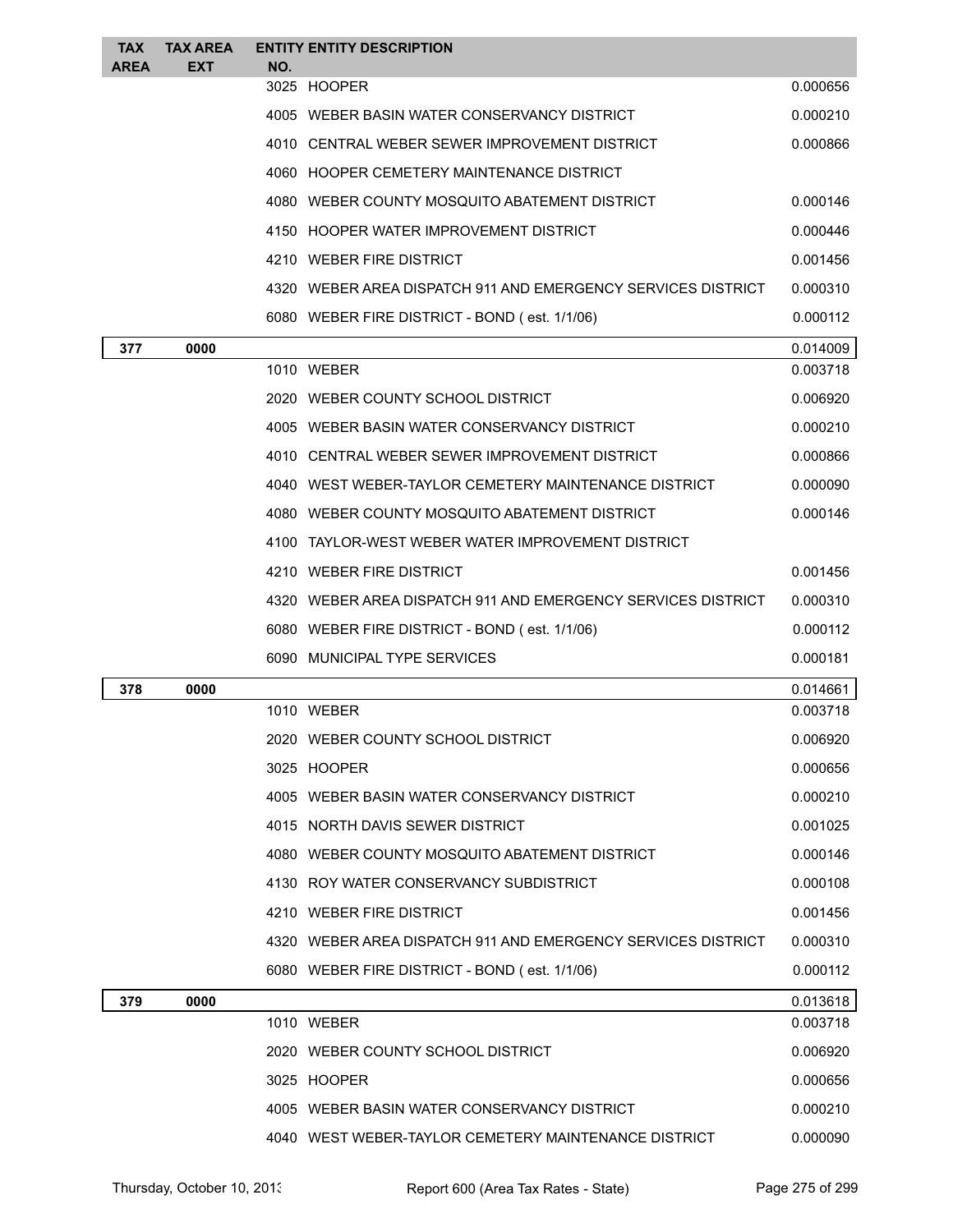| <b>TAX</b><br><b>AREA</b> | <b>TAX AREA</b><br><b>EXT</b> | NO. | <b>ENTITY ENTITY DESCRIPTION</b>                             |          |
|---------------------------|-------------------------------|-----|--------------------------------------------------------------|----------|
|                           |                               |     | 4080 WEBER COUNTY MOSQUITO ABATEMENT DISTRICT                | 0.000146 |
|                           |                               |     | 4210 WEBER FIRE DISTRICT                                     | 0.001456 |
|                           |                               |     | 4320 WEBER AREA DISPATCH 911 AND EMERGENCY SERVICES DISTRICT | 0.000310 |
|                           |                               |     | 6080 WEBER FIRE DISTRICT - BOND (est. 1/1/06)                | 0.000112 |
| 380                       | 0000                          |     |                                                              | 0.013528 |
|                           |                               |     | 1010 WEBER                                                   | 0.003718 |
|                           |                               |     | 2020 WEBER COUNTY SCHOOL DISTRICT                            | 0.006920 |
|                           |                               |     | 3025 HOOPER                                                  | 0.000656 |
|                           |                               |     | 4005 WEBER BASIN WATER CONSERVANCY DISTRICT                  | 0.000210 |
|                           |                               |     | 4080 WEBER COUNTY MOSQUITO ABATEMENT DISTRICT                | 0.000146 |
|                           |                               |     | 4210 WEBER FIRE DISTRICT                                     | 0.001456 |
|                           |                               |     | 4320 WEBER AREA DISPATCH 911 AND EMERGENCY SERVICES DISTRICT | 0.000310 |
|                           |                               |     | 6080 WEBER FIRE DISTRICT - BOND (est. 1/1/06)                | 0.000112 |
| 381                       | 0000                          |     |                                                              | 0.015132 |
|                           |                               |     | 1010 WEBER                                                   | 0.003718 |
|                           |                               |     | 2020 WEBER COUNTY SCHOOL DISTRICT                            | 0.006920 |
|                           |                               |     | 3100 SOUTH OGDEN                                             | 0.002962 |
|                           |                               |     | 4005 WEBER BASIN WATER CONSERVANCY DISTRICT                  | 0.000210 |
|                           |                               |     | 4010 CENTRAL WEBER SEWER IMPROVEMENT DISTRICT                | 0.000866 |
|                           |                               |     | 4080 WEBER COUNTY MOSQUITO ABATEMENT DISTRICT                | 0.000146 |
|                           |                               |     | 4320 WEBER AREA DISPATCH 911 AND EMERGENCY SERVICES DISTRICT | 0.000310 |
|                           |                               |     | 6050 SOUTH OGDEN CITY - SPECIAL LEVY TO PURCHASE WBWCD WATER |          |
| 382                       | 0000                          |     |                                                              | 0.017717 |
|                           |                               |     | 1010 WEBER                                                   | 0.003718 |
|                           |                               |     | 2010 OGDEN CITY SCHOOL DISTRICT                              | 0.008754 |
|                           |                               |     | 3050 OGDEN CITY                                              | 0.003415 |
|                           |                               |     | 4005 WEBER BASIN WATER CONSERVANCY DISTRICT                  | 0.000210 |
|                           |                               |     | 4010 CENTRAL WEBER SEWER IMPROVEMENT DISTRICT                | 0.000866 |
|                           |                               |     | 4080 WEBER COUNTY MOSQUITO ABATEMENT DISTRICT                | 0.000146 |
|                           |                               |     | 4320 WEBER AREA DISPATCH 911 AND EMERGENCY SERVICES DISTRICT | 0.000310 |
|                           |                               |     | 6030 OGDEN CITY - SPECIAL LEVY TO PURCHASE WBWCD WATER       | 0.000298 |
| 383                       | 0000                          |     |                                                              | 0.014867 |
|                           |                               |     | 1010 WEBER                                                   | 0.003718 |
|                           |                               |     | 2020 WEBER COUNTY SCHOOL DISTRICT                            | 0.006920 |
|                           |                               |     | 3090 ROY CITY                                                | 0.002430 |
|                           |                               |     | 4005 WEBER BASIN WATER CONSERVANCY DISTRICT                  | 0.000210 |
|                           |                               |     | 4015 NORTH DAVIS SEWER DISTRICT                              | 0.001025 |
|                           |                               |     | 4080 WEBER COUNTY MOSQUITO ABATEMENT DISTRICT                | 0.000146 |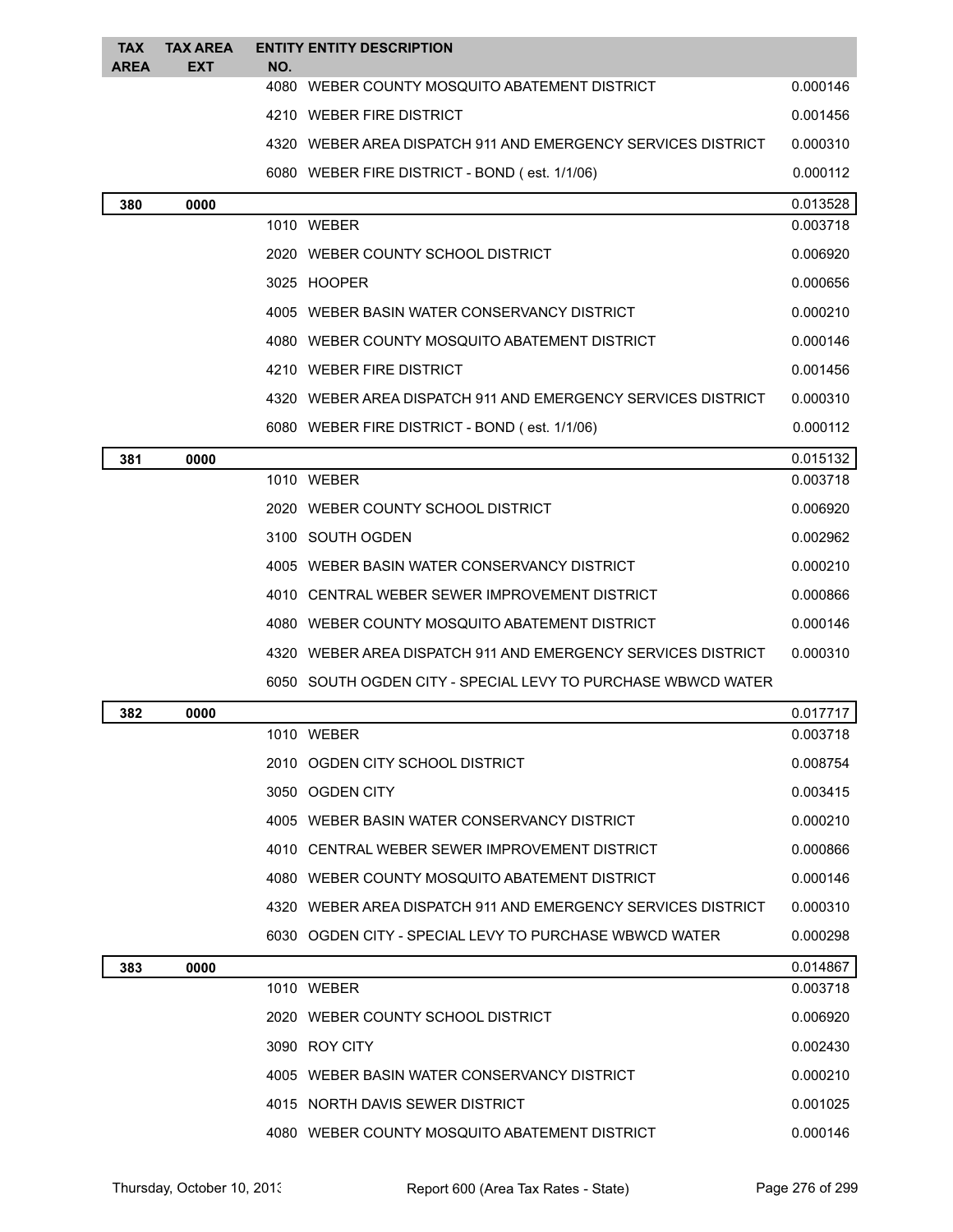| <b>TAX</b><br><b>AREA</b> | <b>TAX AREA</b><br><b>EXT</b> | NO. | <b>ENTITY ENTITY DESCRIPTION</b>                             |          |
|---------------------------|-------------------------------|-----|--------------------------------------------------------------|----------|
|                           |                               |     | 4130 ROY WATER CONSERVANCY SUBDISTRICT                       | 0.000108 |
|                           |                               |     | 4320 WEBER AREA DISPATCH 911 AND EMERGENCY SERVICES DISTRICT | 0.000310 |
| 384                       | 0000                          |     |                                                              | 0.014867 |
|                           |                               |     | 1010 WEBER                                                   | 0.003718 |
|                           |                               |     | 2020 WEBER COUNTY SCHOOL DISTRICT                            | 0.006920 |
|                           |                               |     | 3090 ROY CITY                                                | 0.002430 |
|                           |                               |     | 4005 WEBER BASIN WATER CONSERVANCY DISTRICT                  | 0.000210 |
|                           |                               |     | 4015 NORTH DAVIS SEWER DISTRICT                              | 0.001025 |
|                           |                               |     | 4060 HOOPER CEMETERY MAINTENANCE DISTRICT                    |          |
|                           |                               |     | 4080 WEBER COUNTY MOSQUITO ABATEMENT DISTRICT                | 0.000146 |
|                           |                               |     | 4130 ROY WATER CONSERVANCY SUBDISTRICT                       | 0.000108 |
|                           |                               |     | 4220 WEBER COUNTY SEWER SERVICE AREA #2                      |          |
|                           |                               |     | 4320 WEBER AREA DISPATCH 911 AND EMERGENCY SERVICES DISTRICT | 0.000310 |
| 386                       | 0000                          |     |                                                              | 0.014867 |
|                           |                               |     | 1010 WEBER                                                   | 0.003718 |
|                           |                               |     | 2020 WEBER COUNTY SCHOOL DISTRICT                            | 0.006920 |
|                           |                               |     | 3090 ROY CITY                                                | 0.002430 |
|                           |                               |     | 4005 WEBER BASIN WATER CONSERVANCY DISTRICT                  | 0.000210 |
|                           |                               |     | 4015 NORTH DAVIS SEWER DISTRICT                              | 0.001025 |
|                           |                               |     | 4080 WEBER COUNTY MOSQUITO ABATEMENT DISTRICT                | 0.000146 |
|                           |                               |     | 4130 ROY WATER CONSERVANCY SUBDISTRICT                       | 0.000108 |
|                           |                               |     | 4220 WEBER COUNTY SEWER SERVICE AREA#2                       |          |
|                           |                               |     | 4320 WEBER AREA DISPATCH 911 AND EMERGENCY SERVICES DISTRICT | 0.000310 |
| 387                       | 0000                          |     |                                                              | 0.017717 |
|                           |                               |     | 1010 WEBER                                                   | 0.003718 |
|                           |                               |     | 2010 OGDEN CITY SCHOOL DISTRICT                              | 0.008754 |
|                           |                               |     | 3050 OGDEN CITY                                              | 0.003415 |
|                           |                               |     | 4005 WEBER BASIN WATER CONSERVANCY DISTRICT                  | 0.000210 |
|                           |                               |     | 4010 CENTRAL WEBER SEWER IMPROVEMENT DISTRICT                | 0.000866 |
|                           |                               |     | 4080 WEBER COUNTY MOSQUITO ABATEMENT DISTRICT                | 0.000146 |
|                           |                               |     | 4320 WEBER AREA DISPATCH 911 AND EMERGENCY SERVICES DISTRICT | 0.000310 |
|                           |                               |     | 6030 OGDEN CITY - SPECIAL LEVY TO PURCHASE WBWCD WATER       | 0.000298 |
| 388                       | 0000                          |     |                                                              | 0.014352 |
|                           |                               |     | 1010 WEBER                                                   | 0.003718 |
|                           |                               |     | 2020 WEBER COUNTY SCHOOL DISTRICT                            | 0.006920 |
|                           |                               |     | 3030 HUNTSVILLE                                              | 0.001480 |
|                           |                               |     | 4005 WEBER BASIN WATER CONSERVANCY DISTRICT                  | 0.000210 |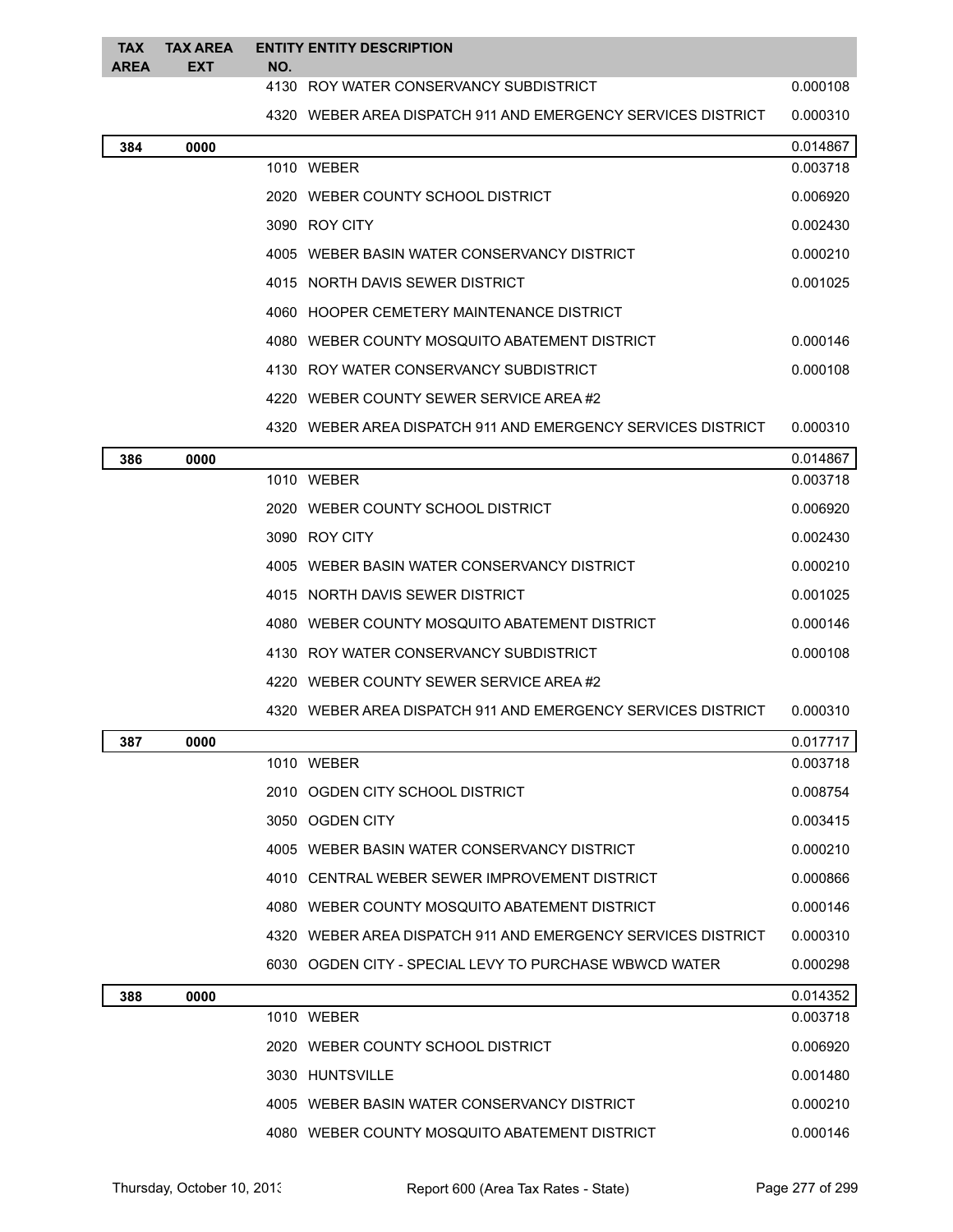| TAX<br><b>AREA</b> | <b>TAX AREA</b><br><b>EXT</b> | NO. | <b>ENTITY ENTITY DESCRIPTION</b>                               |          |
|--------------------|-------------------------------|-----|----------------------------------------------------------------|----------|
|                    |                               |     | 4210 WEBER FIRE DISTRICT                                       | 0.001456 |
|                    |                               |     | 4320 WEBER AREA DISPATCH 911 AND EMERGENCY SERVICES DISTRICT   | 0.000310 |
|                    |                               |     | 6080 WEBER FIRE DISTRICT - BOND (est. 1/1/06)                  | 0.000112 |
| 389                | 0000                          |     |                                                                | 0.013516 |
|                    |                               |     | 1010 WEBER                                                     | 0.003718 |
|                    |                               |     | 2020 WEBER COUNTY SCHOOL DISTRICT                              | 0.006920 |
|                    |                               |     | 4005 WEBER BASIN WATER CONSERVANCY DISTRICT                    | 0.000210 |
|                    |                               |     | 4050 WARREN-WEST WARREN CEMETERY MAINTENANCE DISTRICT          | 0.000121 |
|                    |                               |     | 4080 WEBER COUNTY MOSQUITO ABATEMENT DISTRICT                  | 0.000146 |
|                    |                               |     | 4210 WEBER FIRE DISTRICT                                       | 0.001456 |
|                    |                               |     | 4280 WEST WARREN PARK SERVICE AREA                             | 0.000342 |
|                    |                               |     | 4320 WEBER AREA DISPATCH 911 AND EMERGENCY SERVICES DISTRICT   | 0.000310 |
|                    |                               |     | 6080 WEBER FIRE DISTRICT - BOND (est. 1/1/06)                  | 0.000112 |
|                    |                               |     | 6090 MUNICIPAL TYPE SERVICES                                   | 0.000181 |
| 390                | 0000                          |     |                                                                | 0.017717 |
|                    |                               |     | 1010 WEBER                                                     | 0.003718 |
|                    |                               |     | 2010 OGDEN CITY SCHOOL DISTRICT                                | 0.008754 |
|                    |                               |     | 3050 OGDEN CITY                                                | 0.003415 |
|                    |                               |     | 4005 WEBER BASIN WATER CONSERVANCY DISTRICT                    | 0.000210 |
|                    |                               |     | 4010 CENTRAL WEBER SEWER IMPROVEMENT DISTRICT                  | 0.000866 |
|                    |                               |     | 4080 WEBER COUNTY MOSQUITO ABATEMENT DISTRICT                  | 0.000146 |
|                    |                               |     | 4320 WEBER AREA DISPATCH 911 AND EMERGENCY SERVICES DISTRICT   | 0.000310 |
|                    |                               |     | 6030 OGDEN CITY - SPECIAL LEVY TO PURCHASE WBWCD WATER         | 0.000298 |
| 391                | 0000                          |     |                                                                | 0.014600 |
|                    |                               |     | 1010 WEBER                                                     | 0.003718 |
|                    |                               |     | 2020 WEBER COUNTY SCHOOL DISTRICT                              | 0.006920 |
|                    |                               |     | 3090 ROY CITY                                                  | 0.002430 |
|                    |                               |     | 4005 WEBER BASIN WATER CONSERVANCY DISTRICT                    | 0.000210 |
|                    |                               |     | 4010 CENTRAL WEBER SEWER IMPROVEMENT DISTRICT                  | 0.000866 |
|                    |                               |     | 4080 WEBER COUNTY MOSQUITO ABATEMENT DISTRICT                  | 0.000146 |
|                    |                               |     | 4320   WEBER AREA DISPATCH 911 AND EMERGENCY SERVICES DISTRICT | 0.000310 |
| 393                | 0000                          |     |                                                                | 0.015387 |
|                    |                               |     | 1010 WEBER                                                     | 0.003718 |
|                    |                               |     | 2020 WEBER COUNTY SCHOOL DISTRICT                              | 0.006920 |
|                    |                               |     | 3120 WASHINGTON TERRACE                                        | 0.003217 |
|                    |                               |     | 4005 WEBER BASIN WATER CONSERVANCY DISTRICT                    | 0.000210 |
|                    |                               |     | 4010 CENTRAL WEBER SEWER IMPROVEMENT DISTRICT                  | 0.000866 |
|                    |                               |     | 4080 WEBER COUNTY MOSQUITO ABATEMENT DISTRICT                  | 0.000146 |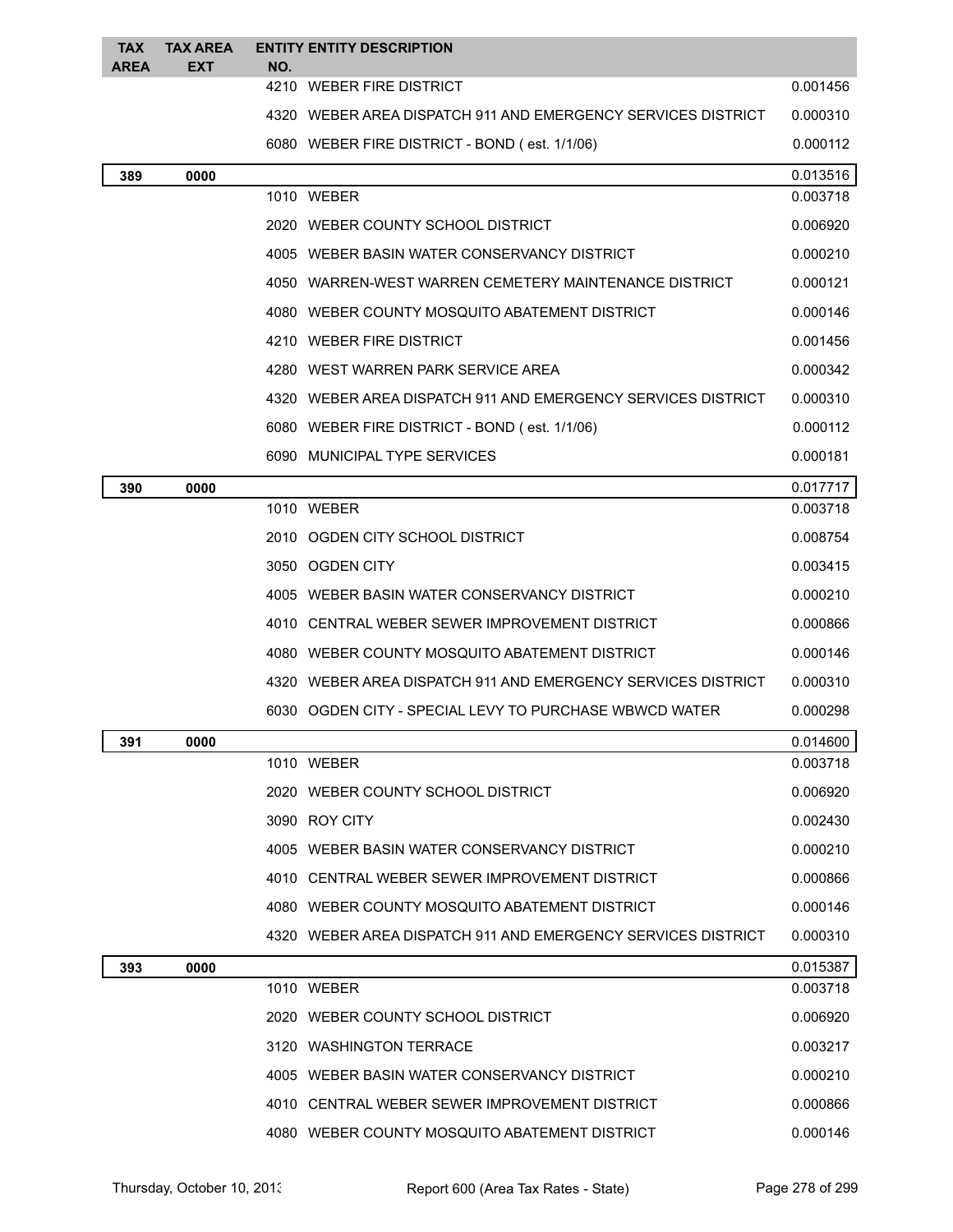## **TAX AREA TAX AREA EXT ENTITY ENTITY DESCRIPTION NO.**

## WEBER AREA DISPATCH 911 AND EMERGENCY SERVICES DISTRICT 0.000310

6070 WASHINGTON TERRACE CITY - SPECIAL LEVY TO PURCHASE WBWCI

| 395 | 0000 |                                                              | 0.013919 |
|-----|------|--------------------------------------------------------------|----------|
|     |      | 1010 WEBER                                                   | 0.003718 |
|     |      | 2020 WEBER COUNTY SCHOOL DISTRICT                            | 0.006920 |
|     |      | 4005 WEBER BASIN WATER CONSERVANCY DISTRICT                  | 0.000210 |
|     |      | 4010 CENTRAL WEBER SEWER IMPROVEMENT DISTRICT                | 0.000866 |
|     |      | 4080 WEBER COUNTY MOSQUITO ABATEMENT DISTRICT                | 0.000146 |
|     |      | 4100 TAYLOR-WEST WEBER WATER IMPROVEMENT DISTRICT            |          |
|     |      | 4210 WEBER FIRE DISTRICT                                     | 0.001456 |
|     |      | 4320 WEBER AREA DISPATCH 911 AND EMERGENCY SERVICES DISTRICT | 0.000310 |
|     |      | 6080 WEBER FIRE DISTRICT - BOND (est. 1/1/06)                | 0.000112 |
|     |      | 6090 MUNICIPAL TYPE SERVICES                                 | 0.000181 |
| 397 | 0000 |                                                              | 0.014394 |
|     |      | 1010 WEBER                                                   | 0.003718 |
|     |      | 2020 WEBER COUNTY SCHOOL DISTRICT                            | 0.006920 |
|     |      | 3025 HOOPER                                                  | 0.000656 |
|     |      | 4005 WEBER BASIN WATER CONSERVANCY DISTRICT                  | 0.000210 |
|     |      | 4010 CENTRAL WEBER SEWER IMPROVEMENT DISTRICT                | 0.000866 |
|     |      | 4060 HOOPER CEMETERY MAINTENANCE DISTRICT                    |          |
|     |      | 4080 WEBER COUNTY MOSQUITO ABATEMENT DISTRICT                | 0.000146 |
|     |      | 4100 TAYLOR-WEST WEBER WATER IMPROVEMENT DISTRICT            |          |
|     |      | 4210 WEBER FIRE DISTRICT                                     | 0.001456 |
|     |      | 4320 WEBER AREA DISPATCH 911 AND EMERGENCY SERVICES DISTRICT | 0.000310 |
|     |      | 6080 WEBER FIRE DISTRICT - BOND (est. 1/1/06)                | 0.000112 |
| 398 | 0000 |                                                              | 0.015132 |
|     |      | 1010 WEBER                                                   | 0.003718 |
|     |      | 2020 WEBER COUNTY SCHOOL DISTRICT                            | 0.006920 |
|     |      | 3100 SOUTH OGDEN                                             | 0.002962 |
|     |      | 4005 WEBER BASIN WATER CONSERVANCY DISTRICT                  | 0.000210 |
|     |      | 4010 CENTRAL WEBER SEWER IMPROVEMENT DISTRICT                | 0.000866 |
|     |      | 4080 WEBER COUNTY MOSQUITO ABATEMENT DISTRICT                | 0.000146 |
|     |      | 4320 WEBER AREA DISPATCH 911 AND EMERGENCY SERVICES DISTRICT | 0.000310 |
|     |      | 6050 SOUTH OGDEN CITY - SPECIAL LEVY TO PURCHASE WBWCD WATER |          |
| 399 | 0000 |                                                              | 0.015178 |
|     |      | 1010 WEBER                                                   | 0.003718 |
|     |      | 2020 WEBER COUNTY SCHOOL DISTRICT                            | 0.006920 |

ROY CITY 0.002430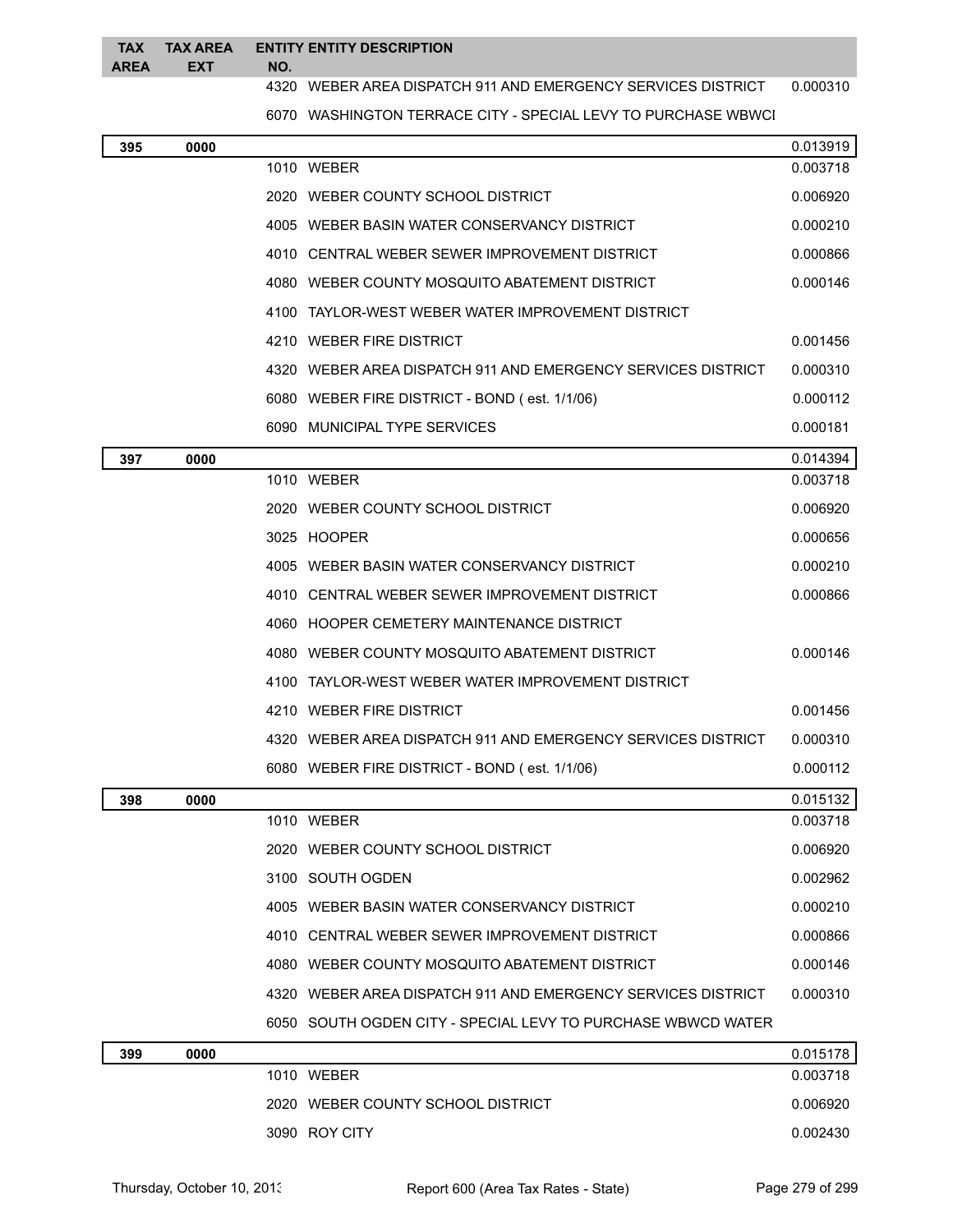| <b>TAX</b><br><b>AREA</b> | <b>TAX AREA</b><br><b>EXT</b> | NO. | <b>ENTITY ENTITY DESCRIPTION</b>                             |          |
|---------------------------|-------------------------------|-----|--------------------------------------------------------------|----------|
|                           |                               |     | 4005 WEBER BASIN WATER CONSERVANCY DISTRICT                  | 0.000210 |
|                           |                               |     | 4015 NORTH DAVIS SEWER DISTRICT                              | 0.001025 |
|                           |                               |     | 4070 BONA VISTA WATER IMPROVEMENT DISTRICT                   | 0.000311 |
|                           |                               |     | 4080 WEBER COUNTY MOSQUITO ABATEMENT DISTRICT                | 0.000146 |
|                           |                               |     | 4130 ROY WATER CONSERVANCY SUBDISTRICT                       | 0.000108 |
|                           |                               |     | 4220 WEBER COUNTY SEWER SERVICE AREA#2                       |          |
|                           |                               |     | 4320 WEBER AREA DISPATCH 911 AND EMERGENCY SERVICES DISTRICT | 0.000310 |
| 400                       | 0000                          |     |                                                              | 0.013130 |
|                           |                               |     | 1010 WEBER                                                   | 0.003718 |
|                           |                               |     | 2020 WEBER COUNTY SCHOOL DISTRICT                            | 0.006920 |
|                           |                               |     | 4005 WEBER BASIN WATER CONSERVANCY DISTRICT                  | 0.000210 |
|                           |                               |     | 4080 WEBER COUNTY MOSQUITO ABATEMENT DISTRICT                | 0.000146 |
|                           |                               |     | 4090 EDEN CEMETERY MAINTENANCE DISTRICT                      | 0.000077 |
|                           |                               |     | 4210 WEBER FIRE DISTRICT                                     | 0.001456 |
|                           |                               |     | 4320 WEBER AREA DISPATCH 911 AND EMERGENCY SERVICES DISTRICT | 0.000310 |
|                           |                               |     | 6080 WEBER FIRE DISTRICT - BOND (est. 1/1/06)                | 0.000112 |
|                           |                               |     | 6090 MUNICIPAL TYPE SERVICES                                 | 0.000181 |
| 402                       | 0000                          |     |                                                              | 0.014502 |
|                           |                               |     | 1010 WEBER                                                   | 0.003718 |
|                           |                               |     | 2020 WEBER COUNTY SCHOOL DISTRICT                            | 0.006920 |
|                           |                               |     | 3025 HOOPER                                                  | 0.000656 |
|                           |                               |     | 4005 WEBER BASIN WATER CONSERVANCY DISTRICT                  | 0.000210 |
|                           |                               |     | 4010 CENTRAL WEBER SEWER IMPROVEMENT DISTRICT                | 0.000866 |
|                           |                               |     | 4060 HOOPER CEMETERY MAINTENANCE DISTRICT                    |          |
|                           |                               |     | 4080 WEBER COUNTY MOSOUITO ABATEMENT DISTRICT                | 0.000146 |
|                           |                               |     | 4130 ROY WATER CONSERVANCY SUBDISTRICT                       | 0.000108 |
|                           |                               |     | 4210 WEBER FIRE DISTRICT                                     | 0.001456 |
|                           |                               |     | 4320 WEBER AREA DISPATCH 911 AND EMERGENCY SERVICES DISTRICT | 0.000310 |
|                           |                               |     | 6080 WEBER FIRE DISTRICT - BOND (est. 1/1/06)                | 0.000112 |
| 403                       | 0000                          |     |                                                              | 0.014394 |
|                           |                               |     | 1010 WEBER                                                   | 0.003718 |
|                           |                               |     | 2020 WEBER COUNTY SCHOOL DISTRICT                            | 0.006920 |
|                           |                               |     | 3025 HOOPER                                                  | 0.000656 |
|                           |                               |     | 4005 WEBER BASIN WATER CONSERVANCY DISTRICT                  | 0.000210 |
|                           |                               |     | 4010 CENTRAL WEBER SEWER IMPROVEMENT DISTRICT                | 0.000866 |
|                           |                               |     | 4060 HOOPER CEMETERY MAINTENANCE DISTRICT                    |          |
|                           |                               |     | 4080 WEBER COUNTY MOSQUITO ABATEMENT DISTRICT                | 0.000146 |
|                           |                               |     | 4210 WEBER FIRE DISTRICT                                     | 0.001456 |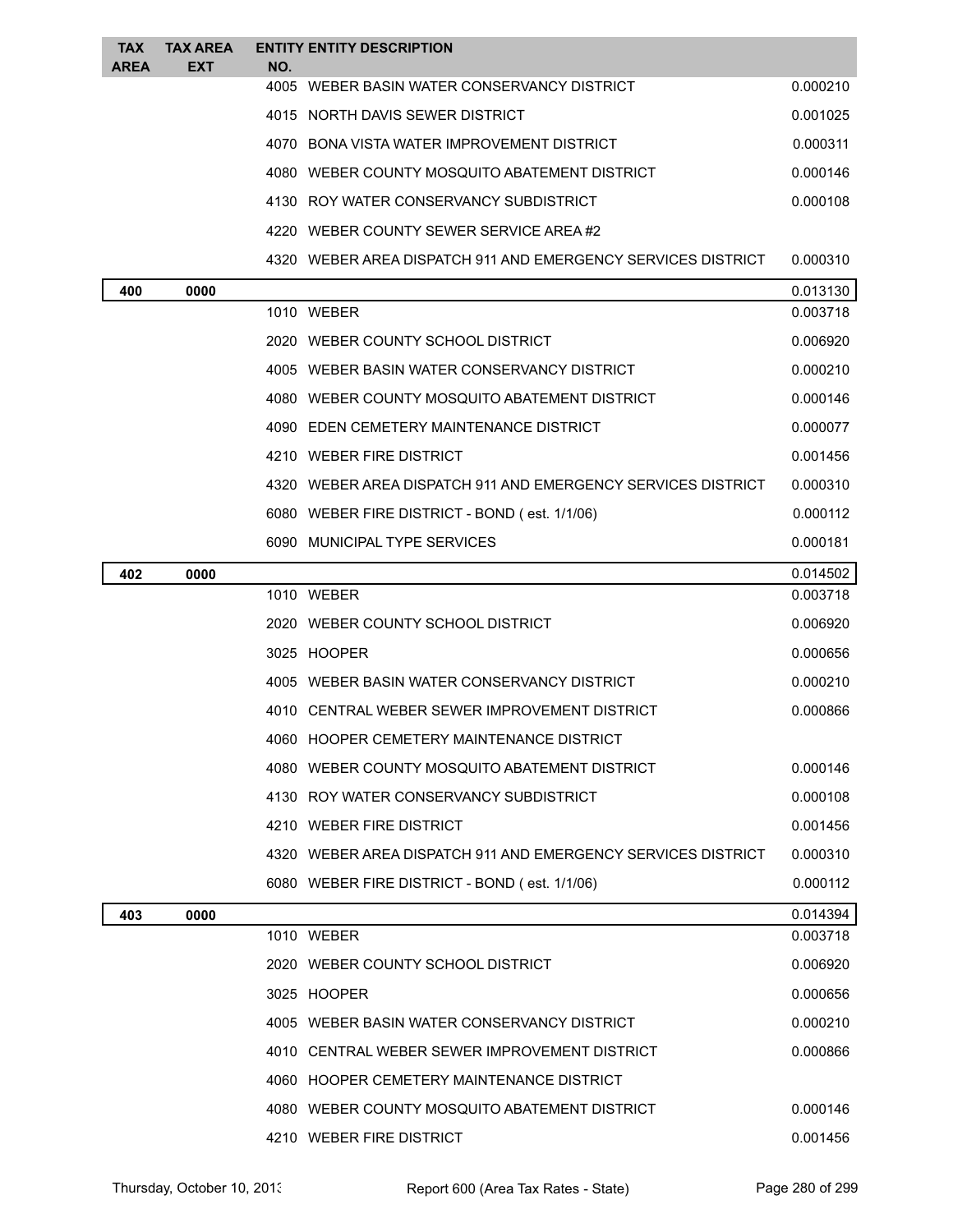| <b>TAX</b><br>AREA | <b>TAX AREA</b><br>EXT | NO. | <b>ENTITY ENTITY DESCRIPTION</b>                             |          |
|--------------------|------------------------|-----|--------------------------------------------------------------|----------|
|                    |                        |     | 4320 WEBER AREA DISPATCH 911 AND EMERGENCY SERVICES DISTRICT | 0.000310 |
|                    |                        |     | 6080 WEBER FIRE DISTRICT - BOND (est. 1/1/06)                | 0.000112 |
| 404                | 0000                   |     |                                                              | 0.014948 |
|                    |                        |     | 1010 WEBER                                                   | 0.003718 |
|                    |                        |     | 2020 WEBER COUNTY SCHOOL DISTRICT                            | 0.006920 |
|                    |                        |     | 3025 HOOPER                                                  | 0.000656 |
|                    |                        |     | 4005 WEBER BASIN WATER CONSERVANCY DISTRICT                  | 0.000210 |
|                    |                        |     | 4010 CENTRAL WEBER SEWER IMPROVEMENT DISTRICT                | 0.000866 |
|                    |                        |     | 4060 HOOPER CEMETERY MAINTENANCE DISTRICT                    |          |
|                    |                        |     | 4080 WEBER COUNTY MOSQUITO ABATEMENT DISTRICT                | 0.000146 |
|                    |                        |     | 4130 ROY WATER CONSERVANCY SUBDISTRICT                       | 0.000108 |
|                    |                        |     | 4150 HOOPER WATER IMPROVEMENT DISTRICT                       | 0.000446 |
|                    |                        |     | 4210 WEBER FIRE DISTRICT                                     | 0.001456 |
|                    |                        |     | 4320 WEBER AREA DISPATCH 911 AND EMERGENCY SERVICES DISTRICT | 0.000310 |
|                    |                        |     | 6080 WEBER FIRE DISTRICT - BOND (est. 1/1/06)                | 0.000112 |
| 406                | 0000                   |     |                                                              | 0.017717 |
|                    |                        |     | 1010 WEBER                                                   | 0.003718 |
|                    |                        |     | 2010 OGDEN CITY SCHOOL DISTRICT                              | 0.008754 |
|                    |                        |     | 3050 OGDEN CITY                                              | 0.003415 |
|                    |                        |     | 4005 WEBER BASIN WATER CONSERVANCY DISTRICT                  | 0.000210 |
|                    |                        |     | 4010 CENTRAL WEBER SEWER IMPROVEMENT DISTRICT                | 0.000866 |
|                    |                        |     | 4080 WEBER COUNTY MOSQUITO ABATEMENT DISTRICT                | 0.000146 |
|                    |                        |     | 4320 WEBER AREA DISPATCH 911 AND EMERGENCY SERVICES DISTRICT | 0.000310 |
|                    |                        |     | 6030 OGDEN CITY - SPECIAL LEVY TO PURCHASE WBWCD WATER       | 0.000298 |
| 408                | 0000                   |     |                                                              | 0.013183 |
|                    |                        |     | 1010 WEBER                                                   | 0.003718 |
|                    |                        |     | 2020 WEBER COUNTY SCHOOL DISTRICT                            | 0.006920 |
|                    |                        |     | 3035 MARRIOTT-SLATERVILLE CITY                               |          |
|                    |                        |     | 4005 WEBER BASIN WATER CONSERVANCY DISTRICT                  | 0.000210 |
|                    |                        |     | 4070 BONA VISTA WATER IMPROVEMENT DISTRICT                   | 0.000311 |
|                    |                        |     | 4080 WEBER COUNTY MOSQUITO ABATEMENT DISTRICT                | 0.000146 |
|                    |                        |     | 4210 WEBER FIRE DISTRICT                                     | 0.001456 |
|                    |                        |     | 4320 WEBER AREA DISPATCH 911 AND EMERGENCY SERVICES DISTRICT | 0.000310 |
|                    |                        |     | 6080 WEBER FIRE DISTRICT - BOND (est. 1/1/06)                | 0.000112 |
| 409                | 0000                   |     |                                                              | 0.014049 |
|                    |                        |     | 1010 WEBER                                                   | 0.003718 |
|                    |                        |     | 2020 WEBER COUNTY SCHOOL DISTRICT                            | 0.006920 |
|                    |                        |     | 3035 MARRIOTT-SLATERVILLE CITY                               |          |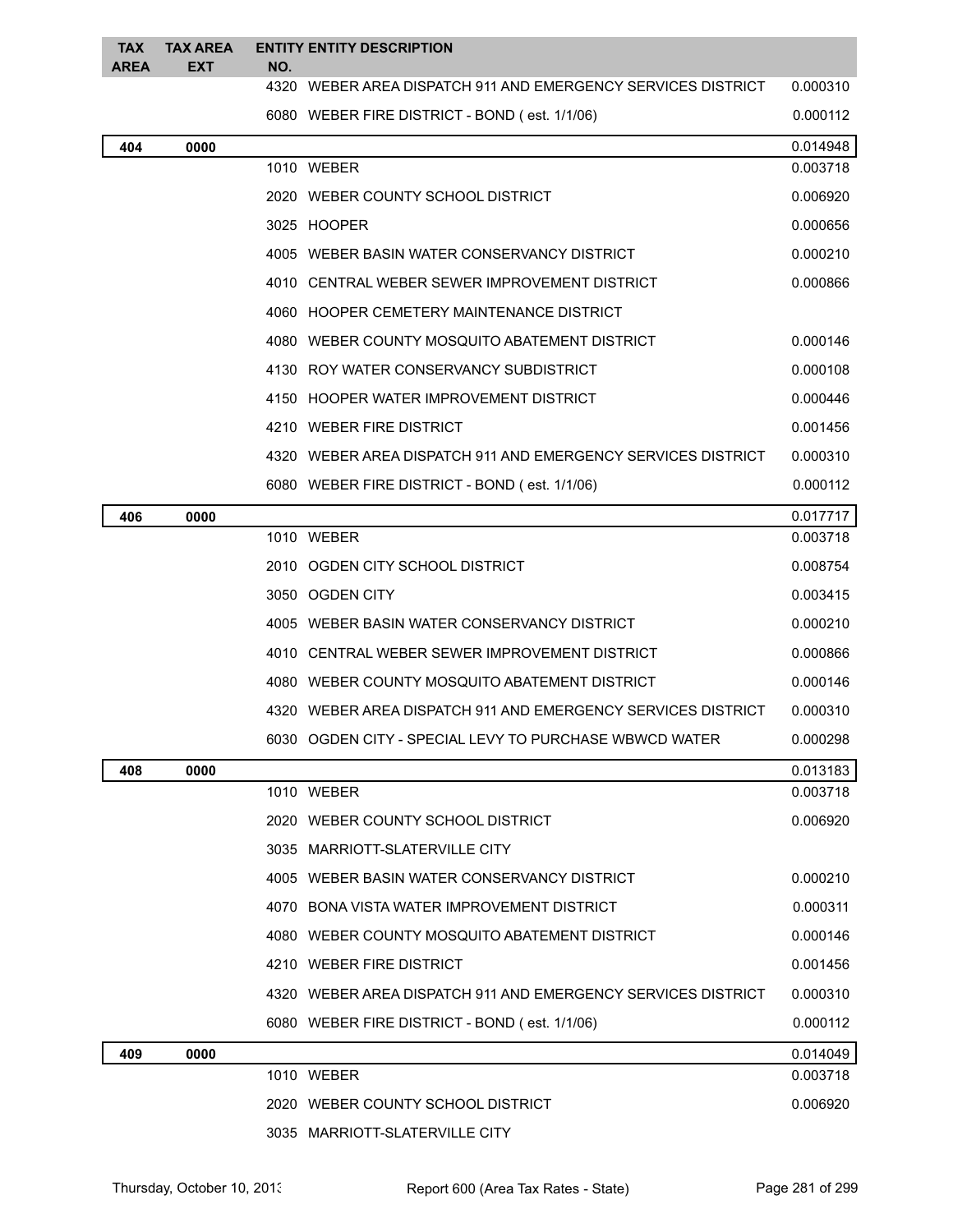| <b>TAX</b><br><b>AREA</b> | <b>TAX AREA</b><br><b>EXT</b> | NO.  | <b>ENTITY ENTITY DESCRIPTION</b>                             |          |
|---------------------------|-------------------------------|------|--------------------------------------------------------------|----------|
|                           |                               |      | 4005 WEBER BASIN WATER CONSERVANCY DISTRICT                  | 0.000210 |
|                           |                               |      | 4010 CENTRAL WEBER SEWER IMPROVEMENT DISTRICT                | 0.000866 |
|                           |                               |      | 4070 BONA VISTA WATER IMPROVEMENT DISTRICT                   | 0.000311 |
|                           |                               |      | 4080 WEBER COUNTY MOSQUITO ABATEMENT DISTRICT                | 0.000146 |
|                           |                               |      | 4210 WEBER FIRE DISTRICT                                     | 0.001456 |
|                           |                               |      | 4320 WEBER AREA DISPATCH 911 AND EMERGENCY SERVICES DISTRICT | 0.000310 |
|                           |                               |      | 6080 WEBER FIRE DISTRICT - BOND (est. 1/1/06)                | 0.000112 |
| 411                       | 0000                          |      |                                                              | 0.013281 |
|                           |                               |      | 1010 WEBER                                                   | 0.003718 |
|                           |                               |      | 2020 WEBER COUNTY SCHOOL DISTRICT                            | 0.006920 |
|                           |                               |      | 4005 WEBER BASIN WATER CONSERVANCY DISTRICT                  | 0.000210 |
|                           |                               |      | 4080 WEBER COUNTY MOSQUITO ABATEMENT DISTRICT                | 0.000146 |
|                           |                               |      | 4110 DURFEE CREEK SEWER IMPROVEMENT DISTRICT                 |          |
|                           |                               |      | 4120 LIBERTY CEMETERY MAINTENANCE DISTRICT                   | 0.000051 |
|                           |                               |      | 4210 WEBER FIRE DISTRICT                                     | 0.001456 |
|                           |                               |      | 4240 WEBER COUNTY SERVICE AREA#5                             | 0.000177 |
|                           |                               |      | 4320 WEBER AREA DISPATCH 911 AND EMERGENCY SERVICES DISTRICT | 0.000310 |
|                           |                               |      | 6080 WEBER FIRE DISTRICT - BOND (est. 1/1/06)                | 0.000112 |
|                           |                               |      | 6090 MUNICIPAL TYPE SERVICES                                 | 0.000181 |
| 413                       | 0000                          |      |                                                              | 0.013433 |
|                           |                               |      | 1010 WEBER                                                   | 0.003718 |
|                           |                               |      | 2020 WEBER COUNTY SCHOOL DISTRICT                            | 0.006920 |
|                           |                               |      | 3080 RIVERDALE                                               | 0.001263 |
|                           |                               | 4005 | WEBER BASIN WATER CONSERVANCY DISTRICT                       | 0.000210 |
|                           |                               |      | 4010 CENTRAL WEBER SEWER IMPROVEMENT DISTRICT                | 0.000866 |
|                           |                               |      | 4080 WEBER COUNTY MOSQUITO ABATEMENT DISTRICT                | 0.000146 |
|                           |                               |      | 4320 WEBER AREA DISPATCH 911 AND EMERGENCY SERVICES DISTRICT | 0.000310 |
|                           |                               |      | 6040 RIVERDALE CITY - SPECIAL LEVY TO PURCHASE WBWCD WATER   |          |
| 416                       | 0000                          |      |                                                              | 0.014757 |
|                           |                               |      | 1010 WEBER                                                   | 0.003718 |
|                           |                               |      | 2020 WEBER COUNTY SCHOOL DISTRICT                            | 0.006920 |
|                           |                               |      | 3010 FARR WEST CITY                                          | 0.000708 |
|                           |                               |      | 4005 WEBER BASIN WATER CONSERVANCY DISTRICT                  | 0.000210 |
|                           |                               |      | 4010 CENTRAL WEBER SEWER IMPROVEMENT DISTRICT                | 0.000866 |
|                           |                               |      | 4070 BONA VISTA WATER IMPROVEMENT DISTRICT                   | 0.000311 |
|                           |                               |      | 4080 WEBER COUNTY MOSQUITO ABATEMENT DISTRICT                | 0.000146 |
|                           |                               |      | 4210 WEBER FIRE DISTRICT                                     | 0.001456 |
|                           |                               |      | 4320 WEBER AREA DISPATCH 911 AND EMERGENCY SERVICES DISTRICT | 0.000310 |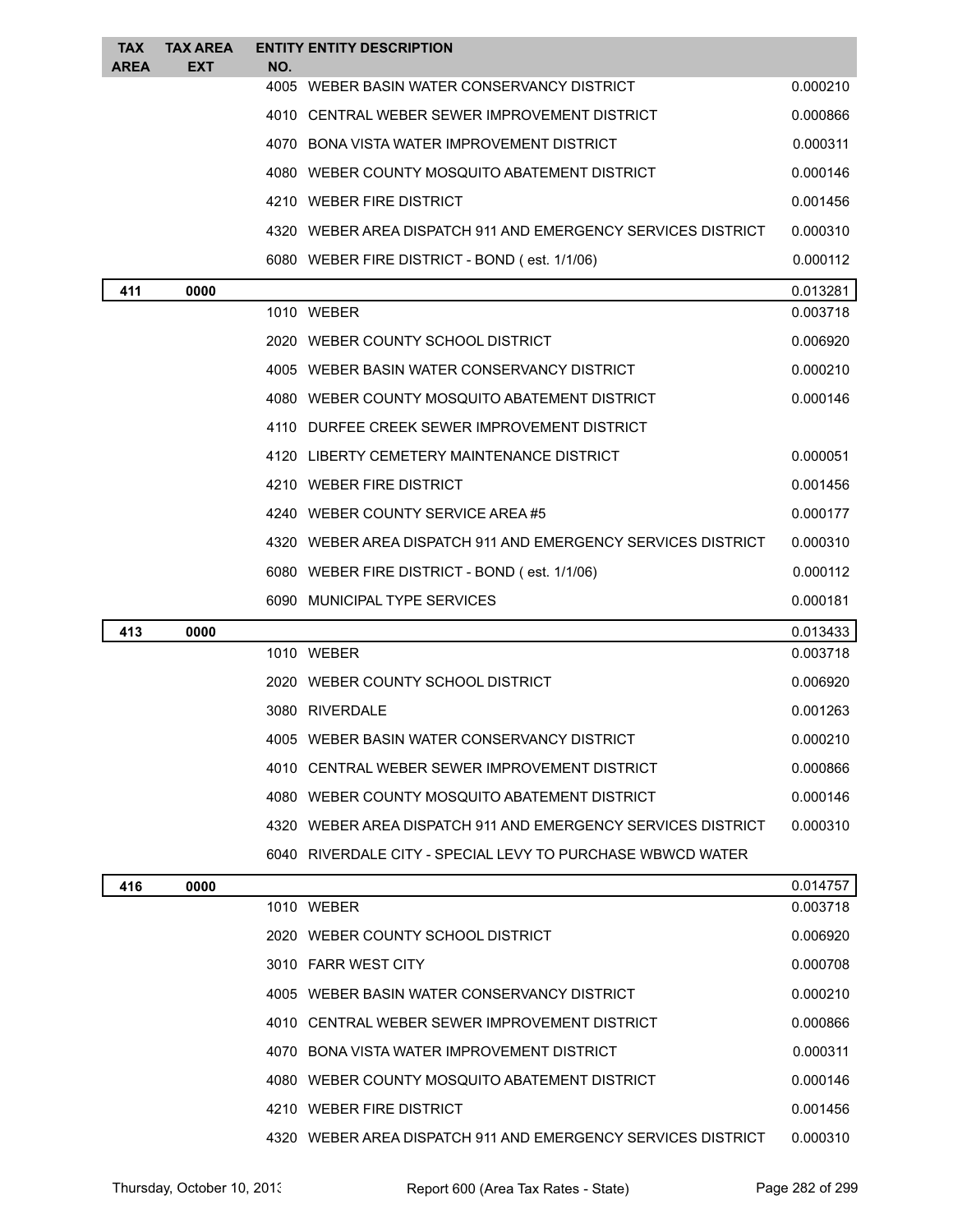| <b>TAX</b><br><b>AREA</b> | <b>TAX AREA</b><br><b>EXT</b> | NO. | <b>ENTITY ENTITY DESCRIPTION</b>                             |          |
|---------------------------|-------------------------------|-----|--------------------------------------------------------------|----------|
|                           |                               |     | 6080 WEBER FIRE DISTRICT - BOND (est. 1/1/06)                | 0.000112 |
| 417                       | 0000                          |     |                                                              | 0.014446 |
|                           |                               |     | 1010 WEBER                                                   | 0.003718 |
|                           |                               |     | 2020 WEBER COUNTY SCHOOL DISTRICT                            | 0.006920 |
|                           |                               |     | 3010 FARR WEST CITY                                          | 0.000708 |
|                           |                               |     | 4005 WEBER BASIN WATER CONSERVANCY DISTRICT                  | 0.000210 |
|                           |                               |     | 4010 CENTRAL WEBER SEWER IMPROVEMENT DISTRICT                | 0.000866 |
|                           |                               |     | 4080 WEBER COUNTY MOSQUITO ABATEMENT DISTRICT                | 0.000146 |
|                           |                               |     | 4210 WEBER FIRE DISTRICT                                     | 0.001456 |
|                           |                               |     | 4320 WEBER AREA DISPATCH 911 AND EMERGENCY SERVICES DISTRICT | 0.000310 |
|                           |                               |     | 6080 WEBER FIRE DISTRICT - BOND (est. 1/1/06)                | 0.000112 |
| 418                       | 0000                          |     |                                                              | 0.014840 |
|                           |                               |     | 1010 WEBER                                                   | 0.003718 |
|                           |                               |     | 2020 WEBER COUNTY SCHOOL DISTRICT                            | 0.006920 |
|                           |                               |     | 3025 HOOPER                                                  | 0.000656 |
|                           |                               |     | 4005 WEBER BASIN WATER CONSERVANCY DISTRICT                  | 0.000210 |
|                           |                               |     | 4010 CENTRAL WEBER SEWER IMPROVEMENT DISTRICT                | 0.000866 |
|                           |                               |     | 4060 HOOPER CEMETERY MAINTENANCE DISTRICT                    |          |
|                           |                               |     | 4080 WEBER COUNTY MOSQUITO ABATEMENT DISTRICT                | 0.000146 |
|                           |                               |     | 4150 HOOPER WATER IMPROVEMENT DISTRICT                       | 0.000446 |
|                           |                               |     | 4210 WEBER FIRE DISTRICT                                     | 0.001456 |
|                           |                               |     | 4220 WEBER COUNTY SEWER SERVICE AREA#2                       |          |
|                           |                               |     | 4320 WEBER AREA DISPATCH 911 AND EMERGENCY SERVICES DISTRICT | 0.000310 |
|                           |                               |     | 6080 WEBER FIRE DISTRICT - BOND (est. 1/1/06)                | 0.000112 |
| 419                       | 0000                          |     |                                                              | 0.013433 |
|                           |                               |     | 1010 WEBER                                                   | 0.003718 |
|                           |                               |     | 2020 WEBER COUNTY SCHOOL DISTRICT                            | 0.006920 |
|                           |                               |     | 3080 RIVERDALE                                               | 0.001263 |
|                           |                               |     | 4005 WEBER BASIN WATER CONSERVANCY DISTRICT                  | 0.000210 |
|                           |                               |     | 4010 CENTRAL WEBER SEWER IMPROVEMENT DISTRICT                | 0.000866 |
|                           |                               |     | 4080 WEBER COUNTY MOSQUITO ABATEMENT DISTRICT                | 0.000146 |
|                           |                               |     | 4320 WEBER AREA DISPATCH 911 AND EMERGENCY SERVICES DISTRICT | 0.000310 |
|                           |                               |     | 6040 RIVERDALE CITY - SPECIAL LEVY TO PURCHASE WBWCD WATER   |          |
| 420                       | 0000                          |     |                                                              | 0.015499 |
|                           |                               |     | 1010 WEBER                                                   | 0.003718 |
|                           |                               |     | 2020 WEBER COUNTY SCHOOL DISTRICT                            | 0.006920 |
|                           |                               |     | 3120 WASHINGTON TERRACE                                      | 0.003217 |
|                           |                               |     | 4005 WEBER BASIN WATER CONSERVANCY DISTRICT                  | 0.000210 |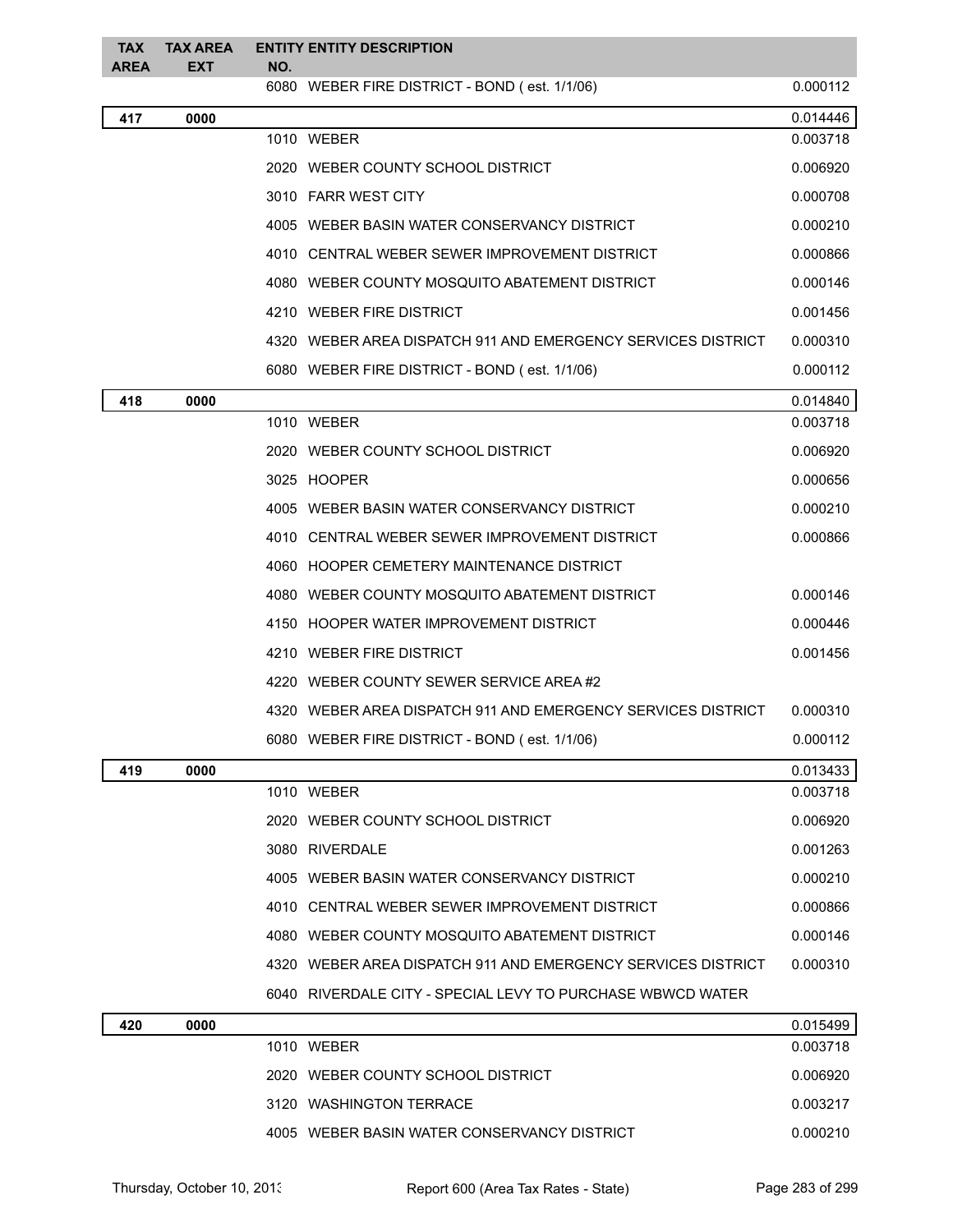| TAX<br><b>AREA</b> | <b>TAX AREA</b><br><b>EXT</b> | NO. | <b>ENTITY ENTITY DESCRIPTION</b>                              |          |
|--------------------|-------------------------------|-----|---------------------------------------------------------------|----------|
|                    |                               |     | 4010 CENTRAL WEBER SEWER IMPROVEMENT DISTRICT                 | 0.000866 |
|                    |                               |     | 4080 WEBER COUNTY MOSQUITO ABATEMENT DISTRICT                 | 0.000146 |
|                    |                               |     | 4320 WEBER AREA DISPATCH 911 AND EMERGENCY SERVICES DISTRICT  | 0.000310 |
|                    |                               |     | 6070 WASHINGTON TERRACE CITY - SPECIAL LEVY TO PURCHASE WBWCI |          |
|                    |                               |     | 6080 WEBER FIRE DISTRICT - BOND (est. 1/1/06)                 | 0.000112 |
| 421                | 0000                          |     |                                                               | 0.012962 |
|                    |                               |     | 1010 WEBER                                                    | 0.003718 |
|                    |                               |     | 2020 WEBER COUNTY SCHOOL DISTRICT                             | 0.006920 |
|                    |                               |     | 3130 WEST HAVEN                                               |          |
|                    |                               |     | 4005 WEBER BASIN WATER CONSERVANCY DISTRICT                   | 0.000210 |
|                    |                               |     | 4040 WEST WEBER-TAYLOR CEMETERY MAINTENANCE DISTRICT          | 0.000090 |
|                    |                               |     | 4080 WEBER COUNTY MOSQUITO ABATEMENT DISTRICT                 | 0.000146 |
|                    |                               |     | 4100 TAYLOR-WEST WEBER WATER IMPROVEMENT DISTRICT             |          |
|                    |                               |     | 4210 WEBER FIRE DISTRICT                                      | 0.001456 |
|                    |                               |     | 4285 WEST HAVEN WASTE WATER SPECIAL SERVICE DISTRICT          |          |
|                    |                               |     | 4320 WEBER AREA DISPATCH 911 AND EMERGENCY SERVICES DISTRICT  | 0.000310 |
|                    |                               |     | 6080 WEBER FIRE DISTRICT - BOND (est. 1/1/06)                 | 0.000112 |
| 422                | 0000                          |     |                                                               | 0.013433 |
|                    |                               |     | 1010 WEBER                                                    | 0.003718 |
|                    |                               |     | 2020 WEBER COUNTY SCHOOL DISTRICT                             | 0.006920 |
|                    |                               |     | 3080 RIVERDALE                                                | 0.001263 |
|                    |                               |     | 4005 WEBER BASIN WATER CONSERVANCY DISTRICT                   | 0.000210 |
|                    |                               |     | 4010 CENTRAL WEBER SEWER IMPROVEMENT DISTRICT                 | 0.000866 |
|                    |                               |     | 4080 WEBER COUNTY MOSQUITO ABATEMENT DISTRICT                 | 0.000146 |
|                    |                               |     | 4320 WEBER AREA DISPATCH 911 AND EMERGENCY SERVICES DISTRICT  | 0.000310 |
|                    |                               |     | 6040 RIVERDALE CITY - SPECIAL LEVY TO PURCHASE WBWCD WATER    |          |
| 426                | 0000                          |     |                                                               | 0.018554 |
|                    |                               |     | 1010 WEBER                                                    | 0.003718 |
|                    |                               |     | 2010 OGDEN CITY SCHOOL DISTRICT                               | 0.008754 |
|                    |                               |     | 3050 OGDEN CITY                                               | 0.003415 |
|                    |                               |     | 4005 WEBER BASIN WATER CONSERVANCY DISTRICT                   | 0.000210 |
|                    |                               |     | 4010 CENTRAL WEBER SEWER IMPROVEMENT DISTRICT                 | 0.000866 |
|                    |                               |     | 4080 WEBER COUNTY MOSQUITO ABATEMENT DISTRICT                 | 0.000146 |
|                    |                               |     | 4140 UINTAH HIGHLANDS WATER AND SEWER IMPROVEMENT DISTRICT    | 0.000837 |
|                    |                               |     | 4320 WEBER AREA DISPATCH 911 AND EMERGENCY SERVICES DISTRICT  | 0.000310 |
|                    |                               |     | 6030 OGDEN CITY - SPECIAL LEVY TO PURCHASE WBWCD WATER        | 0.000298 |
| 428                | 0000                          |     |                                                               | 0.014734 |
|                    |                               |     | 1010 WEBER                                                    | 0.003718 |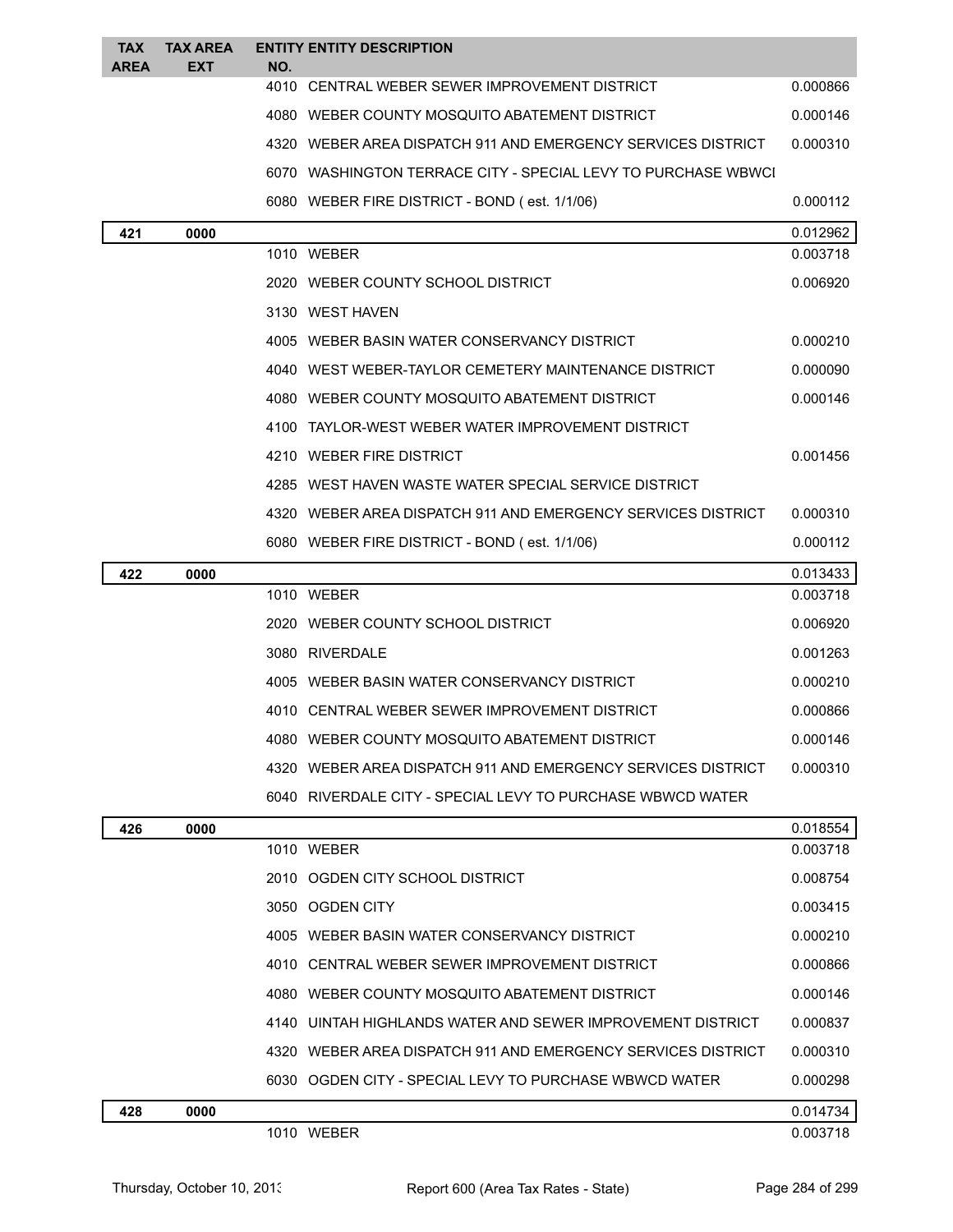| TAX<br><b>AREA</b> | <b>TAX AREA</b><br><b>EXT</b> | NO. | <b>ENTITY ENTITY DESCRIPTION</b>                             |          |
|--------------------|-------------------------------|-----|--------------------------------------------------------------|----------|
|                    |                               |     | 2020 WEBER COUNTY SCHOOL DISTRICT                            | 0.006920 |
|                    |                               |     | 3070 PLEASANT VIEW                                           | 0.001346 |
|                    |                               |     | 4005 WEBER BASIN WATER CONSERVANCY DISTRICT                  | 0.000210 |
|                    |                               |     | 4010 CENTRAL WEBER SEWER IMPROVEMENT DISTRICT                | 0.000866 |
|                    |                               |     | 4020 BEN LOMOND CEMETERY MAINTENANCE DISTRICT                | 0.000087 |
|                    |                               |     | 4080 WEBER COUNTY MOSQUITO ABATEMENT DISTRICT                | 0.000146 |
|                    |                               |     | 4320 WEBER AREA DISPATCH 911 AND EMERGENCY SERVICES DISTRICT | 0.000310 |
|                    |                               |     | 4330 NORTH VIEW FIRE DISTRICT                                | 0.001131 |
| 429                | 0000                          |     |                                                              | 0.013781 |
|                    |                               |     | 1010 WEBER                                                   | 0.003718 |
|                    |                               |     | 2020 WEBER COUNTY SCHOOL DISTRICT                            | 0.006920 |
|                    |                               |     | 3070 PLEASANT VIEW                                           | 0.001346 |
|                    |                               |     | 4005 WEBER BASIN WATER CONSERVANCY DISTRICT                  | 0.000210 |
|                    |                               |     | 4080 WEBER COUNTY MOSQUITO ABATEMENT DISTRICT                | 0.000146 |
|                    |                               |     | 4320 WEBER AREA DISPATCH 911 AND EMERGENCY SERVICES DISTRICT | 0.000310 |
|                    |                               |     | 4330 NORTH VIEW FIRE DISTRICT                                | 0.001131 |
| 430                | 0000                          |     |                                                              | 0.015045 |
|                    |                               |     | 1010 WEBER                                                   | 0.003718 |
|                    |                               |     | 2020 WEBER COUNTY SCHOOL DISTRICT                            | 0.006920 |
|                    |                               |     | 3070 PLEASANT VIEW                                           | 0.001346 |
|                    |                               |     | 4005 WEBER BASIN WATER CONSERVANCY DISTRICT                  | 0.000210 |
|                    |                               |     | 4010 CENTRAL WEBER SEWER IMPROVEMENT DISTRICT                | 0.000866 |
|                    |                               |     | 4020 BEN LOMOND CEMETERY MAINTENANCE DISTRICT                | 0.000087 |
|                    |                               |     | 4070 BONA VISTA WATER IMPROVEMENT DISTRICT                   | 0.000311 |
|                    |                               |     | 4080 WEBER COUNTY MOSQUITO ABATEMENT DISTRICT                | 0.000146 |
|                    |                               |     | 4320 WEBER AREA DISPATCH 911 AND EMERGENCY SERVICES DISTRICT | 0.000310 |
|                    |                               |     | 4330 NORTH VIEW FIRE DISTRICT                                | 0.001131 |
| 431                | 0000                          |     |                                                              | 0.014230 |
|                    |                               |     | 1010 WEBER                                                   | 0.003718 |
|                    |                               |     | 2020 WEBER COUNTY SCHOOL DISTRICT                            | 0.006920 |
|                    |                               |     | 4005 WEBER BASIN WATER CONSERVANCY DISTRICT                  | 0.000210 |
|                    |                               |     | 4010 CENTRAL WEBER SEWER IMPROVEMENT DISTRICT                | 0.000866 |
|                    |                               |     | 4070 BONA VISTA WATER IMPROVEMENT DISTRICT                   | 0.000311 |
|                    |                               |     | 4080 WEBER COUNTY MOSQUITO ABATEMENT DISTRICT                | 0.000146 |
|                    |                               |     | 4210 WEBER FIRE DISTRICT                                     | 0.001456 |
|                    |                               |     | 4320 WEBER AREA DISPATCH 911 AND EMERGENCY SERVICES DISTRICT | 0.000310 |
|                    |                               |     | 6080 WEBER FIRE DISTRICT - BOND (est. 1/1/06)                | 0.000112 |
|                    |                               |     | 6090 MUNICIPAL TYPE SERVICES                                 | 0.000181 |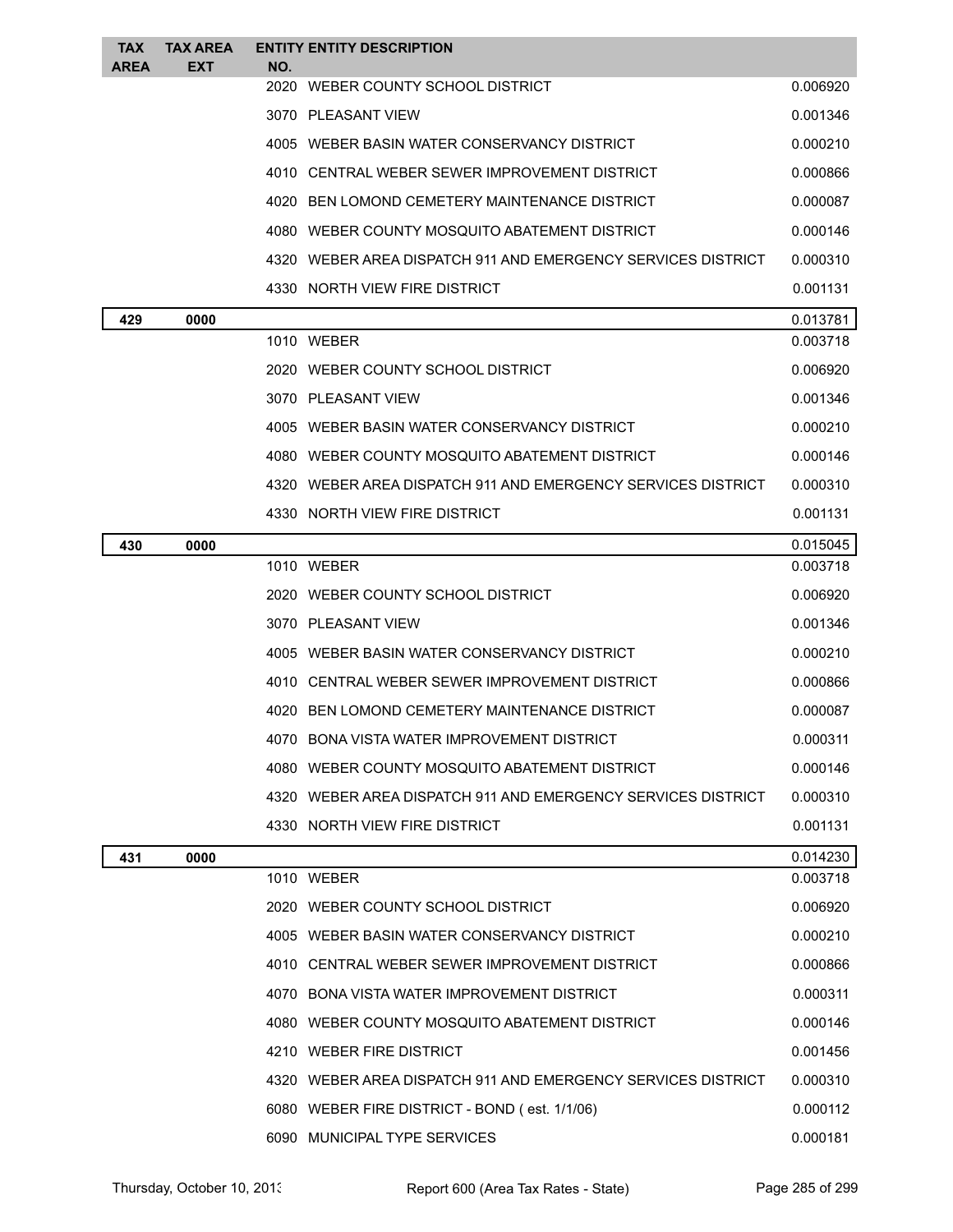| <b>TAX</b><br><b>AREA</b> | <b>TAX AREA</b><br><b>EXT</b> | NO. | <b>ENTITY ENTITY DESCRIPTION</b>                             |          |
|---------------------------|-------------------------------|-----|--------------------------------------------------------------|----------|
| 432                       | 0000                          |     |                                                              | 0.017829 |
|                           |                               |     | 1010 WEBER                                                   | 0.003718 |
|                           |                               |     | 2010 OGDEN CITY SCHOOL DISTRICT                              | 0.008754 |
|                           |                               |     | 3050 OGDEN CITY                                              | 0.003415 |
|                           |                               |     | 4005 WEBER BASIN WATER CONSERVANCY DISTRICT                  | 0.000210 |
|                           |                               |     | 4010 CENTRAL WEBER SEWER IMPROVEMENT DISTRICT                | 0.000866 |
|                           |                               |     | 4080 WEBER COUNTY MOSQUITO ABATEMENT DISTRICT                | 0.000146 |
|                           |                               |     | 4320 WEBER AREA DISPATCH 911 AND EMERGENCY SERVICES DISTRICT | 0.000310 |
|                           |                               |     | 6030 OGDEN CITY - SPECIAL LEVY TO PURCHASE WBWCD WATER       | 0.000298 |
|                           |                               |     | 6080 WEBER FIRE DISTRICT - BOND (est. 1/1/06)                | 0.000112 |
| 433                       | 0000                          |     |                                                              | 0.015153 |
|                           |                               |     | 1010 WEBER                                                   | 0.003718 |
|                           |                               |     | 2020 WEBER COUNTY SCHOOL DISTRICT                            | 0.006920 |
|                           |                               |     | 3040 NORTH OGDEN CITY                                        | 0.001653 |
|                           |                               |     | 4005 WEBER BASIN WATER CONSERVANCY DISTRICT                  | 0.000210 |
|                           |                               |     | 4010 CENTRAL WEBER SEWER IMPROVEMENT DISTRICT                | 0.000866 |
|                           |                               |     | 4020 BEN LOMOND CEMETERY MAINTENANCE DISTRICT                | 0.000087 |
|                           |                               |     | 4080 WEBER COUNTY MOSQUITO ABATEMENT DISTRICT                | 0.000146 |
|                           |                               |     | 4320 WEBER AREA DISPATCH 911 AND EMERGENCY SERVICES DISTRICT | 0.000310 |
|                           |                               |     | 4330 NORTH VIEW FIRE DISTRICT                                | 0.001131 |
|                           |                               |     | 6080 WEBER FIRE DISTRICT - BOND (est. 1/1/06)                | 0.000112 |
| 434                       | 0000                          |     |                                                              | 0.012403 |
|                           |                               |     | 1010 WEBER                                                   | 0.003718 |
|                           |                               |     | 2020 WEBER COUNTY SCHOOL DISTRICT                            | 0.006920 |
|                           |                               |     | 3060 PLAIN CITY                                              | 0.000583 |
|                           |                               |     | 4005 WEBER BASIN WATER CONSERVANCY DISTRICT                  | 0.000210 |
|                           |                               |     | 4030 PLAIN CITY CEMETERY MAINTENANCE DISTRICT                | 0.000093 |
|                           |                               |     | 4070 BONA VISTA WATER IMPROVEMENT DISTRICT                   | 0.000311 |
|                           |                               |     | 4080 WEBER COUNTY MOSQUITO ABATEMENT DISTRICT                | 0.000146 |
|                           |                               |     | 4320 WEBER AREA DISPATCH 911 AND EMERGENCY SERVICES DISTRICT | 0.000310 |
|                           |                               |     | 6080 WEBER FIRE DISTRICT - BOND (est. 1/1/06)                | 0.000112 |
| 435                       | 0000                          |     |                                                              | 0.012092 |
|                           |                               |     | 1010 WEBER                                                   | 0.003718 |
|                           |                               |     | 2020 WEBER COUNTY SCHOOL DISTRICT                            | 0.006920 |
|                           |                               |     | 3060 PLAIN CITY                                              | 0.000583 |
|                           |                               |     | 4005 WEBER BASIN WATER CONSERVANCY DISTRICT                  | 0.000210 |
|                           |                               |     | 4030 PLAIN CITY CEMETERY MAINTENANCE DISTRICT                | 0.000093 |
|                           |                               |     | 4080 WEBER COUNTY MOSQUITO ABATEMENT DISTRICT                | 0.000146 |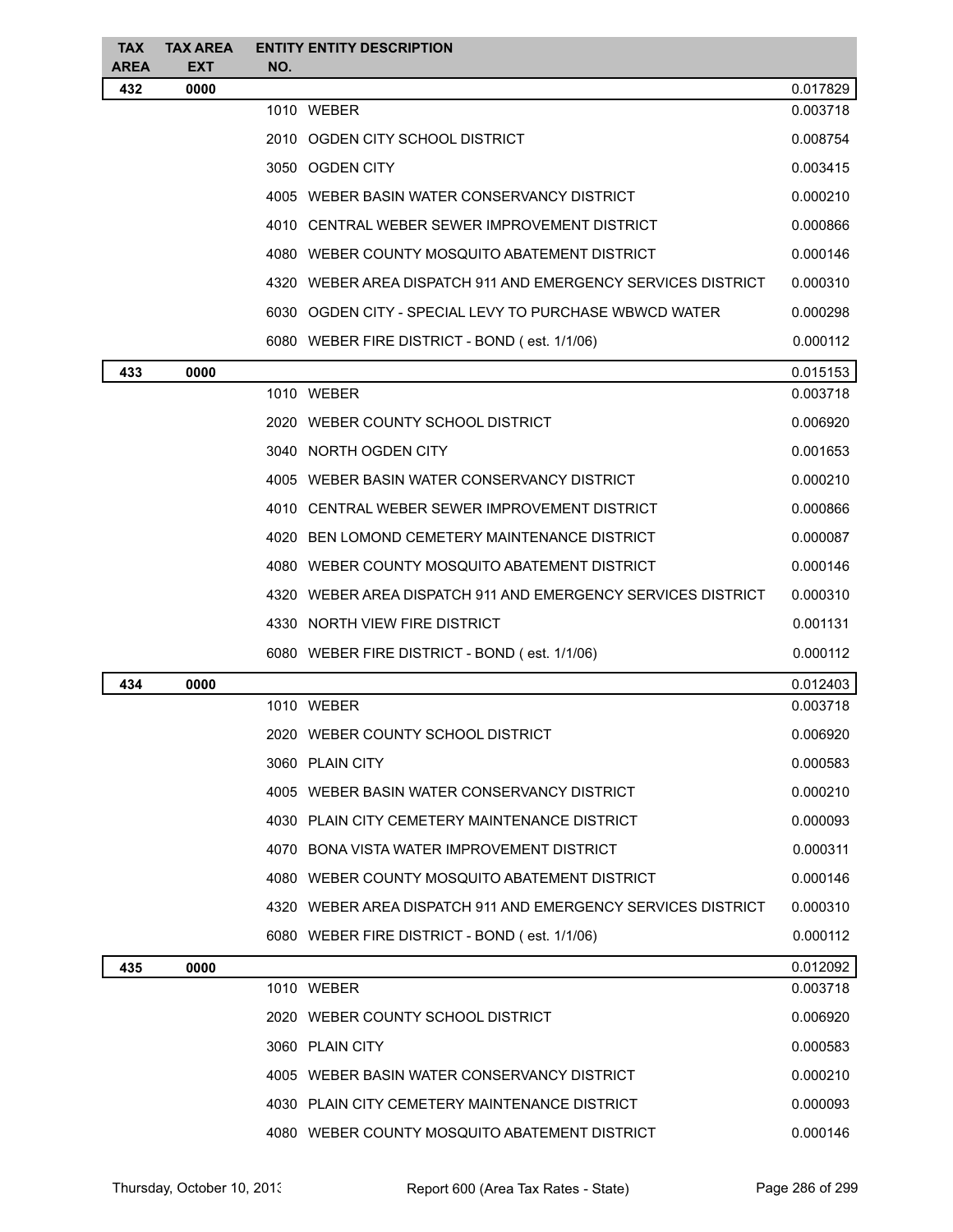| <b>TAX</b><br><b>AREA</b> | <b>TAX AREA</b><br><b>EXT</b> | NO. | <b>ENTITY ENTITY DESCRIPTION</b>                             |                      |
|---------------------------|-------------------------------|-----|--------------------------------------------------------------|----------------------|
|                           |                               |     | 4320 WEBER AREA DISPATCH 911 AND EMERGENCY SERVICES DISTRICT | 0.000310             |
|                           |                               |     | 6080 WEBER FIRE DISTRICT - BOND (est. 1/1/06)                | 0.000112             |
| 436                       | 0000                          |     |                                                              | 0.014792             |
|                           |                               |     | 1010 WEBER                                                   | 0.003718             |
|                           |                               |     | 2020 WEBER COUNTY SCHOOL DISTRICT                            | 0.006920             |
|                           |                               |     | 3020 HARRISVILLE                                             | 0.001292             |
|                           |                               |     | 4005 WEBER BASIN WATER CONSERVANCY DISTRICT                  | 0.000210             |
|                           |                               |     | 4010 CENTRAL WEBER SEWER IMPROVEMENT DISTRICT                | 0.000866             |
|                           |                               |     | 4020 BEN LOMOND CEMETERY MAINTENANCE DISTRICT                | 0.000087             |
|                           |                               |     | 4080 WEBER COUNTY MOSQUITO ABATEMENT DISTRICT                | 0.000146             |
|                           |                               |     | 4320 WEBER AREA DISPATCH 911 AND EMERGENCY SERVICES DISTRICT | 0.000310             |
|                           |                               |     | 4330 NORTH VIEW FIRE DISTRICT                                | 0.001131             |
|                           |                               |     | 6080 WEBER FIRE DISTRICT - BOND (est. 1/1/06)                | 0.000112             |
| 438                       | 0000                          |     | 1010 WEBER                                                   | 0.012452<br>0.003718 |
|                           |                               |     | 2020 WEBER COUNTY SCHOOL DISTRICT                            | 0.006920             |
|                           |                               |     | 3110 UINTAH                                                  | 0.001036             |
|                           |                               |     | 4005 WEBER BASIN WATER CONSERVANCY DISTRICT                  | 0.000210             |
|                           |                               |     | 4080 WEBER COUNTY MOSQUITO ABATEMENT DISTRICT                | 0.000146             |
|                           |                               |     | 4320 WEBER AREA DISPATCH 911 AND EMERGENCY SERVICES DISTRICT | 0.000310             |
|                           |                               |     | 6060 UINTAH TOWN - SPECIAL LEVY TO PURCHASE WBWCD WATER      |                      |
|                           |                               |     | 6080 WEBER FIRE DISTRICT - BOND (est. 1/1/06)                | 0.000112             |
| 439                       | 0000                          |     |                                                              | 0.015425             |
|                           |                               |     | 1010 WEBER                                                   | 0.003718             |
|                           |                               |     | 2020 WEBER COUNTY SCHOOL DISTRICT                            | 0.006920             |
|                           |                               |     | 3090 ROY CITY                                                | 0.002430             |
|                           |                               |     | 4005 WEBER BASIN WATER CONSERVANCY DISTRICT                  | 0.000210             |
|                           |                               |     | 4015 NORTH DAVIS SEWER DISTRICT                              | 0.001025             |
|                           |                               |     | 4080 WEBER COUNTY MOSQUITO ABATEMENT DISTRICT                | 0.000146             |
|                           |                               |     | 4130 ROY WATER CONSERVANCY SUBDISTRICT                       | 0.000108             |
|                           |                               |     | 4150 HOOPER WATER IMPROVEMENT DISTRICT                       | 0.000446             |
|                           |                               |     | 4320 WEBER AREA DISPATCH 911 AND EMERGENCY SERVICES DISTRICT | 0.000310             |
|                           |                               |     | 6080 WEBER FIRE DISTRICT - BOND (est. 1/1/06)                | 0.000112             |
| 440                       | 0000                          |     |                                                              | 0.015103             |
|                           |                               |     | 1010 WEBER                                                   | 0.003718             |
|                           |                               |     | 2020 WEBER COUNTY SCHOOL DISTRICT                            | 0.006920             |
|                           |                               |     | 3020 HARRISVILLE                                             | 0.001292             |
|                           |                               |     | 4005 WEBER BASIN WATER CONSERVANCY DISTRICT                  | 0.000210             |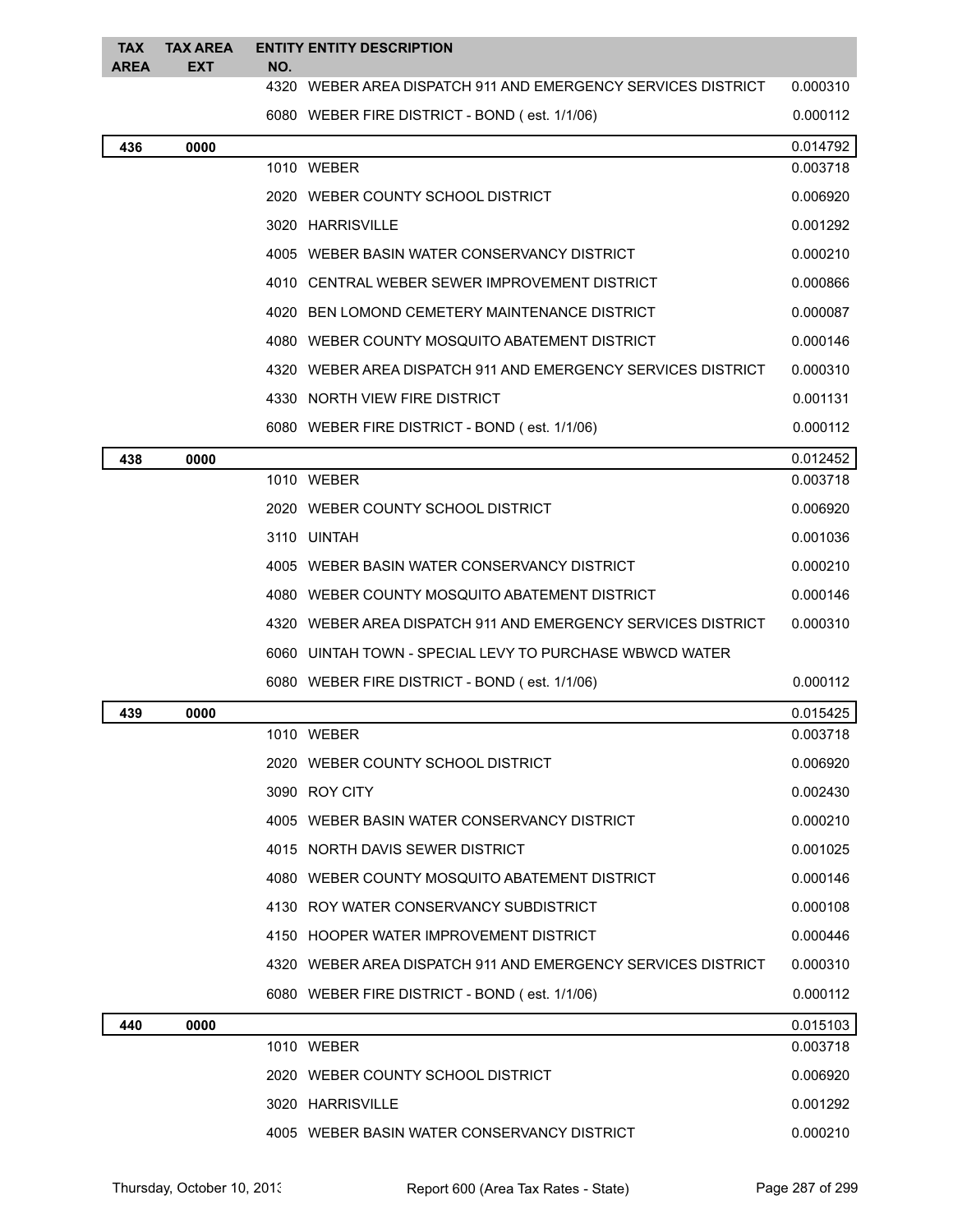| <b>TAX</b><br><b>AREA</b> | <b>TAX AREA</b><br><b>EXT</b> | NO. | <b>ENTITY ENTITY DESCRIPTION</b>                             |          |
|---------------------------|-------------------------------|-----|--------------------------------------------------------------|----------|
|                           |                               |     | 4010 CENTRAL WEBER SEWER IMPROVEMENT DISTRICT                | 0.000866 |
|                           |                               |     | 4020 BEN LOMOND CEMETERY MAINTENANCE DISTRICT                | 0.000087 |
|                           |                               |     | 4070 BONA VISTA WATER IMPROVEMENT DISTRICT                   | 0.000311 |
|                           |                               |     | 4080 WEBER COUNTY MOSQUITO ABATEMENT DISTRICT                | 0.000146 |
|                           |                               |     | 4320 WEBER AREA DISPATCH 911 AND EMERGENCY SERVICES DISTRICT | 0.000310 |
|                           |                               |     | 4330 NORTH VIEW FIRE DISTRICT                                | 0.001131 |
|                           |                               |     | 6080 WEBER FIRE DISTRICT - BOND (est. 1/1/06)                | 0.000112 |
| 441                       | 0000                          |     |                                                              | 0.013516 |
|                           |                               |     | 1010 WEBER                                                   | 0.003718 |
|                           |                               |     | 2020 WEBER COUNTY SCHOOL DISTRICT                            | 0.006920 |
|                           |                               |     | 4005 WEBER BASIN WATER CONSERVANCY DISTRICT                  | 0.000210 |
|                           |                               |     | 4050 WARREN-WEST WARREN CEMETERY MAINTENANCE DISTRICT        | 0.000121 |
|                           |                               |     | 4080 WEBER COUNTY MOSQUITO ABATEMENT DISTRICT                | 0.000146 |
|                           |                               |     | 4210 WEBER FIRE DISTRICT                                     | 0.001456 |
|                           |                               |     | 4280 WEST WARREN PARK SERVICE AREA                           | 0.000342 |
|                           |                               |     | 4320 WEBER AREA DISPATCH 911 AND EMERGENCY SERVICES DISTRICT | 0.000310 |
|                           |                               |     | 6080 WEBER FIRE DISTRICT - BOND (est. 1/1/06)                | 0.000112 |
|                           |                               |     | 6090 MUNICIPAL TYPE SERVICES                                 | 0.000181 |
| 442                       | 0000                          |     |                                                              | 0.013516 |
|                           |                               |     | 1010 WEBER                                                   | 0.003718 |
|                           |                               |     | 2020 WEBER COUNTY SCHOOL DISTRICT                            | 0.006920 |
|                           |                               |     | 4005 WEBER BASIN WATER CONSERVANCY DISTRICT                  | 0.000210 |
|                           |                               |     | 4050 WARREN-WEST WARREN CEMETERY MAINTENANCE DISTRICT        | 0.000121 |
|                           |                               |     | WEBER COUNTY MOSQUITO ABATEMENT DISTRICT                     | 0.000146 |
|                           |                               |     | 4210 WEBER FIRE DISTRICT                                     | 0.001456 |
|                           |                               |     | 4280 WEST WARREN PARK SERVICE AREA                           | 0.000342 |
|                           |                               |     | 4320 WEBER AREA DISPATCH 911 AND EMERGENCY SERVICES DISTRICT | 0.000310 |
|                           |                               |     | 6080 WEBER FIRE DISTRICT - BOND (est. 1/1/06)                | 0.000112 |
|                           |                               |     | 6090 MUNICIPAL TYPE SERVICES                                 | 0.000181 |
| 442                       | 0001                          |     |                                                              | 0.013516 |
|                           |                               |     | 1010 WEBER                                                   | 0.003718 |
|                           |                               |     | 2020 WEBER COUNTY SCHOOL DISTRICT                            | 0.006920 |
|                           |                               |     | 4005 WEBER BASIN WATER CONSERVANCY DISTRICT                  | 0.000210 |
|                           |                               |     | 4050 WARREN-WEST WARREN CEMETERY MAINTENANCE DISTRICT        | 0.000121 |
|                           |                               |     | 4080 WEBER COUNTY MOSQUITO ABATEMENT DISTRICT                | 0.000146 |
|                           |                               |     | 4210 WEBER FIRE DISTRICT                                     | 0.001456 |
|                           |                               |     | 4280 WEST WARREN PARK SERVICE AREA                           | 0.000342 |
|                           |                               |     | 4320 WEBER AREA DISPATCH 911 AND EMERGENCY SERVICES DISTRICT | 0.000310 |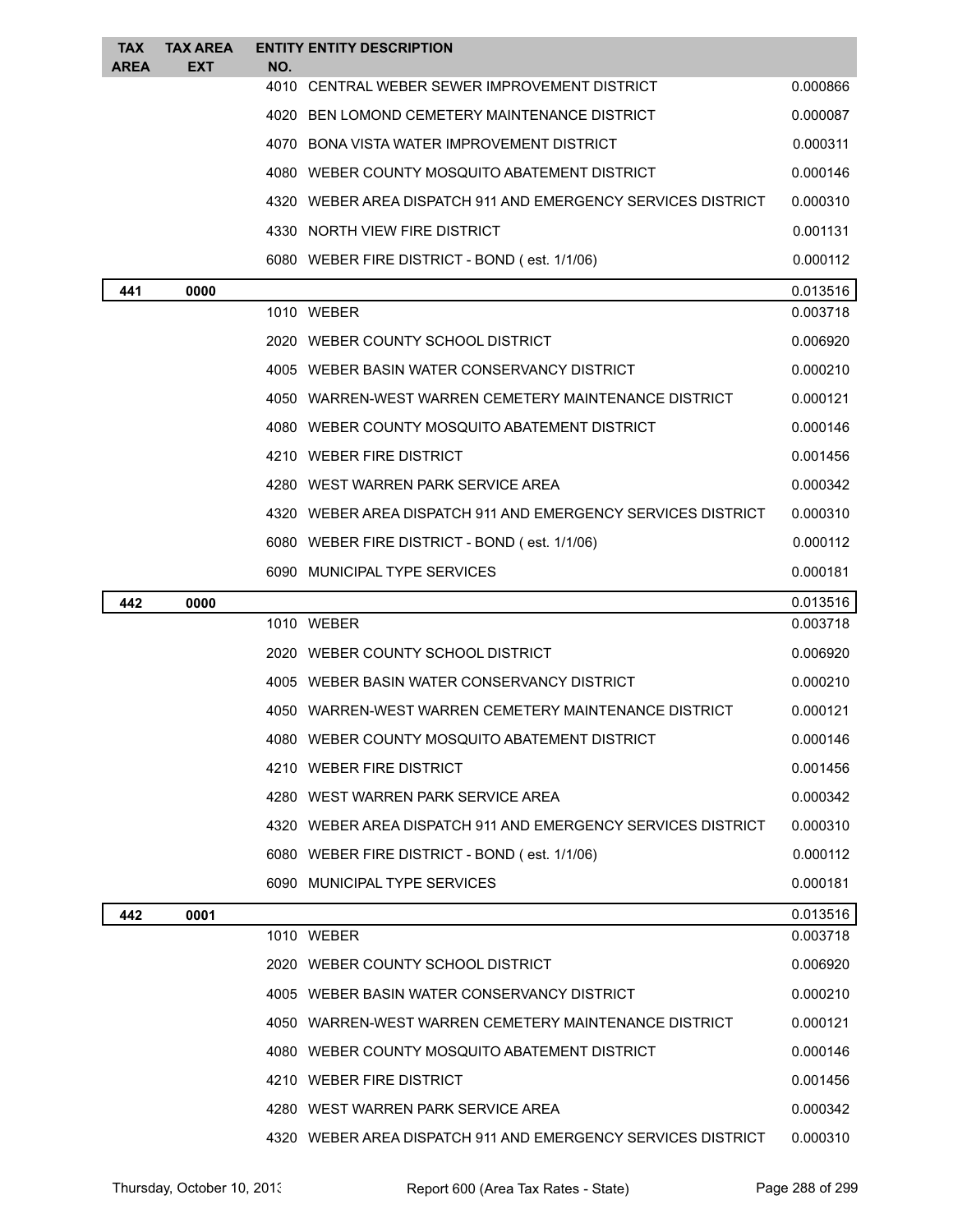| <b>TAX</b><br><b>AREA</b> | <b>TAX AREA</b><br><b>EXT</b> | NO.  | <b>ENTITY ENTITY DESCRIPTION</b>                             |          |
|---------------------------|-------------------------------|------|--------------------------------------------------------------|----------|
|                           |                               |      | 6080 WEBER FIRE DISTRICT - BOND (est. 1/1/06)                | 0.000112 |
|                           |                               |      | 6090 MUNICIPAL TYPE SERVICES                                 | 0.000181 |
| 443                       | 0000                          |      |                                                              | 0.013174 |
|                           |                               |      | 1010 WEBER                                                   | 0.003718 |
|                           |                               |      | 2020 WEBER COUNTY SCHOOL DISTRICT                            | 0.006920 |
|                           |                               |      | 4005 WEBER BASIN WATER CONSERVANCY DISTRICT                  | 0.000210 |
|                           |                               |      | 4050 WARREN-WEST WARREN CEMETERY MAINTENANCE DISTRICT        | 0.000121 |
|                           |                               |      | 4080 WEBER COUNTY MOSQUITO ABATEMENT DISTRICT                | 0.000146 |
|                           |                               |      | 4210 WEBER FIRE DISTRICT                                     | 0.001456 |
|                           |                               |      | 4320 WEBER AREA DISPATCH 911 AND EMERGENCY SERVICES DISTRICT | 0.000310 |
|                           |                               |      | 6080 WEBER FIRE DISTRICT - BOND (est. 1/1/06)                | 0.000112 |
|                           |                               |      | 6090 MUNICIPAL TYPE SERVICES                                 | 0.000181 |
| 444                       | 0000                          |      |                                                              | 0.012561 |
|                           |                               |      | 1010 WEBER                                                   | 0.003718 |
|                           |                               |      | 2020 WEBER COUNTY SCHOOL DISTRICT                            | 0.006920 |
|                           |                               |      | 3060 PLAIN CITY                                              | 0.000583 |
|                           |                               |      | 4005 WEBER BASIN WATER CONSERVANCY DISTRICT                  | 0.000210 |
|                           |                               |      | 4050 WARREN-WEST WARREN CEMETERY MAINTENANCE DISTRICT        | 0.000121 |
|                           |                               |      | 4080 WEBER COUNTY MOSQUITO ABATEMENT DISTRICT                | 0.000146 |
|                           |                               | 4100 | TAYLOR-WEST WEBER WATER IMPROVEMENT DISTRICT                 |          |
|                           |                               |      | 4180 WEST WARREN - WARREN WATER IMPROVEMENT DISTRICT         | 0.000441 |
|                           |                               |      | 4320 WEBER AREA DISPATCH 911 AND EMERGENCY SERVICES DISTRICT | 0.000310 |
|                           |                               |      | 6080 WEBER FIRE DISTRICT - BOND (est. 1/1/06)                | 0.000112 |
| 445                       | 0000                          |      |                                                              | 0.012561 |
|                           |                               |      | 1010 WEBER                                                   | 0.003718 |
|                           |                               |      | 2020 WEBER COUNTY SCHOOL DISTRICT                            | 0.006920 |
|                           |                               |      | 3060 PLAIN CITY                                              | 0.000583 |
|                           |                               |      | 4005 WEBER BASIN WATER CONSERVANCY DISTRICT                  | 0.000210 |
|                           |                               |      | 4050 WARREN-WEST WARREN CEMETERY MAINTENANCE DISTRICT        | 0.000121 |
|                           |                               |      | 4080 WEBER COUNTY MOSQUITO ABATEMENT DISTRICT                | 0.000146 |
|                           |                               |      | 4180 WEST WARREN - WARREN WATER IMPROVEMENT DISTRICT         | 0.000441 |
|                           |                               |      | 4320 WEBER AREA DISPATCH 911 AND EMERGENCY SERVICES DISTRICT | 0.000310 |
|                           |                               |      | 6080 WEBER FIRE DISTRICT - BOND (est. 1/1/06)                | 0.000112 |
| 446                       | 0000                          |      |                                                              | 0.012120 |
|                           |                               |      | 1010 WEBER                                                   | 0.003718 |
|                           |                               |      | 2020 WEBER COUNTY SCHOOL DISTRICT                            | 0.006920 |
|                           |                               |      | 3060 PLAIN CITY                                              | 0.000583 |
|                           |                               |      | 4005 WEBER BASIN WATER CONSERVANCY DISTRICT                  | 0.000210 |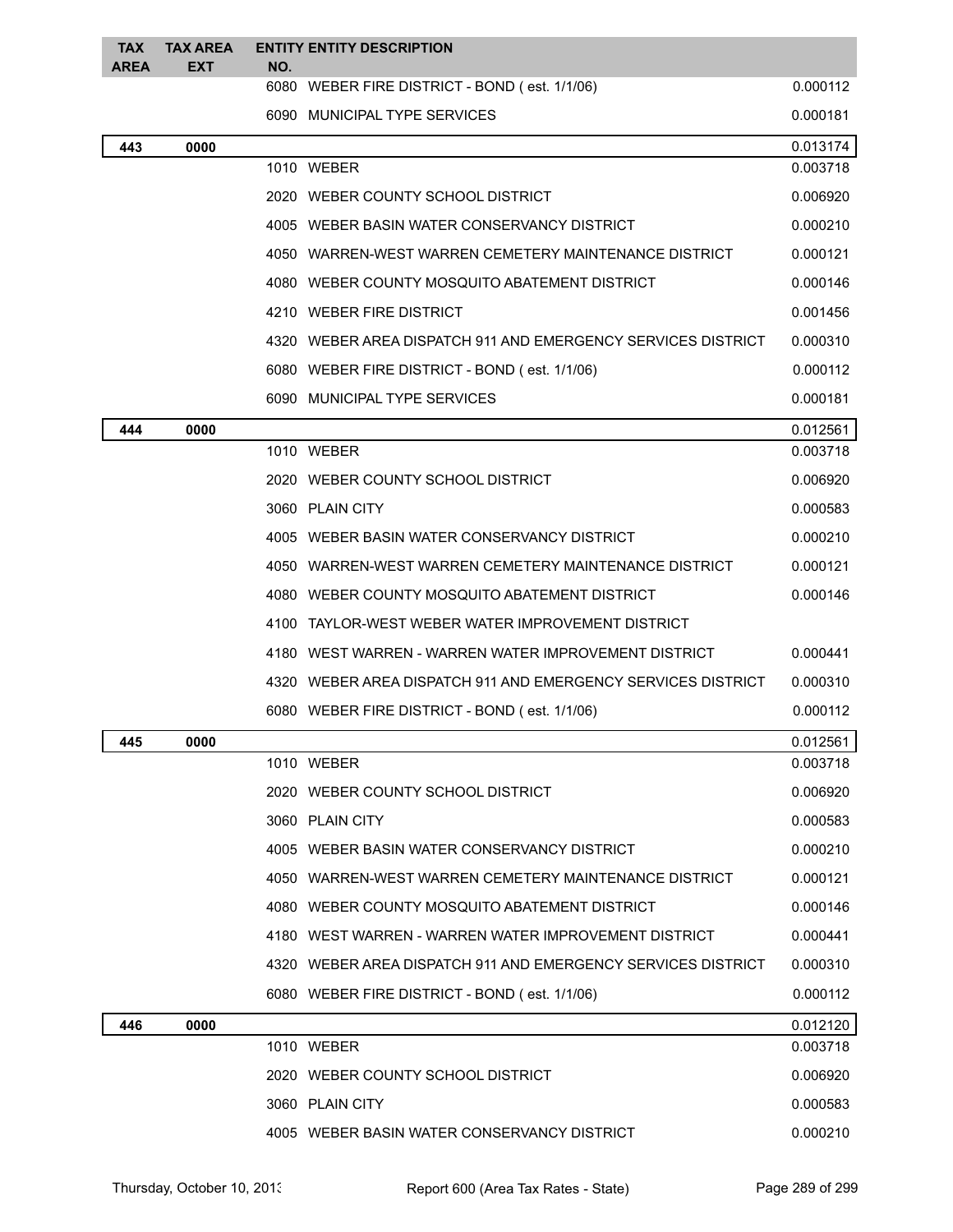| <b>TAX</b><br><b>AREA</b> | <b>TAX AREA</b><br>EXT | NO.  | <b>ENTITY ENTITY DESCRIPTION</b>                             |          |
|---------------------------|------------------------|------|--------------------------------------------------------------|----------|
|                           |                        | 4050 | WARREN-WEST WARREN CEMETERY MAINTENANCE DISTRICT             | 0.000121 |
|                           |                        |      | 4080 WEBER COUNTY MOSQUITO ABATEMENT DISTRICT                | 0.000146 |
|                           |                        |      | 4320 WEBER AREA DISPATCH 911 AND EMERGENCY SERVICES DISTRICT | 0.000310 |
|                           |                        |      | 6080 WEBER FIRE DISTRICT - BOND (est. 1/1/06)                | 0.000112 |
| 447                       | 0000                   |      |                                                              | 0.013157 |
|                           |                        |      | 1010 WEBER                                                   | 0.003718 |
|                           |                        |      | 2020 WEBER COUNTY SCHOOL DISTRICT                            | 0.006920 |
|                           |                        |      | 3060 PLAIN CITY                                              | 0.000583 |
|                           |                        |      | 4005 WEBER BASIN WATER CONSERVANCY DISTRICT                  | 0.000210 |
|                           |                        |      | 4010 CENTRAL WEBER SEWER IMPROVEMENT DISTRICT                | 0.000866 |
|                           |                        |      | 4030 PLAIN CITY CEMETERY MAINTENANCE DISTRICT                | 0.000093 |
|                           |                        |      | 4070 BONA VISTA WATER IMPROVEMENT DISTRICT                   | 0.000311 |
|                           |                        |      | 4080 WEBER COUNTY MOSQUITO ABATEMENT DISTRICT                | 0.000146 |
|                           |                        |      | 4320 WEBER AREA DISPATCH 911 AND EMERGENCY SERVICES DISTRICT | 0.000310 |
| 448                       | 0000                   |      |                                                              | 0.014846 |
|                           |                        |      | 1010 WEBER                                                   | 0.003718 |
|                           |                        |      | 2020 WEBER COUNTY SCHOOL DISTRICT                            | 0.006920 |
|                           |                        |      | 3070 PLEASANT VIEW                                           | 0.001346 |
|                           |                        |      | 4005 WEBER BASIN WATER CONSERVANCY DISTRICT                  | 0.000210 |
|                           |                        |      | 4010 CENTRAL WEBER SEWER IMPROVEMENT DISTRICT                | 0.000866 |
|                           |                        |      | 4020 BEN LOMOND CEMETERY MAINTENANCE DISTRICT                | 0.000087 |
|                           |                        |      | 4080 WEBER COUNTY MOSQUITO ABATEMENT DISTRICT                | 0.000146 |
|                           |                        |      | 4320 WEBER AREA DISPATCH 911 AND EMERGENCY SERVICES DISTRICT | 0.000310 |
|                           |                        |      | 4330 NORTH VIEW FIRE DISTRICT                                | 0.001131 |
|                           |                        |      | 6080 WEBER FIRE DISTRICT - BOND (est. 1/1/06)                | 0.000112 |
| 449                       | 0000                   |      |                                                              | 0.015157 |
|                           |                        |      | 1010 WEBER                                                   | 0.003718 |
|                           |                        |      | 2020 WEBER COUNTY SCHOOL DISTRICT                            | 0.006920 |
|                           |                        |      | 3070 PLEASANT VIEW                                           | 0.001346 |
|                           |                        |      | 4005 WEBER BASIN WATER CONSERVANCY DISTRICT                  | 0.000210 |
|                           |                        |      | 4010 CENTRAL WEBER SEWER IMPROVEMENT DISTRICT                | 0.000866 |
|                           |                        |      | 4020 BEN LOMOND CEMETERY MAINTENANCE DISTRICT                | 0.000087 |
|                           |                        |      | 4070 BONA VISTA WATER IMPROVEMENT DISTRICT                   | 0.000311 |
|                           |                        |      | 4080 WEBER COUNTY MOSQUITO ABATEMENT DISTRICT                | 0.000146 |
|                           |                        |      | 4320 WEBER AREA DISPATCH 911 AND EMERGENCY SERVICES DISTRICT | 0.000310 |
|                           |                        |      | 4330 NORTH VIEW FIRE DISTRICT                                | 0.001131 |
|                           |                        |      | 6080 WEBER FIRE DISTRICT - BOND (est. 1/1/06)                | 0.000112 |
| 450                       | 0000                   |      |                                                              | 0.015464 |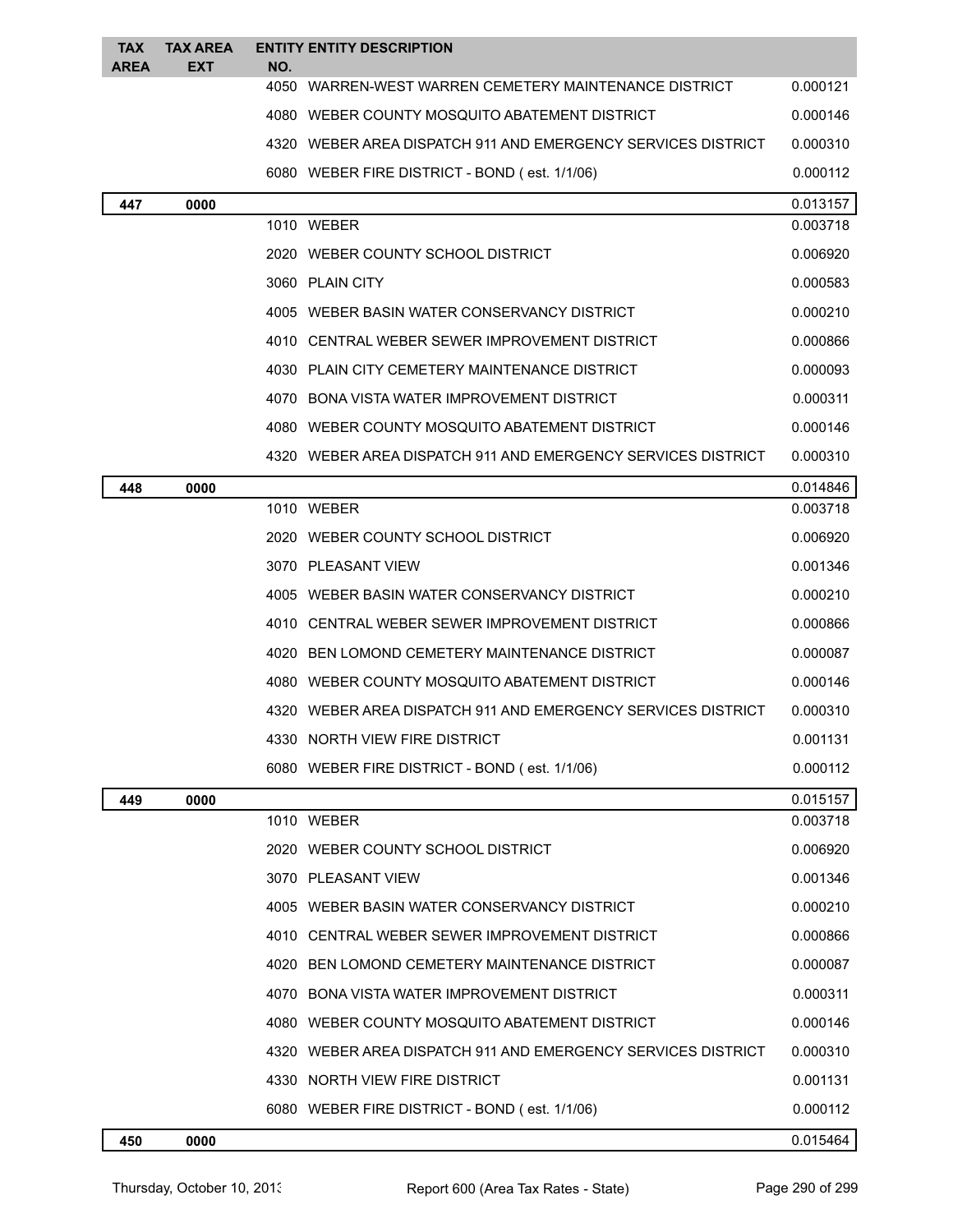| <b>TAX</b><br><b>AREA</b> | <b>TAX AREA</b><br><b>EXT</b> | NO. | <b>ENTITY ENTITY DESCRIPTION</b>                             |          |
|---------------------------|-------------------------------|-----|--------------------------------------------------------------|----------|
|                           |                               |     | 1010 WEBER                                                   | 0.003718 |
|                           |                               |     | 2020 WEBER COUNTY SCHOOL DISTRICT                            | 0.006920 |
|                           |                               |     | 3040 NORTH OGDEN CITY                                        | 0.001653 |
|                           |                               |     | 4005 WEBER BASIN WATER CONSERVANCY DISTRICT                  | 0.000210 |
|                           |                               |     | 4010 CENTRAL WEBER SEWER IMPROVEMENT DISTRICT                | 0.000866 |
|                           |                               |     | 4020 BEN LOMOND CEMETERY MAINTENANCE DISTRICT                | 0.000087 |
|                           |                               |     | 4070 BONA VISTA WATER IMPROVEMENT DISTRICT                   | 0.000311 |
|                           |                               |     | 4080 WEBER COUNTY MOSQUITO ABATEMENT DISTRICT                | 0.000146 |
|                           |                               |     | 4320 WEBER AREA DISPATCH 911 AND EMERGENCY SERVICES DISTRICT | 0.000310 |
|                           |                               |     | 4330 NORTH VIEW FIRE DISTRICT                                | 0.001131 |
|                           |                               |     | 6080 WEBER FIRE DISTRICT - BOND (est. 1/1/06)                | 0.000112 |
| 451                       | 0000                          |     |                                                              | 0.015995 |
|                           |                               |     | 1010 WEBER                                                   | 0.003718 |
|                           |                               |     | 2020 WEBER COUNTY SCHOOL DISTRICT                            | 0.006920 |
|                           |                               |     | 3050 OGDEN CITY                                              | 0.003415 |
|                           |                               |     | 4005 WEBER BASIN WATER CONSERVANCY DISTRICT                  | 0.000210 |
|                           |                               |     | 4010 CENTRAL WEBER SEWER IMPROVEMENT DISTRICT                | 0.000866 |
|                           |                               |     | 4080 WEBER COUNTY MOSQUITO ABATEMENT DISTRICT                | 0.000146 |
|                           |                               |     | 4320 WEBER AREA DISPATCH 911 AND EMERGENCY SERVICES DISTRICT | 0.000310 |
|                           |                               |     | 6030 OGDEN CITY - SPECIAL LEVY TO PURCHASE WBWCD WATER       | 0.000298 |
|                           |                               |     | 6080 WEBER FIRE DISTRICT - BOND (est. 1/1/06)                | 0.000112 |
| 452                       | 0000                          |     |                                                              | 0.012310 |
|                           |                               |     | 1010 WEBER                                                   | 0.003718 |
|                           |                               |     | 2020 WEBER COUNTY SCHOOL DISTRICT                            | 0.006920 |
|                           |                               |     | 3060 PLAIN CITY                                              | 0.000583 |
|                           |                               |     | 4005 WEBER BASIN WATER CONSERVANCY DISTRICT                  | 0.000210 |
|                           |                               |     | 4070 BONA VISTA WATER IMPROVEMENT DISTRICT                   | 0.000311 |
|                           |                               |     | 4080 WEBER COUNTY MOSQUITO ABATEMENT DISTRICT                | 0.000146 |
|                           |                               |     | 4320 WEBER AREA DISPATCH 911 AND EMERGENCY SERVICES DISTRICT | 0.000310 |
|                           |                               |     | 6080 WEBER FIRE DISTRICT - BOND (est. 1/1/06)                | 0.000112 |
| 453                       | 0000                          |     |                                                              | 0.015070 |
|                           |                               |     | 1010 WEBER                                                   | 0.003718 |
|                           |                               |     | 2020 WEBER COUNTY SCHOOL DISTRICT                            | 0.006920 |
|                           |                               |     | 3070 PLEASANT VIEW                                           | 0.001346 |
|                           |                               |     | 4005 WEBER BASIN WATER CONSERVANCY DISTRICT                  | 0.000210 |
|                           |                               |     | 4010 CENTRAL WEBER SEWER IMPROVEMENT DISTRICT                | 0.000866 |
|                           |                               |     | 4070 BONA VISTA WATER IMPROVEMENT DISTRICT                   | 0.000311 |
|                           |                               |     | 4080 WEBER COUNTY MOSQUITO ABATEMENT DISTRICT                | 0.000146 |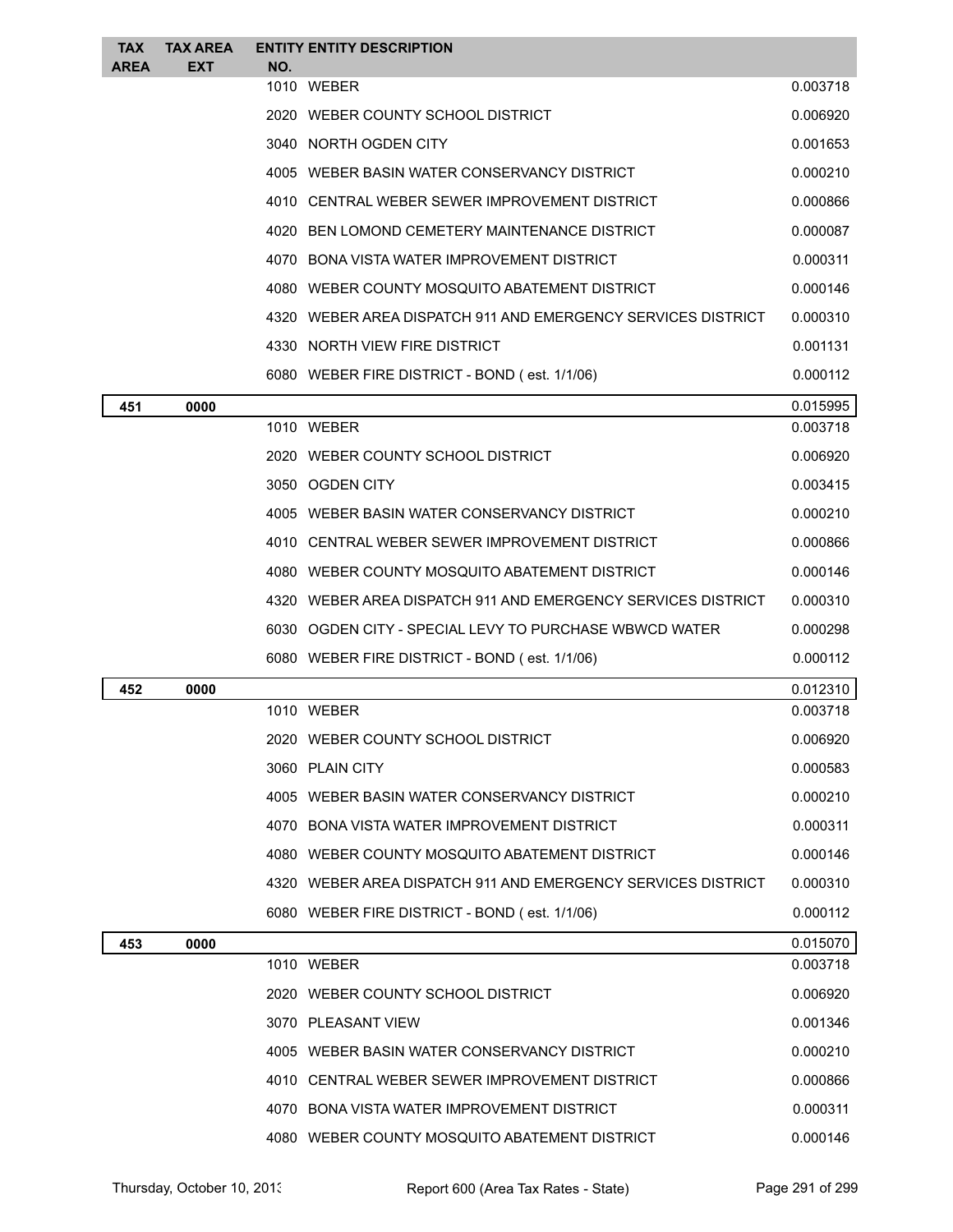| TAX<br><b>AREA</b> | <b>TAX AREA</b><br>EXT | NO. | <b>ENTITY ENTITY DESCRIPTION</b>                             |          |
|--------------------|------------------------|-----|--------------------------------------------------------------|----------|
|                    |                        |     | 4320 WEBER AREA DISPATCH 911 AND EMERGENCY SERVICES DISTRICT | 0.000310 |
|                    |                        |     | 4330 NORTH VIEW FIRE DISTRICT                                | 0.001131 |
|                    |                        |     | 6080 WEBER FIRE DISTRICT - BOND (est. 1/1/06)                | 0.000112 |
| 456                | 0000                   |     |                                                              | 0.014230 |
|                    |                        |     | 1010 WEBER                                                   | 0.003718 |
|                    |                        |     | 2020 WEBER COUNTY SCHOOL DISTRICT                            | 0.006920 |
|                    |                        |     | 4005 WEBER BASIN WATER CONSERVANCY DISTRICT                  | 0.000210 |
|                    |                        |     | 4010 CENTRAL WEBER SEWER IMPROVEMENT DISTRICT                | 0.000866 |
|                    |                        |     | 4070 BONA VISTA WATER IMPROVEMENT DISTRICT                   | 0.000311 |
|                    |                        |     | 4080 WEBER COUNTY MOSQUITO ABATEMENT DISTRICT                | 0.000146 |
|                    |                        |     | 4210 WEBER FIRE DISTRICT                                     | 0.001456 |
|                    |                        |     | 4320 WEBER AREA DISPATCH 911 AND EMERGENCY SERVICES DISTRICT | 0.000310 |
|                    |                        |     | 6080 WEBER FIRE DISTRICT - BOND (est. 1/1/06)                | 0.000112 |
|                    |                        |     | 6090 MUNICIPAL TYPE SERVICES                                 | 0.000181 |
| 457                | 0000                   |     |                                                              | 0.016306 |
|                    |                        |     | 1010 WEBER                                                   | 0.003718 |
|                    |                        |     | 2020 WEBER COUNTY SCHOOL DISTRICT                            | 0.006920 |
|                    |                        |     | 3050 OGDEN CITY                                              | 0.003415 |
|                    |                        |     | 4005 WEBER BASIN WATER CONSERVANCY DISTRICT                  | 0.000210 |
|                    |                        |     | 4010 CENTRAL WEBER SEWER IMPROVEMENT DISTRICT                | 0.000866 |
|                    |                        |     | 4070 BONA VISTA WATER IMPROVEMENT DISTRICT                   | 0.000311 |
|                    |                        |     | 4080 WEBER COUNTY MOSQUITO ABATEMENT DISTRICT                | 0.000146 |
|                    |                        |     | 4320 WEBER AREA DISPATCH 911 AND EMERGENCY SERVICES DISTRICT | 0.000310 |
|                    |                        |     | 6030 OGDEN CITY - SPECIAL LEVY TO PURCHASE WBWCD WATER       | 0.000298 |
|                    |                        |     | 6080 WEBER FIRE DISTRICT - BOND (est. 1/1/06)                | 0.000112 |
| 459                | 0000                   |     |                                                              | 0.014533 |
|                    |                        |     | 1010 WEBER                                                   | 0.003718 |
|                    |                        |     | 2020 WEBER COUNTY SCHOOL DISTRICT                            | 0.006920 |
|                    |                        |     | 3010 FARR WEST CITY                                          | 0.000708 |
|                    |                        |     | 4005 WEBER BASIN WATER CONSERVANCY DISTRICT                  | 0.000210 |
|                    |                        |     | 4010 CENTRAL WEBER SEWER IMPROVEMENT DISTRICT                | 0.000866 |
|                    |                        |     | 4020 BEN LOMOND CEMETERY MAINTENANCE DISTRICT                | 0.000087 |
|                    |                        |     | 4080 WEBER COUNTY MOSQUITO ABATEMENT DISTRICT                | 0.000146 |
|                    |                        |     | 4210 WEBER FIRE DISTRICT                                     | 0.001456 |
|                    |                        |     | 4320 WEBER AREA DISPATCH 911 AND EMERGENCY SERVICES DISTRICT | 0.000310 |
|                    |                        |     | 6080 WEBER FIRE DISTRICT - BOND (est. 1/1/06)                | 0.000112 |
| 460                | 0000                   |     |                                                              | 0.014844 |
|                    |                        |     | 1010 WEBER                                                   | 0.003718 |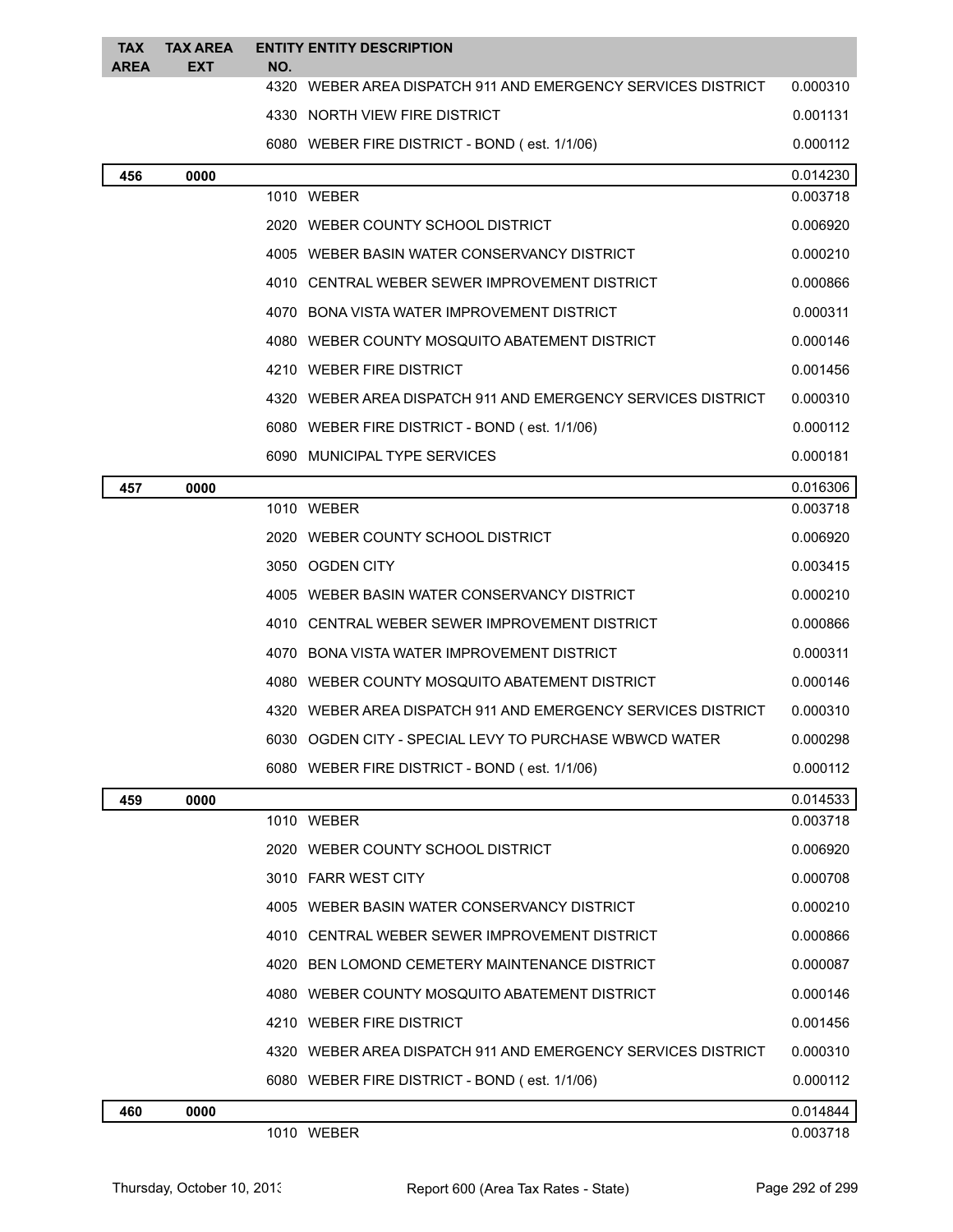| <b>TAX</b><br><b>AREA</b> | <b>TAX AREA</b><br><b>EXT</b> | NO. | <b>ENTITY ENTITY DESCRIPTION</b>                             |          |
|---------------------------|-------------------------------|-----|--------------------------------------------------------------|----------|
|                           |                               |     | 2020 WEBER COUNTY SCHOOL DISTRICT                            | 0.006920 |
|                           |                               |     | 3010 FARR WEST CITY                                          | 0.000708 |
|                           |                               |     | 4005 WEBER BASIN WATER CONSERVANCY DISTRICT                  | 0.000210 |
|                           |                               |     | 4010 CENTRAL WEBER SEWER IMPROVEMENT DISTRICT                | 0.000866 |
|                           |                               |     | 4020 BEN LOMOND CEMETERY MAINTENANCE DISTRICT                | 0.000087 |
|                           |                               |     | 4070 BONA VISTA WATER IMPROVEMENT DISTRICT                   | 0.000311 |
|                           |                               |     | 4080 WEBER COUNTY MOSQUITO ABATEMENT DISTRICT                | 0.000146 |
|                           |                               |     | 4210 WEBER FIRE DISTRICT                                     | 0.001456 |
|                           |                               |     | 4320 WEBER AREA DISPATCH 911 AND EMERGENCY SERVICES DISTRICT | 0.000310 |
|                           |                               |     | 6080 WEBER FIRE DISTRICT - BOND (est. 1/1/06)                | 0.000112 |
| 461                       | 0000                          |     |                                                              | 0.014200 |
|                           |                               |     | 1010 WEBER                                                   | 0.003718 |
|                           |                               |     | 2020 WEBER COUNTY SCHOOL DISTRICT                            | 0.006920 |
|                           |                               |     | 3040 NORTH OGDEN CITY                                        | 0.001653 |
|                           |                               |     | 4005 WEBER BASIN WATER CONSERVANCY DISTRICT                  | 0.000210 |
|                           |                               |     | 4080 WEBER COUNTY MOSQUITO ABATEMENT DISTRICT                | 0.000146 |
|                           |                               |     | 4320 WEBER AREA DISPATCH 911 AND EMERGENCY SERVICES DISTRICT | 0.000310 |
|                           |                               |     | 4330 NORTH VIEW FIRE DISTRICT                                | 0.001131 |
|                           |                               |     | 6080 WEBER FIRE DISTRICT - BOND (est. 1/1/06)                | 0.000112 |
| 462                       | 0000                          |     |                                                              | 0.012872 |
|                           |                               |     | 1010 WEBER                                                   | 0.003718 |
|                           |                               |     | 2020 WEBER COUNTY SCHOOL DISTRICT                            | 0.006920 |
|                           |                               |     | 3060 PLAIN CITY                                              | 0.000583 |
|                           |                               |     | 4005 WEBER BASIN WATER CONSERVANCY DISTRICT                  | 0.000210 |
|                           |                               |     | 4050 WARREN-WEST WARREN CEMETERY MAINTENANCE DISTRICT        | 0.000121 |
|                           |                               |     | 4070 BONA VISTA WATER IMPROVEMENT DISTRICT                   | 0.000311 |
|                           |                               |     | 4080 WEBER COUNTY MOSQUITO ABATEMENT DISTRICT                | 0.000146 |
|                           |                               |     | 4180 WEST WARREN - WARREN WATER IMPROVEMENT DISTRICT         | 0.000441 |
|                           |                               |     | 4320 WEBER AREA DISPATCH 911 AND EMERGENCY SERVICES DISTRICT | 0.000310 |
|                           |                               |     | 6080 WEBER FIRE DISTRICT - BOND (est. 1/1/06)                | 0.000112 |
| 463                       | 0000                          |     |                                                              | 0.013618 |
|                           |                               |     | 1010 WEBER                                                   | 0.003718 |
|                           |                               |     | 2020 WEBER COUNTY SCHOOL DISTRICT                            | 0.006920 |
|                           |                               |     | 3025 HOOPER                                                  | 0.000656 |
|                           |                               |     | 4005 WEBER BASIN WATER CONSERVANCY DISTRICT                  | 0.000210 |
|                           |                               |     | 4040 WEST WEBER-TAYLOR CEMETERY MAINTENANCE DISTRICT         | 0.000090 |
|                           |                               |     | 4080 WEBER COUNTY MOSQUITO ABATEMENT DISTRICT                | 0.000146 |
|                           |                               |     | 4100 TAYLOR-WEST WEBER WATER IMPROVEMENT DISTRICT            |          |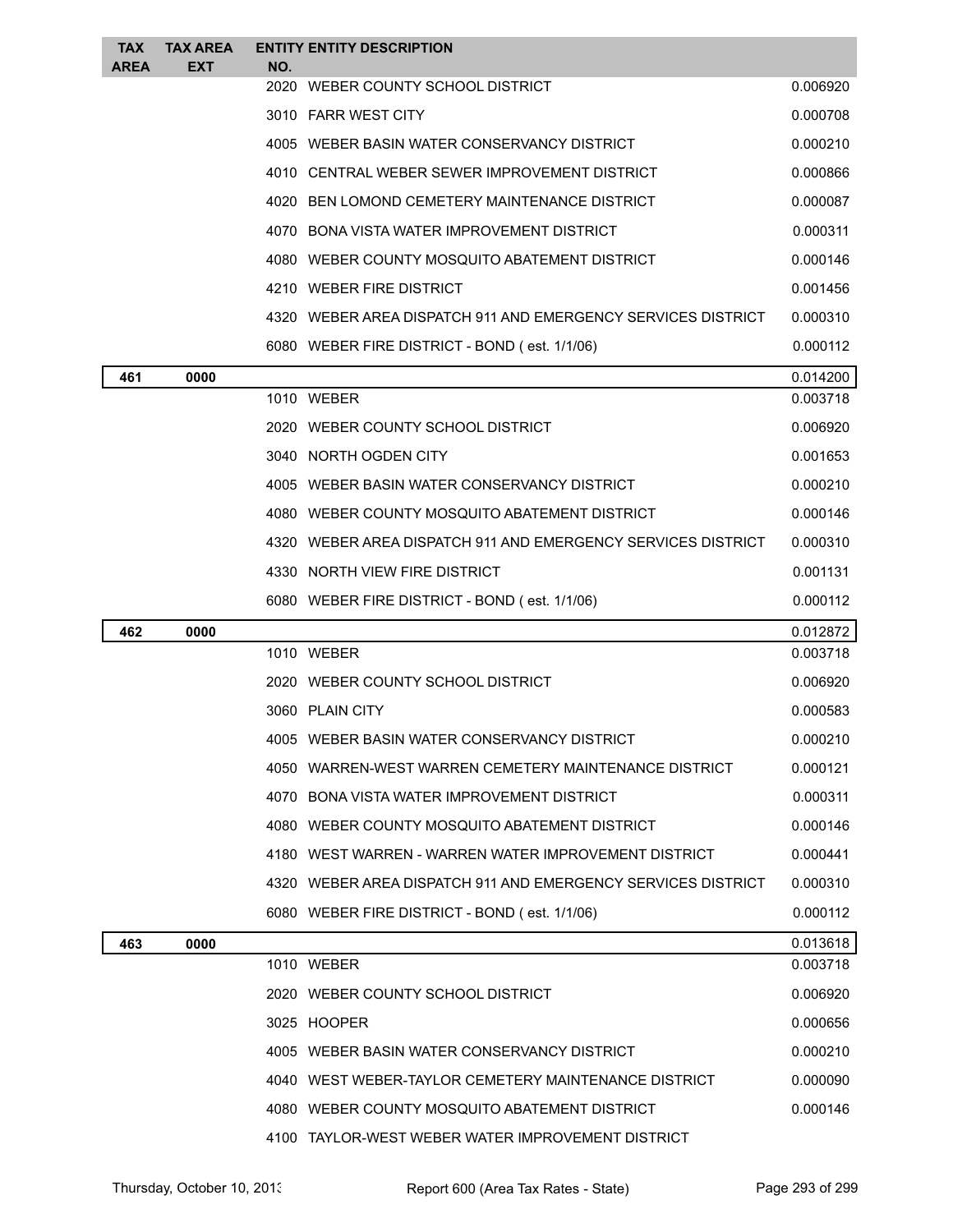| <b>TAX</b><br><b>AREA</b> | <b>TAX AREA</b><br><b>EXT</b> | NO. | <b>ENTITY ENTITY DESCRIPTION</b>                             |          |
|---------------------------|-------------------------------|-----|--------------------------------------------------------------|----------|
|                           |                               |     | 4210 WEBER FIRE DISTRICT                                     | 0.001456 |
|                           |                               |     | 4320 WEBER AREA DISPATCH 911 AND EMERGENCY SERVICES DISTRICT | 0.000310 |
|                           |                               |     | 6080 WEBER FIRE DISTRICT - BOND (est. 1/1/06)                | 0.000112 |
| 464                       | 0000                          |     |                                                              | 0.013364 |
|                           |                               |     | 1010 WEBER                                                   | 0.003718 |
|                           |                               |     | 2020 WEBER COUNTY SCHOOL DISTRICT                            | 0.006920 |
|                           |                               |     | 4005 WEBER BASIN WATER CONSERVANCY DISTRICT                  | 0.000210 |
|                           |                               |     | 4070 BONA VISTA WATER IMPROVEMENT DISTRICT                   | 0.000311 |
|                           |                               |     | 4080 WEBER COUNTY MOSQUITO ABATEMENT DISTRICT                | 0.000146 |
|                           |                               |     | 4100 TAYLOR-WEST WEBER WATER IMPROVEMENT DISTRICT            |          |
|                           |                               |     | 4210 WEBER FIRE DISTRICT                                     | 0.001456 |
|                           |                               |     | 4320 WEBER AREA DISPATCH 911 AND EMERGENCY SERVICES DISTRICT | 0.000310 |
|                           |                               |     | 6080 WEBER FIRE DISTRICT - BOND (est. 1/1/06)                | 0.000112 |
|                           |                               |     | 6090 MUNICIPAL TYPE SERVICES                                 | 0.000181 |
| 465                       | 0000                          |     |                                                              | 0.013846 |
|                           |                               |     | 1010 WEBER                                                   | 0.003718 |
|                           |                               |     | 2020 WEBER COUNTY SCHOOL DISTRICT                            | 0.006920 |
|                           |                               |     | 3130 WEST HAVEN                                              |          |
|                           |                               |     | 4005 WEBER BASIN WATER CONSERVANCY DISTRICT                  | 0.000210 |
|                           |                               |     | 4010 CENTRAL WEBER SEWER IMPROVEMENT DISTRICT                | 0.000866 |
|                           |                               |     | 4080 WEBER COUNTY MOSQUITO ABATEMENT DISTRICT                | 0.000146 |
|                           |                               |     | 4100 TAYLOR-WEST WEBER WATER IMPROVEMENT DISTRICT            |          |
|                           |                               |     | 4130 ROY WATER CONSERVANCY SUBDISTRICT                       | 0.000108 |
|                           |                               |     | 4210 WEBER FIRE DISTRICT                                     | 0.001456 |
|                           |                               |     | 4220 WEBER COUNTY SEWER SERVICE AREA#2                       |          |
|                           |                               |     | 4285 WEST HAVEN WASTE WATER SPECIAL SERVICE DISTRICT         |          |
|                           |                               |     | 4320 WEBER AREA DISPATCH 911 AND EMERGENCY SERVICES DISTRICT | 0.000310 |
|                           |                               |     | 6080 WEBER FIRE DISTRICT - BOND (est. 1/1/06)                | 0.000112 |
| 466                       | 0000                          |     |                                                              | 0.013846 |
|                           |                               |     | 1010 WEBER                                                   | 0.003718 |
|                           |                               |     | 2020 WEBER COUNTY SCHOOL DISTRICT                            | 0.006920 |
|                           |                               |     | 3130 WEST HAVEN                                              |          |
|                           |                               |     | 4005 WEBER BASIN WATER CONSERVANCY DISTRICT                  | 0.000210 |
|                           |                               |     | 4010 CENTRAL WEBER SEWER IMPROVEMENT DISTRICT                | 0.000866 |
|                           |                               |     | 4080 WEBER COUNTY MOSQUITO ABATEMENT DISTRICT                | 0.000146 |
|                           |                               |     | 4100 TAYLOR-WEST WEBER WATER IMPROVEMENT DISTRICT            |          |
|                           |                               |     | 4130 ROY WATER CONSERVANCY SUBDISTRICT                       | 0.000108 |
|                           |                               |     | 4210 WEBER FIRE DISTRICT                                     | 0.001456 |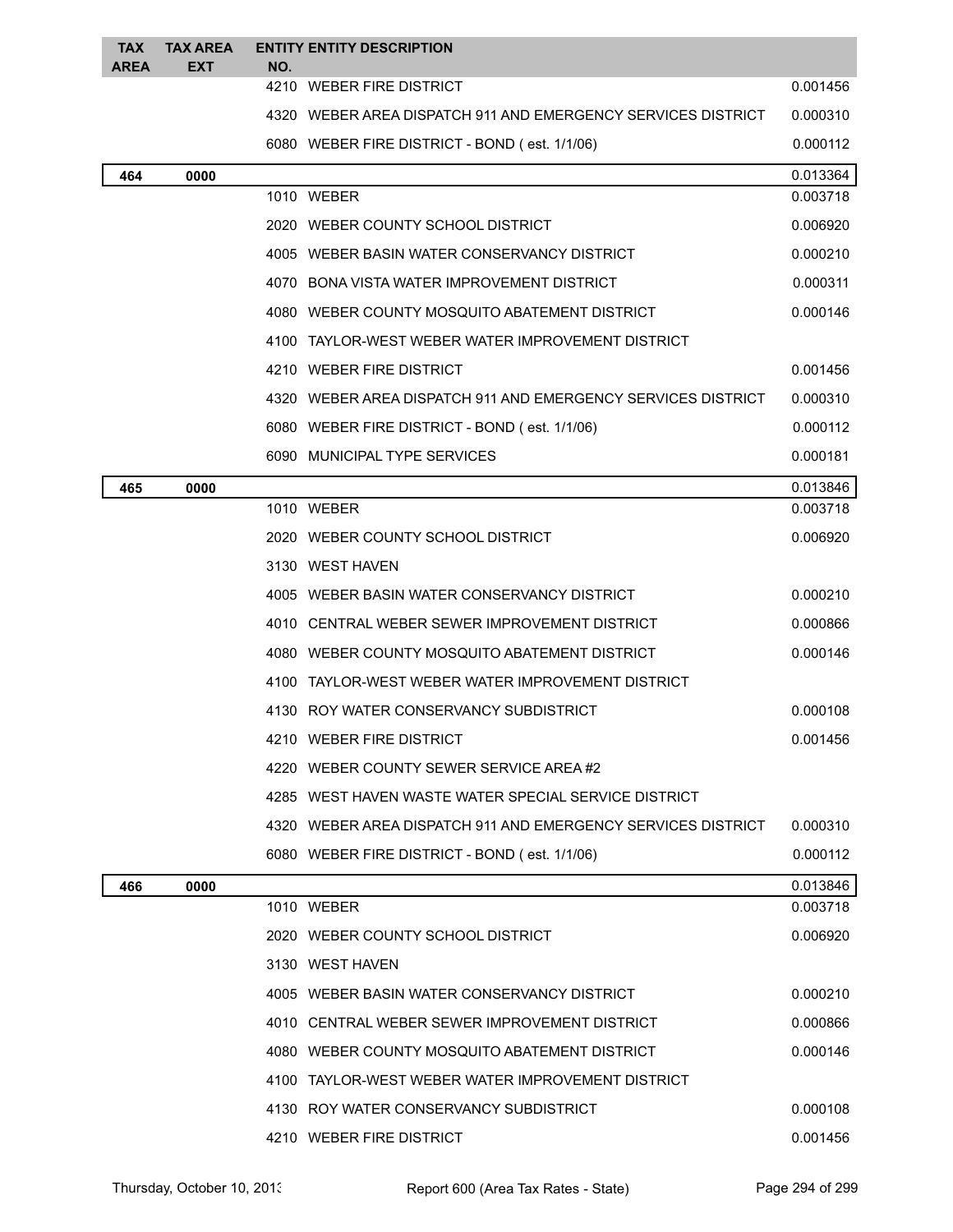| <b>TAX</b><br><b>AREA</b> | <b>TAX AREA</b><br><b>EXT</b> | NO. | <b>ENTITY ENTITY DESCRIPTION</b>                             |          |
|---------------------------|-------------------------------|-----|--------------------------------------------------------------|----------|
|                           |                               |     | 4285 WEST HAVEN WASTE WATER SPECIAL SERVICE DISTRICT         |          |
|                           |                               |     | 4320 WEBER AREA DISPATCH 911 AND EMERGENCY SERVICES DISTRICT | 0.000310 |
|                           |                               |     | 6080 WEBER FIRE DISTRICT - BOND (est. 1/1/06)                | 0.000112 |
| 467                       | 0000                          |     |                                                              | 0.014184 |
|                           |                               |     | 1010 WEBER                                                   | 0.003718 |
|                           |                               |     | 2020 WEBER COUNTY SCHOOL DISTRICT                            | 0.006920 |
|                           |                               |     | 3130 WEST HAVEN                                              |          |
|                           |                               |     | 4005 WEBER BASIN WATER CONSERVANCY DISTRICT                  | 0.000210 |
|                           |                               |     | 4010 CENTRAL WEBER SEWER IMPROVEMENT DISTRICT                | 0.000866 |
|                           |                               |     | 4080 WEBER COUNTY MOSQUITO ABATEMENT DISTRICT                | 0.000146 |
|                           |                               |     | 4100 TAYLOR-WEST WEBER WATER IMPROVEMENT DISTRICT            |          |
|                           |                               |     | 4150 HOOPER WATER IMPROVEMENT DISTRICT                       | 0.000446 |
|                           |                               |     | 4210 WEBER FIRE DISTRICT                                     | 0.001456 |
|                           |                               |     | 4285 WEST HAVEN WASTE WATER SPECIAL SERVICE DISTRICT         |          |
|                           |                               |     | 4320 WEBER AREA DISPATCH 911 AND EMERGENCY SERVICES DISTRICT | 0.000310 |
|                           |                               |     | 6080 WEBER FIRE DISTRICT - BOND (est. 1/1/06)                | 0.000112 |
| 469                       | 0000                          |     |                                                              | 0.014979 |
|                           |                               |     | 1010 WEBER                                                   | 0.003718 |
|                           |                               |     | 2020 WEBER COUNTY SCHOOL DISTRICT                            | 0.006920 |
|                           |                               |     | 3090 ROY CITY                                                | 0.002430 |
|                           |                               |     | 4005 WEBER BASIN WATER CONSERVANCY DISTRICT                  | 0.000210 |
|                           |                               |     | 4015 NORTH DAVIS SEWER DISTRICT                              | 0.001025 |
|                           |                               |     | 4080 WEBER COUNTY MOSQUITO ABATEMENT DISTRICT                | 0.000146 |
|                           |                               |     | 4130 ROY WATER CONSERVANCY SUBDISTRICT                       | 0.000108 |
|                           |                               |     | 4320 WEBER AREA DISPATCH 911 AND EMERGENCY SERVICES DISTRICT | 0.000310 |
|                           |                               |     | 6080 WEBER FIRE DISTRICT - BOND (est. 1/1/06)                | 0.000112 |
| 470                       | 0000                          |     |                                                              | 0.013269 |
|                           |                               |     | 1010 WEBER                                                   | 0.003718 |
|                           |                               |     | 2020 WEBER COUNTY SCHOOL DISTRICT                            | 0.006920 |
|                           |                               |     | 3060 PLAIN CITY                                              | 0.000583 |
|                           |                               |     | 4005 WEBER BASIN WATER CONSERVANCY DISTRICT                  | 0.000210 |
|                           |                               |     | 4010 CENTRAL WEBER SEWER IMPROVEMENT DISTRICT                | 0.000866 |
|                           |                               |     | 4030 PLAIN CITY CEMETERY MAINTENANCE DISTRICT                | 0.000093 |
|                           |                               |     | 4070 BONA VISTA WATER IMPROVEMENT DISTRICT                   | 0.000311 |
|                           |                               |     | 4080 WEBER COUNTY MOSQUITO ABATEMENT DISTRICT                | 0.000146 |
|                           |                               |     | 4320 WEBER AREA DISPATCH 911 AND EMERGENCY SERVICES DISTRICT | 0.000310 |
|                           |                               |     | 6080 WEBER FIRE DISTRICT - BOND (est. 1/1/06)                | 0.000112 |

## **0000** 0.014323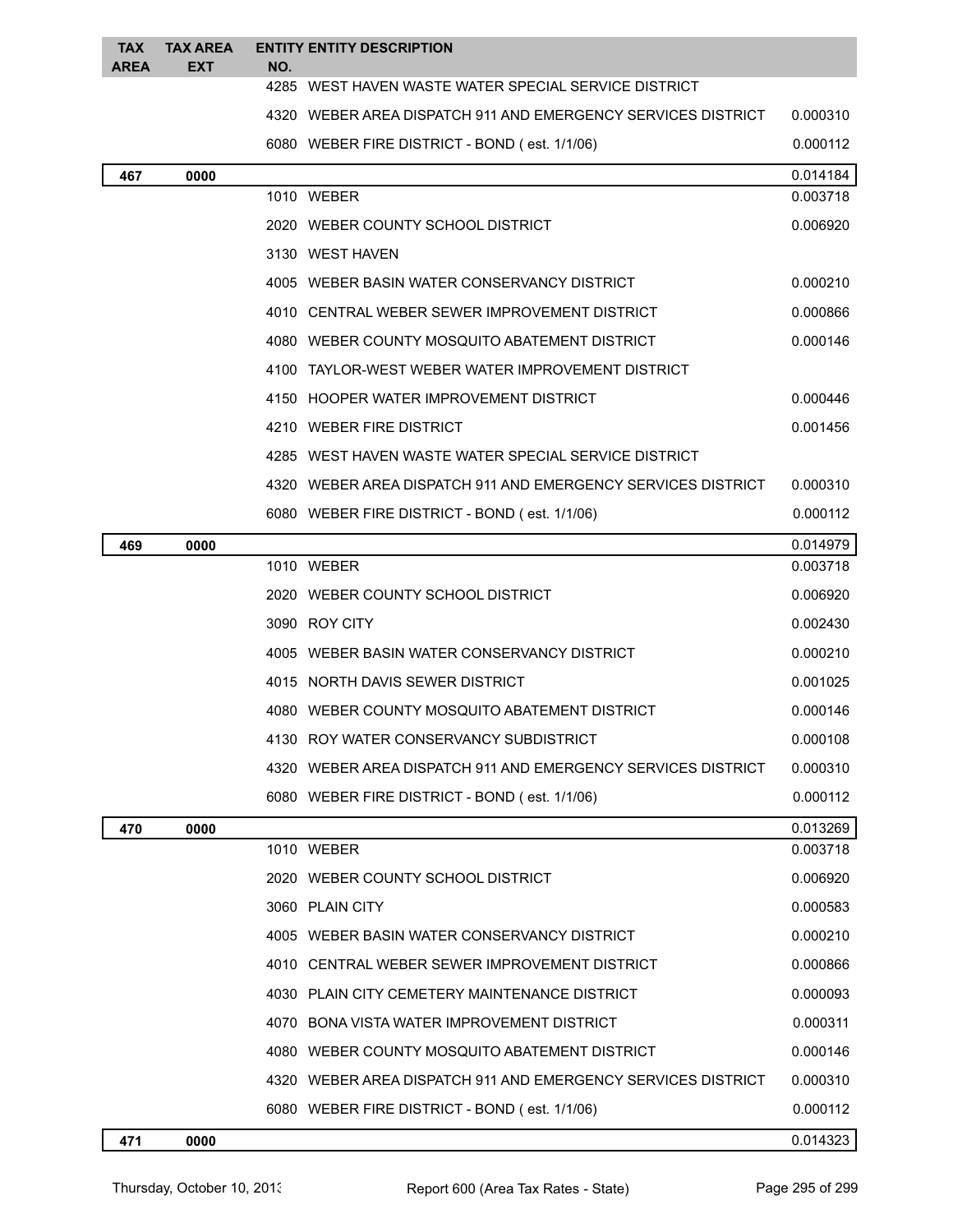| <b>TAX</b><br><b>AREA</b> | <b>TAX AREA</b><br><b>EXT</b> | NO. | <b>ENTITY ENTITY DESCRIPTION</b>                             |          |
|---------------------------|-------------------------------|-----|--------------------------------------------------------------|----------|
|                           |                               |     | 1010 WEBER                                                   | 0.003718 |
|                           |                               |     | 2020 WEBER COUNTY SCHOOL DISTRICT                            | 0.006920 |
|                           |                               |     | 4005 WEBER BASIN WATER CONSERVANCY DISTRICT                  | 0.000210 |
|                           |                               |     | 4010 CENTRAL WEBER SEWER IMPROVEMENT DISTRICT                | 0.000866 |
|                           |                               |     | 4030 PLAIN CITY CEMETERY MAINTENANCE DISTRICT                | 0.000093 |
|                           |                               |     | 4070 BONA VISTA WATER IMPROVEMENT DISTRICT                   | 0.000311 |
|                           |                               |     | 4080 WEBER COUNTY MOSQUITO ABATEMENT DISTRICT                | 0.000146 |
|                           |                               |     | 4210 WEBER FIRE DISTRICT                                     | 0.001456 |
|                           |                               |     | 4320 WEBER AREA DISPATCH 911 AND EMERGENCY SERVICES DISTRICT | 0.000310 |
|                           |                               |     | 6080 WEBER FIRE DISTRICT - BOND (est. 1/1/06)                | 0.000112 |
|                           |                               |     | 6090 MUNICIPAL TYPE SERVICES                                 | 0.000181 |
| 472                       | 0000                          |     |                                                              | 0.013176 |
|                           |                               |     | 1010 WEBER                                                   | 0.003718 |
|                           |                               |     | 2020 WEBER COUNTY SCHOOL DISTRICT                            | 0.006920 |
|                           |                               |     | 3060 PLAIN CITY                                              | 0.000583 |
|                           |                               |     | 4005 WEBER BASIN WATER CONSERVANCY DISTRICT                  | 0.000210 |
|                           |                               |     | 4010 CENTRAL WEBER SEWER IMPROVEMENT DISTRICT                | 0.000866 |
|                           |                               |     | 4070 BONA VISTA WATER IMPROVEMENT DISTRICT                   | 0.000311 |
|                           |                               |     | 4080 WEBER COUNTY MOSQUITO ABATEMENT DISTRICT                | 0.000146 |
|                           |                               |     | 4320 WEBER AREA DISPATCH 911 AND EMERGENCY SERVICES DISTRICT | 0.000310 |
|                           |                               |     | 6080 WEBER FIRE DISTRICT - BOND (est. 1/1/06)                | 0.000112 |
| 473                       | 0000                          |     |                                                              | 0.013064 |
|                           |                               |     | 1010 WEBER                                                   | 0.003718 |
|                           |                               |     | 2020 WEBER COUNTY SCHOOL DISTRICT                            | 0.006920 |
|                           |                               |     | 3060 PLAIN CITY                                              | 0.000583 |
|                           |                               |     | 4005 WEBER BASIN WATER CONSERVANCY DISTRICT                  | 0.000210 |
|                           |                               |     | 4010 CENTRAL WEBER SEWER IMPROVEMENT DISTRICT                | 0.000866 |
|                           |                               |     | 4070 BONA VISTA WATER IMPROVEMENT DISTRICT                   | 0.000311 |
|                           |                               |     | 4080 WEBER COUNTY MOSQUITO ABATEMENT DISTRICT                | 0.000146 |
|                           |                               |     | 4320 WEBER AREA DISPATCH 911 AND EMERGENCY SERVICES DISTRICT | 0.000310 |
| 474                       | 0000                          |     |                                                              | 0.014142 |
|                           |                               |     | 1010 WEBER                                                   | 0.003718 |
|                           |                               |     | 2020 WEBER COUNTY SCHOOL DISTRICT                            | 0.006920 |
|                           |                               |     | 3035 MARRIOTT-SLATERVILLE CITY                               |          |
|                           |                               |     | 4005 WEBER BASIN WATER CONSERVANCY DISTRICT                  | 0.000210 |
|                           |                               |     | 4010 CENTRAL WEBER SEWER IMPROVEMENT DISTRICT                | 0.000866 |
|                           |                               |     | 4030 PLAIN CITY CEMETERY MAINTENANCE DISTRICT                | 0.000093 |
|                           |                               |     | 4070 BONA VISTA WATER IMPROVEMENT DISTRICT                   | 0.000311 |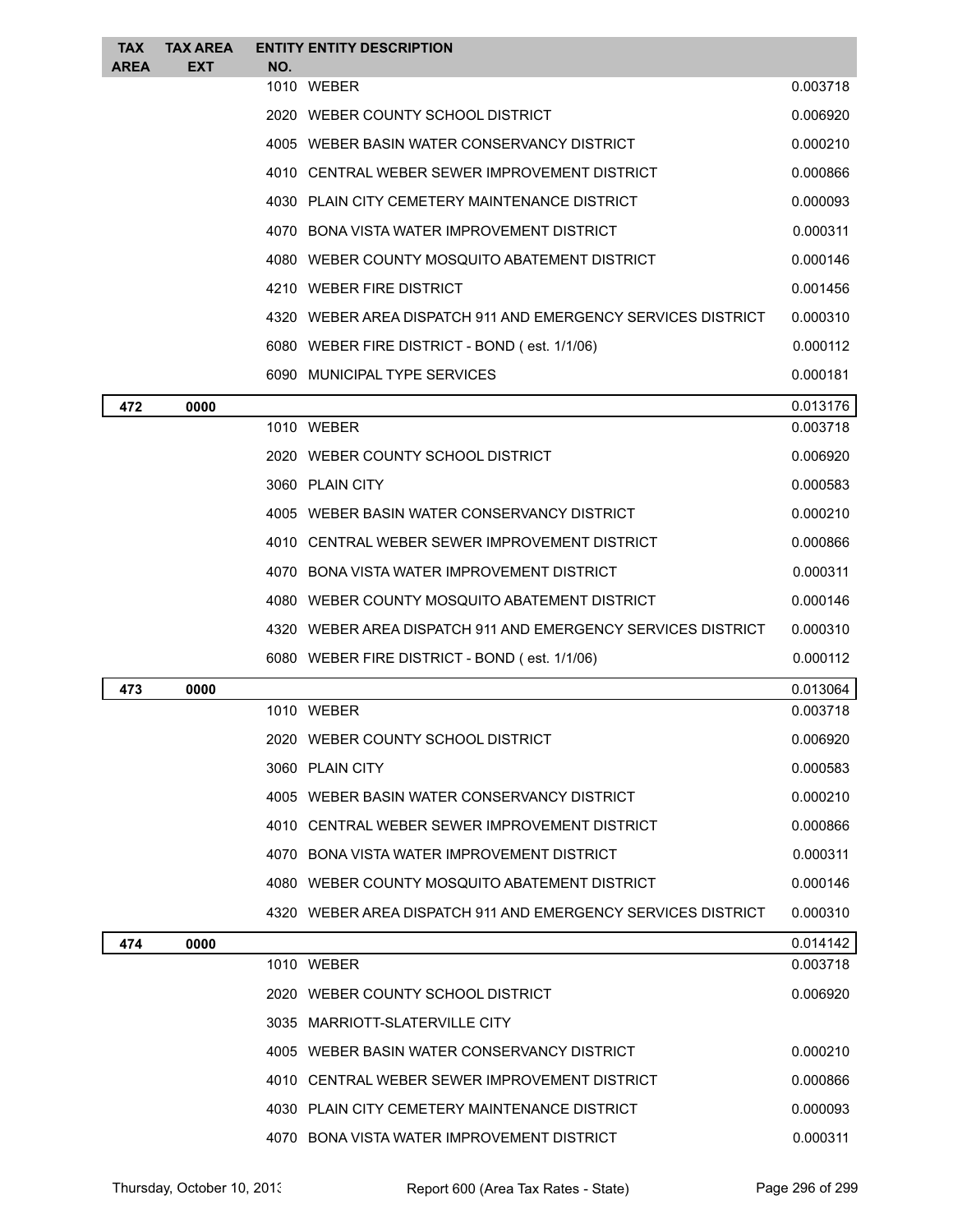| <b>TAX</b><br>AREA | <b>TAX AREA</b><br>EXT | NO. | <b>ENTITY ENTITY DESCRIPTION</b>                             |          |
|--------------------|------------------------|-----|--------------------------------------------------------------|----------|
|                    |                        |     | 4080 WEBER COUNTY MOSQUITO ABATEMENT DISTRICT                | 0.000146 |
|                    |                        |     | 4210 WEBER FIRE DISTRICT                                     | 0.001456 |
|                    |                        |     | 4320 WEBER AREA DISPATCH 911 AND EMERGENCY SERVICES DISTRICT | 0.000310 |
|                    |                        |     | 6080 WEBER FIRE DISTRICT - BOND (est. 1/1/06)                | 0.000112 |
| 475                | 0000                   |     |                                                              | 0.013974 |
|                    |                        |     | 1010 WEBER                                                   | 0.003718 |
|                    |                        |     | 2020 WEBER COUNTY SCHOOL DISTRICT                            | 0.006920 |
|                    |                        |     | 3025 HOOPER                                                  | 0.000656 |
|                    |                        |     | 4005 WEBER BASIN WATER CONSERVANCY DISTRICT                  | 0.000210 |
|                    |                        |     | 4060 HOOPER CEMETERY MAINTENANCE DISTRICT                    |          |
|                    |                        |     | 4080 WEBER COUNTY MOSQUITO ABATEMENT DISTRICT                | 0.000146 |
|                    |                        |     | 4150 HOOPER WATER IMPROVEMENT DISTRICT                       | 0.000446 |
|                    |                        |     | 4210 WEBER FIRE DISTRICT                                     | 0.001456 |
|                    |                        |     | 4220 WEBER COUNTY SEWER SERVICE AREA#2                       |          |
|                    |                        |     | 4320 WEBER AREA DISPATCH 911 AND EMERGENCY SERVICES DISTRICT | 0.000310 |
|                    |                        |     | 6080 WEBER FIRE DISTRICT - BOND (est. 1/1/06)                | 0.000112 |
| 476                | 0000                   |     |                                                              | 0.013974 |
|                    |                        |     | 1010 WEBER                                                   | 0.003718 |
|                    |                        |     | 2020 WEBER COUNTY SCHOOL DISTRICT                            | 0.006920 |
|                    |                        |     | 3025 HOOPER                                                  | 0.000656 |
|                    |                        |     | 4005 WEBER BASIN WATER CONSERVANCY DISTRICT                  | 0.000210 |
|                    |                        |     | 4080 WEBER COUNTY MOSQUITO ABATEMENT DISTRICT                | 0.000146 |
|                    |                        |     | 4150 HOOPER WATER IMPROVEMENT DISTRICT                       | 0.000446 |
|                    |                        |     | 4210 WEBER FIRE DISTRICT                                     | 0.001456 |
|                    |                        |     | 4220 WEBER COUNTY SEWER SERVICE AREA#2                       |          |
|                    |                        |     | 4320 WEBER AREA DISPATCH 911 AND EMERGENCY SERVICES DISTRICT | 0.000310 |
|                    |                        |     | 6080 WEBER FIRE DISTRICT - BOND (est. 1/1/06)                | 0.000112 |
| 477                | 0000                   |     |                                                              | 0.014082 |
|                    |                        |     | 1010 WEBER                                                   | 0.003718 |
|                    |                        |     | 2020 WEBER COUNTY SCHOOL DISTRICT                            | 0.006920 |
|                    |                        |     | 3025 HOOPER                                                  | 0.000656 |
|                    |                        |     | 4005 WEBER BASIN WATER CONSERVANCY DISTRICT                  | 0.000210 |
|                    |                        |     | 4060 HOOPER CEMETERY MAINTENANCE DISTRICT                    |          |
|                    |                        |     | 4080 WEBER COUNTY MOSQUITO ABATEMENT DISTRICT                | 0.000146 |
|                    |                        |     | 4130 ROY WATER CONSERVANCY SUBDISTRICT                       | 0.000108 |
|                    |                        |     | 4150 HOOPER WATER IMPROVEMENT DISTRICT                       | 0.000446 |
|                    |                        |     | 4210 WEBER FIRE DISTRICT                                     | 0.001456 |
|                    |                        |     | 4220 WEBER COUNTY SEWER SERVICE AREA#2                       |          |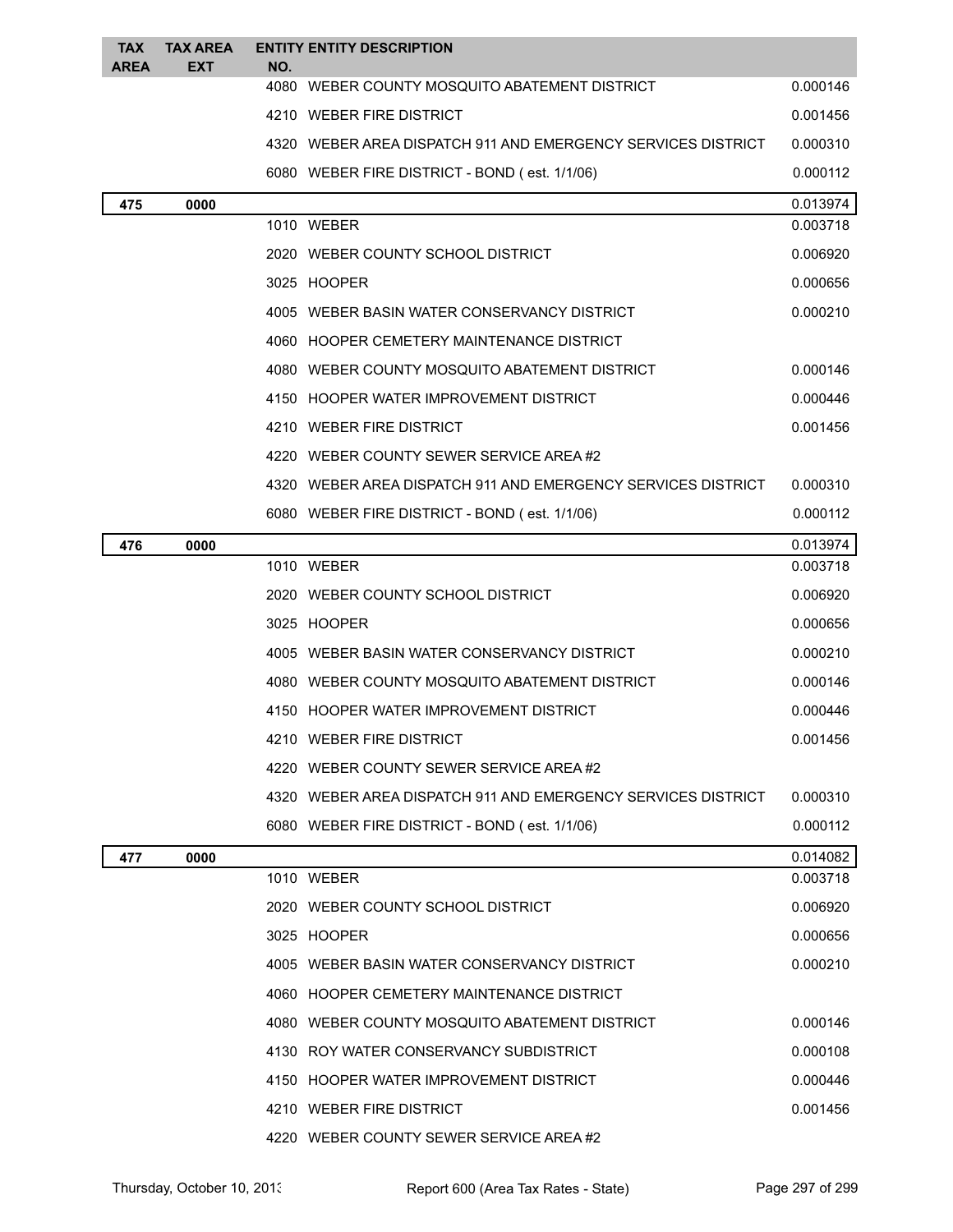| <b>TAX</b><br><b>AREA</b> | <b>TAX AREA</b><br><b>EXT</b> | NO. | <b>ENTITY ENTITY DESCRIPTION</b>                             |          |
|---------------------------|-------------------------------|-----|--------------------------------------------------------------|----------|
|                           |                               |     | 4320 WEBER AREA DISPATCH 911 AND EMERGENCY SERVICES DISTRICT | 0.000310 |
|                           |                               |     | 6080 WEBER FIRE DISTRICT - BOND (est. 1/1/06)                | 0.000112 |
| 478                       | 0000                          |     |                                                              | 0.014647 |
|                           |                               |     | 1010 WEBER                                                   | 0.003718 |
|                           |                               |     | 2020 WEBER COUNTY SCHOOL DISTRICT                            | 0.006920 |
|                           |                               |     | 3070 PLEASANT VIEW                                           | 0.001346 |
|                           |                               |     | 4005 WEBER BASIN WATER CONSERVANCY DISTRICT                  | 0.000210 |
|                           |                               |     | 4010 CENTRAL WEBER SEWER IMPROVEMENT DISTRICT                | 0.000866 |
|                           |                               |     | 4080 WEBER COUNTY MOSQUITO ABATEMENT DISTRICT                | 0.000146 |
|                           |                               |     | 4320 WEBER AREA DISPATCH 911 AND EMERGENCY SERVICES DISTRICT | 0.000310 |
|                           |                               |     | 4330 NORTH VIEW FIRE DISTRICT                                | 0.001131 |
| 479                       | 0000                          |     |                                                              | 0.014850 |
|                           |                               |     | 1010 WEBER                                                   | 0.003718 |
|                           |                               |     | 2020 WEBER COUNTY SCHOOL DISTRICT                            | 0.006920 |
|                           |                               |     | 3010 FARR WEST CITY                                          | 0.000708 |
|                           |                               |     | 4005 WEBER BASIN WATER CONSERVANCY DISTRICT                  | 0.000210 |
|                           |                               |     | 4010 CENTRAL WEBER SEWER IMPROVEMENT DISTRICT                | 0.000866 |
|                           |                               |     | 4030 PLAIN CITY CEMETERY MAINTENANCE DISTRICT                | 0.000093 |
|                           |                               |     | 4070 BONA VISTA WATER IMPROVEMENT DISTRICT                   | 0.000311 |
|                           |                               |     | 4080 WEBER COUNTY MOSQUITO ABATEMENT DISTRICT                | 0.000146 |
|                           |                               |     | 4210 WEBER FIRE DISTRICT                                     | 0.001456 |
|                           |                               |     | 4320 WEBER AREA DISPATCH 911 AND EMERGENCY SERVICES DISTRICT | 0.000310 |
|                           |                               |     | 6080 WEBER FIRE DISTRICT - BOND (est. 1/1/06)                | 0.000112 |
| 481                       | 0000                          |     |                                                              | 0.015244 |
|                           |                               |     | 1010 WEBER                                                   | 0.003718 |
|                           |                               |     | 2020 WEBER COUNTY SCHOOL DISTRICT                            | 0.006920 |
|                           |                               |     | 3100 SOUTH OGDEN                                             | 0.002962 |
|                           |                               |     | 4005 WEBER BASIN WATER CONSERVANCY DISTRICT                  | 0.000210 |
|                           |                               |     | 4010 CENTRAL WEBER SEWER IMPROVEMENT DISTRICT                | 0.000866 |
|                           |                               |     | 4080 WEBER COUNTY MOSQUITO ABATEMENT DISTRICT                | 0.000146 |
|                           |                               |     | 4320 WEBER AREA DISPATCH 911 AND EMERGENCY SERVICES DISTRICT | 0.000310 |
|                           |                               |     | 6050 SOUTH OGDEN CITY - SPECIAL LEVY TO PURCHASE WBWCD WATER |          |
|                           |                               |     | 6080 WEBER FIRE DISTRICT - BOND (est. 1/1/06)                | 0.000112 |
| 482                       | 0000                          |     |                                                              | 0.017717 |
|                           |                               |     | 1010 WEBER                                                   | 0.003718 |
|                           |                               |     | 2010 OGDEN CITY SCHOOL DISTRICT                              | 0.008754 |
|                           |                               |     | 3050 OGDEN CITY                                              | 0.003415 |
|                           |                               |     | 4005 WEBER BASIN WATER CONSERVANCY DISTRICT                  | 0.000210 |